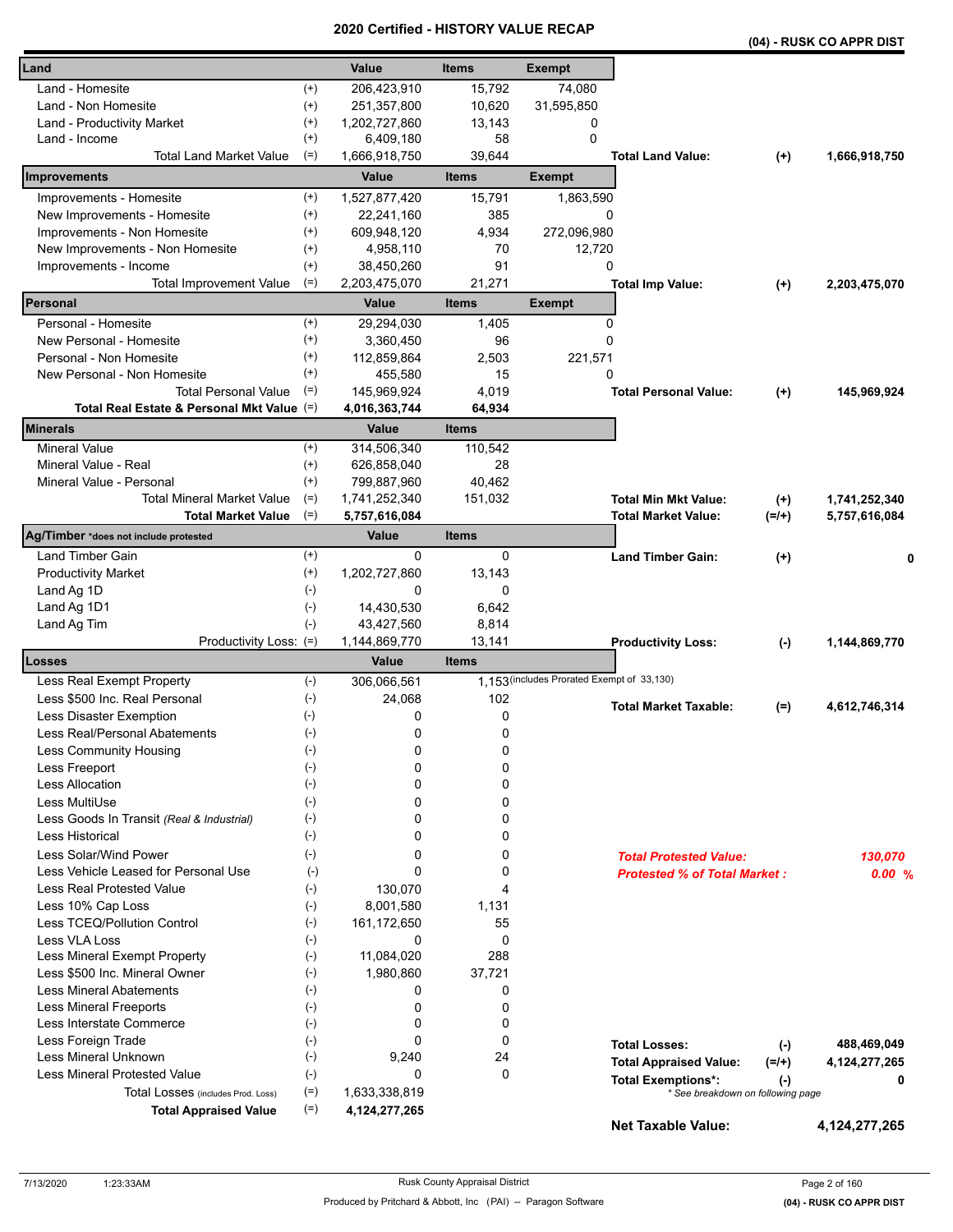**(04) - RUSK CO APPR DIST** 

| <b>Count of Homesteads</b>                          |                                                      |                |                        |          |       |                |              |                                                                     |                                   |                              |                                         |                                                         |
|-----------------------------------------------------|------------------------------------------------------|----------------|------------------------|----------|-------|----------------|--------------|---------------------------------------------------------------------|-----------------------------------|------------------------------|-----------------------------------------|---------------------------------------------------------|
|                                                     |                                                      |                |                        |          |       |                |              |                                                                     |                                   |                              |                                         |                                                         |
| н                                                   | s                                                    | F              | в                      | D        | W     | o              | DV           | <b>DV100</b>                                                        | <b>SS First Resp</b>              |                              | <b>SS Svc Member</b>                    |                                                         |
| 6,129                                               | 5,546                                                | $\overline{4}$ | 386                    | 0        | 3     | $\overline{2}$ | 475          | 209                                                                 | 0                                 |                              | 0                                       |                                                         |
| <b>Owner and Parcel Counts</b>                      |                                                      |                |                        |          |       |                |              |                                                                     |                                   |                              |                                         |                                                         |
| <b>Total Parcels*:</b>                              |                                                      |                |                        |          |       |                |              | 192,843* Parcel count is figured by parcel per ownership sequences. |                                   |                              |                                         |                                                         |
| <b>Total Owners:</b>                                |                                                      |                |                        | 54,372   |       |                |              |                                                                     |                                   |                              |                                         |                                                         |
| <b>Ported Homestead/Charity Amounts</b>             |                                                      |                |                        |          | Value |                | <b>Items</b> |                                                                     |                                   |                              |                                         |                                                         |
|                                                     | DV Donated Home (Charity)                            |                |                        | $^{(+)}$ |       |                | $\mathbf 0$  |                                                                     | $\mathbf 0$                       |                              |                                         |                                                         |
|                                                     | SS of a Service Member Ported Amount                 |                |                        | $^{(+)}$ |       |                | 0            |                                                                     | 0                                 |                              |                                         |                                                         |
|                                                     | SS of a First Responder Ported Amount                |                |                        | $^{(+)}$ |       |                | 0            |                                                                     | 0                                 |                              |                                         |                                                         |
|                                                     | SS of DV Donated Home Ported Amount                  |                |                        | $^{(+)}$ |       |                | 0            |                                                                     | 0                                 |                              |                                         |                                                         |
|                                                     | SS of 100% DV Ported Amount                          |                |                        | $(+)$    |       |                | 0            |                                                                     | 0                                 |                              |                                         |                                                         |
| <b>Homestead Exemptions</b>                         |                                                      |                |                        |          | Value |                | <b>Items</b> |                                                                     |                                   |                              |                                         |                                                         |
| Homestead H,S                                       |                                                      |                |                        | $^{(+)}$ |       |                | $\pmb{0}$    |                                                                     | $\mathbf 0$                       |                              |                                         | D - Disabled Only                                       |
| Senior S                                            |                                                      |                |                        | $^{(+)}$ |       |                | 0            |                                                                     | 0                                 | H - Homestead<br>S - Over 65 |                                         | W - Widow                                               |
| Disabled B                                          |                                                      |                |                        | $^{(+)}$ |       |                | $\mathbf 0$  |                                                                     | 0                                 | F - Disabled Widow           |                                         | O - Over 65 (No HS)                                     |
| DV 100%                                             |                                                      |                |                        | $^{(+)}$ |       |                | $\mathbf 0$  |                                                                     | 0                                 | B - Disabled                 |                                         | DV - Disabled Veteran                                   |
|                                                     | Surviving Spouse of a Service Member                 |                |                        | $^{(+)}$ |       |                | $\mathbf 0$  |                                                                     | 0                                 |                              | DV100 (1, 2, 3) - 100% Disabled Veteran |                                                         |
|                                                     | Survivng Spouse of a First Responder                 |                |                        | $^{(+)}$ |       |                | 0            |                                                                     | 0                                 |                              |                                         | 4 (4B, 4H, 4S) - Surviving Spouse of a Service Member   |
|                                                     |                                                      |                | Total Reimbursable (=) |          |       |                | 0            |                                                                     | 0                                 |                              |                                         | 5* (5B, 5H, 5S) - Surviving Spouse of a First Responder |
| <b>Local Discount</b>                               |                                                      |                |                        | $^{(+)}$ |       |                | $\Omega$     |                                                                     | 0                                 |                              |                                         |                                                         |
| Disabled Veteran                                    |                                                      |                |                        | $^{(+)}$ |       |                | 0            |                                                                     | 0                                 |                              |                                         |                                                         |
| Optional 65                                         |                                                      |                |                        | $^{(+)}$ |       |                | $\mathbf 0$  |                                                                     | 0                                 |                              |                                         |                                                         |
| <b>Local Disabled</b>                               |                                                      |                |                        | $^{(+)}$ |       |                | $\mathbf 0$  |                                                                     | 0                                 |                              |                                         |                                                         |
| State Homestead                                     |                                                      |                |                        | $^{(+)}$ |       |                | 0            |                                                                     | 0                                 |                              |                                         |                                                         |
| <b>Total Exemptions</b><br>$(=)$                    |                                                      |                |                        |          |       |                | 0            |                                                                     | (includes Ported/Charity Amounts) |                              |                                         |                                                         |
| <b>Special Certified Totals</b>                     |                                                      |                |                        |          |       |                |              |                                                                     |                                   |                              |                                         |                                                         |
|                                                     | <b>Exempt Value of First Time Absolute Exemption</b> |                |                        |          |       |                |              | \$1,278,060                                                         |                                   |                              |                                         |                                                         |
|                                                     |                                                      |                |                        |          |       |                |              |                                                                     |                                   |                              |                                         |                                                         |
|                                                     | <b>Exempt Value of First Time Partial Exemption</b>  |                |                        |          |       |                |              | \$0                                                                 |                                   |                              |                                         |                                                         |
| <b>New AG/Timber</b>                                |                                                      |                |                        |          |       |                |              |                                                                     |                                   |                              |                                         |                                                         |
| Market                                              |                                                      |                |                        |          |       |                |              | \$0                                                                 |                                   |                              |                                         |                                                         |
| Taxable                                             |                                                      |                |                        |          |       |                |              | \$0                                                                 |                                   |                              |                                         |                                                         |
|                                                     | Value Loss                                           |                |                        |          |       |                |              | \$0                                                                 |                                   |                              |                                         |                                                         |
|                                                     |                                                      |                |                        |          |       |                |              |                                                                     |                                   |                              |                                         |                                                         |
| Market                                              | New Improvement/Personal                             |                |                        |          |       |                |              |                                                                     |                                   |                              |                                         |                                                         |
|                                                     |                                                      |                |                        |          |       |                |              | \$31,002,580                                                        |                                   |                              |                                         |                                                         |
| Taxable                                             |                                                      |                |                        |          |       |                |              | \$30,992,270                                                        |                                   |                              |                                         |                                                         |
| Average Values* (includes protested & exempt value) |                                                      |                |                        |          |       |                |              |                                                                     |                                   |                              |                                         |                                                         |
| Average Homestead Value A*                          |                                                      |                |                        |          |       | <b>Parcels</b> |              |                                                                     |                                   |                              | <b>Total Homestead Value A*</b>         |                                                         |
| Market                                              |                                                      | \$102,913      |                        |          |       |                | 13,731       |                                                                     |                                   | <b>Market</b>                | \$1,413,099,170                         |                                                         |
| <b>Taxable</b>                                      |                                                      | \$102,489      |                        |          |       |                |              |                                                                     |                                   | Taxable                      | \$1,420,454,920                         |                                                         |
| Average Homestead Value A* and E*                   |                                                      |                |                        |          |       | <b>Parcels</b> |              |                                                                     |                                   |                              | Total Homestead Value A* and E*         |                                                         |
|                                                     |                                                      |                |                        |          |       |                |              |                                                                     |                                   | Market                       | \$1,458,219,400                         |                                                         |
| <b>Market</b>                                       |                                                      | \$103,331      |                        |          |       |                | 14,112       |                                                                     |                                   |                              |                                         |                                                         |
| Taxable                                             |                                                      | \$102,889      |                        |          |       |                |              |                                                                     |                                   | Taxable                      | \$1,471,277,330                         |                                                         |
| Average Homestead Value A* and E* and M1            |                                                      |                |                        |          |       | <b>Parcels</b> |              |                                                                     |                                   |                              | Total Homestead Value A* and E* and M1  |                                                         |
| <b>Market</b>                                       |                                                      | \$95,542       |                        |          |       |                | 15,601       |                                                                     |                                   | <b>Market</b>                | \$1,490,555,430                         |                                                         |
| Taxable                                             |                                                      | \$95,137       |                        |          |       |                |              |                                                                     |                                   | Taxable                      | \$1,503,710,570                         |                                                         |
|                                                     |                                                      |                |                        |          |       |                |              |                                                                     |                                   |                              |                                         |                                                         |
| <b>Average Homestead Value M1</b>                   |                                                      |                |                        |          |       | <b>Parcels</b> |              |                                                                     |                                   |                              | <b>Total Homestead Value M1</b>         |                                                         |
| Market                                              |                                                      | \$21,716       |                        |          |       |                | 1,489        |                                                                     |                                   | <b>Market</b>                | \$32,336,030                            |                                                         |
| <b>Taxable</b>                                      |                                                      | \$21,663       |                        |          |       |                |              |                                                                     |                                   | <b>Taxable</b>               | \$32,433,240                            |                                                         |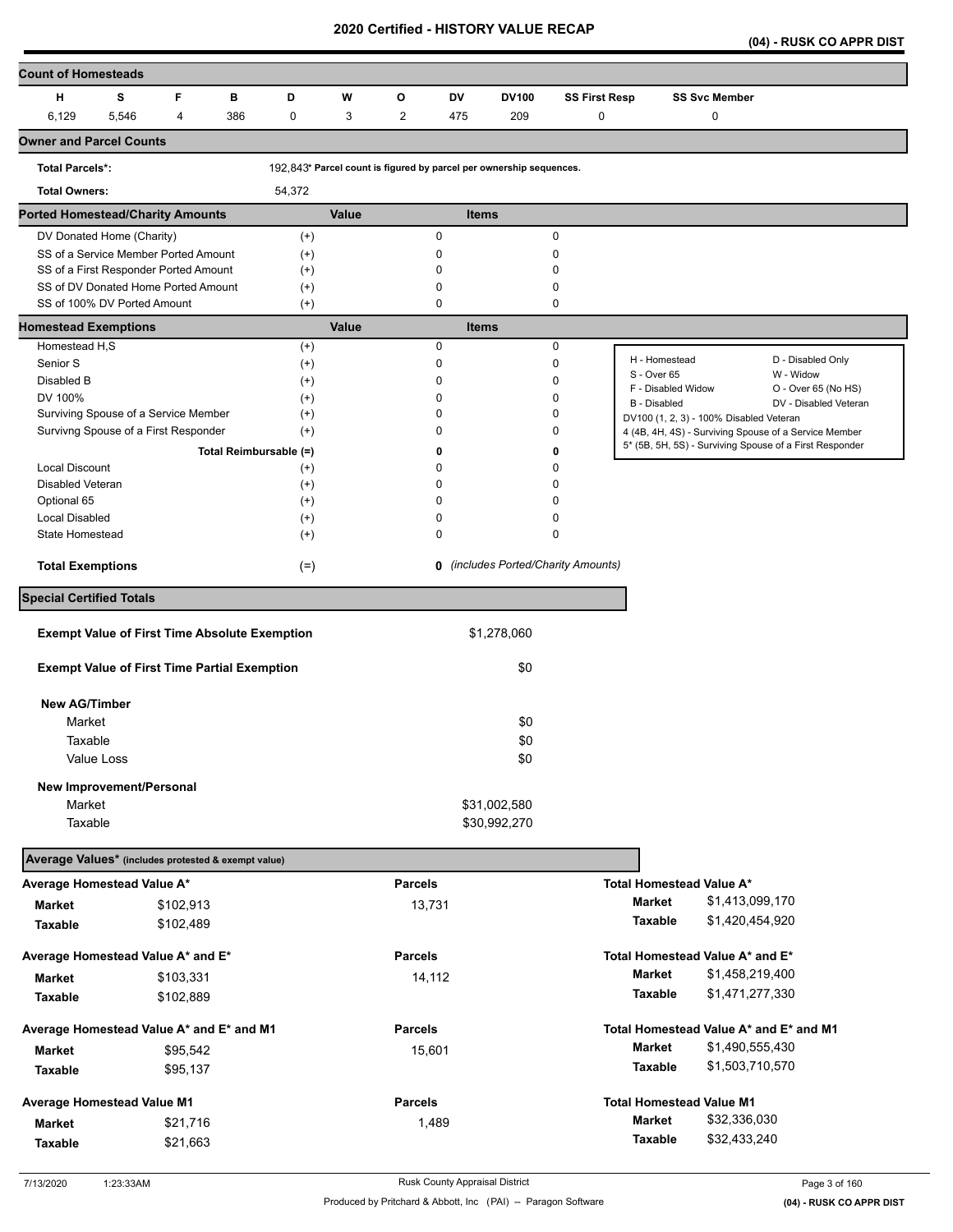| <b>Minerals</b>                                | Value                  | Items        |                                    |                  |
|------------------------------------------------|------------------------|--------------|------------------------------------|------------------|
| Mineral_Value                                  | 314,506,340            | 110,542      |                                    |                  |
| Mineral Value - Real                           | 626,858,040            | 28           |                                    |                  |
| Mineral Value - Personal                       | 799,887,960            | 40,462       | <b>Total Mineral Value:</b>        | 1,741,252,340    |
| <b>Mineral Loss</b>                            | <b>Value</b>           | <b>Items</b> |                                    |                  |
| Less Mineral Exempt Property                   | 11,084,020             | 288          | <b>Total Mineral Exempt Value:</b> | 11,084,020       |
| Less \$500 Inc. Mineral Owner                  | 1,980,860              | 37,721       |                                    |                  |
| <b>Less Mineral Abatements</b>                 | 0                      | 0            |                                    |                  |
| Less Mineral Freeports/Interstate Commerce     | 0                      | $\mathbf 0$  |                                    |                  |
| Less Mineral Unknown                           | 9,240                  | 24           |                                    |                  |
| Less TCEQ/Pollution Control                    | 161,172,650            | 55           |                                    |                  |
| Less VLA                                       | 0                      | 0            |                                    |                  |
| Less Mineral Protested Value                   | 0                      | $\mathbf 0$  | <b>Taxload Mineral Total:</b>      | 1,730,168,320    |
| Land                                           | Value                  | <b>Items</b> |                                    |                  |
| Land - Homesite                                | 206,423,910            | 15,792       |                                    |                  |
| Land - Non Homesite                            | 251,357,800            | 10,620       |                                    |                  |
| Land - Productivity Market                     | 1,202,727,860          | 13,143       |                                    |                  |
| Land - Income                                  | 6,409,180              | 58           | <b>Total Land Value:</b>           | 1.666.918.750    |
| Land Timber Gain                               | 0                      | 0            |                                    |                  |
| Improvements                                   | Value                  | <b>Items</b> |                                    |                  |
| Improvements - Homesite                        | 1,527,877,420          | 15,791       |                                    |                  |
| New Improvements - Homesite                    | 22,241,160             | 385          |                                    |                  |
| Improvements - Non Homesite                    | 609,948,120            | 4,934        |                                    |                  |
| New Improvements - Non Homesite                | 4,958,110              | 70           |                                    |                  |
| Improvements - Income                          | 38,450,260             | 91           | <b>Total Improvement Value:</b>    | 2,203,475,070    |
| <b>Ag Loss</b>                                 | Value                  | <b>Items</b> |                                    |                  |
| <b>Productivity Market</b>                     | 1,202,727,860          | 13,143       |                                    |                  |
| Land Ag 1D                                     | 0                      | 0            |                                    |                  |
| Land Ag 1D1                                    | 14,430,530             | 6,642        |                                    |                  |
|                                                |                        |              |                                    |                  |
| Land Ag Tim                                    | 43,427,560             | 43,427,560   | <b>Productivity Loss:</b>          | 1,144,869,770    |
| <b>Real Loss</b>                               | <b>Value</b>           |              |                                    |                  |
| Land Homesite Exempt                           | 74,080                 |              |                                    |                  |
| Land Non-Homesite Exempt                       | 31,595,850             |              |                                    |                  |
| <b>Productivity Market Exempt</b>              | 0                      |              |                                    |                  |
| Income Land Exempt                             | 0                      |              |                                    |                  |
| Improvement Homesite Exempt                    | 1,863,590              |              |                                    |                  |
| New Improvement Homesite Exempt                | 0                      |              |                                    |                  |
| Improvement Non-Homesite Exempt                | 272,096,980            |              |                                    |                  |
| New Improvement Non-Homesite Exempt            | 12,720                 |              |                                    |                  |
| Income Improvement Exempt                      | 0                      |              | <b>Real Exempt Total:</b>          | 305,811,860      |
|                                                |                        |              | <b>Taxload Real Total:</b>         | 2,419,712,190    |
| Personal                                       | Value                  | <b>Items</b> |                                    |                  |
| Personal - Homesite<br>New Personal - Homesite | 29,294,030             | 1,405        |                                    |                  |
| Personal - Non Homesite                        | 3,360,450              | 96           |                                    |                  |
| New Personal - Non Homesite                    | 112,859,864<br>455,580 | 2,503<br>15  | <b>Total Personal Value:</b>       | 145,969,924      |
| <b>Personal Loss</b>                           | <b>Value</b>           |              |                                    |                  |
| Personal Homesite Exempt                       | 0                      |              |                                    |                  |
| New Personal Homesite Exempt                   | 0                      |              |                                    |                  |
| Personal Non-Homesite Exempt                   | 221,571                |              |                                    |                  |
| New Personal Non-Homesite Exempt               | 0                      |              |                                    |                  |
| Personal Under 500                             | 24,068                 |              | <b>Personal Exempt Total:</b>      | 221,571          |
|                                                |                        |              | <b>Taxload Personal Total:</b>     |                  |
|                                                |                        |              |                                    | 145,748,353      |
|                                                |                        |              |                                    |                  |
|                                                |                        |              | <b>Total Appraised:</b>            | 4, 124, 277, 265 |
|                                                |                        |              | <b>Taxroll Load Total:</b>         | 4,295,628,863    |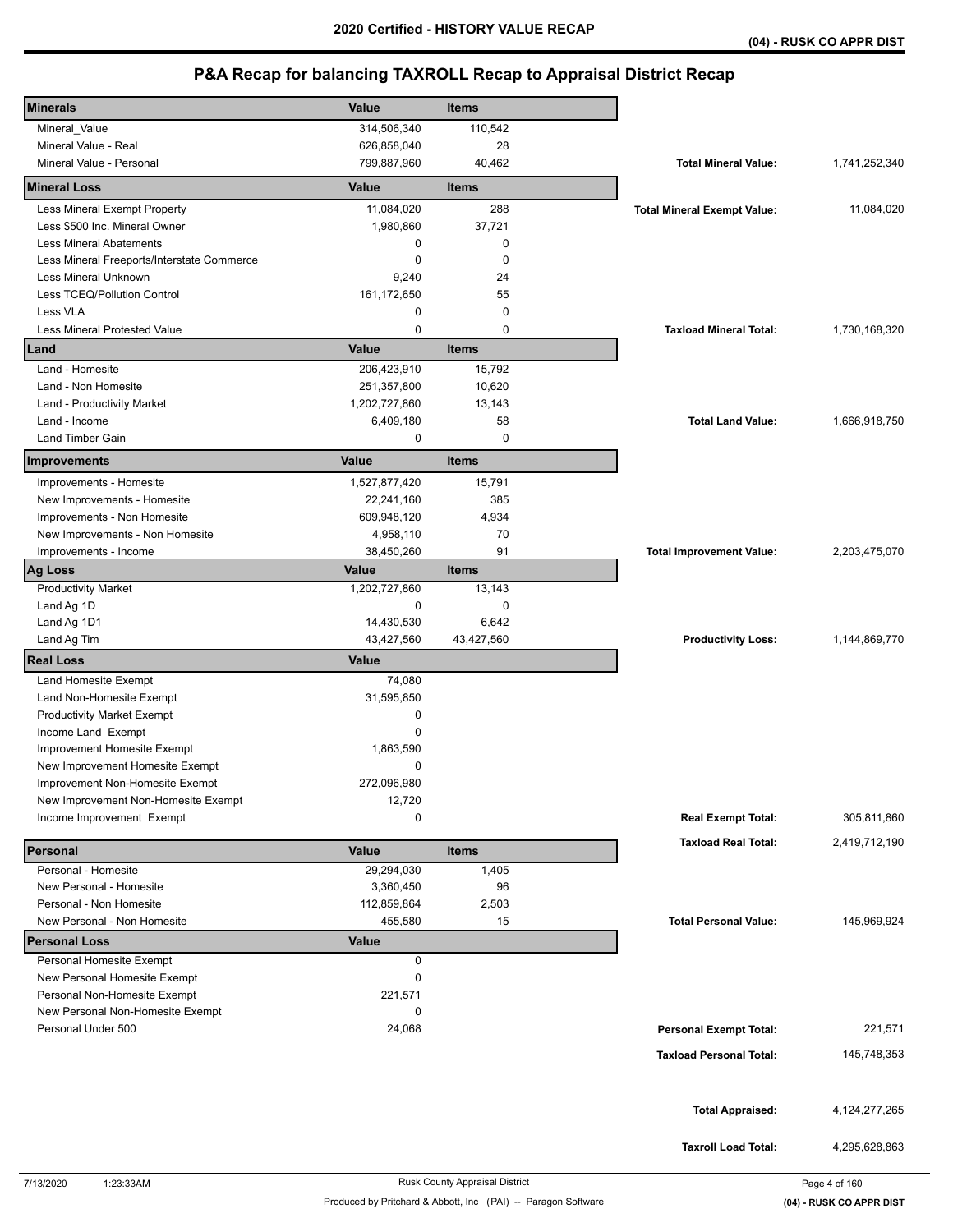## **(04) - RUSK CO APPR DIST**

|                      |                         |                    |                      |             |                                      | <b>Category Code Breakdown</b> |                     |              |                |                                    |                                    |
|----------------------|-------------------------|--------------------|----------------------|-------------|--------------------------------------|--------------------------------|---------------------|--------------|----------------|------------------------------------|------------------------------------|
| Cat<br>Code          | <b>Items</b>            | <b>Acres</b>       | Land                 | Ag/Timber   | <b>Productivity</b><br><b>Market</b> | <b>Taxable</b><br>Land         | <b>Improvements</b> | Personal     | <b>Mineral</b> | <b>Total Mkt</b><br><b>Taxable</b> | <b>Total Net</b><br><b>Taxable</b> |
| A1                   | 11,977                  | 17,927.122         | 160,979,360          | $\mathbf 0$ | 0                                    | 160,979,360                    | 1,101,074,900       | 0            | 0              | 1,262,054,260 1,257,830,890        |                                    |
| A <sub>2</sub>       | 2,033                   | 4,184.085          | 27,034,750           | 0           | 0                                    | 27,034,750                     | 33,773,010          | 59,590       | 0              | 60,867,350                         | 59,592,280                         |
| A <sub>3</sub>       | 1,353                   | 82.503             | 534,120              | 0           | 0                                    | 534,120                        | 165,207,240         | 315,490      | 0              | 166,056,850                        | 165,824,170                        |
| A4                   | 164                     | 299.833            | 1,571,760            | 0           | 0                                    | 1,571,760                      | 4,891,130           | 0            | 0              | 6,462,890                          | 6,438,270                          |
| A <sub>5</sub>       | 128                     | 0.000              | 1,816,000            | 0           | 0                                    | 1,816,000                      | 7,194,720           | 0            | 0              | 9,010,720                          | 8,919,090                          |
| A*                   | 15,655                  | 22,493.543         | 191,935,990          | 0           | 0                                    | 191,935,990                    | 1,312,141,000       | 375,080      | 0              | 1,504,452,070 1,498,604,700        |                                    |
| <b>B1</b>            | 37                      | 65.574             | 1,639,880            | 0           | 0                                    | 1,639,880                      | 16,975,860          | 0            | 0              | 18,615,740                         | 18,615,740                         |
| B <sub>2</sub>       | 88                      | 50.577             | 1,074,580            | 0           | 0                                    | 1,074,580                      | 8,553,290           | $\mathbf 0$  | 0              | 9,627,870                          | 9,627,870                          |
| B*                   | 125                     | 116.151            | 2,714,460            | 0           | 0                                    | 2,714,460                      | 25,529,150          | 0            | 0              | 28,243,610                         | 28,243,610                         |
| C <sub>1</sub>       | 1,979                   | 1,267.515          | 10,809,190           | 0           | 0                                    | 10,809,190                     | 500,850             | 0            | 0              | 11,310,040                         | 11,300,170                         |
| C <sub>10</sub>      | 13                      | 812.347            | 16,018,460           | 0           | 0                                    | 16,018,460                     | 0                   | $\mathbf 0$  | 0              | 16,018,460                         | 16,018,460                         |
| C <sub>1</sub> B     | 132                     | 424.424            | 2,919,850            | 0           | 0                                    | 2,919,850                      | 97,280              | 0            | 0              | 3,017,130                          | 3,017,130                          |
| C <sub>1</sub> R     | 2,887                   | 9,058.486          | 28,536,560           | 0           | $\mathbf 0$                          | 28,536,560                     | 1,765,230           | 0            | 0              | 30,301,790                         | 30,145,780                         |
| C <sub>1</sub> S     | 32                      | 0.000              | 166,350              | 0           | 0                                    | 166,350                        | 3,350               | 0            | 0              | 169,700                            | 169,700                            |
| C <sub>1</sub> V     | $\overline{7}$          | 0.000              | 0                    | 0           | 0                                    | 0                              | 183,270             | 0            | 0              | 183,270                            | 183,270                            |
| C <sub>4</sub>       | $\mathbf{1}$            | 0.000              | 0                    | 0           | 0                                    | 0                              | 0                   | 0            | 0              | 0                                  | 0                                  |
| <b>CIR</b>           | $\mathbf{1}$            | 1.000              | 7,500                | 0           | 0                                    | 7,500                          | 0                   | $\mathbf 0$  | 0              | 7,500                              | 7,500                              |
| $\mathbf{C}^{\star}$ | 5,052                   | 11,563.772         | 58,457,910           | 0           | 0                                    | 58,457,910                     | 2,549,980           | 0            | 0              | 61,007,890                         | 60,842,010                         |
| D <sub>1</sub>       | 13,143                  | 499,144.576        | 0                    | 57,858,090  | 1,202,727,860                        | 57,858,090                     | 0                   | 0            | 0              | 57,858,090                         | 57,858,090                         |
| D <sub>2</sub>       | 1,174                   | 0.000              | 0                    | $\mathbf 0$ | 0                                    | 0                              | 35,053,880          | $\mathbf 0$  | 0              | 35,053,880                         | 35,053,880                         |
| D*                   | 14,317                  | 499,144.576        | 0                    | 57,858,090  | 1,202,727,860                        | 57,858,090                     | 35,053,880          | 0            | 0              | 92,911,970                         | 92,911,970                         |
| Ε                    | 634                     | 990.915            | 5,613,250            | 0           | 0                                    | 5,613,250                      | 42,549,760          | 0            | 0              | 48,163,010                         | 48,027,540                         |
| E <sub>1</sub>       | 2,781                   | 11,373.143         | 40,370,810           | 0           | 0                                    | 40,370,810                     | 259,299,380         | $\mathbf 0$  | $\mathbf 0$    | 299,670,190                        | 297,884,810                        |
| E <sub>2</sub>       | 231                     | 452.907            | 2,242,240            | 0           | 0                                    | 2,242,240                      | 4,672,090           | $\mathbf 0$  | $\mathbf 0$    | 6,914,330                          | 6,789,280                          |
| E <sub>4</sub>       | $\overline{2}$          | 6.000              | 29,000               | 0           | 0                                    | 29,000                         | 36,850              | $\mathbf 0$  | 0              | 65,850                             | 65,850                             |
| <b>ENQ</b>           | 707                     | 13,696.251         | 36,885,630           | 0           | 0                                    | 36,885,630                     | 3,614,420           | 0            | 0              | 40,500,050                         | 40,478,080                         |
| E*                   | 4,355                   | 26,519.216         | 85,140,930           | 0           | 0                                    | 85,140,930                     | 310,172,500         | 0            | 0              | 395,313,430                        | 393,245,560                        |
| F <sub>1</sub>       | 903                     | 1,295.254          | 37,329,610           | 0           | 0                                    | 37,329,610                     | 187,648,160         | 0            | 0              | 224,977,770                        | 224,973,030                        |
| F <sub>1</sub>       | 903                     | 1,295.254          | 37,329,610           | $\pmb{0}$   | $\mathbf 0$                          | 37,329,610                     | 187,648,160         | 0            | $\bf{0}$       | 224,977,770                        | 224,973,030                        |
| F <sub>2</sub>       | 511                     | 14,724.065         | 36,874,660           | 0           | $\mathbf 0$                          | 36,874,660                     | 51,203,540          | 0            | 624,356,200    | 712,434,400                        | 561,495,960                        |
| F <sub>2</sub>       | 511                     | 14,724.065         | 36,874,660           | $\pmb{0}$   | $\mathbf 0$                          | 36,874,660                     | 51,203,540          | $\mathbf 0$  | 624,356,200    | 712,434,400                        | 561,495,960                        |
| F*                   | 1,414                   | 16,019.319         | 74,204,270           | 0           | 0                                    | 74,204,270                     | 238,851,700         | 0            | 624,356,200    | 937,412,170                        | 786,468,990                        |
| G <sub>1</sub>       | 110,541                 | 0.000              | 0                    | 0           | 0                                    | 0                              | 0                   | 0            | 312,894,060    | 312,894,060                        | 312,884,820                        |
| G <sub>2</sub> A     | $\mathbf{1}$            | 0.000              | 0                    | 0           | 0                                    | 0                              | 0                   | 0            | 1,612,280      | 1,612,280                          | 1,612,280                          |
| G*                   | 110,542                 | 0.000              | 0                    | 0           | 0                                    | 0                              | 0                   | 0            | 314,506,340    | 314,506,340                        | 314,497,100                        |
| J1                   | 63                      | 0.000              | 0                    | 0           | 0                                    | 0                              | 0                   | 0            | 3,539,100      | 3,539,100                          | 111,620                            |
| J2                   | 31                      | 61.228             | 215,530              | 0           | 0                                    | 215,530                        | 840                 | 0            | 3,181,820      | 3,398,190                          | 3,398,190                          |
| J <sub>2</sub> A     | 3                       | 0.000              | 0                    | 0           | 0                                    | 0                              | $\pmb{0}$           | 0            | 248,170        | 248,170                            | 248,170                            |
| J3                   | 131                     | 8,108.848          | 16,516,410           | 0           | 0                                    | 16,516,410                     | 2,160,160           | 0            | 93,571,200     | 112,247,770                        | 112,247,770                        |
| J3A                  | 9                       | 0.000              | 0                    | 0           | 0                                    | 0                              | 0                   | 0            | 4,820,980      | 4,820,980                          | 4,820,980                          |
| J <sub>4</sub>       | 96                      | 93.518             | 536,180              | 0           | 0                                    | 536,180                        | 2,918,190           | 0            | 15,033,710     | 18,488,080                         | 18,488,080                         |
| J4A                  | $\overline{\mathbf{4}}$ | 0.000              | 0                    | 0           | 0                                    | $\pmb{0}$                      | 0                   | 0            | 2,821,900      | 2,821,900                          | 2,821,900                          |
| J5                   | 45                      | 964.986            | 1,964,410            | 0           | 0                                    | 1,964,410                      | 3,420               | 0            | 19,988,740     | 21,956,570                         | 15,131,470                         |
| J5A                  | $\overline{c}$          | 0.000              | 0                    | 0           | 0                                    | 0                              | 0                   | 0            | 36,000         | 36,000                             | 36,000                             |
|                      |                         |                    |                      |             |                                      |                                |                     |              |                |                                    |                                    |
| J6<br>J6A            | 1,196                   | 88.393             | 295,200              | 0           | 0                                    | 295,200                        | 20,840              | 0<br>0       | 246,716,630    | 247,032,670                        | 239,991,740                        |
| J7                   | 227                     | 4.390<br>0.000     | 19,760               | 0<br>0      | 0<br>0                               | 19,760<br>0                    | 0<br>0              | 0            | 58,052,170     | 58,071,930                         | 58,071,930                         |
|                      | 19                      |                    | 0                    |             |                                      |                                |                     |              | 10,624,030     | 10,624,030                         | 10,624,030                         |
| J8<br>J*             | $\overline{2}$<br>1,828 | 1.697<br>9,323.061 | 11,270<br>19,558,760 | 0<br>0      | 0<br>0                               | 11,270<br>19,558,760           | 0<br>5,103,450      | 0<br>0       | 0              | 11,270                             | 11,270                             |
|                      |                         |                    |                      |             |                                      |                                |                     |              | 458,634,450    | 483,296,660                        | 466,003,150                        |
| L1                   | 1,629                   | 0.000              | 0                    | 0           | 0                                    | 0                              |                     | 0 92,219,344 | 0              | 92,219,344                         | 92,219,344                         |
| L1                   | 1,629                   | 0.000              | 0                    | 0           | 0                                    | 0                              |                     | 0 92,219,344 | 0              | 92,219,344                         | 92,219,344                         |

7/13/2020 1:23:33AM Rusk County Appraisal District Page 5 of 160

Produced by Pritchard & Abbott, Inc (PAI) -- Paragon Software **(04) - RUSK CO APPR DIST**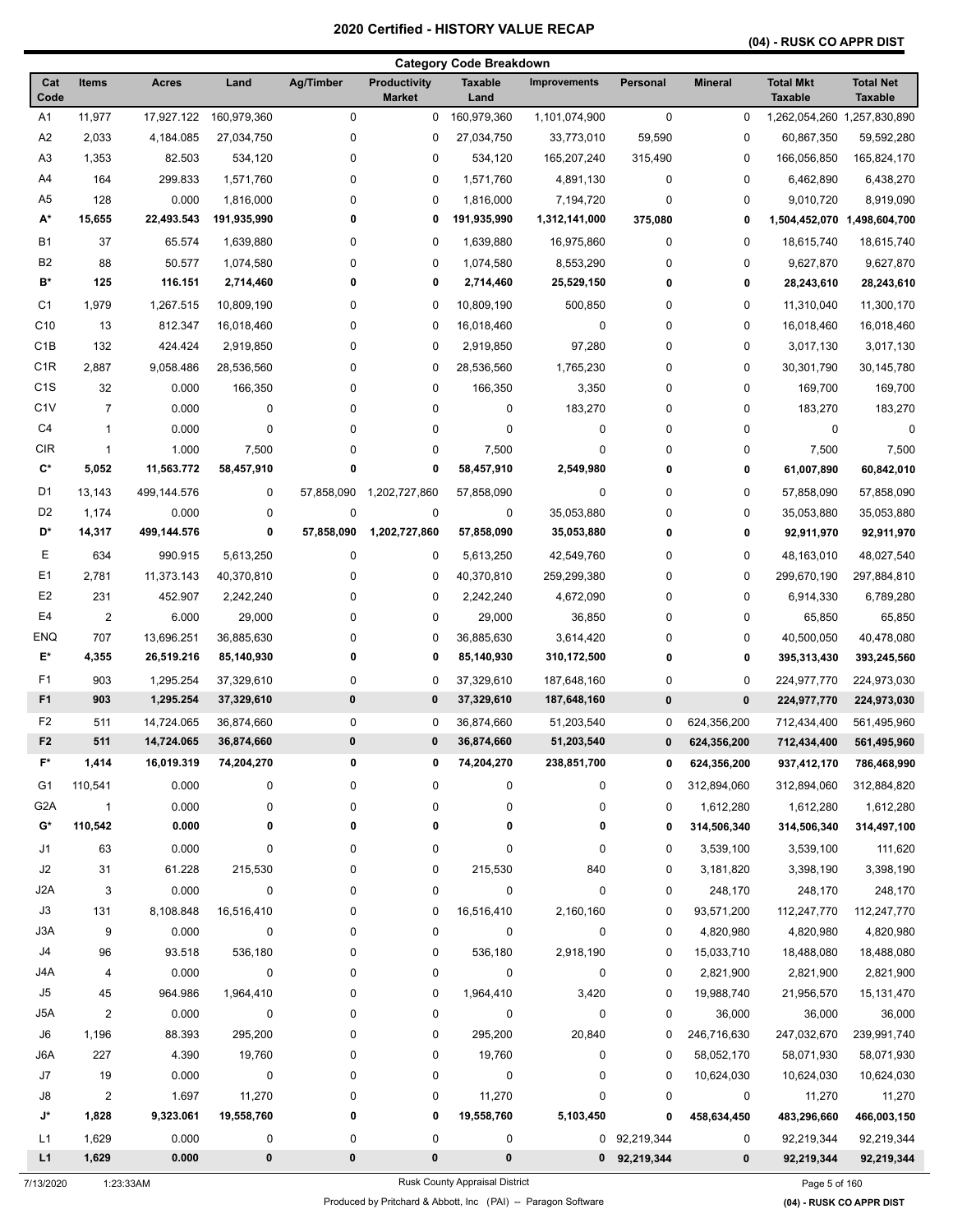## **(04) - RUSK CO APPR DIST**

|                  |                         |              |                         |           |                                      | <b>Category Code Breakdown</b> |                     |                    |                |                                                                     |                                    |
|------------------|-------------------------|--------------|-------------------------|-----------|--------------------------------------|--------------------------------|---------------------|--------------------|----------------|---------------------------------------------------------------------|------------------------------------|
| Cat<br>Code      | Items                   | <b>Acres</b> | Land                    | Ag/Timber | <b>Productivity</b><br><b>Market</b> | <b>Taxable</b><br>Land         | <b>Improvements</b> | Personal           | <b>Mineral</b> | <b>Total Mkt</b><br><b>Taxable</b>                                  | <b>Total Net</b><br><b>Taxable</b> |
| L2A              | 70                      | 0.000        | 0                       | 0         | 0                                    | 0                              | 0                   | 0                  | 11,814,240     | 11,814,240                                                          | 11,814,240                         |
| L2B              | 4                       | 0.000        | 0                       | 0         | 0                                    | 0                              | 0                   | 0                  | 639,200        | 639,200                                                             | 639,200                            |
| L <sub>2</sub> C | 102                     | 0.000        | 0                       | 0         | 0                                    | 0                              | 0                   | $\mathbf 0$        | 95,183,230     | 95,183,230                                                          | 95,183,230                         |
| L <sub>2</sub> D | 84                      | 0.000        | 0                       | 0         | 0                                    | 0                              | 0                   | 0                  | 5,745,120      | 5,745,120                                                           | 5,745,120                          |
| L2G              | 178                     | 0.000        | 0                       | 0         | 0                                    | 0                              | 0                   | $\mathbf 0$        | 185,816,210    | 185,816,210                                                         | 182,648,430                        |
| L <sub>2</sub> H | 57                      | 0.000        | 0                       | 0         | 0                                    | 0                              | 0                   | 0                  | 5,490,190      | 5,490,190                                                           | 5,490,190                          |
| L2I              | 6                       | 0.000        | 0                       | 0         | 0                                    | 0                              | 0                   | 0                  | 125,960        | 125,960                                                             | 100,460                            |
| L <sub>2</sub> J | 83                      | 0.000        | 0                       | 0         | 0                                    | 0                              | 0                   | $\mathbf 0$        | 1,018,170      | 1,018,170                                                           | 1,018,170                          |
| L <sub>2</sub> L | 5                       | 0.000        | 0                       | 0         | 0                                    | 0                              | 0                   | 0                  | 11,648,200     | 11,648,200                                                          | 11,648,200                         |
| L2M              | 74                      | 0.000        | 0                       | 0         | 0                                    | 0                              | 0                   | 0                  | 8,666,280      | 8,666,280                                                           | 8,666,280                          |
| L2O              | 38                      | 0.000        | 0                       | 0         | 0                                    | 0                              | 0                   | 0                  | 458,770        | 458,770                                                             | 458,770                            |
| L <sub>2</sub> P | 51                      | 0.000        | 0                       | 0         | 0                                    | 0                              | 0                   | 0                  | 4,531,670      | 4,531,670                                                           | 4,531,670                          |
| L <sub>2</sub> Q | 99                      | 0.000        | 0                       | 0         | 0                                    | 0                              | 0                   | 0                  | 7,313,660      | 7,313,660                                                           | 7,302,860                          |
| L <sub>2</sub> T | 14                      | 0.000        | 0                       | 0         | 0                                    | 0                              | 0                   | 0                  | 2,501,840      | 2,501,840                                                           | 2,501,840                          |
| L2               | 865                     | 0.000        | 0                       | 0         | $\pmb{0}$                            | 0                              | $\bf{0}$            | $\bf{0}$           | 340,952,740    | 340,952,740                                                         | 337,748,660                        |
| L*               | 2,494                   | 0.000        | 0                       | 0         | 0                                    | 0                              | 0                   | 92,219,344         | 340,952,740    | 433,172,084                                                         | 429,968,004                        |
| M1               | 2,164                   | 0.000        | 0                       | 0         | 0                                    | 0                              |                     | 100,120 41,154,090 | 0              | 41,254,210                                                          | 41,175,290                         |
| M*               | 2,164                   | 0.000        | 0                       | 0         | 0                                    | 0                              | 100,120             | 41,154,090         | 0              | 41,254,210                                                          | 41,175,290                         |
| O                | 17                      | 13.848       | 340,000                 | 0         | 0                                    | 340,000                        | 0                   | 0                  | 0              | 340,000                                                             | 340,000                            |
| О*               | 17                      | 13.848       | 340,000                 | 0         | 0                                    | 340,000                        | 0                   | $\bf{0}$           | 0              | 340,000                                                             | 340,000                            |
| S                | 20                      | 0.000        | 0                       | 0         | 0                                    | 0                              | 0                   | 7,243,617          | $\pmb{0}$      | 7,243,617                                                           | 7,243,617                          |
| $S^*$            | 20                      | 0.000        | 0                       | 0         | 0                                    | 0                              | 0                   | 7,243,617          | 0              | 7,243,617                                                           | 7,243,617                          |
| XB               | 102                     | 0.000        | 0                       | 0         | 0                                    | 0                              | 0                   | 22,958             | 1,110          | 24,068                                                              | 0                                  |
| ХC               | 37,721                  | 0.000        | 0                       | 0         | 0                                    | 0                              | 0                   | $\mathbf 0$        | 1,980,860      | 1,980,860                                                           | 0                                  |
| XD               | $\mathbf{1}$            | 0.205        | 2,000                   | 0         | 0                                    | 2,000                          | 0                   | 0                  | 0              | 2,000                                                               | 0                                  |
| XJ               | $\mathbf{1}$            | 31.100       | 105,740                 | 0         | 0                                    | 105,740                        | 938,220             | 0                  | 0              | 1,043,960                                                           | 0                                  |
| XO               | 88                      | 0.000        | 0                       | 0         | 0                                    | 0                              | 0                   | 4,733,264          | 0              | 4,733,264                                                           | 4,733,264                          |
| XV               | 223                     | 0.107        | 13,750                  | 0         | 0                                    | 13,750                         | 81,150              | 3,500              | 820,640        | 919,040                                                             | 0                                  |
| <b>XVA</b>       | 411                     | 732.184      | 6,905,060               | 0         | 0                                    | 6,905,060                      | 46,434,490          | $\mathbf 0$        | 0              | 53,339,550                                                          | 0                                  |
| <b>XVB</b>       | 217                     | 971.754      | 5,955,190               | 0         | 0                                    | 5,955,190                      | 19,625,070          | 1,390              | 0              | 25,581,650                                                          | 0                                  |
| <b>XVC</b>       | 127                     | 803.334      | 4,802,590               | 0         | 0                                    | 4,802,590                      | 136,065,160         | $\mathbf 0$        | 0              | 140,867,750                                                         | 0                                  |
| <b>XVD</b>       | 81                      | 642.659      | 4,340,180               | 0         | 0                                    | 4,340,180                      | 16,828,320          | 0                  | 0              | 21,168,500                                                          | 0                                  |
| XVE              | 101                     | 1,172.216    | 2,793,310               | 0         | 0                                    | 2,793,310                      | 282,460             | 0                  | 0              | 3,075,770                                                           | 0                                  |
| <b>XVF</b>       | 92                      | 366.488      | 1,648,290               | 0         | 0                                    | 1,648,290                      | 1,122,700           | $\mathbf 0$        | 0              | 2,770,990                                                           | 0                                  |
| <b>XVG</b>       | 35                      | 161.065      | 898,540                 | 0         | 0                                    | 898,540                        | 4,148,540           | 216,681            | 0              | 5,263,761                                                           | 0                                  |
| <b>XVH</b>       | 47                      | 1,305.772    | 3,965,100               | 0         | 0                                    | 3,965,100                      | 45,530,450          | $\pmb{0}$          | 0              | 49,495,550                                                          | 0                                  |
| XVJ              | 9                       | 18.710       | 112,050                 | 0         | 0                                    | 112,050                        | 559,170             | 0                  | 0              | 671,220                                                             | 0                                  |
| <b>XVK</b>       | 6                       | 4.439        | 56,090                  | 0         | 0                                    | 56,090                         | 772,390             | 0                  | 0              | 828,480                                                             | 0                                  |
| XVL              | 4                       | 15.315       | 83,750                  | 0         | 0                                    | 83,750                         | 633,740             | 0                  | 0              | 717,490                                                             | 0                                  |
| <b>XVM</b>       | 4                       | 0.189        | 40,830                  | 0         | 0                                    | 40,830                         | 545,680             | 0                  | 0              | 586,510                                                             | 0                                  |
| <b>XVO</b>       | 3                       | 0.000        | 0                       | 0         | 0                                    | 0                              | 0                   | 0                  | 0              | $\mathbf 0$                                                         |                                    |
| <b>XVP</b>       | 2                       | 1.324        | 33,330                  | 0         | 0                                    | 33,330                         | 382,310             | 0                  | 0              | 415,640                                                             | O                                  |
| <b>XVQ</b>       | $\overline{\mathbf{c}}$ | 9.397        | 37,590                  | 0         | 0                                    | 37,590                         | 0                   | 0                  | 0              | 37,590                                                              |                                    |
| <b>XVR</b>       | $\overline{\mathbf{c}}$ | 4.190        | 45,180                  | 0         | 0                                    | 45,180                         | 23,440              | 0                  | 0              | 68,620                                                              | 0                                  |
| X*               | 39,279                  | 6,240.447    | 31,838,570              | 0         | 0                                    | 31,838,570                     | 273,973,290         | 4,977,793          | 2,802,610      | 313,592,263                                                         | 4,733,264                          |
|                  | 197,262                 |              | 591,433.932 464,190,890 |           | 57,858,090 1,202,727,860 522,048,980 |                                |                     |                    |                | 2,203,475,070 145,969,924 1,741,252,340 4,612,746,314 4,124,277,265 |                                    |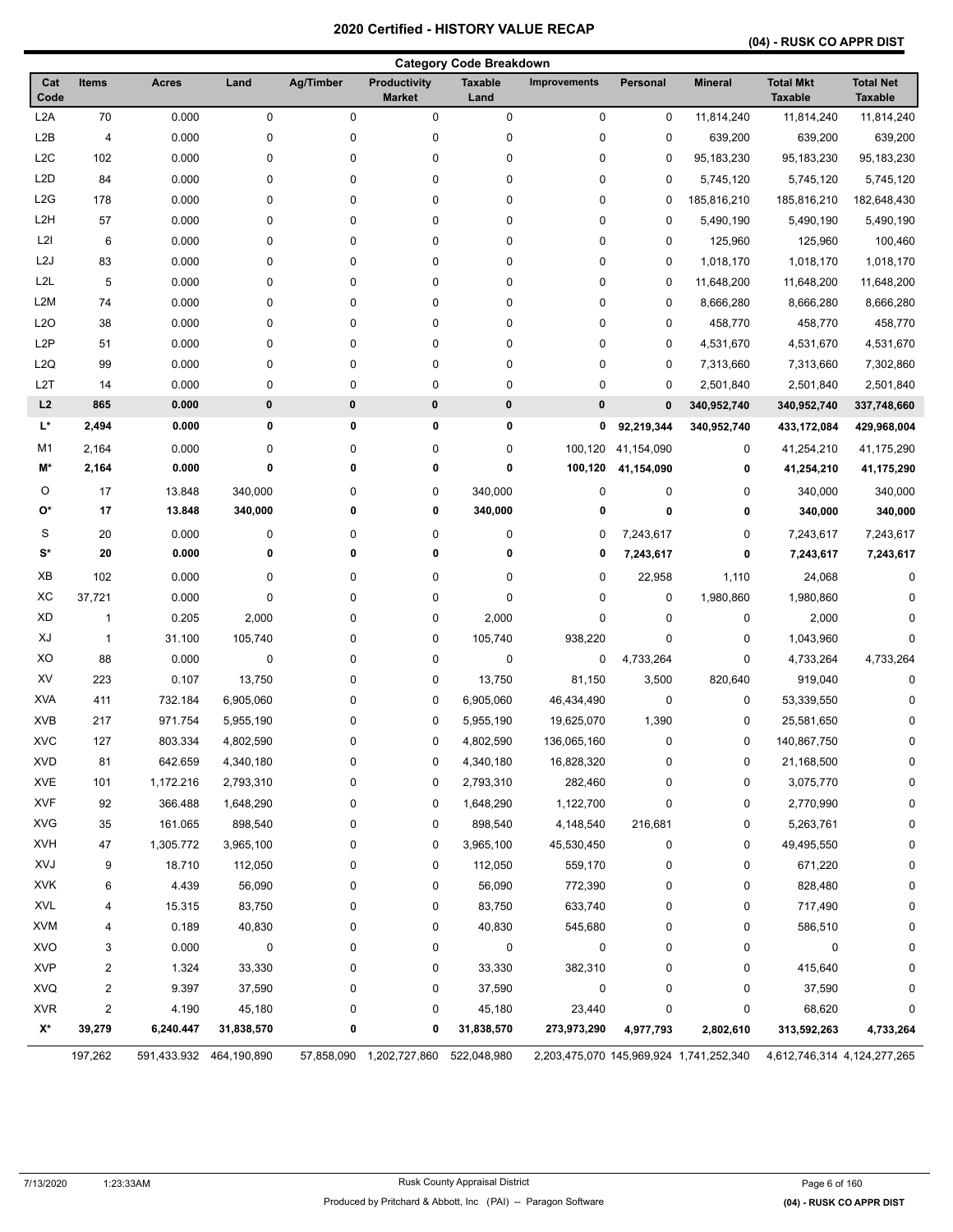|                                            |                    | cıulleu       | ו טווי<br>UNI VALU |                                            |                                     |           | (05) - RUSK COUNTY |
|--------------------------------------------|--------------------|---------------|--------------------|--------------------------------------------|-------------------------------------|-----------|--------------------|
| Land                                       |                    | <b>Value</b>  | <b>Items</b>       | <b>Exempt</b>                              |                                     |           |                    |
| Land - Homesite                            | $^{(+)}$           | 206,241,290   | 15,783             | 74,080                                     |                                     |           |                    |
| Land - Non Homesite                        | $^{(+)}$           | 251,345,950   | 10,618             | 31,595,850                                 |                                     |           |                    |
| Land - Productivity Market                 | $^{(+)}$           | 1,202,727,860 | 13,143             | 0                                          |                                     |           |                    |
| Land - Income                              | $^{(+)}$           | 6,409,180     | 58                 | 0                                          |                                     |           |                    |
| <b>Total Land Market Value</b>             | $(=)$              | 1,666,724,280 | 39,633             |                                            | <b>Total Land Value:</b>            | $(+)$     | 1,666,724,280      |
| Improvements                               |                    | Value         | <b>Items</b>       | <b>Exempt</b>                              |                                     |           |                    |
| Improvements - Homesite                    | $^{(+)}$           | 1,526,091,080 | 15,782             | 1,863,590                                  |                                     |           |                    |
| New Improvements - Homesite                | $^{(+)}$           | 22,241,160    | 385                |                                            | 0                                   |           |                    |
| Improvements - Non Homesite                | $^{(+)}$           | 609,852,090   | 4,932              | 272,096,980                                |                                     |           |                    |
| New Improvements - Non Homesite            | $^{(+)}$           | 4,958,110     | 70                 | 12,720                                     |                                     |           |                    |
| Improvements - Income                      | $^{(+)}$           | 38,450,260    | 91                 |                                            | 0                                   |           |                    |
| $(=)$<br><b>Total Improvement Value</b>    |                    | 2,201,592,700 | 21,260             |                                            | <b>Total Imp Value:</b>             | $(+)$     | 2,201,592,700      |
| Personal                                   |                    | Value         | <b>Items</b>       | <b>Exempt</b>                              |                                     |           |                    |
| Personal - Homesite                        | $^{(+)}$           | 29,294,030    | 1,405              | 0                                          |                                     |           |                    |
| New Personal - Homesite                    | $^{(+)}$           | 3,360,450     | 96                 |                                            | 0                                   |           |                    |
| Personal - Non Homesite                    | $^{(+)}$           | 112,859,864   | 2,503              | 221,571                                    |                                     |           |                    |
| New Personal - Non Homesite                | $^{(+)}$           | 455,580       | 15                 |                                            | $\Omega$                            |           |                    |
| <b>Total Personal Value</b><br>$(=)$       |                    | 145,969,924   | 4,019              |                                            | <b>Total Personal Value:</b>        | $(+)$     | 145,969,924        |
| Total Real Estate & Personal Mkt Value (=) |                    | 4,014,286,904 | 64,912             |                                            |                                     |           |                    |
| <b>Minerals</b>                            |                    | Value         | <b>Items</b>       |                                            |                                     |           |                    |
| <b>Mineral Value</b>                       | $^{(+)}$           | 314,506,340   | 110,542            |                                            |                                     |           |                    |
| Mineral Value - Real                       | $^{(+)}$           | 626,858,040   | 28                 |                                            |                                     |           |                    |
| Mineral Value - Personal                   | $^{(+)}$           | 799,887,960   | 40,462             |                                            |                                     |           |                    |
| <b>Total Mineral Market Value</b><br>$(=)$ |                    | 1,741,252,340 | 151,032            |                                            | <b>Total Min Mkt Value:</b>         | $^{(+)}$  | 1,741,252,340      |
| $(=)$<br><b>Total Market Value</b>         |                    | 5,755,539,244 |                    |                                            | <b>Total Market Value:</b>          | $(=/+)$   | 5,755,539,244      |
| Ag/Timber *does not include protested      |                    | Value         | <b>Items</b>       |                                            |                                     |           |                    |
| Land Timber Gain                           | $^{(+)}$           | 0             | 0                  |                                            | <b>Land Timber Gain:</b>            | $(+)$     | 0                  |
| <b>Productivity Market</b><br>$^{(+)}$     |                    | 1,202,727,860 | 13,143             |                                            |                                     |           |                    |
| Land Ag 1D                                 | $(-)$              | 0             | 0                  |                                            |                                     |           |                    |
| Land Ag 1D1                                | $(-)$              | 14,430,530    | 6,642              |                                            |                                     |           |                    |
| Land Ag Tim                                | $(-)$              | 43,427,560    | 8,814              |                                            |                                     |           |                    |
| Productivity Loss: (=)                     |                    | 1,144,869,770 | 13,141             |                                            | <b>Productivity Loss:</b>           | $(-)$     | 1,144,869,770      |
| Losses                                     |                    | Value         | <b>Items</b>       |                                            |                                     |           |                    |
| Less Real Exempt Property                  | $(-)$              | 306,066,561   |                    | 1,153 (includes Prorated Exempt of 33,130) |                                     |           |                    |
| Less \$500 Inc. Real Personal              | $(-)$              | 24,068        | 102                |                                            |                                     |           |                    |
| Less Disaster Exemption<br>$(\text{-})$    |                    | 0             | 0                  |                                            | <b>Total Market Taxable:</b>        | (=)       | 4,610,669,474      |
| Less Real/Personal Abatements              | $(\textnormal{-})$ | 0             | 0                  |                                            |                                     |           |                    |
| Less Community Housing                     | $(-)$              | 0             | 0                  |                                            |                                     |           |                    |
| Less Freeport                              | $(-)$              | 9,160         | 1                  |                                            |                                     |           |                    |
| <b>Less Allocation</b>                     | $(-)$              | 130,970       | 10                 |                                            |                                     |           |                    |
| Less MultiUse                              | $(-)$              | 1,020,000     | 45                 |                                            |                                     |           |                    |
| Less Goods In Transit (Real & Industrial)  | $(-)$              | 0             | 0                  |                                            |                                     |           |                    |
| <b>Less Historical</b>                     | $(-)$              | 0             | 0                  |                                            |                                     |           |                    |
| Less Solar/Wind Power                      | $(-)$              | 0             | 0                  |                                            | <b>Total Protested Value:</b>       |           | 130,070            |
| Less Vehicle Leased for Personal Use       | $(-)$              | 4,755,574     | 87                 |                                            | <b>Protested % of Total Market:</b> |           | 0.00%              |
| Less Real Protested Value                  | $(-)$              | 130,070       | 4                  |                                            |                                     |           |                    |
| Less 10% Cap Loss                          | $(-)$              | 8,001,580     | 1,131              |                                            |                                     |           |                    |
| Less TCEQ/Pollution Control                | $(-)$              | 161,172,650   | 55                 |                                            |                                     |           |                    |
| Less VLA Loss                              | $(-)$              | 0             | 0                  |                                            |                                     |           |                    |
| Less Mineral Exempt Property               | $(-)$              | 11,084,020    | 288                |                                            |                                     |           |                    |
| Less \$500 Inc. Mineral Owner              | $(-)$              | 1,980,860     | 37,721             |                                            |                                     |           |                    |
| <b>Less Mineral Abatements</b>             | $(-)$              | 0             | 0                  |                                            |                                     |           |                    |
| <b>Less Mineral Freeports</b>              | $(-)$              | 19,357,230    | 10                 |                                            |                                     |           |                    |
| Less Interstate Commerce                   | $(-)$              | 0             | 0                  |                                            |                                     |           |                    |
| Less Foreign Trade                         | $(-)$              | 0             | 0                  |                                            |                                     |           |                    |
| Less Mineral Unknown                       | $(-)$              | 9,240         | 24                 |                                            | <b>Total Losses:</b>                | $(-)$     | 508,986,409        |
| Less Mineral Protested Value               | $(-)$              | 0             | 0                  |                                            | <b>Total Appraised Value:</b>       | $(=/+)$   | 4,096,927,491      |
| Total Losses (includes Prod. Loss)         | $(=)$              | 1,658,611,753 |                    |                                            | <b>Total Exemptions*:</b>           | $(\cdot)$ | 387,058,280        |
| <b>Total Appraised Value</b>               | $(=)$              | 4,096,927,491 |                    |                                            | * See breakdown on following page   |           |                    |
|                                            |                    |               |                    |                                            | <b>Net Taxable Value:</b>           |           | 3,709,869,211      |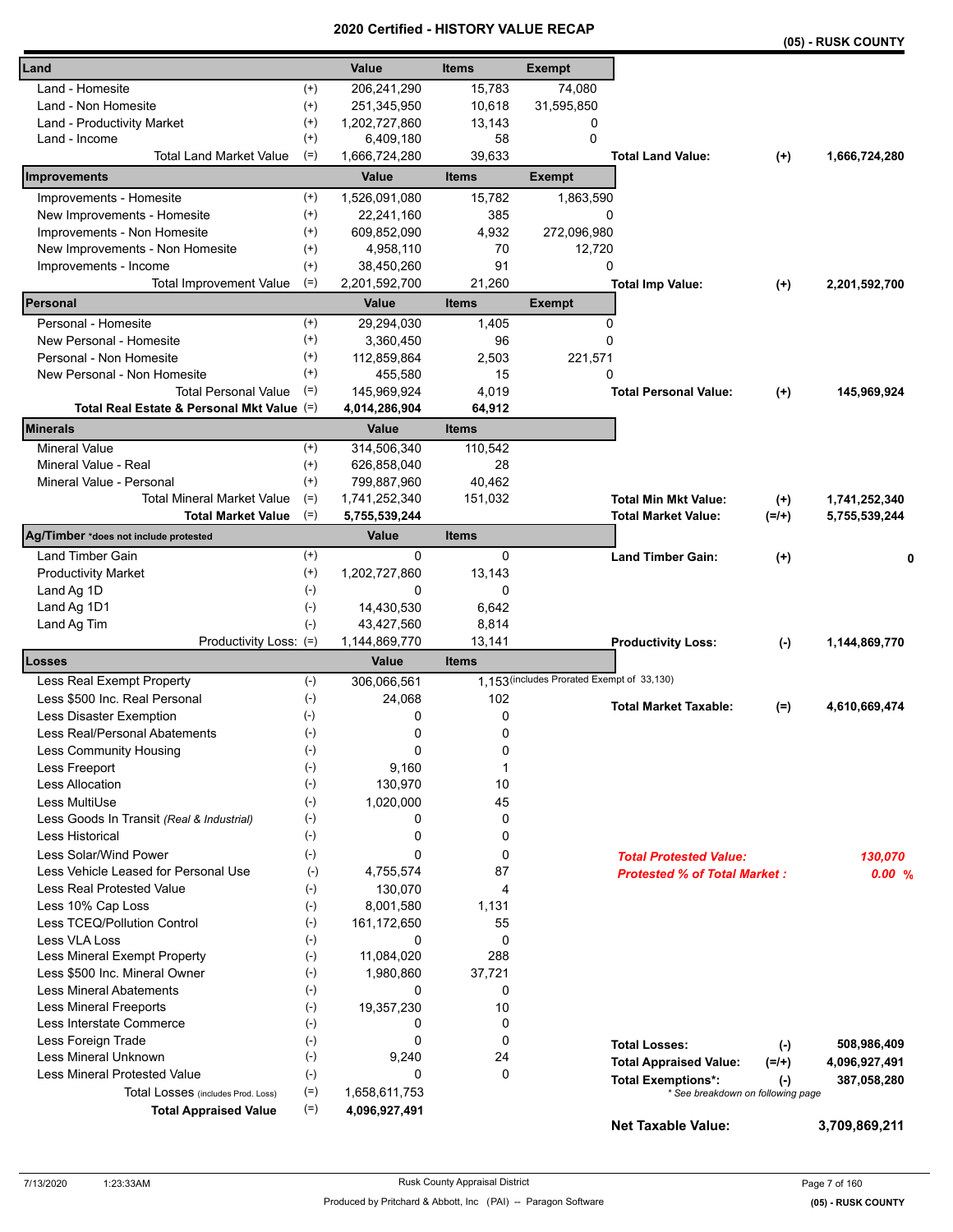|                                                                                                                                                                                                          |                        |                                                                     |                                               |                      |                                                                                            | (05) - RUSK COUNTY |
|----------------------------------------------------------------------------------------------------------------------------------------------------------------------------------------------------------|------------------------|---------------------------------------------------------------------|-----------------------------------------------|----------------------|--------------------------------------------------------------------------------------------|--------------------|
| *** Freeze Totals: (This is only for Effective Tax Rate Calculation)                                                                                                                                     |                        |                                                                     |                                               |                      |                                                                                            |                    |
| <b>Total Ceiling Tax:</b>                                                                                                                                                                                |                        | 1,584,508.38                                                        |                                               |                      |                                                                                            |                    |
| <b>Total Freeze Taxable:</b>                                                                                                                                                                             |                        | 407,431,030                                                         |                                               |                      |                                                                                            |                    |
| New Imp/Pers with Ceiling: +                                                                                                                                                                             |                        | 917,580                                                             |                                               |                      |                                                                                            |                    |
| **Freeze Adjusted Taxable:                                                                                                                                                                               |                        |                                                                     |                                               |                      | 3,303,355,761**This number DOES NOT represent any Jurisdiction's Certified Taxable Value** |                    |
|                                                                                                                                                                                                          |                        |                                                                     |                                               |                      |                                                                                            |                    |
| Estimated Total Levy: ((Net Taxable Value - Total Freeze Taxable + New Imp/Pers with Ceiling) * Tax Rate / 100) + Total Ceiling Tax<br>or (Freeze Adjusted Taxable * Tax Rate / 100) + Total Ceiling Tax |                        |                                                                     |                                               |                      |                                                                                            |                    |
| <b>Count of Homesteads</b>                                                                                                                                                                               |                        |                                                                     |                                               |                      |                                                                                            |                    |
| н<br>s<br>F<br>в                                                                                                                                                                                         | D                      | W<br>o                                                              | DV<br><b>DV100</b>                            | <b>SS First Resp</b> | <b>SS Svc Member</b>                                                                       |                    |
| 6,127<br>5,540<br>4<br>386                                                                                                                                                                               | 0                      | 3<br>2                                                              | 475<br>209                                    | 0                    | 4                                                                                          |                    |
| <b>Owner and Parcel Counts</b>                                                                                                                                                                           |                        |                                                                     |                                               |                      |                                                                                            |                    |
| <b>Total Parcels*:</b>                                                                                                                                                                                   |                        | 192,832* Parcel count is figured by parcel per ownership sequences. |                                               |                      |                                                                                            |                    |
| <b>Total Owners:</b>                                                                                                                                                                                     | 54,372                 |                                                                     |                                               |                      |                                                                                            |                    |
| <b>Ported Homestead/Charity Amounts</b>                                                                                                                                                                  |                        | Value                                                               | <b>Items</b>                                  |                      |                                                                                            |                    |
| DV Donated Home (Charity)                                                                                                                                                                                | $^{(+)}$               | 0                                                                   |                                               | 0                    |                                                                                            |                    |
| SS of a Service Member Ported Amount                                                                                                                                                                     | $^{(+)}$               | 0                                                                   |                                               | 0                    |                                                                                            |                    |
| SS of a First Responder Ported Amount                                                                                                                                                                    | $^{(+)}$               | 0                                                                   |                                               | 0                    |                                                                                            |                    |
| SS of DV Donated Home Ported Amount                                                                                                                                                                      | $^{(+)}$               | 0                                                                   |                                               | 0                    |                                                                                            |                    |
| SS of 100% DV Ported Amount                                                                                                                                                                              | $(+)$                  | 280,020                                                             |                                               | 4                    |                                                                                            |                    |
| <b>Homestead Exemptions</b>                                                                                                                                                                              |                        | Value                                                               | <b>Items</b>                                  |                      |                                                                                            |                    |
| Homestead H,S                                                                                                                                                                                            | $^{(+)}$               | 0                                                                   |                                               | 0                    |                                                                                            |                    |
| Senior S                                                                                                                                                                                                 | $^{(+)}$               | 0                                                                   |                                               | 0                    | D - Disabled Only<br>H - Homestead<br>S - Over 65<br>W - Widow                             |                    |
| Disabled B                                                                                                                                                                                               | $^{(+)}$               | 0                                                                   |                                               | 0                    | F - Disabled Widow<br>O - Over 65 (No HS)                                                  |                    |
| DV 100%                                                                                                                                                                                                  | $^{(+)}$               | 25,559,170                                                          | 209                                           |                      | B - Disabled<br>DV - Disabled Veteran                                                      |                    |
| Surviving Spouse of a Service Member                                                                                                                                                                     | $^{(+)}$               | 203,660                                                             |                                               | 4                    | DV100 (1, 2, 3) - 100% Disabled Veteran                                                    |                    |
| Survivng Spouse of a First Responder                                                                                                                                                                     | $^{(+)}$               | 0                                                                   |                                               | 0                    | 4 (4B, 4H, 4S) - Surviving Spouse of a Service Member                                      |                    |
|                                                                                                                                                                                                          | Total Reimbursable (=) | 25,762,830                                                          | 213                                           |                      | 5* (5B, 5H, 5S) - Surviving Spouse of a First Responder                                    |                    |
| <b>Local Discount</b>                                                                                                                                                                                    | $^{(+)}$               | 278,800,200                                                         | 12,059                                        |                      |                                                                                            |                    |
| Disabled Veteran                                                                                                                                                                                         | $^{(+)}$               | 3,752,010                                                           | 361                                           |                      |                                                                                            |                    |
| Optional 65                                                                                                                                                                                              | $^{(+)}$               | 78,463,220                                                          | 5,500                                         |                      |                                                                                            |                    |
| <b>Local Disabled</b><br>State Homestead                                                                                                                                                                 | $^{(+)}$<br>$^{(+)}$   | 0<br>0                                                              |                                               | 0<br>0               |                                                                                            |                    |
|                                                                                                                                                                                                          |                        |                                                                     |                                               |                      |                                                                                            |                    |
| <b>Total Exemptions</b>                                                                                                                                                                                  | $(=)$                  |                                                                     | 387,058,280 (includes Ported/Charity Amounts) |                      |                                                                                            |                    |
| <b>Special Certified Totals</b>                                                                                                                                                                          |                        |                                                                     |                                               |                      |                                                                                            |                    |
| <b>Exempt Value of First Time Absolute Exemption</b>                                                                                                                                                     |                        |                                                                     | \$1,278,060                                   |                      |                                                                                            |                    |
| <b>Exempt Value of First Time Partial Exemption</b>                                                                                                                                                      |                        |                                                                     | \$6,685,630                                   |                      |                                                                                            |                    |
| <b>New AG/Timber</b>                                                                                                                                                                                     |                        |                                                                     |                                               |                      |                                                                                            |                    |
| Market                                                                                                                                                                                                   |                        |                                                                     | \$0                                           |                      |                                                                                            |                    |
| Taxable                                                                                                                                                                                                  |                        |                                                                     | \$0                                           |                      |                                                                                            |                    |
| Value Loss                                                                                                                                                                                               |                        |                                                                     | \$0                                           |                      |                                                                                            |                    |
|                                                                                                                                                                                                          |                        |                                                                     |                                               |                      |                                                                                            |                    |
| New Improvement/Personal                                                                                                                                                                                 |                        |                                                                     |                                               |                      |                                                                                            |                    |
| Market                                                                                                                                                                                                   |                        |                                                                     | \$31,002,580                                  |                      |                                                                                            |                    |
| Taxable                                                                                                                                                                                                  |                        |                                                                     | \$28,068,460                                  |                      |                                                                                            |                    |
|                                                                                                                                                                                                          |                        |                                                                     |                                               |                      |                                                                                            |                    |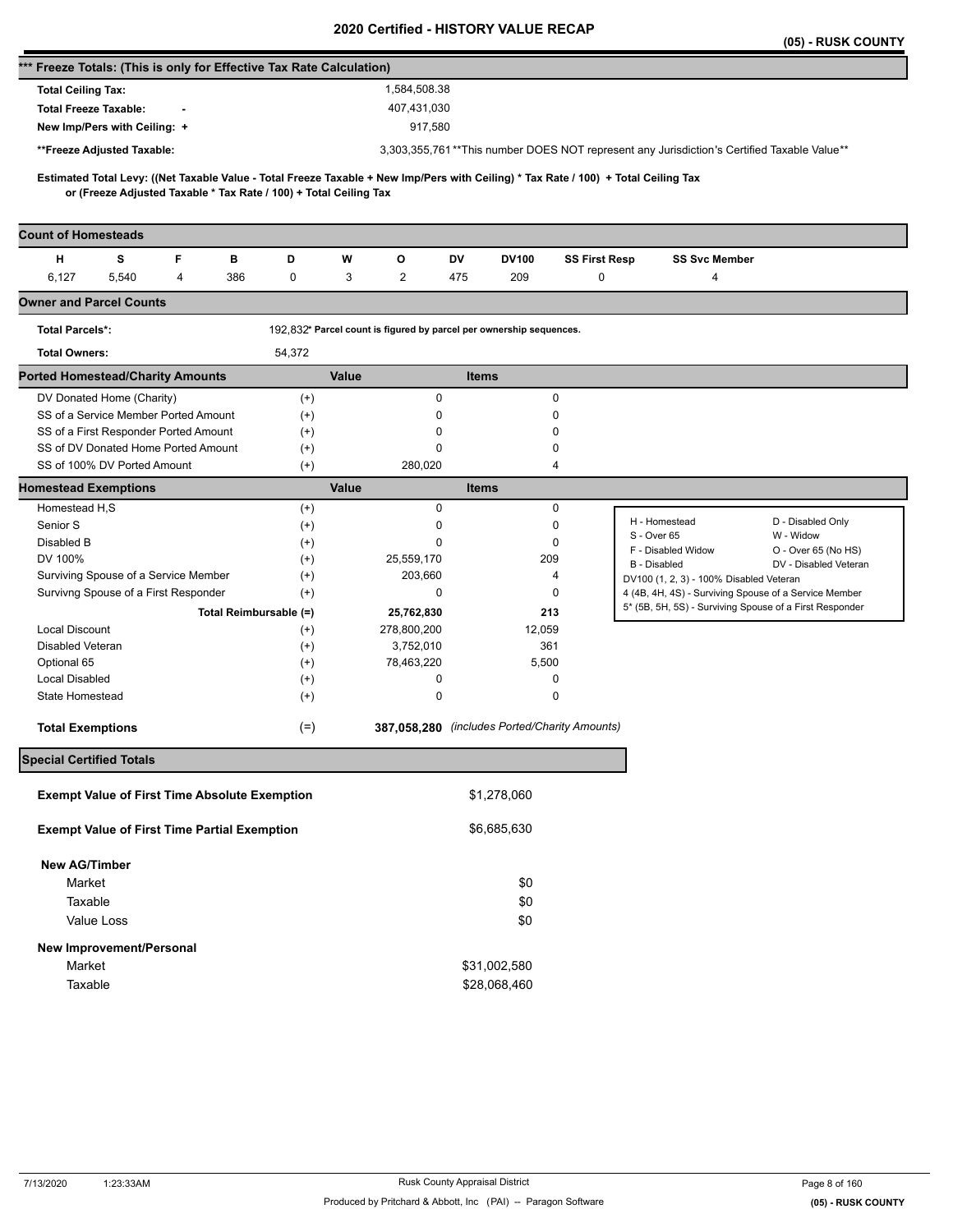|                                   | Average Values* (includes protested & exempt value) |                |                                 |                                        |
|-----------------------------------|-----------------------------------------------------|----------------|---------------------------------|----------------------------------------|
| Average Homestead Value A*        |                                                     | <b>Parcels</b> | Total Homestead Value A*        |                                        |
| Market                            | \$102,837                                           | 13.722         | Market                          | \$1,411,130,210                        |
| Taxable                           | \$81,933                                            |                | Taxable                         | \$1,115,393,420                        |
|                                   | Average Homestead Value A* and E*                   | <b>Parcels</b> |                                 | Total Homestead Value A* and E*        |
| Market                            | \$103,258                                           | 14,103         | Market                          | \$1,456,250,440                        |
| Taxable                           | \$82.255                                            |                | Taxable                         | \$1.157.180.490                        |
|                                   | Average Homestead Value A* and E* and M1            | <b>Parcels</b> |                                 | Total Homestead Value A* and E* and M1 |
| Market                            | \$95,471                                            | 15.592         | Market                          | \$1,488,586,470                        |
| Taxable                           | \$76,055                                            |                | Taxable                         | \$1,181,475,120                        |
| <b>Average Homestead Value M1</b> |                                                     | <b>Parcels</b> | <b>Total Homestead Value M1</b> |                                        |
| Market                            | \$21,716                                            | 1,489          | Market                          | \$32,336,030                           |
| Taxable                           | \$16.663                                            |                | Taxable                         | \$24,294,630                           |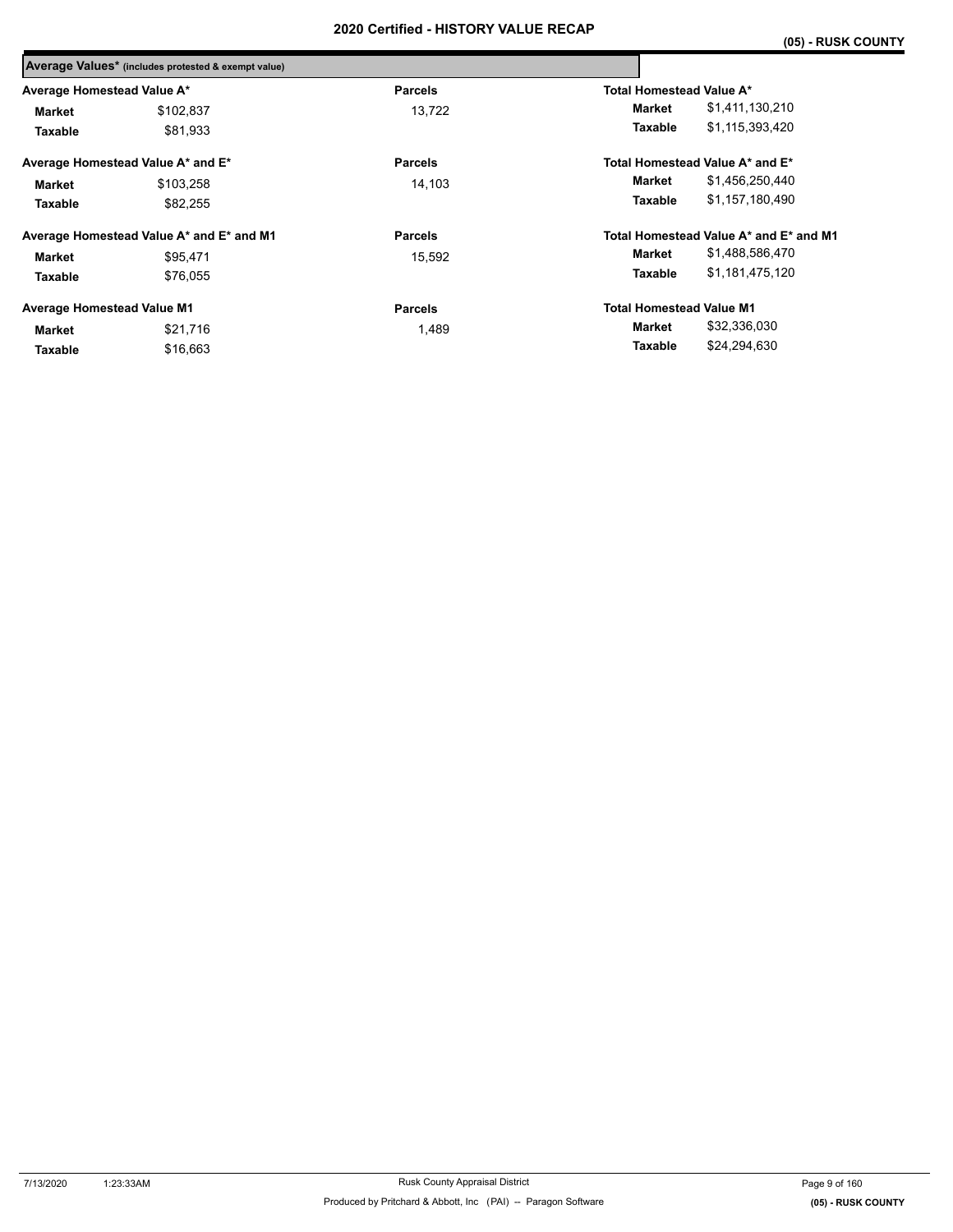| <b>Minerals</b>                                                  | Value         | Items        |                                    |               |
|------------------------------------------------------------------|---------------|--------------|------------------------------------|---------------|
| Mineral_Value                                                    | 314,506,340   | 110,542      |                                    |               |
| Mineral Value - Real                                             | 626,858,040   | 28           |                                    |               |
| Mineral Value - Personal                                         | 799,887,960   | 40,462       | <b>Total Mineral Value:</b>        | 1,741,252,340 |
| <b>Mineral Loss</b>                                              | Value         | <b>Items</b> |                                    |               |
| Less Mineral Exempt Property                                     | 11,084,020    | 288          | <b>Total Mineral Exempt Value:</b> | 11,084,020    |
| Less \$500 Inc. Mineral Owner                                    | 1,980,860     | 37,721       |                                    |               |
| <b>Less Mineral Abatements</b>                                   | 0             | 0            |                                    |               |
| Less Mineral Freeports/Interstate Commerce                       | 19,357,230    | 10           |                                    |               |
| Less Mineral Unknown                                             | 9,240         | 24           |                                    |               |
| Less TCEQ/Pollution Control                                      | 161,172,650   | 55           |                                    |               |
| Less VLA                                                         | 0             | 0            |                                    |               |
| Less Mineral Protested Value                                     | 0             | $\mathbf 0$  | <b>Taxload Mineral Total:</b>      | 1,730,168,320 |
| Land                                                             | Value         | <b>Items</b> |                                    |               |
| Land - Homesite                                                  | 206,241,290   | 15,783       |                                    |               |
| Land - Non Homesite                                              | 251,345,950   | 10,618       |                                    |               |
| Land - Productivity Market                                       | 1,202,727,860 | 13,143       |                                    |               |
| Land - Income                                                    | 6,409,180     | 58           | <b>Total Land Value:</b>           | 1,666,724,280 |
| Land Timber Gain                                                 | 0             | 0            |                                    |               |
| Improvements                                                     | Value         | <b>Items</b> |                                    |               |
| Improvements - Homesite                                          | 1,526,091,080 | 15,782       |                                    |               |
| New Improvements - Homesite                                      | 22,241,160    | 385          |                                    |               |
| Improvements - Non Homesite                                      | 609,852,090   | 4,932        |                                    |               |
| New Improvements - Non Homesite                                  | 4,958,110     | 70           |                                    |               |
| Improvements - Income                                            | 38,450,260    | 91           | <b>Total Improvement Value:</b>    | 2,201,592,700 |
| <b>Ag Loss</b>                                                   | Value         | <b>Items</b> |                                    |               |
| <b>Productivity Market</b>                                       | 1,202,727,860 | 13,143       |                                    |               |
| Land Ag 1D                                                       | 0             | 0            |                                    |               |
| Land Ag 1D1                                                      | 14,430,530    | 6,642        |                                    |               |
| Land Ag Tim                                                      | 43,427,560    | 43,427,560   | <b>Productivity Loss:</b>          | 1,144,869,770 |
| <b>Real Loss</b>                                                 | <b>Value</b>  |              |                                    |               |
| Land Homesite Exempt                                             | 74,080        |              |                                    |               |
| Land Non-Homesite Exempt                                         | 31,595,850    |              |                                    |               |
| <b>Productivity Market Exempt</b>                                | 0             |              |                                    |               |
| Income Land Exempt                                               | 0             |              |                                    |               |
| Improvement Homesite Exempt                                      | 1,863,590     |              |                                    |               |
| New Improvement Homesite Exempt                                  | 0             |              |                                    |               |
| Improvement Non-Homesite Exempt                                  | 272,096,980   |              |                                    |               |
| New Improvement Non-Homesite Exempt<br>Income Improvement Exempt | 12,720<br>0   |              | <b>Real Exempt Total:</b>          | 305,811,860   |
|                                                                  |               |              |                                    |               |
| Personal                                                         | Value         | <b>Items</b> | <b>Taxload Real Total:</b>         | 2,417,635,350 |
| Personal - Homesite                                              | 29,294,030    | 1,405        |                                    |               |
| New Personal - Homesite                                          | 3,360,450     | 96           |                                    |               |
| Personal - Non Homesite                                          | 112,859,864   | 2,503        |                                    |               |
| New Personal - Non Homesite                                      | 455,580       | 15           | <b>Total Personal Value:</b>       | 145,969,924   |
| <b>Personal Loss</b>                                             | <b>Value</b>  |              |                                    |               |
| Personal Homesite Exempt                                         | 0             |              |                                    |               |
| New Personal Homesite Exempt                                     | 0             |              |                                    |               |
| Personal Non-Homesite Exempt                                     | 221,571       |              |                                    |               |
| New Personal Non-Homesite Exempt                                 | 0             |              |                                    |               |
| Personal Under 500                                               | 24,068        |              | <b>Personal Exempt Total:</b>      | 221,571       |
|                                                                  |               |              | <b>Taxload Personal Total:</b>     | 145,748,353   |
|                                                                  |               |              |                                    |               |
|                                                                  |               |              |                                    |               |
|                                                                  |               |              | <b>Total Appraised:</b>            | 4,096,927,491 |
|                                                                  |               |              |                                    |               |
|                                                                  |               |              | <b>Taxroll Load Total:</b>         | 4,293,552,023 |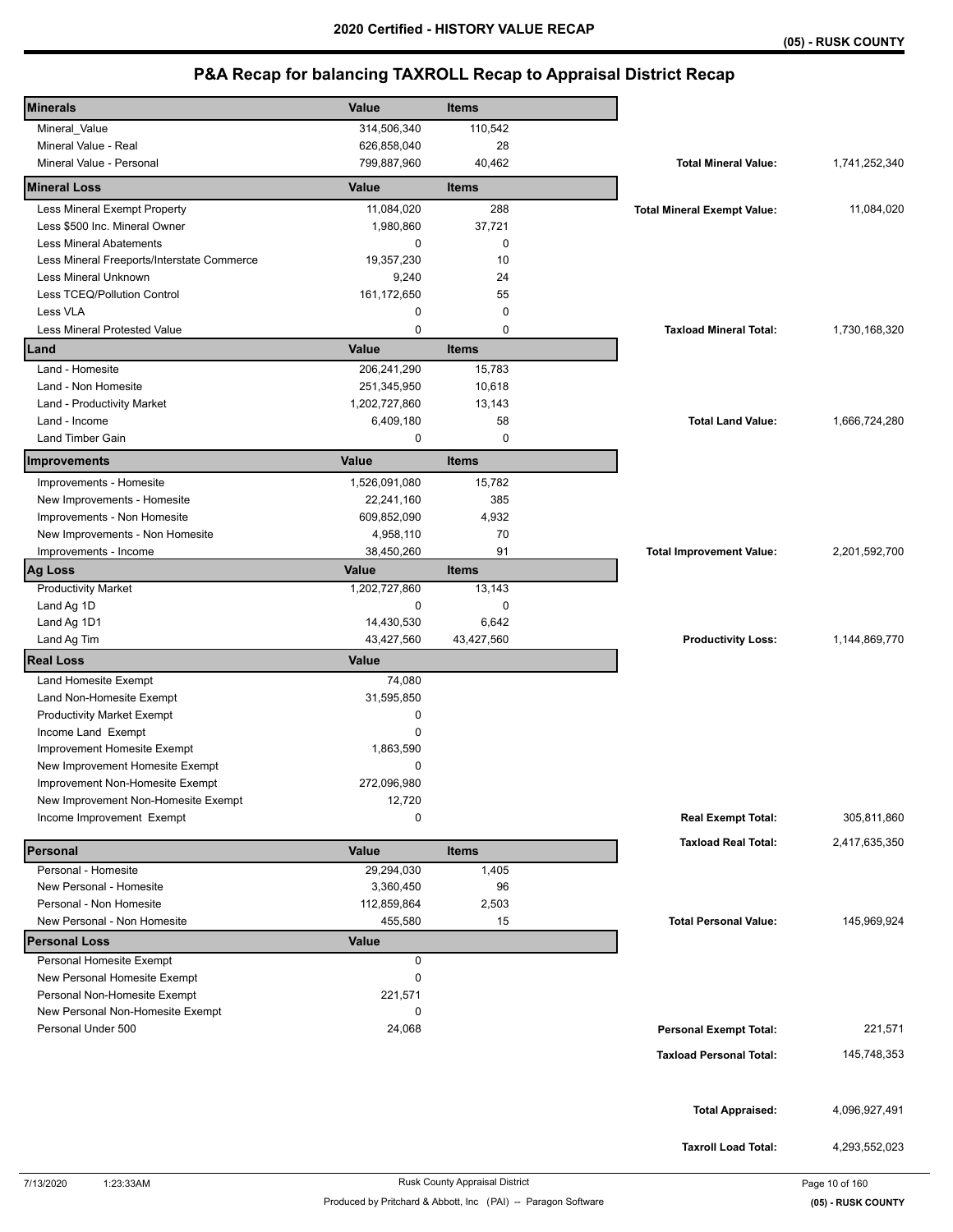### **(05) - RUSK COUNTY**

|                    |                         |                          |             |                |                               | <b>Category Code Breakdown</b> |                            |              |                            |                                    |                                    |
|--------------------|-------------------------|--------------------------|-------------|----------------|-------------------------------|--------------------------------|----------------------------|--------------|----------------------------|------------------------------------|------------------------------------|
| Cat<br>Code        | Items                   | <b>Acres</b>             | Land        | Ag/Timber      | Productivity<br><b>Market</b> | <b>Taxable</b><br>Land         | <b>Improvements</b>        | Personal     | <b>Mineral</b>             | <b>Total Mkt</b><br><b>Taxable</b> | <b>Total Net</b><br><b>Taxable</b> |
| A1                 | 11,966                  | 17,911.951               | 160,784,890 | $\mathbf 0$    | 0                             | 160,784,890                    | 1,099,192,530              | $\mathbf 0$  | 0                          | 1,259,977,420                      | 994,875,640                        |
| A <sub>2</sub>     | 2,033                   | 4,184.085                | 27,034,750  | 0              | 0                             | 27,034,750                     | 33,773,010                 | 59,590       | 0                          | 60,867,350                         | 46,339,830                         |
| A3                 | 1,353                   | 82.503                   | 534,120     | 0              | 0                             | 534,120                        | 165,207,240                | 315,490      | 0                          | 166,056,850                        | 138,585,100                        |
| A4                 | 164                     | 299.833                  | 1,571,760   | 0              | 0                             | 1,571,760                      | 4,891,130                  | 0            | 0                          | 6,462,890                          | 6,012,320                          |
| A5                 | 128                     | 0.000                    | 1,816,000   | 0              | 0                             | 1,816,000                      | 7,194,720                  | 0            | 0                          | 9,010,720                          | 7,537,930                          |
| A*                 | 15,644                  | 22,478.372               | 191,741,520 | 0              | 0                             | 191,741,520                    | 1,310,258,630              | 375,080      | 0                          | 1,502,375,230 1,193,350,820        |                                    |
| <b>B1</b>          | 37                      | 65.574                   | 1,639,880   | 0              | 0                             | 1,639,880                      | 16,975,860                 | 0            | 0                          | 18,615,740                         | 18,549,900                         |
| B <sub>2</sub>     | 88                      | 50.577                   | 1,074,580   | 0              | 0                             | 1,074,580                      | 8,553,290                  | $\mathbf 0$  | 0                          | 9,627,870                          | 9,604,640                          |
| в*                 | 125                     | 116.151                  | 2,714,460   | 0              | 0                             | 2,714,460                      | 25,529,150                 | 0            | 0                          | 28,243,610                         | 28,154,540                         |
| C <sub>1</sub>     | 1,979                   | 1,267.515                | 10,809,190  | 0              | 0                             | 10,809,190                     | 500,850                    | 0            | 0                          | 11,310,040                         | 11,269,190                         |
| C <sub>10</sub>    | 13                      | 812.347                  | 16,018,460  | 0              | 0                             | 16,018,460                     | 0                          | $\mathbf 0$  | 0                          | 16,018,460                         | 16,018,460                         |
| C <sub>1</sub> B   | 132                     | 424.424                  | 2,919,850   | 0              | 0                             | 2,919,850                      | 97,280                     | $\mathbf 0$  | 0                          | 3,017,130                          | 3,017,130                          |
| C <sub>1</sub> R   | 2,887                   | 9,058.486                | 28,536,560  | 0              | 0                             | 28,536,560                     | 1,765,230                  | 0            | 0                          | 30,301,790                         | 29,991,510                         |
| C <sub>1</sub> S   | 32                      | 0.000                    | 166,350     | 0              | 0                             | 166,350                        | 3,350                      | $\mathbf 0$  | 0                          | 169,700                            | 166,090                            |
| C <sub>1</sub> V   | 7                       | 0.000                    | 0           | 0              | 0                             | 0                              | 183,270                    | 0            | 0                          | 183,270                            | 183,270                            |
| C <sub>4</sub>     | $\mathbf{1}$            | 0.000                    | 0           | 0              | 0                             | 0                              | 0                          | $\mathbf 0$  | 0                          | 0                                  | $\mathbf 0$                        |
| <b>CIR</b>         | 1                       | 1.000                    | 7,500       | 0              | 0                             | 7,500                          | 0                          | $\mathbf 0$  | 0                          | 7,500                              | 7,500                              |
| C*                 | 5,052                   | 11,563.772               | 58,457,910  | 0              | 0                             | 58,457,910                     | 2,549,980                  | 0            | 0                          | 61,007,890                         | 60,653,150                         |
| D <sub>1</sub>     | 13,143                  | 499,144.576              | 0           | 57,858,090     | 1,202,727,860                 | 57,858,090                     | 0                          | $\mathbf 0$  | 0                          | 57,858,090                         | 57,753,210                         |
| D <sub>2</sub>     | 1,174                   | 0.000                    | 0           | 0              | 0                             | 0                              | 35,053,880                 | $\mathbf 0$  | 0                          | 35,053,880                         | 35,030,850                         |
| D*                 | 14,317                  | 499,144.576              | 0           | 57,858,090     | 1,202,727,860                 | 57,858,090                     | 35,053,880                 | 0            | 0                          | 92,911,970                         | 92,784,060                         |
| Ε                  | 634                     | 990.915                  | 5,613,250   | 0              | 0                             | 5,613,250                      | 42,549,760                 | 0            | 0                          | 48,163,010                         | 39,057,570                         |
| E <sub>1</sub>     | 2,781                   | 11,373.143               | 40,370,810  | 0              | 0                             | 40,370,810                     | 259,299,380                | 0            | 0                          | 299,670,190                        | 233,404,310                        |
| E <sub>2</sub>     | 231                     | 452.907                  | 2,242,240   | 0              | 0                             | 2,242,240                      | 4,672,090                  | $\mathbf 0$  | 0                          | 6,914,330                          | 5,105,090                          |
| E <sub>4</sub>     | $\overline{\mathbf{c}}$ | 6.000                    | 29,000      | 0              | 0                             | 29,000                         | 36,850                     | $\mathbf 0$  | 0                          | 65,850                             | 56,880                             |
| ENQ                | 707                     | 13,696.251               | 36,885,630  | 0              | 0                             | 36,885,630                     | 3,614,420                  | 0            | 0                          | 40,500,050                         | 40,293,540                         |
| E*                 | 4,355                   | 26,519.216               | 85,140,930  | 0              | 0                             | 85,140,930                     | 310,172,500                | 0            | 0                          | 395,313,430                        | 317,917,390                        |
| F1                 | 903                     | 1,295.254                | 37,329,610  | 0              | 0                             | 37,329,610                     |                            | $\mathbf 0$  | 0                          |                                    |                                    |
| F <sub>1</sub>     | 903                     | 1,295.254                | 37,329,610  | $\pmb{0}$      | 0                             | 37,329,610                     | 187,648,160<br>187,648,160 | $\bf{0}$     | $\bf{0}$                   | 224,977,770<br>224,977,770         | 224,964,410<br>224,964,410         |
| F <sub>2</sub>     | 511                     |                          | 36,874,660  |                |                               |                                |                            | 0            |                            |                                    | 561,495,960                        |
| F2                 | 511                     | 14,724.065<br>14,724.065 | 36,874,660  | 0<br>$\pmb{0}$ | 0<br>0                        | 36,874,660<br>36,874,660       | 51,203,540<br>51,203,540   | $\mathbf 0$  | 624,356,200<br>624,356,200 | 712,434,400<br>712,434,400         | 561,495,960                        |
| F*                 | 1,414                   | 16,019.319               | 74,204,270  | 0              | 0                             | 74,204,270                     | 238,851,700                |              |                            |                                    |                                    |
|                    |                         |                          |             |                |                               |                                |                            | 0            | 624,356,200                | 937,412,170                        | 786,460,370                        |
| G <sub>1</sub>     | 110,541                 | 0.000                    | $\pmb{0}$   | $\pmb{0}$      | 0                             | 0                              | 0                          | $\mathbf 0$  | 312,894,060                | 312,894,060                        | 312,884,820                        |
| G <sub>2</sub> A   | $\overline{1}$          | 0.000                    | $\pmb{0}$   | $\pmb{0}$      | 0                             | 0                              | 0                          | $\mathbf 0$  | 1,612,280                  | 1,612,280                          | 1,612,280                          |
| G*                 | 110,542                 | 0.000                    | 0           | 0              | 0                             | 0                              | 0                          | 0            | 314,506,340                | 314,506,340                        | 314,497,100                        |
| J1                 | 63                      | 0.000                    | $\pmb{0}$   | $\mathbf 0$    | 0                             | 0                              | 0                          | $\mathbf 0$  | 3,539,100                  | 3,539,100                          | 111,620                            |
| J2                 | 31                      | 61.228                   | 215,530     | 0              | 0                             | 215,530                        | 840                        | $\mathbf 0$  | 3,181,820                  | 3,398,190                          | 3,398,190                          |
| J2A                | 3                       | 0.000                    | $\mathsf 0$ | $\pmb{0}$      | 0                             | $\pmb{0}$                      | 0                          | $\pmb{0}$    | 248,170                    | 248,170                            | 248,170                            |
| J3                 | 131                     | 8,108.848                | 16,516,410  | 0              | 0                             | 16,516,410                     | 2,160,160                  | 0            | 93,571,200                 | 112,247,770                        | 112,247,770                        |
| J3A                | 9                       | 0.000                    | $\pmb{0}$   | 0              | 0                             | 0                              | 0                          | 0            | 4,820,980                  | 4,820,980                          | 4,820,980                          |
| J4                 | 96                      | 93.518                   | 536,180     | 0              | 0                             | 536,180                        | 2,918,190                  | 0            | 15,033,710                 | 18,488,080                         | 18,488,080                         |
| J4A                | 4                       | 0.000                    | $\pmb{0}$   | 0              | 0                             | 0                              | 0                          | $\mathbf 0$  | 2,821,900                  | 2,821,900                          | 2,821,900                          |
| J5                 | 45                      | 964.986                  | 1,964,410   | $\pmb{0}$      | 0                             | 1,964,410                      | 3,420                      | 0            | 19,988,740                 | 21,956,570                         | 15,131,470                         |
| J5A                | $\overline{2}$          | 0.000                    | $\pmb{0}$   | $\pmb{0}$      | 0                             | $\mathbf 0$                    | 0                          | $\pmb{0}$    | 36,000                     | 36,000                             | 36,000                             |
| J6                 | 1,196                   | 88.393                   | 295,200     | 0              | 0                             | 295,200                        | 20,840                     | $\mathbf 0$  | 246,716,630                | 247,032,670                        | 239,991,740                        |
| J6A                | 227                     | 4.390                    | 19,760      | 0              | 0                             | 19,760                         | 0                          | $\mathbf 0$  | 58,052,170                 | 58,071,930                         | 58,071,930                         |
| $\sf J7$           | 19                      | 0.000                    | $\mathsf 0$ | $\pmb{0}$      | 0                             | $\mathsf 0$                    | 0                          | 0            | 10,624,030                 | 10,624,030                         | 10,624,030                         |
| ${\sf J}8$         | $\overline{2}$          | 1.697                    | 11,270      | $\pmb{0}$      | 0                             | 11,270                         | 0                          | $\mathbf 0$  | 0                          | 11,270                             | 11,270                             |
| $\mathsf{J}^\star$ | 1,828                   | 9,323.061                | 19,558,760  | 0              | 0                             | 19,558,760                     | 5,103,450                  | 0            | 458,634,450                | 483,296,660                        | 466,003,150                        |
| L1                 | 1,629                   | 0.000                    | 0           | 0              | 0                             | 0                              |                            | 0 92,219,344 | 0                          | 92,219,344                         | 90,859,894                         |
| L1                 | 1,629                   | 0.000                    | 0           | 0              | 0                             | 0                              |                            | 0 92,219,344 | 0                          | 92,219,344                         | 90,859,894                         |

7/13/2020 1:23:33AM Rusk County Appraisal District Page 11 of 160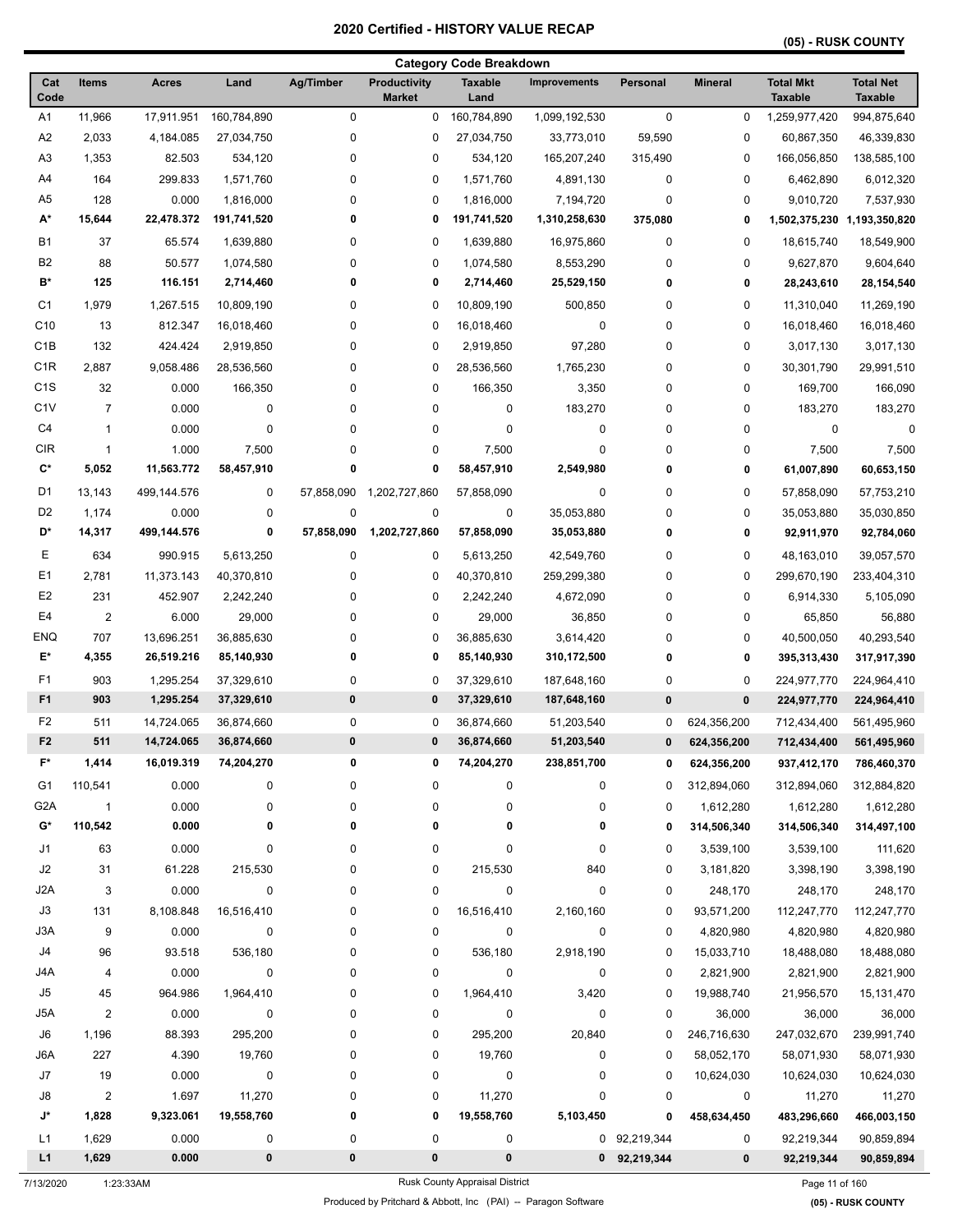**(05) - RUSK COUNTY** 

|                  |                |                         |            |             |                                      | <b>Category Code Breakdown</b> |                     |             |                                         |                                    |                                    |
|------------------|----------------|-------------------------|------------|-------------|--------------------------------------|--------------------------------|---------------------|-------------|-----------------------------------------|------------------------------------|------------------------------------|
| Cat<br>Code      | Items          | <b>Acres</b>            | Land       | Ag/Timber   | Productivity<br><b>Market</b>        | <b>Taxable</b><br>Land         | <b>Improvements</b> | Personal    | <b>Mineral</b>                          | <b>Total Mkt</b><br><b>Taxable</b> | <b>Total Net</b><br><b>Taxable</b> |
| L <sub>2</sub> A | 70             | 0.000                   | 0          | $\mathbf 0$ | $\mathsf 0$                          | $\mathsf{O}\xspace$            | $\mathsf 0$         | 0           | 11,814,240                              | 11,814,240                         | 11,814,240                         |
| L <sub>2</sub> B | 4              | 0.000                   | $\pmb{0}$  | $\pmb{0}$   | 0                                    | 0                              | 0                   | 0           | 639,200                                 | 639,200                            | 639,200                            |
| L2C              | 102            | 0.000                   | $\pmb{0}$  | 0           | 0                                    | 0                              | 0                   | $\mathbf 0$ | 95,183,230                              | 95,183,230                         | 75,826,000                         |
| L <sub>2</sub> D | 84             | 0.000                   | 0          | 0           | 0                                    | 0                              | 0                   | 0           | 5,745,120                               | 5,745,120                          | 5,745,120                          |
| L2G              | 178            | 0.000                   | 0          | 0           | 0                                    | 0                              | 0                   | 0           | 185,816,210                             | 185,816,210                        | 182,648,430                        |
| L <sub>2</sub> H | 57             | 0.000                   | 0          | 0           | 0                                    | 0                              | 0                   | 0           | 5,490,190                               | 5,490,190                          | 5,490,190                          |
| L2I              | 6              | 0.000                   | 0          | 0           | 0                                    | 0                              | 0                   | 0           | 125,960                                 | 125,960                            | 100,460                            |
| L <sub>2</sub> J | 83             | 0.000                   | $\pmb{0}$  | 0           | 0                                    | 0                              | 0                   | 0           | 1,018,170                               | 1,018,170                          | 1,018,170                          |
| L2L              | 5              | 0.000                   | $\pmb{0}$  | $\pmb{0}$   | 0                                    | 0                              | 0                   | 0           | 11,648,200                              | 11,648,200                         | 11,648,200                         |
| L <sub>2</sub> M | 74             | 0.000                   | 0          | $\pmb{0}$   | 0                                    | 0                              | 0                   | 0           | 8,666,280                               | 8,666,280                          | 8,666,280                          |
| L <sub>2</sub> O | 38             | 0.000                   | 0          | 0           | 0                                    | 0                              | 0                   | 0           | 458,770                                 | 458,770                            | 458,770                            |
| L <sub>2</sub> P | 51             | 0.000                   | 0          | 0           | 0                                    | 0                              | 0                   | 0           | 4,531,670                               | 4,531,670                          | 4,531,670                          |
| L2Q              | 99             | 0.000                   | 0          | 0           | 0                                    | 0                              | 0                   | 0           | 7,313,660                               | 7,313,660                          | 7,302,860                          |
| L2T              | 14             | 0.000                   | $\pmb{0}$  | $\pmb{0}$   | 0                                    | 0                              | 0                   | 0           | 2,501,840                               | 2,501,840                          | 2,501,840                          |
| L2               | 865            | 0.000                   | 0          | $\pmb{0}$   | $\pmb{0}$                            | $\pmb{0}$                      | $\pmb{0}$           | $\bf{0}$    | 340,952,740                             | 340,952,740                        | 318,391,430                        |
| L*               | 2,494          | 0.000                   | 0          | 0           | 0                                    | 0                              | 0                   | 92,219,344  | 340,952,740                             | 433,172,084                        | 409,251,324                        |
| M1               | 2,164          | 0.000                   | 0          | 0           | 0                                    | 0                              | 100,120             | 41,154,090  | 0                                       | 41,254,210                         | 33,036,680                         |
| M*               | 2,164          | 0.000                   | 0          | 0           | 0                                    | 0                              | 100,120             | 41,154,090  | 0                                       | 41,254,210                         | 33,036,680                         |
| O                | 17             | 13.848                  | 340,000    | 0           | 0                                    | 340,000                        | 0                   | 0           | 0                                       | 340,000                            | 340,000                            |
| О*               | 17             | 13.848                  | 340,000    | 0           | 0                                    | 340,000                        | 0                   | 0           | 0                                       | 340,000                            | 340,000                            |
|                  |                |                         |            |             |                                      |                                |                     |             |                                         |                                    |                                    |
| S                | 20<br>20       | 0.000                   | $\pmb{0}$  | 0           | 0                                    | 0                              | 0                   | 7,243,617   | 0                                       | 7,243,617                          | 7,243,617                          |
| S*               |                | 0.000                   | 0          | 0           | 0                                    | 0                              | 0                   | 7,243,617   | 0                                       | 7,243,617                          | 7,243,617                          |
| XB               | 102            | 0.000                   | $\pmb{0}$  | $\pmb{0}$   | 0                                    | 0                              | 0                   | 22,958      | 1,110                                   | 24,068                             | 0                                  |
| XC               | 37,721         | 0.000                   | $\pmb{0}$  | 0           | 0                                    | 0                              | 0                   | 0           | 1,980,860                               | 1,980,860                          | 0                                  |
| XD               | $\mathbf{1}$   | 0.205                   | 2,000      | 0           | 0                                    | 2,000                          | 0                   | 0           | 0                                       | 2,000                              | 0                                  |
| XJ               | $\mathbf{1}$   | 31.100                  | 105,740    | 0           | 0                                    | 105,740                        | 938,220             | $\mathbf 0$ | 0                                       | 1,043,960                          | 0                                  |
| XO               | 88             | 0.000                   | 0          | 0           | 0                                    | 0                              | 0                   | 4,733,264   | 0                                       | 4,733,264                          | 177,010                            |
| XV               | 223            | 0.107                   | 13,750     | 0           | 0                                    | 13,750                         | 81,150              | 3,500       | 820,640                                 | 919,040                            | 0                                  |
| <b>XVA</b>       | 411            | 732.184                 | 6,905,060  | 0           | 0                                    | 6,905,060                      | 46,434,490          | 0           | 0                                       | 53,339,550                         | O                                  |
| <b>XVB</b>       | 217            | 971.754                 | 5,955,190  | 0           | 0                                    | 5,955,190                      | 19,625,070          | 1,390       | 0                                       | 25,581,650                         | 0                                  |
| <b>XVC</b>       | 127            | 803.334                 | 4,802,590  | $\mathbf 0$ | 0                                    | 4,802,590                      | 136,065,160         | $\mathbf 0$ | 0                                       | 140,867,750                        | 0                                  |
| <b>XVD</b>       | 81             | 642.659                 | 4,340,180  | 0           | 0                                    | 4,340,180                      | 16,828,320          | 0           | 0                                       | 21,168,500                         | 0                                  |
| <b>XVE</b>       | 101            | 1,172.216               | 2,793,310  | 0           | 0                                    | 2,793,310                      | 282,460             | 0           | 0                                       | 3,075,770                          | 0                                  |
| <b>XVF</b>       | 92             | 366.488                 | 1,648,290  | 0           | 0                                    | 1,648,290                      | 1,122,700           | 0           | 0                                       | 2,770,990                          | 0                                  |
| <b>XVG</b>       | 35             | 161.065                 | 898,540    | 0           | 0                                    | 898,540                        | 4,148,540           | 216,681     | 0                                       | 5,263,761                          | 0                                  |
| <b>XVH</b>       | 47             | 1,305.772               | 3,965,100  | 0           | 0                                    | 3,965,100                      | 45,530,450          | 0           | 0                                       | 49,495,550                         | 0                                  |
| XVJ              | 9              | 18.710                  | 112,050    | 0           | 0                                    | 112,050                        | 559,170             | 0           | 0                                       | 671,220                            | 0                                  |
| <b>XVK</b>       | 6              | 4.439                   | 56,090     | 0           | 0                                    | 56,090                         | 772,390             | 0           | 0                                       | 828,480                            | 0                                  |
| <b>XVL</b>       | 4              | 15.315                  | 83,750     | 0           | 0                                    | 83,750                         | 633,740             | 0           | 0                                       | 717,490                            | 0                                  |
| <b>XVM</b>       | 4              | 0.189                   | 40,830     | 0           | 0                                    | 40,830                         | 545,680             | 0           | 0                                       | 586,510                            | 0                                  |
| <b>XVO</b>       | 3              | 0.000                   | 0          | 0           | 0                                    | 0                              | 0                   | 0           | 0                                       | 0                                  |                                    |
| <b>XVP</b>       | 2              | 1.324                   | 33,330     | 0           | 0                                    | 33,330                         | 382,310             | 0           | 0                                       | 415,640                            | 0                                  |
| <b>XVQ</b>       | $\overline{c}$ | 9.397                   | 37,590     | 0           | 0                                    | 37,590                         | 0                   | 0           | 0                                       | 37,590                             |                                    |
| <b>XVR</b>       | 2              | 4.190                   | 45,180     | 0           | 0                                    | 45,180                         | 23,440              | 0           | 0                                       | 68,620                             | 0                                  |
| X*               | 39,279         | 6,240.447               | 31,838,570 | 0           | 0                                    | 31,838,570                     | 273,973,290         | 4,977,793   | 2,802,610                               | 313,592,263                        | 177,010                            |
|                  | 197,251        | 591,418.761 463,996,420 |            |             | 57,858,090 1,202,727,860 521,854,510 |                                |                     |             | 2,201,592,700 145,969,924 1,741,252,340 | 4,610,669,474 3,709,869,211        |                                    |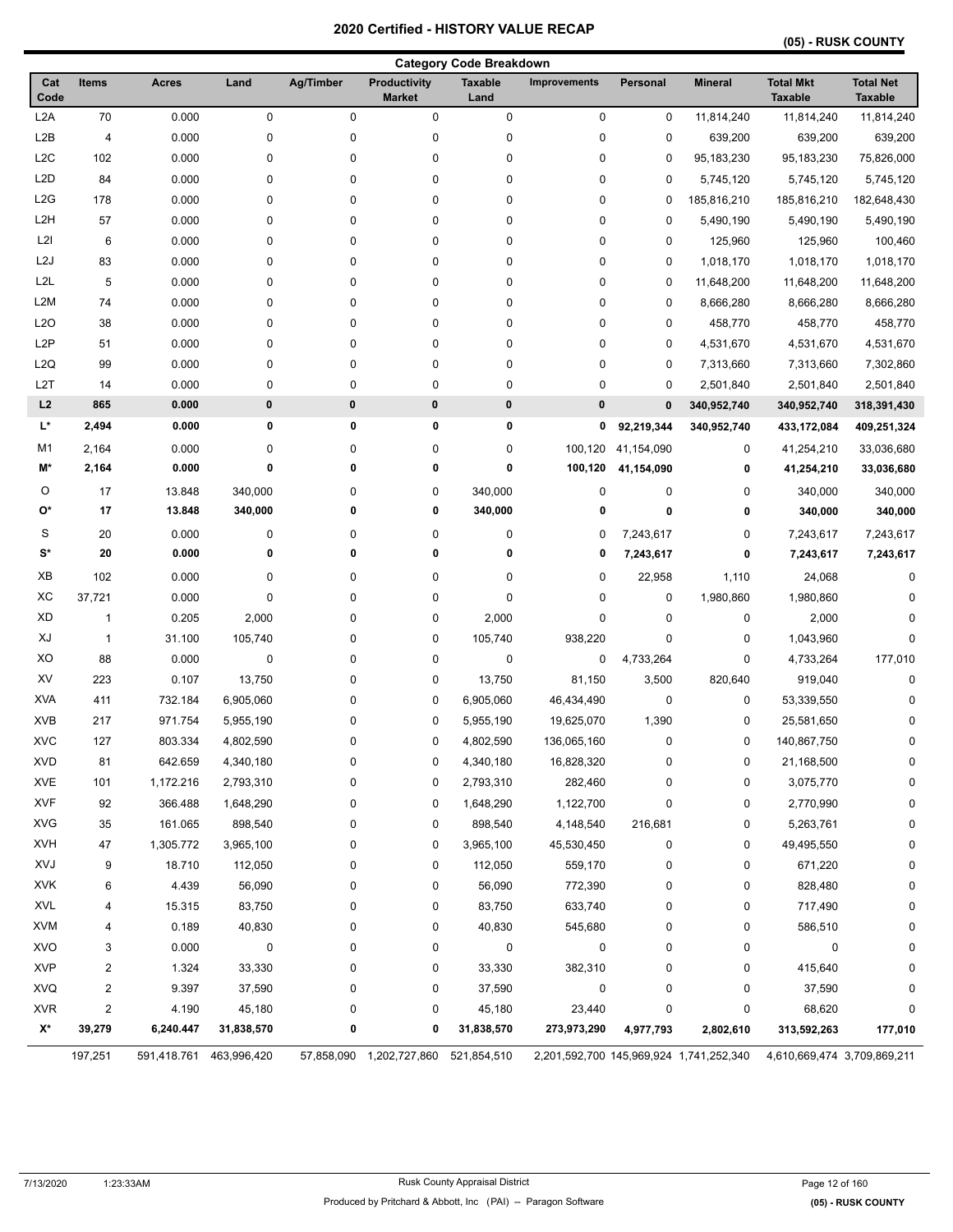|  | (05R) - RUSK COUNTY SPEC ROAD |  |
|--|-------------------------------|--|
|  |                               |  |

| Land                                       |              | Value                       | <b>Items</b>           | <b>Exempt</b>                              |                                     |           |               |
|--------------------------------------------|--------------|-----------------------------|------------------------|--------------------------------------------|-------------------------------------|-----------|---------------|
| Land - Homesite                            | $^{(+)}$     | 206,241,290                 | 15,783                 | 74,080                                     |                                     |           |               |
| Land - Non Homesite                        | $^{(+)}$     | 251,345,950                 | 10,618                 | 31,595,850                                 |                                     |           |               |
| Land - Productivity Market                 | $^{(+)}$     | 1,202,727,860               | 13,143                 | 0                                          |                                     |           |               |
| Land - Income                              | $^{(+)}$     | 6,409,180                   | 58                     | $\mathbf 0$                                |                                     |           |               |
| <b>Total Land Market Value</b>             | $(=)$        | 1,666,724,280               | 39,633                 |                                            | <b>Total Land Value:</b>            | $^{(+)}$  | 1,666,724,280 |
| <b>Improvements</b>                        |              | Value                       | <b>Items</b>           | <b>Exempt</b>                              |                                     |           |               |
| Improvements - Homesite                    | $^{(+)}$     | 1,526,091,080               | 15,782                 | 1,863,590                                  |                                     |           |               |
| New Improvements - Homesite                | $^{(+)}$     | 22,241,160                  | 385                    | 0                                          |                                     |           |               |
| Improvements - Non Homesite                | $^{(+)}$     | 609,852,090                 | 4,932                  | 272,096,980                                |                                     |           |               |
| New Improvements - Non Homesite            | $^{(+)}$     | 4,958,110                   | 70                     | 12,720                                     |                                     |           |               |
| Improvements - Income                      | $^{(+)}$     | 38,450,260                  | 91                     | 0                                          |                                     |           |               |
| <b>Total Improvement Value</b>             | $(=)$        | 2,201,592,700               | 21,260                 |                                            | <b>Total Imp Value:</b>             | $^{(+)}$  | 2,201,592,700 |
| Personal                                   |              | Value                       | <b>Items</b>           | <b>Exempt</b>                              |                                     |           |               |
| Personal - Homesite                        | $^{(+)}$     | 29,294,030                  | 1,405                  | 0                                          |                                     |           |               |
| New Personal - Homesite                    | $^{(+)}$     | 3,360,450                   | 96                     | 0                                          |                                     |           |               |
| Personal - Non Homesite                    | $^{(+)}$     | 112,859,864                 | 2,503                  | 221,571                                    |                                     |           |               |
| New Personal - Non Homesite                | $^{(+)}$     | 455,580                     | 15                     | 0                                          |                                     |           |               |
| <b>Total Personal Value</b>                | $(=)$        | 145,969,924                 | 4,019                  |                                            | <b>Total Personal Value:</b>        | $^{(+)}$  | 145,969,924   |
| Total Real Estate & Personal Mkt Value (=) |              | 4,014,286,904               | 64,912                 |                                            |                                     |           |               |
| <b>Minerals</b>                            |              | <b>Value</b>                | <b>Items</b>           |                                            |                                     |           |               |
| <b>Mineral Value</b>                       | $^{(+)}$     | 314,506,340                 | 110,542                |                                            |                                     |           |               |
| Mineral Value - Real                       | $(+)$        | 626,858,040                 | 28                     |                                            |                                     |           |               |
| Mineral Value - Personal                   | $(+)$        | 799,887,960                 | 40,462                 |                                            |                                     |           |               |
| Total Mineral Market Value                 | $(=)$        | 1,741,252,340               | 151,032                |                                            | <b>Total Min Mkt Value:</b>         | $^{(+)}$  | 1,741,252,340 |
| <b>Total Market Value</b>                  | $(=)$        | 5,755,539,244               |                        |                                            | <b>Total Market Value:</b>          | $(=/+)$   | 5,755,539,244 |
| Ag/Timber *does not include protested      |              | <b>Value</b>                | <b>Items</b>           |                                            |                                     |           |               |
| Land Timber Gain                           | $^{(+)}$     | 0                           | 0                      |                                            | <b>Land Timber Gain:</b>            | $^{(+)}$  | 0             |
| <b>Productivity Market</b>                 | $^{(+)}$     | 1,202,727,860               | 13,143                 |                                            |                                     |           |               |
| Land Ag 1D                                 | $(-)$        | 0                           | 0                      |                                            |                                     |           |               |
| Land Ag 1D1                                | $(-)$        | 14,430,530                  | 6,642                  |                                            |                                     |           |               |
| Land Ag Tim                                | $(-)$        | 43,427,560<br>1,144,869,770 | 8,814                  |                                            |                                     |           |               |
| Productivity Loss: (=)<br><b>Losses</b>    |              | Value                       | 13,141<br><b>Items</b> |                                            | <b>Productivity Loss:</b>           | $(-)$     | 1,144,869,770 |
| Less Real Exempt Property                  | $(-)$        | 306,066,561                 |                        | 1,153 (includes Prorated Exempt of 33,130) |                                     |           |               |
| Less \$500 Inc. Real Personal              | $(\text{-})$ | 24,068                      | 102                    |                                            |                                     |           |               |
| Less Disaster Exemption                    | $(\cdot)$    | 0                           | 0                      |                                            | <b>Total Market Taxable:</b>        | $(=)$     | 4,610,669,474 |
| Less Real/Personal Abatements              | $(-)$        | 0                           | 0                      |                                            |                                     |           |               |
| Less Community Housing                     | $(\text{-})$ | 0                           | 0                      |                                            |                                     |           |               |
| Less Freeport                              | $(\text{-})$ | 9,160                       | 1                      |                                            |                                     |           |               |
| <b>Less Allocation</b>                     | $(-)$        | 130,970                     | 10                     |                                            |                                     |           |               |
| Less MultiUse                              | $(-)$        | 1,020,000                   | 45                     |                                            |                                     |           |               |
| Less Goods In Transit (Real & Industrial)  | $(-)$        | 0                           | 0                      |                                            |                                     |           |               |
| <b>Less Historical</b>                     | $(\text{-})$ | 0                           | 0                      |                                            |                                     |           |               |
| Less Solar/Wind Power                      | $(-)$        | 0                           | 0                      |                                            | <b>Total Protested Value:</b>       |           | 130,070       |
| Less Vehicle Leased for Personal Use       | $(-)$        | 4,755,574                   | 87                     |                                            | <b>Protested % of Total Market:</b> |           | 0.00%         |
| <b>Less Real Protested Value</b>           | $(-)$        | 130,070                     | $\overline{4}$         |                                            |                                     |           |               |
| Less 10% Cap Loss                          | $(-)$        | 8,001,580                   | 1,131                  |                                            |                                     |           |               |
| Less TCEQ/Pollution Control                | $(-)$        | 161,172,650                 | 55                     |                                            |                                     |           |               |
| Less VLA Loss                              | $(-)$        | 0                           | $\mathbf 0$            |                                            |                                     |           |               |
| Less Mineral Exempt Property               | $(-)$        | 11,084,020                  | 288                    |                                            |                                     |           |               |
| Less \$500 Inc. Mineral Owner              | $(-)$        | 1,980,860                   | 37,721                 |                                            |                                     |           |               |
| <b>Less Mineral Abatements</b>             | $(-)$        | 0                           | 0                      |                                            |                                     |           |               |
| <b>Less Mineral Freeports</b>              | $(\cdot)$    | 19,357,230                  | 10                     |                                            |                                     |           |               |
| Less Interstate Commerce                   | $(-)$        | 0                           | 0                      |                                            |                                     |           |               |
| Less Foreign Trade                         | $(-)$        | 0                           | 0                      |                                            | <b>Total Losses:</b>                | $(-)$     | 508,986,409   |
| Less Mineral Unknown                       | $(-)$        | 9,240                       | 24                     |                                            | <b>Total Appraised Value:</b>       | $(=/+)$   | 4,096,927,491 |
| <b>Less Mineral Protested Value</b>        | $(\text{-})$ | 0                           | 0                      |                                            | <b>Total Exemptions*:</b>           | $(\cdot)$ | 405,769,510   |
| Total Losses (includes Prod. Loss)         | $(=)$        | 1,658,611,753               |                        |                                            | * See breakdown on following page   |           |               |
| <b>Total Appraised Value</b>               | $(=)$        | 4,096,927,491               |                        |                                            | <b>Net Taxable Value:</b>           |           | 3,691,157,981 |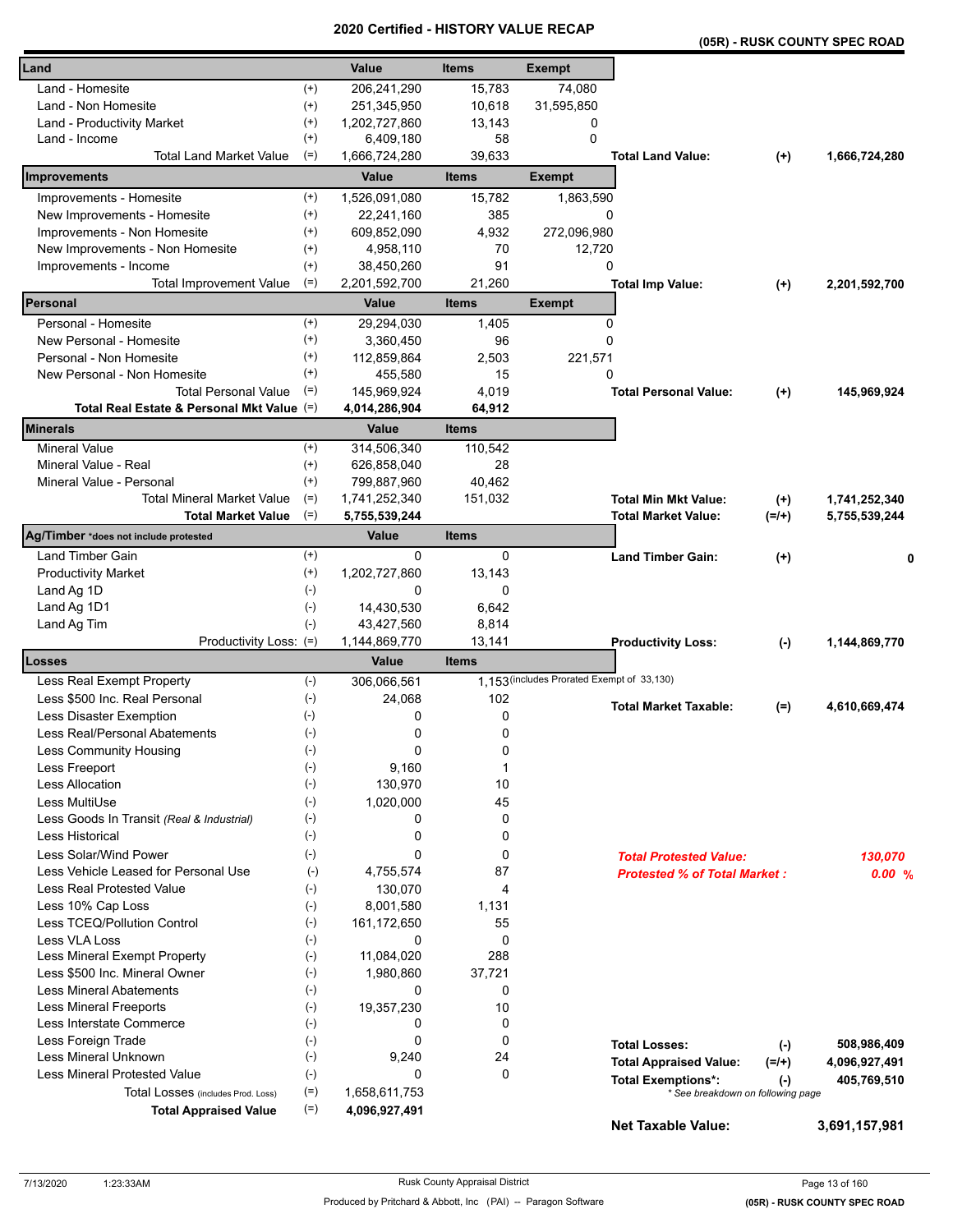|                                                                                                                                                                                                          |                        |                                                                     |                                               |                      |                                                                                                                  | (05R) - RUSK COUNTY SPEC ROAD |
|----------------------------------------------------------------------------------------------------------------------------------------------------------------------------------------------------------|------------------------|---------------------------------------------------------------------|-----------------------------------------------|----------------------|------------------------------------------------------------------------------------------------------------------|-------------------------------|
| *** Freeze Totals: (This is only for Effective Tax Rate Calculation)                                                                                                                                     |                        |                                                                     |                                               |                      |                                                                                                                  |                               |
| <b>Total Ceiling Tax:</b>                                                                                                                                                                                |                        | 1,584,503.49                                                        |                                               |                      |                                                                                                                  |                               |
| <b>Total Freeze Taxable:</b>                                                                                                                                                                             |                        | 406,429,370                                                         |                                               |                      |                                                                                                                  |                               |
| New Imp/Pers with Ceiling: +                                                                                                                                                                             |                        | 917,580                                                             |                                               |                      |                                                                                                                  |                               |
|                                                                                                                                                                                                          |                        |                                                                     |                                               |                      |                                                                                                                  |                               |
| **Freeze Adjusted Taxable:                                                                                                                                                                               |                        |                                                                     |                                               |                      | 3,285,646,191**This number DOES NOT represent any Jurisdiction's Certified Taxable Value**                       |                               |
| Estimated Total Levy: ((Net Taxable Value - Total Freeze Taxable + New Imp/Pers with Ceiling) * Tax Rate / 100) + Total Ceiling Tax<br>or (Freeze Adjusted Taxable * Tax Rate / 100) + Total Ceiling Tax |                        |                                                                     |                                               |                      |                                                                                                                  |                               |
|                                                                                                                                                                                                          |                        |                                                                     |                                               |                      |                                                                                                                  |                               |
| <b>Count of Homesteads</b>                                                                                                                                                                               |                        |                                                                     |                                               |                      |                                                                                                                  |                               |
| s<br>F<br>н                                                                                                                                                                                              | D<br>в                 | O<br>W                                                              | DV<br><b>DV100</b>                            | <b>SS First Resp</b> | <b>SS Svc Member</b>                                                                                             |                               |
| 6,127<br>5,540<br>4                                                                                                                                                                                      | 0<br>386               | 2<br>3                                                              | 475<br>209                                    | 0                    | 4                                                                                                                |                               |
| <b>Owner and Parcel Counts</b>                                                                                                                                                                           |                        |                                                                     |                                               |                      |                                                                                                                  |                               |
| <b>Total Parcels*:</b>                                                                                                                                                                                   |                        | 192,832* Parcel count is figured by parcel per ownership sequences. |                                               |                      |                                                                                                                  |                               |
| <b>Total Owners:</b>                                                                                                                                                                                     | 54,372                 |                                                                     |                                               |                      |                                                                                                                  |                               |
| <b>Ported Homestead/Charity Amounts</b>                                                                                                                                                                  |                        | Value                                                               | <b>Items</b>                                  |                      |                                                                                                                  |                               |
| DV Donated Home (Charity)                                                                                                                                                                                | $^{(+)}$               | 0                                                                   |                                               | 0                    |                                                                                                                  |                               |
| SS of a Service Member Ported Amount                                                                                                                                                                     | $^{(+)}$               | 0                                                                   |                                               | 0                    |                                                                                                                  |                               |
| SS of a First Responder Ported Amount                                                                                                                                                                    | $^{(+)}$               | 0                                                                   |                                               | $\Omega$             |                                                                                                                  |                               |
| SS of DV Donated Home Ported Amount                                                                                                                                                                      | $^{(+)}$               | 0                                                                   |                                               | 0                    |                                                                                                                  |                               |
| SS of 100% DV Ported Amount                                                                                                                                                                              | $^{(+)}$               | 280,020                                                             |                                               | 4                    |                                                                                                                  |                               |
| <b>Homestead Exemptions</b>                                                                                                                                                                              |                        | Value                                                               | <b>Items</b>                                  |                      |                                                                                                                  |                               |
| Homestead H,S                                                                                                                                                                                            | $^{(+)}$               | 0                                                                   |                                               | 0                    | H - Homestead                                                                                                    | D - Disabled Only             |
| Senior S                                                                                                                                                                                                 | $^{(+)}$               | 0                                                                   |                                               | $\Omega$             | S - Over 65                                                                                                      | W - Widow                     |
| Disabled B                                                                                                                                                                                               | $^{(+)}$               | 0                                                                   |                                               | $\Omega$             | F - Disabled Widow                                                                                               | O - Over 65 (No HS)           |
| DV 100%                                                                                                                                                                                                  | $^{(+)}$               | 25,559,170                                                          | 209                                           |                      | B - Disabled                                                                                                     | DV - Disabled Veteran         |
| Surviving Spouse of a Service Member<br>Survivng Spouse of a First Responder                                                                                                                             | $^{(+)}$<br>$^{(+)}$   | 203,660<br>0                                                        |                                               | 4<br>0               | DV100 (1, 2, 3) - 100% Disabled Veteran                                                                          |                               |
|                                                                                                                                                                                                          | Total Reimbursable (=) |                                                                     | 213                                           |                      | 4 (4B, 4H, 4S) - Surviving Spouse of a Service Member<br>5* (5B, 5H, 5S) - Surviving Spouse of a First Responder |                               |
| <b>Local Discount</b>                                                                                                                                                                                    | $^{(+)}$               | 25,762,830<br>278,800,200                                           | 12,059                                        |                      |                                                                                                                  |                               |
| Disabled Veteran                                                                                                                                                                                         | $^{(+)}$               | 3,752,010                                                           | 361                                           |                      |                                                                                                                  |                               |
| Optional 65                                                                                                                                                                                              | $^{(+)}$               | 78,463,220                                                          | 5,500                                         |                      |                                                                                                                  |                               |
| <b>Local Disabled</b>                                                                                                                                                                                    | $^{(+)}$               | 0                                                                   |                                               | 0                    |                                                                                                                  |                               |
| State Homestead                                                                                                                                                                                          | $^{(+)}$               | 18,711,230                                                          | 6,466                                         |                      |                                                                                                                  |                               |
| <b>Total Exemptions</b>                                                                                                                                                                                  | $(=)$                  |                                                                     | 405,769,510 (includes Ported/Charity Amounts) |                      |                                                                                                                  |                               |
|                                                                                                                                                                                                          |                        |                                                                     |                                               |                      |                                                                                                                  |                               |
| <b>Special Certified Totals</b>                                                                                                                                                                          |                        |                                                                     |                                               |                      |                                                                                                                  |                               |
| <b>Exempt Value of First Time Absolute Exemption</b>                                                                                                                                                     |                        |                                                                     | \$1,278,060                                   |                      |                                                                                                                  |                               |
| <b>Exempt Value of First Time Partial Exemption</b>                                                                                                                                                      |                        |                                                                     | \$5,794,060                                   |                      |                                                                                                                  |                               |
| <b>New AG/Timber</b>                                                                                                                                                                                     |                        |                                                                     |                                               |                      |                                                                                                                  |                               |
| Market                                                                                                                                                                                                   |                        |                                                                     | \$0                                           |                      |                                                                                                                  |                               |
| Taxable                                                                                                                                                                                                  |                        |                                                                     | \$0                                           |                      |                                                                                                                  |                               |
| Value Loss                                                                                                                                                                                               |                        |                                                                     | \$0                                           |                      |                                                                                                                  |                               |
|                                                                                                                                                                                                          |                        |                                                                     |                                               |                      |                                                                                                                  |                               |
| New Improvement/Personal                                                                                                                                                                                 |                        |                                                                     |                                               |                      |                                                                                                                  |                               |
| Market                                                                                                                                                                                                   |                        |                                                                     | \$31,002,580                                  |                      |                                                                                                                  |                               |
| Taxable                                                                                                                                                                                                  |                        |                                                                     | \$28,039,370                                  |                      |                                                                                                                  |                               |
|                                                                                                                                                                                                          |                        |                                                                     |                                               |                      |                                                                                                                  |                               |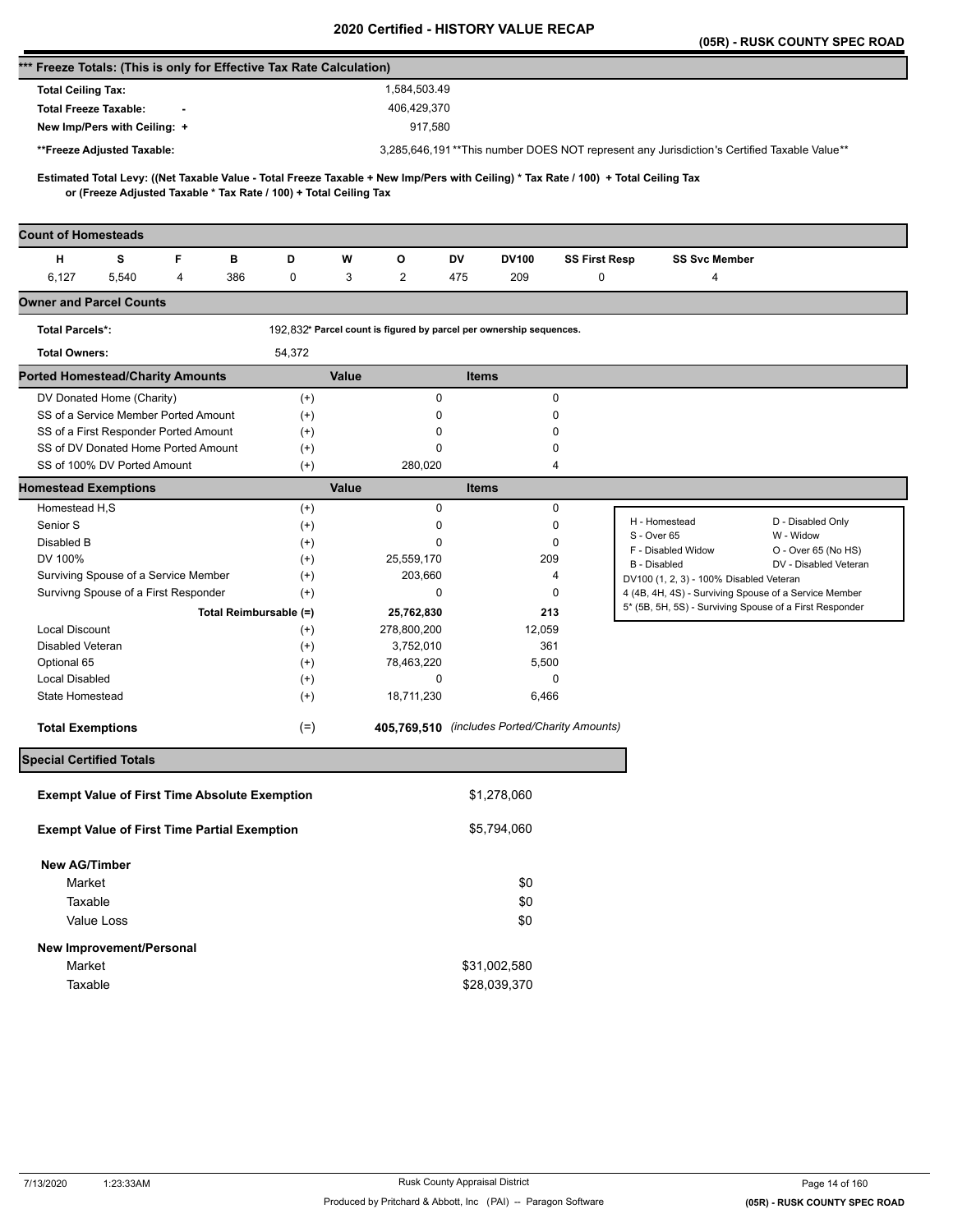| Total Homestead Value A*<br>\$1,411,130,210 |
|---------------------------------------------|
|                                             |
|                                             |
| \$1,100,381,570                             |
| Total Homestead Value A* and E*             |
| \$1,456,250,440                             |
| \$1,141,898,520                             |
| Total Homestead Value A* and E* and M1      |
| \$1,488,586,470                             |
| \$1,165,000,720                             |
| <b>Total Homestead Value M1</b>             |
| \$32,336,030                                |
| \$23,102,200                                |
|                                             |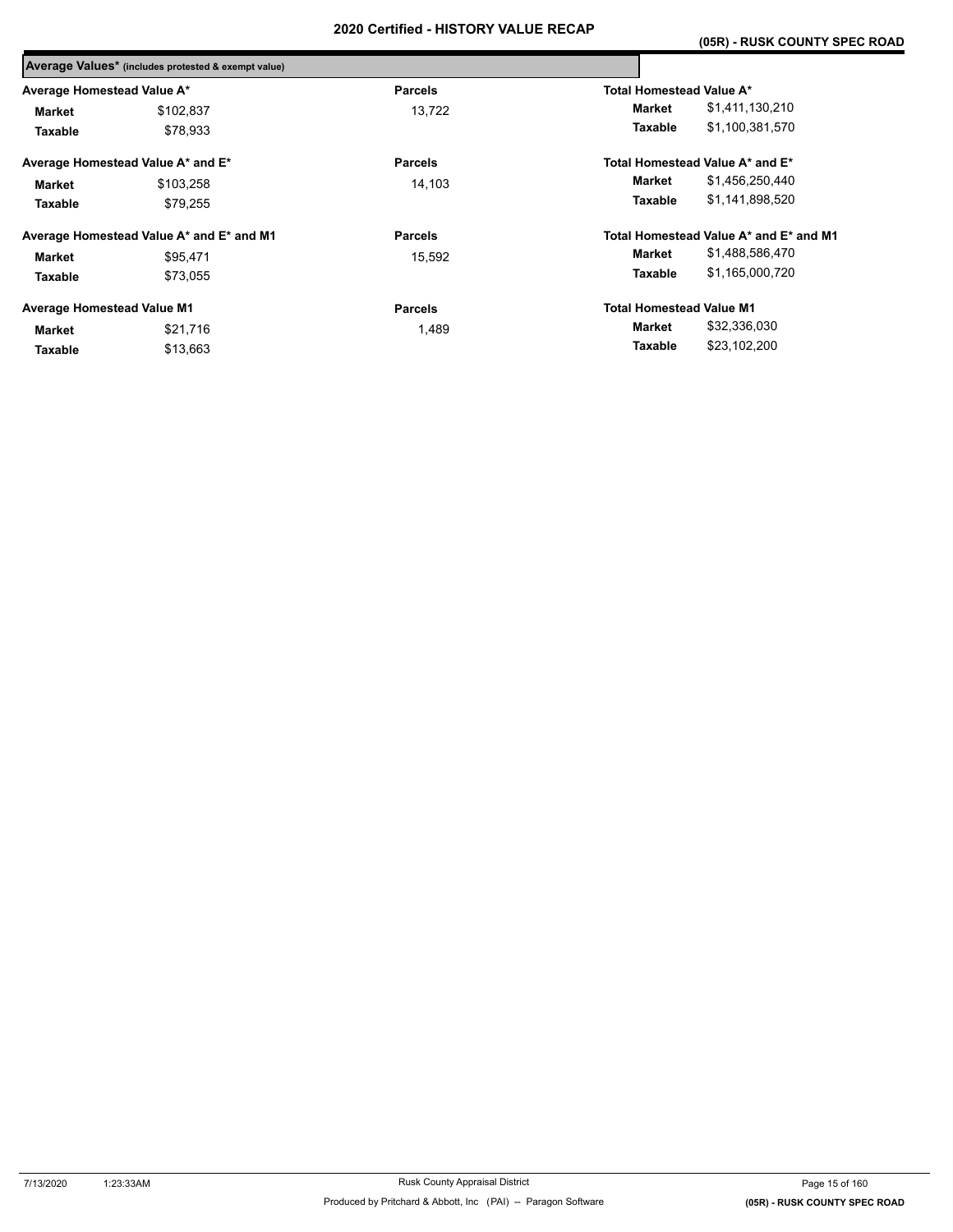| <b>Minerals</b>                                               | <b>Value</b>            | <b>Items</b> |                                    |               |
|---------------------------------------------------------------|-------------------------|--------------|------------------------------------|---------------|
| Mineral_Value                                                 | 314,506,340             | 110,542      |                                    |               |
| Mineral Value - Real                                          | 626,858,040             | 28           |                                    |               |
| Mineral Value - Personal                                      | 799,887,960             | 40,462       | <b>Total Mineral Value:</b>        | 1,741,252,340 |
| <b>Mineral Loss</b>                                           | Value                   | <b>Items</b> |                                    |               |
|                                                               |                         | 288          |                                    |               |
| Less Mineral Exempt Property<br>Less \$500 Inc. Mineral Owner | 11,084,020<br>1,980,860 | 37,721       | <b>Total Mineral Exempt Value:</b> | 11,084,020    |
| Less Mineral Abatements                                       | 0                       | 0            |                                    |               |
| Less Mineral Freeports/Interstate Commerce                    | 19,357,230              | 10           |                                    |               |
| Less Mineral Unknown                                          | 9,240                   | 24           |                                    |               |
| Less TCEQ/Pollution Control                                   | 161,172,650             | 55           |                                    |               |
| Less VLA                                                      | 0                       | 0            |                                    |               |
| <b>Less Mineral Protested Value</b>                           | 0                       | 0            | <b>Taxload Mineral Total:</b>      | 1,730,168,320 |
| Land                                                          | Value                   | <b>Items</b> |                                    |               |
| Land - Homesite                                               | 206,241,290             | 15,783       |                                    |               |
| Land - Non Homesite                                           | 251,345,950             | 10,618       |                                    |               |
| Land - Productivity Market                                    | 1,202,727,860           | 13,143       |                                    |               |
| Land - Income                                                 | 6,409,180               | 58           | <b>Total Land Value:</b>           | 1,666,724,280 |
| <b>Land Timber Gain</b>                                       | 0                       | $\mathbf 0$  |                                    |               |
| Improvements                                                  | Value                   | <b>Items</b> |                                    |               |
| Improvements - Homesite                                       | 1,526,091,080           | 15,782       |                                    |               |
| New Improvements - Homesite                                   | 22,241,160              | 385          |                                    |               |
| Improvements - Non Homesite                                   | 609,852,090             | 4,932        |                                    |               |
| New Improvements - Non Homesite                               | 4,958,110               | 70           |                                    |               |
| Improvements - Income                                         | 38,450,260              | 91           | <b>Total Improvement Value:</b>    | 2,201,592,700 |
| Ag Loss                                                       | Value                   | <b>Items</b> |                                    |               |
| <b>Productivity Market</b>                                    | 1,202,727,860           | 13,143       |                                    |               |
| Land Ag 1D                                                    | 0                       | 0            |                                    |               |
| Land Ag 1D1                                                   | 14,430,530              | 6,642        |                                    |               |
| Land Ag Tim                                                   | 43,427,560              | 43,427,560   | <b>Productivity Loss:</b>          | 1,144,869,770 |
| <b>Real Loss</b>                                              | <b>Value</b>            |              |                                    |               |
| Land Homesite Exempt                                          | 74,080                  |              |                                    |               |
| Land Non-Homesite Exempt                                      | 31,595,850              |              |                                    |               |
| <b>Productivity Market Exempt</b>                             | 0                       |              |                                    |               |
| Income Land Exempt                                            | 0                       |              |                                    |               |
| Improvement Homesite Exempt                                   | 1,863,590               |              |                                    |               |
| New Improvement Homesite Exempt                               | 0                       |              |                                    |               |
| Improvement Non-Homesite Exempt                               | 272,096,980             |              |                                    |               |
| New Improvement Non-Homesite Exempt                           | 12,720                  |              |                                    |               |
| Income Improvement Exempt                                     | 0                       |              | <b>Real Exempt Total:</b>          | 305,811,860   |
| Personal                                                      | Value                   | <b>Items</b> | <b>Taxload Real Total:</b>         | 2,417,635,350 |
| Personal - Homesite                                           | 29,294,030              | 1,405        |                                    |               |
| New Personal - Homesite                                       | 3,360,450               | 96           |                                    |               |
| Personal - Non Homesite                                       | 112,859,864             | 2,503        |                                    |               |
| New Personal - Non Homesite                                   | 455,580                 | 15           | <b>Total Personal Value:</b>       | 145,969,924   |
| <b>Personal Loss</b>                                          | <b>Value</b>            |              |                                    |               |
| Personal Homesite Exempt                                      | 0                       |              |                                    |               |
| New Personal Homesite Exempt                                  | 0                       |              |                                    |               |
| Personal Non-Homesite Exempt                                  | 221,571                 |              |                                    |               |
| New Personal Non-Homesite Exempt<br>Personal Under 500        | 0<br>24,068             |              |                                    |               |
|                                                               |                         |              | <b>Personal Exempt Total:</b>      | 221,571       |
|                                                               |                         |              | <b>Taxload Personal Total:</b>     | 145,748,353   |
|                                                               |                         |              |                                    |               |
|                                                               |                         |              |                                    |               |
|                                                               |                         |              | <b>Total Appraised:</b>            | 4,096,927,491 |
|                                                               |                         |              |                                    |               |
|                                                               |                         |              | <b>Taxroll Load Total:</b>         | 4,293,552,023 |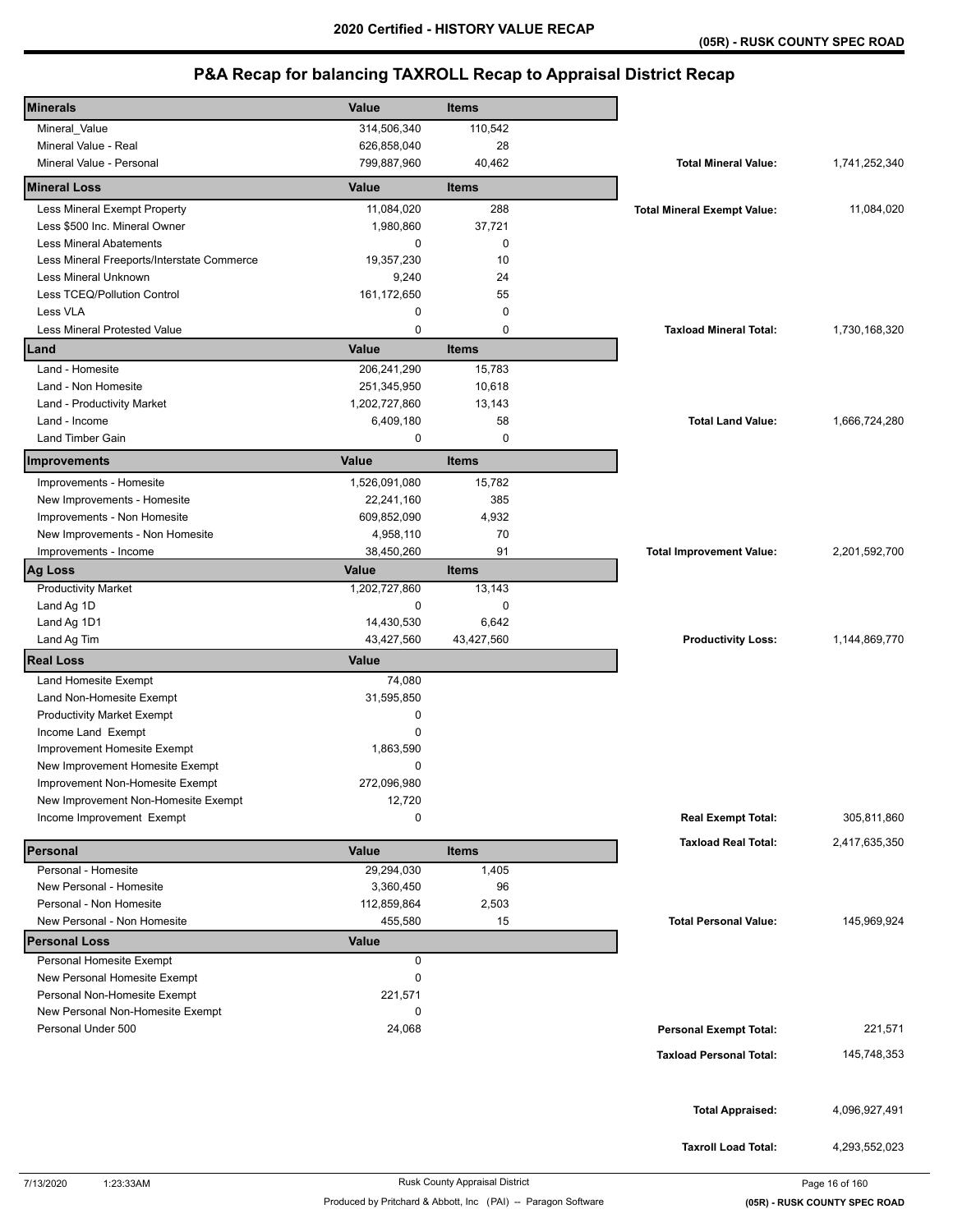### **(05R) - RUSK COUNTY SPEC ROAD**

| <b>Category Code Breakdown</b> |                         |              |             |             |                                      |                        |                     |              |                |                                    |                                    |
|--------------------------------|-------------------------|--------------|-------------|-------------|--------------------------------------|------------------------|---------------------|--------------|----------------|------------------------------------|------------------------------------|
| Cat<br>Code                    | <b>Items</b>            | <b>Acres</b> | Land        | Ag/Timber   | <b>Productivity</b><br><b>Market</b> | <b>Taxable</b><br>Land | <b>Improvements</b> | Personal     | <b>Mineral</b> | <b>Total Mkt</b><br><b>Taxable</b> | <b>Total Net</b><br><b>Taxable</b> |
| A1                             | 11,966                  | 17,911.951   | 160,784,890 | $\pmb{0}$   | 0                                    | 160,784,890            | 1,099,192,530       | $\pmb{0}$    | 0              | 1,259,977,420                      | 982,290,120                        |
| A <sub>2</sub>                 | 2,033                   | 4,184.085    | 27,034,750  | $\pmb{0}$   | 0                                    | 27,034,750             | 33,773,010          | 59,590       | $\pmb{0}$      | 60,867,350                         | 44,783,500                         |
| A <sub>3</sub>                 | 1,353                   | 82.503       | 534,120     | $\pmb{0}$   | 0                                    | 534,120                | 165,207,240         | 315,490      | 0              | 166,056,850                        | 137,788,510                        |
| A4                             | 164                     | 299.833      | 1,571,760   | 0           | 0                                    | 1,571,760              | 4,891,130           | 0            | 0              | 6,462,890                          | 6,003,320                          |
| A <sub>5</sub>                 | 128                     | 0.000        | 1,816,000   | 0           | 0                                    | 1,816,000              | 7,194,720           | 0            | 0              | 9,010,720                          | 7,473,520                          |
| A*                             | 15,644                  | 22,478.372   | 191,741,520 | 0           | 0                                    | 191,741,520            | 1,310,258,630       | 375,080      | 0              | 1,502,375,230 1,178,338,970        |                                    |
| <b>B1</b>                      | 37                      | 65.574       | 1,639,880   | 0           | 0                                    | 1,639,880              | 16,975,860          | 0            | 0              | 18,615,740                         | 18,549,900                         |
| B <sub>2</sub>                 | 88                      | 50.577       | 1,074,580   | 0           | 0                                    | 1,074,580              | 8,553,290           | 0            | 0              | 9,627,870                          | 9,604,640                          |
| B*                             | 125                     | 116.151      | 2,714,460   | 0           | 0                                    | 2,714,460              | 25,529,150          | 0            | 0              | 28,243,610                         | 28,154,540                         |
| C <sub>1</sub>                 | 1,979                   | 1,267.515    | 10,809,190  | 0           | 0                                    | 10,809,190             | 500,850             | 0            | 0              | 11,310,040                         | 11,265,710                         |
| C <sub>10</sub>                | 13                      | 812.347      | 16,018,460  | 0           | 0                                    | 16,018,460             | 0                   | 0            | 0              | 16,018,460                         | 16,018,460                         |
| C <sub>1</sub> B               | 132                     | 424.424      | 2,919,850   | 0           | 0                                    | 2,919,850              | 97,280              | $\mathbf 0$  | 0              | 3,017,130                          | 3,017,130                          |
| C <sub>1</sub> R               | 2,887                   | 9,058.486    | 28,536,560  | 0           | 0                                    | 28,536,560             | 1,765,230           | 0            | 0              | 30,301,790                         | 29,975,260                         |
| C <sub>1</sub> S               | 32                      | 0.000        | 166,350     | 0           | 0                                    | 166,350                | 3,350               | $\mathbf 0$  | 0              | 169,700                            | 165,790                            |
| C <sub>1</sub> V               | 7                       | 0.000        | $\pmb{0}$   | $\mathbf 0$ | 0                                    | 0                      | 183,270             | $\mathbf 0$  | 0              | 183,270                            | 183,270                            |
| C <sub>4</sub>                 | 1                       | 0.000        | $\pmb{0}$   | $\mathbf 0$ | 0                                    | 0                      | 0                   | $\mathbf 0$  | 0              | $\mathbf 0$                        | 0                                  |
| <b>CIR</b>                     | $\mathbf{1}$            | 1.000        | 7,500       | 0           | 0                                    | 7,500                  | 0                   | 0            | 0              | 7,500                              | 7,500                              |
| $\mathbf{C}^{\star}$           | 5,052                   | 11,563.772   | 58,457,910  | 0           | 0                                    | 58,457,910             | 2,549,980           | 0            | 0              | 61,007,890                         | 60,633,120                         |
| D <sub>1</sub>                 | 13,143                  | 499,144.576  | 0           | 57,858,090  | 1,202,727,860                        | 57,858,090             | 0                   | $\mathbf 0$  | 0              | 57,858,090                         | 57,753,210                         |
| D <sub>2</sub>                 | 1,174                   | 0.000        | 0           | $\mathbf 0$ | 0                                    | 0                      | 35,053,880          | 0            | 0              | 35,053,880                         | 35,030,850                         |
| D*                             | 14,317                  | 499,144.576  | 0           | 57,858,090  | 1,202,727,860                        | 57,858,090             | 35,053,880          | 0            | 0              | 92,911,970                         | 92,784,060                         |
| Ε                              | 634                     | 990.915      | 5,613,250   | 0           | 0                                    | 5,613,250              | 42,549,760          | $\mathbf 0$  | 0              | 48,163,010                         | 38,617,850                         |
| E <sub>1</sub>                 | 2,781                   | 11,373.143   | 40,370,810  | 0           | 0                                    | 40,370,810             | 259,299,380         | $\mathbf 0$  | 0              | 299,670,190                        | 231,533,530                        |
| E <sub>2</sub>                 | 231                     | 452.907      | 2,242,240   | 0           | 0                                    | 2,242,240              | 4,672,090           | 0            | 0              | 6,914,330                          | 4,942,620                          |
| E <sub>4</sub>                 | $\overline{\mathbf{c}}$ | 6.000        | 29,000      | 0           | 0                                    | 29,000                 | 36,850              | 0            | 0              | 65,850                             | 53,880                             |
| <b>ENQ</b>                     | 707                     | 13,696.251   | 36,885,630  | 0           | 0                                    | 36,885,630             | 3,614,420           | $\mathbf 0$  | 0              | 40,500,050                         | 40,285,590                         |
| E*                             | 4,355                   | 26,519.216   | 85,140,930  | 0           | 0                                    | 85,140,930             | 310,172,500         | 0            | 0              | 395,313,430                        | 315,433,470                        |
| F1                             | 903                     | 1,295.254    | 37,329,610  | 0           | 0                                    | 37,329,610             | 187,648,160         | 0            | 0              | 224,977,770                        | 224,961,410                        |
| F <sub>1</sub>                 | 903                     | 1,295.254    | 37,329,610  | $\pmb{0}$   | 0                                    | 37,329,610             | 187,648,160         | $\bf{0}$     | $\bf{0}$       | 224,977,770                        | 224,961,410                        |
| F <sub>2</sub>                 | 511                     | 14,724.065   | 36,874,660  | 0           | 0                                    | 36,874,660             | 51,203,540          | 0            | 624,356,200    | 712,434,400                        | 561,495,960                        |
| F2                             | 511                     | 14,724.065   | 36,874,660  | $\pmb{0}$   | 0                                    | 36,874,660             | 51,203,540          | $\bf{0}$     | 624,356,200    | 712,434,400                        | 561,495,960                        |
| F*                             | 1,414                   | 16,019.319   | 74,204,270  | 0           | 0                                    | 74,204,270             | 238,851,700         | 0            | 624,356,200    | 937,412,170                        | 786,457,370                        |
| G1                             | 110,541                 | 0.000        | 0           | 0           | 0                                    | 0                      | 0                   | 0            | 312,894,060    | 312,894,060                        | 312,884,820                        |
| G <sub>2</sub> A               | $\overline{1}$          | 0.000        | 0           | 0           | 0                                    | 0                      | 0                   | 0            | 1,612,280      | 1,612,280                          | 1,612,280                          |
| G*                             | 110,542                 | 0.000        | 0           | 0           | 0                                    | 0                      | 0                   | 0            | 314,506,340    | 314,506,340                        | 314,497,100                        |
| J1                             | 63                      | 0.000        | $\pmb{0}$   | $\pmb{0}$   | 0                                    | 0                      | 0                   | 0            | 3,539,100      | 3,539,100                          | 111,620                            |
| J2                             | 31                      | 61.228       | 215,530     | 0           | 0                                    | 215,530                | 840                 | 0            | 3,181,820      | 3,398,190                          | 3,398,190                          |
| J <sub>2</sub> A               | 3                       | 0.000        | $\mathbf 0$ | 0           | 0                                    | 0                      | 0                   | 0            | 248,170        | 248,170                            | 248,170                            |
| J3                             | 131                     | 8,108.848    | 16,516,410  | 0           | 0                                    | 16,516,410             | 2,160,160           | $\mathbf 0$  | 93,571,200     | 112,247,770                        | 112,247,770                        |
| J3A                            | 9                       | 0.000        | 0           | $\pmb{0}$   | 0                                    | 0                      | 0                   | $\pmb{0}$    | 4,820,980      | 4,820,980                          | 4,820,980                          |
| J <sub>4</sub>                 | 96                      | 93.518       | 536,180     | 0           | 0                                    | 536,180                | 2,918,190           | 0            | 15,033,710     | 18,488,080                         | 18,488,080                         |
| J4A                            | 4                       | 0.000        | $\pmb{0}$   | 0           | 0                                    | 0                      | 0                   | 0            | 2,821,900      | 2,821,900                          | 2,821,900                          |
| J5                             | 45                      | 964.986      | 1,964,410   | 0           | 0                                    | 1,964,410              | 3,420               | $\mathbf 0$  | 19,988,740     | 21,956,570                         | 15,131,470                         |
| J5A                            | 2                       | 0.000        | 0           | 0           | 0                                    | 0                      | 0                   | $\pmb{0}$    | 36,000         | 36,000                             | 36,000                             |
| J6                             | 1,196                   | 88.393       | 295,200     | 0           | 0                                    | 295,200                | 20,840              | 0            | 246,716,630    | 247,032,670                        | 239,991,740                        |
| J6A                            | 227                     | 4.390        | 19,760      | $\pmb{0}$   | 0                                    | 19,760                 | 0                   | 0            | 58,052,170     | 58,071,930                         | 58,071,930                         |
| J7                             | 19                      | 0.000        | 0           | $\pmb{0}$   | 0                                    | $\pmb{0}$              | 0                   | 0            | 10,624,030     | 10,624,030                         | 10,624,030                         |
| J8                             | $\overline{2}$          | 1.697        | 11,270      | 0           | 0                                    | 11,270                 | 0                   | $\mathbf 0$  | 0              | 11,270                             | 11,270                             |
| J*                             | 1,828                   | 9,323.061    | 19,558,760  | 0           | 0                                    | 19,558,760             | 5,103,450           | 0            | 458,634,450    | 483,296,660                        | 466,003,150                        |
| L1                             | 1,629                   | 0.000        | 0           | $\pmb{0}$   | 0                                    | 0                      |                     | 0 92,219,344 | 0              | 92,219,344                         | 90,859,894                         |
| L1                             | 1,629                   | 0.000        | 0           | $\pmb{0}$   | 0                                    | 0                      |                     | 0 92,219,344 | 0              | 92,219,344                         | 90,859,894                         |

7/13/2020 1:23:33AM Rusk County Appraisal District Page 17 of 160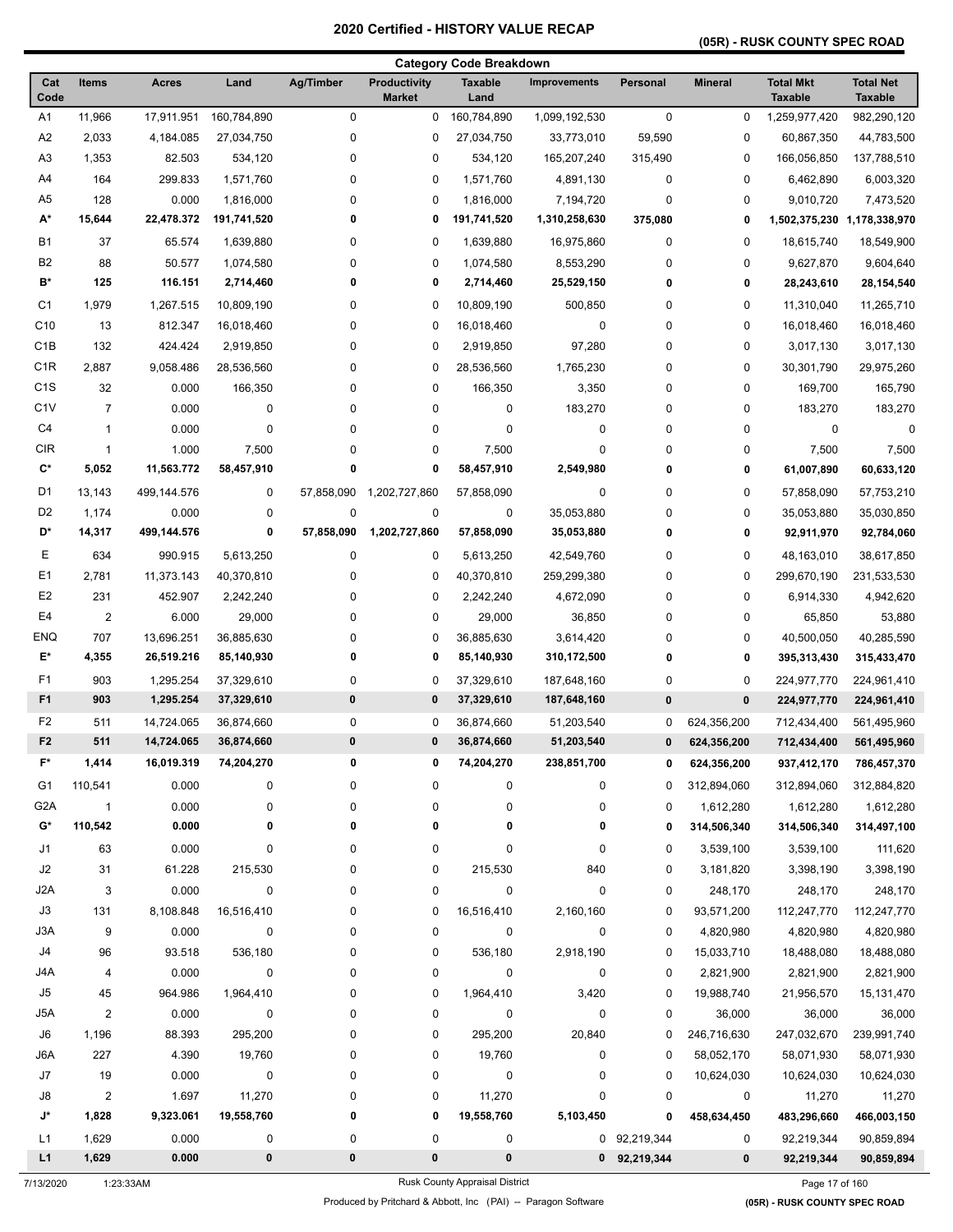## **(05R) - RUSK COUNTY SPEC ROAD**

| <b>Category Code Breakdown</b> |                                   |                         |                      |           |                                        |                        |                                                                     |                |                |                                    |                                    |
|--------------------------------|-----------------------------------|-------------------------|----------------------|-----------|----------------------------------------|------------------------|---------------------------------------------------------------------|----------------|----------------|------------------------------------|------------------------------------|
| Cat<br>Code                    | Items                             | <b>Acres</b>            | Land                 | Ag/Timber | Productivity<br><b>Market</b>          | <b>Taxable</b><br>Land | <b>Improvements</b>                                                 | Personal       | <b>Mineral</b> | <b>Total Mkt</b><br><b>Taxable</b> | <b>Total Net</b><br><b>Taxable</b> |
| L <sub>2</sub> A               | 70                                | 0.000                   | 0                    | 0         | 0                                      | 0                      | 0                                                                   | $\pmb{0}$      | 11,814,240     | 11,814,240                         | 11,814,240                         |
| L <sub>2</sub> B               | 4                                 | 0.000                   | 0                    | 0         | 0                                      | 0                      | 0                                                                   | 0              | 639,200        | 639,200                            | 639,200                            |
| L <sub>2</sub> C               | 102                               | 0.000                   | 0                    | 0         | 0                                      | 0                      | 0                                                                   | 0              | 95,183,230     | 95,183,230                         | 75,826,000                         |
| L <sub>2</sub> D               | 84                                | 0.000                   | 0                    | 0         | 0                                      | 0                      | 0                                                                   | 0              | 5,745,120      | 5,745,120                          | 5,745,120                          |
| L2G                            | 178                               | 0.000                   | 0                    | 0         | 0                                      | 0                      | 0                                                                   | 0              | 185,816,210    | 185,816,210                        | 182,648,430                        |
| L <sub>2</sub> H               | 57                                | 0.000                   | 0                    | 0         | 0                                      | 0                      | 0                                                                   | $\mathbf 0$    | 5,490,190      | 5,490,190                          | 5,490,190                          |
| L2I                            | 6                                 | 0.000                   | 0                    | 0         | 0                                      | 0                      | 0                                                                   | $\mathbf 0$    | 125,960        | 125,960                            | 100,460                            |
| L <sub>2</sub> J               | 83                                | 0.000                   | 0                    | 0         | 0                                      | 0                      | 0                                                                   | 0              | 1,018,170      | 1,018,170                          | 1,018,170                          |
| L <sub>2</sub> L               | 5                                 | 0.000                   | 0                    | 0         | 0                                      | 0                      | 0                                                                   | 0              | 11,648,200     | 11,648,200                         | 11,648,200                         |
| L2M                            | 74                                | 0.000                   | 0                    | 0         | 0                                      | 0                      | 0                                                                   | 0              | 8,666,280      | 8,666,280                          | 8,666,280                          |
| L2O                            | 38                                | 0.000                   | 0                    | 0         | 0                                      | 0                      | 0                                                                   | $\mathbf 0$    | 458,770        | 458,770                            | 458,770                            |
| L <sub>2</sub> P               | 51                                | 0.000                   | 0                    | 0         | 0                                      | 0                      | 0                                                                   | 0              | 4,531,670      | 4,531,670                          | 4,531,670                          |
| L <sub>2</sub> Q               | 99                                | 0.000                   | 0                    | 0         | 0                                      | 0                      | 0                                                                   | 0              | 7,313,660      | 7,313,660                          | 7,302,860                          |
| L <sub>2</sub> T               | 14                                | 0.000                   | 0                    | 0         | 0                                      | 0                      | 0                                                                   | $\mathbf 0$    | 2,501,840      | 2,501,840                          | 2,501,840                          |
| L2                             | 865                               | 0.000                   | 0                    | 0         | $\pmb{0}$                              | $\pmb{0}$              | $\pmb{0}$                                                           | $\bf{0}$       | 340,952,740    | 340,952,740                        | 318,391,430                        |
| L*                             | 2,494                             | 0.000                   | 0                    | 0         | 0                                      | 0                      | 0                                                                   | 92,219,344     | 340,952,740    | 433,172,084                        | 409,251,324                        |
| M1                             | 2,164                             | 0.000                   | 0                    | 0         | 0                                      | 0                      | 100,120                                                             | 41,154,090     | 0              | 41,254,210                         | 31,844,250                         |
| M*                             | 2,164                             | 0.000                   | 0                    | 0         | 0                                      | 0                      | 100,120                                                             | 41,154,090     | 0              | 41,254,210                         | 31,844,250                         |
| O                              | 17                                | 13.848                  | 340,000              | 0         | 0                                      | 340,000                | 0                                                                   | 0              | 0              | 340,000                            | 340,000                            |
| О*                             | 17                                | 13.848                  | 340,000              | 0         | 0                                      | 340,000                | 0                                                                   | $\bf{0}$       | 0              | 340,000                            | 340,000                            |
| S                              | 20                                | 0.000                   | 0                    | 0         | 0                                      | 0                      | 0                                                                   | 7,243,617      | 0              | 7,243,617                          | 7,243,617                          |
| $S^*$                          | 20                                | 0.000                   | 0                    | 0         | 0                                      | 0                      | 0                                                                   | 7,243,617      | 0              | 7,243,617                          | 7,243,617                          |
| XB                             | 102                               | 0.000                   | 0                    | 0         | 0                                      | 0                      | 0                                                                   | 22,958         | 1,110          | 24,068                             | 0                                  |
| ХC                             | 37,721                            | 0.000                   | 0                    | 0         | 0                                      | 0                      | 0                                                                   | 0              | 1,980,860      | 1,980,860                          | 0                                  |
| XD                             | 1                                 | 0.205                   | 2,000                | 0         | 0                                      | 2,000                  | 0                                                                   | $\mathbf 0$    | 0              | 2,000                              | 0                                  |
| XJ                             | $\mathbf{1}$                      | 31.100                  | 105,740              | 0         | 0                                      | 105,740                | 938,220                                                             | $\mathbf 0$    | 0              | 1,043,960                          | 0                                  |
| XO                             | 88                                | 0.000                   | 0                    | 0         | 0                                      | 0                      | 0                                                                   | 4,733,264      | 0              | 4,733,264                          | 177,010                            |
| XV                             | 223                               | 0.107                   | 13,750               | 0         | 0                                      | 13,750                 | 81,150                                                              | 3,500          | 820,640        | 919,040                            | 0                                  |
| <b>XVA</b>                     | 411                               | 732.184                 | 6,905,060            | 0         | 0                                      | 6,905,060              | 46,434,490                                                          | $\mathbf 0$    | 0              | 53,339,550                         | 0                                  |
| <b>XVB</b>                     | 217                               | 971.754                 | 5,955,190            | 0         | 0                                      | 5,955,190              | 19,625,070                                                          | 1,390          | 0              | 25,581,650                         | 0                                  |
| <b>XVC</b>                     | 127                               | 803.334                 | 4,802,590            | 0         | 0                                      | 4,802,590              | 136,065,160                                                         | $\mathbf 0$    | 0              | 140,867,750                        | 0                                  |
| <b>XVD</b>                     | 81                                | 642.659                 | 4,340,180            | 0         | 0                                      | 4,340,180              | 16,828,320                                                          | $\pmb{0}$      | 0              | 21,168,500                         | 0                                  |
| <b>XVE</b>                     | 101                               | 1,172.216               | 2,793,310            | 0         | 0                                      | 2,793,310              | 282,460                                                             | 0              | 0              | 3,075,770                          | 0                                  |
| <b>XVF</b>                     | 92                                | 366.488                 | 1,648,290            | 0         | 0                                      | 1,648,290              | 1,122,700                                                           | $\mathbf 0$    | 0              | 2,770,990                          | 0                                  |
| <b>XVG</b>                     | 35                                | 161.065                 | 898,540              | 0         | 0                                      | 898,540                | 4,148,540                                                           | 216,681        | 0              | 5,263,761                          | 0                                  |
| <b>XVH</b>                     | 47                                | 1,305.772               | 3,965,100            | 0         | 0                                      | 3,965,100              | 45,530,450                                                          | 0              | 0              | 49,495,550                         | 0                                  |
| XVJ                            | 9                                 | 18.710                  | 112,050              | 0         | 0                                      | 112,050                | 559,170                                                             | 0              | 0              | 671,220                            | 0                                  |
| <b>XVK</b>                     | 6                                 | 4.439                   | 56,090               | 0         | 0                                      | 56,090                 | 772,390                                                             | 0              | 0              | 828,480                            | 0                                  |
| <b>XVL</b>                     | 4                                 | 15.315                  | 83,750               | 0         | 0                                      | 83,750                 | 633,740                                                             | 0              | 0              | 717,490                            | 0                                  |
| <b>XVM</b>                     | 4                                 | 0.189                   | 40,830               | 0         | 0                                      | 40,830                 |                                                                     | 0              | 0              | 586,510                            | 0                                  |
|                                |                                   |                         |                      |           |                                        |                        | 545,680                                                             | 0              |                |                                    | 0                                  |
| <b>XVO</b><br><b>XVP</b>       | 3                                 | 0.000                   | $\mathbf 0$          | 0         | 0                                      | 0                      | 0                                                                   |                | 0              | 0                                  | 0                                  |
| <b>XVQ</b>                     | $\overline{c}$                    | 1.324                   | 33,330               | 0         | 0                                      | 33,330                 | 382,310                                                             | 0              | 0              | 415,640                            |                                    |
|                                | 2                                 | 9.397                   | 37,590               | 0         | 0                                      | 37,590                 | 0                                                                   | 0              | 0              | 37,590                             | 0                                  |
| <b>XVR</b><br>X*               | $\overline{\mathbf{c}}$<br>39,279 | 4.190<br>6,240.447      | 45,180<br>31,838,570 | 0<br>0    | 0<br>0                                 | 45,180<br>31,838,570   | 23,440<br>273,973,290                                               | 0<br>4,977,793 | 0              | 68,620                             |                                    |
|                                | 197,251                           | 591,418.761 463,996,420 |                      |           | 57,858,090  1,202,727,860  521,854,510 |                        | 2,201,592,700 145,969,924 1,741,252,340 4,610,669,474 3,691,157,981 |                | 2,802,610      | 313,592,263                        | 177,010                            |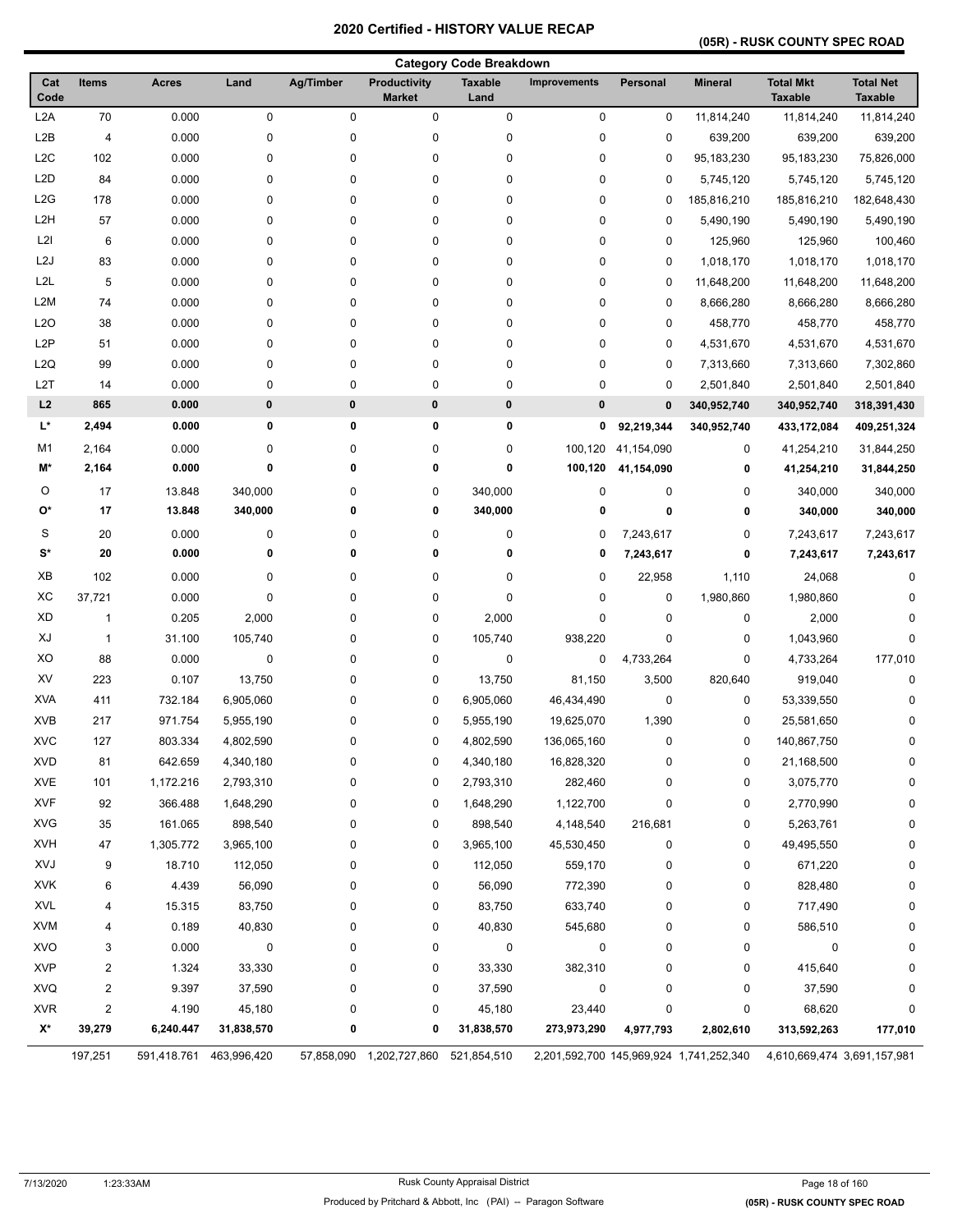|                                            |                    |                        | ו טווי<br>VN L         |                                            |                                     |           | (05S) - COUNTY SCHOOL |
|--------------------------------------------|--------------------|------------------------|------------------------|--------------------------------------------|-------------------------------------|-----------|-----------------------|
| Land                                       |                    | Value                  | <b>Items</b>           | <b>Exempt</b>                              |                                     |           |                       |
| Land - Homesite                            | $^{(+)}$           | 206,241,290            | 15,783                 | 74,080                                     |                                     |           |                       |
| Land - Non Homesite                        | $^{(+)}$           | 251,345,950            | 10,618                 | 31,595,850                                 |                                     |           |                       |
| Land - Productivity Market                 | $^{(+)}$           | 1,202,727,860          | 13,143                 | 0                                          |                                     |           |                       |
| Land - Income                              | $^{(+)}$           | 6,409,180              | 58                     | 0                                          |                                     |           |                       |
| Total Land Market Value                    | $(=)$              | 1,666,724,280          | 39,633                 |                                            | <b>Total Land Value:</b>            | $(+)$     | 1,666,724,280         |
| Improvements                               |                    | Value                  | <b>Items</b>           | <b>Exempt</b>                              |                                     |           |                       |
| Improvements - Homesite                    | $(+)$              | 1,526,091,080          | 15,782                 | 1,863,590                                  |                                     |           |                       |
| New Improvements - Homesite                | $(+)$              | 22,241,160             | 385                    | 0                                          |                                     |           |                       |
| Improvements - Non Homesite                | $^{(+)}$           | 609,852,090            | 4,932                  | 272,096,980                                |                                     |           |                       |
| New Improvements - Non Homesite            | $^{(+)}$           | 4,958,110              | 70                     | 12,720                                     |                                     |           |                       |
| Improvements - Income                      | $^{(+)}$           | 38,450,260             | 91                     | 0                                          |                                     |           |                       |
| <b>Total Improvement Value</b>             | $(=)$              | 2,201,592,700          | 21,260                 |                                            | <b>Total Imp Value:</b>             | $^{(+)}$  | 2,201,592,700         |
| Personal                                   |                    | Value                  | <b>Items</b>           | <b>Exempt</b>                              |                                     |           |                       |
| Personal - Homesite                        | $^{(+)}$           | 29,294,030             | 1,405                  |                                            | 0                                   |           |                       |
| New Personal - Homesite                    | $^{(+)}$           | 3,360,450              | 96                     | 0                                          |                                     |           |                       |
| Personal - Non Homesite                    | $^{(+)}$           | 112,859,864            | 2,503                  | 221,571                                    |                                     |           |                       |
| New Personal - Non Homesite                | $^{(+)}$           | 455,580                | 15                     | 0                                          |                                     |           |                       |
| <b>Total Personal Value</b>                | $(=)$              | 145,969,924            | 4,019                  |                                            | <b>Total Personal Value:</b>        | $(+)$     | 145,969,924           |
| Total Real Estate & Personal Mkt Value (=) |                    | 4,014,286,904          | 64,912                 |                                            |                                     |           |                       |
| <b>Minerals</b>                            |                    | Value                  | <b>Items</b>           |                                            |                                     |           |                       |
| <b>Mineral Value</b>                       | $^{(+)}$           | 314,506,340            | 110,542                |                                            |                                     |           |                       |
| Mineral Value - Real                       | $^{(+)}$           | 626,858,040            | 28                     |                                            |                                     |           |                       |
| Mineral Value - Personal                   | $^{(+)}$           | 799,887,960            | 40,462                 |                                            |                                     |           |                       |
| <b>Total Mineral Market Value</b>          | $(=)$              | 1,741,252,340          | 151,032                |                                            | <b>Total Min Mkt Value:</b>         | $^{(+)}$  | 1,741,252,340         |
| <b>Total Market Value</b>                  | $(=)$              | 5,755,539,244          |                        |                                            | Total Market Value:                 | $(=/+)$   | 5,755,539,244         |
| Ag/Timber *does not include protested      |                    | Value                  | <b>Items</b>           |                                            |                                     |           |                       |
| Land Timber Gain                           | $^{(+)}$           | 0                      | 0                      |                                            | <b>Land Timber Gain:</b>            | $(+)$     | 0                     |
| <b>Productivity Market</b>                 | $^{(+)}$           | 1,202,727,860          | 13,143                 |                                            |                                     |           |                       |
| Land Ag 1D                                 | $(\text{-})$       | 0                      | 0                      |                                            |                                     |           |                       |
| Land Ag 1D1                                | $(-)$              | 14,430,530             | 6,642                  |                                            |                                     |           |                       |
| Land Ag Tim                                | $(-)$              | 43,427,560             | 8,814                  |                                            |                                     |           |                       |
| Productivity Loss: (=)<br>Losses           |                    | 1,144,869,770<br>Value | 13,141<br><b>Items</b> |                                            | <b>Productivity Loss:</b>           | $(\cdot)$ | 1,144,869,770         |
| Less Real Exempt Property                  | $(-)$              | 306,066,561            |                        | 1,153 (includes Prorated Exempt of 33,130) |                                     |           |                       |
| Less \$500 Inc. Real Personal              | $(\text{-})$       | 24,068                 | 102                    |                                            |                                     |           |                       |
| Less Disaster Exemption                    | $(-)$              | 0                      | 0                      |                                            | <b>Total Market Taxable:</b>        | $(=)$     | 4,610,669,474         |
| Less Real/Personal Abatements              | $(\textnormal{-})$ | 0                      | 0                      |                                            |                                     |           |                       |
| Less Community Housing                     | $(\text{-})$       | 0                      | 0                      |                                            |                                     |           |                       |
| Less Freeport                              | $(-)$              | 9,160                  | 1                      |                                            |                                     |           |                       |
| <b>Less Allocation</b>                     | $(-)$              | 130,970                | 10                     |                                            |                                     |           |                       |
| Less MultiUse                              | $(-)$              | 1,020,000              | 45                     |                                            |                                     |           |                       |
| Less Goods In Transit (Real & Industrial)  | $(-)$              | 0                      | 0                      |                                            |                                     |           |                       |
| <b>Less Historical</b>                     | $(-)$              | 0                      | 0                      |                                            |                                     |           |                       |
| Less Solar/Wind Power                      | $(-)$              | 0                      | 0                      |                                            | <b>Total Protested Value:</b>       |           | 130,070               |
| Less Vehicle Leased for Personal Use       | $(-)$              | 4,755,574              | 87                     |                                            | <b>Protested % of Total Market:</b> |           | 0.00%                 |
| Less Real Protested Value                  | $(-)$              | 130,070                | $\overline{4}$         |                                            |                                     |           |                       |
| Less 10% Cap Loss                          | $(-)$              | 8,001,580              | 1,131                  |                                            |                                     |           |                       |
| Less TCEQ/Pollution Control                | $(-)$              | 161,172,650            | 55                     |                                            |                                     |           |                       |
| <b>Less VLA Loss</b>                       | $(-)$              | 0                      | 0                      |                                            |                                     |           |                       |
| Less Mineral Exempt Property               | $(-)$              | 11,084,020             | 288                    |                                            |                                     |           |                       |
| Less \$500 Inc. Mineral Owner              | $(-)$              | 1,980,860              | 37,721                 |                                            |                                     |           |                       |
| <b>Less Mineral Abatements</b>             | $(-)$              | 0                      | 0                      |                                            |                                     |           |                       |
| <b>Less Mineral Freeports</b>              | $(-)$              | 19,357,230             | 10                     |                                            |                                     |           |                       |
| Less Interstate Commerce                   | $(-)$              | 0                      | 0                      |                                            |                                     |           |                       |
| Less Foreign Trade                         | $(-)$              | 0                      | 0                      |                                            | <b>Total Losses:</b>                | $(-)$     | 508,986,409           |
| Less Mineral Unknown                       | $(-)$              | 9,240                  | 24                     |                                            | <b>Total Appraised Value:</b>       | $(=/+)$   | 4,096,927,491         |
| <b>Less Mineral Protested Value</b>        | $(-)$              | 0                      | 0                      |                                            | <b>Total Exemptions*:</b>           | $(-)$     | 387,058,280           |
| Total Losses (includes Prod. Loss)         | $(=)$              | 1,658,611,753          |                        |                                            | * See breakdown on following page   |           |                       |
| <b>Total Appraised Value</b>               | $(=)$              | 4,096,927,491          |                        |                                            | <b>Net Taxable Value:</b>           |           | 3,709,869,211         |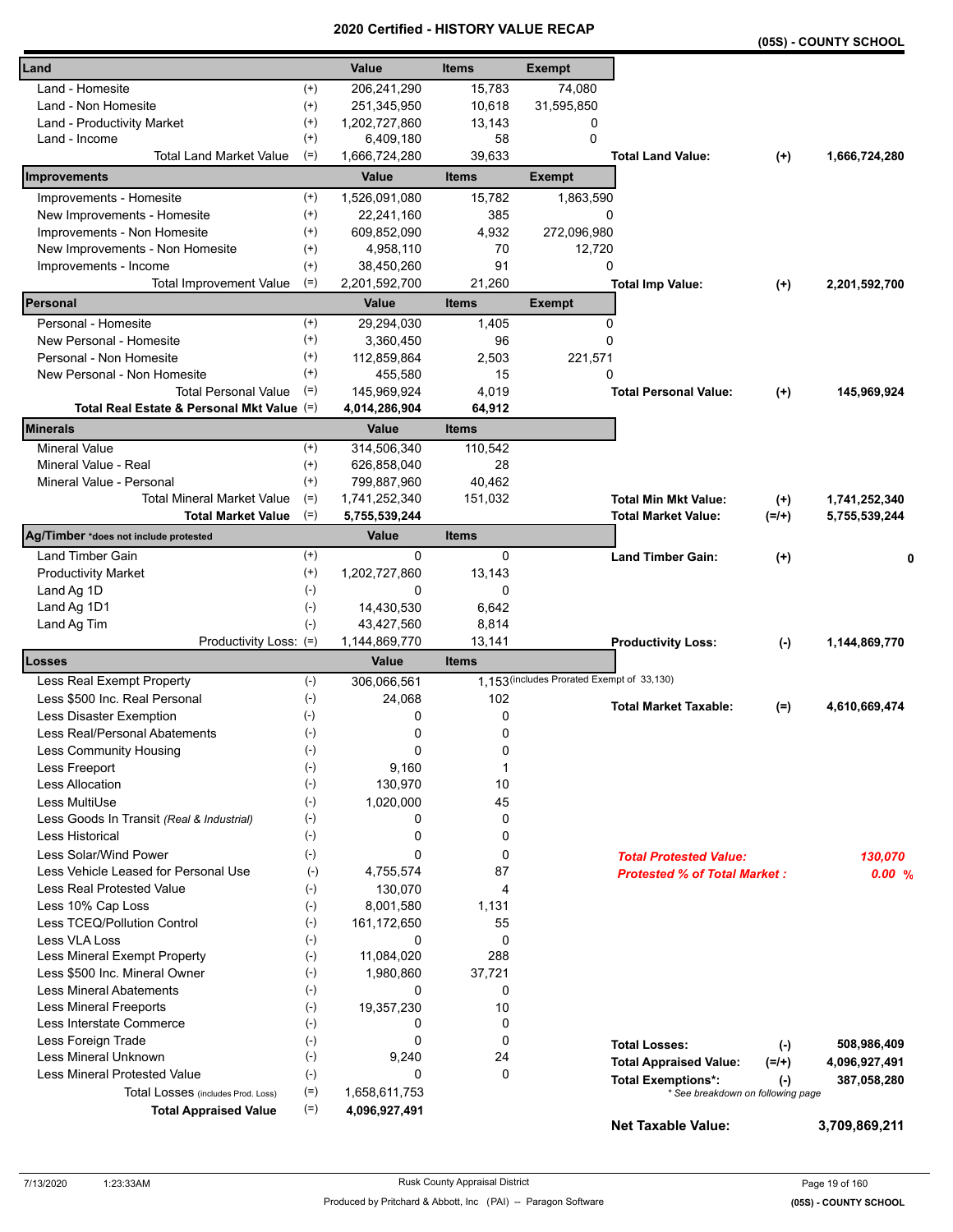**(05S) - COUNTY SCHOOL** 

| <b>Count of Homesteads</b>                           |       |           |                        |          |              |                |           |                                                                     |                      |                                         |                      |                                                         |
|------------------------------------------------------|-------|-----------|------------------------|----------|--------------|----------------|-----------|---------------------------------------------------------------------|----------------------|-----------------------------------------|----------------------|---------------------------------------------------------|
| н                                                    | s     | F         | в<br>D                 |          | W            | O              | <b>DV</b> | DV100                                                               | <b>SS First Resp</b> |                                         | <b>SS Svc Member</b> |                                                         |
| 6,127                                                | 5,540 | 4         | 386<br>0               |          | 3            | $\overline{c}$ | 475       | 209                                                                 | $\pmb{0}$            |                                         | 4                    |                                                         |
| <b>Owner and Parcel Counts</b>                       |       |           |                        |          |              |                |           |                                                                     |                      |                                         |                      |                                                         |
| <b>Total Parcels*:</b>                               |       |           |                        |          |              |                |           | 192.832* Parcel count is figured by parcel per ownership sequences. |                      |                                         |                      |                                                         |
| <b>Total Owners:</b>                                 |       |           | 54,372                 |          |              |                |           |                                                                     |                      |                                         |                      |                                                         |
| <b>Ported Homestead/Charity Amounts</b>              |       |           |                        |          | Value        |                |           | <b>Items</b>                                                        |                      |                                         |                      |                                                         |
| DV Donated Home (Charity)                            |       |           |                        | $^{(+)}$ |              | 0              |           | $\mathbf 0$                                                         |                      |                                         |                      |                                                         |
| SS of a Service Member Ported Amount                 |       |           |                        | $^{(+)}$ |              | 0              |           | $\Omega$                                                            |                      |                                         |                      |                                                         |
| SS of a First Responder Ported Amount                |       |           |                        | $^{(+)}$ |              | 0              |           | 0                                                                   |                      |                                         |                      |                                                         |
| SS of DV Donated Home Ported Amount                  |       |           |                        | $^{(+)}$ |              | 0              |           | 0                                                                   |                      |                                         |                      |                                                         |
| SS of 100% DV Ported Amount                          |       |           |                        | $^{(+)}$ |              | 280,020        |           | 4                                                                   |                      |                                         |                      |                                                         |
| <b>Homestead Exemptions</b>                          |       |           |                        |          | <b>Value</b> |                |           | <b>Items</b>                                                        |                      |                                         |                      |                                                         |
| Homestead H,S                                        |       |           |                        | $^{(+)}$ |              | 0              |           | $\mathbf 0$                                                         |                      |                                         |                      |                                                         |
| Senior S                                             |       |           |                        | $^{(+)}$ |              | 0              |           | 0                                                                   |                      | H - Homestead<br>S - Over 65            |                      | D - Disabled Only                                       |
| Disabled B                                           |       |           |                        | $^{(+)}$ |              | 0              |           | 0                                                                   |                      | F - Disabled Widow                      |                      | W - Widow<br>O - Over 65 (No HS)                        |
| DV 100%                                              |       |           |                        | $^{(+)}$ |              | 25,559,170     |           | 209                                                                 |                      | B - Disabled                            |                      | DV - Disabled Veteran                                   |
| Surviving Spouse of a Service Member                 |       |           |                        | $^{(+)}$ |              | 203,660        |           | 4                                                                   |                      | DV100 (1, 2, 3) - 100% Disabled Veteran |                      |                                                         |
| Survivng Spouse of a First Responder                 |       |           |                        | $^{(+)}$ |              | 0              |           | $\Omega$                                                            |                      |                                         |                      | 4 (4B, 4H, 4S) - Surviving Spouse of a Service Member   |
|                                                      |       |           | Total Reimbursable (=) |          |              | 25,762,830     |           | 213                                                                 |                      |                                         |                      | 5* (5B, 5H, 5S) - Surviving Spouse of a First Responder |
| <b>Local Discount</b>                                |       |           |                        | $^{(+)}$ |              | 278,800,200    |           | 12,059                                                              |                      |                                         |                      |                                                         |
| Disabled Veteran                                     |       |           |                        | $^{(+)}$ |              | 3,752,010      |           | 361                                                                 |                      |                                         |                      |                                                         |
| Optional 65                                          |       |           |                        | $^{(+)}$ |              | 78,463,220     |           | 5,500                                                               |                      |                                         |                      |                                                         |
| <b>Local Disabled</b>                                |       |           |                        | $^{(+)}$ |              | 0              |           | 0                                                                   |                      |                                         |                      |                                                         |
| State Homestead                                      |       |           |                        | $^{(+)}$ |              | 0              |           | 0                                                                   |                      |                                         |                      |                                                         |
| <b>Total Exemptions</b>                              |       |           |                        | $(=)$    |              |                |           | 387,058,280 (includes Ported/Charity Amounts)                       |                      |                                         |                      |                                                         |
| <b>Special Certified Totals</b>                      |       |           |                        |          |              |                |           |                                                                     |                      |                                         |                      |                                                         |
| <b>Exempt Value of First Time Absolute Exemption</b> |       |           |                        |          |              |                |           | \$1,278,060                                                         |                      |                                         |                      |                                                         |
|                                                      |       |           |                        |          |              |                |           |                                                                     |                      |                                         |                      |                                                         |
| <b>Exempt Value of First Time Partial Exemption</b>  |       |           |                        |          |              |                |           | \$6,685,630                                                         |                      |                                         |                      |                                                         |
| <b>New AG/Timber</b>                                 |       |           |                        |          |              |                |           |                                                                     |                      |                                         |                      |                                                         |
| Market                                               |       |           |                        |          |              |                |           | \$0                                                                 |                      |                                         |                      |                                                         |
| Taxable                                              |       |           |                        |          |              |                |           | \$0                                                                 |                      |                                         |                      |                                                         |
| Value Loss                                           |       |           |                        |          |              |                |           | \$0                                                                 |                      |                                         |                      |                                                         |
|                                                      |       |           |                        |          |              |                |           |                                                                     |                      |                                         |                      |                                                         |
| New Improvement/Personal<br>Market                   |       |           |                        |          |              |                |           | \$31,002,580                                                        |                      |                                         |                      |                                                         |
| Taxable                                              |       |           |                        |          |              |                |           | \$28,068,460                                                        |                      |                                         |                      |                                                         |
|                                                      |       |           |                        |          |              |                |           |                                                                     |                      |                                         |                      |                                                         |
| Average Values* (includes protested & exempt value)  |       |           |                        |          |              |                |           |                                                                     |                      |                                         |                      |                                                         |
| Average Homestead Value A*                           |       |           |                        |          |              | <b>Parcels</b> |           |                                                                     |                      | Total Homestead Value A*                |                      |                                                         |
| <b>Market</b>                                        |       | \$102,837 |                        |          |              | 13,722         |           |                                                                     |                      | <b>Market</b>                           | \$1,411,130,210      |                                                         |
| Taxable                                              |       | \$81,933  |                        |          |              |                |           |                                                                     |                      | <b>Taxable</b>                          | \$1,115,393,420      |                                                         |
| Average Homestead Value A* and E*                    |       |           |                        |          |              | <b>Parcels</b> |           |                                                                     |                      | Total Homestead Value A* and E*         |                      |                                                         |
| Market                                               |       | \$103,258 |                        |          |              | 14,103         |           |                                                                     |                      | Market                                  | \$1,456,250,440      |                                                         |
| Taxable                                              |       | \$82,255  |                        |          |              |                |           |                                                                     |                      | Taxable                                 | \$1,157,180,490      |                                                         |
|                                                      |       |           |                        |          |              |                |           |                                                                     |                      |                                         |                      |                                                         |
| Average Homestead Value A* and E* and M1             |       |           |                        |          |              | <b>Parcels</b> |           |                                                                     |                      | Total Homestead Value A* and E* and M1  |                      |                                                         |
| Market                                               |       | \$95,471  |                        |          |              | 15,592         |           |                                                                     |                      | <b>Market</b>                           | \$1,488,586,470      |                                                         |
| Taxable                                              |       | \$76,055  |                        |          |              |                |           |                                                                     |                      | Taxable                                 | \$1,181,475,120      |                                                         |
| <b>Average Homestead Value M1</b>                    |       |           |                        |          |              | <b>Parcels</b> |           |                                                                     |                      | <b>Total Homestead Value M1</b>         |                      |                                                         |
|                                                      |       |           |                        |          |              |                |           |                                                                     |                      | <b>Market</b>                           | \$32,336,030         |                                                         |
| <b>Market</b>                                        |       | \$21,716  |                        |          |              | 1,489          |           |                                                                     |                      |                                         |                      |                                                         |
| Taxable                                              |       | \$16,663  |                        |          |              |                |           |                                                                     |                      | Taxable                                 | \$24,294,630         |                                                         |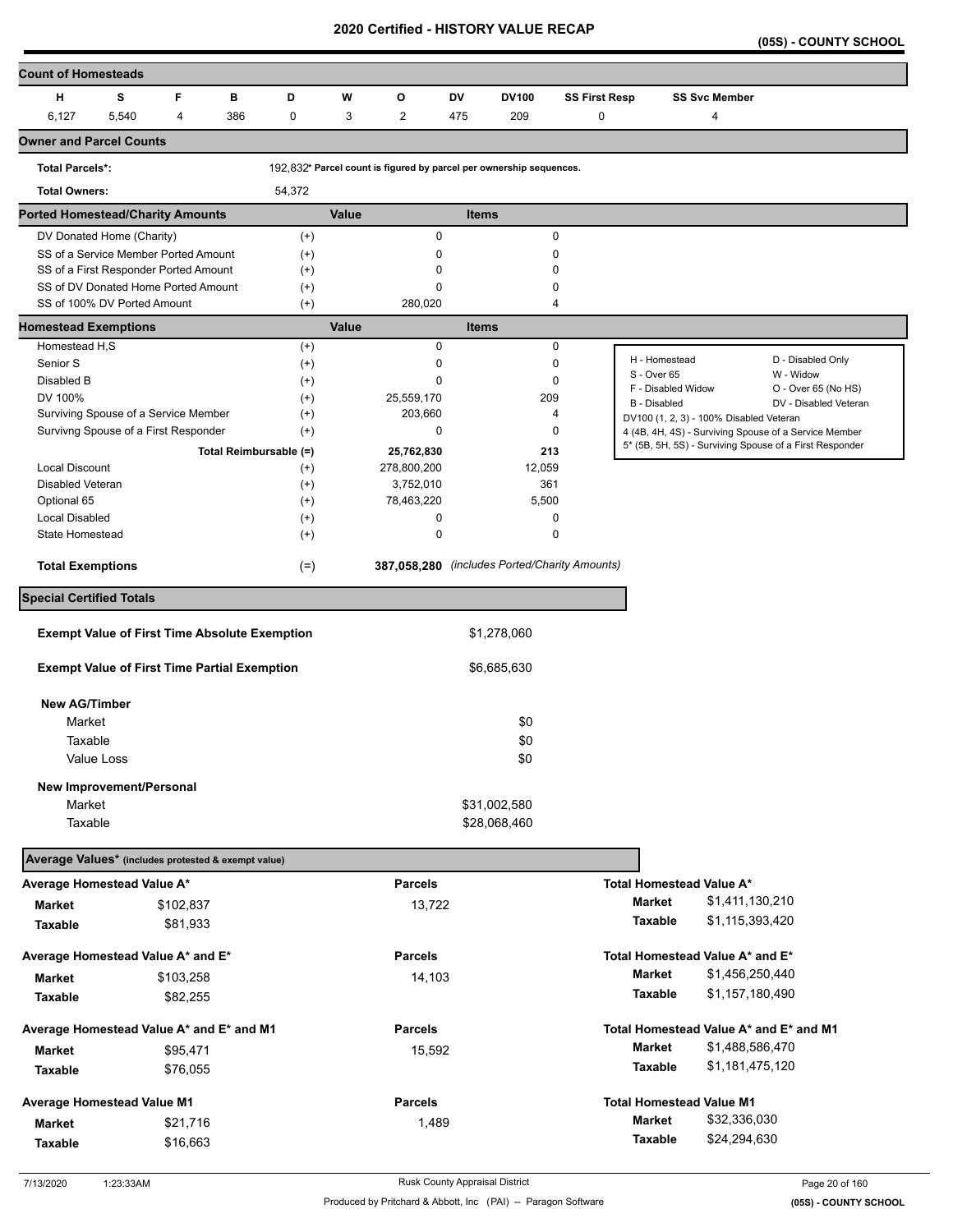| <b>Minerals</b>                            | <b>Value</b>  | <b>Items</b> |                                    |               |
|--------------------------------------------|---------------|--------------|------------------------------------|---------------|
| Mineral_Value                              | 314,506,340   | 110,542      |                                    |               |
| Mineral Value - Real                       | 626,858,040   | 28           |                                    |               |
| Mineral Value - Personal                   | 799,887,960   | 40,462       | <b>Total Mineral Value:</b>        | 1,741,252,340 |
| <b>Mineral Loss</b>                        | Value         | <b>Items</b> |                                    |               |
| Less Mineral Exempt Property               | 11,084,020    | 288          | <b>Total Mineral Exempt Value:</b> | 11,084,020    |
| Less \$500 Inc. Mineral Owner              | 1,980,860     | 37,721       |                                    |               |
| Less Mineral Abatements                    | 0             | 0            |                                    |               |
| Less Mineral Freeports/Interstate Commerce | 19,357,230    | 10           |                                    |               |
| <b>Less Mineral Unknown</b>                | 9,240         | 24           |                                    |               |
| Less TCEQ/Pollution Control                | 161,172,650   | 55           |                                    |               |
| Less VLA                                   | 0             | 0            |                                    |               |
| Less Mineral Protested Value               | 0             | 0            | <b>Taxload Mineral Total:</b>      | 1,730,168,320 |
| Land                                       | Value         | <b>Items</b> |                                    |               |
| Land - Homesite                            | 206,241,290   | 15,783       |                                    |               |
| Land - Non Homesite                        | 251,345,950   | 10,618       |                                    |               |
| Land - Productivity Market                 | 1,202,727,860 | 13,143       |                                    |               |
| Land - Income                              | 6,409,180     | 58           | <b>Total Land Value:</b>           | 1,666,724,280 |
| <b>Land Timber Gain</b>                    | 0             | $\mathbf 0$  |                                    |               |
| <b>Improvements</b>                        | Value         | <b>Items</b> |                                    |               |
|                                            |               |              |                                    |               |
| Improvements - Homesite                    | 1,526,091,080 | 15,782       |                                    |               |
| New Improvements - Homesite                | 22,241,160    | 385          |                                    |               |
| Improvements - Non Homesite                | 609,852,090   | 4,932        |                                    |               |
| New Improvements - Non Homesite            | 4,958,110     | 70           |                                    |               |
| Improvements - Income                      | 38,450,260    | 91           | <b>Total Improvement Value:</b>    | 2,201,592,700 |
| <b>Ag Loss</b>                             | Value         | <b>Items</b> |                                    |               |
| <b>Productivity Market</b>                 | 1,202,727,860 | 13,143       |                                    |               |
| Land Ag 1D                                 | 0             | $\mathbf 0$  |                                    |               |
| Land Ag 1D1                                | 14,430,530    | 6,642        |                                    |               |
| Land Ag Tim                                | 43,427,560    | 43,427,560   | <b>Productivity Loss:</b>          | 1,144,869,770 |
| <b>Real Loss</b>                           | Value         |              |                                    |               |
| Land Homesite Exempt                       | 74,080        |              |                                    |               |
| Land Non-Homesite Exempt                   | 31,595,850    |              |                                    |               |
| <b>Productivity Market Exempt</b>          | 0             |              |                                    |               |
| Income Land Exempt                         | 0             |              |                                    |               |
| Improvement Homesite Exempt                | 1,863,590     |              |                                    |               |
| New Improvement Homesite Exempt            | 0             |              |                                    |               |
| Improvement Non-Homesite Exempt            | 272,096,980   |              |                                    |               |
| New Improvement Non-Homesite Exempt        | 12,720        |              |                                    |               |
| Income Improvement Exempt                  | 0             |              | <b>Real Exempt Total:</b>          | 305,811,860   |
|                                            |               |              | <b>Taxload Real Total:</b>         | 2,417,635,350 |
| Personal                                   | Value         | <b>Items</b> |                                    |               |
| Personal - Homesite                        | 29,294,030    | 1,405        |                                    |               |
| New Personal - Homesite                    | 3,360,450     | 96           |                                    |               |
| Personal - Non Homesite                    | 112,859,864   | 2,503        |                                    |               |
| New Personal - Non Homesite                | 455,580       | 15           | <b>Total Personal Value:</b>       | 145,969,924   |
| <b>Personal Loss</b>                       | <b>Value</b>  |              |                                    |               |
| Personal Homesite Exempt                   | 0             |              |                                    |               |
| New Personal Homesite Exempt               | 0             |              |                                    |               |
| Personal Non-Homesite Exempt               | 221,571       |              |                                    |               |
| New Personal Non-Homesite Exempt           | 0             |              |                                    |               |
| Personal Under 500                         | 24,068        |              | <b>Personal Exempt Total:</b>      | 221,571       |
|                                            |               |              | <b>Taxload Personal Total:</b>     | 145,748,353   |
|                                            |               |              |                                    |               |
|                                            |               |              |                                    |               |
|                                            |               |              |                                    |               |
|                                            |               |              |                                    |               |
|                                            |               |              | <b>Total Appraised:</b>            | 4,096,927,491 |
|                                            |               |              | <b>Taxroll Load Total:</b>         | 4,293,552,023 |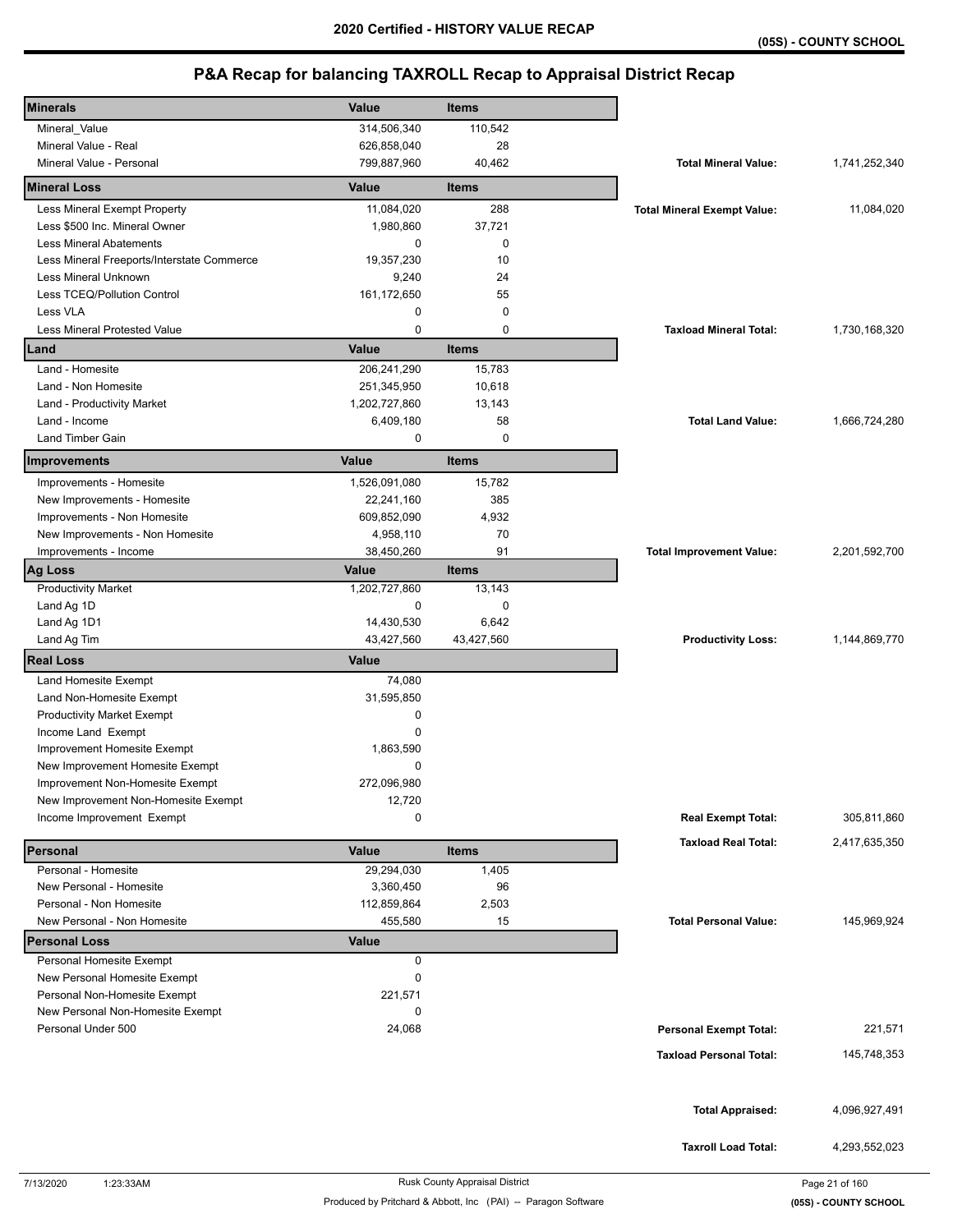## **(05S) - COUNTY SCHOOL**

|                  |                         |              |                  |             |                                      | <b>Category Code Breakdown</b> |                     |                |                |                                    |                                    |
|------------------|-------------------------|--------------|------------------|-------------|--------------------------------------|--------------------------------|---------------------|----------------|----------------|------------------------------------|------------------------------------|
| Cat<br>Code      | Items                   | <b>Acres</b> | Land             | Ag/Timber   | <b>Productivity</b><br><b>Market</b> | <b>Taxable</b><br>Land         | <b>Improvements</b> | Personal       | <b>Mineral</b> | <b>Total Mkt</b><br><b>Taxable</b> | <b>Total Net</b><br><b>Taxable</b> |
| A1               | 11,966                  | 17,911.951   | 160,784,890      | 0           | 0                                    | 160,784,890                    | 1,099,192,530       | $\pmb{0}$      | 0              | 1,259,977,420                      | 994,875,640                        |
| A <sub>2</sub>   | 2,033                   | 4,184.085    | 27,034,750       | 0           | 0                                    | 27,034,750                     | 33,773,010          | 59,590         | 0              | 60,867,350                         | 46,339,830                         |
| A <sub>3</sub>   | 1,353                   | 82.503       | 534,120          | 0           | 0                                    | 534,120                        | 165,207,240         | 315,490        | 0              | 166,056,850                        | 138,585,100                        |
| A4               | 164                     | 299.833      | 1,571,760        | 0           | 0                                    | 1,571,760                      | 4,891,130           | 0              | 0              | 6,462,890                          | 6,012,320                          |
| A <sub>5</sub>   | 128                     | 0.000        | 1,816,000        | 0           | 0                                    | 1,816,000                      | 7,194,720           | 0              | 0              | 9,010,720                          | 7,537,930                          |
| A*               | 15,644                  | 22,478.372   | 191,741,520      | 0           | 0                                    | 191,741,520                    | 1,310,258,630       | 375,080        | 0              | 1,502,375,230 1,193,350,820        |                                    |
| <b>B1</b>        | 37                      | 65.574       | 1,639,880        | 0           | 0                                    | 1,639,880                      | 16,975,860          | $\mathbf 0$    | 0              | 18,615,740                         | 18,549,900                         |
| B <sub>2</sub>   | 88                      | 50.577       | 1,074,580        | 0           | 0                                    | 1,074,580                      | 8,553,290           | $\mathbf 0$    | 0              | 9,627,870                          | 9,604,640                          |
| B*               | 125                     | 116.151      | 2,714,460        | 0           | 0                                    | 2,714,460                      | 25,529,150          | $\bf{0}$       | 0              | 28,243,610                         | 28,154,540                         |
| C <sub>1</sub>   | 1,979                   | 1,267.515    | 10,809,190       | 0           | 0                                    | 10,809,190                     | 500,850             | 0              | 0              | 11,310,040                         | 11,269,190                         |
| C <sub>10</sub>  | 13                      | 812.347      | 16,018,460       | 0           | 0                                    | 16,018,460                     | 0                   | $\mathbf 0$    | $\pmb{0}$      | 16,018,460                         | 16,018,460                         |
| C <sub>1</sub> B | 132                     | 424.424      | 2,919,850        | 0           | 0                                    | 2,919,850                      | 97,280              | 0              | 0              | 3,017,130                          | 3,017,130                          |
| C <sub>1</sub> R | 2,887                   | 9,058.486    | 28,536,560       | 0           | 0                                    | 28,536,560                     | 1,765,230           | 0              | 0              | 30,301,790                         | 29,991,510                         |
| C <sub>1</sub> S | 32                      | 0.000        | 166,350          | 0           | 0                                    | 166,350                        | 3,350               | 0              | 0              | 169,700                            | 166,090                            |
| C <sub>1</sub> V | $\overline{7}$          | 0.000        | 0                | 0           | 0                                    | 0                              | 183,270             | $\mathbf 0$    | 0              | 183,270                            | 183,270                            |
| C <sub>4</sub>   | 1                       | 0.000        | 0                | 0           | 0                                    | 0                              | 0                   | $\mathbf 0$    | 0              | 0                                  | 0                                  |
| <b>CIR</b>       | $\mathbf{1}$            | 1.000        | 7,500            | 0           | 0                                    | 7,500                          | 0                   | $\mathbf 0$    | 0              | 7,500                              | 7,500                              |
| C*               | 5,052                   | 11,563.772   | 58,457,910       | $\bf{0}$    | 0                                    | 58,457,910                     | 2,549,980           | $\bf{0}$       | 0              | 61,007,890                         | 60,653,150                         |
| D <sub>1</sub>   | 13,143                  | 499,144.576  | 0                | 57,858,090  | 1,202,727,860                        | 57,858,090                     | 0                   | $\mathbf 0$    | 0              | 57,858,090                         | 57,753,210                         |
| D <sub>2</sub>   | 1,174                   | 0.000        | 0                | $\mathbf 0$ | 0                                    | 0                              | 35,053,880          | $\mathbf 0$    | 0              | 35,053,880                         | 35,030,850                         |
| D*               | 14,317                  | 499,144.576  | 0                | 57,858,090  | 1,202,727,860                        | 57,858,090                     | 35,053,880          | $\bf{0}$       | 0              | 92,911,970                         | 92,784,060                         |
| Е                | 634                     | 990.915      | 5,613,250        | 0           | 0                                    | 5,613,250                      | 42,549,760          | 0              | 0              | 48,163,010                         | 39,057,570                         |
| E <sub>1</sub>   | 2,781                   | 11,373.143   | 40,370,810       | 0           | 0                                    | 40,370,810                     | 259,299,380         | $\mathbf 0$    | $\pmb{0}$      | 299,670,190                        | 233,404,310                        |
| E <sub>2</sub>   | 231                     | 452.907      | 2,242,240        | 0           | 0                                    | 2,242,240                      | 4,672,090           | $\mathbf 0$    | 0              | 6,914,330                          | 5,105,090                          |
| E <sub>4</sub>   | $\overline{\mathbf{c}}$ | 6.000        | 29,000           | 0           | 0                                    | 29,000                         | 36,850              | 0              | 0              | 65,850                             | 56,880                             |
| <b>ENQ</b>       | 707                     | 13,696.251   | 36,885,630       | 0           | 0                                    | 36,885,630                     | 3,614,420           | 0              | 0              | 40,500,050                         | 40,293,540                         |
| E*               | 4,355                   | 26,519.216   | 85,140,930       | 0           | 0                                    | 85,140,930                     | 310,172,500         | 0              | 0              | 395,313,430                        | 317,917,390                        |
| F <sub>1</sub>   | 903                     | 1,295.254    | 37,329,610       | 0           | 0                                    | 37,329,610                     | 187,648,160         | 0              | 0              | 224,977,770                        | 224,964,410                        |
| F <sub>1</sub>   | 903                     | 1,295.254    | 37,329,610       | 0           | 0                                    | 37,329,610                     | 187,648,160         | $\bf{0}$       | 0              | 224,977,770                        | 224,964,410                        |
| F <sub>2</sub>   | 511                     | 14,724.065   | 36,874,660       | 0           | 0                                    | 36,874,660                     | 51,203,540          | 0              | 624,356,200    | 712,434,400                        | 561,495,960                        |
| F <sub>2</sub>   | 511                     | 14,724.065   | 36,874,660       | 0           | 0                                    | 36,874,660                     | 51,203,540          | 0              | 624,356,200    | 712,434,400                        | 561,495,960                        |
| F*               | 1,414                   | 16,019.319   | 74,204,270       | 0           | 0                                    | 74,204,270                     | 238,851,700         | 0              | 624,356,200    | 937,412,170                        | 786,460,370                        |
| G1               | 110,541                 | 0.000        | 0                | 0           | 0                                    | 0                              | 0                   | 0              | 312,894,060    | 312,894,060                        | 312,884,820                        |
| G <sub>2</sub> A | $\overline{1}$          | 0.000        | 0                | 0           | 0                                    | 0                              | 0                   | 0              | 1,612,280      | 1,612,280                          | 1,612,280                          |
| G*               | 110,542                 | 0.000        | 0                | 0           | 0                                    | 0                              | 0                   | 0              | 314,506,340    | 314,506,340                        | 314,497,100                        |
| J1               | 63                      | 0.000        | 0                | 0           | 0                                    | 0                              | 0                   | 0              | 3,539,100      | 3,539,100                          | 111,620                            |
| J2               | 31                      | 61.228       | 215,530          | 0           | 0                                    | 215,530                        | 840                 | 0              | 3,181,820      | 3,398,190                          | 3,398,190                          |
| J <sub>2</sub> A | 3                       | 0.000        | $\boldsymbol{0}$ | 0           | 0                                    | 0                              | $\pmb{0}$           | 0              | 248,170        | 248,170                            | 248,170                            |
| J3               | 131                     | 8,108.848    | 16,516,410       | 0           | 0                                    | 16,516,410                     | 2,160,160           | 0              | 93,571,200     | 112,247,770                        | 112,247,770                        |
| J3A              | 9                       | 0.000        | 0                | 0           | 0                                    | 0                              | 0                   | 0              | 4,820,980      | 4,820,980                          | 4,820,980                          |
| J <sub>4</sub>   | 96                      | 93.518       | 536,180          | 0           | 0                                    | 536,180                        | 2,918,190           | 0              | 15,033,710     | 18,488,080                         | 18,488,080                         |
| J4A              | $\overline{4}$          | 0.000        | 0                | 0           | 0                                    | 0                              | 0                   | 0              | 2,821,900      | 2,821,900                          | 2,821,900                          |
| J5               | 45                      | 964.986      | 1,964,410        | 0           | 0                                    | 1,964,410                      | 3,420               | 0              | 19,988,740     | 21,956,570                         | 15, 131, 470                       |
| J5A              | 2                       | 0.000        | 0                | 0           | 0                                    | 0                              | 0                   | 0              | 36,000         | 36,000                             | 36,000                             |
| J6               | 1,196                   | 88.393       | 295,200          | 0           | 0                                    | 295,200                        | 20,840              | 0              | 246,716,630    | 247,032,670                        | 239,991,740                        |
| J6A              | 227                     | 4.390        | 19,760           | 0           | 0                                    | 19,760                         | 0                   | 0              | 58,052,170     | 58,071,930                         | 58,071,930                         |
| $\sf J7$         | 19                      | 0.000        | $\overline{0}$   | 0           | 0                                    | 0                              | 0                   | 0              | 10,624,030     | 10,624,030                         | 10,624,030                         |
| J8               | $\overline{2}$          | 1.697        | 11,270           | 0           | 0                                    | 11,270                         | 0                   | 0              | 0              | 11,270                             | 11,270                             |
| J*               | 1,828                   | 9,323.061    | 19,558,760       | 0           | 0                                    | 19,558,760                     | 5,103,450           | $\mathbf{0}$   | 458,634,450    | 483,296,660                        | 466,003,150                        |
| L1               | 1,629                   | 0.000        | 0                | 0           | 0                                    | 0                              |                     | 0 92,219,344   | 0              | 92,219,344                         | 90,859,894                         |
| L1               | 1,629                   | 0.000        | 0                | 0           | 0                                    | 0                              |                     | $0$ 92,219,344 | 0              | 92,219,344                         | 90,859,894                         |

7/13/2020 1:23:33AM Rusk County Appraisal District Page 22 of 160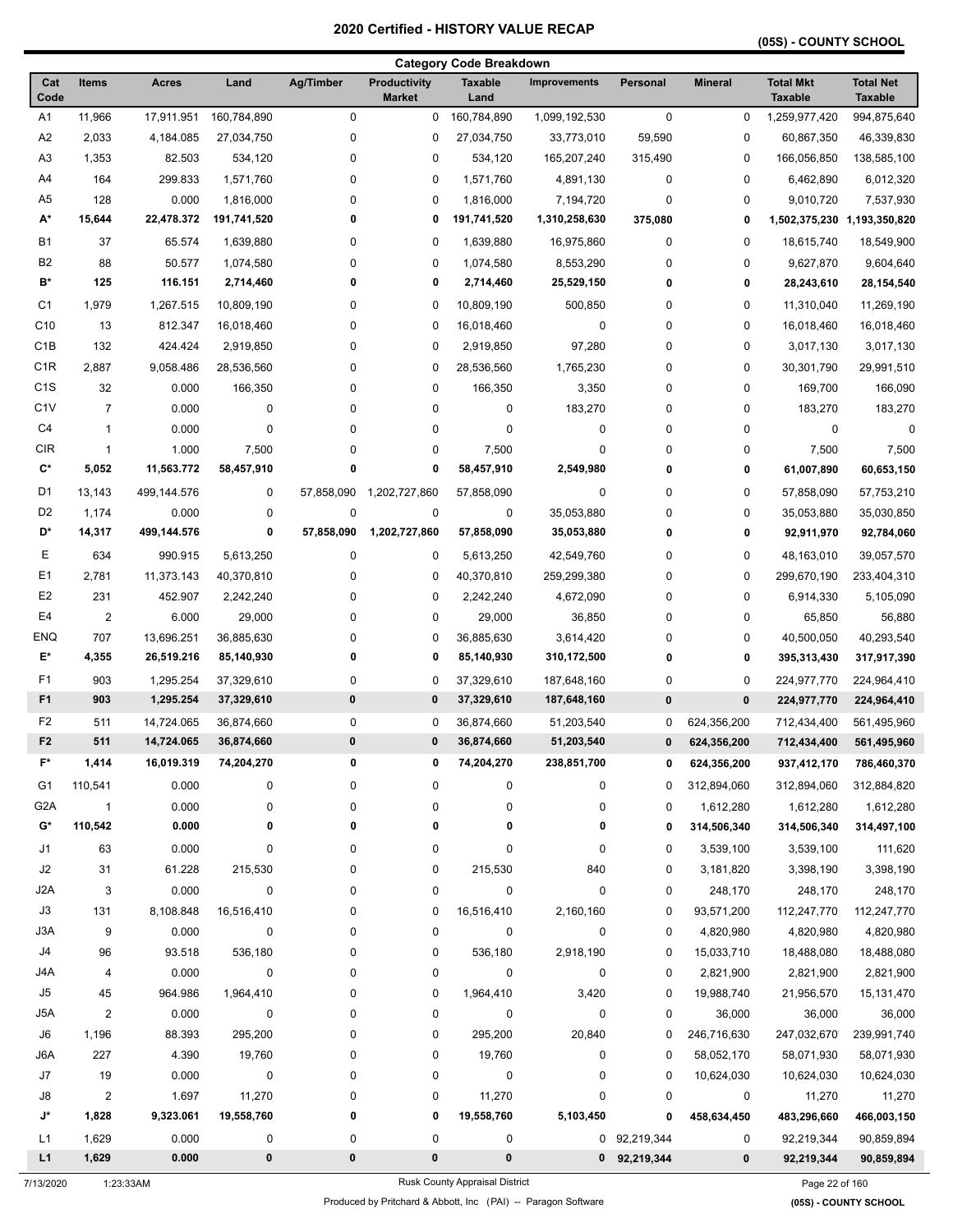**(05S) - COUNTY SCHOOL** 

| <b>Category Code Breakdown</b> |                         |                         |            |             |                                      |                        |                                         |             |                |                                    |                                    |
|--------------------------------|-------------------------|-------------------------|------------|-------------|--------------------------------------|------------------------|-----------------------------------------|-------------|----------------|------------------------------------|------------------------------------|
| Cat<br>Code                    | <b>Items</b>            | <b>Acres</b>            | Land       | Ag/Timber   | Productivity<br><b>Market</b>        | <b>Taxable</b><br>Land | <b>Improvements</b>                     | Personal    | <b>Mineral</b> | <b>Total Mkt</b><br><b>Taxable</b> | <b>Total Net</b><br><b>Taxable</b> |
| L <sub>2</sub> A               | 70                      | 0.000                   | 0          | $\mathbf 0$ | 0                                    | 0                      | 0                                       | 0           | 11,814,240     | 11,814,240                         | 11,814,240                         |
| L <sub>2</sub> B               | 4                       | 0.000                   | 0          | 0           | 0                                    | 0                      | 0                                       | 0           | 639,200        | 639,200                            | 639,200                            |
| L <sub>2</sub> C               | 102                     | 0.000                   | 0          | 0           | 0                                    | 0                      | 0                                       | $\mathbf 0$ | 95,183,230     | 95,183,230                         | 75,826,000                         |
| L <sub>2</sub> D               | 84                      | 0.000                   | $\pmb{0}$  | $\pmb{0}$   | 0                                    | 0                      | 0                                       | 0           | 5,745,120      | 5,745,120                          | 5,745,120                          |
| L <sub>2</sub> G               | 178                     | 0.000                   | $\pmb{0}$  | $\pmb{0}$   | 0                                    | 0                      | 0                                       | 0           | 185,816,210    | 185,816,210                        | 182,648,430                        |
| L <sub>2</sub> H               | 57                      | 0.000                   | 0          | $\pmb{0}$   | 0                                    | 0                      | 0                                       | 0           | 5,490,190      | 5,490,190                          | 5,490,190                          |
| L2I                            | 6                       | 0.000                   | 0          | 0           | 0                                    | 0                      | 0                                       | 0           | 125,960        | 125,960                            | 100,460                            |
| L <sub>2</sub> J               | 83                      | 0.000                   | 0          | 0           | 0                                    | 0                      | 0                                       | 0           | 1,018,170      | 1,018,170                          | 1,018,170                          |
| L2L                            | 5                       | 0.000                   | 0          | 0           | 0                                    | 0                      | 0                                       | 0           | 11,648,200     | 11,648,200                         | 11,648,200                         |
| L <sub>2</sub> M               | 74                      | 0.000                   | 0          | $\pmb{0}$   | 0                                    | 0                      | 0                                       | 0           | 8,666,280      | 8,666,280                          | 8,666,280                          |
| L2O                            | 38                      | 0.000                   | 0          | 0           | 0                                    | 0                      | 0                                       | 0           | 458,770        | 458,770                            | 458,770                            |
| L <sub>2</sub> P               | 51                      | 0.000                   | 0          | 0           | 0                                    | 0                      | 0                                       | 0           | 4,531,670      | 4,531,670                          | 4,531,670                          |
| L2Q                            | 99                      | 0.000                   | 0          | 0           | 0                                    | 0                      | 0                                       | 0           | 7,313,660      | 7,313,660                          | 7,302,860                          |
| L2T                            | 14                      | 0.000                   | 0          | 0           | 0                                    | 0                      | 0                                       | $\mathbf 0$ | 2,501,840      | 2,501,840                          | 2,501,840                          |
| L2                             | 865                     | 0.000                   | 0          | $\bf{0}$    | 0                                    | $\pmb{0}$              | 0                                       | $\bf{0}$    | 340,952,740    | 340,952,740                        | 318,391,430                        |
| L*                             | 2,494                   | 0.000                   | 0          | 0           | 0                                    | 0                      | 0                                       | 92,219,344  | 340,952,740    | 433,172,084                        | 409,251,324                        |
| M1                             | 2,164                   | 0.000                   | $\pmb{0}$  | $\pmb{0}$   | 0                                    | 0                      | 100,120                                 | 41,154,090  | 0              | 41,254,210                         | 33,036,680                         |
| M*                             | 2,164                   | 0.000                   | 0          | 0           | 0                                    | 0                      | 100,120                                 | 41,154,090  | 0              |                                    |                                    |
|                                |                         |                         |            |             |                                      |                        |                                         |             |                | 41,254,210                         | 33,036,680                         |
| O                              | 17                      | 13.848                  | 340,000    | 0           | 0                                    | 340,000                | 0                                       | 0           | 0              | 340,000                            | 340,000                            |
| О*                             | 17                      | 13.848                  | 340,000    | 0           | 0                                    | 340,000                | 0                                       | $\mathbf 0$ | 0              | 340,000                            | 340,000                            |
| S                              | 20                      | 0.000                   | 0          | 0           | 0                                    | 0                      | 0                                       | 7,243,617   | 0              | 7,243,617                          | 7,243,617                          |
| S*                             | 20                      | 0.000                   | 0          | 0           | 0                                    | 0                      | 0                                       | 7,243,617   | 0              | 7,243,617                          | 7,243,617                          |
| ХB                             | 102                     | 0.000                   | 0          | 0           | 0                                    | 0                      | 0                                       | 22,958      | 1,110          | 24,068                             | 0                                  |
| XC                             | 37,721                  | 0.000                   | 0          | 0           | 0                                    | 0                      | 0                                       | 0           | 1,980,860      | 1,980,860                          | 0                                  |
| <b>XD</b>                      | $\mathbf{1}$            | 0.205                   | 2,000      | $\pmb{0}$   | 0                                    | 2,000                  | 0                                       | 0           | 0              | 2,000                              | 0                                  |
| XJ                             | $\mathbf{1}$            | 31.100                  | 105,740    | $\pmb{0}$   | 0                                    | 105,740                | 938,220                                 | 0           | 0              | 1,043,960                          | 0                                  |
| XO                             | 88                      | 0.000                   | 0          | 0           | 0                                    | 0                      | 0                                       | 4,733,264   | 0              | 4,733,264                          | 177,010                            |
| XV                             | 223                     | 0.107                   | 13,750     | 0           | 0                                    | 13,750                 | 81,150                                  | 3,500       | 820,640        | 919,040                            | 0                                  |
| <b>XVA</b>                     | 411                     | 732.184                 | 6,905,060  | 0           | 0                                    | 6,905,060              | 46,434,490                              | 0           | 0              | 53,339,550                         | 0                                  |
| <b>XVB</b>                     | 217                     | 971.754                 | 5,955,190  | 0           | 0                                    | 5,955,190              | 19,625,070                              | 1,390       | 0              | 25,581,650                         | 0                                  |
| <b>XVC</b>                     | 127                     | 803.334                 | 4,802,590  | 0           | 0                                    | 4,802,590              | 136,065,160                             | 0           | 0              | 140,867,750                        | 0                                  |
| <b>XVD</b>                     | 81                      | 642.659                 | 4,340,180  | 0           | 0                                    | 4,340,180              | 16,828,320                              | 0           | 0              | 21,168,500                         | 0                                  |
| <b>XVE</b>                     | 101                     | 1,172.216               | 2,793,310  | 0           | 0                                    | 2,793,310              | 282,460                                 | 0           | 0              | 3,075,770                          | 0                                  |
| <b>XVF</b>                     | 92                      | 366.488                 | 1,648,290  | 0           | 0                                    | 1,648,290              | 1,122,700                               | 0           | 0              | 2,770,990                          | 0                                  |
| <b>XVG</b>                     | 35                      | 161.065                 | 898,540    | 0           | 0                                    | 898,540                | 4,148,540                               | 216,681     | 0              | 5,263,761                          | 0                                  |
| <b>XVH</b>                     | 47                      | 1,305.772               | 3,965,100  | 0           | 0                                    | 3,965,100              | 45,530,450                              | 0           | 0              | 49,495,550                         | 0                                  |
| XVJ                            | 9                       | 18.710                  | 112,050    | 0           | 0                                    | 112,050                | 559,170                                 | 0           | 0              | 671,220                            | 0                                  |
| <b>XVK</b>                     | 6                       | 4.439                   | 56,090     | 0           | 0                                    | 56,090                 | 772,390                                 | 0           | 0              | 828,480                            | 0                                  |
| <b>XVL</b>                     | 4                       | 15.315                  | 83,750     | 0           | 0                                    | 83,750                 | 633,740                                 | 0           | 0              | 717,490                            | 0                                  |
| <b>XVM</b>                     | 4                       | 0.189                   | 40,830     | 0           | 0                                    | 40,830                 | 545,680                                 | 0           | 0              | 586,510                            | 0                                  |
| XVO                            | 3                       | 0.000                   | 0          | 0           | 0                                    | 0                      | 0                                       | 0           | 0              | 0                                  | 0                                  |
| <b>XVP</b>                     | $\overline{\mathbf{c}}$ | 1.324                   | 33,330     | 0           | 0                                    | 33,330                 | 382,310                                 | 0           | 0              | 415,640                            | 0                                  |
| <b>XVQ</b>                     | $\overline{c}$          | 9.397                   | 37,590     | 0           | 0                                    | 37,590                 | 0                                       | 0           | 0              | 37,590                             | 0                                  |
| <b>XVR</b>                     | $\overline{\mathbf{c}}$ | 4.190                   | 45,180     | 0           | 0                                    | 45,180                 | 23,440                                  | 0           | 0              | 68,620                             | 0                                  |
| X*                             | 39,279                  | 6,240.447               | 31,838,570 | 0           | 0                                    | 31,838,570             | 273,973,290                             | 4,977,793   | 2,802,610      | 313,592,263                        | 177,010                            |
|                                | 197,251                 | 591,418.761 463,996,420 |            |             | 57,858,090 1,202,727,860 521,854,510 |                        | 2,201,592,700 145,969,924 1,741,252,340 |             |                | 4,610,669,474 3,709,869,211        |                                    |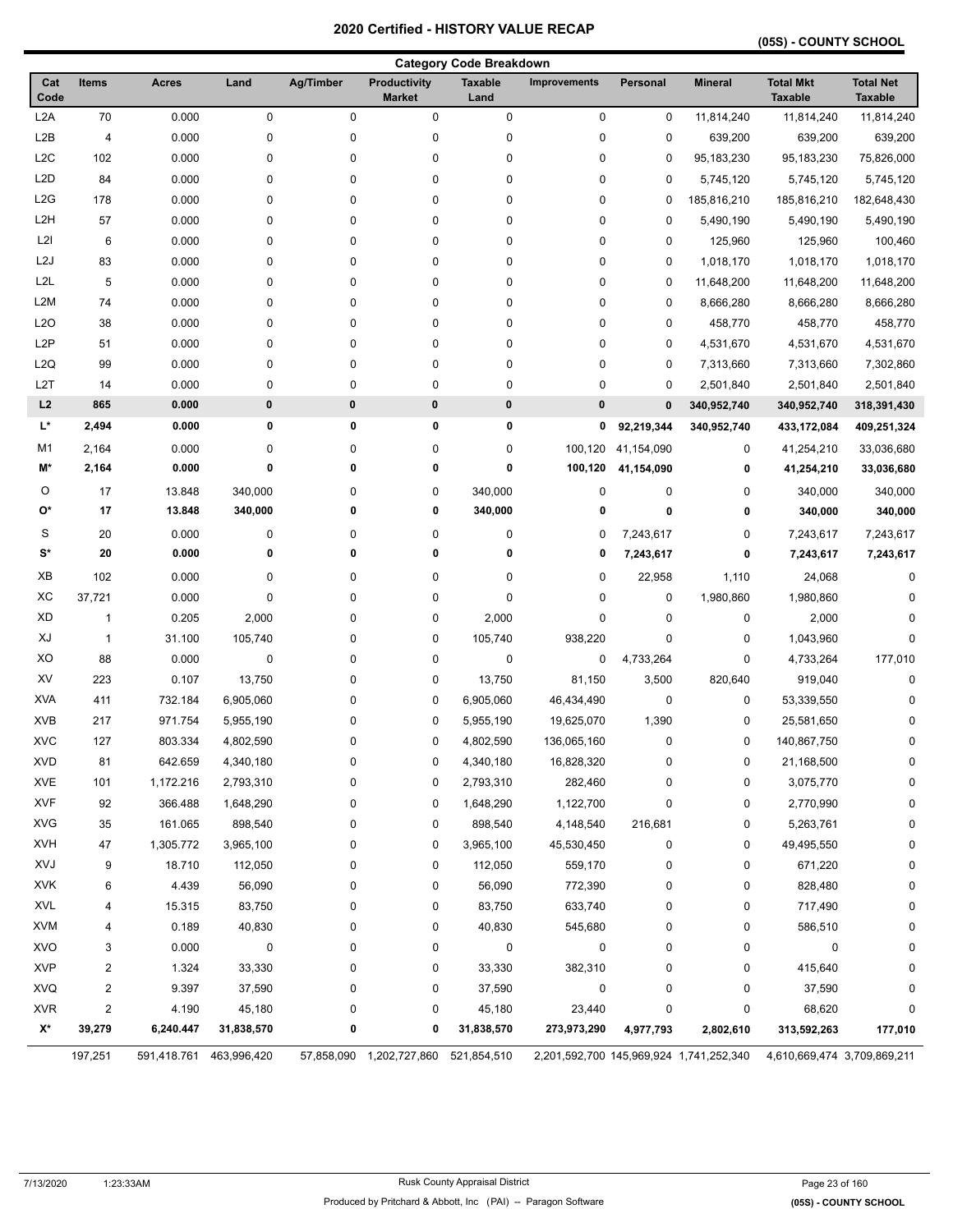|                                            |                    |             | <b>VEILIIIEU - NIJI URT VALUE REVAP</b> |               | (08) - CITY OF EASTON               |           |           |
|--------------------------------------------|--------------------|-------------|-----------------------------------------|---------------|-------------------------------------|-----------|-----------|
| Land                                       |                    | Value       | <b>Items</b>                            | <b>Exempt</b> |                                     |           |           |
| Land - Homesite                            | $^{(+)}$           | 211,310     | 20                                      | 0             |                                     |           |           |
| Land - Non Homesite                        | $^{(+)}$           | 285,810     | 15                                      | 89,430        |                                     |           |           |
| Land - Productivity Market                 | $^{(+)}$           | 873,120     | 59                                      | 0             |                                     |           |           |
| Land - Income                              | $^{(+)}$           | 0           | $\mathbf 0$                             | $\Omega$      |                                     |           |           |
| <b>Total Land Market Value</b>             | $(=)$              | 1,370,240   | 94                                      |               | <b>Total Land Value:</b>            | $(+)$     | 1,370,240 |
| Improvements                               |                    | Value       | <b>Items</b>                            | <b>Exempt</b> |                                     |           |           |
| Improvements - Homesite                    | $^{(+)}$           | 613,550     | 14                                      | 0             |                                     |           |           |
| New Improvements - Homesite                | $(+)$              | 0           | 0                                       | 0             |                                     |           |           |
| Improvements - Non Homesite                | $^{(+)}$           | 201,970     | 2                                       | 199,290       |                                     |           |           |
| New Improvements - Non Homesite            | $^{(+)}$           | 0           | 0                                       | 0             |                                     |           |           |
| Improvements - Income                      | $^{(+)}$           | 0           | 0                                       | 0             |                                     |           |           |
| <b>Total Improvement Value</b>             | $(=)$              | 815,520     | 16                                      |               | <b>Total Imp Value:</b>             | $(+)$     | 815,520   |
| Personal                                   |                    | Value       | <b>Items</b>                            | <b>Exempt</b> |                                     |           |           |
| Personal - Homesite                        | $^{(+)}$           | 16,500      | $\mathbf{2}$                            |               | 0                                   |           |           |
| New Personal - Homesite                    | $(+)$              | 0           | 0                                       | 0             |                                     |           |           |
| Personal - Non Homesite                    | $^{(+)}$           | 13,657      | 2                                       | 0             |                                     |           |           |
| New Personal - Non Homesite                | $^{(+)}$           | 17,730      |                                         | $\Omega$      |                                     |           |           |
| <b>Total Personal Value</b>                | $(=)$              | 47,887      | 5                                       |               | <b>Total Personal Value:</b>        | $(+)$     | 47,887    |
| Total Real Estate & Personal Mkt Value (=) |                    | 2,233,647   | 115                                     |               |                                     |           |           |
| Minerals                                   |                    | Value       | <b>Items</b>                            |               |                                     |           |           |
| <b>Mineral Value</b>                       | $^{(+)}$           | 2,394,500   | 1,306                                   |               |                                     |           |           |
| Mineral Value - Real                       | $^{(+)}$           | 0           | $\Omega$                                |               |                                     |           |           |
| Mineral Value - Personal                   | $^{(+)}$           | 739,520     | 1,028                                   |               |                                     |           |           |
| <b>Total Mineral Market Value</b>          | $(=)$              | 3,134,020   | 2,334                                   |               | <b>Total Min Mkt Value:</b>         | $(+)$     | 3,134,020 |
| <b>Total Market Value</b>                  | $(=)$              | 5,367,667   |                                         |               | <b>Total Market Value:</b>          | (=/+)     | 5,367,667 |
| Ag/Timber *does not include protested      |                    | Value       | <b>Items</b>                            |               |                                     |           |           |
| <b>Land Timber Gain</b>                    | $^{(+)}$           | $\mathbf 0$ | 0                                       |               | <b>Land Timber Gain:</b>            | $^{(+)}$  | 0         |
| <b>Productivity Market</b>                 | $^{(+)}$           | 873,120     | 59                                      |               |                                     |           |           |
| Land Ag 1D                                 | $(-)$              | 0           | 0                                       |               |                                     |           |           |
| Land Ag 1D1                                | $(-)$              | 1,540       | 2                                       |               |                                     |           |           |
| Land Ag Tim                                | $(-)$              | 68,740      | 59                                      |               |                                     |           |           |
| Productivity Loss: (=)                     |                    | 802,840     | 59                                      |               | <b>Productivity Loss:</b>           | $(-)$     | 802,840   |
| Losses                                     |                    | Value       | <b>Items</b>                            |               |                                     |           |           |
| Less Real Exempt Property                  | $(-)$              | 288,720     | 3                                       |               |                                     |           |           |
| Less \$500 Inc. Real Personal              | $(-)$              | 447         | 2                                       |               | <b>Total Market Taxable:</b>        | $(=)$     | 4,564,827 |
| Less Disaster Exemption                    | $(\text{-})$       | 0           | 0                                       |               |                                     |           |           |
| Less Real/Personal Abatements              | $(\textnormal{-})$ | 0           | 0                                       |               |                                     |           |           |
| <b>Less Community Housing</b>              | $(-)$              | 0           | 0                                       |               |                                     |           |           |
| Less Freeport                              | $(-)$              | 0           | 0                                       |               |                                     |           |           |
| Less Allocation                            | $(-)$              | 0           | 0                                       |               |                                     |           |           |
| Less MultiUse                              | $(-)$              | 0           | 0                                       |               |                                     |           |           |
| Less Goods In Transit (Real & Industrial)  | $(-)$              | 0           | 0                                       |               |                                     |           |           |
| Less Historical                            | $(-)$              | 0           | 0                                       |               |                                     |           |           |
| Less Solar/Wind Power                      | $(-)$              | 0           | 0                                       |               | <b>Total Protested Value:</b>       |           | 0         |
| Less Vehicle Leased for Personal Use       | $(-)$              | 0           | 0                                       |               | <b>Protested % of Total Market:</b> |           | 0.00%     |
| <b>Less Real Protested Value</b>           | $(-)$              | 0           | 0                                       |               |                                     |           |           |
| Less 10% Cap Loss                          | $(-)$              | 8,210       | 4                                       |               |                                     |           |           |
| Less TCEQ/Pollution Control                | $(-)$              | 0           | 0                                       |               |                                     |           |           |
| Less VLA Loss                              | $(-)$              | 0           | 0                                       |               |                                     |           |           |
| Less Mineral Exempt Property               | $(-)$              | 0           | $\mathbf{0}$                            |               |                                     |           |           |
| Less \$500 Inc. Mineral Owner              | $(-)$              | 47,610      | 1,019                                   |               |                                     |           |           |
| <b>Less Mineral Abatements</b>             | $(-)$              | 0           | 0                                       |               |                                     |           |           |
| <b>Less Mineral Freeports</b>              | $(-)$              | 0           | 0                                       |               |                                     |           |           |
| Less Interstate Commerce                   | $(\cdot)$          | 0           | 0                                       |               |                                     |           |           |
| Less Foreign Trade                         | $(-)$              | 0           | 0                                       |               | <b>Total Losses:</b>                | $(-)$     | 344,987   |
| Less Mineral Unknown                       | $(-)$              | 0           | 0                                       |               | <b>Total Appraised Value:</b>       | $(=/+)$   | 4,219,840 |
| Less Mineral Protested Value               | $(-)$              | 0           | 0                                       |               | <b>Total Exemptions*:</b>           | $(\cdot)$ | 0         |
| Total Losses (includes Prod. Loss)         | $(=)$              | 1,147,827   |                                         |               | * See breakdown on following page   |           |           |
| <b>Total Appraised Value</b>               | $(=)$              | 4,219,840   |                                         |               | <b>Net Taxable Value:</b>           |           | 4,219,840 |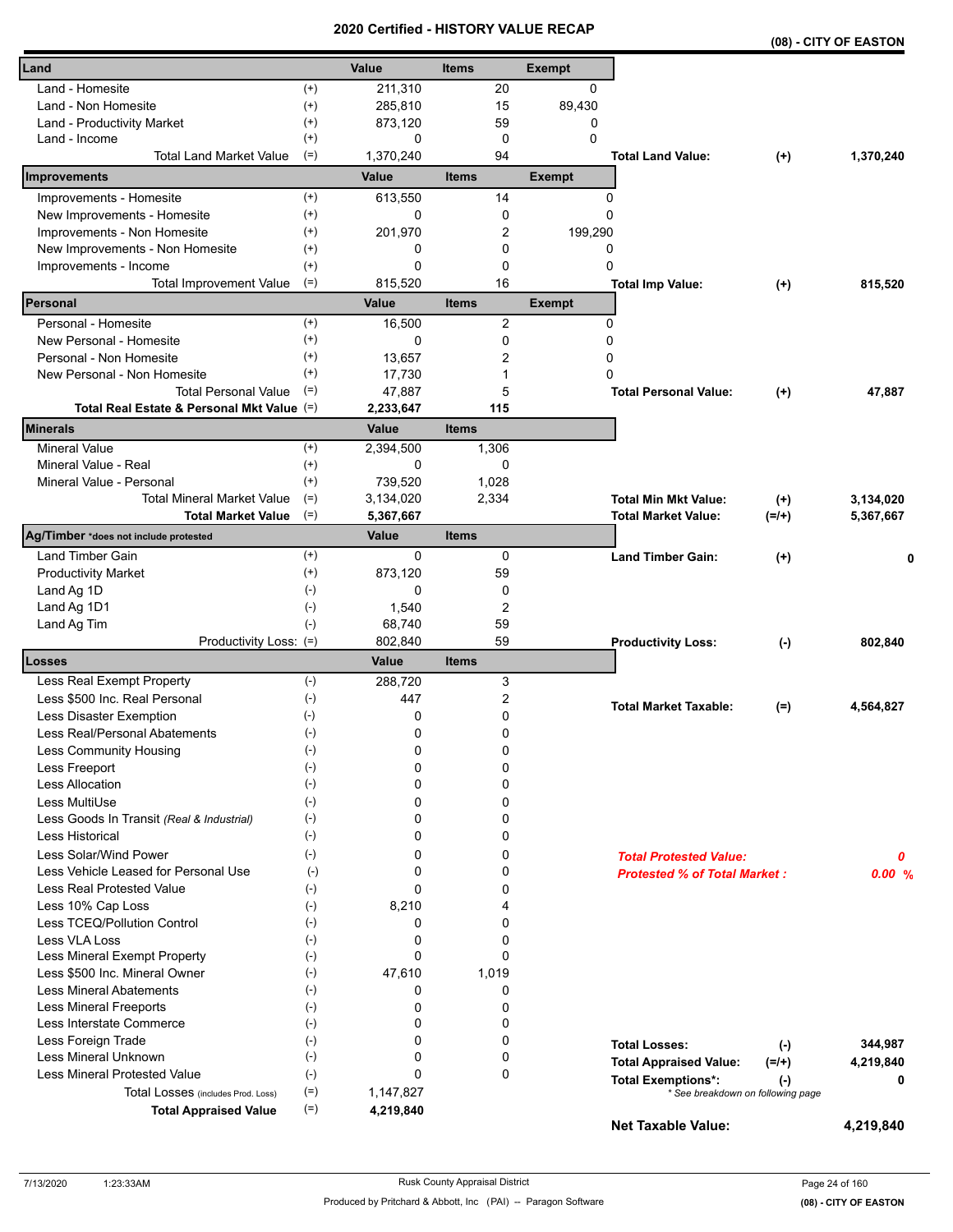**(08) - CITY OF EASTON** 

| <b>Count of Homesteads</b>                           |   |          |              |                        |             |                |                |                                                                   |                                   |               |                                         |                                                         |
|------------------------------------------------------|---|----------|--------------|------------------------|-------------|----------------|----------------|-------------------------------------------------------------------|-----------------------------------|---------------|-----------------------------------------|---------------------------------------------------------|
| н                                                    | s | F        | в            | D                      | W           | o              | DV             | <b>DV100</b>                                                      | <b>SS First Resp</b>              |               | <b>SS Svc Member</b>                    |                                                         |
| 4                                                    | 4 | 0        | $\mathbf{2}$ | 0                      | $\mathbf 0$ | $\pmb{0}$      | 0              | 0                                                                 | 0                                 |               | 0                                       |                                                         |
|                                                      |   |          |              |                        |             |                |                |                                                                   |                                   |               |                                         |                                                         |
| <b>Owner and Parcel Counts</b>                       |   |          |              |                        |             |                |                |                                                                   |                                   |               |                                         |                                                         |
| <b>Total Parcels*:</b>                               |   |          |              |                        |             |                |                | 2,433* Parcel count is figured by parcel per ownership sequences. |                                   |               |                                         |                                                         |
|                                                      |   |          |              |                        |             |                |                |                                                                   |                                   |               |                                         |                                                         |
| <b>Total Owners:</b>                                 |   |          |              | 905                    |             |                |                |                                                                   |                                   |               |                                         |                                                         |
| <b>Ported Homestead/Charity Amounts</b>              |   |          |              |                        | Value       |                |                | <b>Items</b>                                                      |                                   |               |                                         |                                                         |
| DV Donated Home (Charity)                            |   |          |              | $^{(+)}$               |             |                | $\mathbf 0$    |                                                                   | $\mathbf 0$                       |               |                                         |                                                         |
| SS of a Service Member Ported Amount                 |   |          |              | $^{(+)}$               |             |                | 0              |                                                                   | 0                                 |               |                                         |                                                         |
| SS of a First Responder Ported Amount                |   |          |              | $^{(+)}$               |             |                | 0              |                                                                   | 0                                 |               |                                         |                                                         |
| SS of DV Donated Home Ported Amount                  |   |          |              | $^{(+)}$               |             |                | 0              |                                                                   | 0                                 |               |                                         |                                                         |
| SS of 100% DV Ported Amount                          |   |          |              | $(+)$                  |             |                | 0              |                                                                   | 0                                 |               |                                         |                                                         |
| <b>Homestead Exemptions</b>                          |   |          |              |                        | Value       |                |                | <b>Items</b>                                                      |                                   |               |                                         |                                                         |
| Homestead H,S                                        |   |          |              | $^{(+)}$               |             |                | $\pmb{0}$      |                                                                   | $\mathbf 0$                       |               |                                         |                                                         |
| Senior S                                             |   |          |              | $^{(+)}$               |             |                | 0              |                                                                   | 0                                 | H - Homestead |                                         | D - Disabled Only                                       |
| Disabled B                                           |   |          |              | $^{(+)}$               |             |                | $\mathbf 0$    |                                                                   | 0                                 | S - Over 65   |                                         | W - Widow                                               |
| DV 100%                                              |   |          |              | $^{(+)}$               |             |                | $\mathbf 0$    |                                                                   | 0                                 | B - Disabled  | F - Disabled Widow                      | O - Over 65 (No HS)<br>DV - Disabled Veteran            |
| Surviving Spouse of a Service Member                 |   |          |              | $^{(+)}$               |             |                | $\mathbf 0$    |                                                                   | 0                                 |               | DV100 (1, 2, 3) - 100% Disabled Veteran |                                                         |
| Survivng Spouse of a First Responder                 |   |          |              | $^{(+)}$               |             |                | 0              |                                                                   | 0                                 |               |                                         | 4 (4B, 4H, 4S) - Surviving Spouse of a Service Member   |
|                                                      |   |          |              | Total Reimbursable (=) |             |                | 0              |                                                                   | 0                                 |               |                                         | 5* (5B, 5H, 5S) - Surviving Spouse of a First Responder |
| <b>Local Discount</b>                                |   |          |              | $^{(+)}$               |             |                | $\Omega$       |                                                                   | 0                                 |               |                                         |                                                         |
| Disabled Veteran                                     |   |          |              | $^{(+)}$               |             |                | 0              |                                                                   | 0                                 |               |                                         |                                                         |
| Optional 65                                          |   |          |              | $^{(+)}$               |             |                | $\mathbf 0$    |                                                                   | 0                                 |               |                                         |                                                         |
| <b>Local Disabled</b>                                |   |          |              | $^{(+)}$               |             |                | $\mathbf 0$    |                                                                   | 0                                 |               |                                         |                                                         |
| State Homestead                                      |   |          |              | $^{(+)}$               |             |                | 0              |                                                                   | 0                                 |               |                                         |                                                         |
|                                                      |   |          |              |                        |             |                |                |                                                                   |                                   |               |                                         |                                                         |
| <b>Total Exemptions</b>                              |   |          |              | $(=)$                  |             |                | 0              |                                                                   | (includes Ported/Charity Amounts) |               |                                         |                                                         |
| <b>Special Certified Totals</b>                      |   |          |              |                        |             |                |                |                                                                   |                                   |               |                                         |                                                         |
|                                                      |   |          |              |                        |             |                |                |                                                                   |                                   |               |                                         |                                                         |
| <b>Exempt Value of First Time Absolute Exemption</b> |   |          |              |                        |             |                |                | \$0                                                               |                                   |               |                                         |                                                         |
|                                                      |   |          |              |                        |             |                |                |                                                                   |                                   |               |                                         |                                                         |
| <b>Exempt Value of First Time Partial Exemption</b>  |   |          |              |                        |             |                |                | \$0                                                               |                                   |               |                                         |                                                         |
|                                                      |   |          |              |                        |             |                |                |                                                                   |                                   |               |                                         |                                                         |
| <b>New AG/Timber</b>                                 |   |          |              |                        |             |                |                |                                                                   |                                   |               |                                         |                                                         |
|                                                      |   |          |              |                        |             |                |                |                                                                   |                                   |               |                                         |                                                         |
| Market                                               |   |          |              |                        |             |                |                | \$0                                                               |                                   |               |                                         |                                                         |
| Taxable                                              |   |          |              |                        |             |                |                | \$0                                                               |                                   |               |                                         |                                                         |
| Value Loss                                           |   |          |              |                        |             |                |                | \$0                                                               |                                   |               |                                         |                                                         |
| New Improvement/Personal                             |   |          |              |                        |             |                |                |                                                                   |                                   |               |                                         |                                                         |
| Market                                               |   |          |              |                        |             |                |                | \$17,730                                                          |                                   |               |                                         |                                                         |
| Taxable                                              |   |          |              |                        |             |                |                | \$17,730                                                          |                                   |               |                                         |                                                         |
|                                                      |   |          |              |                        |             |                |                |                                                                   |                                   |               |                                         |                                                         |
| Average Values* (includes protested & exempt value)  |   |          |              |                        |             |                |                |                                                                   |                                   |               |                                         |                                                         |
|                                                      |   |          |              |                        |             | <b>Parcels</b> |                |                                                                   |                                   |               | <b>Total Homestead Value A*</b>         |                                                         |
| Average Homestead Value A*                           |   |          |              |                        |             |                |                |                                                                   |                                   |               |                                         |                                                         |
| <b>Market</b>                                        |   | \$52,168 |              |                        |             |                | 13             |                                                                   |                                   | <b>Market</b> | \$678,190                               |                                                         |
| <b>Taxable</b>                                       |   | \$51,792 |              |                        |             |                |                |                                                                   |                                   | Taxable       | \$673,300                               |                                                         |
|                                                      |   |          |              |                        |             |                |                |                                                                   |                                   |               |                                         |                                                         |
| Average Homestead Value A* and E*                    |   |          |              |                        |             | <b>Parcels</b> |                |                                                                   |                                   |               | Total Homestead Value A* and E*         |                                                         |
| <b>Market</b>                                        |   | \$54,935 |              |                        |             |                | 14             |                                                                   |                                   | Market        | \$769,090                               |                                                         |
| Taxable                                              |   | \$54,585 |              |                        |             |                |                |                                                                   |                                   | Taxable       | \$764,200                               |                                                         |
|                                                      |   |          |              |                        |             |                |                |                                                                   |                                   |               |                                         |                                                         |
| Average Homestead Value A* and E* and M1             |   |          |              |                        |             | <b>Parcels</b> |                |                                                                   |                                   |               | Total Homestead Value A* and E* and M1  |                                                         |
| <b>Market</b>                                        |   | \$49,099 |              |                        |             |                | 16             |                                                                   |                                   | <b>Market</b> | \$785,590                               |                                                         |
| Taxable                                              |   | \$48,793 |              |                        |             |                |                |                                                                   |                                   | Taxable       | \$780,700                               |                                                         |
|                                                      |   |          |              |                        |             |                |                |                                                                   |                                   |               |                                         |                                                         |
| <b>Average Homestead Value M1</b>                    |   |          |              |                        |             | <b>Parcels</b> |                |                                                                   |                                   |               | <b>Total Homestead Value M1</b>         |                                                         |
| <b>Market</b>                                        |   | \$8,250  |              |                        |             |                | $\overline{c}$ |                                                                   |                                   | Market        | \$16,500                                |                                                         |
| <b>Taxable</b>                                       |   | \$8,250  |              |                        |             |                |                |                                                                   |                                   | Taxable       | \$16,500                                |                                                         |
|                                                      |   |          |              |                        |             |                |                |                                                                   |                                   |               |                                         |                                                         |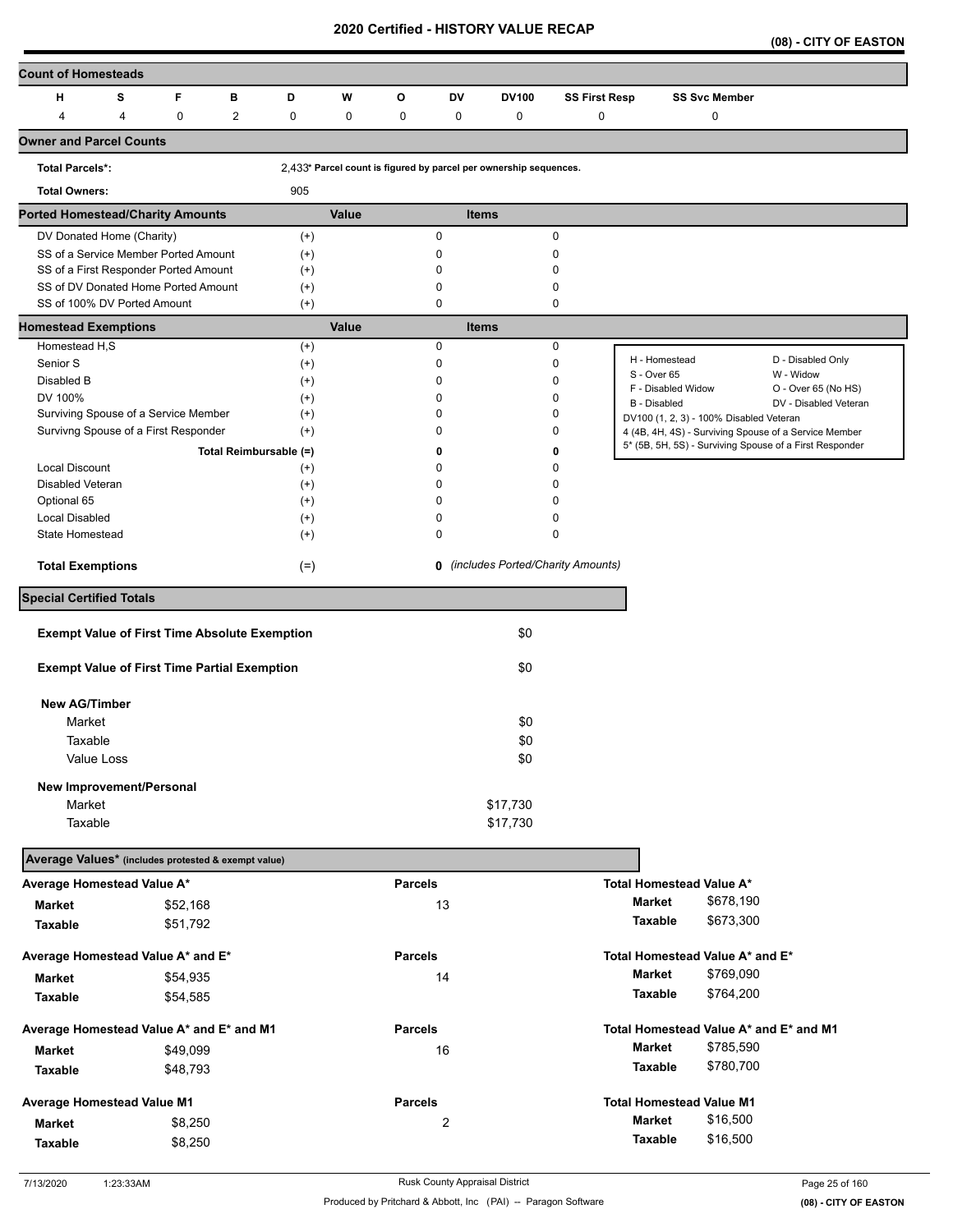| <b>Minerals</b>                                        | <b>Value</b> | <b>Items</b> |                                    |           |
|--------------------------------------------------------|--------------|--------------|------------------------------------|-----------|
|                                                        | 2,394,500    | 1,306        |                                    |           |
| Mineral_Value<br>Mineral Value - Real                  | 0            | 0            |                                    |           |
| Mineral Value - Personal                               | 739,520      | 1,028        | <b>Total Mineral Value:</b>        | 3,134,020 |
| <b>Mineral Loss</b>                                    | Value        | <b>Items</b> |                                    |           |
| Less Mineral Exempt Property                           | 0            | 0            | <b>Total Mineral Exempt Value:</b> | 0         |
| Less \$500 Inc. Mineral Owner                          | 47,610       | 1,019        |                                    |           |
| <b>Less Mineral Abatements</b>                         | 0            | 0            |                                    |           |
| Less Mineral Freeports/Interstate Commerce             | 0            | $\Omega$     |                                    |           |
| <b>Less Mineral Unknown</b>                            | 0            | 0            |                                    |           |
| Less TCEQ/Pollution Control                            | $\mathbf 0$  | 0            |                                    |           |
| Less VLA                                               | 0            | 0            |                                    |           |
| <b>Less Mineral Protested Value</b>                    | $\Omega$     | $\Omega$     | <b>Taxload Mineral Total:</b>      | 3,134,020 |
| Land                                                   | Value        | <b>Items</b> |                                    |           |
| Land - Homesite                                        | 211,310      | 20           |                                    |           |
| Land - Non Homesite                                    | 285,810      | 15           |                                    |           |
| Land - Productivity Market                             | 873,120      | 59           |                                    |           |
| Land - Income                                          | 0            | 0            | <b>Total Land Value:</b>           | 1,370,240 |
| Land Timber Gain                                       | 0            | 0            |                                    |           |
| Improvements                                           | Value        | <b>Items</b> |                                    |           |
| Improvements - Homesite                                | 613,550      | 14           |                                    |           |
| New Improvements - Homesite                            | 0            | $\mathbf 0$  |                                    |           |
| Improvements - Non Homesite                            | 201,970      | 2            |                                    |           |
| New Improvements - Non Homesite                        | 0            | 0            |                                    |           |
| Improvements - Income                                  | 0            | 0            | <b>Total Improvement Value:</b>    | 815,520   |
| <b>Ag Loss</b>                                         | Value        | <b>Items</b> |                                    |           |
| <b>Productivity Market</b>                             | 873,120      | 59           |                                    |           |
| Land Ag 1D                                             | 0            | 0            |                                    |           |
| Land Ag 1D1                                            | 1,540        | 2            |                                    |           |
| Land Ag Tim                                            | 68,740       | 68,740       | <b>Productivity Loss:</b>          | 802,840   |
| <b>Real Loss</b>                                       | Value        |              |                                    |           |
| Land Homesite Exempt                                   | 0            |              |                                    |           |
| Land Non-Homesite Exempt                               | 89,430       |              |                                    |           |
| <b>Productivity Market Exempt</b>                      | 0            |              |                                    |           |
| Income Land Exempt                                     | 0            |              |                                    |           |
| Improvement Homesite Exempt                            | 0            |              |                                    |           |
| New Improvement Homesite Exempt                        | 0            |              |                                    |           |
| Improvement Non-Homesite Exempt                        | 199,290      |              |                                    |           |
| New Improvement Non-Homesite Exempt                    | 0            |              |                                    |           |
| Income Improvement Exempt                              | 0            |              | <b>Real Exempt Total:</b>          | 288,720   |
| Personal                                               | Value        | <b>Items</b> | <b>Taxload Real Total:</b>         | 1,094,200 |
| Personal - Homesite                                    | 16,500       | 2            |                                    |           |
| New Personal - Homesite                                | 0            | 0            |                                    |           |
| Personal - Non Homesite                                | 13,657       | 2            |                                    |           |
| New Personal - Non Homesite                            | 17,730       | 1            | <b>Total Personal Value:</b>       | 47,887    |
| <b>Personal Loss</b>                                   | <b>Value</b> |              |                                    |           |
| Personal Homesite Exempt                               | 0            |              |                                    |           |
| New Personal Homesite Exempt                           | 0            |              |                                    |           |
| Personal Non-Homesite Exempt                           | 0            |              |                                    |           |
| New Personal Non-Homesite Exempt<br>Personal Under 500 | 0<br>447     |              |                                    | 0         |
|                                                        |              |              | <b>Personal Exempt Total:</b>      |           |
|                                                        |              |              | <b>Taxload Personal Total:</b>     | 47,887    |
|                                                        |              |              |                                    |           |
|                                                        |              |              | <b>Total Appraised:</b>            | 4,219,840 |
|                                                        |              |              |                                    |           |
|                                                        |              |              | <b>Taxroll Load Total:</b>         | 4,276,107 |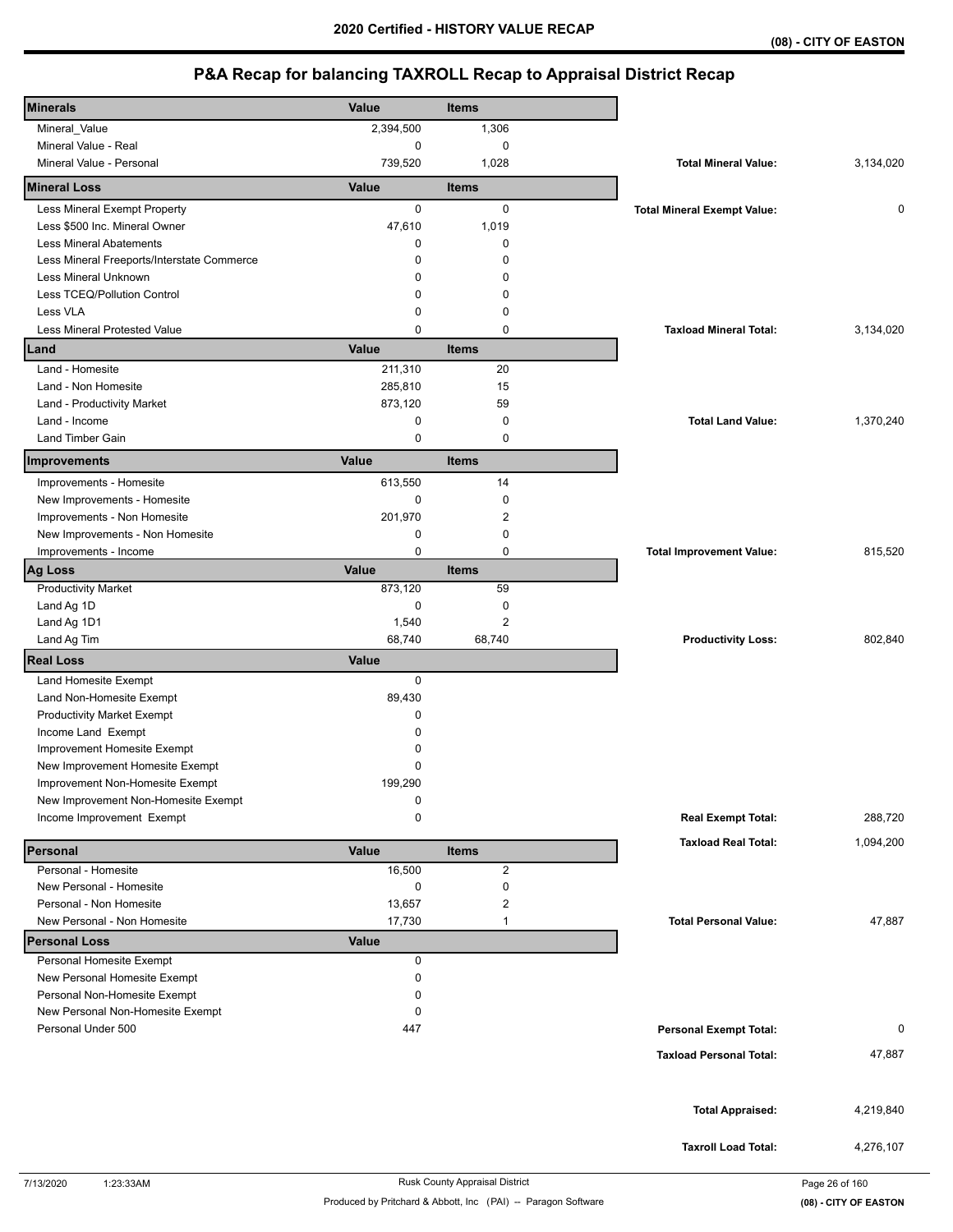|                    | <b>Category Code Breakdown</b> |              |           |                  |                               |                        |                     |             |                |                                    |                                    |  |  |
|--------------------|--------------------------------|--------------|-----------|------------------|-------------------------------|------------------------|---------------------|-------------|----------------|------------------------------------|------------------------------------|--|--|
| Cat<br>Code        | <b>Items</b>                   | <b>Acres</b> | Land      | <b>Ag/Timber</b> | Productivity<br><b>Market</b> | <b>Taxable</b><br>Land | <b>Improvements</b> | Personal    | <b>Mineral</b> | <b>Total Mkt</b><br><b>Taxable</b> | <b>Total Net</b><br><b>Taxable</b> |  |  |
| A <sub>1</sub>     | 8                              | 21.377       | 117,590   | $\pmb{0}$        | 0                             | 117,590                | 467,250             | $\pmb{0}$   | $\pmb{0}$      | 584,840                            | 584,840                            |  |  |
| A <sub>2</sub>     | 8                              | 5.794        | 49,200    | $\pmb{0}$        | 0                             | 49,200                 | 65,830              | $\mathbf 0$ | 0              | 115,030                            | 110,140                            |  |  |
| $\mathsf{A}^\star$ | 16                             | 27.171       | 166,790   | 0                | 0                             | 166,790                | 533,080             | 0           | 0              | 699,870                            | 694,980                            |  |  |
| C <sub>1R</sub>    | 12                             | 31.706       | 132,930   | 0                | 0                             | 132,930                | 0                   | 0           | 0              | 132,930                            | 129,610                            |  |  |
| $\mathbf{C}^*$     | 12                             | 31.706       | 132,930   | $\mathbf 0$      | 0                             | 132,930                | 0                   | 0           | 0              | 132,930                            | 129,610                            |  |  |
| D <sub>1</sub>     | 59                             | 327.624      | $\pmb{0}$ | 70,280           | 873,120                       | 70,280                 | 0                   | $\pmb{0}$   | $\pmb{0}$      | 70,280                             | 70,280                             |  |  |
| D*                 | 59                             | 327.624      | 0         | 70,280           | 873,120                       | 70,280                 | 0                   | 0           | 0              | 70,280                             | 70,280                             |  |  |
| E1                 | 3                              | 6.503        | 30,270    | $\pmb{0}$        | 0                             | 30,270                 | 83,150              | $\pmb{0}$   | 0              | 113,420                            | 113,420                            |  |  |
| <b>ENQ</b>         | $\overline{2}$                 | 22.200       | 77,700    | $\pmb{0}$        | 0                             | 77,700                 | 0                   | $\mathbf 0$ | 0              | 77,700                             | 77,700                             |  |  |
| E*                 | 5                              | 28.703       | 107,970   | 0                | 0                             | 107,970                | 83,150              | 0           | 0              | 191,120                            | 191,120                            |  |  |
| G <sub>1</sub>     | 1,306                          | 0.000        | 0         | 0                | 0                             | 0                      | 0                   | $\mathbf 0$ | 2,394,500      | 2,394,500                          | 2,394,500                          |  |  |
| $G^*$              | 1,306                          | 0.000        | 0         | $\mathbf 0$      | 0                             | 0                      | 0                   | 0           | 2,394,500      | 2,394,500                          | 2,394,500                          |  |  |
| J4                 | $\mathbf{1}$                   | 0.000        | $\pmb{0}$ | $\pmb{0}$        | 0                             | 0                      | 0                   | $\pmb{0}$   | 3,440          | 3,440                              | 3,440                              |  |  |
| J5                 | $\mathbf{1}$                   | 0.000        | $\pmb{0}$ | $\mathbf 0$      | 0                             | 0                      | 0                   | $\pmb{0}$   | 633,030        | 633,030                            | 633,030                            |  |  |
| J6                 | 6                              | 0.000        | 0         | 0                | 0                             | 0                      | 0                   | $\mathbf 0$ | 55,250         | 55,250                             | 55,250                             |  |  |
| J*                 | 8                              | 0.000        | 0         | $\mathbf 0$      | 0                             | 0                      | 0                   | 0           | 691,720        | 691,720                            | 691,720                            |  |  |
| M <sub>1</sub>     | 4                              | 0.000        | 0         | 0                | 0                             | 0                      | 0                   | 47,630      | 0              | 47,630                             | 47,630                             |  |  |
| M*                 | 4                              | 0.000        | 0         | $\mathbf 0$      | 0                             | 0                      | 0                   | 47,630      | 0              | 47,630                             | 47,630                             |  |  |
| XB                 | $\overline{2}$                 | 0.000        | 0         | 0                | 0                             | 0                      | 0                   | 257         | 190            | 447                                | 0                                  |  |  |
| XC                 | 1,019                          | 0.000        | $\pmb{0}$ | $\pmb{0}$        | 0                             | 0                      | 0                   | $\pmb{0}$   | 47,610         | 47,610                             | 0                                  |  |  |
| <b>XVA</b>         | $\mathbf{1}$                   | 1.481        | 9,630     | 0                | 0                             | 9,630                  | 199,290             | $\pmb{0}$   | 0              | 208,920                            | 0                                  |  |  |
| <b>XVB</b>         | $\overline{c}$                 | 66.500       | 79,800    | 0                | 0                             | 79,800                 | 0                   | $\mathbf 0$ | 0              | 79,800                             |                                    |  |  |
| <b>XVG</b>         | $\mathbf{1}$                   | 0.000        | $\pmb{0}$ | $\pmb{0}$        | 0                             | $\pmb{0}$              | 0                   | $\mathbf 0$ | $\pmb{0}$      | $\mathbf 0$                        | 0                                  |  |  |
| $\mathsf{X}^\star$ | 1,025                          | 67.981       | 89,430    | 0                | 0                             | 89,430                 | 199,290             | 257         | 47,800         | 336,777                            | 0                                  |  |  |
|                    | 2,435                          | 483.185      | 497,120   | 70,280           | 873,120                       | 567,400                | 815,520             | 47,887      | 3,134,020      | 4,564,827                          | 4,219,840                          |  |  |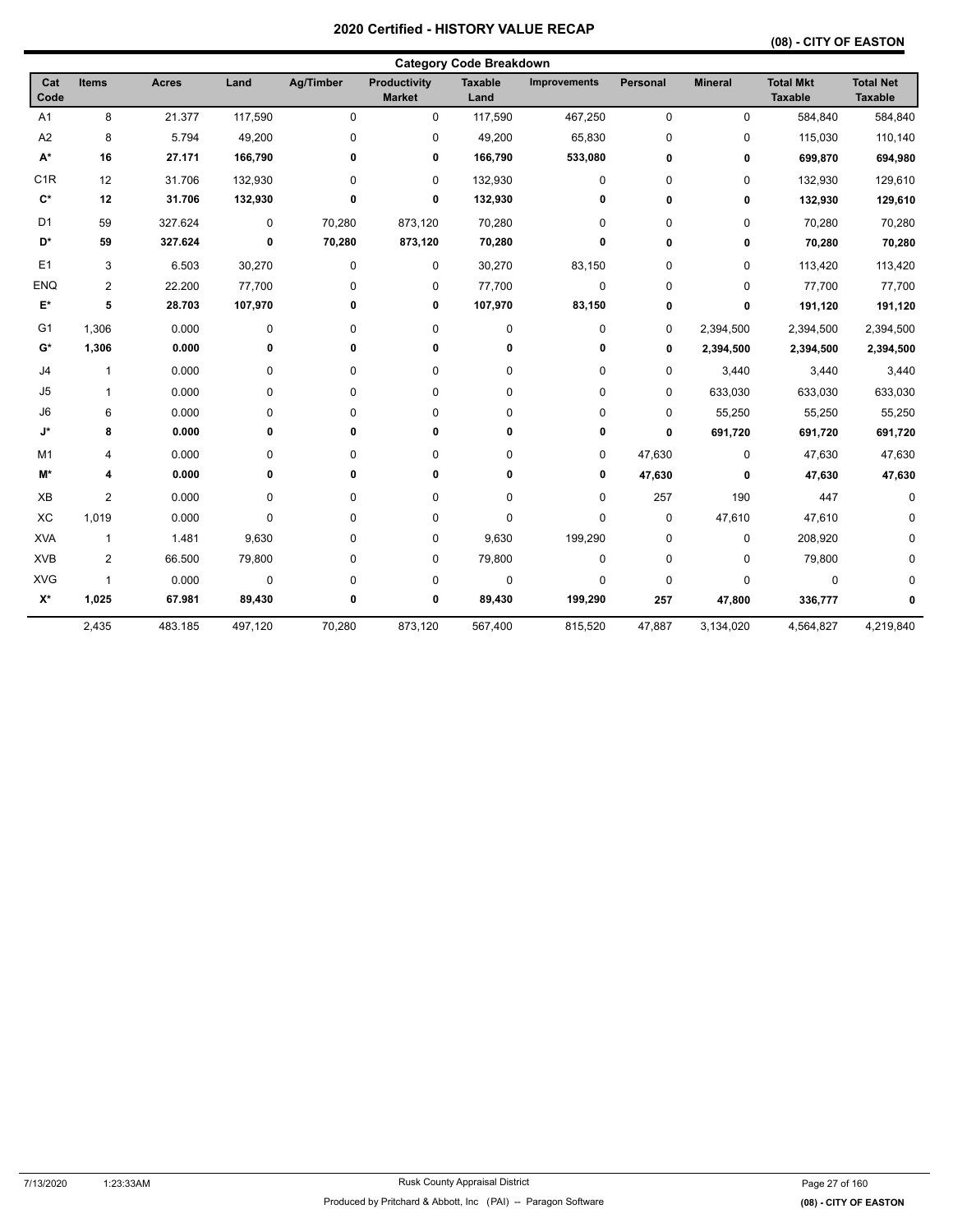|                                            |                    | cerunea      |              |              | <u>- NIJIURI VALUE REVAR</u> |                                     | (21) - CITY MT ENTERPRISE         |            |
|--------------------------------------------|--------------------|--------------|--------------|--------------|------------------------------|-------------------------------------|-----------------------------------|------------|
| Land                                       |                    | Value        | <b>Items</b> |              | <b>Exempt</b>                |                                     |                                   |            |
| Land - Homesite                            | $^{(+)}$           | 1,619,270    |              | 191          | 7,200                        |                                     |                                   |            |
| Land - Non Homesite                        | $^{(+)}$           | 1,478,940    |              | 187          | 267,030                      |                                     |                                   |            |
| Land - Productivity Market                 | $^{(+)}$           | 852,590      |              | 27           | 0                            |                                     |                                   |            |
| Land - Income                              | $^{(+)}$           | 7,620        |              | 1            | $\Omega$                     |                                     |                                   |            |
| <b>Total Land Market Value</b>             | $(=)$              | 3,958,420    |              | 406          |                              | <b>Total Land Value:</b>            | $^{(+)}$                          | 3,958,420  |
| Improvements                               |                    | Value        | <b>Items</b> |              | <b>Exempt</b>                |                                     |                                   |            |
| Improvements - Homesite                    | $^{(+)}$           | 11,649,590   |              | 176          |                              | 0                                   |                                   |            |
| New Improvements - Homesite                | $^{(+)}$           | 25,060       |              | 1            | 0                            |                                     |                                   |            |
| Improvements - Non Homesite                | $^{(+)}$           | 5,816,880    |              | 102          | 2,299,060                    |                                     |                                   |            |
| New Improvements - Non Homesite            | $^{(+)}$           | 0            |              | 0            | 0                            |                                     |                                   |            |
| Improvements - Income                      | $^{(+)}$           | 124,050      |              | 1            | 0                            |                                     |                                   |            |
| <b>Total Improvement Value</b>             | $(=)$              | 17,615,580   |              | 280          |                              | <b>Total Imp Value:</b>             | $^{(+)}$                          | 17,615,580 |
| Personal                                   |                    | <b>Value</b> | <b>Items</b> |              | <b>Exempt</b>                |                                     |                                   |            |
| Personal - Homesite                        | $^{(+)}$           | 197,140      |              | 9            | 0                            |                                     |                                   |            |
| New Personal - Homesite                    | $^{(+)}$           | 0            |              | 0            | 0                            |                                     |                                   |            |
| Personal - Non Homesite                    | $^{(+)}$           | 1,389,149    |              | 90           | 0                            |                                     |                                   |            |
| New Personal - Non Homesite                | $^{(+)}$           | 0            |              | 0            | 0                            |                                     |                                   |            |
| <b>Total Personal Value</b>                | $(=)$              | 1,586,289    |              | 99           |                              | <b>Total Personal Value:</b>        | $^{(+)}$                          | 1,586,289  |
| Total Real Estate & Personal Mkt Value (=) |                    | 23,160,289   |              | 785          |                              |                                     |                                   |            |
| <b>Minerals</b>                            |                    | Value        | <b>Items</b> |              |                              |                                     |                                   |            |
| <b>Mineral Value</b>                       | $^{(+)}$           | 0            |              | 0            |                              |                                     |                                   |            |
| Mineral Value - Real                       | $^{(+)}$           | 0            |              | 0            |                              |                                     |                                   |            |
| Mineral Value - Personal                   | $^{(+)}$           | 1,305,270    |              | 6            |                              |                                     |                                   |            |
| <b>Total Mineral Market Value</b>          | $(=)$              | 1,305,270    |              | 6            |                              | <b>Total Min Mkt Value:</b>         | $^{(+)}$                          | 1,305,270  |
| <b>Total Market Value</b>                  | $(=)$              | 24,465,559   |              |              |                              | <b>Total Market Value:</b>          | $(=/+)$                           | 24,465,559 |
| Ag/Timber *does not include protested      |                    | Value        | <b>Items</b> |              |                              |                                     |                                   |            |
| <b>Land Timber Gain</b>                    | $^{(+)}$           | 0            |              | 0            |                              | <b>Land Timber Gain:</b>            | $(+)$                             | 0          |
| <b>Productivity Market</b>                 | $^{(+)}$           | 852,590      |              | 27           |                              |                                     |                                   |            |
| Land Ag 1D                                 | $(-)$              | 0            |              | 0            |                              |                                     |                                   |            |
| Land Ag 1D1                                | $(-)$              | 19,880       |              | 22           |                              |                                     |                                   |            |
| Land Ag Tim                                | $(-)$              | 7,890        |              | 6            |                              |                                     |                                   |            |
| Productivity Loss: (=)                     |                    | 824,820      |              | 27           |                              | <b>Productivity Loss:</b>           | $(-)$                             | 824,820    |
| Losses                                     |                    | Value        | <b>Items</b> |              |                              |                                     |                                   |            |
| Less Real Exempt Property                  | $(-)$              | 2,573,290    |              | 33           |                              |                                     |                                   |            |
| Less \$500 Inc. Real Personal              | $(-)$              | 4,366        |              | 18           |                              | <b>Total Market Taxable:</b>        | $(=)$                             | 23,640,739 |
| Less Disaster Exemption                    | $(-)$              | 0            |              | 0            |                              |                                     |                                   |            |
| Less Real/Personal Abatements              | $(\textnormal{-})$ | 0            |              | 0            |                              |                                     |                                   |            |
| Less Community Housing                     | $(-)$              | 0            |              | 0            |                              |                                     |                                   |            |
| Less Freeport                              | $(-)$              | 0            |              | 0            |                              |                                     |                                   |            |
| Less Allocation                            | $(-)$              | 29,650       |              | 1            |                              |                                     |                                   |            |
| Less MultiUse                              | $(-)$              | 500          |              | 1            |                              |                                     |                                   |            |
| Less Goods In Transit (Real & Industrial)  | $(-)$              | 0            |              | 0            |                              |                                     |                                   |            |
| Less Historical                            | $(-)$              | 0            |              | 0            |                              |                                     |                                   |            |
| Less Solar/Wind Power                      | $(-)$              | 0            |              | 0            |                              | <b>Total Protested Value:</b>       |                                   | 0          |
| Less Vehicle Leased for Personal Use       | $(-)$              | 69,180       |              | 2            |                              | <b>Protested % of Total Market:</b> |                                   | 0.00%      |
| <b>Less Real Protested Value</b>           | $(-)$              | 0            |              | 0            |                              |                                     |                                   |            |
| Less 10% Cap Loss                          | $(-)$              | 40,570       |              | 8            |                              |                                     |                                   |            |
| Less TCEQ/Pollution Control                | $(-)$              | 0            |              | 0            |                              |                                     |                                   |            |
| Less VLA Loss                              | $(-)$              | 0            |              | 0            |                              |                                     |                                   |            |
| Less Mineral Exempt Property               | $(-)$              | 96,640       |              | $\mathbf{1}$ |                              |                                     |                                   |            |
| Less \$500 Inc. Mineral Owner              | $(-)$              | 0            |              | 0            |                              |                                     |                                   |            |
| <b>Less Mineral Abatements</b>             | $(-)$              | 0            |              | 0            |                              |                                     |                                   |            |
| <b>Less Mineral Freeports</b>              | $(-)$              | 0            |              | 0            |                              |                                     |                                   |            |
| Less Interstate Commerce                   | $(\cdot)$          | 0            |              | 0            |                              |                                     |                                   |            |
| Less Foreign Trade                         | $(-)$              | 0            |              | 0            |                              | <b>Total Losses:</b>                | $(-)$                             | 2,745,016  |
| Less Mineral Unknown                       | $(-)$              | 0            |              | 0            |                              | <b>Total Appraised Value:</b>       | $(=/+)$                           | 20,826,543 |
| Less Mineral Protested Value               | $(-)$              | 0            |              | 0            |                              | <b>Total Exemptions*:</b>           | $(-)$                             | 3,000,800  |
| Total Losses (includes Prod. Loss)         | $(=)$              | 3,639,016    |              |              |                              |                                     | * See breakdown on following page |            |
| <b>Total Appraised Value</b>               | $(=)$              | 20,826,543   |              |              |                              | <b>Net Taxable Value:</b>           |                                   | 17,825,743 |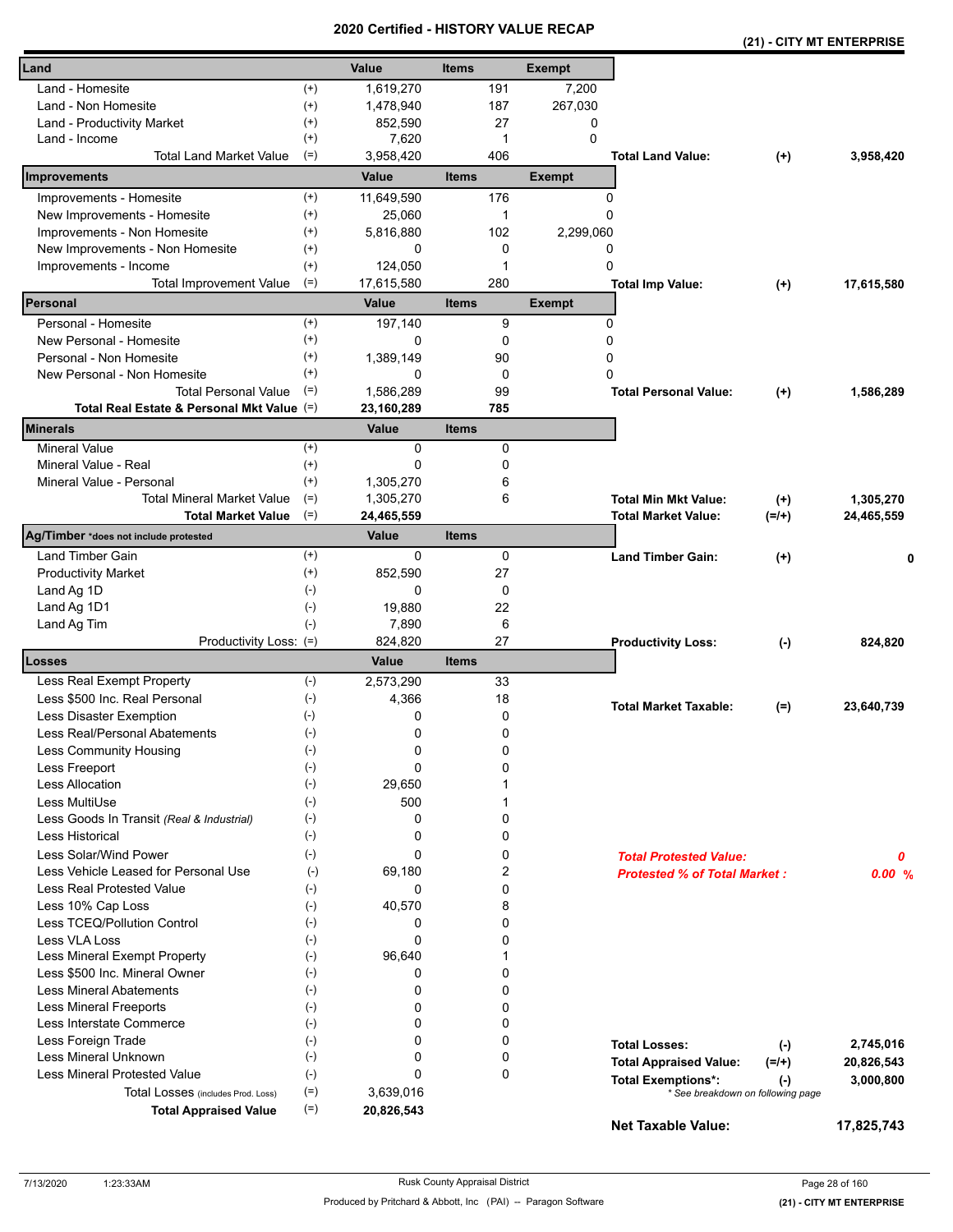**(21) - CITY MT ENTERPRISE** 

| <b>Count of Homesteads</b>                                                    |    |             |                        |                      |       |                                                                 |              |              |                                             |                                         |                      |                                                                                                                  |
|-------------------------------------------------------------------------------|----|-------------|------------------------|----------------------|-------|-----------------------------------------------------------------|--------------|--------------|---------------------------------------------|-----------------------------------------|----------------------|------------------------------------------------------------------------------------------------------------------|
| н                                                                             | s  | F           | в                      | D                    | W     | O                                                               | <b>DV</b>    | <b>DV100</b> | <b>SS First Resp</b>                        |                                         | <b>SS Svc Member</b> |                                                                                                                  |
| 57                                                                            | 58 | $\mathbf 0$ | $\overline{2}$         | 0                    | 0     | 0                                                               | 3            | 3            | 0                                           |                                         | 0                    |                                                                                                                  |
| <b>Owner and Parcel Counts</b>                                                |    |             |                        |                      |       |                                                                 |              |              |                                             |                                         |                      |                                                                                                                  |
| <b>Total Parcels*:</b>                                                        |    |             |                        |                      |       | 502* Parcel count is figured by parcel per ownership sequences. |              |              |                                             |                                         |                      |                                                                                                                  |
| <b>Total Owners:</b>                                                          |    |             |                        | 379                  |       |                                                                 |              |              |                                             |                                         |                      |                                                                                                                  |
| <b>Ported Homestead/Charity Amounts</b>                                       |    |             |                        |                      | Value |                                                                 | <b>Items</b> |              |                                             |                                         |                      |                                                                                                                  |
| DV Donated Home (Charity)                                                     |    |             |                        | $^{(+)}$             |       | 0                                                               |              |              | $\mathbf 0$                                 |                                         |                      |                                                                                                                  |
| SS of a Service Member Ported Amount<br>SS of a First Responder Ported Amount |    |             |                        | $^{(+)}$<br>$^{(+)}$ |       | 0<br>$\mathbf 0$                                                |              |              | 0<br>0                                      |                                         |                      |                                                                                                                  |
| SS of DV Donated Home Ported Amount                                           |    |             |                        | $^{(+)}$             |       | $\mathbf 0$                                                     |              |              | 0                                           |                                         |                      |                                                                                                                  |
| SS of 100% DV Ported Amount                                                   |    |             |                        | $^{(+)}$             |       | 0                                                               |              |              | 0                                           |                                         |                      |                                                                                                                  |
| <b>Homestead Exemptions</b>                                                   |    |             |                        |                      | Value |                                                                 | <b>Items</b> |              |                                             |                                         |                      |                                                                                                                  |
| Homestead H,S                                                                 |    |             |                        | $^{(+)}$             |       | 0                                                               |              |              | 0                                           |                                         |                      |                                                                                                                  |
| Senior S                                                                      |    |             |                        | $^{(+)}$             |       | 0                                                               |              |              | 0                                           | H - Homestead<br>S - Over 65            |                      | D - Disabled Only<br>W - Widow                                                                                   |
| Disabled B                                                                    |    |             |                        | $^{(+)}$             |       | $\mathbf 0$                                                     |              |              | 0                                           | F - Disabled Widow                      |                      | O - Over 65 (No HS)                                                                                              |
| DV 100%                                                                       |    |             |                        | $^{(+)}$             |       | 262,600                                                         |              |              | 3                                           | <b>B</b> - Disabled                     |                      | DV - Disabled Veteran                                                                                            |
| Surviving Spouse of a Service Member                                          |    |             |                        | $^{(+)}$             |       | 0<br>0                                                          |              |              | 0<br>$\mathbf 0$                            | DV100 (1, 2, 3) - 100% Disabled Veteran |                      |                                                                                                                  |
| Survivng Spouse of a First Responder                                          |    |             |                        | $^{(+)}$             |       |                                                                 |              |              |                                             |                                         |                      | 4 (4B, 4H, 4S) - Surviving Spouse of a Service Member<br>5* (5B, 5H, 5S) - Surviving Spouse of a First Responder |
| <b>Local Discount</b>                                                         |    |             | Total Reimbursable (=) |                      |       | 262,600                                                         |              |              | 3                                           |                                         |                      |                                                                                                                  |
| <b>Disabled Veteran</b>                                                       |    |             |                        | $^{(+)}$             |       | 1,883,760                                                       |              | 117          |                                             |                                         |                      |                                                                                                                  |
| Optional 65                                                                   |    |             |                        | $^{(+)}$             |       | 36,000<br>788,440                                               |              | 57           | 3                                           |                                         |                      |                                                                                                                  |
| Local Disabled                                                                |    |             |                        | $^{(+)}$<br>$^{(+)}$ |       | 30,000                                                          |              |              | 2                                           |                                         |                      |                                                                                                                  |
| State Homestead                                                               |    |             |                        | $^{(+)}$             |       | 0                                                               |              |              | $\mathbf 0$                                 |                                         |                      |                                                                                                                  |
| <b>Total Exemptions</b>                                                       |    |             |                        | $(=)$                |       |                                                                 |              |              | 3,000,800 (includes Ported/Charity Amounts) |                                         |                      |                                                                                                                  |
| <b>Special Certified Totals</b>                                               |    |             |                        |                      |       |                                                                 |              |              |                                             |                                         |                      |                                                                                                                  |
|                                                                               |    |             |                        |                      |       |                                                                 |              |              |                                             |                                         |                      |                                                                                                                  |
| <b>Exempt Value of First Time Absolute Exemption</b>                          |    |             |                        |                      |       |                                                                 |              | \$0          |                                             |                                         |                      |                                                                                                                  |
| <b>Exempt Value of First Time Partial Exemption</b>                           |    |             |                        |                      |       |                                                                 |              | \$60,410     |                                             |                                         |                      |                                                                                                                  |
| <b>New AG/Timber</b>                                                          |    |             |                        |                      |       |                                                                 |              |              |                                             |                                         |                      |                                                                                                                  |
| Market                                                                        |    |             |                        |                      |       |                                                                 |              | \$0          |                                             |                                         |                      |                                                                                                                  |
|                                                                               |    |             |                        |                      |       |                                                                 |              |              |                                             |                                         |                      |                                                                                                                  |
| Taxable                                                                       |    |             |                        |                      |       |                                                                 |              | \$0          |                                             |                                         |                      |                                                                                                                  |
| Value Loss                                                                    |    |             |                        |                      |       |                                                                 |              | \$0          |                                             |                                         |                      |                                                                                                                  |
| New Improvement/Personal<br>Market                                            |    |             |                        |                      |       |                                                                 |              | \$25,060     |                                             |                                         |                      |                                                                                                                  |
|                                                                               |    |             |                        |                      |       |                                                                 |              | \$22,720     |                                             |                                         |                      |                                                                                                                  |
| Taxable                                                                       |    |             |                        |                      |       |                                                                 |              |              |                                             |                                         |                      |                                                                                                                  |
| Average Values* (includes protested & exempt value)                           |    |             |                        |                      |       |                                                                 |              |              |                                             |                                         |                      |                                                                                                                  |
| Average Homestead Value A*                                                    |    |             |                        |                      |       | <b>Parcels</b>                                                  |              |              |                                             | <b>Total Homestead Value A*</b>         |                      |                                                                                                                  |
| <b>Market</b>                                                                 |    | \$69,973    |                        |                      |       | 169                                                             |              |              |                                             | Market                                  | \$11,825,560         |                                                                                                                  |
| Taxable                                                                       |    | \$55,783    |                        |                      |       |                                                                 |              |              |                                             | Taxable                                 | \$9,358,940          |                                                                                                                  |
| Average Homestead Value A* and E*                                             |    |             |                        |                      |       | <b>Parcels</b>                                                  |              |              |                                             | Total Homestead Value A* and E*         |                      |                                                                                                                  |
| Market                                                                        |    | \$70,483    |                        |                      |       | 170                                                             |              |              |                                             | <b>Market</b>                           | \$11,982,110         |                                                                                                                  |
| Taxable                                                                       |    | \$56,194    |                        |                      |       |                                                                 |              |              |                                             | Taxable                                 | \$9,457,180          |                                                                                                                  |
| Average Homestead Value A* and E* and M1                                      |    |             |                        |                      |       | <b>Parcels</b>                                                  |              |              |                                             |                                         |                      | Total Homestead Value A* and E* and M1                                                                           |
| <b>Market</b>                                                                 |    | \$68,040    |                        |                      |       | 179                                                             |              |              |                                             | <b>Market</b>                           | \$12,179,250         |                                                                                                                  |
| Taxable                                                                       |    | \$54,253    |                        |                      |       |                                                                 |              |              |                                             | Taxable                                 | \$9,609,170          |                                                                                                                  |
|                                                                               |    |             |                        |                      |       |                                                                 |              |              |                                             |                                         |                      |                                                                                                                  |
| <b>Average Homestead Value M1</b>                                             |    |             |                        |                      |       | <b>Parcels</b>                                                  |              |              |                                             | <b>Total Homestead Value M1</b>         |                      |                                                                                                                  |
| Market                                                                        |    | \$21,904    |                        |                      |       |                                                                 | 9            |              |                                             | Market                                  | \$197,140            |                                                                                                                  |
| Taxable                                                                       |    | \$16,904    |                        |                      |       |                                                                 |              |              |                                             | Taxable                                 | \$151,990            |                                                                                                                  |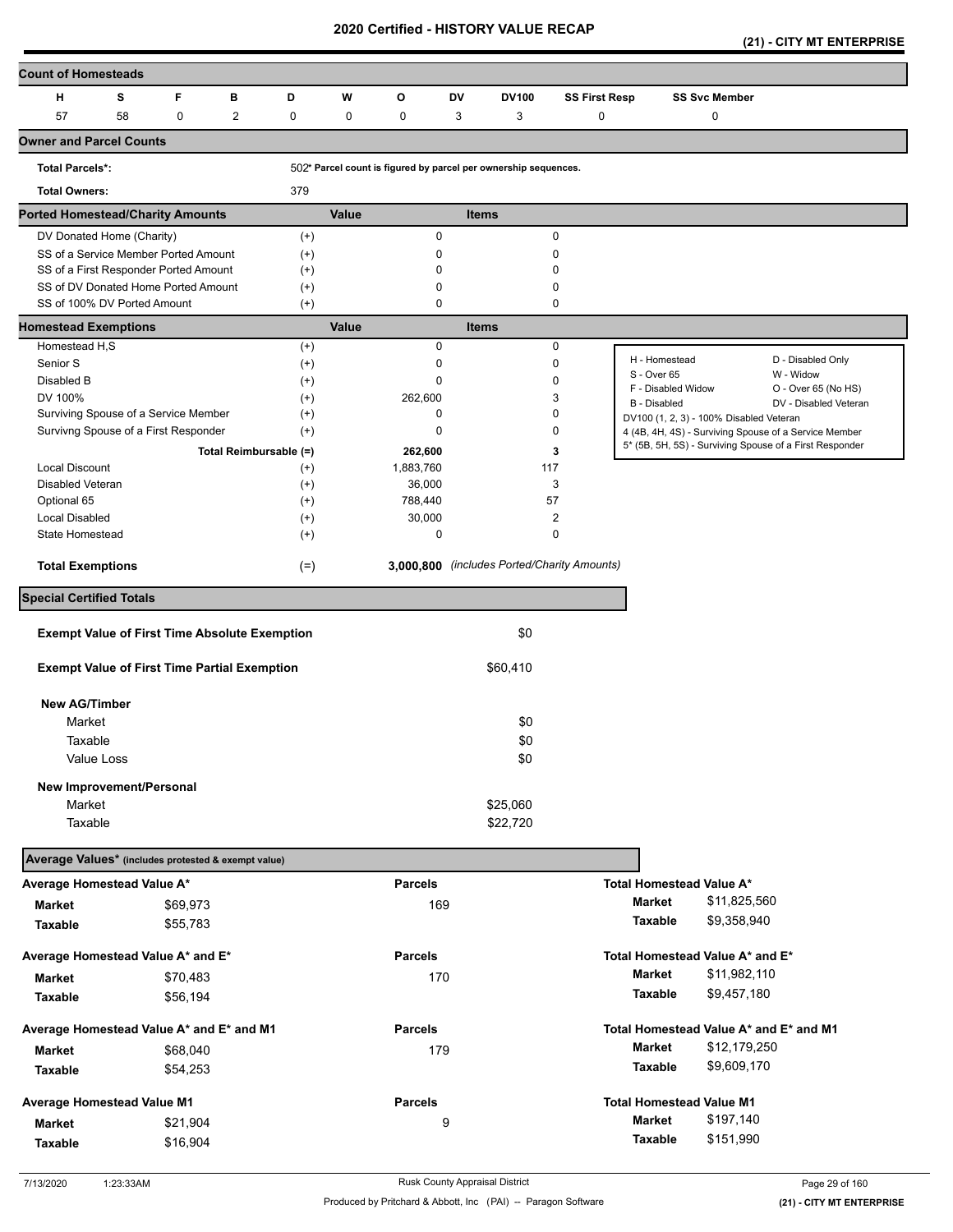| <b>Minerals</b>                            | Value        | Items             |                                    |            |
|--------------------------------------------|--------------|-------------------|------------------------------------|------------|
| Mineral_Value                              | 0            | 0                 |                                    |            |
| Mineral Value - Real                       | 0            | $\mathbf 0$       |                                    |            |
| Mineral Value - Personal                   | 1,305,270    | 6                 | <b>Total Mineral Value:</b>        | 1,305,270  |
| <b>Mineral Loss</b>                        | Value        | <b>Items</b>      |                                    |            |
| Less Mineral Exempt Property               | 96,640       | $\mathbf{1}$      | <b>Total Mineral Exempt Value:</b> | 96,640     |
| Less \$500 Inc. Mineral Owner              | 0            | $\mathbf 0$       |                                    |            |
| <b>Less Mineral Abatements</b>             | 0            | 0                 |                                    |            |
| Less Mineral Freeports/Interstate Commerce | 0            | 0                 |                                    |            |
| Less Mineral Unknown                       | 0            | 0                 |                                    |            |
| Less TCEQ/Pollution Control                | 0            | 0                 |                                    |            |
| Less VLA                                   | 0            | 0                 |                                    |            |
| <b>Less Mineral Protested Value</b>        | 0            | 0                 | <b>Taxload Mineral Total:</b>      | 1,208,630  |
| Land                                       | Value        | <b>Items</b>      |                                    |            |
| Land - Homesite                            | 1,619,270    | 191               |                                    |            |
| Land - Non Homesite                        | 1,478,940    | 187               |                                    |            |
| Land - Productivity Market                 | 852,590      | 27                |                                    |            |
| Land - Income                              | 7,620        | $\mathbf{1}$      | <b>Total Land Value:</b>           | 3,958,420  |
| Land Timber Gain                           | 0            | 0                 |                                    |            |
| Improvements                               | Value        | <b>Items</b>      |                                    |            |
| Improvements - Homesite                    | 11,649,590   | 176               |                                    |            |
| New Improvements - Homesite                | 25,060       | $\mathbf{1}$      |                                    |            |
| Improvements - Non Homesite                | 5,816,880    | 102               |                                    |            |
| New Improvements - Non Homesite            | 0            | 0                 |                                    |            |
| Improvements - Income                      | 124,050      | $\mathbf{1}$      | <b>Total Improvement Value:</b>    | 17,615,580 |
| <b>Ag Loss</b>                             | Value        | <b>Items</b>      |                                    |            |
| <b>Productivity Market</b>                 | 852,590      | 27                |                                    |            |
| Land Ag 1D                                 | 0            | $\mathbf 0$       |                                    |            |
| Land Ag 1D1                                | 19,880       | 22                |                                    |            |
| Land Ag Tim                                | 7,890        | 7,890             | <b>Productivity Loss:</b>          | 824,820    |
| <b>Real Loss</b>                           | Value        |                   |                                    |            |
| Land Homesite Exempt                       | 7,200        |                   |                                    |            |
| Land Non-Homesite Exempt                   | 267,030      |                   |                                    |            |
| <b>Productivity Market Exempt</b>          | 0            |                   |                                    |            |
| Income Land Exempt                         | 0            |                   |                                    |            |
| Improvement Homesite Exempt                | 0            |                   |                                    |            |
| New Improvement Homesite Exempt            | 0            |                   |                                    |            |
| Improvement Non-Homesite Exempt            | 2,299,060    |                   |                                    |            |
| New Improvement Non-Homesite Exempt        | 0            |                   |                                    |            |
| Income Improvement Exempt                  | 0            |                   | <b>Real Exempt Total:</b>          | 2,573,290  |
|                                            |              |                   | <b>Taxload Real Total:</b>         | 18,175,890 |
| Personal<br>Personal - Homesite            | Value        | <b>Items</b><br>9 |                                    |            |
| New Personal - Homesite                    | 197,140<br>0 | $\mathbf 0$       |                                    |            |
| Personal - Non Homesite                    | 1,389,149    | 90                |                                    |            |
| New Personal - Non Homesite                | 0            | 0                 | <b>Total Personal Value:</b>       | 1,586,289  |
| <b>Personal Loss</b>                       | <b>Value</b> |                   |                                    |            |
| Personal Homesite Exempt                   | 0            |                   |                                    |            |
| New Personal Homesite Exempt               | 0            |                   |                                    |            |
| Personal Non-Homesite Exempt               | 0            |                   |                                    |            |
| New Personal Non-Homesite Exempt           | 0            |                   |                                    |            |
| Personal Under 500                         | 4,366        |                   | <b>Personal Exempt Total:</b>      | 0          |
|                                            |              |                   |                                    |            |
|                                            |              |                   | <b>Taxload Personal Total:</b>     | 1,586,289  |
|                                            |              |                   |                                    |            |
|                                            |              |                   | <b>Total Appraised:</b>            | 20,826,543 |
|                                            |              |                   |                                    |            |
|                                            |              |                   | <b>Taxroll Load Total:</b>         | 20,970,809 |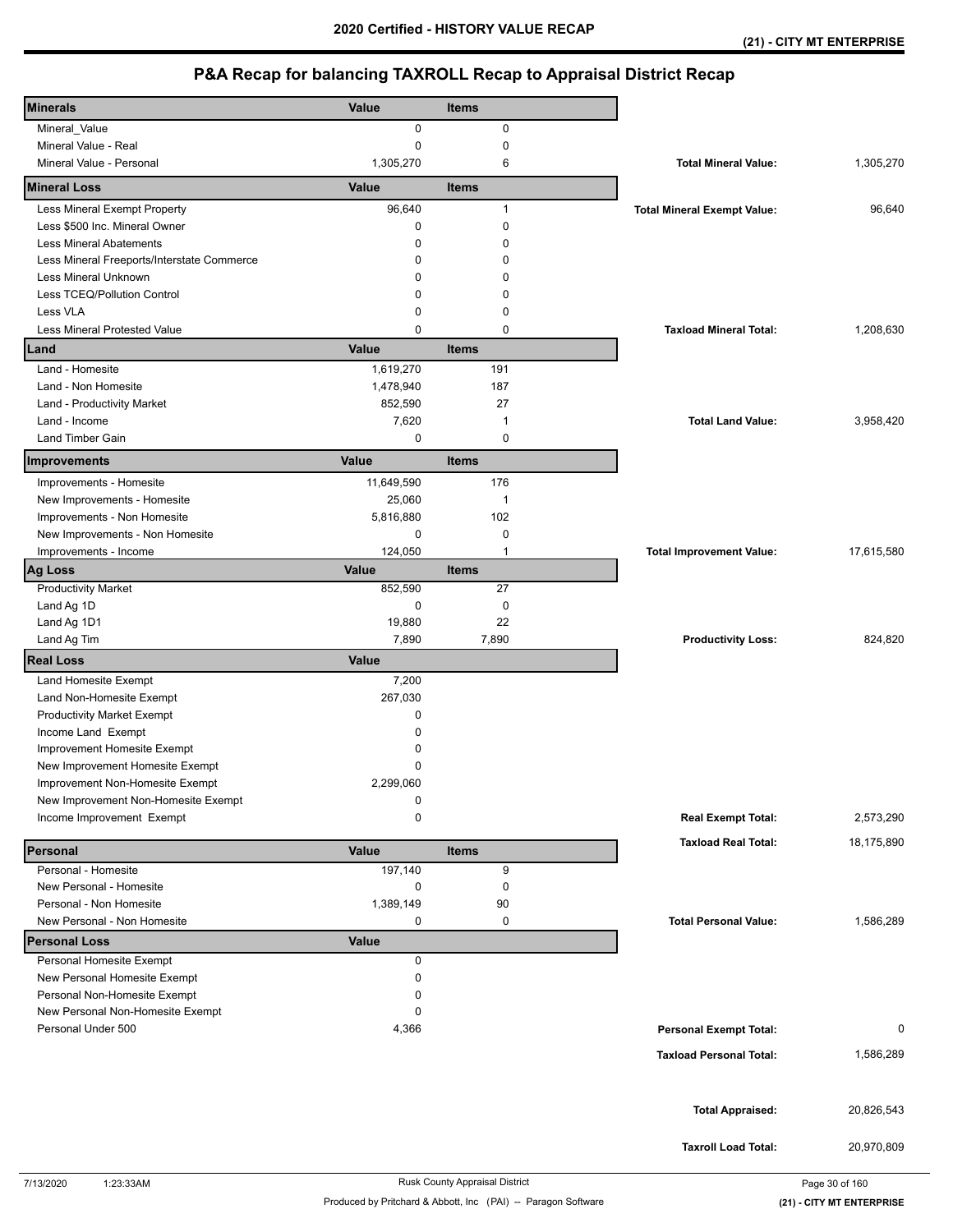### **(21) - CITY MT ENTERPRISE**

| <b>Category Code Breakdown</b> |                         |              |           |           |                               |                        |                     |           |                |                                    |                                    |
|--------------------------------|-------------------------|--------------|-----------|-----------|-------------------------------|------------------------|---------------------|-----------|----------------|------------------------------------|------------------------------------|
| Cat<br>Code                    | <b>Items</b>            | <b>Acres</b> | Land      | Ag/Timber | Productivity<br><b>Market</b> | <b>Taxable</b><br>Land | <b>Improvements</b> | Personal  | <b>Mineral</b> | <b>Total Mkt</b><br><b>Taxable</b> | <b>Total Net</b><br><b>Taxable</b> |
| A <sub>1</sub>                 | 168                     | 173.818      | 1,362,420 | 0         | 0                             | 1,362,420              | 10,649,670          | $\pmb{0}$ | 0              | 12,012,090                         | 9,581,070                          |
| A2                             | 32                      | 47.305       | 292,920   | $\pmb{0}$ | 0                             | 292,920                | 622,830             | $\pmb{0}$ | 0              | 915,750                            | 725,160                            |
| A <sub>3</sub>                 | $\mathbf{1}$            | 0.000        | $\pmb{0}$ | $\pmb{0}$ | 0                             | 0                      | 37,190              | $\pmb{0}$ | 0              | 37,190                             | 37,190                             |
| A4                             | 5                       | 3.566        | 26,340    | 0         | 0                             | 26,340                 | 72,560              | 0         | 0              | 98,900                             | 98,900                             |
| A*                             | 206                     | 224.689      | 1,681,680 | 0         | 0                             | 1,681,680              | 11,382,250          | 0         | 0              | 13,063,930                         | 10,442,320                         |
| C <sub>1</sub>                 | 57                      | 41.839       | 369,840   | 0         | 0                             | 369,840                | 0                   | $\pmb{0}$ | 0              | 369,840                            | 368,230                            |
| C <sub>1</sub> B               | 3                       | 1.291        | 15,400    | $\pmb{0}$ | 0                             | 15,400                 | 0                   | 0         | 0              | 15,400                             | 15,400                             |
| C <sub>1</sub> R               | 22                      | 32.750       | 215,800   | 0         | 0                             | 215,800                | 0                   | 0         | 0              | 215,800                            | 215,800                            |
| $\mathbf{C}^{\star}$           | 82                      | 75.880       | 601,040   | 0         | 0                             | 601,040                | 0                   | 0         | 0              | 601,040                            | 599,430                            |
| D <sub>1</sub>                 | 27                      | 267.346      | $\pmb{0}$ | 27,770    | 852,590                       | 27,770                 | 0                   | 0         | 0              | 27,770                             | 27,770                             |
| D*                             | 27                      | 267.346      | 0         | 27,770    | 852,590                       | 27,770                 | 0                   | 0         | 0              | 27,770                             | 27,770                             |
| E1                             | 13                      | 12.985       | 97,550    | $\pmb{0}$ | 0                             | 97,550                 | 1,302,250           | 0         | 0              | 1,399,800                          | 1,026,800                          |
| E <sub>2</sub>                 | $\mathbf{1}$            | 1.000        | 4,300     | 0         | 0                             | 4,300                  | 0                   | $\pmb{0}$ | 0              | 4,300                              | 4,300                              |
| <b>ENQ</b>                     | $\mathbf{1}$            | 1.000        | 3,000     | 0         | 0                             | 3,000                  | 0                   | $\pmb{0}$ | 0              | 3,000                              | 3,000                              |
| E*                             | 15                      | 14.985       | 104,850   | 0         | 0                             | 104,850                | 1,302,250           | 0         | 0              | 1,407,100                          | 1,034,100                          |
| F <sub>1</sub>                 | 42                      | 22.823       | 429,620   | $\pmb{0}$ | 0                             | 429,620                | 2,557,280           | $\pmb{0}$ | 0              | 2,986,900                          | 2,986,900                          |
| F <sub>1</sub>                 | 42                      | 22.823       | 429,620   | $\pmb{0}$ | $\pmb{0}$                     | 429,620                | 2,557,280           | $\pmb{0}$ | $\pmb{0}$      | 2,986,900                          | 2,986,900                          |
| F <sub>2</sub>                 | $\overline{2}$          | 1.040        | 8,160     | $\pmb{0}$ | 0                             | 8,160                  | 22,970              | $\pmb{0}$ | $\pmb{0}$      | 31,130                             | 31,130                             |
| F <sub>2</sub>                 | $\bf{2}$                | 1.040        | 8,160     | $\pmb{0}$ | $\pmb{0}$                     | 8,160                  | 22,970              | $\pmb{0}$ | $\pmb{0}$      | 31,130                             | 31,130                             |
| F*                             | 44                      | 23.863       | 437,780   | 0         | 0                             | 437,780                | 2,580,250           | 0         | 0              | 3,018,030                          | 3,018,030                          |
| J1                             | $\mathbf{1}$            | 0.000        | 0         | 0         | 0                             | 0                      | 0                   | 0         | 96,640         | 96,640                             | 0                                  |
| J2                             | $\mathbf{1}$            | 0.000        | $\pmb{0}$ | $\pmb{0}$ | 0                             | 0                      | 0                   | $\pmb{0}$ | 48,790         | 48,790                             | 48,790                             |
| J3                             | $\boldsymbol{2}$        | 0.000        | $\pmb{0}$ | $\pmb{0}$ | 0                             | 0                      | 0                   | 0         | 444,650        | 444,650                            | 444,650                            |
| J4                             | 5                       | 0.402        | 6,250     | 0         | 0                             | 6,250                  | 51,770              | 0         | 715,190        | 773,210                            | 773,210                            |
| J*                             | 9                       | 0.402        | 6,250     | 0         | 0                             | 6,250                  | 51,770              | 0         | 1,305,270      | 1,363,290                          | 1,266,650                          |
| L1                             | 57                      | 0.000        | $\pmb{0}$ | $\pmb{0}$ | 0                             | 0                      | 0                   | 1,198,743 | 0              | 1,198,743                          | 1,168,593                          |
| L1                             | 57                      | 0.000        | $\pmb{0}$ | $\pmb{0}$ | $\pmb{0}$                     | $\pmb{0}$              | 0                   | 1,198,743 | $\mathbf 0$    | 1,198,743                          | 1,168,593                          |
| L*                             | 57                      | 0.000        | 0         | 0         | 0                             | 0                      | 0                   | 1,198,743 | 0              | 1,198,743                          | 1,168,593                          |
| M1                             | 22                      | 0.000        | 0         | 0         | 0                             | 0                      | 0                   | 314,000   | 0              | 314,000                            | 268,850                            |
| M*                             | 22                      | 0.000        | 0         | 0         | 0                             | 0                      | 0                   | 314,000   | 0              | 314,000                            | 268,850                            |
| XВ                             | 18                      | 0.000        | 0         | 0         | 0                             | 0                      | 0                   | 4,366     | 0              | 4,366                              | 0                                  |
| XO                             | $\boldsymbol{2}$        | 0.000        | 0         | 0         | 0                             | 0                      | 0                   | 69,180    | 0              | 69,180                             | 0                                  |
| <b>XVA</b>                     | 14                      | 7.655        | 121,820   | 0         | 0                             | 121,820                | 1,229,380           | 0         | 0              | 1,351,200                          | 0                                  |
| <b>XVB</b>                     | $\overline{7}$          | 2.682        | 25,140    | 0         | 0                             | 25,140                 | 309,660             | 0         | 0              | 334,800                            | 0                                  |
| <b>XVC</b>                     | $\,$ 5 $\,$             | 13.840       | 60,940    | 0         | 0                             | 60,940                 | 585,780             | 0         | 0              | 646,720                            | 0                                  |
| <b>XVD</b>                     | $\overline{\mathbf{c}}$ | 2.820        | 21,340    | 0         | 0                             | 21,340                 | 169,500             | 0         | 0              | 190,840                            | 0                                  |
| <b>XVE</b>                     | $\overline{\mathbf{c}}$ | 0.702        | 10,530    | 0         | 0                             | 10,530                 | 1,860               | 0         | 0              | 12,390                             | 0                                  |
| <b>XVH</b>                     | $\overline{2}$          | 14.902       | 29,810    | 0         | 0                             | 29,810                 | 0                   | 0         | 0              | 29,810                             | 0                                  |
| <b>XVK</b>                     | $\mathbf{1}$            | 0.356        | 4,650     | 0         | 0                             | 4,650                  | 2,880               | 0         | 0              | 7,530                              | 0                                  |
| X*                             | 53                      | 42.957       | 274,230   | 0         | 0                             | 274,230                | 2,299,060           | 73,546    | 0              | 2,646,836                          | 0                                  |
|                                | 515                     | 650.123      | 3,105,830 | 27,770    | 852,590                       | 3,133,600              | 17,615,580          | 1,586,289 | 1,305,270      | 23,640,739                         | 17,825,743                         |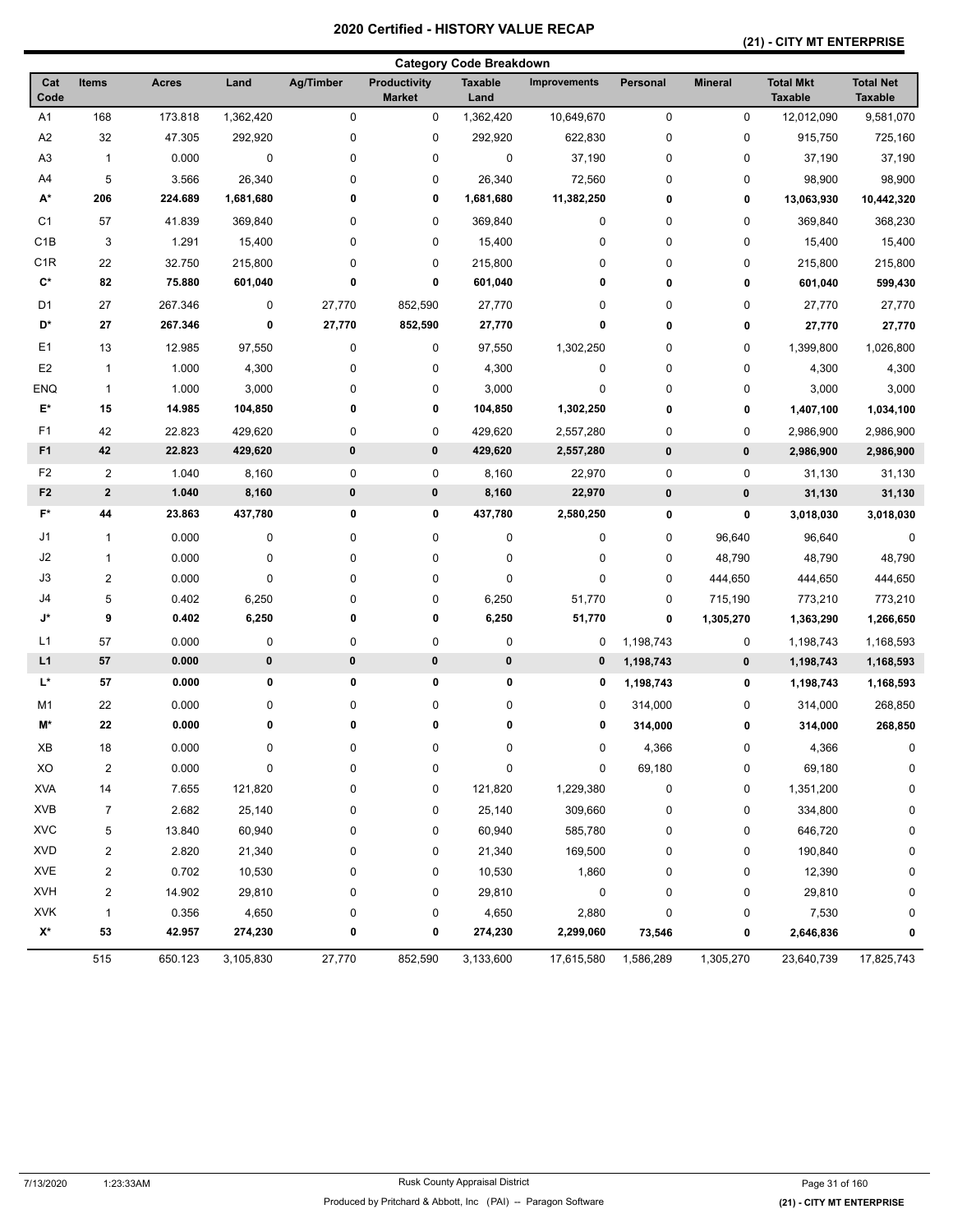|                                            |              | <b>Certified</b> |              | <b>- FIISTURT VALUE REGAR</b>           |                                     |                                   | (22) - CITY OF HENDERSON |
|--------------------------------------------|--------------|------------------|--------------|-----------------------------------------|-------------------------------------|-----------------------------------|--------------------------|
| Land                                       |              | Value            | <b>Items</b> | <b>Exempt</b>                           |                                     |                                   |                          |
| Land - Homesite                            | $^{(+)}$     | 36,536,630       | 3,520        | 21,000                                  |                                     |                                   |                          |
| Land - Non Homesite                        | $^{(+)}$     | 51,925,450       | 2,630        | 10,064,160                              |                                     |                                   |                          |
| Land - Productivity Market                 | $^{(+)}$     | 8,752,990        | 145          | 0                                       |                                     |                                   |                          |
| Land - Income                              | $^{(+)}$     | 5,640,610        | 41           | $\Omega$                                |                                     |                                   |                          |
| <b>Total Land Market Value</b>             | $(=)$        | 102,855,680      | 6,357        |                                         | <b>Total Land Value:</b>            | $(+)$                             | 102,855,680              |
| Improvements                               |              | Value            | <b>Items</b> | <b>Exempt</b>                           |                                     |                                   |                          |
| Improvements - Homesite                    | $^{(+)}$     | 351,660,920      | 3,407        | 484,540                                 |                                     |                                   |                          |
| New Improvements - Homesite                | $^{(+)}$     | 1,130,850        | 39           | 0                                       |                                     |                                   |                          |
| Improvements - Non Homesite                | $^{(+)}$     | 336,494,950      | 1,188        | 154,461,170                             |                                     |                                   |                          |
| New Improvements - Non Homesite            | $^{(+)}$     | 935,460          | 10           | 0                                       |                                     |                                   |                          |
| Improvements - Income                      | $^{(+)}$     | 30,834,010       | 64           | 0                                       |                                     |                                   |                          |
| <b>Total Improvement Value</b>             | $(=)$        | 721,056,190      | 4,708        |                                         | <b>Total Imp Value:</b>             | $^{(+)}$                          | 721,056,190              |
| Personal                                   |              | Value            | <b>Items</b> | <b>Exempt</b>                           |                                     |                                   |                          |
| Personal - Homesite                        | $^{(+)}$     | 45,170           | 12           | 0                                       |                                     |                                   |                          |
| New Personal - Homesite                    | $^{(+)}$     | 0                | 0            | 0                                       |                                     |                                   |                          |
| Personal - Non Homesite                    | $^{(+)}$     | 66,712,720       | 766          | 49,892                                  |                                     |                                   |                          |
| New Personal - Non Homesite                | $^{(+)}$     | 0                | 0            | 0                                       |                                     |                                   |                          |
| <b>Total Personal Value</b>                | $(=)$        | 66,757,890       | 778          |                                         | <b>Total Personal Value:</b>        | $(+)$                             | 66,757,890               |
| Total Real Estate & Personal Mkt Value (=) |              | 890,669,760      | 11,843       |                                         |                                     |                                   |                          |
| <b>Minerals</b>                            |              | Value            | <b>Items</b> |                                         |                                     |                                   |                          |
| <b>Mineral Value</b>                       | $^{(+)}$     | 4,129,100        | 1,194        |                                         |                                     |                                   |                          |
| Mineral Value - Real                       | $^{(+)}$     | 1,000            | 1            |                                         |                                     |                                   |                          |
| Mineral Value - Personal                   | $^{(+)}$     | 119,371,950      | 1,342        |                                         |                                     |                                   |                          |
| <b>Total Mineral Market Value</b>          | $(=)$        | 123,502,050      | 2,537        |                                         | <b>Total Min Mkt Value:</b>         | $^{(+)}$                          | 123,502,050              |
| <b>Total Market Value</b>                  | $(=)$        | 1,014,171,810    |              |                                         | <b>Total Market Value:</b>          | $(=/+)$                           | 1,014,171,810            |
| Ag/Timber *does not include protested      |              | Value            | <b>Items</b> |                                         |                                     |                                   |                          |
| <b>Land Timber Gain</b>                    | $^{(+)}$     | 0                | 0            |                                         | <b>Land Timber Gain:</b>            | $(+)$                             | 0                        |
| <b>Productivity Market</b>                 | $^{(+)}$     | 8,752,990        | 145          |                                         |                                     |                                   |                          |
| Land Ag 1D                                 | $(-)$        | 0                | 0            |                                         |                                     |                                   |                          |
| Land Ag 1D1                                | $(-)$        | 106,590          | 108          |                                         |                                     |                                   |                          |
| Land Ag Tim                                | $(-)$        | 105,700          | 50           |                                         |                                     |                                   |                          |
| Productivity Loss: (=)                     |              | 8.540.700        | 145          |                                         | <b>Productivity Loss:</b>           | $(-)$                             | 8,540,700                |
| Losses                                     |              | Value            | <b>Items</b> |                                         |                                     |                                   |                          |
| Less Real Exempt Property                  | $(-)$        | 165,112,152      |              | 319 (includes Prorated Exempt of 5,250) |                                     |                                   |                          |
| Less \$500 Inc. Real Personal              | $(-)$        | 15,569           | 59           |                                         | <b>Total Market Taxable:</b>        | $(=)$                             | 1,005,631,110            |
| Less Disaster Exemption                    | $(-)$        | 0                | 0            |                                         |                                     |                                   |                          |
| Less Real/Personal Abatements              | $(-)$        | 1,342,050        | 3            |                                         |                                     |                                   |                          |
| Less Community Housing                     | $(-)$        | 0                | 0            |                                         |                                     |                                   |                          |
| Less Freeport                              | $(-)$        | 9,160            |              |                                         |                                     |                                   |                          |
| <b>Less Allocation</b>                     | $(-)$        | 750              | 1            |                                         |                                     |                                   |                          |
| Less MultiUse                              | $(-)$        | 305,430          | 17           |                                         |                                     |                                   |                          |
| Less Goods In Transit (Real & Industrial)  | $(-)$        | 0                | 0            |                                         |                                     |                                   |                          |
| Less Historical                            | $(-)$        | 0                | 0            |                                         |                                     |                                   |                          |
| Less Solar/Wind Power                      | $(-)$        | 0                | 0            |                                         | <b>Total Protested Value:</b>       |                                   | 0                        |
| Less Vehicle Leased for Personal Use       | $(-)$        | 1,342,375        | 15           |                                         | <b>Protested % of Total Market:</b> |                                   | 0.00%                    |
| <b>Less Real Protested Value</b>           | $(\text{-})$ | 0                | 0            |                                         |                                     |                                   |                          |
| Less 10% Cap Loss                          | $(-)$        | 333.920          | 39           |                                         |                                     |                                   |                          |
| Less TCEQ/Pollution Control                | $(-)$        | 679,900          | 3            |                                         |                                     |                                   |                          |
| Less VLA Loss                              | $(\cdot)$    | 0                | 0            |                                         |                                     |                                   |                          |
| Less Mineral Exempt Property               | $(-)$        | 1,470,690        | 10           |                                         |                                     |                                   |                          |
| Less \$500 Inc. Mineral Owner              | $(-)$        | 63,530           | 1,142        |                                         |                                     |                                   |                          |
| <b>Less Mineral Abatements</b>             | $(-)$        | 0                | 0            |                                         |                                     |                                   |                          |
| <b>Less Mineral Freeports</b>              | $(-)$        | 17,669,700       | 8            |                                         |                                     |                                   |                          |
| Less Interstate Commerce                   | $(\cdot)$    | 0                | 0            |                                         |                                     |                                   |                          |
| Less Foreign Trade                         | $(-)$        | 0                | 0            |                                         | <b>Total Losses:</b>                | $(-)$                             | 187,002,851              |
| Less Mineral Unknown                       | $(\text{-})$ | 0                | 0            |                                         | <b>Total Appraised Value:</b>       | $(=/+)$                           | 817,285,884              |
| Less Mineral Protested Value               | $(-)$        | 0                | 0            |                                         | <b>Total Exemptions*:</b>           | $(\cdot)$                         | 73,279,080               |
| Total Losses (includes Prod. Loss)         | $(=)$        | 196,885,926      |              |                                         |                                     | * See breakdown on following page |                          |
| <b>Total Appraised Value</b>               | $(=)$        | 817,285,884      |              |                                         | <b>Net Taxable Value:</b>           |                                   | 744,006,804              |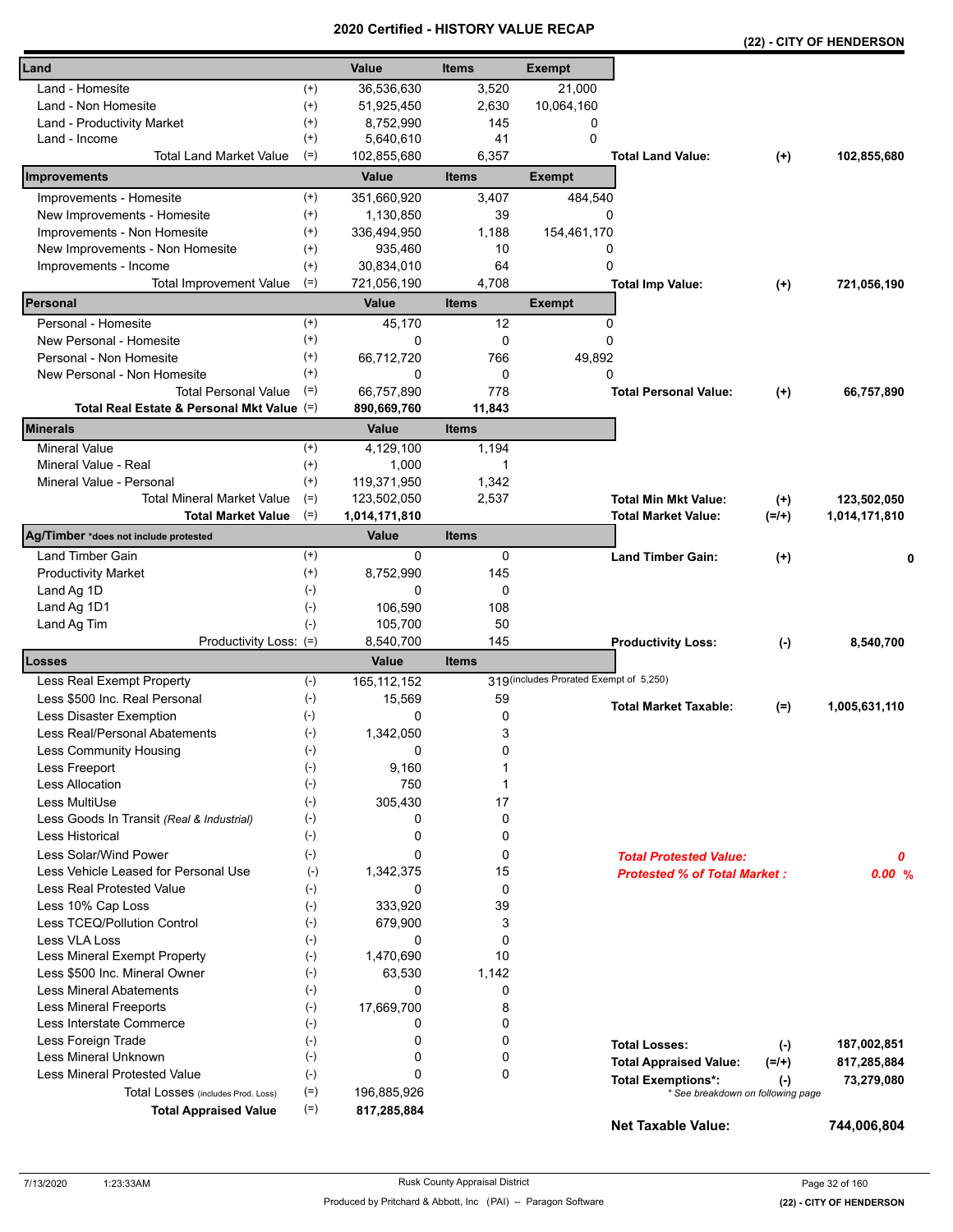|                                                                      |                                                                   |             |                        |                      |       |                                                                   |              |              |                                              |                                                                                                                                     | (22) - CITY OF HENDERSON       |
|----------------------------------------------------------------------|-------------------------------------------------------------------|-------------|------------------------|----------------------|-------|-------------------------------------------------------------------|--------------|--------------|----------------------------------------------|-------------------------------------------------------------------------------------------------------------------------------------|--------------------------------|
| *** Freeze Totals: (This is only for Effective Tax Rate Calculation) |                                                                   |             |                        |                      |       |                                                                   |              |              |                                              |                                                                                                                                     |                                |
| <b>Total Ceiling Tax:</b>                                            |                                                                   |             |                        |                      |       | 454,953.85                                                        |              |              |                                              |                                                                                                                                     |                                |
| <b>Total Freeze Taxable:</b>                                         |                                                                   |             |                        |                      |       | 107,614,290                                                       |              |              |                                              |                                                                                                                                     |                                |
|                                                                      | New Imp/Pers with Ceiling: +                                      |             |                        |                      |       | 279,770                                                           |              |              |                                              |                                                                                                                                     |                                |
|                                                                      |                                                                   |             |                        |                      |       |                                                                   |              |              |                                              |                                                                                                                                     |                                |
|                                                                      | **Freeze Adjusted Taxable:                                        |             |                        |                      |       |                                                                   |              |              |                                              | 636,672,284**This number DOES NOT represent any Jurisdiction's Certified Taxable Value**                                            |                                |
|                                                                      | or (Freeze Adjusted Taxable * Tax Rate / 100) + Total Ceiling Tax |             |                        |                      |       |                                                                   |              |              |                                              | Estimated Total Levy: ((Net Taxable Value - Total Freeze Taxable + New Imp/Pers with Ceiling) * Tax Rate / 100) + Total Ceiling Tax |                                |
|                                                                      |                                                                   |             |                        |                      |       |                                                                   |              |              |                                              |                                                                                                                                     |                                |
| <b>Count of Homesteads</b>                                           |                                                                   |             |                        |                      |       |                                                                   |              |              |                                              |                                                                                                                                     |                                |
| н                                                                    | s                                                                 | F           | в                      | D                    | W     | o                                                                 | DV           | <b>DV100</b> | <b>SS First Resp</b>                         | <b>SS Svc Member</b>                                                                                                                |                                |
| 1,281                                                                | 1,114                                                             | $\mathbf 0$ | 53                     | 0                    | 0     | 0                                                                 | 74           | 26           | 0                                            | 2                                                                                                                                   |                                |
| <b>Owner and Parcel Counts</b>                                       |                                                                   |             |                        |                      |       |                                                                   |              |              |                                              |                                                                                                                                     |                                |
| <b>Total Parcels*:</b>                                               |                                                                   |             |                        |                      |       | 9,689* Parcel count is figured by parcel per ownership sequences. |              |              |                                              |                                                                                                                                     |                                |
| <b>Total Owners:</b>                                                 |                                                                   |             |                        | 6,501                |       |                                                                   |              |              |                                              |                                                                                                                                     |                                |
| <b>Ported Homestead/Charity Amounts</b>                              |                                                                   |             |                        |                      | Value |                                                                   | <b>Items</b> |              |                                              |                                                                                                                                     |                                |
|                                                                      | DV Donated Home (Charity)                                         |             |                        | $^{(+)}$             |       | $\pmb{0}$                                                         |              |              | 0                                            |                                                                                                                                     |                                |
|                                                                      | SS of a Service Member Ported Amount                              |             |                        | $^{(+)}$             |       | 0                                                                 |              |              | 0                                            |                                                                                                                                     |                                |
|                                                                      | SS of a First Responder Ported Amount                             |             |                        | $^{(+)}$             |       | 0                                                                 |              |              | 0                                            |                                                                                                                                     |                                |
|                                                                      | SS of DV Donated Home Ported Amount                               |             |                        | $^{(+)}$             |       | 0                                                                 |              |              | 0                                            |                                                                                                                                     |                                |
|                                                                      | SS of 100% DV Ported Amount                                       |             |                        | $^{(+)}$             |       | 248,440                                                           |              |              | 3                                            |                                                                                                                                     |                                |
| <b>Homestead Exemptions</b>                                          |                                                                   |             |                        |                      | Value |                                                                   | <b>Items</b> |              |                                              |                                                                                                                                     |                                |
| Homestead H,S                                                        |                                                                   |             |                        | $^{(+)}$             |       | $\pmb{0}$                                                         |              |              | 0                                            |                                                                                                                                     |                                |
| Senior S                                                             |                                                                   |             |                        | $^{(+)}$             |       | 0                                                                 |              |              | 0                                            | H - Homestead<br>S - Over 65                                                                                                        | D - Disabled Only<br>W - Widow |
| Disabled B                                                           |                                                                   |             |                        | $^{(+)}$             |       | 0                                                                 |              |              | 0                                            | F - Disabled Widow                                                                                                                  | O - Over 65 (No HS)            |
| DV 100%                                                              | Surviving Spouse of a Service Member                              |             |                        | $^{(+)}$             |       | 3,527,250                                                         |              |              | 26<br>2                                      | <b>B</b> - Disabled                                                                                                                 | DV - Disabled Veteran          |
|                                                                      | Survivng Spouse of a First Responder                              |             |                        | $^{(+)}$<br>$^{(+)}$ |       | 109,930<br>0                                                      |              |              | 0                                            | DV100 (1, 2, 3) - 100% Disabled Veteran<br>4 (4B, 4H, 4S) - Surviving Spouse of a Service Member                                    |                                |
|                                                                      |                                                                   |             | Total Reimbursable (=) |                      |       | 3,637,180                                                         |              |              | 28                                           | 5* (5B, 5H, 5S) - Surviving Spouse of a First Responder                                                                             |                                |
| <b>Local Discount</b>                                                |                                                                   |             |                        | $^{(+)}$             |       | 62,107,350                                                        |              | 2,448        |                                              |                                                                                                                                     |                                |
| Disabled Veteran                                                     |                                                                   |             |                        | $^{(+)}$             |       | 668,440                                                           |              |              | 64                                           |                                                                                                                                     |                                |
| Optional 65                                                          |                                                                   |             |                        | $^{(+)}$             |       | 6,617,670                                                         |              | 1,112        |                                              |                                                                                                                                     |                                |
| <b>Local Disabled</b>                                                |                                                                   |             |                        | $^{(+)}$             |       | 0                                                                 |              |              | 0                                            |                                                                                                                                     |                                |
| State Homestead                                                      |                                                                   |             |                        | $^{(+)}$             |       | 0                                                                 |              |              | 0                                            |                                                                                                                                     |                                |
| <b>Total Exemptions</b>                                              |                                                                   |             |                        | $(=)$                |       |                                                                   |              |              | 73,279,080 (includes Ported/Charity Amounts) |                                                                                                                                     |                                |
| <b>Special Certified Totals</b>                                      |                                                                   |             |                        |                      |       |                                                                   |              |              |                                              |                                                                                                                                     |                                |
|                                                                      | <b>Exempt Value of First Time Absolute Exemption</b>              |             |                        |                      |       |                                                                   |              | \$478,330    |                                              |                                                                                                                                     |                                |
|                                                                      |                                                                   |             |                        |                      |       |                                                                   |              |              |                                              |                                                                                                                                     |                                |
|                                                                      | <b>Exempt Value of First Time Partial Exemption</b>               |             |                        |                      |       |                                                                   |              | \$681,790    |                                              |                                                                                                                                     |                                |
| <b>New AG/Timber</b>                                                 |                                                                   |             |                        |                      |       |                                                                   |              |              |                                              |                                                                                                                                     |                                |
| Market                                                               |                                                                   |             |                        |                      |       |                                                                   |              | \$0          |                                              |                                                                                                                                     |                                |
| Taxable                                                              |                                                                   |             |                        |                      |       |                                                                   |              | \$0          |                                              |                                                                                                                                     |                                |
|                                                                      | Value Loss                                                        |             |                        |                      |       |                                                                   |              | \$0          |                                              |                                                                                                                                     |                                |
|                                                                      | New Improvement/Personal                                          |             |                        |                      |       |                                                                   |              |              |                                              |                                                                                                                                     |                                |
| Market                                                               |                                                                   |             |                        |                      |       |                                                                   |              | \$2,066,310  |                                              |                                                                                                                                     |                                |
| Taxable                                                              |                                                                   |             |                        |                      |       |                                                                   |              | \$1,882,730  |                                              |                                                                                                                                     |                                |
|                                                                      |                                                                   |             |                        |                      |       |                                                                   |              |              |                                              |                                                                                                                                     |                                |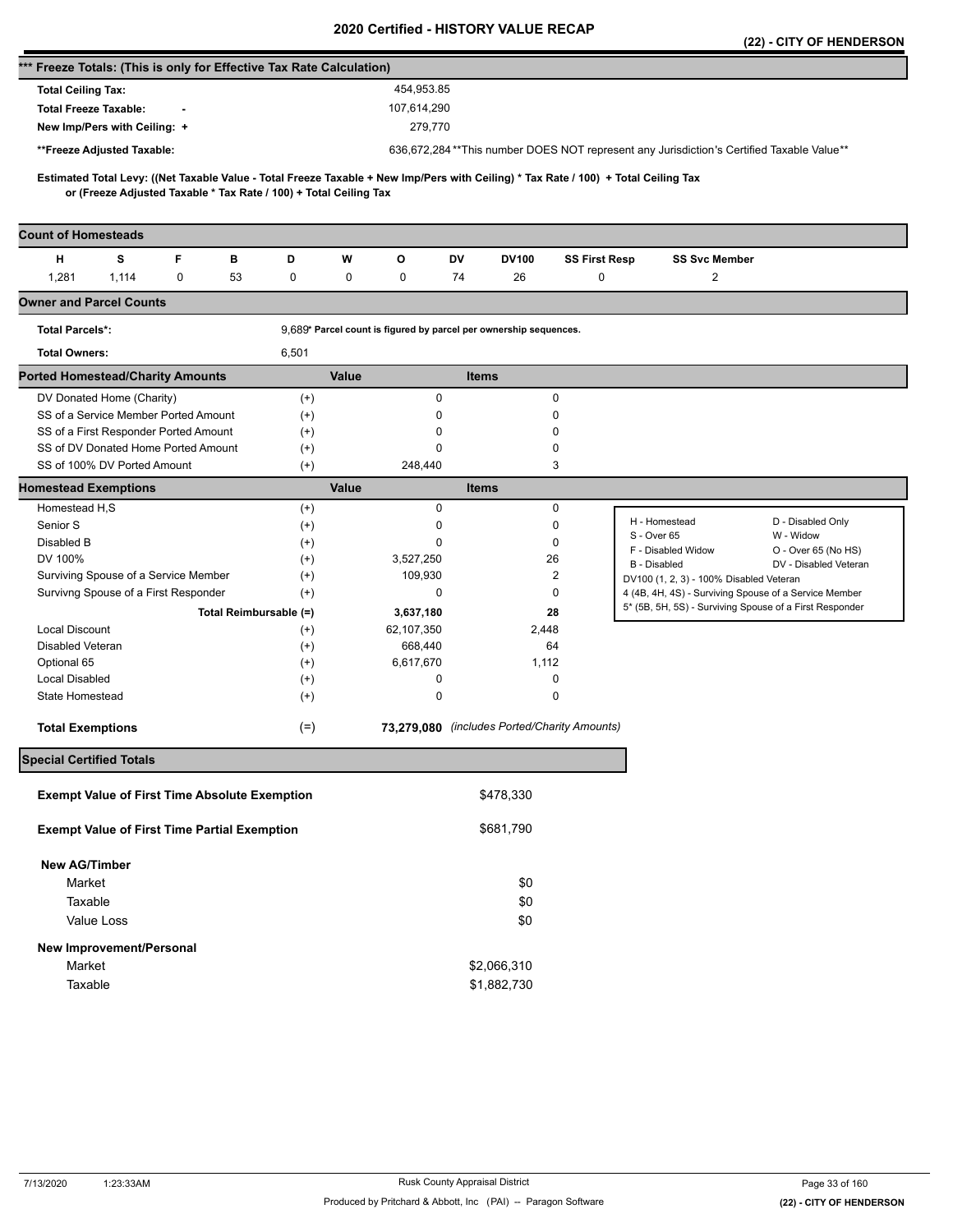|                                   | Average Values* (includes protested & exempt value) |                |                                        |  |
|-----------------------------------|-----------------------------------------------------|----------------|----------------------------------------|--|
| Average Homestead Value A*        |                                                     | <b>Parcels</b> | Total Homestead Value A*               |  |
| Market                            | \$111.791                                           | 3.398          | \$379,867,610<br>Market                |  |
| Taxable                           | \$89.353                                            |                | \$308,570,490<br>Taxable               |  |
|                                   | Average Homestead Value A* and E*                   | <b>Parcels</b> | Total Homestead Value A* and E*        |  |
| Market                            | \$112.043                                           | 3,405          | \$381,507,050<br>Market                |  |
| Taxable                           | \$89.555                                            |                | \$309,875,250<br>Taxable               |  |
|                                   | Average Homestead Value A* and E* and M1            | <b>Parcels</b> | Total Homestead Value A* and E* and M1 |  |
| Market                            | \$111,662                                           | 3.417          | \$381,552,220<br>Market                |  |
| Taxable                           | \$89.255                                            |                | \$309,898,420<br>Taxable               |  |
| <b>Average Homestead Value M1</b> |                                                     | <b>Parcels</b> | <b>Total Homestead Value M1</b>        |  |
| Market                            | \$3,764                                             | 12             | \$45,170<br>Market                     |  |
| Taxable                           | \$0                                                 |                | \$23,170<br>Taxable                    |  |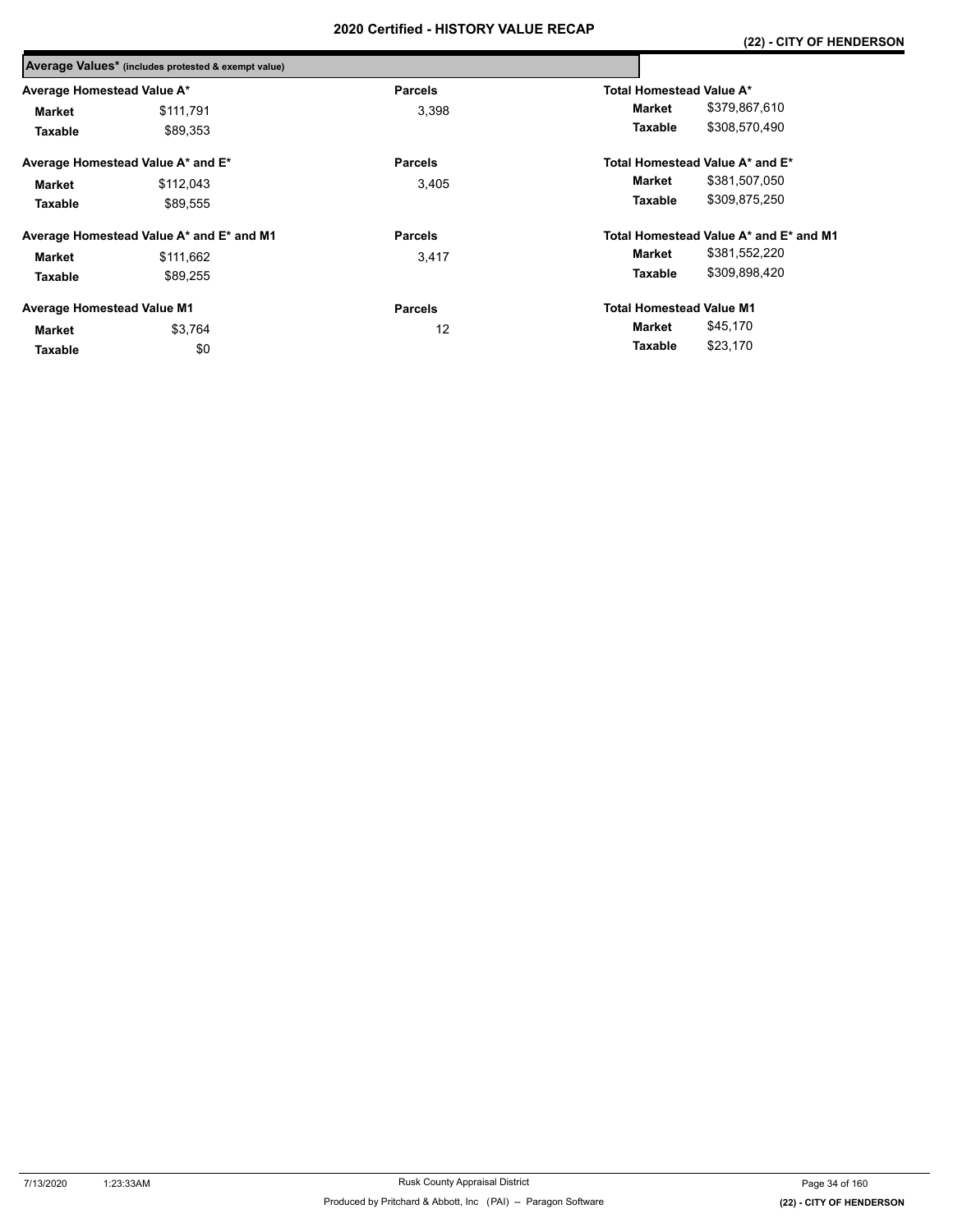| <b>Minerals</b>                            | Value        | <b>Items</b> |                                    |             |
|--------------------------------------------|--------------|--------------|------------------------------------|-------------|
| Mineral_Value                              | 4,129,100    | 1,194        |                                    |             |
| Mineral Value - Real                       | 1,000        | 1            |                                    |             |
| Mineral Value - Personal                   | 119,371,950  | 1,342        | <b>Total Mineral Value:</b>        | 123,502,050 |
| <b>Mineral Loss</b>                        | Value        | <b>Items</b> |                                    |             |
| Less Mineral Exempt Property               | 1,470,690    | 10           | <b>Total Mineral Exempt Value:</b> | 1,470,690   |
| Less \$500 Inc. Mineral Owner              | 63,530       | 1,142        |                                    |             |
| Less Mineral Abatements                    | 0            | 3            |                                    |             |
| Less Mineral Freeports/Interstate Commerce | 17,669,700   | 8            |                                    |             |
| Less Mineral Unknown                       | 0            | 0            |                                    |             |
| Less TCEQ/Pollution Control                | 679,900      | 3            |                                    |             |
| Less VLA                                   | 0            | 0            |                                    |             |
| Less Mineral Protested Value               | 0            | 0            | <b>Taxload Mineral Total:</b>      | 122,031,360 |
| Land                                       | Value        | <b>Items</b> |                                    |             |
| Land - Homesite                            | 36,536,630   | 3,520        |                                    |             |
| Land - Non Homesite                        | 51,925,450   | 2,630        |                                    |             |
| Land - Productivity Market                 | 8,752,990    | 145          |                                    |             |
| Land - Income                              | 5,640,610    | 41           | <b>Total Land Value:</b>           | 102,855,680 |
| <b>Land Timber Gain</b>                    | 0            | $\mathbf 0$  |                                    |             |
| Improvements                               | Value        | <b>Items</b> |                                    |             |
| Improvements - Homesite                    | 351,660,920  | 3,407        |                                    |             |
| New Improvements - Homesite                | 1,130,850    | 39           |                                    |             |
| Improvements - Non Homesite                | 336,494,950  | 1,188        |                                    |             |
| New Improvements - Non Homesite            | 935,460      | 10           |                                    |             |
| Improvements - Income                      | 30,834,010   | 64           | <b>Total Improvement Value:</b>    | 721,056,190 |
| <b>Ag Loss</b>                             | Value        | <b>Items</b> |                                    |             |
| <b>Productivity Market</b>                 | 8,752,990    | 145          |                                    |             |
| Land Ag 1D                                 | 0            | 0            |                                    |             |
| Land Ag 1D1                                | 106,590      | 108          |                                    |             |
| Land Ag Tim                                | 105,700      | 105,700      | <b>Productivity Loss:</b>          | 8,540,700   |
| <b>Real Loss</b>                           | Value        |              |                                    |             |
| Land Homesite Exempt                       | 21,000       |              |                                    |             |
| Land Non-Homesite Exempt                   | 10,064,160   |              |                                    |             |
| <b>Productivity Market Exempt</b>          | 0            |              |                                    |             |
| Income Land Exempt                         | 0            |              |                                    |             |
| Improvement Homesite Exempt                | 484,540      |              |                                    |             |
| New Improvement Homesite Exempt            | 0            |              |                                    |             |
| Improvement Non-Homesite Exempt            | 154,461,170  |              |                                    |             |
| New Improvement Non-Homesite Exempt        | 0            |              |                                    |             |
| Income Improvement Exempt                  | 0            |              | <b>Real Exempt Total:</b>          | 165,057,010 |
| Personal                                   | Value        | <b>Items</b> | <b>Taxload Real Total:</b>         | 650,314,160 |
| Personal - Homesite                        | 45,170       | 12           |                                    |             |
| New Personal - Homesite                    | 0            | $\pmb{0}$    |                                    |             |
| Personal - Non Homesite                    | 66,712,720   | 766          |                                    |             |
| New Personal - Non Homesite                | 0            | 0            | <b>Total Personal Value:</b>       | 66,757,890  |
| <b>Personal Loss</b>                       | <b>Value</b> |              |                                    |             |
| Personal Homesite Exempt                   | 0            |              |                                    |             |
| New Personal Homesite Exempt               | 0            |              |                                    |             |
| Personal Non-Homesite Exempt               | 49,892       |              |                                    |             |
| New Personal Non-Homesite Exempt           | 0            |              |                                    |             |
| Personal Under 500                         | 15,569       |              | <b>Personal Exempt Total:</b>      | 49,892      |
|                                            |              |              | <b>Taxload Personal Total:</b>     | 66,707,998  |
|                                            |              |              |                                    |             |
|                                            |              |              |                                    |             |
|                                            |              |              | <b>Total Appraised:</b>            | 817,285,884 |
|                                            |              |              | <b>Taxroll Load Total:</b>         | 839,053,518 |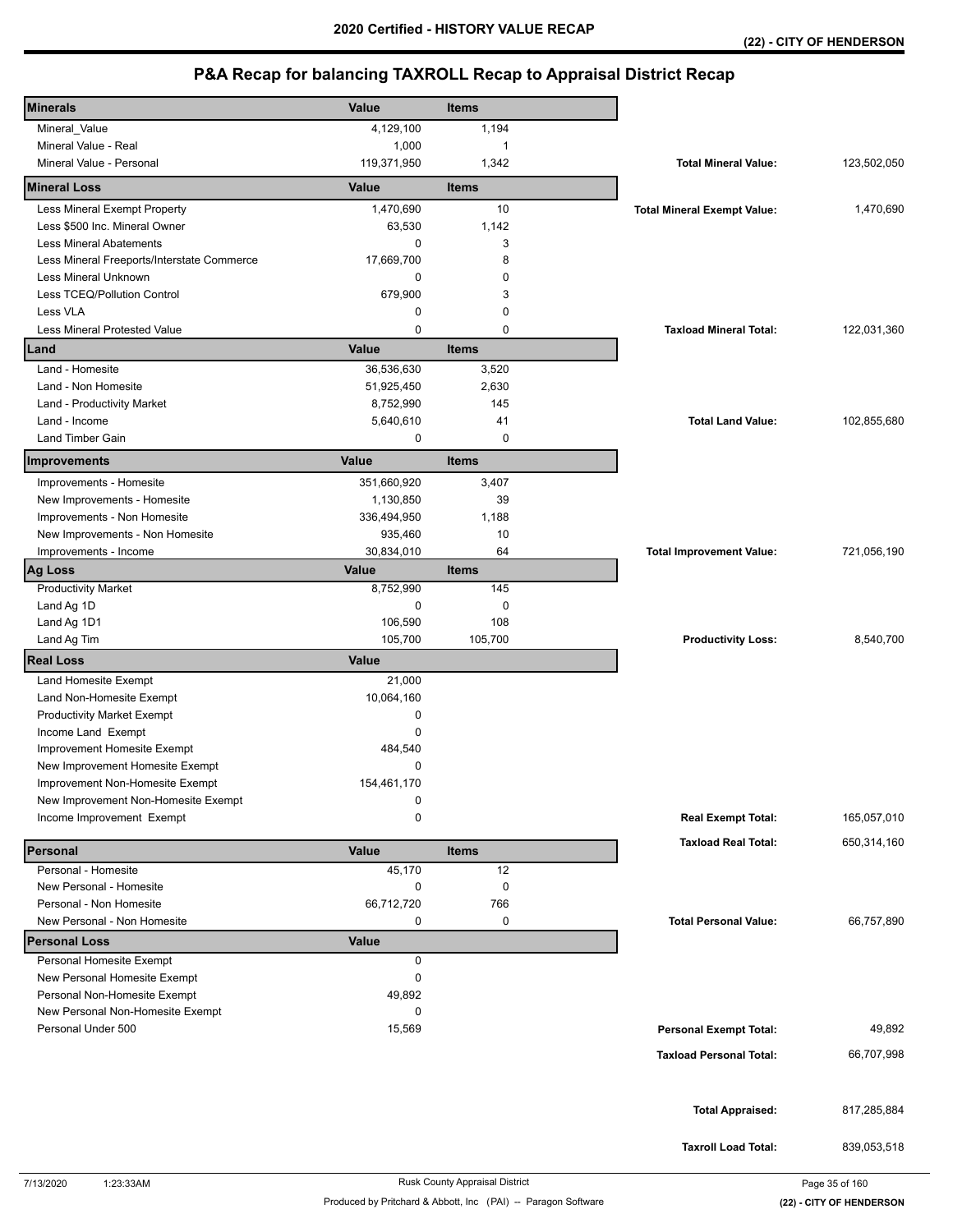## **(22) - CITY OF HENDERSON**

|                      |                         |              |            |           |                                      | <b>Category Code Breakdown</b> |                     |             |                |                                    |                                    |
|----------------------|-------------------------|--------------|------------|-----------|--------------------------------------|--------------------------------|---------------------|-------------|----------------|------------------------------------|------------------------------------|
| Cat<br>Code          | <b>Items</b>            | <b>Acres</b> | Land       | Ag/Timber | <b>Productivity</b><br><b>Market</b> | <b>Taxable</b><br>Land         | <b>Improvements</b> | Personal    | <b>Mineral</b> | <b>Total Mkt</b><br><b>Taxable</b> | <b>Total Net</b><br><b>Taxable</b> |
| A1                   | 3,829                   | 1,846.766    | 37,616,310 | $\pmb{0}$ | 0                                    | 37,616,310                     | 360,653,190         | 0           | $\pmb{0}$      | 398,269,500                        | 326,213,240                        |
| A <sub>2</sub>       | 3                       | 3.704        | 61,840     | 0         | 0                                    | 61,840                         | 11,770              | 0           | 0              | 73,610                             | 73,610                             |
| A3                   | 15                      | 0.192        | 4,620      | 0         | 0                                    | 4,620                          | 529,570             | 0           | 0              | 534,190                            | 437,010                            |
| A4                   | 8                       | 24.488       | 127,040    | 0         | 0                                    | 127,040                        | 57,910              | 0           | 0              | 184,950                            | 184,950                            |
| A*                   | 3,855                   | 1,875.150    | 37,809,810 | 0         | 0                                    | 37,809,810                     | 361,252,440         | 0           | 0              | 399,062,250                        | 326,908,810                        |
| B1                   | 23                      | 58.304       | 1,374,800  | 0         | 0                                    | 1,374,800                      | 15,333,410          | 0           | 0              | 16,708,210                         | 16,708,210                         |
| B <sub>2</sub>       | 55                      | 22.250       | 628,330    | 0         | 0                                    | 628,330                        | 4,708,460           | 0           | 0              | 5,336,790                          | 5,336,790                          |
| B*                   | 78                      | 80.553       | 2,003,130  | 0         | 0                                    | 2,003,130                      | 20,041,870          | 0           | 0              | 22,045,000                         | 22,045,000                         |
| C1                   | 1,233                   | 573.572      | 4,944,690  | 0         | 0                                    | 4,944,690                      | 181,450             | 0           | 0              | 5,126,140                          | 5,121,470                          |
| C <sub>1</sub> B     | 76                      | 99.802       | 1,793,740  | 0         | 0                                    | 1,793,740                      | 35,520              | 0           | 0              | 1,829,260                          | 1,829,260                          |
| C <sub>1</sub> R     | 75                      | 96.809       | 619,270    | 0         | 0                                    | 619,270                        | 0                   | 0           | 0              | 619,270                            | 616,740                            |
| $\mathbf{C}^{\star}$ | 1,384                   | 770.183      | 7,357,700  | 0         | 0                                    | 7,357,700                      | 216,970             | 0           | 0              | 7,574,670                          | 7,567,470                          |
| D1                   | 145                     | 2,022.078    | 0          | 212,290   | 8,752,990                            | 212,290                        | 0                   | 0           | 0              | 212,290                            | 211,370                            |
| D <sub>2</sub>       | 18                      | 0.000        | 0          | 0         | 0                                    | 0                              | 443,730             | 0           | 0              | 443,730                            | 438,810                            |
| D*                   | 163                     | 2,022.078    | 0          | 212,290   | 8,752,990                            | 212,290                        | 443,730             | 0           | 0              | 656,020                            | 650,180                            |
| Е                    | 6                       | 9.981        | 227,850    | 0         | 0                                    | 227,850                        | 796,400             | 0           | 0              | 1,024,250                          | 890,160                            |
| E <sub>1</sub>       | 33                      | 95.112       | 716,980    | 0         | 0                                    | 716,980                        | 6,263,470           | 0           | 0              | 6,980,450                          | 5,689,510                          |
| <b>ENQ</b>           | 4                       | 118.842      | 859,800    | 0         | 0                                    | 859,800                        | 0                   | 0           | 0              | 859,800                            | 859,800                            |
| E*                   | 43                      | 223.935      | 1,804,630  | 0         | 0                                    | 1,804,630                      | 7,059,870           | 0           | 0              | 8,864,500                          | 7,439,470                          |
| F1                   | 486                     | 571.082      | 30,353,110 | 0         | 0                                    | 30,353,110                     | 150,341,740         | 0           | 0              | 180,694,850                        | 179,422,300                        |
| F <sub>1</sub>       | 486                     | 571.082      | 30,353,110 | 0         | $\pmb{0}$                            | 30,353,110                     | 150,341,740         | $\pmb{0}$   | $\pmb{0}$      | 180,694,850                        | 179,422,300                        |
| F <sub>2</sub>       | 83                      | 469.240      | 4,522,870  | 0         | 0                                    | 4,522,870                      | 26,507,220          | $\pmb{0}$   | 1,000          | 31,031,090                         | 31,031,090                         |
| F <sub>2</sub>       | 83                      | 469.240      | 4,522,870  | $\pmb{0}$ | 0                                    | 4,522,870                      | 26,507,220          | $\pmb{0}$   | 1,000          | 31,031,090                         | 31,031,090                         |
| F*                   | 569                     | 1,040.322    | 34,875,980 | 0         | 0                                    | 34,875,980                     | 176,848,960         | 0           | 1,000          | 211,725,940                        | 210,453,390                        |
| G1                   | 1,194                   | 0.000        | 0          | 0         | 0                                    | 0                              | 0                   | 0           | 4,129,100      | 4,129,100                          | 4,129,100                          |
| G*                   | 1,194                   | 0.000        | 0          | 0         | 0                                    | 0                              | 0                   | 0           | 4,129,100      | 4,129,100                          | 4,129,100                          |
| $\sf J2$             | $\overline{\mathbf{c}}$ | 0.520        | 1,300      | 0         | 0                                    | 1,300                          | 0                   | $\mathbf 0$ | 1,703,700      | 1,705,000                          | 1,705,000                          |
| J <sub>2</sub> A     | 3                       | 0.000        | $\pmb{0}$  | 0         | 0                                    | 0                              | 0                   | 0           | 248,170        | 248,170                            | 248,170                            |
| J3                   | 6                       | 5.587        | 48,590     | 0         | 0                                    | 48,590                         | 108,700             | 0           | 8,013,700      | 8,170,990                          | 8,170,990                          |
| J3A                  | 4                       | 0.000        | 0          | 0         | 0                                    | 0                              | 0                   | 0           | 391,820        | 391,820                            | 391,820                            |
| J4                   | 13                      | 8.138        | 44,490     | 0         | 0                                    | 44,490                         | 137,940             | 0           | 961,170        | 1,143,600                          | 1,143,600                          |
| J5                   | 4                       | 4.562        | 45,620     | 0         | 0                                    | 45,620                         | 0                   | $\pmb{0}$   | 1,466,410      | 1,512,030                          | 45,620                             |
| ${\sf J6}$           | 6                       | 0.000        | 0          | 0         | 0                                    | 0                              | 0                   | 0           | 50,820         | 50,820                             | 50,820                             |
| J6A                  | 1                       | 0.000        | 0          | 0         | 0                                    | 0                              | 0                   | 0           | 1,090          | 1,090                              | 1,090                              |
| J7                   | 3                       | 0.000        | 0          | 0         | 0                                    | 0                              | 0                   | 0           | 6,854,170      | 6,854,170                          | 6,854,170                          |
| J*                   | 42                      | 18.807       | 140,000    | 0         | 0                                    | 140,000                        | 246,640             | 0           | 19,691,050     | 20,077,690                         | 18,611,280                         |
| L1                   | 679                     | 0.000        | 0          | 0         | 0                                    | 0                              | 0                   | 58,192,374  | 0              | 58,192,374                         | 57,802,794                         |
| L1                   | 679                     | 0.000        | 0          | $\pmb{0}$ | 0                                    | 0                              | 0                   | 58,192,374  | 0              | 58,192,374                         | 57,802,794                         |
| L <sub>2</sub> A     | 8                       | 0.000        | 0          | 0         | 0                                    | 0                              | 0                   | 0           | 858,800        | 858,800                            | 858,800                            |
| L <sub>2</sub> C     | 28                      | 0.000        | 0          | 0         | 0                                    | 0                              | 0                   | 0           | 39,270,420     | 39,270,420                         | 21,600,720                         |
| L <sub>2</sub> D     | 11                      | 0.000        | 0          | 0         | 0                                    | 0                              | 0                   | 0           | 769,330        | 769,330                            | 769,330                            |
| L2G                  | 32                      | 0.000        | 0          | 0         | 0                                    | 0                              | 0                   | 0           | 53,627,720     | 53,627,720                         | 52,947,820                         |
| L <sub>2</sub> H     | 16                      | 0.000        | 0          | 0         | 0                                    | 0                              | 0                   | 0           | 561,190        | 561,190                            | 561,190                            |
| L2I                  | $\overline{\mathbf{c}}$ | 0.000        | 0          | 0         | 0                                    | 0                              | 0                   | 0           | 88,210         | 88,210                             | 88,210                             |
| L <sub>2</sub> J     | 19                      | 0.000        | 0          | 0         | 0                                    | 0                              | 0                   | 0           | 608,830        | 608,830                            | 608,830                            |
| L2M                  | 23                      | 0.000        | 0          | 0         | 0                                    | 0                              | 0                   | 0           | 2,571,980      | 2,571,980                          | 2,571,980                          |
| L2O                  | $\overline{7}$          | 0.000        | 0          | 0         | 0                                    | 0                              | 0                   | 0           | 103,250        | 103,250                            | 103,250                            |
| L <sub>2</sub> P     | 5                       | 0.000        | 0          | 0         | 0                                    | 0                              | 0                   | 0           | 445,940        | 445,940                            | 445,940                            |
| L2Q                  | 8                       | 0.000        | 0          | 0         | 0                                    | 0                              | 0                   | $\pmb{0}$   | 707,330        | 707,330                            | 707,330                            |
| L2                   | 159                     | 0.000        | $\pmb{0}$  | 0         | 0                                    | 0                              | 0                   | $\pmb{0}$   | 99,613,000     | 99,613,000                         | 81,263,400                         |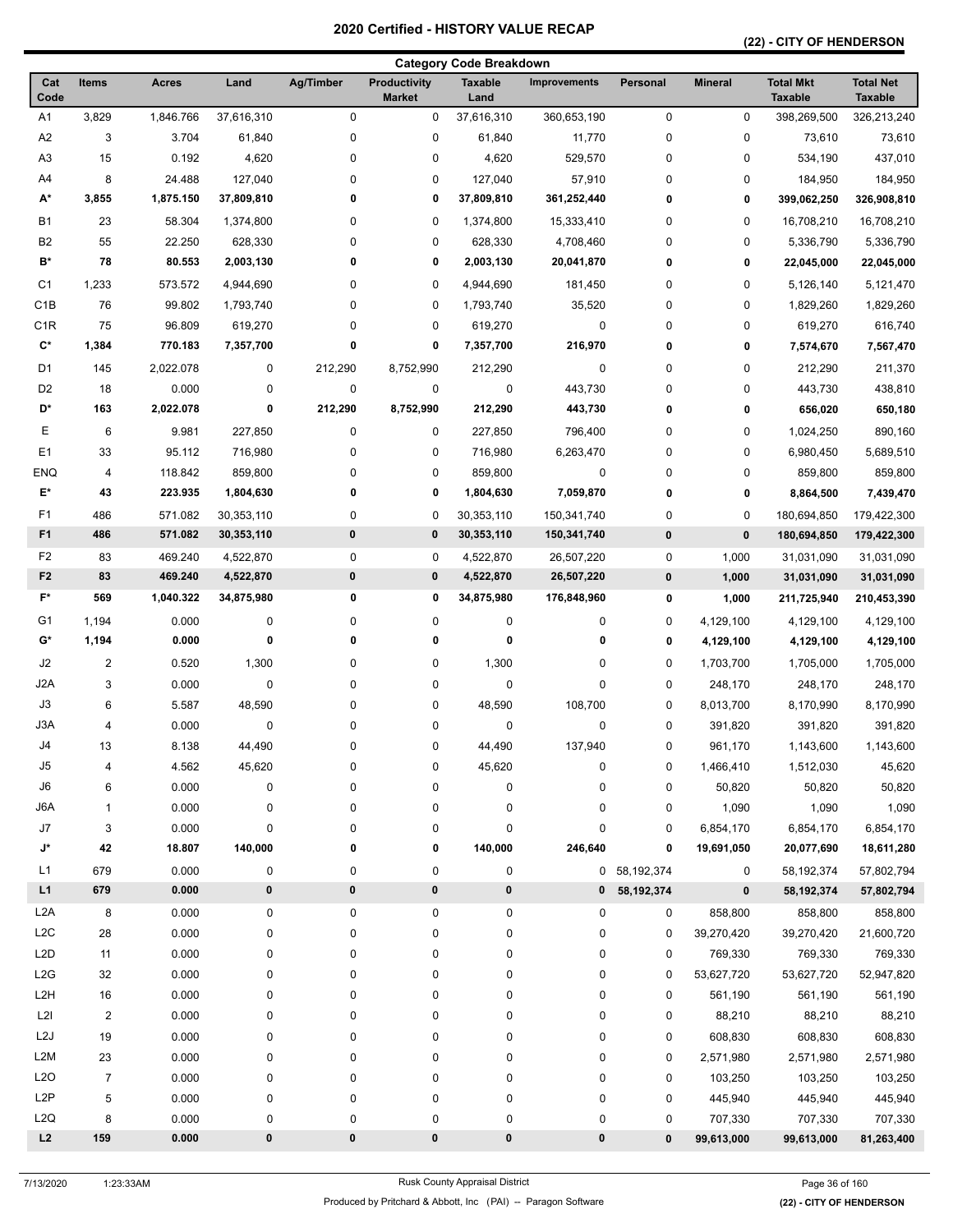## **(22) - CITY OF HENDERSON**

| <b>Category Code Breakdown</b> |                |              |             |                  |                                      |                        |              |             |                |                                    |                                    |
|--------------------------------|----------------|--------------|-------------|------------------|--------------------------------------|------------------------|--------------|-------------|----------------|------------------------------------|------------------------------------|
| Cat<br>Code                    | <b>Items</b>   | <b>Acres</b> | Land        | <b>Ag/Timber</b> | <b>Productivity</b><br><b>Market</b> | <b>Taxable</b><br>Land | Improvements | Personal    | <b>Mineral</b> | <b>Total Mkt</b><br><b>Taxable</b> | <b>Total Net</b><br><b>Taxable</b> |
| L*                             | 838            | 0.000        | 0           | 0                | 0                                    | $\mathbf 0$            | 0            | 58,192,374  | 99,613,000     | 157,805,374                        | 139,066,194                        |
| M1                             | 22             | 0.000        | 0           | 0                | 0                                    | 0                      | 0            | 73,480      | 0              | 73,480                             | 51,480                             |
| M*                             | 22             | 0.000        | 0           | 0                | 0                                    | 0                      | 0            | 73,480      | 0              | 73,480                             | 51,480                             |
| S                              | 11             | 0.000        | 0           | 0                | 0                                    | 0                      | 0            | 7,084,430   | 0              | 7,084,430                          | 7,084,430                          |
| $S^*$                          | 11             | 0.000        | 0           | 0                | 0                                    | 0                      | 0            | 7,084,430   | 0              | 7,084,430                          | 7,084,430                          |
| XB                             | 59             | 0.005        | 140         | $\Omega$         | 0                                    | 140                    | 0            | 15,339      | 90             | 15,569                             | $\Omega$                           |
| XC                             | 1,142          | 0.000        | 0           | 0                | 0                                    | 0                      | 0            | $\Omega$    | 63,530         | 63,530                             | 0                                  |
| XD                             | $\mathbf{1}$   | 0.205        | 2,000       | 0                | 0                                    | 2,000                  | 0            | $\Omega$    | 0              | 2,000                              | 0                                  |
| XO                             | 15             | 0.000        | $\mathbf 0$ | 0                | 0                                    | 0                      | 0            | 1,342,375   | 0              | 1,342,375                          | $\Omega$                           |
| XV                             | 10             | 0.107        | 13,750      | 0                | 0                                    | 13,750                 | 81,150       | 3,500       | 4,280          | 102,680                            | 0                                  |
| <b>XVA</b>                     | 146            | 140.317      | 3,067,890   | 0                | 0                                    | 3,067,890              | 24,037,510   | $\mathbf 0$ | 0              | 27,105,400                         | $\Omega$                           |
| <b>XVB</b>                     | 79             | 278.881      | 2,219,410   | 0                | 0                                    | 2,219,410              | 14,327,620   | 1,390       | 0              | 16,548,420                         | 0                                  |
| <b>XVC</b>                     | 44             | 158.392      | 2,493,320   | 0                | 0                                    | 2,493,320              | 101,610,550  | $\Omega$    | 0              | 104,103,870                        | $\Omega$                           |
| <b>XVD</b>                     | 22             | 11.751       | 1,611,560   | 0                | 0                                    | 1,611,560              | 10,203,320   | 0           | 0              | 11,814,880                         | 0                                  |
| <b>XVF</b>                     | $\mathbf{1}$   | 6.710        | 67,100      | 0                | 0                                    | 67,100                 | 0            | 0           | 0              | 67,100                             | 0                                  |
| <b>XVG</b>                     | 12             | 5.484        | 342,110     | 0                | 0                                    | 342,110                | 2,438,760    | 45,002      | 0              | 2,825,872                          | 0                                  |
| <b>XVH</b>                     | 6              | 9.863        | 208,980     | 0                | 0                                    | 208,980                | 1,739,400    | $\mathbf 0$ | 0              | 1,948,380                          | O                                  |
| <b>XVM</b>                     | 1              | 0.000        | 40,000      | 0                | 0                                    | 40,000                 | 483,960      | $\Omega$    | 0              | 523,960                            | $\Omega$                           |
| <b>XVR</b>                     | $\overline{2}$ | 4.190        | 45,180      | 0                | 0                                    | 45,180                 | 23,440       | $\Omega$    | 0              | 68,620                             |                                    |
| $X^*$                          | 1,540          | 615.904      | 10,111,440  | 0                | 0                                    | 10,111,440             | 154,945,710  | 1,407,606   | 67,900         | 166,532,656                        | 0                                  |
|                                | 9,739          | 6,646.933    | 94,102,690  | 212,290          | 8,752,990                            | 94,314,980             | 721,056,190  | 66,757,890  | 123,502,050    | 1,005,631,110                      | 744,006,804                        |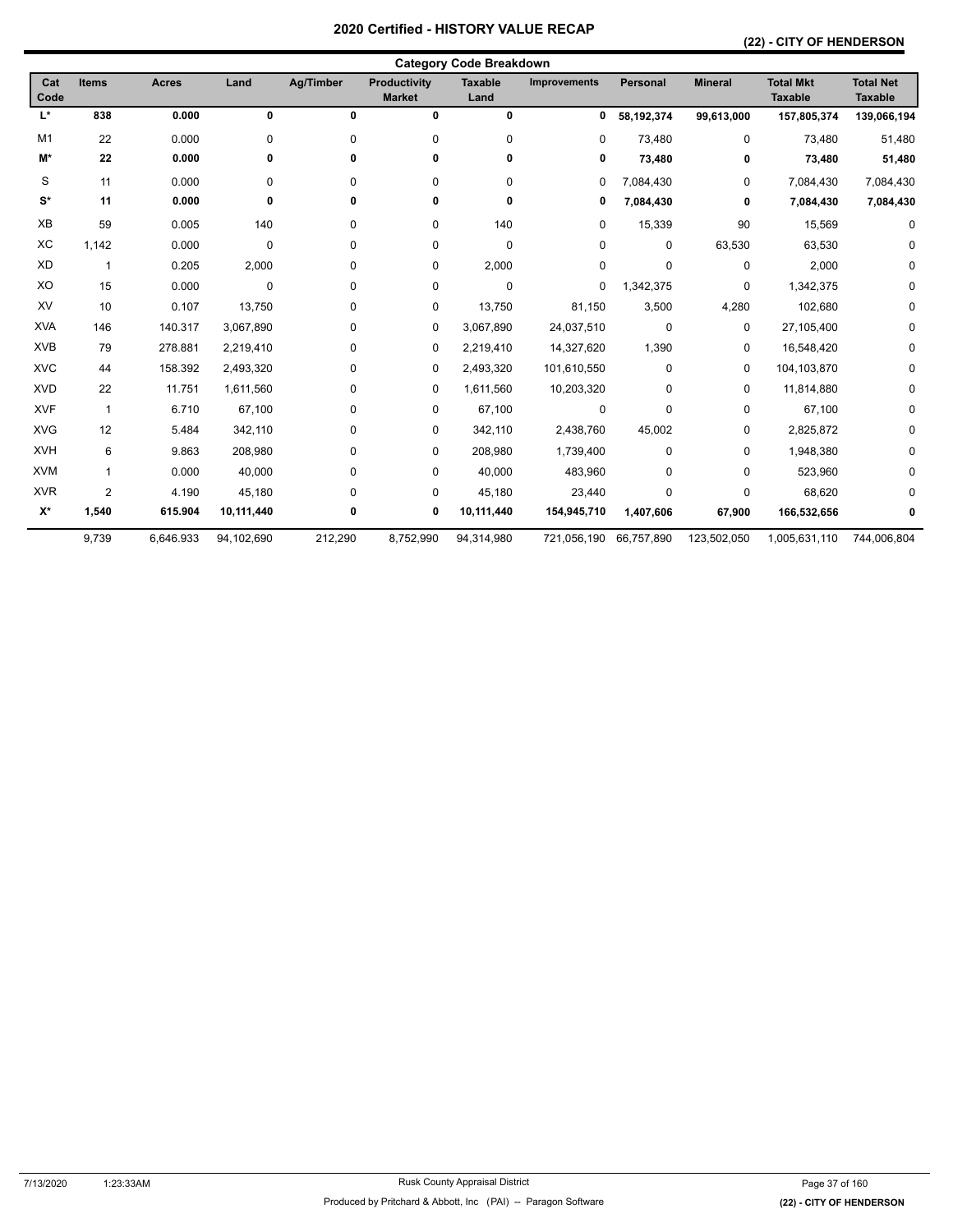|                                            |                    | a unea       | ו טווי<br>vn i |               |                                                                |          | (11) - CITY OF KILGORE |
|--------------------------------------------|--------------------|--------------|----------------|---------------|----------------------------------------------------------------|----------|------------------------|
| Land                                       |                    | Value        | <b>Items</b>   | <b>Exempt</b> |                                                                |          |                        |
| Land - Homesite                            | $^{(+)}$           | 14,708,600   | 1,159          | $\Omega$      |                                                                |          |                        |
| Land - Non Homesite                        | $^{(+)}$           | 5,689,800    | 363            | 2,231,360     |                                                                |          |                        |
| Land - Productivity Market                 | $^{(+)}$           | 658,810      | 10             | 0             |                                                                |          |                        |
| Land - Income                              | $^{(+)}$           | 100,000      | $\overline{c}$ | $\Omega$      |                                                                |          |                        |
| <b>Total Land Market Value</b>             | $(=)$              | 21, 157, 210 | 1,534          |               | <b>Total Land Value:</b>                                       | $^{(+)}$ | 21,157,210             |
| Improvements                               |                    | Value        | <b>Items</b>   | <b>Exempt</b> |                                                                |          |                        |
| Improvements - Homesite                    | $^{(+)}$           | 111,139,810  | 1,162          | 0             |                                                                |          |                        |
| New Improvements - Homesite                | $^{(+)}$           | 521,540      | 74             | 0             |                                                                |          |                        |
| Improvements - Non Homesite                | $^{(+)}$           | 22,651,610   | 158            | 6,247,800     |                                                                |          |                        |
| New Improvements - Non Homesite            | $^{(+)}$           | 70,360       | 3              | 0             |                                                                |          |                        |
| Improvements - Income                      | $^{(+)}$           | 1,661,140    | 2              | 0             |                                                                |          |                        |
| <b>Total Improvement Value</b>             | $(=)$              | 136,044,460  | 1,399          |               | <b>Total Imp Value:</b>                                        | $^{(+)}$ | 136,044,460            |
| Personal                                   |                    | Value        | <b>Items</b>   | <b>Exempt</b> |                                                                |          |                        |
| Personal - Homesite                        | $^{(+)}$           | 5,210        | 3              | 0             |                                                                |          |                        |
| New Personal - Homesite                    | $^{(+)}$           | 0            | 0              | 0             |                                                                |          |                        |
| Personal - Non Homesite                    | $^{(+)}$           | 4,204,279    | 115            | 0             |                                                                |          |                        |
| New Personal - Non Homesite                | $^{(+)}$           | 0            | 0              | 0             |                                                                |          |                        |
| <b>Total Personal Value</b>                | $(=)$              | 4,209,489    | 118            |               | <b>Total Personal Value:</b>                                   | $(+)$    | 4,209,489              |
| Total Real Estate & Personal Mkt Value (=) |                    | 161,411,159  | 3,051          |               |                                                                |          |                        |
| <b>Minerals</b>                            |                    | Value        | <b>Items</b>   |               |                                                                |          |                        |
| <b>Mineral Value</b>                       | $^{(+)}$           | 2,172,970    | 110            |               |                                                                |          |                        |
| Mineral Value - Real                       | $^{(+)}$           | 0            | 0              |               |                                                                |          |                        |
| Mineral Value - Personal                   | $^{(+)}$           | 31,440,140   | 291            |               |                                                                |          |                        |
| <b>Total Mineral Market Value</b>          | $(=)$              | 33,613,110   | 401            |               | <b>Total Min Mkt Value:</b>                                    | $(+)$    | 33,613,110             |
| <b>Total Market Value</b>                  | $(=)$              | 195,024,269  |                |               | <b>Total Market Value:</b>                                     | $(=/+)$  | 195,024,269            |
| Ag/Timber *does not include protested      |                    | Value        | <b>Items</b>   |               |                                                                |          |                        |
| Land Timber Gain                           | $^{(+)}$           | 0            | 0              |               | <b>Land Timber Gain:</b>                                       | $(+)$    | 0                      |
| <b>Productivity Market</b>                 | $^{(+)}$           | 658,810      | 10             |               |                                                                |          |                        |
| Land Ag 1D                                 | $(-)$              | 0            | 0              |               |                                                                |          |                        |
| Land Ag 1D1                                | $(-)$              | 4,870        | 6              |               |                                                                |          |                        |
| Land Ag Tim                                | $(-)$              | 24,130       | 4              |               |                                                                |          |                        |
| Productivity Loss: (=)                     |                    | 629,810      | 10             |               | <b>Productivity Loss:</b>                                      | $(-)$    | 629,810                |
| Losses                                     |                    | Value        | <b>Items</b>   |               |                                                                |          |                        |
| Less Real Exempt Property                  | $(-)$              | 8,479,160    | 83             |               |                                                                |          |                        |
| Less \$500 Inc. Real Personal              | $(-)$              | 3,375        | 18             |               |                                                                |          |                        |
| Less Disaster Exemption<br>$(-)$           |                    | 0            | 0              |               | <b>Total Market Taxable:</b>                                   | $(=)$    | 194,394,459            |
| Less Real/Personal Abatements              | $(\textnormal{-})$ | 0            | 0              |               |                                                                |          |                        |
| Less Community Housing                     | $(\text{-})$       | 0            | 0              |               |                                                                |          |                        |
| Less Freeport                              | $(-)$              | 0            | 0              |               |                                                                |          |                        |
| <b>Less Allocation</b>                     | $(-)$              | 13,310       | 1              |               |                                                                |          |                        |
| Less MultiUse                              | $(-)$              | 25,900       | 2              |               |                                                                |          |                        |
| Less Goods In Transit (Real & Industrial)  | $(-)$              | 0            | 0              |               |                                                                |          |                        |
| <b>Less Historical</b>                     | $(-)$              | 0            | 0              |               |                                                                |          |                        |
| Less Solar/Wind Power                      | $(-)$              | 0            | 0              |               | <b>Total Protested Value:</b>                                  |          | 0                      |
| Less Vehicle Leased for Personal Use       | $(-)$              | 243,359      | 8              |               | <b>Protested % of Total Market:</b>                            |          | 0.00%                  |
| Less Real Protested Value                  | $(-)$              | 0            | 0              |               |                                                                |          |                        |
| Less 10% Cap Loss                          | $(-)$              | 391,860      | 44             |               |                                                                |          |                        |
| Less TCEQ/Pollution Control                | $(-)$              | 373,940      | 1              |               |                                                                |          |                        |
| Less VLA Loss                              | $(-)$              | 0            | 0              |               |                                                                |          |                        |
| Less Mineral Exempt Property               | $(-)$              | 280          | 2              |               |                                                                |          |                        |
| Less \$500 Inc. Mineral Owner              | $(-)$              | 28,190       | 174            |               |                                                                |          |                        |
| <b>Less Mineral Abatements</b>             | $(-)$              | 0            | 0              |               |                                                                |          |                        |
| <b>Less Mineral Freeports</b>              | $(-)$              | 1,654,930    | 1              |               |                                                                |          |                        |
| Less Interstate Commerce                   | $(\cdot)$          | 0            | 0              |               |                                                                |          |                        |
| Less Foreign Trade                         | $(-)$              | 0            | 0              |               |                                                                |          |                        |
| Less Mineral Unknown                       | $(-)$              | 0            | 0              |               | <b>Total Losses:</b>                                           | $(-)$    | 10,970,945             |
| <b>Less Mineral Protested Value</b>        | $(-)$              | 0            | 0              |               | <b>Total Appraised Value:</b>                                  | $(=/+)$  | 183,180,155            |
| Total Losses (includes Prod. Loss)         | $(=)$              | 11,844,114   |                |               | <b>Total Exemptions*:</b><br>* See breakdown on following page | $(-)$    | 25,623,890             |
| <b>Total Appraised Value</b>               | $(=)$              | 183,180,155  |                |               |                                                                |          |                        |
|                                            |                    |              |                |               | <b>Net Taxable Value:</b>                                      |          | 157,556,265            |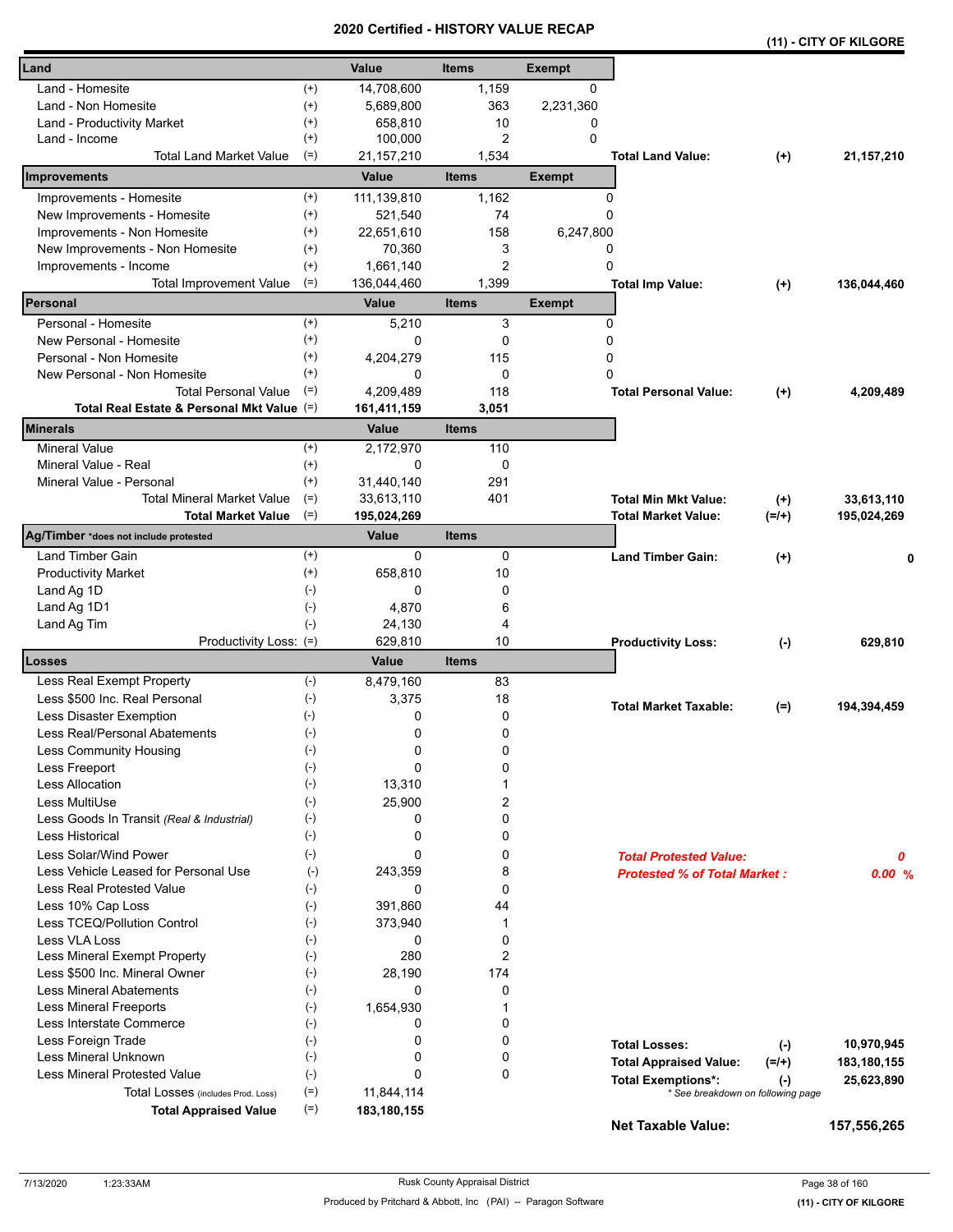**(11) - CITY OF KILGORE** 

| <b>Count of Homesteads</b>                           |     |           |                        |          |       |                                                                   |              |              |                                              |                                         |                      |                                                                                                                  |
|------------------------------------------------------|-----|-----------|------------------------|----------|-------|-------------------------------------------------------------------|--------------|--------------|----------------------------------------------|-----------------------------------------|----------------------|------------------------------------------------------------------------------------------------------------------|
| н                                                    | s   | F         | в                      | D        | W     | O                                                                 | DV           | <b>DV100</b> | <b>SS First Resp</b>                         |                                         | <b>SS Svc Member</b> |                                                                                                                  |
| 451                                                  | 325 | 0         | 21                     | 0        | 0     | 0                                                                 | 27           | 17           | 0                                            |                                         | 0                    |                                                                                                                  |
| <b>Owner and Parcel Counts</b>                       |     |           |                        |          |       |                                                                   |              |              |                                              |                                         |                      |                                                                                                                  |
| <b>Total Parcels*:</b>                               |     |           |                        |          |       | 2,066* Parcel count is figured by parcel per ownership sequences. |              |              |                                              |                                         |                      |                                                                                                                  |
| <b>Total Owners:</b>                                 |     |           |                        | 1,698    |       |                                                                   |              |              |                                              |                                         |                      |                                                                                                                  |
| <b>Ported Homestead/Charity Amounts</b>              |     |           |                        |          | Value |                                                                   | <b>Items</b> |              |                                              |                                         |                      |                                                                                                                  |
| DV Donated Home (Charity)                            |     |           |                        | $^{(+)}$ |       | 0                                                                 |              |              | $\mathbf 0$                                  |                                         |                      |                                                                                                                  |
| SS of a Service Member Ported Amount                 |     |           |                        | $^{(+)}$ |       | 0                                                                 |              |              | 0                                            |                                         |                      |                                                                                                                  |
| SS of a First Responder Ported Amount                |     |           |                        | $^{(+)}$ |       | 0                                                                 |              |              | 0                                            |                                         |                      |                                                                                                                  |
| SS of DV Donated Home Ported Amount                  |     |           |                        | $^{(+)}$ |       | 0                                                                 |              |              | 0                                            |                                         |                      |                                                                                                                  |
| SS of 100% DV Ported Amount                          |     |           |                        | $^{(+)}$ |       | 0                                                                 |              |              | $\mathbf 0$                                  |                                         |                      |                                                                                                                  |
| <b>Homestead Exemptions</b>                          |     |           |                        |          | Value |                                                                   | <b>Items</b> |              |                                              |                                         |                      |                                                                                                                  |
| Homestead H,S                                        |     |           |                        | $^{(+)}$ |       | 0                                                                 |              |              | 0                                            |                                         |                      |                                                                                                                  |
| Senior S                                             |     |           |                        | $^{(+)}$ |       | 0                                                                 |              |              | $\pmb{0}$                                    | H - Homestead                           |                      | D - Disabled Only                                                                                                |
| Disabled B                                           |     |           |                        | $^{(+)}$ |       | $\mathbf 0$                                                       |              |              | $\mathbf 0$                                  | S - Over 65                             |                      | W - Widow                                                                                                        |
| DV 100%                                              |     |           |                        | $^{(+)}$ |       | 2,235,830                                                         |              | 17           |                                              | F - Disabled Widow                      |                      | O - Over 65 (No HS)                                                                                              |
| Surviving Spouse of a Service Member                 |     |           |                        | $^{(+)}$ |       | 0                                                                 |              |              | $\mathbf 0$                                  | B - Disabled                            |                      | DV - Disabled Veteran                                                                                            |
| Survivng Spouse of a First Responder                 |     |           |                        | $^{(+)}$ |       | $\mathbf 0$                                                       |              |              | 0                                            | DV100 (1, 2, 3) - 100% Disabled Veteran |                      |                                                                                                                  |
|                                                      |     |           |                        |          |       |                                                                   |              |              |                                              |                                         |                      | 4 (4B, 4H, 4S) - Surviving Spouse of a Service Member<br>5* (5B, 5H, 5S) - Surviving Spouse of a First Responder |
|                                                      |     |           | Total Reimbursable (=) |          |       | 2,235,830                                                         |              | 17           |                                              |                                         |                      |                                                                                                                  |
| Local Discount                                       |     |           |                        | $^{(+)}$ |       | 18,048,280                                                        |              | 797          |                                              |                                         |                      |                                                                                                                  |
| Disabled Veteran                                     |     |           |                        | $^{(+)}$ |       | 244,500                                                           |              | 22           |                                              |                                         |                      |                                                                                                                  |
| Optional 65                                          |     |           |                        | $^{(+)}$ |       | 4,780,280                                                         |              | 325          |                                              |                                         |                      |                                                                                                                  |
| Local Disabled                                       |     |           |                        | $^{(+)}$ |       | 315,000                                                           |              | 21           |                                              |                                         |                      |                                                                                                                  |
| State Homestead                                      |     |           |                        | $^{(+)}$ |       | 0                                                                 |              |              | $\mathbf 0$                                  |                                         |                      |                                                                                                                  |
| <b>Total Exemptions</b>                              |     |           |                        | $(=)$    |       |                                                                   |              |              | 25,623,890 (includes Ported/Charity Amounts) |                                         |                      |                                                                                                                  |
| <b>Special Certified Totals</b>                      |     |           |                        |          |       |                                                                   |              |              |                                              |                                         |                      |                                                                                                                  |
|                                                      |     |           |                        |          |       |                                                                   |              |              |                                              |                                         |                      |                                                                                                                  |
| <b>Exempt Value of First Time Absolute Exemption</b> |     |           |                        |          |       |                                                                   |              | \$18,000     |                                              |                                         |                      |                                                                                                                  |
| <b>Exempt Value of First Time Partial Exemption</b>  |     |           |                        |          |       |                                                                   |              | \$494,750    |                                              |                                         |                      |                                                                                                                  |
|                                                      |     |           |                        |          |       |                                                                   |              |              |                                              |                                         |                      |                                                                                                                  |
| <b>New AG/Timber</b>                                 |     |           |                        |          |       |                                                                   |              |              |                                              |                                         |                      |                                                                                                                  |
| Market                                               |     |           |                        |          |       |                                                                   |              | \$0          |                                              |                                         |                      |                                                                                                                  |
|                                                      |     |           |                        |          |       |                                                                   |              |              |                                              |                                         |                      |                                                                                                                  |
| Taxable                                              |     |           |                        |          |       |                                                                   |              | \$0          |                                              |                                         |                      |                                                                                                                  |
| Value Loss                                           |     |           |                        |          |       |                                                                   |              | \$0          |                                              |                                         |                      |                                                                                                                  |
| New Improvement/Personal                             |     |           |                        |          |       |                                                                   |              |              |                                              |                                         |                      |                                                                                                                  |
| Market                                               |     |           |                        |          |       |                                                                   |              | \$591,900    |                                              |                                         |                      |                                                                                                                  |
| Taxable                                              |     |           |                        |          |       |                                                                   |              | \$541,360    |                                              |                                         |                      |                                                                                                                  |
|                                                      |     |           |                        |          |       |                                                                   |              |              |                                              |                                         |                      |                                                                                                                  |
| Average Values* (includes protested & exempt value)  |     |           |                        |          |       |                                                                   |              |              |                                              |                                         |                      |                                                                                                                  |
| Average Homestead Value A*                           |     |           |                        |          |       | <b>Parcels</b>                                                    |              |              |                                              | Total Homestead Value A*                |                      |                                                                                                                  |
| <b>Market</b>                                        |     | \$107,932 |                        |          |       | 1,159                                                             |              |              |                                              | Market                                  | \$125,094,320        |                                                                                                                  |
| Taxable                                              |     | \$86,074  |                        |          |       |                                                                   |              |              |                                              | Taxable                                 | \$99,676,960         |                                                                                                                  |
| Average Homestead Value A* and E*                    |     |           |                        |          |       | <b>Parcels</b>                                                    |              |              |                                              | Total Homestead Value A* and E*         |                      |                                                                                                                  |
|                                                      |     |           |                        |          |       |                                                                   |              |              |                                              | <b>Market</b>                           | \$125,380,490        |                                                                                                                  |
| <b>Market</b>                                        |     | \$108,086 |                        |          |       | 1,160                                                             |              |              |                                              |                                         |                      |                                                                                                                  |
| Taxable                                              |     | \$86,198  |                        |          |       |                                                                   |              |              |                                              | Taxable                                 | \$99,905,900         |                                                                                                                  |
| Average Homestead Value A* and E* and M1             |     |           |                        |          |       | <b>Parcels</b>                                                    |              |              |                                              |                                         |                      | Total Homestead Value A* and E* and M1                                                                           |
|                                                      |     | \$107,724 |                        |          |       | 1,164                                                             |              |              |                                              | <b>Market</b>                           | \$125,390,820        |                                                                                                                  |
| Market                                               |     |           |                        |          |       |                                                                   |              |              |                                              | Taxable                                 | \$99,916,230         |                                                                                                                  |
| Taxable                                              |     | \$85,907  |                        |          |       |                                                                   |              |              |                                              |                                         |                      |                                                                                                                  |
| Average Homestead Value M1                           |     |           |                        |          |       | <b>Parcels</b>                                                    |              |              |                                              | <b>Total Homestead Value M1</b>         |                      |                                                                                                                  |
| Market                                               |     | \$2,582   |                        |          |       |                                                                   | 4            |              |                                              | <b>Market</b>                           | \$10,330             |                                                                                                                  |
|                                                      |     | \$0       |                        |          |       |                                                                   |              |              |                                              | Taxable                                 | \$10,330             |                                                                                                                  |
| Taxable                                              |     |           |                        |          |       |                                                                   |              |              |                                              |                                         |                      |                                                                                                                  |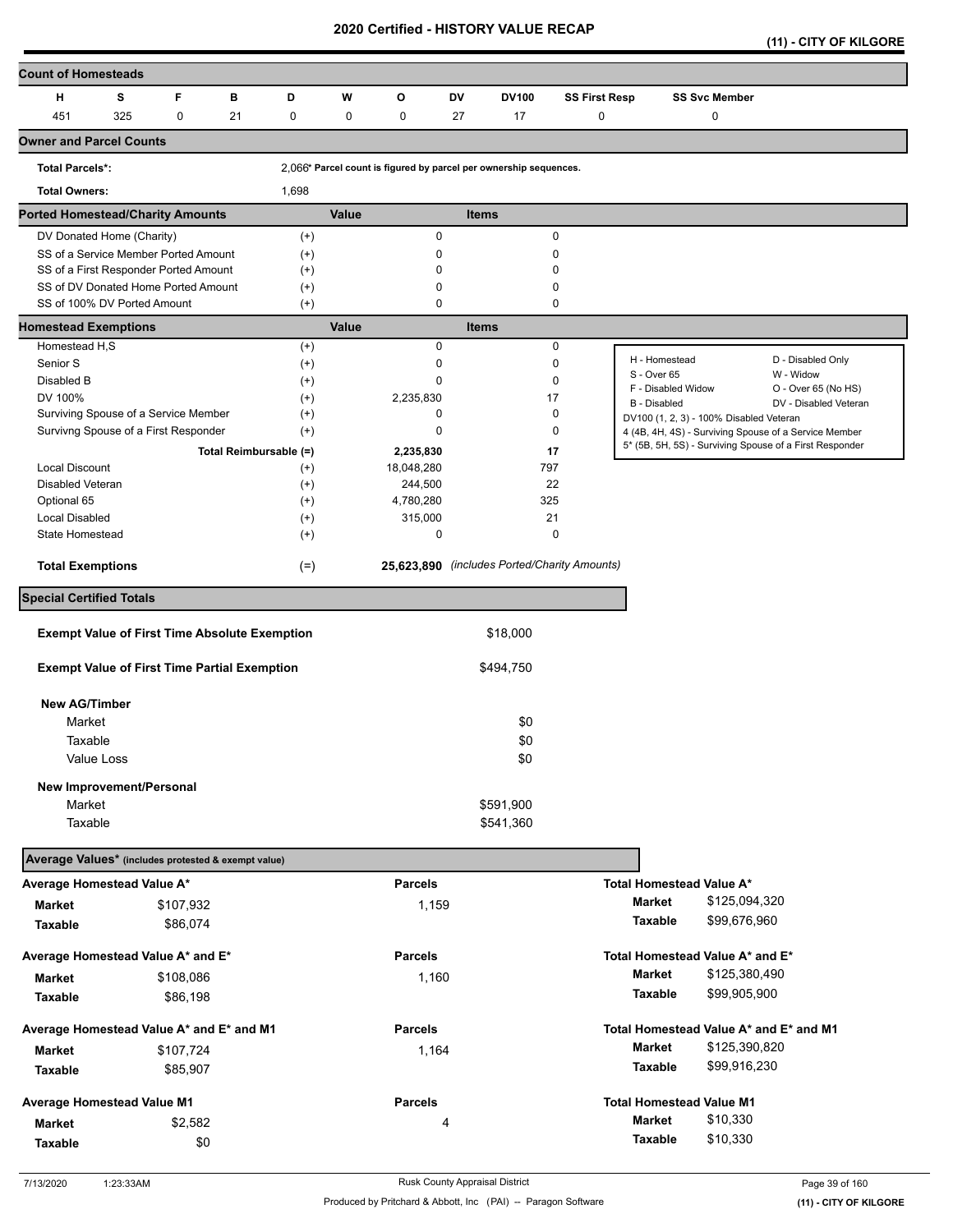| <b>Minerals</b>                                                | Value        | <b>Items</b>   |                                    |               |
|----------------------------------------------------------------|--------------|----------------|------------------------------------|---------------|
| Mineral_Value                                                  | 2,172,970    | 110            |                                    |               |
| Mineral Value - Real                                           | 0            | 0              |                                    |               |
| Mineral Value - Personal                                       | 31,440,140   | 291            | <b>Total Mineral Value:</b>        | 33,613,110    |
| <b>Mineral Loss</b>                                            | Value        | <b>Items</b>   |                                    |               |
| Less Mineral Exempt Property                                   | 280          | 2              | <b>Total Mineral Exempt Value:</b> | 280           |
| Less \$500 Inc. Mineral Owner                                  | 28,190       | 174            |                                    |               |
| <b>Less Mineral Abatements</b>                                 | 0            | $\mathbf 0$    |                                    |               |
| Less Mineral Freeports/Interstate Commerce                     | 1,654,930    | 1              |                                    |               |
| <b>Less Mineral Unknown</b>                                    | 0            | 0              |                                    |               |
| Less TCEQ/Pollution Control                                    | 373,940      | 1              |                                    |               |
| Less VLA                                                       | 0            | $\mathbf 0$    |                                    |               |
| Less Mineral Protested Value                                   | 0            | $\mathbf 0$    | <b>Taxload Mineral Total:</b>      | 33,612,830    |
| Land                                                           | <b>Value</b> | <b>Items</b>   |                                    |               |
| Land - Homesite                                                | 14,708,600   | 1,159          |                                    |               |
| Land - Non Homesite                                            | 5,689,800    | 363            |                                    |               |
| Land - Productivity Market                                     | 658,810      | 10             |                                    |               |
| Land - Income                                                  | 100,000      | $\overline{2}$ | <b>Total Land Value:</b>           | 21, 157, 210  |
| <b>Land Timber Gain</b>                                        | 0            | $\mathbf 0$    |                                    |               |
| Improvements                                                   | Value        | <b>Items</b>   |                                    |               |
| Improvements - Homesite                                        | 111,139,810  | 1,162          |                                    |               |
| New Improvements - Homesite                                    | 521,540      | 74             |                                    |               |
| Improvements - Non Homesite                                    | 22,651,610   | 158            |                                    |               |
| New Improvements - Non Homesite                                | 70,360       | 3              |                                    |               |
| Improvements - Income                                          | 1,661,140    | $\overline{2}$ | <b>Total Improvement Value:</b>    | 136,044,460   |
| <b>Ag Loss</b>                                                 | Value        | <b>Items</b>   |                                    |               |
| <b>Productivity Market</b>                                     | 658,810      | 10             |                                    |               |
| Land Ag 1D                                                     | 0            | $\mathbf 0$    |                                    |               |
| Land Ag 1D1                                                    | 4,870        | 6              |                                    |               |
| Land Ag Tim                                                    | 24,130       | 24,130         | <b>Productivity Loss:</b>          | 629,810       |
| <b>Real Loss</b>                                               | <b>Value</b> |                |                                    |               |
| Land Homesite Exempt                                           | 0            |                |                                    |               |
| Land Non-Homesite Exempt                                       | 2,231,360    |                |                                    |               |
| <b>Productivity Market Exempt</b>                              | 0            |                |                                    |               |
| Income Land Exempt                                             | 0            |                |                                    |               |
| Improvement Homesite Exempt<br>New Improvement Homesite Exempt | 0<br>0       |                |                                    |               |
| Improvement Non-Homesite Exempt                                | 6,247,800    |                |                                    |               |
| New Improvement Non-Homesite Exempt                            | 0            |                |                                    |               |
| Income Improvement Exempt                                      | 0            |                | <b>Real Exempt Total:</b>          | 8,479,160     |
|                                                                |              |                |                                    |               |
| Personal                                                       | Value        | <b>Items</b>   | <b>Taxload Real Total:</b>         | 148,092,700   |
| Personal - Homesite                                            | 5,210        | 3              |                                    |               |
| New Personal - Homesite                                        | 0            | $\mathbf 0$    |                                    |               |
| Personal - Non Homesite                                        |              | 115            |                                    |               |
| New Personal - Non Homesite                                    | 4,204,279    |                |                                    |               |
|                                                                | 0            | 0              | <b>Total Personal Value:</b>       | 4,209,489     |
| <b>Personal Loss</b>                                           | <b>Value</b> |                |                                    |               |
| Personal Homesite Exempt                                       | 0            |                |                                    |               |
| New Personal Homesite Exempt                                   | 0            |                |                                    |               |
| Personal Non-Homesite Exempt                                   | 0            |                |                                    |               |
| New Personal Non-Homesite Exempt                               | 0            |                |                                    |               |
| Personal Under 500                                             | 3,375        |                | <b>Personal Exempt Total:</b>      | 0             |
|                                                                |              |                | <b>Taxload Personal Total:</b>     | 4,209,489     |
|                                                                |              |                |                                    |               |
|                                                                |              |                |                                    |               |
|                                                                |              |                | <b>Total Appraised:</b>            | 183, 180, 155 |
|                                                                |              |                |                                    |               |
|                                                                |              |                | <b>Taxroll Load Total:</b>         | 185,915,019   |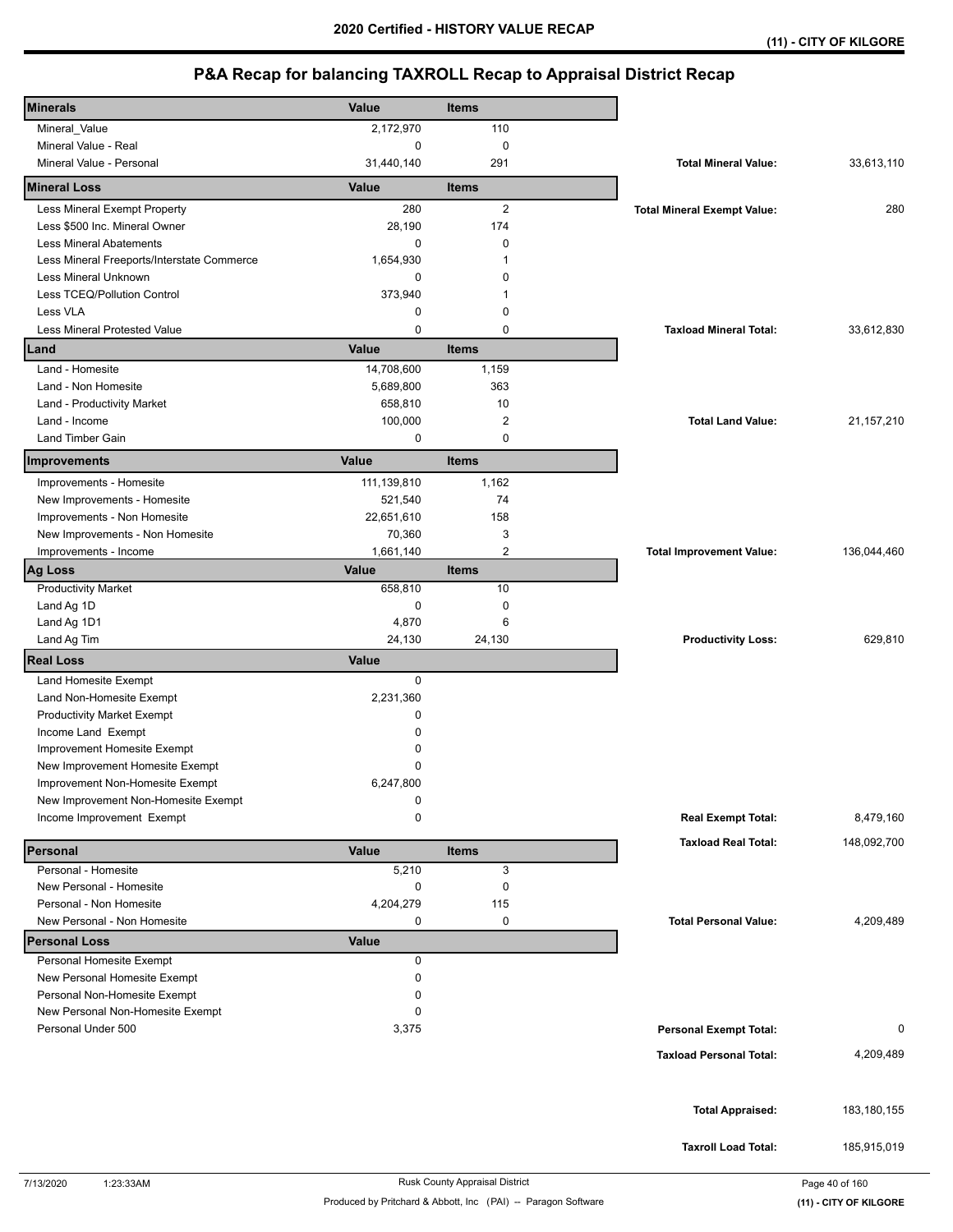## **(11) - CITY OF KILGORE**

|                    |                         |                |            |           |                                      | <b>Category Code Breakdown</b> |                     |           |                |                                    |                                    |
|--------------------|-------------------------|----------------|------------|-----------|--------------------------------------|--------------------------------|---------------------|-----------|----------------|------------------------------------|------------------------------------|
| Cat<br>Code        | <b>Items</b>            | <b>Acres</b>   | Land       | Ag/Timber | <b>Productivity</b><br><b>Market</b> | <b>Taxable</b><br>Land         | <b>Improvements</b> | Personal  | <b>Mineral</b> | <b>Total Mkt</b><br><b>Taxable</b> | <b>Total Net</b><br><b>Taxable</b> |
| A <sub>1</sub>     | 1,219                   | 500.950        | 15,164,610 | $\pmb{0}$ | 0                                    | 15,164,610                     | 114, 175, 940       | 0         | 0              | 129,340,550                        | 103,544,890                        |
| A2                 | $\overline{7}$          | 9.987          | 88,790     | 0         | 0                                    | 88,790                         | 182,150             | $\pmb{0}$ | 0              | 270,940                            | 181,290                            |
| A <sub>3</sub>     | 3                       | 0.000          | $\pmb{0}$  | 0         | 0                                    | $\pmb{0}$                      | 168,360             | $\pmb{0}$ | 0              | 168,360                            | 161,410                            |
| A4                 | 5                       | 7.305          | 73,290     | 0         | 0                                    | 73,290                         | 64,380              | $\pmb{0}$ | 0              | 137,670                            | 137,670                            |
| A*                 | 1,234                   | 518.243        | 15,326,690 | 0         | 0                                    | 15,326,690                     | 114,590,830         | 0         | 0              | 129,917,520                        | 104,025,260                        |
| <b>B1</b>          | 6                       | 0.000          | 40,500     | 0         | 0                                    | 40,500                         | 341,670             | 0         | 0              | 382,170                            | 316,330                            |
| B <sub>2</sub>     | 4                       | 0.747          | 62,500     | 0         | 0                                    | 62,500                         | 441,750             | 0         | 0              | 504,250                            | 504,250                            |
| B*                 | 10                      | 0.747          | 103,000    | 0         | 0                                    | 103,000                        | 783,420             | 0         | 0              | 886,420                            | 820,580                            |
| C <sub>1</sub>     | 102                     | 47.306         | 534,800    | 0         | 0                                    | 534,800                        | 230                 | $\pmb{0}$ | 0              | 535,030                            | 534,610                            |
| C <sub>1</sub> B   | 16                      | 20.206         | 245,550    | 0         | 0                                    | 245,550                        | 61,760              | 0         | 0              | 307,310                            | 307,310                            |
| C <sub>1</sub> R   | 21                      | 31.029         | 192,760    | 0         | 0                                    | 192,760                        | 0                   | $\pmb{0}$ | 0              | 192,760                            | 192,760                            |
| $\mathbf{C}^\star$ | 139                     | 98.541         | 973,110    | 0         | 0                                    | 973,110                        | 61,990              | 0         | 0              | 1,035,100                          | 1,034,680                          |
| D <sub>1</sub>     | 10                      | 196.952        | 0          | 29,000    | 658,810                              | 29,000                         | 0                   | 0         | 0              | 29,000                             | 29,000                             |
| D <sub>2</sub>     | $\overline{2}$          | 0.000          | $\pmb{0}$  | 0         | 0                                    | 0                              | 4,720               | 0         | 0              | 4,720                              | 4,720                              |
| D*                 | 12                      | 196.952        | 0          | 29,000    | 658,810                              | 29,000                         | 4,720               | 0         | $\bf{0}$       | 33,720                             | 33,720                             |
| E <sub>1</sub>     | $\overline{2}$          | 3.000          | 26,000     | 0         | 0                                    | 26,000                         | 435,080             | $\pmb{0}$ | 0              | 461,080                            | 403,850                            |
| E*                 | $\mathbf 2$             | 3.000          | 26,000     | 0         | 0                                    | 26,000                         | 435,080             | 0         | 0              | 461,080                            | 403,850                            |
| F <sub>1</sub>     | 37                      | 101.151        | 1,023,220  | 0         | 0                                    | 1,023,220                      | 5,707,050           | 0         | 0              | 6,730,270                          | 6,730,270                          |
| F <sub>1</sub>     | 37                      | 101.151        | 1,023,220  | 0         | $\pmb{0}$                            | 1,023,220                      | 5,707,050           | $\pmb{0}$ | $\pmb{0}$      | 6,730,270                          | 6,730,270                          |
| F <sub>2</sub>     | 29                      | 92.295         | 806,480    | 0         | 0                                    | 806,480                        | 8,205,030           | 0         | 0              | 9,011,510                          | 9,011,510                          |
| F <sub>2</sub>     | 29                      | 92.295         | 806,480    | 0         | $\pmb{0}$                            | 806,480                        | 8,205,030           | $\pmb{0}$ | $\pmb{0}$      | 9,011,510                          | 9,011,510                          |
| F*                 | 66                      | 193.446        | 1,829,700  | 0         | $\pmb{0}$                            | 1,829,700                      | 13,912,080          | 0         | 0              | 15,741,780                         | 15,741,780                         |
| G <sub>1</sub>     |                         |                |            |           |                                      |                                |                     |           |                |                                    |                                    |
| G*                 | 110<br>110              | 0.000<br>0.000 | 0<br>0     | 0<br>0    | 0<br>0                               | 0<br>0                         | 0<br>0              | 0<br>0    | 2,172,970      | 2,172,970                          | 2,172,970                          |
|                    |                         |                |            |           |                                      |                                |                     |           | 2,172,970      | 2,172,970                          | 2,172,970                          |
| J2                 | $\overline{2}$          | 0.020          | 2,040      | 0         | 0                                    | 2,040                          | 0                   | 0         | 438,260        | 440,300                            | 440,300                            |
| J3                 | $\overline{2}$          | 0.000          | $\pmb{0}$  | 0         | 0                                    | $\mathbf 0$                    | 0                   | 0         | 1,390,330      | 1,390,330                          | 1,390,330                          |
| J4                 | 3                       | 0.000          | $\pmb{0}$  | 0         | 0                                    | 0                              | 0                   | 0         | 62,700         | 62,700                             | 62,700                             |
| J5                 | $\mathbf{1}$            | 0.258          | 6,500      | 0         | 0                                    | 6,500                          | 3,420               | $\pmb{0}$ | $\pmb{0}$      | 9,920                              | 9,920                              |
| J6                 | $\overline{2}$          | 0.000          | $\pmb{0}$  | 0         | 0                                    | 0                              | 0                   | 0         | 5,670          | 5,670                              | 5,670                              |
| J6A                | $\overline{2}$          | 0.000          | 0          | 0         | 0                                    | 0                              | 0                   | 0         | 824,920        | 824,920                            | 824,920                            |
| J7<br>J*           | $\mathbf{1}$<br>13      | 0.000<br>0.279 | $\pmb{0}$  | 0<br>0    | 0<br>0                               | 0<br>8,540                     | 0                   | 0         | 80,360         | 80,360                             | 80,360                             |
|                    |                         |                | 8,540      |           |                                      |                                | 3,420               | 0         | 2,802,240      | 2,814,200                          | 2,814,200                          |
| L1                 | 82                      | 0.000          | 0          | 0         | 0                                    | 0                              | 0                   | 3,902,545 | 0              | 3,902,545                          | 3,836,835                          |
| L1                 | 82                      | 0.000          | 0          | 0         | $\pmb{0}$                            | 0                              | 0                   | 3,902,545 | 0              | 3,902,545                          | 3,836,835                          |
| L <sub>2</sub> A   | 13                      | 0.000          | 0          | 0         | 0                                    | 0                              | 0                   | 0         | 2,175,360      | 2,175,360                          | 2,175,360                          |
| L2B                | $\overline{c}$          | 0.000          | 0          | 0         | 0                                    | 0                              | 0                   | 0         | 453,470        | 453,470                            | 453,470                            |
| L <sub>2</sub> C   | 16                      | 0.000          | $\pmb{0}$  | 0         | 0                                    | 0                              | 0                   | 0         | 7,102,460      | 7,102,460                          | 5,447,530                          |
| L <sub>2</sub> D   | 14                      | 0.000          | 0          | 0         | 0                                    | 0                              | 0                   | 0         | 265,600        | 265,600                            | 265,600                            |
| L2G                | 27                      | 0.000          | 0          | 0         | 0                                    | 0                              | 0                   | 0         | 15,659,900     | 15,659,900                         | 15,285,960                         |
| L <sub>2</sub> H   | $\mathbf{1}$            | 0.000          | 0          | 0         | 0                                    | 0                              | 0                   | 0         | 203,970        | 203,970                            | 203,970                            |
| L2J                | 11                      | 0.000          | $\pmb{0}$  | 0         | 0                                    | 0                              | 0                   | 0         | 208,800        | 208,800                            | 208,800                            |
| L <sub>2</sub> M   | 10                      | 0.000          | $\pmb{0}$  | 0         | 0                                    | 0                              | 0                   | 0         | 2,029,430      | 2,029,430                          | 2,029,430                          |
| L <sub>20</sub>    | 6                       | 0.000          | $\pmb{0}$  | 0         | 0                                    | 0                              | 0                   | 0         | 205,720        | 205,720                            | 205,720                            |
| L <sub>2</sub> P   | $\mathbf{1}$            | 0.000          | 0          | 0         | 0                                    | 0                              | 0                   | 0         | 59,850         | 59,850                             | 59,850                             |
| L <sub>2</sub> Q   | $\overline{\mathbf{c}}$ | 0.000          | 0          | 0         | 0                                    | 0                              | 0                   | 0         | 244,850        | 244,850                            | 244,850                            |
| L2                 | 103                     | 0.000          | $\pmb{0}$  | 0         | 0                                    | 0                              | 0                   | $\pmb{0}$ | 28,609,410     | 28,609,410                         | 26,580,540                         |
| $\mathsf{L}^\star$ | 185                     | 0.000          | 0          | 0         | 0                                    | 0                              | 0                   | 3,902,545 | 28,609,410     | 32,511,955                         | 30,417,375                         |
| M <sub>1</sub>     | 10                      | 0.000          | 0          | 0         | 0                                    | 0                              | 5,120               | 14,140    | 0              | 19,260                             | 19,260                             |
| M*                 | $10\,$                  | 0.000          | 0          | 0         | 0                                    | 0                              | 5,120               | 14,140    | 0              | 19,260                             | 19,260                             |
| S                  | 2                       | 0.000          | $\pmb{0}$  | 0         | 0                                    | 0                              | 0                   | 61,260    | 0              | 61,260                             | 61,260                             |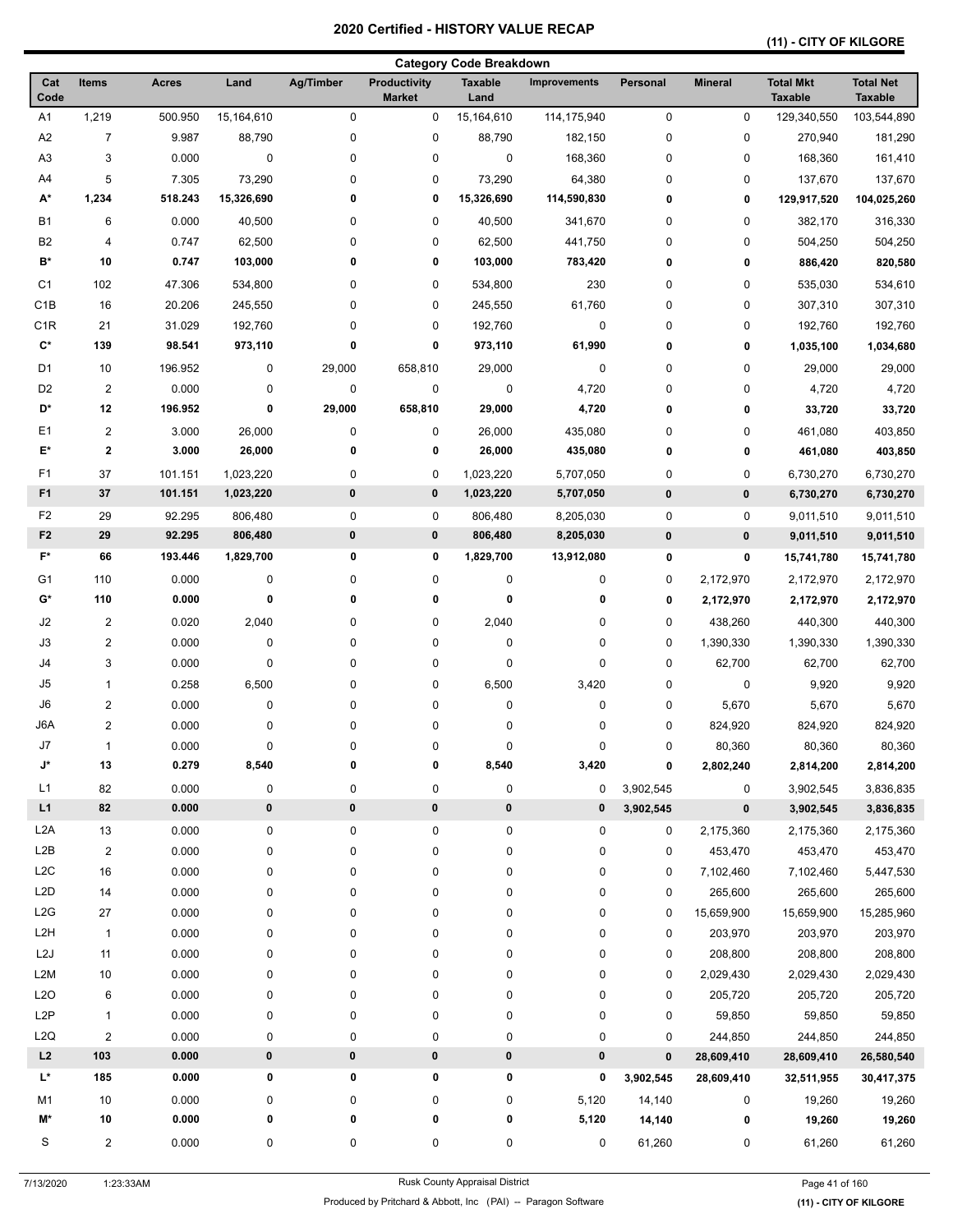## **(11) - CITY OF KILGORE**

|             |                |              |            |           |                                      | <b>Category Code Breakdown</b> |                     |           |                |                                    |                                    |
|-------------|----------------|--------------|------------|-----------|--------------------------------------|--------------------------------|---------------------|-----------|----------------|------------------------------------|------------------------------------|
| Cat<br>Code | <b>Items</b>   | <b>Acres</b> | Land       | Ag/Timber | <b>Productivity</b><br><b>Market</b> | <b>Taxable</b><br>Land         | <b>Improvements</b> | Personal  | <b>Mineral</b> | <b>Total Mkt</b><br><b>Taxable</b> | <b>Total Net</b><br><b>Taxable</b> |
| S*          | $\mathbf{2}$   | 0.000        | 0          | 0         | 0                                    | 0                              | 0                   | 61,260    | 0              | 61,260                             | 61,260                             |
| XB          | 18             | 0.000        | 0          | 0         | 0                                    | 0                              | 0                   | 3,355     | 20             | 3,375                              | 0                                  |
| XC          | 174            | 0.000        | 0          | 0         | $\mathbf 0$                          | $\mathbf 0$                    | 0                   | 0         | 28,190         | 28,190                             | 0                                  |
| XO          | 9              | 0.000        | 0          | $\Omega$  | $\mathbf 0$                          | 0                              | 0                   | 228,189   | 0              | 228,189                            | 11,330                             |
| XV          | $\overline{2}$ | 0.000        | 0          | 0         | $\mathbf 0$                          | 0                              | 0                   | 0         | 280            | 280                                | 0                                  |
| <b>XVA</b>  | 4              | 11.192       | 339,420    | 0         | 0                                    | 339,420                        | 368,010             | 0         | 0              | 707,430                            | 0                                  |
| <b>XVB</b>  | 65             | 49.864       | 1,334,440  | 0         | 0                                    | 1,334,440                      | 89,150              | 0         | $\mathbf 0$    | 1,423,590                          | $\mathbf 0$                        |
| <b>XVC</b>  | 12             | 136.221      | 549,500    | 0         | 0                                    | 549,500                        | 5,704,010           | 0         | 0              | 6,253,510                          | $\mathbf 0$                        |
| <b>XVD</b>  | $\overline{2}$ | 0.281        | 8,000      | 0         | 0                                    | 8,000                          | 86,630              | 0         | $\mathbf 0$    | 94,630                             | 0                                  |
| $X^*$       | 286            | 197.558      | 2,231,360  | 0         | 0                                    | 2,231,360                      | 6,247,800           | 231,544   | 28,490         | 8,739,194                          | 11,330                             |
|             | 2,069          | 1,208.764    | 20,498,400 | 29,000    | 658,810                              | 20,527,400                     | 136,044,460         | 4,209,489 | 33,613,110     | 194,394,459                        | 157,556,265                        |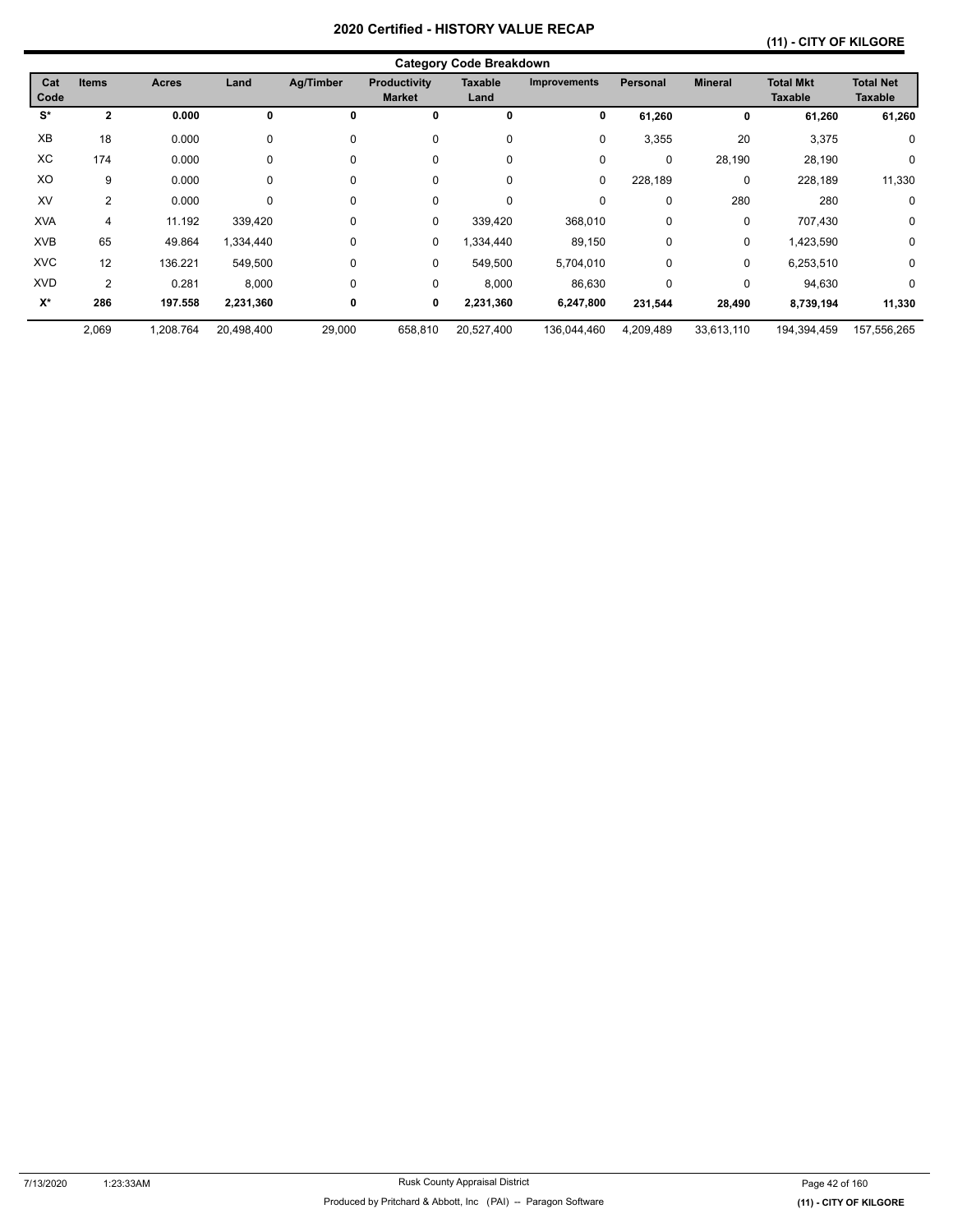|                                            |                    | a unea     | ו טווי<br>VN L |               |                                     | (23) - CITY OF NEW LONDON         |            |
|--------------------------------------------|--------------------|------------|----------------|---------------|-------------------------------------|-----------------------------------|------------|
| Land                                       |                    | Value      | <b>Items</b>   | <b>Exempt</b> |                                     |                                   |            |
| Land - Homesite                            | $^{(+)}$           | 2,964,250  | 323            | $\Omega$      |                                     |                                   |            |
| Land - Non Homesite                        | $^{(+)}$           | 2,203,600  | 162            | 289,050       |                                     |                                   |            |
| Land - Productivity Market                 | $^{(+)}$           | 11,102,630 | 169            | 0             |                                     |                                   |            |
| Land - Income                              | $^{(+)}$           | 0          | 0              | $\Omega$      |                                     |                                   |            |
| <b>Total Land Market Value</b>             | $(=)$              | 16,270,480 | 654            |               | <b>Total Land Value:</b>            | $^{(+)}$                          | 16,270,480 |
| Improvements                               |                    | Value      | <b>Items</b>   | <b>Exempt</b> |                                     |                                   |            |
| Improvements - Homesite                    | $^{(+)}$           | 23,140,830 | 312            | 192,930       |                                     |                                   |            |
| New Improvements - Homesite                | $^{(+)}$           | 102,690    | 3              |               | 0                                   |                                   |            |
| Improvements - Non Homesite                | $^{(+)}$           | 3,448,080  | 64             | 1,316,730     |                                     |                                   |            |
| New Improvements - Non Homesite            | $^{(+)}$           | 0          | 0              |               | 0                                   |                                   |            |
| Improvements - Income                      | $^{(+)}$           | 0          | 0              |               | 0                                   |                                   |            |
| <b>Total Improvement Value</b>             | $(=)$              | 26,691,600 | 379            |               | <b>Total Imp Value:</b>             | $^{(+)}$                          | 26,691,600 |
| Personal                                   |                    | Value      | <b>Items</b>   | <b>Exempt</b> |                                     |                                   |            |
| Personal - Homesite                        | $^{(+)}$           | 514,400    | 24             |               | 0                                   |                                   |            |
| New Personal - Homesite                    | $^{(+)}$           | 0          | 0              |               | 0                                   |                                   |            |
| Personal - Non Homesite                    | $^{(+)}$           | 410,335    | 35             |               | 0                                   |                                   |            |
| New Personal - Non Homesite                | $^{(+)}$           | 0          | $\mathbf 0$    |               | 0                                   |                                   |            |
| <b>Total Personal Value</b>                | $(=)$              | 924,735    | 59             |               | <b>Total Personal Value:</b>        | $(+)$                             | 924,735    |
| Total Real Estate & Personal Mkt Value (=) |                    | 43,886,815 | 1,092          |               |                                     |                                   |            |
| <b>Minerals</b>                            |                    | Value      | <b>Items</b>   |               |                                     |                                   |            |
| <b>Mineral Value</b>                       | $^{(+)}$           | 8,011,470  | 2,502          |               |                                     |                                   |            |
| Mineral Value - Real                       | $^{(+)}$           | 0          | 0              |               |                                     |                                   |            |
| Mineral Value - Personal                   | $^{(+)}$           | 7,687,760  | 1,927          |               |                                     |                                   |            |
| <b>Total Mineral Market Value</b>          | $(=)$              | 15,699,230 | 4,429          |               | <b>Total Min Mkt Value:</b>         | $(+)$                             | 15,699,230 |
| <b>Total Market Value</b>                  | $(=)$              | 59,586,045 |                |               | <b>Total Market Value:</b>          | $(=/+)$                           | 59,586,045 |
| Ag/Timber *does not include protested      |                    | Value      | <b>Items</b>   |               |                                     |                                   |            |
| Land Timber Gain                           | $^{(+)}$           | 0          | 0              |               | <b>Land Timber Gain:</b>            | $(+)$                             | 0          |
| <b>Productivity Market</b>                 | $^{(+)}$           | 11,102,630 | 169            |               |                                     |                                   |            |
| Land Ag 1D                                 | $(-)$              | 0          | 0              |               |                                     |                                   |            |
| Land Ag 1D1                                | $(-)$              | 58,670     | 56             |               |                                     |                                   |            |
| Land Ag Tim                                | $(-)$              | 411,670    | 132            |               |                                     |                                   |            |
| Productivity Loss: (=)                     |                    | 10,632,290 | 169            |               | <b>Productivity Loss:</b>           | $(\cdot)$                         | 10,632,290 |
| Losses                                     |                    | Value      | <b>Items</b>   |               |                                     |                                   |            |
| Less Real Exempt Property                  | $(-)$              | 1,798,710  | 14             |               |                                     |                                   |            |
| Less \$500 Inc. Real Personal              | $(-)$              | 1,076      | 6              |               | <b>Total Market Taxable:</b>        | $(=)$                             | 48,953,755 |
| Less Disaster Exemption                    | $(-)$              | 0          | 0              |               |                                     |                                   |            |
| Less Real/Personal Abatements              | $(\textnormal{-})$ | 0          | 0              |               |                                     |                                   |            |
| Less Community Housing                     | $(-)$              | 0          | 0              |               |                                     |                                   |            |
| Less Freeport                              | $(-)$              | 0          | 0              |               |                                     |                                   |            |
| <b>Less Allocation</b>                     | $(-)$              | 0          | 0              |               |                                     |                                   |            |
| Less MultiUse                              | $(-)$              | 0          | 0              |               |                                     |                                   |            |
| Less Goods In Transit (Real & Industrial)  | $(-)$              | 0          | 0              |               |                                     |                                   |            |
| Less Historical                            | $(-)$              | 0          | 0              |               |                                     |                                   |            |
| Less Solar/Wind Power                      | $(-)$              | 0          | 0              |               | <b>Total Protested Value:</b>       |                                   | 0          |
| Less Vehicle Leased for Personal Use       | $(-)$              | 0          | 0              |               | <b>Protested % of Total Market:</b> |                                   | 0.00%      |
| Less Real Protested Value                  | $(-)$              | 0          | 0              |               |                                     |                                   |            |
| Less 10% Cap Loss                          | $(-)$              | 351,620    | 35             |               |                                     |                                   |            |
| Less TCEQ/Pollution Control                | $(\text{-})$       | 80         | 1              |               |                                     |                                   |            |
| Less VLA Loss                              | $(-)$              | 0          | 0              |               |                                     |                                   |            |
| Less Mineral Exempt Property               | $(-)$              | 708,280    | 20             |               |                                     |                                   |            |
| Less \$500 Inc. Mineral Owner              | $(-)$              | 140,240    | 1,854          |               |                                     |                                   |            |
| <b>Less Mineral Abatements</b>             | $(-)$              | 0          | 0              |               |                                     |                                   |            |
| <b>Less Mineral Freeports</b>              | $(-)$              | 0          | 0              |               |                                     |                                   |            |
| Less Interstate Commerce                   | $(-)$              | 0          | 0              |               |                                     |                                   |            |
| Less Foreign Trade                         | $(-)$              | 0          | 0              |               | <b>Total Losses:</b>                | $(-)$                             | 3,001,826  |
| Less Mineral Unknown                       | $(-)$              | 1,820      | 2              |               | <b>Total Appraised Value:</b>       | $(=/+)$                           | 45,951,929 |
| <b>Less Mineral Protested Value</b>        | $(-)$              | $\Omega$   | 0              |               | <b>Total Exemptions*:</b>           | $(-)$                             | 6,851,990  |
| Total Losses (includes Prod. Loss)         | $(=)$              | 13,634,116 |                |               |                                     | * See breakdown on following page |            |
| <b>Total Appraised Value</b>               | $(=)$              | 45,951,929 |                |               |                                     |                                   |            |
|                                            |                    |            |                |               | <b>Net Taxable Value:</b>           |                                   | 39,099,939 |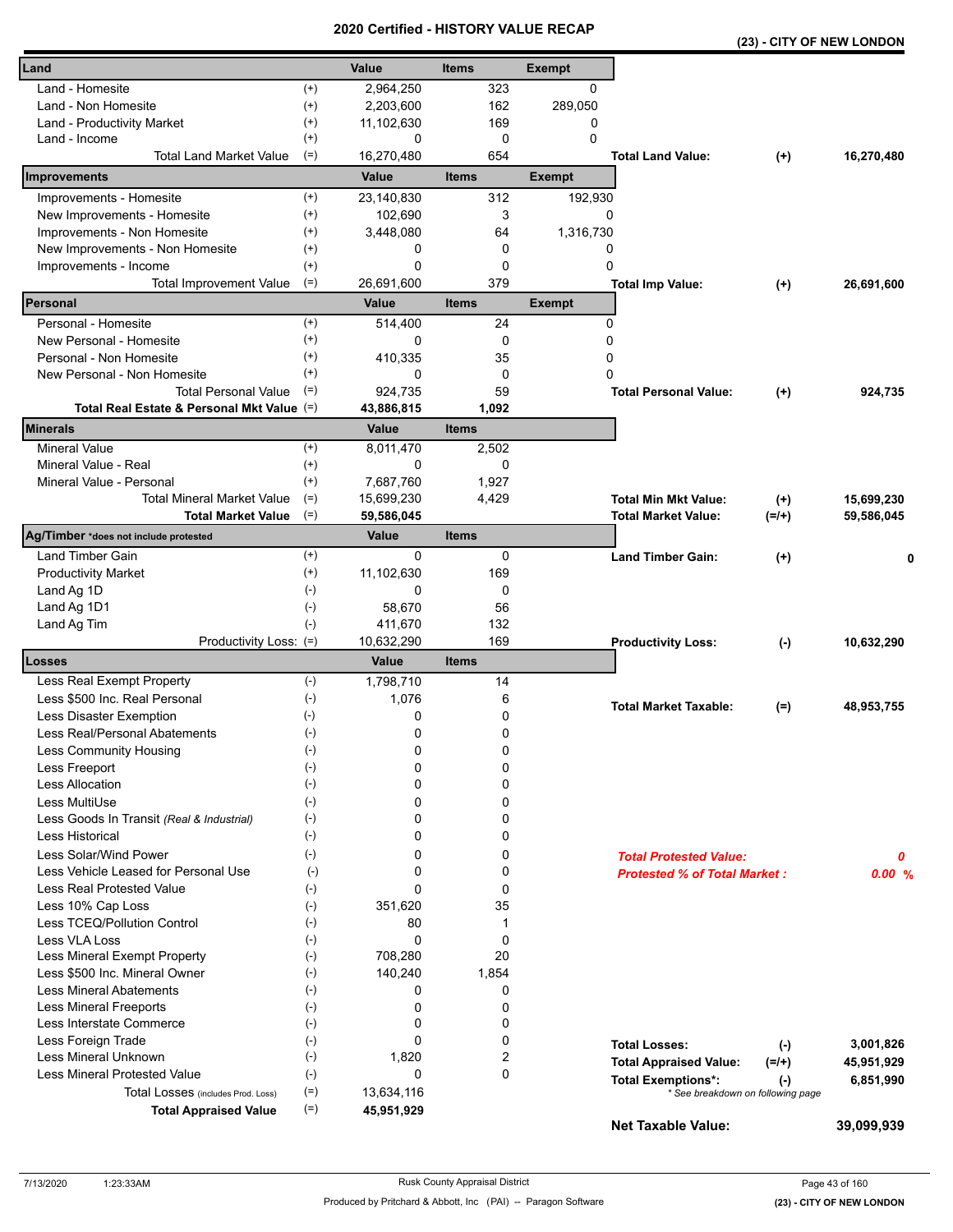**(23) - CITY OF NEW LONDON** 

| <b>Count of Homesteads</b>                          |                                                      |                        |                      |       |                |              |                                                                   |                      |                                                         |                      |                                                         |
|-----------------------------------------------------|------------------------------------------------------|------------------------|----------------------|-------|----------------|--------------|-------------------------------------------------------------------|----------------------|---------------------------------------------------------|----------------------|---------------------------------------------------------|
| н                                                   | s<br>F                                               | в                      | D                    | w     | O              | DV           | <b>DV100</b>                                                      | <b>SS First Resp</b> |                                                         | <b>SS Svc Member</b> |                                                         |
| 124                                                 | 113<br>0                                             | 12                     | 0                    | 0     | 0              | 15           | $\overline{7}$                                                    | 0                    |                                                         | 0                    |                                                         |
| <b>Owner and Parcel Counts</b>                      |                                                      |                        |                      |       |                |              |                                                                   |                      |                                                         |                      |                                                         |
| <b>Total Parcels*:</b>                              |                                                      |                        |                      |       |                |              | 5,113* Parcel count is figured by parcel per ownership sequences. |                      |                                                         |                      |                                                         |
| <b>Total Owners:</b>                                |                                                      |                        | 2,359                |       |                |              |                                                                   |                      |                                                         |                      |                                                         |
| <b>Ported Homestead/Charity Amounts</b>             |                                                      |                        |                      | Value |                | <b>Items</b> |                                                                   |                      |                                                         |                      |                                                         |
| DV Donated Home (Charity)                           |                                                      |                        | $^{(+)}$             |       | 0              |              |                                                                   | $\mathbf 0$          |                                                         |                      |                                                         |
|                                                     | SS of a Service Member Ported Amount                 |                        | $^{(+)}$             |       | 0              |              |                                                                   | 0                    |                                                         |                      |                                                         |
|                                                     | SS of a First Responder Ported Amount                |                        | $^{(+)}$             |       | $\mathbf 0$    |              |                                                                   | 0                    |                                                         |                      |                                                         |
| SS of 100% DV Ported Amount                         | SS of DV Donated Home Ported Amount                  |                        | $^{(+)}$<br>$^{(+)}$ |       | 0<br>0         |              |                                                                   | 0<br>$\mathbf 0$     |                                                         |                      |                                                         |
| <b>Homestead Exemptions</b>                         |                                                      |                        |                      | Value |                | <b>Items</b> |                                                                   |                      |                                                         |                      |                                                         |
| Homestead H,S                                       |                                                      |                        | $^{(+)}$             |       | 0              |              |                                                                   | $\pmb{0}$            |                                                         |                      |                                                         |
| Senior S                                            |                                                      |                        | $^{(+)}$             |       | 0              |              |                                                                   | 0                    | H - Homestead                                           |                      | D - Disabled Only                                       |
| Disabled B                                          |                                                      |                        | $^{(+)}$             |       | 0              |              |                                                                   | 0                    | S - Over 65                                             |                      | W - Widow                                               |
| DV 100%                                             |                                                      |                        | $^{(+)}$             |       | 724,470        |              |                                                                   | 7                    | F - Disabled Widow                                      |                      | O - Over 65 (No HS)                                     |
|                                                     | Surviving Spouse of a Service Member                 |                        | $^{(+)}$             |       | 0              |              |                                                                   | 0                    | B - Disabled<br>DV100 (1, 2, 3) - 100% Disabled Veteran |                      | DV - Disabled Veteran                                   |
|                                                     | Survivng Spouse of a First Responder                 |                        | $^{(+)}$             |       | 0              |              |                                                                   | $\mathbf 0$          |                                                         |                      | 4 (4B, 4H, 4S) - Surviving Spouse of a Service Member   |
|                                                     |                                                      | Total Reimbursable (=) |                      |       | 724,470        |              |                                                                   | 7                    |                                                         |                      | 5* (5B, 5H, 5S) - Surviving Spouse of a First Responder |
| Local Discount                                      |                                                      |                        | $^{(+)}$             |       | 4,306,880      |              | 249                                                               |                      |                                                         |                      |                                                         |
| Disabled Veteran                                    |                                                      |                        | $^{(+)}$             |       | 82,480         |              |                                                                   | 9                    |                                                         |                      |                                                         |
| Optional 65                                         |                                                      |                        | $^{(+)}$             |       | 1,566,910      |              | 111                                                               |                      |                                                         |                      |                                                         |
| Local Disabled                                      |                                                      |                        | $^{(+)}$             |       | 171,250        |              |                                                                   | 12                   |                                                         |                      |                                                         |
| State Homestead                                     |                                                      |                        | $^{(+)}$             |       | 0              |              |                                                                   | $\mathbf 0$          |                                                         |                      |                                                         |
| <b>Total Exemptions</b>                             |                                                      |                        | $(=)$                |       |                |              | 6,851,990 (includes Ported/Charity Amounts)                       |                      |                                                         |                      |                                                         |
| <b>Special Certified Totals</b>                     |                                                      |                        |                      |       |                |              |                                                                   |                      |                                                         |                      |                                                         |
|                                                     |                                                      |                        |                      |       |                |              |                                                                   |                      |                                                         |                      |                                                         |
|                                                     | <b>Exempt Value of First Time Absolute Exemption</b> |                        |                      |       |                |              | \$0                                                               |                      |                                                         |                      |                                                         |
|                                                     | <b>Exempt Value of First Time Partial Exemption</b>  |                        |                      |       |                |              | \$43,530                                                          |                      |                                                         |                      |                                                         |
| <b>New AG/Timber</b>                                |                                                      |                        |                      |       |                |              |                                                                   |                      |                                                         |                      |                                                         |
| Market                                              |                                                      |                        |                      |       |                |              | \$0                                                               |                      |                                                         |                      |                                                         |
| Taxable                                             |                                                      |                        |                      |       |                |              | \$0                                                               |                      |                                                         |                      |                                                         |
| Value Loss                                          |                                                      |                        |                      |       |                |              | \$0                                                               |                      |                                                         |                      |                                                         |
|                                                     |                                                      |                        |                      |       |                |              |                                                                   |                      |                                                         |                      |                                                         |
| New Improvement/Personal<br>Market                  |                                                      |                        |                      |       |                |              | \$102,690                                                         |                      |                                                         |                      |                                                         |
| Taxable                                             |                                                      |                        |                      |       |                |              | \$85,000                                                          |                      |                                                         |                      |                                                         |
|                                                     |                                                      |                        |                      |       |                |              |                                                                   |                      |                                                         |                      |                                                         |
| Average Values* (includes protested & exempt value) |                                                      |                        |                      |       |                |              |                                                                   |                      |                                                         |                      |                                                         |
| Average Homestead Value A*                          |                                                      |                        |                      |       | <b>Parcels</b> |              |                                                                   |                      | Total Homestead Value A*                                |                      |                                                         |
| Market                                              | \$76,142                                             |                        |                      |       | 308            |              |                                                                   |                      | Market                                                  | \$23,451,880         |                                                         |
| Taxable                                             | \$60,051                                             |                        |                      |       |                |              |                                                                   |                      | <b>Taxable</b>                                          | \$17,140,930         |                                                         |
| Average Homestead Value A* and E*                   |                                                      |                        |                      |       | <b>Parcels</b> |              |                                                                   |                      | Total Homestead Value A* and E*                         |                      |                                                         |
| <b>Market</b>                                       | \$75,773                                             |                        |                      |       | 311            |              |                                                                   |                      | <b>Market</b>                                           | \$23,565,440         |                                                         |
| Taxable                                             | \$59,762                                             |                        |                      |       |                |              |                                                                   |                      | <b>Taxable</b>                                          | \$17,281,810         |                                                         |
|                                                     |                                                      |                        |                      |       |                |              |                                                                   |                      |                                                         |                      |                                                         |
| Average Homestead Value A* and E* and M1            |                                                      |                        |                      |       | <b>Parcels</b> |              |                                                                   |                      |                                                         |                      | Total Homestead Value A* and E* and M1                  |
| Market                                              | \$71,701                                             |                        |                      |       | 336            |              |                                                                   |                      | <b>Market</b>                                           | \$24,091,580         |                                                         |
| Taxable                                             | \$56,544                                             |                        |                      |       |                |              |                                                                   |                      | <b>Taxable</b>                                          | \$17,645,070         |                                                         |
| <b>Average Homestead Value M1</b>                   |                                                      |                        |                      |       | <b>Parcels</b> |              |                                                                   |                      | <b>Total Homestead Value M1</b>                         |                      |                                                         |
| Market                                              | \$21,045                                             |                        |                      |       |                | 25           |                                                                   |                      | Market                                                  | \$526,140            |                                                         |
| Taxable                                             | \$15,690                                             |                        |                      |       |                |              |                                                                   |                      | Taxable                                                 | \$363,260            |                                                         |
|                                                     |                                                      |                        |                      |       |                |              |                                                                   |                      |                                                         |                      |                                                         |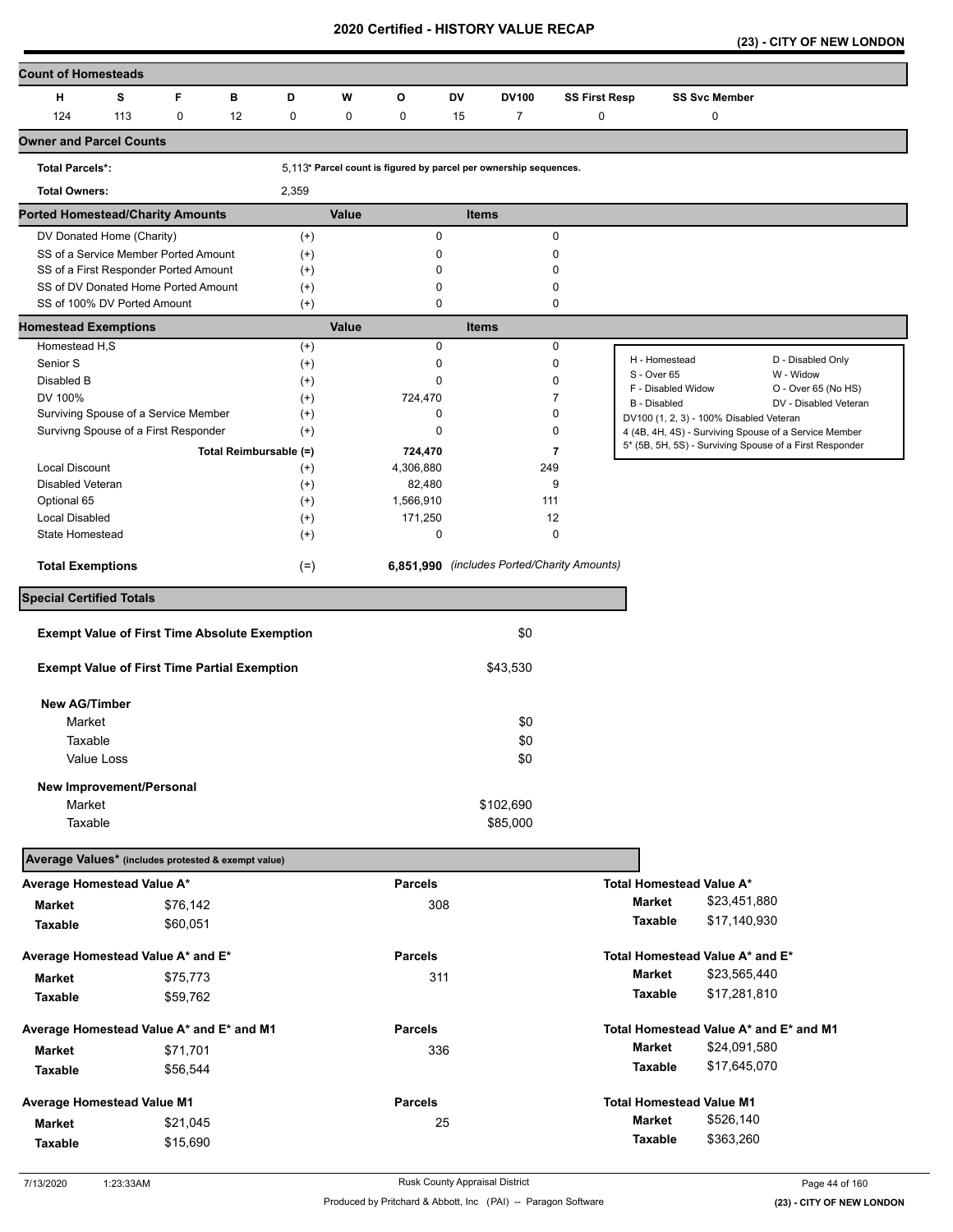| <b>Minerals</b>                            | Value        | <b>Items</b> |                                    |            |
|--------------------------------------------|--------------|--------------|------------------------------------|------------|
| Mineral_Value                              | 8,011,470    | 2,502        |                                    |            |
| Mineral Value - Real                       | 0            | 0            |                                    |            |
| Mineral Value - Personal                   | 7,687,760    | 1,927        | <b>Total Mineral Value:</b>        | 15,699,230 |
| <b>Mineral Loss</b>                        | Value        | <b>Items</b> |                                    |            |
| Less Mineral Exempt Property               | 708,280      | 20           | <b>Total Mineral Exempt Value:</b> | 708,280    |
| Less \$500 Inc. Mineral Owner              | 140,240      | 1,854        |                                    |            |
| <b>Less Mineral Abatements</b>             | 0            | 0            |                                    |            |
| Less Mineral Freeports/Interstate Commerce | 0            | $\mathbf 0$  |                                    |            |
| Less Mineral Unknown                       | 1,820        | 2            |                                    |            |
| Less TCEQ/Pollution Control                | 80           | 1            |                                    |            |
| Less VLA                                   | 0            | 0            |                                    |            |
| Less Mineral Protested Value               | $\Omega$     | $\mathbf 0$  | <b>Taxload Mineral Total:</b>      | 14,990,950 |
| Land                                       | Value        | <b>Items</b> |                                    |            |
| Land - Homesite                            | 2,964,250    | 323          |                                    |            |
| Land - Non Homesite                        | 2,203,600    | 162          |                                    |            |
| Land - Productivity Market                 | 11,102,630   | 169          |                                    |            |
| Land - Income                              | 0            | 0            | <b>Total Land Value:</b>           | 16,270,480 |
| <b>Land Timber Gain</b>                    | 0            | 0            |                                    |            |
| Improvements                               | Value        | <b>Items</b> |                                    |            |
| Improvements - Homesite                    | 23,140,830   | 312          |                                    |            |
| New Improvements - Homesite                | 102,690      | 3            |                                    |            |
| Improvements - Non Homesite                | 3,448,080    | 64           |                                    |            |
| New Improvements - Non Homesite            | 0            | 0            |                                    |            |
| Improvements - Income                      | 0            | 0            | <b>Total Improvement Value:</b>    | 26,691,600 |
| <b>Ag Loss</b>                             | Value        | <b>Items</b> |                                    |            |
| <b>Productivity Market</b>                 | 11,102,630   | 169          |                                    |            |
| Land Ag 1D                                 | 0            | $\mathbf 0$  |                                    |            |
| Land Ag 1D1                                | 58,670       | 56           |                                    |            |
| Land Ag Tim                                | 411,670      | 411,670      | <b>Productivity Loss:</b>          | 10,632,290 |
| <b>Real Loss</b>                           | <b>Value</b> |              |                                    |            |
| Land Homesite Exempt                       | 0            |              |                                    |            |
| Land Non-Homesite Exempt                   | 289,050      |              |                                    |            |
| <b>Productivity Market Exempt</b>          | 0            |              |                                    |            |
| Income Land Exempt                         | 0            |              |                                    |            |
| Improvement Homesite Exempt                | 192,930      |              |                                    |            |
| New Improvement Homesite Exempt            | 0            |              |                                    |            |
| Improvement Non-Homesite Exempt            | 1,316,730    |              |                                    |            |
| New Improvement Non-Homesite Exempt        | 0            |              |                                    |            |
| Income Improvement Exempt                  | 0            |              | <b>Real Exempt Total:</b>          | 1,798,710  |
| Personal                                   | Value        | <b>Items</b> | <b>Taxload Real Total:</b>         | 30,531,080 |
| Personal - Homesite                        | 514,400      | 24           |                                    |            |
| New Personal - Homesite                    | 0            | 0            |                                    |            |
| Personal - Non Homesite                    | 410,335      | 35           |                                    |            |
| New Personal - Non Homesite                | 0            | 0            | <b>Total Personal Value:</b>       | 924,735    |
| <b>Personal Loss</b>                       | <b>Value</b> |              |                                    |            |
| Personal Homesite Exempt                   | 0            |              |                                    |            |
| New Personal Homesite Exempt               | 0            |              |                                    |            |
| Personal Non-Homesite Exempt               | 0            |              |                                    |            |
| New Personal Non-Homesite Exempt           | 0            |              |                                    |            |
| Personal Under 500                         | 1,076        |              | <b>Personal Exempt Total:</b>      | 0          |
|                                            |              |              | <b>Taxload Personal Total:</b>     | 924,735    |
|                                            |              |              |                                    |            |
|                                            |              |              |                                    |            |
|                                            |              |              | <b>Total Appraised:</b>            | 45,951,929 |
|                                            |              |              | <b>Taxroll Load Total:</b>         | 46,446,765 |
|                                            |              |              |                                    |            |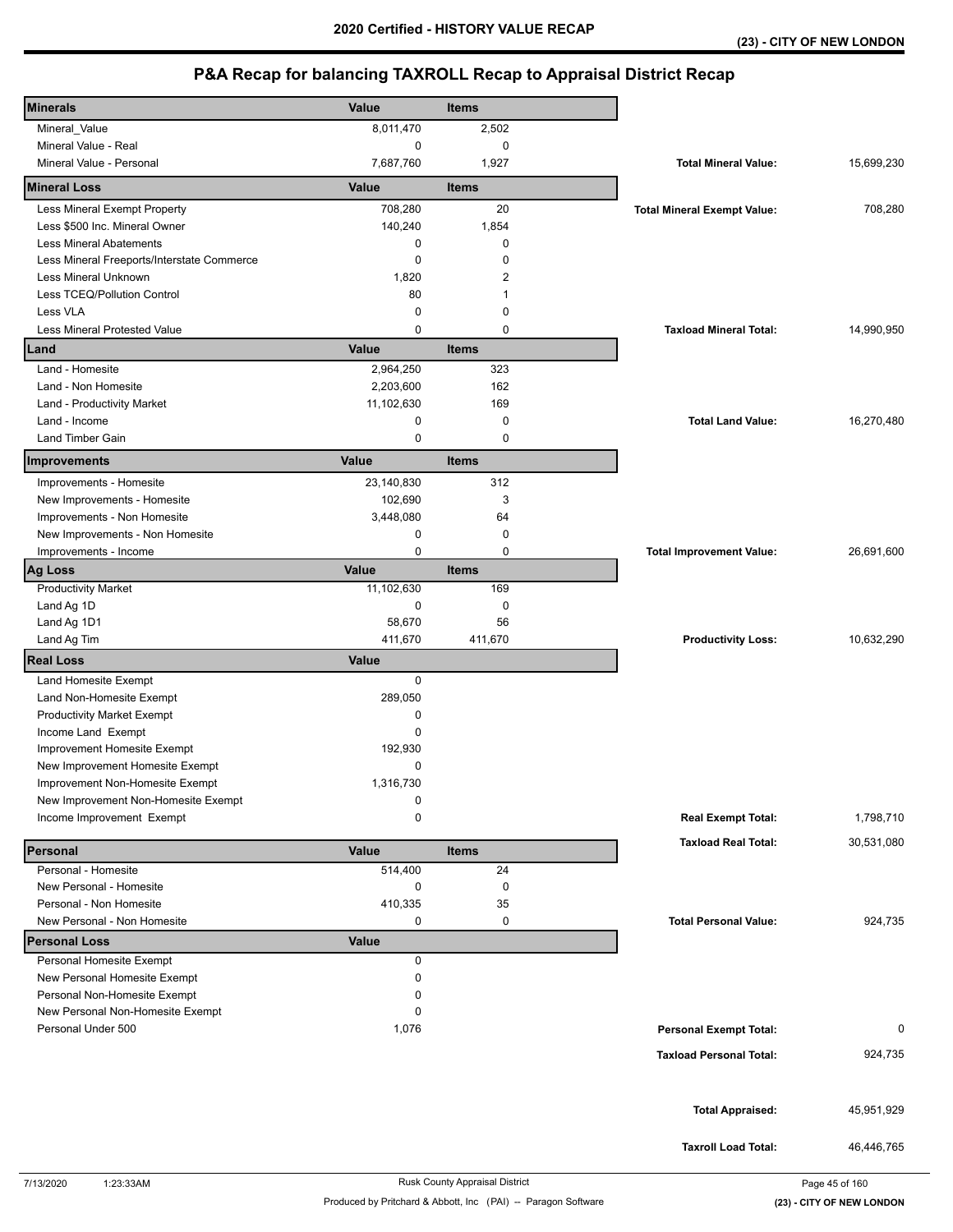## **(23) - CITY OF NEW LONDON**

|                      |                         |                |           |           |                                      | <b>Category Code Breakdown</b> |                     |             |                |                                    |                                    |
|----------------------|-------------------------|----------------|-----------|-----------|--------------------------------------|--------------------------------|---------------------|-------------|----------------|------------------------------------|------------------------------------|
| Cat<br>Code          | <b>Items</b>            | <b>Acres</b>   | Land      | Ag/Timber | <b>Productivity</b><br><b>Market</b> | <b>Taxable</b><br>Land         | <b>Improvements</b> | Personal    | <b>Mineral</b> | <b>Total Mkt</b><br><b>Taxable</b> | <b>Total Net</b><br><b>Taxable</b> |
| A1                   | 268                     | 325.854        | 2,346,420 | 0         | 0                                    | 2,346,420                      | 20,418,190          | $\pmb{0}$   | 0              | 22,764,610                         | 16,896,180                         |
| A2                   | 50                      | 85.263         | 508,910   | 0         | $\pmb{0}$                            | 508,910                        | 661,800             | 0           | 0              | 1,170,710                          | 787,990                            |
| A <sub>3</sub>       | 13                      | 11.116         | 49,220    | 0         | $\pmb{0}$                            | 49,220                         | 391,280             | 0           | 0              | 440,500                            | 277,450                            |
| A4                   | 3                       | 5.046          | 33,720    | 0         | $\pmb{0}$                            | 33,720                         | 2,930               | 0           | 0              | 36,650                             | 36,650                             |
| A*                   | 334                     | 427.278        | 2,938,270 | 0         | 0                                    | 2,938,270                      | 21,474,200          | 0           | 0              | 24,412,470                         | 17,998,270                         |
| B <sub>2</sub>       | $\mathbf{1}$            | 0.720          | 4,320     | 0         | 0                                    | 4,320                          | 64,720              | 0           | 0              | 69,040                             | 69,040                             |
| B*                   | 1                       | 0.720          | 4,320     | 0         | 0                                    | 4,320                          | 64,720              | 0           | 0              | 69,040                             | 69,040                             |
| C <sub>1</sub>       | 28                      | 20.646         | 113,630   | 0         | 0                                    | 113,630                        | 0                   | 0           | 0              | 113,630                            | 93,470                             |
| C <sub>1</sub> R     | 38                      | 87.066         | 326,400   | 0         | $\pmb{0}$                            | 326,400                        | 0                   | 0           | 0              | 326,400                            | 315,980                            |
| C*                   | 66                      | 107.711        | 440,030   | 0         | 0                                    | 440,030                        | 0                   | 0           | 0              | 440,030                            | 409,450                            |
| D1                   | 169                     | 4,338.739      | 0         | 470,340   | 11,102,630                           | 470,340                        | $\pmb{0}$           | 0           | 0              | 470,340                            | 470,340                            |
| D <sub>2</sub>       | 14                      | 0.000          | 0         | 0         | $\pmb{0}$                            | 0                              | 191,360             | 0           | 0              | 191,360                            | 191,360                            |
| D*                   | 183                     | 4,338.739      | 0         | 470,340   | 11,102,630                           | 470,340                        | 191,360             | 0           | 0              | 661,700                            | 661,700                            |
| Ε                    | 12                      | 15.014         | 81,590    | 0         | 0                                    | 81,590                         | 1,053,210           | 0           | 0              | 1,134,800                          | 907,240                            |
| E1                   | 27                      | 87.339         | 247,440   | 0         | 0                                    | 247,440                        | 1,353,090           | 0           | 0              | 1,600,530                          | 1,255,790                          |
| E <sub>2</sub>       | 5                       | 5.360          | 41,330    | 0         | 0                                    | 41,330                         | 45,900              | 0           | 0              | 87,230                             | 72,210                             |
| <b>ENQ</b>           | 23                      | 327.334        | 896,600   | 0         | $\pmb{0}$                            | 896,600                        | 5,090               | 0           | 0              | 901,690                            | 901,690                            |
| E*                   | 67                      | 435.047        | 1,266,960 | 0         | 0                                    | 1,266,960                      | 2,457,290           | 0           | 0              | 3,724,250                          | 3,136,930                          |
| F <sub>1</sub>       | 9                       | 8.131          | 112,590   | 0         | $\pmb{0}$                            | 112,590                        | 563,430             | 0           | 0              | 676,020                            | 676,020                            |
| F <sub>1</sub>       | 9                       | 8.131          | 112,590   | $\pmb{0}$ | 0                                    | 112,590                        | 563,430             | $\pmb{0}$   | $\pmb{0}$      | 676,020                            | 676,020                            |
| F <sub>2</sub>       | 3                       | 25.000         | 100,000   | 0         | 0                                    | 100,000                        | 386,790             | $\mathbf 0$ | 0              | 486,790                            | 486,790                            |
| F <sub>2</sub>       | $\mathbf{3}$            | 25.000         | 100,000   | $\bf{0}$  | 0                                    | 100,000                        | 386,790             | $\pmb{0}$   | 0              | 486,790                            | 486,790                            |
| F*                   | 12                      | 33.131         | 212,590   | 0         | 0                                    | 212,590                        | 950,220             | 0           | 0              | 1,162,810                          | 1,162,810                          |
|                      |                         |                |           |           |                                      |                                |                     |             |                |                                    |                                    |
| G <sub>1</sub><br>G* | 2,502<br>2,502          | 0.000<br>0.000 | 0<br>0    | 0<br>0    | 0<br>0                               | 0<br>0                         | 0<br>0              | 0           | 8,011,470      | 8,011,470                          | 8,009,650                          |
|                      |                         |                |           |           |                                      |                                |                     | 0           | 8,011,470      | 8,011,470                          | 8,009,650                          |
| J2                   | $\mathbf{1}$            | 0.000          | $\pmb{0}$ | 0         | $\pmb{0}$                            | 0                              | $\pmb{0}$           | 0           | 97,720         | 97,720                             | 97,720                             |
| J3                   | 6                       | 2.067          | 8,630     | 0         | $\pmb{0}$                            | 8,630                          | $\pmb{0}$           | 0           | 1,789,990      | 1,798,620                          | 1,798,620                          |
| J4                   | $\overline{c}$          | 0.130          | 8,000     | 0         | 0                                    | 8,000                          | 32,410              | 0           | 57,610         | 98,020                             | 98,020                             |
| J5                   | $\mathbf{1}$            | 0.000          | 0         | 0         | $\pmb{0}$                            | 0                              | $\pmb{0}$           | 0           | 674,550        | 674,550                            | $\mathbf 0$                        |
| J6                   | 17                      | 0.000          | 0         | 0         | $\pmb{0}$                            | 0                              | $\pmb{0}$           | 0           | 376,310        | 376,310                            | 376,230                            |
| J6A                  | 6                       | 0.000          | 0         | 0         | $\pmb{0}$                            | 0                              | $\pmb{0}$           | 0           | 179,960        | 179,960                            | 179,960                            |
| J7                   | 8                       | 0.000          | 0         | 0         | $\pmb{0}$                            | $\pmb{0}$                      | $\pmb{0}$           | 0           | 2,897,300      | 2,897,300                          | 2,897,300                          |
| J*                   | 41                      | 2.197          | 16,630    | 0         | 0                                    | 16,630                         | 32,410              | 0           | 6,073,440      | 6,122,480                          | 5,447,850                          |
| L1                   | 19                      | 0.000          | 0         | 0         | $\pmb{0}$                            | 0                              | 0                   | 268,789     | 0              | 268,789                            | 268,789                            |
| L1                   | 19                      | 0.000          | $\bf{0}$  | $\bf{0}$  | $\pmb{0}$                            | $\pmb{0}$                      | 0                   | 268,789     | $\pmb{0}$      | 268,789                            | 268,789                            |
| L <sub>2</sub> A     | $\overline{\mathbf{c}}$ | 0.000          | 0         | 0         | 0                                    | 0                              | 0                   | 0           | 577,700        | 577,700                            | 577,700                            |
| L <sub>2</sub> C     | $\overline{\mathbf{c}}$ | 0.000          | 0         | 0         | 0                                    | 0                              | 0                   | 0           | 18,580         | 18,580                             | 18,580                             |
| L2G                  | 5                       | 0.000          | 0         | 0         | 0                                    | 0                              | $\pmb{0}$           | 0           | 632,940        | 632,940                            | 632,940                            |
| L <sub>2</sub> H     | $\mathbf{1}$            | 0.000          | 0         | 0         | $\pmb{0}$                            | 0                              | $\pmb{0}$           | 0           | 27,260         | 27,260                             | 27,260                             |
| L <sub>2</sub> J     | 3                       | 0.000          | 0         | 0         | $\pmb{0}$                            | 0                              | $\pmb{0}$           | 0           | 5,620          | 5,620                              | 5,620                              |
| L2L                  | $\mathbf{1}$            | 0.000          | 0         | 0         | 0                                    | 0                              | 0                   | 0           | 15,050         | 15,050                             | 15,050                             |
| L <sub>2</sub> M     | $\mathbf{1}$            | 0.000          | 0         | 0         | 0                                    | 0                              | 0                   | 0           | 121,980        | 121,980                            | 121,980                            |
| L2Q                  | $\mathbf{1}$            | 0.000          | 0         | 0         | 0                                    | 0                              | 0                   | 0           | 41,220         | 41,220                             | 41,220                             |
| $\mathsf{L2}$        | $16\,$                  | 0.000          | $\pmb{0}$ | $\pmb{0}$ | $\pmb{0}$                            | $\pmb{0}$                      | 0                   | $\pmb{0}$   | 1,440,350      | 1,440,350                          | 1,440,350                          |
| L*                   | 35                      | 0.000          | 0         | 0         | 0                                    | 0                              | 0                   | 268,789     | 1,440,350      | 1,709,139                          | 1,709,139                          |
| M1                   | 33                      | 0.000          | 0         | 0         | $\pmb{0}$                            | 0                              | 11,740              | 654,870     | 0              | 666,610                            | 495,100                            |
| M*                   | 33                      | 0.000          | 0         | 0         | 0                                    | 0                              | 11,740              | 654,870     | 0              | 666,610                            | 495,100                            |
| XB                   | 6                       | 0.000          | 0         | 0         | 0                                    | 0                              | 0                   | 1,076       | 0              | 1,076                              | 0                                  |
| XC                   | 1,854                   | 0.000          | 0         | 0         | 0                                    | 0                              | 0                   | 0           | 140,240        | 140,240                            | 0                                  |
| XV                   | 19                      | 0.000          | 0         | 0         | 0                                    | 0                              | 0                   | 0           | 33,730         | 33,730                             | 0                                  |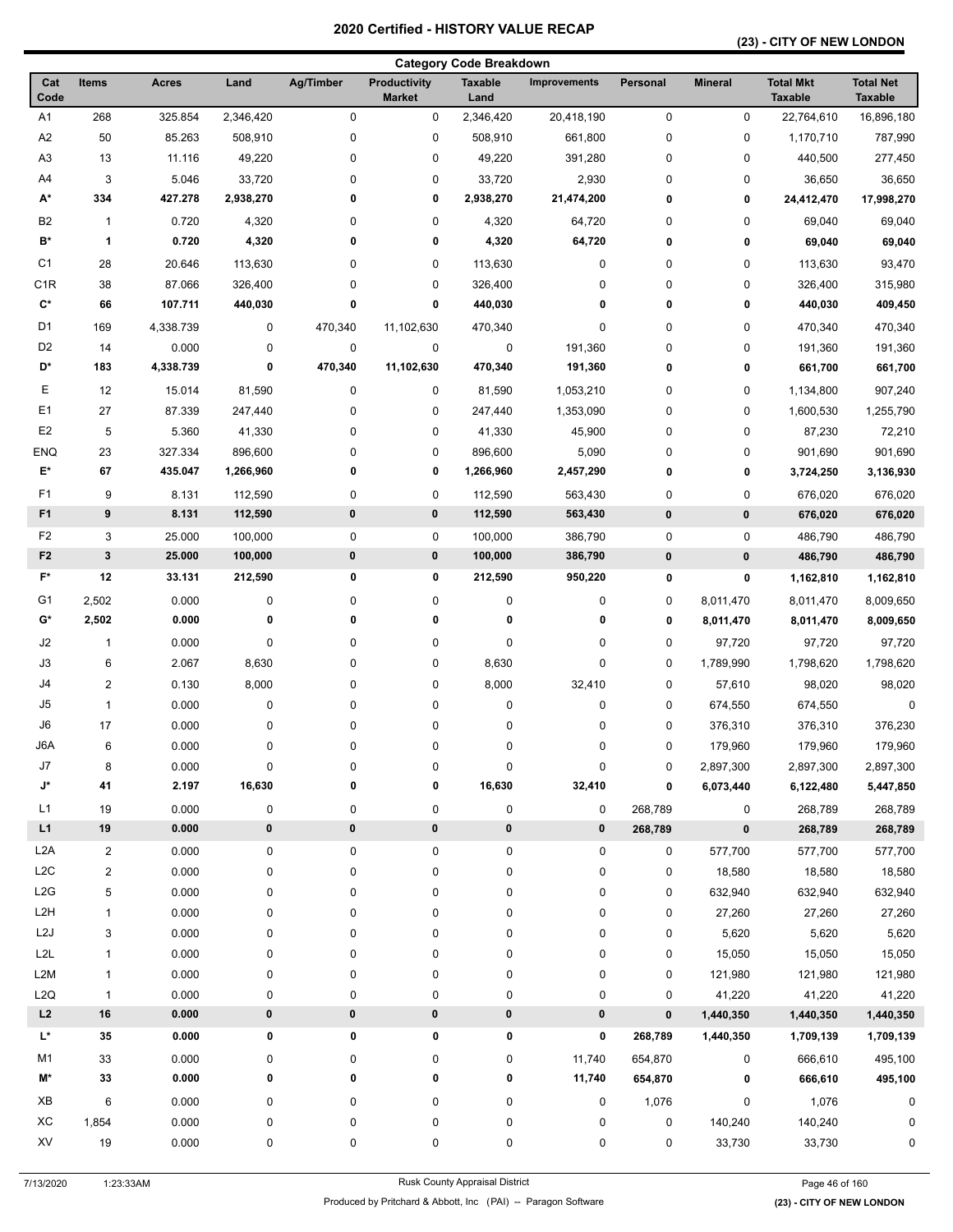## **(23) - CITY OF NEW LONDON**

|             |              |           |           |                  |                               | <b>Category Code Breakdown</b> |                     |                 |                |                                    |                                    |
|-------------|--------------|-----------|-----------|------------------|-------------------------------|--------------------------------|---------------------|-----------------|----------------|------------------------------------|------------------------------------|
| Cat<br>Code | <b>Items</b> | Acres     | Land      | <b>Ag/Timber</b> | Productivity<br><b>Market</b> | <b>Taxable</b><br>Land         | <b>Improvements</b> | <b>Personal</b> | <b>Mineral</b> | <b>Total Mkt</b><br><b>Taxable</b> | <b>Total Net</b><br><b>Taxable</b> |
| <b>XVA</b>  | 5            | 2.676     | 29,880    | 0                | 0                             | 29,880                         | 697,910             | 0               | U              | 727,790                            | 0                                  |
| <b>XVB</b>  | 4            | 35.790    | 119,690   | 0                | 0                             | 119,690                        | 0                   | 0               | 0              | 119,690                            | $\mathbf 0$                        |
| <b>XVC</b>  | 3            | 27.189    | 80,760    | 0                | 0                             | 80,760                         | 0                   | $\Omega$        | 0              | 80,760                             | $\mathbf 0$                        |
| <b>XVG</b>  |              | 2.859     | 33,720    | 0                | 0                             | 33,720                         | 606.280             | 0               | 0              | 640,000                            | $\mathbf 0$                        |
| <b>XVP</b>  |              | 0.041     | 25,000    | 0                | 0                             | 25.000                         | 205.470             | $\Omega$        | 0              | 230.470                            | $\mathbf 0$                        |
| $X^*$       | 1,893        | 68.555    | 289,050   | 0                | 0                             | 289,050                        | 1,509,660           | 1.076           | 173.970        | 1,973,756                          | 0                                  |
|             | 5,167        | 5.413.379 | 5,167,850 | 470,340          | 11,102,630                    | 5,638,190                      | 26,691,600          | 924,735         | 15,699,230     | 48,953,755                         | 39,099,939                         |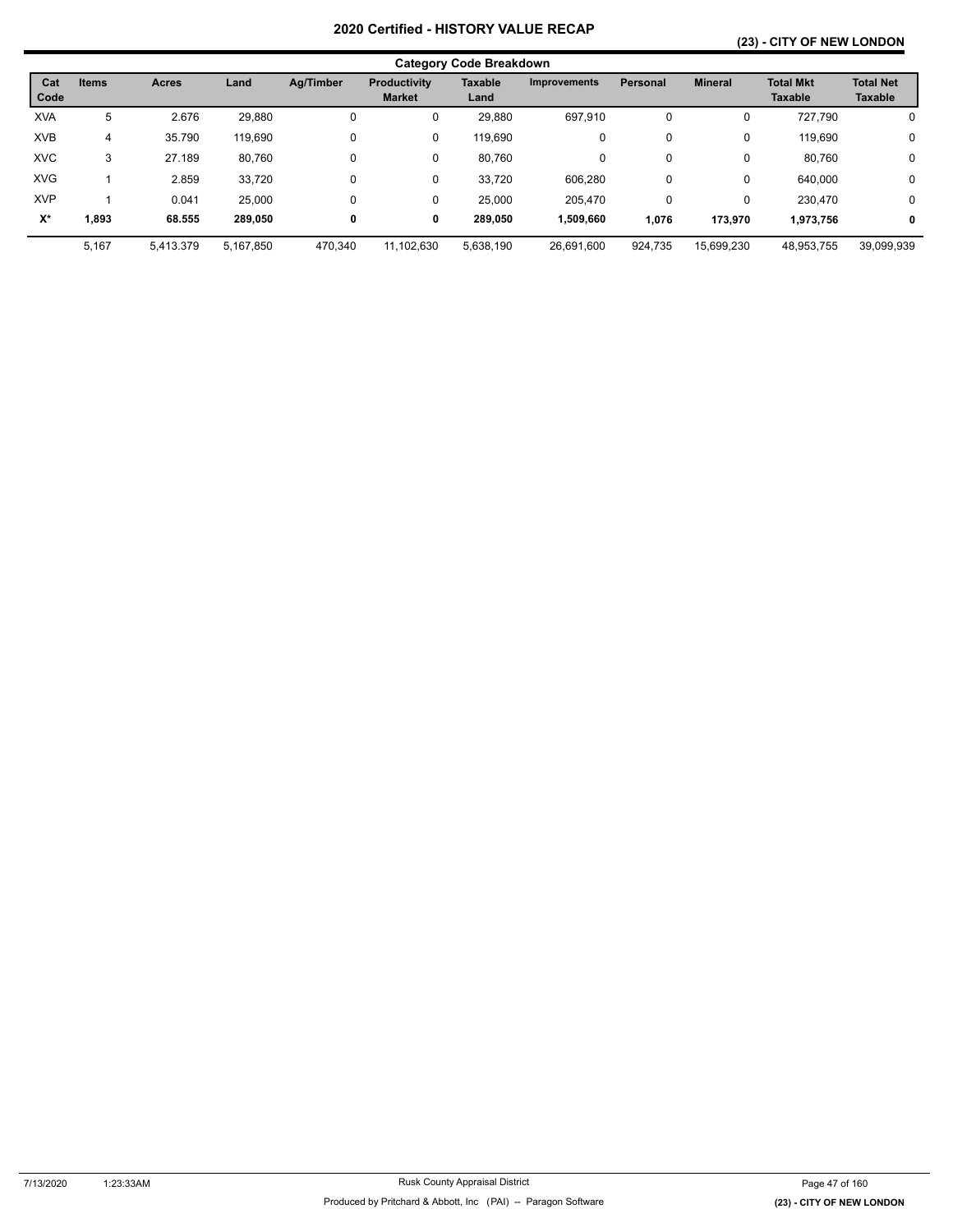|                                            |                    |              | Certilled - HISTORT VALUE RECAP |               |                                     |          | (24) - CITY OF OVERTON |
|--------------------------------------------|--------------------|--------------|---------------------------------|---------------|-------------------------------------|----------|------------------------|
| Land                                       |                    | Value        | <b>Items</b>                    | <b>Exempt</b> |                                     |          |                        |
| Land - Homesite                            | $^{(+)}$           | 4,006,360    | 692                             | 7,490         |                                     |          |                        |
| Land - Non Homesite                        | $^{(+)}$           | 3,745,680    | 468                             | 1,121,800     |                                     |          |                        |
| Land - Productivity Market                 | $^{(+)}$           | 6,178,940    | 103                             | 0             |                                     |          |                        |
| Land - Income                              | $^{(+)}$           | 93,830       | 4                               | $\Omega$      |                                     |          |                        |
| <b>Total Land Market Value</b>             | $(=)$              | 14,024,810   | 1,271                           |               | <b>Total Land Value:</b>            | $^{(+)}$ | 14,024,810             |
| Improvements                               |                    | Value        | <b>Items</b>                    | <b>Exempt</b> |                                     |          |                        |
| Improvements - Homesite                    | $^{(+)}$           | 46,411,770   | 660                             | 380,410       |                                     |          |                        |
| New Improvements - Homesite                | $^{(+)}$           | 39,670       | 5                               | 0             |                                     |          |                        |
| Improvements - Non Homesite                | $^{(+)}$           | 17,048,670   | 260                             | 4,414,590     |                                     |          |                        |
| New Improvements - Non Homesite            | $^{(+)}$           | 92.820       | 1                               | 0             |                                     |          |                        |
| Improvements - Income                      | $^{(+)}$           | 1,184,250    | 8                               | 0             |                                     |          |                        |
| <b>Total Improvement Value</b>             | $(=)$              | 64,777,180   | 934                             |               | <b>Total Imp Value:</b>             | $^{(+)}$ | 64,777,180             |
| Personal                                   |                    | <b>Value</b> | <b>Items</b>                    | <b>Exempt</b> |                                     |          |                        |
| Personal - Homesite                        | $^{(+)}$           | 378,250      | 29                              |               | 0                                   |          |                        |
| New Personal - Homesite                    | $^{(+)}$           | 0            | 0                               | 0             |                                     |          |                        |
| Personal - Non Homesite                    | $^{(+)}$           | 3,512,743    | 115                             | 147,879       |                                     |          |                        |
| New Personal - Non Homesite                | $^{(+)}$           | 0            | 0                               | 0             |                                     |          |                        |
| <b>Total Personal Value</b>                | $(=)$              | 3,890,993    | 144                             |               | <b>Total Personal Value:</b>        | $^{(+)}$ | 3,890,993              |
| Total Real Estate & Personal Mkt Value (=) |                    | 82,692,983   | 2,349                           |               |                                     |          |                        |
| <b>Minerals</b>                            |                    | Value        | <b>Items</b>                    |               |                                     |          |                        |
| <b>Mineral Value</b>                       | $^{(+)}$           | 41,000       | 112                             |               |                                     |          |                        |
| Mineral Value - Real                       | $^{(+)}$           | 0            | 0                               |               |                                     |          |                        |
| Mineral Value - Personal                   | $^{(+)}$           | 12,176,590   | 195                             |               |                                     |          |                        |
| <b>Total Mineral Market Value</b>          | $(=)$              | 12,217,590   | 307                             |               | <b>Total Min Mkt Value:</b>         | $^{(+)}$ | 12,217,590             |
| <b>Total Market Value</b>                  | $(=)$              | 94,910,573   |                                 |               | <b>Total Market Value:</b>          | $(=/+)$  | 94,910,573             |
| Ag/Timber *does not include protested      |                    | Value        | <b>Items</b>                    |               |                                     |          |                        |
| <b>Land Timber Gain</b>                    | $^{(+)}$           | 0            | 0                               |               | <b>Land Timber Gain:</b>            | $(+)$    | 0                      |
| <b>Productivity Market</b>                 | $^{(+)}$           | 6,178,940    | 103                             |               |                                     |          |                        |
| Land Ag 1D                                 | $(-)$              | 0            | 0                               |               |                                     |          |                        |
| Land Ag 1D1                                | $(-)$              | 44,190       | 23                              |               |                                     |          |                        |
| Land Ag Tim                                | $(-)$              | 209,940      | 84                              |               |                                     |          |                        |
| Productivity Loss: (=)                     |                    | 5,924,810    | 103                             |               | <b>Productivity Loss:</b>           | $(-)$    | 5,924,810              |
| Losses                                     |                    | Value        | <b>Items</b>                    |               |                                     |          |                        |
| Less Real Exempt Property                  | $(-)$              | 6,076,699    | 77                              |               |                                     |          |                        |
| Less \$500 Inc. Real Personal              | $(-)$              | 3,309        | 17                              |               | <b>Total Market Taxable:</b>        | $(=)$    | 88,985,763             |
| Less Disaster Exemption                    | $(-)$              | 0            | 0                               |               |                                     |          |                        |
| Less Real/Personal Abatements              | $(\textnormal{-})$ | 0            | 0                               |               |                                     |          |                        |
| Less Community Housing                     | $(-)$              | 0            | 0                               |               |                                     |          |                        |
| Less Freeport                              | $(-)$              | 0            | 0                               |               |                                     |          |                        |
| Less Allocation                            | $(-)$              | 0            | 0                               |               |                                     |          |                        |
| Less MultiUse                              | $(-)$              | 0            | 0                               |               |                                     |          |                        |
| Less Goods In Transit (Real & Industrial)  | $(-)$              | 0            | 0                               |               |                                     |          |                        |
| <b>Less Historical</b>                     | $(-)$              | 0            | 0                               |               |                                     |          |                        |
| Less Solar/Wind Power                      | $(-)$              | 0            | 0                               |               | <b>Total Protested Value:</b>       |          | 9,750                  |
| Less Vehicle Leased for Personal Use       | $(-)$              | 288,070      | 7                               |               | <b>Protested % of Total Market:</b> |          | 0.01%                  |
| <b>Less Real Protested Value</b>           | $(-)$              | 9,750        | $\overline{2}$                  |               |                                     |          |                        |
| Less 10% Cap Loss                          | $(-)$              | 205,140      | 18                              |               |                                     |          |                        |
| Less TCEQ/Pollution Control                | $(-)$              | 0            | 0                               |               |                                     |          |                        |
| Less VLA Loss                              | $(\cdot)$          | 0            | 0                               |               |                                     |          |                        |
| Less Mineral Exempt Property               | $(-)$              | 494,390      | $\overline{c}$                  |               |                                     |          |                        |
| Less \$500 Inc. Mineral Owner              | $(-)$              | 8,480        | 154                             |               |                                     |          |                        |
| <b>Less Mineral Abatements</b>             | $(-)$              | 0            | 0                               |               |                                     |          |                        |
| <b>Less Mineral Freeports</b>              | $(-)$              | 0            | 0                               |               |                                     |          |                        |
| Less Interstate Commerce                   | $(\cdot)$          | 0            | 0                               |               |                                     |          |                        |
| Less Foreign Trade                         | $(-)$              | 0            | 0                               |               | <b>Total Losses:</b>                | $(-)$    | 6,797,768              |
| Less Mineral Unknown                       | $(-)$              | 0            | 0                               |               | <b>Total Appraised Value:</b>       | $(=/+)$  | 81,899,925             |
| Less Mineral Protested Value               | $(-)$              | 0            | 0                               |               | <b>Total Exemptions*:</b>           | $(-)$    | 2,657,720              |
| Total Losses (includes Prod. Loss)         | $(=)$              | 13,010,648   |                                 |               | * See breakdown on following page   |          |                        |
| <b>Total Appraised Value</b>               | $(=)$              | 81,899,925   |                                 |               | <b>Net Taxable Value:</b>           |          | 79,242,205             |
|                                            |                    |              |                                 |               |                                     |          |                        |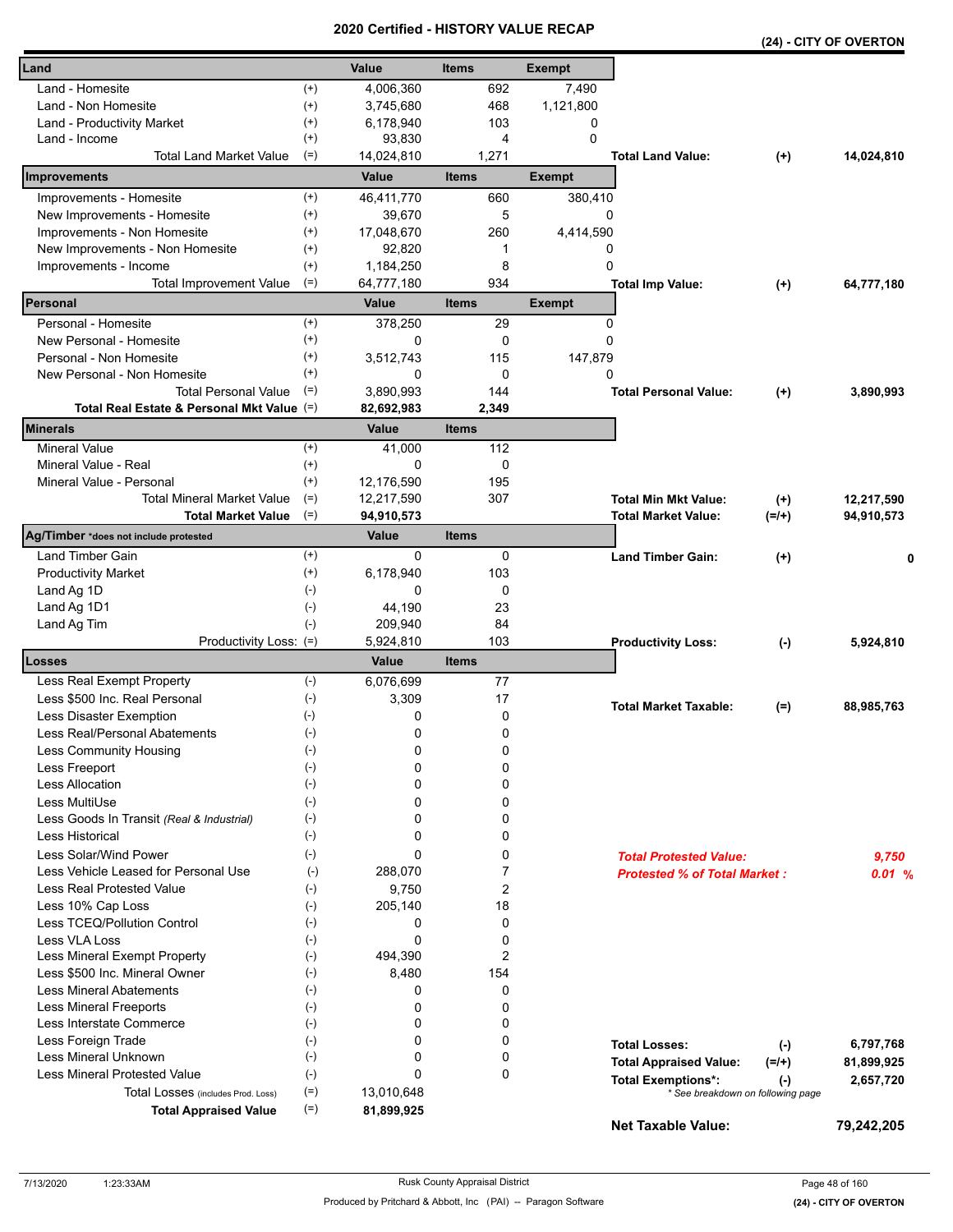**(24) - CITY OF OVERTON** 

| <b>Count of Homesteads</b>                                         |     |             |    |                        |       |                |           |                                                                   |                      |                                         |                      |                                                         |
|--------------------------------------------------------------------|-----|-------------|----|------------------------|-------|----------------|-----------|-------------------------------------------------------------------|----------------------|-----------------------------------------|----------------------|---------------------------------------------------------|
| н                                                                  | s   | F           | в  | D                      | W     | O              | <b>DV</b> | <b>DV100</b>                                                      | <b>SS First Resp</b> |                                         | <b>SS Svc Member</b> |                                                         |
| 197                                                                | 201 | $\mathbf 0$ | 28 | $\pmb{0}$              | 0     | 0              | 21        | 12                                                                | $\mathbf 0$          |                                         | 1                    |                                                         |
| <b>Owner and Parcel Counts</b>                                     |     |             |    |                        |       |                |           |                                                                   |                      |                                         |                      |                                                         |
| <b>Total Parcels*:</b>                                             |     |             |    |                        |       |                |           | 1,710* Parcel count is figured by parcel per ownership sequences. |                      |                                         |                      |                                                         |
| <b>Total Owners:</b>                                               |     |             |    | 1,333                  |       |                |           |                                                                   |                      |                                         |                      |                                                         |
| <b>Ported Homestead/Charity Amounts</b>                            |     |             |    |                        | Value |                |           | <b>Items</b>                                                      |                      |                                         |                      |                                                         |
| DV Donated Home (Charity)                                          |     |             |    | $(+)$                  |       | 0              |           |                                                                   | 0                    |                                         |                      |                                                         |
| SS of a Service Member Ported Amount                               |     |             |    | $^{(+)}$               |       | 0              |           |                                                                   | 0                    |                                         |                      |                                                         |
| SS of a First Responder Ported Amount                              |     |             |    | $^{(+)}$               |       | 0              |           |                                                                   | $\Omega$             |                                         |                      |                                                         |
| SS of DV Donated Home Ported Amount<br>SS of 100% DV Ported Amount |     |             |    | $^{(+)}$<br>$^{(+)}$   |       | 0<br>0         |           |                                                                   | 0<br>0               |                                         |                      |                                                         |
| <b>Homestead Exemptions</b>                                        |     |             |    |                        | Value |                |           | <b>Items</b>                                                      |                      |                                         |                      |                                                         |
| Homestead H,S                                                      |     |             |    | $^{(+)}$               |       | 0              |           |                                                                   | 0                    |                                         |                      |                                                         |
| Senior S                                                           |     |             |    | $^{(+)}$               |       | 0              |           |                                                                   | 0                    | H - Homestead                           |                      | D - Disabled Only                                       |
| Disabled B                                                         |     |             |    | $^{(+)}$               |       | 0              |           |                                                                   | 0                    | S - Over 65<br>F - Disabled Widow       |                      | W - Widow<br>O - Over 65 (No HS)                        |
| DV 100%                                                            |     |             |    | $^{(+)}$               |       | 1,218,980      |           | 12                                                                |                      | B - Disabled                            |                      | DV - Disabled Veteran                                   |
| Surviving Spouse of a Service Member                               |     |             |    | $^{(+)}$               |       | 39,330         |           |                                                                   | 1                    | DV100 (1, 2, 3) - 100% Disabled Veteran |                      |                                                         |
| Survivng Spouse of a First Responder                               |     |             |    | $^{(+)}$               |       | 0              |           |                                                                   | 0                    |                                         |                      | 4 (4B, 4H, 4S) - Surviving Spouse of a Service Member   |
|                                                                    |     |             |    | Total Reimbursable (=) |       | 1,258,310      |           | 13                                                                |                      |                                         |                      | 5* (5B, 5H, 5S) - Surviving Spouse of a First Responder |
| <b>Local Discount</b>                                              |     |             |    | $^{(+)}$               |       | 0              |           |                                                                   | $\mathbf 0$          |                                         |                      |                                                         |
| Disabled Veteran                                                   |     |             |    | $^{(+)}$               |       | 211,410        |           | 19                                                                |                      |                                         |                      |                                                         |
| Optional 65                                                        |     |             |    | $^{(+)}$               |       | 1,188,000      |           | 201                                                               |                      |                                         |                      |                                                         |
| <b>Local Disabled</b>                                              |     |             |    | $^{(+)}$               |       | 0              |           |                                                                   | 0                    |                                         |                      |                                                         |
| State Homestead                                                    |     |             |    | $^{(+)}$               |       | 0              |           |                                                                   | 0                    |                                         |                      |                                                         |
| <b>Total Exemptions</b>                                            |     |             |    | $(=)$                  |       |                |           | 2,657,720 (includes Ported/Charity Amounts)                       |                      |                                         |                      |                                                         |
| <b>Special Certified Totals</b>                                    |     |             |    |                        |       |                |           |                                                                   |                      |                                         |                      |                                                         |
| <b>Exempt Value of First Time Absolute Exemption</b>               |     |             |    |                        |       |                |           | \$0                                                               |                      |                                         |                      |                                                         |
|                                                                    |     |             |    |                        |       |                |           |                                                                   |                      |                                         |                      |                                                         |
| <b>Exempt Value of First Time Partial Exemption</b>                |     |             |    |                        |       |                |           | \$120,260                                                         |                      |                                         |                      |                                                         |
| <b>New AG/Timber</b>                                               |     |             |    |                        |       |                |           |                                                                   |                      |                                         |                      |                                                         |
| Market                                                             |     |             |    |                        |       |                |           | \$0                                                               |                      |                                         |                      |                                                         |
| Taxable                                                            |     |             |    |                        |       |                |           | \$0                                                               |                      |                                         |                      |                                                         |
| Value Loss                                                         |     |             |    |                        |       |                |           | \$0                                                               |                      |                                         |                      |                                                         |
|                                                                    |     |             |    |                        |       |                |           |                                                                   |                      |                                         |                      |                                                         |
| New Improvement/Personal                                           |     |             |    |                        |       |                |           |                                                                   |                      |                                         |                      |                                                         |
| Market                                                             |     |             |    |                        |       |                |           | \$132,490                                                         |                      |                                         |                      |                                                         |
| Taxable                                                            |     |             |    |                        |       |                |           | \$132,490                                                         |                      |                                         |                      |                                                         |
| Average Values* (includes protested & exempt value)                |     |             |    |                        |       |                |           |                                                                   |                      |                                         |                      |                                                         |
| Average Homestead Value A*                                         |     |             |    |                        |       | <b>Parcels</b> |           |                                                                   |                      | <b>Total Homestead Value A*</b>         |                      |                                                         |
| Market                                                             |     | \$73,202    |    |                        |       | 654            |           |                                                                   |                      | <b>Market</b>                           | \$47,874,380         |                                                         |
| Taxable                                                            |     | \$72,926    |    |                        |       |                |           |                                                                   |                      | <b>Taxable</b>                          | \$45,898,880         |                                                         |
| Average Homestead Value A* and E*                                  |     |             |    |                        |       | <b>Parcels</b> |           |                                                                   |                      | Total Homestead Value A* and E*         |                      |                                                         |
| Market                                                             |     | \$73,380    |    |                        |       | 657            |           |                                                                   |                      | <b>Market</b>                           | \$48,210,740         |                                                         |
| Taxable                                                            |     | \$73,105    |    |                        |       |                |           |                                                                   |                      | Taxable                                 | \$46,235,240         |                                                         |
|                                                                    |     |             |    |                        |       |                |           |                                                                   |                      |                                         |                      |                                                         |
| Average Homestead Value A* and E* and M1                           |     |             |    |                        |       | <b>Parcels</b> |           |                                                                   |                      |                                         |                      | Total Homestead Value A* and E* and M1                  |
| <b>Market</b>                                                      |     | \$70,829    |    |                        |       | 686            |           |                                                                   |                      | <b>Market</b>                           | \$48,588,990         |                                                         |
| Taxable                                                            |     | \$70,566    |    |                        |       |                |           |                                                                   |                      | Taxable                                 | \$46,534,280         |                                                         |
| Average Homestead Value M1                                         |     |             |    |                        |       | <b>Parcels</b> |           |                                                                   |                      | <b>Total Homestead Value M1</b>         |                      |                                                         |
| <b>Market</b>                                                      |     | \$13,043    |    |                        |       | 29             |           |                                                                   |                      | <b>Market</b>                           | \$378,250            |                                                         |
| Taxable                                                            |     | \$13,043    |    |                        |       |                |           |                                                                   |                      | Taxable                                 | \$299,040            |                                                         |
|                                                                    |     |             |    |                        |       |                |           |                                                                   |                      |                                         |                      |                                                         |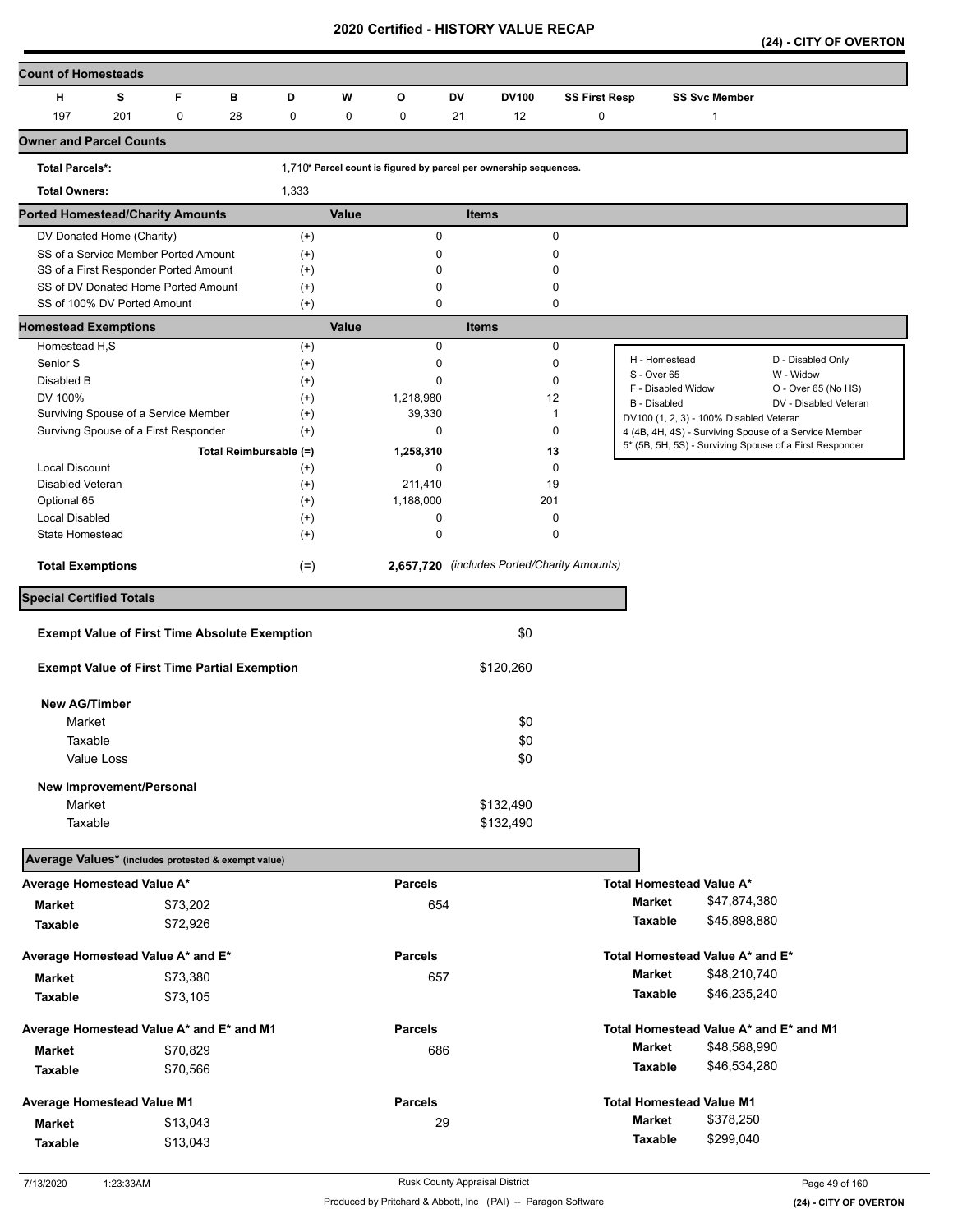| <b>Minerals</b>                            | Value        | <b>Items</b>   |                                    |            |
|--------------------------------------------|--------------|----------------|------------------------------------|------------|
| Mineral_Value                              | 41,000       | 112            |                                    |            |
| Mineral Value - Real                       | 0            | $\mathbf 0$    |                                    |            |
| Mineral Value - Personal                   | 12,176,590   | 195            | <b>Total Mineral Value:</b>        | 12,217,590 |
| <b>Mineral Loss</b>                        | Value        | <b>Items</b>   |                                    |            |
| Less Mineral Exempt Property               | 494,390      | $\overline{2}$ | <b>Total Mineral Exempt Value:</b> | 494,390    |
| Less \$500 Inc. Mineral Owner              | 8,480        | 154            |                                    |            |
| <b>Less Mineral Abatements</b>             | 0            | $\mathbf 0$    |                                    |            |
| Less Mineral Freeports/Interstate Commerce | 0            | $\Omega$       |                                    |            |
| <b>Less Mineral Unknown</b>                | 0            | $\Omega$       |                                    |            |
| Less TCEQ/Pollution Control                | 0            | $\mathbf 0$    |                                    |            |
| Less VLA                                   | 0            | 0              |                                    |            |
| Less Mineral Protested Value               | $\Omega$     | $\mathbf 0$    | <b>Taxload Mineral Total:</b>      | 11,723,200 |
| Land                                       | Value        | <b>Items</b>   |                                    |            |
| Land - Homesite                            | 4,006,360    | 692            |                                    |            |
| Land - Non Homesite                        | 3,745,680    | 468            |                                    |            |
| Land - Productivity Market                 | 6,178,940    | 103            |                                    |            |
| Land - Income                              | 93,830       | 4              | <b>Total Land Value:</b>           | 14,024,810 |
| <b>Land Timber Gain</b>                    | 0            | 0              |                                    |            |
| Improvements                               | Value        | <b>Items</b>   |                                    |            |
| Improvements - Homesite                    | 46,411,770   | 660            |                                    |            |
| New Improvements - Homesite                | 39,670       | 5              |                                    |            |
| Improvements - Non Homesite                | 17,048,670   | 260            |                                    |            |
| New Improvements - Non Homesite            | 92,820       | $\mathbf 1$    |                                    |            |
| Improvements - Income                      | 1,184,250    | 8              | <b>Total Improvement Value:</b>    | 64,777,180 |
| <b>Ag Loss</b>                             | Value        | <b>Items</b>   |                                    |            |
| <b>Productivity Market</b>                 | 6,178,940    | 103            |                                    |            |
| Land Ag 1D                                 | 0            | 0              |                                    |            |
| Land Ag 1D1                                | 44,190       | 23             |                                    |            |
| Land Ag Tim                                | 209,940      | 209,940        | <b>Productivity Loss:</b>          | 5,924,810  |
| <b>Real Loss</b>                           | <b>Value</b> |                |                                    |            |
| Land Homesite Exempt                       | 7,490        |                |                                    |            |
| Land Non-Homesite Exempt                   | 1,121,800    |                |                                    |            |
| <b>Productivity Market Exempt</b>          | 0            |                |                                    |            |
| Income Land Exempt                         | 0            |                |                                    |            |
| Improvement Homesite Exempt                | 380,410      |                |                                    |            |
| New Improvement Homesite Exempt            | 0            |                |                                    |            |
| Improvement Non-Homesite Exempt            | 4,414,590    |                |                                    |            |
| New Improvement Non-Homesite Exempt        | 0            |                |                                    |            |
| Income Improvement Exempt                  | 0            |                | <b>Real Exempt Total:</b>          | 5,928,820  |
| Personal                                   | Value        | <b>Items</b>   | <b>Taxload Real Total:</b>         | 66,948,360 |
| Personal - Homesite                        | 378,250      | 29             |                                    |            |
| New Personal - Homesite                    | 0            | 0              |                                    |            |
| Personal - Non Homesite                    | 3,512,743    | 115            |                                    |            |
| New Personal - Non Homesite                | 0            | 0              | <b>Total Personal Value:</b>       | 3,890,993  |
| <b>Personal Loss</b>                       | <b>Value</b> |                |                                    |            |
| Personal Homesite Exempt                   | 0            |                |                                    |            |
| New Personal Homesite Exempt               | 0            |                |                                    |            |
| Personal Non-Homesite Exempt               | 147,879      |                |                                    |            |
| New Personal Non-Homesite Exempt           | 0            |                |                                    |            |
| Personal Under 500                         | 3,309        |                | <b>Personal Exempt Total:</b>      | 147,879    |
|                                            |              |                | <b>Taxload Personal Total:</b>     | 3,743,114  |
|                                            |              |                |                                    |            |
|                                            |              |                |                                    |            |
|                                            |              |                | <b>Total Appraised:</b>            | 81,899,925 |
|                                            |              |                | <b>Taxroll Load Total:</b>         | 82,414,674 |
|                                            |              |                |                                    |            |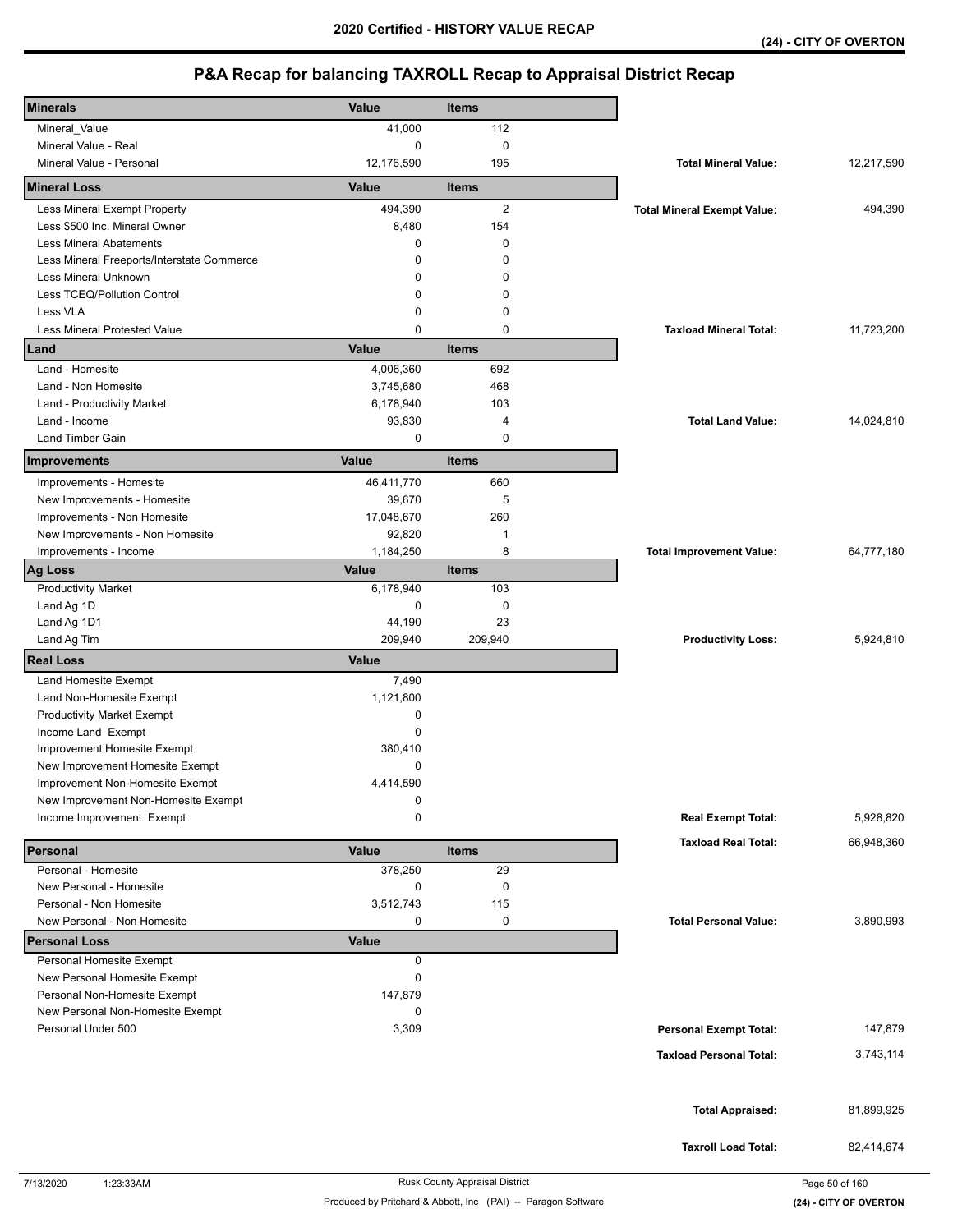## **(24) - CITY OF OVERTON**

| <b>Taxable</b><br><b>Total Mkt</b><br><b>Total Net</b><br>Cat<br><b>Items</b><br>Land<br>Ag/Timber<br><b>Productivity</b><br><b>Mineral</b><br><b>Acres</b><br><b>Improvements</b><br>Personal<br>Code<br><b>Market</b><br>Land<br><b>Taxable</b><br><b>Taxable</b><br>A <sub>1</sub><br>709<br>483.792<br>3,752,380<br>0<br>0<br>3,752,380<br>46,791,350<br>$\pmb{0}$<br>0<br>50,543,730<br>47,949,320<br>A <sub>2</sub><br>43<br>$\pmb{0}$<br>68.963<br>346,110<br>0<br>346,110<br>600,580<br>0<br>0<br>946,690<br>877,700<br>A <sub>3</sub><br>8<br>0.166<br>2,370<br>0<br>0<br>2,370<br>163,320<br>0<br>0<br>165,690<br>135,580<br>A4<br>6<br>3.383<br>19,040<br>0<br>19,040<br>0<br>106,610<br>0<br>0<br>125,650<br>125,650<br>A*<br>766<br>556.304<br>0<br>4,119,900<br>0<br>4,119,900<br>47,661,860<br>0<br>0<br>51,781,760<br>49,088,250<br>B1<br>3<br>0.887<br>23,210<br>0<br>0<br>23,210<br>332,190<br>0<br>0<br>355,400<br>355,400<br>B <sub>2</sub><br>0<br>14<br>6.650<br>0<br>0<br>0<br>1,323,640<br>93,840<br>93,840<br>1,235,800<br>1,329,640<br>B*<br>17<br>7.536<br>0<br>117,050<br>0<br>117,050<br>1,567,990<br>0<br>0<br>1,685,040<br>1,679,040<br>C <sub>1</sub><br>124<br>75.449<br>495,110<br>0<br>0<br>495,110<br>13,320<br>0<br>0<br>508,430<br>508,430<br>C <sub>1</sub> B<br>8<br>14.154<br>113,980<br>0<br>0<br>113,980<br>0<br>0<br>0<br>113,980<br>113,980<br>C <sub>1</sub> R<br>0<br>0<br>56<br>88.378<br>382,290<br>0<br>382,290<br>0<br>0<br>382,290<br>356,980<br>$\mathbf{C}^{\star}$<br>188<br>0<br>991,380<br>13,320<br>177.981<br>991,380<br>0<br>0<br>0<br>1,004,700<br>979,390<br>6,178,940<br>0<br>D1<br>103<br>2,303.249<br>0<br>254,130<br>254,130<br>0<br>0<br>254,130<br>254,130<br>D <sub>2</sub><br>0<br>$\overline{7}$<br>0.000<br>0<br>0<br>0<br>473,600<br>0<br>0<br>473,600<br>473,600<br>D*<br>110<br>2,303.249<br>0<br>254,130<br>6,178,940<br>254,130<br>473,600<br>0<br>0<br>727,730<br>727,730<br>Е<br>5<br>15.284<br>64,780<br>0<br>0<br>64,780<br>166,890<br>0<br>0<br>231,670<br>219,670<br>E <sub>1</sub><br>1,806,260<br>20<br>56.056<br>238,100<br>0<br>0<br>1,622,800<br>0<br>0<br>1,860,900<br>238,100<br><b>ENQ</b><br>3<br>0<br>29.070<br>93,790<br>0<br>93,790<br>0<br>0<br>0<br>93,790<br>93,790<br>E*<br>28<br>0<br>1,789,690<br>100.410<br>396,670<br>0<br>396,670<br>0<br>0<br>2,119,720<br>2,186,360<br>F1<br>90<br>0<br>57.314<br>866,220<br>0<br>866,220<br>7,035,980<br>0<br>0<br>7,902,200<br>7,902,200<br>F <sub>1</sub><br>90<br>57.314<br>$\pmb{0}$<br>0<br>866,220<br>866,220<br>7,035,980<br>$\pmb{0}$<br>$\mathbf 0$<br>7,902,200<br>7,902,200<br>F <sub>2</sub><br>0<br>$\pmb{0}$<br>9<br>22.781<br>164,790<br>0<br>164,790<br>1,329,460<br>0<br>1,494,250<br>1,494,250<br>F <sub>2</sub><br>9<br>22.781<br>$\pmb{0}$<br>0<br>$\pmb{0}$<br>$\pmb{0}$<br>164,790<br>164,790<br>1,329,460<br>1,494,250<br>1,494,250<br>$F^*$<br>99<br>80.095<br>1,031,010<br>0<br>0<br>1,031,010<br>8,365,440<br>$\pmb{0}$<br>0<br>9,396,450<br>9,396,450<br>G <sub>1</sub><br>112<br>0.000<br>0<br>0<br>0<br>0<br>0<br>0<br>41,000<br>41,000<br>41,000<br>112<br>G*<br>0.000<br>0<br>0<br>0<br>0<br>0<br>0<br>41,000<br>41,000<br>41,000<br>J2<br>$\pmb{0}$<br>$\pmb{0}$<br>0<br>0<br>0<br>$\mathbf{1}$<br>0.000<br>0<br>311,920<br>311,920<br>311,920<br>J3<br>0<br>7.247<br>26,500<br>0<br>0<br>26,500<br>0<br>4,153,950<br>4,153,950<br>6<br>4,127,450<br>J4<br>0.594<br>19,000<br>0<br>0<br>19,000<br>110,280<br>0<br>279,040<br>279,040<br>4<br>149,760<br>J <sub>5</sub><br>0<br>1.020<br>1,000<br>0<br>0<br>1,000<br>0<br>2,923,040<br>2,924,040<br>2,429,650<br>4<br>J6<br>0<br>6<br>0.000<br>0<br>0<br>0<br>0<br>0<br>164,940<br>164,940<br>164,940<br>J6A<br>0.000<br>$\pmb{0}$<br>0<br>0<br>0<br>132,370<br>132,370<br>132,370<br>0<br>0<br>4<br>J8<br>9,540<br>9,540<br>1.467<br>0<br>0<br>$\pmb{0}$<br>9,540<br>9,540<br>$\mathbf{1}$<br>0<br>0<br>J*<br>26<br>10.328<br>56,040<br>0<br>56,040<br>110,280<br>0<br>0<br>7,809,480<br>7,481,410<br>7,975,800<br>L1<br>80<br>0.000<br>0<br>3,002,375<br>0<br>0<br>0<br>0<br>0<br>3,002,375<br>2,960,375<br>$\pmb{0}$<br>L1<br>${\bf 80}$<br>0.000<br>$\pmb{0}$<br>$\pmb{0}$<br>0<br>0<br>3,002,375<br>0<br>2,960,375<br>3,002,375<br>L <sub>2</sub> A<br>3<br>0.000<br>0<br>0<br>0<br>0<br>$\pmb{0}$<br>796,580<br>0<br>796,580<br>796,580<br>L <sub>2</sub> C<br>3<br>0.000<br>$\pmb{0}$<br>0<br>0<br>0<br>$\pmb{0}$<br>1,001,370<br>1,001,370<br>1,001,370<br>0<br>L <sub>2</sub> D<br>0.000<br>$\pmb{0}$<br>0<br>0<br>323,380<br>3<br>0<br>0<br>0<br>323,380<br>323,380<br>L2G<br>3<br>0.000<br>0<br>0<br>0<br>0<br>0<br>1,674,140<br>1,674,140<br>1,674,140<br>0<br>L <sub>2</sub> J<br>0.000<br>0<br>22,960<br>22,960<br>0<br>0<br>0<br>0<br>0<br>22,960<br>4<br>L <sub>2</sub> M<br>0.000<br>0<br>0<br>3<br>0<br>0<br>0<br>0<br>534,960<br>534,960<br>534,960<br>L2O<br>0.000<br>0<br>0<br>0<br>5,240<br>5,240<br>$\mathbf{1}$<br>0<br>0<br>0<br>5,240<br>L2<br>${\bf 20}$<br>0.000<br>$\pmb{0}$<br>$\bf{0}$<br>0<br>$\pmb{0}$<br>0<br>$\pmb{0}$<br>4,358,630<br>4,358,630<br>4,358,630<br>L*<br>100<br>0.000<br>0<br>0<br>0<br>0<br>0<br>3,002,375<br>4,358,630<br>7,361,005<br>7,319,005<br>M1<br>37<br>0.000<br>468,990<br>387,840<br>0<br>0<br>0<br>0<br>0<br>468,990<br>0<br>M*<br>37<br>0.000<br>0<br>0<br>0<br>0<br>0<br>468,990<br>387,840<br>0<br>468,990<br>XB<br>17<br>0.000<br>0<br>$\pmb{0}$<br>0<br>0<br>0<br>0<br>3,309<br>3,309<br>0<br>XC<br>0.000<br>0<br>154<br>0<br>0<br>0<br>0<br>0<br>8,480<br>8,480<br>0<br>XO<br>$\overline{7}$<br>0.000<br>0<br>0<br>0<br>0<br>0<br>268,440<br>0<br>268,440<br>22,370 | <b>Category Code Breakdown</b> |  |  |  |  |  |  |  |  |  |  |  |
|-------------------------------------------------------------------------------------------------------------------------------------------------------------------------------------------------------------------------------------------------------------------------------------------------------------------------------------------------------------------------------------------------------------------------------------------------------------------------------------------------------------------------------------------------------------------------------------------------------------------------------------------------------------------------------------------------------------------------------------------------------------------------------------------------------------------------------------------------------------------------------------------------------------------------------------------------------------------------------------------------------------------------------------------------------------------------------------------------------------------------------------------------------------------------------------------------------------------------------------------------------------------------------------------------------------------------------------------------------------------------------------------------------------------------------------------------------------------------------------------------------------------------------------------------------------------------------------------------------------------------------------------------------------------------------------------------------------------------------------------------------------------------------------------------------------------------------------------------------------------------------------------------------------------------------------------------------------------------------------------------------------------------------------------------------------------------------------------------------------------------------------------------------------------------------------------------------------------------------------------------------------------------------------------------------------------------------------------------------------------------------------------------------------------------------------------------------------------------------------------------------------------------------------------------------------------------------------------------------------------------------------------------------------------------------------------------------------------------------------------------------------------------------------------------------------------------------------------------------------------------------------------------------------------------------------------------------------------------------------------------------------------------------------------------------------------------------------------------------------------------------------------------------------------------------------------------------------------------------------------------------------------------------------------------------------------------------------------------------------------------------------------------------------------------------------------------------------------------------------------------------------------------------------------------------------------------------------------------------------------------------------------------------------------------------------------------------------------------------------------------------------------------------------------------------------------------------------------------------------------------------------------------------------------------------------------------------------------------------------------------------------------------------------------------------------------------------------------------------------------------------------------------------------------------------------------------------------------------------------------------------------------------------------------------------------------------------------------------------------------------------------------------------------------------------------------------------------------------------------------------------------------------------------------------------------------------------------------------------------------------------------------------------------------------------------------------------------------------------------------------------------------------------------------------------------------------------------------------------------------------------------------------------------------------------------------------------------------------------------------------------------------------------------------------------------------------------------------------------------------------------------------------------------------------------------------------------------------------------------------------------------------------------------------------------------------------------------------------------------------------------------------------------------------------------------------------------------------------------------------------------------------------------------------------------------------------------------------------------------------------------------------------------------------|--------------------------------|--|--|--|--|--|--|--|--|--|--|--|
|                                                                                                                                                                                                                                                                                                                                                                                                                                                                                                                                                                                                                                                                                                                                                                                                                                                                                                                                                                                                                                                                                                                                                                                                                                                                                                                                                                                                                                                                                                                                                                                                                                                                                                                                                                                                                                                                                                                                                                                                                                                                                                                                                                                                                                                                                                                                                                                                                                                                                                                                                                                                                                                                                                                                                                                                                                                                                                                                                                                                                                                                                                                                                                                                                                                                                                                                                                                                                                                                                                                                                                                                                                                                                                                                                                                                                                                                                                                                                                                                                                                                                                                                                                                                                                                                                                                                                                                                                                                                                                                                                                                                                                                                                                                                                                                                                                                                                                                                                                                                                                                                                                                                                                                                                                                                                                                                                                                                                                                                                                                                                                                                                                                                   |                                |  |  |  |  |  |  |  |  |  |  |  |
|                                                                                                                                                                                                                                                                                                                                                                                                                                                                                                                                                                                                                                                                                                                                                                                                                                                                                                                                                                                                                                                                                                                                                                                                                                                                                                                                                                                                                                                                                                                                                                                                                                                                                                                                                                                                                                                                                                                                                                                                                                                                                                                                                                                                                                                                                                                                                                                                                                                                                                                                                                                                                                                                                                                                                                                                                                                                                                                                                                                                                                                                                                                                                                                                                                                                                                                                                                                                                                                                                                                                                                                                                                                                                                                                                                                                                                                                                                                                                                                                                                                                                                                                                                                                                                                                                                                                                                                                                                                                                                                                                                                                                                                                                                                                                                                                                                                                                                                                                                                                                                                                                                                                                                                                                                                                                                                                                                                                                                                                                                                                                                                                                                                                   |                                |  |  |  |  |  |  |  |  |  |  |  |
|                                                                                                                                                                                                                                                                                                                                                                                                                                                                                                                                                                                                                                                                                                                                                                                                                                                                                                                                                                                                                                                                                                                                                                                                                                                                                                                                                                                                                                                                                                                                                                                                                                                                                                                                                                                                                                                                                                                                                                                                                                                                                                                                                                                                                                                                                                                                                                                                                                                                                                                                                                                                                                                                                                                                                                                                                                                                                                                                                                                                                                                                                                                                                                                                                                                                                                                                                                                                                                                                                                                                                                                                                                                                                                                                                                                                                                                                                                                                                                                                                                                                                                                                                                                                                                                                                                                                                                                                                                                                                                                                                                                                                                                                                                                                                                                                                                                                                                                                                                                                                                                                                                                                                                                                                                                                                                                                                                                                                                                                                                                                                                                                                                                                   |                                |  |  |  |  |  |  |  |  |  |  |  |
|                                                                                                                                                                                                                                                                                                                                                                                                                                                                                                                                                                                                                                                                                                                                                                                                                                                                                                                                                                                                                                                                                                                                                                                                                                                                                                                                                                                                                                                                                                                                                                                                                                                                                                                                                                                                                                                                                                                                                                                                                                                                                                                                                                                                                                                                                                                                                                                                                                                                                                                                                                                                                                                                                                                                                                                                                                                                                                                                                                                                                                                                                                                                                                                                                                                                                                                                                                                                                                                                                                                                                                                                                                                                                                                                                                                                                                                                                                                                                                                                                                                                                                                                                                                                                                                                                                                                                                                                                                                                                                                                                                                                                                                                                                                                                                                                                                                                                                                                                                                                                                                                                                                                                                                                                                                                                                                                                                                                                                                                                                                                                                                                                                                                   |                                |  |  |  |  |  |  |  |  |  |  |  |
|                                                                                                                                                                                                                                                                                                                                                                                                                                                                                                                                                                                                                                                                                                                                                                                                                                                                                                                                                                                                                                                                                                                                                                                                                                                                                                                                                                                                                                                                                                                                                                                                                                                                                                                                                                                                                                                                                                                                                                                                                                                                                                                                                                                                                                                                                                                                                                                                                                                                                                                                                                                                                                                                                                                                                                                                                                                                                                                                                                                                                                                                                                                                                                                                                                                                                                                                                                                                                                                                                                                                                                                                                                                                                                                                                                                                                                                                                                                                                                                                                                                                                                                                                                                                                                                                                                                                                                                                                                                                                                                                                                                                                                                                                                                                                                                                                                                                                                                                                                                                                                                                                                                                                                                                                                                                                                                                                                                                                                                                                                                                                                                                                                                                   |                                |  |  |  |  |  |  |  |  |  |  |  |
|                                                                                                                                                                                                                                                                                                                                                                                                                                                                                                                                                                                                                                                                                                                                                                                                                                                                                                                                                                                                                                                                                                                                                                                                                                                                                                                                                                                                                                                                                                                                                                                                                                                                                                                                                                                                                                                                                                                                                                                                                                                                                                                                                                                                                                                                                                                                                                                                                                                                                                                                                                                                                                                                                                                                                                                                                                                                                                                                                                                                                                                                                                                                                                                                                                                                                                                                                                                                                                                                                                                                                                                                                                                                                                                                                                                                                                                                                                                                                                                                                                                                                                                                                                                                                                                                                                                                                                                                                                                                                                                                                                                                                                                                                                                                                                                                                                                                                                                                                                                                                                                                                                                                                                                                                                                                                                                                                                                                                                                                                                                                                                                                                                                                   |                                |  |  |  |  |  |  |  |  |  |  |  |
|                                                                                                                                                                                                                                                                                                                                                                                                                                                                                                                                                                                                                                                                                                                                                                                                                                                                                                                                                                                                                                                                                                                                                                                                                                                                                                                                                                                                                                                                                                                                                                                                                                                                                                                                                                                                                                                                                                                                                                                                                                                                                                                                                                                                                                                                                                                                                                                                                                                                                                                                                                                                                                                                                                                                                                                                                                                                                                                                                                                                                                                                                                                                                                                                                                                                                                                                                                                                                                                                                                                                                                                                                                                                                                                                                                                                                                                                                                                                                                                                                                                                                                                                                                                                                                                                                                                                                                                                                                                                                                                                                                                                                                                                                                                                                                                                                                                                                                                                                                                                                                                                                                                                                                                                                                                                                                                                                                                                                                                                                                                                                                                                                                                                   |                                |  |  |  |  |  |  |  |  |  |  |  |
|                                                                                                                                                                                                                                                                                                                                                                                                                                                                                                                                                                                                                                                                                                                                                                                                                                                                                                                                                                                                                                                                                                                                                                                                                                                                                                                                                                                                                                                                                                                                                                                                                                                                                                                                                                                                                                                                                                                                                                                                                                                                                                                                                                                                                                                                                                                                                                                                                                                                                                                                                                                                                                                                                                                                                                                                                                                                                                                                                                                                                                                                                                                                                                                                                                                                                                                                                                                                                                                                                                                                                                                                                                                                                                                                                                                                                                                                                                                                                                                                                                                                                                                                                                                                                                                                                                                                                                                                                                                                                                                                                                                                                                                                                                                                                                                                                                                                                                                                                                                                                                                                                                                                                                                                                                                                                                                                                                                                                                                                                                                                                                                                                                                                   |                                |  |  |  |  |  |  |  |  |  |  |  |
|                                                                                                                                                                                                                                                                                                                                                                                                                                                                                                                                                                                                                                                                                                                                                                                                                                                                                                                                                                                                                                                                                                                                                                                                                                                                                                                                                                                                                                                                                                                                                                                                                                                                                                                                                                                                                                                                                                                                                                                                                                                                                                                                                                                                                                                                                                                                                                                                                                                                                                                                                                                                                                                                                                                                                                                                                                                                                                                                                                                                                                                                                                                                                                                                                                                                                                                                                                                                                                                                                                                                                                                                                                                                                                                                                                                                                                                                                                                                                                                                                                                                                                                                                                                                                                                                                                                                                                                                                                                                                                                                                                                                                                                                                                                                                                                                                                                                                                                                                                                                                                                                                                                                                                                                                                                                                                                                                                                                                                                                                                                                                                                                                                                                   |                                |  |  |  |  |  |  |  |  |  |  |  |
|                                                                                                                                                                                                                                                                                                                                                                                                                                                                                                                                                                                                                                                                                                                                                                                                                                                                                                                                                                                                                                                                                                                                                                                                                                                                                                                                                                                                                                                                                                                                                                                                                                                                                                                                                                                                                                                                                                                                                                                                                                                                                                                                                                                                                                                                                                                                                                                                                                                                                                                                                                                                                                                                                                                                                                                                                                                                                                                                                                                                                                                                                                                                                                                                                                                                                                                                                                                                                                                                                                                                                                                                                                                                                                                                                                                                                                                                                                                                                                                                                                                                                                                                                                                                                                                                                                                                                                                                                                                                                                                                                                                                                                                                                                                                                                                                                                                                                                                                                                                                                                                                                                                                                                                                                                                                                                                                                                                                                                                                                                                                                                                                                                                                   |                                |  |  |  |  |  |  |  |  |  |  |  |
|                                                                                                                                                                                                                                                                                                                                                                                                                                                                                                                                                                                                                                                                                                                                                                                                                                                                                                                                                                                                                                                                                                                                                                                                                                                                                                                                                                                                                                                                                                                                                                                                                                                                                                                                                                                                                                                                                                                                                                                                                                                                                                                                                                                                                                                                                                                                                                                                                                                                                                                                                                                                                                                                                                                                                                                                                                                                                                                                                                                                                                                                                                                                                                                                                                                                                                                                                                                                                                                                                                                                                                                                                                                                                                                                                                                                                                                                                                                                                                                                                                                                                                                                                                                                                                                                                                                                                                                                                                                                                                                                                                                                                                                                                                                                                                                                                                                                                                                                                                                                                                                                                                                                                                                                                                                                                                                                                                                                                                                                                                                                                                                                                                                                   |                                |  |  |  |  |  |  |  |  |  |  |  |
|                                                                                                                                                                                                                                                                                                                                                                                                                                                                                                                                                                                                                                                                                                                                                                                                                                                                                                                                                                                                                                                                                                                                                                                                                                                                                                                                                                                                                                                                                                                                                                                                                                                                                                                                                                                                                                                                                                                                                                                                                                                                                                                                                                                                                                                                                                                                                                                                                                                                                                                                                                                                                                                                                                                                                                                                                                                                                                                                                                                                                                                                                                                                                                                                                                                                                                                                                                                                                                                                                                                                                                                                                                                                                                                                                                                                                                                                                                                                                                                                                                                                                                                                                                                                                                                                                                                                                                                                                                                                                                                                                                                                                                                                                                                                                                                                                                                                                                                                                                                                                                                                                                                                                                                                                                                                                                                                                                                                                                                                                                                                                                                                                                                                   |                                |  |  |  |  |  |  |  |  |  |  |  |
|                                                                                                                                                                                                                                                                                                                                                                                                                                                                                                                                                                                                                                                                                                                                                                                                                                                                                                                                                                                                                                                                                                                                                                                                                                                                                                                                                                                                                                                                                                                                                                                                                                                                                                                                                                                                                                                                                                                                                                                                                                                                                                                                                                                                                                                                                                                                                                                                                                                                                                                                                                                                                                                                                                                                                                                                                                                                                                                                                                                                                                                                                                                                                                                                                                                                                                                                                                                                                                                                                                                                                                                                                                                                                                                                                                                                                                                                                                                                                                                                                                                                                                                                                                                                                                                                                                                                                                                                                                                                                                                                                                                                                                                                                                                                                                                                                                                                                                                                                                                                                                                                                                                                                                                                                                                                                                                                                                                                                                                                                                                                                                                                                                                                   |                                |  |  |  |  |  |  |  |  |  |  |  |
|                                                                                                                                                                                                                                                                                                                                                                                                                                                                                                                                                                                                                                                                                                                                                                                                                                                                                                                                                                                                                                                                                                                                                                                                                                                                                                                                                                                                                                                                                                                                                                                                                                                                                                                                                                                                                                                                                                                                                                                                                                                                                                                                                                                                                                                                                                                                                                                                                                                                                                                                                                                                                                                                                                                                                                                                                                                                                                                                                                                                                                                                                                                                                                                                                                                                                                                                                                                                                                                                                                                                                                                                                                                                                                                                                                                                                                                                                                                                                                                                                                                                                                                                                                                                                                                                                                                                                                                                                                                                                                                                                                                                                                                                                                                                                                                                                                                                                                                                                                                                                                                                                                                                                                                                                                                                                                                                                                                                                                                                                                                                                                                                                                                                   |                                |  |  |  |  |  |  |  |  |  |  |  |
|                                                                                                                                                                                                                                                                                                                                                                                                                                                                                                                                                                                                                                                                                                                                                                                                                                                                                                                                                                                                                                                                                                                                                                                                                                                                                                                                                                                                                                                                                                                                                                                                                                                                                                                                                                                                                                                                                                                                                                                                                                                                                                                                                                                                                                                                                                                                                                                                                                                                                                                                                                                                                                                                                                                                                                                                                                                                                                                                                                                                                                                                                                                                                                                                                                                                                                                                                                                                                                                                                                                                                                                                                                                                                                                                                                                                                                                                                                                                                                                                                                                                                                                                                                                                                                                                                                                                                                                                                                                                                                                                                                                                                                                                                                                                                                                                                                                                                                                                                                                                                                                                                                                                                                                                                                                                                                                                                                                                                                                                                                                                                                                                                                                                   |                                |  |  |  |  |  |  |  |  |  |  |  |
|                                                                                                                                                                                                                                                                                                                                                                                                                                                                                                                                                                                                                                                                                                                                                                                                                                                                                                                                                                                                                                                                                                                                                                                                                                                                                                                                                                                                                                                                                                                                                                                                                                                                                                                                                                                                                                                                                                                                                                                                                                                                                                                                                                                                                                                                                                                                                                                                                                                                                                                                                                                                                                                                                                                                                                                                                                                                                                                                                                                                                                                                                                                                                                                                                                                                                                                                                                                                                                                                                                                                                                                                                                                                                                                                                                                                                                                                                                                                                                                                                                                                                                                                                                                                                                                                                                                                                                                                                                                                                                                                                                                                                                                                                                                                                                                                                                                                                                                                                                                                                                                                                                                                                                                                                                                                                                                                                                                                                                                                                                                                                                                                                                                                   |                                |  |  |  |  |  |  |  |  |  |  |  |
|                                                                                                                                                                                                                                                                                                                                                                                                                                                                                                                                                                                                                                                                                                                                                                                                                                                                                                                                                                                                                                                                                                                                                                                                                                                                                                                                                                                                                                                                                                                                                                                                                                                                                                                                                                                                                                                                                                                                                                                                                                                                                                                                                                                                                                                                                                                                                                                                                                                                                                                                                                                                                                                                                                                                                                                                                                                                                                                                                                                                                                                                                                                                                                                                                                                                                                                                                                                                                                                                                                                                                                                                                                                                                                                                                                                                                                                                                                                                                                                                                                                                                                                                                                                                                                                                                                                                                                                                                                                                                                                                                                                                                                                                                                                                                                                                                                                                                                                                                                                                                                                                                                                                                                                                                                                                                                                                                                                                                                                                                                                                                                                                                                                                   |                                |  |  |  |  |  |  |  |  |  |  |  |
|                                                                                                                                                                                                                                                                                                                                                                                                                                                                                                                                                                                                                                                                                                                                                                                                                                                                                                                                                                                                                                                                                                                                                                                                                                                                                                                                                                                                                                                                                                                                                                                                                                                                                                                                                                                                                                                                                                                                                                                                                                                                                                                                                                                                                                                                                                                                                                                                                                                                                                                                                                                                                                                                                                                                                                                                                                                                                                                                                                                                                                                                                                                                                                                                                                                                                                                                                                                                                                                                                                                                                                                                                                                                                                                                                                                                                                                                                                                                                                                                                                                                                                                                                                                                                                                                                                                                                                                                                                                                                                                                                                                                                                                                                                                                                                                                                                                                                                                                                                                                                                                                                                                                                                                                                                                                                                                                                                                                                                                                                                                                                                                                                                                                   |                                |  |  |  |  |  |  |  |  |  |  |  |
|                                                                                                                                                                                                                                                                                                                                                                                                                                                                                                                                                                                                                                                                                                                                                                                                                                                                                                                                                                                                                                                                                                                                                                                                                                                                                                                                                                                                                                                                                                                                                                                                                                                                                                                                                                                                                                                                                                                                                                                                                                                                                                                                                                                                                                                                                                                                                                                                                                                                                                                                                                                                                                                                                                                                                                                                                                                                                                                                                                                                                                                                                                                                                                                                                                                                                                                                                                                                                                                                                                                                                                                                                                                                                                                                                                                                                                                                                                                                                                                                                                                                                                                                                                                                                                                                                                                                                                                                                                                                                                                                                                                                                                                                                                                                                                                                                                                                                                                                                                                                                                                                                                                                                                                                                                                                                                                                                                                                                                                                                                                                                                                                                                                                   |                                |  |  |  |  |  |  |  |  |  |  |  |
|                                                                                                                                                                                                                                                                                                                                                                                                                                                                                                                                                                                                                                                                                                                                                                                                                                                                                                                                                                                                                                                                                                                                                                                                                                                                                                                                                                                                                                                                                                                                                                                                                                                                                                                                                                                                                                                                                                                                                                                                                                                                                                                                                                                                                                                                                                                                                                                                                                                                                                                                                                                                                                                                                                                                                                                                                                                                                                                                                                                                                                                                                                                                                                                                                                                                                                                                                                                                                                                                                                                                                                                                                                                                                                                                                                                                                                                                                                                                                                                                                                                                                                                                                                                                                                                                                                                                                                                                                                                                                                                                                                                                                                                                                                                                                                                                                                                                                                                                                                                                                                                                                                                                                                                                                                                                                                                                                                                                                                                                                                                                                                                                                                                                   |                                |  |  |  |  |  |  |  |  |  |  |  |
|                                                                                                                                                                                                                                                                                                                                                                                                                                                                                                                                                                                                                                                                                                                                                                                                                                                                                                                                                                                                                                                                                                                                                                                                                                                                                                                                                                                                                                                                                                                                                                                                                                                                                                                                                                                                                                                                                                                                                                                                                                                                                                                                                                                                                                                                                                                                                                                                                                                                                                                                                                                                                                                                                                                                                                                                                                                                                                                                                                                                                                                                                                                                                                                                                                                                                                                                                                                                                                                                                                                                                                                                                                                                                                                                                                                                                                                                                                                                                                                                                                                                                                                                                                                                                                                                                                                                                                                                                                                                                                                                                                                                                                                                                                                                                                                                                                                                                                                                                                                                                                                                                                                                                                                                                                                                                                                                                                                                                                                                                                                                                                                                                                                                   |                                |  |  |  |  |  |  |  |  |  |  |  |
|                                                                                                                                                                                                                                                                                                                                                                                                                                                                                                                                                                                                                                                                                                                                                                                                                                                                                                                                                                                                                                                                                                                                                                                                                                                                                                                                                                                                                                                                                                                                                                                                                                                                                                                                                                                                                                                                                                                                                                                                                                                                                                                                                                                                                                                                                                                                                                                                                                                                                                                                                                                                                                                                                                                                                                                                                                                                                                                                                                                                                                                                                                                                                                                                                                                                                                                                                                                                                                                                                                                                                                                                                                                                                                                                                                                                                                                                                                                                                                                                                                                                                                                                                                                                                                                                                                                                                                                                                                                                                                                                                                                                                                                                                                                                                                                                                                                                                                                                                                                                                                                                                                                                                                                                                                                                                                                                                                                                                                                                                                                                                                                                                                                                   |                                |  |  |  |  |  |  |  |  |  |  |  |
|                                                                                                                                                                                                                                                                                                                                                                                                                                                                                                                                                                                                                                                                                                                                                                                                                                                                                                                                                                                                                                                                                                                                                                                                                                                                                                                                                                                                                                                                                                                                                                                                                                                                                                                                                                                                                                                                                                                                                                                                                                                                                                                                                                                                                                                                                                                                                                                                                                                                                                                                                                                                                                                                                                                                                                                                                                                                                                                                                                                                                                                                                                                                                                                                                                                                                                                                                                                                                                                                                                                                                                                                                                                                                                                                                                                                                                                                                                                                                                                                                                                                                                                                                                                                                                                                                                                                                                                                                                                                                                                                                                                                                                                                                                                                                                                                                                                                                                                                                                                                                                                                                                                                                                                                                                                                                                                                                                                                                                                                                                                                                                                                                                                                   |                                |  |  |  |  |  |  |  |  |  |  |  |
|                                                                                                                                                                                                                                                                                                                                                                                                                                                                                                                                                                                                                                                                                                                                                                                                                                                                                                                                                                                                                                                                                                                                                                                                                                                                                                                                                                                                                                                                                                                                                                                                                                                                                                                                                                                                                                                                                                                                                                                                                                                                                                                                                                                                                                                                                                                                                                                                                                                                                                                                                                                                                                                                                                                                                                                                                                                                                                                                                                                                                                                                                                                                                                                                                                                                                                                                                                                                                                                                                                                                                                                                                                                                                                                                                                                                                                                                                                                                                                                                                                                                                                                                                                                                                                                                                                                                                                                                                                                                                                                                                                                                                                                                                                                                                                                                                                                                                                                                                                                                                                                                                                                                                                                                                                                                                                                                                                                                                                                                                                                                                                                                                                                                   |                                |  |  |  |  |  |  |  |  |  |  |  |
|                                                                                                                                                                                                                                                                                                                                                                                                                                                                                                                                                                                                                                                                                                                                                                                                                                                                                                                                                                                                                                                                                                                                                                                                                                                                                                                                                                                                                                                                                                                                                                                                                                                                                                                                                                                                                                                                                                                                                                                                                                                                                                                                                                                                                                                                                                                                                                                                                                                                                                                                                                                                                                                                                                                                                                                                                                                                                                                                                                                                                                                                                                                                                                                                                                                                                                                                                                                                                                                                                                                                                                                                                                                                                                                                                                                                                                                                                                                                                                                                                                                                                                                                                                                                                                                                                                                                                                                                                                                                                                                                                                                                                                                                                                                                                                                                                                                                                                                                                                                                                                                                                                                                                                                                                                                                                                                                                                                                                                                                                                                                                                                                                                                                   |                                |  |  |  |  |  |  |  |  |  |  |  |
|                                                                                                                                                                                                                                                                                                                                                                                                                                                                                                                                                                                                                                                                                                                                                                                                                                                                                                                                                                                                                                                                                                                                                                                                                                                                                                                                                                                                                                                                                                                                                                                                                                                                                                                                                                                                                                                                                                                                                                                                                                                                                                                                                                                                                                                                                                                                                                                                                                                                                                                                                                                                                                                                                                                                                                                                                                                                                                                                                                                                                                                                                                                                                                                                                                                                                                                                                                                                                                                                                                                                                                                                                                                                                                                                                                                                                                                                                                                                                                                                                                                                                                                                                                                                                                                                                                                                                                                                                                                                                                                                                                                                                                                                                                                                                                                                                                                                                                                                                                                                                                                                                                                                                                                                                                                                                                                                                                                                                                                                                                                                                                                                                                                                   |                                |  |  |  |  |  |  |  |  |  |  |  |
|                                                                                                                                                                                                                                                                                                                                                                                                                                                                                                                                                                                                                                                                                                                                                                                                                                                                                                                                                                                                                                                                                                                                                                                                                                                                                                                                                                                                                                                                                                                                                                                                                                                                                                                                                                                                                                                                                                                                                                                                                                                                                                                                                                                                                                                                                                                                                                                                                                                                                                                                                                                                                                                                                                                                                                                                                                                                                                                                                                                                                                                                                                                                                                                                                                                                                                                                                                                                                                                                                                                                                                                                                                                                                                                                                                                                                                                                                                                                                                                                                                                                                                                                                                                                                                                                                                                                                                                                                                                                                                                                                                                                                                                                                                                                                                                                                                                                                                                                                                                                                                                                                                                                                                                                                                                                                                                                                                                                                                                                                                                                                                                                                                                                   |                                |  |  |  |  |  |  |  |  |  |  |  |
|                                                                                                                                                                                                                                                                                                                                                                                                                                                                                                                                                                                                                                                                                                                                                                                                                                                                                                                                                                                                                                                                                                                                                                                                                                                                                                                                                                                                                                                                                                                                                                                                                                                                                                                                                                                                                                                                                                                                                                                                                                                                                                                                                                                                                                                                                                                                                                                                                                                                                                                                                                                                                                                                                                                                                                                                                                                                                                                                                                                                                                                                                                                                                                                                                                                                                                                                                                                                                                                                                                                                                                                                                                                                                                                                                                                                                                                                                                                                                                                                                                                                                                                                                                                                                                                                                                                                                                                                                                                                                                                                                                                                                                                                                                                                                                                                                                                                                                                                                                                                                                                                                                                                                                                                                                                                                                                                                                                                                                                                                                                                                                                                                                                                   |                                |  |  |  |  |  |  |  |  |  |  |  |
|                                                                                                                                                                                                                                                                                                                                                                                                                                                                                                                                                                                                                                                                                                                                                                                                                                                                                                                                                                                                                                                                                                                                                                                                                                                                                                                                                                                                                                                                                                                                                                                                                                                                                                                                                                                                                                                                                                                                                                                                                                                                                                                                                                                                                                                                                                                                                                                                                                                                                                                                                                                                                                                                                                                                                                                                                                                                                                                                                                                                                                                                                                                                                                                                                                                                                                                                                                                                                                                                                                                                                                                                                                                                                                                                                                                                                                                                                                                                                                                                                                                                                                                                                                                                                                                                                                                                                                                                                                                                                                                                                                                                                                                                                                                                                                                                                                                                                                                                                                                                                                                                                                                                                                                                                                                                                                                                                                                                                                                                                                                                                                                                                                                                   |                                |  |  |  |  |  |  |  |  |  |  |  |
|                                                                                                                                                                                                                                                                                                                                                                                                                                                                                                                                                                                                                                                                                                                                                                                                                                                                                                                                                                                                                                                                                                                                                                                                                                                                                                                                                                                                                                                                                                                                                                                                                                                                                                                                                                                                                                                                                                                                                                                                                                                                                                                                                                                                                                                                                                                                                                                                                                                                                                                                                                                                                                                                                                                                                                                                                                                                                                                                                                                                                                                                                                                                                                                                                                                                                                                                                                                                                                                                                                                                                                                                                                                                                                                                                                                                                                                                                                                                                                                                                                                                                                                                                                                                                                                                                                                                                                                                                                                                                                                                                                                                                                                                                                                                                                                                                                                                                                                                                                                                                                                                                                                                                                                                                                                                                                                                                                                                                                                                                                                                                                                                                                                                   |                                |  |  |  |  |  |  |  |  |  |  |  |
|                                                                                                                                                                                                                                                                                                                                                                                                                                                                                                                                                                                                                                                                                                                                                                                                                                                                                                                                                                                                                                                                                                                                                                                                                                                                                                                                                                                                                                                                                                                                                                                                                                                                                                                                                                                                                                                                                                                                                                                                                                                                                                                                                                                                                                                                                                                                                                                                                                                                                                                                                                                                                                                                                                                                                                                                                                                                                                                                                                                                                                                                                                                                                                                                                                                                                                                                                                                                                                                                                                                                                                                                                                                                                                                                                                                                                                                                                                                                                                                                                                                                                                                                                                                                                                                                                                                                                                                                                                                                                                                                                                                                                                                                                                                                                                                                                                                                                                                                                                                                                                                                                                                                                                                                                                                                                                                                                                                                                                                                                                                                                                                                                                                                   |                                |  |  |  |  |  |  |  |  |  |  |  |
|                                                                                                                                                                                                                                                                                                                                                                                                                                                                                                                                                                                                                                                                                                                                                                                                                                                                                                                                                                                                                                                                                                                                                                                                                                                                                                                                                                                                                                                                                                                                                                                                                                                                                                                                                                                                                                                                                                                                                                                                                                                                                                                                                                                                                                                                                                                                                                                                                                                                                                                                                                                                                                                                                                                                                                                                                                                                                                                                                                                                                                                                                                                                                                                                                                                                                                                                                                                                                                                                                                                                                                                                                                                                                                                                                                                                                                                                                                                                                                                                                                                                                                                                                                                                                                                                                                                                                                                                                                                                                                                                                                                                                                                                                                                                                                                                                                                                                                                                                                                                                                                                                                                                                                                                                                                                                                                                                                                                                                                                                                                                                                                                                                                                   |                                |  |  |  |  |  |  |  |  |  |  |  |
|                                                                                                                                                                                                                                                                                                                                                                                                                                                                                                                                                                                                                                                                                                                                                                                                                                                                                                                                                                                                                                                                                                                                                                                                                                                                                                                                                                                                                                                                                                                                                                                                                                                                                                                                                                                                                                                                                                                                                                                                                                                                                                                                                                                                                                                                                                                                                                                                                                                                                                                                                                                                                                                                                                                                                                                                                                                                                                                                                                                                                                                                                                                                                                                                                                                                                                                                                                                                                                                                                                                                                                                                                                                                                                                                                                                                                                                                                                                                                                                                                                                                                                                                                                                                                                                                                                                                                                                                                                                                                                                                                                                                                                                                                                                                                                                                                                                                                                                                                                                                                                                                                                                                                                                                                                                                                                                                                                                                                                                                                                                                                                                                                                                                   |                                |  |  |  |  |  |  |  |  |  |  |  |
|                                                                                                                                                                                                                                                                                                                                                                                                                                                                                                                                                                                                                                                                                                                                                                                                                                                                                                                                                                                                                                                                                                                                                                                                                                                                                                                                                                                                                                                                                                                                                                                                                                                                                                                                                                                                                                                                                                                                                                                                                                                                                                                                                                                                                                                                                                                                                                                                                                                                                                                                                                                                                                                                                                                                                                                                                                                                                                                                                                                                                                                                                                                                                                                                                                                                                                                                                                                                                                                                                                                                                                                                                                                                                                                                                                                                                                                                                                                                                                                                                                                                                                                                                                                                                                                                                                                                                                                                                                                                                                                                                                                                                                                                                                                                                                                                                                                                                                                                                                                                                                                                                                                                                                                                                                                                                                                                                                                                                                                                                                                                                                                                                                                                   |                                |  |  |  |  |  |  |  |  |  |  |  |
|                                                                                                                                                                                                                                                                                                                                                                                                                                                                                                                                                                                                                                                                                                                                                                                                                                                                                                                                                                                                                                                                                                                                                                                                                                                                                                                                                                                                                                                                                                                                                                                                                                                                                                                                                                                                                                                                                                                                                                                                                                                                                                                                                                                                                                                                                                                                                                                                                                                                                                                                                                                                                                                                                                                                                                                                                                                                                                                                                                                                                                                                                                                                                                                                                                                                                                                                                                                                                                                                                                                                                                                                                                                                                                                                                                                                                                                                                                                                                                                                                                                                                                                                                                                                                                                                                                                                                                                                                                                                                                                                                                                                                                                                                                                                                                                                                                                                                                                                                                                                                                                                                                                                                                                                                                                                                                                                                                                                                                                                                                                                                                                                                                                                   |                                |  |  |  |  |  |  |  |  |  |  |  |
|                                                                                                                                                                                                                                                                                                                                                                                                                                                                                                                                                                                                                                                                                                                                                                                                                                                                                                                                                                                                                                                                                                                                                                                                                                                                                                                                                                                                                                                                                                                                                                                                                                                                                                                                                                                                                                                                                                                                                                                                                                                                                                                                                                                                                                                                                                                                                                                                                                                                                                                                                                                                                                                                                                                                                                                                                                                                                                                                                                                                                                                                                                                                                                                                                                                                                                                                                                                                                                                                                                                                                                                                                                                                                                                                                                                                                                                                                                                                                                                                                                                                                                                                                                                                                                                                                                                                                                                                                                                                                                                                                                                                                                                                                                                                                                                                                                                                                                                                                                                                                                                                                                                                                                                                                                                                                                                                                                                                                                                                                                                                                                                                                                                                   |                                |  |  |  |  |  |  |  |  |  |  |  |
|                                                                                                                                                                                                                                                                                                                                                                                                                                                                                                                                                                                                                                                                                                                                                                                                                                                                                                                                                                                                                                                                                                                                                                                                                                                                                                                                                                                                                                                                                                                                                                                                                                                                                                                                                                                                                                                                                                                                                                                                                                                                                                                                                                                                                                                                                                                                                                                                                                                                                                                                                                                                                                                                                                                                                                                                                                                                                                                                                                                                                                                                                                                                                                                                                                                                                                                                                                                                                                                                                                                                                                                                                                                                                                                                                                                                                                                                                                                                                                                                                                                                                                                                                                                                                                                                                                                                                                                                                                                                                                                                                                                                                                                                                                                                                                                                                                                                                                                                                                                                                                                                                                                                                                                                                                                                                                                                                                                                                                                                                                                                                                                                                                                                   |                                |  |  |  |  |  |  |  |  |  |  |  |
|                                                                                                                                                                                                                                                                                                                                                                                                                                                                                                                                                                                                                                                                                                                                                                                                                                                                                                                                                                                                                                                                                                                                                                                                                                                                                                                                                                                                                                                                                                                                                                                                                                                                                                                                                                                                                                                                                                                                                                                                                                                                                                                                                                                                                                                                                                                                                                                                                                                                                                                                                                                                                                                                                                                                                                                                                                                                                                                                                                                                                                                                                                                                                                                                                                                                                                                                                                                                                                                                                                                                                                                                                                                                                                                                                                                                                                                                                                                                                                                                                                                                                                                                                                                                                                                                                                                                                                                                                                                                                                                                                                                                                                                                                                                                                                                                                                                                                                                                                                                                                                                                                                                                                                                                                                                                                                                                                                                                                                                                                                                                                                                                                                                                   |                                |  |  |  |  |  |  |  |  |  |  |  |
|                                                                                                                                                                                                                                                                                                                                                                                                                                                                                                                                                                                                                                                                                                                                                                                                                                                                                                                                                                                                                                                                                                                                                                                                                                                                                                                                                                                                                                                                                                                                                                                                                                                                                                                                                                                                                                                                                                                                                                                                                                                                                                                                                                                                                                                                                                                                                                                                                                                                                                                                                                                                                                                                                                                                                                                                                                                                                                                                                                                                                                                                                                                                                                                                                                                                                                                                                                                                                                                                                                                                                                                                                                                                                                                                                                                                                                                                                                                                                                                                                                                                                                                                                                                                                                                                                                                                                                                                                                                                                                                                                                                                                                                                                                                                                                                                                                                                                                                                                                                                                                                                                                                                                                                                                                                                                                                                                                                                                                                                                                                                                                                                                                                                   |                                |  |  |  |  |  |  |  |  |  |  |  |
|                                                                                                                                                                                                                                                                                                                                                                                                                                                                                                                                                                                                                                                                                                                                                                                                                                                                                                                                                                                                                                                                                                                                                                                                                                                                                                                                                                                                                                                                                                                                                                                                                                                                                                                                                                                                                                                                                                                                                                                                                                                                                                                                                                                                                                                                                                                                                                                                                                                                                                                                                                                                                                                                                                                                                                                                                                                                                                                                                                                                                                                                                                                                                                                                                                                                                                                                                                                                                                                                                                                                                                                                                                                                                                                                                                                                                                                                                                                                                                                                                                                                                                                                                                                                                                                                                                                                                                                                                                                                                                                                                                                                                                                                                                                                                                                                                                                                                                                                                                                                                                                                                                                                                                                                                                                                                                                                                                                                                                                                                                                                                                                                                                                                   |                                |  |  |  |  |  |  |  |  |  |  |  |
|                                                                                                                                                                                                                                                                                                                                                                                                                                                                                                                                                                                                                                                                                                                                                                                                                                                                                                                                                                                                                                                                                                                                                                                                                                                                                                                                                                                                                                                                                                                                                                                                                                                                                                                                                                                                                                                                                                                                                                                                                                                                                                                                                                                                                                                                                                                                                                                                                                                                                                                                                                                                                                                                                                                                                                                                                                                                                                                                                                                                                                                                                                                                                                                                                                                                                                                                                                                                                                                                                                                                                                                                                                                                                                                                                                                                                                                                                                                                                                                                                                                                                                                                                                                                                                                                                                                                                                                                                                                                                                                                                                                                                                                                                                                                                                                                                                                                                                                                                                                                                                                                                                                                                                                                                                                                                                                                                                                                                                                                                                                                                                                                                                                                   |                                |  |  |  |  |  |  |  |  |  |  |  |
|                                                                                                                                                                                                                                                                                                                                                                                                                                                                                                                                                                                                                                                                                                                                                                                                                                                                                                                                                                                                                                                                                                                                                                                                                                                                                                                                                                                                                                                                                                                                                                                                                                                                                                                                                                                                                                                                                                                                                                                                                                                                                                                                                                                                                                                                                                                                                                                                                                                                                                                                                                                                                                                                                                                                                                                                                                                                                                                                                                                                                                                                                                                                                                                                                                                                                                                                                                                                                                                                                                                                                                                                                                                                                                                                                                                                                                                                                                                                                                                                                                                                                                                                                                                                                                                                                                                                                                                                                                                                                                                                                                                                                                                                                                                                                                                                                                                                                                                                                                                                                                                                                                                                                                                                                                                                                                                                                                                                                                                                                                                                                                                                                                                                   |                                |  |  |  |  |  |  |  |  |  |  |  |
|                                                                                                                                                                                                                                                                                                                                                                                                                                                                                                                                                                                                                                                                                                                                                                                                                                                                                                                                                                                                                                                                                                                                                                                                                                                                                                                                                                                                                                                                                                                                                                                                                                                                                                                                                                                                                                                                                                                                                                                                                                                                                                                                                                                                                                                                                                                                                                                                                                                                                                                                                                                                                                                                                                                                                                                                                                                                                                                                                                                                                                                                                                                                                                                                                                                                                                                                                                                                                                                                                                                                                                                                                                                                                                                                                                                                                                                                                                                                                                                                                                                                                                                                                                                                                                                                                                                                                                                                                                                                                                                                                                                                                                                                                                                                                                                                                                                                                                                                                                                                                                                                                                                                                                                                                                                                                                                                                                                                                                                                                                                                                                                                                                                                   |                                |  |  |  |  |  |  |  |  |  |  |  |
|                                                                                                                                                                                                                                                                                                                                                                                                                                                                                                                                                                                                                                                                                                                                                                                                                                                                                                                                                                                                                                                                                                                                                                                                                                                                                                                                                                                                                                                                                                                                                                                                                                                                                                                                                                                                                                                                                                                                                                                                                                                                                                                                                                                                                                                                                                                                                                                                                                                                                                                                                                                                                                                                                                                                                                                                                                                                                                                                                                                                                                                                                                                                                                                                                                                                                                                                                                                                                                                                                                                                                                                                                                                                                                                                                                                                                                                                                                                                                                                                                                                                                                                                                                                                                                                                                                                                                                                                                                                                                                                                                                                                                                                                                                                                                                                                                                                                                                                                                                                                                                                                                                                                                                                                                                                                                                                                                                                                                                                                                                                                                                                                                                                                   |                                |  |  |  |  |  |  |  |  |  |  |  |
|                                                                                                                                                                                                                                                                                                                                                                                                                                                                                                                                                                                                                                                                                                                                                                                                                                                                                                                                                                                                                                                                                                                                                                                                                                                                                                                                                                                                                                                                                                                                                                                                                                                                                                                                                                                                                                                                                                                                                                                                                                                                                                                                                                                                                                                                                                                                                                                                                                                                                                                                                                                                                                                                                                                                                                                                                                                                                                                                                                                                                                                                                                                                                                                                                                                                                                                                                                                                                                                                                                                                                                                                                                                                                                                                                                                                                                                                                                                                                                                                                                                                                                                                                                                                                                                                                                                                                                                                                                                                                                                                                                                                                                                                                                                                                                                                                                                                                                                                                                                                                                                                                                                                                                                                                                                                                                                                                                                                                                                                                                                                                                                                                                                                   |                                |  |  |  |  |  |  |  |  |  |  |  |
|                                                                                                                                                                                                                                                                                                                                                                                                                                                                                                                                                                                                                                                                                                                                                                                                                                                                                                                                                                                                                                                                                                                                                                                                                                                                                                                                                                                                                                                                                                                                                                                                                                                                                                                                                                                                                                                                                                                                                                                                                                                                                                                                                                                                                                                                                                                                                                                                                                                                                                                                                                                                                                                                                                                                                                                                                                                                                                                                                                                                                                                                                                                                                                                                                                                                                                                                                                                                                                                                                                                                                                                                                                                                                                                                                                                                                                                                                                                                                                                                                                                                                                                                                                                                                                                                                                                                                                                                                                                                                                                                                                                                                                                                                                                                                                                                                                                                                                                                                                                                                                                                                                                                                                                                                                                                                                                                                                                                                                                                                                                                                                                                                                                                   |                                |  |  |  |  |  |  |  |  |  |  |  |
|                                                                                                                                                                                                                                                                                                                                                                                                                                                                                                                                                                                                                                                                                                                                                                                                                                                                                                                                                                                                                                                                                                                                                                                                                                                                                                                                                                                                                                                                                                                                                                                                                                                                                                                                                                                                                                                                                                                                                                                                                                                                                                                                                                                                                                                                                                                                                                                                                                                                                                                                                                                                                                                                                                                                                                                                                                                                                                                                                                                                                                                                                                                                                                                                                                                                                                                                                                                                                                                                                                                                                                                                                                                                                                                                                                                                                                                                                                                                                                                                                                                                                                                                                                                                                                                                                                                                                                                                                                                                                                                                                                                                                                                                                                                                                                                                                                                                                                                                                                                                                                                                                                                                                                                                                                                                                                                                                                                                                                                                                                                                                                                                                                                                   |                                |  |  |  |  |  |  |  |  |  |  |  |
|                                                                                                                                                                                                                                                                                                                                                                                                                                                                                                                                                                                                                                                                                                                                                                                                                                                                                                                                                                                                                                                                                                                                                                                                                                                                                                                                                                                                                                                                                                                                                                                                                                                                                                                                                                                                                                                                                                                                                                                                                                                                                                                                                                                                                                                                                                                                                                                                                                                                                                                                                                                                                                                                                                                                                                                                                                                                                                                                                                                                                                                                                                                                                                                                                                                                                                                                                                                                                                                                                                                                                                                                                                                                                                                                                                                                                                                                                                                                                                                                                                                                                                                                                                                                                                                                                                                                                                                                                                                                                                                                                                                                                                                                                                                                                                                                                                                                                                                                                                                                                                                                                                                                                                                                                                                                                                                                                                                                                                                                                                                                                                                                                                                                   |                                |  |  |  |  |  |  |  |  |  |  |  |
|                                                                                                                                                                                                                                                                                                                                                                                                                                                                                                                                                                                                                                                                                                                                                                                                                                                                                                                                                                                                                                                                                                                                                                                                                                                                                                                                                                                                                                                                                                                                                                                                                                                                                                                                                                                                                                                                                                                                                                                                                                                                                                                                                                                                                                                                                                                                                                                                                                                                                                                                                                                                                                                                                                                                                                                                                                                                                                                                                                                                                                                                                                                                                                                                                                                                                                                                                                                                                                                                                                                                                                                                                                                                                                                                                                                                                                                                                                                                                                                                                                                                                                                                                                                                                                                                                                                                                                                                                                                                                                                                                                                                                                                                                                                                                                                                                                                                                                                                                                                                                                                                                                                                                                                                                                                                                                                                                                                                                                                                                                                                                                                                                                                                   |                                |  |  |  |  |  |  |  |  |  |  |  |
|                                                                                                                                                                                                                                                                                                                                                                                                                                                                                                                                                                                                                                                                                                                                                                                                                                                                                                                                                                                                                                                                                                                                                                                                                                                                                                                                                                                                                                                                                                                                                                                                                                                                                                                                                                                                                                                                                                                                                                                                                                                                                                                                                                                                                                                                                                                                                                                                                                                                                                                                                                                                                                                                                                                                                                                                                                                                                                                                                                                                                                                                                                                                                                                                                                                                                                                                                                                                                                                                                                                                                                                                                                                                                                                                                                                                                                                                                                                                                                                                                                                                                                                                                                                                                                                                                                                                                                                                                                                                                                                                                                                                                                                                                                                                                                                                                                                                                                                                                                                                                                                                                                                                                                                                                                                                                                                                                                                                                                                                                                                                                                                                                                                                   |                                |  |  |  |  |  |  |  |  |  |  |  |
|                                                                                                                                                                                                                                                                                                                                                                                                                                                                                                                                                                                                                                                                                                                                                                                                                                                                                                                                                                                                                                                                                                                                                                                                                                                                                                                                                                                                                                                                                                                                                                                                                                                                                                                                                                                                                                                                                                                                                                                                                                                                                                                                                                                                                                                                                                                                                                                                                                                                                                                                                                                                                                                                                                                                                                                                                                                                                                                                                                                                                                                                                                                                                                                                                                                                                                                                                                                                                                                                                                                                                                                                                                                                                                                                                                                                                                                                                                                                                                                                                                                                                                                                                                                                                                                                                                                                                                                                                                                                                                                                                                                                                                                                                                                                                                                                                                                                                                                                                                                                                                                                                                                                                                                                                                                                                                                                                                                                                                                                                                                                                                                                                                                                   |                                |  |  |  |  |  |  |  |  |  |  |  |
|                                                                                                                                                                                                                                                                                                                                                                                                                                                                                                                                                                                                                                                                                                                                                                                                                                                                                                                                                                                                                                                                                                                                                                                                                                                                                                                                                                                                                                                                                                                                                                                                                                                                                                                                                                                                                                                                                                                                                                                                                                                                                                                                                                                                                                                                                                                                                                                                                                                                                                                                                                                                                                                                                                                                                                                                                                                                                                                                                                                                                                                                                                                                                                                                                                                                                                                                                                                                                                                                                                                                                                                                                                                                                                                                                                                                                                                                                                                                                                                                                                                                                                                                                                                                                                                                                                                                                                                                                                                                                                                                                                                                                                                                                                                                                                                                                                                                                                                                                                                                                                                                                                                                                                                                                                                                                                                                                                                                                                                                                                                                                                                                                                                                   |                                |  |  |  |  |  |  |  |  |  |  |  |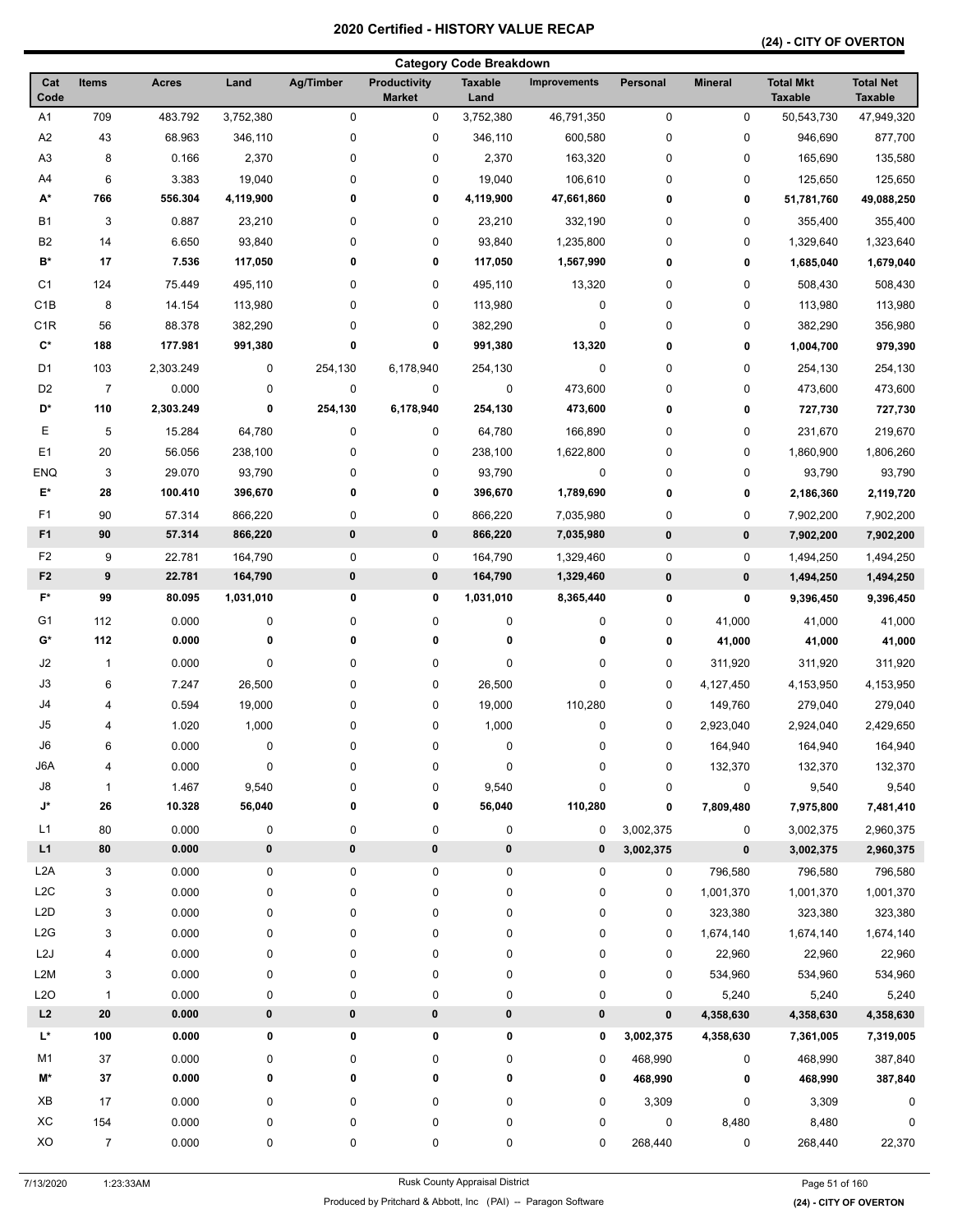## **(24) - CITY OF OVERTON**

|             | <b>Category Code Breakdown</b> |              |             |           |                                      |                 |                     |                 |                |                                    |                                    |  |
|-------------|--------------------------------|--------------|-------------|-----------|--------------------------------------|-----------------|---------------------|-----------------|----------------|------------------------------------|------------------------------------|--|
| Cat<br>Code | <b>Items</b>                   | <b>Acres</b> | Land        | Ag/Timber | <b>Productivity</b><br><b>Market</b> | Taxable<br>Land | <b>Improvements</b> | <b>Personal</b> | <b>Mineral</b> | <b>Total Mkt</b><br><b>Taxable</b> | <b>Total Net</b><br><b>Taxable</b> |  |
| XV          |                                | 0.000        | $\mathbf 0$ | $\Omega$  | 0                                    | 0               | 0                   | 0               | $\mathbf 0$    | $\Omega$                           | 0                                  |  |
| <b>XVA</b>  | 26                             | 34.992       | 247,680     | 0         | 0                                    | 247,680         | 1,651,280           | 0               | 0              | 1,898,960                          | 0                                  |  |
| <b>XVB</b>  | 24                             | 77.274       | 601,720     | 0         | 0                                    | 601,720         | 2,237,050           | 0               | 0              | 2,838,770                          | 0                                  |  |
| <b>XVC</b>  | 14                             | 29.832       | 105,680     | 0         | 0                                    | 105,680         | 231,940             | $\mathbf 0$     | 0              | 337,620                            | 0                                  |  |
| <b>XVD</b>  | 4                              | 13.269       | 73,830      | 0         | 0                                    | 73,830          | 295,530             | 0               | 0              | 369,360                            | 0                                  |  |
| <b>XVF</b>  |                                | 7.398        | 88,780      | $\Omega$  | 0                                    | 88,780          | 0                   | $\Omega$        | 0              | 88,780                             | 0                                  |  |
| <b>XVG</b>  | 4                              | 0.066        | 12,160      | $\Omega$  | 0                                    | 12,160          | 268,080             | 147,879         | 0              | 428,119                            | 0                                  |  |
| <b>XVH</b>  |                                | 0.172        | 980         | $\Omega$  | 0                                    | 980             | 19,220              | $\mathbf 0$     | $\mathbf 0$    | 20,200                             | 0                                  |  |
| <b>XVK</b>  |                                | 0.066        | 2,160       | 0         | 0                                    | 2,160           | 30,670              | 0               | 0              | 32,830                             | 0                                  |  |
| <b>XVM</b>  | 2                              | 0.189        | 830         | 0         | 0                                    | 830             | 61,230              | 0               | $\mathbf 0$    | 62,060                             | $\Omega$                           |  |
| $X^*$       | 256                            | 163.259      | 1,133,820   | 0         | 0                                    | 1,133,820       | 4,795,000           | 419,628         | 8,480          | 6,356,928                          | 22,370                             |  |
|             | 1,739                          | 3,399.162    | 7,845,870   | 254,130   | 6,178,940                            | 8,100,000       | 64,777,180          | 3,890,993       | 12,217,590     | 88,985,763                         | 79,242,205                         |  |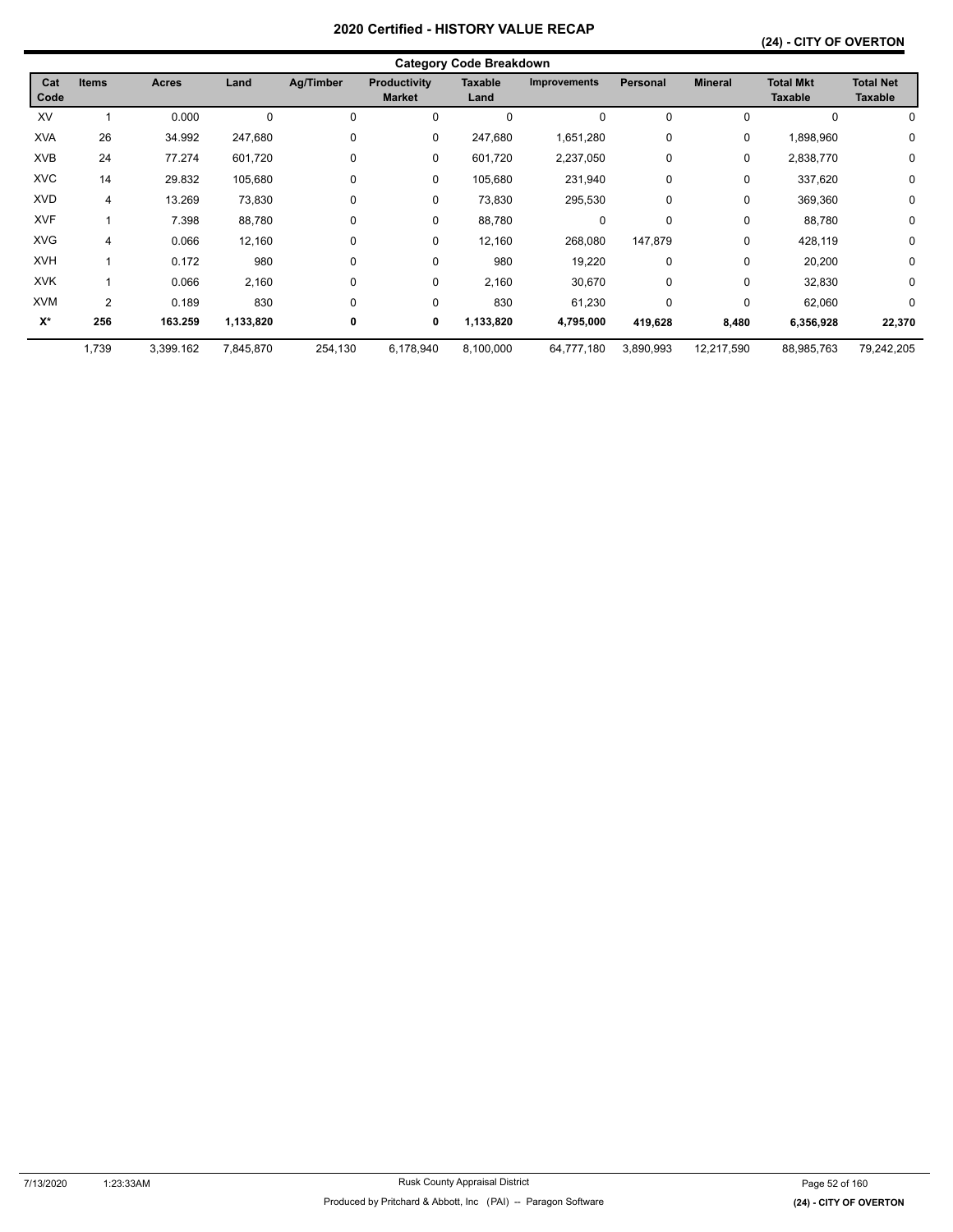**(24C) - CITY OF OVERTON MUNICIPAL CEM** 

| Land                                                          |                | Value            | <b>Items</b>        | <b>Exempt</b> |                                                                         |            |
|---------------------------------------------------------------|----------------|------------------|---------------------|---------------|-------------------------------------------------------------------------|------------|
| Land - Homesite                                               | $^{(+)}$       | 4,006,360        | 692                 | 7,490         |                                                                         |            |
| Land - Non Homesite                                           | $^{(+)}$       | 3,745,680        | 468                 | 1,121,800     |                                                                         |            |
| Land - Productivity Market                                    | $^{(+)}$       | 6,178,940        | 103                 | 0             |                                                                         |            |
| Land - Income                                                 | $^{(+)}$       | 93,830           | 4                   | 0             |                                                                         |            |
| <b>Total Land Market Value</b>                                | $(=)$          | 14,024,810       | 1,271               |               | <b>Total Land Value:</b><br>$(+)$                                       | 14,024,810 |
| Improvements                                                  |                | Value            | <b>Items</b>        | <b>Exempt</b> |                                                                         |            |
| Improvements - Homesite                                       | $^{(+)}$       | 46,411,770       | 660                 | 380,410       |                                                                         |            |
| New Improvements - Homesite                                   | $^{(+)}$       | 39,670           | 5                   | 0             |                                                                         |            |
| Improvements - Non Homesite                                   | $^{(+)}$       | 17,048,670       | 260                 | 4,414,590     |                                                                         |            |
| New Improvements - Non Homesite                               | $^{(+)}$       | 92,820           | 1                   | 0             |                                                                         |            |
| Improvements - Income                                         | $^{(+)}$       | 1,184,250        | 8                   | 0             |                                                                         |            |
| <b>Total Improvement Value</b>                                | $(=)$          | 64,777,180       | 934                 |               | <b>Total Imp Value:</b><br>$(+)$                                        | 64,777,180 |
| Personal                                                      |                | Value            | <b>Items</b>        | <b>Exempt</b> |                                                                         |            |
| Personal - Homesite                                           | $^{(+)}$       | 378,250          | 29                  | 0             |                                                                         |            |
| New Personal - Homesite                                       | $^{(+)}$       | 0                | 0                   | 0             |                                                                         |            |
| Personal - Non Homesite                                       | $^{(+)}$       | 3,512,743        | 115                 | 147,879       |                                                                         |            |
| New Personal - Non Homesite                                   | $^{(+)}$       | 0                | 0                   | 0             |                                                                         |            |
| <b>Total Personal Value</b>                                   | $(=)$          | 3,890,993        | 144                 |               | <b>Total Personal Value:</b><br>$(+)$                                   | 3,890,993  |
| Total Real Estate & Personal Mkt Value (=)                    |                | 82,692,983       | 2,349               |               |                                                                         |            |
| <b>Minerals</b>                                               |                | Value            | <b>Items</b>        |               |                                                                         |            |
| <b>Mineral Value</b>                                          | $^{(+)}$       | 41,000           | 112                 |               |                                                                         |            |
| Mineral Value - Real                                          | $^{(+)}$       | 0                | 0                   |               |                                                                         |            |
| Mineral Value - Personal                                      | $^{(+)}$       | 12,176,590       | 195                 |               |                                                                         |            |
| <b>Total Mineral Market Value</b>                             | $(=)$          | 12,217,590       | 307                 |               | <b>Total Min Mkt Value:</b><br>$(+)$                                    | 12,217,590 |
| <b>Total Market Value</b>                                     | $(=)$          | 94,910,573       |                     |               | $(=/+)$<br><b>Total Market Value:</b>                                   | 94,910,573 |
| Ag/Timber *does not include protested                         |                | Value            | <b>Items</b>        |               |                                                                         |            |
| Land Timber Gain                                              | $^{(+)}$       | 0                | 0                   |               | <b>Land Timber Gain:</b><br>$(+)$                                       |            |
| <b>Productivity Market</b>                                    | $^{(+)}$       | 6,178,940        | 103                 |               |                                                                         |            |
| Land Ag 1D                                                    | $(-)$          | 0                | 0                   |               |                                                                         |            |
| Land Ag 1D1                                                   | $(-)$          | 44,190           | 23                  |               |                                                                         |            |
| Land Ag Tim                                                   | $(-)$          | 209,940          | 84                  |               |                                                                         |            |
| Productivity Loss: (=)                                        |                | 5,924,810        | 103                 |               | <b>Productivity Loss:</b><br>$(\cdot)$                                  | 5,924,810  |
| <b>Losses</b>                                                 |                | Value            | <b>Items</b>        |               |                                                                         |            |
| Less Real Exempt Property                                     | $(-)$          | 6,076,699        | 77                  |               |                                                                         |            |
| Less \$500 Inc. Real Personal                                 | $(-)$          | 3,309            | 17                  |               | <b>Total Market Taxable:</b><br>$(=)$                                   | 88,985,763 |
| Less Disaster Exemption                                       | $(\cdot)$      | 0                | 0                   |               |                                                                         |            |
| Less Real/Personal Abatements                                 | $(\text{-})$   | 0                | 0                   |               |                                                                         |            |
| Less Community Housing                                        | $(-)$          | 0                | 0                   |               |                                                                         |            |
| Less Freeport                                                 | $(-)$          | 0                | 0                   |               |                                                                         |            |
| <b>Less Allocation</b>                                        | $(-)$          | 0                | 0                   |               |                                                                         |            |
| Less MultiUse                                                 | $(-)$          | 0                | 0                   |               |                                                                         |            |
| Less Goods In Transit (Real & Industrial)                     | $(-)$          | 0                | 0                   |               |                                                                         |            |
| <b>Less Historical</b>                                        | $(-)$          | 0                | 0                   |               |                                                                         |            |
| Less Solar/Wind Power                                         | $(-)$          | 0                | 0                   |               | <b>Total Protested Value:</b>                                           | 9,750      |
| Less Vehicle Leased for Personal Use                          | $(-)$          | 288.070          | 7                   |               | <b>Protested % of Total Market:</b>                                     | 0.01%      |
| <b>Less Real Protested Value</b>                              | $(-)$          | 9,750            | $\overline{2}$      |               |                                                                         |            |
| Less 10% Cap Loss                                             | $(-)$          | 205,140          | 18                  |               |                                                                         |            |
| Less TCEQ/Pollution Control                                   | $(-)$          | 0                | 0                   |               |                                                                         |            |
| Less VLA Loss                                                 | $(-)$          | 0                | 0<br>$\overline{c}$ |               |                                                                         |            |
| Less Mineral Exempt Property<br>Less \$500 Inc. Mineral Owner | $(-)$<br>$(-)$ | 494,390<br>8,480 | 154                 |               |                                                                         |            |
| <b>Less Mineral Abatements</b>                                | $(-)$          | 0                | 0                   |               |                                                                         |            |
| <b>Less Mineral Freeports</b>                                 | $(-)$          | 0                | 0                   |               |                                                                         |            |
| Less Interstate Commerce                                      | $(-)$          | 0                | 0                   |               |                                                                         |            |
| Less Foreign Trade                                            | $(-)$          | 0                | 0                   |               |                                                                         |            |
| Less Mineral Unknown                                          | $(-)$          | 0                | 0                   |               | <b>Total Losses:</b><br>$(-)$                                           | 6,797,768  |
| <b>Less Mineral Protested Value</b>                           | $(-)$          | $\Omega$         | $\mathbf{0}$        |               | <b>Total Appraised Value:</b><br>$(=/+)$                                | 81,899,925 |
| Total Losses (includes Prod. Loss)                            | $(=)$          | 13,010,648       |                     |               | <b>Total Exemptions*:</b><br>$(-)$<br>* See breakdown on following page | 1,469,720  |
| <b>Total Appraised Value</b>                                  | $(=)$          | 81,899,925       |                     |               |                                                                         |            |
|                                                               |                |                  |                     |               | <b>Net Taxable Value:</b>                                               | 80,430,205 |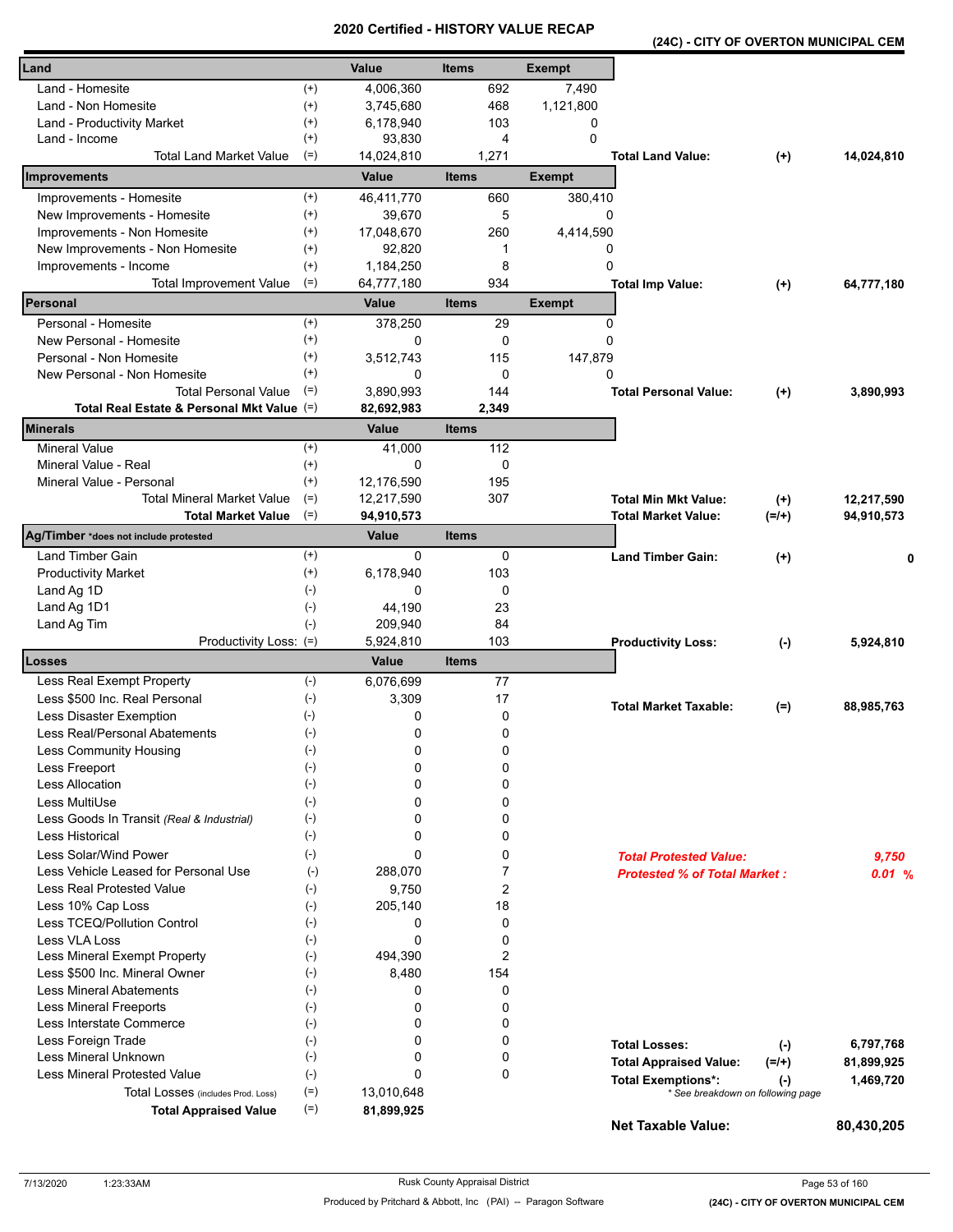**(24C) - CITY OF OVERTON MUNICIPAL CEM** 

| <b>Count of Homesteads</b>                           |          |                        |          |       |                                                                   |                                             |              |                      |                                         |                      |                                                                                                                  |
|------------------------------------------------------|----------|------------------------|----------|-------|-------------------------------------------------------------------|---------------------------------------------|--------------|----------------------|-----------------------------------------|----------------------|------------------------------------------------------------------------------------------------------------------|
| н<br>s                                               | F        | в                      | D        | W     | O                                                                 | DV                                          | <b>DV100</b> | <b>SS First Resp</b> |                                         | <b>SS Svc Member</b> |                                                                                                                  |
| 197<br>201                                           | 0        | 28                     | 0        | 0     | 0                                                                 | 21                                          | 12           | 0                    |                                         | 1                    |                                                                                                                  |
| <b>Owner and Parcel Counts</b>                       |          |                        |          |       |                                                                   |                                             |              |                      |                                         |                      |                                                                                                                  |
| <b>Total Parcels*:</b>                               |          |                        |          |       | 1.710* Parcel count is figured by parcel per ownership sequences. |                                             |              |                      |                                         |                      |                                                                                                                  |
| <b>Total Owners:</b>                                 |          |                        | 1,333    |       |                                                                   |                                             |              |                      |                                         |                      |                                                                                                                  |
| <b>Ported Homestead/Charity Amounts</b>              |          |                        |          | Value |                                                                   | <b>Items</b>                                |              |                      |                                         |                      |                                                                                                                  |
| DV Donated Home (Charity)                            |          |                        | $^{(+)}$ |       | $\mathbf 0$                                                       |                                             |              | $\mathbf 0$          |                                         |                      |                                                                                                                  |
| SS of a Service Member Ported Amount                 |          |                        | $^{(+)}$ |       | 0                                                                 |                                             |              | 0                    |                                         |                      |                                                                                                                  |
| SS of a First Responder Ported Amount                |          |                        | $^{(+)}$ |       | 0                                                                 |                                             |              | 0                    |                                         |                      |                                                                                                                  |
| SS of DV Donated Home Ported Amount                  |          |                        | $^{(+)}$ |       | $\mathbf 0$                                                       |                                             |              | 0                    |                                         |                      |                                                                                                                  |
| SS of 100% DV Ported Amount                          |          |                        | $(+)$    |       | 0                                                                 |                                             |              | $\mathbf 0$          |                                         |                      |                                                                                                                  |
| <b>Homestead Exemptions</b>                          |          |                        |          | Value |                                                                   | <b>Items</b>                                |              |                      |                                         |                      |                                                                                                                  |
| Homestead H,S                                        |          |                        | $^{(+)}$ |       | 0                                                                 |                                             |              | $\pmb{0}$            | H - Homestead                           |                      |                                                                                                                  |
| Senior S                                             |          |                        | $^{(+)}$ |       | 0                                                                 |                                             |              | $\pmb{0}$            | S - Over 65                             |                      | D - Disabled Only<br>W - Widow                                                                                   |
| Disabled B                                           |          |                        | $^{(+)}$ |       | $\mathbf 0$                                                       |                                             |              | $\mathbf 0$          | F - Disabled Widow                      |                      | O - Over 65 (No HS)                                                                                              |
| DV 100%                                              |          |                        | $^{(+)}$ |       | 1,218,980                                                         |                                             | 12           |                      | <b>B</b> - Disabled                     |                      | DV - Disabled Veteran                                                                                            |
| Surviving Spouse of a Service Member                 |          |                        | $^{(+)}$ |       | 39,330                                                            |                                             | 1            |                      | DV100 (1, 2, 3) - 100% Disabled Veteran |                      |                                                                                                                  |
| Survivng Spouse of a First Responder                 |          |                        | $^{(+)}$ |       | 0                                                                 |                                             |              | 0                    |                                         |                      | 4 (4B, 4H, 4S) - Surviving Spouse of a Service Member<br>5* (5B, 5H, 5S) - Surviving Spouse of a First Responder |
|                                                      |          | Total Reimbursable (=) |          |       | 1,258,310                                                         |                                             | 13           |                      |                                         |                      |                                                                                                                  |
| Local Discount                                       |          |                        | $^{(+)}$ |       | 0                                                                 |                                             |              | $\mathbf 0$          |                                         |                      |                                                                                                                  |
| Disabled Veteran                                     |          |                        | $^{(+)}$ |       | 211,410                                                           |                                             | 19           |                      |                                         |                      |                                                                                                                  |
| Optional 65                                          |          |                        | $^{(+)}$ |       | 0                                                                 |                                             |              | 0                    |                                         |                      |                                                                                                                  |
| Local Disabled                                       |          |                        | $^{(+)}$ |       | 0                                                                 |                                             |              | 0                    |                                         |                      |                                                                                                                  |
| <b>State Homestead</b>                               |          |                        | $^{(+)}$ |       | 0                                                                 |                                             |              | $\mathbf 0$          |                                         |                      |                                                                                                                  |
| <b>Total Exemptions</b>                              |          |                        | $(=)$    |       |                                                                   | 1,469,720 (includes Ported/Charity Amounts) |              |                      |                                         |                      |                                                                                                                  |
| <b>Special Certified Totals</b>                      |          |                        |          |       |                                                                   |                                             |              |                      |                                         |                      |                                                                                                                  |
| <b>Exempt Value of First Time Absolute Exemption</b> |          |                        |          |       |                                                                   |                                             | \$0          |                      |                                         |                      |                                                                                                                  |
|                                                      |          |                        |          |       |                                                                   |                                             |              |                      |                                         |                      |                                                                                                                  |
| <b>Exempt Value of First Time Partial Exemption</b>  |          |                        |          |       |                                                                   |                                             | \$66,260     |                      |                                         |                      |                                                                                                                  |
| <b>New AG/Timber</b>                                 |          |                        |          |       |                                                                   |                                             |              |                      |                                         |                      |                                                                                                                  |
| Market                                               |          |                        |          |       |                                                                   |                                             | \$0          |                      |                                         |                      |                                                                                                                  |
| Taxable                                              |          |                        |          |       |                                                                   |                                             |              |                      |                                         |                      |                                                                                                                  |
|                                                      |          |                        |          |       |                                                                   |                                             | \$0          |                      |                                         |                      |                                                                                                                  |
| Value Loss                                           |          |                        |          |       |                                                                   |                                             | \$0          |                      |                                         |                      |                                                                                                                  |
| New Improvement/Personal                             |          |                        |          |       |                                                                   |                                             |              |                      |                                         |                      |                                                                                                                  |
| Market                                               |          |                        |          |       |                                                                   | \$132,490                                   |              |                      |                                         |                      |                                                                                                                  |
| Taxable                                              |          |                        |          |       |                                                                   | \$132,490                                   |              |                      |                                         |                      |                                                                                                                  |
| Average Values* (includes protested & exempt value)  |          |                        |          |       |                                                                   |                                             |              |                      |                                         |                      |                                                                                                                  |
| Average Homestead Value A*                           |          |                        |          |       | <b>Parcels</b>                                                    |                                             |              |                      | Total Homestead Value A*                |                      |                                                                                                                  |
| Market                                               | \$73,202 |                        |          |       | 654                                                               |                                             |              |                      | <b>Market</b>                           | \$47,874,380         |                                                                                                                  |
| Taxable                                              | \$72,926 |                        |          |       |                                                                   |                                             |              |                      | Taxable                                 | \$47,007,800         |                                                                                                                  |
|                                                      |          |                        |          |       |                                                                   |                                             |              |                      |                                         |                      |                                                                                                                  |
| Average Homestead Value A* and E*                    |          |                        |          |       | <b>Parcels</b>                                                    |                                             |              |                      | Total Homestead Value A* and E*         |                      |                                                                                                                  |
| Market                                               | \$73,380 |                        |          |       | 657                                                               |                                             |              |                      | <b>Market</b>                           | \$48,210,740         |                                                                                                                  |
| Taxable                                              | \$73,105 |                        |          |       |                                                                   |                                             |              |                      | Taxable                                 | \$47,344,160         |                                                                                                                  |
| Average Homestead Value A* and E* and M1             |          |                        |          |       | <b>Parcels</b>                                                    |                                             |              |                      |                                         |                      | Total Homestead Value A* and E* and M1                                                                           |
| <b>Market</b>                                        | \$70,829 |                        |          |       | 686                                                               |                                             |              |                      | <b>Market</b>                           | \$48,588,990         |                                                                                                                  |
| Taxable                                              | \$70,566 |                        |          |       |                                                                   |                                             |              |                      | Taxable                                 | \$47,685,020         |                                                                                                                  |
|                                                      |          |                        |          |       |                                                                   |                                             |              |                      |                                         |                      |                                                                                                                  |
| <b>Average Homestead Value M1</b>                    |          |                        |          |       | <b>Parcels</b>                                                    |                                             |              |                      | <b>Total Homestead Value M1</b>         |                      |                                                                                                                  |
| Market                                               | \$13,043 |                        |          |       |                                                                   | 29                                          |              |                      | Market                                  | \$378,250            |                                                                                                                  |
| Taxable                                              | \$13,043 |                        |          |       |                                                                   |                                             |              |                      | <b>Taxable</b>                          | \$340,860            |                                                                                                                  |
|                                                      |          |                        |          |       |                                                                   |                                             |              |                      |                                         |                      |                                                                                                                  |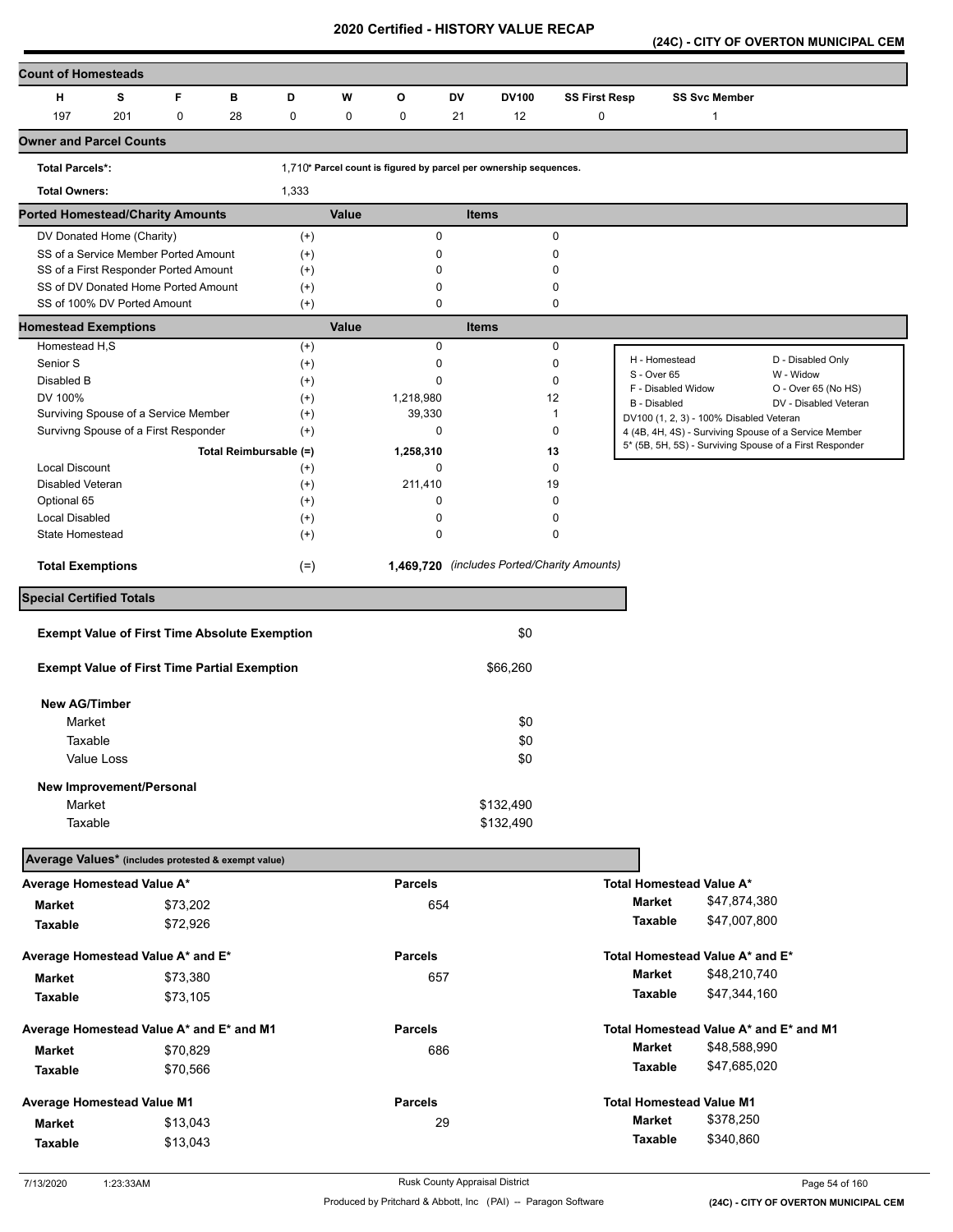| <b>Minerals</b>                            | Value        | <b>Items</b> |                                    |            |
|--------------------------------------------|--------------|--------------|------------------------------------|------------|
| Mineral_Value                              | 41,000       | 112          |                                    |            |
| Mineral Value - Real                       | 0            | 0            |                                    |            |
| Mineral Value - Personal                   | 12,176,590   | 195          | <b>Total Mineral Value:</b>        | 12,217,590 |
| <b>Mineral Loss</b>                        | Value        | <b>Items</b> |                                    |            |
| Less Mineral Exempt Property               | 494,390      | $\mathbf{2}$ | <b>Total Mineral Exempt Value:</b> | 494,390    |
| Less \$500 Inc. Mineral Owner              | 8,480        | 154          |                                    |            |
| Less Mineral Abatements                    | 0            | $\mathbf 0$  |                                    |            |
| Less Mineral Freeports/Interstate Commerce | 0            | $\mathbf 0$  |                                    |            |
| Less Mineral Unknown                       | 0            | 0            |                                    |            |
| Less TCEQ/Pollution Control                | 0            | 0            |                                    |            |
| Less VLA                                   | 0            | $\mathbf 0$  |                                    |            |
| Less Mineral Protested Value               | 0            | 0            | <b>Taxload Mineral Total:</b>      | 11,723,200 |
| Land                                       | Value        | <b>Items</b> |                                    |            |
| Land - Homesite                            | 4,006,360    | 692          |                                    |            |
| Land - Non Homesite                        | 3,745,680    | 468          |                                    |            |
| Land - Productivity Market                 | 6,178,940    | 103          |                                    |            |
| Land - Income                              | 93,830       | 4            | <b>Total Land Value:</b>           | 14,024,810 |
| <b>Land Timber Gain</b>                    | 0            | $\mathbf 0$  |                                    |            |
| Improvements                               | Value        | <b>Items</b> |                                    |            |
| Improvements - Homesite                    | 46,411,770   | 660          |                                    |            |
| New Improvements - Homesite                | 39,670       | 5            |                                    |            |
| Improvements - Non Homesite                | 17,048,670   | 260          |                                    |            |
| New Improvements - Non Homesite            | 92,820       | $\mathbf 1$  |                                    |            |
| Improvements - Income                      | 1,184,250    | 8            | <b>Total Improvement Value:</b>    | 64,777,180 |
| <b>Ag Loss</b>                             | Value        | <b>Items</b> |                                    |            |
| <b>Productivity Market</b>                 | 6,178,940    | 103          |                                    |            |
| Land Ag 1D                                 | 0            | $\mathbf 0$  |                                    |            |
| Land Ag 1D1                                | 44,190       | 23           |                                    |            |
| Land Ag Tim                                | 209,940      | 209,940      | <b>Productivity Loss:</b>          | 5,924,810  |
| <b>Real Loss</b>                           | Value        |              |                                    |            |
| Land Homesite Exempt                       | 7,490        |              |                                    |            |
| Land Non-Homesite Exempt                   | 1,121,800    |              |                                    |            |
| <b>Productivity Market Exempt</b>          | 0            |              |                                    |            |
| Income Land Exempt                         | 0            |              |                                    |            |
| Improvement Homesite Exempt                | 380,410      |              |                                    |            |
| New Improvement Homesite Exempt            | 0            |              |                                    |            |
| Improvement Non-Homesite Exempt            | 4,414,590    |              |                                    |            |
| New Improvement Non-Homesite Exempt        | 0            |              |                                    |            |
| Income Improvement Exempt                  | 0            |              | <b>Real Exempt Total:</b>          | 5,928,820  |
| Personal                                   | Value        | <b>Items</b> | <b>Taxload Real Total:</b>         | 66,948,360 |
| Personal - Homesite                        | 378,250      | 29           |                                    |            |
| New Personal - Homesite                    | 0            | $\pmb{0}$    |                                    |            |
| Personal - Non Homesite                    | 3,512,743    | 115          |                                    |            |
| New Personal - Non Homesite                | 0            | 0            | <b>Total Personal Value:</b>       | 3,890,993  |
| <b>Personal Loss</b>                       | <b>Value</b> |              |                                    |            |
| Personal Homesite Exempt                   | 0            |              |                                    |            |
| New Personal Homesite Exempt               | 0            |              |                                    |            |
| Personal Non-Homesite Exempt               | 147,879      |              |                                    |            |
| New Personal Non-Homesite Exempt           | 0            |              |                                    |            |
| Personal Under 500                         | 3,309        |              | <b>Personal Exempt Total:</b>      | 147,879    |
|                                            |              |              | <b>Taxload Personal Total:</b>     | 3,743,114  |
|                                            |              |              |                                    |            |
|                                            |              |              |                                    |            |
|                                            |              |              | <b>Total Appraised:</b>            | 81,899,925 |
|                                            |              |              |                                    |            |
|                                            |              |              | <b>Taxroll Load Total:</b>         | 82,414,674 |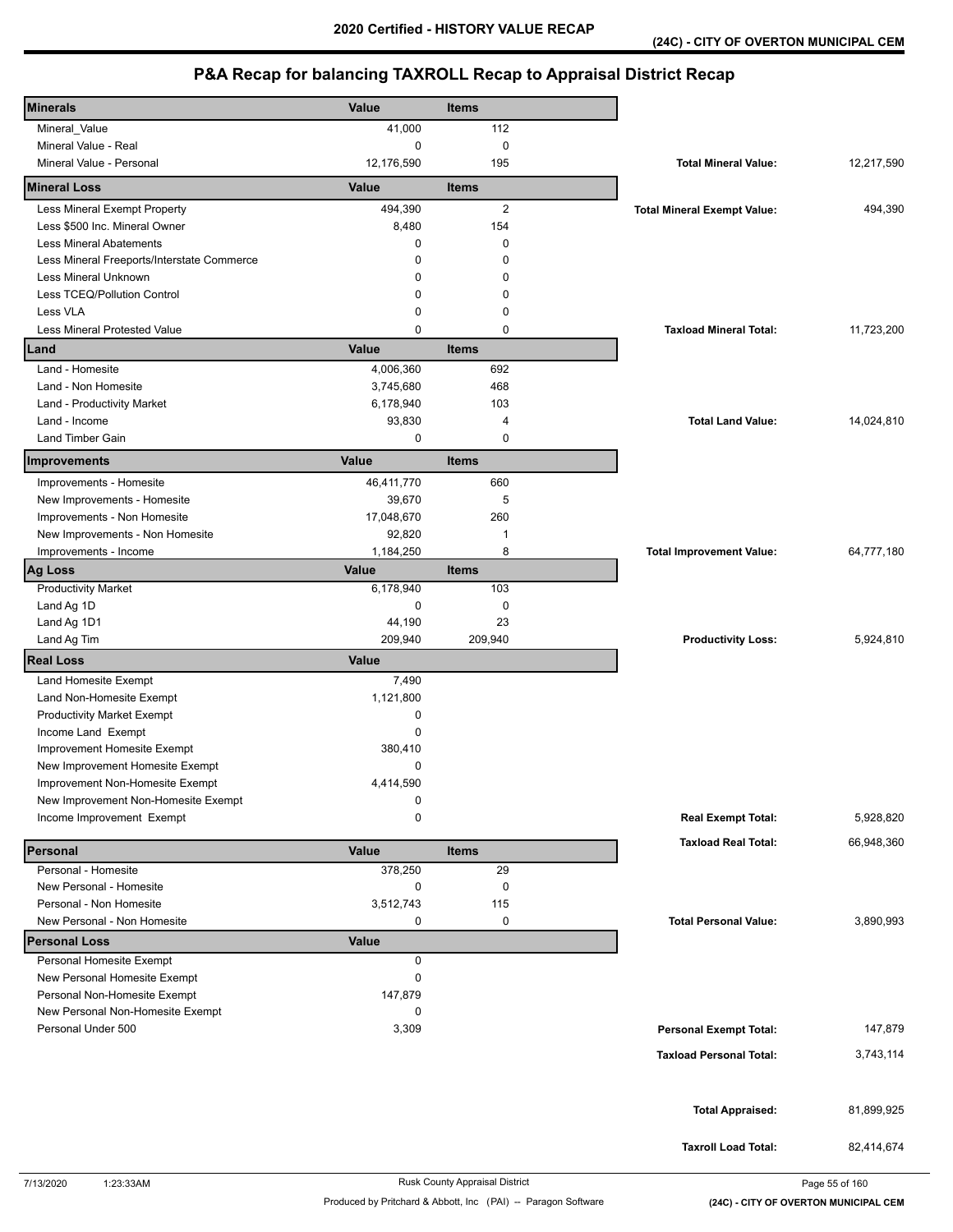#### **(24C) - CITY OF OVERTON MUNICIPAL CEM**

|                  | <b>Category Code Breakdown</b> |              |           |             |                                      |                        |                     |           |                |                                    |                                    |
|------------------|--------------------------------|--------------|-----------|-------------|--------------------------------------|------------------------|---------------------|-----------|----------------|------------------------------------|------------------------------------|
| Cat<br>Code      | Items                          | <b>Acres</b> | Land      | Ag/Timber   | <b>Productivity</b><br><b>Market</b> | <b>Taxable</b><br>Land | <b>Improvements</b> | Personal  | <b>Mineral</b> | <b>Total Mkt</b><br><b>Taxable</b> | <b>Total Net</b><br><b>Taxable</b> |
| A <sub>1</sub>   | 709                            | 483.792      | 3,752,380 | $\pmb{0}$   | 0                                    | 3,752,380              | 46,791,350          | $\pmb{0}$ | $\pmb{0}$      | 50,543,730                         | 49,011,320                         |
| A <sub>2</sub>   | 43                             | 68.963       | 346,110   | $\pmb{0}$   | $\pmb{0}$                            | 346,110                | 600,580             | $\pmb{0}$ | 0              | 946,690                            | 912,620                            |
| A <sub>3</sub>   | 8                              | 0.166        | 2,370     | $\pmb{0}$   | 0                                    | 2,370                  | 163,320             | $\pmb{0}$ | 0              | 165,690                            | 147,580                            |
| A4               | 6                              | 3.383        | 19,040    | 0           | 0                                    | 19,040                 | 106,610             | $\pmb{0}$ | 0              | 125,650                            | 125,650                            |
| A*               | 766                            | 556.304      | 4,119,900 | 0           | 0                                    | 4,119,900              | 47,661,860          | 0         | 0              | 51,781,760                         | 50,197,170                         |
| <b>B1</b>        | 3                              | 0.887        | 23,210    | 0           | 0                                    | 23,210                 | 332,190             | $\pmb{0}$ | 0              | 355,400                            | 355,400                            |
| B <sub>2</sub>   | 14                             | 6.650        | 93,840    | 0           | 0                                    | 93,840                 | 1,235,800           | 0         | 0              | 1,329,640                          | 1,329,640                          |
| B*               | 17                             | 7.536        | 117,050   | 0           | 0                                    | 117,050                | 1,567,990           | 0         | 0              | 1,685,040                          | 1,685,040                          |
| C <sub>1</sub>   | 124                            | 75.449       | 495,110   | 0           | 0                                    | 495,110                | 13,320              | 0         | 0              | 508,430                            | 508,430                            |
| C <sub>1</sub> B | 8                              | 14.154       | 113,980   | $\pmb{0}$   | $\pmb{0}$                            | 113,980                | 0                   | $\pmb{0}$ | 0              | 113,980                            | 113,980                            |
| C <sub>1</sub> R | 56                             | 88.378       | 382,290   | $\mathbf 0$ | 0                                    | 382,290                | 0                   | 0         | 0              | 382,290                            | 358,240                            |
| C*               | 188                            | 177.981      | 991,380   | 0           | 0                                    | 991,380                | 13,320              | 0         | 0              | 1,004,700                          | 980,650                            |
| D <sub>1</sub>   | 103                            | 2,303.249    | 0         | 254,130     | 6,178,940                            | 254,130                | 0                   | 0         | 0              | 254,130                            | 254,130                            |
| D <sub>2</sub>   | $\overline{7}$                 | 0.000        | 0         | 0           | 0                                    | 0                      | 473,600             | 0         | 0              | 473,600                            | 473,600                            |
| D*               | 110                            | 2,303.249    | 0         | 254,130     | 6,178,940                            | 254,130                | 473,600             | 0         | 0              | 727,730                            | 727,730                            |
| Ε                | 5                              | 15.284       | 64,780    | $\pmb{0}$   | 0                                    | 64,780                 | 166,890             | $\pmb{0}$ | 0              | 231,670                            | 219,670                            |
| E <sub>1</sub>   | 20                             | 56.056       | 238,100   | 0           | 0                                    | 238,100                | 1,622,800           | 0         | 0              | 1,860,900                          | 1,836,260                          |
| <b>ENQ</b>       | 3                              | 29.070       | 93,790    | 0           | 0                                    | 93,790                 | 0                   | 0         | 0              | 93,790                             | 93,790                             |
| E*               | 28                             | 100.410      | 396,670   | 0           | 0                                    | 396,670                | 1,789,690           | 0         | 0              | 2,186,360                          | 2,149,720                          |
| F1               | 90                             | 57.314       | 866,220   | $\pmb{0}$   | $\pmb{0}$                            | 866,220                | 7,035,980           | $\pmb{0}$ | $\pmb{0}$      | 7,902,200                          | 7,902,200                          |
| F <sub>1</sub>   | 90                             | 57.314       | 866,220   | 0           | $\pmb{0}$                            | 866,220                | 7,035,980           | $\pmb{0}$ | $\pmb{0}$      | 7,902,200                          | 7,902,200                          |
| F2               | 9                              | 22.781       | 164,790   | 0           | 0                                    | 164,790                | 1,329,460           | $\pmb{0}$ | 0              | 1,494,250                          | 1,494,250                          |
| F <sub>2</sub>   | 9                              | 22.781       | 164,790   | 0           | $\pmb{0}$                            | 164,790                | 1,329,460           | $\bf{0}$  | $\pmb{0}$      | 1,494,250                          | 1,494,250                          |
| $F^*$            | 99                             | 80.095       | 1,031,010 | 0           | 0                                    | 1,031,010              | 8,365,440           | 0         | $\pmb{0}$      | 9,396,450                          | 9,396,450                          |
| G <sub>1</sub>   | 112                            | 0.000        | $\pmb{0}$ | 0           | 0                                    | 0                      | 0                   | 0         | 41,000         | 41,000                             | 41,000                             |
| G*               | 112                            | 0.000        | 0         | 0           | 0                                    | 0                      | 0                   | 0         | 41,000         | 41,000                             | 41,000                             |
| J2               | $\mathbf{1}$                   | 0.000        | $\pmb{0}$ | $\pmb{0}$   | 0                                    | 0                      | 0                   | $\pmb{0}$ | 311,920        | 311,920                            | 311,920                            |
| J3               | 6                              | 7.247        | 26,500    | $\pmb{0}$   | 0                                    | 26,500                 | 0                   | $\pmb{0}$ | 4,127,450      | 4,153,950                          | 4,153,950                          |
| J4               | 4                              | 0.594        | 19,000    | 0           | 0                                    | 19,000                 | 110,280             | 0         | 149,760        | 279,040                            | 279,040                            |
| J <sub>5</sub>   | 4                              | 1.020        | 1,000     | 0           | 0                                    | 1,000                  | 0                   | 0         | 2,923,040      | 2,924,040                          | 2,429,650                          |
| J6               | 6                              | 0.000        | $\pmb{0}$ | $\mathbf 0$ | 0                                    | 0                      | 0                   | 0         | 164,940        | 164,940                            | 164,940                            |
| J6A              | 4                              | 0.000        | $\pmb{0}$ | $\pmb{0}$   | 0                                    | $\pmb{0}$              | $\pmb{0}$           | $\pmb{0}$ | 132,370        | 132,370                            | 132,370                            |
| $\mathsf{J}8$    | $\mathbf{1}$                   | 1.467        | 9,540     | $\pmb{0}$   | 0                                    | 9,540                  | 0                   | $\pmb{0}$ | 0              | 9,540                              | 9,540                              |
| J*               | 26                             | 10.328       | 56,040    | 0           | 0                                    | 56,040                 | 110,280             | 0         | 7,809,480      | 7,975,800                          | 7,481,410                          |
| L1               | 80                             | 0.000        | 0         | 0           | 0                                    | 0                      | 0                   | 3,002,375 | 0              | 3,002,375                          | 2,960,375                          |
| L1               | 80                             | 0.000        | 0         | 0           | 0                                    | $\pmb{0}$              | 0                   | 3,002,375 | $\pmb{0}$      | 3,002,375                          | 2,960,375                          |
| L <sub>2</sub> A | 3                              | 0.000        | 0         | 0           | 0                                    | 0                      | $\pmb{0}$           | 0         | 796,580        | 796,580                            | 796,580                            |
| L2C              | 3                              | 0.000        | $\pmb{0}$ | 0           | 0                                    | 0                      | 0                   | $\pmb{0}$ | 1,001,370      | 1,001,370                          | 1,001,370                          |
| L <sub>2</sub> D | 3                              | 0.000        | 0         | $\pmb{0}$   | 0                                    | 0                      | 0                   | $\pmb{0}$ | 323,380        | 323,380                            | 323,380                            |
| L2G              | 3                              | 0.000        | 0         | $\pmb{0}$   | 0                                    | 0                      | 0                   | 0         | 1,674,140      | 1,674,140                          | 1,674,140                          |
| L <sub>2</sub> J | 4                              | 0.000        | 0         | 0           | 0                                    | 0                      | 0                   | 0         | 22,960         | 22,960                             | 22,960                             |
| L <sub>2</sub> M | 3                              | 0.000        | 0         | 0           | 0                                    | 0                      | 0                   | 0         | 534,960        | 534,960                            | 534,960                            |
| L2O              | $\mathbf{1}$                   | 0.000        | 0         | 0           | 0                                    | 0                      | 0                   | 0         | 5,240          | 5,240                              | 5,240                              |
| L2               | ${\bf 20}$                     | 0.000        | 0         | 0           | 0                                    | $\pmb{0}$              | 0                   | $\pmb{0}$ | 4,358,630      | 4,358,630                          | 4,358,630                          |
| L*               | 100                            | 0.000        | 0         | 0           | 0                                    | 0                      | 0                   | 3,002,375 | 4,358,630      | 7,361,005                          | 7,319,005                          |
| M1               | 37                             | 0.000        | 0         | 0           | 0                                    | 0                      | 0                   | 468,990   | $\mathbf 0$    | 468,990                            | 429,660                            |
| M*               | 37                             | 0.000        | 0         | 0           | 0                                    | 0                      | 0                   | 468,990   | 0              | 468,990                            | 429,660                            |
| XB               | 17                             | 0.000        | 0         | $\pmb{0}$   | 0                                    | 0                      | 0                   | 3,309     | $\pmb{0}$      | 3,309                              | 0                                  |
| XC               | 154                            | 0.000        | 0         | 0           | 0                                    | 0                      | $\pmb{0}$           | 0         | 8,480          | 8,480                              | 0                                  |
| XO               | $\overline{7}$                 | 0.000        | 0         | 0           | 0                                    | 0                      | 0                   | 268,440   | 0              | 268,440                            | 22,370                             |
|                  |                                |              |           |             |                                      |                        |                     |           |                |                                    |                                    |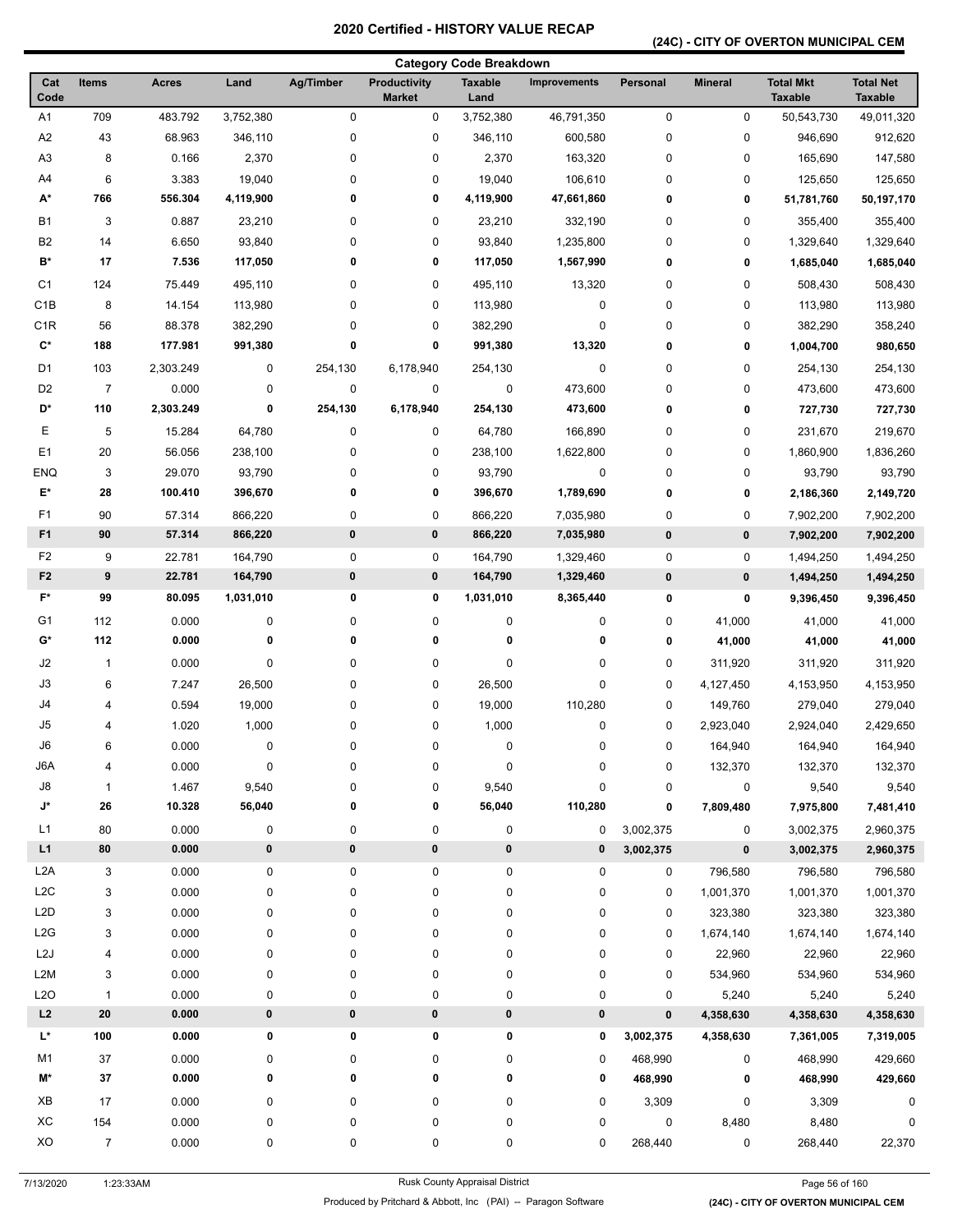#### **(24C) - CITY OF OVERTON MUNICIPAL CEM**

|             | <b>Category Code Breakdown</b> |              |           |             |                                      |                 |                     |                 |                |                                    |                                    |  |
|-------------|--------------------------------|--------------|-----------|-------------|--------------------------------------|-----------------|---------------------|-----------------|----------------|------------------------------------|------------------------------------|--|
| Cat<br>Code | <b>Items</b>                   | <b>Acres</b> | Land      | Ag/Timber   | <b>Productivity</b><br><b>Market</b> | Taxable<br>Land | <b>Improvements</b> | <b>Personal</b> | <b>Mineral</b> | <b>Total Mkt</b><br><b>Taxable</b> | <b>Total Net</b><br><b>Taxable</b> |  |
| XV          | 1                              | 0.000        | 0         | $\mathbf 0$ | $\mathbf 0$                          | 0               | 0                   | 0               | 0              | 0                                  | 0                                  |  |
| <b>XVA</b>  | 26                             | 34.992       | 247,680   | 0           | 0                                    | 247,680         | 1,651,280           | $\mathbf 0$     | 0              | 1,898,960                          | 0                                  |  |
| <b>XVB</b>  | 24                             | 77.274       | 601,720   | 0           | 0                                    | 601,720         | 2,237,050           | $\mathbf 0$     | 0              | 2,838,770                          | 0                                  |  |
| <b>XVC</b>  | 14                             | 29.832       | 105,680   | 0           | 0                                    | 105,680         | 231,940             | 0               | 0              | 337,620                            | 0                                  |  |
| <b>XVD</b>  | 4                              | 13.269       | 73,830    | 0           | 0                                    | 73,830          | 295,530             | 0               | $\mathbf 0$    | 369,360                            | 0                                  |  |
| <b>XVF</b>  | 1                              | 7.398        | 88,780    | 0           | 0                                    | 88,780          | 0                   | $\Omega$        | 0              | 88,780                             | 0                                  |  |
| <b>XVG</b>  | 4                              | 0.066        | 12,160    | 0           | 0                                    | 12,160          | 268,080             | 147,879         | 0              | 428,119                            | 0                                  |  |
| <b>XVH</b>  | 1                              | 0.172        | 980       | $\Omega$    | $\mathbf 0$                          | 980             | 19,220              | $\mathbf 0$     | $\mathbf 0$    | 20,200                             | 0                                  |  |
| <b>XVK</b>  |                                | 0.066        | 2,160     | 0           | 0                                    | 2,160           | 30,670              | 0               | 0              | 32,830                             | 0                                  |  |
| <b>XVM</b>  | 2                              | 0.189        | 830       | 0           | 0                                    | 830             | 61,230              | 0               | 0              | 62,060                             | $\Omega$                           |  |
| X*          | 256                            | 163.259      | 1,133,820 | 0           | 0                                    | 1,133,820       | 4,795,000           | 419,628         | 8,480          | 6,356,928                          | 22,370                             |  |
|             | 1,739                          | 3,399.162    | 7,845,870 | 254,130     | 6,178,940                            | 8,100,000       | 64,777,180          | 3,890,993       | 12,217,590     | 88,985,763                         | 80,430,205                         |  |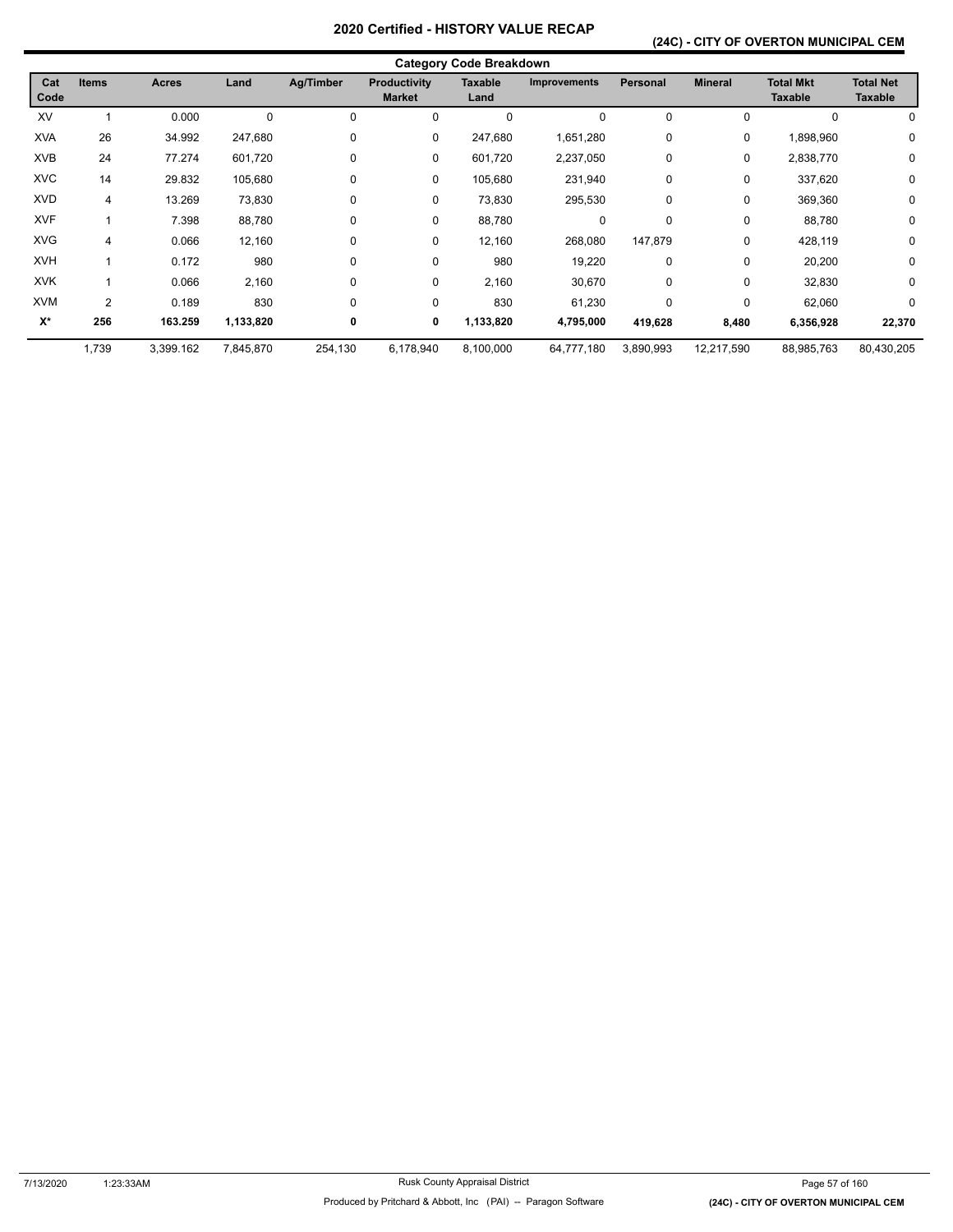|                                            |                    | <b>Certified</b> |              |             | <b>- FIISTURT VALUE REGAP</b>          |                                     |          | (25) - CITY OF TATUM |
|--------------------------------------------|--------------------|------------------|--------------|-------------|----------------------------------------|-------------------------------------|----------|----------------------|
| Land                                       |                    | Value            | <b>Items</b> |             | <b>Exempt</b>                          |                                     |          |                      |
| Land - Homesite                            | $^{(+)}$           | 4,711,260        |              | 314         | 17,380                                 |                                     |          |                      |
| Land - Non Homesite                        | $^{(+)}$           | 3,918,870        |              | 296         | 1,121,650                              |                                     |          |                      |
| Land - Productivity Market                 | $^{(+)}$           | 3,086,040        |              | 59          | 0                                      |                                     |          |                      |
| Land - Income                              | $^{(+)}$           | 314,240          |              | 5           | $\Omega$                               |                                     |          |                      |
| <b>Total Land Market Value</b>             | $(=)$              | 12,030,410       |              | 677         |                                        | <b>Total Land Value:</b>            | $^{(+)}$ | 12,030,410           |
| Improvements                               |                    | Value            | <b>Items</b> |             | <b>Exempt</b>                          |                                     |          |                      |
| Improvements - Homesite                    | $^{(+)}$           | 29,637,600       |              | 297         | 77,900                                 |                                     |          |                      |
| New Improvements - Homesite                | $^{(+)}$           | 205,810          |              | 20          | 0                                      |                                     |          |                      |
| Improvements - Non Homesite                | $^{(+)}$           | 41,171,960       |              | 140         | 31,374,120                             |                                     |          |                      |
| New Improvements - Non Homesite            | $^{(+)}$           | 110,020          |              | 3           | 0                                      |                                     |          |                      |
| Improvements - Income                      | $^{(+)}$           | 2,600,460        |              | 8           | 0                                      |                                     |          |                      |
| <b>Total Improvement Value</b>             | $(=)$              | 73,725,850       |              | 468         |                                        | <b>Total Imp Value:</b>             | $^{(+)}$ | 73,725,850           |
| Personal                                   |                    | Value            | <b>Items</b> |             | <b>Exempt</b>                          |                                     |          |                      |
| Personal - Homesite                        | $^{(+)}$           | 539,180          |              | 47          | 0                                      |                                     |          |                      |
| New Personal - Homesite                    | $^{(+)}$           | 45,430           |              | 1           | 0                                      |                                     |          |                      |
| Personal - Non Homesite                    | $^{(+)}$           | 4,094,378        |              | 138         | 23,800                                 |                                     |          |                      |
| New Personal - Non Homesite                | $^{(+)}$           | $\Omega$         |              | 0           | 0                                      |                                     |          |                      |
| <b>Total Personal Value</b>                | $(=)$              | 4,678,988        |              | 186         |                                        | <b>Total Personal Value:</b>        | $^{(+)}$ | 4,678,988            |
| Total Real Estate & Personal Mkt Value (=) |                    | 90,435,248       |              | 1,331       |                                        |                                     |          |                      |
| <b>Minerals</b>                            |                    | Value            | <b>Items</b> |             |                                        |                                     |          |                      |
| <b>Mineral Value</b>                       | $^{(+)}$           | 7,870            |              | 15          |                                        |                                     |          |                      |
| Mineral Value - Real                       | $^{(+)}$           | 0                |              | $\mathbf 0$ |                                        |                                     |          |                      |
| Mineral Value - Personal                   | $^{(+)}$           | 2,289,540        |              | 89          |                                        |                                     |          |                      |
| <b>Total Mineral Market Value</b>          | $(=)$              | 2,297,410        |              | 104         |                                        | <b>Total Min Mkt Value:</b>         | $^{(+)}$ | 2,297,410            |
| <b>Total Market Value</b>                  | $(=)$              | 92,732,658       |              |             |                                        | <b>Total Market Value:</b>          | $(=/+)$  | 92,732,658           |
| Ag/Timber *does not include protested      |                    | Value            | <b>Items</b> |             |                                        |                                     |          |                      |
| Land Timber Gain                           | $^{(+)}$           | 0                |              | 0           |                                        | <b>Land Timber Gain:</b>            | $(+)$    | 0                    |
| <b>Productivity Market</b>                 | $^{(+)}$           | 3,086,040        |              | 59          |                                        |                                     |          |                      |
| Land Ag 1D                                 | $(-)$              | 0                |              | 0           |                                        |                                     |          |                      |
| Land Ag 1D1                                | $(\text{-})$       | 51,820           |              | 45          |                                        |                                     |          |                      |
| Land Ag Tim                                | $(-)$              | 27,960           |              | 22          |                                        |                                     |          |                      |
| Productivity Loss: (=)                     |                    | 3,006,260        |              | 59          |                                        | <b>Productivity Loss:</b>           | $(-)$    | 3,006,260            |
| Losses                                     |                    | Value            | <b>Items</b> |             |                                        |                                     |          |                      |
| Less Real Exempt Property                  | $(-)$              | 32,630,110       |              |             | 76 (includes Prorated Exempt of 2,560) |                                     |          |                      |
| Less \$500 Inc. Real Personal              | $(\text{-})$       | 3,657            |              | 17          |                                        | <b>Total Market Taxable:</b>        | $(=)$    | 89,726,398           |
| Less Disaster Exemption                    | $(\cdot)$          | 0                |              | 0           |                                        |                                     |          |                      |
| Less Real/Personal Abatements              | $(\textnormal{-})$ | 0                |              | 0           |                                        |                                     |          |                      |
| Less Community Housing                     | $(-)$              | 0                |              | 0           |                                        |                                     |          |                      |
| Less Freeport                              | $(-)$              | 0                |              | 0           |                                        |                                     |          |                      |
| Less Allocation                            | $(-)$              | 0                |              | 0           |                                        |                                     |          |                      |
| Less MultiUse                              | $(-)$              | 41,070           |              | 2           |                                        |                                     |          |                      |
| Less Goods In Transit (Real & Industrial)  | $(-)$              | 0                |              | 0           |                                        |                                     |          |                      |
| <b>Less Historical</b>                     | $(-)$              | 0                |              | 0           |                                        |                                     |          |                      |
| Less Solar/Wind Power                      | $(-)$              | 0                |              | 0           |                                        | <b>Total Protested Value:</b>       |          | 0                    |
| Less Vehicle Leased for Personal Use       | $(-)$              | 152,420          |              | 5           |                                        | <b>Protested % of Total Market:</b> |          | 0.00%                |
| <b>Less Real Protested Value</b>           | $(-)$              | 0                |              | 0           |                                        |                                     |          |                      |
| Less 10% Cap Loss                          | $(-)$              | 167,070          |              | 30          |                                        |                                     |          |                      |
| Less TCEQ/Pollution Control                | $(-)$              | 0                |              | 0           |                                        |                                     |          |                      |
| Less VLA Loss                              | $(\cdot)$          | 0                |              | 0           |                                        |                                     |          |                      |
| Less Mineral Exempt Property               | $(-)$              | 0                |              | 0           |                                        |                                     |          |                      |
| Less \$500 Inc. Mineral Owner              | $(-)$              | 2,710            |              | 63          |                                        |                                     |          |                      |
| <b>Less Mineral Abatements</b>             | $(-)$              | 0                |              | 0           |                                        |                                     |          |                      |
| <b>Less Mineral Freeports</b>              | $(-)$              | 0                |              | 0           |                                        |                                     |          |                      |
| Less Interstate Commerce                   | $(\cdot)$          | $\Omega$         |              | 0           |                                        |                                     |          |                      |
| Less Foreign Trade                         | $(-)$              | 0                |              | 0           |                                        | <b>Total Losses:</b>                | $(-)$    | 32,844,617           |
| Less Mineral Unknown                       | $(-)$              | 0                |              | 0           |                                        | <b>Total Appraised Value:</b>       | $(=/+)$  | 56,729,361           |
| Less Mineral Protested Value               | $(-)$              | 0                |              | 0           |                                        | <b>Total Exemptions*:</b>           | $(-)$    | 6,213,340            |
| Total Losses (includes Prod. Loss)         | $(=)$              | 36,003,297       |              |             |                                        | * See breakdown on following page   |          |                      |
| <b>Total Appraised Value</b>               | $(=)$              | 56,729,361       |              |             |                                        |                                     |          |                      |
|                                            |                    |                  |              |             |                                        | <b>Net Taxable Value:</b>           |          | 50,516,021           |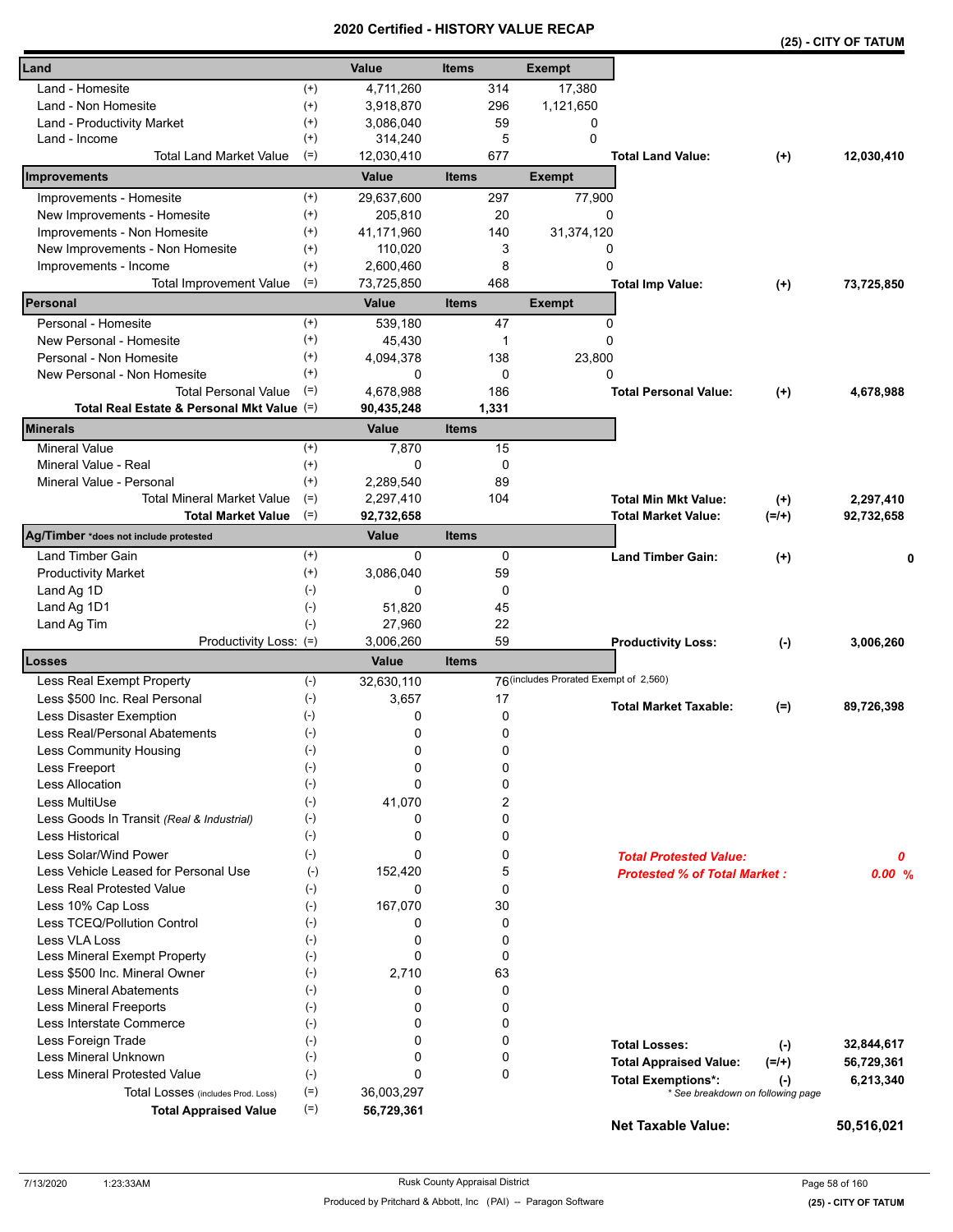|                                                                      |            |   |                        |                                                                   |       |                                                                 |              |              |                                                                                                                                     |                              |                                                                                         | (25) - CITY OF TATUM                                    |
|----------------------------------------------------------------------|------------|---|------------------------|-------------------------------------------------------------------|-------|-----------------------------------------------------------------|--------------|--------------|-------------------------------------------------------------------------------------------------------------------------------------|------------------------------|-----------------------------------------------------------------------------------------|---------------------------------------------------------|
| *** Freeze Totals: (This is only for Effective Tax Rate Calculation) |            |   |                        |                                                                   |       |                                                                 |              |              |                                                                                                                                     |                              |                                                                                         |                                                         |
| <b>Total Ceiling Tax:</b>                                            |            |   |                        |                                                                   |       | 17,261.20                                                       |              |              |                                                                                                                                     |                              |                                                                                         |                                                         |
| <b>Total Freeze Taxable:</b>                                         |            |   |                        |                                                                   |       | 6,297,060                                                       |              |              |                                                                                                                                     |                              |                                                                                         |                                                         |
| New Imp/Pers with Ceiling: +                                         |            |   |                        |                                                                   |       | 1,450                                                           |              |              |                                                                                                                                     |                              |                                                                                         |                                                         |
| **Freeze Adjusted Taxable:                                           |            |   |                        |                                                                   |       |                                                                 |              |              |                                                                                                                                     |                              | 44,220,411**This number DOES NOT represent any Jurisdiction's Certified Taxable Value** |                                                         |
|                                                                      |            |   |                        |                                                                   |       |                                                                 |              |              |                                                                                                                                     |                              |                                                                                         |                                                         |
|                                                                      |            |   |                        | or (Freeze Adjusted Taxable * Tax Rate / 100) + Total Ceiling Tax |       |                                                                 |              |              | Estimated Total Levy: ((Net Taxable Value - Total Freeze Taxable + New Imp/Pers with Ceiling) * Tax Rate / 100) + Total Ceiling Tax |                              |                                                                                         |                                                         |
| <b>Count of Homesteads</b>                                           |            |   |                        |                                                                   |       |                                                                 |              |              |                                                                                                                                     |                              |                                                                                         |                                                         |
| н                                                                    | s          | F | в                      | D                                                                 | W     | o                                                               | DV           | <b>DV100</b> | <b>SS First Resp</b>                                                                                                                |                              | <b>SS Svc Member</b>                                                                    |                                                         |
| 133                                                                  | 82         | 0 | 3                      | 0                                                                 | 0     | 0                                                               | 10           | 4            | 0                                                                                                                                   |                              | 0                                                                                       |                                                         |
| <b>Owner and Parcel Counts</b>                                       |            |   |                        |                                                                   |       |                                                                 |              |              |                                                                                                                                     |                              |                                                                                         |                                                         |
| <b>Total Parcels*:</b>                                               |            |   |                        |                                                                   |       | 967* Parcel count is figured by parcel per ownership sequences. |              |              |                                                                                                                                     |                              |                                                                                         |                                                         |
| <b>Total Owners:</b>                                                 |            |   |                        | 734                                                               |       |                                                                 |              |              |                                                                                                                                     |                              |                                                                                         |                                                         |
| <b>Ported Homestead/Charity Amounts</b>                              |            |   |                        |                                                                   | Value |                                                                 | <b>Items</b> |              |                                                                                                                                     |                              |                                                                                         |                                                         |
| DV Donated Home (Charity)                                            |            |   |                        | $^{(+)}$                                                          |       | $\pmb{0}$                                                       |              |              | 0                                                                                                                                   |                              |                                                                                         |                                                         |
| SS of a Service Member Ported Amount                                 |            |   |                        | $^{(+)}$                                                          |       | 0                                                               |              |              | 0                                                                                                                                   |                              |                                                                                         |                                                         |
| SS of a First Responder Ported Amount                                |            |   |                        | $^{(+)}$                                                          |       | 0                                                               |              |              | 0                                                                                                                                   |                              |                                                                                         |                                                         |
| SS of DV Donated Home Ported Amount                                  |            |   |                        | $^{(+)}$                                                          |       | 0                                                               |              |              | 0                                                                                                                                   |                              |                                                                                         |                                                         |
| SS of 100% DV Ported Amount                                          |            |   |                        | $^{(+)}$                                                          |       | 0                                                               |              |              | 0                                                                                                                                   |                              |                                                                                         |                                                         |
| <b>Homestead Exemptions</b>                                          |            |   |                        |                                                                   | Value |                                                                 | <b>Items</b> |              |                                                                                                                                     |                              |                                                                                         |                                                         |
| Homestead H,S                                                        |            |   |                        | $^{(+)}$                                                          |       | 0                                                               |              |              | 0                                                                                                                                   |                              |                                                                                         |                                                         |
| Senior S                                                             |            |   |                        | $^{(+)}$                                                          |       | 0                                                               |              |              | 0                                                                                                                                   | H - Homestead<br>S - Over 65 |                                                                                         | D - Disabled Only<br>W - Widow                          |
| Disabled B                                                           |            |   |                        | $^{(+)}$                                                          |       | 0                                                               |              |              | 0                                                                                                                                   |                              | F - Disabled Widow                                                                      | O - Over 65 (No HS)                                     |
| DV 100%<br>Surviving Spouse of a Service Member                      |            |   |                        | $^{(+)}$<br>$^{(+)}$                                              |       | 743,590<br>0                                                    |              |              | 4<br>0                                                                                                                              | B - Disabled                 |                                                                                         | DV - Disabled Veteran                                   |
| Survivng Spouse of a First Responder                                 |            |   |                        | $^{(+)}$                                                          |       | 0                                                               |              |              | 0                                                                                                                                   |                              | DV100 (1, 2, 3) - 100% Disabled Veteran                                                 | 4 (4B, 4H, 4S) - Surviving Spouse of a Service Member   |
|                                                                      |            |   | Total Reimbursable (=) |                                                                   |       | 743,590                                                         |              |              | 4                                                                                                                                   |                              |                                                                                         | 5* (5B, 5H, 5S) - Surviving Spouse of a First Responder |
| <b>Local Discount</b>                                                |            |   |                        | $^{(+)}$                                                          |       | 4,990,000                                                       |              |              | 218                                                                                                                                 |                              |                                                                                         |                                                         |
| Disabled Veteran                                                     |            |   |                        | $^{(+)}$                                                          |       | 104,330                                                         |              |              | 10                                                                                                                                  |                              |                                                                                         |                                                         |
| Optional 65                                                          |            |   |                        | $^{(+)}$                                                          |       | 375,420                                                         |              |              | 78                                                                                                                                  |                              |                                                                                         |                                                         |
| <b>Local Disabled</b>                                                |            |   |                        | $^{(+)}$                                                          |       | 0                                                               |              |              | 0                                                                                                                                   |                              |                                                                                         |                                                         |
| State Homestead                                                      |            |   |                        | $^{(+)}$                                                          |       | 0                                                               |              |              | 0                                                                                                                                   |                              |                                                                                         |                                                         |
| <b>Total Exemptions</b>                                              |            |   |                        | $(=)$                                                             |       |                                                                 |              |              | 6.213.340 (includes Ported/Charity Amounts)                                                                                         |                              |                                                                                         |                                                         |
| <b>Special Certified Totals</b>                                      |            |   |                        |                                                                   |       |                                                                 |              |              |                                                                                                                                     |                              |                                                                                         |                                                         |
| <b>Exempt Value of First Time Absolute Exemption</b>                 |            |   |                        |                                                                   |       |                                                                 |              | \$0          |                                                                                                                                     |                              |                                                                                         |                                                         |
| <b>Exempt Value of First Time Partial Exemption</b>                  |            |   |                        |                                                                   |       |                                                                 |              | \$144,280    |                                                                                                                                     |                              |                                                                                         |                                                         |
| <b>New AG/Timber</b>                                                 |            |   |                        |                                                                   |       |                                                                 |              |              |                                                                                                                                     |                              |                                                                                         |                                                         |
| Market                                                               |            |   |                        |                                                                   |       |                                                                 |              | \$0          |                                                                                                                                     |                              |                                                                                         |                                                         |
| Taxable                                                              |            |   |                        |                                                                   |       |                                                                 |              | \$0          |                                                                                                                                     |                              |                                                                                         |                                                         |
|                                                                      | Value Loss |   |                        |                                                                   |       |                                                                 |              | \$0          |                                                                                                                                     |                              |                                                                                         |                                                         |
| New Improvement/Personal                                             |            |   |                        |                                                                   |       |                                                                 |              |              |                                                                                                                                     |                              |                                                                                         |                                                         |
| Market                                                               |            |   |                        |                                                                   |       |                                                                 |              | \$361,260    |                                                                                                                                     |                              |                                                                                         |                                                         |
| Taxable                                                              |            |   |                        |                                                                   |       |                                                                 |              | \$324,420    |                                                                                                                                     |                              |                                                                                         |                                                         |
|                                                                      |            |   |                        |                                                                   |       |                                                                 |              |              |                                                                                                                                     |                              |                                                                                         |                                                         |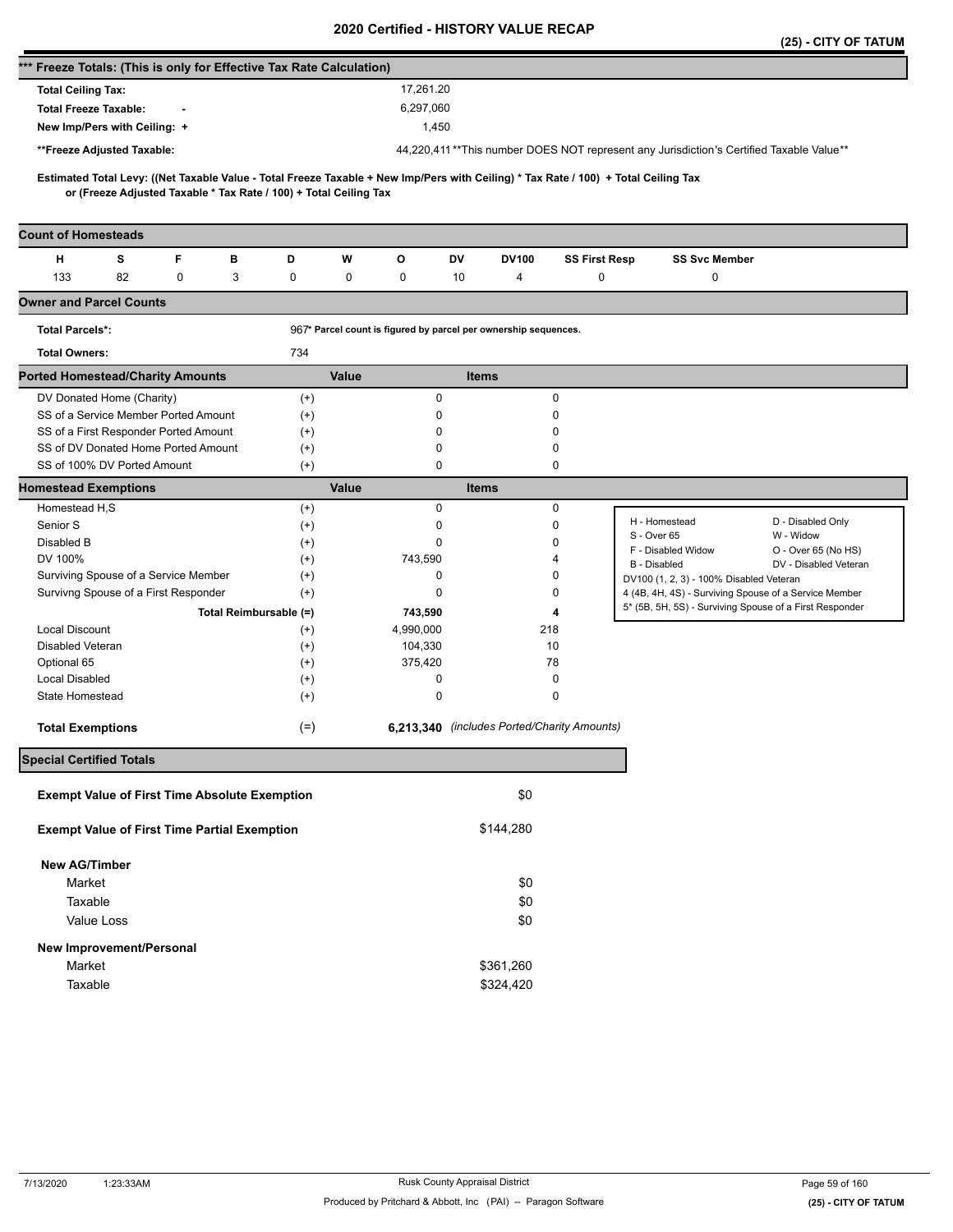|                                   | Average Values* (includes protested & exempt value) |                |                                 |                                        |
|-----------------------------------|-----------------------------------------------------|----------------|---------------------------------|----------------------------------------|
| Average Homestead Value A*        |                                                     | <b>Parcels</b> | Total Homestead Value A*        |                                        |
| Market                            | \$108,751                                           | 300            | Market                          | \$32,625,470                           |
| Taxable                           | \$86,554                                            |                | Taxable                         | \$27,304,560                           |
|                                   | Average Homestead Value A* and E*                   | <b>Parcels</b> |                                 | Total Homestead Value A* and E*        |
| Market                            | \$109,132                                           | 303            | Market                          | \$33,067,060                           |
| Taxable                           | \$86,860                                            |                | Taxable                         | \$27,553,750                           |
|                                   | Average Homestead Value A* and E* and M1            | <b>Parcels</b> |                                 | Total Homestead Value A* and E* and M1 |
| Market                            | \$95.873                                            | 351            | Market                          | \$33,651,670                           |
| Taxable                           | \$76.317                                            |                | Taxable                         | \$28,007,350                           |
| <b>Average Homestead Value M1</b> |                                                     | <b>Parcels</b> | <b>Total Homestead Value M1</b> |                                        |
| Market                            | \$12,179                                            | 48             | Market                          | \$584,610                              |
| Taxable                           | \$7,179                                             |                | Taxable                         | \$453.600                              |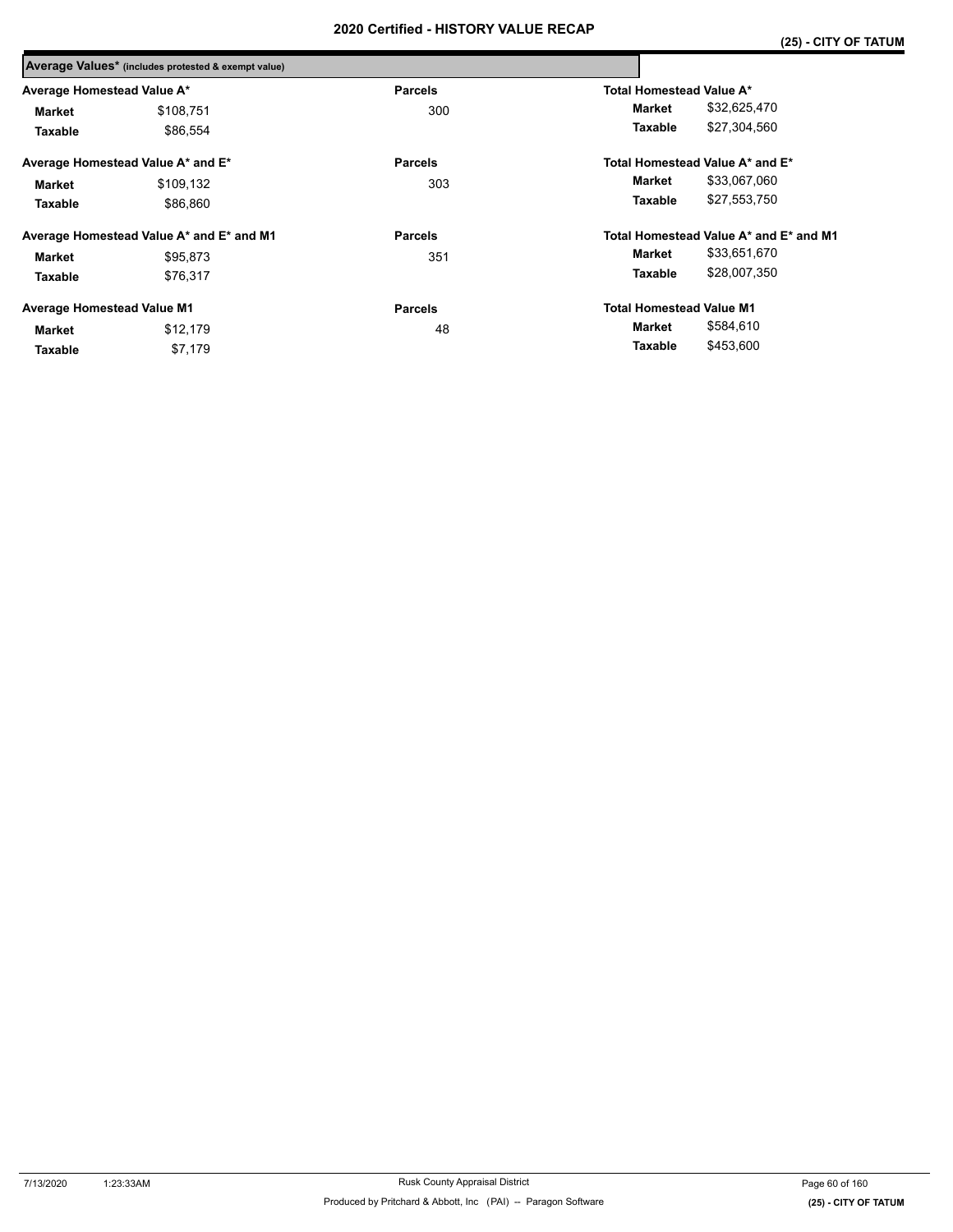| <b>Minerals</b>                            | Value        | <b>Items</b> |                                    |             |
|--------------------------------------------|--------------|--------------|------------------------------------|-------------|
| Mineral_Value                              | 7,870        | 15           |                                    |             |
| Mineral Value - Real                       | 0            | 0            |                                    |             |
| Mineral Value - Personal                   | 2,289,540    | 89           | <b>Total Mineral Value:</b>        | 2,297,410   |
| <b>Mineral Loss</b>                        | Value        | <b>Items</b> |                                    |             |
| Less Mineral Exempt Property               | 0            | $\mathbf 0$  | <b>Total Mineral Exempt Value:</b> | $\mathbf 0$ |
| Less \$500 Inc. Mineral Owner              | 2,710        | 63           |                                    |             |
| <b>Less Mineral Abatements</b>             | 0            | $\mathbf 0$  |                                    |             |
| Less Mineral Freeports/Interstate Commerce | 0            | $\mathbf 0$  |                                    |             |
| Less Mineral Unknown                       | $\mathbf 0$  | $\mathbf 0$  |                                    |             |
| Less TCEQ/Pollution Control                | 0            | $\mathbf 0$  |                                    |             |
| Less VLA                                   | 0            | $\mathbf 0$  |                                    |             |
| <b>Less Mineral Protested Value</b>        | $\mathbf 0$  | 0            | <b>Taxload Mineral Total:</b>      | 2,297,410   |
| Land                                       | Value        | <b>Items</b> |                                    |             |
| Land - Homesite                            | 4,711,260    | 314          |                                    |             |
| Land - Non Homesite                        | 3,918,870    | 296          |                                    |             |
| Land - Productivity Market                 | 3,086,040    | 59           |                                    |             |
| Land - Income                              | 314,240      | 5            | <b>Total Land Value:</b>           | 12,030,410  |
| Land Timber Gain                           | 0            | $\mathbf 0$  |                                    |             |
| Improvements                               | Value        | <b>Items</b> |                                    |             |
| Improvements - Homesite                    | 29,637,600   | 297          |                                    |             |
| New Improvements - Homesite                | 205,810      | 20           |                                    |             |
| Improvements - Non Homesite                | 41,171,960   | 140          |                                    |             |
| New Improvements - Non Homesite            | 110,020      | $\sqrt{3}$   |                                    |             |
| Improvements - Income                      | 2,600,460    | 8            | <b>Total Improvement Value:</b>    | 73,725,850  |
| Ag Loss                                    | Value        | <b>Items</b> |                                    |             |
| <b>Productivity Market</b>                 | 3,086,040    | 59           |                                    |             |
| Land Ag 1D                                 | 0            | $\mathbf 0$  |                                    |             |
| Land Ag 1D1                                | 51,820       | 45           |                                    |             |
| Land Ag Tim                                | 27,960       | 27,960       | <b>Productivity Loss:</b>          | 3,006,260   |
| <b>Real Loss</b>                           | <b>Value</b> |              |                                    |             |
| Land Homesite Exempt                       | 17,380       |              |                                    |             |
| Land Non-Homesite Exempt                   | 1,121,650    |              |                                    |             |
| <b>Productivity Market Exempt</b>          | 0            |              |                                    |             |
| Income Land Exempt                         | $\mathbf 0$  |              |                                    |             |
| Improvement Homesite Exempt                | 77,900       |              |                                    |             |
| New Improvement Homesite Exempt            | $\mathbf 0$  |              |                                    |             |
| Improvement Non-Homesite Exempt            | 31,374,120   |              |                                    |             |
| New Improvement Non-Homesite Exempt        | 0            |              |                                    |             |
| Income Improvement Exempt                  | 0            |              | <b>Real Exempt Total:</b>          | 32,603,750  |
| Personal                                   | Value        | <b>Items</b> | <b>Taxload Real Total:</b>         | 50,146,250  |
| Personal - Homesite                        | 539,180      | 47           |                                    |             |
| New Personal - Homesite                    | 45,430       | $\mathbf 1$  |                                    |             |
| Personal - Non Homesite                    | 4,094,378    | 138          |                                    |             |
| New Personal - Non Homesite                | 0            | 0            | <b>Total Personal Value:</b>       | 4,678,988   |
| <b>Personal Loss</b>                       | <b>Value</b> |              |                                    |             |
| Personal Homesite Exempt                   | 0            |              |                                    |             |
| New Personal Homesite Exempt               | 0            |              |                                    |             |
| Personal Non-Homesite Exempt               | 23,800       |              |                                    |             |
| New Personal Non-Homesite Exempt           | 0            |              |                                    |             |
| Personal Under 500                         | 3,657        |              | <b>Personal Exempt Total:</b>      | 23,800      |
|                                            |              |              | <b>Taxload Personal Total:</b>     | 4,655,188   |
|                                            |              |              |                                    |             |
|                                            |              |              |                                    |             |
|                                            |              |              | <b>Total Appraised:</b>            | 56,729,361  |
|                                            |              |              | <b>Taxroll Load Total:</b>         | 57,098,848  |
|                                            |              |              |                                    |             |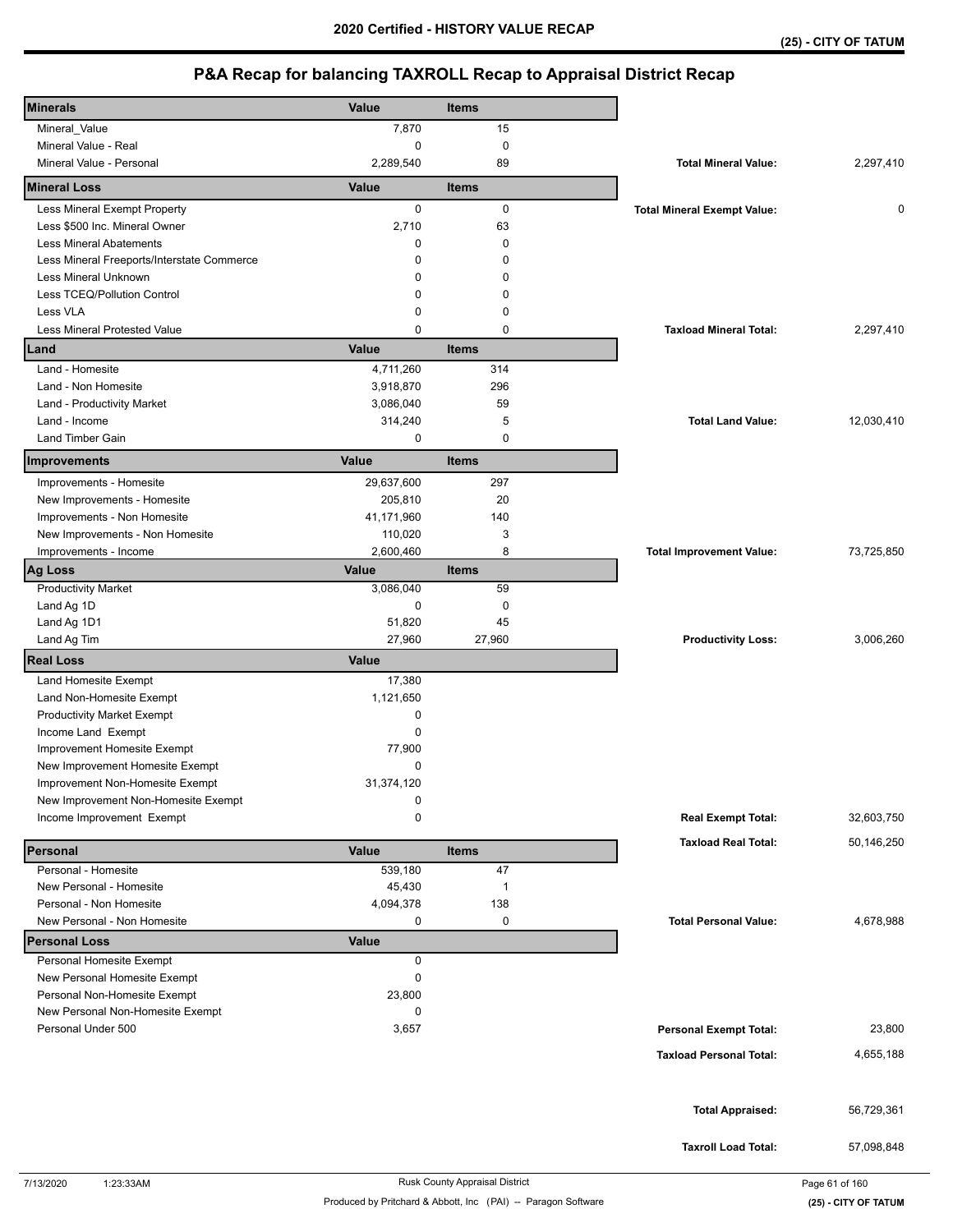**(25) - CITY OF TATUM** 

|                      |                         |              |             |           |                                      | <b>Category Code Breakdown</b> |                    |             |                |                                    |                                    |
|----------------------|-------------------------|--------------|-------------|-----------|--------------------------------------|--------------------------------|--------------------|-------------|----------------|------------------------------------|------------------------------------|
| Cat<br>Code          | <b>Items</b>            | <b>Acres</b> | Land        | Ag/Timber | <b>Productivity</b><br><b>Market</b> | <b>Taxable</b><br>Land         | Improvements       | Personal    | <b>Mineral</b> | <b>Total Mkt</b><br><b>Taxable</b> | <b>Total Net</b><br><b>Taxable</b> |
| A <sub>1</sub>       | 279                     | 208.397      | 4,338,840   | $\pmb{0}$ | 0                                    | 4,338,840                      | 29,470,590         | $\mathsf 0$ | 0              | 33,809,430                         | 28, 137, 720                       |
| A2                   | 49                      | 68.089       | 496,700     | 0         | 0                                    | 496,700                        | 565,720            | 8,120       | 0              | 1,070,540                          | 929,230                            |
| A3                   | 10                      | 0.000        | $\pmb{0}$   | 0         | 0                                    | 0                              | 469,160            | $\mathbf 0$ | 0              | 469,160                            | 400,320                            |
| A4                   | 6                       | 4.162        | 98,600      | 0         | $\pmb{0}$                            | 98,600                         | 94,620             | 0           | 0              | 193,220                            | 193,220                            |
| A*                   | 344                     | 280.648      | 4,934,140   | 0         | 0                                    | 4,934,140                      | 30,600,090         | 8,120       | 0              | 35,542,350                         | 29,660,490                         |
| <b>B1</b>            | $\overline{\mathbf{c}}$ | 3.160        | 140,000     | 0         | $\pmb{0}$                            | 140,000                        | 627,090            | 0           | 0              | 767,090                            | 767,090                            |
| B <sub>2</sub>       | 6                       | 6.781        | 117,680     | 0         | 0                                    | 117,680                        | 1,124,300          | 0           | 0              | 1,241,980                          | 1,241,980                          |
| $\mathbf{B}^{\star}$ | 8                       | 9.941        | 257,680     | 0         | 0                                    | 257,680                        | 1,751,390          | 0           | 0              | 2,009,070                          | 2,009,070                          |
| C <sub>1</sub>       | 96                      | 64.954       | 795,000     | 0         | 0                                    | 795,000                        | 150,600            | 0           | 0              | 945,600                            | 941,490                            |
| C <sub>1</sub> B     | $\overline{2}$          | 0.455        | 3,420       | 0         | 0                                    | 3,420                          | 0                  | 0           | 0              | 3,420                              | 3,420                              |
| C <sub>1</sub> R     | 30                      | 43.009       | 262,310     | 0         | $\pmb{0}$                            | 262,310                        | 0                  | 0           | 0              | 262,310                            | 262,310                            |
| $\mathbf{C}^\star$   | 128                     | 108.418      | 1,060,730   | 0         | 0                                    | 1,060,730                      | 150,600            | 0           | 0              | 1,211,330                          | 1,207,220                          |
| D <sub>1</sub>       | 59                      | 973.352      | 0           | 79,780    | 3,086,040                            | 79,780                         | 0                  | 0           | 0              | 79,780                             | 79,450                             |
| D <sub>2</sub>       | 6                       | 0.000        | 0           | 0         | 0                                    | $\pmb{0}$                      | 126,970            | 0           | 0              | 126,970                            | 124,970                            |
| D*                   | 65                      | 973.352      | 0           | 79,780    | 3,086,040                            | 79,780                         | 126,970            | 0           | 0              | 206,750                            | 204,420                            |
| Ε                    | $\overline{1}$          | 0.500        | 4,500       | 0         | 0                                    | 4,500                          | 13,570             | 0           | 0              | 18,070                             | 18,070                             |
| E <sub>1</sub>       | 16                      | 33.526       | 207,780     | 0         | 0                                    | 207,780                        | 1,339,060          | 0           | 0              | 1,546,840                          | 1,183,180                          |
| <b>ENQ</b>           | $\overline{2}$          | 20.045       | 84,310      | 0         | 0                                    | 84,310                         | 0                  | 0           | 0              | 84,310                             | 84,310                             |
| E*                   | 19                      | 54.071       | 296,590     | 0         | 0                                    | 296,590                        | 1,352,630          | 0           | 0              | 1,649,220                          | 1,285,560                          |
| F <sub>1</sub>       | 55                      | 35.301       | 1,153,960   | 0         | 0                                    | 1,153,960                      | 7,925,240          | 0           | $\pmb{0}$      | 9,079,200                          | 9,079,200                          |
| F <sub>1</sub>       | 55                      | 35.301       | 1,153,960   | 0         | $\pmb{0}$                            | 1,153,960                      | 7,925,240          | $\pmb{0}$   | 0              | 9,079,200                          | 9,079,200                          |
| F <sub>2</sub>       | $\overline{2}$          | 10.000       | 58,000      | 0         | $\pmb{0}$                            |                                |                    | $\pmb{0}$   | $\pmb{0}$      |                                    |                                    |
| F <sub>2</sub>       | $\mathbf{2}$            | 10.000       | 58,000      | $\pmb{0}$ | 0                                    | 58,000<br>58,000               | 266,960<br>266,960 | $\pmb{0}$   | 0              | 324,960                            | 324,960<br>324,960                 |
| $F^*$                |                         |              |             |           |                                      |                                |                    |             |                | 324,960                            |                                    |
|                      | 57                      | 45.301       | 1,211,960   | 0         | 0                                    | 1,211,960                      | 8,192,200          | 0           | 0              | 9,404,160                          | 9,404,160                          |
| G <sub>1</sub>       | 15                      | 0.000        | 0           | 0         | 0                                    | 0                              | 0                  | 0           | 7,870          | 7,870                              | 7,870                              |
| G*                   | 15                      | 0.000        | 0           | 0         | 0                                    | 0                              | 0                  | 0           | 7,870          | 7,870                              | 7,870                              |
| J2                   | 1                       | 0.000        | 0           | 0         | 0                                    | $\pmb{0}$                      | 0                  | 0           | 119,440        | 119,440                            | 119,440                            |
| J3                   | $\overline{\mathbf{c}}$ | 0.000        | 0           | 0         | 0                                    | $\pmb{0}$                      | 0                  | 0           | 810,540        | 810,540                            | 810,540                            |
| J4                   | 4                       | 1.353        | 31,540      | 0         | 0                                    | 31,540                         | 99,950             | 0           | 252,100        | 383,590                            | 383,590                            |
| J4A                  | 1                       | 0.000        | 0           | 0         | 0                                    | $\pmb{0}$                      | 0                  | 0           | 11,750         | 11,750                             | 11,750                             |
| J5                   | 2                       | 0.000        | 0           | 0         | 0                                    | $\pmb{0}$                      | 0                  | 0           | 628,370        | 628,370                            | 628,370                            |
| J5A                  | 1                       | 0.000        | 0           | 0         | $\pmb{0}$                            | $\pmb{0}$                      | 0                  | 0           | 16,000         | 16,000                             | 16,000                             |
| ${\sf J6}$           | 5                       | 0.000        | 0           | 0         | $\pmb{0}$                            | 0                              | 0                  | $\pmb{0}$   | 115,810        | 115,810                            | 115,810                            |
| J6A                  | 1                       | 0.000        | 0           | 0         | 0                                    | 0                              | 0                  | 0           | 730            | 730                                | 730                                |
| J7                   | $\mathbf{1}$            | 0.000        | 0           | 0         | 0                                    | $\pmb{0}$                      | 0                  | 0           | 56,450         | 56,450                             | 56,450                             |
| J*                   | 18                      | 1.353        | 31,540      | 0         | 0                                    | 31,540                         | 99,950             | 0           | 2,011,190      | 2,142,680                          | 2,142,680                          |
| L1                   | 86                      | 0.000        | 0           | 0         | $\pmb{0}$                            | 0                              | 0                  | 3,470,931   | 0              | 3,470,931                          | 3,459,801                          |
| L1                   | 86                      | 0.000        | $\pmb{0}$   | $\pmb{0}$ | $\pmb{0}$                            | $\pmb{0}$                      | 0                  | 3,470,931   | $\pmb{0}$      | 3,470,931                          | 3,459,801                          |
| L <sub>2</sub> C     | $\mathbf{1}$            | 0.000        | 0           | 0         | 0                                    | 0                              | 0                  | 0           | 15,000         | 15,000                             | 15,000                             |
| L <sub>2</sub> D     | $\mathbf{1}$            | 0.000        | 0           | 0         | $\pmb{0}$                            | 0                              | 0                  | 0           | 21,300         | 21,300                             | 21,300                             |
| L2G                  | $\overline{\mathbf{c}}$ | 0.000        | $\mathbf 0$ | 0         | $\pmb{0}$                            | 0                              | 0                  | 0           | 10,780         | 10,780                             | 10,780                             |
| L <sub>2</sub> H     | 2                       | 0.000        | 0           | 0         | 0                                    | 0                              | 0                  | 0           | 39,610         | 39,610                             | 39,610                             |
| L2J                  | 1                       | 0.000        | 0           | 0         | 0                                    | 0                              | 0                  | 0           | 6,520          | 6,520                              | 6,520                              |
| L2M                  | 1                       | 0.000        | 0           | 0         | 0                                    | 0                              | 0                  | 0           | 19,680         | 19,680                             | 19,680                             |
| L <sub>2</sub> P     | 1                       | 0.000        | 0           | 0         | 0                                    | 0                              | 0                  | 0           | 162,270        | 162,270                            | 162,270                            |
| L2                   | 9                       | 0.000        | $\pmb{0}$   | $\pmb{0}$ | $\pmb{0}$                            | 0                              | $\pmb{0}$          | $\pmb{0}$   | 275,160        | 275,160                            | 275,160                            |
| L*                   | 95                      | 0.000        | 0           | 0         | $\pmb{0}$                            | 0                              | 0                  | 3,470,931   | 275,160        | 3,746,091                          | 3,734,961                          |
| M1                   | $77$                    | 0.000        | 0           | 0         | 0                                    | 0                              | 0                  | 990,600     | 0              | 990,600                            | 859,590                            |
| $\mathsf{M}^\star$   | ${\bf 77}$              | 0.000        | 0           | 0         | 0                                    | 0                              | 0                  | 990,600     | 0              | 990,600                            | 859,590                            |
| XB                   | 17                      | 0.000        | 0           | 0         | 0                                    | 0                              | 0                  | 3,177       | 480            | 3,657                              | 0                                  |
|                      |                         |              |             |           |                                      |                                |                    |             |                |                                    |                                    |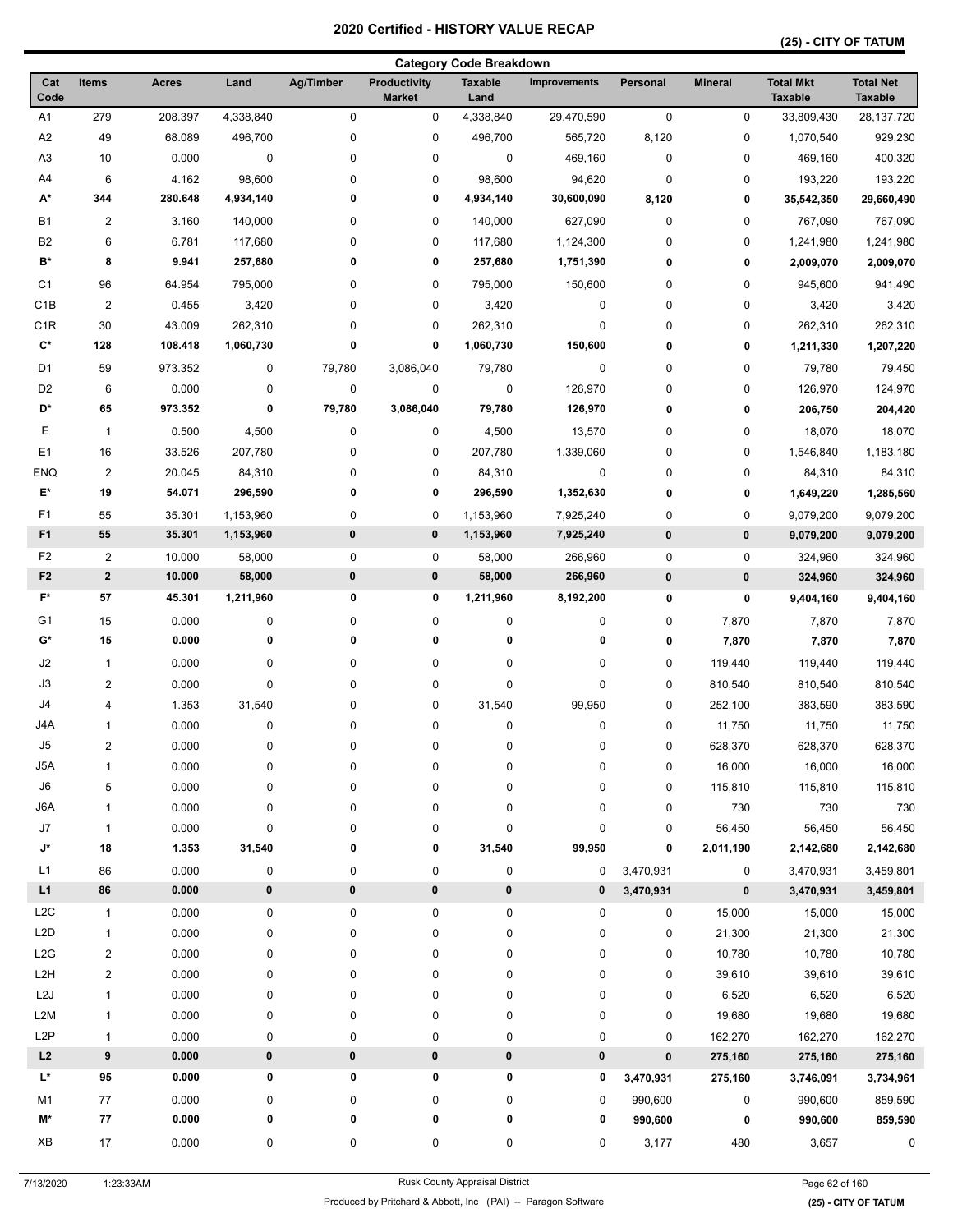|             | <b>Category Code Breakdown</b> |              |           |             |                               |                 |              |           |                |                                    |                                    |  |
|-------------|--------------------------------|--------------|-----------|-------------|-------------------------------|-----------------|--------------|-----------|----------------|------------------------------------|------------------------------------|--|
| Cat<br>Code | <b>Items</b>                   | <b>Acres</b> | Land      | Ag/Timber   | Productivity<br><b>Market</b> | Taxable<br>Land | Improvements | Personal  | <b>Mineral</b> | <b>Total Mkt</b><br><b>Taxable</b> | <b>Total Net</b><br><b>Taxable</b> |  |
| XC          | 63                             | 0.000        | 0         | 0           | 0                             | 0               | 0            | 0         | 2,710          | 2,710                              | 0                                  |  |
| XO          | 5                              | 0.000        | 0         | $\mathbf 0$ | $\mathbf 0$                   | 0               | 0            | 182,360   | 0              | 182,360                            | 0                                  |  |
| <b>XVA</b>  | 29                             | 38.879       | 364,100   | 0           | 0                             | 364,100         | 2,103,830    | 0         | 0              | 2,467,930                          | 0                                  |  |
| <b>XVB</b>  | 16                             | 40.304       | 241,800   | 0           | 0                             | 241,800         | 1,799,110    | 0         | 0              | 2,040,910                          | 0                                  |  |
| <b>XVC</b>  | 20                             | 103.077      | 452,230   | 0           | 0                             | 452,230         | 27,272,400   | 0         | 0              | 27,724,630                         | 0                                  |  |
| <b>XVD</b>  | 3                              | 0.934        | 25,030    | 0           | 0                             | 25,030          | 211,660      | 0         | 0              | 236,690                            | 0                                  |  |
| <b>XVF</b>  | 4                              | 5.130        | 34,240    | 0           | 0                             | 34,240          | 0            | $\Omega$  | 0              | 34,240                             | 0                                  |  |
| <b>XVG</b>  | 2                              | 0.771        | 10,330    | 0           | 0                             | 10,330          | 0            | 23,800    | 0              | 34,130                             | 0                                  |  |
| XVJ         |                                | 0.606        | 24,000    | 0           | 0                             | 24,000          | 65,020       | 0         | 0              | 89,020                             | 0                                  |  |
| $X^*$       | 160                            | 189.701      | 1,151,730 | 0           | 0                             | 1,151,730       | 31,452,020   | 209,337   | 3,190          | 32,816,277                         | 0                                  |  |
|             | 986                            | 1,662.785    | 8,944,370 | 79,780      | 3,086,040                     | 9,024,150       | 73,725,850   | 4,678,988 | 2,297,410      | 89,726,398                         | 50,516,021                         |  |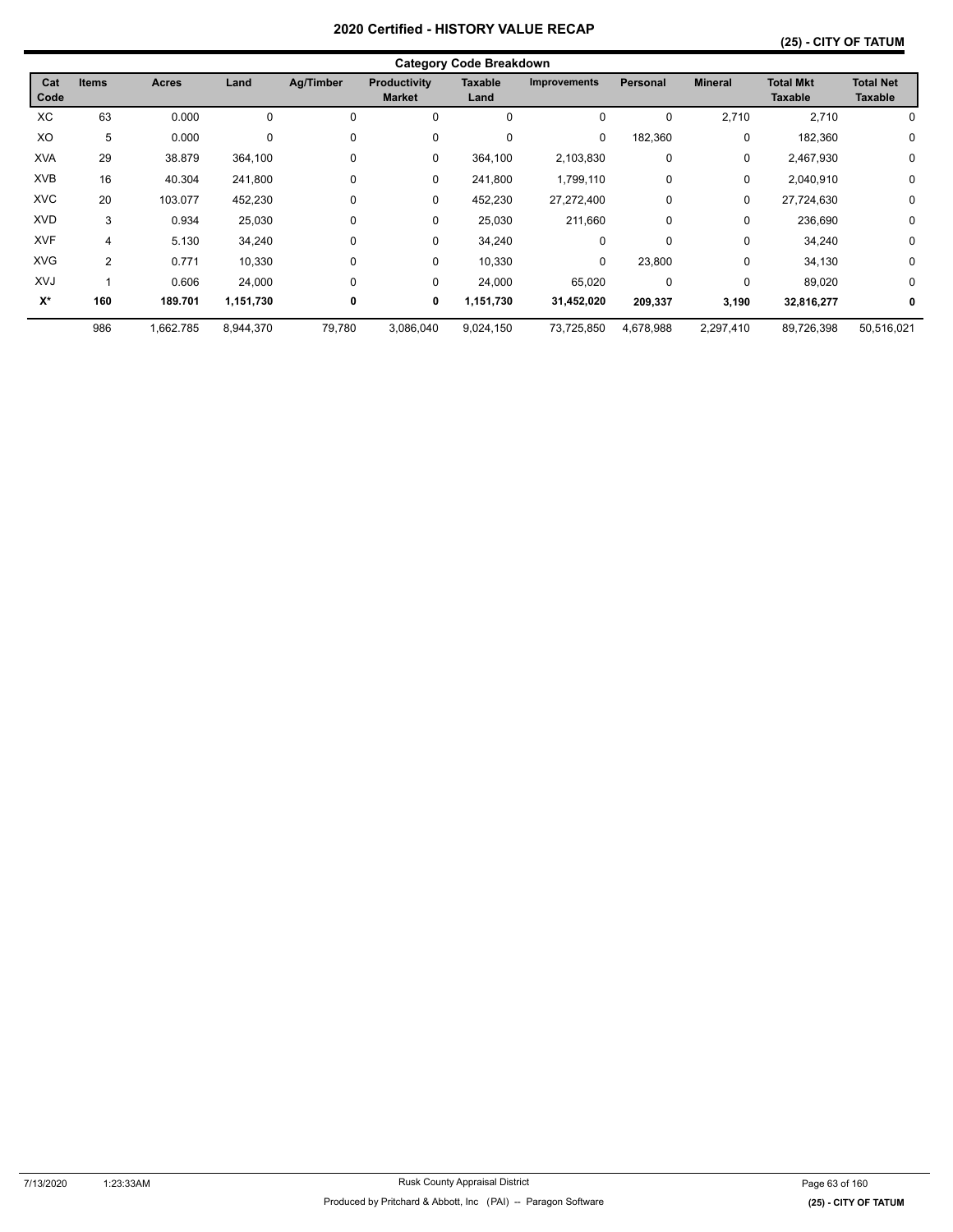| Value<br><b>Exempt</b><br><b>Items</b><br>Land - Homesite<br>$^{(+)}$<br>6,375,250<br>504<br>31,640<br>$(+)$<br>347<br>628,060<br>Land - Non Homesite<br>7,371,740<br>691<br>$^{(+)}$<br>68,209,930<br>0<br>Land - Productivity Market<br>$\Omega$<br>$^{(+)}$<br>Land - Income<br>0<br>0<br><b>Total Land Market Value</b><br>$(=)$<br>81,956,920<br>1,542<br><b>Total Land Value:</b><br>81,956,920<br>$(+)$<br>Value<br><b>Items</b><br><b>Exempt</b><br>34,080,500<br>462<br>32,280<br>Improvements - Homesite<br>$^{(+)}$<br>New Improvements - Homesite<br>$(+)$<br>984,520<br>10<br>0<br>$^{(+)}$<br>6,252,740<br>162<br>1,028,150<br>Improvements - Non Homesite<br>New Improvements - Non Homesite<br>184,640<br>4<br>0<br>$^{(+)}$<br>0<br>Improvements - Income<br>$^{(+)}$<br>0<br>0<br>$(=)$<br>41,502,400<br>638<br><b>Total Improvement Value</b><br><b>Total Imp Value:</b><br>41,502,400<br>$(+)$<br><b>Value</b><br><b>Items</b><br><b>Exempt</b><br>Personal - Homesite<br>73<br>$(+)$<br>1,841,910<br>0<br>$^{(+)}$<br>New Personal - Homesite<br>0<br>319,590<br>9<br>$^{(+)}$<br>91<br>Personal - Non Homesite<br>1,760,577<br>0<br>$^{(+)}$<br>10,480<br>3<br>0<br>New Personal - Non Homesite<br>$(=)$<br><b>Total Personal Value</b><br>176<br>3,932,557<br><b>Total Personal Value:</b><br>$(+)$<br>3,932,557<br>Total Real Estate & Personal Mkt Value (=)<br>2,356<br>127,391,877<br>Value<br><b>Items</b><br><b>Mineral Value</b><br>$^{(+)}$<br>10.588.760<br>2,462<br>Mineral Value - Real<br>$^{(+)}$<br>50,250<br>1<br>2,525<br>Mineral Value - Personal<br>$^{(+)}$<br>23,883,930<br><b>Total Mineral Market Value</b><br>$(=)$<br>34,522,940<br>4,988<br><b>Total Min Mkt Value:</b><br>34,522,940<br>$(+)$<br>$(=)$<br><b>Total Market Value</b><br>161,914,817<br>161,914,817<br><b>Total Market Value:</b><br>(=/+)<br><b>Value</b><br><b>Items</b><br><b>Land Timber Gain</b><br>$^{(+)}$<br>0<br>0<br><b>Land Timber Gain:</b><br>$^{(+)}$<br>68,209,930<br>691<br><b>Productivity Market</b><br>$^{(+)}$<br>$(-)$<br>Land Ag 1D<br>0<br>0<br>427<br>Land Ag 1D1<br>$(-)$<br>897,080<br>$(-)$<br>Land Ag Tim<br>1,972,000<br>414<br>Productivity Loss: (=)<br>65.340.850<br>691<br>65,340,850<br><b>Productivity Loss:</b><br>$(-)$<br>Value<br><b>Items</b><br>$(-)$<br>Less Real Exempt Property<br>1,720,130<br>32<br>$(-)$<br>1,234<br>6<br>Less \$500 Inc. Real Personal<br><b>Total Market Taxable:</b><br>96,573,967<br>$(=)$<br>0<br>0<br>Less Disaster Exemption<br>$(\text{-})$<br>Less Real/Personal Abatements<br>$(\textnormal{-})$<br>0<br>0<br>0<br>0<br>$(-)$<br>Less Community Housing<br>$(-)$<br>0<br>Less Freeport<br>0<br>$(-)$<br>2<br>Less Allocation<br>26,680<br>Less MultiUse<br>$(-)$<br>25,000<br>1<br>$(-)$<br>Less Goods In Transit (Real & Industrial)<br>0<br>0<br>0<br><b>Less Historical</b><br>$(-)$<br>0<br>Less Solar/Wind Power<br>$(-)$<br>0<br>0<br><b>Total Protested Value:</b><br>0<br>Less Vehicle Leased for Personal Use<br>$(-)$<br>31,220<br>2<br><b>Protested % of Total Market:</b><br><b>Less Real Protested Value</b><br>0<br>$(-)$<br>0<br>Less 10% Cap Loss<br>318,880<br>59<br>$(-)$<br>Less TCEQ/Pollution Control<br>3<br>$(-)$<br>696,100<br>Less VLA Loss<br>$(-)$<br>0<br>0<br>$(-)$<br>13<br>Less Mineral Exempt Property<br>144,180<br>Less \$500 Inc. Mineral Owner<br>$(-)$<br>194,080<br>2,415<br><b>Less Mineral Abatements</b><br>$(-)$<br>0<br>0<br>$(-)$<br><b>Less Mineral Freeports</b><br>0<br>0<br>0<br>0<br>Less Interstate Commerce<br>$(\cdot)$<br>Less Foreign Trade<br>$(-)$<br>0<br>0<br><b>Total Losses:</b><br>3,126,824<br>$(-)$<br>Less Mineral Unknown<br>$(-)$<br>540<br>3<br><b>Total Appraised Value:</b><br>$(=/+)$<br>93,415,923<br>Less Mineral Protested Value<br>0<br>0<br>$(-)$<br><b>Total Exemptions*:</b><br>$(\cdot)$<br>17,426,610<br>$(=)$<br>68,498,894<br>Total Losses (includes Prod. Loss)<br>* See breakdown on following page<br>$(=)$<br><b>Total Appraised Value</b><br>93,415,923<br><b>Net Taxable Value:</b><br>75,989,313 |                                       | Geruned - HISTORT VALUE REGAR | (45) - CARLISLE I.S.D. |  |  |       |
|----------------------------------------------------------------------------------------------------------------------------------------------------------------------------------------------------------------------------------------------------------------------------------------------------------------------------------------------------------------------------------------------------------------------------------------------------------------------------------------------------------------------------------------------------------------------------------------------------------------------------------------------------------------------------------------------------------------------------------------------------------------------------------------------------------------------------------------------------------------------------------------------------------------------------------------------------------------------------------------------------------------------------------------------------------------------------------------------------------------------------------------------------------------------------------------------------------------------------------------------------------------------------------------------------------------------------------------------------------------------------------------------------------------------------------------------------------------------------------------------------------------------------------------------------------------------------------------------------------------------------------------------------------------------------------------------------------------------------------------------------------------------------------------------------------------------------------------------------------------------------------------------------------------------------------------------------------------------------------------------------------------------------------------------------------------------------------------------------------------------------------------------------------------------------------------------------------------------------------------------------------------------------------------------------------------------------------------------------------------------------------------------------------------------------------------------------------------------------------------------------------------------------------------------------------------------------------------------------------------------------------------------------------------------------------------------------------------------------------------------------------------------------------------------------------------------------------------------------------------------------------------------------------------------------------------------------------------------------------------------------------------------------------------------------------------------------------------------------------------------------------------------------------------------------------------------------------------------------------------------------------------------------------------------------------------------------------------------------------------------------------------------------------------------------------------------------------------------------------------------------------------------------------------------------------------------------------------------------------------------------------------------------------------------------------------------------------------------------------------------------------------------------------------------------------------------------------------------------------------------------------------------------------------------------------------------------------------------------------------------------------------------------------------------------------------------------------|---------------------------------------|-------------------------------|------------------------|--|--|-------|
|                                                                                                                                                                                                                                                                                                                                                                                                                                                                                                                                                                                                                                                                                                                                                                                                                                                                                                                                                                                                                                                                                                                                                                                                                                                                                                                                                                                                                                                                                                                                                                                                                                                                                                                                                                                                                                                                                                                                                                                                                                                                                                                                                                                                                                                                                                                                                                                                                                                                                                                                                                                                                                                                                                                                                                                                                                                                                                                                                                                                                                                                                                                                                                                                                                                                                                                                                                                                                                                                                                                                                                                                                                                                                                                                                                                                                                                                                                                                                                                                                                                                                  | Land                                  |                               |                        |  |  |       |
|                                                                                                                                                                                                                                                                                                                                                                                                                                                                                                                                                                                                                                                                                                                                                                                                                                                                                                                                                                                                                                                                                                                                                                                                                                                                                                                                                                                                                                                                                                                                                                                                                                                                                                                                                                                                                                                                                                                                                                                                                                                                                                                                                                                                                                                                                                                                                                                                                                                                                                                                                                                                                                                                                                                                                                                                                                                                                                                                                                                                                                                                                                                                                                                                                                                                                                                                                                                                                                                                                                                                                                                                                                                                                                                                                                                                                                                                                                                                                                                                                                                                                  |                                       |                               |                        |  |  |       |
|                                                                                                                                                                                                                                                                                                                                                                                                                                                                                                                                                                                                                                                                                                                                                                                                                                                                                                                                                                                                                                                                                                                                                                                                                                                                                                                                                                                                                                                                                                                                                                                                                                                                                                                                                                                                                                                                                                                                                                                                                                                                                                                                                                                                                                                                                                                                                                                                                                                                                                                                                                                                                                                                                                                                                                                                                                                                                                                                                                                                                                                                                                                                                                                                                                                                                                                                                                                                                                                                                                                                                                                                                                                                                                                                                                                                                                                                                                                                                                                                                                                                                  |                                       |                               |                        |  |  |       |
|                                                                                                                                                                                                                                                                                                                                                                                                                                                                                                                                                                                                                                                                                                                                                                                                                                                                                                                                                                                                                                                                                                                                                                                                                                                                                                                                                                                                                                                                                                                                                                                                                                                                                                                                                                                                                                                                                                                                                                                                                                                                                                                                                                                                                                                                                                                                                                                                                                                                                                                                                                                                                                                                                                                                                                                                                                                                                                                                                                                                                                                                                                                                                                                                                                                                                                                                                                                                                                                                                                                                                                                                                                                                                                                                                                                                                                                                                                                                                                                                                                                                                  |                                       |                               |                        |  |  |       |
|                                                                                                                                                                                                                                                                                                                                                                                                                                                                                                                                                                                                                                                                                                                                                                                                                                                                                                                                                                                                                                                                                                                                                                                                                                                                                                                                                                                                                                                                                                                                                                                                                                                                                                                                                                                                                                                                                                                                                                                                                                                                                                                                                                                                                                                                                                                                                                                                                                                                                                                                                                                                                                                                                                                                                                                                                                                                                                                                                                                                                                                                                                                                                                                                                                                                                                                                                                                                                                                                                                                                                                                                                                                                                                                                                                                                                                                                                                                                                                                                                                                                                  |                                       |                               |                        |  |  |       |
|                                                                                                                                                                                                                                                                                                                                                                                                                                                                                                                                                                                                                                                                                                                                                                                                                                                                                                                                                                                                                                                                                                                                                                                                                                                                                                                                                                                                                                                                                                                                                                                                                                                                                                                                                                                                                                                                                                                                                                                                                                                                                                                                                                                                                                                                                                                                                                                                                                                                                                                                                                                                                                                                                                                                                                                                                                                                                                                                                                                                                                                                                                                                                                                                                                                                                                                                                                                                                                                                                                                                                                                                                                                                                                                                                                                                                                                                                                                                                                                                                                                                                  |                                       |                               |                        |  |  |       |
|                                                                                                                                                                                                                                                                                                                                                                                                                                                                                                                                                                                                                                                                                                                                                                                                                                                                                                                                                                                                                                                                                                                                                                                                                                                                                                                                                                                                                                                                                                                                                                                                                                                                                                                                                                                                                                                                                                                                                                                                                                                                                                                                                                                                                                                                                                                                                                                                                                                                                                                                                                                                                                                                                                                                                                                                                                                                                                                                                                                                                                                                                                                                                                                                                                                                                                                                                                                                                                                                                                                                                                                                                                                                                                                                                                                                                                                                                                                                                                                                                                                                                  | Improvements                          |                               |                        |  |  |       |
|                                                                                                                                                                                                                                                                                                                                                                                                                                                                                                                                                                                                                                                                                                                                                                                                                                                                                                                                                                                                                                                                                                                                                                                                                                                                                                                                                                                                                                                                                                                                                                                                                                                                                                                                                                                                                                                                                                                                                                                                                                                                                                                                                                                                                                                                                                                                                                                                                                                                                                                                                                                                                                                                                                                                                                                                                                                                                                                                                                                                                                                                                                                                                                                                                                                                                                                                                                                                                                                                                                                                                                                                                                                                                                                                                                                                                                                                                                                                                                                                                                                                                  |                                       |                               |                        |  |  |       |
|                                                                                                                                                                                                                                                                                                                                                                                                                                                                                                                                                                                                                                                                                                                                                                                                                                                                                                                                                                                                                                                                                                                                                                                                                                                                                                                                                                                                                                                                                                                                                                                                                                                                                                                                                                                                                                                                                                                                                                                                                                                                                                                                                                                                                                                                                                                                                                                                                                                                                                                                                                                                                                                                                                                                                                                                                                                                                                                                                                                                                                                                                                                                                                                                                                                                                                                                                                                                                                                                                                                                                                                                                                                                                                                                                                                                                                                                                                                                                                                                                                                                                  |                                       |                               |                        |  |  |       |
|                                                                                                                                                                                                                                                                                                                                                                                                                                                                                                                                                                                                                                                                                                                                                                                                                                                                                                                                                                                                                                                                                                                                                                                                                                                                                                                                                                                                                                                                                                                                                                                                                                                                                                                                                                                                                                                                                                                                                                                                                                                                                                                                                                                                                                                                                                                                                                                                                                                                                                                                                                                                                                                                                                                                                                                                                                                                                                                                                                                                                                                                                                                                                                                                                                                                                                                                                                                                                                                                                                                                                                                                                                                                                                                                                                                                                                                                                                                                                                                                                                                                                  |                                       |                               |                        |  |  |       |
|                                                                                                                                                                                                                                                                                                                                                                                                                                                                                                                                                                                                                                                                                                                                                                                                                                                                                                                                                                                                                                                                                                                                                                                                                                                                                                                                                                                                                                                                                                                                                                                                                                                                                                                                                                                                                                                                                                                                                                                                                                                                                                                                                                                                                                                                                                                                                                                                                                                                                                                                                                                                                                                                                                                                                                                                                                                                                                                                                                                                                                                                                                                                                                                                                                                                                                                                                                                                                                                                                                                                                                                                                                                                                                                                                                                                                                                                                                                                                                                                                                                                                  |                                       |                               |                        |  |  |       |
|                                                                                                                                                                                                                                                                                                                                                                                                                                                                                                                                                                                                                                                                                                                                                                                                                                                                                                                                                                                                                                                                                                                                                                                                                                                                                                                                                                                                                                                                                                                                                                                                                                                                                                                                                                                                                                                                                                                                                                                                                                                                                                                                                                                                                                                                                                                                                                                                                                                                                                                                                                                                                                                                                                                                                                                                                                                                                                                                                                                                                                                                                                                                                                                                                                                                                                                                                                                                                                                                                                                                                                                                                                                                                                                                                                                                                                                                                                                                                                                                                                                                                  |                                       |                               |                        |  |  |       |
|                                                                                                                                                                                                                                                                                                                                                                                                                                                                                                                                                                                                                                                                                                                                                                                                                                                                                                                                                                                                                                                                                                                                                                                                                                                                                                                                                                                                                                                                                                                                                                                                                                                                                                                                                                                                                                                                                                                                                                                                                                                                                                                                                                                                                                                                                                                                                                                                                                                                                                                                                                                                                                                                                                                                                                                                                                                                                                                                                                                                                                                                                                                                                                                                                                                                                                                                                                                                                                                                                                                                                                                                                                                                                                                                                                                                                                                                                                                                                                                                                                                                                  |                                       |                               |                        |  |  |       |
|                                                                                                                                                                                                                                                                                                                                                                                                                                                                                                                                                                                                                                                                                                                                                                                                                                                                                                                                                                                                                                                                                                                                                                                                                                                                                                                                                                                                                                                                                                                                                                                                                                                                                                                                                                                                                                                                                                                                                                                                                                                                                                                                                                                                                                                                                                                                                                                                                                                                                                                                                                                                                                                                                                                                                                                                                                                                                                                                                                                                                                                                                                                                                                                                                                                                                                                                                                                                                                                                                                                                                                                                                                                                                                                                                                                                                                                                                                                                                                                                                                                                                  | Personal                              |                               |                        |  |  |       |
|                                                                                                                                                                                                                                                                                                                                                                                                                                                                                                                                                                                                                                                                                                                                                                                                                                                                                                                                                                                                                                                                                                                                                                                                                                                                                                                                                                                                                                                                                                                                                                                                                                                                                                                                                                                                                                                                                                                                                                                                                                                                                                                                                                                                                                                                                                                                                                                                                                                                                                                                                                                                                                                                                                                                                                                                                                                                                                                                                                                                                                                                                                                                                                                                                                                                                                                                                                                                                                                                                                                                                                                                                                                                                                                                                                                                                                                                                                                                                                                                                                                                                  |                                       |                               |                        |  |  |       |
|                                                                                                                                                                                                                                                                                                                                                                                                                                                                                                                                                                                                                                                                                                                                                                                                                                                                                                                                                                                                                                                                                                                                                                                                                                                                                                                                                                                                                                                                                                                                                                                                                                                                                                                                                                                                                                                                                                                                                                                                                                                                                                                                                                                                                                                                                                                                                                                                                                                                                                                                                                                                                                                                                                                                                                                                                                                                                                                                                                                                                                                                                                                                                                                                                                                                                                                                                                                                                                                                                                                                                                                                                                                                                                                                                                                                                                                                                                                                                                                                                                                                                  |                                       |                               |                        |  |  |       |
|                                                                                                                                                                                                                                                                                                                                                                                                                                                                                                                                                                                                                                                                                                                                                                                                                                                                                                                                                                                                                                                                                                                                                                                                                                                                                                                                                                                                                                                                                                                                                                                                                                                                                                                                                                                                                                                                                                                                                                                                                                                                                                                                                                                                                                                                                                                                                                                                                                                                                                                                                                                                                                                                                                                                                                                                                                                                                                                                                                                                                                                                                                                                                                                                                                                                                                                                                                                                                                                                                                                                                                                                                                                                                                                                                                                                                                                                                                                                                                                                                                                                                  |                                       |                               |                        |  |  |       |
|                                                                                                                                                                                                                                                                                                                                                                                                                                                                                                                                                                                                                                                                                                                                                                                                                                                                                                                                                                                                                                                                                                                                                                                                                                                                                                                                                                                                                                                                                                                                                                                                                                                                                                                                                                                                                                                                                                                                                                                                                                                                                                                                                                                                                                                                                                                                                                                                                                                                                                                                                                                                                                                                                                                                                                                                                                                                                                                                                                                                                                                                                                                                                                                                                                                                                                                                                                                                                                                                                                                                                                                                                                                                                                                                                                                                                                                                                                                                                                                                                                                                                  |                                       |                               |                        |  |  |       |
|                                                                                                                                                                                                                                                                                                                                                                                                                                                                                                                                                                                                                                                                                                                                                                                                                                                                                                                                                                                                                                                                                                                                                                                                                                                                                                                                                                                                                                                                                                                                                                                                                                                                                                                                                                                                                                                                                                                                                                                                                                                                                                                                                                                                                                                                                                                                                                                                                                                                                                                                                                                                                                                                                                                                                                                                                                                                                                                                                                                                                                                                                                                                                                                                                                                                                                                                                                                                                                                                                                                                                                                                                                                                                                                                                                                                                                                                                                                                                                                                                                                                                  |                                       |                               |                        |  |  |       |
|                                                                                                                                                                                                                                                                                                                                                                                                                                                                                                                                                                                                                                                                                                                                                                                                                                                                                                                                                                                                                                                                                                                                                                                                                                                                                                                                                                                                                                                                                                                                                                                                                                                                                                                                                                                                                                                                                                                                                                                                                                                                                                                                                                                                                                                                                                                                                                                                                                                                                                                                                                                                                                                                                                                                                                                                                                                                                                                                                                                                                                                                                                                                                                                                                                                                                                                                                                                                                                                                                                                                                                                                                                                                                                                                                                                                                                                                                                                                                                                                                                                                                  |                                       |                               |                        |  |  |       |
|                                                                                                                                                                                                                                                                                                                                                                                                                                                                                                                                                                                                                                                                                                                                                                                                                                                                                                                                                                                                                                                                                                                                                                                                                                                                                                                                                                                                                                                                                                                                                                                                                                                                                                                                                                                                                                                                                                                                                                                                                                                                                                                                                                                                                                                                                                                                                                                                                                                                                                                                                                                                                                                                                                                                                                                                                                                                                                                                                                                                                                                                                                                                                                                                                                                                                                                                                                                                                                                                                                                                                                                                                                                                                                                                                                                                                                                                                                                                                                                                                                                                                  | <b>Minerals</b>                       |                               |                        |  |  |       |
|                                                                                                                                                                                                                                                                                                                                                                                                                                                                                                                                                                                                                                                                                                                                                                                                                                                                                                                                                                                                                                                                                                                                                                                                                                                                                                                                                                                                                                                                                                                                                                                                                                                                                                                                                                                                                                                                                                                                                                                                                                                                                                                                                                                                                                                                                                                                                                                                                                                                                                                                                                                                                                                                                                                                                                                                                                                                                                                                                                                                                                                                                                                                                                                                                                                                                                                                                                                                                                                                                                                                                                                                                                                                                                                                                                                                                                                                                                                                                                                                                                                                                  |                                       |                               |                        |  |  |       |
|                                                                                                                                                                                                                                                                                                                                                                                                                                                                                                                                                                                                                                                                                                                                                                                                                                                                                                                                                                                                                                                                                                                                                                                                                                                                                                                                                                                                                                                                                                                                                                                                                                                                                                                                                                                                                                                                                                                                                                                                                                                                                                                                                                                                                                                                                                                                                                                                                                                                                                                                                                                                                                                                                                                                                                                                                                                                                                                                                                                                                                                                                                                                                                                                                                                                                                                                                                                                                                                                                                                                                                                                                                                                                                                                                                                                                                                                                                                                                                                                                                                                                  |                                       |                               |                        |  |  |       |
|                                                                                                                                                                                                                                                                                                                                                                                                                                                                                                                                                                                                                                                                                                                                                                                                                                                                                                                                                                                                                                                                                                                                                                                                                                                                                                                                                                                                                                                                                                                                                                                                                                                                                                                                                                                                                                                                                                                                                                                                                                                                                                                                                                                                                                                                                                                                                                                                                                                                                                                                                                                                                                                                                                                                                                                                                                                                                                                                                                                                                                                                                                                                                                                                                                                                                                                                                                                                                                                                                                                                                                                                                                                                                                                                                                                                                                                                                                                                                                                                                                                                                  |                                       |                               |                        |  |  |       |
|                                                                                                                                                                                                                                                                                                                                                                                                                                                                                                                                                                                                                                                                                                                                                                                                                                                                                                                                                                                                                                                                                                                                                                                                                                                                                                                                                                                                                                                                                                                                                                                                                                                                                                                                                                                                                                                                                                                                                                                                                                                                                                                                                                                                                                                                                                                                                                                                                                                                                                                                                                                                                                                                                                                                                                                                                                                                                                                                                                                                                                                                                                                                                                                                                                                                                                                                                                                                                                                                                                                                                                                                                                                                                                                                                                                                                                                                                                                                                                                                                                                                                  |                                       |                               |                        |  |  |       |
|                                                                                                                                                                                                                                                                                                                                                                                                                                                                                                                                                                                                                                                                                                                                                                                                                                                                                                                                                                                                                                                                                                                                                                                                                                                                                                                                                                                                                                                                                                                                                                                                                                                                                                                                                                                                                                                                                                                                                                                                                                                                                                                                                                                                                                                                                                                                                                                                                                                                                                                                                                                                                                                                                                                                                                                                                                                                                                                                                                                                                                                                                                                                                                                                                                                                                                                                                                                                                                                                                                                                                                                                                                                                                                                                                                                                                                                                                                                                                                                                                                                                                  |                                       |                               |                        |  |  |       |
|                                                                                                                                                                                                                                                                                                                                                                                                                                                                                                                                                                                                                                                                                                                                                                                                                                                                                                                                                                                                                                                                                                                                                                                                                                                                                                                                                                                                                                                                                                                                                                                                                                                                                                                                                                                                                                                                                                                                                                                                                                                                                                                                                                                                                                                                                                                                                                                                                                                                                                                                                                                                                                                                                                                                                                                                                                                                                                                                                                                                                                                                                                                                                                                                                                                                                                                                                                                                                                                                                                                                                                                                                                                                                                                                                                                                                                                                                                                                                                                                                                                                                  | Ag/Timber *does not include protested |                               |                        |  |  |       |
|                                                                                                                                                                                                                                                                                                                                                                                                                                                                                                                                                                                                                                                                                                                                                                                                                                                                                                                                                                                                                                                                                                                                                                                                                                                                                                                                                                                                                                                                                                                                                                                                                                                                                                                                                                                                                                                                                                                                                                                                                                                                                                                                                                                                                                                                                                                                                                                                                                                                                                                                                                                                                                                                                                                                                                                                                                                                                                                                                                                                                                                                                                                                                                                                                                                                                                                                                                                                                                                                                                                                                                                                                                                                                                                                                                                                                                                                                                                                                                                                                                                                                  |                                       |                               |                        |  |  | 0     |
|                                                                                                                                                                                                                                                                                                                                                                                                                                                                                                                                                                                                                                                                                                                                                                                                                                                                                                                                                                                                                                                                                                                                                                                                                                                                                                                                                                                                                                                                                                                                                                                                                                                                                                                                                                                                                                                                                                                                                                                                                                                                                                                                                                                                                                                                                                                                                                                                                                                                                                                                                                                                                                                                                                                                                                                                                                                                                                                                                                                                                                                                                                                                                                                                                                                                                                                                                                                                                                                                                                                                                                                                                                                                                                                                                                                                                                                                                                                                                                                                                                                                                  |                                       |                               |                        |  |  |       |
|                                                                                                                                                                                                                                                                                                                                                                                                                                                                                                                                                                                                                                                                                                                                                                                                                                                                                                                                                                                                                                                                                                                                                                                                                                                                                                                                                                                                                                                                                                                                                                                                                                                                                                                                                                                                                                                                                                                                                                                                                                                                                                                                                                                                                                                                                                                                                                                                                                                                                                                                                                                                                                                                                                                                                                                                                                                                                                                                                                                                                                                                                                                                                                                                                                                                                                                                                                                                                                                                                                                                                                                                                                                                                                                                                                                                                                                                                                                                                                                                                                                                                  |                                       |                               |                        |  |  |       |
|                                                                                                                                                                                                                                                                                                                                                                                                                                                                                                                                                                                                                                                                                                                                                                                                                                                                                                                                                                                                                                                                                                                                                                                                                                                                                                                                                                                                                                                                                                                                                                                                                                                                                                                                                                                                                                                                                                                                                                                                                                                                                                                                                                                                                                                                                                                                                                                                                                                                                                                                                                                                                                                                                                                                                                                                                                                                                                                                                                                                                                                                                                                                                                                                                                                                                                                                                                                                                                                                                                                                                                                                                                                                                                                                                                                                                                                                                                                                                                                                                                                                                  |                                       |                               |                        |  |  |       |
|                                                                                                                                                                                                                                                                                                                                                                                                                                                                                                                                                                                                                                                                                                                                                                                                                                                                                                                                                                                                                                                                                                                                                                                                                                                                                                                                                                                                                                                                                                                                                                                                                                                                                                                                                                                                                                                                                                                                                                                                                                                                                                                                                                                                                                                                                                                                                                                                                                                                                                                                                                                                                                                                                                                                                                                                                                                                                                                                                                                                                                                                                                                                                                                                                                                                                                                                                                                                                                                                                                                                                                                                                                                                                                                                                                                                                                                                                                                                                                                                                                                                                  |                                       |                               |                        |  |  |       |
|                                                                                                                                                                                                                                                                                                                                                                                                                                                                                                                                                                                                                                                                                                                                                                                                                                                                                                                                                                                                                                                                                                                                                                                                                                                                                                                                                                                                                                                                                                                                                                                                                                                                                                                                                                                                                                                                                                                                                                                                                                                                                                                                                                                                                                                                                                                                                                                                                                                                                                                                                                                                                                                                                                                                                                                                                                                                                                                                                                                                                                                                                                                                                                                                                                                                                                                                                                                                                                                                                                                                                                                                                                                                                                                                                                                                                                                                                                                                                                                                                                                                                  |                                       |                               |                        |  |  |       |
|                                                                                                                                                                                                                                                                                                                                                                                                                                                                                                                                                                                                                                                                                                                                                                                                                                                                                                                                                                                                                                                                                                                                                                                                                                                                                                                                                                                                                                                                                                                                                                                                                                                                                                                                                                                                                                                                                                                                                                                                                                                                                                                                                                                                                                                                                                                                                                                                                                                                                                                                                                                                                                                                                                                                                                                                                                                                                                                                                                                                                                                                                                                                                                                                                                                                                                                                                                                                                                                                                                                                                                                                                                                                                                                                                                                                                                                                                                                                                                                                                                                                                  | Losses                                |                               |                        |  |  |       |
|                                                                                                                                                                                                                                                                                                                                                                                                                                                                                                                                                                                                                                                                                                                                                                                                                                                                                                                                                                                                                                                                                                                                                                                                                                                                                                                                                                                                                                                                                                                                                                                                                                                                                                                                                                                                                                                                                                                                                                                                                                                                                                                                                                                                                                                                                                                                                                                                                                                                                                                                                                                                                                                                                                                                                                                                                                                                                                                                                                                                                                                                                                                                                                                                                                                                                                                                                                                                                                                                                                                                                                                                                                                                                                                                                                                                                                                                                                                                                                                                                                                                                  |                                       |                               |                        |  |  |       |
|                                                                                                                                                                                                                                                                                                                                                                                                                                                                                                                                                                                                                                                                                                                                                                                                                                                                                                                                                                                                                                                                                                                                                                                                                                                                                                                                                                                                                                                                                                                                                                                                                                                                                                                                                                                                                                                                                                                                                                                                                                                                                                                                                                                                                                                                                                                                                                                                                                                                                                                                                                                                                                                                                                                                                                                                                                                                                                                                                                                                                                                                                                                                                                                                                                                                                                                                                                                                                                                                                                                                                                                                                                                                                                                                                                                                                                                                                                                                                                                                                                                                                  |                                       |                               |                        |  |  |       |
|                                                                                                                                                                                                                                                                                                                                                                                                                                                                                                                                                                                                                                                                                                                                                                                                                                                                                                                                                                                                                                                                                                                                                                                                                                                                                                                                                                                                                                                                                                                                                                                                                                                                                                                                                                                                                                                                                                                                                                                                                                                                                                                                                                                                                                                                                                                                                                                                                                                                                                                                                                                                                                                                                                                                                                                                                                                                                                                                                                                                                                                                                                                                                                                                                                                                                                                                                                                                                                                                                                                                                                                                                                                                                                                                                                                                                                                                                                                                                                                                                                                                                  |                                       |                               |                        |  |  |       |
|                                                                                                                                                                                                                                                                                                                                                                                                                                                                                                                                                                                                                                                                                                                                                                                                                                                                                                                                                                                                                                                                                                                                                                                                                                                                                                                                                                                                                                                                                                                                                                                                                                                                                                                                                                                                                                                                                                                                                                                                                                                                                                                                                                                                                                                                                                                                                                                                                                                                                                                                                                                                                                                                                                                                                                                                                                                                                                                                                                                                                                                                                                                                                                                                                                                                                                                                                                                                                                                                                                                                                                                                                                                                                                                                                                                                                                                                                                                                                                                                                                                                                  |                                       |                               |                        |  |  |       |
|                                                                                                                                                                                                                                                                                                                                                                                                                                                                                                                                                                                                                                                                                                                                                                                                                                                                                                                                                                                                                                                                                                                                                                                                                                                                                                                                                                                                                                                                                                                                                                                                                                                                                                                                                                                                                                                                                                                                                                                                                                                                                                                                                                                                                                                                                                                                                                                                                                                                                                                                                                                                                                                                                                                                                                                                                                                                                                                                                                                                                                                                                                                                                                                                                                                                                                                                                                                                                                                                                                                                                                                                                                                                                                                                                                                                                                                                                                                                                                                                                                                                                  |                                       |                               |                        |  |  |       |
|                                                                                                                                                                                                                                                                                                                                                                                                                                                                                                                                                                                                                                                                                                                                                                                                                                                                                                                                                                                                                                                                                                                                                                                                                                                                                                                                                                                                                                                                                                                                                                                                                                                                                                                                                                                                                                                                                                                                                                                                                                                                                                                                                                                                                                                                                                                                                                                                                                                                                                                                                                                                                                                                                                                                                                                                                                                                                                                                                                                                                                                                                                                                                                                                                                                                                                                                                                                                                                                                                                                                                                                                                                                                                                                                                                                                                                                                                                                                                                                                                                                                                  |                                       |                               |                        |  |  |       |
|                                                                                                                                                                                                                                                                                                                                                                                                                                                                                                                                                                                                                                                                                                                                                                                                                                                                                                                                                                                                                                                                                                                                                                                                                                                                                                                                                                                                                                                                                                                                                                                                                                                                                                                                                                                                                                                                                                                                                                                                                                                                                                                                                                                                                                                                                                                                                                                                                                                                                                                                                                                                                                                                                                                                                                                                                                                                                                                                                                                                                                                                                                                                                                                                                                                                                                                                                                                                                                                                                                                                                                                                                                                                                                                                                                                                                                                                                                                                                                                                                                                                                  |                                       |                               |                        |  |  |       |
|                                                                                                                                                                                                                                                                                                                                                                                                                                                                                                                                                                                                                                                                                                                                                                                                                                                                                                                                                                                                                                                                                                                                                                                                                                                                                                                                                                                                                                                                                                                                                                                                                                                                                                                                                                                                                                                                                                                                                                                                                                                                                                                                                                                                                                                                                                                                                                                                                                                                                                                                                                                                                                                                                                                                                                                                                                                                                                                                                                                                                                                                                                                                                                                                                                                                                                                                                                                                                                                                                                                                                                                                                                                                                                                                                                                                                                                                                                                                                                                                                                                                                  |                                       |                               |                        |  |  |       |
|                                                                                                                                                                                                                                                                                                                                                                                                                                                                                                                                                                                                                                                                                                                                                                                                                                                                                                                                                                                                                                                                                                                                                                                                                                                                                                                                                                                                                                                                                                                                                                                                                                                                                                                                                                                                                                                                                                                                                                                                                                                                                                                                                                                                                                                                                                                                                                                                                                                                                                                                                                                                                                                                                                                                                                                                                                                                                                                                                                                                                                                                                                                                                                                                                                                                                                                                                                                                                                                                                                                                                                                                                                                                                                                                                                                                                                                                                                                                                                                                                                                                                  |                                       |                               |                        |  |  |       |
|                                                                                                                                                                                                                                                                                                                                                                                                                                                                                                                                                                                                                                                                                                                                                                                                                                                                                                                                                                                                                                                                                                                                                                                                                                                                                                                                                                                                                                                                                                                                                                                                                                                                                                                                                                                                                                                                                                                                                                                                                                                                                                                                                                                                                                                                                                                                                                                                                                                                                                                                                                                                                                                                                                                                                                                                                                                                                                                                                                                                                                                                                                                                                                                                                                                                                                                                                                                                                                                                                                                                                                                                                                                                                                                                                                                                                                                                                                                                                                                                                                                                                  |                                       |                               |                        |  |  |       |
|                                                                                                                                                                                                                                                                                                                                                                                                                                                                                                                                                                                                                                                                                                                                                                                                                                                                                                                                                                                                                                                                                                                                                                                                                                                                                                                                                                                                                                                                                                                                                                                                                                                                                                                                                                                                                                                                                                                                                                                                                                                                                                                                                                                                                                                                                                                                                                                                                                                                                                                                                                                                                                                                                                                                                                                                                                                                                                                                                                                                                                                                                                                                                                                                                                                                                                                                                                                                                                                                                                                                                                                                                                                                                                                                                                                                                                                                                                                                                                                                                                                                                  |                                       |                               |                        |  |  |       |
|                                                                                                                                                                                                                                                                                                                                                                                                                                                                                                                                                                                                                                                                                                                                                                                                                                                                                                                                                                                                                                                                                                                                                                                                                                                                                                                                                                                                                                                                                                                                                                                                                                                                                                                                                                                                                                                                                                                                                                                                                                                                                                                                                                                                                                                                                                                                                                                                                                                                                                                                                                                                                                                                                                                                                                                                                                                                                                                                                                                                                                                                                                                                                                                                                                                                                                                                                                                                                                                                                                                                                                                                                                                                                                                                                                                                                                                                                                                                                                                                                                                                                  |                                       |                               |                        |  |  | 0.00% |
|                                                                                                                                                                                                                                                                                                                                                                                                                                                                                                                                                                                                                                                                                                                                                                                                                                                                                                                                                                                                                                                                                                                                                                                                                                                                                                                                                                                                                                                                                                                                                                                                                                                                                                                                                                                                                                                                                                                                                                                                                                                                                                                                                                                                                                                                                                                                                                                                                                                                                                                                                                                                                                                                                                                                                                                                                                                                                                                                                                                                                                                                                                                                                                                                                                                                                                                                                                                                                                                                                                                                                                                                                                                                                                                                                                                                                                                                                                                                                                                                                                                                                  |                                       |                               |                        |  |  |       |
|                                                                                                                                                                                                                                                                                                                                                                                                                                                                                                                                                                                                                                                                                                                                                                                                                                                                                                                                                                                                                                                                                                                                                                                                                                                                                                                                                                                                                                                                                                                                                                                                                                                                                                                                                                                                                                                                                                                                                                                                                                                                                                                                                                                                                                                                                                                                                                                                                                                                                                                                                                                                                                                                                                                                                                                                                                                                                                                                                                                                                                                                                                                                                                                                                                                                                                                                                                                                                                                                                                                                                                                                                                                                                                                                                                                                                                                                                                                                                                                                                                                                                  |                                       |                               |                        |  |  |       |
|                                                                                                                                                                                                                                                                                                                                                                                                                                                                                                                                                                                                                                                                                                                                                                                                                                                                                                                                                                                                                                                                                                                                                                                                                                                                                                                                                                                                                                                                                                                                                                                                                                                                                                                                                                                                                                                                                                                                                                                                                                                                                                                                                                                                                                                                                                                                                                                                                                                                                                                                                                                                                                                                                                                                                                                                                                                                                                                                                                                                                                                                                                                                                                                                                                                                                                                                                                                                                                                                                                                                                                                                                                                                                                                                                                                                                                                                                                                                                                                                                                                                                  |                                       |                               |                        |  |  |       |
|                                                                                                                                                                                                                                                                                                                                                                                                                                                                                                                                                                                                                                                                                                                                                                                                                                                                                                                                                                                                                                                                                                                                                                                                                                                                                                                                                                                                                                                                                                                                                                                                                                                                                                                                                                                                                                                                                                                                                                                                                                                                                                                                                                                                                                                                                                                                                                                                                                                                                                                                                                                                                                                                                                                                                                                                                                                                                                                                                                                                                                                                                                                                                                                                                                                                                                                                                                                                                                                                                                                                                                                                                                                                                                                                                                                                                                                                                                                                                                                                                                                                                  |                                       |                               |                        |  |  |       |
|                                                                                                                                                                                                                                                                                                                                                                                                                                                                                                                                                                                                                                                                                                                                                                                                                                                                                                                                                                                                                                                                                                                                                                                                                                                                                                                                                                                                                                                                                                                                                                                                                                                                                                                                                                                                                                                                                                                                                                                                                                                                                                                                                                                                                                                                                                                                                                                                                                                                                                                                                                                                                                                                                                                                                                                                                                                                                                                                                                                                                                                                                                                                                                                                                                                                                                                                                                                                                                                                                                                                                                                                                                                                                                                                                                                                                                                                                                                                                                                                                                                                                  |                                       |                               |                        |  |  |       |
|                                                                                                                                                                                                                                                                                                                                                                                                                                                                                                                                                                                                                                                                                                                                                                                                                                                                                                                                                                                                                                                                                                                                                                                                                                                                                                                                                                                                                                                                                                                                                                                                                                                                                                                                                                                                                                                                                                                                                                                                                                                                                                                                                                                                                                                                                                                                                                                                                                                                                                                                                                                                                                                                                                                                                                                                                                                                                                                                                                                                                                                                                                                                                                                                                                                                                                                                                                                                                                                                                                                                                                                                                                                                                                                                                                                                                                                                                                                                                                                                                                                                                  |                                       |                               |                        |  |  |       |
|                                                                                                                                                                                                                                                                                                                                                                                                                                                                                                                                                                                                                                                                                                                                                                                                                                                                                                                                                                                                                                                                                                                                                                                                                                                                                                                                                                                                                                                                                                                                                                                                                                                                                                                                                                                                                                                                                                                                                                                                                                                                                                                                                                                                                                                                                                                                                                                                                                                                                                                                                                                                                                                                                                                                                                                                                                                                                                                                                                                                                                                                                                                                                                                                                                                                                                                                                                                                                                                                                                                                                                                                                                                                                                                                                                                                                                                                                                                                                                                                                                                                                  |                                       |                               |                        |  |  |       |
|                                                                                                                                                                                                                                                                                                                                                                                                                                                                                                                                                                                                                                                                                                                                                                                                                                                                                                                                                                                                                                                                                                                                                                                                                                                                                                                                                                                                                                                                                                                                                                                                                                                                                                                                                                                                                                                                                                                                                                                                                                                                                                                                                                                                                                                                                                                                                                                                                                                                                                                                                                                                                                                                                                                                                                                                                                                                                                                                                                                                                                                                                                                                                                                                                                                                                                                                                                                                                                                                                                                                                                                                                                                                                                                                                                                                                                                                                                                                                                                                                                                                                  |                                       |                               |                        |  |  |       |
|                                                                                                                                                                                                                                                                                                                                                                                                                                                                                                                                                                                                                                                                                                                                                                                                                                                                                                                                                                                                                                                                                                                                                                                                                                                                                                                                                                                                                                                                                                                                                                                                                                                                                                                                                                                                                                                                                                                                                                                                                                                                                                                                                                                                                                                                                                                                                                                                                                                                                                                                                                                                                                                                                                                                                                                                                                                                                                                                                                                                                                                                                                                                                                                                                                                                                                                                                                                                                                                                                                                                                                                                                                                                                                                                                                                                                                                                                                                                                                                                                                                                                  |                                       |                               |                        |  |  |       |
|                                                                                                                                                                                                                                                                                                                                                                                                                                                                                                                                                                                                                                                                                                                                                                                                                                                                                                                                                                                                                                                                                                                                                                                                                                                                                                                                                                                                                                                                                                                                                                                                                                                                                                                                                                                                                                                                                                                                                                                                                                                                                                                                                                                                                                                                                                                                                                                                                                                                                                                                                                                                                                                                                                                                                                                                                                                                                                                                                                                                                                                                                                                                                                                                                                                                                                                                                                                                                                                                                                                                                                                                                                                                                                                                                                                                                                                                                                                                                                                                                                                                                  |                                       |                               |                        |  |  |       |
|                                                                                                                                                                                                                                                                                                                                                                                                                                                                                                                                                                                                                                                                                                                                                                                                                                                                                                                                                                                                                                                                                                                                                                                                                                                                                                                                                                                                                                                                                                                                                                                                                                                                                                                                                                                                                                                                                                                                                                                                                                                                                                                                                                                                                                                                                                                                                                                                                                                                                                                                                                                                                                                                                                                                                                                                                                                                                                                                                                                                                                                                                                                                                                                                                                                                                                                                                                                                                                                                                                                                                                                                                                                                                                                                                                                                                                                                                                                                                                                                                                                                                  |                                       |                               |                        |  |  |       |
|                                                                                                                                                                                                                                                                                                                                                                                                                                                                                                                                                                                                                                                                                                                                                                                                                                                                                                                                                                                                                                                                                                                                                                                                                                                                                                                                                                                                                                                                                                                                                                                                                                                                                                                                                                                                                                                                                                                                                                                                                                                                                                                                                                                                                                                                                                                                                                                                                                                                                                                                                                                                                                                                                                                                                                                                                                                                                                                                                                                                                                                                                                                                                                                                                                                                                                                                                                                                                                                                                                                                                                                                                                                                                                                                                                                                                                                                                                                                                                                                                                                                                  |                                       |                               |                        |  |  |       |
|                                                                                                                                                                                                                                                                                                                                                                                                                                                                                                                                                                                                                                                                                                                                                                                                                                                                                                                                                                                                                                                                                                                                                                                                                                                                                                                                                                                                                                                                                                                                                                                                                                                                                                                                                                                                                                                                                                                                                                                                                                                                                                                                                                                                                                                                                                                                                                                                                                                                                                                                                                                                                                                                                                                                                                                                                                                                                                                                                                                                                                                                                                                                                                                                                                                                                                                                                                                                                                                                                                                                                                                                                                                                                                                                                                                                                                                                                                                                                                                                                                                                                  |                                       |                               |                        |  |  |       |
|                                                                                                                                                                                                                                                                                                                                                                                                                                                                                                                                                                                                                                                                                                                                                                                                                                                                                                                                                                                                                                                                                                                                                                                                                                                                                                                                                                                                                                                                                                                                                                                                                                                                                                                                                                                                                                                                                                                                                                                                                                                                                                                                                                                                                                                                                                                                                                                                                                                                                                                                                                                                                                                                                                                                                                                                                                                                                                                                                                                                                                                                                                                                                                                                                                                                                                                                                                                                                                                                                                                                                                                                                                                                                                                                                                                                                                                                                                                                                                                                                                                                                  |                                       |                               |                        |  |  |       |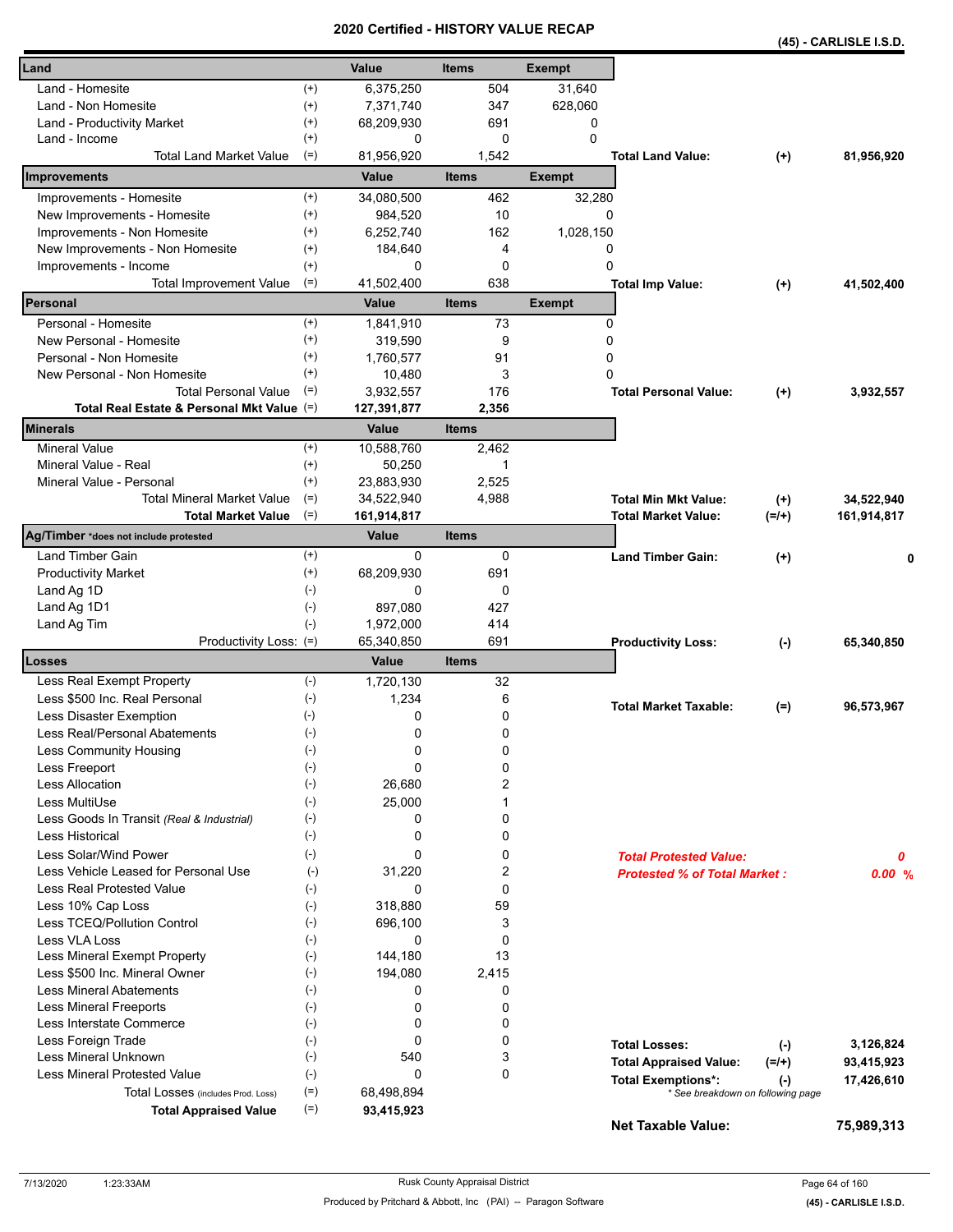|                                                                      |     |   |    |                                                                   |       |                                                                                                                                     |              |              |                                              |                              |                                         | (45) - CARLISLE I.S.D.                                                                                           |
|----------------------------------------------------------------------|-----|---|----|-------------------------------------------------------------------|-------|-------------------------------------------------------------------------------------------------------------------------------------|--------------|--------------|----------------------------------------------|------------------------------|-----------------------------------------|------------------------------------------------------------------------------------------------------------------|
| *** Freeze Totals: (This is only for Effective Tax Rate Calculation) |     |   |    |                                                                   |       |                                                                                                                                     |              |              |                                              |                              |                                         |                                                                                                                  |
| <b>Total Ceiling Tax:</b>                                            |     |   |    |                                                                   |       | 65,401.41                                                                                                                           |              |              |                                              |                              |                                         |                                                                                                                  |
| <b>Total Freeze Taxable:</b>                                         |     |   |    |                                                                   |       | 6,770,360                                                                                                                           |              |              |                                              |                              |                                         |                                                                                                                  |
| New Imp/Pers with Ceiling: +                                         |     |   |    |                                                                   |       | 207,980                                                                                                                             |              |              |                                              |                              |                                         |                                                                                                                  |
| **Freeze Adjusted Taxable:                                           |     |   |    |                                                                   |       |                                                                                                                                     |              |              |                                              |                              |                                         | 69,426,933**This number DOES NOT represent any Jurisdiction's Certified Taxable Value**                          |
|                                                                      |     |   |    |                                                                   |       |                                                                                                                                     |              |              |                                              |                              |                                         |                                                                                                                  |
|                                                                      |     |   |    | or (Freeze Adjusted Taxable * Tax Rate / 100) + Total Ceiling Tax |       | Estimated Total Levy: ((Net Taxable Value - Total Freeze Taxable + New Imp/Pers with Ceiling) * Tax Rate / 100) + Total Ceiling Tax |              |              |                                              |                              |                                         |                                                                                                                  |
| <b>Count of Homesteads</b>                                           |     |   |    |                                                                   |       |                                                                                                                                     |              |              |                                              |                              |                                         |                                                                                                                  |
| н                                                                    | s   | F | в  | D                                                                 | W     | o                                                                                                                                   | DV           | <b>DV100</b> | <b>SS First Resp</b>                         |                              | <b>SS Svc Member</b>                    |                                                                                                                  |
| 199                                                                  | 166 | 0 | 16 | 0                                                                 | 0     | 0                                                                                                                                   | 17           | 6            | 0                                            |                              | 0                                       |                                                                                                                  |
| <b>Owner and Parcel Counts</b>                                       |     |   |    |                                                                   |       |                                                                                                                                     |              |              |                                              |                              |                                         |                                                                                                                  |
| <b>Total Parcels*:</b>                                               |     |   |    |                                                                   |       | 6,548* Parcel count is figured by parcel per ownership sequences.                                                                   |              |              |                                              |                              |                                         |                                                                                                                  |
| <b>Total Owners:</b>                                                 |     |   |    | 3,335                                                             |       |                                                                                                                                     |              |              |                                              |                              |                                         |                                                                                                                  |
| <b>Ported Homestead/Charity Amounts</b>                              |     |   |    |                                                                   | Value |                                                                                                                                     | <b>Items</b> |              |                                              |                              |                                         |                                                                                                                  |
| DV Donated Home (Charity)                                            |     |   |    | $^{(+)}$                                                          |       | $\pmb{0}$                                                                                                                           |              |              | 0                                            |                              |                                         |                                                                                                                  |
| SS of a Service Member Ported Amount                                 |     |   |    | $^{(+)}$                                                          |       | 0                                                                                                                                   |              |              | 0                                            |                              |                                         |                                                                                                                  |
| SS of a First Responder Ported Amount                                |     |   |    | $^{(+)}$                                                          |       | 0                                                                                                                                   |              |              | 0                                            |                              |                                         |                                                                                                                  |
| SS of DV Donated Home Ported Amount                                  |     |   |    | $^{(+)}$                                                          |       | 0                                                                                                                                   |              |              | 0                                            |                              |                                         |                                                                                                                  |
| SS of 100% DV Ported Amount                                          |     |   |    | $^{(+)}$                                                          |       | 0                                                                                                                                   |              |              | 0                                            |                              |                                         |                                                                                                                  |
| <b>Homestead Exemptions</b>                                          |     |   |    |                                                                   | Value |                                                                                                                                     | <b>Items</b> |              |                                              |                              |                                         |                                                                                                                  |
| Homestead H,S                                                        |     |   |    | $^{(+)}$                                                          |       | 8,702,140                                                                                                                           |              | 387          |                                              |                              |                                         |                                                                                                                  |
| Senior S                                                             |     |   |    | $^{(+)}$                                                          |       | 1,395,680                                                                                                                           |              | 148          |                                              | H - Homestead<br>S - Over 65 |                                         | D - Disabled Only<br>W - Widow                                                                                   |
| Disabled B                                                           |     |   |    | $^{(+)}$                                                          |       | 88,180                                                                                                                              |              |              | 11                                           | F - Disabled Widow           |                                         | O - Over 65 (No HS)                                                                                              |
| DV 100%                                                              |     |   |    | $^{(+)}$                                                          |       | 484,920                                                                                                                             |              |              | 6                                            | B - Disabled                 |                                         | DV - Disabled Veteran                                                                                            |
| Surviving Spouse of a Service Member                                 |     |   |    | $^{(+)}$                                                          |       | 0                                                                                                                                   |              |              | 0                                            |                              | DV100 (1, 2, 3) - 100% Disabled Veteran |                                                                                                                  |
| Survivng Spouse of a First Responder                                 |     |   |    | $^{(+)}$                                                          |       | 0                                                                                                                                   |              |              | 0                                            |                              |                                         | 4 (4B, 4H, 4S) - Surviving Spouse of a Service Member<br>5* (5B, 5H, 5S) - Surviving Spouse of a First Responder |
|                                                                      |     |   |    | Total Reimbursable (=)                                            |       | 10,670,920                                                                                                                          |              | 552          |                                              |                              |                                         |                                                                                                                  |
| <b>Local Discount</b><br>Disabled Veteran                            |     |   |    | $^{(+)}$                                                          |       | 6,621,420                                                                                                                           |              | 309          | 13                                           |                              |                                         |                                                                                                                  |
| Optional 65                                                          |     |   |    | $^{(+)}$<br>$^{(+)}$                                              |       | 134,270<br>0                                                                                                                        |              |              | 0                                            |                              |                                         |                                                                                                                  |
| <b>Local Disabled</b>                                                |     |   |    | $^{(+)}$                                                          |       | 0                                                                                                                                   |              |              | 0                                            |                              |                                         |                                                                                                                  |
| State Homestead                                                      |     |   |    | $^{(+)}$                                                          |       | $\mathbf 0$                                                                                                                         |              |              | 0                                            |                              |                                         |                                                                                                                  |
|                                                                      |     |   |    |                                                                   |       |                                                                                                                                     |              |              |                                              |                              |                                         |                                                                                                                  |
| <b>Total Exemptions</b>                                              |     |   |    | $(=)$                                                             |       |                                                                                                                                     |              |              | 17,426,610 (includes Ported/Charity Amounts) |                              |                                         |                                                                                                                  |
| <b>Special Certified Totals</b>                                      |     |   |    |                                                                   |       |                                                                                                                                     |              |              |                                              |                              |                                         |                                                                                                                  |
| <b>Exempt Value of First Time Absolute Exemption</b>                 |     |   |    |                                                                   |       |                                                                                                                                     |              | \$47,010     |                                              |                              |                                         |                                                                                                                  |
| <b>Exempt Value of First Time Partial Exemption</b>                  |     |   |    |                                                                   |       |                                                                                                                                     |              | \$74,910     |                                              |                              |                                         |                                                                                                                  |
| <b>New AG/Timber</b>                                                 |     |   |    |                                                                   |       |                                                                                                                                     |              |              |                                              |                              |                                         |                                                                                                                  |
| Market                                                               |     |   |    |                                                                   |       |                                                                                                                                     |              | \$0          |                                              |                              |                                         |                                                                                                                  |
| Taxable                                                              |     |   |    |                                                                   |       |                                                                                                                                     |              | \$0          |                                              |                              |                                         |                                                                                                                  |
| Value Loss                                                           |     |   |    |                                                                   |       |                                                                                                                                     |              | \$0          |                                              |                              |                                         |                                                                                                                  |
|                                                                      |     |   |    |                                                                   |       |                                                                                                                                     |              |              |                                              |                              |                                         |                                                                                                                  |
| New Improvement/Personal<br>Market                                   |     |   |    |                                                                   |       |                                                                                                                                     |              |              |                                              |                              |                                         |                                                                                                                  |
| Taxable                                                              |     |   |    |                                                                   |       |                                                                                                                                     |              | \$1,499,230  |                                              |                              |                                         |                                                                                                                  |
|                                                                      |     |   |    |                                                                   |       |                                                                                                                                     |              | \$1,329,590  |                                              |                              |                                         |                                                                                                                  |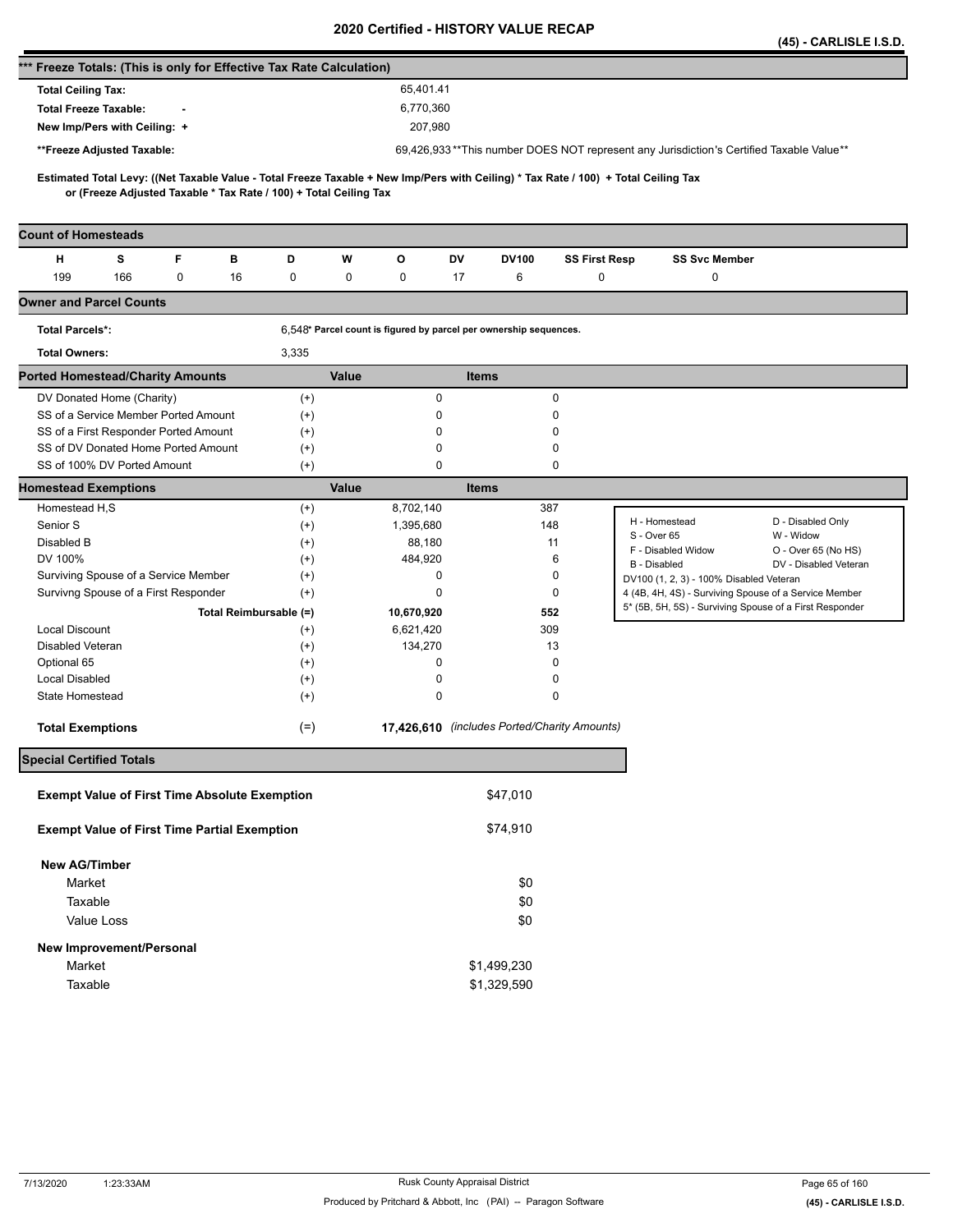|                                   | Average Values* (includes protested & exempt value) |                |                                 |                                        |  |  |  |  |  |
|-----------------------------------|-----------------------------------------------------|----------------|---------------------------------|----------------------------------------|--|--|--|--|--|
| Average Homestead Value A*        |                                                     | <b>Parcels</b> | Total Homestead Value A*        |                                        |  |  |  |  |  |
| <b>Market</b>                     | \$71,916                                            | 355            | Market                          | \$25,530,260                           |  |  |  |  |  |
| Taxable                           | \$32,281                                            |                | Taxable                         | \$15,341,460                           |  |  |  |  |  |
|                                   | Average Homestead Value A* and E*                   | <b>Parcels</b> |                                 | Total Homestead Value A* and E*        |  |  |  |  |  |
| Market                            | \$72.002                                            | 375            | Market                          | \$27,000,770                           |  |  |  |  |  |
| Taxable                           | \$32,312                                            |                | Taxable                         | \$16,889,700                           |  |  |  |  |  |
|                                   | Average Homestead Value A* and E* and M1            | <b>Parcels</b> |                                 | Total Homestead Value A* and E* and M1 |  |  |  |  |  |
| <b>Market</b>                     | \$63,812                                            | 457            | Market                          | \$29,162,270                           |  |  |  |  |  |
| Taxable                           | \$25.798                                            |                | Taxable                         | \$17,975,850                           |  |  |  |  |  |
| <b>Average Homestead Value M1</b> |                                                     | <b>Parcels</b> | <b>Total Homestead Value M1</b> |                                        |  |  |  |  |  |
| Market                            | \$26,359                                            | 82             | Market                          | \$2,161,500                            |  |  |  |  |  |
| Taxable                           | \$0                                                 |                | Taxable                         | \$1,086,150                            |  |  |  |  |  |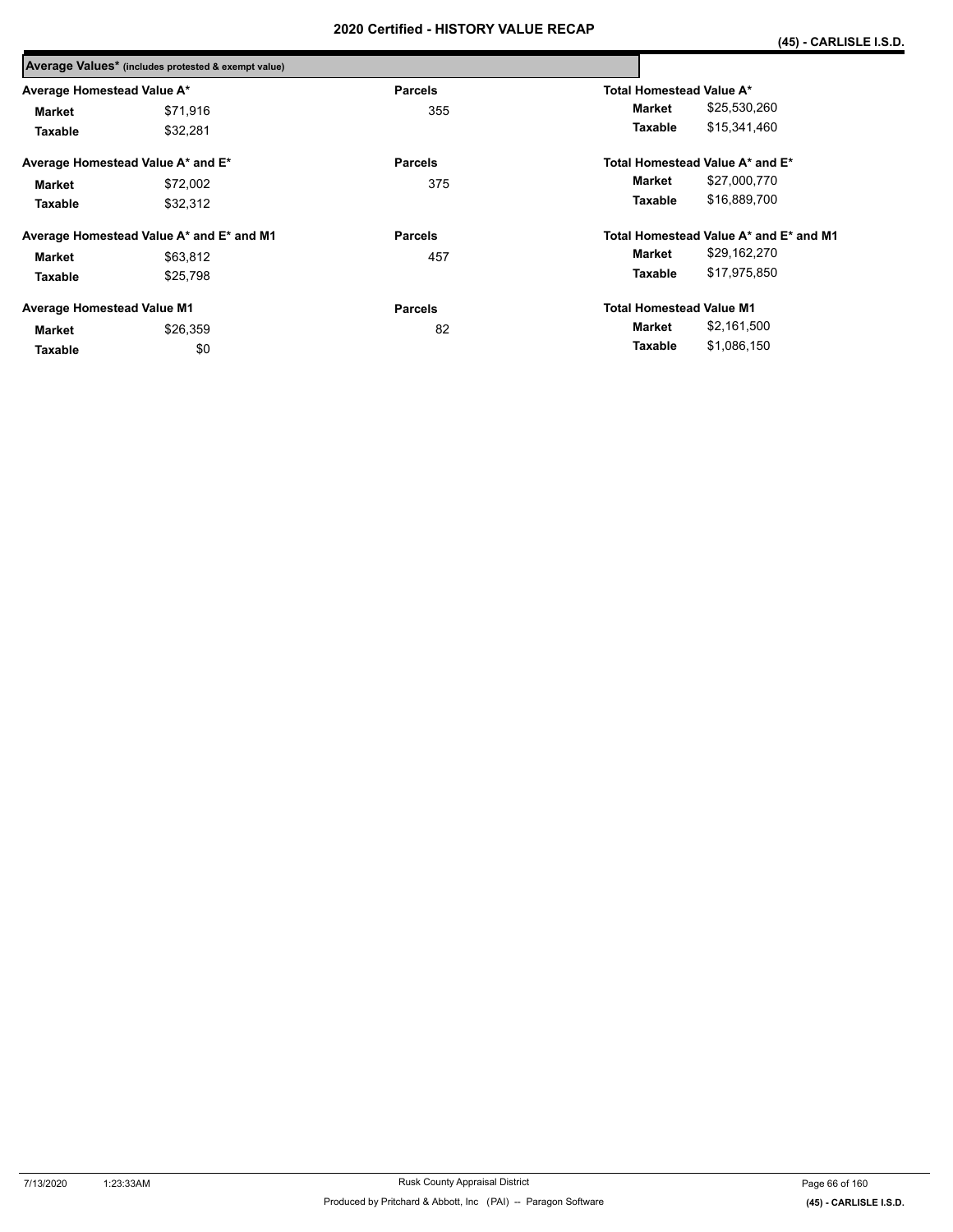| <b>Minerals</b>                            | Value        | <b>Items</b> |                                    |            |
|--------------------------------------------|--------------|--------------|------------------------------------|------------|
| Mineral_Value                              | 10,588,760   | 2,462        |                                    |            |
| Mineral Value - Real                       | 50,250       | $\mathbf{1}$ |                                    |            |
| Mineral Value - Personal                   | 23,883,930   | 2,525        | <b>Total Mineral Value:</b>        | 34,522,940 |
| <b>Mineral Loss</b>                        | Value        | <b>Items</b> |                                    |            |
| Less Mineral Exempt Property               | 144,180      | 13           | <b>Total Mineral Exempt Value:</b> | 144,180    |
| Less \$500 Inc. Mineral Owner              | 194,080      | 2,415        |                                    |            |
| <b>Less Mineral Abatements</b>             | 0            | 0            |                                    |            |
| Less Mineral Freeports/Interstate Commerce | 0            | 0            |                                    |            |
| Less Mineral Unknown                       | 540          | 3            |                                    |            |
| Less TCEQ/Pollution Control                | 696,100      | 3            |                                    |            |
| Less VLA                                   | $\mathbf 0$  | 0            |                                    |            |
| Less Mineral Protested Value               | 0            | 0            | <b>Taxload Mineral Total:</b>      | 34,378,760 |
| Land                                       | Value        | <b>Items</b> |                                    |            |
| Land - Homesite                            | 6,375,250    | 504          |                                    |            |
| Land - Non Homesite                        | 7,371,740    | 347          |                                    |            |
| Land - Productivity Market                 | 68,209,930   | 691          |                                    |            |
| Land - Income                              | 0            | 0            | <b>Total Land Value:</b>           | 81,956,920 |
| Land Timber Gain                           | 0            | $\mathbf 0$  |                                    |            |
| Improvements                               | Value        | <b>Items</b> |                                    |            |
| Improvements - Homesite                    | 34,080,500   | 462          |                                    |            |
| New Improvements - Homesite                | 984,520      | 10           |                                    |            |
| Improvements - Non Homesite                | 6,252,740    | 162          |                                    |            |
| New Improvements - Non Homesite            | 184,640      | 4            |                                    |            |
| Improvements - Income                      | $\mathbf 0$  | $\mathbf 0$  | <b>Total Improvement Value:</b>    | 41,502,400 |
| <b>Ag Loss</b>                             | Value        | <b>Items</b> |                                    |            |
| <b>Productivity Market</b>                 | 68,209,930   | 691          |                                    |            |
| Land Ag 1D                                 | 0            | 0            |                                    |            |
| Land Ag 1D1                                | 897,080      | 427          |                                    |            |
| Land Ag Tim                                | 1,972,000    | 1,972,000    | <b>Productivity Loss:</b>          | 65,340,850 |
| <b>Real Loss</b>                           | Value        |              |                                    |            |
| Land Homesite Exempt                       | 31,640       |              |                                    |            |
| Land Non-Homesite Exempt                   | 628,060      |              |                                    |            |
| <b>Productivity Market Exempt</b>          | $\mathbf 0$  |              |                                    |            |
| Income Land Exempt                         | 0            |              |                                    |            |
| Improvement Homesite Exempt                | 32.280       |              |                                    |            |
| New Improvement Homesite Exempt            | 0            |              |                                    |            |
| Improvement Non-Homesite Exempt            | 1,028,150    |              |                                    |            |
| New Improvement Non-Homesite Exempt        | 0            |              |                                    |            |
| Income Improvement Exempt                  | 0            |              | <b>Real Exempt Total:</b>          | 1,720,130  |
| Personal                                   | Value        | <b>Items</b> | <b>Taxload Real Total:</b>         | 56,398,340 |
| Personal - Homesite                        | 1,841,910    | 73           |                                    |            |
| New Personal - Homesite                    | 319,590      | 9            |                                    |            |
| Personal - Non Homesite                    | 1,760,577    | 91           |                                    |            |
| New Personal - Non Homesite                | 10,480       | 3            | <b>Total Personal Value:</b>       | 3,932,557  |
| <b>Personal Loss</b>                       | <b>Value</b> |              |                                    |            |
| Personal Homesite Exempt                   | 0            |              |                                    |            |
| New Personal Homesite Exempt               | 0            |              |                                    |            |
| Personal Non-Homesite Exempt               | 0            |              |                                    |            |
| New Personal Non-Homesite Exempt           | 0            |              |                                    |            |
| Personal Under 500                         | 1,234        |              | <b>Personal Exempt Total:</b>      | 0          |
|                                            |              |              | <b>Taxload Personal Total:</b>     | 3,932,557  |
|                                            |              |              |                                    |            |
|                                            |              |              |                                    |            |
|                                            |              |              | <b>Total Appraised:</b>            | 93,415,923 |
|                                            |              |              |                                    |            |
|                                            |              |              | <b>Taxroll Load Total:</b>         | 94,709,657 |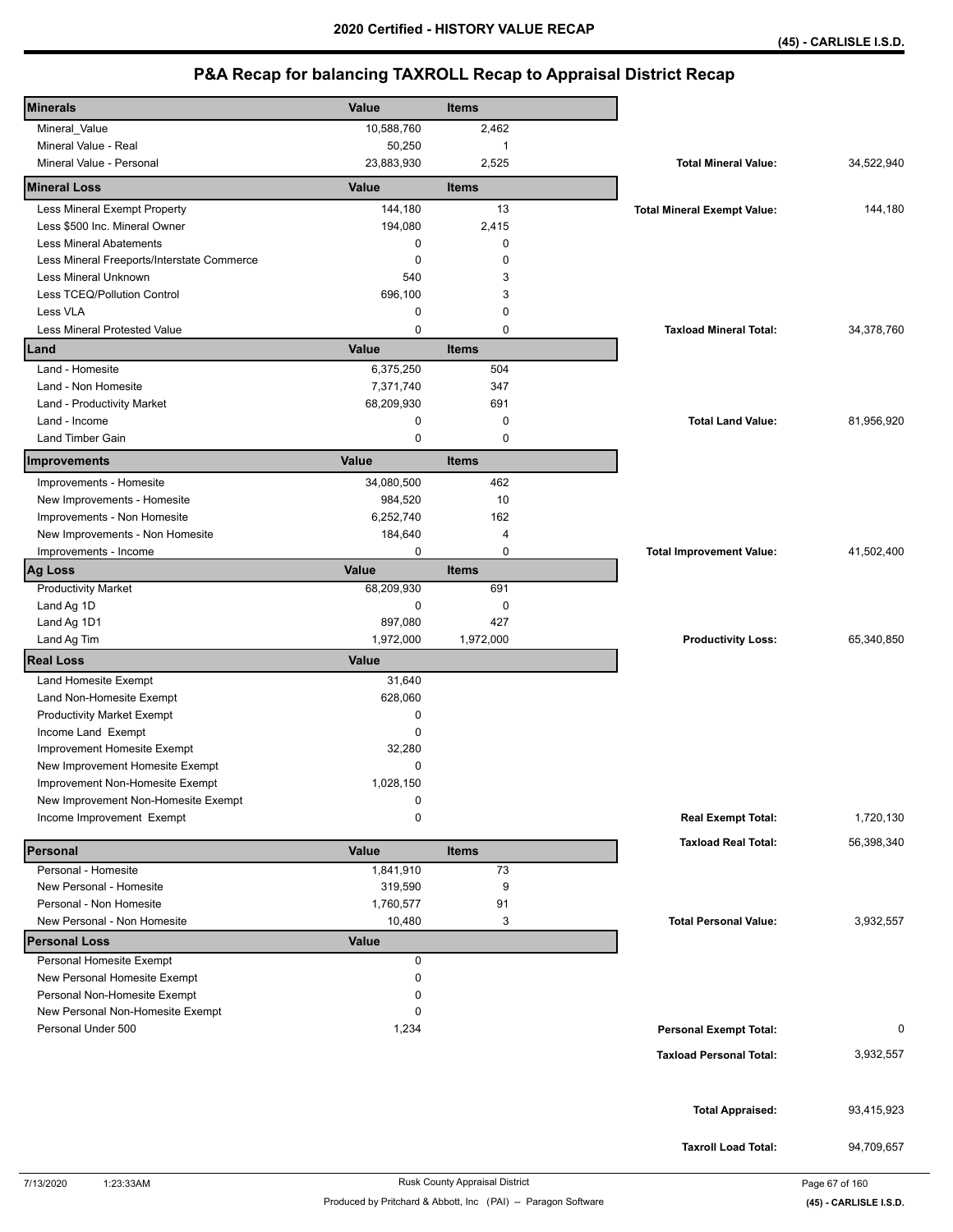**(45) - CARLISLE I.S.D.** 

|                    |                |              |           |           |                               | <b>Category Code Breakdown</b> |              |             |                |                                    |                                    |
|--------------------|----------------|--------------|-----------|-----------|-------------------------------|--------------------------------|--------------|-------------|----------------|------------------------------------|------------------------------------|
| Cat<br>Code        | <b>Items</b>   | <b>Acres</b> | Land      | Ag/Timber | Productivity<br><b>Market</b> | <b>Taxable</b><br>Land         | Improvements | Personal    | <b>Mineral</b> | <b>Total Mkt</b><br><b>Taxable</b> | <b>Total Net</b><br><b>Taxable</b> |
| A <sub>1</sub>     | 303            | 676.191      | 4,156,950 | 0         | 0                             | 4,156,950                      | 20,552,720   | $\mathbf 0$ | 0              | 24,709,670                         | 15,428,820                         |
| A <sub>2</sub>     | 86             | 166.424      | 1,000,450 | 0         | $\mathbf 0$                   | 1,000,450                      | 1,306,280    | 0           | 0              | 2,306,730                          | 1,163,620                          |
| A3                 | 18             | 1.414        | 16,610    | 0         | 0                             | 16,610                         | 522,070      | 0           | 0              | 538,680                            | 257,000                            |
| A4                 | $\overline{7}$ | 13.680       | 62,310    | 0         | $\pmb{0}$                     | 62,310                         | 34,410       | 0           | 0              | 96,720                             | 96,720                             |
| A*                 | 414            | 857.709      | 5,236,320 | 0         | 0                             | 5,236,320                      | 22,415,480   | 0           | 0              | 27,651,800                         | 16,946,160                         |
| C <sub>1</sub>     | $\overline{4}$ | 5.107        | 27,650    | 0         | 0                             | 27,650                         | 75,590       | 0           | 0              | 103,240                            | 103,240                            |
| C <sub>1</sub> R   | 161            | 370.360      | 1,517,860 | 0         | 0                             | 1,517,860                      | 181,290      | 0           | 0              | 1,699,150                          | 1,670,220                          |
| $\mathbf{C}^\star$ | 165            | 375.467      | 1,545,510 | 0         | 0                             | 1,545,510                      | 256,880      | 0           | 0              | 1,802,390                          | 1,773,460                          |
| D <sub>1</sub>     | 691            | 27,466.811   | 0         | 2,869,080 | 68,209,930                    | 2,869,080                      | $\mathbf 0$  | 0           | 0              | 2,869,080                          | 2,867,810                          |
| D <sub>2</sub>     | 51             | 0.000        | 0         | 0         | $\mathbf 0$                   | 0                              | 1,322,800    | 0           | 0              | 1,322,800                          | 1,322,800                          |
| D*                 | 742            | 27,466.811   | 0         | 2,869,080 | 68,209,930                    | 2,869,080                      | 1,322,800    | 0           | 0              | 4,191,880                          | 4,190,610                          |
| Ε                  | 40             | 52.946       | 350,750   | 0         | 0                             | 350,750                        | 3,170,100    | 0           | 0              | 3,520,850                          | 2,373,170                          |
| E <sub>1</sub>     | 134            | 490.286      | 2,042,860 | 0         | 0                             | 2,042,860                      | 10,526,610   | 0           | 0              | 12,569,470                         | 8,062,950                          |
| E <sub>2</sub>     | 16             | 18.251       | 119,020   | 0         | 0                             | 119,020                        | 280,590      | 0           | 0              | 399,610                            | 185,380                            |
| <b>ENQ</b>         | 36             | 1,045.646    | 2,783,790 | 0         | 0                             | 2,783,790                      | 153,020      | 0           | 0              | 2,936,810                          | 2,870,940                          |
| E*                 | 226            | 1,607.129    | 5,296,420 | 0         | 0                             | 5,296,420                      | 14,130,320   | 0           | 0              | 19,426,740                         | 13,492,440                         |
| F <sub>1</sub>     | 8              | 35.523       | 224,420   | 0         | 0                             | 224,420                        | 947,710      | 0           | 0              | 1,172,130                          | 1,172,130                          |
| F <sub>1</sub>     | 8              | 35.523       | 224,420   | 0         | $\pmb{0}$                     | 224,420                        | 947,710      | $\pmb{0}$   | 0              | 1,172,130                          | 1,172,130                          |
| F <sub>2</sub>     | 12             | 198.888      | 698,040   | 0         | $\pmb{0}$                     | 698,040                        | 1,298,090    | 0           | $\pmb{0}$      | 1,996,130                          | 1,996,130                          |
| F <sub>2</sub>     | 12             | 198.888      | 698,040   | $\pmb{0}$ | $\pmb{0}$                     | 698,040                        | 1,298,090    | $\pmb{0}$   | 0              | 1,996,130                          | 1,996,130                          |
| F*                 | 20             | 234.411      | 922,460   | 0         | 0                             | 922,460                        | 2,245,800    | 0           | 0              | 3,168,260                          | 3,168,260                          |
| G1                 | 2,462          | 0.000        | 0         | 0         | 0                             | 0                              | 0            | 0           | 10,588,760     | 10,588,760                         | 10,588,220                         |
| G*                 | 2,462          | 0.000        | 0         | 0         | 0                             | 0                              | 0            | 0           | 10,588,760     | 10,588,760                         | 10,588,220                         |
| J1                 | 3              | 0.000        | 0         | 0         | 0                             | $\pmb{0}$                      | 0            | 0           | 130,690        | 130,690                            | $\pmb{0}$                          |
| J2                 | 2              | 2.857        | 10,000    | 0         | 0                             | 10,000                         | 0            | 0           | 40,470         | 50,470                             | 50,470                             |
| J3                 | 3              | 0.000        | 0         | 0         | 0                             | $\pmb{0}$                      | 0            | 0           | 1,501,190      | 1,501,190                          | 1,501,190                          |
| J4                 | 6              | 9.206        | 45,430    | 0         | 0                             | 45,430                         | 70,690       | 0           | 1,176,610      | 1,292,730                          | 1,292,730                          |
| J6                 | 53             | 8.900        | 31,150    | 0         | 0                             | 31,150                         | 0            | 0           | 12,027,610     | 12,058,760                         | 11,362,660                         |
| J6A                | 11             | 0.000        | $\pmb{0}$ | 0         | 0                             | $\pmb{0}$                      | 0            | 0           | 4,766,400      | 4,766,400                          | 4,766,400                          |
| J*                 | 78             | 20.963       | 86,580    | 0         | 0                             | 86,580                         | 70,690       | 0           | 19,642,970     | 19,800,240                         | 18,973,450                         |
| L1                 | 38             | 0.000        | 0         | 0         | 0                             | $\pmb{0}$                      | 0            | 1,291,443   | 0              | 1,291,443                          | 1,239,763                          |
| L1                 | 38             | 0.000        | 0         | $\bf{0}$  | $\pmb{0}$                     | 0                              | 0            | 1,291,443   | $\pmb{0}$      | 1,291,443                          | 1,239,763                          |
| L <sub>2</sub> A   | $\overline{2}$ | 0.000        | 0         | 0         | $\pmb{0}$                     | 0                              | 0            | 0           | 434,950        | 434,950                            | 434,950                            |
| L <sub>2</sub> C   | 3              | 0.000        | 0         | 0         | 0                             | 0                              | 0            | 0           | 401,950        | 401,950                            | 401,950                            |
| L <sub>2</sub> D   | 1              | 0.000        | 0         | 0         | 0                             | 0                              | 0            | 0           | 11,430         | 11,430                             | 11,430                             |
| L2G                | 3              | 0.000        | 0         | 0         | 0                             | 0                              | 0            | 0           | 2,053,200      | 2,053,200                          | 2,053,200                          |
| L <sub>2</sub> H   | 3              | 0.000        | 0         | 0         | 0                             | 0                              | 0            | 0           | 69,340         | 69,340                             | 69,340                             |
| L <sub>2</sub> J   | 2              | 0.000        | 0         | 0         | 0                             | 0                              | 0            | 0           | 3,000          | 3,000                              | 3,000                              |
| L <sub>2</sub> P   | 4              | 0.000        | 0         | 0         | $\pmb{0}$                     | 0                              | 0            | 0           | 487,500        | 487,500                            | 487,500                            |
| L <sub>2</sub> Q   | 7              | 0.000        | 0         | 0         | 0                             | 0                              | 0            | 0           | 571,600        | 571,600                            | 571,600                            |
| L <sub>2</sub> T   | 1              | 0.000        | 0         | 0         | $\pmb{0}$                     | 0                              | 0            | 0           | 50,250         | 50,250                             | 50,250                             |
| L2                 | 26             | 0.000        | 0         | 0         | $\pmb{0}$                     | 0                              | $\pmb{0}$    | $\bf{0}$    | 4,083,220      | 4,083,220                          | 4,083,220                          |
| L*                 | 64             | 0.000        | 0         | 0         | 0                             | 0                              | 0            | 1,291,443   |                |                                    |                                    |
|                    |                |              |           |           |                               |                                |              |             | 4,083,220      | 5,374,663                          | 5,322,983                          |
| M1                 | 130            | 0.000        | 0         | 0         | 0                             | 0                              | 0            | 2,608,120   | 0              | 2,608,120                          | 1,532,770                          |
| M*                 | 130            | 0.000        | 0         | 0         | 0                             | 0                              | 0            | 2,608,120   | 0              | 2,608,120                          | 1,532,770                          |
| S                  | $\mathbf{1}$   | 0.000        | 0         | 0         | 0                             | 0                              | 0            | 960         | 0              | 960                                | 960                                |
| $S^*$              | 1              | 0.000        | 0         | 0         | 0                             | 0                              | 0            | 960         | 0              | 960                                | 960                                |
| ΧB                 | 6              | 0.000        | 0         | 0         | 0                             | 0                              | 0            | 814         | 420            | 1,234                              | 0                                  |
| XC                 | 2,415          | 0.000        | 0         | 0         | 0                             | 0                              | 0            | 0           | 194,080        | 194,080                            | 0                                  |
| XO                 | $\overline{2}$ | 0.000        | 0         | 0         | 0                             | 0                              | 0            | 31,220      | 0              | 31,220                             | 0                                  |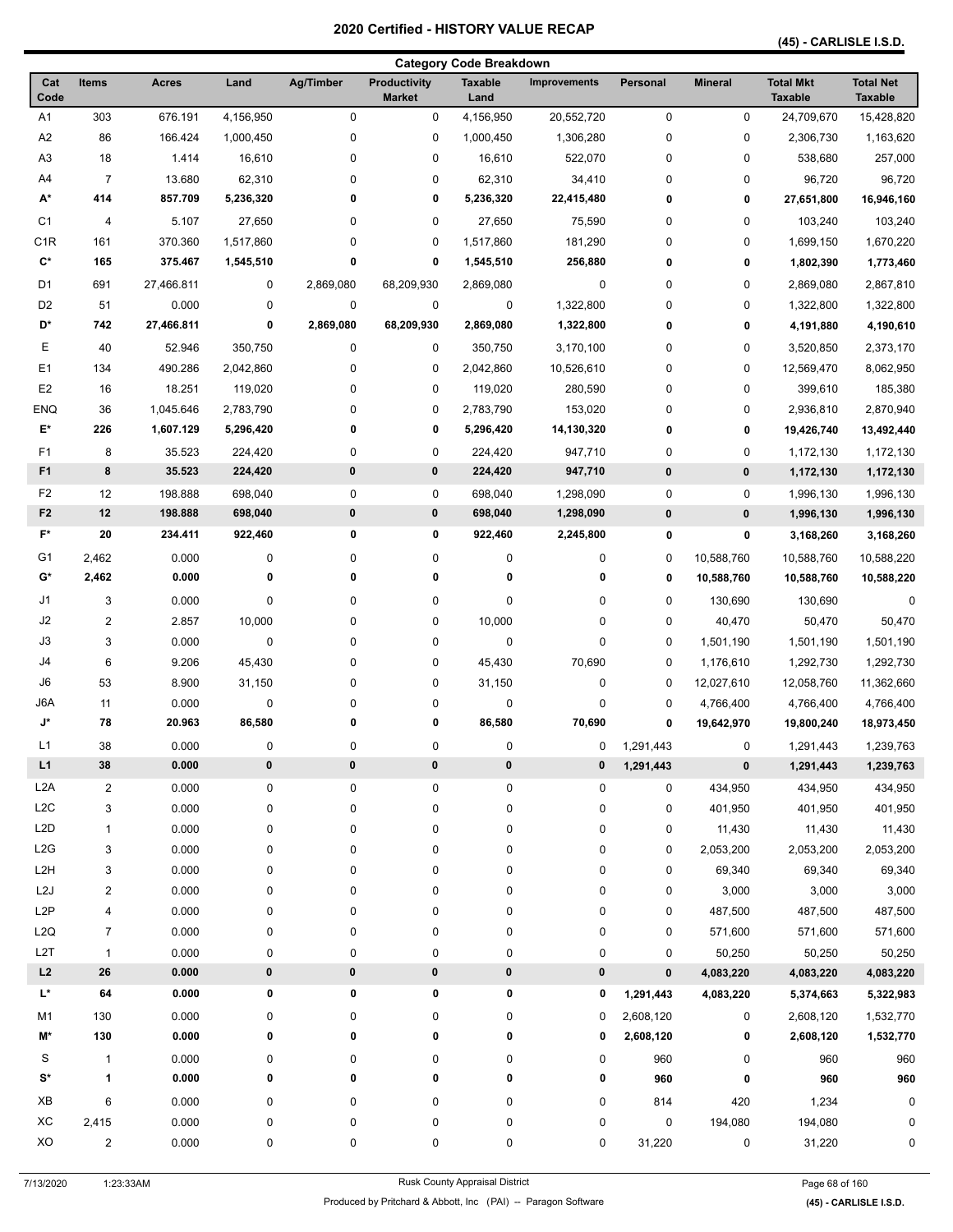| <b>Category Code Breakdown</b> |              |            |            |           |                                      |                 |                     |                 |                |                                    |                                    |
|--------------------------------|--------------|------------|------------|-----------|--------------------------------------|-----------------|---------------------|-----------------|----------------|------------------------------------|------------------------------------|
| Cat<br>Code                    | <b>Items</b> | Acres      | Land       | Ag/Timber | <b>Productivity</b><br><b>Market</b> | Taxable<br>Land | <b>Improvements</b> | <b>Personal</b> | <b>Mineral</b> | <b>Total Mkt</b><br><b>Taxable</b> | <b>Total Net</b><br><b>Taxable</b> |
| XV                             | 10           | 0.000      | $\Omega$   |           | 0                                    | 0               | 0                   | 0               | 13,490         | 13,490                             | 0                                  |
| <b>XVA</b>                     | 11           | 22.190     | 131,250    | 0         | 0                                    | 131,250         | 799,640             | 0               | 0              | 930,890                            | 0                                  |
| <b>XVC</b>                     | 10           | 117.686    | 369,340    | 0         | 0                                    | 369,340         | 32,280              | 0               | 0              | 401,620                            | 0                                  |
| <b>XVD</b>                     | 3            | 2.830      | 21,980     | 0         | 0                                    | 21,980          | 26,350              | 0               | 0              | 48,330                             | 0                                  |
| <b>XVE</b>                     | 1            | 1.000      | 6,500      | 0         | 0                                    | 6,500           | 0                   | 0               | 0              | 6,500                              | 0                                  |
| <b>XVF</b>                     | 3            | 14.938     | 84,660     | 0         | 0                                    | 84,660          | 0                   | 0               | 0              | 84,660                             | 0                                  |
| <b>XVG</b>                     | 3            | 9.410      | 42,350     | $\Omega$  | 0                                    | 42,350          | 178.130             | 0               | 0              | 220,480                            | $\mathbf 0$                        |
| XVJ                            | 2            | 1.855      | 3,620      | 0         | 0                                    | 3,620           | 24,030              | 0               | 0              | 27,650                             | 0                                  |
| $\mathsf{X}^\star$             | 2,466        | 169.909    | 659,700    | 0         | 0                                    | 659,700         | 1,060,430           | 32,034          | 207,990        | 1,960,154                          | 0                                  |
|                                | 6,768        | 30,732.399 | 13,746,990 | 2,869,080 | 68,209,930                           | 16,616,070      | 41,502,400          | 3,932,557       | 34,522,940     | 96,573,967                         | 75,989,313                         |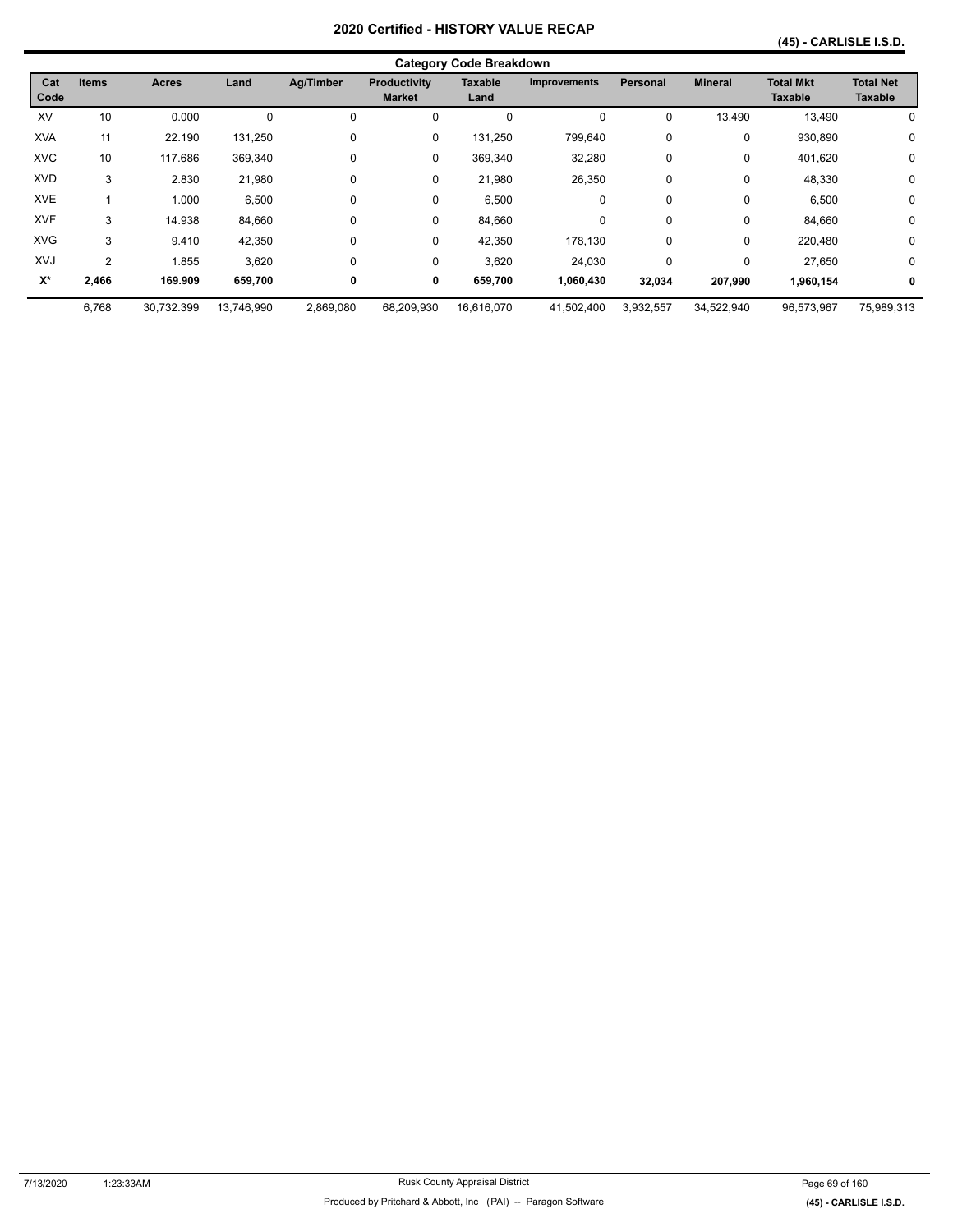| (54) - CUSHING ISD (RUSK AD) |  |  |
|------------------------------|--|--|
|                              |  |  |

| Land                                                     |                             | Value        | <b>Items</b> |                | <b>Exempt</b> |          |                                     |           |            |
|----------------------------------------------------------|-----------------------------|--------------|--------------|----------------|---------------|----------|-------------------------------------|-----------|------------|
| Land - Homesite                                          | $^{(+)}$                    | 165,340      |              | 15             |               | 0        |                                     |           |            |
| Land - Non Homesite                                      | $^{(+)}$                    | 261,480      |              | 17             |               | 0        |                                     |           |            |
| Land - Productivity Market                               | $^{(+)}$                    | 10,764,280   |              | 98             |               | 0        |                                     |           |            |
| Land - Income                                            | $^{(+)}$                    | 0            |              | 0              |               | $\Omega$ |                                     |           |            |
| Total Land Market Value                                  | $(=)$                       | 11,191,100   |              | 130            |               |          | <b>Total Land Value:</b>            | $(+)$     | 11,191,100 |
| Improvements                                             |                             | Value        | <b>Items</b> |                | <b>Exempt</b> |          |                                     |           |            |
| Improvements - Homesite                                  | $^{(+)}$                    | 1,036,350    |              | 16             |               | 0        |                                     |           |            |
| New Improvements - Homesite                              | $^{(+)}$                    | 0            |              | 0              |               | 0        |                                     |           |            |
| Improvements - Non Homesite                              | $^{(+)}$                    | 193,440      |              | 9              |               | 0        |                                     |           |            |
| New Improvements - Non Homesite                          | $^{(+)}$                    | 0            |              | 0              |               | 0        |                                     |           |            |
| Improvements - Income                                    | $^{(+)}$                    | 0            |              | 0              |               | 0        |                                     |           |            |
| <b>Total Improvement Value</b>                           | $(=)$                       | 1,229,790    |              | 25             |               |          | <b>Total Imp Value:</b>             | $^{(+)}$  | 1,229,790  |
| Personal                                                 |                             | Value        | <b>Items</b> |                | <b>Exempt</b> |          |                                     |           |            |
| Personal - Homesite                                      | $^{(+)}$                    | 62,610       |              | 2              |               | 0        |                                     |           |            |
| New Personal - Homesite                                  | $^{(+)}$                    | 30,320       |              | $\mathbf{1}$   |               | 0        |                                     |           |            |
| Personal - Non Homesite<br>New Personal - Non Homesite   | $^{(+)}$<br>$^{(+)}$        | 20,372<br>0  |              | 4<br>0         |               | 0<br>0   |                                     |           |            |
| <b>Total Personal Value</b>                              | $(=)$                       | 113,302      |              | $\overline{7}$ |               |          | <b>Total Personal Value:</b>        |           | 113,302    |
| Total Real Estate & Personal Mkt Value (=)               |                             | 12,534,192   |              | 162            |               |          |                                     | $(+)$     |            |
| Minerals                                                 |                             | Value        | <b>Items</b> |                |               |          |                                     |           |            |
| <b>Mineral Value</b>                                     | $^{(+)}$                    | 26,580       |              | 31             |               |          |                                     |           |            |
| Mineral Value - Real                                     | $^{(+)}$                    | 0            |              | 0              |               |          |                                     |           |            |
| Mineral Value - Personal                                 | $^{(+)}$                    | 4,447,450    |              | 10             |               |          |                                     |           |            |
| <b>Total Mineral Market Value</b>                        | $(=)$                       | 4,474,030    |              | 41             |               |          | <b>Total Min Mkt Value:</b>         | $(+)$     | 4,474,030  |
| <b>Total Market Value</b>                                | $(=)$                       | 17,008,222   |              |                |               |          | <b>Total Market Value:</b>          | $(=/+)$   | 17,008,222 |
| Ag/Timber *does not include protested                    |                             | <b>Value</b> | <b>Items</b> |                |               |          |                                     |           |            |
| Land Timber Gain                                         | $^{(+)}$                    | 0            |              | 0              |               |          | <b>Land Timber Gain:</b>            | $(+)$     | 0          |
| <b>Productivity Market</b>                               | $^{(+)}$                    | 10,764,280   |              | 98             |               |          |                                     |           |            |
| Land Ag 1D                                               | $(-)$                       | 0            |              | 0              |               |          |                                     |           |            |
| Land Ag 1D1                                              | $(-)$                       | 79,330       |              | 36             |               |          |                                     |           |            |
| Land Ag Tim                                              | $(-)$                       | 692,140      |              | 79             |               |          |                                     |           |            |
| Productivity Loss: (=)                                   |                             | 9,992,810    |              | 98             |               |          | <b>Productivity Loss:</b>           | $(\cdot)$ | 9,992,810  |
| Losses                                                   |                             | Value        | <b>Items</b> |                |               |          |                                     |           |            |
| Less Real Exempt Property                                | $(-)$                       | 0            |              | 0              |               |          |                                     |           |            |
| Less \$500 Inc. Real Personal                            | $(\text{-})$                | 30           |              | 1              |               |          | <b>Total Market Taxable:</b>        | $(=)$     | 7,015,412  |
| Less Disaster Exemption<br>Less Real/Personal Abatements | $(\cdot)$                   | 0<br>0       |              | 0<br>0         |               |          |                                     |           |            |
| <b>Less Community Housing</b>                            | $(\textnormal{-})$<br>$(-)$ | 0            |              | U              |               |          |                                     |           |            |
| Less Freeport                                            | $(\text{-})$                | 0            |              | 0              |               |          |                                     |           |            |
| <b>Less Allocation</b>                                   | $(-)$                       | 0            |              | 0              |               |          |                                     |           |            |
| Less MultiUse                                            | $(-)$                       | 0            |              | 0              |               |          |                                     |           |            |
| Less Goods In Transit (Real & Industrial)                | $(-)$                       | 0            |              | 0              |               |          |                                     |           |            |
| Less Historical                                          | $(-)$                       | 0            |              | 0              |               |          |                                     |           |            |
| Less Solar/Wind Power                                    | $(-)$                       | 0            |              | 0              |               |          | <b>Total Protested Value:</b>       |           | 0          |
| Less Vehicle Leased for Personal Use                     | $(-)$                       | 0            |              | 0              |               |          | <b>Protested % of Total Market:</b> |           | 0.00%      |
| Less Real Protested Value                                | $(-)$                       | 0            |              | 0              |               |          |                                     |           |            |
| Less 10% Cap Loss                                        | $(-)$                       | 12,000       |              | 1              |               |          |                                     |           |            |
| Less TCEQ/Pollution Control                              | $(-)$                       | 354,850      |              | 2              |               |          |                                     |           |            |
| Less VLA Loss                                            | $(\cdot)$                   | 0            |              | 0              |               |          |                                     |           |            |
| Less Mineral Exempt Property                             | $(-)$                       | 0            |              | 0              |               |          |                                     |           |            |
| Less \$500 Inc. Mineral Owner                            | $(-)$                       | 0            |              | 0              |               |          |                                     |           |            |
| <b>Less Mineral Abatements</b>                           | $(-)$                       | 0            |              | 0              |               |          |                                     |           |            |
| Less Mineral Freeports                                   | $(-)$                       | 0            |              | 0              |               |          |                                     |           |            |
| Less Interstate Commerce                                 | $(-)$                       | 0            |              | 0              |               |          |                                     |           |            |
| Less Foreign Trade                                       | $(-)$                       | 0<br>0       |              | 0              |               |          | <b>Total Losses:</b>                | $(-)$     | 366,880    |
| Less Mineral Unknown<br>Less Mineral Protested Value     | $(-)$<br>$(-)$              | 0            |              | 0<br>0         |               |          | <b>Total Appraised Value:</b>       | $(=/+)$   | 6,648,532  |
| Total Losses (includes Prod. Loss)                       | $(=)$                       | 10,359,690   |              |                |               |          | <b>Total Exemptions*:</b>           | $(\cdot)$ | 505,800    |
| <b>Total Appraised Value</b>                             | $(=)$                       | 6,648,532    |              |                |               |          | * See breakdown on following page   |           |            |
|                                                          |                             |              |              |                |               |          | <b>Net Taxable Value:</b>           |           | 6,142,732  |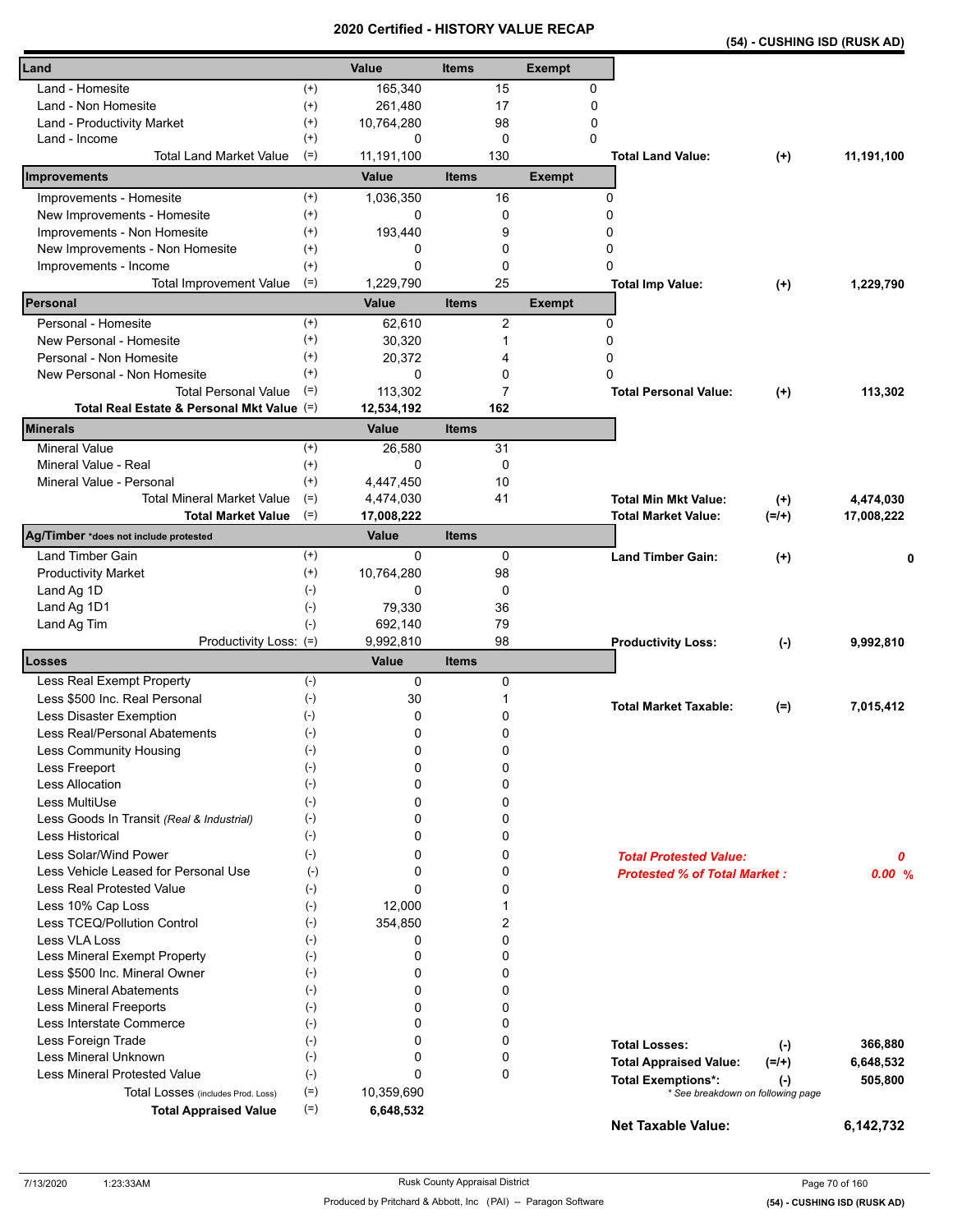|                                                                      |            |   |                                                                   |          |       |                                                                 |              |              |                                                                                                                                     |                              |                                         | (54) - CUSHING ISD (RUSK AD)                                                           |
|----------------------------------------------------------------------|------------|---|-------------------------------------------------------------------|----------|-------|-----------------------------------------------------------------|--------------|--------------|-------------------------------------------------------------------------------------------------------------------------------------|------------------------------|-----------------------------------------|----------------------------------------------------------------------------------------|
| *** Freeze Totals: (This is only for Effective Tax Rate Calculation) |            |   |                                                                   |          |       |                                                                 |              |              |                                                                                                                                     |                              |                                         |                                                                                        |
| <b>Total Ceiling Tax:</b>                                            |            |   |                                                                   |          |       | 498.68                                                          |              |              |                                                                                                                                     |                              |                                         |                                                                                        |
| <b>Total Freeze Taxable:</b>                                         |            |   |                                                                   |          |       | 38,700                                                          |              |              |                                                                                                                                     |                              |                                         |                                                                                        |
| New Imp/Pers with Ceiling: +                                         |            |   |                                                                   |          |       |                                                                 | 0            |              |                                                                                                                                     |                              |                                         |                                                                                        |
|                                                                      |            |   |                                                                   |          |       |                                                                 |              |              |                                                                                                                                     |                              |                                         | 6,104,032**This number DOES NOT represent any Jurisdiction's Certified Taxable Value** |
| **Freeze Adjusted Taxable:                                           |            |   |                                                                   |          |       |                                                                 |              |              |                                                                                                                                     |                              |                                         |                                                                                        |
|                                                                      |            |   | or (Freeze Adjusted Taxable * Tax Rate / 100) + Total Ceiling Tax |          |       |                                                                 |              |              | Estimated Total Levy: ((Net Taxable Value - Total Freeze Taxable + New Imp/Pers with Ceiling) * Tax Rate / 100) + Total Ceiling Tax |                              |                                         |                                                                                        |
| <b>Count of Homesteads</b>                                           |            |   |                                                                   |          |       |                                                                 |              |              |                                                                                                                                     |                              |                                         |                                                                                        |
| н                                                                    | s          | F | в                                                                 | D        | W     | o                                                               | DV           | <b>DV100</b> | <b>SS First Resp</b>                                                                                                                |                              | <b>SS Svc Member</b>                    |                                                                                        |
| 2                                                                    | 9          | 0 | 0                                                                 | 0        | 0     | 0                                                               | 0            | 0            | 0                                                                                                                                   |                              | 0                                       |                                                                                        |
| <b>Owner and Parcel Counts</b>                                       |            |   |                                                                   |          |       |                                                                 |              |              |                                                                                                                                     |                              |                                         |                                                                                        |
| <b>Total Parcels*:</b>                                               |            |   |                                                                   |          |       | 165* Parcel count is figured by parcel per ownership sequences. |              |              |                                                                                                                                     |                              |                                         |                                                                                        |
| <b>Total Owners:</b>                                                 |            |   |                                                                   | 121      |       |                                                                 |              |              |                                                                                                                                     |                              |                                         |                                                                                        |
| <b>Ported Homestead/Charity Amounts</b>                              |            |   |                                                                   |          | Value |                                                                 | <b>Items</b> |              |                                                                                                                                     |                              |                                         |                                                                                        |
| DV Donated Home (Charity)                                            |            |   |                                                                   | $^{(+)}$ |       | 0                                                               |              |              | 0                                                                                                                                   |                              |                                         |                                                                                        |
| SS of a Service Member Ported Amount                                 |            |   |                                                                   | $^{(+)}$ |       | 0                                                               |              |              | 0                                                                                                                                   |                              |                                         |                                                                                        |
| SS of a First Responder Ported Amount                                |            |   |                                                                   | $^{(+)}$ |       | 0                                                               |              |              | 0                                                                                                                                   |                              |                                         |                                                                                        |
| SS of DV Donated Home Ported Amount                                  |            |   |                                                                   | $^{(+)}$ |       | 0                                                               |              |              | 0                                                                                                                                   |                              |                                         |                                                                                        |
| SS of 100% DV Ported Amount                                          |            |   |                                                                   | $^{(+)}$ |       | 0                                                               |              |              | 0                                                                                                                                   |                              |                                         |                                                                                        |
| <b>Homestead Exemptions</b>                                          |            |   |                                                                   |          | Value |                                                                 | <b>Items</b> |              |                                                                                                                                     |                              |                                         |                                                                                        |
| Homestead H,S                                                        |            |   |                                                                   | $^{(+)}$ |       | 221,000                                                         |              |              | 11                                                                                                                                  |                              |                                         |                                                                                        |
| Senior S                                                             |            |   |                                                                   | $^{(+)}$ |       | 50,000                                                          |              |              | 6                                                                                                                                   | H - Homestead<br>S - Over 65 |                                         | D - Disabled Only<br>W - Widow                                                         |
| Disabled B                                                           |            |   |                                                                   | $^{(+)}$ |       | 0                                                               |              |              | 0                                                                                                                                   |                              | F - Disabled Widow                      | O - Over 65 (No HS)                                                                    |
| DV 100%                                                              |            |   |                                                                   | $^{(+)}$ |       | 0                                                               |              |              | 0                                                                                                                                   | B - Disabled                 |                                         | DV - Disabled Veteran                                                                  |
| Surviving Spouse of a Service Member                                 |            |   |                                                                   | $^{(+)}$ |       | 0                                                               |              |              | 0                                                                                                                                   |                              | DV100 (1, 2, 3) - 100% Disabled Veteran |                                                                                        |
| Survivng Spouse of a First Responder                                 |            |   |                                                                   | $^{(+)}$ |       | 0                                                               |              |              | 0                                                                                                                                   |                              |                                         | 4 (4B, 4H, 4S) - Surviving Spouse of a Service Member                                  |
|                                                                      |            |   | Total Reimbursable (=)                                            |          |       | 271,000                                                         |              |              | 17                                                                                                                                  |                              |                                         | 5* (5B, 5H, 5S) - Surviving Spouse of a First Responder                                |
| <b>Local Discount</b>                                                |            |   |                                                                   | $^{(+)}$ |       | 146,200                                                         |              |              | 8                                                                                                                                   |                              |                                         |                                                                                        |
| Disabled Veteran                                                     |            |   |                                                                   | $^{(+)}$ |       | 0                                                               |              |              | 0                                                                                                                                   |                              |                                         |                                                                                        |
| Optional 65                                                          |            |   |                                                                   | $^{(+)}$ |       | 88,600                                                          |              |              | 6                                                                                                                                   |                              |                                         |                                                                                        |
| <b>Local Disabled</b>                                                |            |   |                                                                   | $^{(+)}$ |       | 0                                                               |              |              | 0                                                                                                                                   |                              |                                         |                                                                                        |
| State Homestead                                                      |            |   |                                                                   | $^{(+)}$ |       | 0                                                               |              |              | 0                                                                                                                                   |                              |                                         |                                                                                        |
| <b>Total Exemptions</b>                                              |            |   |                                                                   | $(=)$    |       |                                                                 |              |              | 505,800 (includes Ported/Charity Amounts)                                                                                           |                              |                                         |                                                                                        |
| <b>Special Certified Totals</b>                                      |            |   |                                                                   |          |       |                                                                 |              |              |                                                                                                                                     |                              |                                         |                                                                                        |
|                                                                      |            |   | <b>Exempt Value of First Time Absolute Exemption</b>              |          |       |                                                                 |              | \$0          |                                                                                                                                     |                              |                                         |                                                                                        |
|                                                                      |            |   | <b>Exempt Value of First Time Partial Exemption</b>               |          |       |                                                                 |              | \$37,480     |                                                                                                                                     |                              |                                         |                                                                                        |
|                                                                      |            |   |                                                                   |          |       |                                                                 |              |              |                                                                                                                                     |                              |                                         |                                                                                        |
| <b>New AG/Timber</b>                                                 |            |   |                                                                   |          |       |                                                                 |              |              |                                                                                                                                     |                              |                                         |                                                                                        |
| Market                                                               |            |   |                                                                   |          |       |                                                                 |              | \$0          |                                                                                                                                     |                              |                                         |                                                                                        |
| Taxable                                                              |            |   |                                                                   |          |       |                                                                 |              | \$0          |                                                                                                                                     |                              |                                         |                                                                                        |
|                                                                      | Value Loss |   |                                                                   |          |       |                                                                 |              | \$0          |                                                                                                                                     |                              |                                         |                                                                                        |
| New Improvement/Personal                                             |            |   |                                                                   |          |       |                                                                 |              |              |                                                                                                                                     |                              |                                         |                                                                                        |
| Market                                                               |            |   |                                                                   |          |       |                                                                 |              | \$30,320     |                                                                                                                                     |                              |                                         |                                                                                        |
| Taxable                                                              |            |   |                                                                   |          |       |                                                                 |              | \$30,320     |                                                                                                                                     |                              |                                         |                                                                                        |
|                                                                      |            |   |                                                                   |          |       |                                                                 |              |              |                                                                                                                                     |                              |                                         |                                                                                        |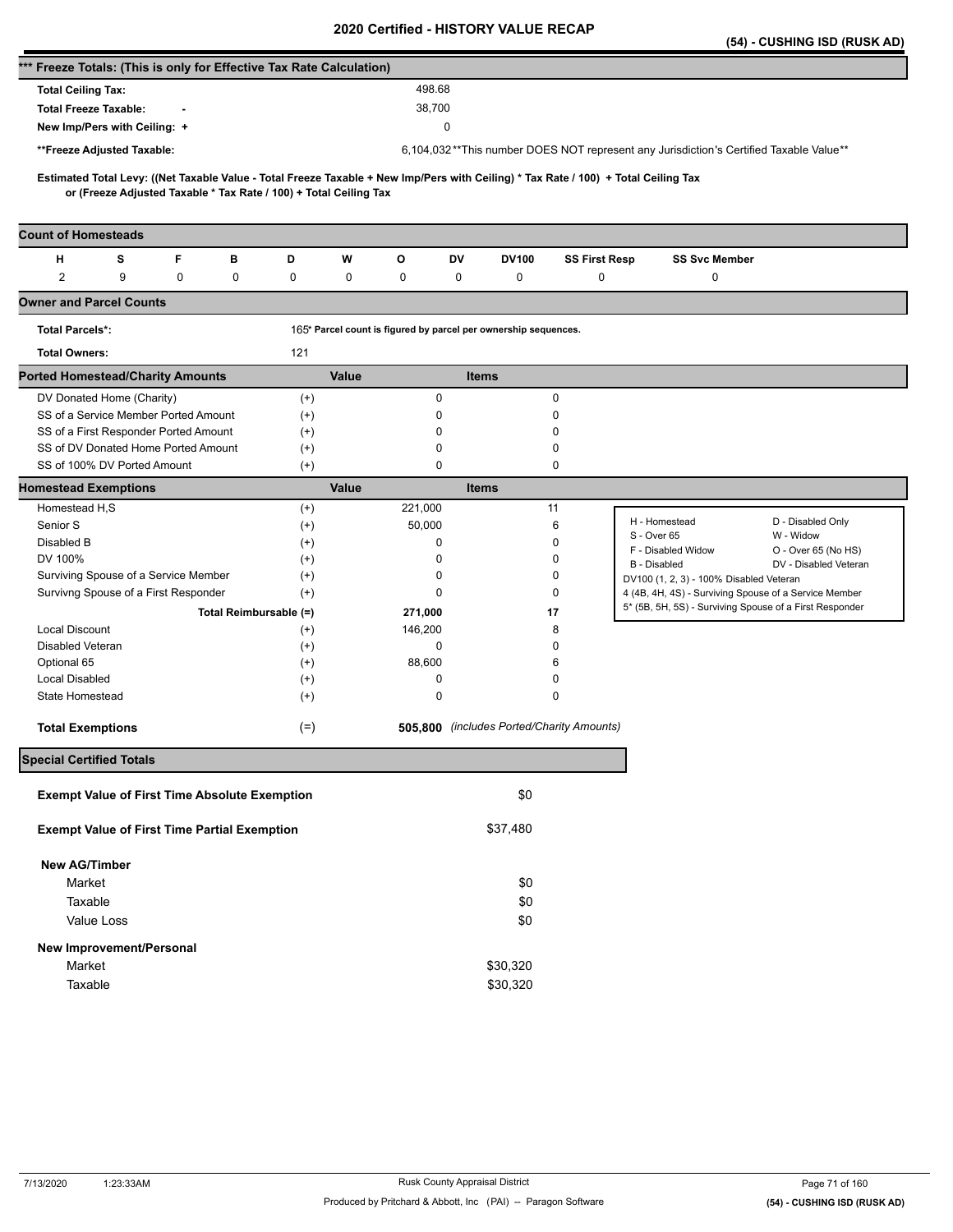| Average Values* (includes protested & exempt value) |                                          |                |                                        |
|-----------------------------------------------------|------------------------------------------|----------------|----------------------------------------|
| Average Homestead Value A*                          |                                          | <b>Parcels</b> | Total Homestead Value A*               |
| Market                                              | \$86,772                                 | 7              | \$607,410<br>Market                    |
| Taxable                                             | \$43,048                                 |                | \$397,670<br>Taxable                   |
|                                                     | Average Homestead Value A* and E*        | <b>Parcels</b> | Total Homestead Value A* and E*        |
| Market                                              | \$81,718                                 | 9              | \$735,470<br>Market                    |
| Taxable                                             | \$39,305                                 |                | \$450.120<br>Taxable                   |
|                                                     | Average Homestead Value A* and E* and M1 | <b>Parcels</b> | Total Homestead Value A* and E* and M1 |
| <b>Market</b>                                       | \$69,033                                 | 12             | \$828,400<br>Market                    |
| Taxable                                             | \$29,423                                 |                | \$494.270<br>Taxable                   |
| <b>Average Homestead Value M1</b>                   |                                          | <b>Parcels</b> | <b>Total Homestead Value M1</b>        |
| <b>Market</b>                                       | \$30,976                                 | 3              | \$92,930<br>Market                     |
| Taxable                                             | \$0                                      |                | \$44,150<br>Taxable                    |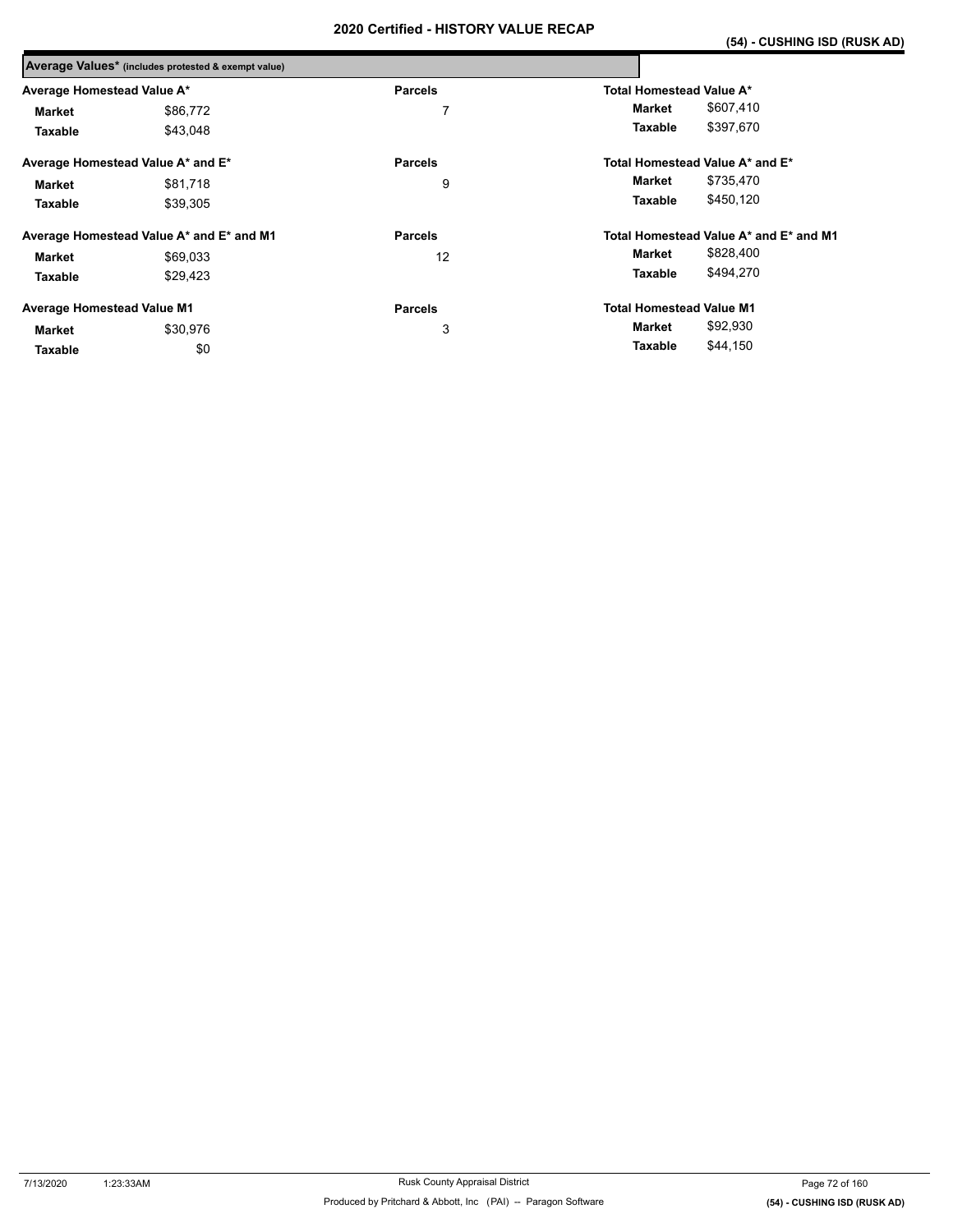| <b>Minerals</b>                            | Value        | <b>Items</b>            |                                    |             |
|--------------------------------------------|--------------|-------------------------|------------------------------------|-------------|
| Mineral_Value                              | 26,580       | 31                      |                                    |             |
| Mineral Value - Real                       | 0            | 0                       |                                    |             |
| Mineral Value - Personal                   | 4,447,450    | 10                      | <b>Total Mineral Value:</b>        | 4,474,030   |
| <b>Mineral Loss</b>                        | Value        | <b>Items</b>            |                                    |             |
| Less Mineral Exempt Property               | 0            | 0                       | <b>Total Mineral Exempt Value:</b> | $\mathbf 0$ |
| Less \$500 Inc. Mineral Owner              | 0            | $\mathbf 0$             |                                    |             |
| <b>Less Mineral Abatements</b>             | 0            | $\mathbf 0$             |                                    |             |
| Less Mineral Freeports/Interstate Commerce | 0            | $\mathbf 0$             |                                    |             |
| <b>Less Mineral Unknown</b>                | 0            | $\mathbf 0$             |                                    |             |
| Less TCEQ/Pollution Control                | 354,850      | 2                       |                                    |             |
| Less VLA                                   | 0            | 0                       |                                    |             |
| Less Mineral Protested Value               | 0            | 0                       | <b>Taxload Mineral Total:</b>      | 4,474,030   |
| Land                                       | Value        | <b>Items</b>            |                                    |             |
| Land - Homesite                            | 165,340      | 15                      |                                    |             |
| Land - Non Homesite                        | 261,480      | 17                      |                                    |             |
| Land - Productivity Market                 | 10,764,280   | 98                      |                                    |             |
| Land - Income                              | 0            | 0                       | <b>Total Land Value:</b>           | 11,191,100  |
| <b>Land Timber Gain</b>                    | 0            | $\mathbf 0$             |                                    |             |
| Improvements                               | Value        | <b>Items</b>            |                                    |             |
| Improvements - Homesite                    | 1,036,350    | 16                      |                                    |             |
| New Improvements - Homesite                | 0            | $\pmb{0}$               |                                    |             |
| Improvements - Non Homesite                | 193,440      | 9                       |                                    |             |
| New Improvements - Non Homesite            | 0            | 0                       |                                    |             |
| Improvements - Income                      | 0            | 0                       | <b>Total Improvement Value:</b>    | 1,229,790   |
| <b>Ag Loss</b>                             | Value        | <b>Items</b>            |                                    |             |
| <b>Productivity Market</b>                 | 10,764,280   | 98                      |                                    |             |
| Land Ag 1D                                 | 0            | $\mathbf 0$             |                                    |             |
| Land Ag 1D1                                | 79,330       | 36                      |                                    |             |
| Land Ag Tim                                | 692,140      | 692,140                 | <b>Productivity Loss:</b>          | 9,992,810   |
| <b>Real Loss</b>                           | Value        |                         |                                    |             |
| Land Homesite Exempt                       | 0            |                         |                                    |             |
| Land Non-Homesite Exempt                   | 0            |                         |                                    |             |
| <b>Productivity Market Exempt</b>          | 0            |                         |                                    |             |
| Income Land Exempt                         | 0            |                         |                                    |             |
| Improvement Homesite Exempt                | 0            |                         |                                    |             |
| New Improvement Homesite Exempt            | 0            |                         |                                    |             |
| Improvement Non-Homesite Exempt            | $\Omega$     |                         |                                    |             |
| New Improvement Non-Homesite Exempt        | 0            |                         |                                    |             |
| Income Improvement Exempt                  | 0            |                         | <b>Real Exempt Total:</b>          | 0           |
| Personal                                   | Value        | <b>Items</b>            | <b>Taxload Real Total:</b>         | 2,428,080   |
| Personal - Homesite                        | 62,610       | $\overline{\mathbf{c}}$ |                                    |             |
| New Personal - Homesite                    | 30,320       | 1                       |                                    |             |
| Personal - Non Homesite                    | 20,372       | 4                       |                                    |             |
| New Personal - Non Homesite                | 0            | 0                       | <b>Total Personal Value:</b>       | 113,302     |
| <b>Personal Loss</b>                       | <b>Value</b> |                         |                                    |             |
| Personal Homesite Exempt                   | 0            |                         |                                    |             |
| New Personal Homesite Exempt               | 0            |                         |                                    |             |
| Personal Non-Homesite Exempt               | 0            |                         |                                    |             |
| New Personal Non-Homesite Exempt           | 0            |                         |                                    |             |
| Personal Under 500                         | 30           |                         | <b>Personal Exempt Total:</b>      | 0           |
|                                            |              |                         | <b>Taxload Personal Total:</b>     | 113,302     |
|                                            |              |                         |                                    |             |
|                                            |              |                         |                                    |             |
|                                            |              |                         | <b>Total Appraised:</b>            | 6,648,532   |
|                                            |              |                         |                                    |             |
|                                            |              |                         | <b>Taxroll Load Total:</b>         | 7,015,412   |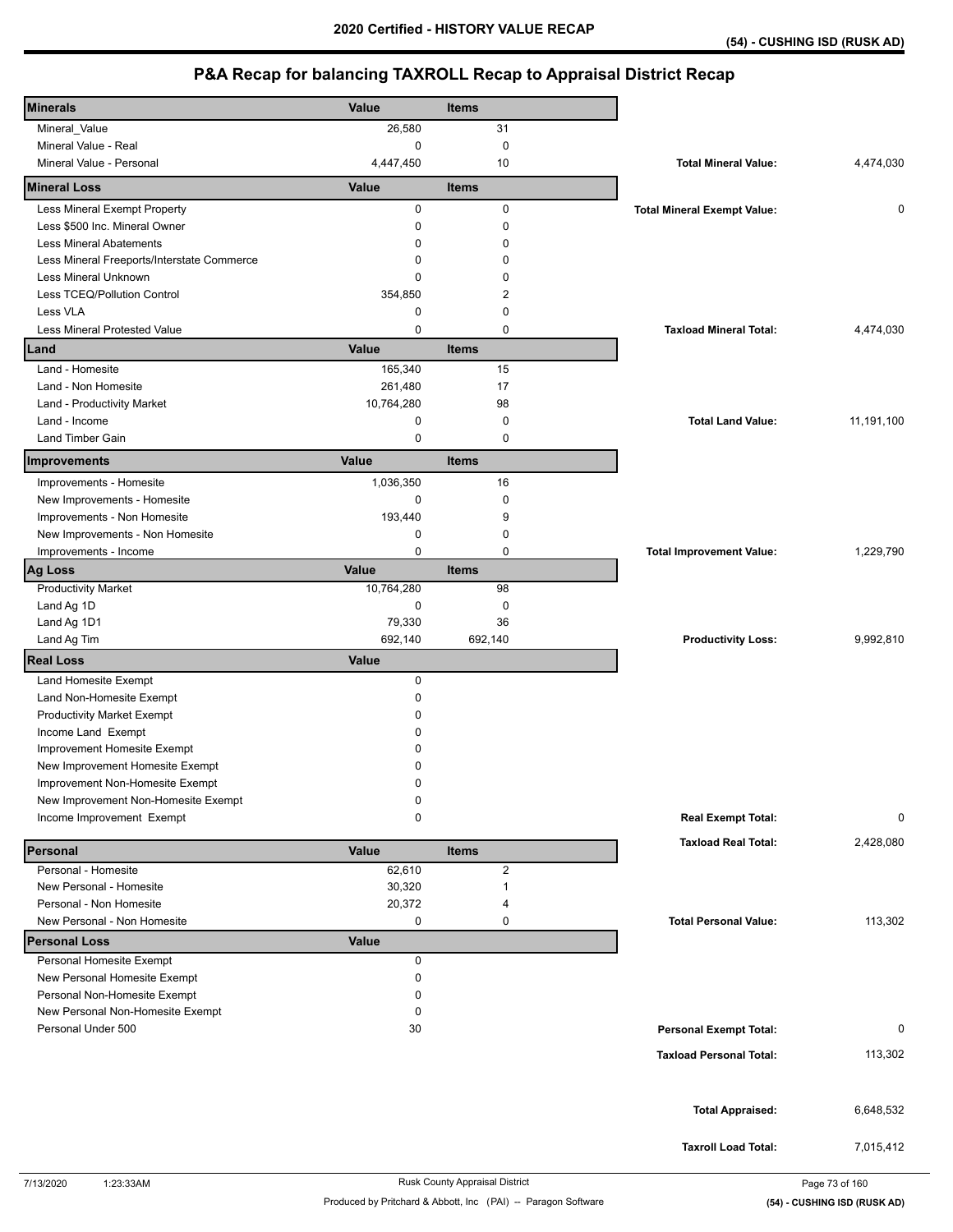## **(54) - CUSHING ISD (RUSK AD)**

|                    | <b>Category Code Breakdown</b> |              |         |             |                                      |                        |                     |              |                |                                    |                                    |
|--------------------|--------------------------------|--------------|---------|-------------|--------------------------------------|------------------------|---------------------|--------------|----------------|------------------------------------|------------------------------------|
| Cat<br>Code        | <b>Items</b>                   | <b>Acres</b> | Land    | Ag/Timber   | <b>Productivity</b><br><b>Market</b> | <b>Taxable</b><br>Land | <b>Improvements</b> | Personal     | <b>Mineral</b> | <b>Total Mkt</b><br><b>Taxable</b> | <b>Total Net</b><br><b>Taxable</b> |
| A <sub>1</sub>     | 5                              | 25.349       | 93,620  | $\pmb{0}$   | 0                                    | 93,620                 | 424,700             | $\pmb{0}$    | $\mathbf 0$    | 518,320                            | 321,900                            |
| A <sub>2</sub>     | 3                              | 4.150        | 23,750  | 0           | 0                                    | 23,750                 | 83,800              | $\mathbf 0$  | 0              | 107,550                            | 84,230                             |
| $\mathsf{A}^\star$ | 8                              | 29.499       | 117,370 | 0           | 0                                    | 117,370                | 508,500             | 0            | 0              | 625,870                            | 406,130                            |
| C <sub>1R</sub>    | 6                              | 29.209       | 96,470  | 0           | 0                                    | 96,470                 | 2,150               | $\mathbf 0$  | 0              | 98,620                             | 98,620                             |
| $\mathbf{C}^*$     | 6                              | 29.209       | 96,470  | 0           | 0                                    | 96,470                 | 2,150               | $\mathbf 0$  | 0              | 98,620                             | 98,620                             |
| D1                 | 98                             | 5,066.107    | 0       | 771,470     | 10,764,280                           | 771,470                | 0                   | 0            | $\mathbf 0$    | 771,470                            | 771,470                            |
| D <sub>2</sub>     | $\overline{7}$                 | 0.000        | 0       | $\mathbf 0$ | 0                                    | $\pmb{0}$              | 188,580             | $\mathbf 0$  | $\mathbf 0$    | 188,580                            | 188,580                            |
| D*                 | 105                            | 5,066.107    | 0       | 771,470     | 10,764,280                           | 771,470                | 188,580             | 0            | 0              | 960,050                            | 960,050                            |
| Е                  | 4                              | 12.800       | 53,300  | 0           | 0                                    | 53,300                 | 243,880             | $\mathbf 0$  | 0              | 297,180                            | 278,120                            |
| E <sub>1</sub>     | 10                             | 10.467       | 50,070  | 0           | 0                                    | 50,070                 | 284,250             | 0            | 0              | 334,320                            | 111,100                            |
| E <sub>2</sub>     | $\overline{c}$                 | 2.000        | 13,000  | 0           | 0                                    | 13,000                 | 2,430               | 0            | $\mathbf 0$    | 15,430                             | 8,430                              |
| <b>ENQ</b>         | 3                              | 33.297       | 96,610  | 0           | 0                                    | 96,610                 | 0                   | $\mathbf 0$  | $\mathbf 0$    | 96,610                             | 96,610                             |
| $\mathsf{E}^\star$ | 19                             | 58.564       | 212,980 | 0           | 0                                    | 212,980                | 530,560             | $\mathbf{0}$ | 0              | 743,540                            | 494,260                            |
| G <sub>1</sub>     | 31                             | 0.000        | 0       | 0           | 0                                    | 0                      | 0                   | 0            | 26,580         | 26,580                             | 26,580                             |
| G*                 | 31                             | 0.000        | 0       | 0           | 0                                    | 0                      | 0                   | 0            | 26,580         | 26,580                             | 26,580                             |
| J3                 | $\overline{2}$                 | 0.000        | 0       | 0           | 0                                    | 0                      | 0                   | 0            | 1,241,560      | 1,241,560                          | 1,241,560                          |
| J <sub>4</sub>     | $\mathbf{1}$                   | 0.000        | 0       | 0           | 0                                    | $\pmb{0}$              | 0                   | $\mathbf 0$  | 20,530         | 20,530                             | 20,530                             |
| J6                 | $\overline{7}$                 | 0.000        | 0       | 0           | 0                                    | 0                      | 0                   | 0            | 3,185,360      | 3,185,360                          | 2,830,510                          |
| J*                 | 10                             | 0.000        | 0       | 0           | 0                                    | 0                      | 0                   | 0            | 4,447,450      | 4,447,450                          | 4,092,600                          |
| L1                 | $\overline{2}$                 | 0.000        | 0       | 0           | 0                                    | 0                      | 0                   | 12,322       | 0              | 12,322                             | 12,322                             |
| L <sub>1</sub>     | $\mathbf{2}$                   | 0.000        | 0       | $\pmb{0}$   | 0                                    | 0                      | $\pmb{0}$           | 12,322       | $\pmb{0}$      | 12,322                             | 12,322                             |
| L*                 | $\mathbf{2}$                   | 0.000        | 0       | 0           | 0                                    | $\pmb{0}$              | 0                   | 12,322       | 0              | 12,322                             | 12,322                             |
| M1                 | 4                              | 0.000        | 0       | 0           | 0                                    | 0                      | 0                   | 100,950      | 0              | 100,950                            | 52,170                             |
| M*                 | 4                              | 0.000        | 0       | 0           | 0                                    | 0                      | 0                   | 100,950      | 0              | 100,950                            | 52,170                             |
| XB                 | 1                              | 0.000        | 0       | 0           | 0                                    | 0                      | 0                   | 30           | $\pmb{0}$      | 30                                 | $\Omega$                           |
| $\mathsf{X}^\star$ | 1                              | 0.000        | 0       | 0           | 0                                    | 0                      | 0                   | 30           | 0              | 30                                 | 0                                  |
|                    | 186                            | 5,183.379    | 426,820 | 771,470     | 10,764,280                           | 1,198,290              | 1,229,790           | 113,302      | 4,474,030      | 7,015,412                          | 6,142,732                          |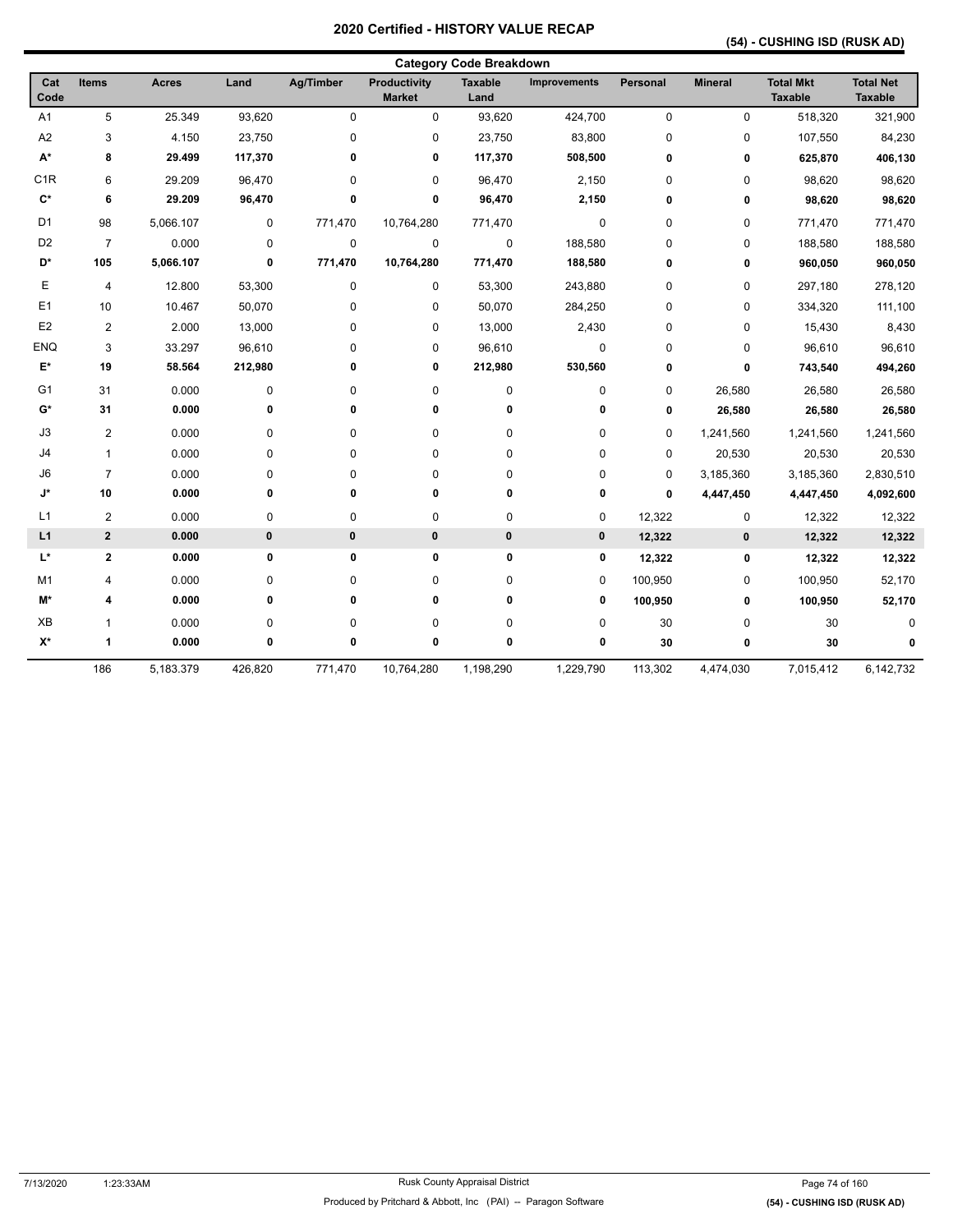|  | (55) - GARRISON ISD (RUSK AD) |  |  |
|--|-------------------------------|--|--|
|  |                               |  |  |

| Land                                                               |                   | Value               | <b>Items</b> | <b>Exempt</b>  |                                                                         |            |
|--------------------------------------------------------------------|-------------------|---------------------|--------------|----------------|-------------------------------------------------------------------------|------------|
| Land - Homesite                                                    | $^{(+)}$          | 1,516,010           | 132          | 0              |                                                                         |            |
| Land - Non Homesite                                                | $^{(+)}$          | 2,942,540           | 139          | 39,360         |                                                                         |            |
| Land - Productivity Market                                         | $^{(+)}$          | 22,766,040          | 249          | 0              |                                                                         |            |
| Land - Income<br><b>Total Land Market Value</b>                    | $^{(+)}$<br>$(=)$ | 0<br>27,224,590     | 520          | $\Omega$<br>0  | <b>Total Land Value:</b>                                                |            |
| Improvements                                                       |                   | Value               | <b>Items</b> | <b>Exempt</b>  | $(+)$                                                                   | 27,224,590 |
| Improvements - Homesite                                            | $^{(+)}$          | 8,614,020           | 133          |                | 0                                                                       |            |
| New Improvements - Homesite                                        | $^{(+)}$          | 243,480             |              | 1              | 0                                                                       |            |
| Improvements - Non Homesite                                        | $^{(+)}$          | 2,738,320           | 54           | 142,800        |                                                                         |            |
| New Improvements - Non Homesite                                    | $^{(+)}$          | 33,600              |              | 1              | 0                                                                       |            |
| Improvements - Income                                              | $^{(+)}$          | 0                   |              | 0              | 0                                                                       |            |
| <b>Total Improvement Value</b>                                     | $(=)$             | 11,629,420          | 189          |                | <b>Total Imp Value:</b><br>$(+)$                                        | 11,629,420 |
| Personal                                                           |                   | Value               | <b>Items</b> | <b>Exempt</b>  |                                                                         |            |
| Personal - Homesite                                                | $^{(+)}$          | 770,080             | 38           |                | 0                                                                       |            |
| New Personal - Homesite                                            | $^{(+)}$          | 143,680             |              | 2              | 0                                                                       |            |
| Personal - Non Homesite                                            | $^{(+)}$          | 201,503             | 26           |                | 0                                                                       |            |
| New Personal - Non Homesite                                        | $^{(+)}$          | 15,940              |              | $\mathbf{1}$   | 0                                                                       |            |
| <b>Total Personal Value</b>                                        | $(=)$             | 1,131,203           | 67           |                | <b>Total Personal Value:</b><br>$(+)$                                   | 1,131,203  |
| Total Real Estate & Personal Mkt Value (=)                         |                   | 39,985,213          | 776          |                |                                                                         |            |
| Minerals                                                           |                   | Value               | <b>Items</b> |                |                                                                         |            |
| <b>Mineral Value</b>                                               | $^{(+)}$          | 358.840             | 227          |                |                                                                         |            |
| Mineral Value - Real                                               | $^{(+)}$          | 6,070               |              | 1              |                                                                         |            |
| Mineral Value - Personal<br><b>Total Mineral Market Value</b>      | $(+)$             | 2,181,620           | 443          |                |                                                                         |            |
|                                                                    | $(=)$<br>$(=)$    | 2,546,530           | 671          |                | <b>Total Min Mkt Value:</b><br>$(+)$                                    | 2,546,530  |
| <b>Total Market Value</b><br>Ag/Timber *does not include protested |                   | 42,531,743<br>Value | <b>Items</b> |                | <b>Total Market Value:</b><br>$(=/+)$                                   | 42,531,743 |
| <b>Land Timber Gain</b>                                            | $^{(+)}$          | 0                   |              | 0              | <b>Land Timber Gain:</b><br>$^{(+)}$                                    |            |
| <b>Productivity Market</b>                                         | $^{(+)}$          | 22,766,040          | 249          |                |                                                                         |            |
| Land Ag 1D                                                         | $(-)$             | 0                   |              | 0              |                                                                         |            |
| Land Ag 1D1                                                        | $(-)$             | 363,430             | 152          |                |                                                                         |            |
| Land Ag Tim                                                        | $(-)$             | 895,720             | 137          |                |                                                                         |            |
| Productivity Loss: (=)                                             |                   | 21,506,890          | 249          |                | <b>Productivity Loss:</b><br>$(-)$                                      | 21,506,890 |
| Losses                                                             |                   | <b>Value</b>        | <b>Items</b> |                |                                                                         |            |
| Less Real Exempt Property                                          | $(-)$             | 182,160             |              | $\overline{7}$ |                                                                         |            |
| Less \$500 Inc. Real Personal                                      | $(-)$             | 175                 |              | 3              | <b>Total Market Taxable:</b><br>$(=)$                                   | 21,024,853 |
| Less Disaster Exemption                                            | $(\cdot)$         | 0                   |              | 0              |                                                                         |            |
| <b>Less Real/Personal Abatements</b>                               | $(-)$             | 0                   |              | 0              |                                                                         |            |
| <b>Less Community Housing</b>                                      | $(-)$<br>$(-)$    | 0<br>0              |              | O              |                                                                         |            |
| Less Freeport<br><b>Less Allocation</b>                            | $(-)$             | 0                   |              | 0<br>0         |                                                                         |            |
| Less MultiUse                                                      | $(-)$             | 0                   |              | 0              |                                                                         |            |
| Less Goods In Transit (Real & Industrial)                          | $(-)$             | 0                   |              | 0              |                                                                         |            |
| Less Historical                                                    | $(-)$             | 0                   |              | 0              |                                                                         |            |
| Less Solar/Wind Power                                              | $(-)$             | 0                   |              | 0              | <b>Total Protested Value:</b>                                           | 0          |
| Less Vehicle Leased for Personal Use                               | $(-)$             | 0                   |              | 0              | <b>Protested % of Total Market:</b>                                     | 0.00%      |
| Less Real Protested Value                                          | $(-)$             | 0                   |              | 0              |                                                                         |            |
| Less 10% Cap Loss                                                  | $(-)$             | 80,490              | 18           |                |                                                                         |            |
| Less TCEQ/Pollution Control                                        | $(-)$             | 0                   |              | 0              |                                                                         |            |
| Less VLA Loss                                                      | $(-)$             | 0                   |              | 0              |                                                                         |            |
| Less Mineral Exempt Property                                       | $(-)$             | 18,670              |              | 3              |                                                                         |            |
| Less \$500 Inc. Mineral Owner                                      | $(-)$             | 23,980              | 409          |                |                                                                         |            |
| <b>Less Mineral Abatements</b>                                     | $(-)$             | 0                   |              | 0              |                                                                         |            |
| <b>Less Mineral Freeports</b>                                      | $(-)$             | 0                   |              | 0              |                                                                         |            |
| Less Interstate Commerce                                           | $(-)$             | 0                   |              | 0              |                                                                         |            |
| Less Foreign Trade<br>Less Mineral Unknown                         | $(-)$<br>$(-)$    | 0<br>0              |              | 0<br>0         | <b>Total Losses:</b><br>$(-)$                                           | 305,475    |
| Less Mineral Protested Value                                       | $(-)$             | $\Omega$            |              | $\Omega$       | <b>Total Appraised Value:</b><br>$(=/+)$                                | 20,719,378 |
| Total Losses (includes Prod. Loss)                                 | $(=)$             | 21,812,365          |              |                | <b>Total Exemptions*:</b><br>$(-)$<br>* See breakdown on following page | 4,654,750  |
| <b>Total Appraised Value</b>                                       | $(=)$             | 20,719,378          |              |                |                                                                         |            |
|                                                                    |                   |                     |              |                | <b>Net Taxable Value:</b>                                               | 16,064,628 |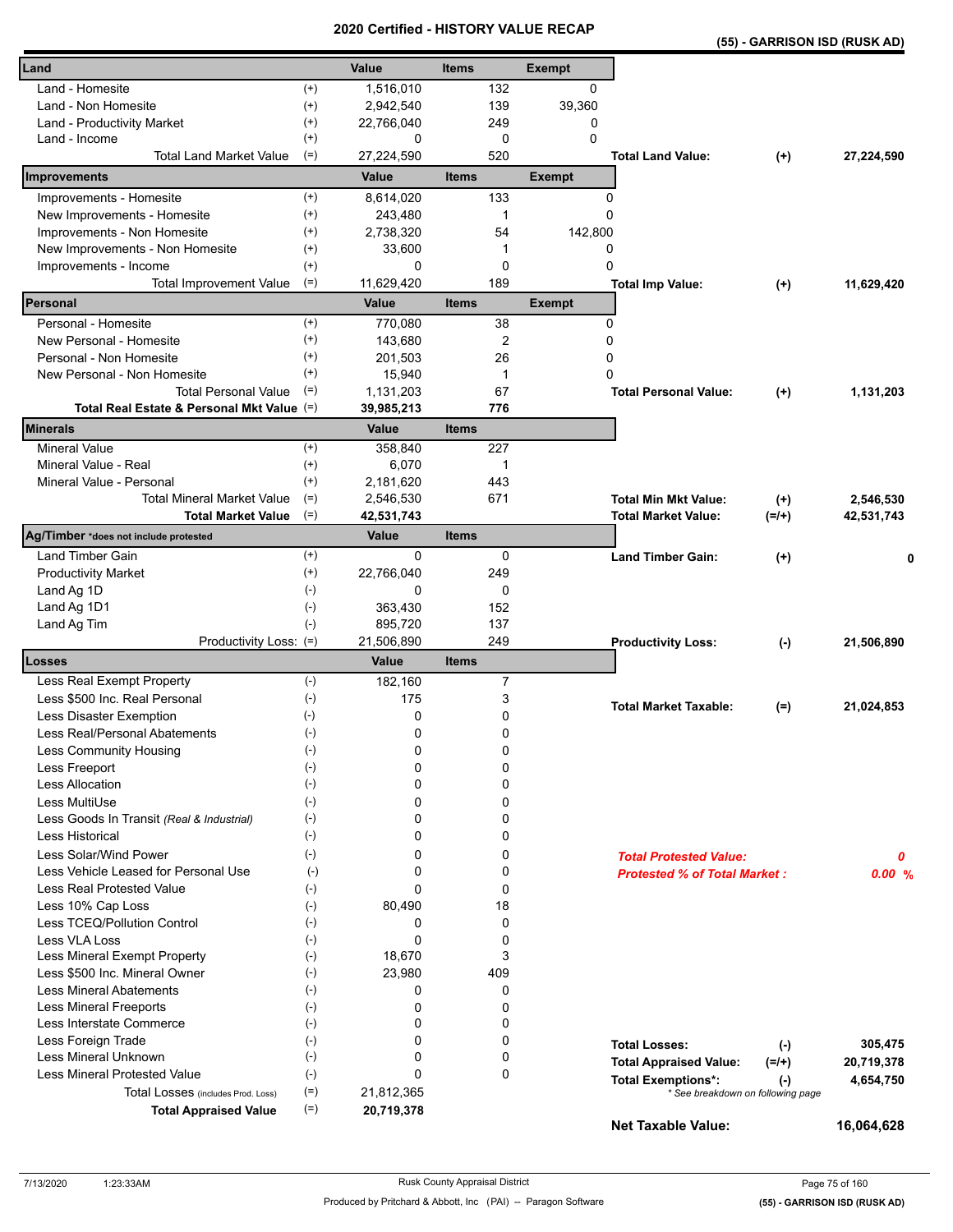|                                                                      |                                                                    |   |                                                                   |                      |       |                                                                   |              |              |                                             |                                                                                                                                     |                      | (55) - GARRISON ISD (RUSK AD)                                                                                    |
|----------------------------------------------------------------------|--------------------------------------------------------------------|---|-------------------------------------------------------------------|----------------------|-------|-------------------------------------------------------------------|--------------|--------------|---------------------------------------------|-------------------------------------------------------------------------------------------------------------------------------------|----------------------|------------------------------------------------------------------------------------------------------------------|
| *** Freeze Totals: (This is only for Effective Tax Rate Calculation) |                                                                    |   |                                                                   |                      |       |                                                                   |              |              |                                             |                                                                                                                                     |                      |                                                                                                                  |
| <b>Total Ceiling Tax:</b>                                            |                                                                    |   |                                                                   |                      |       | 8,713.25                                                          |              |              |                                             |                                                                                                                                     |                      |                                                                                                                  |
| <b>Total Freeze Taxable:</b>                                         |                                                                    |   |                                                                   |                      |       | 942,790                                                           |              |              |                                             |                                                                                                                                     |                      |                                                                                                                  |
|                                                                      | New Imp/Pers with Ceiling: +                                       |   |                                                                   |                      |       |                                                                   | $\mathbf 0$  |              |                                             |                                                                                                                                     |                      |                                                                                                                  |
|                                                                      | **Freeze Adjusted Taxable:                                         |   |                                                                   |                      |       |                                                                   |              |              |                                             | 15,121,838**This number DOES NOT represent any Jurisdiction's Certified Taxable Value**                                             |                      |                                                                                                                  |
|                                                                      |                                                                    |   |                                                                   |                      |       |                                                                   |              |              |                                             |                                                                                                                                     |                      |                                                                                                                  |
|                                                                      |                                                                    |   | or (Freeze Adjusted Taxable * Tax Rate / 100) + Total Ceiling Tax |                      |       |                                                                   |              |              |                                             | Estimated Total Levy: ((Net Taxable Value - Total Freeze Taxable + New Imp/Pers with Ceiling) * Tax Rate / 100) + Total Ceiling Tax |                      |                                                                                                                  |
| <b>Count of Homesteads</b>                                           |                                                                    |   |                                                                   |                      |       |                                                                   |              |              |                                             |                                                                                                                                     |                      |                                                                                                                  |
| н                                                                    | s                                                                  | F | в                                                                 | D                    | W     | o                                                                 | DV           | <b>DV100</b> | <b>SS First Resp</b>                        |                                                                                                                                     | <b>SS Svc Member</b> |                                                                                                                  |
| 46                                                                   | 55                                                                 | 0 | 8                                                                 | 0                    | 0     | 0                                                                 | 3            | 0            | $\mathbf 0$                                 |                                                                                                                                     | 0                    |                                                                                                                  |
| <b>Owner and Parcel Counts</b>                                       |                                                                    |   |                                                                   |                      |       |                                                                   |              |              |                                             |                                                                                                                                     |                      |                                                                                                                  |
| <b>Total Parcels*:</b>                                               |                                                                    |   |                                                                   |                      |       | 1,211* Parcel count is figured by parcel per ownership sequences. |              |              |                                             |                                                                                                                                     |                      |                                                                                                                  |
| <b>Total Owners:</b>                                                 |                                                                    |   |                                                                   | 744                  |       |                                                                   |              |              |                                             |                                                                                                                                     |                      |                                                                                                                  |
|                                                                      |                                                                    |   |                                                                   |                      |       |                                                                   |              |              |                                             |                                                                                                                                     |                      |                                                                                                                  |
| <b>Ported Homestead/Charity Amounts</b>                              |                                                                    |   |                                                                   |                      | Value |                                                                   | <b>Items</b> |              |                                             |                                                                                                                                     |                      |                                                                                                                  |
|                                                                      | DV Donated Home (Charity)                                          |   |                                                                   | $^{(+)}$             |       |                                                                   | 0            |              | 0                                           |                                                                                                                                     |                      |                                                                                                                  |
|                                                                      | SS of a Service Member Ported Amount                               |   |                                                                   | $^{(+)}$             |       |                                                                   | 0            |              | 0                                           |                                                                                                                                     |                      |                                                                                                                  |
|                                                                      | SS of a First Responder Ported Amount                              |   |                                                                   | $^{(+)}$             |       |                                                                   | 0            |              | 0                                           |                                                                                                                                     |                      |                                                                                                                  |
|                                                                      | SS of DV Donated Home Ported Amount<br>SS of 100% DV Ported Amount |   |                                                                   | $^{(+)}$<br>$^{(+)}$ |       |                                                                   | 0<br>0       |              | 0<br>0                                      |                                                                                                                                     |                      |                                                                                                                  |
|                                                                      |                                                                    |   |                                                                   |                      | Value |                                                                   | <b>Items</b> |              |                                             |                                                                                                                                     |                      |                                                                                                                  |
| <b>Homestead Exemptions</b><br>Homestead H,S                         |                                                                    |   |                                                                   |                      |       | 2,255,790                                                         |              | 109          |                                             |                                                                                                                                     |                      |                                                                                                                  |
| Senior S                                                             |                                                                    |   |                                                                   | $^{(+)}$             |       | 317,290                                                           |              |              | 35                                          | H - Homestead                                                                                                                       |                      | D - Disabled Only                                                                                                |
| Disabled B                                                           |                                                                    |   |                                                                   | $^{(+)}$             |       |                                                                   |              |              | 5                                           | S - Over 65                                                                                                                         |                      | W - Widow                                                                                                        |
|                                                                      |                                                                    |   |                                                                   | $^{(+)}$             |       | 31,460                                                            |              |              |                                             | F - Disabled Widow                                                                                                                  |                      | O - Over 65 (No HS)                                                                                              |
| DV 100%                                                              |                                                                    |   |                                                                   | $^{(+)}$             |       |                                                                   | 0            |              | 0                                           | B - Disabled                                                                                                                        |                      | DV - Disabled Veteran                                                                                            |
|                                                                      | Surviving Spouse of a Service Member                               |   |                                                                   | $^{(+)}$             |       |                                                                   | 0            |              | 0                                           | DV100 (1, 2, 3) - 100% Disabled Veteran                                                                                             |                      |                                                                                                                  |
|                                                                      | Survivng Spouse of a First Responder                               |   |                                                                   | $^{(+)}$             |       |                                                                   | 0            |              | 0                                           |                                                                                                                                     |                      | 4 (4B, 4H, 4S) - Surviving Spouse of a Service Member<br>5* (5B, 5H, 5S) - Surviving Spouse of a First Responder |
|                                                                      |                                                                    |   | Total Reimbursable (=)                                            |                      |       | 2,604,540                                                         |              |              | 149                                         |                                                                                                                                     |                      |                                                                                                                  |
| Local Discount                                                       |                                                                    |   |                                                                   | $^{(+)}$             |       | 1,441,500                                                         |              |              | 67                                          |                                                                                                                                     |                      |                                                                                                                  |
| Disabled Veteran                                                     |                                                                    |   |                                                                   | $^{(+)}$             |       | 31,500                                                            |              |              | 3                                           |                                                                                                                                     |                      |                                                                                                                  |
| Optional 65                                                          |                                                                    |   |                                                                   | $^{(+)}$             |       | 552,210                                                           |              |              | 26                                          |                                                                                                                                     |                      |                                                                                                                  |
| Local Disabled                                                       |                                                                    |   |                                                                   | $^{(+)}$             |       | 25,000                                                            |              |              | 1                                           |                                                                                                                                     |                      |                                                                                                                  |
| State Homestead                                                      |                                                                    |   |                                                                   | $^{(+)}$             |       |                                                                   | 0            |              | 0                                           |                                                                                                                                     |                      |                                                                                                                  |
| <b>Total Exemptions</b>                                              |                                                                    |   |                                                                   | $(=)$                |       |                                                                   |              |              | 4,654,750 (includes Ported/Charity Amounts) |                                                                                                                                     |                      |                                                                                                                  |
| <b>Special Certified Totals</b>                                      |                                                                    |   |                                                                   |                      |       |                                                                   |              |              |                                             |                                                                                                                                     |                      |                                                                                                                  |
|                                                                      |                                                                    |   | <b>Exempt Value of First Time Absolute Exemption</b>              |                      |       |                                                                   |              | \$0          |                                             |                                                                                                                                     |                      |                                                                                                                  |
|                                                                      |                                                                    |   | <b>Exempt Value of First Time Partial Exemption</b>               |                      |       |                                                                   |              | \$19,010     |                                             |                                                                                                                                     |                      |                                                                                                                  |
| <b>New AG/Timber</b>                                                 |                                                                    |   |                                                                   |                      |       |                                                                   |              |              |                                             |                                                                                                                                     |                      |                                                                                                                  |
| Market                                                               |                                                                    |   |                                                                   |                      |       |                                                                   |              | \$0          |                                             |                                                                                                                                     |                      |                                                                                                                  |
| Taxable                                                              |                                                                    |   |                                                                   |                      |       |                                                                   |              | \$0          |                                             |                                                                                                                                     |                      |                                                                                                                  |
|                                                                      | Value Loss                                                         |   |                                                                   |                      |       |                                                                   |              | \$0          |                                             |                                                                                                                                     |                      |                                                                                                                  |
|                                                                      |                                                                    |   |                                                                   |                      |       |                                                                   |              |              |                                             |                                                                                                                                     |                      |                                                                                                                  |
|                                                                      | New Improvement/Personal                                           |   |                                                                   |                      |       |                                                                   |              |              |                                             |                                                                                                                                     |                      |                                                                                                                  |
| Market                                                               |                                                                    |   |                                                                   |                      |       |                                                                   |              | \$436,700    |                                             |                                                                                                                                     |                      |                                                                                                                  |
| Taxable                                                              |                                                                    |   |                                                                   |                      |       |                                                                   |              | \$372,600    |                                             |                                                                                                                                     |                      |                                                                                                                  |
|                                                                      |                                                                    |   |                                                                   |                      |       |                                                                   |              |              |                                             |                                                                                                                                     |                      |                                                                                                                  |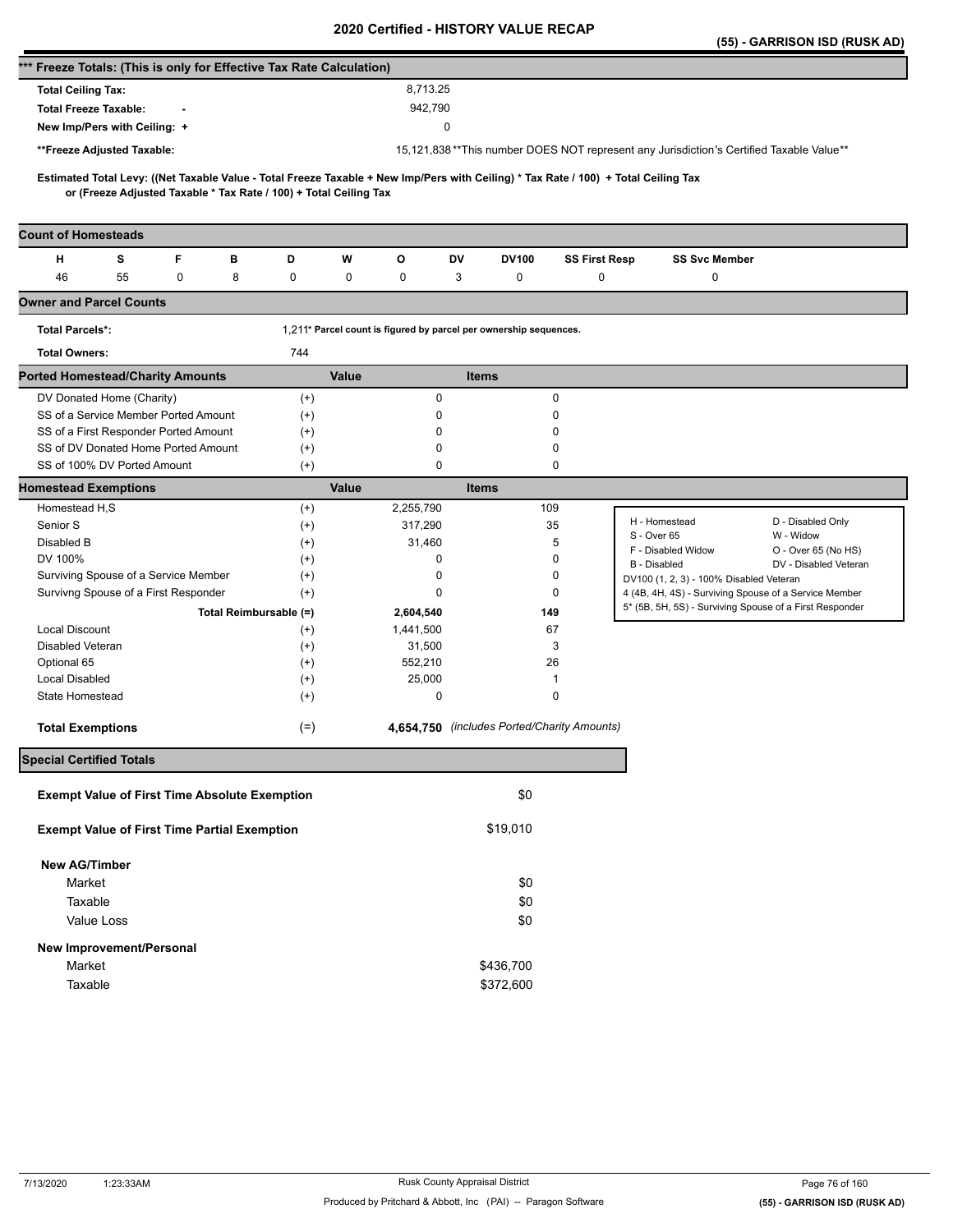|                                   | Average Values* (includes protested & exempt value) |                |                                        |
|-----------------------------------|-----------------------------------------------------|----------------|----------------------------------------|
| Average Homestead Value A*        |                                                     | <b>Parcels</b> | Total Homestead Value A*               |
| <b>Market</b>                     | \$58,060                                            | 94             | \$5,457,640<br>Market                  |
| Taxable                           | \$20.857                                            |                | \$3,335,470<br>Taxable                 |
|                                   | Average Homestead Value A* and E*                   | <b>Parcels</b> | Total Homestead Value A* and E*        |
| Market                            | \$59,977                                            | 105            | \$6,297,600<br>Market                  |
| Taxable                           | \$22,391                                            |                | \$4,710,120<br>Taxable                 |
|                                   | Average Homestead Value A* and E* and M1            | <b>Parcels</b> | Total Homestead Value A* and E* and M1 |
| <b>Market</b>                     | \$50,078                                            | 144            | \$7,211,360<br>Market                  |
| Taxable                           | \$14,632                                            |                | \$5,054,720<br>Taxable                 |
| <b>Average Homestead Value M1</b> |                                                     | <b>Parcels</b> | <b>Total Homestead Value M1</b>        |
| Market                            | \$23,429                                            | 39             | \$913,760<br>Market                    |
| Taxable                           | \$0                                                 |                | \$344,600<br>Taxable                   |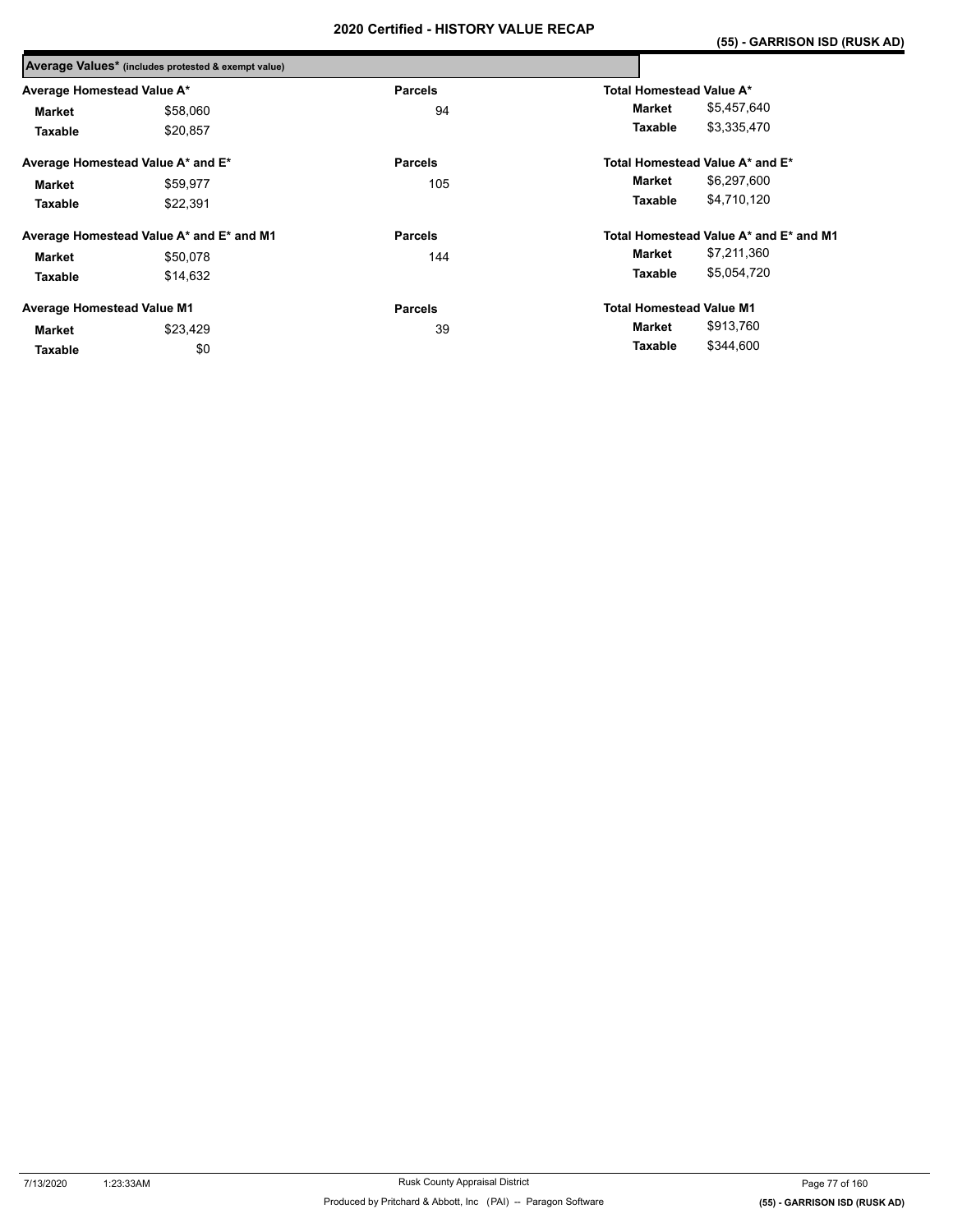| <b>Minerals</b>                                                              | Value            | <b>Items</b>            |                                    |            |
|------------------------------------------------------------------------------|------------------|-------------------------|------------------------------------|------------|
|                                                                              |                  |                         |                                    |            |
| Mineral_Value<br>Mineral Value - Real                                        | 358,840<br>6,070 | 227<br>$\mathbf{1}$     |                                    |            |
| Mineral Value - Personal                                                     | 2,181,620        | 443                     | <b>Total Mineral Value:</b>        | 2,546,530  |
|                                                                              |                  |                         |                                    |            |
| <b>Mineral Loss</b>                                                          | Value            | <b>Items</b>            |                                    |            |
| Less Mineral Exempt Property                                                 | 18,670           | 3                       | <b>Total Mineral Exempt Value:</b> | 18,670     |
| Less \$500 Inc. Mineral Owner                                                | 23,980           | 409                     |                                    |            |
| <b>Less Mineral Abatements</b><br>Less Mineral Freeports/Interstate Commerce | 0<br>0           | $\mathbf 0$<br>$\Omega$ |                                    |            |
| Less Mineral Unknown                                                         | 0                | $\Omega$                |                                    |            |
| Less TCEQ/Pollution Control                                                  | 0                | 0                       |                                    |            |
| Less VLA                                                                     | 0                | 0                       |                                    |            |
| <b>Less Mineral Protested Value</b>                                          | $\Omega$         | $\mathbf 0$             | <b>Taxload Mineral Total:</b>      | 2,527,860  |
|                                                                              | Value            |                         |                                    |            |
| Land                                                                         |                  | <b>Items</b>            |                                    |            |
| Land - Homesite                                                              | 1,516,010        | 132                     |                                    |            |
| Land - Non Homesite                                                          | 2,942,540        | 139                     |                                    |            |
| Land - Productivity Market<br>Land - Income                                  | 22,766,040<br>0  | 249<br>0                |                                    | 27,224,590 |
| Land Timber Gain                                                             | 0                | 0                       | <b>Total Land Value:</b>           |            |
|                                                                              |                  |                         |                                    |            |
| <b>Improvements</b>                                                          | Value            | <b>Items</b>            |                                    |            |
| Improvements - Homesite                                                      | 8,614,020        | 133                     |                                    |            |
| New Improvements - Homesite                                                  | 243,480          | $\overline{1}$          |                                    |            |
| Improvements - Non Homesite                                                  | 2,738,320        | 54                      |                                    |            |
| New Improvements - Non Homesite                                              | 33,600           | $\mathbf{1}$            |                                    |            |
| Improvements - Income                                                        | 0                | $\mathbf 0$             | <b>Total Improvement Value:</b>    | 11,629,420 |
| <b>Ag Loss</b>                                                               | Value            | <b>Items</b>            |                                    |            |
| <b>Productivity Market</b>                                                   | 22,766,040       | 249                     |                                    |            |
| Land Ag 1D                                                                   | 0                | 0                       |                                    |            |
| Land Ag 1D1                                                                  | 363,430          | 152                     |                                    |            |
| Land Ag Tim                                                                  | 895,720          | 895,720                 | <b>Productivity Loss:</b>          | 21,506,890 |
| <b>Real Loss</b>                                                             | <b>Value</b>     |                         |                                    |            |
| Land Homesite Exempt                                                         | 0                |                         |                                    |            |
| Land Non-Homesite Exempt                                                     | 39,360           |                         |                                    |            |
| <b>Productivity Market Exempt</b>                                            | 0                |                         |                                    |            |
| Income Land Exempt                                                           | 0                |                         |                                    |            |
| Improvement Homesite Exempt                                                  | 0                |                         |                                    |            |
| New Improvement Homesite Exempt                                              | 0                |                         |                                    |            |
| Improvement Non-Homesite Exempt                                              | 142,800          |                         |                                    |            |
| New Improvement Non-Homesite Exempt                                          | 0                |                         |                                    |            |
| Income Improvement Exempt                                                    | 0                |                         | <b>Real Exempt Total:</b>          | 182,160    |
| Personal                                                                     | Value            | <b>Items</b>            | <b>Taxload Real Total:</b>         | 17,164,960 |
| Personal - Homesite                                                          | 770,080          | 38                      |                                    |            |
| New Personal - Homesite                                                      | 143,680          | $\overline{c}$          |                                    |            |
| Personal - Non Homesite                                                      | 201,503          | 26                      |                                    |            |
| New Personal - Non Homesite                                                  | 15,940           | $\mathbf{1}$            | <b>Total Personal Value:</b>       | 1,131,203  |
| <b>Personal Loss</b>                                                         | <b>Value</b>     |                         |                                    |            |
| Personal Homesite Exempt                                                     | 0                |                         |                                    |            |
| New Personal Homesite Exempt                                                 | 0                |                         |                                    |            |
| Personal Non-Homesite Exempt                                                 | 0                |                         |                                    |            |
| New Personal Non-Homesite Exempt                                             | 0                |                         |                                    |            |
| Personal Under 500                                                           | 175              |                         | <b>Personal Exempt Total:</b>      | 0          |
|                                                                              |                  |                         | <b>Taxload Personal Total:</b>     |            |
|                                                                              |                  |                         |                                    | 1,131,203  |
|                                                                              |                  |                         |                                    |            |
|                                                                              |                  |                         |                                    | 20,719,378 |
|                                                                              |                  |                         | <b>Total Appraised:</b>            |            |
|                                                                              |                  |                         |                                    |            |
|                                                                              |                  |                         | <b>Taxroll Load Total:</b>         | 20,824,023 |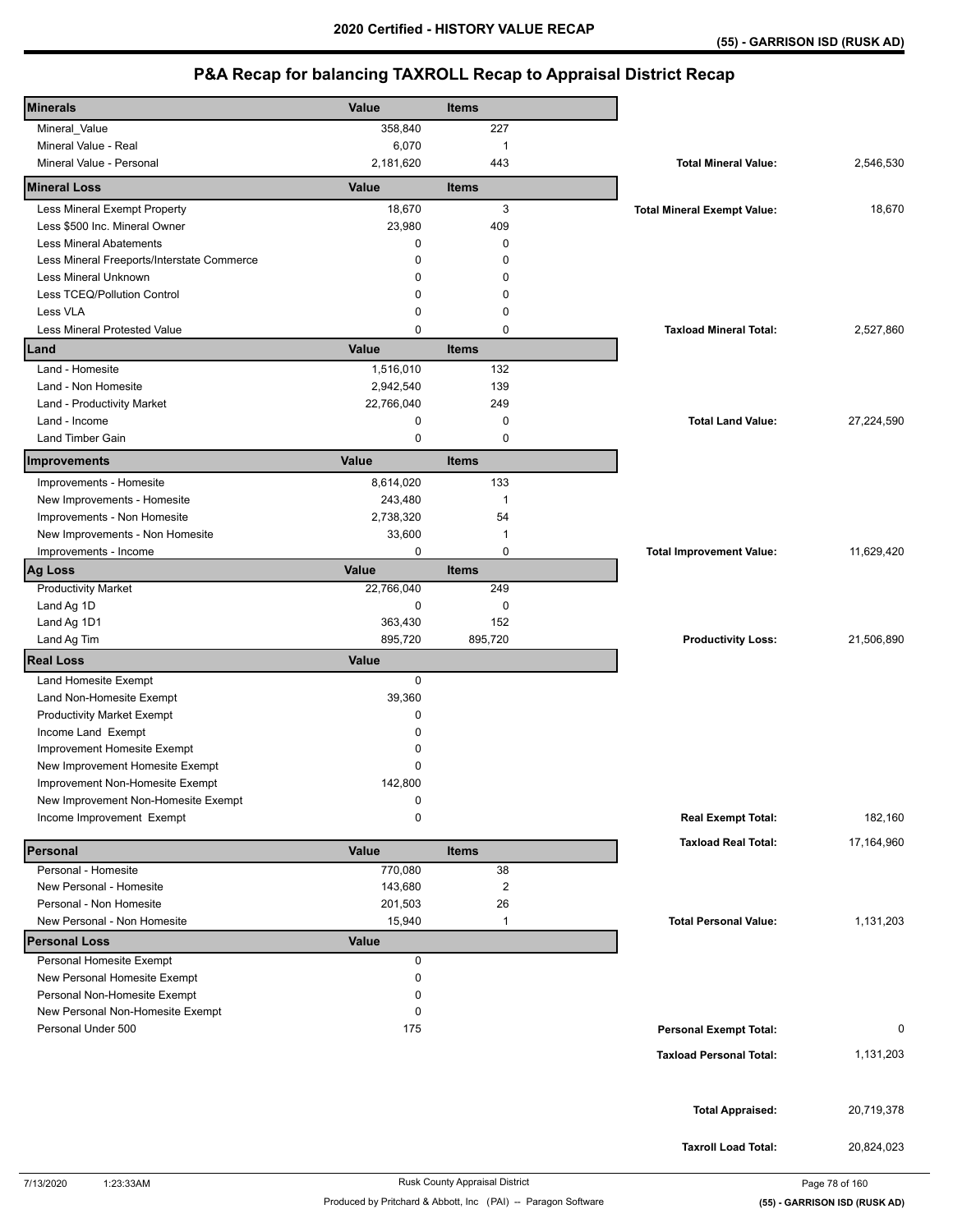### **(55) - GARRISON ISD (RUSK AD)**

|                      | <b>Category Code Breakdown</b> |              |             |             |                                      |                        |                     |             |                |                                    |                                    |
|----------------------|--------------------------------|--------------|-------------|-------------|--------------------------------------|------------------------|---------------------|-------------|----------------|------------------------------------|------------------------------------|
| Cat<br>Code          | <b>Items</b>                   | <b>Acres</b> | Land        | Ag/Timber   | <b>Productivity</b><br><b>Market</b> | <b>Taxable</b><br>Land | <b>Improvements</b> | Personal    | <b>Mineral</b> | <b>Total Mkt</b><br><b>Taxable</b> | <b>Total Net</b><br><b>Taxable</b> |
| A1                   | 72                             | 215.410      | 972,280     | 0           | 0                                    | 972,280                | 4,937,240           | $\pmb{0}$   | $\mathsf 0$    | 5,909,520                          | 3,749,530                          |
| A <sub>2</sub>       | 28                             | 79.118       | 380,010     | 0           | 0                                    | 380,010                | 199,460             | $\pmb{0}$   | 0              | 579,470                            | 239,280                            |
| A <sub>3</sub>       | 12                             | 0.000        | 0           | 0           | 0                                    | 0                      | 261,370             | 0           | 0              | 261,370                            | 143,040                            |
| A*                   | 112                            | 294.528      | 1,352,290   | 0           | 0                                    | 1,352,290              | 5,398,070           | 0           | 0              | 6,750,360                          | 4,131,850                          |
| C <sub>1</sub> R     | 68                             | 193.200      | 784,240     | 0           | 0                                    | 784,240                | 0                   | 0           | 0              | 784,240                            | 784,240                            |
| $\mathbf{C}^{\star}$ | 68                             | 193.200      | 784,240     | 0           | 0                                    | 784,240                | 0                   | 0           | 0              | 784,240                            | 784,240                            |
| D <sub>1</sub>       | 249                            | 10,427.507   | 0           | 1,259,150   | 22,766,040                           | 1,259,150              | 0                   | 0           | 0              | 1,259,150                          | 1,259,150                          |
| D <sub>2</sub>       | 26                             | 0.000        | $\mathbf 0$ | 0           | 0                                    | 0                      | 1,185,740           | 0           | 0              | 1,185,740                          | 1,185,740                          |
| D*                   | 275                            | 10,427.507   | 0           | 1,259,150   | 22,766,040                           | 1,259,150              | 1,185,740           | 0           | 0              | 2,444,890                          | 2,444,890                          |
| Ε                    | 13                             | 38.965       | 150,390     | 0           | 0                                    | 150,390                | 673,910             | 0           | 0              | 824,300                            | 668,490                            |
| E <sub>1</sub>       | 48                             | 388.909      | 1,063,890   | 0           | 0                                    | 1,063,890              | 4,135,700           | 0           | 0              | 5,199,590                          | 3,881,900                          |
| E <sub>2</sub>       | 5                              | 12.000       | 60,400      | 0           | 0                                    | 60,400                 | 81,490              | 0           | 0              | 141,890                            | 67,820                             |
| <b>ENQ</b>           | 22                             | 346.185      | 950,800     | 0           | 0                                    | 950,800                | 4,600               | 0           | 0              | 955,400                            | 955,400                            |
| $\mathsf{E}^\star$   | 88                             | 786.059      | 2,225,480   | 0           | 0                                    | 2,225,480              | 4,895,700           | 0           | 0              | 7,121,180                          | 5,573,610                          |
| F1                   | $\mathbf{1}$                   | 0.000        | 0           | $\mathbf 0$ | 0                                    | 0                      | 7,110               | 0           | 0              | 7,110                              | 7,110                              |
| F <sub>1</sub>       | $\mathbf{1}$                   | 0.000        | $\pmb{0}$   | $\pmb{0}$   | 0                                    | $\pmb{0}$              | 7,110               | $\pmb{0}$   | $\pmb{0}$      | 7,110                              | 7,110                              |
| F <sub>2</sub>       | 3                              | 22.762       | 57,180      | $\pmb{0}$   | 0                                    | 57,180                 | 0                   | $\pmb{0}$   | $\pmb{0}$      | 57,180                             | 57,180                             |
| F <sub>2</sub>       | 3                              | 22.762       | 57,180      | $\pmb{0}$   | 0                                    | 57,180                 | $\pmb{0}$           | $\pmb{0}$   | $\pmb{0}$      | 57,180                             | 57,180                             |
| $F^*$                | 4                              | 22.762       | 57,180      | 0           | 0                                    | 57,180                 | 7,110               | 0           | $\pmb{0}$      | 64,290                             | 64,290                             |
| G <sub>1</sub>       | 227                            | 0.000        | $\pmb{0}$   | 0           | 0                                    | 0                      | 0                   | 0           | 358,840        | 358,840                            | 358,840                            |
| G*                   | 227                            | 0.000        | 0           | 0           | 0                                    | 0                      | 0                   | 0           | 358,840        | 358,840                            | 358,840                            |
| J1                   | $\mathbf{1}$                   | 0.000        | 0           | 0           | 0                                    | 0                      | 0                   | 0           | 18,550         | 18,550                             | 0                                  |
| J2                   | $\mathbf{1}$                   | 0.000        | 0           | 0           | 0                                    | 0                      | 0                   | 0           | 20,090         | 20,090                             | 20,090                             |
| J3                   | 3                              | 0.000        | 0           | 0           | 0                                    | 0                      | 0                   | $\pmb{0}$   | 247,330        | 247,330                            | 247,330                            |
| J4                   | $\overline{2}$                 | 0.000        | 0           | $\pmb{0}$   | 0                                    | 0                      | 0                   | $\pmb{0}$   | 32,960         | 32,960                             | 32,960                             |
| J6                   | 22                             | 0.000        | 0           | 0           | 0                                    | 0                      | 0                   | 0           | 1,741,440      | 1,741,440                          | 1,741,440                          |
| J6A                  | $\overline{2}$                 | 0.000        | 0           | 0           | 0                                    | 0                      | 0                   | 0           | 79,690         | 79,690                             | 79,690                             |
| J*                   | 31                             | 0.000        | 0           | 0           | 0                                    | 0                      | 0                   | $\mathbf 0$ | 2,140,060      | 2,140,060                          | 2,121,510                          |
| L1                   | $\overline{2}$                 | 0.000        | 0           | 0           | 0                                    | 0                      | 0                   | 2,898       | 0              | 2,898                              | 2,898                              |
| L1                   | $\mathbf{2}$                   | 0.000        | $\pmb{0}$   | $\pmb{0}$   | $\pmb{0}$                            | 0                      | $\pmb{0}$           | 2,898       | 0              | 2,898                              | 2,898                              |
| L2G                  | $\mathbf{1}$                   | 0.000        | $\pmb{0}$   | 0           | 0                                    | 0                      | 0                   | $\mathbf 0$ | 17,460         | 17,460                             | 17,460                             |
| L2T                  | $\mathbf{1}$                   | 0.000        | 0           | 0           | 0                                    | 0                      | 0                   | 0           | 6,070          | 6,070                              | 6,070                              |
| L2                   | $\mathbf{2}$                   | 0.000        | $\pmb{0}$   | $\mathbf 0$ | 0                                    | $\pmb{0}$              | 0                   | $\pmb{0}$   | 23,530         | 23,530                             | 23,530                             |
| L*                   | 4                              | 0.000        | 0           | 0           | 0                                    | 0                      | 0                   | 2,898       | 23,530         | 26,428                             | 26,428                             |
| M1                   | 61                             | 0.000        | 0           | 0           | 0                                    | 0                      | 0                   | 1,128,130   | 0              | 1,128,130                          | 558,970                            |
| M*                   | 61                             | 0.000        | 0           | 0           | 0                                    | 0                      | 0                   | 1,128,130   | 0              | 1,128,130                          | 558,970                            |
| XB                   | $\mathsf 3$                    | 0.000        | $\pmb{0}$   | 0           | 0                                    | 0                      | 0                   | 175         | $\pmb{0}$      | 175                                | 0                                  |
| ХC                   | 409                            | 0.000        | 0           | 0           | 0                                    | 0                      | 0                   | 0           | 23,980         | 23,980                             | 0                                  |
| XV                   | $\overline{2}$                 | 0.000        | 0           | 0           | 0                                    | 0                      | 0                   | 0           | 120            | 120                                | 0                                  |
| <b>XVA</b>           | 3                              | 5.217        | 29,300      | 0           | 0                                    | 29,300                 | 141,440             | 0           | $\pmb{0}$      | 170,740                            | 0                                  |
| <b>XVD</b>           | $\mathbf{1}$                   | 0.000        | $\mathsf 0$ | 0           | 0                                    | $\mathsf 0$            | 1,360               | 0           | 0              | 1,360                              | 0                                  |
| <b>XVE</b>           | 3                              | 0.730        | 10,060      | 0           | 0                                    | 10,060                 | $\mathsf 0$         | 0           | $\pmb{0}$      | 10,060                             | 0                                  |
| $\mathsf{X}^\star$   | 421                            | 5.947        | 39,360      | 0           | 0                                    | 39,360                 | 142,800             | 175         | 24,100         | 206,435                            | 0                                  |
|                      | 1,291                          | 11,730.003   | 4,458,550   | 1,259,150   | 22,766,040                           | 5,717,700              | 11,629,420          | 1,131,203   | 2,546,530      | 21,024,853                         | 16,064,628                         |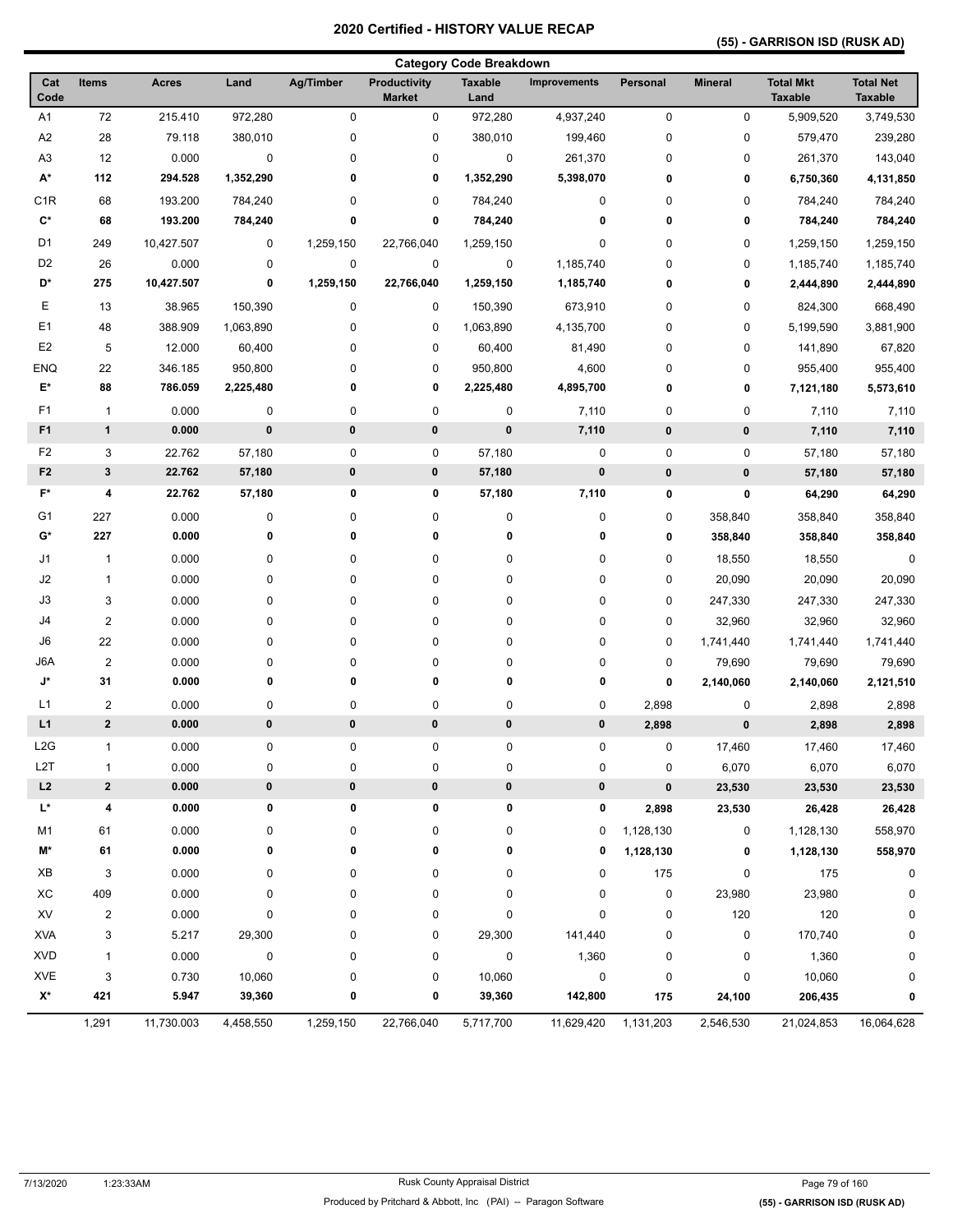|                                                                  |                    |                         | VN L         |                                          |                                                                |           | (46) - HENDERSON I.S.D. |
|------------------------------------------------------------------|--------------------|-------------------------|--------------|------------------------------------------|----------------------------------------------------------------|-----------|-------------------------|
| Land                                                             |                    | Value                   | <b>Items</b> | <b>Exempt</b>                            |                                                                |           |                         |
| Land - Homesite                                                  | $^{(+)}$           | 82,136,500              | 6,525        | 21,000                                   |                                                                |           |                         |
| Land - Non Homesite                                              | $^{(+)}$           | 130,523,790             | 4,675        | 16,105,570                               |                                                                |           |                         |
| Land - Productivity Market                                       | $(+)$              | 455,378,930             | 4,771        | 0                                        |                                                                |           |                         |
| Land - Income                                                    | $^{(+)}$           | 5,542,790               | 43           | $\mathbf{0}$                             |                                                                |           |                         |
| Total Land Market Value                                          | $(=)$              | 673,582,010             | 16,034       |                                          | <b>Total Land Value:</b>                                       | $(+)$     | 673,582,010             |
| Improvements                                                     |                    | Value                   | <b>Items</b> | <b>Exempt</b>                            |                                                                |           |                         |
| Improvements - Homesite                                          | $^{(+)}$           | 643,686,130             | 6,288        | 669,680                                  |                                                                |           |                         |
| New Improvements - Homesite                                      | $^{(+)}$           | 9,510,690               | 116          | 0                                        |                                                                |           |                         |
| Improvements - Non Homesite                                      | $^{(+)}$           | 407,417,020             | 2,091        | 191,370,870                              |                                                                |           |                         |
| New Improvements - Non Homesite                                  | $^{(+)}$           | 2,530,440               | 26           | 12,720                                   |                                                                |           |                         |
| Improvements - Income                                            | $^{(+)}$           | 28,382,080              | 65           | 0                                        |                                                                |           |                         |
| $(=)$<br><b>Total Improvement Value</b>                          |                    | 1,091,526,360           | 8,586        |                                          | <b>Total Imp Value:</b>                                        | $^{(+)}$  | 1,091,526,360           |
| Personal                                                         |                    | Value                   | <b>Items</b> | <b>Exempt</b>                            |                                                                |           |                         |
| Personal - Homesite                                              | $^{(+)}$           | 6,621,500               | 324          | 0                                        |                                                                |           |                         |
| New Personal - Homesite                                          | $^{(+)}$           | 1,008,140               | 24           | 0                                        |                                                                |           |                         |
| Personal - Non Homesite                                          | $(+)$              | 76,655,362              | 1,051        | 49,892                                   |                                                                |           |                         |
| New Personal - Non Homesite                                      | $^{(+)}$           | 163,060                 | 4            | 0                                        |                                                                |           |                         |
| <b>Total Personal Value</b>                                      | $(=)$              | 84,448,062              | 1,403        |                                          | <b>Total Personal Value:</b>                                   | $(+)$     | 84,448,062              |
| Total Real Estate & Personal Mkt Value (=)                       |                    | 1,849,556,432           | 26,023       |                                          |                                                                |           |                         |
| <b>Minerals</b>                                                  |                    | <b>Value</b>            | <b>Items</b> |                                          |                                                                |           |                         |
| <b>Mineral Value</b>                                             | $^{(+)}$           | 130,336,750             | 37,489       |                                          |                                                                |           |                         |
| Mineral Value - Real                                             | $^{(+)}$           | 161,231,730             | 13           |                                          |                                                                |           |                         |
| Mineral Value - Personal                                         | $^{(+)}$           | 383,079,200             | 15,556       |                                          |                                                                |           |                         |
| <b>Total Mineral Market Value</b>                                | $(=)$              | 674,647,680             | 53,058       |                                          | <b>Total Min Mkt Value:</b>                                    | $^{(+)}$  | 674,647,680             |
| <b>Total Market Value</b>                                        | $(=)$              | 2,524,204,112           |              |                                          | <b>Total Market Value:</b>                                     | $(=/+)$   | 2,524,204,112           |
| Ag/Timber *does not include protested                            |                    | Value                   | <b>Items</b> |                                          |                                                                |           |                         |
| Land Timber Gain                                                 | $^{(+)}$           | 0                       | 0            |                                          | <b>Land Timber Gain:</b>                                       | $(+)$     | 0                       |
| <b>Productivity Market</b>                                       | $^{(+)}$           | 455,378,930             | 4,771        |                                          |                                                                |           |                         |
| Land Ag 1D                                                       | $(-)$              | 0                       | 0            |                                          |                                                                |           |                         |
| Land Ag 1D1                                                      | $(-)$              | 5,781,100               | 2,614        |                                          |                                                                |           |                         |
| Land Ag Tim                                                      | $(-)$              | 16,437,010              | 3,099        |                                          |                                                                |           |                         |
| Productivity Loss: (=)                                           |                    | 433,160,820             | 4,771        |                                          | <b>Productivity Loss:</b>                                      | $(\cdot)$ | 433,160,820             |
| Losses                                                           |                    | Value                   | <b>Items</b> | 521 (includes Prorated Exempt of 27,810) |                                                                |           |                         |
| Less Real Exempt Property<br>Less \$500 Inc. Real Personal       | $(-)$              | 208,307,292             |              |                                          |                                                                |           |                         |
|                                                                  | $(\text{-})$       | 17,528                  | 67           |                                          | <b>Total Market Taxable:</b>                                   | $(=)$     | 2,091,043,292           |
| Less Disaster Exemption<br>$(-)$                                 |                    | 0                       | 0            |                                          |                                                                |           |                         |
| Less Real/Personal Abatements                                    | $(\textnormal{-})$ | 0<br>0                  | 0<br>0       |                                          |                                                                |           |                         |
| $(\text{-})$<br>Less Community Housing<br>$(-)$<br>Less Freeport |                    | 9,160                   | 1            |                                          |                                                                |           |                         |
| <b>Less Allocation</b><br>$(-)$                                  |                    | 14,720                  | 3            |                                          |                                                                |           |                         |
| Less MultiUse                                                    |                    |                         |              |                                          |                                                                |           |                         |
| $(-)$<br>$(-)$<br>Less Goods In Transit (Real & Industrial)      |                    | 537,850<br>0            | 24<br>0      |                                          |                                                                |           |                         |
| <b>Less Historical</b>                                           | $(-)$              | 0                       | 0            |                                          |                                                                |           |                         |
| Less Solar/Wind Power                                            | $(-)$              | 0                       |              |                                          |                                                                |           |                         |
| Less Vehicle Leased for Personal Use                             |                    |                         | 0<br>21      |                                          | <b>Total Protested Value:</b>                                  |           | 0                       |
|                                                                  | $(-)$              | 1,863,590               |              |                                          | <b>Protested % of Total Market:</b>                            |           | 0.00%                   |
| Less Real Protested Value                                        | $(-)$              | 0                       | 0<br>317     |                                          |                                                                |           |                         |
| Less 10% Cap Loss<br>Less TCEQ/Pollution Control                 | $(-)$              | 2,494,360<br>52,101,790 |              |                                          |                                                                |           |                         |
| <b>Less VLA Loss</b>                                             | $(-)$<br>$(-)$     |                         | 24<br>0      |                                          |                                                                |           |                         |
| Less Mineral Exempt Property                                     | $(-)$              | 0<br>3,345,680          | 100          |                                          |                                                                |           |                         |
| Less \$500 Inc. Mineral Owner                                    | $(-)$              | 730,540                 | 14,585       |                                          |                                                                |           |                         |
| <b>Less Mineral Abatements</b>                                   | $(-)$              | 0                       | 0            |                                          |                                                                |           |                         |
| <b>Less Mineral Freeports</b>                                    | $(-)$              | 17,669,700              | 8            |                                          |                                                                |           |                         |
| Less Interstate Commerce                                         | $(-)$              | 0                       | 0            |                                          |                                                                |           |                         |
| Less Foreign Trade                                               | $(-)$              | 0                       | 0            |                                          |                                                                |           |                         |
| Less Mineral Unknown                                             | $(-)$              | 80                      | 2            |                                          | <b>Total Losses:</b>                                           | $(-)$     | 285,228,700             |
| <b>Less Mineral Protested Value</b>                              | $(-)$              | 0                       | 0            |                                          | <b>Total Appraised Value:</b>                                  | $(=/+)$   | 1,803,951,002           |
| Total Losses (includes Prod. Loss)                               | $(=)$              | 720,253,110             |              |                                          | <b>Total Exemptions*:</b><br>* See breakdown on following page | $(-)$     | 262,301,143             |
| <b>Total Appraised Value</b>                                     | $(=)$              | 1,803,951,002           |              |                                          |                                                                |           |                         |
|                                                                  |                    |                         |              |                                          | <b>Net Taxable Value:</b>                                      |           | 1,541,649,859           |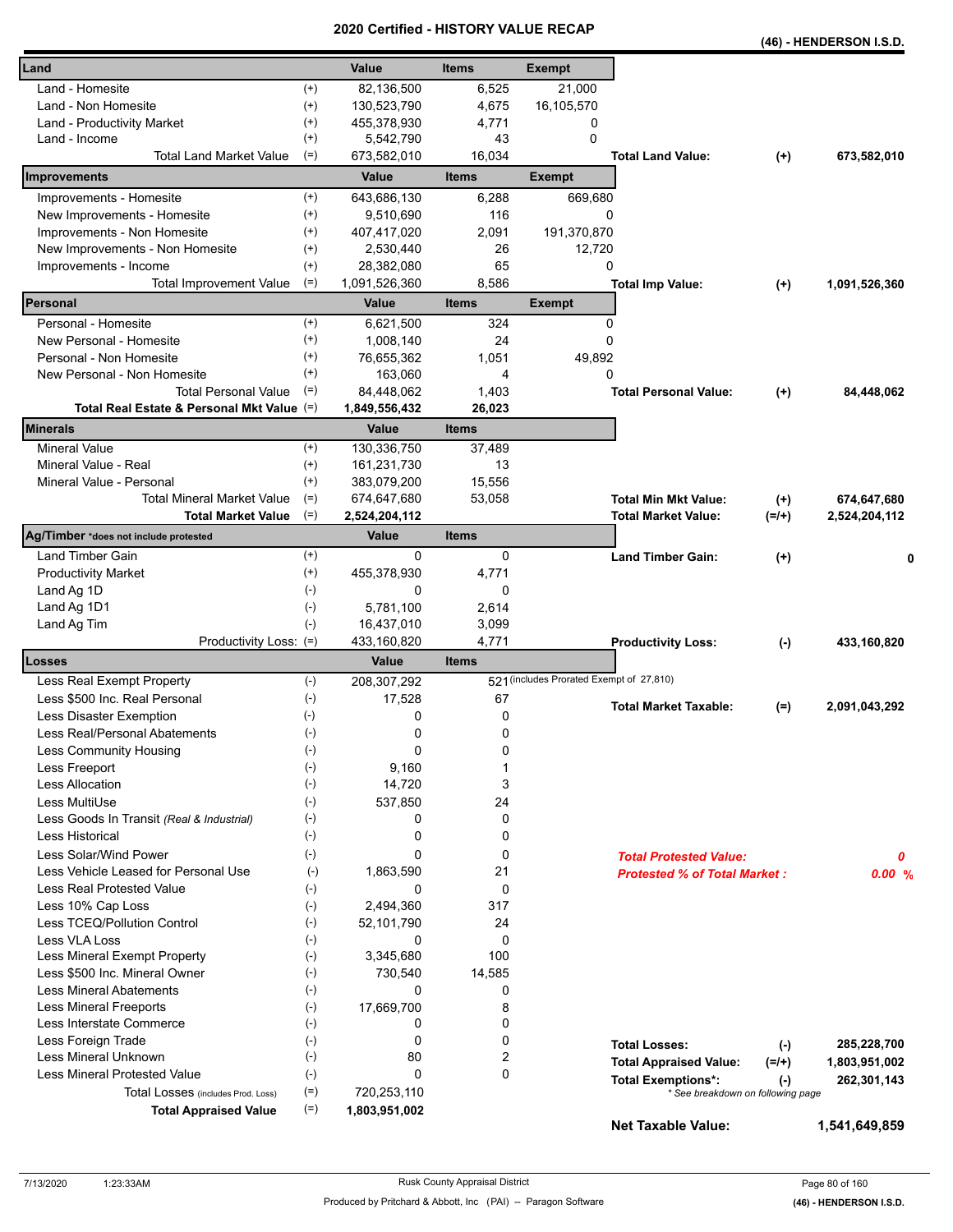|                                                                      |                                                                   |                        |                      |       |                                                                    |              |              |               |                                                                                                                                     | (46) - HENDERSON I.S.D.                      |
|----------------------------------------------------------------------|-------------------------------------------------------------------|------------------------|----------------------|-------|--------------------------------------------------------------------|--------------|--------------|---------------|-------------------------------------------------------------------------------------------------------------------------------------|----------------------------------------------|
| *** Freeze Totals: (This is only for Effective Tax Rate Calculation) |                                                                   |                        |                      |       |                                                                    |              |              |               |                                                                                                                                     |                                              |
| <b>Total Ceiling Tax:</b>                                            |                                                                   |                        |                      |       | 1,197,234.62                                                       |              |              |               |                                                                                                                                     |                                              |
| <b>Total Freeze Taxable:</b>                                         |                                                                   |                        |                      |       | 142,691,420                                                        |              |              |               |                                                                                                                                     |                                              |
| New Imp/Pers with Ceiling: +                                         |                                                                   |                        |                      |       | 289,370                                                            |              |              |               |                                                                                                                                     |                                              |
| **Freeze Adjusted Taxable:                                           |                                                                   |                        |                      |       |                                                                    |              |              |               | 1,399,247,809**This number DOES NOT represent any Jurisdiction's Certified Taxable Value**                                          |                                              |
|                                                                      |                                                                   |                        |                      |       |                                                                    |              |              |               |                                                                                                                                     |                                              |
|                                                                      | or (Freeze Adjusted Taxable * Tax Rate / 100) + Total Ceiling Tax |                        |                      |       |                                                                    |              |              |               | Estimated Total Levy: ((Net Taxable Value - Total Freeze Taxable + New Imp/Pers with Ceiling) * Tax Rate / 100) + Total Ceiling Tax |                                              |
|                                                                      |                                                                   |                        |                      |       |                                                                    |              |              |               |                                                                                                                                     |                                              |
| <b>Count of Homesteads</b>                                           |                                                                   |                        |                      |       |                                                                    |              |              |               |                                                                                                                                     |                                              |
| н                                                                    | s<br>F                                                            | в                      | D                    | W     | o                                                                  | DV           | DV100        | SS First Resp | <b>SS Svc Member</b>                                                                                                                |                                              |
| 2,438                                                                | 2,219<br>0                                                        | 121                    | 0                    | 0     | 0                                                                  | 180          | 67           | 0             | $\mathbf{1}$                                                                                                                        |                                              |
| <b>Owner and Parcel Counts</b>                                       |                                                                   |                        |                      |       |                                                                    |              |              |               |                                                                                                                                     |                                              |
| <b>Total Parcels*:</b>                                               |                                                                   |                        |                      |       | 69,512* Parcel count is figured by parcel per ownership sequences. |              |              |               |                                                                                                                                     |                                              |
| <b>Total Owners:</b>                                                 |                                                                   |                        | 21,220               |       |                                                                    |              |              |               |                                                                                                                                     |                                              |
| <b>Ported Homestead/Charity Amounts</b>                              |                                                                   |                        |                      | Value |                                                                    | <b>Items</b> |              |               |                                                                                                                                     |                                              |
| DV Donated Home (Charity)                                            |                                                                   |                        | $^{(+)}$             |       | 0                                                                  |              | 0            |               |                                                                                                                                     |                                              |
|                                                                      | SS of a Service Member Ported Amount                              |                        | $^{(+)}$             |       | 0                                                                  |              | 0            |               |                                                                                                                                     |                                              |
|                                                                      | SS of a First Responder Ported Amount                             |                        | $^{(+)}$             |       | 0                                                                  |              | 0            |               |                                                                                                                                     |                                              |
| SS of 100% DV Ported Amount                                          | SS of DV Donated Home Ported Amount                               |                        | $^{(+)}$<br>$^{(+)}$ |       | 0<br>248,440                                                       |              | 0<br>3       |               |                                                                                                                                     |                                              |
| <b>Homestead Exemptions</b>                                          |                                                                   |                        |                      | Value |                                                                    | <b>Items</b> |              |               |                                                                                                                                     |                                              |
| Homestead H,S                                                        |                                                                   |                        | $^{(+)}$             |       | 116,060,173                                                        |              | 4,847        |               |                                                                                                                                     |                                              |
| Senior S                                                             |                                                                   |                        | $^{(+)}$             |       | 20,094,340                                                         |              | 2,069        |               | H - Homestead                                                                                                                       | D - Disabled Only                            |
| Disabled B                                                           |                                                                   |                        | $^{(+)}$             |       | 953,060                                                            |              | 107          |               | S - Over 65                                                                                                                         | W - Widow                                    |
| DV 100%                                                              |                                                                   |                        | $^{(+)}$             |       | 6,098,360                                                          |              | 61           |               | F - Disabled Widow<br>B - Disabled                                                                                                  | O - Over 65 (No HS)<br>DV - Disabled Veteran |
| Surviving Spouse of a Service Member                                 |                                                                   |                        | $^{(+)}$             |       | 58,850                                                             |              | 1            |               | DV100 (1, 2, 3) - 100% Disabled Veteran                                                                                             |                                              |
|                                                                      | Survivng Spouse of a First Responder                              |                        | $^{(+)}$             |       | 0                                                                  |              | 0            |               | 4 (4B, 4H, 4S) - Surviving Spouse of a Service Member                                                                               |                                              |
|                                                                      |                                                                   | Total Reimbursable (=) |                      |       | 143,264,783                                                        |              | 7,085        |               | 5* (5B, 5H, 5S) - Surviving Spouse of a First Responder                                                                             |                                              |
| <b>Local Discount</b>                                                |                                                                   |                        | $^{(+)}$             |       | 117,495,420                                                        |              | 4,363        |               |                                                                                                                                     |                                              |
| Disabled Veteran                                                     |                                                                   |                        | $^{(+)}$             |       | 1,292,500                                                          |              | 124          |               |                                                                                                                                     |                                              |
| Optional 65                                                          |                                                                   |                        | $^{(+)}$             |       | 0                                                                  |              | 0            |               |                                                                                                                                     |                                              |
| <b>Local Disabled</b><br>State Homestead                             |                                                                   |                        | $^{(+)}$<br>$^{(+)}$ |       | 0<br>0                                                             |              | 0<br>0       |               |                                                                                                                                     |                                              |
|                                                                      |                                                                   |                        |                      |       |                                                                    |              |              |               |                                                                                                                                     |                                              |
| <b>Total Exemptions</b>                                              |                                                                   |                        | $(=)$                |       | 262,301,143 (includes Ported/Charity Amounts)                      |              |              |               |                                                                                                                                     |                                              |
| <b>Special Certified Totals</b>                                      |                                                                   |                        |                      |       |                                                                    |              |              |               |                                                                                                                                     |                                              |
| <b>Exempt Value of First Time Absolute Exemption</b>                 |                                                                   |                        |                      |       |                                                                    |              | \$505,650    |               |                                                                                                                                     |                                              |
|                                                                      |                                                                   |                        |                      |       |                                                                    |              |              |               |                                                                                                                                     |                                              |
| <b>Exempt Value of First Time Partial Exemption</b>                  |                                                                   |                        |                      |       |                                                                    |              | \$1,919,610  |               |                                                                                                                                     |                                              |
| <b>New AG/Timber</b>                                                 |                                                                   |                        |                      |       |                                                                    |              |              |               |                                                                                                                                     |                                              |
| Market                                                               |                                                                   |                        |                      |       |                                                                    |              | \$0          |               |                                                                                                                                     |                                              |
| Taxable                                                              |                                                                   |                        |                      |       |                                                                    |              | \$0          |               |                                                                                                                                     |                                              |
| Value Loss                                                           |                                                                   |                        |                      |       |                                                                    |              | \$0          |               |                                                                                                                                     |                                              |
| New Improvement/Personal                                             |                                                                   |                        |                      |       |                                                                    |              |              |               |                                                                                                                                     |                                              |
| Market                                                               |                                                                   |                        |                      |       |                                                                    |              | \$13,199,610 |               |                                                                                                                                     |                                              |
| Taxable                                                              |                                                                   |                        |                      |       |                                                                    |              | \$11,350,380 |               |                                                                                                                                     |                                              |
|                                                                      |                                                                   |                        |                      |       |                                                                    |              |              |               |                                                                                                                                     |                                              |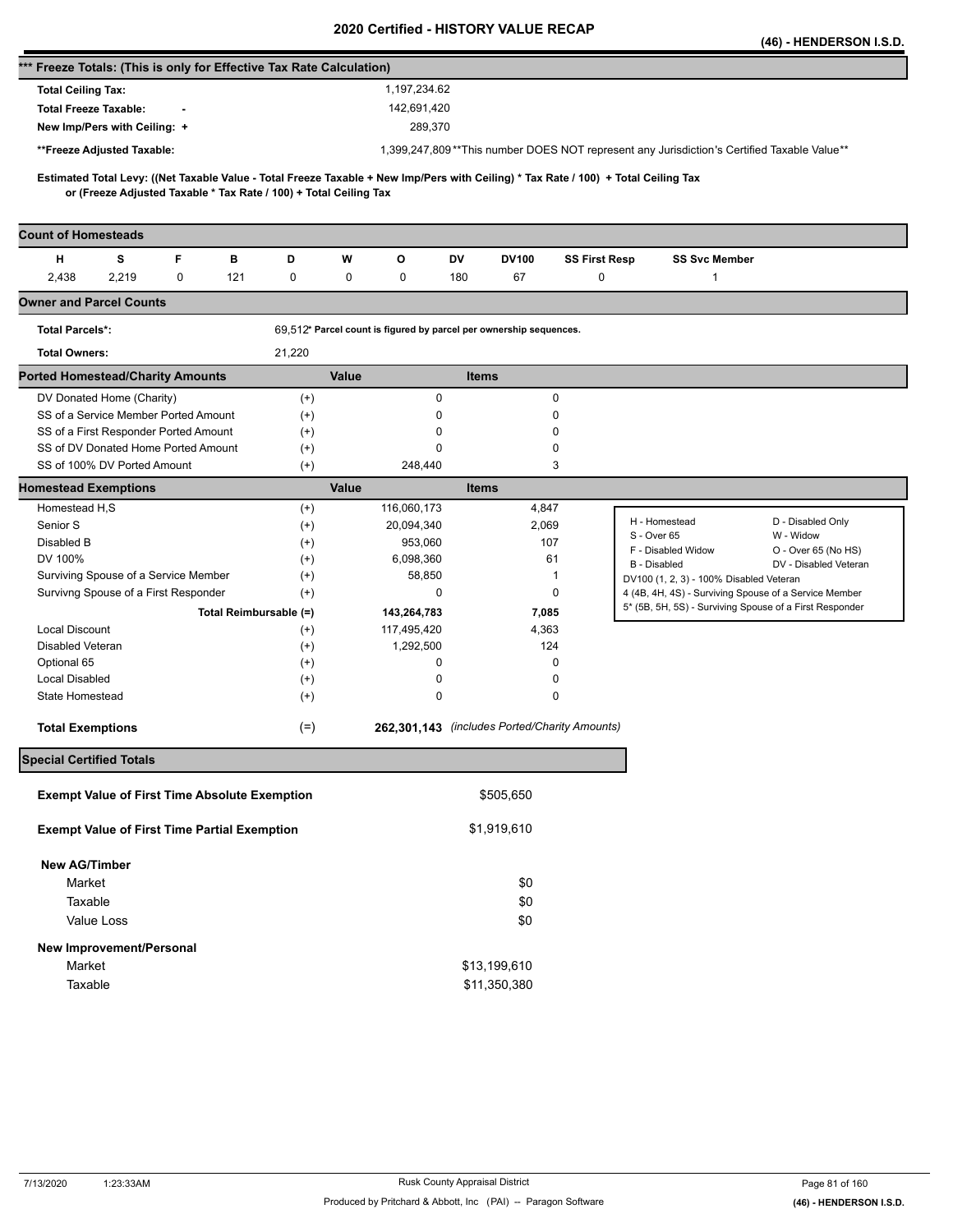|                                   | Average Values* (includes protested & exempt value) |                |                                 |                                        |
|-----------------------------------|-----------------------------------------------------|----------------|---------------------------------|----------------------------------------|
| Average Homestead Value A*        |                                                     | <b>Parcels</b> | Total Homestead Value A*        |                                        |
| <b>Market</b>                     | \$109,876                                           | 5,468          | Market                          | \$600,806,470                          |
| Taxable                           | \$62,657                                            |                | Taxable                         | \$388,533,812                          |
|                                   | Average Homestead Value A* and E*                   | <b>Parcels</b> |                                 | Total Homestead Value A* and E*        |
| Market                            | \$110,388                                           | 5,599          | Market                          | \$618,065,010                          |
| Taxable                           | \$63.037                                            |                | Taxable                         | \$402.831.732                          |
|                                   | Average Homestead Value A* and E* and M1            | <b>Parcels</b> |                                 | Total Homestead Value A* and E* and M1 |
| <b>Market</b>                     | \$105.285                                           | 5,941          | Market                          | \$625,502,170                          |
| Taxable                           | \$58.972                                            |                | Taxable                         | \$406,293,822                          |
| <b>Average Homestead Value M1</b> |                                                     | <b>Parcels</b> | <b>Total Homestead Value M1</b> |                                        |
| <b>Market</b>                     | \$21,746                                            | 342            | Market                          | \$7,437,160                            |
| Taxable                           | \$0                                                 |                | Taxable                         | \$3,462,090                            |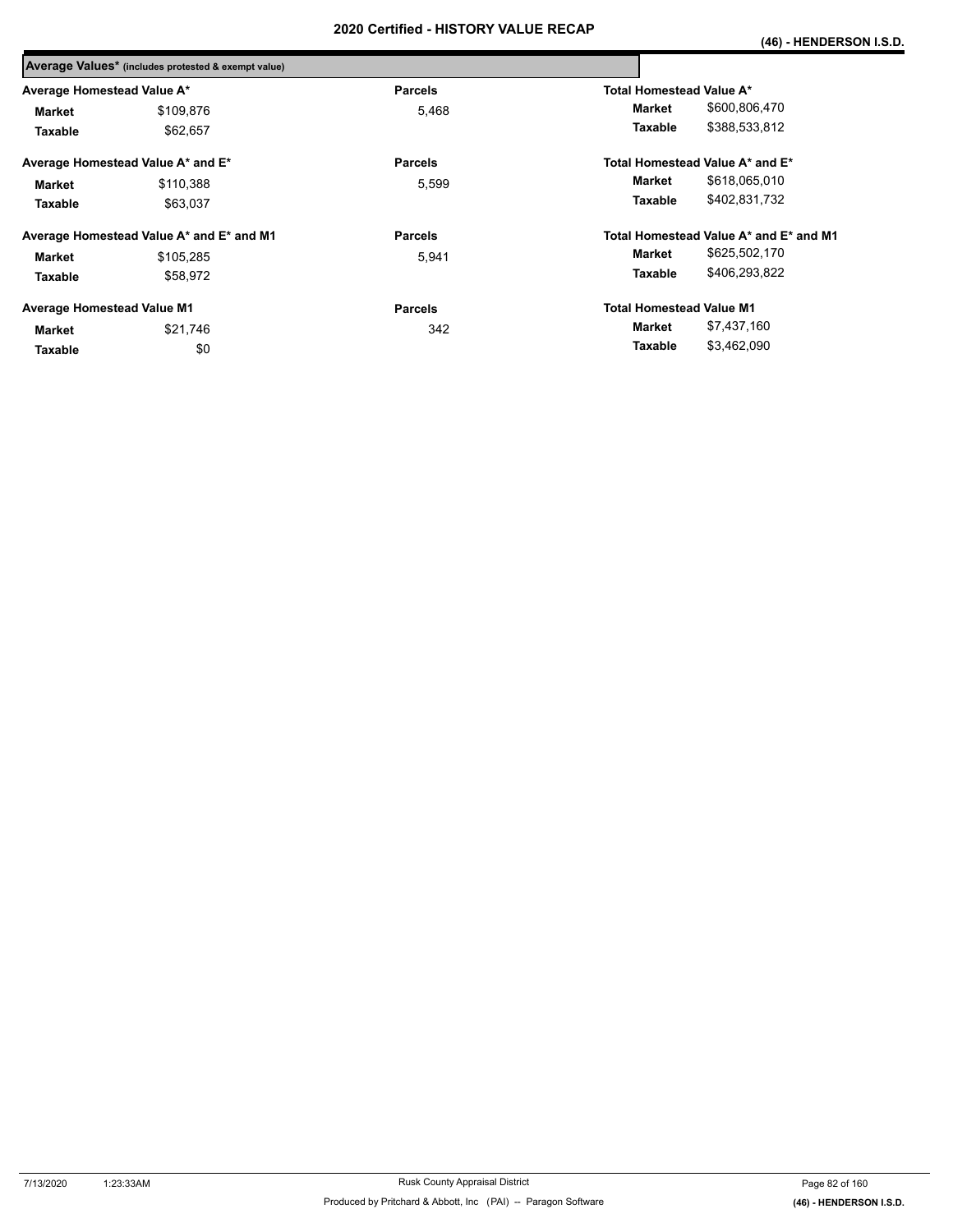| <b>Minerals</b>                                              | <b>Value</b> | Items        |                                    |               |
|--------------------------------------------------------------|--------------|--------------|------------------------------------|---------------|
| Mineral_Value                                                | 130,336,750  | 37,489       |                                    |               |
| Mineral Value - Real                                         | 161,231,730  | 13           |                                    |               |
| Mineral Value - Personal                                     | 383,079,200  | 15,556       | <b>Total Mineral Value:</b>        | 674,647,680   |
| <b>Mineral Loss</b>                                          | Value        | <b>Items</b> |                                    |               |
| Less Mineral Exempt Property                                 | 3,345,680    | 100          | <b>Total Mineral Exempt Value:</b> | 3,345,680     |
| Less \$500 Inc. Mineral Owner                                | 730,540      | 14,585       |                                    |               |
| <b>Less Mineral Abatements</b>                               | 0            | 0            |                                    |               |
| Less Mineral Freeports/Interstate Commerce                   | 17,669,700   | 8            |                                    |               |
| Less Mineral Unknown                                         | 80           | 2            |                                    |               |
| Less TCEQ/Pollution Control                                  | 52,101,790   | 24           |                                    |               |
| Less VLA                                                     | 0            | 0            |                                    |               |
| Less Mineral Protested Value                                 | 0            | $\mathbf 0$  | <b>Taxload Mineral Total:</b>      | 671,302,000   |
| Land                                                         | <b>Value</b> | Items        |                                    |               |
| Land - Homesite                                              | 82,136,500   | 6,525        |                                    |               |
| Land - Non Homesite                                          | 130,523,790  | 4,675        |                                    |               |
| Land - Productivity Market                                   | 455,378,930  | 4,771        |                                    |               |
| Land - Income                                                | 5,542,790    | 43           | <b>Total Land Value:</b>           | 673,582,010   |
| <b>Land Timber Gain</b>                                      | 0            | $\mathbf 0$  |                                    |               |
| Improvements                                                 | Value        | <b>Items</b> |                                    |               |
| Improvements - Homesite                                      | 643,686,130  | 6,288        |                                    |               |
| New Improvements - Homesite                                  | 9,510,690    | 116          |                                    |               |
| Improvements - Non Homesite                                  | 407,417,020  | 2,091        |                                    |               |
| New Improvements - Non Homesite                              | 2,530,440    | 26           |                                    |               |
| Improvements - Income                                        | 28,382,080   | 65           | <b>Total Improvement Value:</b>    | 1,091,526,360 |
|                                                              | Value        | <b>Items</b> |                                    |               |
| <b>Ag Loss</b><br><b>Productivity Market</b>                 | 455,378,930  | 4,771        |                                    |               |
| Land Ag 1D                                                   | 0            | 0            |                                    |               |
| Land Ag 1D1                                                  | 5,781,100    | 2,614        |                                    |               |
| Land Ag Tim                                                  | 16,437,010   | 16,437,010   | <b>Productivity Loss:</b>          | 433,160,820   |
| <b>Real Loss</b>                                             | <b>Value</b> |              |                                    |               |
|                                                              |              |              |                                    |               |
| Land Homesite Exempt                                         | 21,000       |              |                                    |               |
| Land Non-Homesite Exempt                                     | 16,105,570   |              |                                    |               |
| <b>Productivity Market Exempt</b>                            | 0<br>0       |              |                                    |               |
| Income Land Exempt<br>Improvement Homesite Exempt            | 669,680      |              |                                    |               |
| New Improvement Homesite Exempt                              | 0            |              |                                    |               |
| Improvement Non-Homesite Exempt                              | 191,370,870  |              |                                    |               |
| New Improvement Non-Homesite Exempt                          | 12,720       |              |                                    |               |
| Income Improvement Exempt                                    | 0            |              | <b>Real Exempt Total:</b>          | 208,229,590   |
|                                                              |              |              |                                    |               |
| Personal                                                     | Value        | <b>Items</b> | <b>Taxload Real Total:</b>         | 1,123,717,960 |
| Personal - Homesite                                          | 6,621,500    | 324          |                                    |               |
| New Personal - Homesite                                      | 1,008,140    | 24           |                                    |               |
| Personal - Non Homesite                                      | 76,655,362   | 1,051        |                                    |               |
| New Personal - Non Homesite                                  | 163,060      | 4            | <b>Total Personal Value:</b>       | 84,448,062    |
| <b>Personal Loss</b>                                         | <b>Value</b> |              |                                    |               |
| Personal Homesite Exempt                                     | 0            |              |                                    |               |
| New Personal Homesite Exempt<br>Personal Non-Homesite Exempt | 0<br>49,892  |              |                                    |               |
|                                                              |              |              |                                    |               |
| New Personal Non-Homesite Exempt<br>Personal Under 500       | 0<br>17,528  |              |                                    | 49,892        |
|                                                              |              |              | <b>Personal Exempt Total:</b>      |               |
|                                                              |              |              | <b>Taxload Personal Total:</b>     | 84,398,170    |
|                                                              |              |              |                                    |               |
|                                                              |              |              |                                    |               |
|                                                              |              |              | <b>Total Appraised:</b>            | 1,803,951,002 |
|                                                              |              |              | <b>Taxroll Load Total:</b>         | 1,879,418,130 |
|                                                              |              |              |                                    |               |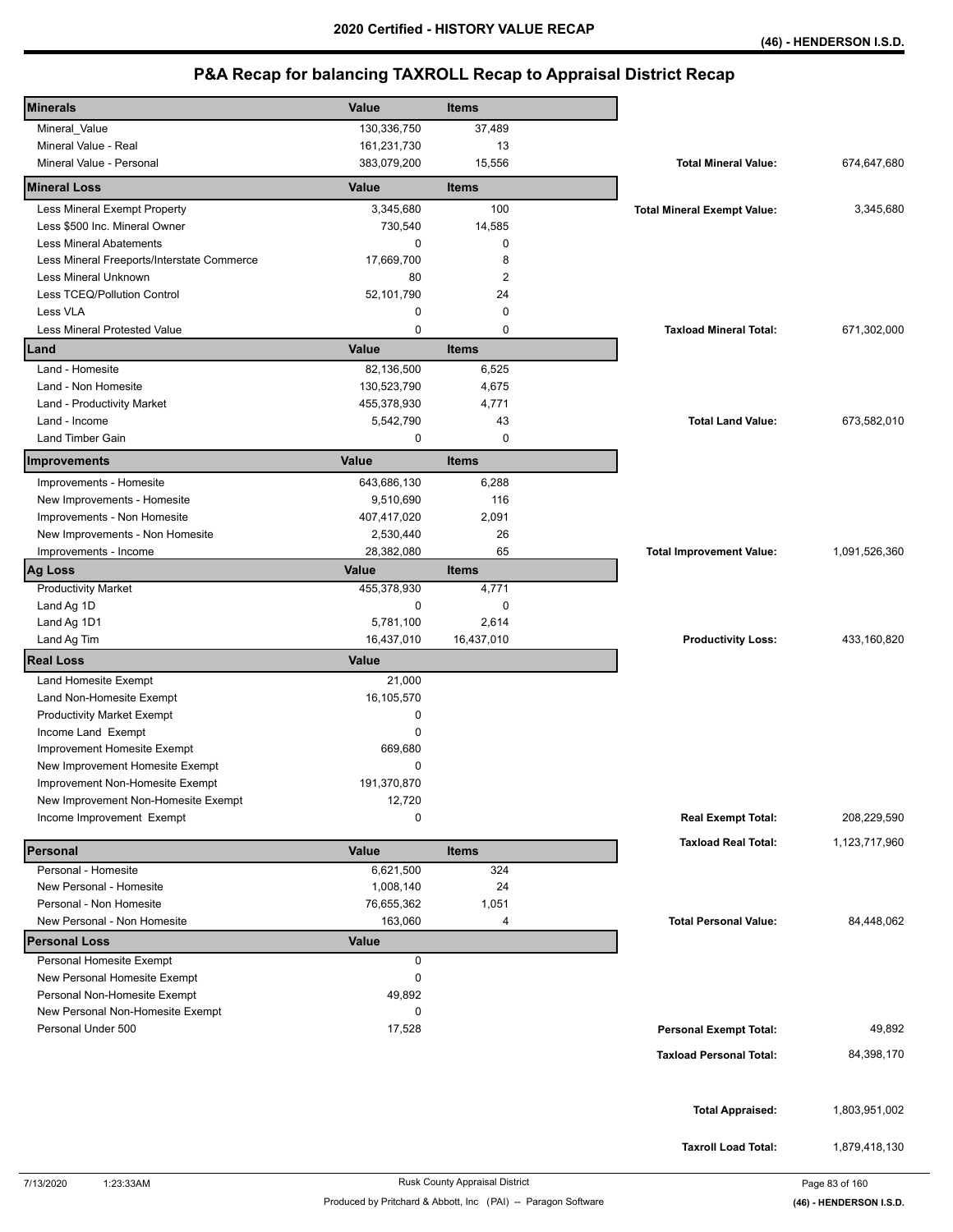### **(46) - HENDERSON I.S.D.**

|                  |                |                          |                          |                  |                                      | <b>Category Code Breakdown</b> |                          |              |                            |                                    |                                    |
|------------------|----------------|--------------------------|--------------------------|------------------|--------------------------------------|--------------------------------|--------------------------|--------------|----------------------------|------------------------------------|------------------------------------|
| Cat<br>Code      | <b>Items</b>   | <b>Acres</b>             | Land                     | Ag/Timber        | <b>Productivity</b><br><b>Market</b> | <b>Taxable</b><br>Land         | <b>Improvements</b>      | Personal     | <b>Mineral</b>             | <b>Total Mkt</b><br><b>Taxable</b> | <b>Total Net</b><br><b>Taxable</b> |
| A1               | 5,491          | 6,565.714                | 68,774,110               | 0                | 0                                    | 68,774,110                     | 534,186,770              | $\mathbf 0$  | 0                          | 602,960,880                        | 397,609,522                        |
| A2               | 392            | 869.922                  | 5,376,230                | 0                | 0                                    | 5,376,230                      | 6,048,490                | 51,470       | 0                          | 11,476,190                         | 5,631,950                          |
| A3               | 146            | 10.950                   | 64,840                   | 0                | 0                                    | 64,840                         | 8,604,730                | 159,550      | 0                          | 8,829,120                          | 6,105,120                          |
| A4               | 33             | 126.409                  | 563,810                  | 0                | 0                                    | 563,810                        | 713,640                  | $\mathbf 0$  | 0                          | 1,277,450                          | 1,195,550                          |
| A5               | 127            | 0.000                    | 1,816,000                | 0                | 0                                    | 1,816,000                      | 7,193,900                | 0            | 0                          | 9,009,900                          | 6,556,460                          |
| A*               | 6,189          | 7,572.995                | 76,594,990               | 0                | 0                                    | 76,594,990                     | 556,747,530              | 211,020      | 0                          | 633,553,540                        | 417,098,602                        |
| <b>B1</b>        | 22             | 48.970                   | 1,214,800                | 0                | 0                                    | 1,214,800                      | 12,312,700               | $\mathbf 0$  | 0                          | 13,527,500                         | 13,527,500                         |
| B <sub>2</sub>   | 56             | 23.011                   | 638,040                  | 0                | 0                                    | 638,040                        | 4,780,980                | $\mathbf 0$  | 0                          | 5,419,020                          | 5,419,020                          |
| B*               | 78             | 71.980                   | 1,852,840                | 0                | 0                                    | 1,852,840                      | 17,093,680               | 0            | 0                          | 18,946,520                         | 18,946,520                         |
| C1               | 1,308          | 688.295                  | 5,810,780                | 0                | 0                                    | 5,810,780                      | 189,910                  | 0            | 0                          | 6,000,690                          | 5,982,940                          |
| C <sub>10</sub>  | $\overline{2}$ | 26.469                   | 124,290                  | 0                | 0                                    | 124,290                        | 0                        | $\mathbf 0$  | 0                          | 124,290                            | 124,290                            |
| C <sub>1</sub> B | 87             | 300.556                  | 2,258,790                | 0                | 0                                    | 2,258,790                      | 35,520                   | 0            | 0                          | 2,294,310                          | 2,294,310                          |
| C <sub>1</sub> R | 737            | 2,090.740                | 7,221,360                | 0                | 0                                    | 7,221,360                      | 297,950                  | 0            | 0                          | 7,519,310                          | 7,402,120                          |
| C <sub>1</sub> S | 32             | 0.000                    | 166,350                  | 0                | 0                                    | 166,350                        | 3,350                    | $\mathbf 0$  | 0                          | 169,700                            | 163,590                            |
| <b>CIR</b>       | -1             | 1.000                    | 7,500                    | 0                | 0                                    | 7,500                          | 0                        | $\mathbf 0$  | 0                          | 7,500                              | 7,500                              |
| C*               | 2,167          | 3,107.060                | 15,589,070               | 0                | 0                                    | 15,589,070                     | 526,730                  | $\bf{0}$     | 0                          | 16,115,800                         | 15,974,750                         |
| D1               | 4,771          | 187,013.662              | 0                        | 22,218,110       | 455,378,930                          | 22,218,110                     | 0                        | 0            | 0                          | 22,218,110                         | 22,169,170                         |
| D <sub>2</sub>   | 411            | 0.000                    | 0                        | $\mathbf 0$      | 0                                    | 0                              | 11,050,320               | 0            | 0                          | 11,050,320                         | 11,045,400                         |
| D*               | 5,182          | 187,013.662              | 0                        | 22,218,110       | 455,378,930                          | 22,218,110                     | 11,050,320               | 0            | 0                          | 33,268,430                         | 33,214,570                         |
| Е                | 210            | 282.944                  | 1,875,430                | 0                | 0                                    | 1,875,430                      | 15, 167, 300             | 0            | 0                          | 17,042,730                         | 12,292,320                         |
| E1               | 1,025          | 6,181.280                | 19,431,120               | 0                | 0                                    | 19,431,120                     | 104,660,040              | $\mathbf 0$  | 0                          | 124,091,160                        | 85,458,695                         |
| E <sub>2</sub>   | 58             | 127.252                  | 521,380                  | 0                | 0                                    | 521,380                        | 1,299,470                | 0            | 0                          | 1,820,850                          | 1,105,300                          |
| <b>ENQ</b>       | 217            | 5,715.698                | 15,156,930               | 0                | 0                                    | 15,156,930                     | 2,194,070                | 0            | 0                          | 17,351,000                         | 17,286,360                         |
| E*               | 1,510          | 12,307.174               | 36,984,860               | 0                | 0                                    | 36,984,860                     | 123,320,880              | $\bf{0}$     | 0                          | 160,305,740                        | 116,142,675                        |
| F <sub>1</sub>   | 547            | 751.212                  | 31,508,700               | 0                | 0                                    | 31,508,700                     | 154,581,120              | $\mathbf 0$  | 0                          | 186,089,820                        | 186,085,080                        |
| F <sub>1</sub>   | 547            | 751.212                  | 31,508,700               | $\pmb{0}$        | 0                                    | 31,508,700                     | 154,581,120              | $\bf{0}$     | $\pmb{0}$                  | 186,089,820                        | 186,085,080                        |
| F <sub>2</sub>   | 354            |                          |                          | 0                |                                      |                                |                          |              |                            | 225,160,430                        | 178,474,960                        |
| F <sub>2</sub>   | 354            | 13,086.025<br>13,086.025 | 31,279,240<br>31,279,240 | 0                | 0<br>0                               | 31,279,240<br>31,279,240       | 33,701,810<br>33,701,810 | 0<br>0       | 160,179,380<br>160,179,380 | 225,160,430                        | 178,474,960                        |
| F*               | 901            | 13,837.237               | 62,787,940               | 0                | 0                                    | 62,787,940                     | 188,282,930              |              |                            |                                    |                                    |
|                  |                |                          |                          |                  |                                      |                                |                          | 0            | 160,179,380                | 411,250,250                        | 364,560,040                        |
| G1<br>G*         | 37,489         | 0.000                    | 0                        | 0<br>$\mathbf 0$ | 0<br>0                               | 0                              | 0                        | 0            | 130,336,750                | 130,336,750                        | 130,336,670                        |
|                  | 37,489         | 0.000                    | 0                        |                  |                                      | 0                              | 0                        | 0            | 130,336,750                | 130,336,750                        | 130,336,670                        |
| J1               | 19             | 0.000                    | $\mathbf 0$              | $\mathbf 0$      | 0                                    | $\pmb{0}$                      | 0                        | 0            | 707,430                    | 707,430                            | $\pmb{0}$                          |
| J2               | 5              | 0.695                    | 2,610                    | 0                | 0                                    | 2,610                          | 0                        | 0            | 1,838,400                  | 1,841,010                          | 1,841,010                          |
| J2A              | 3              | 0.000                    | $\pmb{0}$                | 0                | 0                                    | $\pmb{0}$                      | 0                        | 0            | 248,170                    | 248,170                            | 248,170                            |
| J3               | 41             | 3,307.105                | 6,813,530                | 0                | 0                                    | 6,813,530                      | 2,160,160                | 0            | 32,429,010                 | 41,402,700                         | 41,402,700                         |
| J3A              | $\overline{7}$ | 0.000                    | $\pmb{0}$                | 0                | 0                                    | 0                              | 0                        | $\mathbf 0$  | 4,784,280                  | 4,784,280                          | 4,784,280                          |
| J <sub>4</sub>   | 30             | 30.589                   | 151,470                  | 0                | 0                                    | 151,470                        | 270,020                  | 0            | 8,322,600                  | 8,744,090                          | 8,744,090                          |
| J4A              | $\mathbf{1}$   | 0.000                    | $\boldsymbol{0}$         | 0                | 0                                    | $\mathbf 0$                    | 0                        | 0            | 8,570                      | 8,570                              | 8,570                              |
| J5               | 21             | 491.149                  | 1,018,800                | 0                | 0                                    | 1,018,800                      | 0                        | $\pmb{0}$    | 2,488,710                  | 3,507,510                          | 1,018,800                          |
| J6               | 360            | 49.804                   | 209,020                  | 0                | 0                                    | 209,020                        | 20,840                   | 0            | 135,468,630                | 135,698,490                        | 131,314,570                        |
| J6A              | 92             | 4.390                    | 19,760                   | 0                | 0                                    | 19,760                         | 0                        | 0            | 33,511,090                 | 33,530,850                         | 33,530,850                         |
| J7               | 6              | 0.000                    | $\pmb{0}$                | 0                | 0                                    | $\pmb{0}$                      | 0                        | $\mathbf 0$  | 7,398,100                  | 7,398,100                          | 7,398,100                          |
| J8               | $\mathbf{1}$   | 0.230                    | 1,730                    | 0                | 0                                    | 1,730                          | 0                        | $\mathbf 0$  | $\mathbf 0$                | 1,730                              | 1,730                              |
| J*               | 586            | 3,883.962                | 8,216,920                | 0                | 0                                    | 8,216,920                      | 2,451,020                | 0            | 227,204,990                | 237,872,930                        | 230,292,870                        |
| L1               | 824            | 0.000                    | 0                        | 0                | 0                                    | 0                              |                          | 0 65,677,375 | 0                          | 65,677,375                         | 65,115,645                         |
| L1               | 824            | 0.000                    | $\pmb{0}$                | $\pmb{0}$        | $\pmb{0}$                            | $\pmb{0}$                      |                          | 0 65,677,375 | $\pmb{0}$                  | 65,677,375                         | 65,115,645                         |
| L <sub>2</sub> A | 29             | 0.000                    | 0                        | 0                | 0                                    | 0                              | 0                        | 0            | 4,159,210                  | 4,159,210                          | 4,159,210                          |
| L <sub>2</sub> C | 48             | 0.000                    | 0                        | 0                | 0                                    | 0                              | 0                        | $\mathbf 0$  | 56,896,640                 | 56,896,640                         | 39,226,940                         |
| L <sub>2</sub> D | 44             | 0.000                    | 0                        | 0                | 0                                    | 0                              | 0                        | 0            | 2,941,300                  | 2,941,300                          | 2,941,300                          |
| L2G              | 64             | 0.000                    | 0                        | 0                | 0                                    | 0                              | 0                        | 0            | 75,843,410                 | 75,843,410                         | 74,811,010                         |
| L2H              | 34             | 0.000                    | 0                        | 0                | 0                                    | 0                              | 0                        | 0            | 1,198,860                  | 1,198,860                          | 1,198,860                          |

Produced by Pritchard & Abbott, Inc (PAI) -- Paragon Software **(46) - HENDERSON I.S.D. (46)** - **HENDERSON I.S.D.**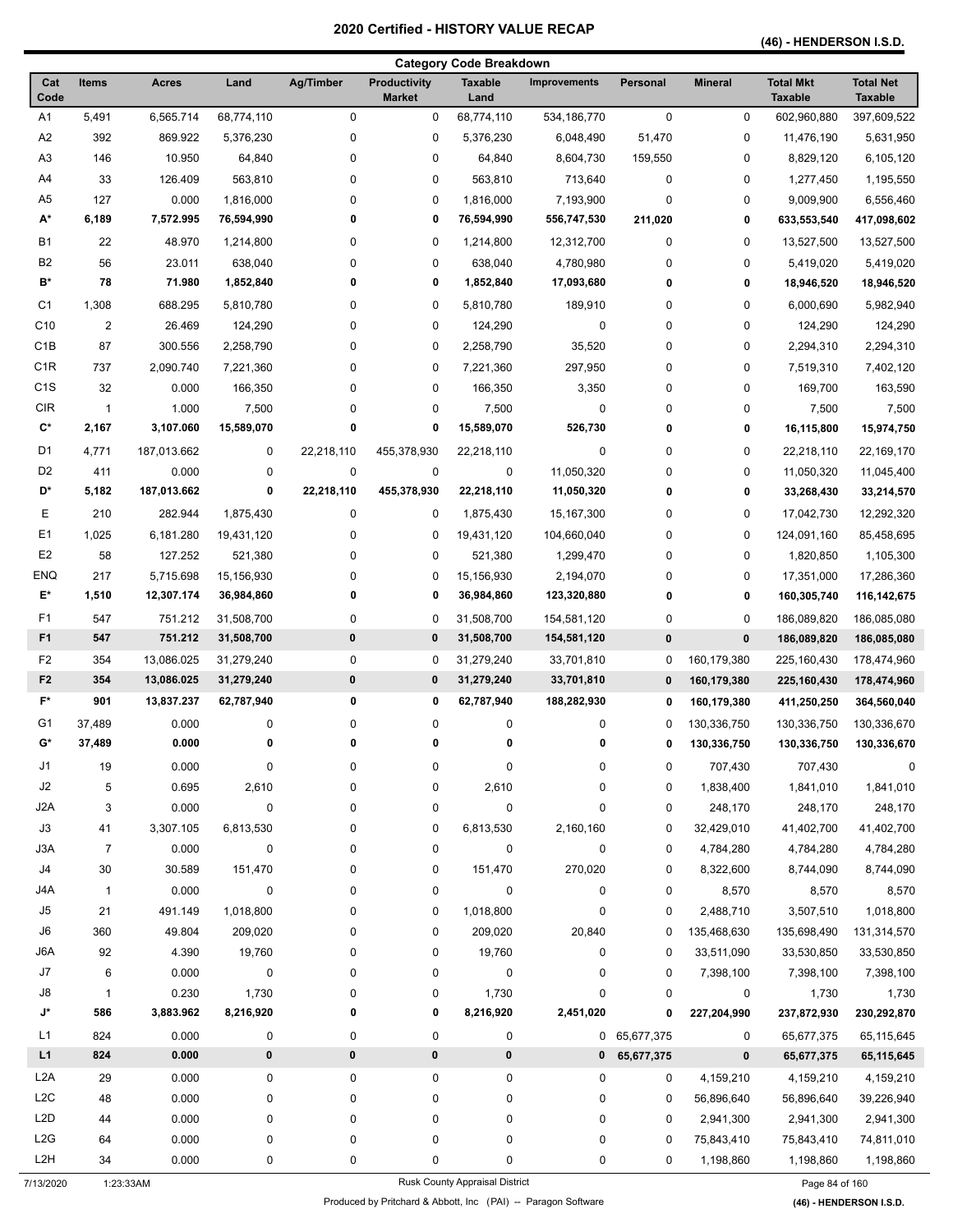## **(46) - HENDERSON I.S.D.**

| <b>Category Code Breakdown</b> |                |              |             |             |                                      |                        |                     |              |                |                                    |                                    |
|--------------------------------|----------------|--------------|-------------|-------------|--------------------------------------|------------------------|---------------------|--------------|----------------|------------------------------------|------------------------------------|
| Cat<br>Code                    | <b>Items</b>   | <b>Acres</b> | Land        | Ag/Timber   | <b>Productivity</b><br><b>Market</b> | <b>Taxable</b><br>Land | <b>Improvements</b> | Personal     | <b>Mineral</b> | <b>Total Mkt</b><br><b>Taxable</b> | <b>Total Net</b><br><b>Taxable</b> |
| L2I                            | $\overline{5}$ | 0.000        | 0           | $\mathbf 0$ | $\pmb{0}$                            | $\mathbf 0$            | 0                   | $\pmb{0}$    | 100,460        | 100,460                            | 100,460                            |
| L <sub>2</sub> J               | 39             | 0.000        | $\mathbf 0$ | $\mathbf 0$ | $\pmb{0}$                            | $\mathsf 0$            | 0                   | $\mathbf 0$  | 677,660        | 677,660                            | 677,660                            |
| L <sub>2</sub> L               | $\mathbf{1}$   | 0.000        | 0           | 0           | 0                                    | 0                      | 0                   | 0            | 3,737,400      | 3,737,400                          | 3,737,400                          |
| L <sub>2</sub> M               | 40             | 0.000        | $\mathbf 0$ | 0           | $\pmb{0}$                            | 0                      | 0                   | 0            | 4,261,760      | 4,261,760                          | 4,261,760                          |
| L <sub>20</sub>                | 22             | 0.000        | $\mathbf 0$ | 0           | $\pmb{0}$                            | $\mathsf 0$            | 0                   | 0            | 232,520        | 232,520                            | 232,520                            |
| L <sub>2</sub> P               | 21             | 0.000        | 0           | 0           | 0                                    | 0                      | 0                   | 0            | 1,656,950      | 1,656,950                          | 1,656,950                          |
| L2Q                            | 44             | 0.000        | 0           | 0           | 0                                    | 0                      | 0                   | 0            | 3,297,820      | 3,297,820                          | 3,287,020                          |
| L <sub>2</sub> T               | 4              | 0.000        | 0           | $\mathbf 0$ | 0                                    | 0                      | 0                   | $\mathbf 0$  | 1,052,350      | 1,052,350                          | 1,052,350                          |
| L2                             | 395            | 0.000        | $\pmb{0}$   | $\pmb{0}$   | $\pmb{0}$                            | $\pmb{0}$              | $\pmb{0}$           | $\mathbf{0}$ | 156,056,340    | 156,056,340                        | 137,343,440                        |
| L*                             | 1,219          | 0.000        | 0           | 0           | $\mathbf 0$                          | 0                      | 0                   | 65,677,375   | 156,056,340    | 221,733,715                        | 202,459,085                        |
| M <sub>1</sub>                 | 479            | 0.000        | 0           | 0           | 0                                    | 0                      | 0                   | 9,478,600    | 0              | 9,478,600                          | 5,472,940                          |
| M*                             | 479            | 0.000        | 0           | 0           | 0                                    | 0                      | 0                   | 9,478,600    | 0              | 9,478,600                          | 5,472,940                          |
| S                              | 15             | 0.000        | 0           | 0           | 0                                    | 0                      | 0                   | 7,151,137    | $\pmb{0}$      | 7,151,137                          | 7,151,137                          |
| $S^*$                          | 15             | 0.000        | 0           | 0           | 0                                    | 0                      | 0                   | 7,151,137    | 0              | 7,151,137                          | 7,151,137                          |
| XB                             | 67             | 0.005        | 140         | 0           | 0                                    | 140                    | 0                   | 16,448       | 940            | 17,528                             | 0                                  |
| XC                             | 14,585         | 0.000        | $\mathbf 0$ | $\mathbf 0$ | 0                                    | 0                      | 0                   | $\mathbf 0$  | 730,540        | 730,540                            | 0                                  |
| <b>XD</b>                      | $\mathbf{1}$   | 0.205        | 2,000       | $\mathbf 0$ | 0                                    | 2,000                  | 0                   | $\mathbf 0$  | $\pmb{0}$      | 2,000                              | 0                                  |
| XJ                             | $\mathbf{1}$   | 31.100       | 105,740     | 0           | 0                                    | 105,740                | 938,220             | $\mathbf 0$  | 0              | 1,043,960                          | 0                                  |
| XO                             | 21             | 0.000        | $\mathbf 0$ | 0           | $\pmb{0}$                            | 0                      | 0                   | 1,863,590    | $\pmb{0}$      | 1,863,590                          | 0                                  |
| XV                             | 78             | 0.107        | 13,750      | 0           | 0                                    | 13,750                 | 81,150              | 3,500        | 138,740        | 237,140                            | 0                                  |
| <b>XVA</b>                     | 213            | 327.247      | 4,016,080   | $\mathbf 0$ | 0                                    | 4,016,080              | 29,671,470          | $\mathbf 0$  | $\pmb{0}$      | 33,687,550                         | 0                                  |
| <b>XVB</b>                     | 86             | 480.024      | 2,893,440   | $\mathbf 0$ | 0                                    | 2,893,440              | 15,180,550          | 1,390        | $\pmb{0}$      | 18,075,380                         | 0                                  |
| <b>XVC</b>                     | 47             | 172.501      | 2,556,810   | $\mathbf 0$ | 0                                    | 2,556,810              | 101,814,100         | 0            | $\pmb{0}$      | 104,370,910                        | 0                                  |
| <b>XVD</b>                     | 35             | 71.462       | 1,777,520   | 0           | 0                                    | 1,777,520              | 10,298,190          | 0            | $\pmb{0}$      | 12,075,710                         | 0                                  |
| <b>XVE</b>                     | 38             | 1,026.550    | 2,191,330   | 0           | 0                                    | 2,191,330              | 114,390             | $\mathbf 0$  | $\pmb{0}$      | 2,305,720                          | 0                                  |
| <b>XVF</b>                     | 47             | 132.452      | 650,750     | 0           | 0                                    | 650,750                | 844,200             | $\mathbf 0$  | $\pmb{0}$      | 1,494,950                          | 0                                  |
| <b>XVG</b>                     | 19             | 33.263       | 478,790     | 0           | 0                                    | 478,790                | 2,855,840           | 45,002       | $\pmb{0}$      | 3,379,632                          | 0                                  |
| <b>XVH</b>                     | 18             | 386.597      | 1,344,590   | 0           | 0                                    | 1,344,590              | 29,561,830          | 0            | $\pmb{0}$      | 30,906,420                         | 0                                  |
| XVJ                            | 3              | 8.173        | 49,100      | 0           | 0                                    | 49,100                 | 141,600             | 0            | $\pmb{0}$      | 190,700                            | 0                                  |
| <b>XVK</b>                     | $\overline{2}$ | 1.124        | 11,240      | 0           | 0                                    | 11,240                 | 43,840              | 0            | $\pmb{0}$      | 55,080                             | 0                                  |
| <b>XVM</b>                     | $\overline{2}$ | 0.000        | 40,000      | 0           | 0                                    | 40,000                 | 484,450             | 0            | $\pmb{0}$      | 524,450                            | 0                                  |
| <b>XVR</b>                     | $\overline{2}$ | 4.190        | 45,180      | 0           | 0                                    | 45,180                 | 23,440              | $\mathbf 0$  | $\pmb{0}$      | 68,620                             | 0                                  |
| X*                             | 15,265         | 2,674.999    | 16,176,460  | 0           | 0                                    | 16,176,460             | 192,053,270         | 1,929,930    | 870,220        | 211,029,880                        | 0                                  |
|                                | 71,080         | 230,469.068  | 218,203,080 | 22,218,110  | 455,378,930                          | 240,421,190            | 1,091,526,360       | 84,448,062   | 674,647,680    | 2,091,043,292 1,541,649,859        |                                    |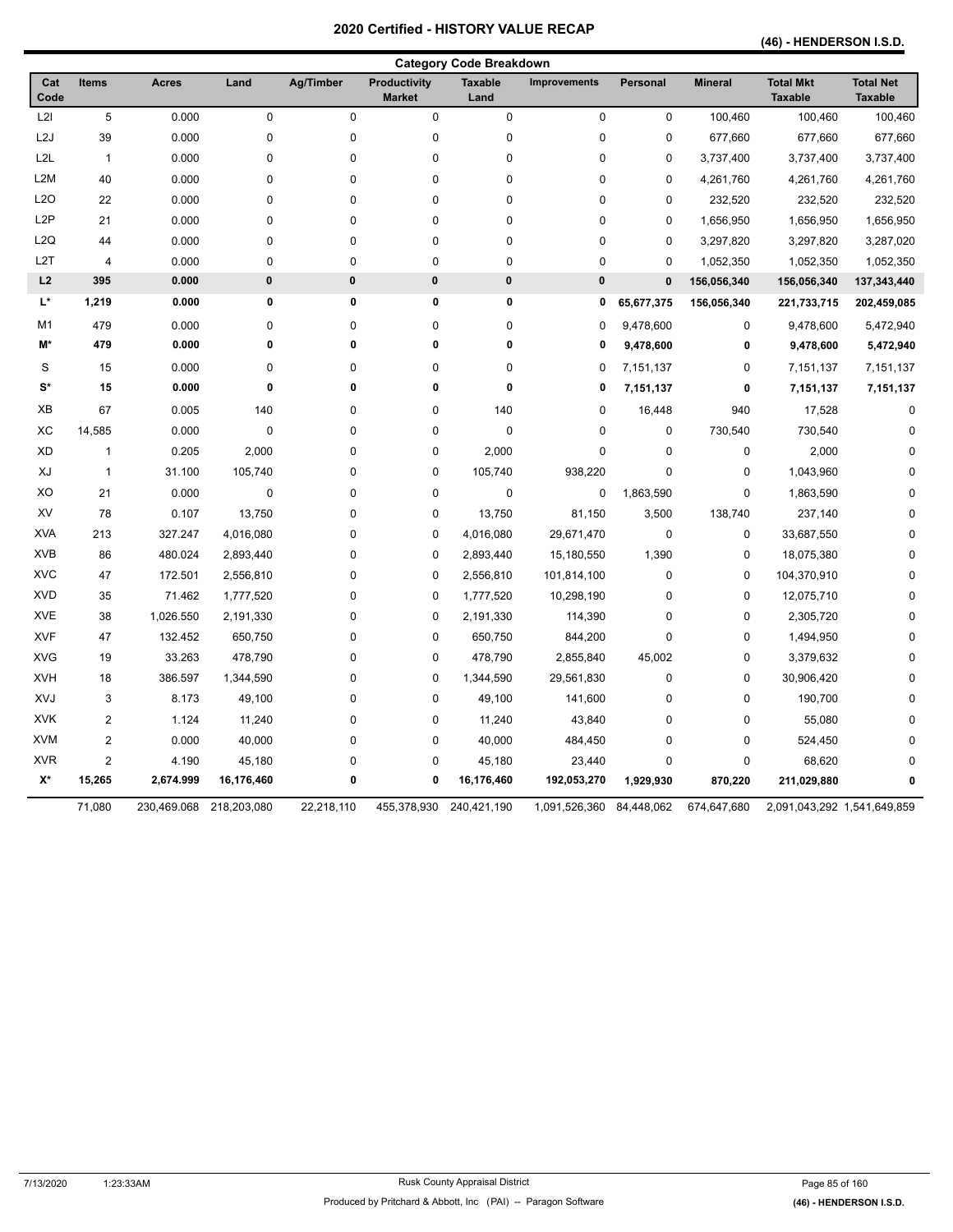|                                                     | a unea       | ו טווי<br>UNI VALUL |               |                                     |           | (30) - KILGORE I.S.D. |
|-----------------------------------------------------|--------------|---------------------|---------------|-------------------------------------|-----------|-----------------------|
| Land                                                | Value        | <b>Items</b>        | <b>Exempt</b> |                                     |           |                       |
| Land - Homesite<br>$^{(+)}$                         | 42,303,540   | 2,823               | 6,040         |                                     |           |                       |
| $(+)$<br>Land - Non Homesite                        | 30,306,710   | 1,243               | 4,250,010     |                                     |           |                       |
| $^{(+)}$<br>Land - Productivity Market              | 79,860,890   | 995                 | 0             |                                     |           |                       |
| $^{(+)}$<br>Land - Income                           | 150,700      | 3                   | 0             |                                     |           |                       |
| <b>Total Land Market Value</b><br>$(=)$             | 152,621,840  | 5,065               |               | <b>Total Land Value:</b>            | $^{(+)}$  | 152,621,840           |
| Improvements                                        | Value        | <b>Items</b>        | <b>Exempt</b> |                                     |           |                       |
| Improvements - Homesite<br>$^{(+)}$                 | 330,061,840  | 2,950               |               | 0                                   |           |                       |
| New Improvements - Homesite<br>$(+)$                | 4,655,350    | 125                 |               | 0                                   |           |                       |
| Improvements - Non Homesite<br>$^{(+)}$             | 51,020,390   | 618                 | 10,518,700    |                                     |           |                       |
| New Improvements - Non Homesite<br>$^{(+)}$         | 495,130      | 12                  |               | 0                                   |           |                       |
| $^{(+)}$<br>Improvements - Income                   | 2,150,630    | 4                   |               | 0                                   |           |                       |
| $(=)$<br><b>Total Improvement Value</b>             | 388,383,340  | 3,709               |               | <b>Total Imp Value:</b>             | $^{(+)}$  | 388,383,340           |
| Personal                                            | Value        | <b>Items</b>        | <b>Exempt</b> |                                     |           |                       |
| Personal - Homesite<br>$^{(+)}$                     | 3,744,740    | 180                 |               | 0                                   |           |                       |
| $^{(+)}$<br>New Personal - Homesite                 | 285,870      | 13                  |               | 0                                   |           |                       |
| $^{(+)}$<br>Personal - Non Homesite                 | 9,378,640    | 301                 |               | 0                                   |           |                       |
| $^{(+)}$<br>New Personal - Non Homesite             | 29.580       | 1                   |               | $\Omega$                            |           |                       |
| <b>Total Personal Value</b><br>$(=)$                | 13,438,830   | 495                 |               | <b>Total Personal Value:</b>        | $(+)$     | 13,438,830            |
| Total Real Estate & Personal Mkt Value (=)          | 554,444,010  | 9,269               |               |                                     |           |                       |
| Minerals                                            | <b>Value</b> | <b>Items</b>        |               |                                     |           |                       |
| <b>Mineral Value</b><br>$^{(+)}$                    | 22,512,850   | 7,398               |               |                                     |           |                       |
| Mineral Value - Real<br>$^{(+)}$                    |              | $\mathbf{0}$<br>0   |               |                                     |           |                       |
| Mineral Value - Personal<br>$^{(+)}$                | 58,942,300   | 5,300               |               |                                     |           |                       |
| <b>Total Mineral Market Value</b><br>$(=)$          | 81,455,150   | 12,698              |               | <b>Total Min Mkt Value:</b>         | $^{(+)}$  | 81,455,150            |
| $(=)$<br><b>Total Market Value</b>                  | 635,899,160  |                     |               | <b>Total Market Value:</b>          | $(=/+)$   | 635,899,160           |
| Ag/Timber *does not include protested               | Value        | <b>Items</b>        |               |                                     |           |                       |
| Land Timber Gain<br>$^{(+)}$                        |              | 0<br>0              |               | <b>Land Timber Gain:</b>            | $(+)$     | 0                     |
| <b>Productivity Market</b><br>$(+)$                 | 79,860,890   | 995                 |               |                                     |           |                       |
| $(-)$<br>Land Ag 1D                                 |              | 0<br>0              |               |                                     |           |                       |
| $(-)$<br>Land Ag 1D1                                | 867,740      | 459                 |               |                                     |           |                       |
| Land Ag Tim<br>$(-)$                                | 2,206,970    | 668                 |               |                                     |           |                       |
| Productivity Loss: (=)                              | 76,786,180   | 995                 |               | <b>Productivity Loss:</b>           | $(\cdot)$ | 76,786,180            |
| Losses                                              | Value        | <b>Items</b>        |               |                                     |           |                       |
| Less Real Exempt Property<br>$(-)$                  | 14,778,750   | 150                 |               |                                     |           |                       |
| $(-)$<br>Less \$500 Inc. Real Personal              |              | 3,125<br>20         |               | <b>Total Market Taxable:</b>        | $(=)$     | 559,112,980           |
| Less Disaster Exemption<br>$(-)$                    |              | 0<br>0              |               |                                     |           |                       |
| Less Real/Personal Abatements<br>$(\textnormal{-})$ |              | 0<br>0              |               |                                     |           |                       |
| $(-)$<br><b>Less Community Housing</b>              |              | 0<br>0              |               |                                     |           |                       |
| $(-)$<br>Less Freeport                              |              | 0<br>0              |               |                                     |           |                       |
| Less Allocation<br>$(-)$                            | 19,080       | 2                   |               |                                     |           |                       |
| Less MultiUse<br>$(-)$                              | 146,740      | 7                   |               |                                     |           |                       |
| $(-)$<br>Less Goods In Transit (Real & Industrial)  |              | 0<br>0              |               |                                     |           |                       |
| <b>Less Historical</b><br>$(-)$                     |              | 0<br>0              |               |                                     |           |                       |
| Less Solar/Wind Power<br>$(-)$                      |              | 0<br>0              |               | <b>Total Protested Value:</b>       |           | 37,460                |
| Less Vehicle Leased for Personal Use<br>$(-)$       | 1,027,714    | 22                  |               | <b>Protested % of Total Market:</b> |           | 0.01 %                |
| Less Real Protested Value<br>$(-)$                  | 37,460       | $\mathbf{1}$        |               |                                     |           |                       |
| $(-)$<br>Less 10% Cap Loss                          | 834,210      | 123                 |               |                                     |           |                       |
| Less TCEQ/Pollution Control<br>$(-)$                | 445,180      | 4                   |               |                                     |           |                       |
| Less VLA Loss<br>$(-)$                              |              | 0<br>0              |               |                                     |           |                       |
| Less Mineral Exempt Property<br>$(-)$               | 1,250,030    | 36                  |               |                                     |           |                       |
| Less \$500 Inc. Mineral Owner<br>$(-)$              | 283,170      | 4,907               |               |                                     |           |                       |
| <b>Less Mineral Abatements</b><br>$(-)$             |              | 0<br>0              |               |                                     |           |                       |
| $(-)$<br><b>Less Mineral Freeports</b>              |              | 0<br>0              |               |                                     |           |                       |
| $(-)$<br>Less Interstate Commerce                   |              | 0<br>0              |               |                                     |           |                       |
| Less Foreign Trade<br>$(-)$                         |              | 0<br>0              |               | <b>Total Losses:</b>                | $(-)$     | 17,797,745            |
| Less Mineral Unknown<br>$(-)$                       |              | 0<br>0              |               | <b>Total Appraised Value:</b>       | $(=/+)$   | 540,287,521           |
| $(-)$<br>Less Mineral Protested Value               |              | 0<br>0              |               | <b>Total Exemptions*:</b>           | $(\cdot)$ | 68,459,600            |
| $(=)$<br>Total Losses (includes Prod. Loss)         | 95,611,639   |                     |               | * See breakdown on following page   |           |                       |
| $(=)$<br><b>Total Appraised Value</b>               | 540,287,521  |                     |               | <b>Net Taxable Value:</b>           |           | 471,827,921           |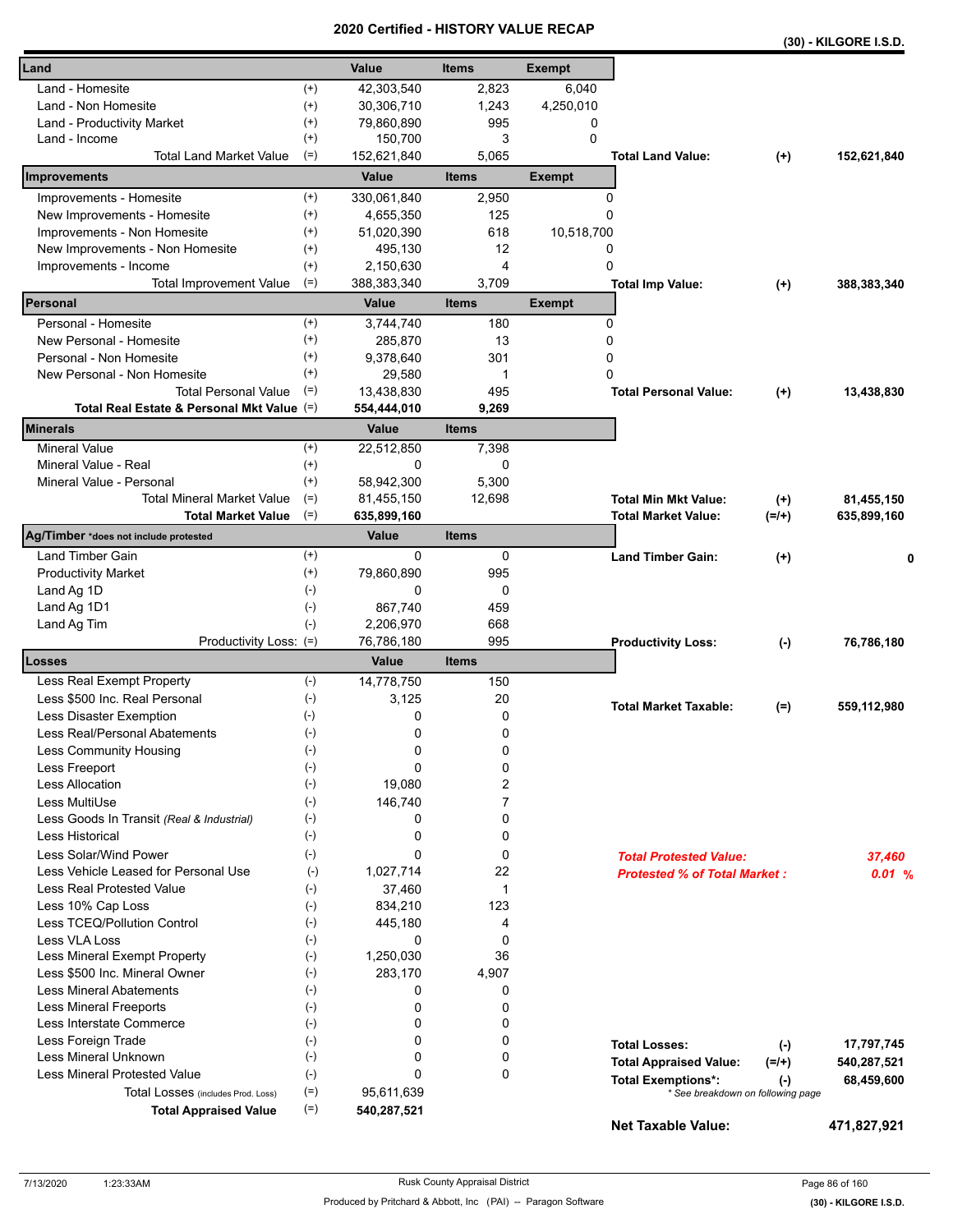|                                                                      |                                       |   |                                                      |                                                                   |              |            |              |                                                                    |                      |                                                                                                                                     | (30) - KILGORE I.S.D. |
|----------------------------------------------------------------------|---------------------------------------|---|------------------------------------------------------|-------------------------------------------------------------------|--------------|------------|--------------|--------------------------------------------------------------------|----------------------|-------------------------------------------------------------------------------------------------------------------------------------|-----------------------|
| *** Freeze Totals: (This is only for Effective Tax Rate Calculation) |                                       |   |                                                      |                                                                   |              |            |              |                                                                    |                      |                                                                                                                                     |                       |
| <b>Total Ceiling Tax:</b>                                            |                                       |   |                                                      |                                                                   |              | 666,188.09 |              |                                                                    |                      |                                                                                                                                     |                       |
| <b>Total Freeze Taxable:</b>                                         |                                       |   |                                                      |                                                                   |              | 84,720,020 |              |                                                                    |                      |                                                                                                                                     |                       |
| New Imp/Pers with Ceiling: +                                         |                                       |   |                                                      |                                                                   |              | 136,900    |              |                                                                    |                      |                                                                                                                                     |                       |
|                                                                      | **Freeze Adjusted Taxable:            |   |                                                      |                                                                   |              |            |              |                                                                    |                      | 387,244,801**This number DOES NOT represent any Jurisdiction's Certified Taxable Value**                                            |                       |
|                                                                      |                                       |   |                                                      |                                                                   |              |            |              |                                                                    |                      |                                                                                                                                     |                       |
|                                                                      |                                       |   |                                                      | or (Freeze Adjusted Taxable * Tax Rate / 100) + Total Ceiling Tax |              |            |              |                                                                    |                      | Estimated Total Levy: ((Net Taxable Value - Total Freeze Taxable + New Imp/Pers with Ceiling) * Tax Rate / 100) + Total Ceiling Tax |                       |
| <b>Count of Homesteads</b>                                           |                                       |   |                                                      |                                                                   |              |            |              |                                                                    |                      |                                                                                                                                     |                       |
| н                                                                    | s                                     | F | в                                                    | D                                                                 | W            | O          | DV           | DV100                                                              | <b>SS First Resp</b> | <b>SS Svc Member</b>                                                                                                                |                       |
| 1,174                                                                | 959                                   | 0 | 60                                                   | 0                                                                 | $\mathbf{1}$ | 0          | 73           | 43                                                                 | 0                    | 0                                                                                                                                   |                       |
| <b>Owner and Parcel Counts</b>                                       |                                       |   |                                                      |                                                                   |              |            |              |                                                                    |                      |                                                                                                                                     |                       |
| <b>Total Parcels*:</b>                                               |                                       |   |                                                      |                                                                   |              |            |              | 18,256* Parcel count is figured by parcel per ownership sequences. |                      |                                                                                                                                     |                       |
| <b>Total Owners:</b>                                                 |                                       |   |                                                      | 8,320                                                             |              |            |              |                                                                    |                      |                                                                                                                                     |                       |
| <b>Ported Homestead/Charity Amounts</b>                              |                                       |   |                                                      |                                                                   | Value        |            | <b>Items</b> |                                                                    |                      |                                                                                                                                     |                       |
|                                                                      | DV Donated Home (Charity)             |   |                                                      | $^{(+)}$                                                          |              | 0          |              |                                                                    | 0                    |                                                                                                                                     |                       |
|                                                                      | SS of a Service Member Ported Amount  |   |                                                      | $^{(+)}$                                                          |              | 0          |              |                                                                    | 0                    |                                                                                                                                     |                       |
|                                                                      | SS of a First Responder Ported Amount |   |                                                      | $^{(+)}$                                                          |              | 0          |              |                                                                    | 0                    |                                                                                                                                     |                       |
|                                                                      | SS of DV Donated Home Ported Amount   |   |                                                      | $^{(+)}$                                                          |              | 0          |              |                                                                    | 0                    |                                                                                                                                     |                       |
|                                                                      | SS of 100% DV Ported Amount           |   |                                                      | $^{(+)}$                                                          |              | 31,580     |              |                                                                    | 1                    |                                                                                                                                     |                       |
| <b>Homestead Exemptions</b><br>Homestead H,S                         |                                       |   |                                                      | $^{(+)}$                                                          | Value        | 53,654,020 | <b>Items</b> | 2,237                                                              |                      |                                                                                                                                     |                       |
| Senior S                                                             |                                       |   |                                                      | $^{(+)}$                                                          |              | 8,875,310  |              | 924                                                                |                      | H - Homestead                                                                                                                       | D - Disabled Only     |
| Disabled B                                                           |                                       |   |                                                      | $^{(+)}$                                                          |              | 504,020    |              | 57                                                                 |                      | S - Over 65                                                                                                                         | W - Widow             |
| DV 100%                                                              |                                       |   |                                                      | $^{(+)}$                                                          |              | 4,861,340  |              | 41                                                                 |                      | F - Disabled Widow                                                                                                                  | O - Over 65 (No HS)   |
| Surviving Spouse of a Service Member                                 |                                       |   |                                                      | $^{(+)}$                                                          |              | 0          |              |                                                                    | 0                    | B - Disabled<br>DV100 (1, 2, 3) - 100% Disabled Veteran                                                                             | DV - Disabled Veteran |
| Survivng Spouse of a First Responder                                 |                                       |   |                                                      | $^{(+)}$                                                          |              | 0          |              |                                                                    | 0                    | 4 (4B, 4H, 4S) - Surviving Spouse of a Service Member                                                                               |                       |
|                                                                      |                                       |   | Total Reimbursable (=)                               |                                                                   |              | 67,894,690 |              | 3,259                                                              |                      | 5* (5B, 5H, 5S) - Surviving Spouse of a First Responder                                                                             |                       |
| <b>Local Discount</b>                                                |                                       |   |                                                      | $^{(+)}$                                                          |              | 0          |              |                                                                    | 0                    |                                                                                                                                     |                       |
| <b>Disabled Veteran</b>                                              |                                       |   |                                                      | $^{(+)}$                                                          |              | 533,330    |              | 49                                                                 |                      |                                                                                                                                     |                       |
| Optional 65                                                          |                                       |   |                                                      | $^{(+)}$                                                          |              | 0          |              |                                                                    | 0                    |                                                                                                                                     |                       |
| <b>Local Disabled</b>                                                |                                       |   |                                                      | $^{(+)}$                                                          |              | 0          |              |                                                                    | 0                    |                                                                                                                                     |                       |
| State Homestead                                                      |                                       |   |                                                      | $^{(+)}$                                                          |              | 0          |              |                                                                    | 0                    |                                                                                                                                     |                       |
| <b>Total Exemptions</b>                                              |                                       |   |                                                      | $(=)$                                                             |              |            |              | 68,459,600 (includes Ported/Charity Amounts)                       |                      |                                                                                                                                     |                       |
| <b>Special Certified Totals</b>                                      |                                       |   |                                                      |                                                                   |              |            |              |                                                                    |                      |                                                                                                                                     |                       |
|                                                                      |                                       |   | <b>Exempt Value of First Time Absolute Exemption</b> |                                                                   |              |            |              | \$135,030                                                          |                      |                                                                                                                                     |                       |
|                                                                      |                                       |   | <b>Exempt Value of First Time Partial Exemption</b>  |                                                                   |              |            |              | \$792,910                                                          |                      |                                                                                                                                     |                       |
|                                                                      |                                       |   |                                                      |                                                                   |              |            |              |                                                                    |                      |                                                                                                                                     |                       |
| <b>New AG/Timber</b>                                                 |                                       |   |                                                      |                                                                   |              |            |              |                                                                    |                      |                                                                                                                                     |                       |
| Market                                                               |                                       |   |                                                      |                                                                   |              |            |              | \$0                                                                |                      |                                                                                                                                     |                       |
| Taxable                                                              |                                       |   |                                                      |                                                                   |              |            |              | \$0                                                                |                      |                                                                                                                                     |                       |
|                                                                      | Value Loss                            |   |                                                      |                                                                   |              |            |              | \$0                                                                |                      |                                                                                                                                     |                       |
| New Improvement/Personal                                             |                                       |   |                                                      |                                                                   |              |            |              |                                                                    |                      |                                                                                                                                     |                       |
| Market                                                               |                                       |   |                                                      |                                                                   |              |            |              | \$5,465,930                                                        |                      |                                                                                                                                     |                       |
| Taxable                                                              |                                       |   |                                                      |                                                                   |              |            |              | \$5,343,600                                                        |                      |                                                                                                                                     |                       |
|                                                                      |                                       |   |                                                      |                                                                   |              |            |              |                                                                    |                      |                                                                                                                                     |                       |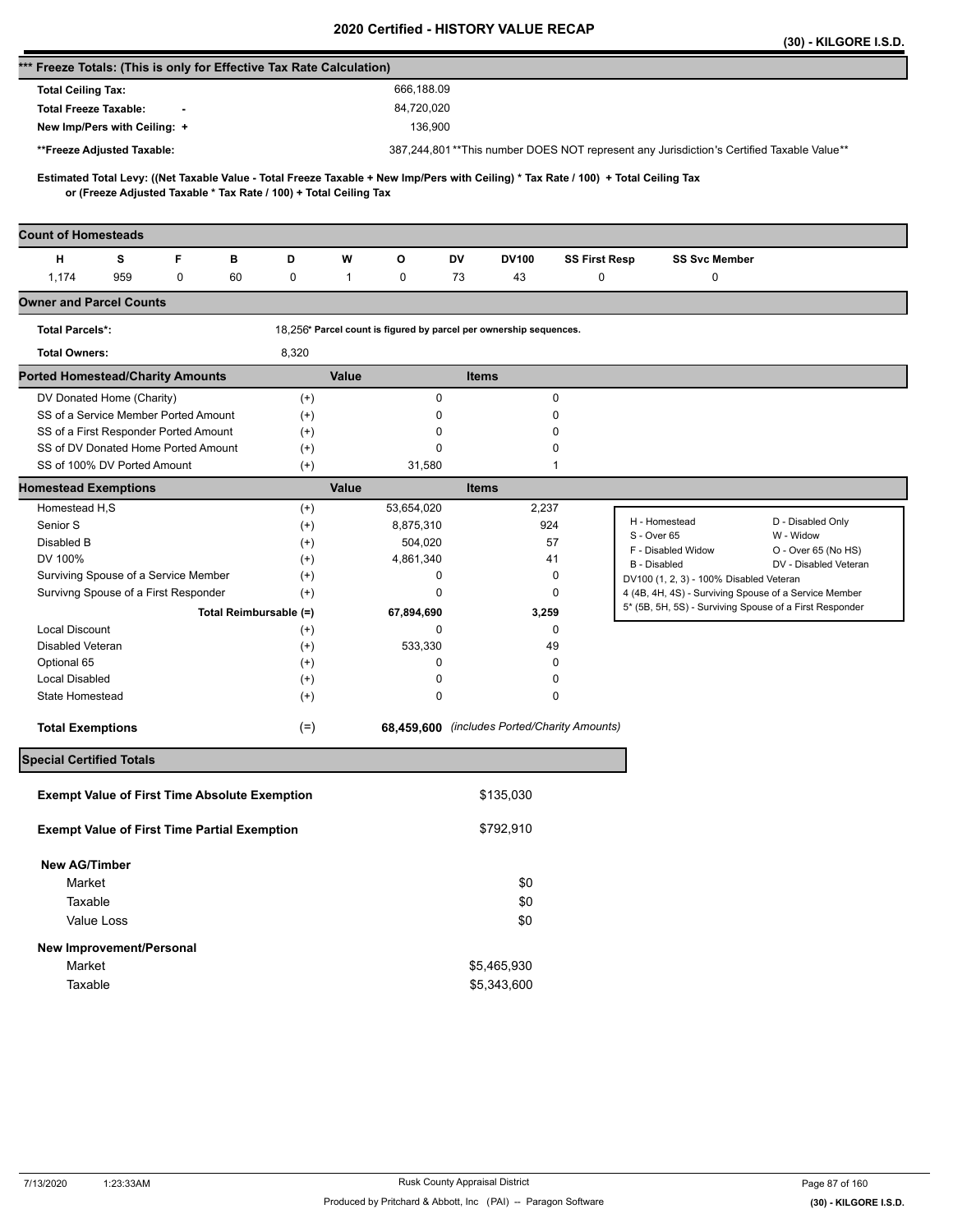|                                   | Average Values* (includes protested & exempt value) |                |                                 |                                        |
|-----------------------------------|-----------------------------------------------------|----------------|---------------------------------|----------------------------------------|
| Average Homestead Value A*        |                                                     | <b>Parcels</b> | Total Homestead Value A*        |                                        |
| Market                            | \$119,887                                           | 2.749          | Market                          | \$329,571,000                          |
| Taxable                           | \$94.615                                            |                | Taxable                         | \$271,031,230                          |
|                                   | Average Homestead Value A* and E*                   | <b>Parcels</b> |                                 | Total Homestead Value A* and E*        |
| Market                            | \$120.481                                           | 2.795          | Market                          | \$336,745,270                          |
| Taxable                           | \$95.212                                            |                | Taxable                         | \$277.632.260                          |
|                                   | Average Homestead Value A* and E* and M1            | <b>Parcels</b> |                                 | Total Homestead Value A* and E* and M1 |
| Market                            | \$114,016                                           | 2,989          | Market                          | \$340,794,110                          |
| Taxable                           | \$88.761                                            |                | Taxable                         | \$280,076,290                          |
| <b>Average Homestead Value M1</b> |                                                     | <b>Parcels</b> | <b>Total Homestead Value M1</b> |                                        |
| Market                            | \$20,870                                            | 194            | Market                          | \$4,048,840                            |
| Taxable                           | \$0                                                 |                | Taxable                         | \$2,444,030                            |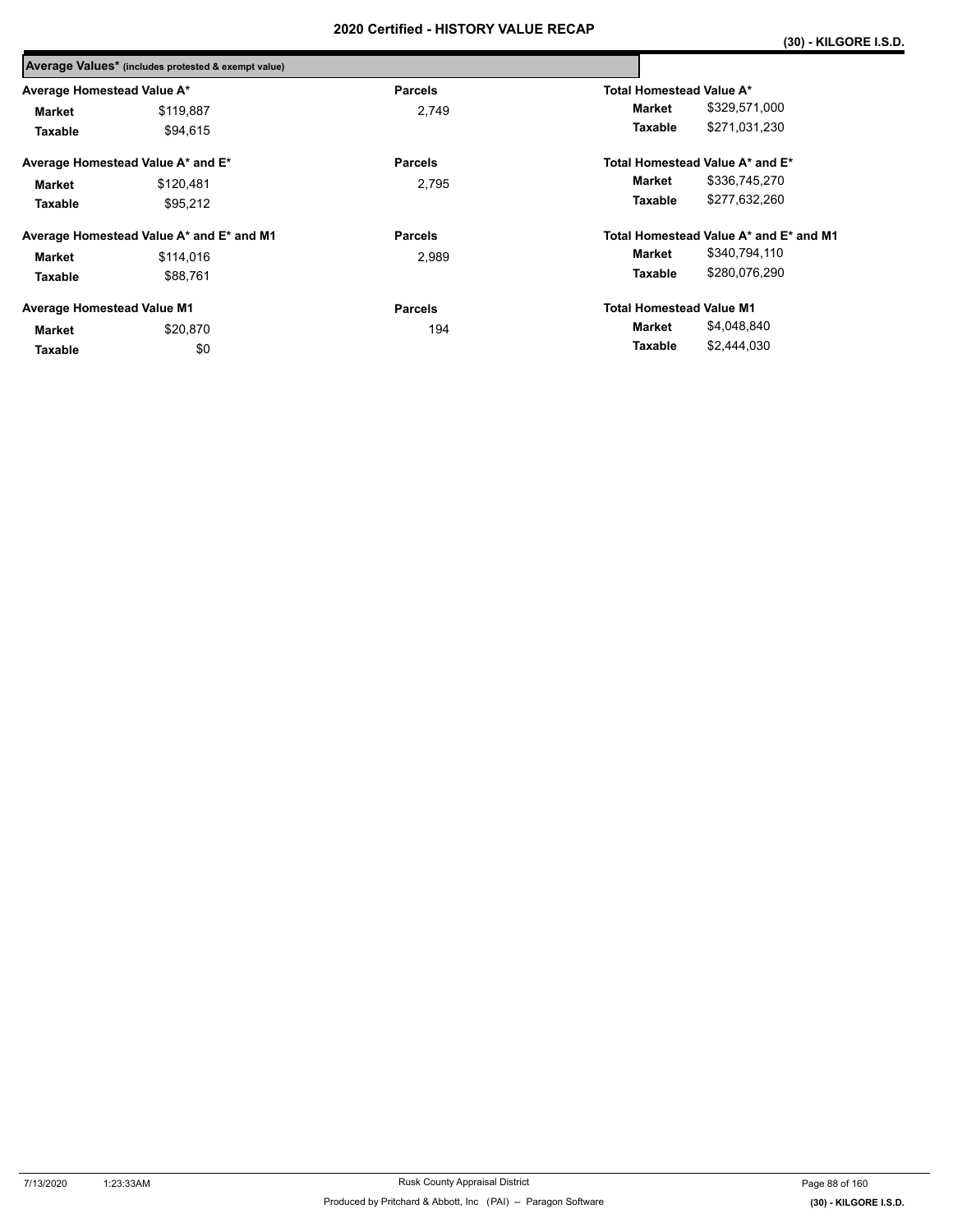| <b>Minerals</b>                                                | Value        | <b>Items</b>   |                                    |             |
|----------------------------------------------------------------|--------------|----------------|------------------------------------|-------------|
| Mineral_Value                                                  | 22,512,850   | 7,398          |                                    |             |
| Mineral Value - Real                                           | 0            | $\mathbf 0$    |                                    |             |
| Mineral Value - Personal                                       | 58,942,300   | 5,300          | <b>Total Mineral Value:</b>        | 81,455,150  |
| <b>Mineral Loss</b>                                            | Value        | <b>Items</b>   |                                    |             |
| Less Mineral Exempt Property                                   | 1,250,030    | 36             | <b>Total Mineral Exempt Value:</b> | 1,250,030   |
| Less \$500 Inc. Mineral Owner                                  | 283,170      | 4,907          |                                    |             |
| <b>Less Mineral Abatements</b>                                 | 0            | $\mathbf 0$    |                                    |             |
| Less Mineral Freeports/Interstate Commerce                     | 0            | $\Omega$       |                                    |             |
| Less Mineral Unknown                                           | 0            | $\Omega$       |                                    |             |
| Less TCEQ/Pollution Control                                    | 445,180      | 4              |                                    |             |
| Less VLA                                                       | 0            | 0              |                                    |             |
| <b>Less Mineral Protested Value</b>                            | $\mathbf 0$  | $\mathbf 0$    | <b>Taxload Mineral Total:</b>      | 80,205,120  |
| Land                                                           | Value        | <b>Items</b>   |                                    |             |
| Land - Homesite                                                | 42,303,540   | 2,823          |                                    |             |
| Land - Non Homesite                                            | 30,306,710   | 1,243          |                                    |             |
| Land - Productivity Market                                     | 79,860,890   | 995            |                                    |             |
| Land - Income                                                  | 150,700      | 3              | <b>Total Land Value:</b>           | 152,621,840 |
| Land Timber Gain                                               | 0            | $\mathbf 0$    |                                    |             |
| Improvements                                                   | Value        | <b>Items</b>   |                                    |             |
| Improvements - Homesite                                        | 330,061,840  | 2,950          |                                    |             |
| New Improvements - Homesite                                    | 4,655,350    | 125            |                                    |             |
| Improvements - Non Homesite                                    | 51,020,390   | 618            |                                    |             |
| New Improvements - Non Homesite                                | 495,130      | 12             |                                    |             |
| Improvements - Income                                          | 2,150,630    | $\overline{4}$ | <b>Total Improvement Value:</b>    | 388,383,340 |
| <b>Ag Loss</b>                                                 | Value        | <b>Items</b>   |                                    |             |
| <b>Productivity Market</b>                                     | 79,860,890   | 995            |                                    |             |
| Land Ag 1D                                                     | 0            | 0              |                                    |             |
| Land Ag 1D1                                                    | 867,740      | 459            |                                    |             |
| Land Ag Tim                                                    | 2,206,970    | 2,206,970      | <b>Productivity Loss:</b>          | 76,786,180  |
| <b>Real Loss</b>                                               | <b>Value</b> |                |                                    |             |
| Land Homesite Exempt                                           | 6,040        |                |                                    |             |
| Land Non-Homesite Exempt                                       | 4,250,010    |                |                                    |             |
| <b>Productivity Market Exempt</b>                              | 0            |                |                                    |             |
| Income Land Exempt                                             | 0            |                |                                    |             |
| Improvement Homesite Exempt<br>New Improvement Homesite Exempt | 0<br>0       |                |                                    |             |
| Improvement Non-Homesite Exempt                                | 10,518,700   |                |                                    |             |
| New Improvement Non-Homesite Exempt                            | 0            |                |                                    |             |
| Income Improvement Exempt                                      | 0            |                | <b>Real Exempt Total:</b>          | 14,778,750  |
|                                                                |              |                |                                    |             |
| Personal                                                       | Value        | <b>Items</b>   | <b>Taxload Real Total:</b>         | 449,440,250 |
| Personal - Homesite                                            | 3,744,740    | 180            |                                    |             |
| New Personal - Homesite                                        | 285,870      | 13             |                                    |             |
| Personal - Non Homesite                                        | 9,378,640    | 301            |                                    |             |
| New Personal - Non Homesite                                    | 29,580       | $\mathbf{1}$   | <b>Total Personal Value:</b>       | 13,438,830  |
| <b>Personal Loss</b>                                           | <b>Value</b> |                |                                    |             |
| Personal Homesite Exempt                                       | 0            |                |                                    |             |
| New Personal Homesite Exempt<br>Personal Non-Homesite Exempt   | 0<br>0       |                |                                    |             |
| New Personal Non-Homesite Exempt                               | 0            |                |                                    |             |
| Personal Under 500                                             | 3,125        |                | <b>Personal Exempt Total:</b>      | 0           |
|                                                                |              |                |                                    |             |
|                                                                |              |                | <b>Taxload Personal Total:</b>     | 13,438,830  |
|                                                                |              |                |                                    |             |
|                                                                |              |                | <b>Total Appraised:</b>            | 540,287,521 |
|                                                                |              |                | <b>Taxroll Load Total:</b>         | 543,084,200 |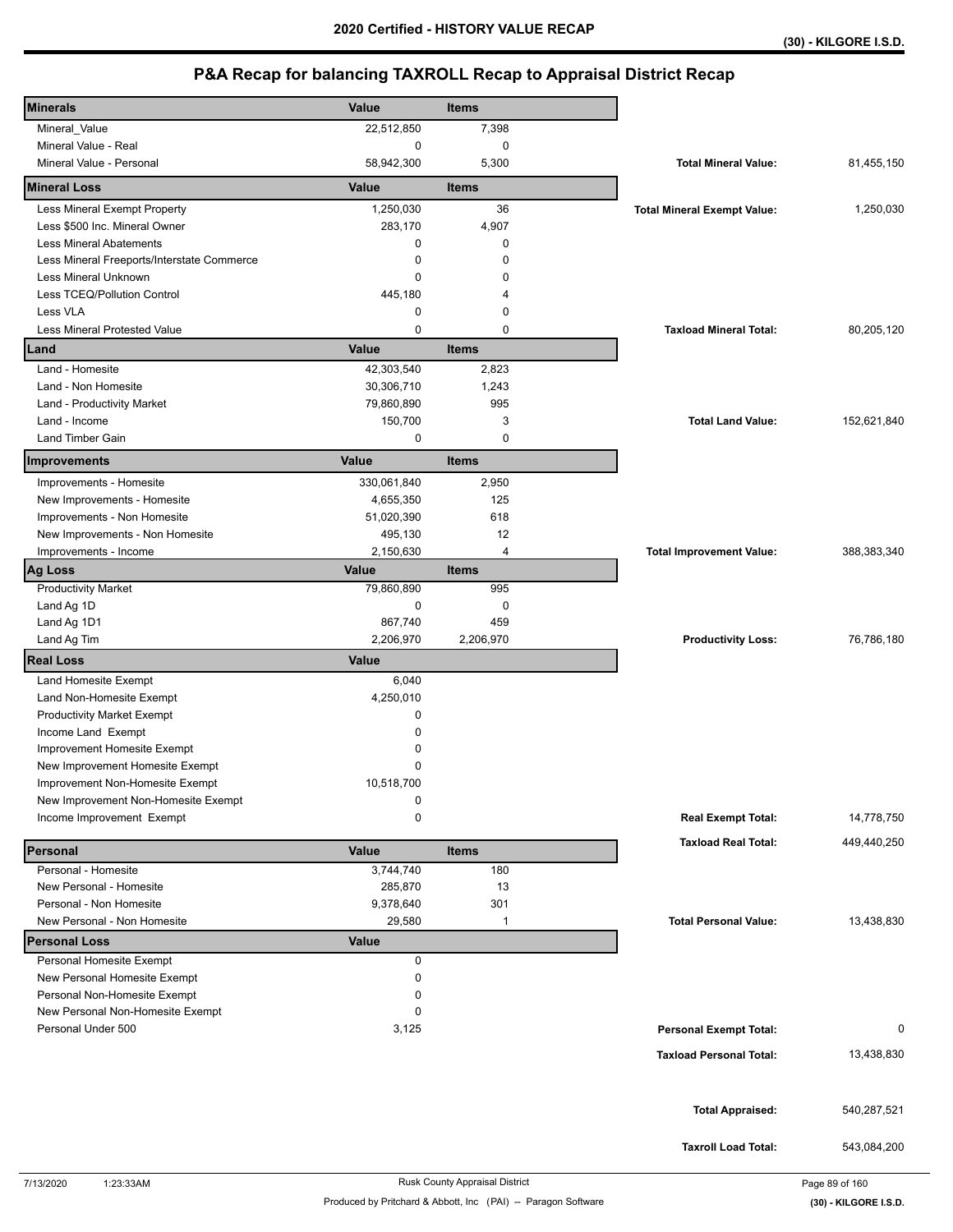**(30) - KILGORE I.S.D.** 

|                    |                         |              |            |             |                               | <b>Category Code Breakdown</b> |                     |           |                |                                    |                                    |
|--------------------|-------------------------|--------------|------------|-------------|-------------------------------|--------------------------------|---------------------|-----------|----------------|------------------------------------|------------------------------------|
| Cat<br>Code        | <b>Items</b>            | <b>Acres</b> | Land       | Ag/Timber   | Productivity<br><b>Market</b> | <b>Taxable</b><br>Land         | <b>Improvements</b> | Personal  | <b>Mineral</b> | <b>Total Mkt</b><br><b>Taxable</b> | <b>Total Net</b><br><b>Taxable</b> |
| A1                 | 2,289                   | 2,868.252    | 35,901,270 | $\mathbf 0$ | 0                             | 35,901,270                     | 241,734,430         | 0         | 0              | 277,635,700                        | 226,851,070                        |
| A <sub>2</sub>     | 358                     | 602.768      | 4,881,420  | 0           | 0                             | 4,881,420                      | 7,547,980           | 0         | 0              | 12,429,400                         | 7,535,490                          |
| A <sub>3</sub>     | 370                     | 8.607        | 88,060     | 0           | 0                             | 88,060                         | 57,531,780          | 0         | 0              | 57,619,840                         | 52,495,520                         |
| A4                 | 23                      | 29.324       | 210,050    | 0           | 0                             | 210,050                        | 819,750             | 0         | 0              | 1,029,800                          | 925,550                            |
| A*                 | 3,040                   | 3,508.952    | 41,080,800 | 0           | 0                             | 41,080,800                     | 307,633,940         | 0         | 0              | 348,714,740                        | 287,807,630                        |
| <b>B1</b>          | 6                       | 0.000        | 40,500     | 0           | 0                             | 40,500                         | 341,670             | 0         | 0              | 382,170                            | 347,170                            |
| B <sub>2</sub>     | 10                      | 12.416       | 212,700    | 0           | 0                             | 212,700                        | 1,229,360           | 0         | 0              | 1,442,060                          | 1,442,060                          |
| B*                 | 16                      | 12.416       | 253,200    | 0           | 0                             | 253,200                        | 1,571,030           | 0         | 0              | 1,824,230                          | 1,789,230                          |
| C <sub>1</sub>     | 172                     | 126.441      | 1,538,830  | 0           | 0                             | 1,538,830                      | 62,750              | 0         | 0              | 1,601,580                          | 1,595,810                          |
| C <sub>10</sub>    | $\overline{7}$          | 310.357      | 8,629,570  | 0           | 0                             | 8,629,570                      | $\pmb{0}$           | 0         | 0              | 8,629,570                          | 8,629,570                          |
| C <sub>1</sub> B   | 20                      | 77.196       | 404,560    | 0           | 0                             | 404,560                        | 61,760              | 0         | 0              | 466,320                            | 466,320                            |
| C <sub>1</sub> R   | 397                     | 1,683.473    | 4,530,190  | 0           | 0                             | 4,530,190                      | 296,110             | 0         | 0              | 4,826,300                          | 4,798,960                          |
| C <sub>1</sub> V   | $\overline{1}$          | 0.000        | 0          | 0           | 0                             | 0                              | 0                   | 0         | 0              | 0                                  | $\pmb{0}$                          |
| C*                 | 597                     | 2,197.467    | 15,103,150 | 0           | 0                             | 15,103,150                     | 420,620             | 0         | 0              | 15,523,770                         | 15,490,660                         |
| D1                 | 995                     | 27,574.726   | 0          | 3,074,710   | 79,860,890                    | 3,074,710                      | $\pmb{0}$           | 0         | $\pmb{0}$      | 3,074,710                          | 3,067,780                          |
| D <sub>2</sub>     | 130                     | 0.000        | 0          | 0           | 0                             | 0                              | 6,437,390           | 0         | 0              | 6,437,390                          | 6,437,390                          |
| D*                 | 1,125                   | 27,574.726   | 0          | 3,074,710   | 79,860,890                    | 3,074,710                      | 6,437,390           | 0         | 0              | 9,512,100                          | 9,505,170                          |
| Е                  | 94                      | 111.230      | 772,430    | 0           | 0                             | 772,430                        | 5,846,980           | 0         | 0              | 6,619,410                          | 5,912,090                          |
| E <sub>1</sub>     | 298                     | 968.425      | 3,513,610  | 0           | 0                             | 3,513,610                      | 36,249,670          | 0         | $\pmb{0}$      | 39,763,280                         | 34,085,570                         |
| E <sub>2</sub>     | 23                      | 47.895       | 274,730    | 0           | 0                             |                                | 339,360             | 0         | 0              | 614,090                            | 316,690                            |
| E4                 | $\mathbf{1}$            |              |            |             |                               | 274,730                        |                     |           |                |                                    |                                    |
|                    |                         | 1.000        | 8,000      | 0           | 0                             | 8,000                          | 36,850              | 0         | 0              | 44,850                             | 19,850                             |
| ENQ<br>E*          | 81<br>497               | 1,082.265    | 3,310,530  | 0<br>0      | 0                             | 3,310,530                      | 223,360             | 0         | 0              | 3,533,890                          | 3,533,890                          |
|                    |                         | 2,210.815    | 7,879,300  |             | 0                             | 7,879,300                      | 42,696,220          | 0         | 0              | 50,575,520                         | 43,868,090                         |
| F <sub>1</sub>     | 57                      | 176.772      | 1,500,150  | 0           | 0                             | 1,500,150                      | 7,741,940           | 0         | 0              | 9,242,090                          | 9,242,090                          |
| F <sub>1</sub>     | 57                      | 176.772      | 1,500,150  | $\bf{0}$    | $\pmb{0}$                     | 1,500,150                      | 7,741,940           | $\pmb{0}$ | 0              | 9,242,090                          | 9,242,090                          |
| F <sub>2</sub>     | 52                      | 632.376      | 2,231,680  | 0           | $\mathbf 0$                   | 2,231,680                      | 11,341,850          | 0         | 0              | 13,573,530                         | 13,573,530                         |
| F <sub>2</sub>     | 52                      | 632.376      | 2,231,680  | $\mathbf 0$ | $\pmb{0}$                     | 2,231,680                      | 11,341,850          | 0         | 0              | 13,573,530                         | 13,573,530                         |
| $F^*$              | 109                     | 809.148      | 3,731,830  | 0           | 0                             | 3,731,830                      | 19,083,790          | 0         | 0              | 22,815,620                         | 22,815,620                         |
| G <sub>1</sub>     | 7,398                   | 0.000        | 0          | 0           | 0                             | 0                              | 0                   | 0         | 22,512,850     | 22,512,850                         | 22,512,850                         |
| $\mathsf{G}^\star$ | 7,398                   | 0.000        | 0          | 0           | 0                             | 0                              | 0                   | 0         | 22,512,850     | 22,512,850                         | 22,512,850                         |
| J1                 | 7                       | 0.000        | 0          | 0           | 0                             | 0                              | 0                   | 0         | 1,259,600      | 1,259,600                          | 19,500                             |
| J2                 | 6                       | 7.882        | 29,560     | 0           | 0                             | 29,560                         | $\pmb{0}$           | 0         | 484,740        | 514,300                            | 514,300                            |
| $\sf J3$           | 14                      | 5.799        | 31,950     | 0           | 0                             | 31,950                         | $\pmb{0}$           | 0         | 7,316,080      | 7,348,030                          | 7,348,030                          |
| J4                 | 8                       | 7.000        | 31,500     | 0           | 0                             | 31,500                         | $\pmb{0}$           | 0         | 430,980        | 462,480                            | 462,480                            |
| J5                 | $\overline{\mathbf{c}}$ | 0.258        | 6,500      | 0           | 0                             | 6,500                          | 3,420               | 0         | 1,110,280      | 1,120,200                          | 1,120,200                          |
| J5A                | $\mathbf{1}$            | 0.000        | $\pmb{0}$  | 0           | 0                             | $\pmb{0}$                      | $\pmb{0}$           | 0         | 20,000         | 20,000                             | 20,000                             |
| $\mathsf{J6}$      | 126                     | 2.621        | 13,110     | 0           | 0                             | 13,110                         | $\pmb{0}$           | 0         | 7,405,340      | 7,418,450                          | 7,417,800                          |
| J6A                | 16                      | 0.000        | 0          | 0           | 0                             | $\pmb{0}$                      | $\pmb{0}$           | 0         | 4,371,490      | 4,371,490                          | 4,371,490                          |
| $\sf J7$           | $\overline{2}$          | 0.000        | $\pmb{0}$  | 0           | 0                             | $\pmb{0}$                      | $\pmb{0}$           | 0         | 129,610        | 129,610                            | 129,610                            |
| J*                 | 182                     | 23.561       | 112,620    | 0           | 0                             | 112,620                        | 3,420               | 0         | 22,528,120     | 22,644,160                         | 21,403,410                         |
| L1                 | 191                     | 0.000        | 0          | 0           | 0                             | 0                              | 0                   | 7,532,051 | 0              | 7,532,051                          | 7,295,641                          |
| L1                 | 191                     | 0.000        | $\pmb{0}$  | $\pmb{0}$   | $\pmb{0}$                     | $\pmb{0}$                      | 0                   | 7,532,051 | 0              | 7,532,051                          | 7,295,641                          |
| L <sub>2</sub> A   | 22                      | 0.000        | 0          | 0           | $\pmb{0}$                     | $\pmb{0}$                      | 0                   | 0         | 2,764,320      | 2,764,320                          | 2,764,320                          |
| L2B                | $\overline{4}$          | 0.000        | 0          | 0           | 0                             | 0                              | $\pmb{0}$           | 0         | 639,200        | 639,200                            | 639,200                            |
| L <sub>2</sub> C   | 23                      | 0.000        | 0          | 0           | 0                             | 0                              | $\pmb{0}$           | 0         | 7,607,360      | 7,607,360                          | 7,607,360                          |
| L2D                | 21                      | 0.000        | 0          | 0           | 0                             | 0                              | $\pmb{0}$           | 0         | 386,800        | 386,800                            | 386,800                            |
| L2G                | 40                      | 0.000        | 0          | 0           | 0                             | 0                              | $\pmb{0}$           | 0         | 19,315,550     | 19,315,550                         | 18,871,020                         |
| L <sub>2</sub> H   | 5                       | 0.000        | 0          | 0           | 0                             | 0                              | $\pmb{0}$           | 0         | 540,560        | 540,560                            | 540,560                            |
| L <sub>2</sub> J   | 22                      | 0.000        | 0          | 0           | 0                             | 0                              | $\pmb{0}$           | 0         | 266,640        | 266,640                            | 266,640                            |
| L <sub>2</sub> L   | $\mathbf{1}$            | 0.000        | 0          | 0           | 0                             | 0                              | $\pmb{0}$           | 0         | 11,620         | 11,620                             | 11,620                             |
| L2M                | 15                      | 0.000        | 0          | 0           | 0                             | 0                              | $\pmb{0}$           | 0         | 2,730,140      | 2,730,140                          | 2,730,140                          |
| 7/13/2020          | 1:23:33AM               |              |            |             |                               | Rusk County Appraisal District |                     |           |                | Page 90 of 160                     |                                    |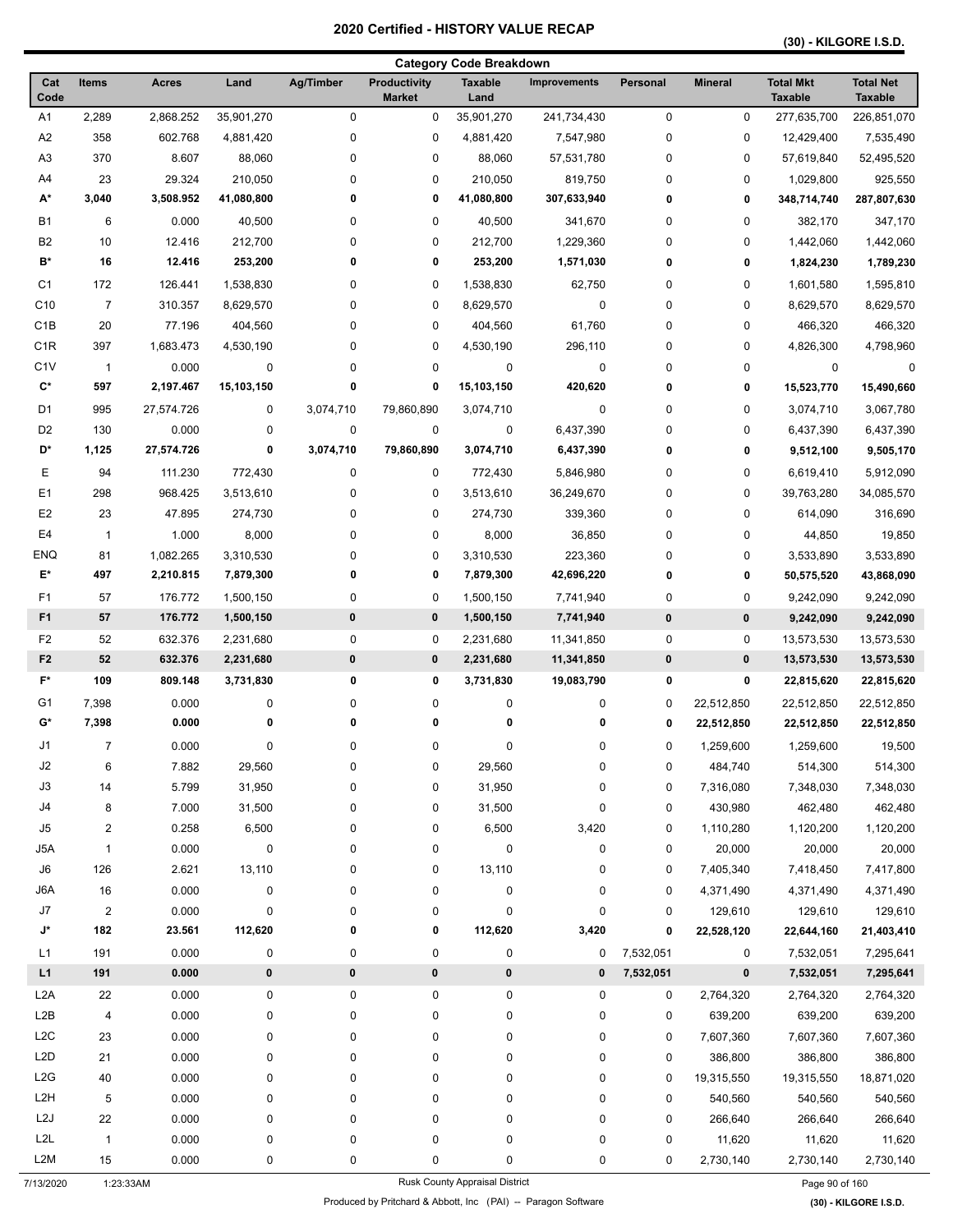**(30) - KILGORE I.S.D.** 

|                    | <b>Category Code Breakdown</b> |              |             |              |                               |                        |                     |              |                |                                    |                                    |  |  |
|--------------------|--------------------------------|--------------|-------------|--------------|-------------------------------|------------------------|---------------------|--------------|----------------|------------------------------------|------------------------------------|--|--|
| Cat<br>Code        | <b>Items</b>                   | <b>Acres</b> | Land        | Ag/Timber    | Productivity<br><b>Market</b> | <b>Taxable</b><br>Land | <b>Improvements</b> | Personal     | <b>Mineral</b> | <b>Total Mkt</b><br><b>Taxable</b> | <b>Total Net</b><br><b>Taxable</b> |  |  |
| L2O                | 8                              | 0.000        | 0           | $\mathbf 0$  | 0                             | 0                      | 0                   | $\mathbf 0$  | 212,530        | 212,530                            | 212,530                            |  |  |
| L <sub>2</sub> P   | 10                             | 0.000        | $\pmb{0}$   | 0            | 0                             | 0                      | 0                   | 0            | 575,880        | 575,880                            | 575,880                            |  |  |
| L2Q                | 17                             | 0.000        | 0           | 0            | 0                             | 0                      | 0                   | 0            | 1,070,430      | 1,070,430                          | 1,070,430                          |  |  |
| L2                 | 188                            | 0.000        | $\mathbf 0$ | $\mathbf{0}$ | 0                             | 0                      | 0                   | $\mathbf{0}$ | 36,121,030     | 36,121,030                         | 35,676,500                         |  |  |
| $\mathsf{L}^\star$ | 379                            | 0.000        | 0           | 0            | 0                             | 0                      | 0                   | 7,532,051    | 36,121,030     | 43,653,081                         | 42,972,141                         |  |  |
| M <sub>1</sub>     | 260                            | 0.000        | 0           | 0            | 0                             | 0                      | 18,230              | 4,873,990    | 0              | 4,892,220                          | 3,250,530                          |  |  |
| M*                 | 260                            | 0.000        | 0           | 0            | 0                             | 0                      | 18,230              | 4,873,990    | 0              | 4,892,220                          | 3,250,530                          |  |  |
| $\circ$            | 17                             | 13.848       | 340,000     | 0            | 0                             | 340,000                | 0                   | $\mathbf 0$  | 0              | 340,000                            | 340,000                            |  |  |
| О*                 | 17                             | 13.848       | 340,000     | 0            | 0                             | 340,000                | 0                   | 0            | 0              | 340,000                            | 340,000                            |  |  |
| S                  | $\overline{2}$                 | 0.000        | $\pmb{0}$   | 0            | 0                             | 0                      | 0                   | 61,260       | 0              | 61,260                             | 61,260                             |  |  |
| $S^*$              | $\mathbf{2}$                   | 0.000        | 0           | 0            | 0                             | 0                      | 0                   | 61,260       | 0              | 61,260                             | 61,260                             |  |  |
| XB                 | 20                             | 0.000        | 0           | $\mathbf 0$  | 0                             | 0                      | 0                   | 3,075        | 50             | 3,125                              | $\Omega$                           |  |  |
| ХC                 | 4,907                          | 0.000        | 0           | $\mathbf 0$  | 0                             | 0                      | 0                   | 0            | 283,170        | 283,170                            | $\mathbf 0$                        |  |  |
| XO                 | 23                             | 0.000        | 0           | 0            | 0                             | 0                      | 0                   | 968,454      | 0              | 968,454                            | 11,330                             |  |  |
| XV                 | 30                             | 0.000        | $\pmb{0}$   | $\pmb{0}$    | 0                             | 0                      | 0                   | $\pmb{0}$    | 9,930          | 9,930                              | $\mathbf 0$                        |  |  |
| <b>XVA</b>         | 31                             | 139.179      | 1,030,040   | 0            | 0                             | 1,030,040              | 3,990,200           | 0            | 0              | 5,020,240                          | $\Omega$                           |  |  |
| <b>XVB</b>         | 68                             | 76.161       | 1,435,990   | 0            | 0                             | 1,435,990              | 89,150              | 0            | 0              | 1,525,140                          | 0                                  |  |  |
| <b>XVC</b>         | 15                             | 195.659      | 723,650     | $\mathbf 0$  | 0                             | 723,650                | 5,936,650           | 0            | 0              | 6,660,300                          | <sup>0</sup>                       |  |  |
| <b>XVD</b>         | $\overline{7}$                 | 41.843       | 142,030     | $\mathbf 0$  | 0                             | 142,030                | 86,630              | 0            | 0              | 228,660                            |                                    |  |  |
| <b>XVE</b>         | 14                             | 49.775       | 258,330     | $\mathbf 0$  | 0                             | 258,330                | 87,550              | 0            | 0              | 345,880                            | <sup>0</sup>                       |  |  |
| <b>XVF</b>         | 4                              | 10.760       | 55,040      | 0            | 0                             | 55,040                 | 0                   | 0            | 0              | 55,040                             | $\Omega$                           |  |  |
| <b>XVH</b>         | 9                              | 146.326      | 547,090     | 0            | 0                             | 547,090                | 0                   | 0            | 0              | 547,090                            | $\Omega$                           |  |  |
| XVJ                | 1                              | 7.572        | 30,290      | $\mathbf 0$  | 0                             | 30,290                 | 328,520             | 0            | 0              | 358,810                            | $\Omega$                           |  |  |
| <b>XVQ</b>         | 1                              | 9.397        | 37,590      | 0            | 0                             | 37,590                 | 0                   | $\mathbf 0$  | 0              | 37,590                             | $\Omega$                           |  |  |
| $X^*$              | 5,130                          | 676.672      | 4,260,050   | 0            | 0                             | 4,260,050              | 10,518,700          | 971,529      | 293,150        | 16,043,429                         | 11,330                             |  |  |
|                    | 18,752                         | 37,027.604   | 72,760,950  | 3.074.710    | 79.860.890                    | 75,835,660             | 388,383,340         | 13,438,830   | 81,455,150     | 559,112,980                        | 471,827,921                        |  |  |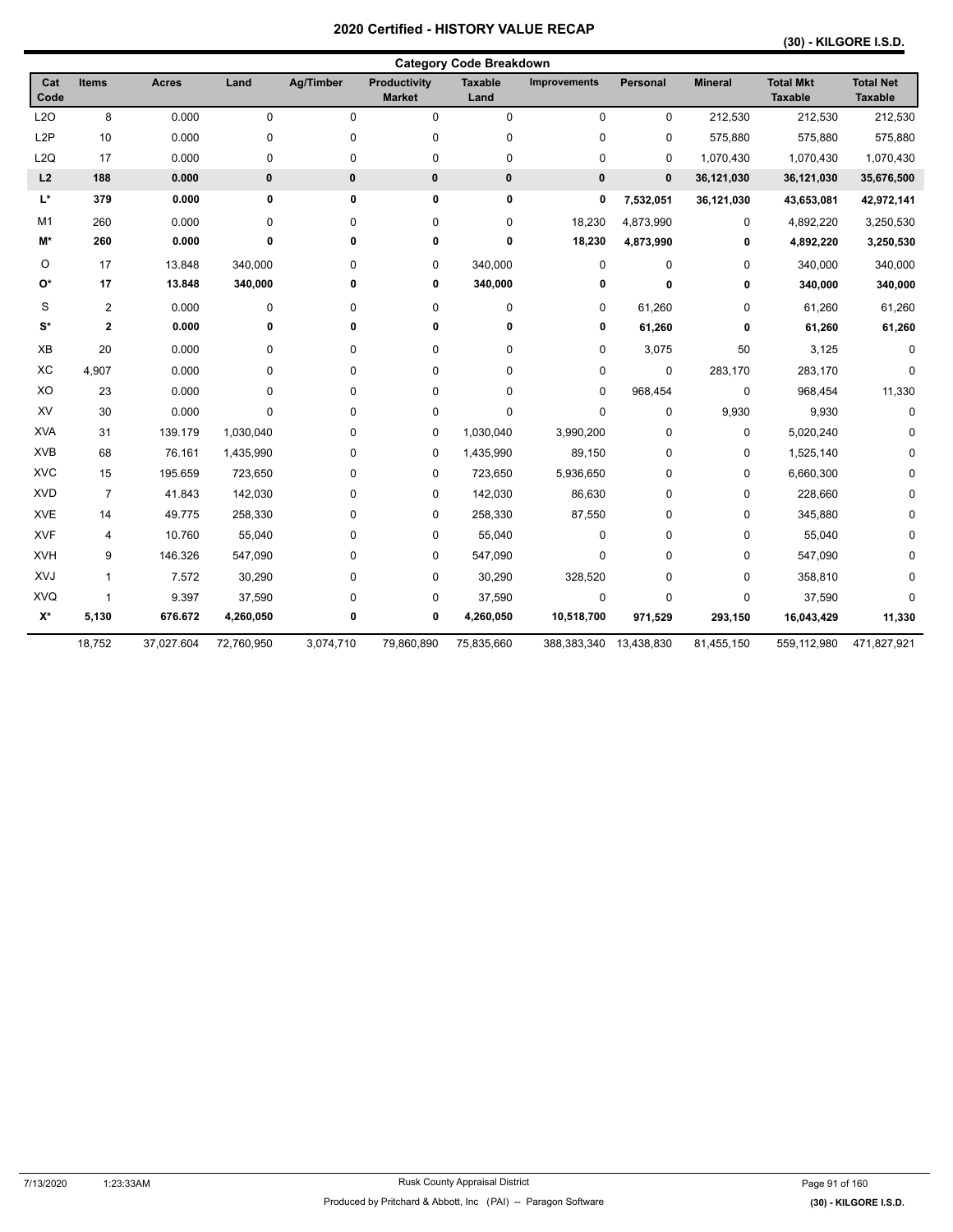|                                                            |                             |                    |                | <b>CEILIIIEU - NIJI URI VALUE RECAP</b> |                                                                |           | (47) - LANEVILLE I.S.D. |
|------------------------------------------------------------|-----------------------------|--------------------|----------------|-----------------------------------------|----------------------------------------------------------------|-----------|-------------------------|
| Land                                                       |                             | Value              | <b>Items</b>   | <b>Exempt</b>                           |                                                                |           |                         |
| Land - Homesite                                            | $^{(+)}$                    | 7,328,950          | 612            | 9,000                                   |                                                                |           |                         |
| Land - Non Homesite                                        | $^{(+)}$                    | 7,344,060          | 452            | 604,160                                 |                                                                |           |                         |
| Land - Productivity Market                                 | $^{(+)}$                    | 164,481,800        | 1,425          | 0                                       |                                                                |           |                         |
| Land - Income                                              | $^{(+)}$                    | 0                  | 0              | $\Omega$                                |                                                                |           |                         |
| <b>Total Land Market Value</b>                             | $(=)$                       | 179,154,810        | 2,489          |                                         | <b>Total Land Value:</b>                                       | $(+)$     | 179,154,810             |
| Improvements                                               |                             | <b>Value</b>       | <b>Items</b>   | <b>Exempt</b>                           |                                                                |           |                         |
| Improvements - Homesite                                    | $^{(+)}$                    | 44,651,470         | 603            | 193,390                                 |                                                                |           |                         |
| New Improvements - Homesite                                | $^{(+)}$                    | 305,410            | 6              |                                         | 0                                                              |           |                         |
| Improvements - Non Homesite                                | $^{(+)}$                    | 7,726,700          | 242            | 663,130                                 |                                                                |           |                         |
| New Improvements - Non Homesite                            | $^{(+)}$                    | 329,610            | 1              |                                         | 0                                                              |           |                         |
| Improvements - Income                                      | $^{(+)}$                    | 0                  | 0              |                                         | 0                                                              |           |                         |
| <b>Total Improvement Value</b>                             | $(=)$                       | 53,013,190         | 852            |                                         | <b>Total Imp Value:</b>                                        | $(+)$     | 53,013,190              |
| Personal                                                   |                             | <b>Value</b>       | <b>Items</b>   | <b>Exempt</b>                           |                                                                |           |                         |
| Personal - Homesite                                        | $^{(+)}$                    | 2,043,950          | 95             |                                         | 0                                                              |           |                         |
| New Personal - Homesite                                    | $^{(+)}$                    | 124,600            | 4              |                                         | 0                                                              |           |                         |
| Personal - Non Homesite                                    | $^{(+)}$                    | 697,750            | 46             |                                         | 0                                                              |           |                         |
| New Personal - Non Homesite                                | $^{(+)}$                    | 0                  | 0              |                                         | 0                                                              |           |                         |
| <b>Total Personal Value</b>                                | $(=)$                       | 2,866,300          | 145            |                                         | <b>Total Personal Value:</b>                                   | $(+)$     | 2,866,300               |
| Total Real Estate & Personal Mkt Value (=)                 |                             | 235,034,300        | 3,486          |                                         |                                                                |           |                         |
| Minerals                                                   |                             | Value              | <b>Items</b>   |                                         |                                                                |           |                         |
| <b>Mineral Value</b>                                       | $^{(+)}$                    | 1,703,730          | 650            |                                         |                                                                |           |                         |
| Mineral Value - Real                                       | $^{(+)}$                    | 88,680             | 1              |                                         |                                                                |           |                         |
| Mineral Value - Personal                                   | $^{(+)}$                    | 42,200,930         | 582            |                                         |                                                                |           |                         |
| <b>Total Mineral Market Value</b>                          | $(=)$                       | 43,993,340         | 1,233          |                                         | <b>Total Min Mkt Value:</b>                                    | $(+)$     | 43,993,340              |
| <b>Total Market Value</b>                                  | $(=)$                       | 279,027,640        |                |                                         | <b>Total Market Value:</b>                                     | $(=/+)$   | 279,027,640             |
| Ag/Timber *does not include protested                      |                             | Value              | <b>Items</b>   |                                         |                                                                |           |                         |
| Land Timber Gain                                           | $^{(+)}$                    | 0                  | 0              |                                         | <b>Land Timber Gain:</b>                                       | $(+)$     | 0                       |
| <b>Productivity Market</b>                                 | $^{(+)}$                    | 164,481,800        | 1,425          |                                         |                                                                |           |                         |
| Land Ag 1D                                                 | $(-)$                       | 0                  | 0              |                                         |                                                                |           |                         |
| Land Ag 1D1                                                | $(-)$                       | 2,144,430          | 739            |                                         |                                                                |           |                         |
| Land Ag Tim                                                | $(-)$                       | 6,906,200          | 942            |                                         |                                                                |           |                         |
| Productivity Loss: (=)<br>Losses                           |                             | 155,431,170        | 1,425          |                                         | <b>Productivity Loss:</b>                                      | $(-)$     | 155,431,170             |
|                                                            | $(-)$                       | Value<br>1,469,790 | <b>Items</b>   | 51 (includes Prorated Exempt of 110)    |                                                                |           |                         |
| Less Real Exempt Property<br>Less \$500 Inc. Real Personal | $(-)$                       | 988                | 6              |                                         |                                                                |           |                         |
|                                                            |                             | 0                  | 0              |                                         | <b>Total Market Taxable:</b>                                   | $(=)$     | 123,596,470             |
| Less Disaster Exemption<br>Less Real/Personal Abatements   | $(\cdot)$                   | 0                  | 0              |                                         |                                                                |           |                         |
| Less Community Housing                                     | $(\textnormal{-})$<br>$(-)$ | 0                  | 0              |                                         |                                                                |           |                         |
| Less Freeport                                              | $(-)$                       | 0                  | 0              |                                         |                                                                |           |                         |
| Less Allocation                                            | $(-)$                       | 0                  | 0              |                                         |                                                                |           |                         |
| Less MultiUse                                              | $(-)$                       | 12,700             | 2              |                                         |                                                                |           |                         |
| Less Goods In Transit (Real & Industrial)                  | $(\cdot)$                   | 0                  | 0              |                                         |                                                                |           |                         |
| Less Historical                                            | $(\cdot)$                   | 0                  | 0              |                                         |                                                                |           |                         |
| Less Solar/Wind Power                                      | $(-)$                       | 0                  | 0              |                                         |                                                                |           |                         |
| Less Vehicle Leased for Personal Use                       | $(-)$                       | 101,700            | 3              |                                         | <b>Total Protested Value:</b>                                  |           | 0                       |
| Less Real Protested Value                                  | $(-)$                       | 0                  | 0              |                                         | <b>Protested % of Total Market:</b>                            |           | 0.00%                   |
| Less 10% Cap Loss                                          | $(-)$                       | 437.420            | 78             |                                         |                                                                |           |                         |
| Less TCEQ/Pollution Control                                | $(-)$                       | 1,598,120          | 10             |                                         |                                                                |           |                         |
| Less VLA Loss                                              | $(-)$                       | 0                  | 0              |                                         |                                                                |           |                         |
| Less Mineral Exempt Property                               | $(-)$                       | 203,960            | $\overline{7}$ |                                         |                                                                |           |                         |
| Less \$500 Inc. Mineral Owner                              | $(-)$                       | 44,200             | 512            |                                         |                                                                |           |                         |
| <b>Less Mineral Abatements</b>                             | $(-)$                       | 0                  | 0              |                                         |                                                                |           |                         |
| <b>Less Mineral Freeports</b>                              | $(-)$                       | 0                  | 0              |                                         |                                                                |           |                         |
| Less Interstate Commerce                                   | $(\cdot)$                   | 0                  | 0              |                                         |                                                                |           |                         |
| Less Foreign Trade                                         | $(-)$                       | 0                  | 0              |                                         |                                                                |           |                         |
| Less Mineral Unknown                                       | $(-)$                       | 0                  | 0              |                                         | <b>Total Losses:</b>                                           | $(-)$     | 3,767,178               |
| Less Mineral Protested Value                               | $(-)$                       | $\Omega$           | 0              |                                         | <b>Total Appraised Value:</b>                                  | $(=/+)$   | 119,727,592             |
| Total Losses (includes Prod. Loss)                         | $(=)$                       | 159,300,048        |                |                                         | <b>Total Exemptions*:</b><br>* See breakdown on following page | $(\cdot)$ | 20,801,430              |
| <b>Total Appraised Value</b>                               | $(=)$                       | 119,727,592        |                |                                         |                                                                |           |                         |
|                                                            |                             |                    |                |                                         | <b>Net Taxable Value:</b>                                      |           | 98,926,162              |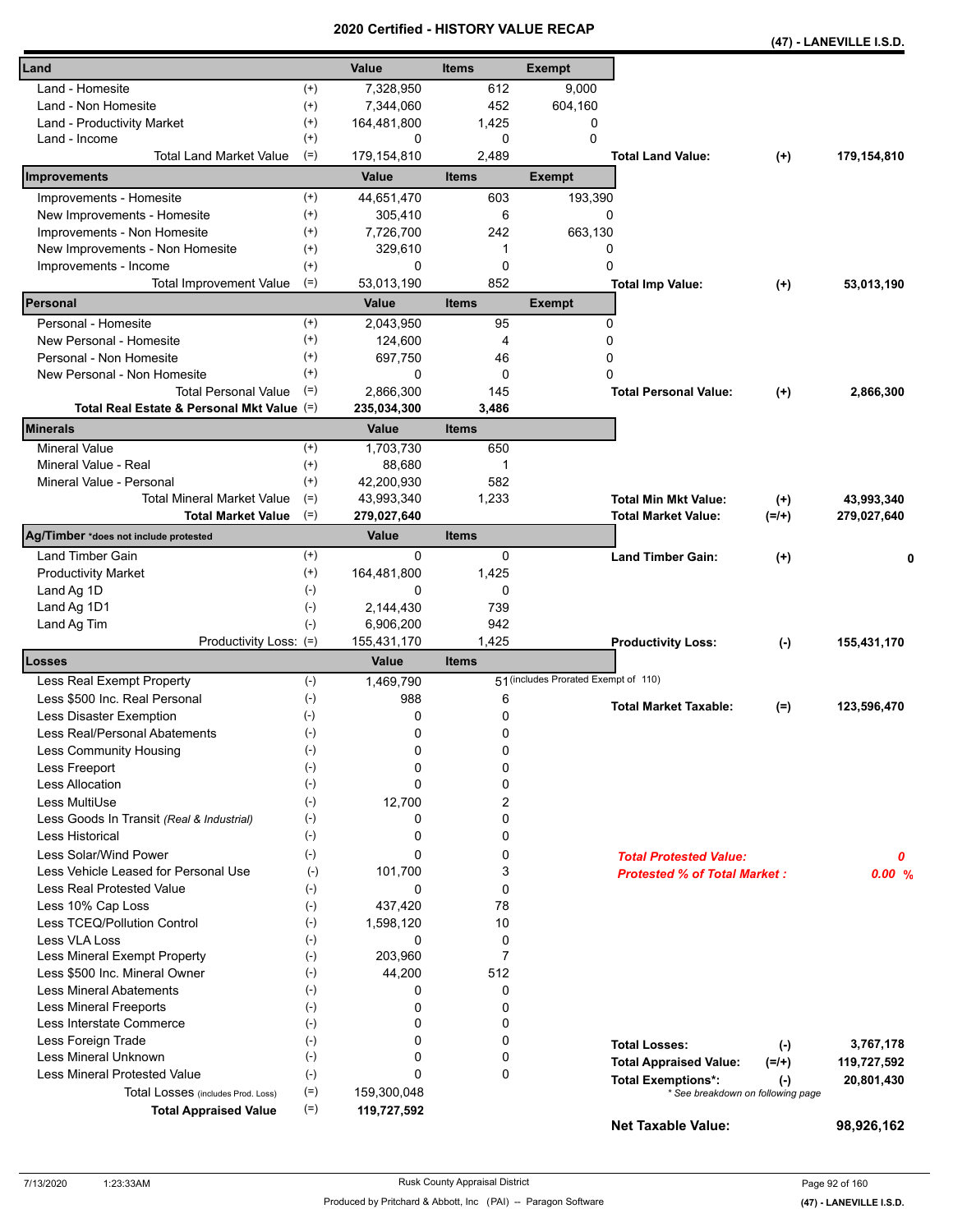|                                                                      |                                                                                                                                                                                                          |              |                        |                      |              |                                                                   |              |              |                                              |              |                                                                                                  | (47) - LANEVILLE I.S.D. |
|----------------------------------------------------------------------|----------------------------------------------------------------------------------------------------------------------------------------------------------------------------------------------------------|--------------|------------------------|----------------------|--------------|-------------------------------------------------------------------|--------------|--------------|----------------------------------------------|--------------|--------------------------------------------------------------------------------------------------|-------------------------|
| *** Freeze Totals: (This is only for Effective Tax Rate Calculation) |                                                                                                                                                                                                          |              |                        |                      |              |                                                                   |              |              |                                              |              |                                                                                                  |                         |
| <b>Total Ceiling Tax:</b>                                            |                                                                                                                                                                                                          |              |                        |                      |              | 72,024.06                                                         |              |              |                                              |              |                                                                                                  |                         |
| <b>Total Freeze Taxable:</b>                                         |                                                                                                                                                                                                          |              |                        |                      |              | 9,556,280                                                         |              |              |                                              |              |                                                                                                  |                         |
|                                                                      | New Imp/Pers with Ceiling: +                                                                                                                                                                             |              |                        |                      |              | 23,280                                                            |              |              |                                              |              |                                                                                                  |                         |
|                                                                      | **Freeze Adjusted Taxable:                                                                                                                                                                               |              |                        |                      |              |                                                                   |              |              |                                              |              | 89,393,162**This number DOES NOT represent any Jurisdiction's Certified Taxable Value**          |                         |
|                                                                      |                                                                                                                                                                                                          |              |                        |                      |              |                                                                   |              |              |                                              |              |                                                                                                  |                         |
|                                                                      | Estimated Total Levy: ((Net Taxable Value - Total Freeze Taxable + New Imp/Pers with Ceiling) * Tax Rate / 100) + Total Ceiling Tax<br>or (Freeze Adjusted Taxable * Tax Rate / 100) + Total Ceiling Tax |              |                        |                      |              |                                                                   |              |              |                                              |              |                                                                                                  |                         |
|                                                                      |                                                                                                                                                                                                          |              |                        |                      |              |                                                                   |              |              |                                              |              |                                                                                                  |                         |
| <b>Count of Homesteads</b>                                           |                                                                                                                                                                                                          |              |                        |                      |              |                                                                   |              |              |                                              |              |                                                                                                  |                         |
| н                                                                    | s                                                                                                                                                                                                        | F            | в                      | D                    | W            | o                                                                 | DV           | <b>DV100</b> | <b>SS First Resp</b>                         |              | <b>SS Svc Member</b>                                                                             |                         |
| 205                                                                  | 225                                                                                                                                                                                                      | $\mathbf{1}$ | 18                     | 0                    | $\mathbf{1}$ | 0                                                                 | 21           | 13           | 0                                            |              | 0                                                                                                |                         |
| <b>Owner and Parcel Counts</b>                                       |                                                                                                                                                                                                          |              |                        |                      |              |                                                                   |              |              |                                              |              |                                                                                                  |                         |
| <b>Total Parcels*:</b>                                               |                                                                                                                                                                                                          |              |                        |                      |              | 3,629* Parcel count is figured by parcel per ownership sequences. |              |              |                                              |              |                                                                                                  |                         |
| <b>Total Owners:</b>                                                 |                                                                                                                                                                                                          |              |                        | 2,392                |              |                                                                   |              |              |                                              |              |                                                                                                  |                         |
| <b>Ported Homestead/Charity Amounts</b>                              |                                                                                                                                                                                                          |              |                        |                      | Value        |                                                                   | <b>Items</b> |              |                                              |              |                                                                                                  |                         |
|                                                                      | DV Donated Home (Charity)                                                                                                                                                                                |              |                        | $^{(+)}$             |              | $\pmb{0}$                                                         |              |              | 0                                            |              |                                                                                                  |                         |
|                                                                      | SS of a Service Member Ported Amount                                                                                                                                                                     |              |                        | $^{(+)}$             |              | 0                                                                 |              |              | 0                                            |              |                                                                                                  |                         |
|                                                                      | SS of a First Responder Ported Amount                                                                                                                                                                    |              |                        | $^{(+)}$             |              | 0                                                                 |              |              | 0                                            |              |                                                                                                  |                         |
|                                                                      | SS of DV Donated Home Ported Amount                                                                                                                                                                      |              |                        | $^{(+)}$             |              | 0                                                                 |              |              | 0                                            |              |                                                                                                  |                         |
|                                                                      | SS of 100% DV Ported Amount                                                                                                                                                                              |              |                        | $^{(+)}$             |              | 0                                                                 |              |              | 0                                            |              |                                                                                                  |                         |
| <b>Homestead Exemptions</b>                                          |                                                                                                                                                                                                          |              |                        |                      | Value        |                                                                   | <b>Items</b> |              |                                              |              |                                                                                                  |                         |
| Homestead H,S                                                        |                                                                                                                                                                                                          |              |                        | $^{(+)}$             |              | 10,508,890                                                        |              | 463          |                                              |              | H - Homestead                                                                                    | D - Disabled Only       |
| Senior S                                                             |                                                                                                                                                                                                          |              |                        | $^{(+)}$             |              | 1,781,900                                                         |              | 191          |                                              | S - Over 65  |                                                                                                  | W - Widow               |
| Disabled B<br>DV 100%                                                |                                                                                                                                                                                                          |              |                        | $^{(+)}$             |              | 150,000                                                           |              |              | 15                                           |              | F - Disabled Widow                                                                               | O - Over 65 (No HS)     |
|                                                                      | Surviving Spouse of a Service Member                                                                                                                                                                     |              |                        | $^{(+)}$<br>$^{(+)}$ |              | 542,330<br>0                                                      |              |              | 11<br>0                                      | B - Disabled |                                                                                                  | DV - Disabled Veteran   |
|                                                                      | Survivng Spouse of a First Responder                                                                                                                                                                     |              |                        | $^{(+)}$             |              | 0                                                                 |              |              | 0                                            |              | DV100 (1, 2, 3) - 100% Disabled Veteran<br>4 (4B, 4H, 4S) - Surviving Spouse of a Service Member |                         |
|                                                                      |                                                                                                                                                                                                          |              | Total Reimbursable (=) |                      |              | 12,983,120                                                        |              | 680          |                                              |              | 5* (5B, 5H, 5S) - Surviving Spouse of a First Responder                                          |                         |
| <b>Local Discount</b>                                                |                                                                                                                                                                                                          |              |                        | $^{(+)}$             |              | 7,608,020                                                         |              | 352          |                                              |              |                                                                                                  |                         |
| Disabled Veteran                                                     |                                                                                                                                                                                                          |              |                        | $^{(+)}$             |              | 210,290                                                           |              |              | 20                                           |              |                                                                                                  |                         |
| Optional 65                                                          |                                                                                                                                                                                                          |              |                        | $^{(+)}$             |              | 0                                                                 |              |              | 0                                            |              |                                                                                                  |                         |
| <b>Local Disabled</b>                                                |                                                                                                                                                                                                          |              |                        | $^{(+)}$             |              | 0                                                                 |              |              | 0                                            |              |                                                                                                  |                         |
| State Homestead                                                      |                                                                                                                                                                                                          |              |                        | $^{(+)}$             |              | $\mathbf 0$                                                       |              |              | 0                                            |              |                                                                                                  |                         |
| <b>Total Exemptions</b>                                              |                                                                                                                                                                                                          |              |                        | $(=)$                |              |                                                                   |              |              | 20,801,430 (includes Ported/Charity Amounts) |              |                                                                                                  |                         |
| <b>Special Certified Totals</b>                                      |                                                                                                                                                                                                          |              |                        |                      |              |                                                                   |              |              |                                              |              |                                                                                                  |                         |
|                                                                      | <b>Exempt Value of First Time Absolute Exemption</b>                                                                                                                                                     |              |                        |                      |              |                                                                   |              | \$144,820    |                                              |              |                                                                                                  |                         |
|                                                                      | <b>Exempt Value of First Time Partial Exemption</b>                                                                                                                                                      |              |                        |                      |              |                                                                   |              |              |                                              |              |                                                                                                  |                         |
|                                                                      |                                                                                                                                                                                                          |              |                        |                      |              |                                                                   |              | \$211,230    |                                              |              |                                                                                                  |                         |
| <b>New AG/Timber</b>                                                 |                                                                                                                                                                                                          |              |                        |                      |              |                                                                   |              |              |                                              |              |                                                                                                  |                         |
| Market                                                               |                                                                                                                                                                                                          |              |                        |                      |              |                                                                   |              | \$0          |                                              |              |                                                                                                  |                         |
| Taxable                                                              |                                                                                                                                                                                                          |              |                        |                      |              |                                                                   |              | \$0          |                                              |              |                                                                                                  |                         |
| Value Loss                                                           |                                                                                                                                                                                                          |              |                        |                      |              |                                                                   |              | \$0          |                                              |              |                                                                                                  |                         |
|                                                                      | New Improvement/Personal                                                                                                                                                                                 |              |                        |                      |              |                                                                   |              |              |                                              |              |                                                                                                  |                         |
| Market                                                               |                                                                                                                                                                                                          |              |                        |                      |              |                                                                   |              | \$759,620    |                                              |              |                                                                                                  |                         |
| Taxable                                                              |                                                                                                                                                                                                          |              |                        |                      |              |                                                                   |              | \$735,350    |                                              |              |                                                                                                  |                         |
|                                                                      |                                                                                                                                                                                                          |              |                        |                      |              |                                                                   |              |              |                                              |              |                                                                                                  |                         |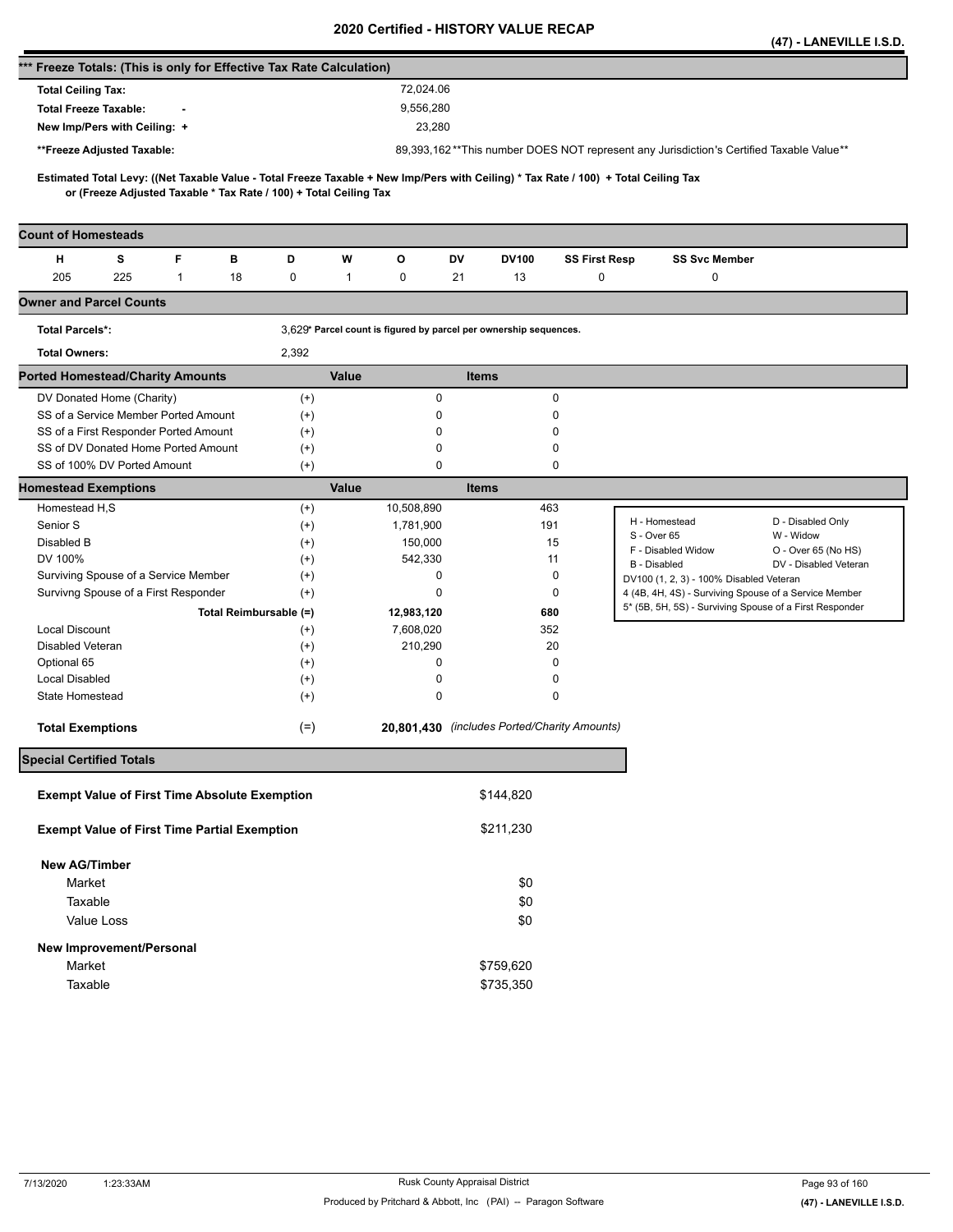|                                   | Average Values* (includes protested & exempt value) |                |                                 |                                        |
|-----------------------------------|-----------------------------------------------------|----------------|---------------------------------|----------------------------------------|
| Average Homestead Value A*        |                                                     | <b>Parcels</b> | Total Homestead Value A*        |                                        |
| Market                            | \$72,285                                            | 398            | Market                          | \$28,769,490                           |
| Taxable                           | \$32,394                                            |                | Taxable                         | \$17,537,400                           |
|                                   | Average Homestead Value A* and E*                   | <b>Parcels</b> |                                 | Total Homestead Value A* and E*        |
| Market                            | \$72,857                                            | 439            | Market                          | \$31,984,490                           |
| Taxable                           | \$32,786                                            |                | Taxable                         | \$20,032,030                           |
|                                   | Average Homestead Value A* and E* and M1            | <b>Parcels</b> |                                 | Total Homestead Value A* and E* and M1 |
| Market                            | \$63,481                                            | 538            | Market                          | \$34,153,040                           |
| Taxable                           | \$25,356                                            |                | <b>Taxable</b>                  | \$21,143,800                           |
| <b>Average Homestead Value M1</b> |                                                     | <b>Parcels</b> | <b>Total Homestead Value M1</b> |                                        |
| Market                            | \$21,904                                            | 99             | Market                          | \$2,168,550                            |
| Taxable                           | \$0                                                 |                | Taxable                         | \$1,111,770                            |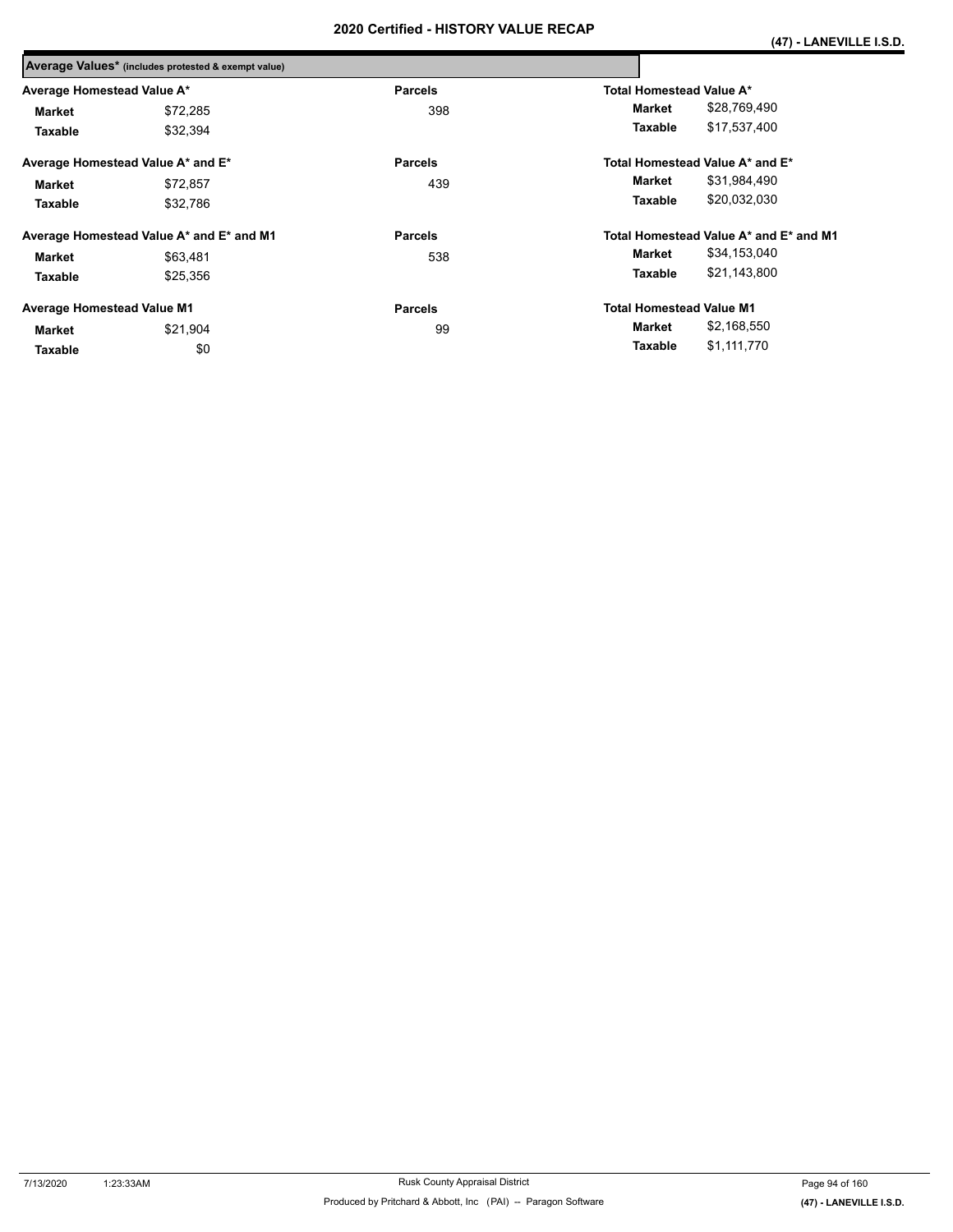| <b>Minerals</b>                            | Value        | <b>Items</b>   |                                    |             |
|--------------------------------------------|--------------|----------------|------------------------------------|-------------|
| Mineral_Value                              | 1,703,730    | 650            |                                    |             |
| Mineral Value - Real                       | 88,680       | $\mathbf 1$    |                                    |             |
| Mineral Value - Personal                   | 42,200,930   | 582            | <b>Total Mineral Value:</b>        | 43,993,340  |
| <b>Mineral Loss</b>                        | Value        | <b>Items</b>   |                                    |             |
| Less Mineral Exempt Property               | 203,960      | $\overline{7}$ | <b>Total Mineral Exempt Value:</b> | 203,960     |
| Less \$500 Inc. Mineral Owner              | 44,200       | 512            |                                    |             |
| <b>Less Mineral Abatements</b>             | 0            | $\mathbf 0$    |                                    |             |
| Less Mineral Freeports/Interstate Commerce | 0            | 0              |                                    |             |
| Less Mineral Unknown                       | 0            | $\mathbf 0$    |                                    |             |
| Less TCEQ/Pollution Control                | 1,598,120    | 10             |                                    |             |
| Less VLA                                   | 0            | 0              |                                    |             |
| <b>Less Mineral Protested Value</b>        | 0            | 0              | <b>Taxload Mineral Total:</b>      | 43,789,380  |
| Land                                       | Value        | <b>Items</b>   |                                    |             |
| Land - Homesite                            | 7,328,950    | 612            |                                    |             |
| Land - Non Homesite                        | 7,344,060    | 452            |                                    |             |
| Land - Productivity Market                 | 164,481,800  | 1,425          |                                    |             |
| Land - Income                              | 0            | $\mathbf 0$    | <b>Total Land Value:</b>           | 179,154,810 |
| Land Timber Gain                           | $\mathbf 0$  | $\mathbf 0$    |                                    |             |
| Improvements                               | Value        | <b>Items</b>   |                                    |             |
| Improvements - Homesite                    | 44,651,470   | 603            |                                    |             |
| New Improvements - Homesite                | 305,410      | 6              |                                    |             |
| Improvements - Non Homesite                | 7,726,700    | 242            |                                    |             |
| New Improvements - Non Homesite            | 329,610      | $\mathbf{1}$   |                                    |             |
| Improvements - Income                      | 0            | $\mathbf 0$    | <b>Total Improvement Value:</b>    | 53,013,190  |
| <b>Ag Loss</b>                             | Value        | <b>Items</b>   |                                    |             |
| <b>Productivity Market</b>                 | 164,481,800  | 1,425          |                                    |             |
| Land Ag 1D                                 | 0            | 0              |                                    |             |
| Land Ag 1D1                                | 2,144,430    | 739            |                                    |             |
|                                            |              |                |                                    | 155,431,170 |
| Land Ag Tim                                | 6,906,200    | 6,906,200      | <b>Productivity Loss:</b>          |             |
| <b>Real Loss</b>                           | Value        |                |                                    |             |
| Land Homesite Exempt                       | 9,000        |                |                                    |             |
| Land Non-Homesite Exempt                   | 604,160      |                |                                    |             |
| <b>Productivity Market Exempt</b>          | 0            |                |                                    |             |
| Income Land Exempt                         | 0            |                |                                    |             |
| Improvement Homesite Exempt                | 193,390      |                |                                    |             |
| New Improvement Homesite Exempt            | 0            |                |                                    |             |
| Improvement Non-Homesite Exempt            | 663,130      |                |                                    |             |
| New Improvement Non-Homesite Exempt        | 0            |                |                                    |             |
| Income Improvement Exempt                  | 0            |                | <b>Real Exempt Total:</b>          | 1,469,680   |
| Personal                                   | Value        | <b>Items</b>   | <b>Taxload Real Total:</b>         | 75,267,150  |
| Personal - Homesite                        | 2,043,950    | 95             |                                    |             |
| New Personal - Homesite                    | 124,600      | 4              |                                    |             |
| Personal - Non Homesite                    | 697,750      | 46             |                                    |             |
| New Personal - Non Homesite                | 0            | 0              | <b>Total Personal Value:</b>       | 2,866,300   |
| <b>Personal Loss</b>                       | <b>Value</b> |                |                                    |             |
| Personal Homesite Exempt                   | 0            |                |                                    |             |
| New Personal Homesite Exempt               | 0            |                |                                    |             |
| Personal Non-Homesite Exempt               | 0            |                |                                    |             |
| New Personal Non-Homesite Exempt           | 0            |                |                                    |             |
| Personal Under 500                         | 988          |                | <b>Personal Exempt Total:</b>      | 0           |
|                                            |              |                | <b>Taxload Personal Total:</b>     | 2,866,300   |
|                                            |              |                |                                    |             |
|                                            |              |                |                                    |             |
|                                            |              |                | <b>Total Appraised:</b>            | 119,727,592 |
|                                            |              |                | <b>Taxroll Load Total:</b>         | 121,922,830 |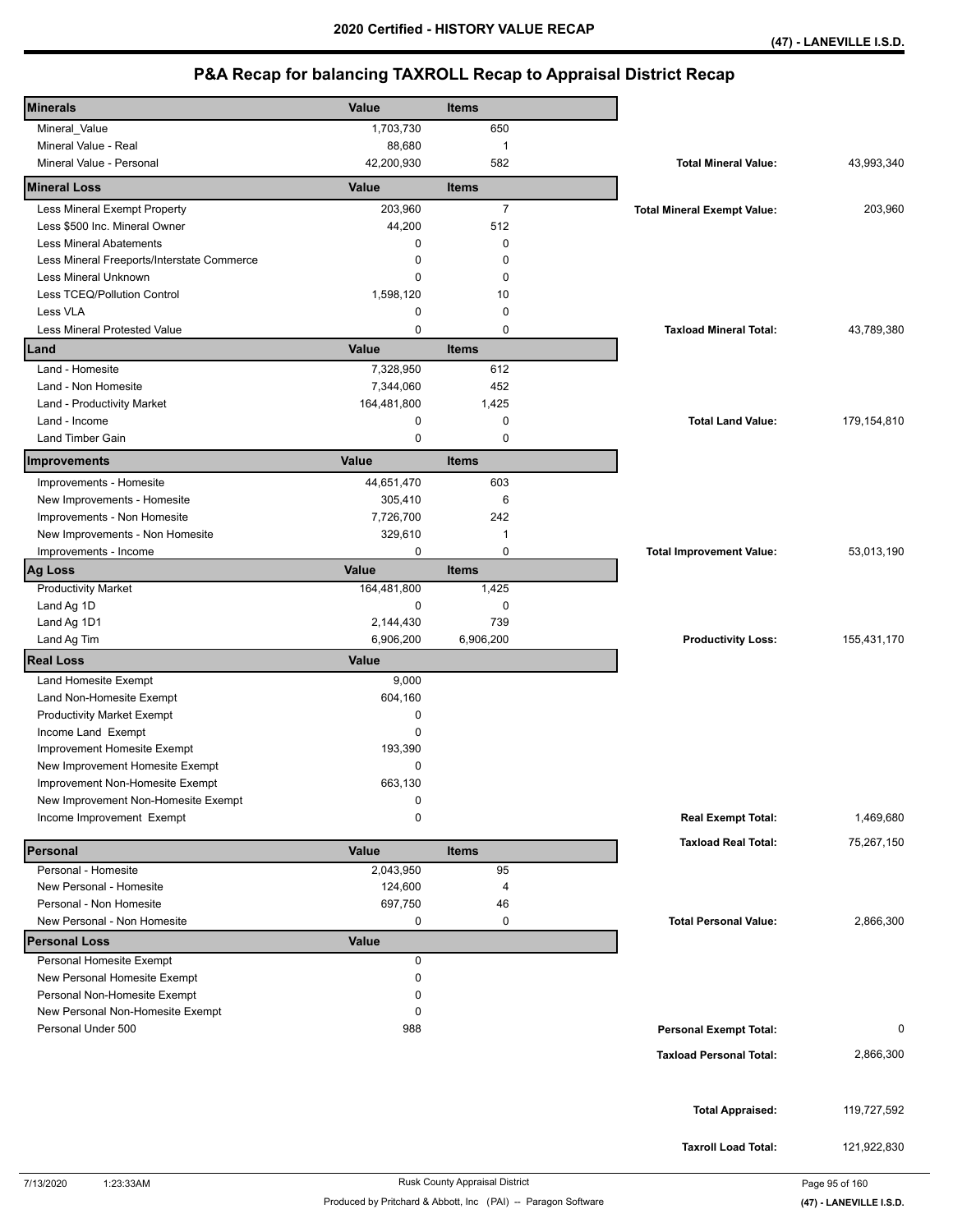**(47) - LANEVILLE I.S.D.** 

|                  |                         |                |           |           |                                      | <b>Category Code Breakdown</b> |                     |             |                |                                    |                                    |
|------------------|-------------------------|----------------|-----------|-----------|--------------------------------------|--------------------------------|---------------------|-------------|----------------|------------------------------------|------------------------------------|
| Cat<br>Code      | <b>Items</b>            | <b>Acres</b>   | Land      | Ag/Timber | <b>Productivity</b><br><b>Market</b> | <b>Taxable</b><br>Land         | <b>Improvements</b> | Personal    | <b>Mineral</b> | <b>Total Mkt</b><br><b>Taxable</b> | <b>Total Net</b><br><b>Taxable</b> |
| A <sub>1</sub>   | 350                     | 1,086.429      | 5,153,290 | 0         | 0                                    | 5,153,290                      | 22,628,600          | 0           | 0              | 27,781,890                         | 17,672,000                         |
| A2               | 70                      | 202.391        | 961,550   | 0         | $\pmb{0}$                            | 961,550                        | 1,168,010           | $\pmb{0}$   | 0              | 2,129,560                          | 1,180,030                          |
| A <sub>3</sub>   | 42                      | 3.462          | 19,580    | 0         | 0                                    | 19,580                         | 1,573,610           | $\pmb{0}$   | 0              | 1,593,190                          | 931,320                            |
| A4               | 6                       | 13.553         | 47,630    | 0         | 0                                    | 47,630                         | 31,190              | $\pmb{0}$   | 0              | 78,820                             | 78,820                             |
| А*               | 468                     | 1,305.835      | 6,182,050 | 0         | 0                                    | 6,182,050                      | 25,401,410          | 0           | 0              | 31,583,460                         | 19,862,170                         |
| C <sub>1</sub>   | 3                       | 4.840          | 20,030    | 0         | $\pmb{0}$                            | 20,030                         | 0                   | 0           | $\mathbf 0$    | 20,030                             | 20,030                             |
| C <sub>1</sub> B | $\overline{2}$          | 1.000          | 4,100     | 0         | 0                                    | 4,100                          | 0                   | 0           | 0              | 4,100                              | 4,100                              |
| C <sub>1R</sub>  | 177                     | 452.573        | 1,649,390 | 0         | 0                                    | 1,649,390                      | 17,120              | $\pmb{0}$   | 0              | 1,666,510                          | 1,665,450                          |
| $\mathbf{C}^*$   | 182                     | 458.413        | 1,673,520 | 0         | 0                                    | 1,673,520                      | 17,120              | 0           | 0              | 1,690,640                          | 1,689,580                          |
| D <sub>1</sub>   | 1,425                   | 75,729.957     | 0         | 9,050,630 | 164,481,800                          | 9,050,630                      | 0                   | $\mathbf 0$ | 0              | 9,050,630                          | 9,034,420                          |
| D <sub>2</sub>   | 142                     | 0.000          | 0         | 0         | $\pmb{0}$                            | 0                              | 4,747,110           | $\mathbf 0$ | 0              | 4,747,110                          | 4,741,000                          |
| D*               | 1,567                   | 75,729.957     | 0         | 9,050,630 | 164,481,800                          | 9,050,630                      | 4,747,110           | 0           | 0              | 13,797,740                         | 13,775,420                         |
| Е                | 37                      | 67.255         | 341,440   | 0         | 0                                    | 341,440                        | 2,055,560           | $\mathbf 0$ | 0              | 2,397,000                          | 1,691,530                          |
| E <sub>1</sub>   | 275                     | 670.288        | 2,722,040 | 0         | 0                                    | 2,722,040                      | 19,079,350          | 0           | 0              | 21,801,390                         | 14,248,380                         |
| E <sub>2</sub>   | 19                      | 32.811         | 148,310   | 0         | 0                                    | 148,310                        | 255,280             | 0           | 0              | 403,590                            | 224,560                            |
| <b>ENQ</b>       | 61                      | 1,027.818      | 2,787,150 | 0         | 0                                    | 2,787,150                      | 62,380              | $\pmb{0}$   | 0              | 2,849,530                          | 2,849,530                          |
| E*               | 392                     | 1,798.172      | 5,998,940 | 0         | 0                                    | 5,998,940                      | 21,452,570          | 0           | $\bf{0}$       | 27,451,510                         | 19,014,000                         |
| F <sub>1</sub>   | 9                       | 6.679          | 51,420    | 0         | 0                                    | 51,420                         | 192,170             | $\mathbf 0$ | 0              | 243,590                            | 243,590                            |
| F <sub>1</sub>   | 9                       | 6.679          | 51,420    | 0         | 0                                    | 51,420                         | 192,170             | $\pmb{0}$   | $\pmb{0}$      | 243,590                            | 243,590                            |
| F <sub>2</sub>   | $\overline{4}$          | 23.618         | 113,320   | 0         | $\pmb{0}$                            | 113,320                        | 312,540             | 0           | 0              | 425,860                            | 425,860                            |
| F <sub>2</sub>   | 4                       | 23.618         | 113,320   | 0         | 0                                    | 113,320                        | 312,540             | $\pmb{0}$   | $\pmb{0}$      | 425,860                            | 425,860                            |
| $F^*$            | 13                      | 30.297         | 164,740   | 0         | 0                                    | 164,740                        | 504,710             | 0           | 0              | 669,450                            | 669,450                            |
|                  |                         |                |           |           |                                      |                                |                     |             |                |                                    |                                    |
| G1<br>G*         | 650<br>650              | 0.000<br>0.000 | 0<br>0    | 0<br>0    | $\pmb{0}$<br>0                       | 0<br>0                         | 0<br>0              | 0<br>0      | 1,703,730      | 1,703,730                          | 1,703,730                          |
|                  |                         |                |           |           |                                      |                                |                     |             | 1,703,730      | 1,703,730                          | 1,703,730                          |
| J1               | 4                       | 0.000          | 0         | 0         | 0                                    | 0                              | 0                   | 0           | 203,950        | 203,950                            | 0                                  |
| J2               | $\mathbf{1}$            | 0.000          | 0         | 0         | 0                                    | 0                              | 0                   | 0           | 3,280          | 3,280                              | 3,280                              |
| J3               | 8                       | 4.323          | 28,100    | 0         | 0                                    | 28,100                         | 0                   | 0           | 5,311,080      | 5,339,180                          | 5,339,180                          |
| J4               | 5                       | 0.546          | 12,500    | 0         | 0                                    | 12,500                         | 33,750              | 0           | 1,515,870      | 1,562,120                          | 1,562,120                          |
| J6               | 38                      | 0.000          | 0         | 0         | 0                                    | 0                              | 0                   | 0           | 33,553,060     | 33,553,060                         | 31,954,940                         |
| J6A              | 5                       | 0.000          | 0         | 0         | 0                                    | 0                              | 0                   | 0           | 304,940        | 304,940                            | 304,940                            |
| J*               | 61                      | 4.869          | 40,600    | 0         | 0                                    | 40,600                         | 33,750              | $\mathbf 0$ | 40,892,180     | 40,966,530                         | 39,164,460                         |
| L1               | 26                      | 0.000          | 0         | 0         | $\pmb{0}$                            | $\pmb{0}$                      | 0                   | 452,102     | $\pmb{0}$      | 452,102                            | 439,402                            |
| L1               | ${\bf 26}$              | 0.000          | 0         | 0         | $\pmb{0}$                            | 0                              | 0                   | 452,102     | 0              | 452,102                            | 439,402                            |
| L2C              | $\mathbf{1}$            | 0.000          | 0         | 0         | 0                                    | 0                              | 0                   | $\pmb{0}$   | 429,310        | 429,310                            | 429,310                            |
| L2G              | $\overline{\mathbf{c}}$ | 0.000          | 0         | 0         | 0                                    | 0                              | 0                   | 0           | 107,110        | 107,110                            | 107,110                            |
| L <sub>2</sub> M | $\mathbf{1}$            | 0.000          | 0         | 0         | 0                                    | 0                              | 0                   | 0           | 6,200          | 6,200                              | 6,200                              |
| L <sub>2</sub> P | $\overline{\mathbf{c}}$ | 0.000          | 0         | 0         | 0                                    | 0                              | 0                   | 0           | 254,450        | 254,450                            | 254,450                            |
| L <sub>2</sub> Q | 3                       | 0.000          | 0         | 0         | 0                                    | 0                              | 0                   | 0           | 467,380        | 467,380                            | 467,380                            |
| L <sub>2</sub> T | $\mathbf{1}$            | 0.000          | 0         | 0         | $\pmb{0}$                            | 0                              | 0                   | 0           | 88,680         | 88,680                             | 88,680                             |
| L2               | $10$                    | 0.000          | 0         | 0         | 0                                    | 0                              | 0                   | $\pmb{0}$   | 1,353,130      | 1,353,130                          | 1,353,130                          |
| L*               | 36                      | 0.000          | 0         | 0         | 0                                    | 0                              | 0                   | 452,102     | 1,353,130      | 1,805,232                          | 1,792,532                          |
| M1               | 111                     | 0.000          | 0         | 0         | 0                                    | 0                              | 0                   | 2,311,600   | 0              | 2,311,600                          | 1,254,820                          |
| M*               | 111                     | 0.000          | 0         | 0         | 0                                    | 0                              | 0                   | 2,311,600   | 0              | 2,311,600                          | 1,254,820                          |
| ХB               | 6                       | 0.000          | 0         | 0         | 0                                    | 0                              | 0                   | 898         | 90             | 988                                | 0                                  |
| XC               | 512                     | 0.000          | 0         | 0         | 0                                    | 0                              | 0                   | $\pmb{0}$   | 44,200         | 44,200                             | 0                                  |
| XO               | 3                       | 0.000          | 0         | 0         | 0                                    | 0                              | 0                   | 101,700     | 0              | 101,700                            | 0                                  |
| XV               | 3                       | 0.000          | 0         | 0         | 0                                    | 0                              | 0                   | 0           | $10$           | 10                                 | 0                                  |
| <b>XVA</b>       | 17                      | 27.921         | 140,910   | 0         | 0                                    | 140,910                        | 481,760             | 0           | 0              | 622,670                            | 0                                  |
| <b>XVC</b>       | $\mathbf{1}$            | 2.000          | 10,000    | 0         | 0                                    | 10,000                         | 0                   | 0           | 0              | 10,000                             | 0                                  |
| <b>XVD</b>       | 5                       | 11.368         | 55,140    | 0         | 0                                    | 55,140                         | 121,970             | 0           | 0              | 177,110                            | 0                                  |
|                  |                         |                |           |           |                                      |                                |                     |             |                |                                    |                                    |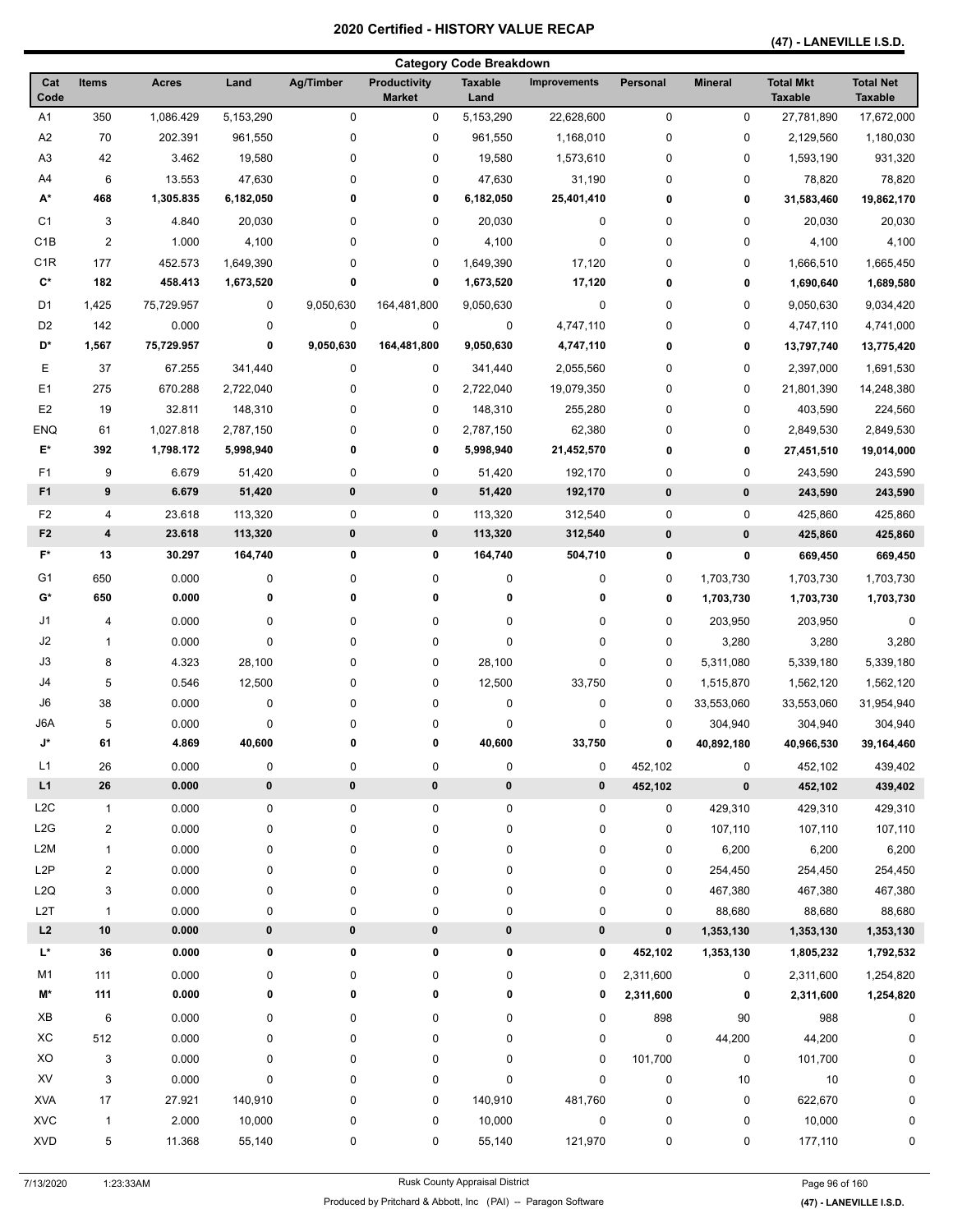### **(47) - LANEVILLE I.S.D.**

|             | <b>Category Code Breakdown</b> |            |            |           |                               |                        |                     |                 |                |                                    |                                    |
|-------------|--------------------------------|------------|------------|-----------|-------------------------------|------------------------|---------------------|-----------------|----------------|------------------------------------|------------------------------------|
| Cat<br>Code | <b>Items</b>                   | Acres      | Land       | Ag/Timber | Productivity<br><b>Market</b> | <b>Taxable</b><br>Land | <b>Improvements</b> | <b>Personal</b> | <b>Mineral</b> | <b>Total Mkt</b><br><b>Taxable</b> | <b>Total Net</b><br><b>Taxable</b> |
| <b>XVE</b>  | 10                             | 6.177      | 31,820     | 0         | 0                             | 31,820                 | 60                  | 0               | 0              | 31,880                             | 0                                  |
| <b>XVF</b>  | 12                             | 120.089    | 300,940    | 0         | 0                             | 300,940                | 0                   | 0               | 0              | 300,940                            | 0                                  |
| <b>XVG</b>  |                                | 11.525     | 34,580     | 0         | 0                             | 34,580                 | 0                   | 0               | 0              | 34,580                             | 0                                  |
| <b>XVH</b>  |                                | 0.628      | 3,770      | 0         | 0                             | 3,770                  | 0                   | 0               | 0              | 3,770                              | 0                                  |
| XVJ         |                                | 0.000      | 0          | 0         | 0                             | 0                      | 0                   | 0               | 0              | 0                                  | 0                                  |
| <b>XVL</b>  |                                | 10.000     | 36,000     | 0         | 0                             | 36,000                 | 252,730             | 0               | 0              | 288,730                            | 0                                  |
| <b>XVQ</b>  |                                | 0.000      | 0          | $\Omega$  | $\mathbf 0$                   | 0                      | 0                   | $\mathbf{0}$    | 0              | $\Omega$                           | $\mathbf 0$                        |
| $X^*$       | 574                            | 189.708    | 613,160    | 0         | 0                             | 613,160                | 856,520             | 102.598         | 44.300         | 1,616,578                          | 0                                  |
|             | 4,054                          | 79.517.251 | 14,673,010 | 9,050,630 | 164,481,800                   | 23,723,640             | 53.013.190          | 2,866,300       | 43,993,340     | 123,596,470                        | 98,926,162                         |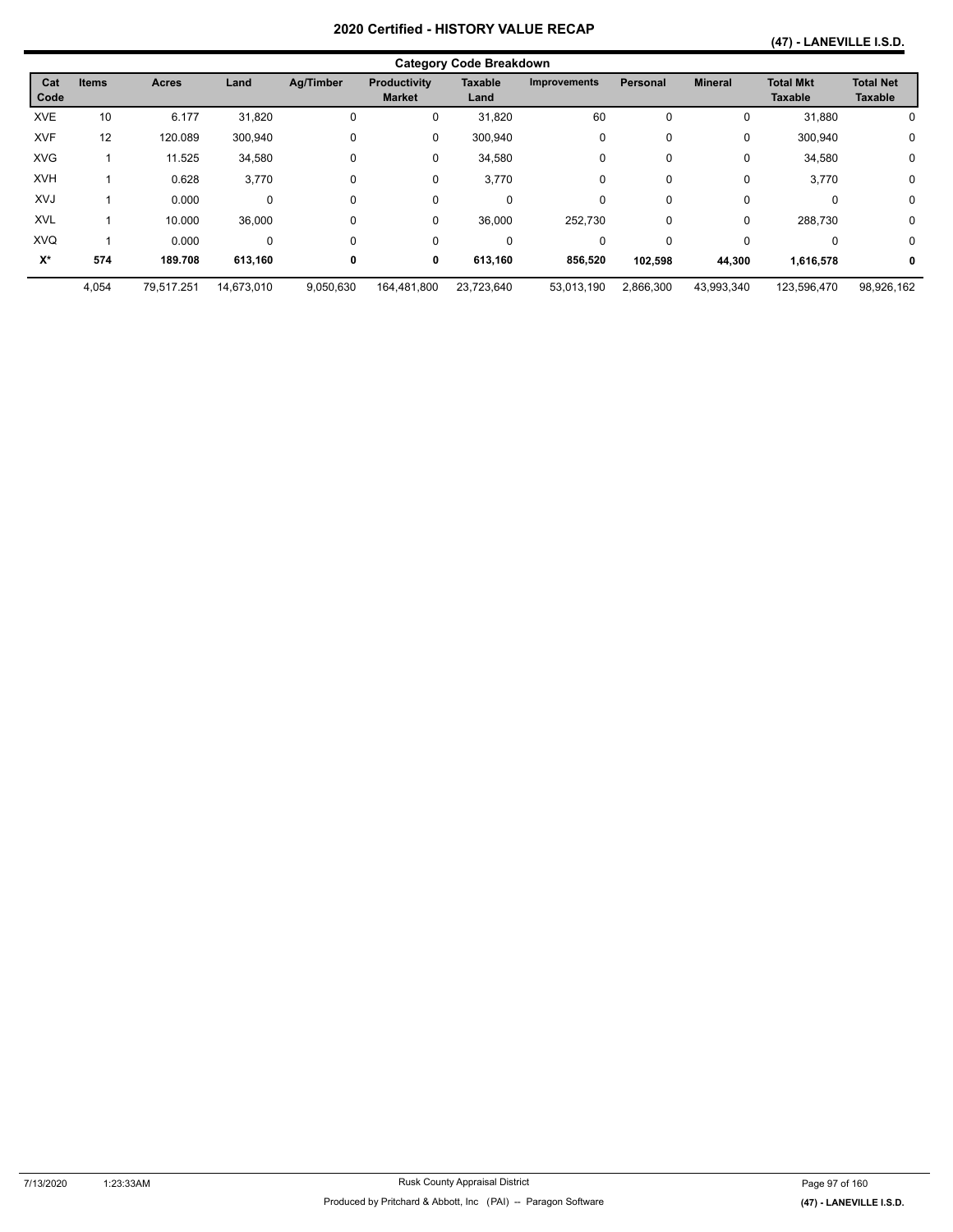|--|

| Land                                       |                    | Value      | <b>Items</b> | <b>Exempt</b> |                                          |            |
|--------------------------------------------|--------------------|------------|--------------|---------------|------------------------------------------|------------|
| Land - Homesite                            | $^{(+)}$           | 3,732,180  | 260          | 11,500        |                                          |            |
| Land - Non Homesite                        | $^{(+)}$           | 3,675,490  | 229          | 184,210       |                                          |            |
| Land - Productivity Market                 | $^{(+)}$           | 15,315,350 | 306          | 0             |                                          |            |
| Land - Income                              | $^{(+)}$           | 0          | 0            | 0             |                                          |            |
| <b>Total Land Market Value</b>             | $(=)$              | 22,723,020 | 795          |               | <b>Total Land Value:</b><br>$(+)$        | 22,723,020 |
| Improvements                               |                    | Value      | <b>Items</b> | <b>Exempt</b> |                                          |            |
| Improvements - Homesite                    | $^{(+)}$           | 15,023,810 | 244          | 0             |                                          |            |
| New Improvements - Homesite                | $^{(+)}$           | 114,100    | 5            | 0             |                                          |            |
| Improvements - Non Homesite                | $^{(+)}$           | 2,473,480  | 72           | 699,950       |                                          |            |
| New Improvements - Non Homesite            | $^{(+)}$           | 0          | 0            | 0             |                                          |            |
| Improvements - Income                      | $^{(+)}$           | 0          | 0            | 0             |                                          |            |
| <b>Total Improvement Value</b>             | $(=)$              | 17,611,390 | 321          |               | <b>Total Imp Value:</b><br>$(+)$         | 17,611,390 |
| Personal                                   |                    | Value      | <b>Items</b> | <b>Exempt</b> |                                          |            |
| Personal - Homesite                        | $^{(+)}$           | 1,087,940  | 56           | 0             |                                          |            |
| New Personal - Homesite                    | $^{(+)}$           | 162,550    | 5            | 0             |                                          |            |
| Personal - Non Homesite                    | $^{(+)}$           | 1,722,861  | 65           | 0             |                                          |            |
| New Personal - Non Homesite                | $^{(+)}$           | 24,170     | 1            | 0             |                                          |            |
| <b>Total Personal Value</b>                | $(=)$              | 2,997,521  | 127          |               | <b>Total Personal Value:</b><br>$(+)$    | 2,997,521  |
| Total Real Estate & Personal Mkt Value (=) |                    | 43,331,931 | 1,243        |               |                                          |            |
| <b>Minerals</b>                            |                    | Value      | <b>Items</b> |               |                                          |            |
| <b>Mineral Value</b>                       | $^{(+)}$           | 5,575,620  | 1,380        |               |                                          |            |
| Mineral Value - Real                       | $^{(+)}$           | 0          | 0            |               |                                          |            |
| Mineral Value - Personal                   | $^{(+)}$           | 5,766,760  | 1,832        |               |                                          |            |
| <b>Total Mineral Market Value</b>          | $(=)$              | 11,342,380 | 3,212        |               | <b>Total Min Mkt Value:</b><br>$^{(+)}$  | 11,342,380 |
| <b>Total Market Value</b>                  | $(=)$              | 54,674,311 |              |               | <b>Total Market Value:</b><br>$(=/+)$    | 54,674,311 |
| Ag/Timber *does not include protested      |                    | Value      | <b>Items</b> |               |                                          |            |
| Land Timber Gain                           | $^{(+)}$           | 0          | 0            |               | <b>Land Timber Gain:</b><br>$^{(+)}$     |            |
| <b>Productivity Market</b>                 | $^{(+)}$           | 15,315,350 | 306          |               |                                          |            |
| Land Ag 1D                                 | $(-)$              | 0          | 0            |               |                                          |            |
| Land Ag 1D1                                | $(-)$              | 74,030     | 38           |               |                                          |            |
| Land Ag Tim                                | $(-)$              | 606,540    | 278          |               |                                          |            |
| Productivity Loss: (=)                     |                    | 14,634,780 | 306          |               | <b>Productivity Loss:</b><br>$(\cdot)$   | 14,634,780 |
| <b>Losses</b>                              |                    | Value      | <b>Items</b> |               |                                          |            |
| Less Real Exempt Property                  | $(-)$              | 895,660    | 11           |               |                                          |            |
| Less \$500 Inc. Real Personal              | $(\text{-})$       | 1,506      | 7            |               | <b>Total Market Taxable:</b>             | 40,039,531 |
| Less Disaster Exemption                    | $(\cdot)$          | 0          | 0            |               | $(=)$                                    |            |
| Less Real/Personal Abatements              | $(\text{-})$       | 0          | 0            |               |                                          |            |
| Less Community Housing                     | $(-)$              | 0          | 0            |               |                                          |            |
| Less Freeport                              | $(\text{-})$       | 0          | 0            |               |                                          |            |
| <b>Less Allocation</b>                     | $(-)$              | 0          | 0            |               |                                          |            |
| Less MultiUse                              | $(-)$              | 0          | 0            |               |                                          |            |
| Less Goods In Transit (Real & Industrial)  | $(-)$              | 0          | 0            |               |                                          |            |
| Less Historical                            | $(-)$              | 0          | 0            |               |                                          |            |
| Less Solar/Wind Power                      | $(-)$              | 0          | 0            |               | <b>Total Protested Value:</b>            | 0          |
| Less Vehicle Leased for Personal Use       | $(-)$              | 45,390     | 1            |               | <b>Protested % of Total Market:</b>      | 0.00%      |
| <b>Less Real Protested Value</b>           | $(-)$              | 0          | 0            |               |                                          |            |
| Less 10% Cap Loss                          | $(-)$              | 54,390     | 26           |               |                                          |            |
| Less TCEQ/Pollution Control                | $(-)$              | 0          | 0            |               |                                          |            |
| Less VLA Loss                              | $(-)$              | 0          | 0            |               |                                          |            |
| Less Mineral Exempt Property               | $(-)$              | 62,970     | 11           |               |                                          |            |
| Less \$500 Inc. Mineral Owner              | $(-)$              | 135,930    | 1,750        |               |                                          |            |
| <b>Less Mineral Abatements</b>             | $(\cdot)$          | 0          | 0            |               |                                          |            |
|                                            |                    | 0          |              |               |                                          |            |
| <b>Less Mineral Freeports</b>              | $(\cdot)$<br>$(-)$ | 0          | 0<br>0       |               |                                          |            |
| Less Interstate Commerce                   |                    | 0          | 0            |               |                                          |            |
| Less Foreign Trade<br>Less Mineral Unknown | $(-)$<br>$(-)$     | 70         | 1            |               | <b>Total Losses:</b><br>$(-)$            | 1,150,526  |
| Less Mineral Protested Value               |                    | 0          | 0            |               | $(=/+)$<br><b>Total Appraised Value:</b> | 38,843,615 |
|                                            | $(-)$              |            |              |               | <b>Total Exemptions*:</b><br>$(-)$       | 7,369,300  |
| Total Losses (includes Prod. Loss)         | $(=)$              | 15,830,696 |              |               | * See breakdown on following page        |            |
| <b>Total Appraised Value</b>               | $(=)$              | 38,843,615 |              |               | Net Taxable Value:                       | 31,474,315 |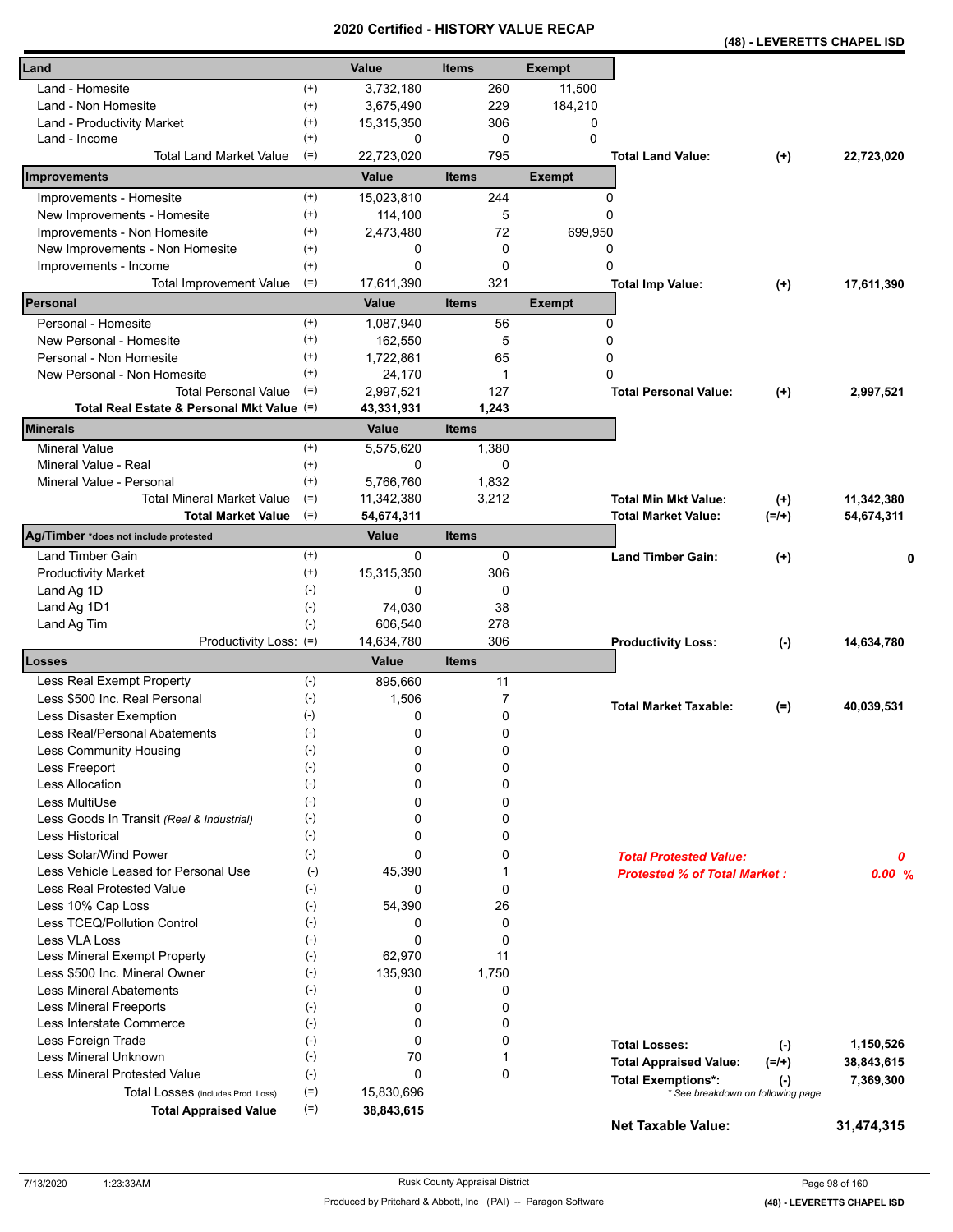|                                                                      |                                                                    |   |                                                                   |          |       |           |                                                                    |                |                      |                                                                                                                                     | (48) - LEVERETTS CHAPEL ISD |
|----------------------------------------------------------------------|--------------------------------------------------------------------|---|-------------------------------------------------------------------|----------|-------|-----------|--------------------------------------------------------------------|----------------|----------------------|-------------------------------------------------------------------------------------------------------------------------------------|-----------------------------|
| *** Freeze Totals: (This is only for Effective Tax Rate Calculation) |                                                                    |   |                                                                   |          |       |           |                                                                    |                |                      |                                                                                                                                     |                             |
| <b>Total Ceiling Tax:</b>                                            |                                                                    |   |                                                                   |          |       | 20,185.55 |                                                                    |                |                      |                                                                                                                                     |                             |
| <b>Total Freeze Taxable:</b>                                         |                                                                    |   |                                                                   |          |       | 2,312,910 |                                                                    |                |                      |                                                                                                                                     |                             |
|                                                                      | New Imp/Pers with Ceiling: +                                       |   |                                                                   |          |       | 48,770    |                                                                    |                |                      |                                                                                                                                     |                             |
|                                                                      | **Freeze Adjusted Taxable:                                         |   |                                                                   |          |       |           |                                                                    |                |                      | 29,210,175**This number DOES NOT represent any Jurisdiction's Certified Taxable Value**                                             |                             |
|                                                                      |                                                                    |   |                                                                   |          |       |           |                                                                    |                |                      |                                                                                                                                     |                             |
|                                                                      |                                                                    |   | or (Freeze Adjusted Taxable * Tax Rate / 100) + Total Ceiling Tax |          |       |           |                                                                    |                |                      | Estimated Total Levy: ((Net Taxable Value - Total Freeze Taxable + New Imp/Pers with Ceiling) * Tax Rate / 100) + Total Ceiling Tax |                             |
| <b>Count of Homesteads</b>                                           |                                                                    |   |                                                                   |          |       |           |                                                                    |                |                      |                                                                                                                                     |                             |
| н                                                                    | s                                                                  | F | в                                                                 | D        | W     | o         | DV<br><b>DV100</b>                                                 |                | <b>SS First Resp</b> | <b>SS Svc Member</b>                                                                                                                |                             |
| 98                                                                   | 83                                                                 | 0 | $\overline{7}$                                                    | 0        | 0     | 0         | $\overline{7}$                                                     | $\overline{2}$ | 0                    | 0                                                                                                                                   |                             |
| <b>Owner and Parcel Counts</b>                                       |                                                                    |   |                                                                   |          |       |           |                                                                    |                |                      |                                                                                                                                     |                             |
| <b>Total Parcels*:</b>                                               |                                                                    |   |                                                                   |          |       |           | 4, 109* Parcel count is figured by parcel per ownership sequences. |                |                      |                                                                                                                                     |                             |
| <b>Total Owners:</b>                                                 |                                                                    |   |                                                                   | 2,349    |       |           |                                                                    |                |                      |                                                                                                                                     |                             |
| <b>Ported Homestead/Charity Amounts</b>                              |                                                                    |   |                                                                   |          | Value |           | <b>Items</b>                                                       |                |                      |                                                                                                                                     |                             |
|                                                                      | DV Donated Home (Charity)                                          |   |                                                                   | $^{(+)}$ |       | $\pmb{0}$ |                                                                    | 0              |                      |                                                                                                                                     |                             |
|                                                                      | SS of a Service Member Ported Amount                               |   |                                                                   | $^{(+)}$ |       | 0         |                                                                    | 0              |                      |                                                                                                                                     |                             |
|                                                                      | SS of a First Responder Ported Amount                              |   |                                                                   | $^{(+)}$ |       | 0         |                                                                    | 0              |                      |                                                                                                                                     |                             |
|                                                                      | SS of DV Donated Home Ported Amount<br>SS of 100% DV Ported Amount |   |                                                                   | $^{(+)}$ |       | 0<br>0    |                                                                    | 0<br>0         |                      |                                                                                                                                     |                             |
|                                                                      |                                                                    |   |                                                                   | $^{(+)}$ | Value |           | <b>Items</b>                                                       |                |                      |                                                                                                                                     |                             |
| <b>Homestead Exemptions</b><br>Homestead H,S                         |                                                                    |   |                                                                   | $^{(+)}$ |       | 4,087,950 |                                                                    | 190            |                      |                                                                                                                                     |                             |
| Senior S                                                             |                                                                    |   |                                                                   | $^{(+)}$ |       | 562,190   |                                                                    | 64             |                      | H - Homestead                                                                                                                       | D - Disabled Only           |
| Disabled B                                                           |                                                                    |   |                                                                   | $^{(+)}$ |       | 73,500    |                                                                    | 8              |                      | S - Over 65                                                                                                                         | W - Widow                   |
| DV 100%                                                              |                                                                    |   |                                                                   | $^{(+)}$ |       | 84,410    |                                                                    | $\overline{c}$ |                      | F - Disabled Widow                                                                                                                  | O - Over 65 (No HS)         |
|                                                                      | Surviving Spouse of a Service Member                               |   |                                                                   | $^{(+)}$ |       | 0         |                                                                    | 0              |                      | B - Disabled                                                                                                                        | DV - Disabled Veteran       |
|                                                                      | Survivng Spouse of a First Responder                               |   |                                                                   | $^{(+)}$ |       | 0         |                                                                    | 0              |                      | DV100 (1, 2, 3) - 100% Disabled Veteran<br>4 (4B, 4H, 4S) - Surviving Spouse of a Service Member                                    |                             |
|                                                                      |                                                                    |   | Total Reimbursable (=)                                            |          |       | 4,808,050 |                                                                    | 264            |                      | 5* (5B, 5H, 5S) - Surviving Spouse of a First Responder                                                                             |                             |
| <b>Local Discount</b>                                                |                                                                    |   |                                                                   | $^{(+)}$ |       | 2,515,250 |                                                                    | 142            |                      |                                                                                                                                     |                             |
| Disabled Veteran                                                     |                                                                    |   |                                                                   | $^{(+)}$ |       | 46,000    |                                                                    | 4              |                      |                                                                                                                                     |                             |
| Optional 65                                                          |                                                                    |   |                                                                   | $^{(+)}$ |       | 0         |                                                                    | 0              |                      |                                                                                                                                     |                             |
| <b>Local Disabled</b>                                                |                                                                    |   |                                                                   | $^{(+)}$ |       | 0         |                                                                    | 0              |                      |                                                                                                                                     |                             |
| State Homestead                                                      |                                                                    |   |                                                                   | $^{(+)}$ |       | 0         |                                                                    | 0              |                      |                                                                                                                                     |                             |
| <b>Total Exemptions</b>                                              |                                                                    |   |                                                                   | $(=)$    |       |           | 7,369,300 (includes Ported/Charity Amounts)                        |                |                      |                                                                                                                                     |                             |
| <b>Special Certified Totals</b>                                      |                                                                    |   |                                                                   |          |       |           |                                                                    |                |                      |                                                                                                                                     |                             |
|                                                                      |                                                                    |   | <b>Exempt Value of First Time Absolute Exemption</b>              |          |       |           | \$8,800                                                            |                |                      |                                                                                                                                     |                             |
|                                                                      |                                                                    |   | <b>Exempt Value of First Time Partial Exemption</b>               |          |       |           | \$12,180                                                           |                |                      |                                                                                                                                     |                             |
|                                                                      |                                                                    |   |                                                                   |          |       |           |                                                                    |                |                      |                                                                                                                                     |                             |
| <b>New AG/Timber</b>                                                 |                                                                    |   |                                                                   |          |       |           |                                                                    |                |                      |                                                                                                                                     |                             |
| Market                                                               |                                                                    |   |                                                                   |          |       |           |                                                                    | \$0            |                      |                                                                                                                                     |                             |
| Taxable                                                              |                                                                    |   |                                                                   |          |       |           |                                                                    | \$0            |                      |                                                                                                                                     |                             |
|                                                                      | Value Loss                                                         |   |                                                                   |          |       |           |                                                                    | \$0            |                      |                                                                                                                                     |                             |
|                                                                      | New Improvement/Personal                                           |   |                                                                   |          |       |           |                                                                    |                |                      |                                                                                                                                     |                             |
| Market                                                               |                                                                    |   |                                                                   |          |       |           | \$300,820                                                          |                |                      |                                                                                                                                     |                             |
| Taxable                                                              |                                                                    |   |                                                                   |          |       |           | \$281,320                                                          |                |                      |                                                                                                                                     |                             |
|                                                                      |                                                                    |   |                                                                   |          |       |           |                                                                    |                |                      |                                                                                                                                     |                             |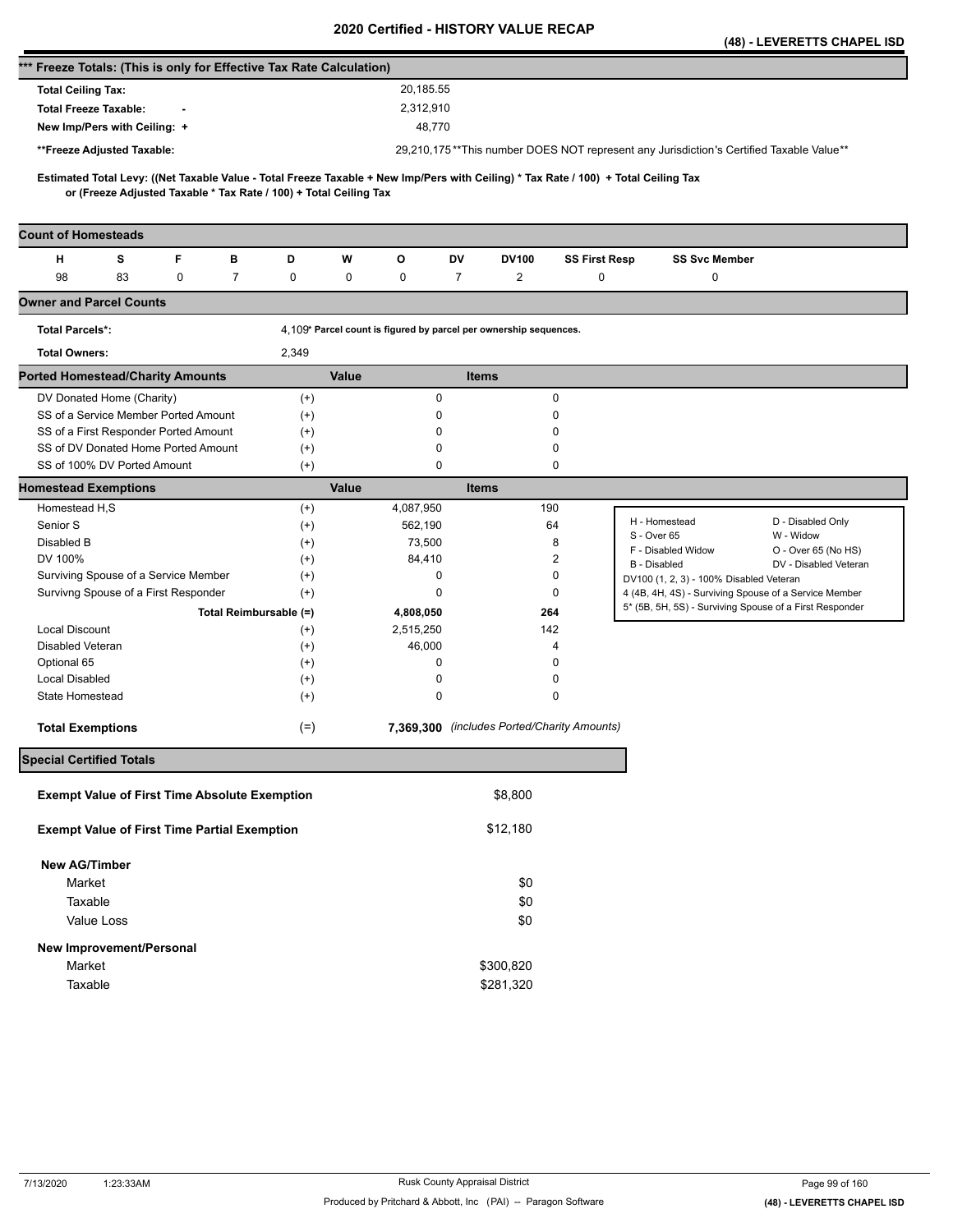|                                   | Average Values* (includes protested & exempt value) |                |                                        |
|-----------------------------------|-----------------------------------------------------|----------------|----------------------------------------|
| Average Homestead Value A*        |                                                     | <b>Parcels</b> | <b>Total Homestead Value A*</b>        |
| Market                            | \$62,223                                            | 245            | \$15,244,790<br>Market                 |
| Taxable                           | \$24.613                                            |                | \$10,041,670<br>Taxable                |
|                                   | Average Homestead Value A* and E*                   | <b>Parcels</b> | Total Homestead Value A* and E*        |
| Market                            | \$62,554                                            | 253            | \$15,826,410<br>Market                 |
| Taxable                           | \$24.886                                            |                | \$10,776,820<br>Taxable                |
|                                   | Average Homestead Value A* and E* and M1            | <b>Parcels</b> | Total Homestead Value A* and E* and M1 |
| <b>Market</b>                     | \$54.385                                            | 314            | \$17,076,900<br>Market                 |
| Taxable                           | \$18,374                                            |                | \$11,555,110<br>Taxable                |
| <b>Average Homestead Value M1</b> |                                                     | <b>Parcels</b> | <b>Total Homestead Value M1</b>        |
| Market                            | \$20,499                                            | 61             | \$1,250,490<br>Market                  |
| Taxable                           | \$0                                                 |                | \$778,290<br>Taxable                   |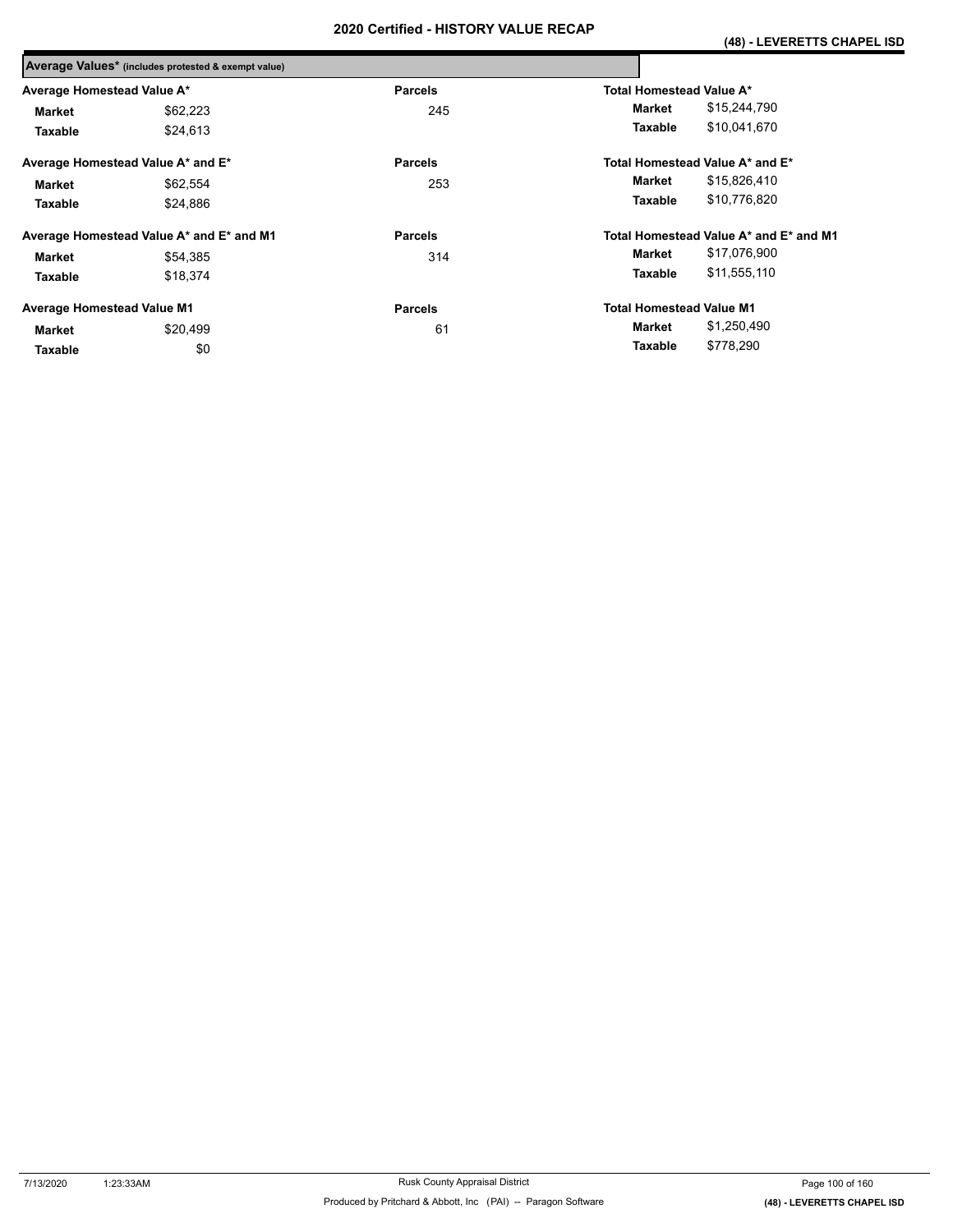| <b>Minerals</b>                                        | Value                  | <b>Items</b>       |                                    |            |
|--------------------------------------------------------|------------------------|--------------------|------------------------------------|------------|
| Mineral_Value                                          | 5,575,620              | 1,380              |                                    |            |
| Mineral Value - Real                                   | 0                      | 0                  |                                    |            |
| Mineral Value - Personal                               | 5,766,760              | 1,832              | <b>Total Mineral Value:</b>        | 11,342,380 |
| <b>Mineral Loss</b>                                    | Value                  | <b>Items</b>       |                                    |            |
| Less Mineral Exempt Property                           | 62,970                 | 11                 | <b>Total Mineral Exempt Value:</b> | 62,970     |
| Less \$500 Inc. Mineral Owner                          | 135,930                | 1,750              |                                    |            |
| <b>Less Mineral Abatements</b>                         | 0                      | 0                  |                                    |            |
| Less Mineral Freeports/Interstate Commerce             | 0                      | $\Omega$           |                                    |            |
| Less Mineral Unknown                                   | 70                     | 1                  |                                    |            |
| Less TCEQ/Pollution Control                            | 0                      | 0                  |                                    |            |
| Less VLA                                               | 0                      | 0                  |                                    |            |
| <b>Less Mineral Protested Value</b>                    | 0                      | 0                  | <b>Taxload Mineral Total:</b>      | 11,279,410 |
| Land                                                   | Value                  | <b>Items</b>       |                                    |            |
| Land - Homesite                                        | 3,732,180              | 260                |                                    |            |
| Land - Non Homesite                                    | 3,675,490              | 229                |                                    |            |
| Land - Productivity Market                             | 15,315,350             | 306                |                                    |            |
| Land - Income                                          | 0                      | $\mathbf 0$        | <b>Total Land Value:</b>           | 22,723,020 |
| Land Timber Gain                                       | 0                      | $\mathbf 0$        |                                    |            |
| Improvements                                           | Value                  | <b>Items</b>       |                                    |            |
| Improvements - Homesite                                | 15,023,810             | 244                |                                    |            |
| New Improvements - Homesite                            | 114,100                | 5                  |                                    |            |
| Improvements - Non Homesite                            | 2,473,480              | 72                 |                                    |            |
| New Improvements - Non Homesite                        | 0                      | 0                  |                                    |            |
| Improvements - Income                                  | 0                      | $\mathbf 0$        | <b>Total Improvement Value:</b>    | 17,611,390 |
| <b>Ag Loss</b>                                         | Value                  | <b>Items</b>       |                                    |            |
| <b>Productivity Market</b>                             | 15,315,350             | 306                |                                    |            |
| Land Ag 1D                                             | 0                      | 0                  |                                    |            |
| Land Ag 1D1                                            | 74,030                 | 38                 |                                    |            |
| Land Ag Tim                                            | 606,540                | 606,540            | <b>Productivity Loss:</b>          | 14,634,780 |
| <b>Real Loss</b>                                       | Value                  |                    |                                    |            |
| Land Homesite Exempt                                   | 11,500                 |                    |                                    |            |
| Land Non-Homesite Exempt                               | 184,210                |                    |                                    |            |
| <b>Productivity Market Exempt</b>                      | 0                      |                    |                                    |            |
| Income Land Exempt                                     | 0                      |                    |                                    |            |
| Improvement Homesite Exempt                            | 0                      |                    |                                    |            |
| New Improvement Homesite Exempt                        | 0                      |                    |                                    |            |
| Improvement Non-Homesite Exempt                        | 699.950                |                    |                                    |            |
| New Improvement Non-Homesite Exempt                    | 0                      |                    |                                    |            |
| Income Improvement Exempt                              | 0                      |                    | <b>Real Exempt Total:</b>          | 895,660    |
|                                                        |                        |                    | <b>Taxload Real Total:</b>         | 24,803,970 |
| Personal                                               | Value                  | <b>Items</b>       |                                    |            |
| Personal - Homesite                                    | 1,087,940              | 56                 |                                    |            |
| New Personal - Homesite                                | 162,550                | $\sqrt{5}$         |                                    |            |
| Personal - Non Homesite<br>New Personal - Non Homesite | 1,722,861              | 65<br>$\mathbf{1}$ |                                    |            |
| <b>Personal Loss</b>                                   | 24,170<br><b>Value</b> |                    | <b>Total Personal Value:</b>       | 2,997,521  |
| Personal Homesite Exempt                               | 0                      |                    |                                    |            |
| New Personal Homesite Exempt                           | 0                      |                    |                                    |            |
| Personal Non-Homesite Exempt                           | 0                      |                    |                                    |            |
| New Personal Non-Homesite Exempt                       | 0                      |                    |                                    |            |
| Personal Under 500                                     | 1,506                  |                    | <b>Personal Exempt Total:</b>      | 0          |
|                                                        |                        |                    |                                    |            |
|                                                        |                        |                    | <b>Taxload Personal Total:</b>     | 2,997,521  |
|                                                        |                        |                    |                                    |            |
|                                                        |                        |                    | <b>Total Appraised:</b>            | 38,843,615 |
|                                                        |                        |                    | <b>Taxroll Load Total:</b>         | 39,080,901 |
|                                                        |                        |                    |                                    |            |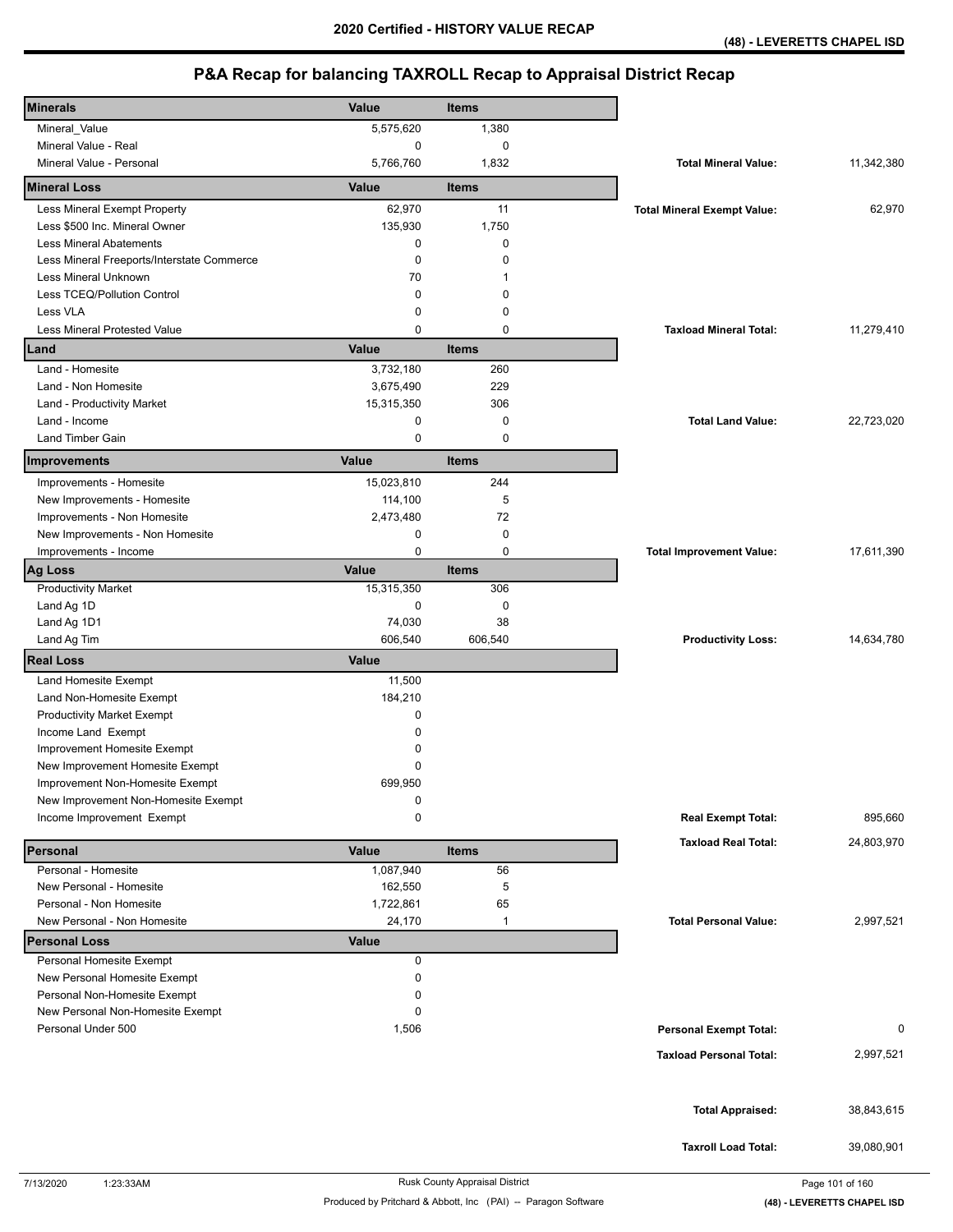## **(48) - LEVERETTS CHAPEL ISD**

|                                  |                         |                    |                    |                |                               | <b>Category Code Breakdown</b> |                     |                |                |                                    |                                    |
|----------------------------------|-------------------------|--------------------|--------------------|----------------|-------------------------------|--------------------------------|---------------------|----------------|----------------|------------------------------------|------------------------------------|
| Cat<br>Code                      | <b>Items</b>            | <b>Acres</b>       | Land               | Ag/Timber      | Productivity<br><b>Market</b> | <b>Taxable</b><br>Land         | <b>Improvements</b> | Personal       | <b>Mineral</b> | <b>Total Mkt</b><br><b>Taxable</b> | <b>Total Net</b><br><b>Taxable</b> |
| A1                               | 171                     | 412.472            | 2,579,670          | 0              | 0                             | 2,579,670                      | 10,687,620          | 0              | 0              | 13,267,290                         | 8,766,120                          |
| A <sub>2</sub>                   | 80                      | 210.984            | 1,220,520          | $\pmb{0}$      | 0                             | 1,220,520                      | 1,327,370           | 0              | 0              | 2,547,890                          | 1,531,490                          |
| A <sub>3</sub>                   | 36                      | 12.803             | 70,060             | 0              | 0                             | 70,060                         | 979,510             | 0              | 0              | 1,049,570                          | 840,390                            |
| A4                               | $\overline{2}$          | 5.950              | 32,780             | 0              | 0                             | 32,780                         | 83,030              | 0              | 0              | 115,810                            | 115,810                            |
| A*                               | 289                     | 642.209            | 3,903,030          | 0              | 0                             | 3,903,030                      | 13,077,530          | 0              | 0              | 16,980,560                         | 11,253,810                         |
| B <sub>2</sub>                   | $\mathbf{1}$            | 1.000              | 8,000              | 0              | 0                             | 8,000                          | 118,130             | 0              | 0              | 126,130                            | 126,130                            |
| $\mathbf{B}^{\star}$             | 1                       | 1.000              | 8,000              | 0              | 0                             | 8,000                          | 118,130             | 0              | 0              | 126,130                            | 126,130                            |
| C <sub>1</sub>                   | 3                       | 3.060              | 16,450             | 0              | 0                             | 16,450                         | 0                   | 0              | 0              | 16,450                             | 16,450                             |
| C <sub>1</sub> R                 | 116                     | 298.036            | 1,320,760          | 0              | 0                             | 1,320,760                      | 20,610              | 0              | 0              | 1,341,370                          | 1,335,650                          |
| $\mathbf{C}^{\star}$             | 119                     | 301.096            | 1,337,210          | 0              | 0                             | 1,337,210                      | 20,610              | 0              | 0              | 1,357,820                          | 1,352,100                          |
| D <sub>1</sub>                   | 306                     | 5,844.785          | 0                  | 680,570        | 15,315,350                    | 680,570                        | $\pmb{0}$           | 0              | 0              | 680,570                            | 680,570                            |
| D <sub>2</sub>                   | 9                       | 0.000              | 0                  | $\pmb{0}$      | $\pmb{0}$                     | $\pmb{0}$                      | 143,930             | 0              | 0              | 143,930                            | 143,930                            |
| D*                               | 315                     | 5,844.785          | 0                  | 680,570        | 15,315,350                    | 680,570                        | 143,930             | 0              | 0              | 824,500                            | 824,500                            |
| Ε                                |                         | 26.492             |                    | $\pmb{0}$      | $\pmb{0}$                     |                                |                     |                |                | 1,007,650                          |                                    |
|                                  | 15                      |                    | 124,220            |                |                               | 124,220                        | 883,430             | 0              | 0              |                                    | 730,840                            |
| E1<br>E <sub>2</sub>             | 35                      | 151.926            | 553,520            | 0              | 0                             | 553,520                        | 1,997,330           | 0              | 0              | 2,550,850                          | 1,791,360                          |
|                                  | 9                       | 14.575             | 87,460             | 0              | 0                             | 87,460                         | 177,220             | 0              | 0              | 264,680                            | 111,940                            |
| <b>ENQ</b><br>E*                 | 26<br>85                | 271.800<br>464.793 | 866,980            | 0<br>0         | 0<br>0                        | 866,980                        | 0<br>3,057,980      | 0              | 0              | 866,980                            | 866,980                            |
|                                  |                         |                    | 1,632,180          |                |                               | 1,632,180                      |                     | 0              | 0              | 4,690,160                          | 3,501,120                          |
| F <sub>2</sub><br>F <sub>2</sub> | 10<br>10                | 69.520<br>69.520   | 331,540<br>331,540 | 0<br>$\pmb{0}$ | 0<br>$\pmb{0}$                | 331,540<br>331,540             | 492,760<br>492,760  | 0<br>$\pmb{0}$ | 0<br>$\pmb{0}$ | 824,300                            | 824,300<br>824,300                 |
| F*                               | 10                      | 69.520             | 331,540            | 0              | 0                             | 331,540                        | 492,760             | 0              |                | 824,300                            |                                    |
|                                  |                         |                    |                    |                |                               |                                |                     |                | 0              | 824,300                            | 824,300                            |
| G <sub>1</sub>                   | 1,380                   | 0.000              | 0                  | 0              | $\pmb{0}$                     | 0                              | $\pmb{0}$           | 0              | 5,575,620      | 5,575,620                          | 5,575,550                          |
| G*                               | 1,380                   | 0.000              | 0                  | 0              | 0                             | 0                              | 0                   | 0              | 5,575,620      | 5,575,620                          | 5,575,550                          |
| J1                               | 4                       | 0.000              | 0                  | 0              | $\pmb{0}$                     | 0                              | $\pmb{0}$           | 0              | 99,480         | 99,480                             | 41,500                             |
| J2                               | $\mathbf{1}$            | 0.000              | 0                  | 0              | $\pmb{0}$                     | 0                              | $\pmb{0}$           | 0              | 25,170         | 25,170                             | 25,170                             |
| J3                               | $\overline{c}$          | 0.000              | 0                  | 0              | $\pmb{0}$                     | 0                              | $\pmb{0}$           | 0              | 1,794,160      | 1,794,160                          | 1,794,160                          |
| J4                               | 5                       | 0.000              | 0                  | 0              | $\pmb{0}$                     | 0                              | 500                 | 0              | 50,250         | 50,750                             | 50,750                             |
| J5                               | $\mathbf{1}$            | 0.000              | 0                  | 0              | 0                             | 0                              | $\pmb{0}$           | 0              | 1,613,050      | 1,613,050                          | 1,613,050                          |
| J6                               | 37                      | 0.000              | 0                  | 0              | 0                             | 0                              | 0                   | 0              | 576,390        | 576,390                            | 576,390                            |
| J6A                              | $\overline{7}$          | 0.000              | 0                  | 0              | 0                             | 0                              | $\pmb{0}$           | 0              | 244,950        | 244,950                            | 244,950                            |
| J*                               | 57                      | 0.000              | 0                  | 0              | 0                             | 0                              | 500                 | 0              | 4,403,450      | 4,403,950                          | 4,345,970                          |
| L1                               | 16                      | 0.000              | 0                  | 0              | $\pmb{0}$                     | 0                              | 0                   | 1,257,565      | 0              | 1,257,565                          | 1,257,565                          |
| L1                               | 16                      | 0.000              | 0                  | $\bf{0}$       | 0                             | 0                              | 0                   | 1,257,565      | 0              | 1,257,565                          | 1,257,565                          |
| L2A                              | $\overline{2}$          | 0.000              | 0                  | 0              | $\pmb{0}$                     | 0                              | 0                   | 0              | 340,170        | 340,170                            | 340,170                            |
| L2C                              | 3                       | 0.000              | 0                  | 0              | $\pmb{0}$                     | 0                              | $\pmb{0}$           | 0              | 19,600         | 19,600                             | 19,600                             |
| L <sub>2</sub> D                 | 4                       | 0.000              | 0                  | 0              | $\pmb{0}$                     | 0                              | $\pmb{0}$           | 0              | 209,160        | 209,160                            | 209,160                            |
| L2G                              | 4                       | 0.000              | 0                  | 0              | 0                             | 0                              | 0                   | 0              | 289,020        | 289,020                            | 289,020                            |
| L <sub>2</sub> J                 | $\overline{\mathbf{c}}$ | 0.000              | 0                  | 0              | $\pmb{0}$                     | 0                              | $\pmb{0}$           | 0              | 9,400          | 9,400                              | 9,400                              |
| L <sub>2</sub> M                 | $\overline{c}$          | 0.000              | 0                  | 0              | $\pmb{0}$                     | 0                              | $\pmb{0}$           | 0              | 354,890        | 354,890                            | 354,890                            |
| L2O                              | $\mathbf{1}$            | 0.000              | 0                  | $\pmb{0}$      | $\pmb{0}$                     | 0                              | $\pmb{0}$           | 0              | 150            | 150                                | 150                                |
| L <sub>2</sub>                   | 18                      | 0.000              | 0                  | 0              | 0                             | 0                              | 0                   | $\pmb{0}$      | 1,222,390      | 1,222,390                          | 1,222,390                          |
| L*                               | 34                      | 0.000              | 0                  | 0              | 0                             | 0                              | 0                   | 1,257,565      | 1,222,390      | 2,479,955                          | 2,479,955                          |
| M1                               | 100                     | 0.000              | 0                  | 0              | $\pmb{0}$                     | 0                              | 0                   | 1,693,060      | 0              | 1,693,060                          | 1,190,880                          |
| $\mathsf{M}^\star$               | 100                     | 0.000              | 0                  | 0              | 0                             | 0                              | 0                   | 1,693,060      | 0              | 1,693,060                          | 1,190,880                          |
| XB                               | $\overline{7}$          | 0.000              | 0                  | 0              | $\pmb{0}$                     | 0                              | 0                   | 1,506          | 0              | 1,506                              | 0                                  |
| ХC                               | 1,750                   | 0.000              | 0                  | 0              | $\pmb{0}$                     | 0                              | $\pmb{0}$           | 0              | 135,930        | 135,930                            | 0                                  |
| XO                               | $\mathbf{1}$            | 0.000              | 0                  | 0              | $\pmb{0}$                     | 0                              | 0                   | 45,390         | $\pmb{0}$      | 45,390                             | 0                                  |
| XV                               | 8                       | 0.000              | 0                  | 0              | 0                             | 0                              | $\pmb{0}$           | 0              | 4,990          | 4,990                              | 0                                  |
| <b>XVA</b>                       | 5                       | 2.500              | 29,250             | 0              | 0                             | 29,250                         | 699,950             | 0              | 0              | 729,200                            | $\Omega$                           |
| <b>XVC</b>                       | 4                       | 50.620             | 150,530            | 0              | 0                             | 150,530                        | 0                   | 0              | 0              | 150,530                            | 0                                  |
|                                  |                         |                    |                    |                |                               |                                |                     |                |                |                                    |                                    |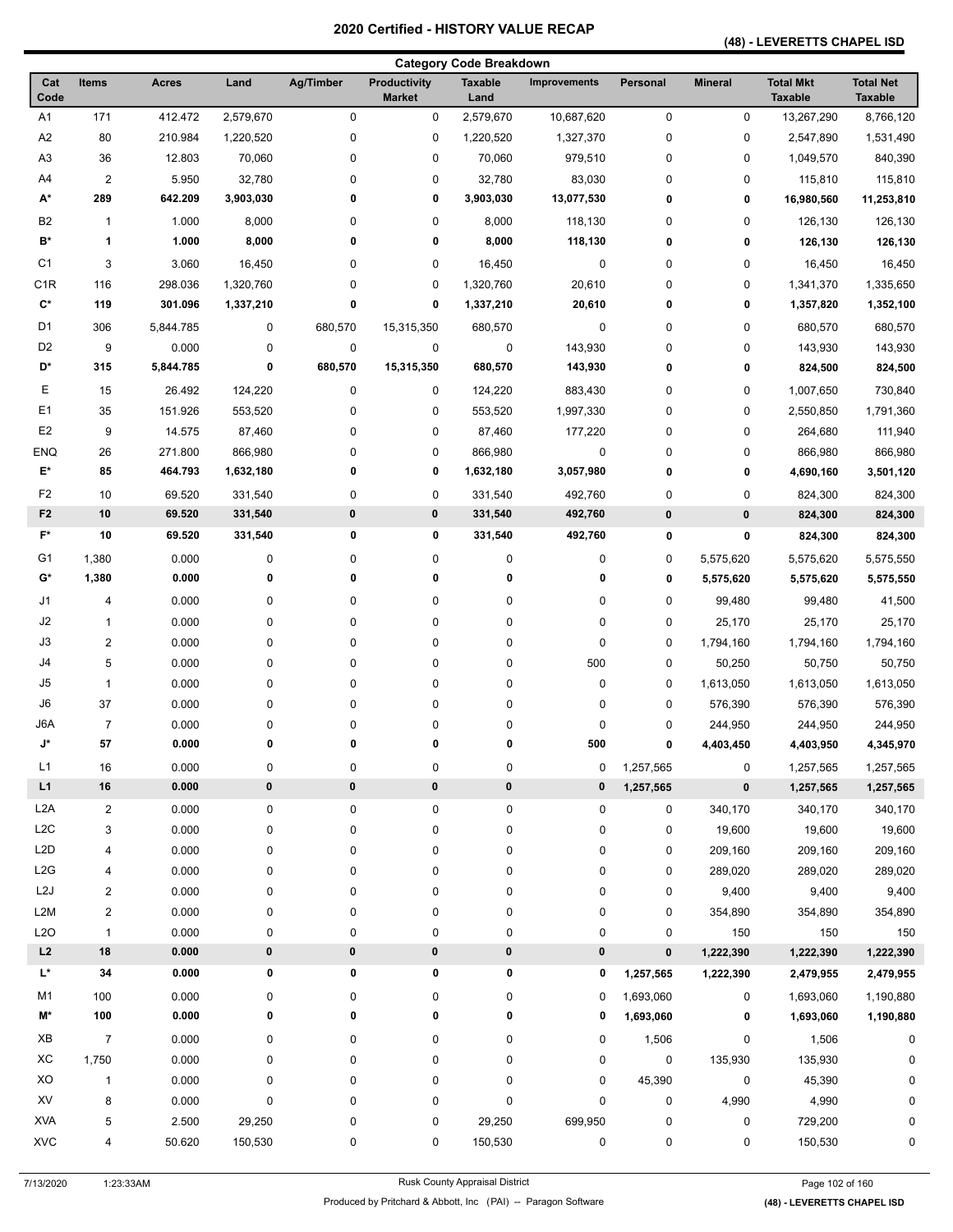**(48) - LEVERETTS CHAPEL ISD** 

|             | <b>Category Code Breakdown</b> |              |           |           |                                      |                        |                     |           |                |                                    |                             |
|-------------|--------------------------------|--------------|-----------|-----------|--------------------------------------|------------------------|---------------------|-----------|----------------|------------------------------------|-----------------------------|
| Cat<br>Code | <b>Items</b>                   | <b>Acres</b> | Land      | Aa/Timber | <b>Productivity</b><br><b>Market</b> | <b>Taxable</b><br>Land | <b>Improvements</b> | Personal  | <b>Mineral</b> | <b>Total Mkt</b><br><b>Taxable</b> | <b>Total Net</b><br>Taxable |
| <b>XVD</b>  |                                | 2.000        | 13.000    |           | 0                                    | 13.000                 | 0                   |           |                | 13.000                             | 0                           |
| <b>XVE</b>  |                                | 0.390        | 2,930     | 0         | 0                                    | 2.930                  | 0                   |           |                | 2,930                              | 0                           |
| X*          | 1,777                          | 55.510       | 195,710   | 0         | 0                                    | 195.710                | 699.950             | 46.896    | 140.920        | 1,083,476                          | 0                           |
|             | 4.167                          | 7.378.913    | 407.670.7 | 680.570   | 15.315.350                           | 8.088.240              | 17.611.390          | 2.997.521 | 11.342.380     | 40.039.531                         | 31.474.315                  |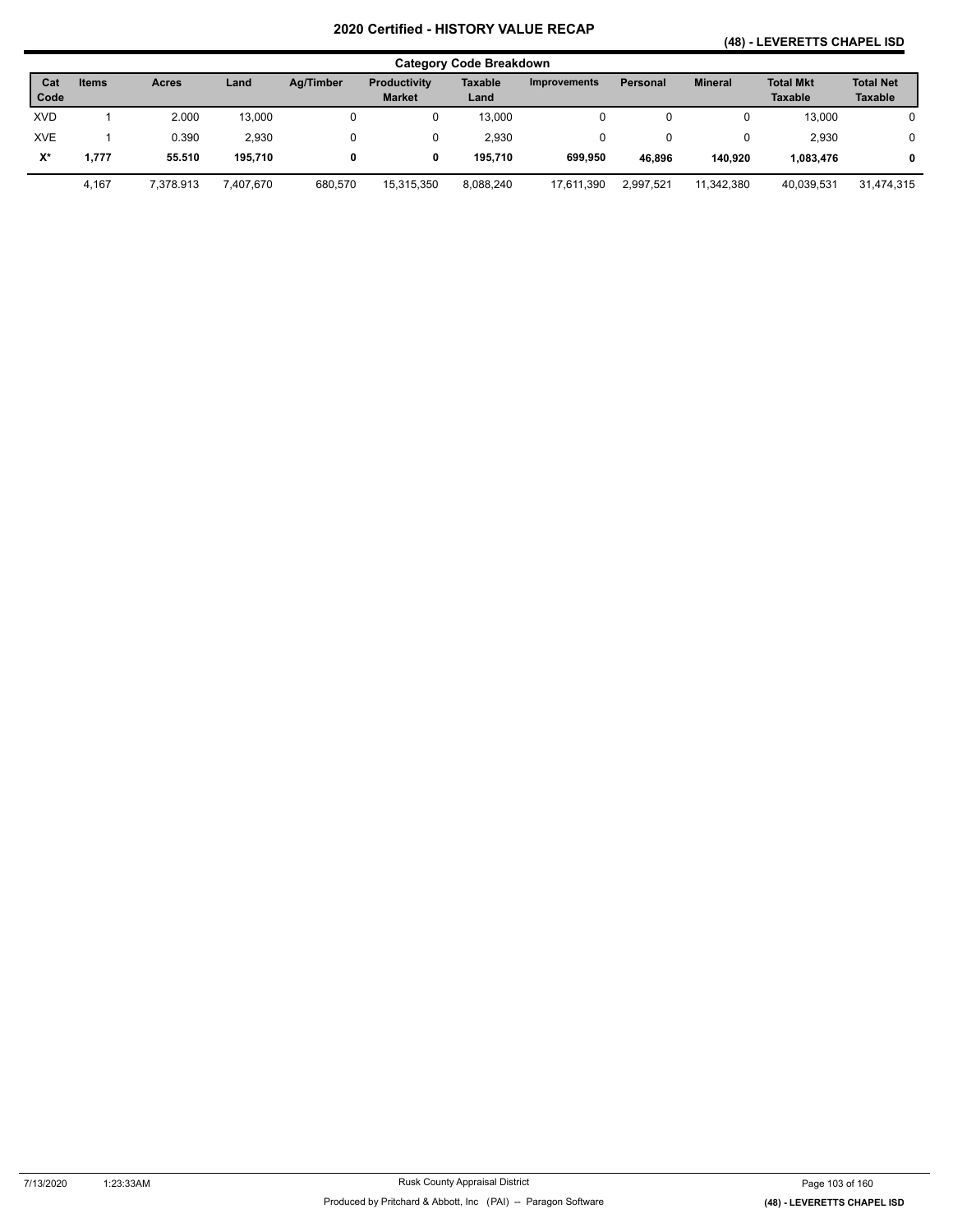|                                                            |                             |                     |              | Certilled - HISTORT VALUE RECAP        |                                     | (49) - MT ENTERPRISE I.S.D.       |             |
|------------------------------------------------------------|-----------------------------|---------------------|--------------|----------------------------------------|-------------------------------------|-----------------------------------|-------------|
| Land                                                       |                             | Value               | <b>Items</b> | <b>Exempt</b>                          |                                     |                                   |             |
| Land - Homesite                                            | $^{(+)}$                    | 7,777,230           | 664          | 7,200                                  |                                     |                                   |             |
| Land - Non Homesite                                        | $^{(+)}$                    | 5,348,070           | 506          | 686,990                                |                                     |                                   |             |
| Land - Productivity Market                                 | $^{(+)}$                    | 95,810,050          | 978          | 0                                      |                                     |                                   |             |
| Land - Income                                              | $^{(+)}$                    | 7,620               | 1            | $\Omega$                               |                                     |                                   |             |
| <b>Total Land Market Value</b>                             | $(=)$                       | 108,942,970         | 2,149        |                                        | <b>Total Land Value:</b>            | $(+)$                             | 108,942,970 |
| Improvements                                               |                             | <b>Value</b>        | <b>Items</b> | <b>Exempt</b>                          |                                     |                                   |             |
| Improvements - Homesite                                    | $^{(+)}$                    | 45,851,520          | 619          |                                        | 0                                   |                                   |             |
| New Improvements - Homesite                                | $^{(+)}$                    | 362,840             | 6            |                                        | 0                                   |                                   |             |
| Improvements - Non Homesite                                | $^{(+)}$                    | 10,955,720          | 264          | 3,154,190                              |                                     |                                   |             |
| New Improvements - Non Homesite                            | $^{(+)}$                    | 78,880              | 3            |                                        | 0                                   |                                   |             |
| Improvements - Income                                      | $^{(+)}$                    | 124,050             | 1            |                                        | 0                                   |                                   |             |
| <b>Total Improvement Value</b>                             | $(=)$                       | 57,373,010          | 893          |                                        | <b>Total Imp Value:</b>             | $(+)$                             | 57,373,010  |
| Personal                                                   |                             | <b>Value</b>        | <b>Items</b> | <b>Exempt</b>                          |                                     |                                   |             |
| Personal - Homesite                                        | $^{(+)}$                    | 2,211,710           | 109          |                                        | 0                                   |                                   |             |
| New Personal - Homesite                                    | $^{(+)}$                    | 46,620              | 2            |                                        | 0                                   |                                   |             |
| Personal - Non Homesite                                    | $^{(+)}$                    | 2,886,390           | 147          |                                        | 0                                   |                                   |             |
| New Personal - Non Homesite                                | $^{(+)}$                    | 0                   | 0            |                                        | 0                                   |                                   |             |
| <b>Total Personal Value</b>                                | $(=)$                       | 5,144,720           | 258          |                                        | <b>Total Personal Value:</b>        | $(+)$                             | 5,144,720   |
| Total Real Estate & Personal Mkt Value (=)                 |                             | 171,460,700         | 3,300        |                                        |                                     |                                   |             |
| Minerals                                                   |                             | Value               | <b>Items</b> |                                        |                                     |                                   |             |
| <b>Mineral Value</b>                                       | $^{(+)}$                    | 905,700             | 380          |                                        |                                     |                                   |             |
| Mineral Value - Real                                       | $^{(+)}$                    | 48,660              | 1            |                                        |                                     |                                   |             |
| Mineral Value - Personal                                   | $^{(+)}$                    | 9,585,170           | 729          |                                        |                                     |                                   |             |
| <b>Total Mineral Market Value</b>                          | $(=)$                       | 10,539,530          | 1,110        |                                        | <b>Total Min Mkt Value:</b>         | $(+)$                             | 10,539,530  |
| <b>Total Market Value</b>                                  | $(=)$                       | 182,000,230         |              |                                        | <b>Total Market Value:</b>          | $(=/+)$                           | 182,000,230 |
| Ag/Timber *does not include protested                      |                             | Value               | <b>Items</b> |                                        |                                     |                                   |             |
| Land Timber Gain                                           | $^{(+)}$                    | 0                   | 0            |                                        | <b>Land Timber Gain:</b>            | $(+)$                             | 0           |
| <b>Productivity Market</b>                                 | $^{(+)}$                    | 95,810,050          | 978          |                                        |                                     |                                   |             |
| Land Ag 1D                                                 | $(-)$                       | 0                   | 0            |                                        |                                     |                                   |             |
| Land Ag 1D1                                                | $(-)$                       | 876,010             | 434          |                                        |                                     |                                   |             |
| Land Ag Tim                                                | $(-)$                       | 4,698,100           | 694          |                                        |                                     |                                   |             |
| Productivity Loss: (=)<br>Losses                           |                             | 90,235,940<br>Value | 978          |                                        | <b>Productivity Loss:</b>           | $(-)$                             | 90,235,940  |
|                                                            | $(-)$                       | 3,851,030           | <b>Items</b> | 67 (includes Prorated Exempt of 2,650) |                                     |                                   |             |
| Less Real Exempt Property<br>Less \$500 Inc. Real Personal | $(\text{-})$                | 4,401               | 19           |                                        |                                     |                                   |             |
| Less Disaster Exemption                                    | $(-)$                       | 0                   | 0            |                                        | <b>Total Market Taxable:</b>        | $(=)$                             | 91,764,290  |
| Less Real/Personal Abatements                              |                             | 0                   | 0            |                                        |                                     |                                   |             |
| Less Community Housing                                     | $(\textnormal{-})$<br>$(-)$ | 0                   | 0            |                                        |                                     |                                   |             |
| Less Freeport                                              | $(-)$                       | 0                   | 0            |                                        |                                     |                                   |             |
| Less Allocation                                            | $(-)$                       | 63,730              | 2            |                                        |                                     |                                   |             |
| Less MultiUse                                              | $(-)$                       | 500                 | 1            |                                        |                                     |                                   |             |
| Less Goods In Transit (Real & Industrial)                  | $(-)$                       | 0                   | 0            |                                        |                                     |                                   |             |
| Less Historical                                            | $(-)$                       | 0                   | 0            |                                        |                                     |                                   |             |
| Less Solar/Wind Power                                      | $(-)$                       | 0                   | 0            |                                        | <b>Total Protested Value:</b>       |                                   | 0           |
| Less Vehicle Leased for Personal Use                       | $(-)$                       | 112,830             | 5            |                                        | <b>Protested % of Total Market:</b> |                                   | 0.00%       |
| Less Real Protested Value                                  | $(-)$                       | 0                   | 0            |                                        |                                     |                                   |             |
| Less 10% Cap Loss                                          | $(-)$                       | 470,800             | 84           |                                        |                                     |                                   |             |
| Less TCEQ/Pollution Control                                | $(-)$                       | 0                   | 0            |                                        |                                     |                                   |             |
| Less VLA Loss                                              | $(-)$                       | 0                   | 0            |                                        |                                     |                                   |             |
| Less Mineral Exempt Property                               | $(-)$                       | 190,410             | 4            |                                        |                                     |                                   |             |
| Less \$500 Inc. Mineral Owner                              | $(-)$                       | 35,780              | 655          |                                        |                                     |                                   |             |
| <b>Less Mineral Abatements</b>                             | $(-)$                       | 0                   | 0            |                                        |                                     |                                   |             |
| <b>Less Mineral Freeports</b>                              | $(-)$                       | 0                   | 0            |                                        |                                     |                                   |             |
| Less Interstate Commerce                                   | $(\cdot)$                   | 0                   | 0            |                                        |                                     |                                   |             |
| Less Foreign Trade                                         | $(-)$                       | 0                   | 0            |                                        | <b>Total Losses:</b>                | $(-)$                             | 4,616,651   |
| Less Mineral Unknown                                       | $(-)$                       | 0                   | 0            |                                        | <b>Total Appraised Value:</b>       | $(=/+)$                           | 87,034,809  |
| Less Mineral Protested Value                               | $(-)$                       | 0                   | 0            |                                        | <b>Total Exemptions*:</b>           | $(\cdot)$                         | 22,400,750  |
| Total Losses (includes Prod. Loss)                         | $(=)$                       | 94,965,421          |              |                                        |                                     | * See breakdown on following page |             |
| <b>Total Appraised Value</b>                               | $(=)$                       | 87,034,809          |              |                                        | <b>Net Taxable Value:</b>           |                                   | 64,634,059  |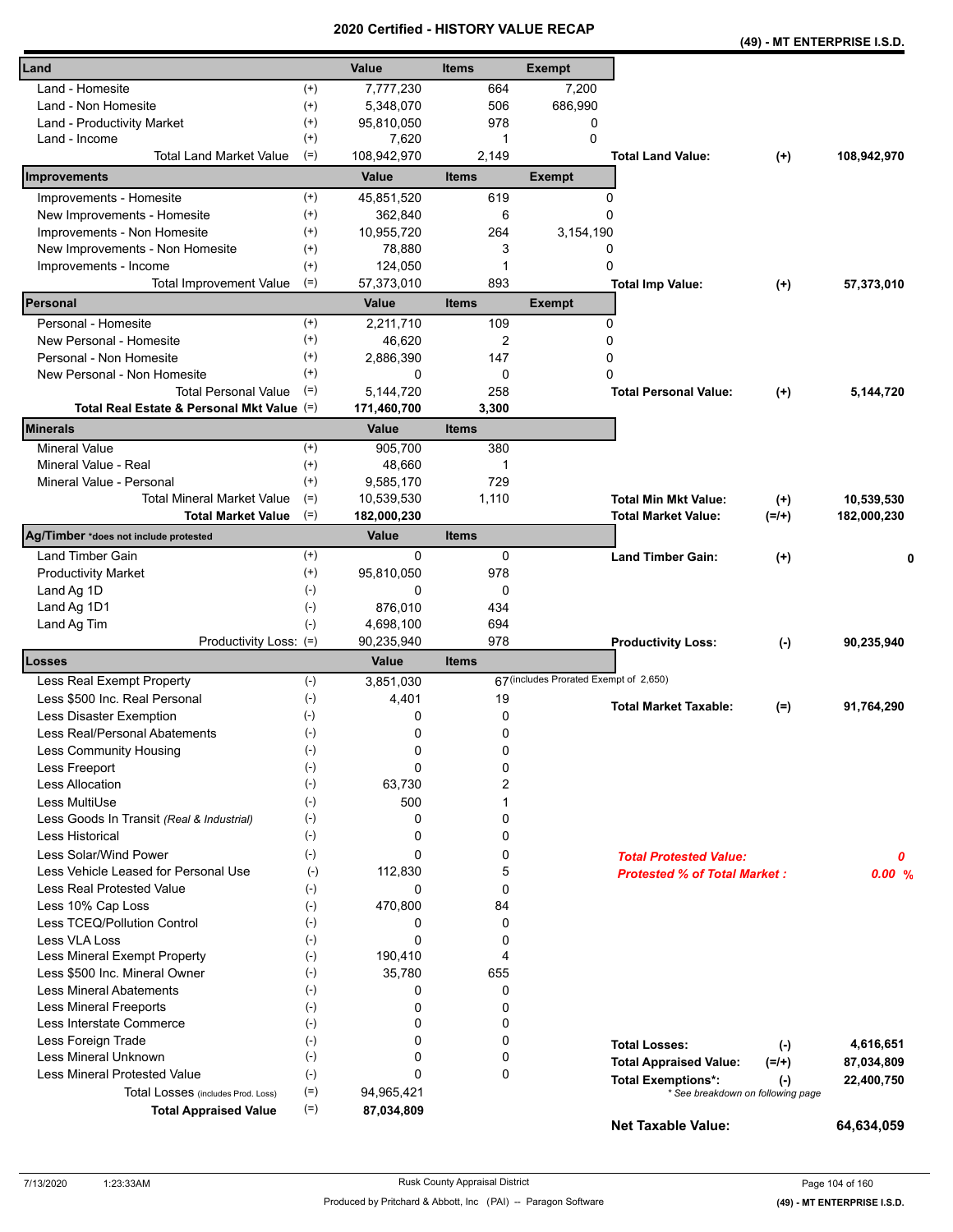|                                                                      |                                                                   |   |                        |                      |              |                                                                   |              |              |                                              |                                                                                                                                     |                      | (49) - MT ENTERPRISE I.S.D.                                                                                      |
|----------------------------------------------------------------------|-------------------------------------------------------------------|---|------------------------|----------------------|--------------|-------------------------------------------------------------------|--------------|--------------|----------------------------------------------|-------------------------------------------------------------------------------------------------------------------------------------|----------------------|------------------------------------------------------------------------------------------------------------------|
| *** Freeze Totals: (This is only for Effective Tax Rate Calculation) |                                                                   |   |                        |                      |              |                                                                   |              |              |                                              |                                                                                                                                     |                      |                                                                                                                  |
| <b>Total Ceiling Tax:</b>                                            |                                                                   |   |                        |                      |              | 76,295.59                                                         |              |              |                                              |                                                                                                                                     |                      |                                                                                                                  |
| <b>Total Freeze Taxable:</b>                                         |                                                                   |   |                        |                      |              | 9,346,390                                                         |              |              |                                              |                                                                                                                                     |                      |                                                                                                                  |
| New Imp/Pers with Ceiling: +                                         |                                                                   |   |                        |                      |              |                                                                   | 0            |              |                                              |                                                                                                                                     |                      |                                                                                                                  |
|                                                                      |                                                                   |   |                        |                      |              |                                                                   |              |              |                                              |                                                                                                                                     |                      |                                                                                                                  |
| **Freeze Adjusted Taxable:                                           |                                                                   |   |                        |                      |              |                                                                   |              |              |                                              |                                                                                                                                     |                      | 55,287,669**This number DOES NOT represent any Jurisdiction's Certified Taxable Value**                          |
|                                                                      |                                                                   |   |                        |                      |              |                                                                   |              |              |                                              | Estimated Total Levy: ((Net Taxable Value - Total Freeze Taxable + New Imp/Pers with Ceiling) * Tax Rate / 100) + Total Ceiling Tax |                      |                                                                                                                  |
|                                                                      | or (Freeze Adjusted Taxable * Tax Rate / 100) + Total Ceiling Tax |   |                        |                      |              |                                                                   |              |              |                                              |                                                                                                                                     |                      |                                                                                                                  |
| <b>Count of Homesteads</b>                                           |                                                                   |   |                        |                      |              |                                                                   |              |              |                                              |                                                                                                                                     |                      |                                                                                                                  |
| н                                                                    | s                                                                 | F | в                      | D                    | W            | o                                                                 | DV           | <b>DV100</b> | <b>SS First Resp</b>                         |                                                                                                                                     | <b>SS Svc Member</b> |                                                                                                                  |
| 249                                                                  | 243                                                               | 0 | 16                     | 0                    | 0            | 0                                                                 | 20           | 9            | 0                                            |                                                                                                                                     | $\mathbf{1}$         |                                                                                                                  |
| <b>Owner and Parcel Counts</b>                                       |                                                                   |   |                        |                      |              |                                                                   |              |              |                                              |                                                                                                                                     |                      |                                                                                                                  |
| <b>Total Parcels*:</b>                                               |                                                                   |   |                        |                      |              | 3,325* Parcel count is figured by parcel per ownership sequences. |              |              |                                              |                                                                                                                                     |                      |                                                                                                                  |
| <b>Total Owners:</b>                                                 |                                                                   |   |                        | 2,152                |              |                                                                   |              |              |                                              |                                                                                                                                     |                      |                                                                                                                  |
| <b>Ported Homestead/Charity Amounts</b>                              |                                                                   |   |                        |                      | <b>Value</b> |                                                                   | <b>Items</b> |              |                                              |                                                                                                                                     |                      |                                                                                                                  |
| DV Donated Home (Charity)                                            |                                                                   |   |                        | $^{(+)}$             |              | 0                                                                 |              |              | 0                                            |                                                                                                                                     |                      |                                                                                                                  |
| SS of a Service Member Ported Amount                                 |                                                                   |   |                        | $^{(+)}$             |              | 0                                                                 |              |              | 0                                            |                                                                                                                                     |                      |                                                                                                                  |
| SS of a First Responder Ported Amount                                |                                                                   |   |                        | $^{(+)}$             |              | 0                                                                 |              |              | $\Omega$                                     |                                                                                                                                     |                      |                                                                                                                  |
| SS of DV Donated Home Ported Amount                                  |                                                                   |   |                        | $^{(+)}$             |              | 0                                                                 |              |              | 0                                            |                                                                                                                                     |                      |                                                                                                                  |
| SS of 100% DV Ported Amount                                          |                                                                   |   |                        | $^{(+)}$             |              | $\mathbf 0$                                                       |              |              | 0                                            |                                                                                                                                     |                      |                                                                                                                  |
| <b>Homestead Exemptions</b>                                          |                                                                   |   |                        |                      | Value        |                                                                   | <b>Items</b> |              |                                              |                                                                                                                                     |                      |                                                                                                                  |
| Homestead H,S                                                        |                                                                   |   |                        | $^{(+)}$             |              | 11,276,890                                                        |              | 518          |                                              |                                                                                                                                     |                      |                                                                                                                  |
| Senior S                                                             |                                                                   |   |                        | $^{(+)}$             |              | 1,870,850                                                         |              | 203          |                                              | H - Homestead<br>S - Over 65                                                                                                        |                      | D - Disabled Only<br>W - Widow                                                                                   |
| Disabled B                                                           |                                                                   |   |                        | $^{(+)}$             |              | 72,230                                                            |              |              | 9                                            | F - Disabled Widow                                                                                                                  |                      | O - Over 65 (No HS)                                                                                              |
| DV 100%                                                              |                                                                   |   |                        | $^{(+)}$             |              | 600,360                                                           |              |              | 5                                            | <b>B</b> - Disabled                                                                                                                 |                      | DV - Disabled Veteran                                                                                            |
| Surviving Spouse of a Service Member                                 |                                                                   |   |                        | $^{(+)}$             |              | 19,400<br>0                                                       |              |              | 1<br>0                                       | DV100 (1, 2, 3) - 100% Disabled Veteran                                                                                             |                      |                                                                                                                  |
| Survivng Spouse of a First Responder                                 |                                                                   |   |                        | $^{(+)}$             |              |                                                                   |              |              |                                              |                                                                                                                                     |                      | 4 (4B, 4H, 4S) - Surviving Spouse of a Service Member<br>5* (5B, 5H, 5S) - Surviving Spouse of a First Responder |
| <b>Local Discount</b>                                                |                                                                   |   | Total Reimbursable (=) |                      |              | 13,839,730                                                        |              | 736          |                                              |                                                                                                                                     |                      |                                                                                                                  |
| Disabled Veteran                                                     |                                                                   |   |                        | $^{(+)}$<br>$^{(+)}$ |              | 8,395,410<br>165,610                                              |              | 395<br>19    |                                              |                                                                                                                                     |                      |                                                                                                                  |
| Optional 65                                                          |                                                                   |   |                        | $^{(+)}$             |              | 0                                                                 |              |              | $\mathbf 0$                                  |                                                                                                                                     |                      |                                                                                                                  |
| <b>Local Disabled</b>                                                |                                                                   |   |                        | $^{(+)}$             |              | 0                                                                 |              |              | 0                                            |                                                                                                                                     |                      |                                                                                                                  |
| State Homestead                                                      |                                                                   |   |                        | $^{(+)}$             |              | 0                                                                 |              |              | 0                                            |                                                                                                                                     |                      |                                                                                                                  |
| <b>Total Exemptions</b>                                              |                                                                   |   |                        | $(=)$                |              |                                                                   |              |              | 22,400,750 (includes Ported/Charity Amounts) |                                                                                                                                     |                      |                                                                                                                  |
| <b>Special Certified Totals</b>                                      |                                                                   |   |                        |                      |              |                                                                   |              |              |                                              |                                                                                                                                     |                      |                                                                                                                  |
|                                                                      |                                                                   |   |                        |                      |              |                                                                   |              | \$39,460     |                                              |                                                                                                                                     |                      |                                                                                                                  |
| <b>Exempt Value of First Time Absolute Exemption</b>                 |                                                                   |   |                        |                      |              |                                                                   |              |              |                                              |                                                                                                                                     |                      |                                                                                                                  |
| <b>Exempt Value of First Time Partial Exemption</b>                  |                                                                   |   |                        |                      |              |                                                                   |              | \$96,650     |                                              |                                                                                                                                     |                      |                                                                                                                  |
| <b>New AG/Timber</b>                                                 |                                                                   |   |                        |                      |              |                                                                   |              |              |                                              |                                                                                                                                     |                      |                                                                                                                  |
| Market                                                               |                                                                   |   |                        |                      |              |                                                                   |              | \$0          |                                              |                                                                                                                                     |                      |                                                                                                                  |
| Taxable                                                              |                                                                   |   |                        |                      |              |                                                                   |              | \$0          |                                              |                                                                                                                                     |                      |                                                                                                                  |
| Value Loss                                                           |                                                                   |   |                        |                      |              |                                                                   |              | \$0          |                                              |                                                                                                                                     |                      |                                                                                                                  |
| New Improvement/Personal                                             |                                                                   |   |                        |                      |              |                                                                   |              |              |                                              |                                                                                                                                     |                      |                                                                                                                  |
| Market                                                               |                                                                   |   |                        |                      |              |                                                                   | \$488,340    |              |                                              |                                                                                                                                     |                      |                                                                                                                  |
| Taxable                                                              |                                                                   |   |                        |                      |              |                                                                   |              | \$335,300    |                                              |                                                                                                                                     |                      |                                                                                                                  |
|                                                                      |                                                                   |   |                        |                      |              |                                                                   |              |              |                                              |                                                                                                                                     |                      |                                                                                                                  |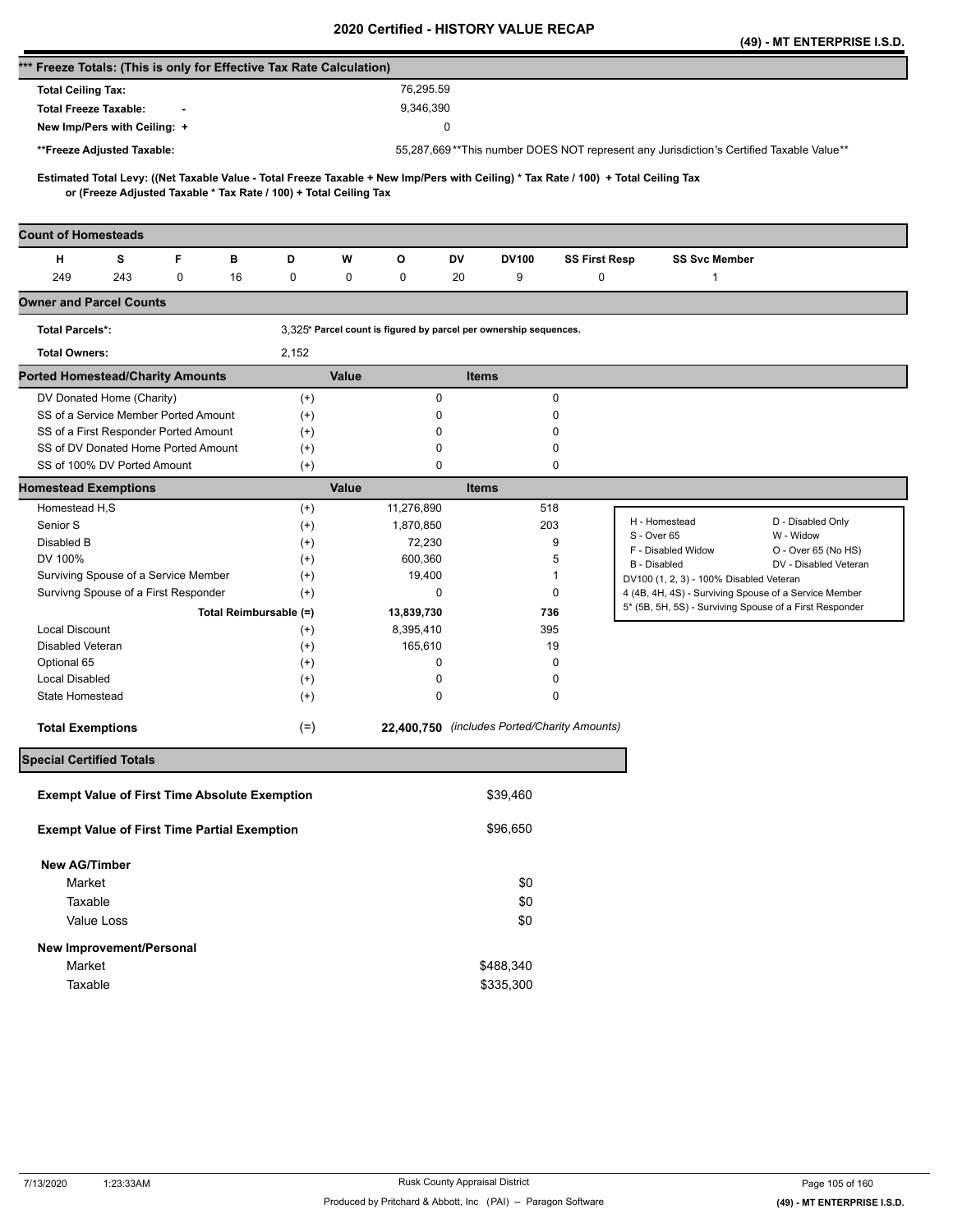|                                   | Average Values* (includes protested & exempt value) |                |                                        |  |  |
|-----------------------------------|-----------------------------------------------------|----------------|----------------------------------------|--|--|
| Average Homestead Value A*        |                                                     | <b>Parcels</b> | Total Homestead Value A*               |  |  |
| Market                            | \$71.631                                            | 464            | \$33,236,830<br>Market                 |  |  |
| Taxable                           | \$31,678                                            |                | \$20,070,260<br>Taxable                |  |  |
|                                   | Average Homestead Value A* and E*                   | <b>Parcels</b> | Total Homestead Value A* and E*        |  |  |
| Market                            | \$73,661                                            | 498            | \$36,683,550<br>Market                 |  |  |
| Taxable                           | \$33,272                                            |                | \$22,555,790<br>Taxable                |  |  |
|                                   | Average Homestead Value A* and E* and M1            | <b>Parcels</b> | Total Homestead Value A* and E* and M1 |  |  |
| Market                            | \$63,943                                            | 609            | \$38,941,880<br>Market                 |  |  |
| Taxable                           | \$25,621                                            |                | \$23,392,160<br>Taxable                |  |  |
| <b>Average Homestead Value M1</b> |                                                     | <b>Parcels</b> | <b>Total Homestead Value M1</b>        |  |  |
| Market                            | \$20,345                                            | 111            | \$2,258,330<br>Market                  |  |  |
| Taxable                           | \$0                                                 |                | \$836.370<br>Taxable                   |  |  |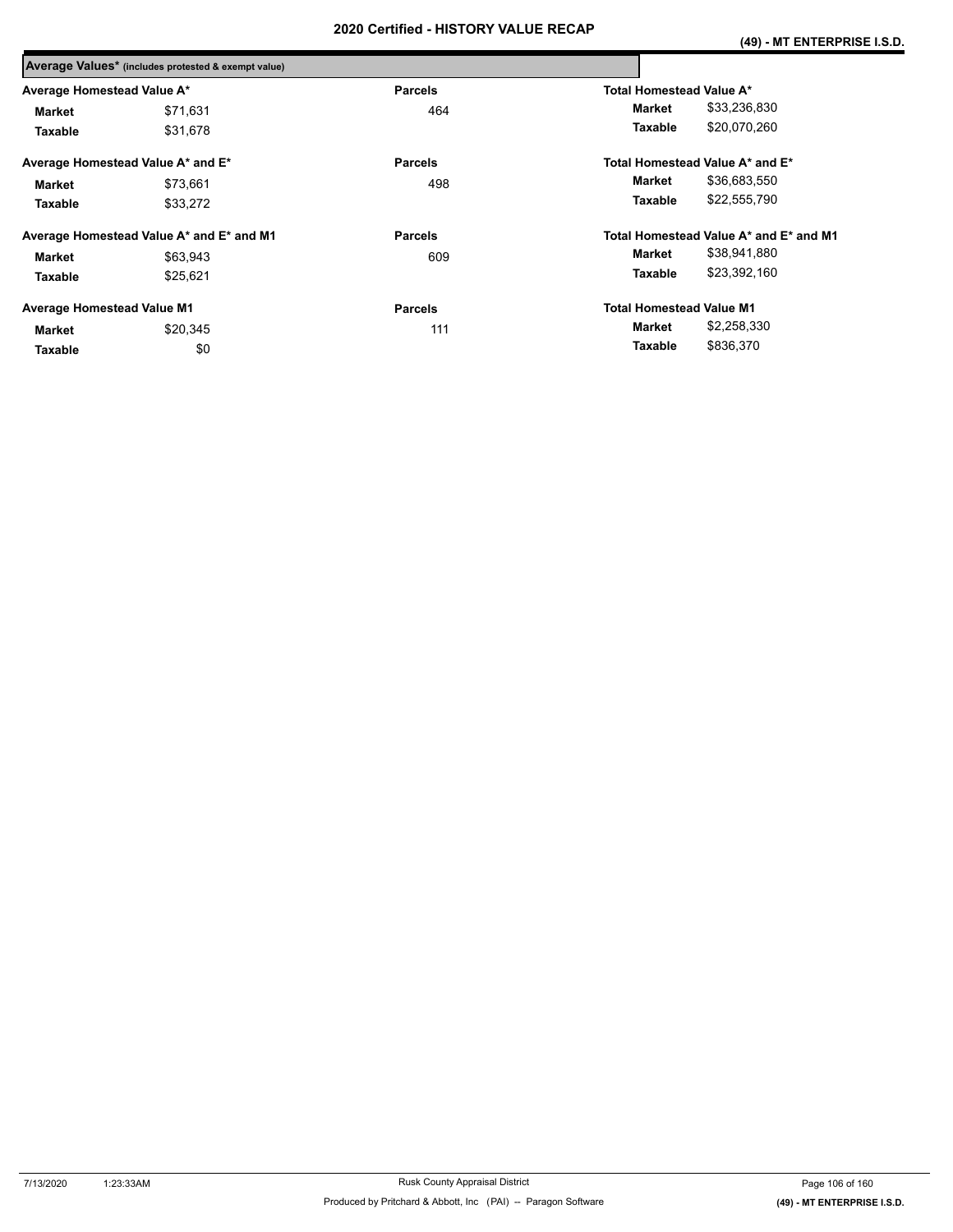| <b>Minerals</b>                            | Value        | <b>Items</b>            |                                    |             |
|--------------------------------------------|--------------|-------------------------|------------------------------------|-------------|
| Mineral_Value                              | 905,700      | 380                     |                                    |             |
| Mineral Value - Real                       | 48,660       | $\mathbf 1$             |                                    |             |
| Mineral Value - Personal                   | 9,585,170    | 729                     | <b>Total Mineral Value:</b>        | 10,539,530  |
| <b>Mineral Loss</b>                        | Value        | <b>Items</b>            |                                    |             |
| Less Mineral Exempt Property               | 190,410      | $\overline{4}$          | <b>Total Mineral Exempt Value:</b> | 190,410     |
| Less \$500 Inc. Mineral Owner              | 35,780       | 655                     |                                    |             |
| <b>Less Mineral Abatements</b>             | 0            | $\mathbf 0$             |                                    |             |
| Less Mineral Freeports/Interstate Commerce | 0            | $\mathbf 0$             |                                    |             |
| Less Mineral Unknown                       | 0            | 0                       |                                    |             |
| Less TCEQ/Pollution Control                | 0            | $\mathbf 0$             |                                    |             |
| Less VLA                                   | 0            | 0                       |                                    |             |
| <b>Less Mineral Protested Value</b>        | 0            | $\mathbf 0$             | <b>Taxload Mineral Total:</b>      | 10,349,120  |
| Land                                       | Value        | <b>Items</b>            |                                    |             |
| Land - Homesite                            | 7,777,230    | 664                     |                                    |             |
| Land - Non Homesite                        | 5,348,070    | 506                     |                                    |             |
| Land - Productivity Market                 | 95,810,050   | 978                     |                                    |             |
| Land - Income                              | 7,620        | $\mathbf{1}$            | <b>Total Land Value:</b>           | 108,942,970 |
| Land Timber Gain                           | 0            | 0                       |                                    |             |
|                                            |              |                         |                                    |             |
| Improvements                               | Value        | <b>Items</b>            |                                    |             |
| Improvements - Homesite                    | 45,851,520   | 619                     |                                    |             |
| New Improvements - Homesite                | 362,840      | 6                       |                                    |             |
| Improvements - Non Homesite                | 10,955,720   | 264                     |                                    |             |
| New Improvements - Non Homesite            | 78,880       | 3                       |                                    |             |
| Improvements - Income                      | 124,050      | 1                       | <b>Total Improvement Value:</b>    | 57,373,010  |
| Ag Loss                                    | Value        | <b>Items</b>            |                                    |             |
| <b>Productivity Market</b>                 | 95,810,050   | 978                     |                                    |             |
| Land Ag 1D                                 | 0            | 0                       |                                    |             |
| Land Ag 1D1                                | 876,010      | 434                     |                                    |             |
| Land Ag Tim                                | 4,698,100    | 4,698,100               | <b>Productivity Loss:</b>          | 90,235,940  |
| <b>Real Loss</b>                           | Value        |                         |                                    |             |
| Land Homesite Exempt                       | 7,200        |                         |                                    |             |
| Land Non-Homesite Exempt                   | 686,990      |                         |                                    |             |
| <b>Productivity Market Exempt</b>          | 0            |                         |                                    |             |
| Income Land Exempt                         | 0            |                         |                                    |             |
| Improvement Homesite Exempt                | 0            |                         |                                    |             |
| New Improvement Homesite Exempt            | 0            |                         |                                    |             |
| Improvement Non-Homesite Exempt            | 3.154.190    |                         |                                    |             |
| New Improvement Non-Homesite Exempt        | 0            |                         |                                    |             |
| Income Improvement Exempt                  | 0            |                         | <b>Real Exempt Total:</b>          | 3,848,380   |
|                                            |              |                         | <b>Taxload Real Total:</b>         | 72,231,660  |
| Personal                                   | Value        | <b>Items</b>            |                                    |             |
| Personal - Homesite                        | 2,211,710    | 109                     |                                    |             |
| New Personal - Homesite                    | 46,620       | $\overline{\mathbf{c}}$ |                                    |             |
| Personal - Non Homesite                    | 2,886,390    | 147                     |                                    |             |
| New Personal - Non Homesite                | 0            | 0                       | <b>Total Personal Value:</b>       | 5,144,720   |
| <b>Personal Loss</b>                       | <b>Value</b> |                         |                                    |             |
| Personal Homesite Exempt                   | 0            |                         |                                    |             |
| New Personal Homesite Exempt               | 0            |                         |                                    |             |
| Personal Non-Homesite Exempt               | 0            |                         |                                    |             |
| New Personal Non-Homesite Exempt           | 0            |                         |                                    |             |
| Personal Under 500                         | 4,401        |                         | <b>Personal Exempt Total:</b>      | 0           |
|                                            |              |                         | <b>Taxload Personal Total:</b>     | 5,144,720   |
|                                            |              |                         |                                    |             |
|                                            |              |                         |                                    |             |
|                                            |              |                         | <b>Total Appraised:</b>            | 87,034,809  |
|                                            |              |                         |                                    |             |
|                                            |              |                         | <b>Taxroll Load Total:</b>         | 87,725,500  |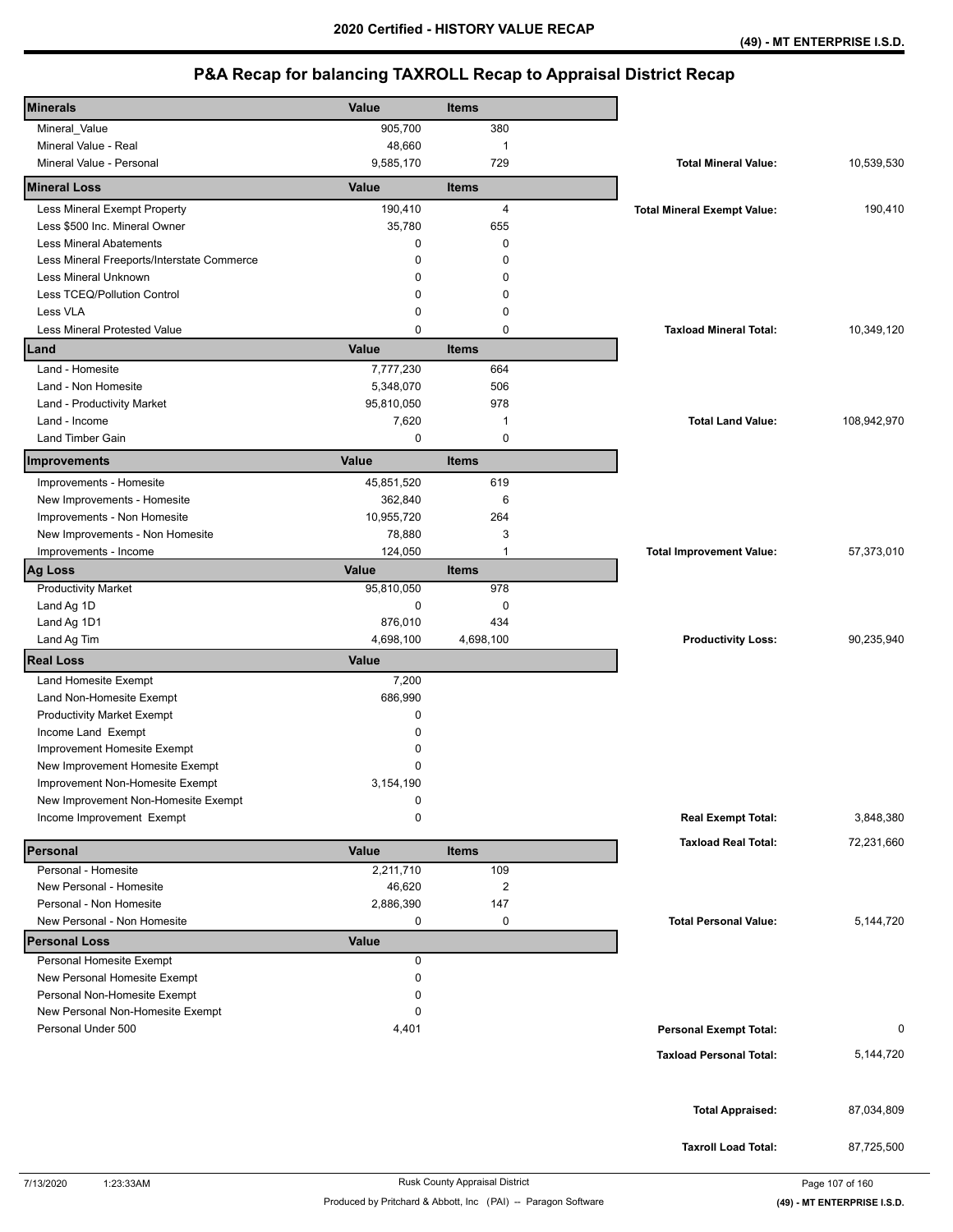### **(49) - MT ENTERPRISE I.S.D.**

| <b>Category Code Breakdown</b> |                         |                |           |             |                                      |                        |                     |           |                |                                    |                                    |
|--------------------------------|-------------------------|----------------|-----------|-------------|--------------------------------------|------------------------|---------------------|-----------|----------------|------------------------------------|------------------------------------|
| Cat<br>Code                    | <b>Items</b>            | <b>Acres</b>   | Land      | Ag/Timber   | <b>Productivity</b><br><b>Market</b> | <b>Taxable</b><br>Land | <b>Improvements</b> | Personal  | <b>Mineral</b> | <b>Total Mkt</b><br><b>Taxable</b> | <b>Total Net</b><br><b>Taxable</b> |
| A <sub>1</sub>                 | 419                     | 951.705        | 5,128,420 | 0           | 0                                    | 5,128,420              | 26,783,720          | 0         | 0              | 31,912,140                         | 19,870,540                         |
| A2                             | 104                     | 226.888        | 1,133,010 | 0           | 0                                    | 1,133,010              | 1,579,250           | 0         | 0              | 2,712,260                          | 1,530,060                          |
| A <sub>3</sub>                 | 24                      | 1.990          | 9,450     | 0           | 0                                    | 9,450                  | 1,080,080           | 0         | 0              | 1,089,530                          | 624,530                            |
| A4                             | 13                      | 10.324         | 59,480    | 0           | 0                                    | 59,480                 | 576,260             | 0         | 0              | 635,740                            | 635,740                            |
| A*                             | 560                     | 1,190.907      | 6,330,360 | 0           | 0                                    | 6,330,360              | 30,019,310          | 0         | 0              | 36,349,670                         | 22,660,870                         |
| C <sub>1</sub>                 | 61                      | 50.555         | 414,140   | 0           | 0                                    | 414,140                | $\pmb{0}$           | 0         | 0              | 414,140                            | 408,280                            |
| C <sub>1</sub> B               | 3                       | 1.291          | 15,400    | 0           | 0                                    | 15,400                 | 0                   | 0         | 0              | 15,400                             | 15,400                             |
| C <sub>1</sub> R               | 177                     | 325.692        | 1,402,830 | 0           | 0                                    | 1,402,830              | 0                   | 0         | 0              | 1,402,830                          | 1,388,080                          |
| $\mathbf{C}^*$                 | 241                     | 377.538        | 1,832,370 | 0           | 0                                    | 1,832,370              | 0                   | 0         | 0              | 1,832,370                          | 1,811,760                          |
| D <sub>1</sub>                 | 978                     | 44,423.415     | 0         | 5,574,110   | 95,810,050                           | 5,574,110              | $\pmb{0}$           | 0         | 0              | 5,574,110                          | 5,572,120                          |
| D <sub>2</sub>                 | 86                      | 0.000          | 0         | $\mathbf 0$ | 0                                    | 0                      | 2,106,480           | 0         | 0              | 2,106,480                          | 2,106,480                          |
| D*                             | 1,064                   | 44,423.415     | 0         | 5,574,110   | 95,810,050                           | 5,574,110              | 2,106,480           | 0         | 0              | 7,680,590                          | 7,678,600                          |
| Е                              | 34                      | 37.812         | 227,840   | 0           | 0                                    | 227,840                | 1,870,390           | 0         | 0              | 2,098,230                          | 1,370,580                          |
| E <sub>1</sub>                 | 192                     | 539.784        | 2,172,130 | 0           | 0                                    | 2,172,130              | 16,147,950          | 0         | 0              | 18,320,080                         | 11,689,410                         |
| E <sub>2</sub>                 | 23                      | 45.280         | 191,200   | 0           | 0                                    | 191,200                | 552,720             | 0         | 0              | 743,920                            | 380,390                            |
| <b>ENQ</b>                     | 26                      | 545.206        | 1,132,450 | 0           | 0                                    | 1,132,450              | 311,330             | 0         | 0              | 1,443,780                          | 1,426,560                          |
| E*                             | 275                     | 1,168.082      | 3,723,620 | 0           | 0                                    | 3,723,620              | 18,882,390          | 0         | 0              | 22,606,010                         | 14,866,940                         |
| F1                             | 45                      | 35.221         | 473,270   | 0           | 0                                    | 473,270                | 2,908,880           | 0         | 0              | 3,382,150                          | 3,382,150                          |
| F <sub>1</sub>                 | 45                      | 35.221         | 473,270   | $\pmb{0}$   | 0                                    | 473,270                | 2,908,880           | $\pmb{0}$ | $\pmb{0}$      | 3,382,150                          | 3,382,150                          |
| F <sub>2</sub>                 | 4                       | 3.340          | 35,860    | $\pmb{0}$   | 0                                    | 35,860                 | 249,990             | 0         | 0              | 285,850                            | 285,850                            |
| F <sub>2</sub>                 | 4                       | 3.340          | 35,860    | $\pmb{0}$   | 0                                    | 35,860                 | 249,990             | $\pmb{0}$ | 0              | 285,850                            | 285,850                            |
| $F^*$                          | 49                      | 38.561         | 509,130   | 0           | 0                                    | 509,130                | 3,158,870           | 0         | 0              | 3,668,000                          | 3,668,000                          |
| G <sub>1</sub>                 |                         |                |           |             |                                      |                        |                     |           |                |                                    |                                    |
| G*                             | 380<br>380              | 0.000<br>0.000 | 0<br>0    | 0<br>0      | 0<br>0                               | 0<br>0                 | $\pmb{0}$<br>0      | 0<br>0    | 905,700        | 905,700                            | 905,700                            |
|                                |                         |                |           |             |                                      |                        |                     |           | 905,700        | 905,700                            | 905,700                            |
| J1                             | 3                       | 0.000          | 0         | 0           | 0                                    | 0                      | $\pmb{0}$           | 0         | 190,400        | 190,400                            | 0                                  |
| J <sub>2</sub>                 | $\overline{c}$          | 0.000          | 0         | 0           | 0                                    | 0                      | $\pmb{0}$           | 0         | 81,180         | 81,180                             | 81,180                             |
| J3                             | 5                       | 0.000          | 0         | 0           | 0                                    | 0                      | $\pmb{0}$           | 0         | 2,595,290      | 2,595,290                          | 2,595,290                          |
| J4                             | 10                      | 5.402          | 31,250    | 0           | 0                                    | 31,250                 | 51,770              | 0         | 1,273,890      | 1,356,910                          | 1,356,910                          |
| J6                             | 33                      | 10.000         | 12,000    | 0           | 0                                    | 12,000                 | $\pmb{0}$           | 0         | 4,113,920      | 4,125,920                          | 4,125,920                          |
| J6A                            | $\mathbf 2$             | 0.000          | 0         | 0           | 0                                    | 0                      | $\pmb{0}$           | 0         | 96,500         | 96,500                             | 96,500                             |
| J*                             | 55                      | 15.402         | 43,250    | 0           | 0                                    | 43,250                 | 51,770              | 0         | 8,351,180      | 8,446,200                          | 8,255,800                          |
| L1                             | 78                      | 0.000          | 0         | $\pmb{0}$   | 0                                    | $\pmb{0}$              | 0                   | 2,296,019 | $\pmb{0}$      | 2,296,019                          | 2,231,789                          |
| L1                             | ${\bf 78}$              | 0.000          | $\pmb{0}$ | $\pmb{0}$   | 0                                    | 0                      | 0                   | 2,296,019 | 0              | 2,296,019                          | 2,231,789                          |
| L <sub>2</sub> C               | $\overline{c}$          | 0.000          | 0         | $\pmb{0}$   | 0                                    | 0                      | $\pmb{0}$           | 0         | 121,040        | 121,040                            | 121,040                            |
| L2G                            | $\overline{\mathbf{c}}$ | 0.000          | 0         | 0           | 0                                    | 0                      | $\pmb{0}$           | 0         | 8,470          | 8,470                              | 8,470                              |
| L <sub>2</sub> H               | 1                       | 0.000          | 0         | $\pmb{0}$   | 0                                    | 0                      | $\pmb{0}$           | 0         | 75,800         | 75,800                             | 75,800                             |
| L2M                            | $\overline{\mathbf{c}}$ | 0.000          | 0         | 0           | 0                                    | 0                      | $\pmb{0}$           | 0         | 60,700         | 60,700                             | 60,700                             |
| L <sub>2</sub> P               | 5                       | 0.000          | 0         | 0           | 0                                    | 0                      | 0                   | 0         | 269,420        | 269,420                            | 269,420                            |
| L2Q                            | 11                      | 0.000          | 0         | 0           | 0                                    | 0                      | $\pmb{0}$           | 0         | 662,770        | 662,770                            | 662,770                            |
| L2T                            | $\mathbf{1}$            | 0.000          | 0         | 0           | 0                                    | 0                      | $\pmb{0}$           | 0         | 48,660         | 48,660                             | 48,660                             |
| L2                             | 24                      | 0.000          | $\pmb{0}$ | $\pmb{0}$   | 0                                    | 0                      | 0                   | $\bf{0}$  | 1,246,860      | 1,246,860                          | 1,246,860                          |
| L*                             | 102                     | 0.000          | 0         | 0           | 0                                    | 0                      | 0                   | 2,296,019 | 1,246,860      | 3,542,879                          | 3,478,649                          |
| M1                             | 155                     | 0.000          | 0         | 0           | 0                                    | 0                      | 0                   | 2,731,470 | 0              | 2,731,470                          | 1,307,740                          |
| M*                             | 155                     | 0.000          | 0         | 0           | 0                                    | 0                      | 0                   | 2,731,470 | 0              | 2,731,470                          | 1,307,740                          |
| XB                             | 19                      | 0.000          | 0         | 0           | 0                                    | 0                      | 0                   | 4,401     | 0              | 4,401                              | 0                                  |
| XC                             | 655                     | 0.000          | 0         | 0           | 0                                    | 0                      | $\pmb{0}$           | 0         | 35,780         | 35,780                             | 0                                  |
| XO                             | 5                       | 0.000          | 0         | 0           | 0                                    | 0                      | 0                   | 112,830   | 0              | 112,830                            | 0                                  |
| XV                             | 1                       | 0.000          | 0         | 0           | 0                                    | 0                      | $\pmb{0}$           | 0         | 10             | 10                                 | <sup>0</sup>                       |
| <b>XVA</b>                     | 28                      | 23.327         | 223,630   | 0           | 0                                    | 223,630                | 2,037,830           | 0         | 0              | 2,261,460                          | <sup>0</sup>                       |
| <b>XVB</b>                     | 8                       | 10.958         | 49,970    | 0           | 0                                    | 49,970                 | 309,660             | 0         | 0              | 359,630                            | 0                                  |
|                                |                         |                |           |             |                                      |                        |                     |           |                |                                    |                                    |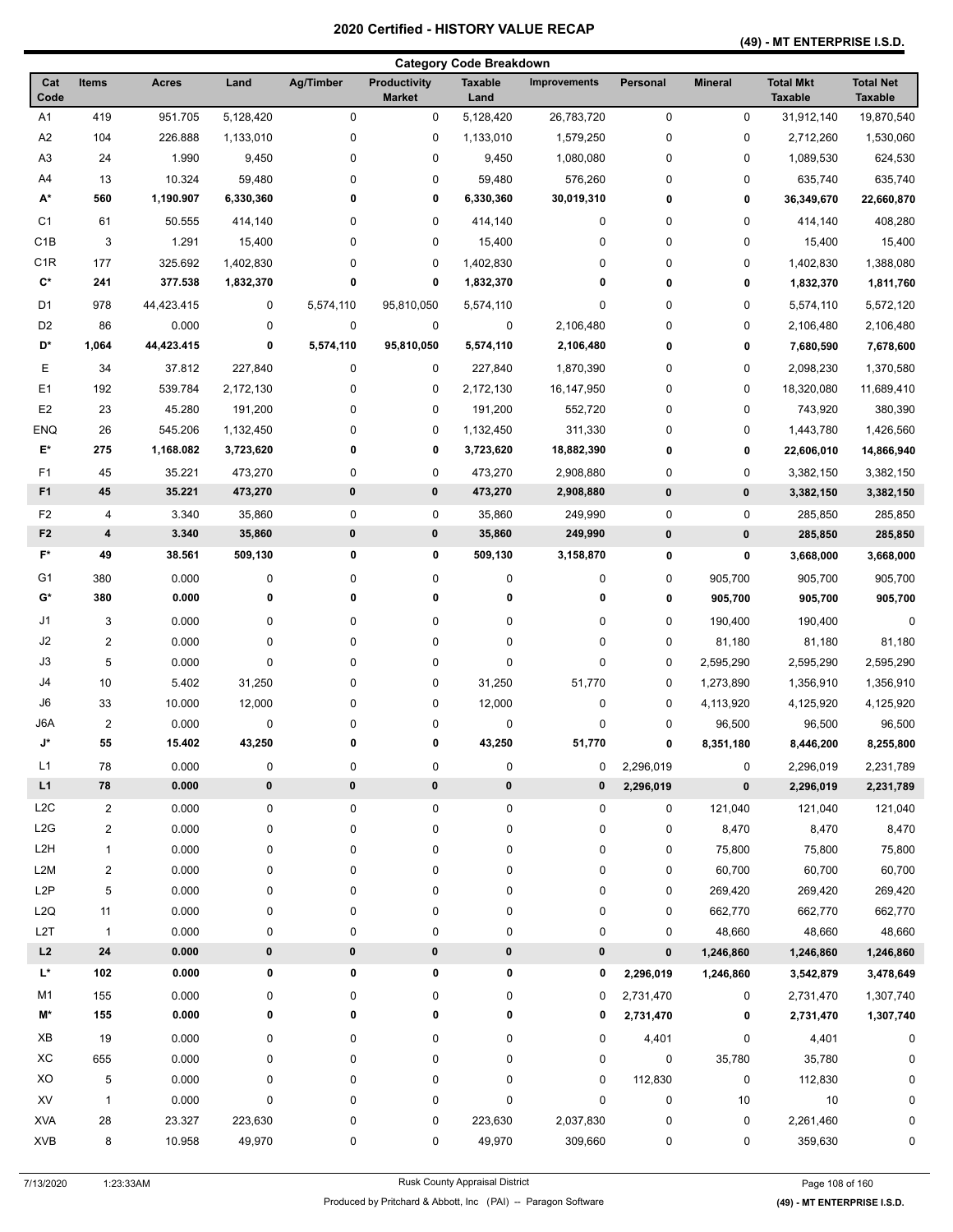### **(49) - MT ENTERPRISE I.S.D.**

| <b>Category Code Breakdown</b> |              |              |            |           |                               |                        |                     |                 |                |                                    |                                    |
|--------------------------------|--------------|--------------|------------|-----------|-------------------------------|------------------------|---------------------|-----------------|----------------|------------------------------------|------------------------------------|
| Cat<br>Code                    | <b>Items</b> | <b>Acres</b> | Land       | Ag/Timber | Productivity<br><b>Market</b> | <b>Taxable</b><br>Land | <b>Improvements</b> | <b>Personal</b> | <b>Mineral</b> | <b>Total Mkt</b><br><b>Taxable</b> | <b>Total Net</b><br><b>Taxable</b> |
| <b>XVC</b>                     | 8            | 47.170       | 181,390    | 0         | 0                             | 181.390                | 618.960             | 0               | 0              | 800,350                            | 0                                  |
| <b>XVD</b>                     | 4            | 8.270        | 37,690     | 0         | 0                             | 37,690                 | 176,980             | 0               | 0              | 214,670                            | 0                                  |
| <b>XVE</b>                     |              | 3.203        | 31,100     | 0         | 0                             | 31.100                 | 4,860               | 0               | 0              | 35.960                             | $\mathbf 0$                        |
| <b>XVF</b>                     | 8            | 30.460       | 135,950    | 0         | 0                             | 135,950                | 3,020               | 0               | 0              | 138,970                            | 0                                  |
| <b>XVH</b>                     | 2            | 14.902       | 29,810     | 0         | 0                             | 29,810                 | 0                   | 0               | 0              | 29,810                             | $\mathbf 0$                        |
| <b>XVK</b>                     |              | 0.356        | 4,650      | 0         | 0                             | 4,650                  | 2,880               | 0               | 0              | 7,530                              | $\mathbf 0$                        |
| $X^*$                          | 746          | 138.646      | 694.190    | 0         | 0                             | 694,190                | 3.154.190           | 117.231         | 35,790         | 4,001,401                          | 0                                  |
|                                | 3,627        | 47.352.551   | 13.132.920 | 5,574,110 | 95.810.050                    | 18.707.030             | 57.373.010          | 5.144.720       | 10,539,530     | 91.764.290                         | 64,634,059                         |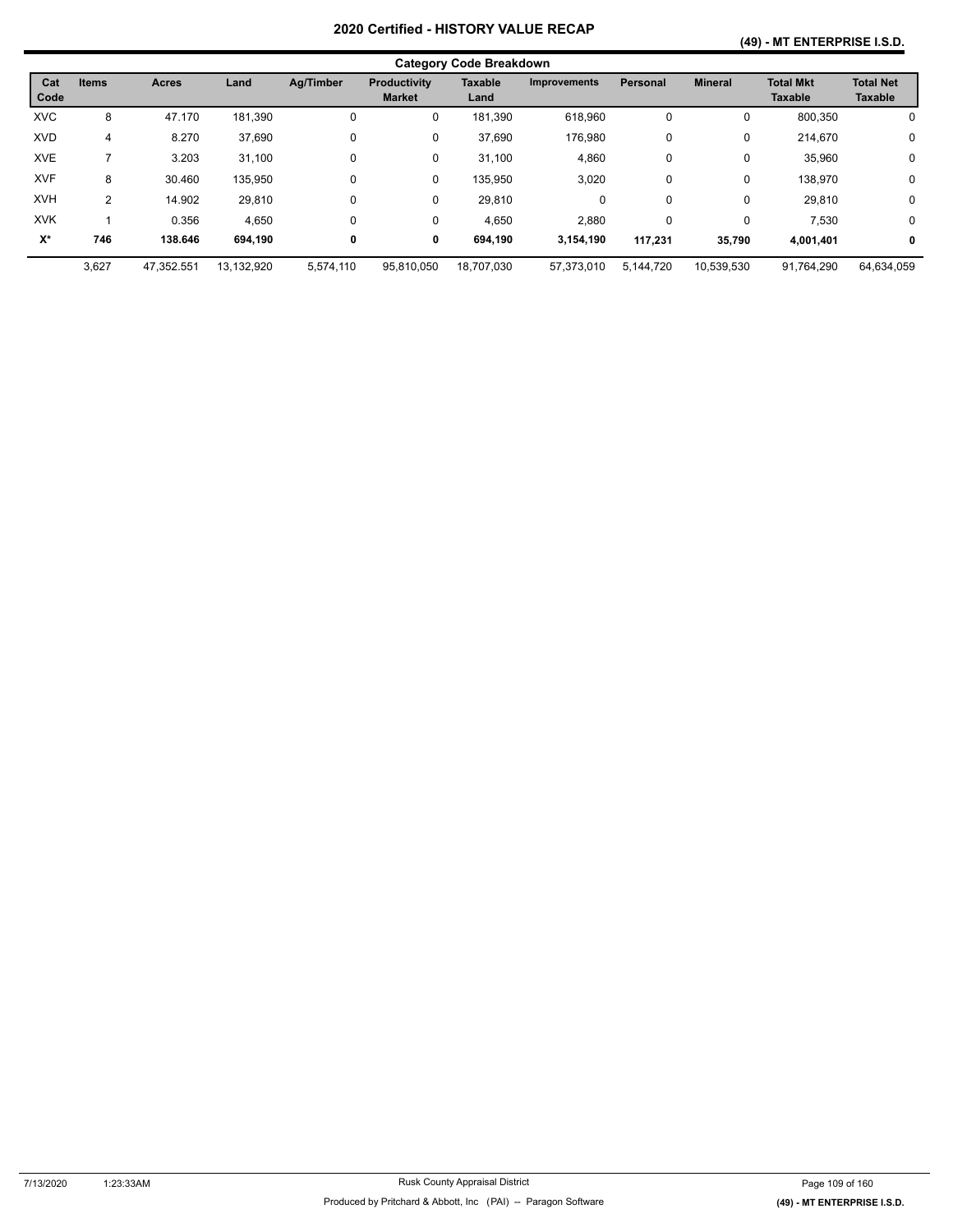|                                                               |                    | a unea      | ו טווי<br>VN L |               |                                                                |          | (51) - OVERTON I.S.D. |
|---------------------------------------------------------------|--------------------|-------------|----------------|---------------|----------------------------------------------------------------|----------|-----------------------|
| Land                                                          |                    | Value       | <b>Items</b>   | <b>Exempt</b> |                                                                |          |                       |
| Land - Homesite                                               | $^{(+)}$           | 6,277,540   | 857            | 7,490         |                                                                |          |                       |
| Land - Non Homesite                                           | $^{(+)}$           | 5,799,640   | 544            | 1,858,800     |                                                                |          |                       |
| Land - Productivity Market                                    | $^{(+)}$           | 27,122,190  | 329            | 0             |                                                                |          |                       |
| Land - Income                                                 | $^{(+)}$           | 93,830      | 4              | $\Omega$      |                                                                |          |                       |
| <b>Total Land Market Value</b>                                | $(=)$              | 39,293,200  | 1,738          |               | <b>Total Land Value:</b>                                       | $(+)$    | 39,293,200            |
| Improvements                                                  |                    | Value       | <b>Items</b>   | <b>Exempt</b> |                                                                |          |                       |
| Improvements - Homesite                                       | $^{(+)}$           | 59,654,730  | 810            | 380,410       |                                                                |          |                       |
| New Improvements - Homesite                                   | $^{(+)}$           | 649,660     | 9              | 0             |                                                                |          |                       |
| Improvements - Non Homesite                                   | $^{(+)}$           | 33,263,540  | 287            | 19,992,130    |                                                                |          |                       |
| New Improvements - Non Homesite                               | $^{(+)}$           | 92,820      | 1              | 0             |                                                                |          |                       |
| Improvements - Income                                         | $^{(+)}$           | 1,184,250   | 8              | 0             |                                                                |          |                       |
| <b>Total Improvement Value</b>                                | $(=)$              | 94,845,000  | 1,115          |               | <b>Total Imp Value:</b>                                        | $^{(+)}$ | 94,845,000            |
| Personal                                                      |                    | Value       | <b>Items</b>   | <b>Exempt</b> |                                                                |          |                       |
| Personal - Homesite                                           | $^{(+)}$           | 1,241,870   | 66             | 0             |                                                                |          |                       |
| New Personal - Homesite                                       | $^{(+)}$           | 0           | 0              | 0             |                                                                |          |                       |
| Personal - Non Homesite                                       | $^{(+)}$           | 3,942,723   | 136            | 147,879       |                                                                |          |                       |
| New Personal - Non Homesite                                   | $^{(+)}$           | 0           | 0              | $\Omega$      |                                                                |          |                       |
| <b>Total Personal Value</b>                                   | $(=)$              | 5.184.593   | 202            |               | <b>Total Personal Value:</b>                                   | $(+)$    | 5,184,593             |
| Total Real Estate & Personal Mkt Value (=)                    |                    | 139,322,793 | 3,055          |               |                                                                |          |                       |
| <b>Minerals</b>                                               |                    | Value       | <b>Items</b>   |               |                                                                |          |                       |
| <b>Mineral Value</b>                                          | $^{(+)}$           | 2,104,490   | 283            |               |                                                                |          |                       |
| Mineral Value - Real                                          | $^{(+)}$           | 37,130      | 1              |               |                                                                |          |                       |
| Mineral Value - Personal                                      | $^{(+)}$           | 17,440,530  | 742            |               |                                                                |          |                       |
| <b>Total Mineral Market Value</b>                             | $(=)$              | 19,582,150  | 1,026          |               | <b>Total Min Mkt Value:</b>                                    | $(+)$    | 19,582,150            |
| <b>Total Market Value</b>                                     | $(=)$              | 158,904,943 |                |               | <b>Total Market Value:</b>                                     | $(=/+)$  | 158,904,943           |
| Ag/Timber *does not include protested                         |                    | Value       | <b>Items</b>   |               |                                                                |          |                       |
| Land Timber Gain                                              | $^{(+)}$           | 0           | 0              |               | <b>Land Timber Gain:</b>                                       | $(+)$    | 0                     |
| <b>Productivity Market</b>                                    | $^{(+)}$           | 27,122,190  | 329            |               |                                                                |          |                       |
| Land Ag 1D                                                    | $(-)$              | 0           | 0              |               |                                                                |          |                       |
| Land Ag 1D1                                                   | $(-)$              | 269,090     | 151            |               |                                                                |          |                       |
| Land Ag Tim                                                   | $(-)$              | 631,550     | 227            |               |                                                                |          |                       |
| Productivity Loss: (=)                                        |                    | 26,221,550  | 329            |               | <b>Productivity Loss:</b>                                      | $(-)$    | 26,221,550            |
| Losses                                                        |                    | Value       | <b>Items</b>   |               |                                                                |          |                       |
| Less Real Exempt Property                                     | $(-)$              | 22,391,239  | 81             |               |                                                                |          |                       |
| Less \$500 Inc. Real Personal                                 | $(-)$              | 3,309       | 17             |               | <b>Total Market Taxable:</b>                                   | $(=)$    | 132,683,393           |
| Less Disaster Exemption                                       | $(-)$              | 0           | 0              |               |                                                                |          |                       |
| Less Real/Personal Abatements                                 | $(\textnormal{-})$ | 0           | 0              |               |                                                                |          |                       |
| Less Community Housing                                        | $(-)$              | 0           | 0              |               |                                                                |          |                       |
| Less Freeport                                                 | $(-)$              | 0           | 0              |               |                                                                |          |                       |
| <b>Less Allocation</b>                                        | $(-)$              | 0           | 0              |               |                                                                |          |                       |
| Less MultiUse                                                 | $(-)$              | 41,830      | 2              |               |                                                                |          |                       |
| Less Goods In Transit (Real & Industrial)                     | $(-)$              | 0           | 0              |               |                                                                |          |                       |
| <b>Less Historical</b>                                        | $(-)$              | 0           | 0              |               |                                                                |          |                       |
| Less Solar/Wind Power                                         | $(-)$              | 0           | 0              |               | <b>Total Protested Value:</b>                                  |          | 9,750                 |
| Less Vehicle Leased for Personal Use                          | $(-)$              | 260,500     | $\overline{7}$ |               | <b>Protested % of Total Market:</b>                            |          | 0.01 %                |
| Less Real Protested Value                                     | $(-)$              | 9,750       | $\overline{c}$ |               |                                                                |          |                       |
| Less 10% Cap Loss                                             | $(-)$              | 261,630     | 34             |               |                                                                |          |                       |
| Less TCEQ/Pollution Control                                   | $(-)$              | 0           | 0              |               |                                                                |          |                       |
| Less VLA Loss                                                 | $(-)$              | 0           | 0<br>8         |               |                                                                |          |                       |
| Less Mineral Exempt Property<br>Less \$500 Inc. Mineral Owner | $(-)$              | 689,180     |                |               |                                                                |          |                       |
| <b>Less Mineral Abatements</b>                                | $(-)$<br>$(-)$     | 49,410<br>0 | 644<br>0       |               |                                                                |          |                       |
| <b>Less Mineral Freeports</b>                                 | $(-)$              | 0           | 0              |               |                                                                |          |                       |
| Less Interstate Commerce                                      | $(-)$              | 0           | 0              |               |                                                                |          |                       |
| Less Foreign Trade                                            | $(-)$              | 0           | 0              |               |                                                                |          |                       |
| Less Mineral Unknown                                          | $(-)$              | 0           | 0              |               | <b>Total Losses:</b>                                           | $(-)$    | 23,446,348            |
| <b>Less Mineral Protested Value</b>                           | $(-)$              | 0           | 0              |               | <b>Total Appraised Value:</b>                                  | $(=/+)$  | 108,976,545           |
| Total Losses (includes Prod. Loss)                            | $(=)$              | 49,928,398  |                |               | <b>Total Exemptions*:</b><br>* See breakdown on following page | $(-)$    | 26,714,925            |
| <b>Total Appraised Value</b>                                  | $(=)$              | 108,976,545 |                |               |                                                                |          |                       |
|                                                               |                    |             |                |               | <b>Net Taxable Value:</b>                                      |          | 82,261,620            |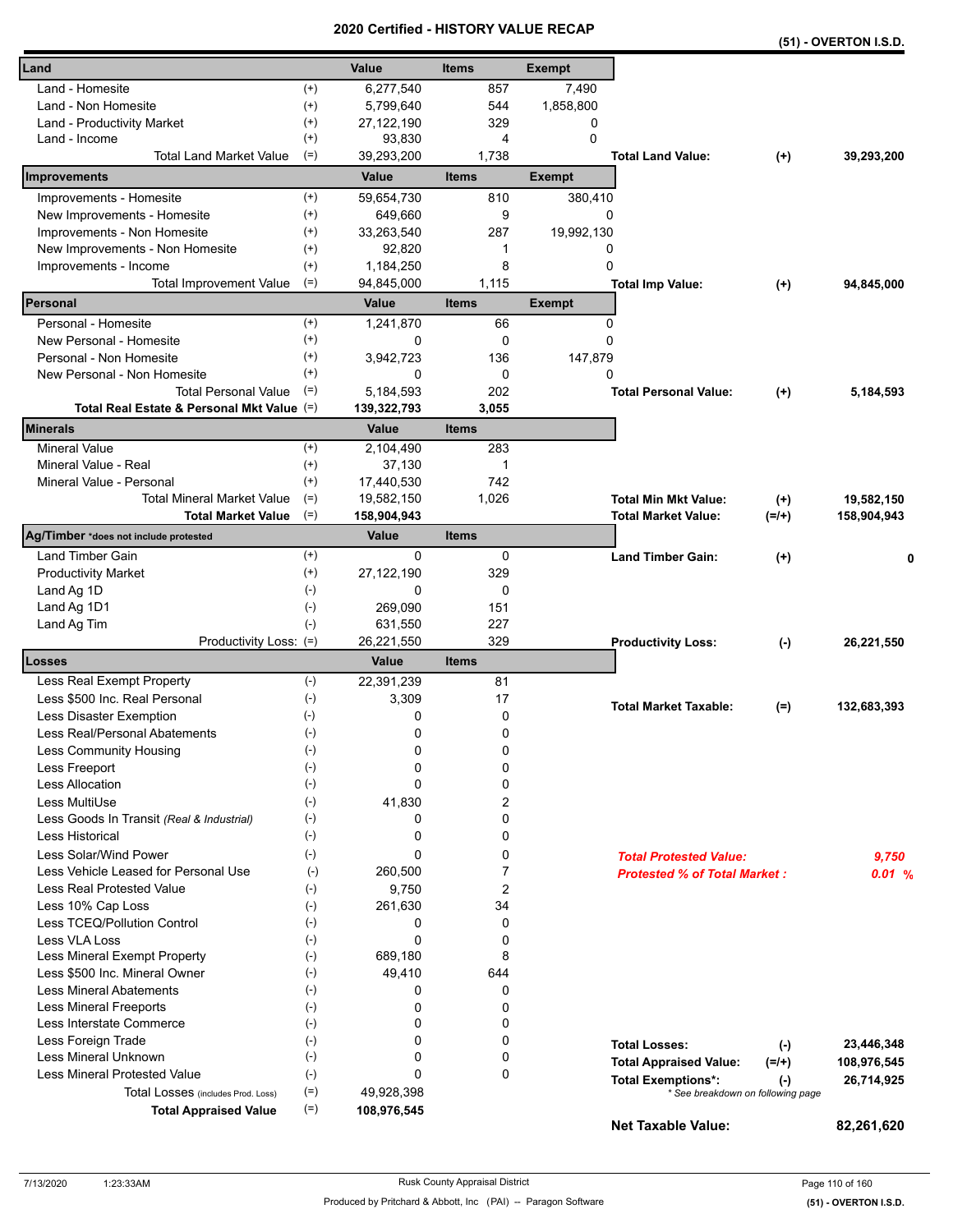|                                                                              |     |             |    |                                                                   |       |                                                                                                                                     |              |              |                                              |                                                                                                  | (51) - OVERTON I.S.D. |
|------------------------------------------------------------------------------|-----|-------------|----|-------------------------------------------------------------------|-------|-------------------------------------------------------------------------------------------------------------------------------------|--------------|--------------|----------------------------------------------|--------------------------------------------------------------------------------------------------|-----------------------|
| *** Freeze Totals: (This is only for Effective Tax Rate Calculation)         |     |             |    |                                                                   |       |                                                                                                                                     |              |              |                                              |                                                                                                  |                       |
| <b>Total Ceiling Tax:</b>                                                    |     |             |    |                                                                   |       | 82,962.58                                                                                                                           |              |              |                                              |                                                                                                  |                       |
| <b>Total Freeze Taxable:</b>                                                 |     |             |    |                                                                   |       | 9,099,960                                                                                                                           |              |              |                                              |                                                                                                  |                       |
| New Imp/Pers with Ceiling: +                                                 |     |             |    |                                                                   |       | 3,750                                                                                                                               |              |              |                                              |                                                                                                  |                       |
| **Freeze Adjusted Taxable:                                                   |     |             |    |                                                                   |       |                                                                                                                                     |              |              |                                              | 73,165,410**This number DOES NOT represent any Jurisdiction's Certified Taxable Value**          |                       |
|                                                                              |     |             |    |                                                                   |       |                                                                                                                                     |              |              |                                              |                                                                                                  |                       |
|                                                                              |     |             |    | or (Freeze Adjusted Taxable * Tax Rate / 100) + Total Ceiling Tax |       | Estimated Total Levy: ((Net Taxable Value - Total Freeze Taxable + New Imp/Pers with Ceiling) * Tax Rate / 100) + Total Ceiling Tax |              |              |                                              |                                                                                                  |                       |
| <b>Count of Homesteads</b>                                                   |     |             |    |                                                                   |       |                                                                                                                                     |              |              |                                              |                                                                                                  |                       |
| н                                                                            | s   | F           | в  | D                                                                 | W     | o                                                                                                                                   | DV           | <b>DV100</b> | <b>SS First Resp</b>                         | <b>SS Svc Member</b>                                                                             |                       |
| 252                                                                          | 259 | $\mathbf 0$ | 32 | 0                                                                 | 0     | 0                                                                                                                                   | 29           | 18           | 0                                            | 1                                                                                                |                       |
| <b>Owner and Parcel Counts</b>                                               |     |             |    |                                                                   |       |                                                                                                                                     |              |              |                                              |                                                                                                  |                       |
| <b>Total Parcels*:</b>                                                       |     |             |    |                                                                   |       | 2,881* Parcel count is figured by parcel per ownership sequences.                                                                   |              |              |                                              |                                                                                                  |                       |
| <b>Total Owners:</b>                                                         |     |             |    | 2,080                                                             |       |                                                                                                                                     |              |              |                                              |                                                                                                  |                       |
| <b>Ported Homestead/Charity Amounts</b>                                      |     |             |    |                                                                   | Value |                                                                                                                                     | <b>Items</b> |              |                                              |                                                                                                  |                       |
| DV Donated Home (Charity)                                                    |     |             |    | $^{(+)}$                                                          |       | $\pmb{0}$                                                                                                                           |              |              | 0                                            |                                                                                                  |                       |
| SS of a Service Member Ported Amount                                         |     |             |    | $^{(+)}$                                                          |       | 0                                                                                                                                   |              |              | 0                                            |                                                                                                  |                       |
| SS of a First Responder Ported Amount                                        |     |             |    | $^{(+)}$                                                          |       | 0                                                                                                                                   |              |              | 0                                            |                                                                                                  |                       |
| SS of DV Donated Home Ported Amount                                          |     |             |    | $^{(+)}$                                                          |       | 0                                                                                                                                   |              |              | 0                                            |                                                                                                  |                       |
| SS of 100% DV Ported Amount                                                  |     |             |    | $^{(+)}$                                                          |       | 0                                                                                                                                   |              |              | 0                                            |                                                                                                  |                       |
| <b>Homestead Exemptions</b>                                                  |     |             |    |                                                                   | Value |                                                                                                                                     | <b>Items</b> |              |                                              |                                                                                                  |                       |
| Homestead H,S                                                                |     |             |    | $^{(+)}$                                                          |       | 13,361,745                                                                                                                          |              |              | 562                                          | H - Homestead                                                                                    | D - Disabled Only     |
| Senior S                                                                     |     |             |    | $^{(+)}$                                                          |       | 2,297,610                                                                                                                           |              | 241          |                                              | S - Over 65                                                                                      | W - Widow             |
| Disabled B                                                                   |     |             |    | $^{(+)}$                                                          |       | 223,230                                                                                                                             |              |              | 26                                           | F - Disabled Widow                                                                               | O - Over 65 (No HS)   |
| DV 100%                                                                      |     |             |    | $^{(+)}$                                                          |       | 1,233,300<br>14,330                                                                                                                 |              |              | 17<br>1                                      | B - Disabled                                                                                     | DV - Disabled Veteran |
| Surviving Spouse of a Service Member<br>Survivng Spouse of a First Responder |     |             |    | $^{(+)}$<br>$^{(+)}$                                              |       | 0                                                                                                                                   |              |              | 0                                            | DV100 (1, 2, 3) - 100% Disabled Veteran<br>4 (4B, 4H, 4S) - Surviving Spouse of a Service Member |                       |
|                                                                              |     |             |    | Total Reimbursable (=)                                            |       | 17,130,215                                                                                                                          |              | 847          |                                              | 5* (5B, 5H, 5S) - Surviving Spouse of a First Responder                                          |                       |
| <b>Local Discount</b>                                                        |     |             |    | $^{(+)}$                                                          |       | 9,354,280                                                                                                                           |              | 474          |                                              |                                                                                                  |                       |
| Disabled Veteran                                                             |     |             |    | $^{(+)}$                                                          |       | 230,430                                                                                                                             |              |              | 23                                           |                                                                                                  |                       |
| Optional 65                                                                  |     |             |    | $^{(+)}$                                                          |       | 0                                                                                                                                   |              |              | 0                                            |                                                                                                  |                       |
| <b>Local Disabled</b>                                                        |     |             |    | $^{(+)}$                                                          |       | 0                                                                                                                                   |              |              | 0                                            |                                                                                                  |                       |
| State Homestead                                                              |     |             |    | $^{(+)}$                                                          |       | 0                                                                                                                                   |              |              | 0                                            |                                                                                                  |                       |
| <b>Total Exemptions</b>                                                      |     |             |    | $(=)$                                                             |       |                                                                                                                                     |              |              | 26,714,925 (includes Ported/Charity Amounts) |                                                                                                  |                       |
| <b>Special Certified Totals</b>                                              |     |             |    |                                                                   |       |                                                                                                                                     |              |              |                                              |                                                                                                  |                       |
|                                                                              |     |             |    |                                                                   |       |                                                                                                                                     |              | \$0          |                                              |                                                                                                  |                       |
| <b>Exempt Value of First Time Absolute Exemption</b>                         |     |             |    |                                                                   |       |                                                                                                                                     |              |              |                                              |                                                                                                  |                       |
| <b>Exempt Value of First Time Partial Exemption</b>                          |     |             |    |                                                                   |       |                                                                                                                                     |              | \$188,950    |                                              |                                                                                                  |                       |
| <b>New AG/Timber</b>                                                         |     |             |    |                                                                   |       |                                                                                                                                     |              |              |                                              |                                                                                                  |                       |
| Market                                                                       |     |             |    |                                                                   |       |                                                                                                                                     |              | \$0          |                                              |                                                                                                  |                       |
| Taxable                                                                      |     |             |    |                                                                   |       |                                                                                                                                     |              | \$0          |                                              |                                                                                                  |                       |
| Value Loss                                                                   |     |             |    |                                                                   |       |                                                                                                                                     |              | \$0          |                                              |                                                                                                  |                       |
| New Improvement/Personal                                                     |     |             |    |                                                                   |       |                                                                                                                                     |              |              |                                              |                                                                                                  |                       |
| Market                                                                       |     |             |    |                                                                   |       |                                                                                                                                     |              | \$742,480    |                                              |                                                                                                  |                       |
| Taxable                                                                      |     |             |    |                                                                   |       |                                                                                                                                     |              | \$677,090    |                                              |                                                                                                  |                       |
|                                                                              |     |             |    |                                                                   |       |                                                                                                                                     |              |              |                                              |                                                                                                  |                       |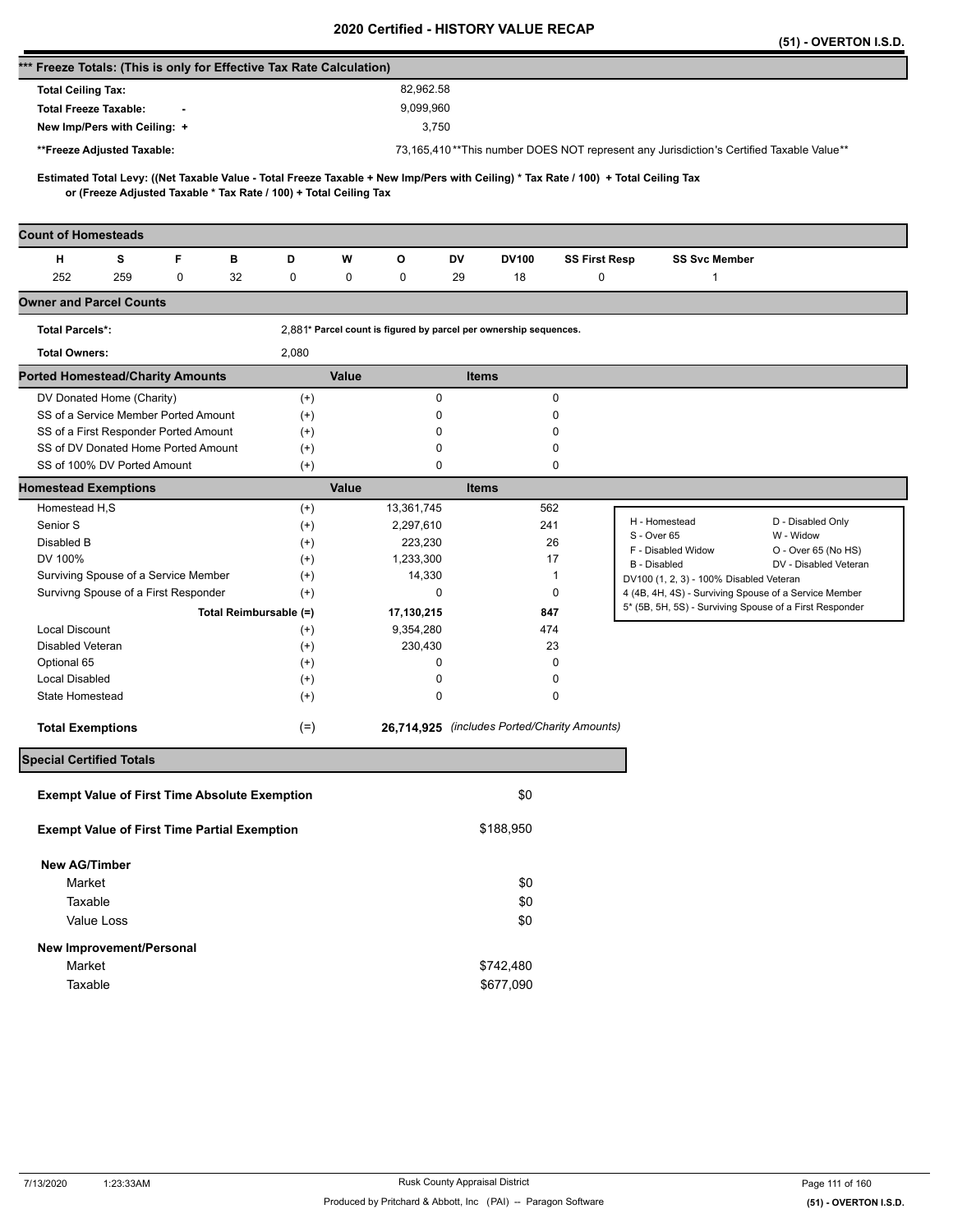|                                   | Average Values* (includes protested & exempt value) |                |                                 |                                        |
|-----------------------------------|-----------------------------------------------------|----------------|---------------------------------|----------------------------------------|
| Average Homestead Value A*        |                                                     | <b>Parcels</b> | Total Homestead Value A*        |                                        |
| <b>Market</b>                     | \$74,314                                            | 753            | Market                          | \$55,958,830                           |
| Taxable                           | \$34.225                                            |                | Taxable                         | \$33,890,055                           |
|                                   | Average Homestead Value A* and E*                   | <b>Parcels</b> |                                 | Total Homestead Value A* and E*        |
| <b>Market</b>                     | \$74,403                                            | 759            | Market                          | \$56,472,160                           |
| Taxable                           | \$34.296                                            |                | Taxable                         | \$34,433,395                           |
|                                   | Average Homestead Value A* and E* and M1            | <b>Parcels</b> |                                 | Total Homestead Value A* and E* and M1 |
| Market                            | \$69,956                                            | 825            | Market                          | \$57,714,030                           |
| Taxable                           | \$30,751                                            |                | Taxable                         | \$35,087,845                           |
| <b>Average Homestead Value M1</b> |                                                     | <b>Parcels</b> | <b>Total Homestead Value M1</b> |                                        |
| Market                            | \$18,816                                            | 66             | Market                          | \$1,241,870                            |
| Taxable                           | \$0                                                 |                | Taxable                         | \$654,450                              |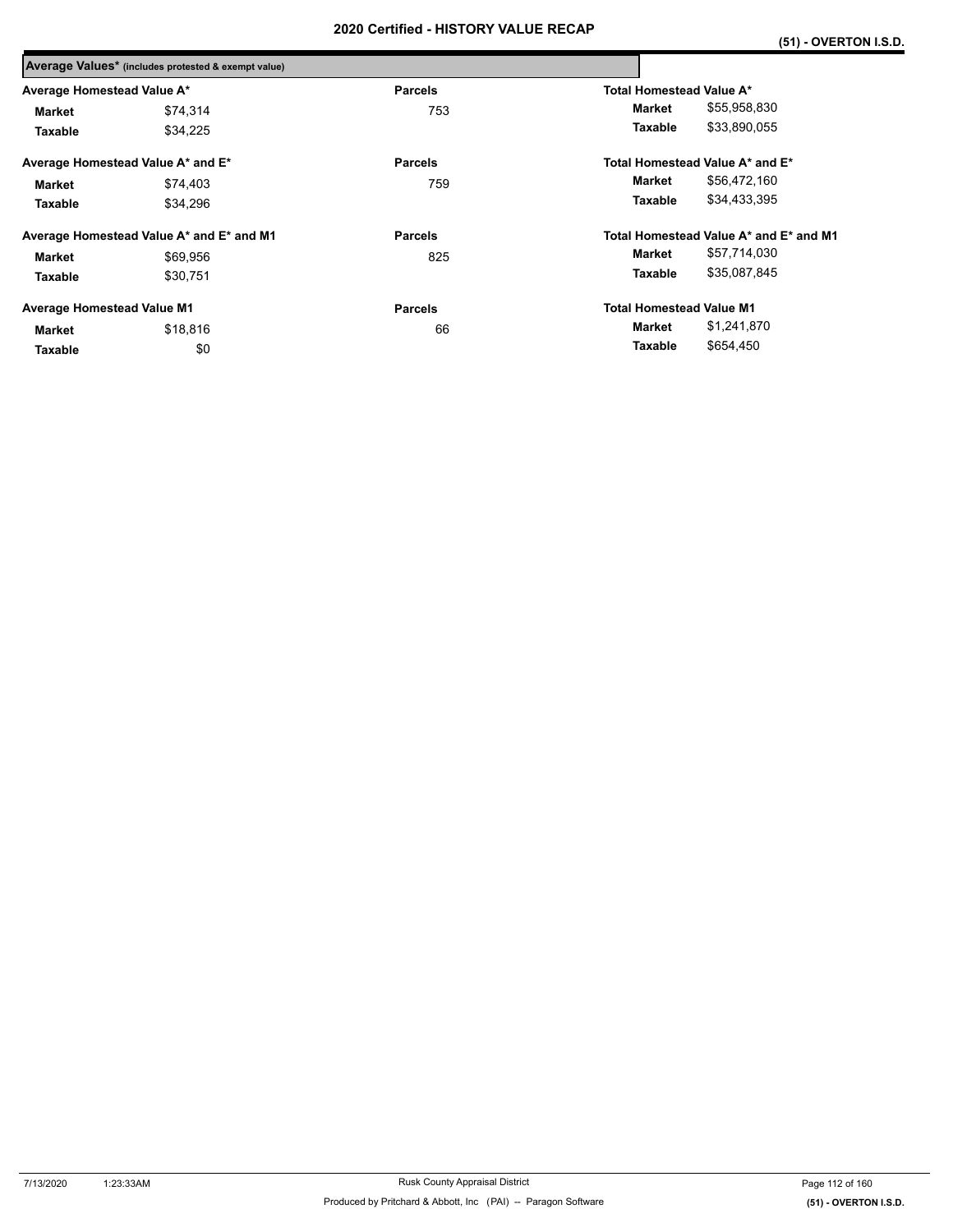| <b>Minerals</b>                            | Value        | <b>Items</b>   |                                    |             |
|--------------------------------------------|--------------|----------------|------------------------------------|-------------|
| Mineral_Value                              | 2,104,490    | 283            |                                    |             |
| Mineral Value - Real                       | 37,130       | $\overline{1}$ |                                    |             |
| Mineral Value - Personal                   | 17,440,530   | 742            | <b>Total Mineral Value:</b>        | 19,582,150  |
| <b>Mineral Loss</b>                        | Value        | <b>Items</b>   |                                    |             |
| Less Mineral Exempt Property               | 689,180      | 8              | <b>Total Mineral Exempt Value:</b> | 689,180     |
| Less \$500 Inc. Mineral Owner              | 49,410       | 644            |                                    |             |
| <b>Less Mineral Abatements</b>             | 0            | $\mathbf 0$    |                                    |             |
| Less Mineral Freeports/Interstate Commerce | 0            | $\Omega$       |                                    |             |
| Less Mineral Unknown                       | 0            | 0              |                                    |             |
| Less TCEQ/Pollution Control                | 0            | $\mathbf 0$    |                                    |             |
| Less VLA                                   | 0            | 0              |                                    |             |
| Less Mineral Protested Value               | $\Omega$     | $\mathbf 0$    | <b>Taxload Mineral Total:</b>      | 18,892,970  |
| Land                                       | Value        | <b>Items</b>   |                                    |             |
| Land - Homesite                            | 6,277,540    | 857            |                                    |             |
| Land - Non Homesite                        | 5,799,640    | 544            |                                    |             |
| Land - Productivity Market                 | 27,122,190   | 329            |                                    |             |
| Land - Income                              | 93,830       | 4              | <b>Total Land Value:</b>           | 39,293,200  |
| Land Timber Gain                           | 0            | $\mathbf 0$    |                                    |             |
| Improvements                               | Value        | <b>Items</b>   |                                    |             |
| Improvements - Homesite                    | 59,654,730   | 810            |                                    |             |
| New Improvements - Homesite                | 649,660      | 9              |                                    |             |
| Improvements - Non Homesite                | 33,263,540   | 287            |                                    |             |
| New Improvements - Non Homesite            | 92,820       | $\overline{1}$ |                                    |             |
| Improvements - Income                      | 1,184,250    | 8              | <b>Total Improvement Value:</b>    | 94,845,000  |
| <b>Ag Loss</b>                             | Value        | <b>Items</b>   |                                    |             |
| <b>Productivity Market</b>                 | 27,122,190   | 329            |                                    |             |
| Land Ag 1D                                 | 0            | 0              |                                    |             |
| Land Ag 1D1                                | 269,090      | 151            |                                    |             |
| Land Ag Tim                                | 631,550      | 631,550        | <b>Productivity Loss:</b>          | 26,221,550  |
| <b>Real Loss</b>                           | <b>Value</b> |                |                                    |             |
| Land Homesite Exempt                       | 7,490        |                |                                    |             |
| Land Non-Homesite Exempt                   | 1,858,800    |                |                                    |             |
| <b>Productivity Market Exempt</b>          | 0            |                |                                    |             |
| Income Land Exempt                         | 0            |                |                                    |             |
| Improvement Homesite Exempt                | 380,410      |                |                                    |             |
| New Improvement Homesite Exempt            | 0            |                |                                    |             |
| Improvement Non-Homesite Exempt            | 19,992,130   |                |                                    |             |
| New Improvement Non-Homesite Exempt        | 0            |                |                                    |             |
| Income Improvement Exempt                  | 0            |                | <b>Real Exempt Total:</b>          | 22,243,360  |
| Personal                                   | Value        | <b>Items</b>   | <b>Taxload Real Total:</b>         | 85,673,290  |
| Personal - Homesite                        | 1,241,870    | 66             |                                    |             |
| New Personal - Homesite                    | 0            | 0              |                                    |             |
| Personal - Non Homesite                    | 3,942,723    | 136            |                                    |             |
| New Personal - Non Homesite                | 0            | 0              | <b>Total Personal Value:</b>       | 5,184,593   |
| <b>Personal Loss</b>                       | <b>Value</b> |                |                                    |             |
| Personal Homesite Exempt                   | 0            |                |                                    |             |
| New Personal Homesite Exempt               | 0            |                |                                    |             |
| Personal Non-Homesite Exempt               | 147,879      |                |                                    |             |
| New Personal Non-Homesite Exempt           | 0            |                |                                    |             |
| Personal Under 500                         | 3,309        |                | <b>Personal Exempt Total:</b>      | 147,879     |
|                                            |              |                | <b>Taxload Personal Total:</b>     | 5,036,714   |
|                                            |              |                |                                    |             |
|                                            |              |                |                                    |             |
|                                            |              |                | <b>Total Appraised:</b>            | 108,976,545 |
|                                            |              |                |                                    |             |
|                                            |              |                | <b>Taxroll Load Total:</b>         | 109,602,974 |
|                                            |              |                |                                    |             |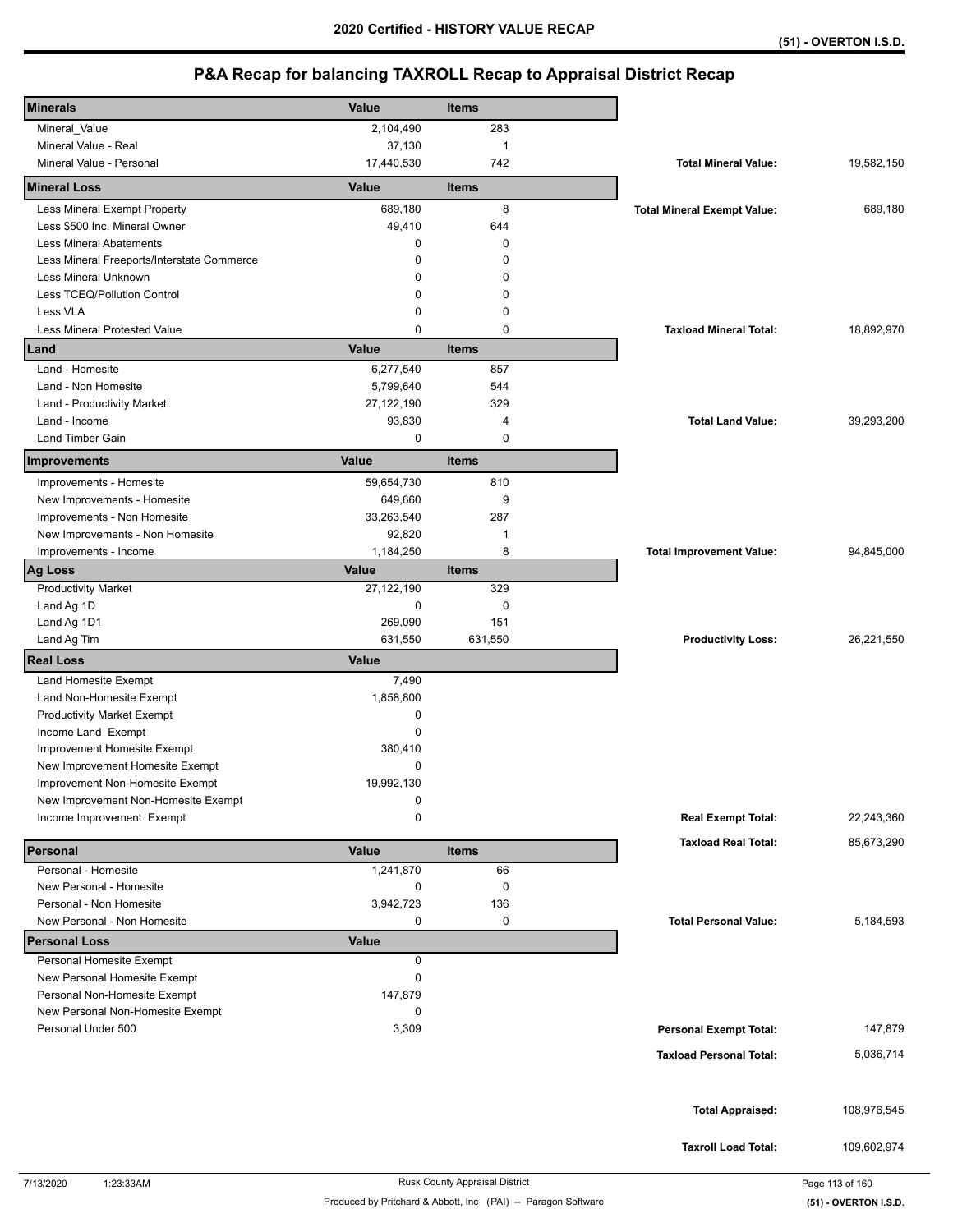**(51) - OVERTON I.S.D.** 

|                      |                |                     |           |                  |                                      | <b>Category Code Breakdown</b> |                    |             |                  |                                    |                                    |
|----------------------|----------------|---------------------|-----------|------------------|--------------------------------------|--------------------------------|--------------------|-------------|------------------|------------------------------------|------------------------------------|
| Cat<br>Code          | <b>Items</b>   | <b>Acres</b>        | Land      | <b>Ag/Timber</b> | <b>Productivity</b><br><b>Market</b> | <b>Taxable</b><br>Land         | Improvements       | Personal    | <b>Mineral</b>   | <b>Total Mkt</b><br><b>Taxable</b> | <b>Total Net</b><br><b>Taxable</b> |
| A <sub>1</sub>       | 769            | 687.691             | 4,871,590 | $\pmb{0}$        | $\pmb{0}$                            | 4,871,590                      | 52,295,150         | $\pmb{0}$   | 0                | 57,166,740                         | 35,684,815                         |
| A2                   | 82             | 154.728             | 925,530   | 0                | $\pmb{0}$                            | 925,530                        | 1,491,860          | 0           | 0                | 2,417,390                          | 1,197,000                          |
| A3                   | 10             | 0.166               | 2,370     | 0                | $\pmb{0}$                            | 2,370                          | 242,570            | 0           | 0                | 244,940                            | 76,730                             |
| A4                   | $\overline{7}$ | 3.765               | 26,540    | 0                | 0                                    | 26,540                         | 116,360            | 0           | 0                | 142,900                            | 142,900                            |
| A*                   | 868            | 846.351             | 5,826,030 | 0                | 0                                    | 5,826,030                      | 54,145,940         | 0           | 0                | 59,971,970                         | 37,101,445                         |
| <b>B1</b>            | 3              | 0.887               | 23,210    | 0                | 0                                    | 23,210                         | 332,190            | 0           | 0                | 355,400                            | 355,400                            |
| B <sub>2</sub>       | 14             | 6.650               | 93,840    | 0                | 0                                    | 93,840                         | 1,235,800          | 0           | 0                | 1,329,640                          | 1,288,510                          |
| $\mathbf{B}^{\star}$ | 17             | 7.536               | 117,050   | 0                | 0                                    | 117,050                        | 1,567,990          | 0           | 0                | 1,685,040                          | 1,643,910                          |
| C <sub>1</sub>       | 138            | 84.108              | 630,110   | 0                | 0                                    | 630,110                        | 13,320             | 0           | 0                | 643,430                            | 643,430                            |
| C <sub>1</sub> B     | 8              | 14.154              | 113,980   | 0                | 0                                    | 113,980                        | 0                  | 0           | 0                | 113,980                            | 113,980                            |
| C <sub>1R</sub>      | 88             | 186.442             | 752,220   | 0                | 0                                    | 752,220                        | 0                  | 0           | 0                | 752,220                            | 706,580                            |
| $\mathbf{C}^\star$   | 234            | 284.704             | 1,496,310 | 0                | 0                                    | 1,496,310                      | 13,320             | 0           | 0                | 1,509,630                          | 1,463,990                          |
| D <sub>1</sub>       | 329            |                     |           |                  | 27,122,190                           |                                | 0                  | 0           | 0                |                                    |                                    |
| D <sub>2</sub>       |                | 10,475.564<br>0.000 | 0         | 900,640<br>0     |                                      | 900,640                        |                    |             |                  | 900,640                            | 898,650                            |
| D*                   | 21<br>350      |                     | 0<br>0    | 900,640          | $\pmb{0}$<br>27,122,190              | $\pmb{0}$<br>900,640           | 701,980<br>701,980 | 0           | 0<br>0           | 701,980                            | 691,980                            |
|                      |                | 10,475.564          |           |                  |                                      |                                |                    | 0           |                  | 1,602,620                          | 1,590,630                          |
| Ε                    | 20             | 37.406              | 219,830   | 0                | 0                                    | 219,830                        | 2,364,990          | 0           | 0                | 2,584,820                          | 1,840,940                          |
| E <sub>1</sub>       | 70             | 180.136             | 798,020   | 0                | 0                                    | 798,020                        | 6,784,320          | 0           | 0                | 7,582,340                          | 5,064,560                          |
| E <sub>2</sub>       | 11             | 20.778              | 111,070   | 0                | 0                                    | 111,070                        | 176,160            | 0           | 0                | 287,230                            | 124,140                            |
| <b>ENQ</b>           | 13             | 183.259             | 563,420   | 0                | 0                                    | 563,420                        | 128,530            | 0           | 0                | 691,950                            | 691,950                            |
| E*                   | 114            | 421.579             | 1,692,340 | 0                | 0                                    | 1,692,340                      | 9,454,000          | 0           | 0                | 11,146,340                         | 7,721,590                          |
| F <sub>1</sub>       | 91             | 60.368              | 880,190   | 0                | 0                                    | 880,190                        | 7,149,490          | 0           | 0                | 8,029,680                          | 8,029,680                          |
| F <sub>1</sub>       | 91             | 60.368              | 880,190   | 0                | $\pmb{0}$                            | 880,190                        | 7,149,490          | $\pmb{0}$   | 0                | 8,029,680                          | 8,029,680                          |
| F <sub>2</sub>       | 9              | 22.781              | 164,790   | 0                | 0                                    | 164,790                        | 1,329,460          | 0           | 0                | 1,494,250                          | 1,494,250                          |
| F <sub>2</sub>       | 9              | 22.781              | 164,790   | 0                | $\pmb{0}$                            | 164,790                        | 1,329,460          | $\pmb{0}$   | $\pmb{0}$        | 1,494,250                          | 1,494,250                          |
| F*                   | 100            | 83.149              | 1,044,980 | 0                | $\pmb{0}$                            | 1,044,980                      | 8,478,950          | 0           | 0                | 9,523,930                          | 9,523,930                          |
| G <sub>1</sub>       | 283            | 0.000               | 0         | 0                | $\pmb{0}$                            | $\pmb{0}$                      | 0                  | 0           | 2,104,490        | 2,104,490                          | 2,104,490                          |
| G*                   | 283            | 0.000               | 0         | 0                | 0                                    | 0                              | 0                  | 0           | 2,104,490        | 2,104,490                          | 2,104,490                          |
| J <sub>1</sub>       | $\mathbf{1}$   | 0.000               | 0         | 0                | 0                                    | $\pmb{0}$                      | 0                  | 0           | 9,000            | 9,000                              | 9,000                              |
| J2                   | 3              | 22.480              | 67,440    | 0                | 0                                    | 67,440                         | 0                  | 0           | 312,910          | 380,350                            | 380,350                            |
| J3                   | 10             | 7.247               | 26,500    | 0                | 0                                    | 26,500                         | 0                  | 0           | 6,273,090        | 6,299,590                          | 6,299,590                          |
| J4                   | $\overline{7}$ | 0.594               | 19,000    | 0                | $\pmb{0}$                            | 19,000                         | 110,280            | 0           | 189,900          | 319,180                            | 319,180                            |
| J5                   | 6              | 1.020               | 1,000     | 0                | 0                                    | 1,000                          | 0                  | 0           | 5,084,950        | 5,085,950                          | 4,398,830                          |
| J6                   | 41             | 0.000               | 0         | 0                | 0                                    | 0                              | 0                  | 0           | 623,670          | 623,670                            | 623,670                            |
| J6A                  | $10$           | 0.000               | 0         | 0                | 0                                    | $\pmb{0}$                      | 0                  | 0           | 536,910          | 536,910                            | 536,910                            |
| J8                   | $\overline{1}$ | 1.467               | 9,540     | 0                | 0                                    | 9,540                          | 0                  | 0           | 0                | 9,540                              | 9,540                              |
| J*                   | 79             | 32.808              | 123,480   | 0                | 0                                    | 123,480                        | 110,280            | 0           | 13,030,430       | 13,264,190                         | 12,577,070                         |
| L1                   | 87             | 0.000               | 0         | 0                | 0                                    | 0                              | 0                  | 3,130,215   | 0                | 3,130,215                          | 3,088,385                          |
| L1                   | 87             | 0.000               | 0         | 0                | $\pmb{0}$                            | 0                              | 0                  | 3,130,215   | $\pmb{0}$        | 3,130,215                          | 3,088,385                          |
| L <sub>2</sub> A     | 3              | 0.000               |           | 0                |                                      | $\pmb{0}$                      |                    | $\pmb{0}$   |                  |                                    |                                    |
| L <sub>2</sub> C     |                |                     | 0         |                  | $\pmb{0}$                            |                                | 0                  |             | 796,580          | 796,580                            | 796,580                            |
|                      | 3              | 0.000               | 0         | 0                | $\pmb{0}$                            | 0                              | 0                  | 0           | 1,001,370        | 1,001,370                          | 1,001,370                          |
| L <sub>2</sub> D     | 3              | 0.000               | 0         | 0                | $\pmb{0}$                            | 0                              | 0                  | 0           | 323,380          | 323,380                            | 323,380                            |
| L2G                  | 3              | 0.000               | 0         | 0                | 0                                    | 0                              | 0                  | 0           | 1,674,140        | 1,674,140                          | 1,674,140                          |
| L2J                  | 4              | 0.000               | 0         | 0                | 0                                    | 0                              | 0                  | 0           | 22,960           | 22,960                             | 22,960                             |
| L2M                  | 3              | 0.000               | 0         | 0                | 0                                    | 0                              | 0                  | 0           | 534,960          | 534,960                            | 534,960                            |
| L2O                  | 1              | 0.000               | 0         | 0                | $\pmb{0}$                            | 0                              | 0                  | 0           | 5,240            | 5,240                              | 5,240                              |
| L2T                  | $\mathbf{1}$   | 0.000               | 0         | 0                | $\pmb{0}$                            | 0                              | 0                  | 0           | 37,130<br>37,130 |                                    | 37,130                             |
| L2                   | ${\bf 21}$     | 0.000               | 0         | 0                | $\pmb{0}$                            | 0                              | 0                  | $\mathbf 0$ | 4,395,760        | 4,395,760                          | 4,395,760                          |
| L*                   | 108            | 0.000               | 0         | 0                | 0                                    | 0                              | 0                  | 3,130,215   | 4,395,760        | 7,525,975                          | 7,484,145                          |
| M1                   | 86             | 0.000               | 0         | 0                | $\pmb{0}$                            | 0                              | 0                  | 1,620,320   | 0                | 1,620,320                          | 1,028,050                          |
| M*                   | 86             | 0.000               | 0         | 0                | 0                                    | 0                              | 0                  | 1,620,320   | 0                | 1,620,320                          | 1,028,050                          |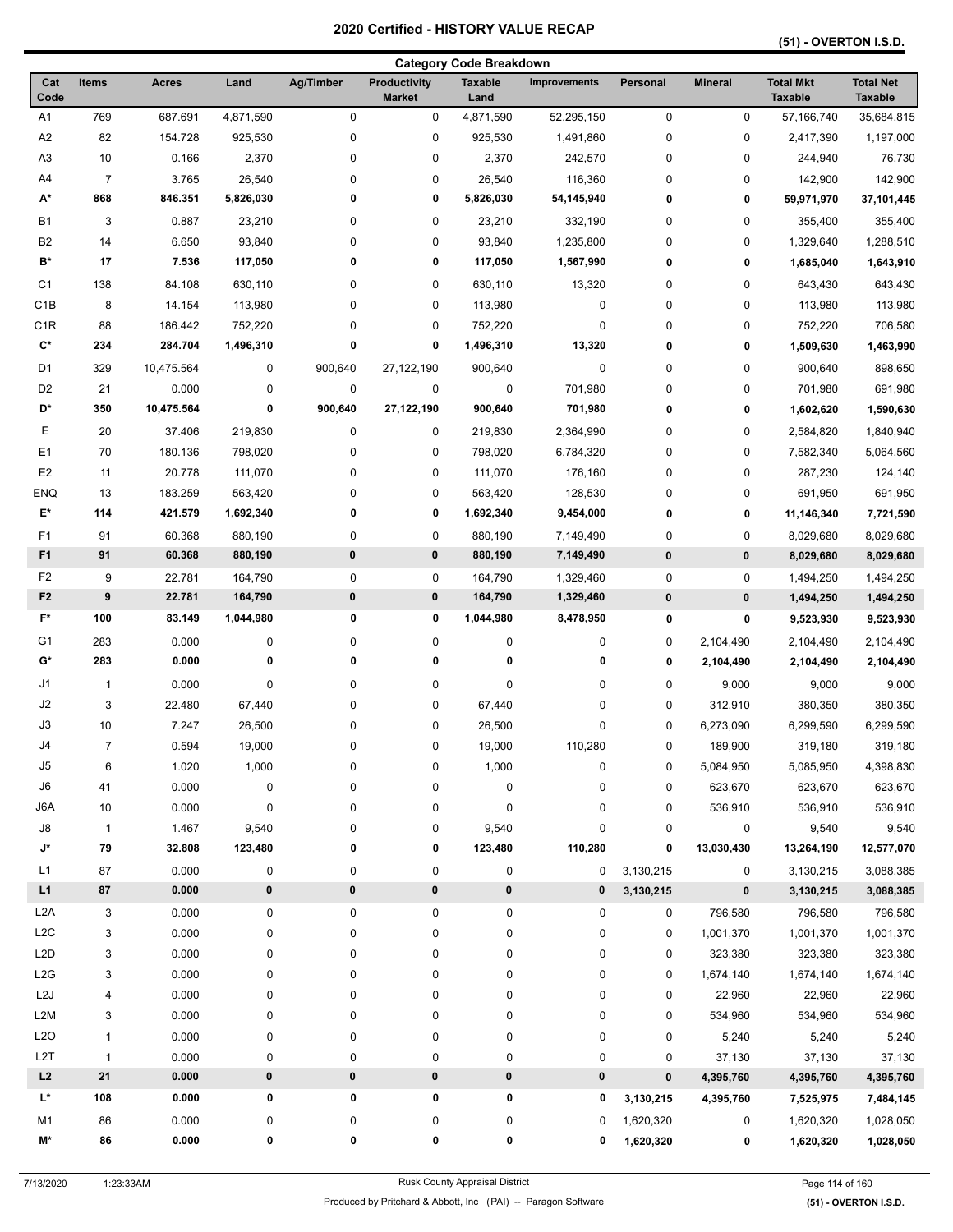|                    | <b>Category Code Breakdown</b> |              |            |           |                                      |                        |                     |                 |                |                                    |                                    |  |  |  |
|--------------------|--------------------------------|--------------|------------|-----------|--------------------------------------|------------------------|---------------------|-----------------|----------------|------------------------------------|------------------------------------|--|--|--|
| Cat<br>Code        | <b>Items</b>                   | <b>Acres</b> | Land       | Ag/Timber | <b>Productivity</b><br><b>Market</b> | <b>Taxable</b><br>Land | <b>Improvements</b> | <b>Personal</b> | <b>Mineral</b> | <b>Total Mkt</b><br><b>Taxable</b> | <b>Total Net</b><br><b>Taxable</b> |  |  |  |
| XB                 | 17                             | 0.000        | 0          | $\Omega$  | 0                                    | 0                      | 0                   | 3,309           | 0              | 3,309                              |                                    |  |  |  |
| XC                 | 644                            | 0.000        | 0          | 0         | $\mathbf 0$                          | 0                      | 0                   | $\mathbf 0$     | 49,410         | 49,410                             | $\Omega$                           |  |  |  |
| XO                 | 8                              | 0.000        | 0          | 0         | $\mathbf 0$                          | 0                      | 0                   | 282,870         | $\mathbf 0$    | 282,870                            | 22,370                             |  |  |  |
| XV                 | 6                              | 0.000        | 0          | 0         | 0                                    | 0                      | $\mathbf 0$         | $\mathbf 0$     | 2,060          | 2,060                              | 0                                  |  |  |  |
| <b>XVA</b>         | 27                             | 36.992       | 265,180    | 0         | 0                                    | 265,180                | 1,781,730           | 0               | 0              | 2,046,910                          | $\mathbf 0$                        |  |  |  |
| <b>XVB</b>         | 24                             | 77.274       | 601,720    | 0         | 0                                    | 601,720                | 2,237,050           | 0               | 0              | 2,838,770                          | $\mathbf 0$                        |  |  |  |
| <b>XVC</b>         | 14                             | 29.832       | 105,680    | 0         | $\mathbf 0$                          | 105,680                | 231,940             | 0               | $\mathbf 0$    | 337,620                            | $\mathbf 0$                        |  |  |  |
| <b>XVD</b>         | 4                              | 13.269       | 73,830     | 0         | 0                                    | 73,830                 | 295,530             | 0               | 0              | 369,360                            | $\mathbf 0$                        |  |  |  |
| <b>XVF</b>         | 1                              | 7.398        | 88,780     | 0         | 0                                    | 88,780                 | 0                   | $\mathbf 0$     | $\mathbf 0$    | 88,780                             | $\mathbf 0$                        |  |  |  |
| <b>XVG</b>         | 5                              | 0.066        | 12,160     | 0         | 0                                    | 12,160                 | 354,910             | 147,879         | 0              | 514,949                            | $\mathbf 0$                        |  |  |  |
| <b>XVH</b>         | 2                              | 215.172      | 720,480    | 0         | $\mathbf 0$                          | 720,480                | 15,379,480          | $\mathbf 0$     | 0              | 16,099,960                         | $\mathbf 0$                        |  |  |  |
| <b>XVK</b>         |                                | 0.066        | 2,160      | 0         | 0                                    | 2,160                  | 30,670              | 0               | $\mathbf 0$    | 32,830                             | $\mathbf 0$                        |  |  |  |
| <b>XVM</b>         | 2                              | 0.189        | 830        | 0         | $\mathbf 0$                          | 830                    | 61,230              | 0               | 0              | 62,060                             | $\mathbf 0$                        |  |  |  |
| <b>XVO</b>         |                                | 0.000        | 0          | $\Omega$  | 0                                    | 0                      | $\mathbf 0$         | 0               | 0              | 0                                  | $\Omega$                           |  |  |  |
| $\mathsf{X}^\star$ | 756                            | 380.259      | 1,870,820  | 0         | 0                                    | 1,870,820              | 20,372,540          | 434,058         | 51,470         | 22,728,888                         | 22,370                             |  |  |  |
|                    | 2,995                          | 12,531.949   | 12,171,010 | 900,640   | 27,122,190                           | 13,071,650             | 94,845,000          | 5,184,593       | 19,582,150     | 132,683,393                        | 82,261,620                         |  |  |  |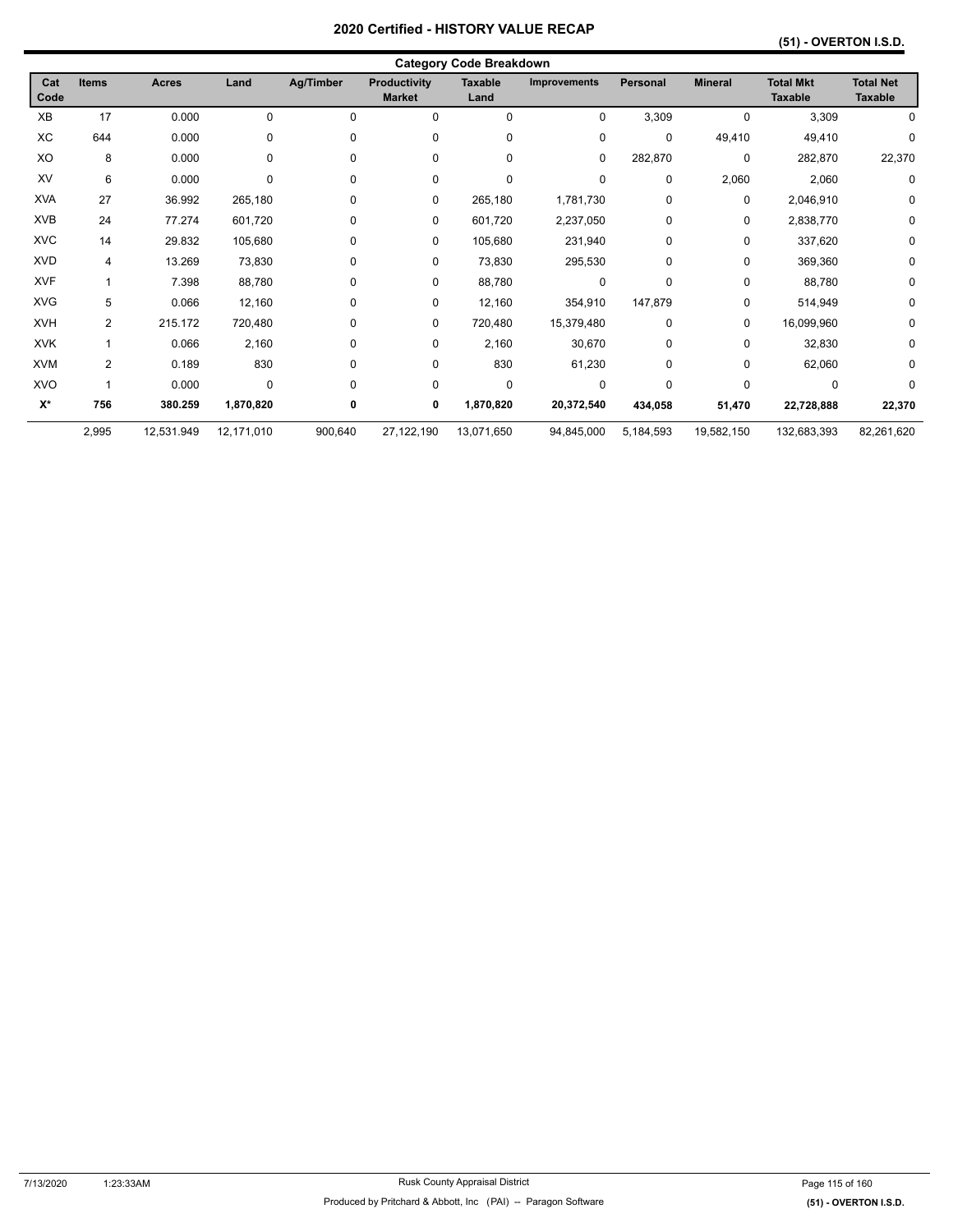|                                                     |       |            |              |     | <b>CEILIIIEU - NIJI URI VALUE RECAP</b> |                                     | (56) - RUSK ISD (RUSK AD)         |            |
|-----------------------------------------------------|-------|------------|--------------|-----|-----------------------------------------|-------------------------------------|-----------------------------------|------------|
| Land                                                | Value |            | <b>Items</b> |     | <b>Exempt</b>                           |                                     |                                   |            |
| Land - Homesite<br>$^{(+)}$                         |       | 1,270,890  |              | 107 | 0                                       |                                     |                                   |            |
| $^{(+)}$<br>Land - Non Homesite                     |       | 950,730    |              | 43  | 290,880                                 |                                     |                                   |            |
| $^{(+)}$<br>Land - Productivity Market              |       | 15,874,290 |              | 154 | 0                                       |                                     |                                   |            |
| $^{(+)}$<br>Land - Income                           |       | 0          |              | 0   | $\Omega$                                |                                     |                                   |            |
| <b>Total Land Market Value</b><br>$(=)$             |       | 18,095,910 |              | 304 |                                         | <b>Total Land Value:</b>            | $(+)$                             | 18,095,910 |
| Improvements                                        |       | Value      | <b>Items</b> |     | <b>Exempt</b>                           |                                     |                                   |            |
| Improvements - Homesite<br>$^{(+)}$                 |       | 7,221,820  |              | 103 |                                         | 0                                   |                                   |            |
| New Improvements - Homesite<br>$^{(+)}$             |       | 5,040      |              | 1   |                                         | 0                                   |                                   |            |
| $^{(+)}$<br>Improvements - Non Homesite             |       | 721,650    |              | 18  |                                         | 0                                   |                                   |            |
| New Improvements - Non Homesite<br>$^{(+)}$         |       | 0          |              | 0   |                                         | 0                                   |                                   |            |
| Improvements - Income<br>$^{(+)}$                   |       | 0          |              | 0   |                                         | 0                                   |                                   |            |
| $(=)$<br><b>Total Improvement Value</b>             |       | 7,948,510  |              | 122 |                                         | <b>Total Imp Value:</b>             | $(+)$                             | 7,948,510  |
| Personal                                            |       | Value      | <b>Items</b> |     | <b>Exempt</b>                           |                                     |                                   |            |
| Personal - Homesite<br>$^{(+)}$                     |       | 277,980    |              | 17  |                                         | 0                                   |                                   |            |
| $^{(+)}$<br>New Personal - Homesite                 |       | 510        |              | 1   |                                         | 0                                   |                                   |            |
| $^{(+)}$<br>Personal - Non Homesite                 |       | 61,683     |              | 8   |                                         | 0                                   |                                   |            |
| $^{(+)}$<br>New Personal - Non Homesite             |       | 0          |              | 0   |                                         | 0                                   |                                   |            |
| <b>Total Personal Value</b><br>$(=)$                |       | 340.173    |              | 26  |                                         | <b>Total Personal Value:</b>        | $(+)$                             | 340,173    |
| Total Real Estate & Personal Mkt Value (=)          |       | 26,384,593 |              | 452 |                                         |                                     |                                   |            |
| Minerals                                            |       | Value      | <b>Items</b> |     |                                         |                                     |                                   |            |
| $^{(+)}$<br><b>Mineral Value</b>                    |       | 279,380    |              | 44  |                                         |                                     |                                   |            |
| Mineral Value - Real<br>$^{(+)}$                    |       | 0          |              | 0   |                                         |                                     |                                   |            |
| Mineral Value - Personal<br>$^{(+)}$                |       | 4,623,880  |              | 59  |                                         |                                     |                                   |            |
| <b>Total Mineral Market Value</b><br>$(=)$          |       | 4,903,260  |              | 103 |                                         | <b>Total Min Mkt Value:</b>         | $^{(+)}$                          | 4,903,260  |
| $(=)$<br><b>Total Market Value</b>                  |       | 31,287,853 |              |     |                                         | <b>Total Market Value:</b>          | $(=/+)$                           | 31,287,853 |
| Ag/Timber *does not include protested               |       | Value      | <b>Items</b> |     |                                         |                                     |                                   |            |
| Land Timber Gain<br>$^{(+)}$                        |       | 0          |              | 0   |                                         | <b>Land Timber Gain:</b>            | $(+)$                             | 0          |
| $^{(+)}$<br><b>Productivity Market</b>              |       | 15,874,290 |              | 154 |                                         |                                     |                                   |            |
| $(-)$<br>Land Ag 1D                                 |       | 0          |              | 0   |                                         |                                     |                                   |            |
| Land Ag 1D1<br>$(-)$                                |       | 162,570    |              | 90  |                                         |                                     |                                   |            |
| $(-)$<br>Land Ag Tim                                |       | 713,440    |              | 91  |                                         |                                     |                                   |            |
| Productivity Loss: (=)                              |       | 14,998,280 |              | 154 |                                         | <b>Productivity Loss:</b>           | $(-)$                             | 14,998,280 |
| Losses                                              |       | Value      | <b>Items</b> |     |                                         |                                     |                                   |            |
| $(-)$<br>Less Real Exempt Property                  |       | 290,880    |              | 3   |                                         |                                     |                                   |            |
| $(-)$<br>Less \$500 Inc. Real Personal              |       | 189        |              | 2   |                                         | <b>Total Market Taxable:</b>        | $(=)$                             | 16,289,573 |
| Less Disaster Exemption<br>$(\text{-})$             |       | 0          |              | 0   |                                         |                                     |                                   |            |
| Less Real/Personal Abatements<br>$(\textnormal{-})$ |       | 0          |              | 0   |                                         |                                     |                                   |            |
| $(-)$<br>Less Community Housing                     |       | 0          |              | 0   |                                         |                                     |                                   |            |
| $(-)$<br>Less Freeport                              |       | 0          |              | 0   |                                         |                                     |                                   |            |
| Less Allocation<br>$(-)$                            |       | 0          |              | 0   |                                         |                                     |                                   |            |
| Less MultiUse<br>$(-)$                              |       | 0          |              | 0   |                                         |                                     |                                   |            |
| $(-)$<br>Less Goods In Transit (Real & Industrial)  |       | 0          |              | 0   |                                         |                                     |                                   |            |
| Less Historical<br>$(-)$                            |       | 0          |              | 0   |                                         |                                     |                                   |            |
| Less Solar/Wind Power<br>$(-)$                      |       | 0          |              | 0   |                                         | <b>Total Protested Value:</b>       |                                   | 0          |
| Less Vehicle Leased for Personal Use<br>$(-)$       |       | 0          |              | 0   |                                         | <b>Protested % of Total Market:</b> |                                   | 0.00%      |
| Less Real Protested Value<br>$(-)$                  |       | 0          |              | 0   |                                         |                                     |                                   |            |
| Less 10% Cap Loss<br>$(-)$                          |       | 105.880    |              | 11  |                                         |                                     |                                   |            |
| Less TCEQ/Pollution Control<br>$(-)$                |       | 6,440      |              | 2   |                                         |                                     |                                   |            |
| Less VLA Loss<br>$(-)$                              |       | 0          |              | 0   |                                         |                                     |                                   |            |
| Less Mineral Exempt Property<br>$(-)$               |       | 3,050      |              | 1   |                                         |                                     |                                   |            |
| Less \$500 Inc. Mineral Owner<br>$(-)$              |       | 5,950      |              | 42  |                                         |                                     |                                   |            |
| <b>Less Mineral Abatements</b><br>$(-)$             |       | 0          |              | 0   |                                         |                                     |                                   |            |
| $(-)$<br><b>Less Mineral Freeports</b>              |       | 0          |              | 0   |                                         |                                     |                                   |            |
| Less Interstate Commerce<br>$(\cdot)$               |       | 0          |              | 0   |                                         |                                     |                                   |            |
| Less Foreign Trade<br>$(-)$                         |       | 0          |              | 0   |                                         | <b>Total Losses:</b>                | $(-)$                             | 412,389    |
| Less Mineral Unknown<br>$(-)$                       |       | 0          |              | 0   |                                         | <b>Total Appraised Value:</b>       | $(=/+)$                           | 15,877,184 |
| Less Mineral Protested Value<br>$(-)$               |       | 0          |              | 0   |                                         | <b>Total Exemptions*:</b>           | $(\cdot)$                         | 2,313,140  |
| $(=)$<br>Total Losses (includes Prod. Loss)         |       | 15,410,669 |              |     |                                         |                                     | * See breakdown on following page |            |
| $(=)$<br><b>Total Appraised Value</b>               |       | 15,877,184 |              |     |                                         |                                     |                                   |            |
|                                                     |       |            |              |     |                                         | <b>Net Taxable Value:</b>           |                                   | 13,564,044 |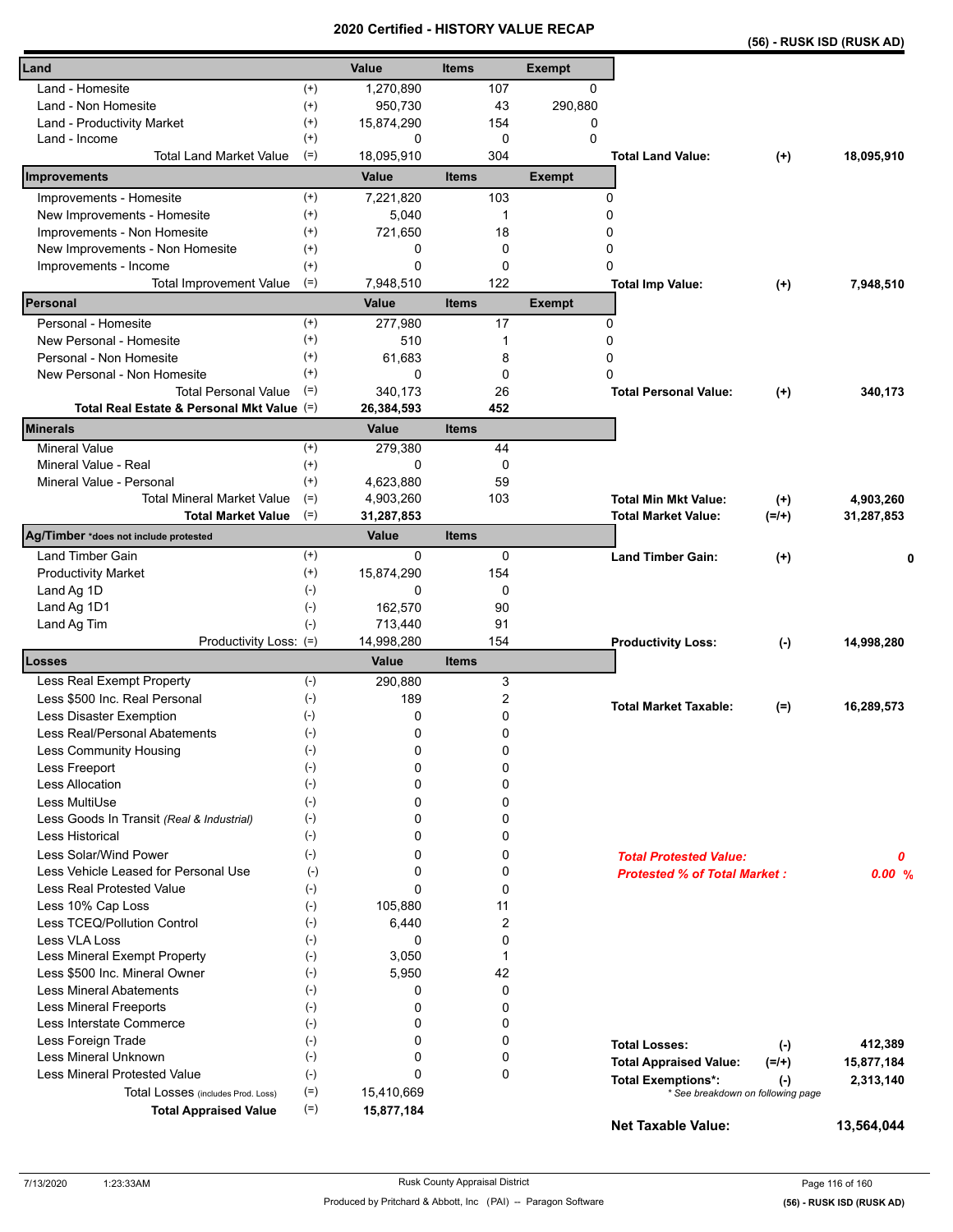|                                                                      |    |   |   |                                                                   |       |                                                                 |              |              |                                                                                                                                     |                                                                                         | (56) - RUSK ISD (RUSK AD)      |
|----------------------------------------------------------------------|----|---|---|-------------------------------------------------------------------|-------|-----------------------------------------------------------------|--------------|--------------|-------------------------------------------------------------------------------------------------------------------------------------|-----------------------------------------------------------------------------------------|--------------------------------|
| *** Freeze Totals: (This is only for Effective Tax Rate Calculation) |    |   |   |                                                                   |       |                                                                 |              |              |                                                                                                                                     |                                                                                         |                                |
| <b>Total Ceiling Tax:</b>                                            |    |   |   |                                                                   |       | 17,133.53                                                       |              |              |                                                                                                                                     |                                                                                         |                                |
| <b>Total Freeze Taxable:</b>                                         |    |   |   |                                                                   |       | 2,082,140                                                       |              |              |                                                                                                                                     |                                                                                         |                                |
| New Imp/Pers with Ceiling: +                                         |    |   |   |                                                                   |       | 5,040                                                           |              |              |                                                                                                                                     |                                                                                         |                                |
| **Freeze Adjusted Taxable:                                           |    |   |   |                                                                   |       |                                                                 |              |              |                                                                                                                                     | 11,486,944**This number DOES NOT represent any Jurisdiction's Certified Taxable Value** |                                |
|                                                                      |    |   |   |                                                                   |       |                                                                 |              |              |                                                                                                                                     |                                                                                         |                                |
|                                                                      |    |   |   | or (Freeze Adjusted Taxable * Tax Rate / 100) + Total Ceiling Tax |       |                                                                 |              |              | Estimated Total Levy: ((Net Taxable Value - Total Freeze Taxable + New Imp/Pers with Ceiling) * Tax Rate / 100) + Total Ceiling Tax |                                                                                         |                                |
| <b>Count of Homesteads</b>                                           |    |   |   |                                                                   |       |                                                                 |              |              |                                                                                                                                     |                                                                                         |                                |
| н                                                                    | s  | F | в | D                                                                 | W     | o                                                               | DV           | <b>DV100</b> | <b>SS First Resp</b>                                                                                                                | <b>SS Svc Member</b>                                                                    |                                |
| 31                                                                   | 41 | 0 | 5 | 0                                                                 | 0     | 0                                                               | 2            | 0            | 0                                                                                                                                   | 0                                                                                       |                                |
| <b>Owner and Parcel Counts</b>                                       |    |   |   |                                                                   |       |                                                                 |              |              |                                                                                                                                     |                                                                                         |                                |
| <b>Total Parcels*:</b>                                               |    |   |   |                                                                   |       | 387* Parcel count is figured by parcel per ownership sequences. |              |              |                                                                                                                                     |                                                                                         |                                |
| <b>Total Owners:</b>                                                 |    |   |   | 302                                                               |       |                                                                 |              |              |                                                                                                                                     |                                                                                         |                                |
| <b>Ported Homestead/Charity Amounts</b>                              |    |   |   |                                                                   | Value |                                                                 | <b>Items</b> |              |                                                                                                                                     |                                                                                         |                                |
| DV Donated Home (Charity)                                            |    |   |   | $^{(+)}$                                                          |       | $\pmb{0}$                                                       |              |              | 0                                                                                                                                   |                                                                                         |                                |
| SS of a Service Member Ported Amount                                 |    |   |   | $^{(+)}$                                                          |       | 0                                                               |              |              | 0                                                                                                                                   |                                                                                         |                                |
| SS of a First Responder Ported Amount                                |    |   |   | $^{(+)}$                                                          |       | 0                                                               |              |              | 0                                                                                                                                   |                                                                                         |                                |
| SS of DV Donated Home Ported Amount                                  |    |   |   | $^{(+)}$                                                          |       | 0                                                               |              |              | 0                                                                                                                                   |                                                                                         |                                |
| SS of 100% DV Ported Amount                                          |    |   |   | $^{(+)}$                                                          |       | $\mathbf 0$                                                     |              |              | 0                                                                                                                                   |                                                                                         |                                |
| <b>Homestead Exemptions</b>                                          |    |   |   |                                                                   | Value |                                                                 | <b>Items</b> |              |                                                                                                                                     |                                                                                         |                                |
| Homestead H,S                                                        |    |   |   | $^{(+)}$                                                          |       | 1,756,960                                                       |              |              | 77                                                                                                                                  |                                                                                         |                                |
| Senior S                                                             |    |   |   | $^{(+)}$                                                          |       | 309,430                                                         |              |              | 34                                                                                                                                  | H - Homestead<br>S - Over 65                                                            | D - Disabled Only<br>W - Widow |
| Disabled B                                                           |    |   |   | $^{(+)}$                                                          |       | 44,580                                                          |              |              | 5                                                                                                                                   | F - Disabled Widow                                                                      | O - Over 65 (No HS)            |
| DV 100%                                                              |    |   |   | $^{(+)}$                                                          |       | 0                                                               |              |              | 0                                                                                                                                   | B - Disabled                                                                            | DV - Disabled Veteran          |
| Surviving Spouse of a Service Member                                 |    |   |   | $^{(+)}$                                                          |       | 0                                                               |              |              | 0                                                                                                                                   | DV100 (1, 2, 3) - 100% Disabled Veteran                                                 |                                |
| Survivng Spouse of a First Responder                                 |    |   |   | $^{(+)}$                                                          |       | 0                                                               |              |              | 0                                                                                                                                   | 4 (4B, 4H, 4S) - Surviving Spouse of a Service Member                                   |                                |
|                                                                      |    |   |   | Total Reimbursable (=)                                            |       | 2,110,970                                                       |              |              | 116                                                                                                                                 | 5* (5B, 5H, 5S) - Surviving Spouse of a First Responder                                 |                                |
| <b>Local Discount</b>                                                |    |   |   | $^{(+)}$                                                          |       | 0                                                               |              |              | 0                                                                                                                                   |                                                                                         |                                |
| Disabled Veteran                                                     |    |   |   | $^{(+)}$                                                          |       | 24,000                                                          |              |              | 2                                                                                                                                   |                                                                                         |                                |
| Optional 65                                                          |    |   |   | $^{(+)}$                                                          |       | 178,170                                                         |              |              | 29                                                                                                                                  |                                                                                         |                                |
| <b>Local Disabled</b><br>State Homestead                             |    |   |   | $^{(+)}$                                                          |       | 0<br>0                                                          |              |              | 0<br>0                                                                                                                              |                                                                                         |                                |
|                                                                      |    |   |   | $^{(+)}$                                                          |       |                                                                 |              |              |                                                                                                                                     |                                                                                         |                                |
| <b>Total Exemptions</b>                                              |    |   |   | $(=)$                                                             |       |                                                                 |              |              | 2,313,140 (includes Ported/Charity Amounts)                                                                                         |                                                                                         |                                |
| <b>Special Certified Totals</b>                                      |    |   |   |                                                                   |       |                                                                 |              |              |                                                                                                                                     |                                                                                         |                                |
| <b>Exempt Value of First Time Absolute Exemption</b>                 |    |   |   |                                                                   |       |                                                                 |              | \$0          |                                                                                                                                     |                                                                                         |                                |
| <b>Exempt Value of First Time Partial Exemption</b>                  |    |   |   |                                                                   |       |                                                                 |              | \$16,250     |                                                                                                                                     |                                                                                         |                                |
| <b>New AG/Timber</b>                                                 |    |   |   |                                                                   |       |                                                                 |              |              |                                                                                                                                     |                                                                                         |                                |
| Market                                                               |    |   |   |                                                                   |       |                                                                 |              | \$0          |                                                                                                                                     |                                                                                         |                                |
| Taxable                                                              |    |   |   |                                                                   |       |                                                                 |              | \$0          |                                                                                                                                     |                                                                                         |                                |
|                                                                      |    |   |   |                                                                   |       |                                                                 |              |              |                                                                                                                                     |                                                                                         |                                |
| Value Loss                                                           |    |   |   |                                                                   |       |                                                                 |              | \$0          |                                                                                                                                     |                                                                                         |                                |
| New Improvement/Personal                                             |    |   |   |                                                                   |       |                                                                 |              |              |                                                                                                                                     |                                                                                         |                                |
| Market                                                               |    |   |   |                                                                   |       |                                                                 |              | \$5,550      |                                                                                                                                     |                                                                                         |                                |
| Taxable                                                              |    |   |   |                                                                   |       |                                                                 |              | \$5,040      |                                                                                                                                     |                                                                                         |                                |
|                                                                      |    |   |   |                                                                   |       |                                                                 |              |              |                                                                                                                                     |                                                                                         |                                |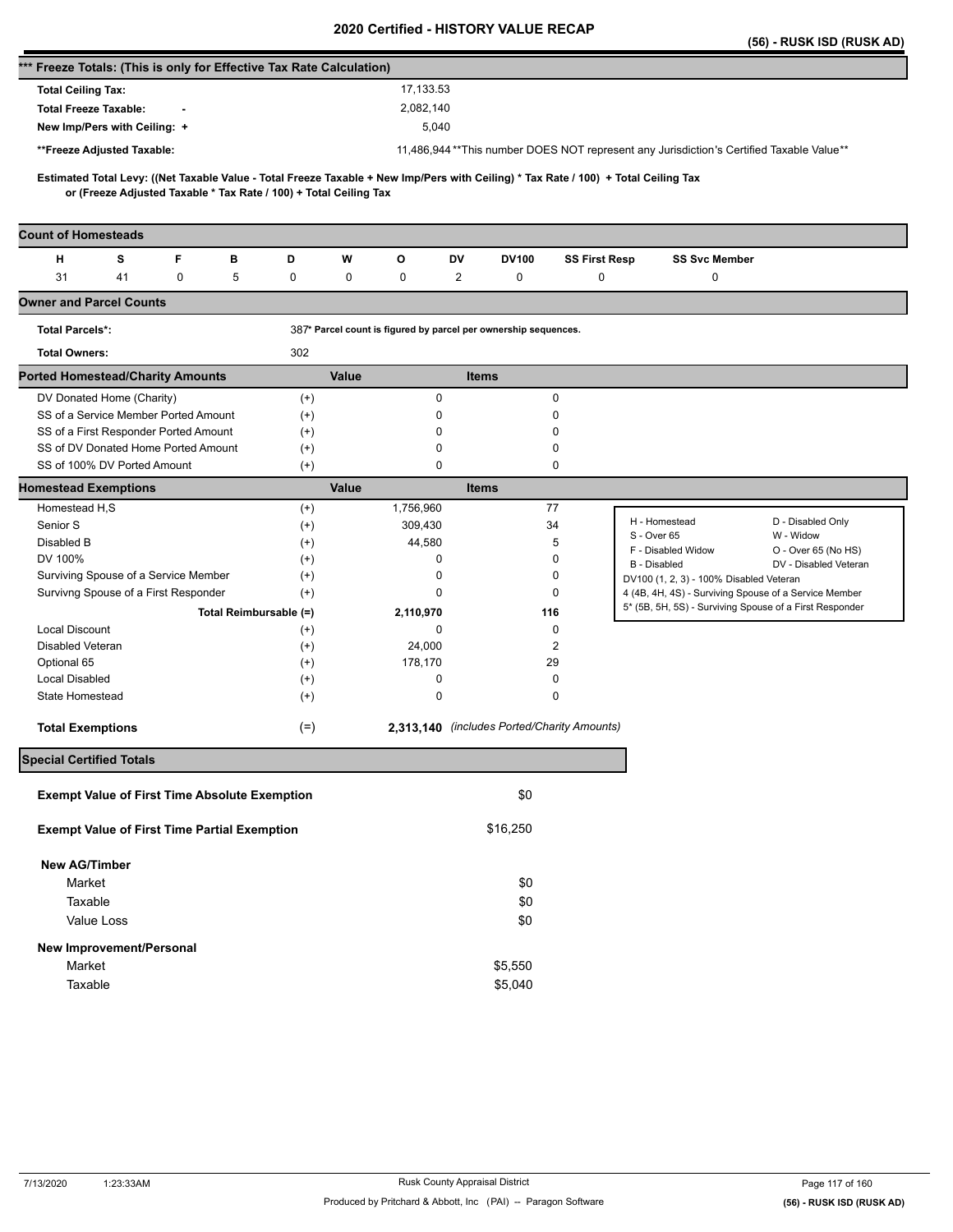|                                   | Average Values* (includes protested & exempt value) |                |                                        |             |
|-----------------------------------|-----------------------------------------------------|----------------|----------------------------------------|-------------|
| Average Homestead Value A*        |                                                     | <b>Parcels</b> | Total Homestead Value A*               |             |
| <b>Market</b>                     | \$59,863                                            | 64             | Market                                 | \$3,831,280 |
| Taxable                           | \$33,220                                            |                | Taxable                                | \$2,562,700 |
|                                   | Average Homestead Value A* and E*                   | <b>Parcels</b> | Total Homestead Value A* and E*        |             |
| <b>Market</b>                     | \$63,716                                            | 68             | Market                                 | \$4,332,720 |
| Taxable                           | \$37.169                                            |                | Taxable                                | \$3,115,280 |
|                                   | Average Homestead Value A* and E* and M1            | <b>Parcels</b> | Total Homestead Value A* and E* and M1 |             |
| Market                            | \$54.249                                            | 85             | Market                                 | \$4,611,210 |
| Taxable                           | \$28,011                                            |                | Taxable                                | \$3,250,330 |
| <b>Average Homestead Value M1</b> |                                                     | <b>Parcels</b> | <b>Total Homestead Value M1</b>        |             |
| Market                            | \$16,381                                            | 17             | Market                                 | \$278,490   |
| Taxable                           | \$0                                                 |                | Taxable                                | \$135,050   |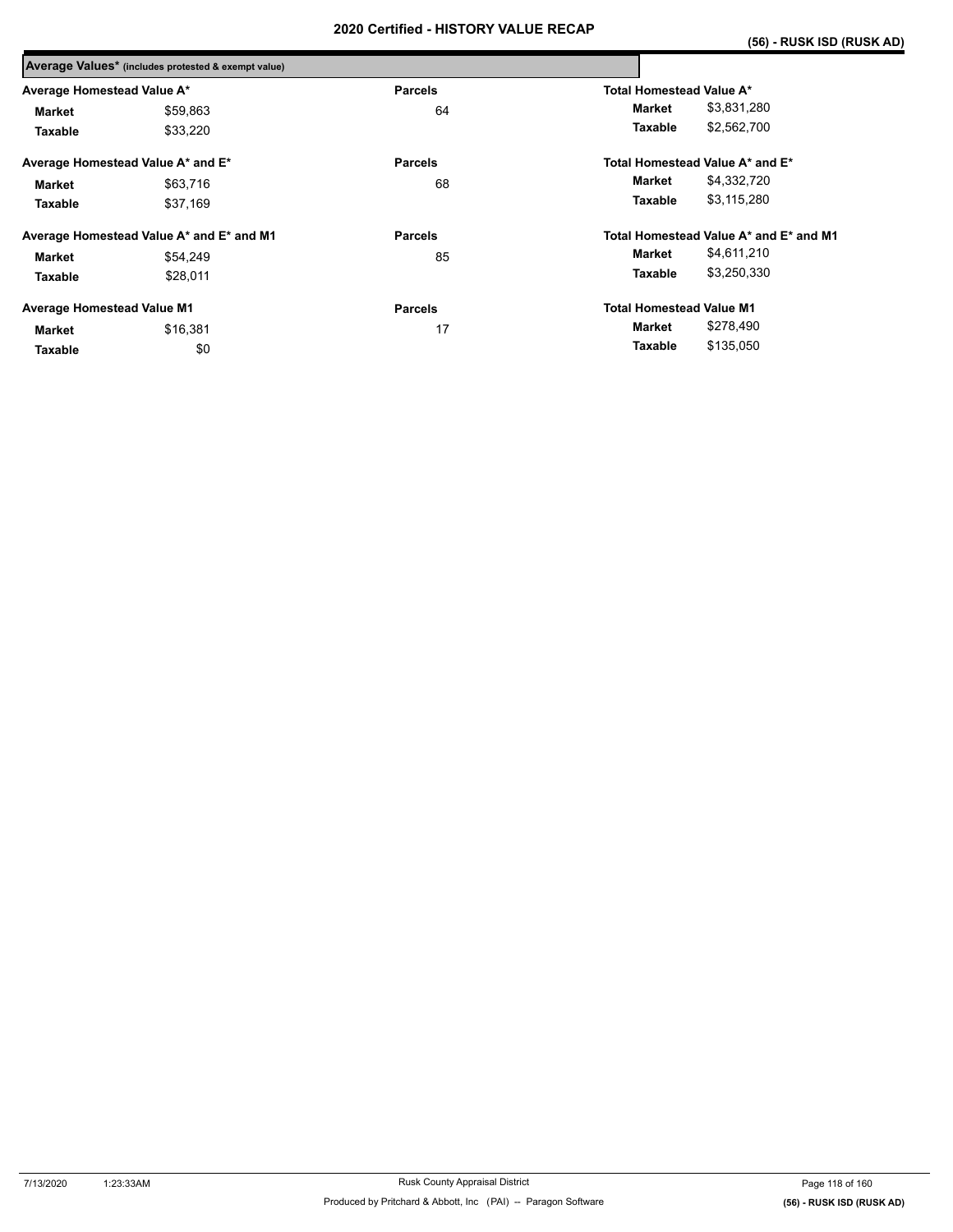| <b>Minerals</b>                            | Value        | <b>Items</b>   |                                    |            |
|--------------------------------------------|--------------|----------------|------------------------------------|------------|
| Mineral_Value                              | 279,380      | 44             |                                    |            |
| Mineral Value - Real                       | 0            | $\mathbf 0$    |                                    |            |
| Mineral Value - Personal                   | 4,623,880    | 59             | <b>Total Mineral Value:</b>        | 4,903,260  |
| <b>Mineral Loss</b>                        | Value        | <b>Items</b>   |                                    |            |
| Less Mineral Exempt Property               | 3,050        | $\mathbf{1}$   | <b>Total Mineral Exempt Value:</b> | 3,050      |
| Less \$500 Inc. Mineral Owner              | 5,950        | 42             |                                    |            |
| <b>Less Mineral Abatements</b>             | 0            | $\mathbf 0$    |                                    |            |
| Less Mineral Freeports/Interstate Commerce | 0            | $\Omega$       |                                    |            |
| <b>Less Mineral Unknown</b>                | 0            | 0              |                                    |            |
| Less TCEQ/Pollution Control                | 6,440        | 2              |                                    |            |
| Less VLA                                   | 0            | 0              |                                    |            |
| Less Mineral Protested Value               | $\mathbf 0$  | $\mathbf 0$    | <b>Taxload Mineral Total:</b>      | 4,900,210  |
| Land                                       | Value        | <b>Items</b>   |                                    |            |
| Land - Homesite                            | 1,270,890    | 107            |                                    |            |
| Land - Non Homesite                        | 950,730      | 43             |                                    |            |
| Land - Productivity Market                 | 15,874,290   | 154            |                                    |            |
| Land - Income                              | 0            | 0              | <b>Total Land Value:</b>           | 18,095,910 |
| <b>Land Timber Gain</b>                    | 0            | 0              |                                    |            |
|                                            |              |                |                                    |            |
| Improvements                               | Value        | <b>Items</b>   |                                    |            |
| Improvements - Homesite                    | 7,221,820    | 103            |                                    |            |
| New Improvements - Homesite                | 5,040        | $\overline{1}$ |                                    |            |
| Improvements - Non Homesite                | 721,650      | 18             |                                    |            |
| New Improvements - Non Homesite            | 0            | $\mathbf 0$    |                                    |            |
| Improvements - Income                      | 0            | $\pmb{0}$      | <b>Total Improvement Value:</b>    | 7,948,510  |
| <b>Ag Loss</b>                             | Value        | <b>Items</b>   |                                    |            |
| <b>Productivity Market</b>                 | 15,874,290   | 154            |                                    |            |
| Land Ag 1D                                 | 0            | 0              |                                    |            |
| Land Ag 1D1                                | 162,570      | 90             |                                    |            |
| Land Ag Tim                                | 713,440      | 713,440        | <b>Productivity Loss:</b>          | 14,998,280 |
| <b>Real Loss</b>                           | Value        |                |                                    |            |
| Land Homesite Exempt                       | 0            |                |                                    |            |
| Land Non-Homesite Exempt                   | 290,880      |                |                                    |            |
| <b>Productivity Market Exempt</b>          | 0            |                |                                    |            |
| Income Land Exempt                         | 0            |                |                                    |            |
| Improvement Homesite Exempt                | 0            |                |                                    |            |
| New Improvement Homesite Exempt            | 0            |                |                                    |            |
| Improvement Non-Homesite Exempt            | 0            |                |                                    |            |
| New Improvement Non-Homesite Exempt        | 0            |                |                                    |            |
| Income Improvement Exempt                  | 0            |                | <b>Real Exempt Total:</b>          | 290,880    |
|                                            |              |                |                                    |            |
| Personal                                   | Value        | <b>Items</b>   | <b>Taxload Real Total:</b>         | 10,755,260 |
| Personal - Homesite                        | 277,980      | 17             |                                    |            |
| New Personal - Homesite                    | 510          | $\mathbf{1}$   |                                    |            |
| Personal - Non Homesite                    | 61,683       | 8              |                                    |            |
| New Personal - Non Homesite                | 0            | 0              | <b>Total Personal Value:</b>       | 340,173    |
| <b>Personal Loss</b>                       | <b>Value</b> |                |                                    |            |
| Personal Homesite Exempt                   | 0            |                |                                    |            |
| New Personal Homesite Exempt               | 0            |                |                                    |            |
| Personal Non-Homesite Exempt               | 0            |                |                                    |            |
| New Personal Non-Homesite Exempt           | 0            |                |                                    |            |
| Personal Under 500                         | 189          |                | <b>Personal Exempt Total:</b>      | 0          |
|                                            |              |                | <b>Taxload Personal Total:</b>     |            |
|                                            |              |                |                                    | 340,173    |
|                                            |              |                |                                    |            |
|                                            |              |                | <b>Total Appraised:</b>            | 15,877,184 |
|                                            |              |                |                                    |            |
|                                            |              |                | <b>Taxroll Load Total:</b>         | 15,995,643 |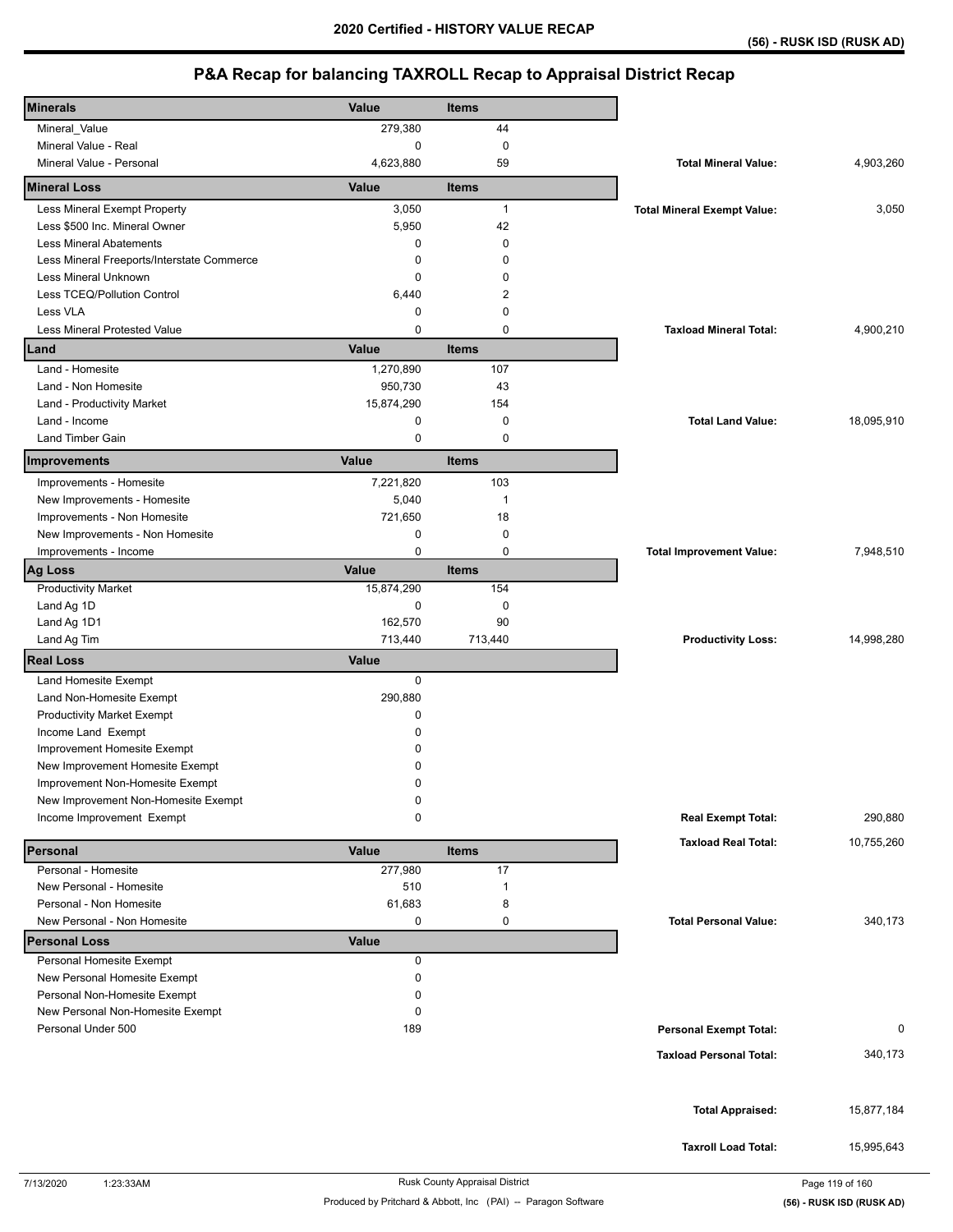### **(56) - RUSK ISD (RUSK AD)**

| <b>Category Code Breakdown</b> |                         |              |           |           |                               |                        |              |             |                |                                    |                                    |
|--------------------------------|-------------------------|--------------|-----------|-----------|-------------------------------|------------------------|--------------|-------------|----------------|------------------------------------|------------------------------------|
| Cat<br>Code                    | Items                   | <b>Acres</b> | Land      | Ag/Timber | Productivity<br><b>Market</b> | <b>Taxable</b><br>Land | Improvements | Personal    | <b>Mineral</b> | <b>Total Mkt</b><br><b>Taxable</b> | <b>Total Net</b><br><b>Taxable</b> |
| A <sub>1</sub>                 | 47                      | 152.876      | 692,660   | $\pmb{0}$ | 0                             | 692,660                | 2,747,940    | $\pmb{0}$   | 0              | 3,440,600                          | 2,308,590                          |
| A <sub>2</sub>                 | 17                      | 42.418       | 211,750   | $\pmb{0}$ | 0                             | 211,750                | 266,020      | $\pmb{0}$   | $\pmb{0}$      | 477,770                            | 317,870                            |
| A <sub>3</sub>                 | $\overline{1}$          | 0.000        | $\pmb{0}$ | $\pmb{0}$ | 0                             | $\pmb{0}$              | 29,580       | $\pmb{0}$   | 0              | 29,580                             | 0                                  |
| A*                             | 65                      | 195.294      | 904,410   | 0         | 0                             | 904,410                | 3,043,540    | 0           | 0              | 3,947,950                          | 2,626,460                          |
| C <sub>1</sub>                 | 5                       | 8.051        | 28,840    | 0         | 0                             | 28,840                 | 0            | $\mathbf 0$ | 0              | 28,840                             | 28,840                             |
| C <sub>1</sub> R               | 16                      | 16.906       | 84,220    | $\pmb{0}$ | 0                             | 84,220                 | 0            | $\pmb{0}$   | $\pmb{0}$      | 84,220                             | 84,220                             |
| $\mathbf{C}^*$                 | 21                      | 24.957       | 113,060   | 0         | 0                             | 113,060                | 0            | 0           | 0              | 113,060                            | 113,060                            |
| D <sub>1</sub>                 | 154                     | 7,258.367    | 0         | 876,010   | 15,874,290                    | 876,010                | 0            | $\pmb{0}$   | 0              | 876,010                            | 876,010                            |
| D <sub>2</sub>                 | 10                      | 0.000        | $\pmb{0}$ | $\pmb{0}$ | $\pmb{0}$                     | $\pmb{0}$              | 626,960      | $\pmb{0}$   | 0              | 626,960                            | 626,960                            |
| D*                             | 164                     | 7,258.367    | 0         | 876,010   | 15,874,290                    | 876,010                | 626,960      | 0           | 0              | 1,502,970                          | 1,502,970                          |
| Е                              | 4                       | 8.589        | 53,220    | 0         | 0                             | 53,220                 | 547,870      | 0           | 0              | 601,090                            | 484,840                            |
| E1                             | 41                      | 109.812      | 483,090   | 0         | 0                             | 483,090                | 3,654,190    | $\pmb{0}$   | $\pmb{0}$      | 4,137,280                          | 3,308,180                          |
| E <sub>2</sub>                 | 4                       | 6.550        | 25,650    | $\pmb{0}$ | 0                             | 25,650                 | 38,080       | $\pmb{0}$   | 0              | 63,730                             | 54,990                             |
| <b>ENQ</b>                     | $\overline{7}$          | 117.886      | 317,930   | $\pmb{0}$ | 0                             | 317,930                | 4,020        | $\pmb{0}$   | 0              | 321,950                            | 321,950                            |
| E*                             | 56                      | 242.837      | 879,890   | 0         | 0                             | 879,890                | 4,244,160    | 0           | 0              | 5,124,050                          | 4,169,960                          |
| F1                             | $\overline{4}$          | 0.234        | 12,000    | $\pmb{0}$ | 0                             | 12,000                 | 33,850       | $\pmb{0}$   | $\pmb{0}$      | 45,850                             | 45,850                             |
| F <sub>1</sub>                 | 4                       | 0.234        | 12,000    | 0         | $\pmb{0}$                     | 12,000                 | 33,850       | $\pmb{0}$   | $\pmb{0}$      | 45,850                             | 45,850                             |
| $F^*$                          | 4                       | 0.234        | 12,000    | 0         | 0                             | 12,000                 | 33,850       | 0           | $\pmb{0}$      | 45,850                             | 45,850                             |
| G <sub>1</sub>                 | 44                      | 0.000        | 0         | 0         | 0                             | 0                      | 0            | 0           | 279,380        | 279,380                            | 279,380                            |
| G*                             | 44                      | 0.000        | 0         | 0         | 0                             | 0                      | 0            | 0           | 279,380        | 279,380                            | 279,380                            |
| J3                             | 3                       | 0.000        | 0         | 0         | 0                             | 0                      | 0            | 0           | 3,716,290      | 3,716,290                          | 3,716,290                          |
| J3A                            | $\mathbf{1}$            | 0.000        | $\pmb{0}$ | $\pmb{0}$ | 0                             | 0                      | 0            | $\pmb{0}$   | 8,200          | 8,200                              | 8,200                              |
| J5                             | 1                       | 17.820       | 21,380    | 0         | $\pmb{0}$                     | 21,380                 | 0            | $\mathbf 0$ | 0              | 21,380                             | 21,380                             |
| J6                             | $\overline{7}$          | 0.000        | $\pmb{0}$ | $\pmb{0}$ | 0                             | 0                      | 0            | $\pmb{0}$   | 445,880        | 445,880                            | 439,440                            |
| J6A                            | $\mathbf{1}$            | 0.000        | $\pmb{0}$ | $\pmb{0}$ | 0                             | 0                      | 0            | $\pmb{0}$   | 42,250         | 42,250                             | 42,250                             |
| J*                             | 13                      | 17.820       | 21,380    | 0         | 0                             | 21,380                 | 0            | 0           | 4,212,620      | 4,234,000                          | 4,227,560                          |
| L1                             | 4                       | 0.000        | 0         | 0         | $\pmb{0}$                     | 0                      | 0            | 4,644       | 0              | 4,644                              | 4,644                              |
| L1                             | 4                       | 0.000        | 0         | 0         | $\pmb{0}$                     | $\pmb{0}$              | $\pmb{0}$    | 4,644       | $\pmb{0}$      | 4,644                              | 4,644                              |
| L <sub>2</sub> P               | 1                       | 0.000        | $\pmb{0}$ | $\pmb{0}$ | 0                             | $\pmb{0}$              | 0            | 0           | 93,650         | 93,650                             | 93,650                             |
| L2Q                            | 3                       | 0.000        | $\pmb{0}$ | $\pmb{0}$ | 0                             | 0                      | 0            | $\mathbf 0$ | 308,610        | 308,610                            | 308,610                            |
| L2                             | 4                       | 0.000        | $\pmb{0}$ | $\pmb{0}$ | $\pmb{0}$                     | 0                      | $\pmb{0}$    | $\bf{0}$    | 402,260        | 402,260                            | 402,260                            |
| L*                             | 8                       | 0.000        | 0         | 0         | 0                             | 0                      | 0            | 4,644       | 402,260        | 406,904                            | 406,904                            |
| M1                             | 19                      | 0.000        | 0         | $\pmb{0}$ | 0                             | 0                      | 0            | 335,340     | $\pmb{0}$      | 335,340                            | 191,900                            |
| M*                             | 19                      | 0.000        | 0         | 0         | 0                             | 0                      | 0            | 335,340     | 0              | 335,340                            | 191,900                            |
| XB                             | $\overline{\mathbf{c}}$ | 0.000        | 0         | 0         | 0                             | 0                      | 0            | 189         | 0              | 189                                | 0                                  |
| XC                             | 42                      | 0.000        | $\pmb{0}$ | 0         | 0                             | 0                      | 0            | $\pmb{0}$   | 5,950          | 5,950                              | 0                                  |
| XV                             | $\mathbf{1}$            | 0.000        | $\pmb{0}$ | $\pmb{0}$ | 0                             | 0                      | 0            | $\pmb{0}$   | 3,050          | 3,050                              | 0                                  |
| <b>XVD</b>                     | $\mathbf{1}$            | 0.000        | 0         | $\pmb{0}$ | 0                             | 0                      | 0            | 0           | 0              | 0                                  | 0                                  |
| <b>XVE</b>                     | $\mathbf{1}$            | 69.540       | 139,080   | 0         | 0                             | 139,080                | 0            | 0           | 0              | 139,080                            | 0                                  |
| <b>XVH</b>                     | $\mathbf{1}$            | 66.000       | 151,800   | 0         | 0                             | 151,800                | 0            | 0           | $\pmb{0}$      | 151,800                            | 0                                  |
| $\mathsf{X}^\star$             | 48                      | 135.540      | 290,880   | 0         | 0                             | 290,880                | 0            | 189         | 9,000          | 300,069                            | 0                                  |
|                                | 442                     | 7,875.049    | 2,221,620 | 876,010   | 15,874,290                    | 3,097,630              | 7,948,510    | 340,173     | 4,903,260      | 16,289,573                         | 13,564,044                         |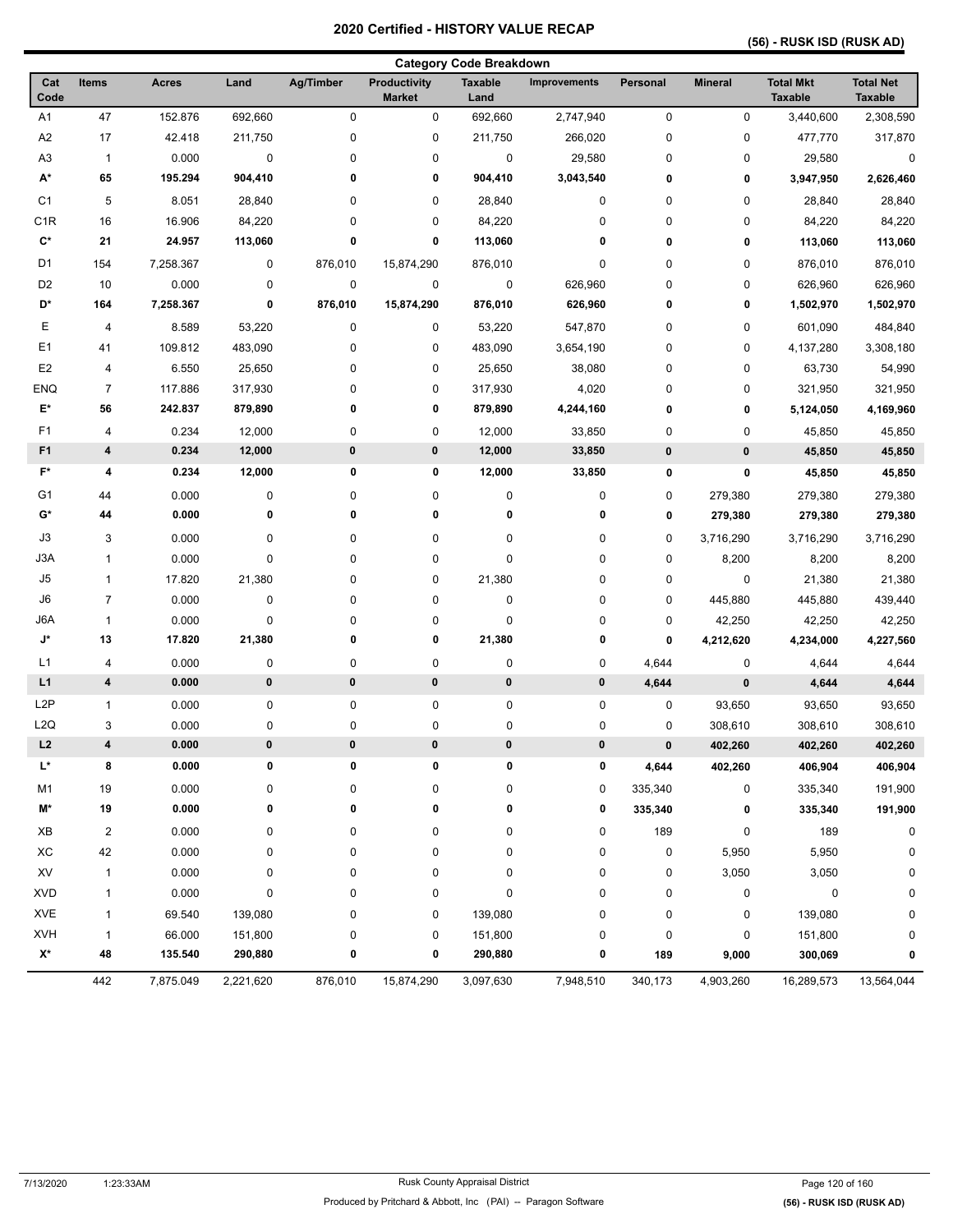| Land                                       |           | Value         | <b>Items</b> | <b>Exempt</b>                           |                                     |          |               |
|--------------------------------------------|-----------|---------------|--------------|-----------------------------------------|-------------------------------------|----------|---------------|
| Land - Homesite                            | $^{(+)}$  | 23,304,120    | 1,459        | 17,380                                  |                                     |          |               |
| Land - Non Homesite                        | $^{(+)}$  | 38,719,130    | 1,352        |                                         |                                     |          |               |
| Land - Productivity Market                 | $^{(+)}$  | 107,763,220   | 1,396        | 2,895,040<br>0                          |                                     |          |               |
| Land - Income                              | $^{(+)}$  | 314,240       | 5            | 0                                       |                                     |          |               |
| <b>Total Land Market Value</b>             | $(=)$     | 170,100,710   | 4,215        |                                         | <b>Total Land Value:</b>            | $(+)$    | 170,100,710   |
| <b>Improvements</b>                        |           | Value         | <b>Items</b> | <b>Exempt</b>                           |                                     |          |               |
| Improvements - Homesite                    | $^{(+)}$  | 211,665,090   | 1,830        | 77,900                                  |                                     |          |               |
| New Improvements - Homesite                | $^{(+)}$  | 3,945,200     | 77           | 0                                       |                                     |          |               |
| Improvements - Non Homesite                | $^{(+)}$  | 59,432,340    | 509          | 34,693,760                              |                                     |          |               |
| New Improvements - Non Homesite            | $^{(+)}$  | 820,470       | 13           | 0                                       |                                     |          |               |
| Improvements - Income                      | $^{(+)}$  | 2,600,460     | 8            | 0                                       |                                     |          |               |
| Total Improvement Value                    | $(=)$     | 278,463,560   | 2,437        |                                         | <b>Total Imp Value:</b>             | $^{(+)}$ | 278,463,560   |
| Personal                                   |           | Value         | <b>Items</b> | <b>Exempt</b>                           |                                     |          |               |
| Personal - Homesite                        | $^{(+)}$  | 5,257,340     | 253          | 0                                       |                                     |          |               |
| New Personal - Homesite                    | $^{(+)}$  | 625,150       | 16           | 0                                       |                                     |          |               |
| Personal - Non Homesite                    | $^{(+)}$  | 10,662,010    | 391          | 23,800                                  |                                     |          |               |
| New Personal - Non Homesite                | $^{(+)}$  | 166,760       | 3            | 0                                       |                                     |          |               |
| <b>Total Personal Value</b>                | $(=)$     | 16,711,260    | 663          |                                         | <b>Total Personal Value:</b>        | $(+)$    | 16,711,260    |
| Total Real Estate & Personal Mkt Value (=) |           | 465,275,530   | 7,315        |                                         |                                     |          |               |
| <b>Minerals</b>                            |           | Value         | <b>Items</b> |                                         |                                     |          |               |
| <b>Mineral Value</b>                       | $^{(+)}$  | 48,281,060    | 35,694       |                                         |                                     |          |               |
| Mineral Value - Real                       | $^{(+)}$  | 463,925,300   | 6            |                                         |                                     |          |               |
| Mineral Value - Personal                   | $(+)$     | 148,810,650   | 15,142       |                                         |                                     |          |               |
| <b>Total Mineral Market Value</b>          | $(=)$     | 661,017,010   | 50,842       |                                         | <b>Total Min Mkt Value:</b>         | $(+)$    | 661,017,010   |
| <b>Total Market Value</b>                  | $(=)$     | 1,126,292,540 |              |                                         | <b>Total Market Value:</b>          | $(=/+)$  | 1,126,292,540 |
| Ag/Timber *does not include protested      |           | Value         | <b>Items</b> |                                         |                                     |          |               |
| <b>Land Timber Gain</b>                    | $^{(+)}$  | 0             | 0            |                                         | <b>Land Timber Gain:</b>            | $(+)$    |               |
| <b>Productivity Market</b>                 | $^{(+)}$  | 107,763,220   | 1,396        |                                         |                                     |          |               |
| Land Ag 1D                                 | $(-)$     | 0             | 0            |                                         |                                     |          |               |
| Land Ag 1D1                                | $(-)$     | 1,141,960     | 684          |                                         |                                     |          |               |
| Land Ag Tim                                | $(-)$     | 3,701,900     | 986          |                                         |                                     |          |               |
| Productivity Loss: (=)                     |           | 102,919,360   | 1,396        |                                         | <b>Productivity Loss:</b>           | $(-)$    | 102,919,360   |
| Losses                                     |           | Value         | Items        |                                         |                                     |          |               |
| Less Real Exempt Property                  | $(-)$     | 37,723,140    |              | 136 (includes Prorated Exempt of 2,560) |                                     |          |               |
| Less \$500 Inc. Real Personal              | $(-)$     | 5,477         | 24           |                                         | <b>Total Market Taxable:</b>        | $(=)$    | 1,023,373,180 |
| Less Disaster Exemption                    | $(-)$     | 0             | 0            |                                         |                                     |          |               |
| Less Real/Personal Abatements              | $(-)$     | 0             | 0            |                                         |                                     |          |               |
| Less Community Housing                     | $(-)$     | 0             | 0            |                                         |                                     |          |               |
| Less Freeport                              | $(-)$     | 0             | 0            |                                         |                                     |          |               |
| <b>Less Allocation</b>                     | $(-)$     | 0             | 0            |                                         |                                     |          |               |
| Less MultiUse                              | $(-)$     | 103,780       | 4            |                                         |                                     |          |               |
| Less Goods In Transit (Real & Industrial)  | $(-)$     | 0             | 0            |                                         |                                     |          |               |
| Less Historical                            | $(-)$     | 0             | 0            |                                         |                                     |          |               |
| Less Solar/Wind Power                      | $(-)$     | 0             | 0            |                                         | <b>Total Protested Value:</b>       |          | 0             |
| Less Vehicle Leased for Personal Use       | $(-)$     | 907,810       | 17           |                                         | <b>Protested % of Total Market:</b> |          | 0.00%         |
| Less Real Protested Value                  | $(-)$     | 0             | $\mathbf 0$  |                                         |                                     |          |               |
| Less 10% Cap Loss                          | $(-)$     | 941,520       | 138          |                                         |                                     |          |               |
| Less TCEQ/Pollution Control                | $(-)$     | 105,969,320   | 8            |                                         |                                     |          |               |
| Less VLA Loss                              | $(-)$     | 0             | 0            |                                         |                                     |          |               |
| Less Mineral Exempt Property               | $(-)$     | 385,400       | 59           |                                         |                                     |          |               |
| Less \$500 Inc. Mineral Owner              | $(-)$     | 523,030       | 14,759       |                                         |                                     |          |               |
| <b>Less Mineral Abatements</b>             | $(-)$     | 0             | 0            |                                         |                                     |          |               |
| <b>Less Mineral Freeports</b>              | $(\cdot)$ | 0             | 0            |                                         |                                     |          |               |
| Less Interstate Commerce                   | $(-)$     | 0             | 0            |                                         |                                     |          |               |
| Less Foreign Trade                         | $(-)$     | 0             | $\mathbf 0$  |                                         | <b>Total Losses:</b>                | $(-)$    | 145,655,917   |
| Less Mineral Unknown                       | $(-)$     | 4,250         | 10           |                                         | <b>Total Appraised Value:</b>       | $(=/+)$  | 876,809,453   |
| Less Mineral Protested Value               | $(-)$     | 0             | $\mathbf 0$  |                                         | <b>Total Exemptions*:</b>           | $(-)$    | 80,450,460    |
| Total Losses (includes Prod. Loss)         | $(=)$     | 249,483,087   |              |                                         | * See breakdown on following page   |          |               |
| <b>Total Appraised Value</b>               | $(=)$     | 876,809,453   |              |                                         | <b>Net Taxable Value:</b>           |          | 796,358,993   |
|                                            |           |               |              |                                         |                                     |          |               |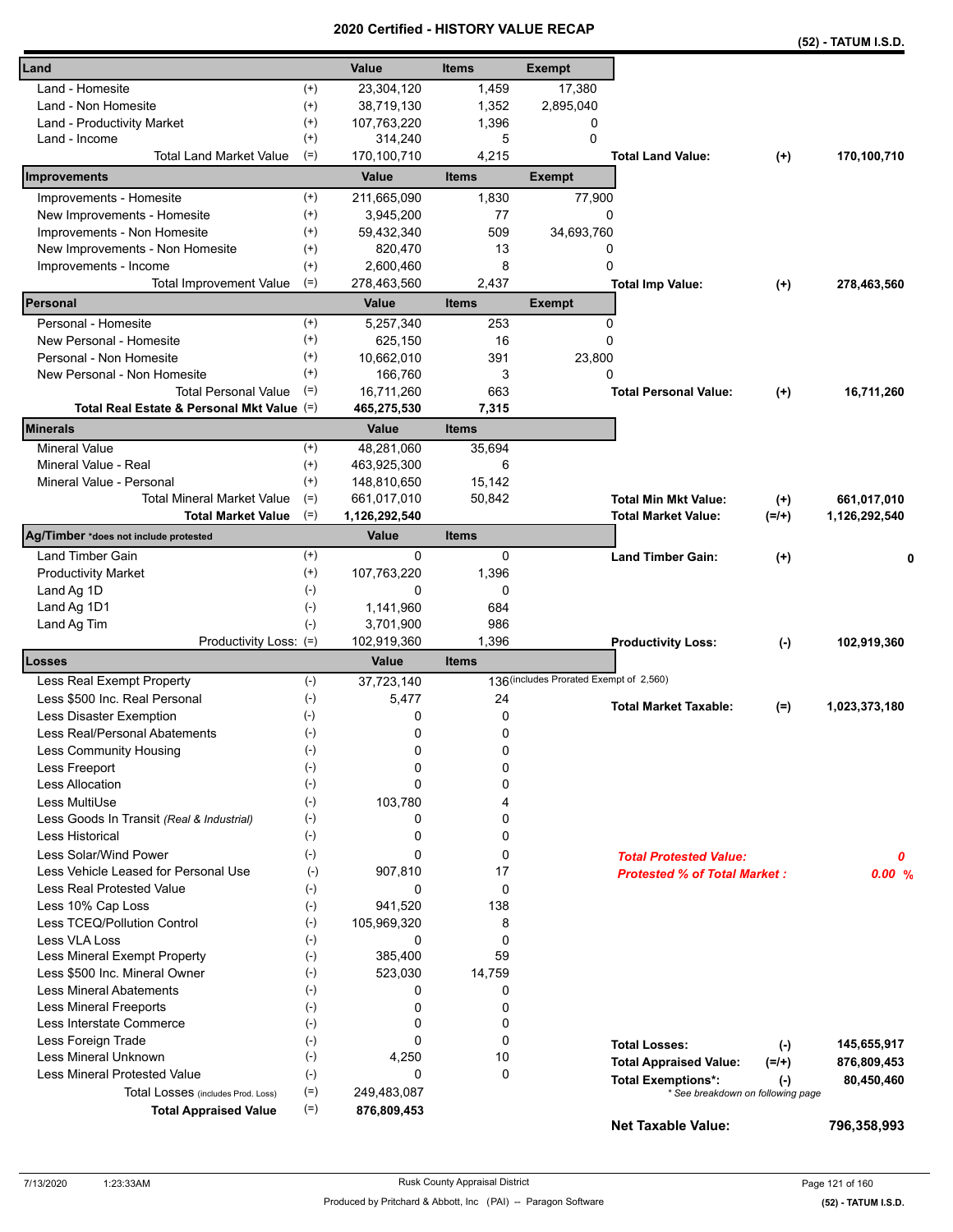|                                                                      |                                                                   |              |    |                        |       |                                                                    |              |           |                      |                                                                                                                                     | (52) - TATUM I.S.D.   |
|----------------------------------------------------------------------|-------------------------------------------------------------------|--------------|----|------------------------|-------|--------------------------------------------------------------------|--------------|-----------|----------------------|-------------------------------------------------------------------------------------------------------------------------------------|-----------------------|
| *** Freeze Totals: (This is only for Effective Tax Rate Calculation) |                                                                   |              |    |                        |       |                                                                    |              |           |                      |                                                                                                                                     |                       |
| <b>Total Ceiling Tax:</b>                                            |                                                                   |              |    |                        |       | 384,287.05                                                         |              |           |                      |                                                                                                                                     |                       |
| <b>Total Freeze Taxable:</b>                                         |                                                                   |              |    |                        |       | 42,648,340                                                         |              |           |                      |                                                                                                                                     |                       |
|                                                                      | New Imp/Pers with Ceiling: +                                      |              |    |                        |       | 107,930                                                            |              |           |                      |                                                                                                                                     |                       |
|                                                                      |                                                                   |              |    |                        |       |                                                                    |              |           |                      | 753,818,583**This number DOES NOT represent any Jurisdiction's Certified Taxable Value**                                            |                       |
|                                                                      | **Freeze Adjusted Taxable:                                        |              |    |                        |       |                                                                    |              |           |                      |                                                                                                                                     |                       |
|                                                                      | or (Freeze Adjusted Taxable * Tax Rate / 100) + Total Ceiling Tax |              |    |                        |       |                                                                    |              |           |                      | Estimated Total Levy: ((Net Taxable Value - Total Freeze Taxable + New Imp/Pers with Ceiling) * Tax Rate / 100) + Total Ceiling Tax |                       |
| <b>Count of Homesteads</b>                                           |                                                                   |              |    |                        |       |                                                                    |              |           |                      |                                                                                                                                     |                       |
| н                                                                    | s                                                                 | F            | в  | D                      | W     | o                                                                  | DV           | DV100     | <b>SS First Resp</b> | <b>SS Svc Member</b>                                                                                                                |                       |
| 753                                                                  | 684                                                               | $\mathbf{1}$ | 47 | 0                      | 0     | 0                                                                  | 57           | 23        | 0                    | 0                                                                                                                                   |                       |
| <b>Owner and Parcel Counts</b>                                       |                                                                   |              |    |                        |       |                                                                    |              |           |                      |                                                                                                                                     |                       |
| <b>Total Parcels*:</b>                                               |                                                                   |              |    |                        |       | 56,071* Parcel count is figured by parcel per ownership sequences. |              |           |                      |                                                                                                                                     |                       |
| <b>Total Owners:</b>                                                 |                                                                   |              |    | 10,601                 |       |                                                                    |              |           |                      |                                                                                                                                     |                       |
| <b>Ported Homestead/Charity Amounts</b>                              |                                                                   |              |    |                        | Value |                                                                    | <b>Items</b> |           |                      |                                                                                                                                     |                       |
|                                                                      | DV Donated Home (Charity)                                         |              |    | $^{(+)}$               |       | 0                                                                  |              |           | 0                    |                                                                                                                                     |                       |
|                                                                      | SS of a Service Member Ported Amount                              |              |    | $^{(+)}$               |       | 0                                                                  |              |           | 0                    |                                                                                                                                     |                       |
|                                                                      | SS of a First Responder Ported Amount                             |              |    | $^{(+)}$               |       | 0                                                                  |              |           | 0                    |                                                                                                                                     |                       |
|                                                                      | SS of DV Donated Home Ported Amount                               |              |    | $^{(+)}$               |       | 0                                                                  |              |           | 0                    |                                                                                                                                     |                       |
|                                                                      | SS of 100% DV Ported Amount                                       |              |    | $^{(+)}$               |       | 0                                                                  |              |           | 0                    |                                                                                                                                     |                       |
| <b>Homestead Exemptions</b>                                          |                                                                   |              |    |                        | Value |                                                                    | <b>Items</b> |           |                      |                                                                                                                                     |                       |
| Homestead H,S                                                        |                                                                   |              |    | $^{(+)}$               |       | 34,591,740                                                         |              | 1,508     |                      | H - Homestead                                                                                                                       | D - Disabled Only     |
| Senior S<br>Disabled B                                               |                                                                   |              |    | $^{(+)}$               |       | 5,941,960                                                          |              | 630       |                      | S - Over 65                                                                                                                         | W - Widow             |
| DV 100%                                                              |                                                                   |              |    | $^{(+)}$               |       | 354,440<br>2,672,610                                               |              | 42<br>21  |                      | F - Disabled Widow                                                                                                                  | O - Over 65 (No HS)   |
|                                                                      | Surviving Spouse of a Service Member                              |              |    | $^{(+)}$<br>$^{(+)}$   |       | 0                                                                  |              |           | 0                    | B - Disabled                                                                                                                        | DV - Disabled Veteran |
|                                                                      | Survivng Spouse of a First Responder                              |              |    | $^{(+)}$               |       | 0                                                                  |              |           | 0                    | DV100 (1, 2, 3) - 100% Disabled Veteran<br>4 (4B, 4H, 4S) - Surviving Spouse of a Service Member                                    |                       |
|                                                                      |                                                                   |              |    | Total Reimbursable (=) |       | 43,560,750                                                         |              | 2,201     |                      | 5* (5B, 5H, 5S) - Surviving Spouse of a First Responder                                                                             |                       |
| Local Discount                                                       |                                                                   |              |    | $^{(+)}$               |       | 36,428,160                                                         |              | 1,292     |                      |                                                                                                                                     |                       |
| <b>Disabled Veteran</b>                                              |                                                                   |              |    | $^{(+)}$               |       | 461,550                                                            |              | 45        |                      |                                                                                                                                     |                       |
| Optional 65                                                          |                                                                   |              |    | $^{(+)}$               |       | 0                                                                  |              |           | 0                    |                                                                                                                                     |                       |
| <b>Local Disabled</b>                                                |                                                                   |              |    | $^{(+)}$               |       | 0                                                                  |              |           | 0                    |                                                                                                                                     |                       |
| State Homestead                                                      |                                                                   |              |    | $^{(+)}$               |       | 0                                                                  |              |           | 0                    |                                                                                                                                     |                       |
| <b>Total Exemptions</b>                                              |                                                                   |              |    | $(=)$                  |       | 80,450,460 (includes Ported/Charity Amounts)                       |              |           |                      |                                                                                                                                     |                       |
| <b>Special Certified Totals</b>                                      |                                                                   |              |    |                        |       |                                                                    |              |           |                      |                                                                                                                                     |                       |
|                                                                      | <b>Exempt Value of First Time Absolute Exemption</b>              |              |    |                        |       |                                                                    |              | \$0       |                      |                                                                                                                                     |                       |
|                                                                      | <b>Exempt Value of First Time Partial Exemption</b>               |              |    |                        |       |                                                                    |              | \$715,310 |                      |                                                                                                                                     |                       |
| <b>New AG/Timber</b>                                                 |                                                                   |              |    |                        |       |                                                                    |              |           |                      |                                                                                                                                     |                       |
| Market                                                               |                                                                   |              |    |                        |       |                                                                    |              | \$0       |                      |                                                                                                                                     |                       |
| Taxable                                                              |                                                                   |              |    |                        |       |                                                                    |              | \$0       |                      |                                                                                                                                     |                       |
|                                                                      | Value Loss                                                        |              |    |                        |       |                                                                    |              | \$0       |                      |                                                                                                                                     |                       |
|                                                                      |                                                                   |              |    |                        |       |                                                                    |              |           |                      |                                                                                                                                     |                       |
|                                                                      | New Improvement/Personal                                          |              |    |                        |       |                                                                    |              |           |                      |                                                                                                                                     |                       |
| Market                                                               |                                                                   |              |    |                        |       |                                                                    | \$5,557,580  |           |                      |                                                                                                                                     |                       |
| Taxable                                                              |                                                                   |              |    |                        |       |                                                                    | \$5,018,940  |           |                      |                                                                                                                                     |                       |
|                                                                      |                                                                   |              |    |                        |       |                                                                    |              |           |                      |                                                                                                                                     |                       |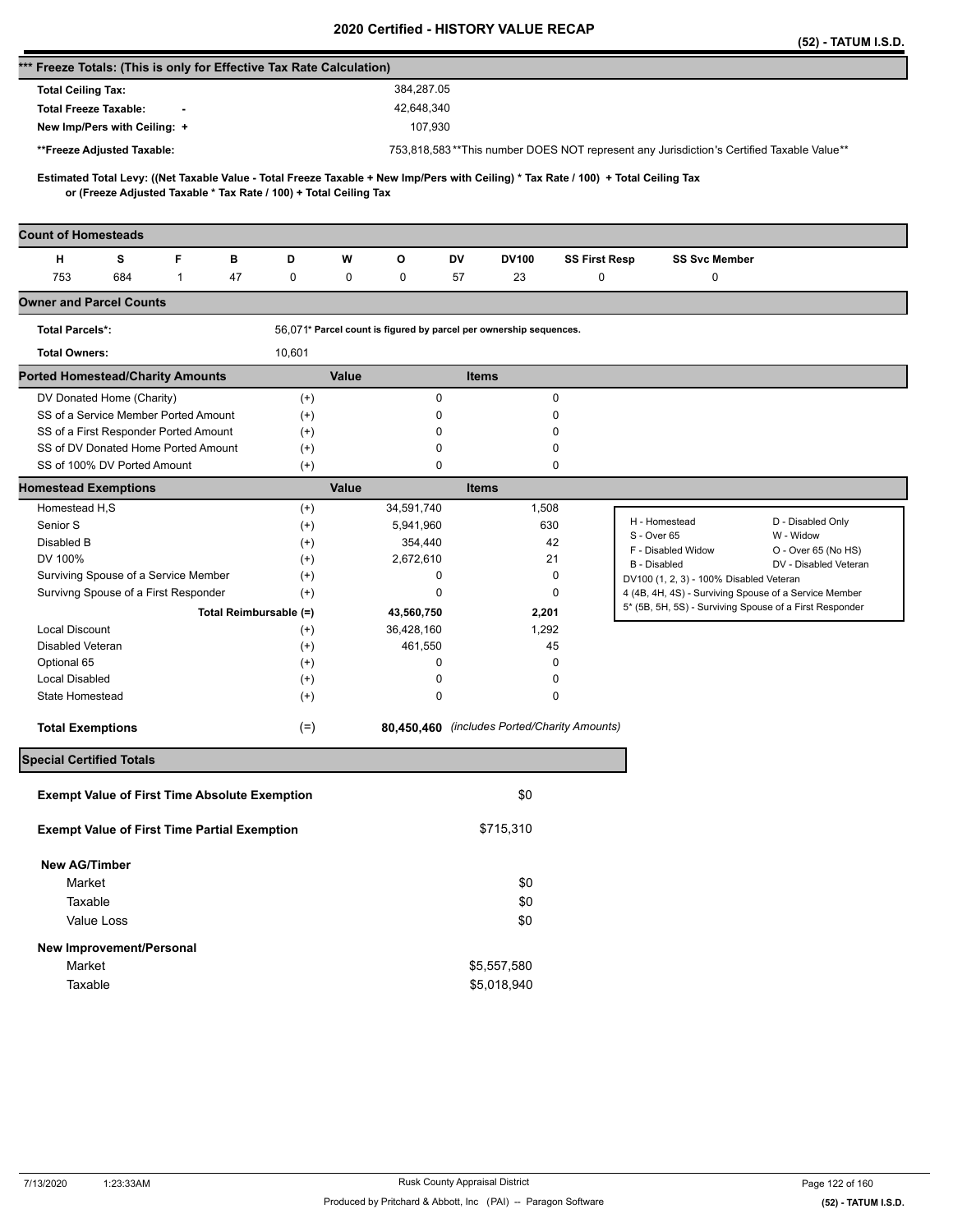|                                   | Average Values* (includes protested & exempt value) |                |                                 |                                        |
|-----------------------------------|-----------------------------------------------------|----------------|---------------------------------|----------------------------------------|
| Average Homestead Value A*        |                                                     | <b>Parcels</b> | Total Homestead Value A*        |                                        |
| Market                            | \$122,832                                           | 1,664          | Market                          | \$204,392,590                          |
| Taxable                           | \$72,912                                            |                | Taxable                         | \$139,822,120                          |
|                                   | Average Homestead Value A* and E*                   | <b>Parcels</b> |                                 | Total Homestead Value A* and E*        |
| <b>Market</b>                     | \$123,150                                           | 1,704          | Market                          | \$209,848,010                          |
| Taxable                           | \$73.173                                            |                | Taxable                         | \$143,903,130                          |
|                                   | Average Homestead Value A* and E* and M1            | <b>Parcels</b> |                                 | Total Homestead Value A* and E* and M1 |
| Market                            | \$109,507                                           | 1.970          | Market                          | \$215,730,500                          |
| Taxable                           | \$62.297                                            |                | Taxable                         | \$146,512,690                          |
| <b>Average Homestead Value M1</b> |                                                     | <b>Parcels</b> | <b>Total Homestead Value M1</b> |                                        |
| <b>Market</b>                     | \$22,114                                            | 266            | Market                          | \$5,882,490                            |
| Taxable                           | \$0                                                 |                | Taxable                         | \$2,609,560                            |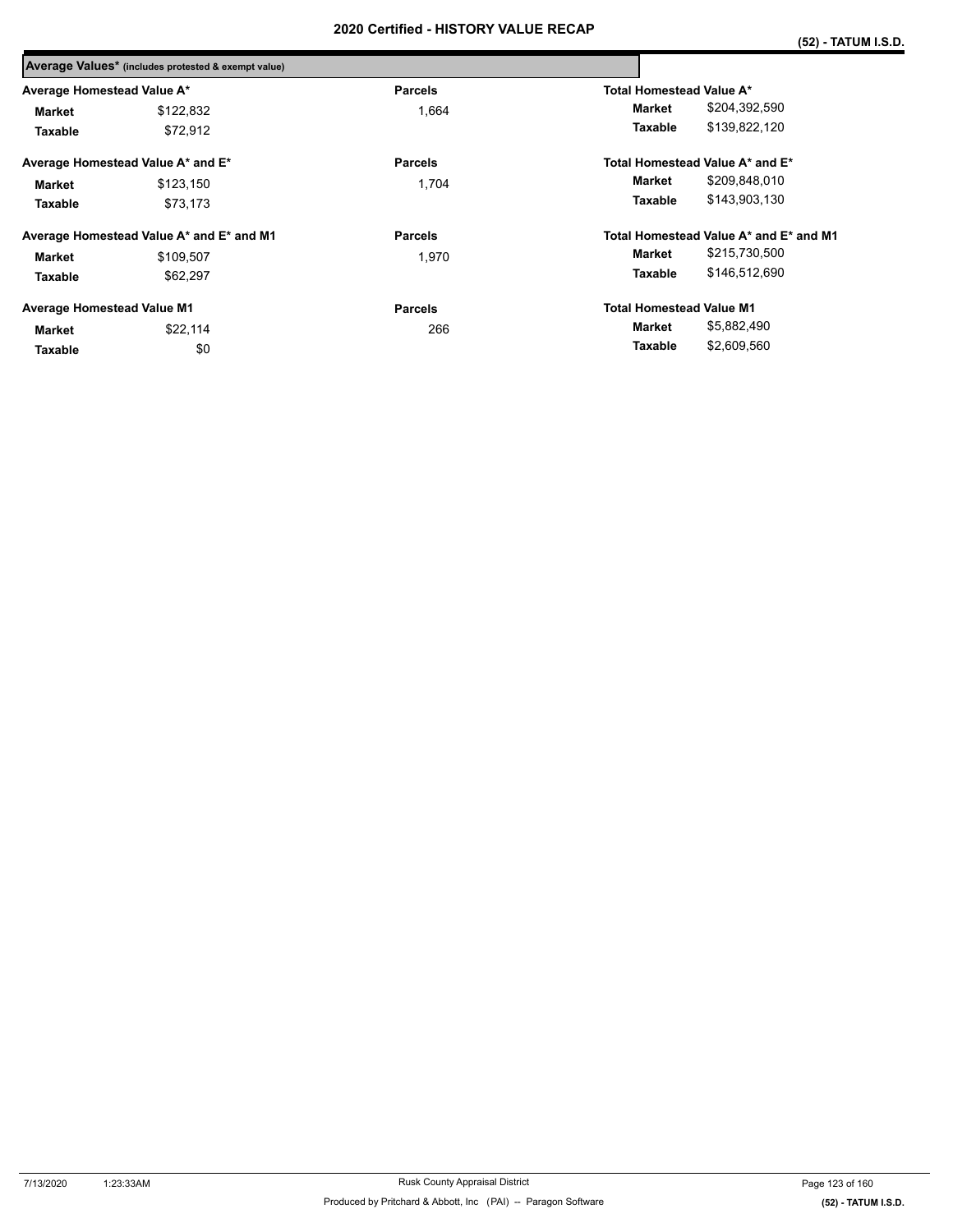| <b>Minerals</b>                                          | <b>Value</b> | <b>Items</b> |                                                |
|----------------------------------------------------------|--------------|--------------|------------------------------------------------|
| Mineral_Value                                            | 48,281,060   | 35,694       |                                                |
| Mineral Value - Real                                     | 463,925,300  | 6            |                                                |
| Mineral Value - Personal                                 | 148,810,650  | 15,142       | 661,017,010<br><b>Total Mineral Value:</b>     |
| <b>Mineral Loss</b>                                      | Value        | <b>Items</b> |                                                |
| Less Mineral Exempt Property                             | 385,400      | 59           | 385,400<br><b>Total Mineral Exempt Value:</b>  |
| Less \$500 Inc. Mineral Owner                            | 523,030      | 14,759       |                                                |
| <b>Less Mineral Abatements</b>                           | 0            | $\mathbf 0$  |                                                |
| Less Mineral Freeports/Interstate Commerce               | 0            | $\mathbf 0$  |                                                |
| Less Mineral Unknown                                     | 4,250        | 10           |                                                |
| Less TCEQ/Pollution Control                              | 105,969,320  | 8            |                                                |
| Less VLA                                                 | 0            | $\mathbf 0$  |                                                |
| <b>Less Mineral Protested Value</b>                      | 0            | 0            | <b>Taxload Mineral Total:</b><br>660,631,610   |
| Land                                                     | Value        | <b>Items</b> |                                                |
| Land - Homesite                                          | 23,304,120   | 1,459        |                                                |
| Land - Non Homesite                                      | 38,719,130   | 1,352        |                                                |
| Land - Productivity Market                               | 107,763,220  | 1,396        |                                                |
| Land - Income                                            | 314,240      | 5            | 170,100,710<br><b>Total Land Value:</b>        |
| Land Timber Gain                                         | 0            | $\mathbf 0$  |                                                |
| Improvements                                             | Value        | <b>Items</b> |                                                |
| Improvements - Homesite                                  | 211,665,090  | 1,830        |                                                |
| New Improvements - Homesite                              | 3,945,200    | 77           |                                                |
| Improvements - Non Homesite                              | 59,432,340   | 509          |                                                |
| New Improvements - Non Homesite                          | 820,470      | 13           |                                                |
| Improvements - Income                                    | 2,600,460    | 8            | 278,463,560<br><b>Total Improvement Value:</b> |
| Ag Loss                                                  | Value        | <b>Items</b> |                                                |
| <b>Productivity Market</b>                               | 107,763,220  | 1,396        |                                                |
| Land Ag 1D                                               | 0            | $\mathbf 0$  |                                                |
| Land Ag 1D1                                              | 1,141,960    | 684          |                                                |
| Land Ag Tim                                              | 3,701,900    | 3,701,900    | 102,919,360<br><b>Productivity Loss:</b>       |
| <b>Real Loss</b>                                         | Value        |              |                                                |
| Land Homesite Exempt                                     | 17,380       |              |                                                |
| Land Non-Homesite Exempt                                 | 2,895,040    |              |                                                |
| <b>Productivity Market Exempt</b>                        | 0            |              |                                                |
| Income Land Exempt                                       | 0            |              |                                                |
| Improvement Homesite Exempt                              | 77,900       |              |                                                |
| New Improvement Homesite Exempt                          | 0            |              |                                                |
| Improvement Non-Homesite Exempt                          | 34,693,760   |              |                                                |
| New Improvement Non-Homesite Exempt                      | 0            |              |                                                |
| Income Improvement Exempt                                | 0            |              | 37,696,780<br><b>Real Exempt Total:</b>        |
| Personal                                                 | Value        | <b>Items</b> | 307,948,130<br><b>Taxload Real Total:</b>      |
| Personal - Homesite                                      | 5,257,340    | 253          |                                                |
| New Personal - Homesite                                  | 625,150      | 16           |                                                |
| Personal - Non Homesite                                  | 10,662,010   | 391          |                                                |
| New Personal - Non Homesite                              | 166,760      | 3            | 16,711,260<br><b>Total Personal Value:</b>     |
| <b>Personal Loss</b>                                     | <b>Value</b> |              |                                                |
| Personal Homesite Exempt<br>New Personal Homesite Exempt | 0            |              |                                                |
| Personal Non-Homesite Exempt                             | 0            |              |                                                |
| New Personal Non-Homesite Exempt                         | 23,800<br>0  |              |                                                |
| Personal Under 500                                       | 5,477        |              | 23,800<br><b>Personal Exempt Total:</b>        |
|                                                          |              |              |                                                |
|                                                          |              |              | <b>Taxload Personal Total:</b><br>16,687,460   |
|                                                          |              |              |                                                |
|                                                          |              |              | 876,809,453<br><b>Total Appraised:</b>         |
|                                                          |              |              |                                                |
|                                                          |              |              | 985,267,200<br><b>Taxroll Load Total:</b>      |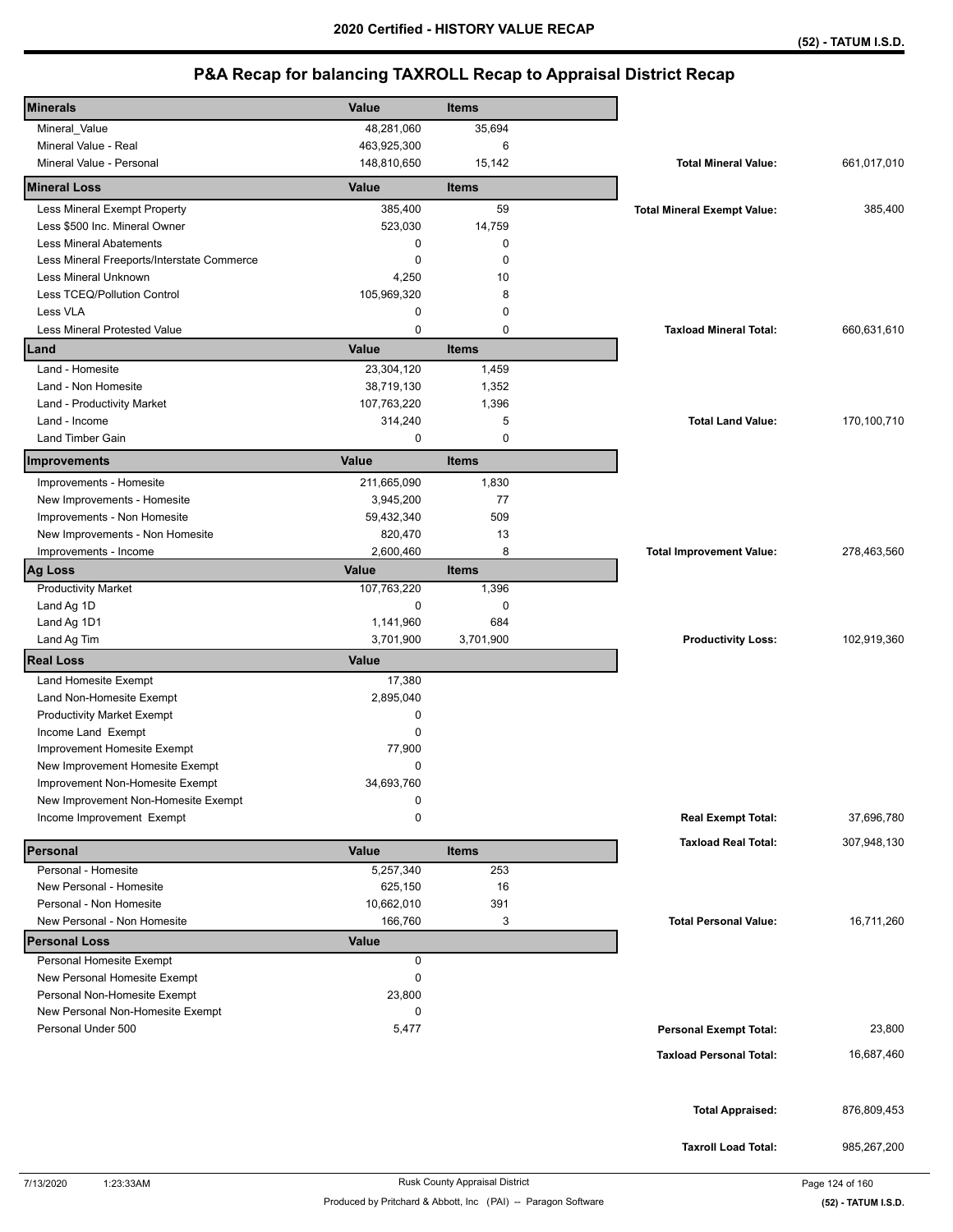**(52) - TATUM I.S.D.** 

|                      | <b>Category Code Breakdown</b> |                        |                        |             |                                      |                        |                       |             |                |                                    |                                    |
|----------------------|--------------------------------|------------------------|------------------------|-------------|--------------------------------------|------------------------|-----------------------|-------------|----------------|------------------------------------|------------------------------------|
| Cat<br>Code          | <b>Items</b>                   | <b>Acres</b>           | Land                   | Ag/Timber   | <b>Productivity</b><br><b>Market</b> | <b>Taxable</b><br>Land | <b>Improvements</b>   | Personal    | <b>Mineral</b> | <b>Total Mkt</b><br><b>Taxable</b> | <b>Total Net</b><br><b>Taxable</b> |
| A1                   | 890                            | 1,701.565              | 16,197,410             | $\mathbf 0$ | 0                                    | 16,197,410             | 97,625,780            | $\pmb{0}$   | 0              | 113,823,190                        | 76,710,360                         |
| A <sub>2</sub>       | 391                            | 763.304                | 5,331,360              | 0           | 0                                    | 5,331,360              | 6,675,650             | 8,120       | 0              | 12,015,130                         | 6,621,950                          |
| A3                   | 627                            | 15.998                 | 93,220                 | 0           | 0                                    | 93,220                 | 92,157,360            | $\mathbf 0$ | 0              | 92,250,580                         | 68,828,700                         |
| A4                   | 36                             | 27.802                 | 266,930                | 0           | 0                                    | 266,930                | 1,968,130             | 0           | 0              | 2,235,060                          | 1,906,960                          |
| A5                   | $\mathbf{1}$                   | 0.000                  | 0                      | 0           | 0                                    | 0                      | 820                   | 0           | 0              | 820                                | 820                                |
| А*                   | 1,945                          | 2,508.669              | 21,888,920             | 0           | 0                                    | 21,888,920             | 198,427,740           | 8,120       | 0              | 220,324,780                        | 154,068,790                        |
| B1                   | $\overline{2}$                 | 3.160                  | 140,000                | 0           | 0                                    | 140,000                | 627,090               | $\mathbf 0$ | 0              | 767,090                            | 767,090                            |
| B <sub>2</sub>       | 6                              | 6.781                  | 117,680                | 0           | 0                                    | 117,680                | 1,124,300             | $\mathbf 0$ | 0              | 1,241,980                          | 1,241,980                          |
| B*                   | 8                              | 9.941                  | 257,680                | 0           | 0                                    | 257,680                | 1,751,390             | 0           | 0              | 2,009,070                          | 2,009,070                          |
| C1                   | 205                            | 224.010                | 1,801,950              | 0           | 0                                    | 1,801,950              | 150,660               | 0           | 0              | 1,952,610                          | 1,936,330                          |
| C <sub>10</sub>      | 4                              | 475.521                | 7,264,600              | 0           | 0                                    | 7,264,600              | 0                     | 0           | 0              | 7,264,600                          | 7,264,600                          |
| C <sub>1</sub> B     | 6                              | 12.397                 | 61,000                 | 0           | 0                                    | 61,000                 | 0                     | 0           | 0              | 61,000                             | 61,000                             |
| C <sub>1</sub> R     | 554                            | 2,662.011              | 5,673,450              | 0           | 0                                    | 5,673,450              | 521,610               | 0           | 0              | 6,195,060                          | 6,122,600                          |
| C <sub>1</sub> V     | 6                              | 0.000                  | 0                      | 0           | 0                                    | 0                      | 183,270               | 0           | 0              | 183,270                            | 183,270                            |
| C <sub>4</sub>       | $\mathbf{1}$                   | 0.000                  | 0                      | 0           | 0                                    | 0                      | 0                     | 0           | 0              | 0                                  | 0                                  |
| C*                   | 776                            | 3,373.939              | 14,801,000             | 0           | 0                                    | 14,801,000             | 855,540               | 0           | 0              | 15,656,540                         | 15,567,800                         |
| D1                   | 1,396                          | 43,537.684             | 0                      | 4,843,860   | 107,763,220                          | 4,843,860              | 0                     | 0           | 0              | 4,843,860                          | 4,835,160                          |
| D <sub>2</sub>       | 96                             | 0.000                  | 0                      | $\mathbf 0$ | 0                                    | 0                      | 2,000,560             | 0           | 0              | 2,000,560                          | 1,995,550                          |
| D*                   | 1,492                          | 43,537.684             | 0                      | 4,843,860   | 107,763,220                          | 4,843,860              | 2,000,560             | 0           | 0              | 6,844,420                          | 6,830,710                          |
| Е                    | 60                             | 187.112                | 657,560                | 0           | 0                                    | 657,560                | 3,092,540             | 0           | 0              | 3,750,100                          | 2,797,790                          |
| E <sub>1</sub>       | 276                            | 731.172                |                        | 0           | 0                                    |                        |                       | 0           | 0              |                                    |                                    |
| E <sub>2</sub>       | 29                             |                        | 3,286,100              | 0           | 0                                    | 3,286,100              | 25,445,430            | 0           | 0              | 28,731,530                         | 18,666,140<br>710,590              |
| E4                   | $\mathbf{1}$                   | 72.173<br>5.000        | 396,530<br>21,000      | 0           |                                      | 396,530                | 879,780<br>0          | 0           | 0              | 1,276,310                          | 21,000                             |
| <b>ENQ</b>           |                                |                        |                        |             | 0                                    | 21,000                 |                       |             |                | 21,000                             |                                    |
| E*                   | 129<br>495                     | 2,074.561<br>3,070.018 | 5,329,820<br>9,691,010 | 0<br>0      | 0<br>0                               | 5,329,820<br>9,691,010 | 410,960<br>29,828,710 | 0<br>0      | 0<br>0         | 5,740,780                          | 5,654,350                          |
|                      |                                |                        |                        |             |                                      |                        |                       |             |                | 39,519,720                         | 27,849,870                         |
| F1<br>F <sub>1</sub> | 82                             | 131.072                | 1,633,530              | 0           | 0                                    | 1,633,530              | 10,201,030            | 0           | 0              | 11,834,560                         | 11,800,940                         |
|                      | 82                             | 131.072                | 1,633,530              | 0           | 0                                    | 1,633,530              | 10,201,030            | $\bf{0}$    | $\pmb{0}$      | 11,834,560                         | 11,800,940                         |
| F <sub>2</sub>       | 31                             | 263.160                | 588,630                | 0           | 0                                    | 588,630                | 456,830               | 0           | 463,465,470    | 464,510,930                        | 360,257,960                        |
| F <sub>2</sub>       | 31                             | 263.160                | 588,630                | $\bf{0}$    | 0                                    | 588,630                | 456,830               | $\bf{0}$    | 463,465,470    | 464,510,930                        | 360,257,960                        |
| F*                   | 113                            | 394.232                | 2,222,160              | 0           | 0                                    | 2,222,160              | 10,657,860            | 0           | 463,465,470    | 476,345,490                        | 372,058,900                        |
| G1                   | 35,693                         | 0.000                  | 0                      | 0           | 0                                    | 0                      | 0                     | 0           | 46,668,780     | 46,668,780                         | 46,664,530                         |
| G <sub>2</sub> A     | $\overline{1}$                 | 0.000                  | 0                      | 0           | 0                                    | 0                      | 0                     | 0           | 1,612,280      | 1,612,280                          | 1,612,280                          |
| G*                   | 35,694                         | 0.000                  | $\pmb{0}$              | 0           | 0                                    | 0                      | 0                     | 0           | 48,281,060     | 48,281,060                         | 48,276,810                         |
| J1                   | 14                             | 0.000                  | $\pmb{0}$              | 0           | 0                                    | 0                      | 0                     | 0           | 412,640        | 412,640                            | 40,120                             |
| J2                   | 3                              | 7.000                  | 31,500                 | 0           | 0                                    | 31,500                 | 0                     | 0           | 135,230        | 166,730                            | 166,730                            |
| J3                   | 25                             | 4,773.190              | 9,553,770              | 0           | 0                                    | 9,553,770              | 0                     | 0           | 18,172,070     | 27,725,840                         | 27,725,840                         |
| J3A                  | $\overline{1}$                 | 0.000                  | $\pmb{0}$              | 0           | 0                                    | $\pmb{0}$              | 0                     | $\pmb{0}$   | 28,500         | 28,500                             | 28,500                             |
| J <sub>4</sub>       | 11                             | 1.438                  | 34,040                 | $\pmb{0}$   | 0                                    | 34,040                 | 99,950                | $\pmb{0}$   | 1,310,980      | 1,444,970                          | 1,444,970                          |
| J4A                  | $\overline{1}$                 | 0.000                  | $\pmb{0}$              | 0           | 0                                    | 0                      | 0                     | 0           | 11,750         | 11,750                             | 11,750                             |
| J5                   | 11                             | 454.739                | 916,730                | 0           | 0                                    | 916,730                | 0                     | 0           | 6,042,480      | 6,959,210                          | 6,959,210                          |
| J5A                  | $\overline{1}$                 | 0.000                  | 0                      | 0           | 0                                    | 0                      | 0                     | 0           | 16,000         | 16,000                             | 16,000                             |
| J6                   | 198                            | 5.102                  | 15,560                 | 0           | 0                                    | 15,560                 | 0                     | 0           | 30,226,890     | 30,242,450                         | 30,242,450                         |
| J6A                  | 23                             | 0.000                  | 0                      | $\pmb{0}$   | 0                                    | 0                      | 0                     | 0           | 4,108,150      | 4,108,150                          | 4,108,150                          |
| J7                   | $\overline{2}$                 | 0.000                  | $\pmb{0}$              | $\pmb{0}$   | 0                                    | 0                      | 0                     | 0           | 116,130        | 116,130                            | 116,130                            |
| J*                   | 290                            | 5,241.469              | 10,551,600             | 0           | 0                                    | 10,551,600             | 99,950                | 0           | 60,580,820     | 71,232,370                         | 70,859,850                         |
| L1                   | 166                            | 0.000                  | 0                      | 0           | 0                                    | 0                      | 0                     | 7,212,713   | 0              | 7,212,713                          | 7,022,203                          |
| L1                   | 166                            | 0.000                  | $\pmb{0}$              | $\bf{0}$    | 0                                    | $\pmb{0}$              | 0                     | 7,212,713   | $\mathbf 0$    | 7,212,713                          | 7,022,203                          |
| L <sub>2</sub> C     | $\overline{7}$                 | 0.000                  | 0                      | 0           | 0                                    | 0                      | 0                     | 0           | 22,929,750     | 22,929,750                         | 22,929,750                         |
| L <sub>2</sub> D     | $\overline{2}$                 | 0.000                  | 0                      | 0           | 0                                    | 0                      | 0                     | 0           | 21,800         | 21,800                             | 21,800                             |
| L2G                  | 39                             | 0.000                  | $\pmb{0}$              | 0           | 0                                    | 0                      | 0                     | 0           | 60,092,430     | 60,092,430                         | 58,401,580                         |
| L <sub>2</sub> H     | 8                              | 0.000                  | $\pmb{0}$              | $\pmb{0}$   | 0                                    | 0                      | 0                     | 0           | 3,371,870      | 3,371,870                          | 3,371,870                          |

Produced by Pritchard & Abbott, Inc (PAI) -- Paragon Software **(52) - TATUM I.S.D.**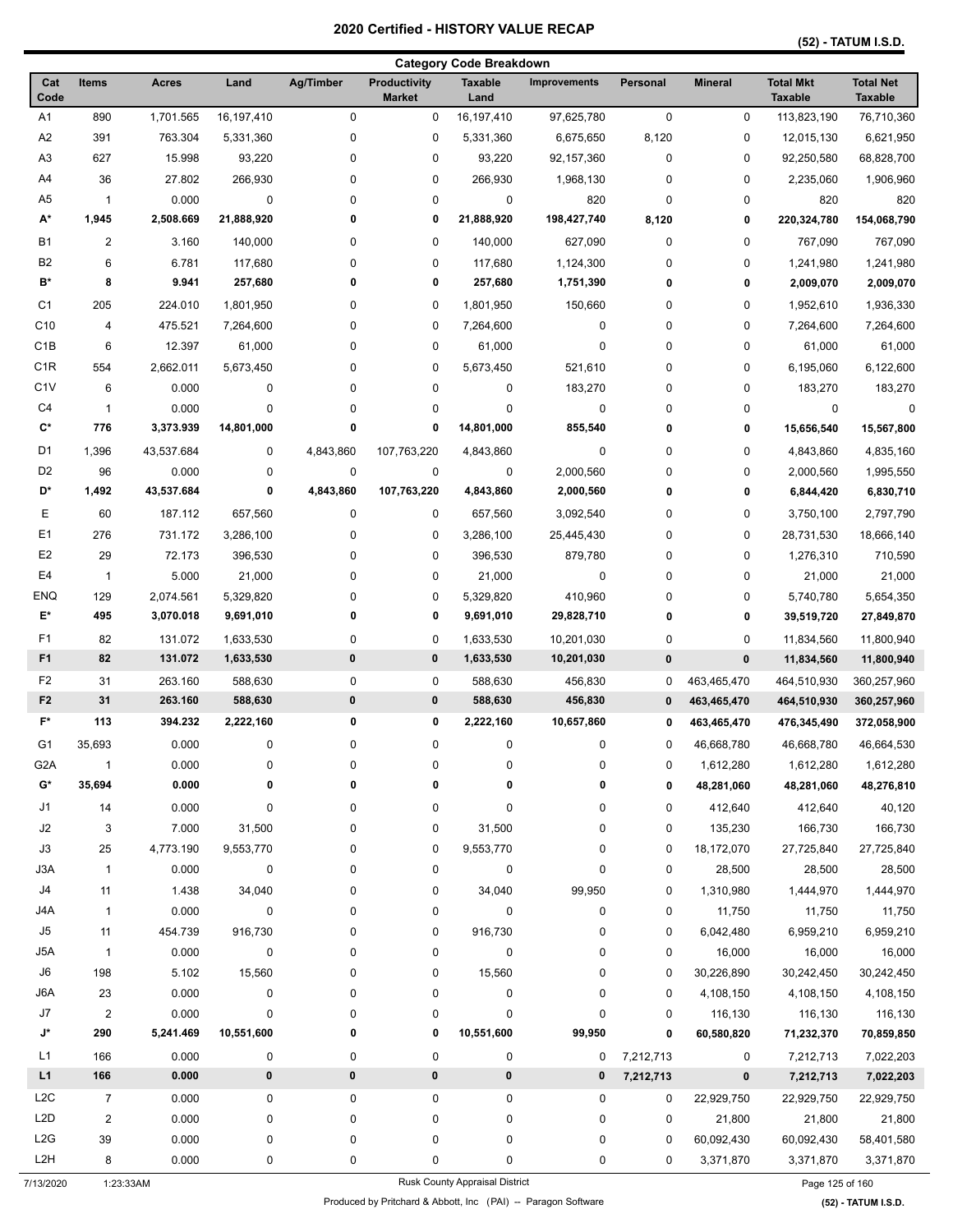|                    | <b>Category Code Breakdown</b> |              |            |                  |                                      |                        |                     |              |                |                                    |                                    |
|--------------------|--------------------------------|--------------|------------|------------------|--------------------------------------|------------------------|---------------------|--------------|----------------|------------------------------------|------------------------------------|
| Cat<br>Code        | <b>Items</b>                   | <b>Acres</b> | Land       | <b>Ag/Timber</b> | <b>Productivity</b><br><b>Market</b> | <b>Taxable</b><br>Land | <b>Improvements</b> | Personal     | <b>Mineral</b> | <b>Total Mkt</b><br><b>Taxable</b> | <b>Total Net</b><br><b>Taxable</b> |
| L2I                | $\mathbf{1}$                   | 0.000        | 0          | 0                | 0                                    | 0                      | 0                   | $\mathbf 0$  | 25,500         | 25,500                             | $\Omega$                           |
| L <sub>2</sub> J   | $\mathbf{1}$                   | 0.000        | 0          | 0                | 0                                    | 0                      | 0                   | 0            | 6,520          | 6,520                              | 6,520                              |
| L <sub>2L</sub>    | $\mathbf{1}$                   | 0.000        | 0          | 0                | 0                                    | 0                      | 0                   | $\mathbf 0$  | 131,650        | 131,650                            | 131,650                            |
| L <sub>2</sub> M   | $\overline{2}$                 | 0.000        | 0          | 0                | 0                                    | 0                      | 0                   | 0            | 47,780         | 47,780                             | 47,780                             |
| L2O                | 4                              | 0.000        | 0          | 0                | 0                                    | 0                      | 0                   | 0            | 1,980          | 1,980                              | 1,980                              |
| L <sub>2</sub> P   | 5                              | 0.000        | 0          | $\mathbf 0$      | 0                                    | 0                      | 0                   | $\mathbf 0$  | 603,450        | 603,450                            | 603,450                            |
| L2Q                | 6                              | 0.000        | 0          | $\mathbf 0$      | 0                                    | 0                      | 0                   | $\mathbf 0$  | 461,070        | 461,070                            | 461,070                            |
| L <sub>2</sub> T   | $\overline{2}$                 | 0.000        | 0          | $\mathbf 0$      | 0                                    | 0                      | 0                   | $\mathbf 0$  | 459,830        | 459,830                            | 459,830                            |
| L2                 | 78                             | 0.000        | 0          | 0                | $\pmb{0}$                            | $\pmb{0}$              | $\pmb{0}$           | $\mathbf{0}$ | 88,153,630     | 88,153,630                         | 86,437,280                         |
| $\mathsf{L}^\star$ | 244                            | 0.000        | 0          | $\pmb{0}$        | 0                                    | 0                      | 0                   | 7,212,713    | 88,153,630     | 95,366,343                         | 93,459,483                         |
| M1                 | 450                            | 0.000        | 0          | 0                | 0                                    | 0                      | 70,150              | 8,479,820    | $\pmb{0}$      | 8,549,970                          | 5,217,340                          |
| M*                 | 450                            | 0.000        | 0          | 0                | 0                                    | 0                      | 70,150              | 8,479,820    | 0              | 8,549,970                          | 5,217,340                          |
| S                  | $\mathbf{1}$                   | 0.000        | 0          | 0                | 0                                    | 0                      | 0                   | 17,060       | 0              | 17,060                             | 17,060                             |
| $S^*$              | $\mathbf{1}$                   | 0.000        | 0          | 0                | 0                                    | 0                      | 0                   | 17,060       | 0              | 17,060                             | 17,060                             |
| XB                 | 24                             | 0.000        | 0          | 0                | 0                                    | 0                      | 0                   | 5,357        | 120            | 5,477                              | 0                                  |
| XC                 | 14,759                         | 0.000        | 0          | 0                | 0                                    | 0                      | 0                   | $\pmb{0}$    | 523,030        | 523,030                            | 0                                  |
| XO                 | 17                             | 0.000        | 0          | 0                | 0                                    | 0                      | 0                   | 964,390      | $\mathbf 0$    | 964,390                            | 143,310                            |
| XV                 | 47                             | 0.000        | 0          | 0                | 0                                    | 0                      | 0                   | $\pmb{0}$    | 12,880         | 12,880                             | 0                                  |
| <b>XVA</b>         | 48                             | 80.620       | 674,330    | 0                | 0                                    | 674,330                | 4,215,700           | $\pmb{0}$    | $\pmb{0}$      | 4,890,030                          | 0                                  |
| <b>XVB</b>         | 20                             | 130.474      | 402,080    | 0                | 0                                    | 402,080                | 1,799,110           | $\mathbf 0$  | 0              | 2,201,190                          | 0                                  |
| <b>XVC</b>         | 20                             | 103.077      | 452,230    | 0                | 0                                    | 452,230                | 27,272,400          | 0            | 0              | 27,724,630                         | $\mathbf 0$                        |
| <b>XVD</b>         | 8                              | 14.701       | 90,290     | 0                | 0                                    | 90,290                 | 506,200             | 0            | 0              | 596,490                            | 0                                  |
| <b>XVE</b>         | 15                             | 6.897        | 66,100     | 0                | 0                                    | 66,100                 | 54,530              | 0            | 0              | 120,630                            | $\Omega$                           |
| <b>XVF</b>         | 10                             | 31.522       | 191,490    | 0                | 0                                    | 191,490                | 275,480             | $\mathbf 0$  | 0              | 466,970                            | $\Omega$                           |
| <b>XVG</b>         | 5                              | 100.771      | 270,330    | 0                | 0                                    | 270,330                | 29,760              | 23,800       | 0              | 323,890                            | $\mathbf 0$                        |
| <b>XVH</b>         | 5                              | 320.067      | 726,190    | 0                | 0                                    | 726,190                | 489,140             | 0            | 0              | 1,215,330                          | $\Omega$                           |
| XVJ                | $\overline{\mathbf{c}}$        | 1.110        | 29,040     | 0                | 0                                    | 29,040                 | 65,020              | 0            | 0              | 94,060                             | $\Omega$                           |
| <b>XVK</b>         | 1                              | 1.893        | 23,040     | 0                | 0                                    | 23,040                 | 64,320              | 0            | 0              | 87,360                             | O                                  |
| XVO                | $\overline{\mathbf{c}}$        | 0.000        | 0          | 0                | 0                                    | 0                      | 0                   | $\mathbf 0$  | 0              | $\pmb{0}$                          | $\mathbf 0$                        |
| X*                 | 14,983                         | 791.132      | 2,925,120  | 0                | 0                                    | 2,925,120              | 34,771,660          | 993,547      | 536,030        | 39,226,357                         | 143,310                            |
|                    | 56,491                         | 58,927.084   | 62,337,490 | 4,843,860        | 107,763,220                          | 67,181,350             | 278,463,560         | 16,711,260   | 661,017,010    | 1,023,373,180                      | 796,358,993                        |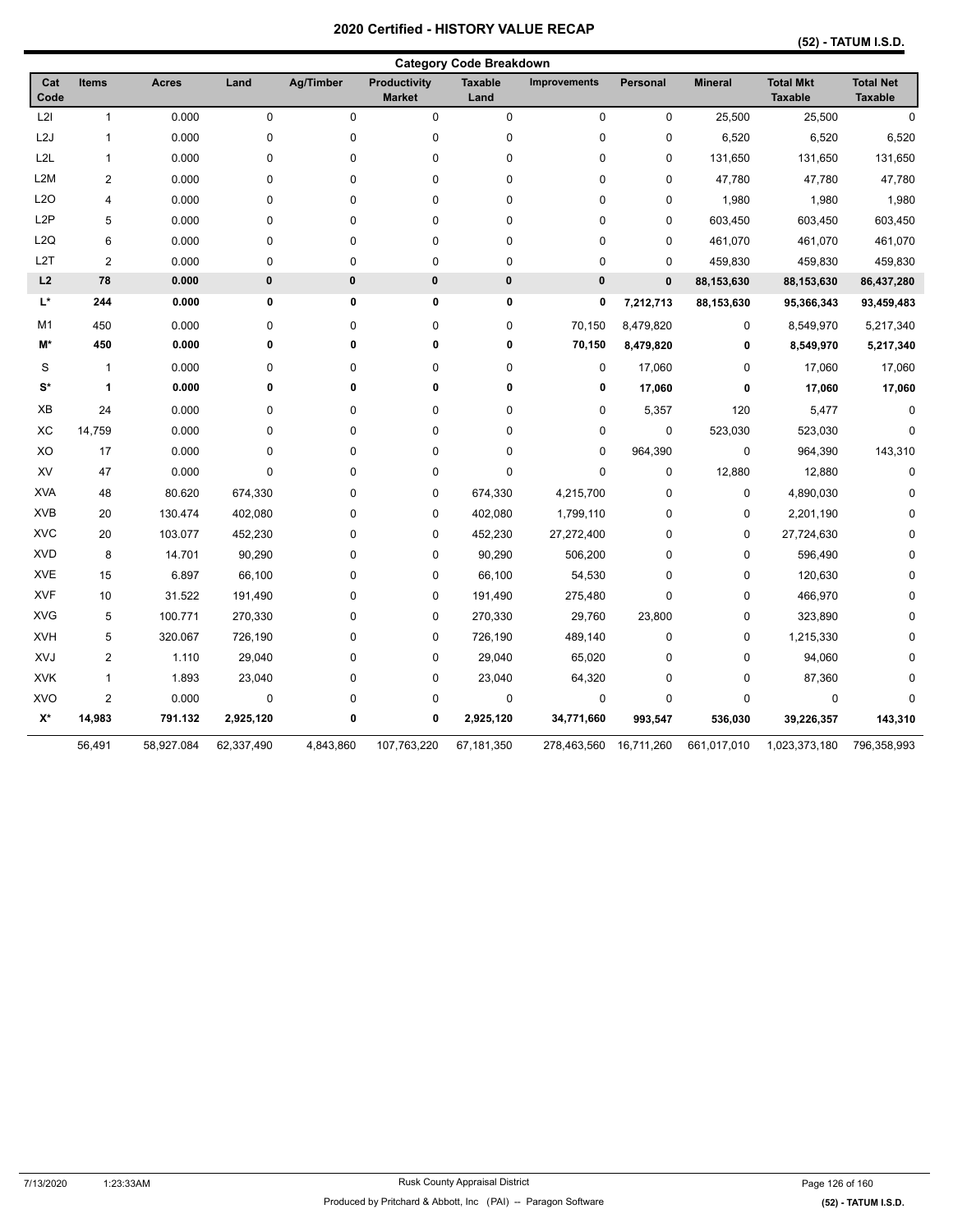|                                                           |                    |             | Certified - HISTORT VALUE RECAP |               |                                     |                                   | (53) - WEST RUSK CO C.I.S.D. |
|-----------------------------------------------------------|--------------------|-------------|---------------------------------|---------------|-------------------------------------|-----------------------------------|------------------------------|
| Land                                                      |                    | Value       | <b>Items</b>                    | <b>Exempt</b> |                                     |                                   |                              |
| Land - Homesite                                           | $^{(+)}$           | 24,140,560  | 1,828                           | 20,640        |                                     |                                   |                              |
| Land - Non Homesite                                       | $^{(+)}$           | 17,577,000  | 1,062                           | 3,519,300     |                                     |                                   |                              |
| Land - Productivity Market                                | $^{(+)}$           | 139,380,890 | 1,751                           | 0             |                                     |                                   |                              |
| Land - Income                                             | $^{(+)}$           | 300,000     | 3                               | $\Omega$      |                                     |                                   |                              |
| <b>Total Land Market Value</b>                            | $(=)$              | 181,398,450 | 4,646                           |               | <b>Total Land Value:</b>            | $^{(+)}$                          | 181,398,450                  |
| Improvements                                              |                    | Value       | <b>Items</b>                    | <b>Exempt</b> |                                     |                                   |                              |
| Improvements - Homesite                                   | $^{(+)}$           | 125,317,160 | 1,724                           | 192,930       |                                     |                                   |                              |
| New Improvements - Homesite                               | $^{(+)}$           | 1,464,870   | 29                              | 0             |                                     |                                   |                              |
| Improvements - Non Homesite                               | $^{(+)}$           | 26,335,830  | 605                             | 8,448,370     |                                     |                                   |                              |
| New Improvements - Non Homesite                           | $^{(+)}$           | 392,520     | 9                               | 0             |                                     |                                   |                              |
| Improvements - Income                                     | $^{(+)}$           | 4,008,790   | 5                               | 0             |                                     |                                   |                              |
| <b>Total Improvement Value</b>                            | $(=)$              | 157,519,170 | 2,372                           |               | <b>Total Imp Value:</b>             | $^{(+)}$                          | 157,519,170                  |
| Personal                                                  |                    | Value       | <b>Items</b>                    | <b>Exempt</b> |                                     |                                   |                              |
| Personal - Homesite                                       | $^{(+)}$           | 4,132,400   | 192                             | 0             |                                     |                                   |                              |
| New Personal - Homesite                                   | $^{(+)}$           | 613,420     | 19                              | 0             |                                     |                                   |                              |
| Personal - Non Homesite                                   | $^{(+)}$           | 4,869,993   | 237                             | 0             |                                     |                                   |                              |
| New Personal - Non Homesite                               | $^{(+)}$           | 45,590      | 2                               | 0             |                                     |                                   |                              |
| <b>Total Personal Value</b>                               | $(=)$              | 9,661,403   | 450                             |               | <b>Total Personal Value:</b>        | $^{(+)}$                          | 9,661,403                    |
| Total Real Estate & Personal Mkt Value (=)                |                    | 348,579,023 | 7,468                           |               |                                     |                                   |                              |
| Minerals                                                  |                    | Value       | <b>Items</b>                    |               |                                     |                                   |                              |
| <b>Mineral Value</b>                                      | $^{(+)}$           | 90,984,120  | 26,857                          |               |                                     |                                   |                              |
| Mineral Value - Real                                      | $^{(+)}$           | 1,470,220   | 4                               |               |                                     |                                   |                              |
| Mineral Value - Personal                                  | $^{(+)}$           | 99,765,830  | 13,364                          |               |                                     |                                   |                              |
| <b>Total Mineral Market Value</b>                         | $(=)$              | 192,220,170 | 40,225                          |               | <b>Total Min Mkt Value:</b>         | $^{(+)}$                          | 192,220,170                  |
| <b>Total Market Value</b>                                 | $(=)$              | 540,799,193 |                                 |               | <b>Total Market Value:</b>          | $(=/+)$                           | 540,799,193                  |
| Ag/Timber *does not include protested                     |                    | Value       | <b>Items</b>                    |               |                                     |                                   |                              |
| Land Timber Gain                                          | $^{(+)}$           | 0           | 0                               |               | <b>Land Timber Gain:</b>            | $^{(+)}$                          | 0                            |
| <b>Productivity Market</b>                                | $^{(+)}$           | 139,380,890 | 1,751                           |               |                                     |                                   |                              |
| Land Ag 1D                                                | $(-)$              | 0           | 0                               |               |                                     |                                   |                              |
| Land Ag 1D1                                               | $(-)$              | 1,773,760   | 818                             |               |                                     |                                   |                              |
| Land Ag Tim                                               | $(-)$              | 3,965,990   | 1,199                           |               |                                     |                                   |                              |
| Productivity Loss: (=)                                    |                    | 133,641,140 | 1,749                           |               | <b>Productivity Loss:</b>           | $(\text{-})$                      | 133,641,140                  |
| Losses                                                    |                    | Value       | <b>Items</b>                    |               |                                     |                                   |                              |
| Less Real Exempt Property                                 | $(-)$              | 12,181,240  | 82                              |               |                                     |                                   |                              |
| Less \$500 Inc. Real Personal                             | $(\text{-})$       | 3,502       | 21                              |               |                                     |                                   |                              |
| Less Disaster Exemption                                   | $(-)$              | 0           | 0                               |               | <b>Total Market Taxable:</b>        | $(=)$                             | 407,158,053                  |
| Less Real/Personal Abatements                             | $(\textnormal{-})$ | 0           | 0                               |               |                                     |                                   |                              |
| Less Community Housing                                    | $(-)$              | 0           | 0                               |               |                                     |                                   |                              |
| Less Freeport                                             | $(-)$              | 0           | 0                               |               |                                     |                                   |                              |
| <b>Less Allocation</b>                                    | $(-)$              | 6,760       | 1                               |               |                                     |                                   |                              |
| Less MultiUse                                             | $(-)$              | 151,600     | 4                               |               |                                     |                                   |                              |
| Less Goods In Transit (Real & Industrial)                 | $(-)$              | 0           | 0                               |               |                                     |                                   |                              |
| <b>Less Historical</b>                                    | $(-)$              | 0           | 0                               |               |                                     |                                   |                              |
| Less Solar/Wind Power                                     | $(-)$              | 0           | 0                               |               | <b>Total Protested Value:</b>       |                                   |                              |
| Less Vehicle Leased for Personal Use                      | $(-)$              | 404,820     | 9                               |               | <b>Protested % of Total Market:</b> |                                   | 82,860                       |
| Less Real Protested Value                                 | $(-)$              | 82,860      | 1                               |               |                                     |                                   | 0.02 %                       |
| Less 10% Cap Loss                                         | $(-)$              | 1,990,000   | 242                             |               |                                     |                                   |                              |
| Less TCEQ/Pollution Control                               | $(-)$              | 850         | 2                               |               |                                     |                                   |                              |
| Less VLA Loss                                             | $(\cdot)$          | 0           | $\Omega$                        |               |                                     |                                   |                              |
| Less Mineral Exempt Property                              | $(-)$              | 4,790,470   | 66                              |               |                                     |                                   |                              |
| Less \$500 Inc. Mineral Owner                             | $(-)$              | 795,100     | 12,845                          |               |                                     |                                   |                              |
| <b>Less Mineral Abatements</b>                            | $(-)$              | 0           | 0                               |               |                                     |                                   |                              |
|                                                           | $(-)$              | 0           | 0                               |               |                                     |                                   |                              |
| <b>Less Mineral Freeports</b><br>Less Interstate Commerce | $(\cdot)$          | 0           | 0                               |               |                                     |                                   |                              |
| Less Foreign Trade                                        | $(-)$              | 0           | 0                               |               |                                     |                                   |                              |
| Less Mineral Unknown                                      | $(-)$              | 4,300       | 10                              |               | <b>Total Losses:</b>                | $(\cdot)$                         | 20,006,682                   |
| Less Mineral Protested Value                              | $(-)$              | 0           | $\mathbf 0$                     |               | <b>Total Appraised Value:</b>       | $(=/+)$                           | 386,746,551                  |
|                                                           |                    | 154,052,642 |                                 |               | <b>Total Exemptions*:</b>           | $(\cdot)$                         | 62,414,714                   |
| Total Losses (includes Prod. Loss)                        | $(=)$<br>$(=)$     |             |                                 |               |                                     | * See breakdown on following page |                              |
| <b>Total Appraised Value</b>                              |                    | 386,746,551 |                                 |               | <b>Net Taxable Value:</b>           |                                   | 324,331,837                  |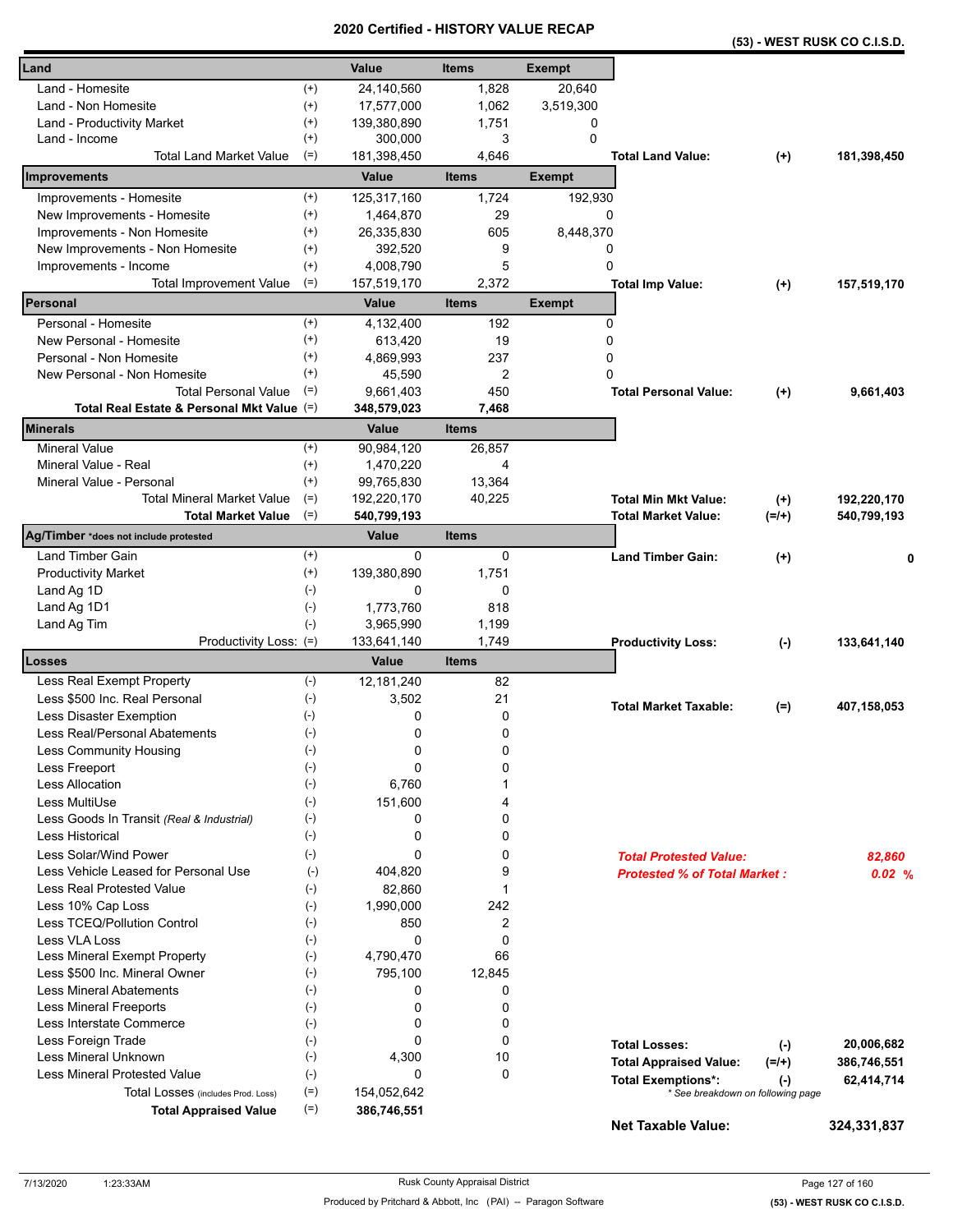|                                                                      |         |   |    |                                                                   |              |                                                                    |              |              |                                              | (53) - WEST RUSK CO C.I.S.D.                                                                                                        |
|----------------------------------------------------------------------|---------|---|----|-------------------------------------------------------------------|--------------|--------------------------------------------------------------------|--------------|--------------|----------------------------------------------|-------------------------------------------------------------------------------------------------------------------------------------|
| *** Freeze Totals: (This is only for Effective Tax Rate Calculation) |         |   |    |                                                                   |              |                                                                    |              |              |                                              |                                                                                                                                     |
| <b>Total Ceiling Tax:</b>                                            |         |   |    |                                                                   |              | 204,933.79                                                         |              |              |                                              |                                                                                                                                     |
| <b>Total Freeze Taxable:</b>                                         |         |   |    |                                                                   |              | 22,199,496                                                         |              |              |                                              |                                                                                                                                     |
| New Imp/Pers with Ceiling: +                                         |         |   |    |                                                                   |              | 8,640                                                              |              |              |                                              |                                                                                                                                     |
| **Freeze Adjusted Taxable:                                           |         |   |    |                                                                   |              |                                                                    |              |              |                                              | 302,140,981**This number DOES NOT represent any Jurisdiction's Certified Taxable Value**                                            |
|                                                                      |         |   |    |                                                                   |              |                                                                    |              |              |                                              |                                                                                                                                     |
|                                                                      |         |   |    | or (Freeze Adjusted Taxable * Tax Rate / 100) + Total Ceiling Tax |              |                                                                    |              |              |                                              | Estimated Total Levy: ((Net Taxable Value - Total Freeze Taxable + New Imp/Pers with Ceiling) * Tax Rate / 100) + Total Ceiling Tax |
| <b>Count of Homesteads</b>                                           |         |   |    |                                                                   |              |                                                                    |              |              |                                              |                                                                                                                                     |
| н                                                                    | s       | F | в  | D                                                                 | W            | o                                                                  | DV           | <b>DV100</b> | <b>SS First Resp</b>                         | <b>SS Svc Member</b>                                                                                                                |
| 680                                                                  | 597     | 2 | 56 | 0                                                                 | $\mathbf{1}$ | 2                                                                  | 68           | 28           | 0                                            | 0                                                                                                                                   |
| <b>Owner and Parcel Counts</b>                                       |         |   |    |                                                                   |              |                                                                    |              |              |                                              |                                                                                                                                     |
| <b>Total Parcels*:</b>                                               |         |   |    |                                                                   |              | 44,904* Parcel count is figured by parcel per ownership sequences. |              |              |                                              |                                                                                                                                     |
| <b>Total Owners:</b>                                                 |         |   |    | 14,190                                                            |              |                                                                    |              |              |                                              |                                                                                                                                     |
| <b>Ported Homestead/Charity Amounts</b>                              |         |   |    |                                                                   | Value        |                                                                    | <b>Items</b> |              |                                              |                                                                                                                                     |
| DV Donated Home (Charity)                                            |         |   |    | $^{(+)}$                                                          |              | $\pmb{0}$                                                          |              |              | 0                                            |                                                                                                                                     |
| SS of a Service Member Ported Amount                                 |         |   |    | $^{(+)}$                                                          |              | 0                                                                  |              |              | 0                                            |                                                                                                                                     |
| SS of a First Responder Ported Amount                                |         |   |    | $^{(+)}$                                                          |              | 0                                                                  |              |              | 0                                            |                                                                                                                                     |
| SS of DV Donated Home Ported Amount                                  |         |   |    | $^{(+)}$                                                          |              | 0                                                                  |              |              | 0                                            |                                                                                                                                     |
| SS of 100% DV Ported Amount                                          |         |   |    | $^{(+)}$                                                          |              | 0                                                                  |              |              | 0                                            |                                                                                                                                     |
| <b>Homestead Exemptions</b>                                          |         |   |    |                                                                   | Value        |                                                                    | <b>Items</b> |              |                                              |                                                                                                                                     |
| Homestead H,S                                                        |         |   |    | $^{(+)}$                                                          |              | 31,119,056                                                         |              | 1,364        |                                              | D - Disabled Only<br>H - Homestead                                                                                                  |
| Senior S<br>Disabled B                                               |         |   |    | $^{(+)}$                                                          |              | 4,847,238                                                          |              | 530          |                                              | W - Widow<br>S - Over 65                                                                                                            |
| DV 100%                                                              |         |   |    | $^{(+)}$                                                          |              | 351,080                                                            |              |              | 39                                           | F - Disabled Widow<br>O - Over 65 (No HS)                                                                                           |
| Surviving Spouse of a Service Member                                 |         |   |    | $^{(+)}$<br>$^{(+)}$                                              |              | 3,096,160<br>0                                                     |              | 27           | 0                                            | B - Disabled<br>DV - Disabled Veteran                                                                                               |
| Survivng Spouse of a First Responder                                 |         |   |    | $^{(+)}$                                                          |              | 0                                                                  |              |              | 0                                            | DV100 (1, 2, 3) - 100% Disabled Veteran<br>4 (4B, 4H, 4S) - Surviving Spouse of a Service Member                                    |
|                                                                      |         |   |    | Total Reimbursable (=)                                            |              | 39,413,534                                                         |              | 1,960        |                                              | 5* (5B, 5H, 5S) - Surviving Spouse of a First Responder                                                                             |
| <b>Local Discount</b>                                                |         |   |    | $^{(+)}$                                                          |              | 22,632,600                                                         |              | 1,075        |                                              |                                                                                                                                     |
| Disabled Veteran                                                     |         |   |    | $^{(+)}$                                                          |              | 368,580                                                            |              | 37           |                                              |                                                                                                                                     |
| Optional 65                                                          |         |   |    | $^{(+)}$                                                          |              | 0                                                                  |              |              | 0                                            |                                                                                                                                     |
| <b>Local Disabled</b>                                                |         |   |    | $^{(+)}$                                                          |              | 0                                                                  |              |              | 0                                            |                                                                                                                                     |
| State Homestead                                                      |         |   |    | $^{(+)}$                                                          |              | 0                                                                  |              |              | 0                                            |                                                                                                                                     |
| <b>Total Exemptions</b>                                              |         |   |    | $(=)$                                                             |              |                                                                    |              |              | 62.414.714 (includes Ported/Charity Amounts) |                                                                                                                                     |
| <b>Special Certified Totals</b>                                      |         |   |    |                                                                   |              |                                                                    |              |              |                                              |                                                                                                                                     |
| <b>Exempt Value of First Time Absolute Exemption</b>                 |         |   |    |                                                                   |              |                                                                    |              | \$397,290    |                                              |                                                                                                                                     |
| <b>Exempt Value of First Time Partial Exemption</b>                  |         |   |    |                                                                   |              |                                                                    |              | \$471,870    |                                              |                                                                                                                                     |
| <b>New AG/Timber</b>                                                 |         |   |    |                                                                   |              |                                                                    |              |              |                                              |                                                                                                                                     |
| Market                                                               |         |   |    |                                                                   |              |                                                                    |              | \$0          |                                              |                                                                                                                                     |
| Taxable                                                              |         |   |    |                                                                   |              |                                                                    |              | \$0          |                                              |                                                                                                                                     |
| Value Loss                                                           |         |   |    |                                                                   |              |                                                                    |              | \$0          |                                              |                                                                                                                                     |
| New Improvement/Personal                                             |         |   |    |                                                                   |              |                                                                    |              |              |                                              |                                                                                                                                     |
| Market                                                               |         |   |    |                                                                   |              |                                                                    |              | \$2,516,400  |                                              |                                                                                                                                     |
|                                                                      | Taxable |   |    |                                                                   |              |                                                                    |              | \$2,165,320  |                                              |                                                                                                                                     |
|                                                                      |         |   |    |                                                                   |              |                                                                    |              |              |                                              |                                                                                                                                     |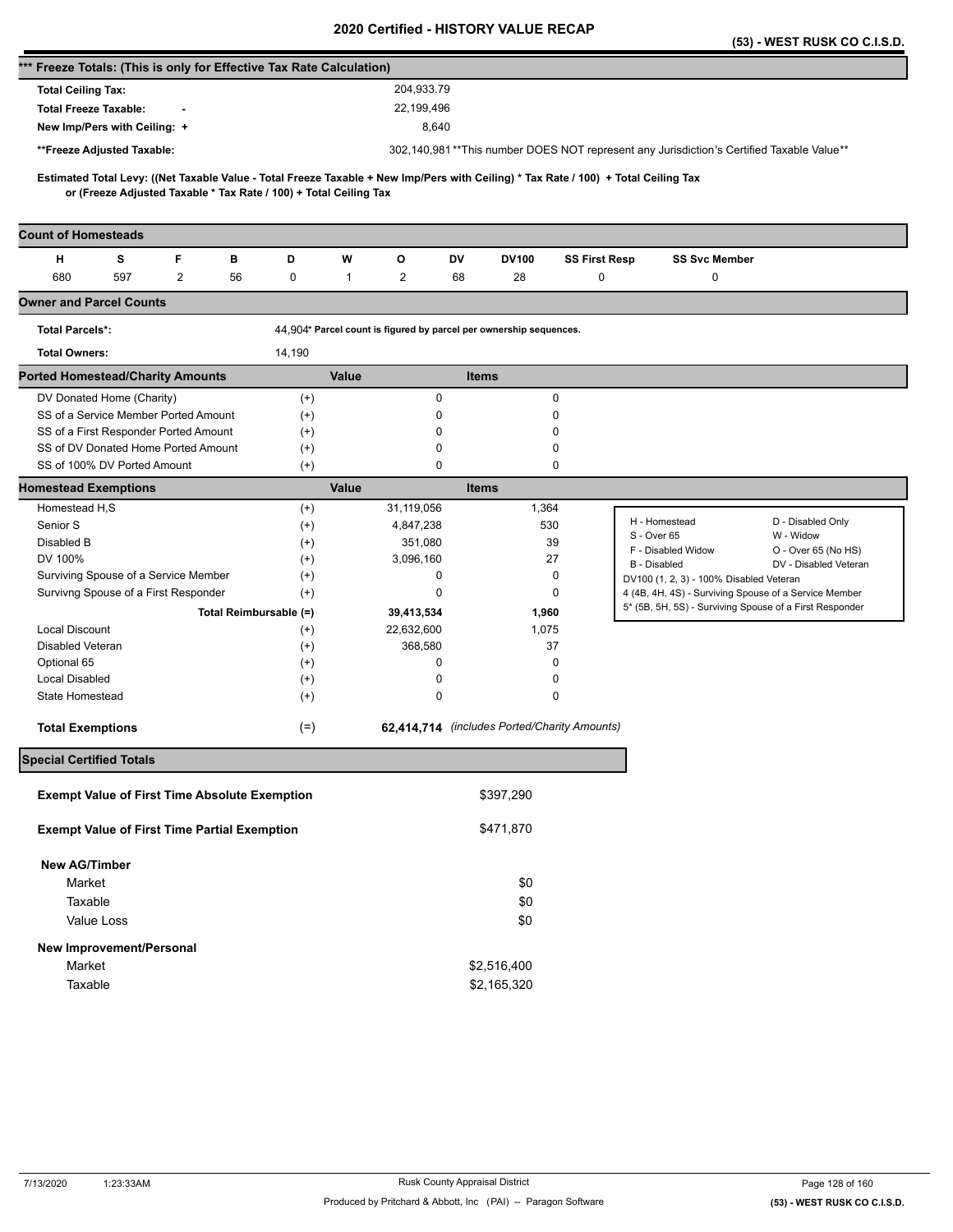|                                   | Average Values* (includes protested & exempt value) |                |                                 |                                        |
|-----------------------------------|-----------------------------------------------------|----------------|---------------------------------|----------------------------------------|
| Average Homestead Value A*        |                                                     | <b>Parcels</b> | Total Homestead Value A*        |                                        |
| Market                            | \$74,463                                            | 1,463          | Market                          | \$108,940,650                          |
| Taxable                           | \$33,744                                            |                | Taxable                         | \$64,828,720                           |
|                                   | Average Homestead Value A* and E*                   | <b>Parcels</b> |                                 | Total Homestead Value A* and E*        |
| Market                            | \$75,600                                            | 1,501          | Market                          | \$113,476,010                          |
| Taxable                           | \$34.648                                            |                | Taxable                         | \$68,515,300                           |
|                                   | Average Homestead Value A* and E* and M1            | <b>Parcels</b> |                                 | Total Homestead Value A* and E* and M1 |
| Market                            | \$69.051                                            | 1.710          | Market                          | \$118,077,630                          |
| Taxable                           | \$29.502                                            |                | Taxable                         | \$70,543,870                           |
| <b>Average Homestead Value M1</b> |                                                     | <b>Parcels</b> | <b>Total Homestead Value M1</b> |                                        |
| Market                            | \$22,017                                            | 209            | Market                          | \$4,601,620                            |
| Taxable                           | \$0                                                 |                | Taxable                         | \$2,028,570                            |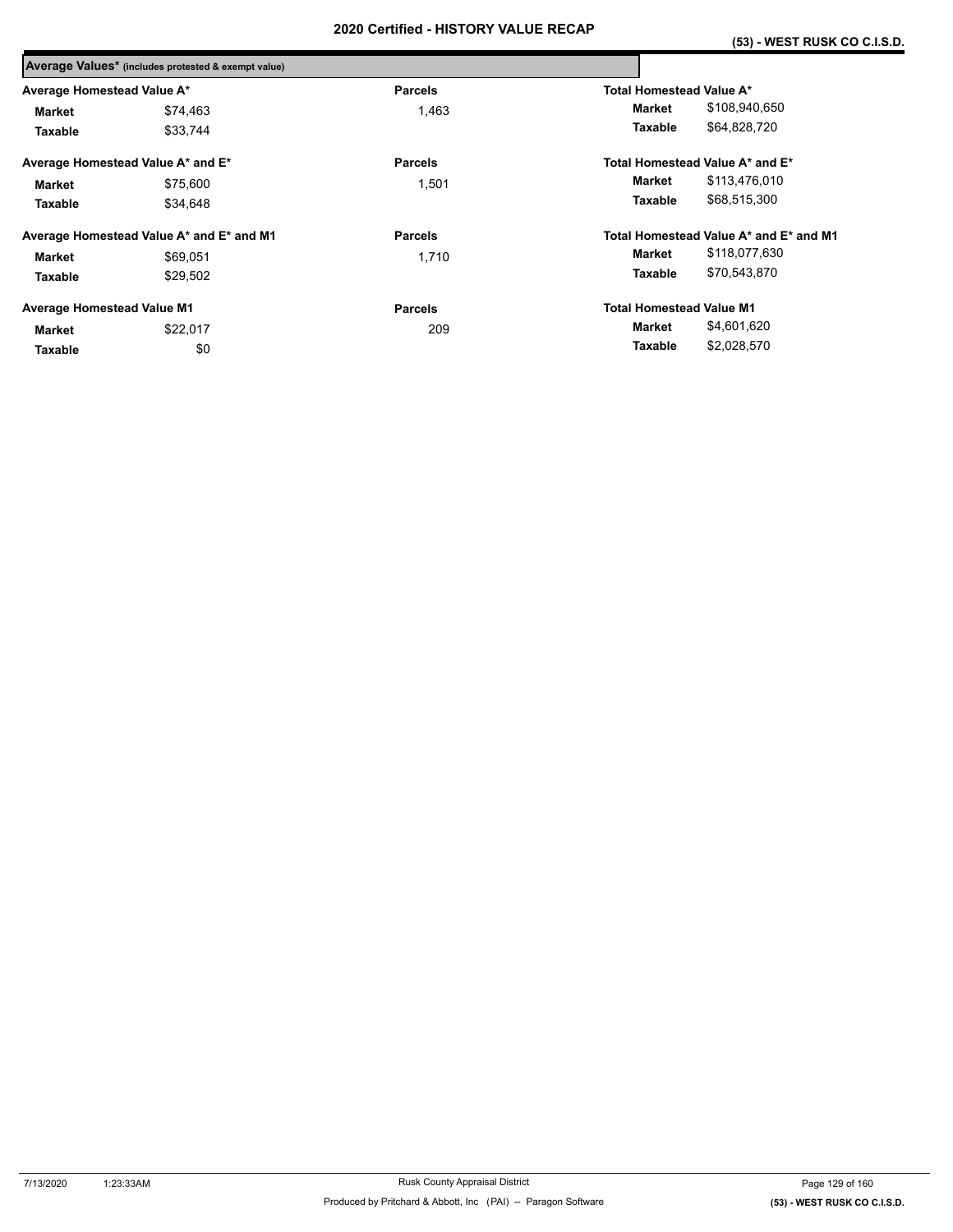| <b>Minerals</b>                            | Value        | <b>Items</b>   |                                    |               |
|--------------------------------------------|--------------|----------------|------------------------------------|---------------|
|                                            | 90,984,120   | 26,857         |                                    |               |
| Mineral_Value<br>Mineral Value - Real      | 1,470,220    | 4              |                                    |               |
| Mineral Value - Personal                   | 99,765,830   | 13,364         | <b>Total Mineral Value:</b>        | 192,220,170   |
| <b>Mineral Loss</b>                        | Value        | <b>Items</b>   |                                    |               |
| Less Mineral Exempt Property               | 4,790,470    | 66             |                                    | 4,790,470     |
| Less \$500 Inc. Mineral Owner              | 795,100      | 12,845         | <b>Total Mineral Exempt Value:</b> |               |
| <b>Less Mineral Abatements</b>             | 0            | $\mathbf 0$    |                                    |               |
| Less Mineral Freeports/Interstate Commerce | $\mathbf 0$  | $\mathbf 0$    |                                    |               |
| Less Mineral Unknown                       | 4,300        | 10             |                                    |               |
| Less TCEQ/Pollution Control                | 850          | $\overline{2}$ |                                    |               |
| Less VLA                                   | 0            | $\mathbf 0$    |                                    |               |
| <b>Less Mineral Protested Value</b>        | $\mathbf 0$  | $\mathbf 0$    | <b>Taxload Mineral Total:</b>      | 187,429,700   |
|                                            |              |                |                                    |               |
| Land                                       | Value        | <b>Items</b>   |                                    |               |
| Land - Homesite                            | 24,140,560   | 1,828          |                                    |               |
| Land - Non Homesite                        | 17,577,000   | 1,062          |                                    |               |
| Land - Productivity Market                 | 139,380,890  | 1,751          |                                    |               |
| Land - Income                              | 300,000      | 3              | <b>Total Land Value:</b>           | 181,398,450   |
| Land Timber Gain                           | 0            | $\mathbf 0$    |                                    |               |
| Improvements                               | <b>Value</b> | <b>Items</b>   |                                    |               |
| Improvements - Homesite                    | 125,317,160  | 1,724          |                                    |               |
| New Improvements - Homesite                | 1,464,870    | 29             |                                    |               |
| Improvements - Non Homesite                | 26,335,830   | 605            |                                    |               |
| New Improvements - Non Homesite            | 392,520      | 9              |                                    |               |
| Improvements - Income                      | 4,008,790    | 5              | <b>Total Improvement Value:</b>    | 157,519,170   |
| <b>Ag Loss</b>                             | Value        | <b>Items</b>   |                                    |               |
| <b>Productivity Market</b>                 | 139,380,890  | 1,751          |                                    |               |
| Land Ag 1D                                 | 0            | $\mathbf 0$    |                                    |               |
| Land Ag 1D1                                | 1,773,760    | 818            |                                    |               |
| Land Ag Tim                                | 3,965,990    | 3,965,990      | <b>Productivity Loss:</b>          | 133,641,140   |
| <b>Real Loss</b>                           | <b>Value</b> |                |                                    |               |
|                                            |              |                |                                    |               |
| Land Homesite Exempt                       | 20,640       |                |                                    |               |
| Land Non-Homesite Exempt                   | 3,519,300    |                |                                    |               |
| <b>Productivity Market Exempt</b>          | 0            |                |                                    |               |
| Income Land Exempt                         | 0            |                |                                    |               |
| Improvement Homesite Exempt                | 192,930      |                |                                    |               |
| New Improvement Homesite Exempt            | 0            |                |                                    |               |
| Improvement Non-Homesite Exempt            | 8,448,370    |                |                                    |               |
| New Improvement Non-Homesite Exempt        | 0            |                |                                    |               |
| Income Improvement Exempt                  | 0            |                | <b>Real Exempt Total:</b>          | 12,181,240    |
| Personal                                   | Value        | <b>Items</b>   | <b>Taxload Real Total:</b>         | 193,095,240   |
| Personal - Homesite                        | 4,132,400    | 192            |                                    |               |
| New Personal - Homesite                    | 613,420      | 19             |                                    |               |
| Personal - Non Homesite                    | 4,869,993    | 237            |                                    |               |
| New Personal - Non Homesite                | 45,590       | $\overline{c}$ | <b>Total Personal Value:</b>       | 9,661,403     |
| <b>Personal Loss</b>                       | <b>Value</b> |                |                                    |               |
| Personal Homesite Exempt                   | $\pmb{0}$    |                |                                    |               |
| New Personal Homesite Exempt               | 0            |                |                                    |               |
| Personal Non-Homesite Exempt               | 0            |                |                                    |               |
| New Personal Non-Homesite Exempt           | 0            |                |                                    |               |
| Personal Under 500                         | 3,502        |                | <b>Personal Exempt Total:</b>      | 0             |
|                                            |              |                |                                    |               |
|                                            |              |                | <b>Taxload Personal Total:</b>     | 9,661,403     |
|                                            |              |                |                                    |               |
|                                            |              |                | <b>Total Appraised:</b>            | 386,746,551   |
|                                            |              |                | <b>Taxroll Load Total:</b>         | 390, 186, 343 |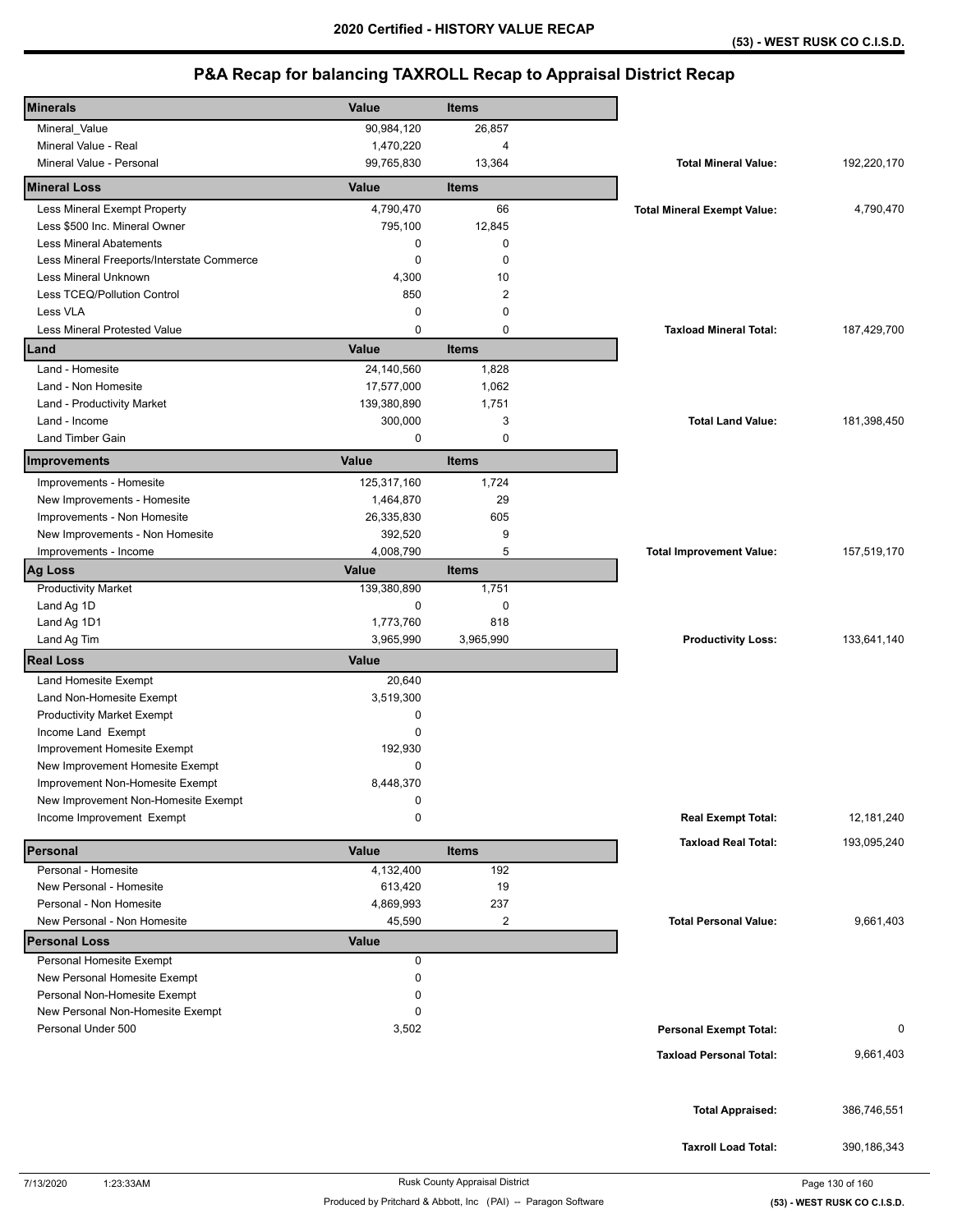## **(53) - WEST RUSK CO C.I.S.D.**

|                      | <b>Category Code Breakdown</b> |              |            |           |                                      |                        |                     |             |                |                                    |                                    |
|----------------------|--------------------------------|--------------|------------|-----------|--------------------------------------|------------------------|---------------------|-------------|----------------|------------------------------------|------------------------------------|
| Cat<br>Code          | <b>Items</b>                   | <b>Acres</b> | Land       | Ag/Timber | <b>Productivity</b><br><b>Market</b> | <b>Taxable</b><br>Land | <b>Improvements</b> | Personal    | <b>Mineral</b> | <b>Total Mkt</b><br><b>Taxable</b> | <b>Total Net</b><br><b>Taxable</b> |
| A <sub>1</sub>       | 1,163                          | 2,573.612    | 16,398,190 | 0         | 0                                    | 16,398,190             | 85,742,230          | $\pmb{0}$   | 0              | 102,140,420                        | 62,941,110                         |
| A <sub>2</sub>       | 422                            | 860.989      | 5,589,170  | 0         | 0                                    | 5,589,170              | 6,078,840           | 0           | 0              | 11,668,010                         | 6,169,380                          |
| A3                   | 67                             | 27.112       | 169,930    | 0         | 0                                    | 169,930                | 2,224,580           | 155,940     | 0              | 2,550,450                          | 1,532,810                          |
| A4                   | 37                             | 69.026       | 302,230    | 0         | 0                                    | 302,230                | 548,360             | $\mathbf 0$ | 0              | 850,590                            | 814,660                            |
| A*                   | 1,689                          | 3,530.740    | 22,459,520 | 0         | 0                                    | 22,459,520             | 94,594,010          | 155,940     | 0              | 117,209,470                        | 71,457,960                         |
| B1                   | 4                              | 12.558       | 221,370    | 0         | 0                                    | 221,370                | 3,362,210           | 0           | 0              | 3,583,580                          | 3,583,580                          |
| B <sub>2</sub>       | $\mathbf 1$                    | 0.720        | 4,320      | 0         | 0                                    | 4,320                  | 64,720              | 0           | 0              | 69,040                             | 69,040                             |
| B*                   | 5                              | 13.278       | 225,690    | 0         | 0                                    | 225,690                | 3,426,930           | 0           | 0              | 3,652,620                          | 3,652,620                          |
| C <sub>1</sub>       | 80                             | 73.049       | 520,410    | 0         | 0                                    | 520,410                | 8,620               | 0           | 0              | 529,030                            | 508,870                            |
| C <sub>1</sub> B     | 6                              | 17.830       | 62,020     | 0         | 0                                    | 62,020                 | 0                   | 0           | 0              | 62,020                             | 62,020                             |
| C <sub>1</sub> R     | 390                            | 749.844      | 3,503,570  | 0         | 0                                    | 3,503,570              | 428,390             | 0           | 0              | 3,931,960                          | 3,811,640                          |
| $\mathbf{C}^{\star}$ | 476                            | 840.722      | 4,086,000  | 0         | 0                                    | 4,086,000              | 437,010             | 0           | 0              | 4,523,010                          | 4,382,530                          |
| D1                   | 1,751                          | 54,325.992   | 0          | 5,739,750 | 139,380,890                          | 5,739,750              | 0                   | 0           | 0              | 5,739,750                          | 5,717,510                          |
| D <sub>2</sub>       | 185                            | 0.000        | 0          | 0         | 0                                    | 0                      | 4,542,030           | 0           | 0              | 4,542,030                          | 4,542,030                          |
| D*                   | 1,936                          | 54,325.992   | 0          | 5,739,750 | 139,380,890                          | 5,739,750              | 4,542,030           | 0           | 0              | 10,281,780                         | 10,259,540                         |
| Е                    |                                |              |            |           |                                      |                        |                     |             |                |                                    |                                    |
| E <sub>1</sub>       | 103                            | 127.364      | 786,840    | 0         | 0                                    | 786,840                | 6,632,810           | 0           | 0              | 7,419,650                          | 4,963,430                          |
|                      | 377                            | 950.658      | 4,254,360  | 0         | 0                                    | 4,254,360              | 30,334,540          | 0           | 0              | 34,588,900                         | 21,656,106                         |
| E <sub>2</sub>       | 32                             | 53.342       | 293,490    | 0         | 0                                    | 293,490                | 589,510             | 0           | 0              | 883,000                            | 322,680                            |
| <b>ENQ</b>           | 86                             | 1,252.630    | 3,589,220  | 0         | 0                                    | 3,589,220              | 122,150             | 0           | 0              | 3,711,370                          | 3,672,770                          |
| E*                   | 598                            | 2,383.994    | 8,923,910  | 0         | 0                                    | 8,923,910              | 37,679,010          | 0           | 0              | 46,602,920                         | 30,614,986                         |
| F <sub>1</sub>       | 59                             | 98.173       | 1,045,930  | 0         | 0                                    | 1,045,930              | 3,884,860           | 0           | 0              | 4,930,790                          | 4,930,790                          |
| F <sub>1</sub>       | 59                             | 98.173       | 1,045,930  | $\bf{0}$  | 0                                    | 1,045,930              | 3,884,860           | $\pmb{0}$   | 0              | 4,930,790                          | 4,930,790                          |
| F <sub>2</sub>       | 32                             | 401.595      | 1,374,380  | 0         | 0                                    | 1,374,380              | 2,020,210           | 0           | 711,350        | 4,105,940                          | 4,105,940                          |
| F <sub>2</sub>       | 32                             | 401.595      | 1,374,380  | $\bf{0}$  | 0                                    | 1,374,380              | 2,020,210           | $\mathbf 0$ | 711,350        | 4,105,940                          | 4,105,940                          |
| F*                   | 91                             | 499.768      | 2,420,310  | 0         | 0                                    | 2,420,310              | 5,905,070           | 0           | 711,350        | 9,036,730                          | 9,036,730                          |
| G1                   | 26,857                         | 0.000        | 0          | 0         | 0                                    | 0                      | 0                   | 0           | 90,984,120     | 90,984,120                         | 90,979,820                         |
| G*                   | 26,857                         | 0.000        | 0          | 0         | 0                                    | 0                      | 0                   | 0           | 90,984,120     | 90,984,120                         | 90,979,820                         |
| J1                   | $\overline{7}$                 | 0.000        | $\pmb{0}$  | 0         | 0                                    | 0                      | 0                   | 0           | 507,360        | 507,360                            | 1,500                              |
| J2                   | 6                              | 20.309       | 74,280     | 0         | 0                                    | 74,280                 | 840                 | 0           | 240,350        | 315,470                            | 315,470                            |
| J3                   | 15                             | 11.184       | 62,560     | 0         | 0                                    | 62,560                 | 0                   | 0           | 12,974,050     | 13,036,610                         | 13,036,610                         |
| J4                   | 10                             | 38.743       | 210,990    | 0         | 0                                    | 210,990                | 2,281,230           | 0           | 709,050        | 3,201,270                          | 3,201,270                          |
| J4A                  | $\overline{2}$                 | 0.000        | $\pmb{0}$  | $\pmb{0}$ | 0                                    | 0                      | 0                   | 0           | 2,801,580      | 2,801,580                          | 2,801,580                          |
| J5                   | 3                              | 0.000        | 0          | 0         | 0                                    | 0                      | 0                   | 0           | 3,649,270      | 3,649,270                          | 0                                  |
| J6                   | 274                            | 11.966       | 14,360     | 0         | 0                                    | 14,360                 | 0                   | 0           | 17,348,440     | 17,362,800                         | 17,361,950                         |
| J6A                  | 58                             | 0.000        | 0          | 0         | 0                                    | 0                      | 0                   | 0           | 9,989,800      | 9,989,800                          | 9,989,800                          |
| J7                   | 9                              | 0.000        | 0          | 0         | 0                                    | 0                      | 0                   | 0           | 2,980,190      | 2,980,190                          | 2,980,190                          |
| J*                   | 384                            | 82.202       | 362,190    | 0         | 0                                    | 362,190                | 2,282,070           | 0           | 51,200,090     | 53,844,350                         | 49,688,370                         |
| L1                   | 107                            | 0.000        | 0          | 0         | 0                                    | 0                      | 0                   | 3,333,251   | 0              | 3,333,251                          | 3,132,891                          |
| L1                   | 107                            | 0.000        | $\pmb{0}$  | $\pmb{0}$ | 0                                    | 0                      | 0                   | 3,333,251   | $\pmb{0}$      | 3,333,251                          | 3,132,891                          |
| L <sub>2</sub> A     | 12                             | 0.000        | 0          | 0         | 0                                    | 0                      | 0                   | 0           | 3,319,010      | 3,319,010                          | 3,319,010                          |
| L <sub>2</sub> C     | 12                             | 0.000        | 0          | 0         | 0                                    | 0                      | 0                   | 0           | 5,776,210      | 5,776,210                          | 5,776,210                          |
| L <sub>2</sub> D     | 9                              | 0.000        | 0          | 0         | 0                                    | 0                      | 0                   | 0           | 1,851,250      | 1,851,250                          | 1,851,250                          |
| L2G                  | $20\,$                         | 0.000        | 0          | 0         | 0                                    | 0                      | 0                   | 0           | 26,415,420     | 26,415,420                         | 26,415,420                         |
| L <sub>2</sub> H     | 6                              | 0.000        | 0          | 0         | 0                                    | 0                      | 0                   | 0           | 233,760        | 233,760                            | 233,760                            |
| L <sub>2</sub> J     | 13                             | 0.000        | 0          | 0         | 0                                    | 0                      | 0                   | 0           | 31,990         | 31,990                             | 31,990                             |
| L <sub>2</sub> L     | $\overline{\mathbf{c}}$        | 0.000        | 0          | 0         | 0                                    | 0                      | 0                   | 0           | 7,767,530      | 7,767,530                          | 7,767,530                          |
| L <sub>2</sub> M     | 9                              | 0.000        | 0          | 0         | 0                                    | 0                      | 0                   | 0           | 669,850        | 669,850                            | 669,850                            |
| L2O                  | $\boldsymbol{2}$               | 0.000        | 0          | 0         | 0                                    | 0                      | 0                   | 0           | 6,350          | 6,350                              | 6,350                              |
| L <sub>2</sub> P     | 3                              | 0.000        | $\pmb{0}$  | 0         | 0                                    | 0                      | 0                   | 0           | 590,370        | 590,370                            | 590,370                            |
|                      |                                |              |            |           |                                      |                        |                     |             |                |                                    |                                    |
| L <sub>2</sub> Q     | $\overline{7}$                 | 0.000        | 0          | 0         | $\boldsymbol{0}$                     | 0                      | $\boldsymbol{0}$    | 0           | 473,560        | 473,560                            | 473,560                            |
| L <sub>2</sub> T     | 3                              | 0.000        | 0          | 0         | 0                                    | 0                      | 0                   | 0           | 758,870        | 758,870                            | 758,870                            |

Page 131 of 123:33AM Rusk County Appraisal District Research 2012 1:23:33AM Rusk County Appraisal District Page 131 of 160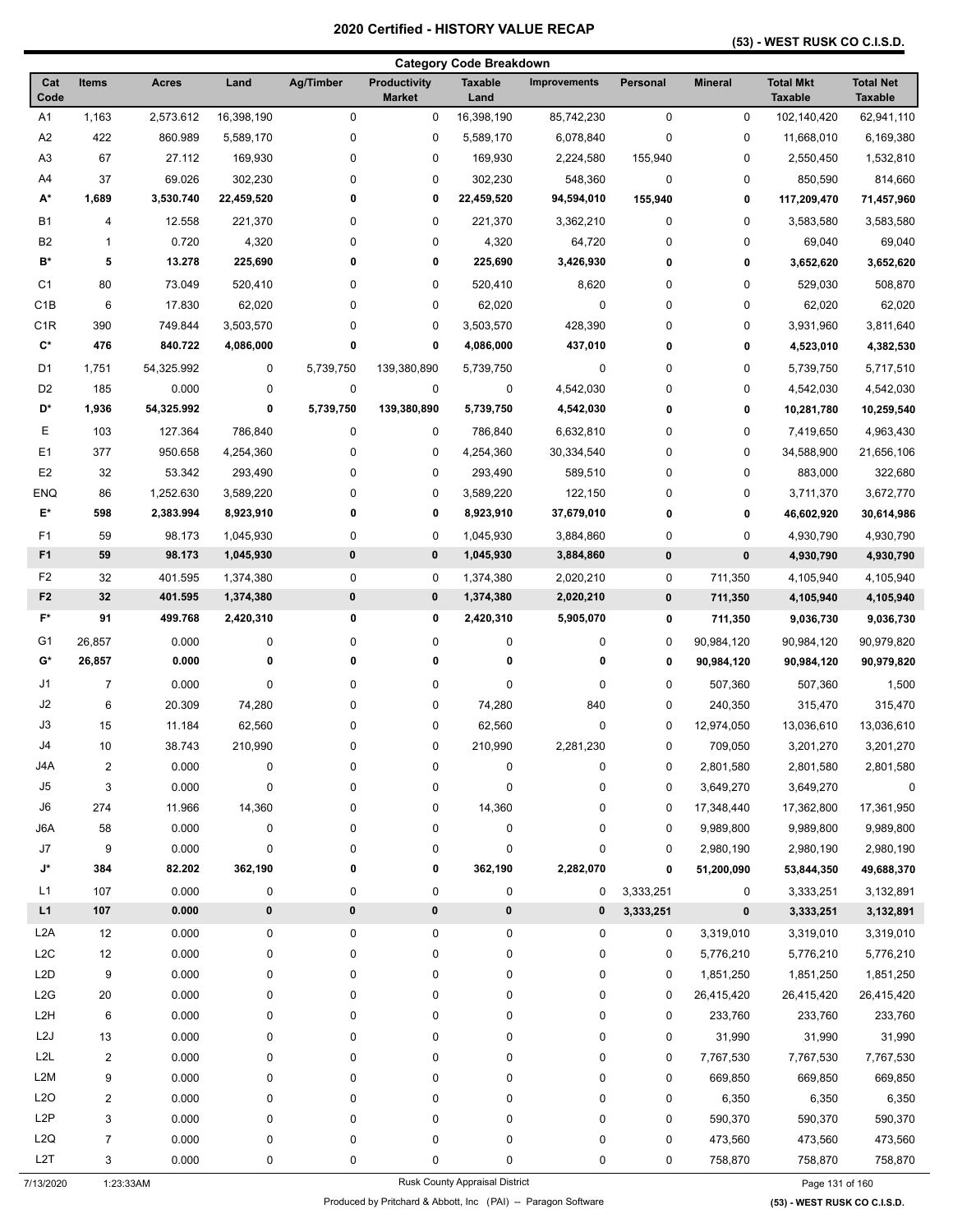## **(53) - WEST RUSK CO C.I.S.D.**

| Cat<br>Code | <b>Items</b>   | <b>Acres</b> | Land         | <b>Ag/Timber</b> | <b>Productivity</b><br><b>Market</b> | <b>Taxable</b><br>Land | <b>Improvements</b> | Personal     | <b>Mineral</b> | <b>Total Mkt</b><br><b>Taxable</b> | <b>Total Net</b><br><b>Taxable</b> |
|-------------|----------------|--------------|--------------|------------------|--------------------------------------|------------------------|---------------------|--------------|----------------|------------------------------------|------------------------------------|
| L2          | 98             | 0.000        | $\mathbf{0}$ | $\mathbf 0$      | $\mathbf 0$                          | $\bf{0}$               | $\mathbf 0$         | $\mathbf{0}$ | 47,894,170     | 47,894,170                         | 47,894,170                         |
| L*          | 205            | 0.000        | 0            | 0                | 0                                    | 0                      | 0                   | 3,333,251    | 47,894,170     | 51,227,421                         | 51,027,061                         |
| M1          | 309            | 0.000        | 0            | 0                | 0                                    | 0                      | 11,740              | 5,792,690    | 0              | 5,804,430                          | 3,219,020                          |
| M*          | 309            | 0.000        | 0            | 0                | 0                                    | 0                      | 11,740              | 5,792,690    | 0              | 5,804,430                          | 3,219,020                          |
| S           | $\mathbf{1}$   | 0.000        | 0            | 0                | 0                                    | 0                      | 0                   | 13,200       | 0              | 13,200                             | 13,200                             |
| $S^*$       | -1             | 0.000        | 0            | 0                | 0                                    | 0                      | 0                   | 13,200       | 0              | 13,200                             | 13,200                             |
| XB          | 21             | 0.000        | 0            | 0                | 0                                    | 0                      | 0                   | 3,502        | 0              | 3,502                              | 0                                  |
| XC          | 12,845         | 0.000        | 0            | 0                | 0                                    | 0                      | 0                   | $\mathbf 0$  | 795,100        | 795,100                            | 0                                  |
| XO          | 8              | 0.000        | 0            | 0                | 0                                    | 0                      | 0                   | 362,820      | 0              | 362,820                            | 0                                  |
| XV          | 57             | 0.000        | 0            | 0                | 0                                    | 0                      | 0                   | 0            | 635,340        | 635,340                            | 0                                  |
| <b>XVA</b>  | 28             | 66.990       | 365,090      | 0                | 0                                    | 365,090                | 2,614,770           | $\mathbf 0$  | 0              | 2,979,860                          | 0                                  |
| <b>XVB</b>  | 11             | 196.863      | 571,990      | 0                | 0                                    | 571,990                | 9,550               | 0            | 0              | 581,540                            | 0                                  |
| <b>XVC</b>  | 8              | 84.790       | 252,960      | 0                | 0                                    | 252,960                | 158,830             | 0            | 0              | 411,790                            | 0                                  |
| <b>XVD</b>  | 11             | 476.570      | 2,004,500    | 0                | 0                                    | 2,004,500              | 3,994,190           | 0            | 0              | 5,998,690                          | 0                                  |
| <b>XVE</b>  | 11             | 7.954        | 56,060       | 0                | 0                                    | 56,060                 | 21,070              | 0            | 0              | 77,130                             | 0                                  |
| <b>XVF</b>  | $\overline{7}$ | 18.869       | 140,680      | 0                | 0                                    | 140,680                | 0                   | 0            | 0              | 140,680                            | 0                                  |
| <b>XVG</b>  | $\overline{2}$ | 6.029        | 60,330       | 0                | 0                                    | 60,330                 | 729,900             | 0            | 0              | 790,230                            | 0                                  |
| <b>XVH</b>  | 1              | 5.000        | 40,000       | 0                | 0                                    | 40,000                 | 100,000             | 0            | 0              | 140,000                            | 0                                  |
| <b>XVK</b>  | $\overline{1}$ | 1.000        | 15,000       | 0                | 0                                    | 15,000                 | 630,680             | $\Omega$     | 0              | 645,680                            | 0                                  |
| <b>XVP</b>  | $\overline{2}$ | 1.324        | 33,330       | 0                | 0                                    | 33,330                 | 382,310             | 0            | 0              | 415,640                            | 0                                  |
| $X^*$       | 13,013         | 865.389      | 3,539,940    | 0                | 0                                    | 3,539,940              | 8,641,300           | 366,322      | 1,430,440      | 13,978,002                         | 0                                  |
|             | 45,564         | 62,542.085   | 42,017,560   | 5,739,750        | 139,380,890                          | 47,757,310             | 157,519,170         | 9,661,403    | 192,220,170    | 407,158,053                        | 324,331,837                        |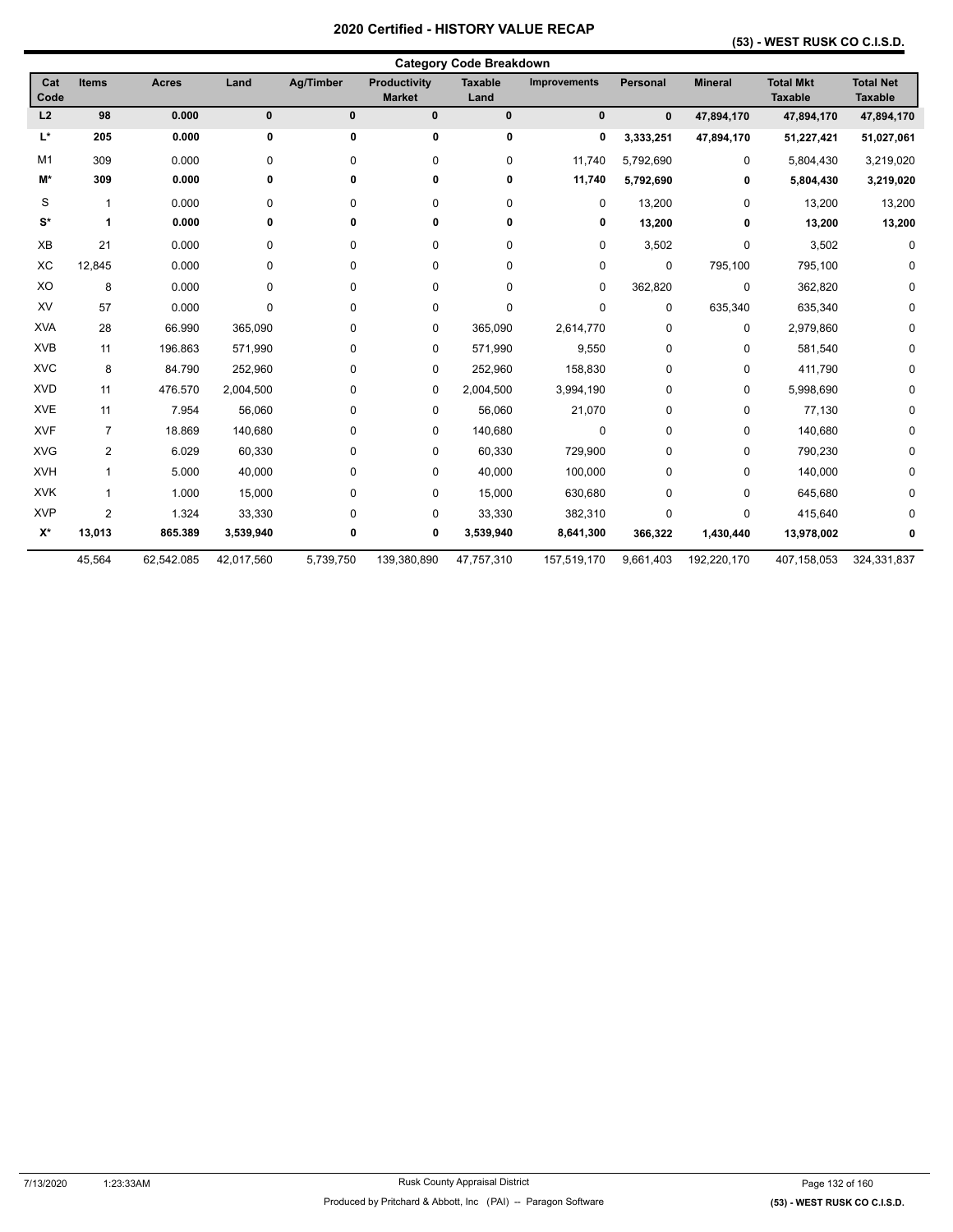|                                                        | a un cu        | ו טווי<br>UNI VALU |               |                                     |                                   | (60) - KILGORE JR COLLEGE |
|--------------------------------------------------------|----------------|--------------------|---------------|-------------------------------------|-----------------------------------|---------------------------|
| Land                                                   | Value          | <b>Items</b>       | <b>Exempt</b> |                                     |                                   |                           |
| Land - Homesite<br>$^{(+)}$                            | 77,926,950     | 5,862              | 29,170        |                                     |                                   |                           |
| $^{(+)}$<br>Land - Non Homesite                        | 58,220,900     | 3,149              | 9,838,820     |                                     |                                   |                           |
| $^{(+)}$<br>Land - Productivity Market                 | 266,890,960    | 3,493              | 0             |                                     |                                   |                           |
| $^{(+)}$<br>Land - Income                              | 544,530        | 9                  | $\mathbf 0$   |                                     |                                   |                           |
| <b>Total Land Market Value</b><br>$(=)$                | 403,583,340    | 12,521             |               | <b>Total Land Value:</b>            | $(+)$                             | 403,583,340               |
| Improvements                                           | Value          | <b>Items</b>       | <b>Exempt</b> |                                     |                                   |                           |
| Improvements - Homesite<br>$^{(+)}$                    | 539,332,510    | 5,824              | 573,340       |                                     |                                   |                           |
| New Improvements - Homesite<br>$^{(+)}$                | 6,968,370      | 170                | 0             |                                     |                                   |                           |
| Improvements - Non Homesite<br>$^{(+)}$                | 113,581,560    | 1,595              | 39,901,870    |                                     |                                   |                           |
| New Improvements - Non Homesite<br>$^{(+)}$            | 980,470        | 22                 | 0             |                                     |                                   |                           |
| $^{(+)}$<br>Improvements - Income                      | 7,343,670      | 17                 | 0             |                                     |                                   |                           |
| $(=)$<br><b>Total Improvement Value</b>                | 668,206,580    | 7,628              |               | <b>Total Imp Value:</b>             | $^{(+)}$                          | 668,206,580               |
| Personal                                               | Value          | <b>Items</b>       | <b>Exempt</b> |                                     |                                   |                           |
| Personal - Homesite<br>$^{(+)}$                        | 10,430,680     | 504                |               | 0                                   |                                   |                           |
| $^{(+)}$<br>New Personal - Homesite                    | 1,061,840      | 37                 | 0             |                                     |                                   |                           |
| $^{(+)}$<br>Personal - Non Homesite                    | 20,057,207     | 750                | 147,879       |                                     |                                   |                           |
| $^{(+)}$<br>New Personal - Non Homesite                | 99,340         | 4                  | $\Omega$      |                                     |                                   |                           |
| <b>Total Personal Value</b><br>$(=)$                   | 31,649,067     | 1,295              |               | <b>Total Personal Value:</b>        | $(+)$                             | 31,649,067                |
| Total Real Estate & Personal Mkt Value (=)             | 1,103,438,987  | 21,444             |               |                                     |                                   |                           |
| Minerals                                               | <b>Value</b>   | <b>Items</b>       |               |                                     |                                   |                           |
| <b>Mineral Value</b><br>$^{(+)}$                       | 121,387,580    | 37,249             |               |                                     |                                   |                           |
| Mineral Value - Real<br>$^{(+)}$                       | 1,507,350      | 5                  |               |                                     |                                   |                           |
| Mineral Value - Personal<br>$^{(+)}$                   | 181,706,790    | 17,991             |               |                                     |                                   |                           |
| <b>Total Mineral Market Value</b><br>$(=)$             | 304,601,720    | 55,245             |               | <b>Total Min Mkt Value:</b>         | $^{(+)}$                          | 304,601,720               |
| $(=)$<br><b>Total Market Value</b>                     | 1,408,040,707  |                    |               | <b>Total Market Value:</b>          | $(=/+)$                           | 1,408,040,707             |
| Ag/Timber *does not include protested                  | Value          | <b>Items</b>       |               |                                     |                                   |                           |
| $^{(+)}$<br>Land Timber Gain                           | 0              | 0                  |               | <b>Land Timber Gain:</b>            | $(+)$                             | 0                         |
| $^{(+)}$<br><b>Productivity Market</b>                 | 266,890,960    | 3,493              |               |                                     |                                   |                           |
| $(-)$<br>Land Ag 1D                                    | 0<br>3,038,110 | 0                  |               |                                     |                                   |                           |
| Land Ag 1D1<br>$(-)$<br>$(-)$                          | 7,572,040      | 1,525<br>2,450     |               |                                     |                                   |                           |
| Land Ag Tim<br>Productivity Loss: (=)                  | 256,280,810    | 3,491              |               | <b>Productivity Loss:</b>           | $(-)$                             | 256,280,810               |
| Losses                                                 | Value          | <b>Items</b>       |               |                                     |                                   |                           |
| $(-)$<br>Less Real Exempt Property                     | 50,516,109     | 326                |               |                                     |                                   |                           |
| Less \$500 Inc. Real Personal<br>$(\cdot)$             | 6,229          | 43                 |               |                                     |                                   |                           |
| Less Disaster Exemption<br>$(-)$                       | 0              | 0                  |               | <b>Total Market Taxable:</b>        | $(=)$                             | 1,151,759,897             |
| Less Real/Personal Abatements<br>$(\textnormal{-})$    | 0              | 0                  |               |                                     |                                   |                           |
| $(-)$<br>Less Community Housing                        | 0              | 0                  |               |                                     |                                   |                           |
| $(-)$<br>Less Freeport                                 | 0              | 0                  |               |                                     |                                   |                           |
| <b>Less Allocation</b><br>$(-)$                        | 25,840         | 3                  |               |                                     |                                   |                           |
| Less MultiUse<br>$(-)$                                 | 371,090        | 14                 |               |                                     |                                   |                           |
| $(\cdot)$<br>Less Goods In Transit (Real & Industrial) | 0              | 0                  |               |                                     |                                   |                           |
| Less Historical<br>$(-)$                               | 0              | 0                  |               |                                     |                                   |                           |
| Less Solar/Wind Power<br>$(-)$                         | 0              | 0                  |               | <b>Total Protested Value:</b>       |                                   | 130,070                   |
| Less Vehicle Leased for Personal Use<br>$(-)$          | 1,756,124      | 40                 |               | <b>Protested % of Total Market:</b> |                                   | 0.01%                     |
| Less Real Protested Value<br>$(-)$                     | 130,070        | 4                  |               |                                     |                                   |                           |
| Less 10% Cap Loss<br>$(-)$                             | 3,285,950      | 428                |               |                                     |                                   |                           |
| Less TCEQ/Pollution Control<br>$(-)$                   | 446,030        | 6                  |               |                                     |                                   |                           |
| Less VLA Loss<br>$(-)$                                 | 0              | 0                  |               |                                     |                                   |                           |
| Less Mineral Exempt Property<br>$(-)$                  | 6,792,680      | 116                |               |                                     |                                   |                           |
| Less \$500 Inc. Mineral Owner<br>$(-)$                 | 1,054,950      | 16,904             |               |                                     |                                   |                           |
| <b>Less Mineral Abatements</b><br>$(-)$                | 0              | 0                  |               |                                     |                                   |                           |
| $(-)$<br><b>Less Mineral Freeports</b>                 | 0              | 0                  |               |                                     |                                   |                           |
| $(-)$<br>Less Interstate Commerce                      | 0              | 0                  |               |                                     |                                   |                           |
| Less Foreign Trade<br>$(-)$                            | 0              | 0                  |               | <b>Total Losses:</b>                | $(-)$                             | 62,633,318                |
| Less Mineral Unknown<br>$(-)$                          | 4,370          | 11                 |               | <b>Total Appraised Value:</b>       | $(=/+)$                           | 1,087,370,455             |
| <b>Less Mineral Protested Value</b><br>$(-)$           | 0              | 0                  |               | <b>Total Exemptions*:</b>           | $(\cdot)$                         | 67,480,000                |
| $(=)$<br>Total Losses (includes Prod. Loss)<br>$(=)$   | 320,670,252    |                    |               |                                     | * See breakdown on following page |                           |
| <b>Total Appraised Value</b>                           | 1,087,370,455  |                    |               | <b>Net Taxable Value:</b>           |                                   | 1,019,890,455             |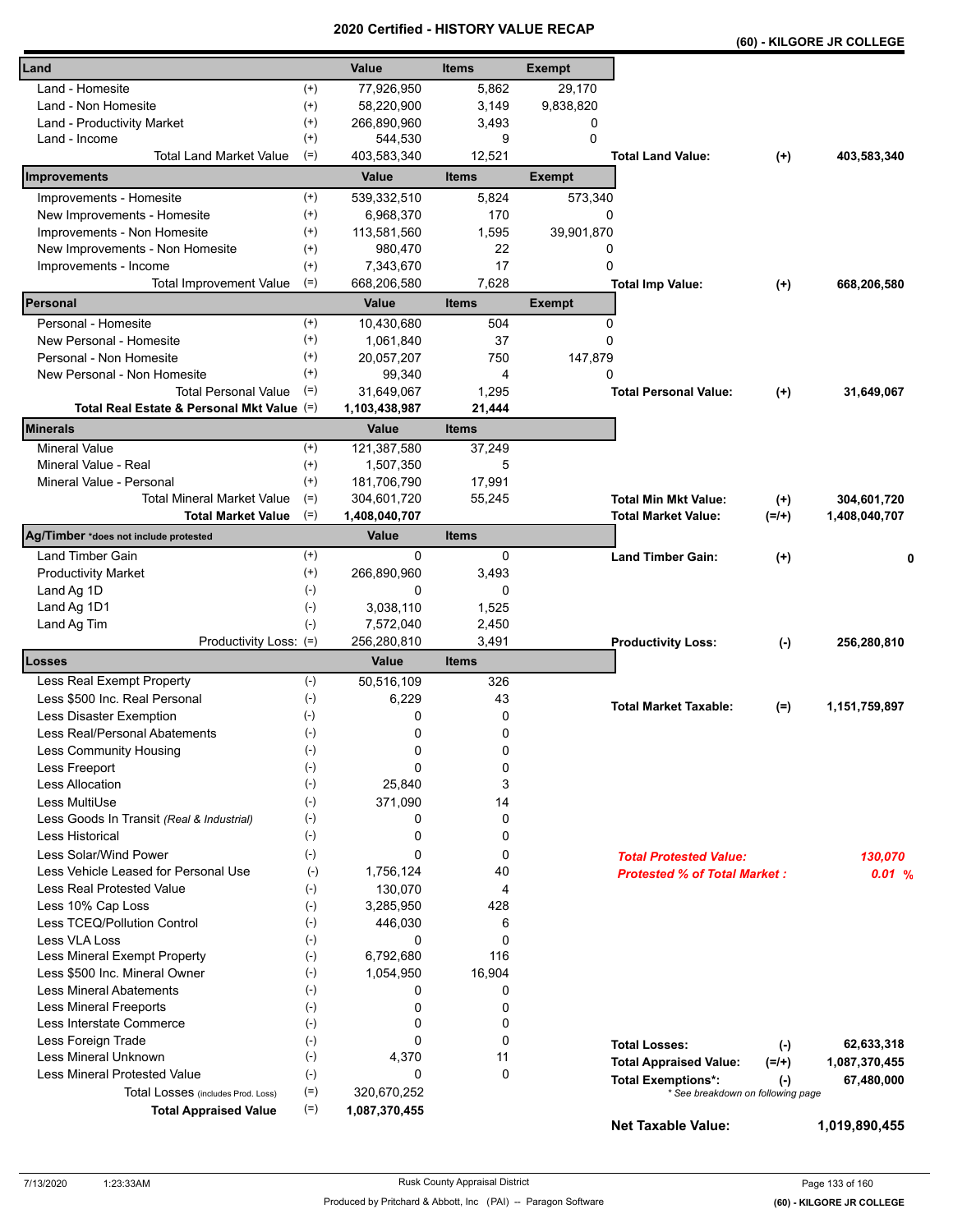**(60) - KILGORE JR COLLEGE** 

| <b>Count of Homesteads</b>                           |   |          |                        |                |                |     |                                                                    |                      |                                                  |                      |                                                         |
|------------------------------------------------------|---|----------|------------------------|----------------|----------------|-----|--------------------------------------------------------------------|----------------------|--------------------------------------------------|----------------------|---------------------------------------------------------|
| н<br>s                                               | F | в        | D                      | W              | o              | DV  | <b>DV100</b>                                                       | <b>SS First Resp</b> |                                                  | <b>SS Svc Member</b> |                                                         |
| 2,242<br>1,935                                       |   | 2<br>160 | 0                      | $\overline{c}$ | 2              | 180 | 93                                                                 | 0                    |                                                  | 1                    |                                                         |
| <b>Owner and Parcel Counts</b>                       |   |          |                        |                |                |     |                                                                    |                      |                                                  |                      |                                                         |
| <b>Total Parcels*:</b>                               |   |          |                        |                |                |     | 68,525* Parcel count is figured by parcel per ownership sequences. |                      |                                                  |                      |                                                         |
| <b>Total Owners:</b>                                 |   |          | 23,788                 |                |                |     |                                                                    |                      |                                                  |                      |                                                         |
| <b>Ported Homestead/Charity Amounts</b>              |   |          |                        | Value          |                |     | <b>Items</b>                                                       |                      |                                                  |                      |                                                         |
| DV Donated Home (Charity)                            |   |          | $^{(+)}$               |                | 0              |     | $\mathbf 0$                                                        |                      |                                                  |                      |                                                         |
| SS of a Service Member Ported Amount                 |   |          | $^{(+)}$               |                | 0              |     | 0                                                                  |                      |                                                  |                      |                                                         |
| SS of a First Responder Ported Amount                |   |          | $^{(+)}$               |                | 0              |     | 0                                                                  |                      |                                                  |                      |                                                         |
| SS of DV Donated Home Ported Amount                  |   |          | $^{(+)}$               |                | 0              |     | 0                                                                  |                      |                                                  |                      |                                                         |
| SS of 100% DV Ported Amount                          |   |          | $^{(+)}$               |                | 31,580         |     | 1                                                                  |                      |                                                  |                      |                                                         |
| <b>Homestead Exemptions</b>                          |   |          |                        | Value          |                |     | <b>Items</b>                                                       |                      |                                                  |                      |                                                         |
| Homestead H,S                                        |   |          | $^{(+)}$               |                | 0              |     | $\pmb{0}$                                                          |                      |                                                  |                      |                                                         |
| Senior S                                             |   |          | $^{(+)}$               |                | 0              |     | 0                                                                  |                      | H - Homestead<br>S - Over 65                     |                      | D - Disabled Only<br>W - Widow                          |
| Disabled B                                           |   |          | $^{(+)}$               |                | 0              |     | 0                                                                  |                      | F - Disabled Widow                               |                      | O - Over 65 (No HS)                                     |
| DV 100%                                              |   |          | $^{(+)}$               |                | 12,098,700     |     | 93                                                                 |                      | B - Disabled                                     |                      | DV - Disabled Veteran                                   |
| Surviving Spouse of a Service Member                 |   |          | $^{(+)}$               |                | 39,330         |     | 1                                                                  |                      | DV100 (1, 2, 3) - 100% Disabled Veteran          |                      |                                                         |
| Survivng Spouse of a First Responder                 |   |          | $^{(+)}$               |                | 0              |     | 0                                                                  |                      |                                                  |                      | 4 (4B, 4H, 4S) - Surviving Spouse of a Service Member   |
|                                                      |   |          | Total Reimbursable (=) |                | 12,138,030     |     | 94                                                                 |                      |                                                  |                      | 5* (5B, 5H, 5S) - Surviving Spouse of a First Responder |
| <b>Local Discount</b>                                |   |          | $^{(+)}$               |                | 0              |     | 0                                                                  |                      |                                                  |                      |                                                         |
| Disabled Veteran                                     |   |          | $^{(+)}$               |                | 1,272,000      |     | 122                                                                |                      |                                                  |                      |                                                         |
| Optional 65                                          |   |          | $^{(+)}$               |                | 54,038,390     |     | 1,939                                                              |                      |                                                  |                      |                                                         |
| Local Disabled                                       |   |          | $^{(+)}$               |                | 0              |     | 0                                                                  |                      |                                                  |                      |                                                         |
| State Homestead                                      |   |          | $^{(+)}$               |                | 0              |     | 0                                                                  |                      |                                                  |                      |                                                         |
| <b>Total Exemptions</b>                              |   |          | $(=)$                  |                |                |     | 67,480,000 (includes Ported/Charity Amounts)                       |                      |                                                  |                      |                                                         |
| <b>Special Certified Totals</b>                      |   |          |                        |                |                |     |                                                                    |                      |                                                  |                      |                                                         |
| <b>Exempt Value of First Time Absolute Exemption</b> |   |          |                        |                |                |     | \$541,120                                                          |                      |                                                  |                      |                                                         |
|                                                      |   |          |                        |                |                |     |                                                                    |                      |                                                  |                      |                                                         |
| <b>Exempt Value of First Time Partial Exemption</b>  |   |          |                        |                |                |     | \$3,790,030                                                        |                      |                                                  |                      |                                                         |
| <b>New AG/Timber</b>                                 |   |          |                        |                |                |     |                                                                    |                      |                                                  |                      |                                                         |
| Market                                               |   |          |                        |                |                |     | \$0                                                                |                      |                                                  |                      |                                                         |
|                                                      |   |          |                        |                |                |     |                                                                    |                      |                                                  |                      |                                                         |
| Taxable                                              |   |          |                        |                |                |     | \$0                                                                |                      |                                                  |                      |                                                         |
| Value Loss                                           |   |          |                        |                |                |     | \$0                                                                |                      |                                                  |                      |                                                         |
| New Improvement/Personal                             |   |          |                        |                |                |     |                                                                    |                      |                                                  |                      |                                                         |
| Market                                               |   |          |                        |                |                |     | \$9,110,020                                                        |                      |                                                  |                      |                                                         |
| Taxable                                              |   |          |                        |                |                |     | \$9,037,460                                                        |                      |                                                  |                      |                                                         |
| Average Values* (includes protested & exempt value)  |   |          |                        |                |                |     |                                                                    |                      |                                                  |                      |                                                         |
| Average Homestead Value A*                           |   |          |                        |                |                |     |                                                                    |                      |                                                  |                      |                                                         |
|                                                      |   |          |                        |                | <b>Parcels</b> |     |                                                                    |                      | <b>Total Homestead Value A*</b><br><b>Market</b> | \$518,497,810        |                                                         |
| Market                                               |   | \$97,885 |                        |                | 5,297          |     |                                                                    |                      |                                                  |                      |                                                         |
| Taxable                                              |   | \$97,410 |                        |                |                |     |                                                                    |                      | Taxable                                          | \$466,141,300        |                                                         |
| Average Homestead Value A* and E*                    |   |          |                        |                | <b>Parcels</b> |     |                                                                    |                      | Total Homestead Value A* and E*                  |                      |                                                         |
| Market                                               |   | \$98,480 |                        |                | 5,395          |     |                                                                    |                      | <b>Market</b>                                    | \$531,302,390        |                                                         |
| Taxable                                              |   | \$98,002 |                        |                |                |     |                                                                    |                      | Taxable                                          | \$479,074,320        |                                                         |
|                                                      |   |          |                        |                |                |     |                                                                    |                      |                                                  |                      |                                                         |
| Average Homestead Value A* and E* and M1             |   |          |                        |                | <b>Parcels</b> |     |                                                                    |                      |                                                  |                      | Total Homestead Value A* and E* and M1                  |
| <b>Market</b>                                        |   | \$91,435 |                        |                | 5,935          |     |                                                                    |                      | <b>Market</b>                                    | \$542,668,940        |                                                         |
| Taxable                                              |   | \$90,994 |                        |                |                |     |                                                                    |                      | Taxable                                          | \$488,646,490        |                                                         |
| <b>Average Homestead Value M1</b>                    |   |          |                        |                | <b>Parcels</b> |     |                                                                    |                      | <b>Total Homestead Value M1</b>                  |                      |                                                         |
|                                                      |   | \$21,049 |                        |                | 540            |     |                                                                    |                      | Market                                           | \$11,366,550         |                                                         |
| Market                                               |   |          |                        |                |                |     |                                                                    |                      | Taxable                                          | \$9,572,170          |                                                         |
| Taxable                                              |   | \$20,971 |                        |                |                |     |                                                                    |                      |                                                  |                      |                                                         |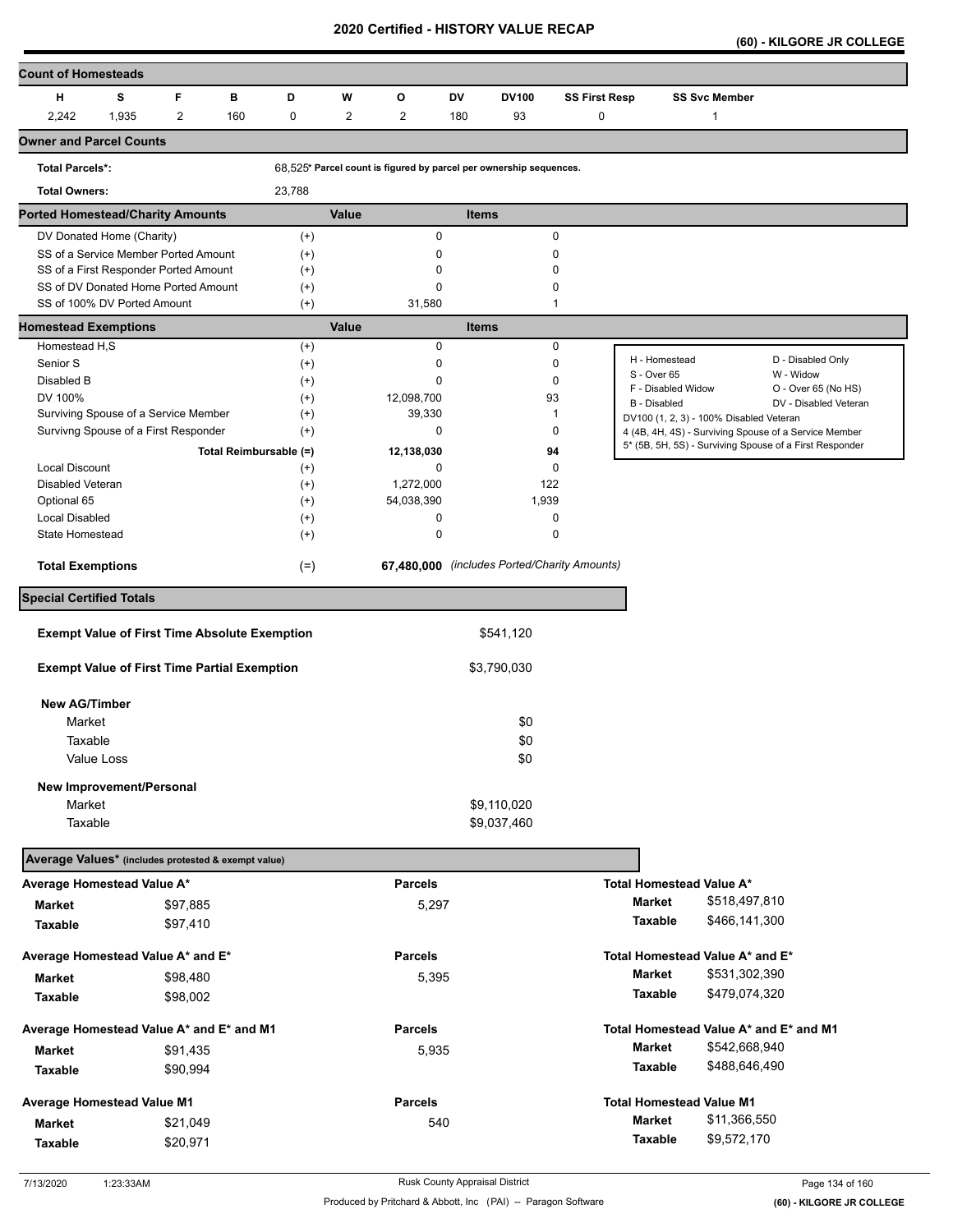| <b>Minerals</b>                            | Value        | <b>Items</b> |                                    |               |
|--------------------------------------------|--------------|--------------|------------------------------------|---------------|
| Mineral_Value                              | 121,387,580  | 37,249       |                                    |               |
| Mineral Value - Real                       | 1,507,350    | 5            |                                    |               |
| Mineral Value - Personal                   | 181,706,790  | 17,991       | <b>Total Mineral Value:</b>        | 304,601,720   |
| <b>Mineral Loss</b>                        | Value        | <b>Items</b> |                                    |               |
| Less Mineral Exempt Property               | 6,792,680    | 116          | <b>Total Mineral Exempt Value:</b> | 6,792,680     |
| Less \$500 Inc. Mineral Owner              | 1,054,950    | 16,904       |                                    |               |
| <b>Less Mineral Abatements</b>             | 0            | $\mathbf 0$  |                                    |               |
| Less Mineral Freeports/Interstate Commerce | $\mathbf 0$  | $\mathbf 0$  |                                    |               |
| Less Mineral Unknown                       | 4,370        | 11           |                                    |               |
| Less TCEQ/Pollution Control                | 446,030      | 6            |                                    |               |
| Less VLA                                   | 0            | $\mathbf 0$  |                                    |               |
| <b>Less Mineral Protested Value</b>        | $\mathbf 0$  | $\mathbf 0$  | <b>Taxload Mineral Total:</b>      | 297,809,040   |
| Land                                       | <b>Value</b> | <b>Items</b> |                                    |               |
| Land - Homesite                            | 77,926,950   | 5,862        |                                    |               |
| Land - Non Homesite                        | 58,220,900   | 3,149        |                                    |               |
| Land - Productivity Market                 | 266,890,960  | 3,493        |                                    |               |
| Land - Income                              | 544,530      | 9            | <b>Total Land Value:</b>           | 403,583,340   |
| Land Timber Gain                           | 0            | $\mathbf 0$  |                                    |               |
| Improvements                               | <b>Value</b> | <b>Items</b> |                                    |               |
| Improvements - Homesite                    | 539,332,510  | 5,824        |                                    |               |
| New Improvements - Homesite                | 6,968,370    | 170          |                                    |               |
| Improvements - Non Homesite                | 113,581,560  | 1,595        |                                    |               |
| New Improvements - Non Homesite            | 980,470      | 22           |                                    |               |
| Improvements - Income                      | 7,343,670    | 17           | <b>Total Improvement Value:</b>    | 668,206,580   |
| <b>Ag Loss</b>                             | Value        | <b>Items</b> |                                    |               |
| <b>Productivity Market</b>                 | 266,890,960  | 3,493        |                                    |               |
| Land Ag 1D                                 | 0            | $\mathbf 0$  |                                    |               |
| Land Ag 1D1                                | 3,038,110    | 1,525        |                                    |               |
| Land Ag Tim                                | 7,572,040    | 7,572,040    | <b>Productivity Loss:</b>          | 256,280,810   |
| <b>Real Loss</b>                           | <b>Value</b> |              |                                    |               |
| Land Homesite Exempt                       | 29,170       |              |                                    |               |
| Land Non-Homesite Exempt                   | 9,838,820    |              |                                    |               |
| <b>Productivity Market Exempt</b>          | 0            |              |                                    |               |
| Income Land Exempt                         | 0            |              |                                    |               |
| Improvement Homesite Exempt                | 573,340      |              |                                    |               |
| New Improvement Homesite Exempt            | 0            |              |                                    |               |
| Improvement Non-Homesite Exempt            | 39,901,870   |              |                                    |               |
| New Improvement Non-Homesite Exempt        | 0            |              |                                    |               |
| Income Improvement Exempt                  | 0            |              | <b>Real Exempt Total:</b>          | 50,368,230    |
| Personal                                   | Value        | <b>Items</b> | <b>Taxload Real Total:</b>         | 765,140,880   |
| Personal - Homesite                        | 10,430,680   | 504          |                                    |               |
| New Personal - Homesite                    | 1,061,840    | 37           |                                    |               |
| Personal - Non Homesite                    | 20,057,207   | 750          |                                    |               |
| New Personal - Non Homesite                | 99,340       | 4            | <b>Total Personal Value:</b>       | 31,649,067    |
| <b>Personal Loss</b>                       | <b>Value</b> |              |                                    |               |
| Personal Homesite Exempt                   | $\pmb{0}$    |              |                                    |               |
| New Personal Homesite Exempt               | 0            |              |                                    |               |
| Personal Non-Homesite Exempt               | 147,879      |              |                                    |               |
| New Personal Non-Homesite Exempt           | 0            |              |                                    |               |
| Personal Under 500                         | 6,229        |              | <b>Personal Exempt Total:</b>      | 147,879       |
|                                            |              |              | <b>Taxload Personal Total:</b>     |               |
|                                            |              |              |                                    | 31,501,188    |
|                                            |              |              |                                    |               |
|                                            |              |              | <b>Total Appraised:</b>            | 1,087,370,455 |
|                                            |              |              |                                    |               |
|                                            |              |              | <b>Taxroll Load Total:</b>         | 1,094,451,108 |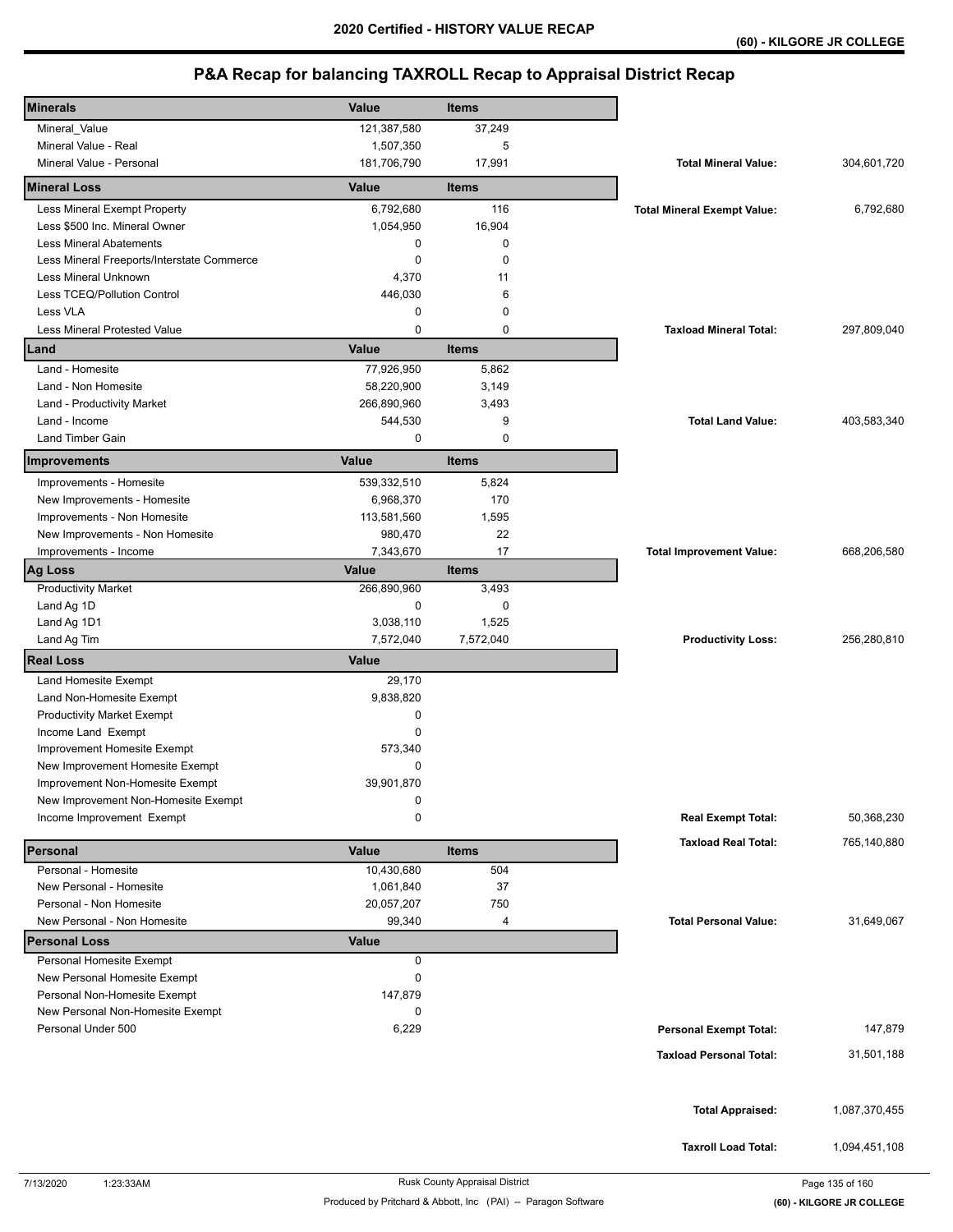## **(60) - KILGORE JR COLLEGE**

|                                  | <b>Category Code Breakdown</b> |                    |            |               |                                      |                        |                     |              |                |                                    |                                    |
|----------------------------------|--------------------------------|--------------------|------------|---------------|--------------------------------------|------------------------|---------------------|--------------|----------------|------------------------------------|------------------------------------|
| Cat<br>Code                      | <b>Items</b>                   | <b>Acres</b>       | Land       | Ag/Timber     | <b>Productivity</b><br><b>Market</b> | <b>Taxable</b><br>Land | <b>Improvements</b> | Personal     | <b>Mineral</b> | <b>Total Mkt</b><br><b>Taxable</b> | <b>Total Net</b><br><b>Taxable</b> |
| A1                               | 4,456                          | 6,664.650          | 60,775,580 | $\mathbf 0$   | 0                                    | 60,775,580             | 396,828,100         | 0            | 0              | 457,603,680                        | 409,436,950                        |
| A2                               | 966                            | 1,875.071          | 13,017,050 | 0             | 0                                    | 13,017,050             | 17,129,410          | $\mathbf 0$  | 0              | 30,146,460                         | 24,305,150                         |
| A <sub>3</sub>                   | 490                            | 48.688             | 330,420    | 0             | 0                                    | 330,420                | 61,565,150          | 155,940      | 0              | 62,051,510                         | 58,355,760                         |
| A4                               | 69                             | 108.066            | 571,600    | 0             | $\pmb{0}$                            | 571,600                | 1,567,500           | 0            | 0              | 2,139,100                          | 2,056,670                          |
| А*                               | 5,981                          | 8,696.475          | 74,694,650 | 0             | 0                                    | 74,694,650             | 477,090,160         | 155,940      | 0              | 551,940,750                        | 494,154,530                        |
| <b>B1</b>                        | 13                             | 13.445             | 285,080    | 0             | 0                                    | 285,080                | 4,036,070           | 0            | 0              | 4,321,150                          | 4,291,150                          |
| B <sub>2</sub>                   | 26                             | 20.785             | 318,860    | 0             | $\pmb{0}$                            | 318,860                | 2,648,010           | 0            | 0              | 2,966,870                          | 2,936,870                          |
| B*                               | 39                             | 34.230             | 603,940    | 0             | 0                                    | 603,940                | 6,684,080           | 0            | 0              | 7,288,020                          | 7,228,020                          |
| C1                               | 393                            | 286.657            | 2,705,800  | 0             | 0                                    | 2,705,800              | 84,690              | 0            | 0              | 2,790,490                          | 2,769,160                          |
| C <sub>10</sub>                  | $\overline{7}$                 | 310.357            | 8,629,570  | 0             | 0                                    | 8,629,570              | 0                   | 0            | 0              | 8,629,570                          | 8,629,570                          |
| C <sub>1</sub> B                 | 34                             | 109.180            | 580,560    | 0             | $\pmb{0}$                            | 580,560                | 61,760              | 0            | 0              | 642,320                            | 642,320                            |
| C <sub>1</sub> R                 | 1,032                          | 3,002.505          | 10,553,750 | 0             | 0                                    | 10,553,750             | 745,110             | 0            | 0              | 11,298,860                         | 11,133,610                         |
| C <sub>1</sub> V                 | $\overline{1}$                 | 0.000              | 0          | 0             | $\pmb{0}$                            | 0                      | 0                   | 0            | 0              | $\mathbf 0$                        | 0                                  |
| $\mathbf{C}^*$                   | 1,467                          | 3,708.699          | 22,469,680 | 0             | 0                                    | 22,469,680             | 891,560             | 0            | 0              | 23,361,240                         | 23,174,660                         |
| D <sub>1</sub>                   | 3,493                          | 100,061.461        | 0          | 10.610.150    | 266,890,960                          | 10,610,150             | $\pmb{0}$           | 0            | 0              | 10,610,150                         | 10,580,420                         |
| D <sub>2</sub>                   | 350                            | 0.000              | 0          | $\pmb{0}$     | $\pmb{0}$                            | 0                      | 11,894,990          | 0            | 0              | 11,894,990                         | 11,884,990                         |
| D*                               | 3,843                          | 100,061.461        | 0          | 10,610,150    | 266,890,960                          | 10,610,150             | 11,894,990          | 0            | 0              | 22,505,140                         | 22,465,410                         |
| Ε                                | 234                            | 304.548            | 1,918,640  | 0             | 0                                    | 1,918,640              | 15,838,290          | 0            | 0              | 17,756,930                         | 16,772,570                         |
| E1                               | 791                            | 2,264.387          | 9,238,130  | 0             | 0                                    | 9,238,130              | 77,110,510          | 0            | 0              | 86,348,640                         | 76,999,800                         |
| E <sub>2</sub>                   | 77                             | 138.090            | 781,250    | 0             | 0                                    | 781,250                | 1,324,080           | 0            | 0              | 2,105,330                          | 1,509,470                          |
| E4                               | $\overline{1}$                 | 1.000              | 8,000      | 0             | 0                                    | 8,000                  | 36,850              | 0            | 0              | 44,850                             | 44,850                             |
| <b>ENQ</b>                       | 226                            | 2,875.671          | 8,618,120  | 0             | 0                                    | 8,618,120              | 474,040             | 0            | 0              | 9,092,160                          | 9,076,180                          |
| E*                               | 1,329                          | 5,583.696          | 20,564,140 | 0             | 0                                    | 20,564,140             | 94,783,770          | 0            | 0              | 115,347,910                        | 104,402,870                        |
|                                  |                                |                    |            |               |                                      |                        |                     |              |                |                                    |                                    |
| F1<br>F <sub>1</sub>             | 207<br>207                     | 335.313<br>335.313 | 3,426,270  | 0<br>$\bf{0}$ | 0<br>0                               | 3,426,270              | 18,776,290          | 0            | 0<br>$\pmb{0}$ | 22,202,560                         | 22,202,560                         |
|                                  |                                |                    | 3,426,270  |               |                                      | 3,426,270              | 18,776,290          | $\pmb{0}$    |                | 22,202,560                         | 22,202,560                         |
| F <sub>2</sub><br>F <sub>2</sub> | 103<br>103                     | 1,126.272          | 4,102,390  | 0<br>0        | 0<br>0                               | 4,102,390              | 15,184,280          | 0            | 711,350        | 19,998,020                         | 19,998,020                         |
|                                  |                                | 1,126.272          | 4,102,390  |               |                                      | 4,102,390              | 15,184,280          | 0            | 711,350        | 19,998,020                         | 19,998,020                         |
| F*                               | 310                            | 1,461.585          | 7,528,660  | 0             | 0                                    | 7,528,660              | 33,960,570          | 0            | 711,350        | 42,200,580                         | 42,200,580                         |
| G1                               | 37,249                         | 0.000              | 0          | 0             | 0                                    | 0                      | 0                   | 0            | 121,387,580    | 121,387,580                        | 121,383,210                        |
| G*                               | 37,249                         | 0.000              | 0          | 0             | 0                                    | 0                      | 0                   | 0            | 121,387,580    | 121,387,580                        | 121,383,210                        |
| J1                               | 19                             | 0.000              | 0          | 0             | 0                                    | 0                      | 0                   | 0            | 1,875,440      | 1,875,440                          | 71,500                             |
| J2                               | 16                             | 50.671             | 171,280    | 0             | $\pmb{0}$                            | 171,280                | 840                 | 0            | 1,063,170      | 1,235,290                          | 1,235,290                          |
| J3                               | 41                             | 24.230             | 121,010    | 0             | 0                                    | 121,010                | $\pmb{0}$           | 0            | 28,357,380     | 28,478,390                         | 28,478,390                         |
| J4                               | 30                             | 46.337             | 261,490    | 0             | 0                                    | 261,490                | 2,392,010           | 0            | 1,380,180      | 4,033,680                          | 4,033,680                          |
| J4A                              | $\overline{2}$                 | 0.000              | 0          | 0             | 0                                    | 0                      | $\pmb{0}$           | 0            | 2,801,580      | 2,801,580                          | 2,801,580                          |
| J5                               | 12                             | 1.278              | 7,500      | 0             | 0                                    | 7,500                  | 3,420               | 0            | 11,457,550     | 11,468,470                         | 7,132,080                          |
| J5A                              | $\mathbf{1}$                   | 0.000              | 0          | 0             | $\pmb{0}$                            | $\pmb{0}$              | $\pmb{0}$           | 0            | 20,000         | 20,000                             | 20,000                             |
| J6                               | 478                            | 14.587             | 27,470     | 0             | 0                                    | 27,470                 | 0                   | 0            | 25,953,840     | 25,981,310                         | 25,979,810                         |
| J6A                              | 91                             | 0.000              | 0          | 0             | 0                                    | 0                      | 0                   | 0            | 15, 143, 150   | 15, 143, 150                       | 15, 143, 150                       |
| J7                               | 11                             | 0.000              | 0          | 0             | 0                                    | 0                      | 0                   | 0            | 3,109,800      | 3,109,800                          | 3,109,800                          |
| ${\sf J}8$                       | $\overline{1}$                 | 1.467              | 9,540      | 0             | $\pmb{0}$                            | 9,540                  | $\pmb{0}$           | 0            | 0              | 9,540                              | 9,540                              |
| J*                               | 702                            | 138.571            | 598,290    | 0             | 0                                    | 598,290                | 2,396,270           | 0            | 91,162,090     | 94,156,650                         | 88,014,820                         |
| L1                               | 428                            | 0.000              | 0          | 0             | 0                                    | 0                      |                     | 0 15,336,675 | 0              | 15,336,675                         | 14,827,155                         |
| L1                               | 428                            | 0.000              | 0          | 0             | 0                                    | 0                      |                     | 0 15,336,675 | 0              | 15,336,675                         | 14,827,155                         |
| L <sub>2</sub> A                 | 39                             | 0.000              | 0          | 0             | $\pmb{0}$                            | 0                      | 0                   | 0            | 7,220,080      | 7,220,080                          | 7,220,080                          |
| L2B                              | 4                              | 0.000              | 0          | 0             | $\pmb{0}$                            | 0                      | $\pmb{0}$           | 0            | 639,200        | 639,200                            | 639,200                            |
| L <sub>2</sub> C                 | 41                             | 0.000              | 0          | 0             | $\pmb{0}$                            | 0                      | 0                   | 0            | 14,404,540     | 14,404,540                         | 14,404,540                         |
| L <sub>2</sub> D                 | 37                             | 0.000              | 0          | 0             | $\pmb{0}$                            | 0                      | 0                   | 0            | 2,770,590      | 2,770,590                          | 2,770,590                          |
| L2G                              | 67                             | 0.000              | 0          | 0             | 0                                    | 0                      | 0                   | 0            | 47,694,130     | 47,694,130                         | 47,249,600                         |
| L <sub>2</sub> H                 | 11                             | 0.000              | 0          | 0             | $\pmb{0}$                            | 0                      | $\pmb{0}$           | 0            | 774,320        | 774,320                            | 774,320                            |
| L <sub>2</sub> J                 | 41                             | 0.000              | 0          | 0             | 0                                    | 0                      | 0                   | 0            | 330,990        | 330,990                            | 330,990                            |

7/13/2020 1:23:33AM Rusk County Appraisal District Page 136 of 160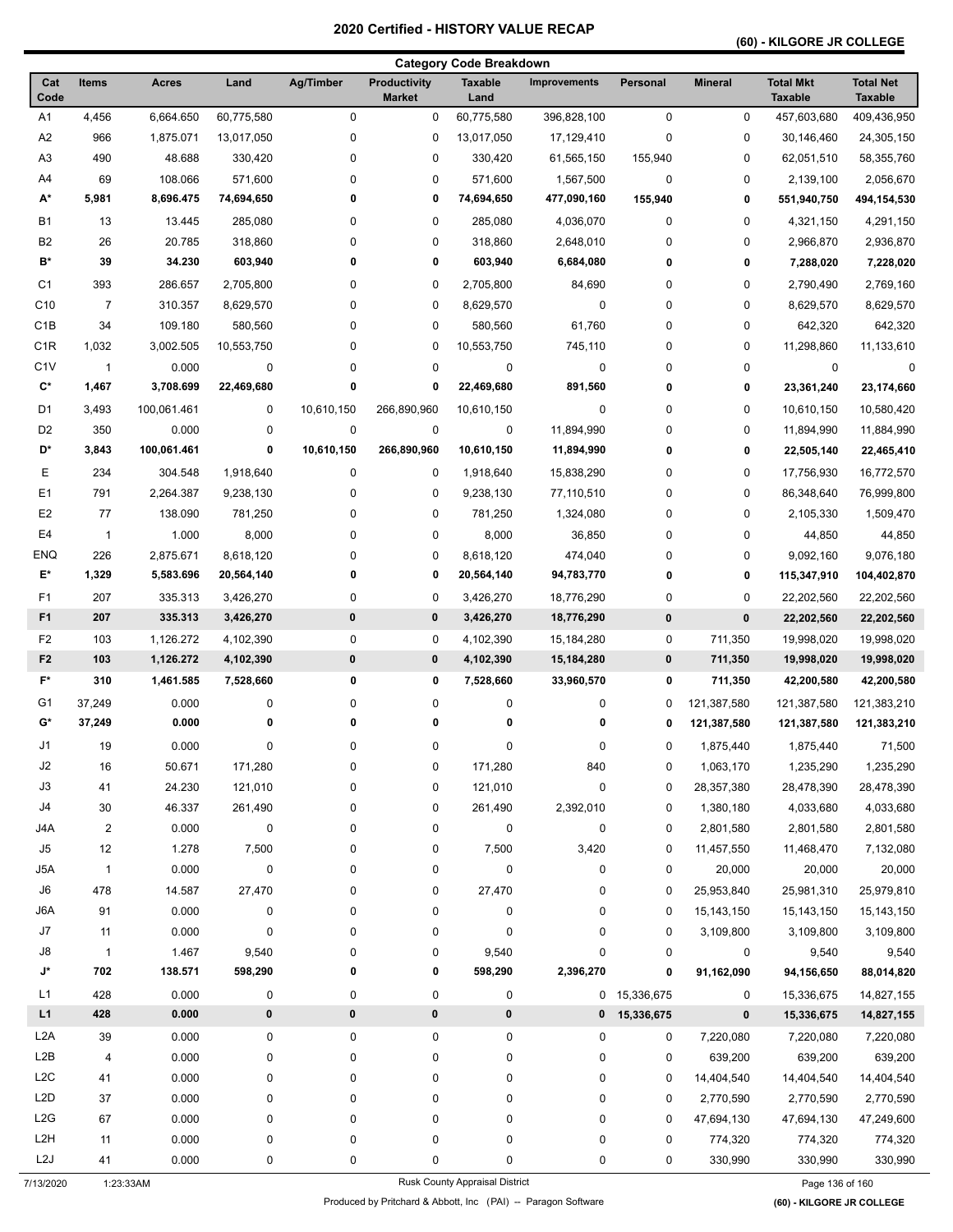### **(60) - KILGORE JR COLLEGE**

|                    | <b>Category Code Breakdown</b> |              |             |             |                               |                        |                     |              |                |                                    |                                    |  |
|--------------------|--------------------------------|--------------|-------------|-------------|-------------------------------|------------------------|---------------------|--------------|----------------|------------------------------------|------------------------------------|--|
| Cat<br>Code        | <b>Items</b>                   | <b>Acres</b> | Land        | Ag/Timber   | Productivity<br><b>Market</b> | <b>Taxable</b><br>Land | <b>Improvements</b> | Personal     | <b>Mineral</b> | <b>Total Mkt</b><br><b>Taxable</b> | <b>Total Net</b><br><b>Taxable</b> |  |
| L <sub>2L</sub>    | $\mathbf{3}$                   | 0.000        | $\mathbf 0$ | $\mathbf 0$ | 0                             | $\pmb{0}$              | 0                   | 0            | 7,779,150      | 7,779,150                          | 7,779,150                          |  |
| L <sub>2</sub> M   | 29                             | 0.000        | 0           | 0           | 0                             | 0                      | 0                   | 0            | 4,289,840      | 4,289,840                          | 4,289,840                          |  |
| L <sub>20</sub>    | 12                             | 0.000        | 0           | 0           | 0                             | 0                      | 0                   | 0            | 224,270        | 224,270                            | 224,270                            |  |
| L <sub>2</sub> P   | 13                             | 0.000        | 0           | 0           | 0                             | 0                      | 0                   | 0            | 1,166,250      | 1,166,250                          | 1,166,250                          |  |
| L2Q                | 24                             | 0.000        | 0           | 0           | 0                             | 0                      | 0                   | 0            | 1,543,990      | 1,543,990                          | 1,543,990                          |  |
| L <sub>2</sub> T   | $\overline{\mathbf{4}}$        | 0.000        | 0           | $\mathbf 0$ | 0                             | 0                      | 0                   | $\mathbf 0$  | 796,000        | 796,000                            | 796,000                            |  |
| L2                 | 325                            | 0.000        | 0           | 0           | $\bf{0}$                      | $\pmb{0}$              | 0                   | $\mathbf{0}$ | 89,633,350     | 89,633,350                         | 89,188,820                         |  |
| L*                 | 753                            | 0.000        | 0           | 0           | 0                             | 0                      | 0                   | 15,336,675   | 89,633,350     | 104,970,025                        | 104,015,975                        |  |
| M1                 | 770                            | 0.000        | 0           | 0           | 0                             | 0                      | 29,970              | 14,250,700   | $\pmb{0}$      | 14,280,670                         | 12,402,220                         |  |
| M*                 | 770                            | 0.000        | 0           | 0           | 0                             | 0                      | 29,970              | 14,250,700   | 0              | 14,280,670                         | 12,402,220                         |  |
| O                  | 17                             | 13.848       | 340,000     | 0           | 0                             | 340,000                | 0                   | $\mathbf 0$  | $\pmb{0}$      | 340,000                            | 340,000                            |  |
| O*                 | 17                             | 13.848       | 340,000     | 0           | 0                             | 340,000                | 0                   | 0            | 0              | 340,000                            | 340,000                            |  |
| S                  | 3                              | 0.000        | 0           | 0           | 0                             | 0                      | 0                   | 74,460       | $\pmb{0}$      | 74,460                             | 74,460                             |  |
| $S^*$              | 3                              | 0.000        | 0           | 0           | 0                             | 0                      | 0                   | 74,460       | 0              | 74,460                             | 74,460                             |  |
| XB                 | 43                             | 0.000        | 0           | 0           | 0                             | 0                      | 0                   | 6,179        | 50             | 6,229                              | 0                                  |  |
| XC                 | 16,904                         | 0.000        | $\pmb{0}$   | 0           | 0                             | 0                      | 0                   | $\pmb{0}$    | 1,054,950      | 1,054,950                          | 0                                  |  |
| XO                 | 41                             | 0.000        | 0           | 0           | 0                             | 0                      | 0                   | 1,677,234    | $\pmb{0}$      | 1,677,234                          | 33,700                             |  |
| XV                 | 96                             | 0.000        | $\mathbf 0$ | 0           | 0                             | $\mathsf 0$            | 0                   | $\mathbf 0$  | 652,350        | 652,350                            | 0                                  |  |
| <b>XVA</b>         | 92                             | 249.662      | 1,713,560   | 0           | 0                             | 1,713,560              | 9,329,370           | $\mathbf 0$  | $\pmb{0}$      | 11,042,930                         | 0                                  |  |
| <b>XVB</b>         | 103                            | 350.298      | 2,609,700   | 0           | 0                             | 2,609,700              | 2,335,750           | $\mathbf 0$  | $\pmb{0}$      | 4,945,450                          | 0                                  |  |
| <b>XVC</b>         | 41                             | 360.901      | 1,232,820   | 0           | 0                             | 1,232,820              | 6,327,420           | $\mathbf 0$  | $\pmb{0}$      | 7,560,240                          | 0                                  |  |
| <b>XVD</b>         | 23                             | 533.682      | 2,233,360   | 0           | 0                             | 2,233,360              | 4,376,350           | $\mathbf 0$  | $\pmb{0}$      | 6,609,710                          | 0                                  |  |
| <b>XVE</b>         | 27                             | 58.369       | 319,820     | 0           | 0                             | 319,820                | 108,620             | 0            | $\pmb{0}$      | 428,440                            | 0                                  |  |
| <b>XVF</b>         | 12                             | 37.027       | 284,500     | 0           | 0                             | 284,500                | 0                   | 0            | $\pmb{0}$      | 284,500                            | 0                                  |  |
| <b>XVG</b>         | $\overline{7}$                 | 6.095        | 72,490      | 0           | 0                             | 72,490                 | 1,084,810           | 147,879      | $\pmb{0}$      | 1,305,179                          | 0                                  |  |
| <b>XVH</b>         | 12                             | 366.498      | 1,307,570   | 0           | 0                             | 1,307,570              | 15,479,480          | 0            | $\pmb{0}$      | 16,787,050                         | 0                                  |  |
| XVJ                | $\mathbf{1}$                   | 7.572        | 30,290      | 0           | 0                             | 30,290                 | 328,520             | 0            | $\pmb{0}$      | 358,810                            | $\overline{0}$                     |  |
| <b>XVK</b>         | $\overline{2}$                 | 1.066        | 17,160      | 0           | 0                             | 17,160                 | 661,350             | 0            | $\pmb{0}$      | 678,510                            | $\overline{0}$                     |  |
| <b>XVM</b>         | $\overline{2}$                 | 0.189        | 830         | 0           | 0                             | 830                    | 61,230              | 0            | $\pmb{0}$      | 62,060                             | $\overline{0}$                     |  |
| <b>XVO</b>         | $\mathbf{1}$                   | 0.000        | $\mathbf 0$ | 0           | 0                             | $\mathbf 0$            | 0                   | 0            | $\mathbf 0$    | $\mathbf 0$                        | O                                  |  |
| <b>XVP</b>         | $\overline{2}$                 | 1.324        | 33,330      | 0           | 0                             | 33,330                 | 382,310             | 0            | 0              | 415,640                            | O                                  |  |
| <b>XVQ</b>         | $\mathbf{1}$                   | 9.397        | 37,590      | 0           | 0                             | 37,590                 | 0                   | 0            | $\pmb{0}$      | 37,590                             | 0                                  |  |
| $\mathsf{X}^\star$ | 17,410                         | 1,982.080    | 9,893,020   | 0           | 0                             | 9,893,020              | 40,475,210          | 1,831,292    | 1,707,350      | 53,906,872                         | 33,700                             |  |
|                    | 69,873                         | 121,680.643  | 136,692,380 | 10,610,150  | 266,890,960                   | 147,302,530            | 668,206,580         | 31,649,067   | 304,601,720    | 1,151,759,897 1,019,890,455        |                                    |  |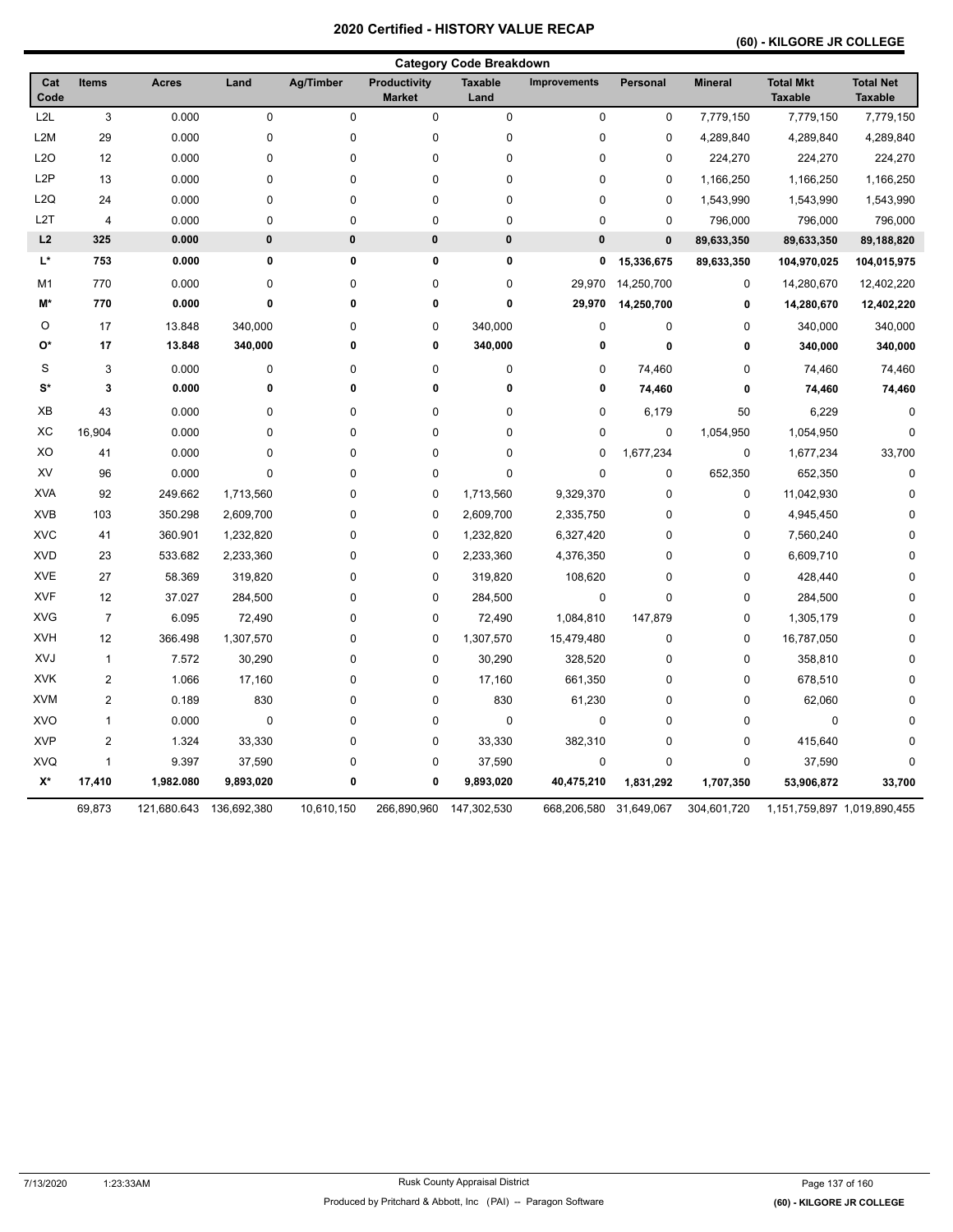|                                                    |                    | serunea     | ו טווי<br>vn i |               |                                                                |           | (61) - GREGG CO ESD #1 |
|----------------------------------------------------|--------------------|-------------|----------------|---------------|----------------------------------------------------------------|-----------|------------------------|
| Land                                               |                    | Value       | <b>Items</b>   | <b>Exempt</b> |                                                                |           |                        |
| Land - Homesite                                    | $^{(+)}$           | 15,967,860  | 1,018          | $\Omega$      |                                                                |           |                        |
| Land - Non Homesite                                | $^{(+)}$           | 24,289,920  | 541            | 994,840       |                                                                |           |                        |
| $^{(+)}$<br>Land - Productivity Market             |                    | 40,163,400  | 531            | 0             |                                                                |           |                        |
| Land - Income                                      | $^{(+)}$           | 0           | 0              | $\Omega$      |                                                                |           |                        |
| <b>Total Land Market Value</b>                     | $(=)$              | 80,421,180  | 2,090          |               | <b>Total Land Value:</b>                                       | $^{(+)}$  | 80,421,180             |
| Improvements                                       |                    | Value       | <b>Items</b>   | <b>Exempt</b> |                                                                |           |                        |
| Improvements - Homesite                            | $^{(+)}$           | 219,839,970 | 1,683          |               | 0                                                              |           |                        |
| New Improvements - Homesite                        | $^{(+)}$           | 3,257,680   | 61             |               | 0                                                              |           |                        |
| Improvements - Non Homesite                        | $^{(+)}$           | 26,976,110  | 382            | 1,979,190     |                                                                |           |                        |
| New Improvements - Non Homesite<br>$^{(+)}$        |                    | 319,670     | 6              |               | 0                                                              |           |                        |
| $^{(+)}$<br>Improvements - Income                  |                    | 0           | 0              |               | 0                                                              |           |                        |
| $(=)$<br><b>Total Improvement Value</b>            |                    | 250,393,430 | 2,132          |               | <b>Total Imp Value:</b>                                        | $^{(+)}$  | 250,393,430            |
| Personal                                           |                    | Value       | <b>Items</b>   | <b>Exempt</b> |                                                                |           |                        |
| Personal - Homesite                                | $^{(+)}$           | 2,771,690   | 116            |               | 0                                                              |           |                        |
| New Personal - Homesite                            | $^{(+)}$           | 225,340     | $\overline{7}$ |               | 0                                                              |           |                        |
| Personal - Non Homesite<br>$^{(+)}$                |                    | 3,414,404   | 157            |               | 0                                                              |           |                        |
| New Personal - Non Homesite                        | $^{(+)}$           | 29,580      | 1              |               | 0                                                              |           |                        |
| <b>Total Personal Value</b>                        | $(=)$              | 6,441,014   | 281            |               | <b>Total Personal Value:</b>                                   |           | 6,441,014              |
| Total Real Estate & Personal Mkt Value (=)         |                    | 337,255,624 | 4,503          |               |                                                                | $(+)$     |                        |
| <b>Minerals</b>                                    |                    | Value       | <b>Items</b>   |               |                                                                |           |                        |
| <b>Mineral Value</b>                               | $^{(+)}$           | 11,819,370  | 15.668         |               |                                                                |           |                        |
| Mineral Value - Real                               | $^{(+)}$           | 0           | $\mathbf{0}$   |               |                                                                |           |                        |
| Mineral Value - Personal                           | $^{(+)}$           | 6,554,350   | 7,156          |               |                                                                |           |                        |
| <b>Total Mineral Market Value</b>                  | $(=)$              | 18,373,720  | 22,824         |               | <b>Total Min Mkt Value:</b>                                    | $(+)$     | 18,373,720             |
| $(=)$<br><b>Total Market Value</b>                 |                    | 355,629,344 |                |               | <b>Total Market Value:</b>                                     | $(=/+)$   | 355,629,344            |
| Ag/Timber *does not include protested              |                    | Value       | <b>Items</b>   |               |                                                                |           |                        |
| Land Timber Gain                                   | $^{(+)}$           | 0           | 0              |               | <b>Land Timber Gain:</b>                                       | $(+)$     | 0                      |
| <b>Productivity Market</b>                         | $^{(+)}$           | 40,163,400  | 531            |               |                                                                |           |                        |
| $(-)$<br>Land Ag 1D                                |                    | 0           | 0              |               |                                                                |           |                        |
| $(-)$<br>Land Ag 1D1                               |                    | 376,430     | 282            |               |                                                                |           |                        |
| Land Ag Tim                                        | $(-)$              | 1,198,160   | 340            |               |                                                                |           |                        |
| Productivity Loss: (=)                             |                    | 38,588,810  | 531            |               | <b>Productivity Loss:</b>                                      | $(\cdot)$ | 38,588,810             |
| Losses                                             |                    | Value       | <b>Items</b>   |               |                                                                |           |                        |
| Less Real Exempt Property                          | $(-)$              | 2,974,030   | 35             |               |                                                                |           |                        |
| $(-)$<br>Less \$500 Inc. Real Personal             |                    | 3,702       | 17             |               |                                                                |           |                        |
| Less Disaster Exemption<br>$(-)$                   |                    | 0           | 0              |               | <b>Total Market Taxable:</b>                                   | (=)       | 317,040,534            |
| Less Real/Personal Abatements                      | $(\textnormal{-})$ | 0           | 0              |               |                                                                |           |                        |
| $(-)$<br>Less Community Housing                    |                    | 0           | 0              |               |                                                                |           |                        |
| $(-)$<br>Less Freeport                             |                    | 0           | 0              |               |                                                                |           |                        |
| <b>Less Allocation</b><br>$(-)$                    |                    | 0           | 0              |               |                                                                |           |                        |
| Less MultiUse<br>$(-)$                             |                    | 55,000      | 2              |               |                                                                |           |                        |
| $(-)$<br>Less Goods In Transit (Real & Industrial) |                    | 0           | 0              |               |                                                                |           |                        |
| <b>Less Historical</b>                             | $(-)$              | 0           | 0              |               |                                                                |           |                        |
| Less Solar/Wind Power                              | $(-)$              | 0           | 0              |               | <b>Total Protested Value:</b>                                  |           | 0                      |
| Less Vehicle Leased for Personal Use               | $(-)$              | 915,965     | 12             |               | <b>Protested % of Total Market:</b>                            |           |                        |
| Less Real Protested Value                          | $(-)$              | $\Omega$    | 0              |               |                                                                |           | 0.00%                  |
| Less 10% Cap Loss                                  | $(-)$              | 498,910     | 54             |               |                                                                |           |                        |
| Less TCEQ/Pollution Control                        | $(-)$              | 23,800      | 1              |               |                                                                |           |                        |
| Less VLA Loss<br>$(-)$                             |                    | 0           | 0              |               |                                                                |           |                        |
| Less Mineral Exempt Property                       | $(-)$              | 491,390     | 13             |               |                                                                |           |                        |
| Less \$500 Inc. Mineral Owner                      | $(-)$              | 239,860     | 7,105          |               |                                                                |           |                        |
| $(-)$<br><b>Less Mineral Abatements</b>            |                    | 0           | 0              |               |                                                                |           |                        |
| <b>Less Mineral Freeports</b>                      | $(-)$              | 0           | 0              |               |                                                                |           |                        |
| Less Interstate Commerce                           | $(-)$              | 0           | 0              |               |                                                                |           |                        |
| Less Foreign Trade                                 | $(-)$              | 0           | 0              |               |                                                                |           |                        |
| Less Mineral Unknown                               | $(-)$              | 1,170       | 4              |               | <b>Total Losses:</b>                                           | $(-)$     | 4,287,862              |
| <b>Less Mineral Protested Value</b>                | $(-)$              | $\Omega$    | 0              |               | <b>Total Appraised Value:</b>                                  | $(=/+)$   | 311,836,707            |
| Total Losses (includes Prod. Loss)                 | $(=)$              | 43,792,637  |                |               | <b>Total Exemptions*:</b><br>* See breakdown on following page | $(-)$     | 2,988,390              |
| <b>Total Appraised Value</b>                       | $(=)$              | 311,836,707 |                |               |                                                                |           |                        |
|                                                    |                    |             |                |               | <b>Net Taxable Value:</b>                                      |           | 308,848,317            |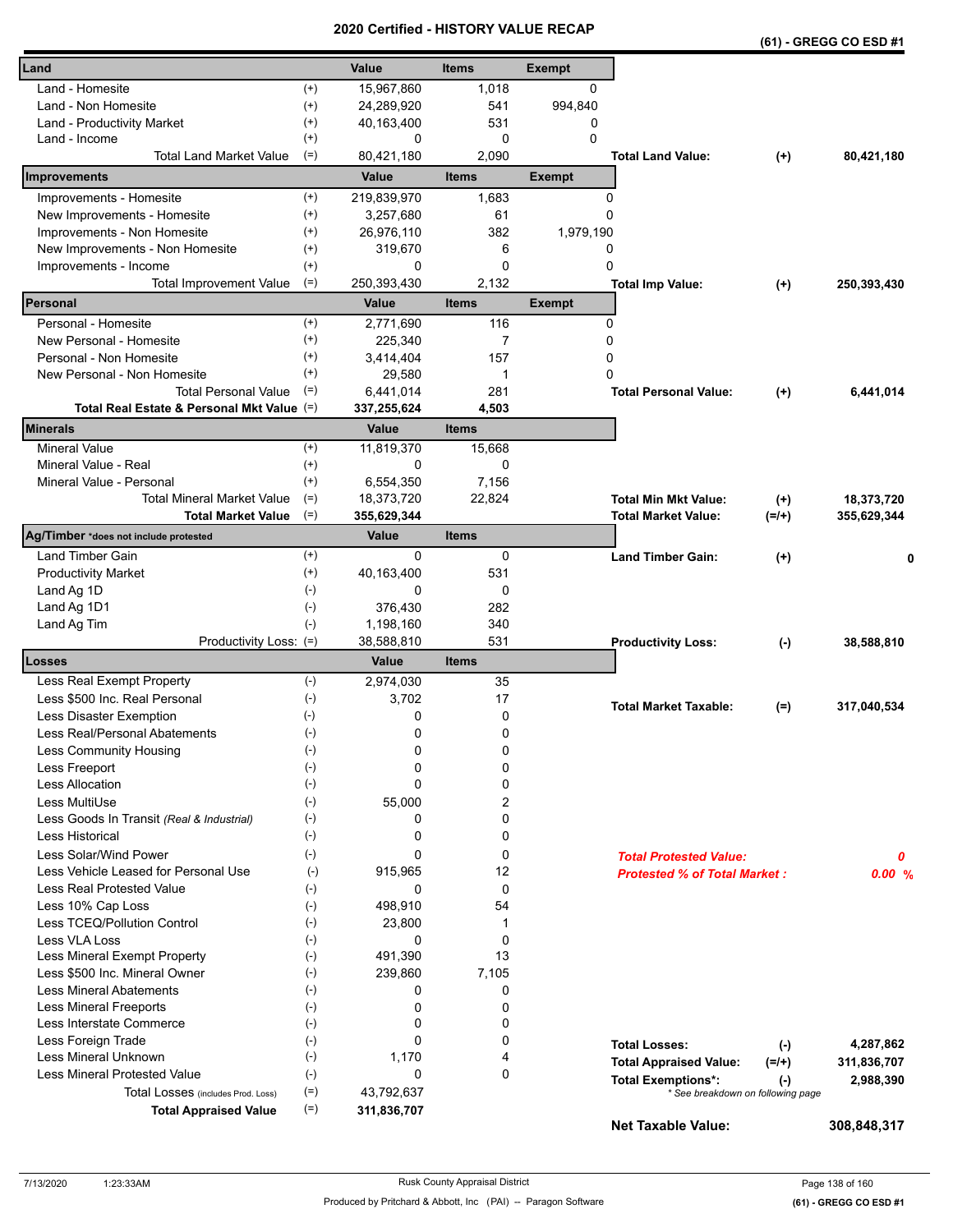**(61) - GREGG CO ESD #1** 

| <b>Count of Homesteads</b>                           |     |              |                        |                      |                                                                    |              |              |                                             |                                         |                      |                                                                                                                  |
|------------------------------------------------------|-----|--------------|------------------------|----------------------|--------------------------------------------------------------------|--------------|--------------|---------------------------------------------|-----------------------------------------|----------------------|------------------------------------------------------------------------------------------------------------------|
| н                                                    | s   | F            | в<br>D                 | W                    | o                                                                  | DV           | <b>DV100</b> | <b>SS First Resp</b>                        |                                         | <b>SS Svc Member</b> |                                                                                                                  |
| 584                                                  | 629 | $\mathbf{1}$ | 36<br>0                | $\mathbf 0$          | 0                                                                  | 45           | 17           | 0                                           |                                         | 0                    |                                                                                                                  |
| <b>Owner and Parcel Counts</b>                       |     |              |                        |                      |                                                                    |              |              |                                             |                                         |                      |                                                                                                                  |
|                                                      |     |              |                        |                      |                                                                    |              |              |                                             |                                         |                      |                                                                                                                  |
| <b>Total Parcels*:</b>                               |     |              |                        |                      | 25,957* Parcel count is figured by parcel per ownership sequences. |              |              |                                             |                                         |                      |                                                                                                                  |
| <b>Total Owners:</b>                                 |     |              | 5,566                  |                      |                                                                    |              |              |                                             |                                         |                      |                                                                                                                  |
| <b>Ported Homestead/Charity Amounts</b>              |     |              |                        | Value                |                                                                    | <b>Items</b> |              |                                             |                                         |                      |                                                                                                                  |
| DV Donated Home (Charity)                            |     |              |                        | $^{(+)}$             | 0                                                                  |              |              | $\mathbf 0$                                 |                                         |                      |                                                                                                                  |
| SS of a Service Member Ported Amount                 |     |              |                        | $^{(+)}$             | 0                                                                  |              |              | 0                                           |                                         |                      |                                                                                                                  |
| SS of a First Responder Ported Amount                |     |              |                        | $^{(+)}$             | 0                                                                  |              |              | 0                                           |                                         |                      |                                                                                                                  |
| SS of DV Donated Home Ported Amount                  |     |              |                        | $^{(+)}$             | 0                                                                  |              |              | 0                                           |                                         |                      |                                                                                                                  |
| SS of 100% DV Ported Amount                          |     |              |                        | $^{(+)}$             | $\mathbf 0$                                                        |              |              | 0                                           |                                         |                      |                                                                                                                  |
| <b>Homestead Exemptions</b>                          |     |              |                        | Value                |                                                                    | <b>Items</b> |              |                                             |                                         |                      |                                                                                                                  |
| Homestead H,S                                        |     |              |                        | $^{(+)}$             | 0                                                                  |              |              | $\mathbf 0$                                 | H - Homestead                           |                      | D - Disabled Only                                                                                                |
| Senior S                                             |     |              |                        | $^{(+)}$             | 0                                                                  |              |              | 0                                           | S - Over 65                             |                      | W - Widow                                                                                                        |
| Disabled B                                           |     |              |                        | $^{(+)}$             | 0                                                                  |              |              | $\Omega$                                    | F - Disabled Widow                      |                      | O - Over 65 (No HS)                                                                                              |
| DV 100%<br>Surviving Spouse of a Service Member      |     |              |                        | $^{(+)}$<br>$^{(+)}$ | 2,587,390<br>0                                                     |              |              | 17<br>0                                     | <b>B</b> - Disabled                     |                      | DV - Disabled Veteran                                                                                            |
| Survivng Spouse of a First Responder                 |     |              |                        | $^{(+)}$             | 0                                                                  |              |              | 0                                           | DV100 (1, 2, 3) - 100% Disabled Veteran |                      |                                                                                                                  |
|                                                      |     |              |                        |                      |                                                                    |              |              |                                             |                                         |                      | 4 (4B, 4H, 4S) - Surviving Spouse of a Service Member<br>5* (5B, 5H, 5S) - Surviving Spouse of a First Responder |
|                                                      |     |              | Total Reimbursable (=) |                      | 2,587,390                                                          |              |              | 17                                          |                                         |                      |                                                                                                                  |
| <b>Local Discount</b>                                |     |              |                        | $^{(+)}$             | 0                                                                  |              |              | 0                                           |                                         |                      |                                                                                                                  |
| Disabled Veteran<br>Optional 65                      |     |              |                        | $^{(+)}$<br>$^{(+)}$ | 401,000<br>0                                                       |              |              | 36<br>0                                     |                                         |                      |                                                                                                                  |
| <b>Local Disabled</b>                                |     |              |                        | $^{(+)}$             | 0                                                                  |              |              | 0                                           |                                         |                      |                                                                                                                  |
| State Homestead                                      |     |              |                        | $^{(+)}$             | 0                                                                  |              |              | 0                                           |                                         |                      |                                                                                                                  |
|                                                      |     |              |                        |                      |                                                                    |              |              |                                             |                                         |                      |                                                                                                                  |
| <b>Total Exemptions</b>                              |     |              |                        | $(=)$                |                                                                    |              |              | 2,988,390 (includes Ported/Charity Amounts) |                                         |                      |                                                                                                                  |
| <b>Special Certified Totals</b>                      |     |              |                        |                      |                                                                    |              |              |                                             |                                         |                      |                                                                                                                  |
|                                                      |     |              |                        |                      |                                                                    |              |              |                                             |                                         |                      |                                                                                                                  |
| <b>Exempt Value of First Time Absolute Exemption</b> |     |              |                        |                      |                                                                    |              | \$0          |                                             |                                         |                      |                                                                                                                  |
| <b>Exempt Value of First Time Partial Exemption</b>  |     |              |                        |                      |                                                                    |              | \$220,420    |                                             |                                         |                      |                                                                                                                  |
|                                                      |     |              |                        |                      |                                                                    |              |              |                                             |                                         |                      |                                                                                                                  |
| <b>New AG/Timber</b>                                 |     |              |                        |                      |                                                                    |              |              |                                             |                                         |                      |                                                                                                                  |
| Market                                               |     |              |                        |                      |                                                                    |              | \$0          |                                             |                                         |                      |                                                                                                                  |
| Taxable                                              |     |              |                        |                      |                                                                    |              | \$0          |                                             |                                         |                      |                                                                                                                  |
| Value Loss                                           |     |              |                        |                      |                                                                    |              | \$0          |                                             |                                         |                      |                                                                                                                  |
|                                                      |     |              |                        |                      |                                                                    |              |              |                                             |                                         |                      |                                                                                                                  |
| New Improvement/Personal<br>Market                   |     |              |                        |                      |                                                                    |              | \$3,832,270  |                                             |                                         |                      |                                                                                                                  |
| Taxable                                              |     |              |                        |                      |                                                                    |              | \$3,832,270  |                                             |                                         |                      |                                                                                                                  |
|                                                      |     |              |                        |                      |                                                                    |              |              |                                             |                                         |                      |                                                                                                                  |
| Average Values* (includes protested & exempt value)  |     |              |                        |                      |                                                                    |              |              |                                             |                                         |                      |                                                                                                                  |
| Average Homestead Value A*                           |     |              |                        |                      | <b>Parcels</b>                                                     |              |              |                                             | Total Homestead Value A*                |                      |                                                                                                                  |
| <b>Market</b>                                        |     | \$138,019    |                        |                      | 1,592                                                              |              |              |                                             | Market                                  | \$219,726,320        |                                                                                                                  |
| Taxable                                              |     | \$137,836    |                        |                      |                                                                    |              |              |                                             | Taxable                                 | \$217,801,210        |                                                                                                                  |
|                                                      |     |              |                        |                      |                                                                    |              |              |                                             |                                         |                      |                                                                                                                  |
| Average Homestead Value A* and E*                    |     |              |                        |                      | <b>Parcels</b>                                                     |              |              |                                             | Total Homestead Value A* and E*         |                      |                                                                                                                  |
| <b>Market</b>                                        |     | \$137,934    |                        |                      | 1,613                                                              |              |              |                                             | <b>Market</b>                           | \$222,488,630        |                                                                                                                  |
| Taxable                                              |     | \$137,754    |                        |                      |                                                                    |              |              |                                             | Taxable                                 | \$220,662,960        |                                                                                                                  |
| Average Homestead Value A* and E* and M1             |     |              |                        |                      | <b>Parcels</b>                                                     |              |              |                                             | Total Homestead Value A* and E* and M1  |                      |                                                                                                                  |
|                                                      |     |              |                        |                      |                                                                    |              |              |                                             | <b>Market</b>                           | \$225,485,660        |                                                                                                                  |
| Market                                               |     | \$129,962    |                        |                      | 1,735                                                              |              |              |                                             |                                         |                      |                                                                                                                  |
| Taxable                                              |     | \$129,792    |                        |                      |                                                                    |              |              |                                             | Taxable                                 | \$223,676,590        |                                                                                                                  |
| Average Homestead Value M1                           |     |              |                        |                      | <b>Parcels</b>                                                     |              |              |                                             | <b>Total Homestead Value M1</b>         |                      |                                                                                                                  |
| Market                                               |     | \$24,565     |                        |                      | 122                                                                |              |              |                                             | <b>Market</b>                           | \$2,997,030          |                                                                                                                  |
|                                                      |     |              |                        |                      |                                                                    |              |              |                                             | Taxable                                 | \$3,013,630          |                                                                                                                  |
| Taxable                                              |     | \$24,517     |                        |                      |                                                                    |              |              |                                             |                                         |                      |                                                                                                                  |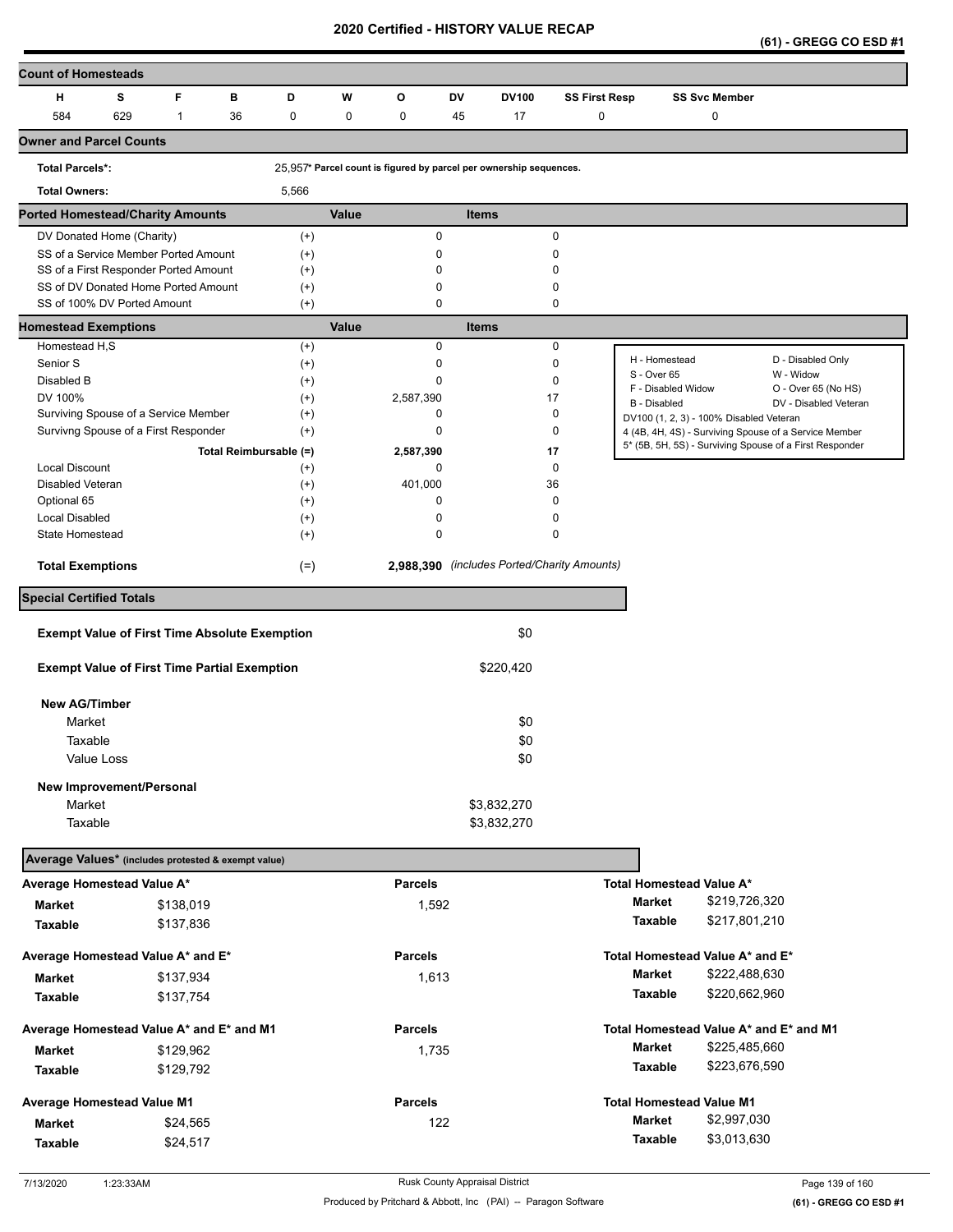| <b>Minerals</b>                            | Value        | <b>Items</b>   |                                    |             |
|--------------------------------------------|--------------|----------------|------------------------------------|-------------|
| Mineral_Value                              | 11,819,370   | 15,668         |                                    |             |
| Mineral Value - Real                       | 0            | 0              |                                    |             |
| Mineral Value - Personal                   | 6,554,350    | 7,156          | <b>Total Mineral Value:</b>        | 18,373,720  |
| <b>Mineral Loss</b>                        | Value        | <b>Items</b>   |                                    |             |
| Less Mineral Exempt Property               | 491,390      | 13             | <b>Total Mineral Exempt Value:</b> | 491,390     |
| Less \$500 Inc. Mineral Owner              | 239,860      | 7,105          |                                    |             |
| <b>Less Mineral Abatements</b>             | 0            | 0              |                                    |             |
| Less Mineral Freeports/Interstate Commerce | 0            | $\mathbf 0$    |                                    |             |
| Less Mineral Unknown                       | 1,170        | 4              |                                    |             |
| Less TCEQ/Pollution Control                | 23,800       |                |                                    |             |
| Less VLA                                   | 0            | 0              |                                    |             |
| Less Mineral Protested Value               | 0            | $\mathbf 0$    | <b>Taxload Mineral Total:</b>      | 17,882,330  |
| Land                                       | Value        | <b>Items</b>   |                                    |             |
| Land - Homesite                            | 15,967,860   | 1,018          |                                    |             |
| Land - Non Homesite                        | 24,289,920   | 541            |                                    |             |
| Land - Productivity Market                 | 40,163,400   | 531            |                                    |             |
| Land - Income                              | 0            | 0              | <b>Total Land Value:</b>           | 80,421,180  |
| <b>Land Timber Gain</b>                    | 0            | $\mathbf 0$    |                                    |             |
| Improvements                               | Value        | <b>Items</b>   |                                    |             |
| Improvements - Homesite                    | 219,839,970  | 1,683          |                                    |             |
| New Improvements - Homesite                | 3,257,680    | 61             |                                    |             |
| Improvements - Non Homesite                | 26,976,110   | 382            |                                    |             |
| New Improvements - Non Homesite            | 319,670      | 6              |                                    |             |
| Improvements - Income                      | 0            | 0              | <b>Total Improvement Value:</b>    | 250,393,430 |
| <b>Ag Loss</b>                             | Value        | <b>Items</b>   |                                    |             |
| <b>Productivity Market</b>                 | 40,163,400   | 531            |                                    |             |
| Land Ag 1D                                 | 0            | $\mathbf 0$    |                                    |             |
| Land Ag 1D1                                | 376,430      | 282            |                                    |             |
| Land Ag Tim                                | 1,198,160    | 1,198,160      | <b>Productivity Loss:</b>          | 38,588,810  |
| <b>Real Loss</b>                           | <b>Value</b> |                |                                    |             |
| Land Homesite Exempt                       | 0            |                |                                    |             |
| Land Non-Homesite Exempt                   | 994,840      |                |                                    |             |
| <b>Productivity Market Exempt</b>          | 0            |                |                                    |             |
| Income Land Exempt                         | 0            |                |                                    |             |
| Improvement Homesite Exempt                | 0            |                |                                    |             |
| New Improvement Homesite Exempt            | 0            |                |                                    |             |
| Improvement Non-Homesite Exempt            | 1,979,190    |                |                                    |             |
| New Improvement Non-Homesite Exempt        | 0            |                |                                    |             |
| Income Improvement Exempt                  | 0            |                | <b>Real Exempt Total:</b>          | 2,974,030   |
| Personal                                   | Value        | <b>Items</b>   | <b>Taxload Real Total:</b>         | 289,251,770 |
| Personal - Homesite                        | 2,771,690    | 116            |                                    |             |
| New Personal - Homesite                    | 225,340      | $\overline{7}$ |                                    |             |
| Personal - Non Homesite                    | 3,414,404    | 157            |                                    |             |
| New Personal - Non Homesite                | 29,580       | $\mathbf 1$    | <b>Total Personal Value:</b>       | 6,441,014   |
| <b>Personal Loss</b>                       | <b>Value</b> |                |                                    |             |
| Personal Homesite Exempt                   | 0            |                |                                    |             |
| New Personal Homesite Exempt               | 0            |                |                                    |             |
| Personal Non-Homesite Exempt               | 0            |                |                                    |             |
| New Personal Non-Homesite Exempt           | 0            |                |                                    |             |
| Personal Under 500                         | 3,702        |                | <b>Personal Exempt Total:</b>      | 0           |
|                                            |              |                | <b>Taxload Personal Total:</b>     | 6,441,014   |
|                                            |              |                |                                    |             |
|                                            |              |                |                                    |             |
|                                            |              |                | <b>Total Appraised:</b>            | 311,836,707 |
|                                            |              |                | <b>Taxroll Load Total:</b>         | 313,575,114 |
|                                            |              |                |                                    |             |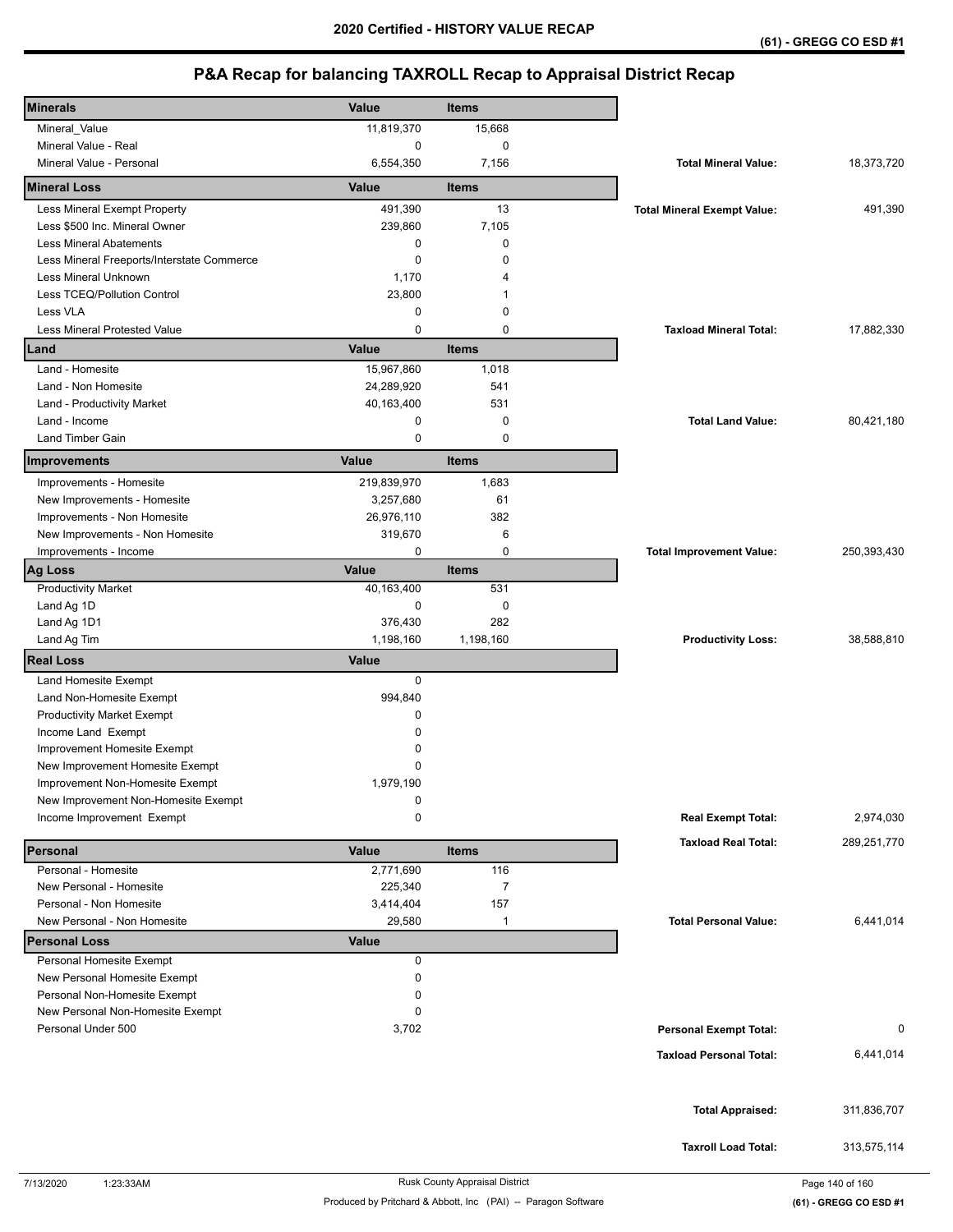## **(61) - GREGG CO ESD #1**

|                  |                         |                |            |             |                                      | <b>Category Code Breakdown</b> |                     |             |                |                                    |                                    |
|------------------|-------------------------|----------------|------------|-------------|--------------------------------------|--------------------------------|---------------------|-------------|----------------|------------------------------------|------------------------------------|
| Cat<br>Code      | <b>Items</b>            | <b>Acres</b>   | Land       | Ag/Timber   | <b>Productivity</b><br><b>Market</b> | <b>Taxable</b><br>Land         | <b>Improvements</b> | Personal    | <b>Mineral</b> | <b>Total Mkt</b><br><b>Taxable</b> | <b>Total Net</b><br><b>Taxable</b> |
| A <sub>1</sub>   | 650                     | 1,294.202      | 11,242,240 | $\mathbf 0$ | 0                                    | 11,242,240                     | 71,731,420          | 0           | 0              | 82,973,660                         | 80,778,530                         |
| A2               | 290                     | 410.076        | 3,866,880  | 0           | 0                                    | 3,866,880                      | 6,255,420           | 0           | 0              | 10,122,300                         | 9,873,330                          |
| A <sub>3</sub>   | 877                     | 6.300          | 61,990     | 0           | $\pmb{0}$                            | 61,990                         | 144,094,120         | 0           | 0              | 144, 156, 110                      | 143,605,830                        |
| A4               | 32                      | 19.426         | 137,220    | 0           | $\pmb{0}$                            | 137,220                        | 2,424,010           | 0           | 0              | 2,561,230                          | 2,545,770                          |
| A <sub>5</sub>   | $\mathbf{1}$            | 0.000          | $\pmb{0}$  | 0           | $\pmb{0}$                            | $\pmb{0}$                      | 820                 | 0           | 0              | 820                                | 820                                |
| A*               | 1,850                   | 1,730.003      | 15,308,330 | 0           | 0                                    | 15,308,330                     | 224,505,790         | 0           | 0              | 239,814,120                        | 236,804,280                        |
| B <sub>2</sub>   | $\mathbf{1}$            | 1.047          | 25,000     | 0           | $\pmb{0}$                            | 25,000                         | 218,460             | 0           | 0              | 243,460                            | 243,460                            |
| B*               | 1                       | 1.047          | 25,000     | 0           | 0                                    | 25,000                         | 218,460             | 0           | 0              | 243,460                            | 243,460                            |
| C1               | 61                      | 67.272         | 631,850    | 0           | 0                                    | 631,850                        | 62,580              | 0           | 0              | 694,430                            | 694,430                            |
| C <sub>10</sub>  | 13                      | 812.347        | 16,018,460 | 0           | 0                                    | 16,018,460                     | 0                   | 0           | 0              | 16,018,460                         | 16,018,460                         |
| C <sub>1</sub> B | $\overline{2}$          | 3.100          | 25,420     | 0           | $\pmb{0}$                            | 25,420                         | $\pmb{0}$           | 0           | 0              | 25,420                             | 25,420                             |
| C <sub>1</sub> R | 259                     | 3,170.511      | 2,993,190  | 0           | $\pmb{0}$                            | 2,993,190                      | 139,320             | 0           | 0              | 3,132,510                          | 3,122,510                          |
| C <sub>1</sub> V | $\overline{7}$          | 0.000          | 0          | 0           | $\pmb{0}$                            | 0                              | 183,270             | 0           | 0              | 183,270                            | 183,270                            |
| C <sub>4</sub>   | $\overline{1}$          | 0.000          | 0          | 0           | 0                                    | 0                              | $\pmb{0}$           | 0           | 0              | 0                                  | $\mathbf 0$                        |
| $C^*$            | 343                     | 4,053.230      | 19,668,920 | 0           | 0                                    | 19,668,920                     | 385,170             | 0           | 0              | 20,054,090                         | 20,044,090                         |
| D1               | 531                     | 13,878.751     | 0          | 1,574,590   | 40,163,400                           | 1,574,590                      | $\pmb{0}$           | 0           | 0              | 1,574,590                          | 1,574,590                          |
| D <sub>2</sub>   | 50                      | 0.000          | 0          | 0           | 0                                    | 0                              | 2,738,930           | 0           | 0              | 2,738,930                          | 2,738,930                          |
| D*               | 581                     | 13,878.751     | 0          | 1,574,590   | 40,163,400                           | 1,574,590                      | 2,738,930           | 0           | 0              | 4,313,520                          | 4,313,520                          |
| Ε                | 33                      | 49.231         | 285,090    | 0           | 0                                    | 285,090                        | 1,171,840           | 0           | 0              | 1,456,930                          | 1,456,930                          |
| E1               | 138                     | 570.491        | 1,488,010  | 0           | 0                                    | 1,488,010                      | 15,656,760          | 0           | 0              | 17, 144, 770                       | 16,742,670                         |
| E <sub>2</sub>   | 16                      | 31.965         | 192,000    | 0           | 0                                    | 192,000                        | 390,840             | 0           | 0              | 582,840                            | 535,410                            |
| E4               | $\mathbf{1}$            | 1.000          | 8,000      | 0           | $\pmb{0}$                            | 8,000                          | 36,850              | 0           | 0              | 44,850                             | 44,850                             |
| <b>ENQ</b>       | 42                      | 530.817        | 1,699,140  | 0           | 0                                    | 1,699,140                      | 83,150              | 0           | 0              | 1,782,290                          | 1,782,290                          |
| E*               | 230                     | 1,183.504      | 3,672,240  | 0           | 0                                    | 3,672,240                      | 17,339,440          | 0           | 0              | 21,011,680                         | 20,562,150                         |
| F <sub>1</sub>   | 19                      | 47.257         | 338,310    | 0           | $\pmb{0}$                            | 338,310                        | 1,202,880           | 0           | 0              | 1,541,190                          | 1,541,190                          |
| F <sub>1</sub>   | 19                      | 47.257         | 338,310    | $\pmb{0}$   | 0                                    | 338,310                        | 1,202,880           | $\pmb{0}$   | 0              | 1,541,190                          | 1,541,190                          |
| F <sub>2</sub>   | 6                       | 55.670         | 228,260    | 0           | 0                                    | 228,260                        | 1,953,420           | 0           | 0              | 2,181,680                          | 2,181,680                          |
| F <sub>2</sub>   | 6                       | 55.670         | 228,260    | $\pmb{0}$   | 0                                    | 228,260                        | 1,953,420           | $\pmb{0}$   | $\pmb{0}$      | 2,181,680                          | 2,181,680                          |
| F*               | 25                      | 102.927        | 566,570    | 0           | 0                                    | 566,570                        | 3,156,300           | 0           | 0              | 3,722,870                          | 3,722,870                          |
| G <sub>1</sub>   |                         |                |            |             |                                      |                                |                     |             |                |                                    |                                    |
| G*               | 15,668<br>15,668        | 0.000<br>0.000 | 0<br>0     | 0<br>0      | 0<br>0                               | 0<br>0                         | 0<br>0              | 0           | 11,819,370     | 11,819,370                         | 11,818,200                         |
|                  |                         |                |            |             |                                      |                                |                     | 0           | 11,819,370     | 11,819,370                         | 11,818,200                         |
| J1               | $\overline{7}$          | 0.000          | 0          | 0           | $\pmb{0}$                            | 0                              | $\pmb{0}$           | 0           | 491,090        | 491,090                            | $\mathbf 0$                        |
| J2               | $\mathbf{1}$            | 0.000          | 0          | 0           | $\pmb{0}$                            | 0                              | $\pmb{0}$           | 0           | 9,160          | 9,160                              | 9,160                              |
| J3               | 6                       | 4.250          | 21,880     | 0           | 0                                    | 21,880                         | $\pmb{0}$           | 0           | 2,464,640      | 2,486,520                          | 2,486,520                          |
| J4               | $\overline{2}$          | 0.000          | 0          | 0           | $\pmb{0}$                            | 0                              | $\pmb{0}$           | 0           | 264,980        | 264,980                            | 264,980                            |
| J6               | 12                      | 0.000          | 0          | 0           | $\pmb{0}$                            | 0                              | $\pmb{0}$           | 0           | 649,270        | 649,270                            | 649,270                            |
| J6A              | $\overline{4}$          | 0.000          | 0          | 0           | $\pmb{0}$                            | 0                              | $\pmb{0}$           | 0           | 594,970        | 594,970                            | 594,970                            |
| J*               | 32                      | 4.250          | 21,880     | 0           | 0                                    | 21,880                         | 0                   | 0           | 4,474,110      | 4,495,990                          | 4,004,900                          |
| L1               | 65                      | 0.000          | 0          | 0           | $\pmb{0}$                            | $\pmb{0}$                      | 0                   | 1,726,617   | 0              | 1,726,617                          | 1,554,947                          |
| L1               | 65                      | 0.000          | 0          | 0           | $\pmb{0}$                            | 0                              | 0                   | 1,726,617   | $\pmb{0}$      | 1,726,617                          | 1,554,947                          |
| L2A              | $\mathbf{1}$            | 0.000          | 0          | 0           | 0                                    | 0                              | $\pmb{0}$           | 0           | 8,710          | 8,710                              | 8,710                              |
| L <sub>2</sub> C | $\overline{\mathbf{c}}$ | 0.000          | 0          | 0           | $\pmb{0}$                            | 0                              | $\pmb{0}$           | 0           | 409,100        | 409,100                            | 409,100                            |
| L <sub>2</sub> D | $\overline{\mathbf{c}}$ | 0.000          | 0          | 0           | $\pmb{0}$                            | 0                              | $\pmb{0}$           | 0           | 22,930         | 22,930                             | 22,930                             |
| L2G              | 3                       | 0.000          | 0          | 0           | $\pmb{0}$                            | 0                              | $\pmb{0}$           | 0           | 1,214,630      | 1,214,630                          | 1,190,830                          |
| L <sub>2</sub> H | $\boldsymbol{2}$        | 0.000          | 0          | 0           | $\pmb{0}$                            | 0                              | $\pmb{0}$           | 0           | 53,020         | 53,020                             | 53,020                             |
| L2J              | 3                       | 0.000          | 0          | 0           | $\pmb{0}$                            | 0                              | $\pmb{0}$           | 0           | 32,120         | 32,120                             | 32,120                             |
| L <sub>2</sub> M | $\mathbf{1}$            | 0.000          | 0          | 0           | $\pmb{0}$                            | 0                              | $\pmb{0}$           | 0           | 99,450         | 99,450                             | 99,450                             |
| L2               | $14$                    | 0.000          | 0          | 0           | $\pmb{0}$                            | $\pmb{0}$                      | 0                   | $\mathbf 0$ | 1,839,960      | 1,839,960                          | 1,816,160                          |
| L*               | 79                      | 0.000          | 0          | 0           | 0                                    | 0                              | 0                   | 1,726,617   | 1,839,960      | 3,566,577                          | 3,371,107                          |
| M1               | 186                     | 0.000          | 0          | 0           | 0                                    | 0                              | 70,150              | 3,768,210   | 0              | 3,838,360                          | 3,820,430                          |

7/13/2020 1:23:33AM Rusk County Appraisal District Page 141 of 160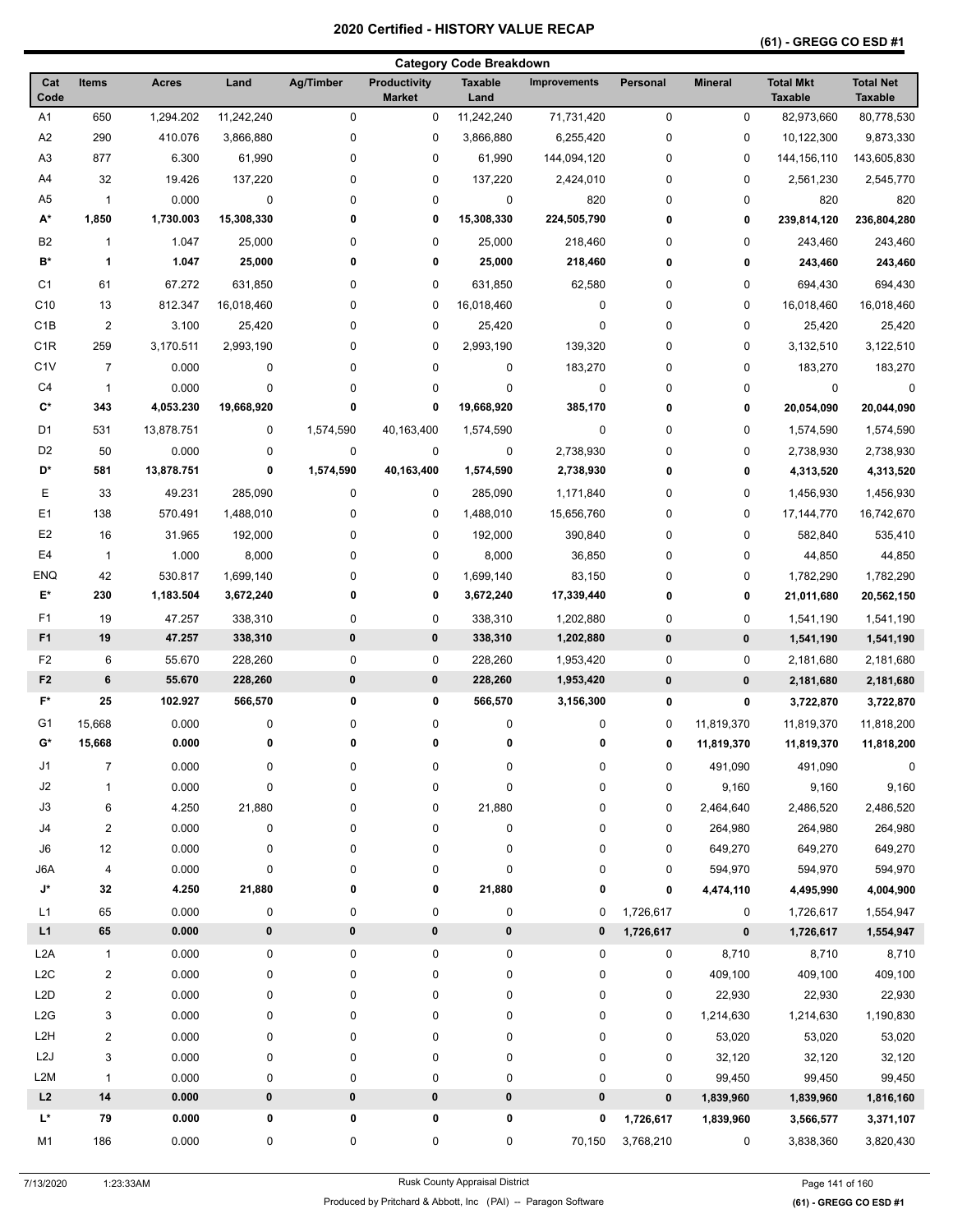### **(61) - GREGG CO ESD #1**

| Cat<br>Code | <b>Items</b> | <b>Acres</b> | Land       | Ag/Timber   | <b>Productivity</b><br><b>Market</b> | <b>Taxable</b><br>Land | <b>Improvements</b> | Personal    | <b>Mineral</b> | <b>Total Mkt</b><br><b>Taxable</b> | <b>Total Net</b><br><b>Taxable</b> |
|-------------|--------------|--------------|------------|-------------|--------------------------------------|------------------------|---------------------|-------------|----------------|------------------------------------|------------------------------------|
| M*          | 186          | 0.000        | 0          | 0           | 0                                    | 0                      | 70,150              | 3,768,210   | 0              | 3,838,360                          | 3,820,430                          |
| XB          | 17           | 0.000        | 0          | $\mathbf 0$ | 0                                    | 0                      | 0                   | 3,582       | 120            | 3,702                              | 0                                  |
| ХC          | 7,105        | 0.000        | 0          | 0           | 0                                    | 0                      | 0                   | 0           | 239,860        | 239,860                            | 0                                  |
| XO          | 13           | 0.000        | 0          | $\Omega$    | 0                                    | 0                      | 0                   | 942,605     | 0              | 942,605                            | 143,310                            |
| XV          | 6            | 0.000        | 0          | 0           | 0                                    | 0                      | $\mathbf 0$         | 0           | 300            | 300                                | 0                                  |
| <b>XVA</b>  | 12           | 72.234       | 373,960    | 0           | 0                                    | 373,960                | 1,326,370           | 0           | 0              | 1,700,330                          | $\mathbf 0$                        |
| <b>XVC</b>  | 1            | 1.000        | 9,000      | 0           | 0                                    | 9,000                  | $\mathbf 0$         | $\mathbf 0$ | 0              | 9,000                              | $\mathbf 0$                        |
| <b>XVD</b>  | 3            | 39.098       | 142,140    | 0           | 0                                    | 142,140                | 294,540             | 0           | 0              | 436,680                            | 0                                  |
| <b>XVE</b>  | 12           | 43.989       | 212,130    | 0           | 0                                    | 212,130                | 0                   | $\Omega$    | $\mathbf 0$    | 212,130                            | 0                                  |
| <b>XVF</b>  | 2            | 5.003        | 46,030     | 0           | 0                                    | 46,030                 | 0                   | 0           | 0              | 46,030                             | 0                                  |
| <b>XVG</b>  | 1            | 0.000        | 0          | $\Omega$    | 0                                    | 0                      | 29,760              | 0           | 0              | 29,760                             | $\mathbf 0$                        |
| <b>XVH</b>  | 3            | 50.580       | 181,290    | $\Omega$    | 0                                    | 181,290                | $\mathbf 0$         | 0           | 0              | 181,290                            | 0                                  |
| XVJ         |              | 7.572        | 30,290     | $\Omega$    | 0                                    | 30,290                 | 328,520             | $\Omega$    | 0              | 358,810                            | $\Omega$                           |
| $X^*$       | 7,176        | 219.476      | 994,840    | 0           | 0                                    | 994,840                | 1,979,190           | 946,187     | 240,280        | 4,160,497                          | 143,310                            |
|             | 26,171       | 21,173.188   | 40,257,780 | 1,574,590   | 40,163,400                           | 41,832,370             | 250,393,430         | 6,441,014   | 18,373,720     | 317,040,534                        | 308,848,317                        |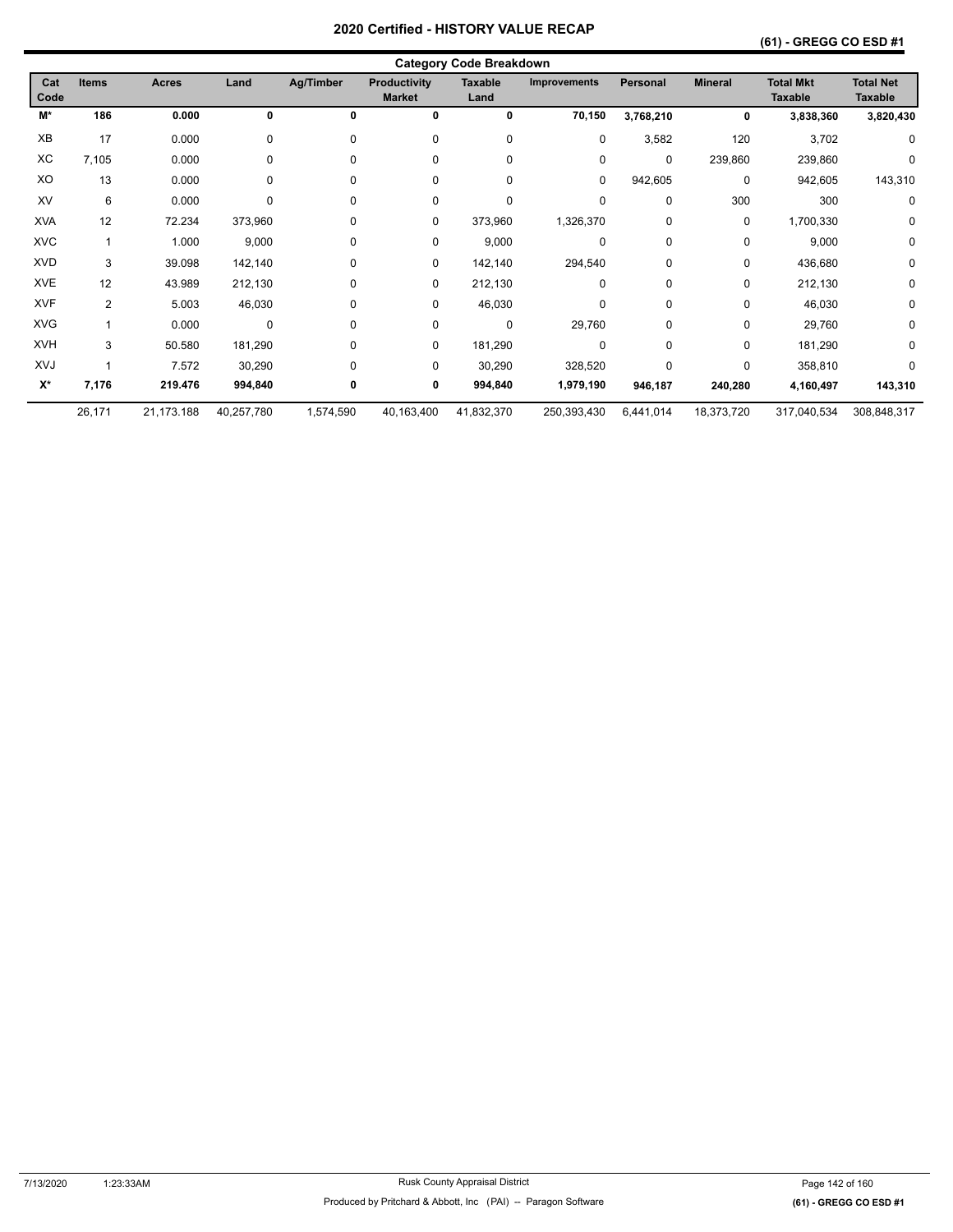|                                                    |           |               |                |                                          |                                                                |           | (65) - RUSK CO ESD#1 |
|----------------------------------------------------|-----------|---------------|----------------|------------------------------------------|----------------------------------------------------------------|-----------|----------------------|
| Land                                               |           | Value         | <b>Items</b>   | Exempt                                   |                                                                |           |                      |
| Land - Homesite                                    | $^{(+)}$  | 131,291,690   | 9,012          | 55,840                                   |                                                                |           |                      |
| Land - Non Homesite                                | $^{(+)}$  | 147,855,460   | 6,403          | 16,762,540                               |                                                                |           |                      |
| Land - Productivity Market                         | $^{(+)}$  | 1,134,195,380 | 12,142         | 0                                        |                                                                |           |                      |
| Land - Income                                      | $^{(+)}$  | 574,740       | 12             | $\Omega$                                 |                                                                |           |                      |
| <b>Total Land Market Value</b>                     | $(=)$     | 1,413,917,270 | 27,574         |                                          | <b>Total Land Value:</b>                                       | $(+)$     | 1,413,917,270        |
| <b>Improvements</b>                                |           | Value         | <b>Items</b>   | <b>Exempt</b>                            |                                                                |           |                      |
| Improvements - Homesite                            | $^{(+)}$  | 770,582,370   | 8,499          | 542,350                                  |                                                                |           |                      |
| New Improvements - Homesite                        | $^{(+)}$  | 17,183,690    | 202            | 0                                        |                                                                |           |                      |
| Improvements - Non Homesite                        | $^{(+)}$  | 201,750,270   | 2,869          | 102,292,570                              |                                                                |           |                      |
| New Improvements - Non Homesite                    | $^{(+)}$  | 3,539,800     | 50             | 12,720                                   |                                                                |           |                      |
| Improvements - Income                              | $^{(+)}$  | 4,770,860     | 17             | 0                                        |                                                                |           |                      |
| Total Improvement Value                            | $(=)$     | 997,826,990   | 11,637         |                                          | Total Imp Value:                                               | $(+)$     | 997,826,990          |
| Personal                                           |           | Value         | <b>Items</b>   | <b>Exempt</b>                            |                                                                |           |                      |
| Personal - Homesite                                | $^{(+)}$  | 25,476,350    | 1,215          | 0                                        |                                                                |           |                      |
| New Personal - Homesite                            | $^{(+)}$  | 3,134,600     | 88             | 0                                        |                                                                |           |                      |
| Personal - Non Homesite                            | $^{(+)}$  | 34,560,581    | 1,307          | 23,800                                   |                                                                |           |                      |
| New Personal - Non Homesite                        | $^{(+)}$  | 426,000       | 14             | $\Omega$                                 |                                                                |           |                      |
| <b>Total Personal Value</b>                        | $(=)$     | 63,597,531    | 2,624          |                                          | <b>Total Personal Value:</b>                                   | $^{(+)}$  | 63,597,531           |
| Total Real Estate & Personal Mkt Value (=)         |           | 2,475,341,791 | 41,835         |                                          |                                                                |           |                      |
| <b>Minerals</b>                                    |           | Value         | <b>Items</b>   |                                          |                                                                |           |                      |
| Mineral Value                                      | $^{(+)}$  | 287,984,870   | 97,838         |                                          |                                                                |           |                      |
| Mineral Value - Real                               | $^{(+)}$  | 164,921,560   | 25             |                                          |                                                                |           |                      |
| Mineral Value - Personal                           | $^{(+)}$  | 597,160,390   | 36,437         |                                          |                                                                |           |                      |
| <b>Total Mineral Market Value</b>                  | $(=)$     | 1,050,066,820 | 134,300        |                                          | <b>Total Min Mkt Value:</b>                                    | $(+)$     | 1,050,066,820        |
| $(=)$<br><b>Total Market Value</b>                 |           | 3,525,408,611 |                |                                          | <b>Total Market Value:</b>                                     | $(=/+)$   | 3,525,408,611        |
| Ag/Timber *does not include protested              |           | Value         | <b>Items</b>   |                                          |                                                                |           |                      |
| Land Timber Gain                                   | $^{(+)}$  | 0             | 0              |                                          | <b>Land Timber Gain:</b>                                       | $^{(+)}$  |                      |
| <b>Productivity Market</b>                         | $^{(+)}$  | 1,134,195,380 | 12,142         |                                          |                                                                |           |                      |
| $(-)$<br>Land Ag 1D                                |           | 0             | 0              |                                          |                                                                |           |                      |
| Land Ag 1D1<br>$(-)$                               |           | 13,815,110    | 6,138          |                                          |                                                                |           |                      |
| Land Ag Tim                                        | $(-)$     | 41,445,730    | 8,185          |                                          |                                                                |           |                      |
| Productivity Loss: (=)                             |           | 1,078,934,540 | 12,140         |                                          | <b>Productivity Loss:</b>                                      | $(-)$     | 1,078,934,540        |
| Losses                                             |           | Value         | <b>Items</b>   |                                          |                                                                |           |                      |
| Less Real Exempt Property                          | $(-)$     | 119,820,370   |                | 622 (includes Prorated Exempt of 27,880) |                                                                |           |                      |
| Less \$500 Inc. Real Personal<br>$(\text{-})$      |           | 10,968        | 57             |                                          |                                                                |           |                      |
| Less Disaster Exemption<br>$(-)$                   |           | 0             | 0              |                                          | <b>Total Market Taxable:</b>                                   | $(=)$     | 2,446,474,071        |
| Less Real/Personal Abatements                      | $(-)$     | 0             | 0              |                                          |                                                                |           |                      |
| $(\text{-})$<br>Less Community Housing             |           | 0             | 0              |                                          |                                                                |           |                      |
| $(-)$<br>Less Freeport                             |           | 0             | 0              |                                          |                                                                |           |                      |
| <b>Less Allocation</b><br>$(-)$                    |           | 116,910       | 8              |                                          |                                                                |           |                      |
| Less MultiUse<br>$(-)$                             |           | 633.670       | 24             |                                          |                                                                |           |                      |
| $(-)$<br>Less Goods In Transit (Real & Industrial) |           | 0             | 0              |                                          |                                                                |           |                      |
| Less Historical                                    | $(-)$     | 0             | 0              |                                          |                                                                |           |                      |
| <b>Less Solar/Wind Power</b>                       | $(-)$     | 0             | 0              |                                          | <b>Total Protested Value:</b>                                  |           | 120,320              |
| Less Vehicle Leased for Personal Use               | $(-)$     | 1,965,805     | 45             |                                          | <b>Protested % of Total Market:</b>                            |           | 0.00%                |
| <b>Less Real Protested Value</b>                   | $(-)$     | 120.320       | $\overline{2}$ |                                          |                                                                |           |                      |
| Less 10% Cap Loss                                  | $(-)$     | 6,162,060     | 933            |                                          |                                                                |           |                      |
| Less TCEQ/Pollution Control                        | $(-)$     | 56,159,450    | 48             |                                          |                                                                |           |                      |
| Less VLA Loss                                      | $(-)$     | 0             | 0              |                                          |                                                                |           |                      |
| Less Mineral Exempt Property                       | $(-)$     | 7,919,000     | 251            |                                          |                                                                |           |                      |
| Less \$500 Inc. Mineral Owner                      | $(-)$     | 1,835,520     | 34,176         |                                          |                                                                |           |                      |
| <b>Less Mineral Abatements</b>                     | $(-)$     | 0             | 0              |                                          |                                                                |           |                      |
| <b>Less Mineral Freeports</b>                      | $(\cdot)$ | 0             | 0              |                                          |                                                                |           |                      |
| Less Interstate Commerce                           | $(-)$     | 0             | 0              |                                          |                                                                |           |                      |
| Less Foreign Trade                                 | $(-)$     | $\Omega$      | $\mathbf 0$    |                                          | <b>Total Losses:</b>                                           |           | 192,784,518          |
| Less Mineral Unknown                               | $(-)$     | 6,250         | 18             |                                          |                                                                | $(-)$     |                      |
| <b>Less Mineral Protested Value</b>                | $(-)$     | 0             | $\mathbf 0$    |                                          | <b>Total Appraised Value:</b>                                  | $(=/+)$   | 2,251,723,748        |
| Total Losses (includes Prod. Loss)                 | $(=)$     | 1,273,684,863 |                |                                          | <b>Total Exemptions*:</b><br>* See breakdown on following page | $(\cdot)$ | 17,608,210           |
| <b>Total Appraised Value</b>                       | $(=)$     | 2,251,723,748 |                |                                          |                                                                |           |                      |
|                                                    |           |               |                |                                          | <b>Net Taxable Value:</b>                                      |           | 2,234,115,538        |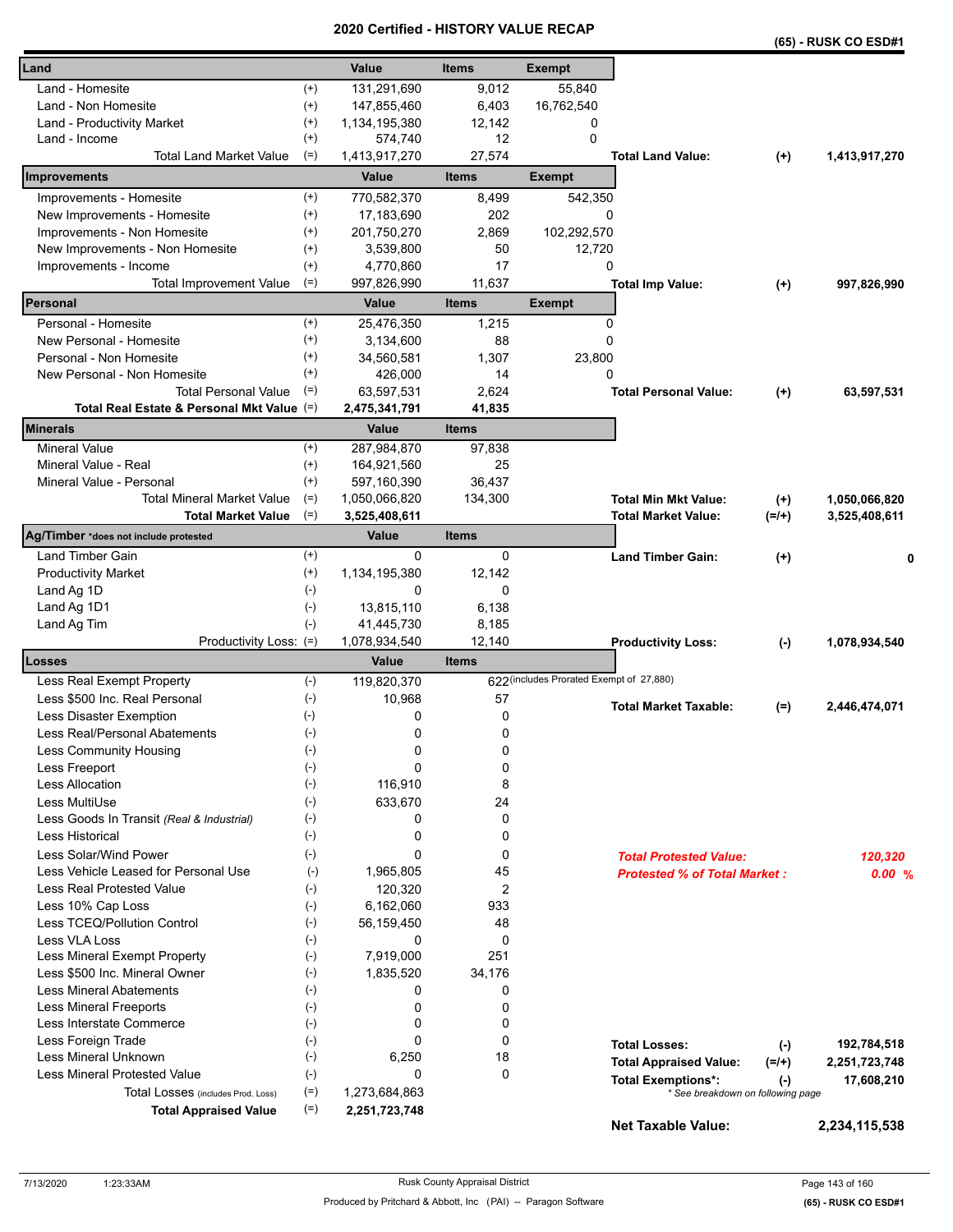**(65) - RUSK CO ESD#1** 

| <b>Count of Homesteads</b>                          |                                                      |          |     |                        |       |                                                                     |              |                                              |                      |                    |                                         |                                                                                                                  |
|-----------------------------------------------------|------------------------------------------------------|----------|-----|------------------------|-------|---------------------------------------------------------------------|--------------|----------------------------------------------|----------------------|--------------------|-----------------------------------------|------------------------------------------------------------------------------------------------------------------|
| н                                                   | s                                                    | F        | в   | D                      | W     | o                                                                   | DV           | DV100                                        | <b>SS First Resp</b> |                    | <b>SS Svc Member</b>                    |                                                                                                                  |
| 3,472                                               | 3,131                                                | 3        | 233 | 0                      | 3     | 2                                                                   | 293          | 130                                          | 0                    |                    | $\mathbf{1}$                            |                                                                                                                  |
| <b>Owner and Parcel Counts</b>                      |                                                      |          |     |                        |       |                                                                     |              |                                              |                      |                    |                                         |                                                                                                                  |
| <b>Total Parcels*:</b>                              |                                                      |          |     |                        |       | 161,909* Parcel count is figured by parcel per ownership sequences. |              |                                              |                      |                    |                                         |                                                                                                                  |
| <b>Total Owners:</b>                                |                                                      |          |     | 42,941                 |       |                                                                     |              |                                              |                      |                    |                                         |                                                                                                                  |
| <b>Ported Homestead/Charity Amounts</b>             |                                                      |          |     |                        | Value |                                                                     | <b>Items</b> |                                              |                      |                    |                                         |                                                                                                                  |
|                                                     | DV Donated Home (Charity)                            |          |     | $^{(+)}$               |       | $\mathbf 0$                                                         |              |                                              | 0                    |                    |                                         |                                                                                                                  |
|                                                     | SS of a Service Member Ported Amount                 |          |     | $^{(+)}$               |       | 0                                                                   |              |                                              | 0                    |                    |                                         |                                                                                                                  |
|                                                     | SS of a First Responder Ported Amount                |          |     | $^{(+)}$               |       | 0                                                                   |              |                                              | 0                    |                    |                                         |                                                                                                                  |
|                                                     | SS of DV Donated Home Ported Amount                  |          |     | $^{(+)}$               |       | 0                                                                   |              |                                              | 0                    |                    |                                         |                                                                                                                  |
|                                                     | SS of 100% DV Ported Amount                          |          |     | $^{(+)}$               |       | 31,580                                                              |              |                                              | 1                    |                    |                                         |                                                                                                                  |
| <b>Homestead Exemptions</b>                         |                                                      |          |     |                        | Value |                                                                     | <b>Items</b> |                                              |                      |                    |                                         |                                                                                                                  |
| Homestead H,S                                       |                                                      |          |     | $^{(+)}$               |       | $\mathbf 0$                                                         |              |                                              | 0                    | H - Homestead      |                                         | D - Disabled Only                                                                                                |
| Senior S                                            |                                                      |          |     | $^{(+)}$               |       | 0                                                                   |              |                                              | 0                    | S - Over 65        |                                         | W - Widow                                                                                                        |
| Disabled B                                          |                                                      |          |     | $^{(+)}$               |       | 0                                                                   |              |                                              | 0                    | F - Disabled Widow |                                         | O - Over 65 (No HS)                                                                                              |
| DV 100%                                             |                                                      |          |     | $^{(+)}$               |       | 15,265,250                                                          |              | 130                                          |                      | B - Disabled       |                                         | DV - Disabled Veteran                                                                                            |
|                                                     | Surviving Spouse of a Service Member                 |          |     | $^{(+)}$               |       | 54,400                                                              |              |                                              | 1                    |                    | DV100 (1, 2, 3) - 100% Disabled Veteran |                                                                                                                  |
|                                                     | Survivng Spouse of a First Responder                 |          |     | $^{(+)}$               |       | 0                                                                   |              |                                              | 0                    |                    |                                         | 4 (4B, 4H, 4S) - Surviving Spouse of a Service Member<br>5* (5B, 5H, 5S) - Surviving Spouse of a First Responder |
|                                                     |                                                      |          |     | Total Reimbursable (=) |       | 15,319,650                                                          |              | 131                                          |                      |                    |                                         |                                                                                                                  |
| <b>Local Discount</b>                               |                                                      |          |     | $^{(+)}$               |       | 0                                                                   |              |                                              | 0                    |                    |                                         |                                                                                                                  |
| Disabled Veteran                                    |                                                      |          |     | $^{(+)}$               |       | 2,256,980                                                           |              | 215                                          |                      |                    |                                         |                                                                                                                  |
| Optional 65                                         |                                                      |          |     | $^{(+)}$               |       | 0                                                                   |              |                                              | 0                    |                    |                                         |                                                                                                                  |
| <b>Local Disabled</b>                               |                                                      |          |     | $^{(+)}$               |       | 0                                                                   |              |                                              | 0                    |                    |                                         |                                                                                                                  |
| <b>State Homestead</b>                              |                                                      |          |     | $^{(+)}$               |       | 0                                                                   |              |                                              | 0                    |                    |                                         |                                                                                                                  |
| <b>Total Exemptions</b>                             |                                                      |          |     | $(=)$                  |       |                                                                     |              | 17,608,210 (includes Ported/Charity Amounts) |                      |                    |                                         |                                                                                                                  |
| <b>Special Certified Totals</b>                     |                                                      |          |     |                        |       |                                                                     |              |                                              |                      |                    |                                         |                                                                                                                  |
|                                                     | <b>Exempt Value of First Time Absolute Exemption</b> |          |     |                        |       |                                                                     |              | \$781,730                                    |                      |                    |                                         |                                                                                                                  |
|                                                     |                                                      |          |     |                        |       |                                                                     |              |                                              |                      |                    |                                         |                                                                                                                  |
|                                                     | <b>Exempt Value of First Time Partial Exemption</b>  |          |     |                        |       |                                                                     |              | \$1,690,660                                  |                      |                    |                                         |                                                                                                                  |
| <b>New AG/Timber</b>                                |                                                      |          |     |                        |       |                                                                     |              |                                              |                      |                    |                                         |                                                                                                                  |
| Market                                              |                                                      |          |     |                        |       |                                                                     |              | \$0                                          |                      |                    |                                         |                                                                                                                  |
| Taxable                                             |                                                      |          |     |                        |       |                                                                     |              | \$0                                          |                      |                    |                                         |                                                                                                                  |
| Value Loss                                          |                                                      |          |     |                        |       |                                                                     |              | \$0                                          |                      |                    |                                         |                                                                                                                  |
|                                                     | New Improvement/Personal                             |          |     |                        |       |                                                                     |              |                                              |                      |                    |                                         |                                                                                                                  |
| Market                                              |                                                      |          |     |                        |       |                                                                     |              | \$24,271,370                                 |                      |                    |                                         |                                                                                                                  |
| Taxable                                             |                                                      |          |     |                        |       |                                                                     |              | \$24,218,840                                 |                      |                    |                                         |                                                                                                                  |
|                                                     |                                                      |          |     |                        |       |                                                                     |              |                                              |                      |                    |                                         |                                                                                                                  |
| Average Values* (includes protested & exempt value) |                                                      |          |     |                        |       |                                                                     |              |                                              |                      |                    |                                         |                                                                                                                  |
| Average Homestead Value A*                          |                                                      |          |     |                        |       | <b>Parcels</b>                                                      |              |                                              |                      |                    | Total Homestead Value A*                |                                                                                                                  |
| <b>Market</b>                                       |                                                      | \$93,314 |     |                        |       | 6,567                                                               |              |                                              |                      | <b>Market</b>      | \$612,794,930                           |                                                                                                                  |
| Taxable                                             |                                                      | \$92,670 |     |                        |       |                                                                     |              |                                              |                      | Taxable            | \$606,967,980                           |                                                                                                                  |
| Average Homestead Value A* and E*                   |                                                      |          |     |                        |       | <b>Parcels</b>                                                      |              |                                              |                      |                    | Total Homestead Value A* and E*         |                                                                                                                  |
|                                                     |                                                      |          |     |                        |       |                                                                     |              |                                              |                      | <b>Market</b>      | \$652,777,320                           |                                                                                                                  |
| <b>Market</b>                                       |                                                      | \$94,427 |     |                        |       | 6,913                                                               |              |                                              |                      | Taxable            | \$651,349,400                           |                                                                                                                  |
| Taxable                                             |                                                      | \$93,754 |     |                        |       |                                                                     |              |                                              |                      |                    |                                         |                                                                                                                  |
| Average Homestead Value A* and E* and M1            |                                                      |          |     |                        |       | <b>Parcels</b>                                                      |              |                                              |                      |                    | Total Homestead Value A* and E* and M1  |                                                                                                                  |
| <b>Market</b>                                       |                                                      | \$83,014 |     |                        |       | 8,204                                                               |              |                                              |                      | <b>Market</b>      | \$681,052,960                           |                                                                                                                  |
| Taxable                                             |                                                      | \$82,439 |     |                        |       |                                                                     |              |                                              |                      | Taxable            | \$679,224,900                           |                                                                                                                  |
| Average Homestead Value M1                          |                                                      |          |     |                        |       | <b>Parcels</b>                                                      |              |                                              |                      |                    | <b>Total Homestead Value M1</b>         |                                                                                                                  |
|                                                     |                                                      |          |     |                        |       |                                                                     |              |                                              |                      | Market             | \$28,275,640                            |                                                                                                                  |
| Market                                              |                                                      | \$21,902 |     |                        |       | 1,291                                                               |              |                                              |                      |                    |                                         |                                                                                                                  |
| <b>Taxable</b>                                      |                                                      | \$21,852 |     |                        |       |                                                                     |              |                                              |                      | Taxable            | \$27,875,500                            |                                                                                                                  |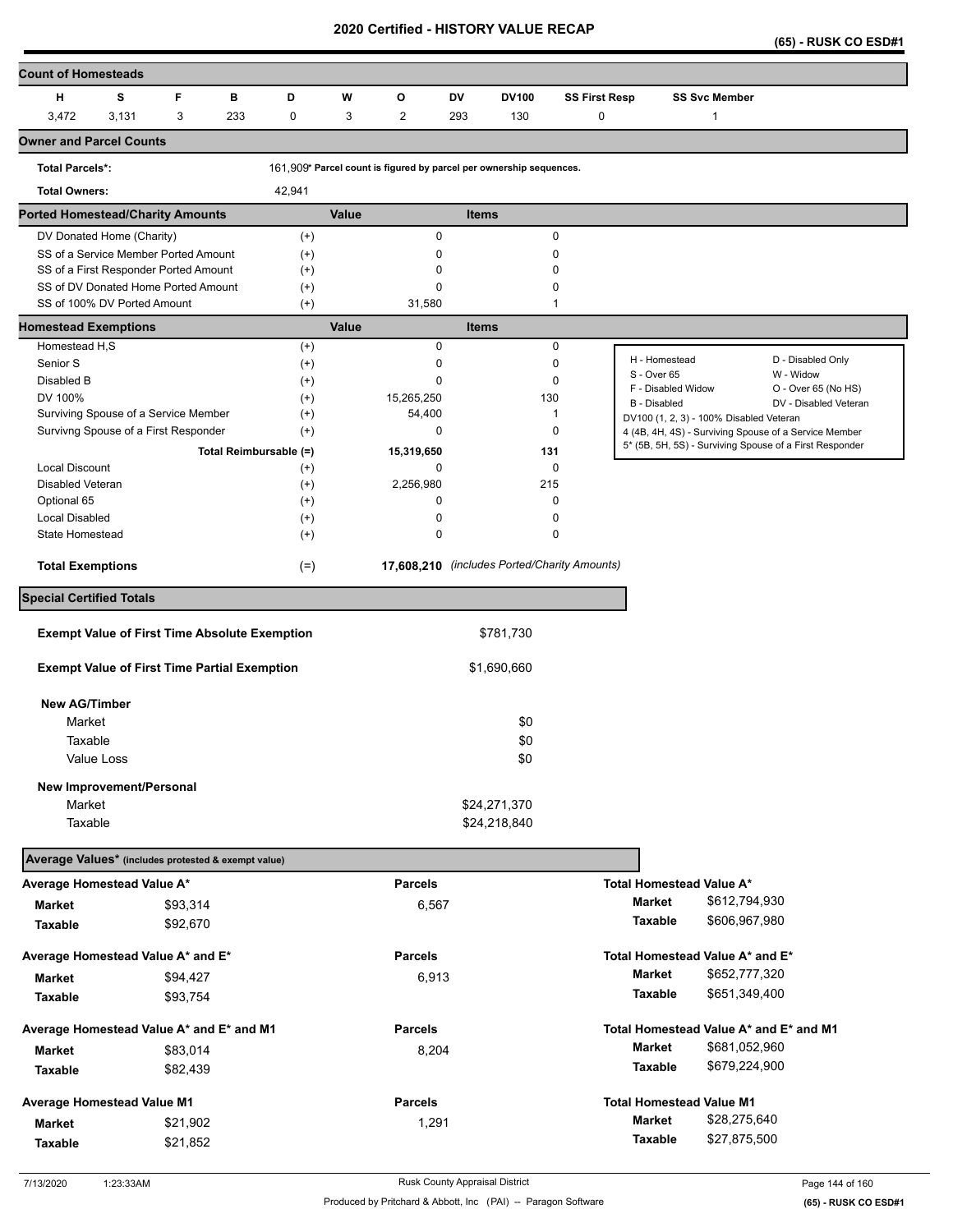| <b>Minerals</b>                                  | Value         | <b>Items</b> |                                    |               |
|--------------------------------------------------|---------------|--------------|------------------------------------|---------------|
| Mineral_Value                                    | 287,984,870   | 97,838       |                                    |               |
| Mineral Value - Real                             | 164,921,560   | 25           |                                    |               |
| Mineral Value - Personal                         | 597,160,390   | 36,437       | <b>Total Mineral Value:</b>        | 1,050,066,820 |
| <b>Mineral Loss</b>                              | Value         | <b>Items</b> |                                    |               |
| Less Mineral Exempt Property                     | 7,919,000     | 251          | <b>Total Mineral Exempt Value:</b> | 7,919,000     |
| Less \$500 Inc. Mineral Owner                    | 1,835,520     | 34,176       |                                    |               |
| <b>Less Mineral Abatements</b>                   | 0             | 0            |                                    |               |
| Less Mineral Freeports/Interstate Commerce       | 0             | $\Omega$     |                                    |               |
| Less Mineral Unknown                             | 6,250         | 18           |                                    |               |
| Less TCEQ/Pollution Control                      | 56,159,450    | 48           |                                    |               |
| Less VLA                                         | 0             | 0            |                                    |               |
| Less Mineral Protested Value                     | $\mathbf 0$   | $\mathbf 0$  | <b>Taxload Mineral Total:</b>      | 1,042,147,820 |
| Land                                             | <b>Value</b>  | <b>Items</b> |                                    |               |
| Land - Homesite                                  | 131,291,690   | 9,012        |                                    |               |
| Land - Non Homesite                              | 147,855,460   | 6,403        |                                    |               |
| Land - Productivity Market                       | 1,134,195,380 | 12,142       |                                    |               |
| Land - Income                                    | 574,740       | 12           | <b>Total Land Value:</b>           | 1,413,917,270 |
| <b>Land Timber Gain</b>                          | 0             | $\mathbf 0$  |                                    |               |
| Improvements                                     | Value         | <b>Items</b> |                                    |               |
| Improvements - Homesite                          | 770,582,370   | 8,499        |                                    |               |
| New Improvements - Homesite                      | 17,183,690    | 202          |                                    |               |
| Improvements - Non Homesite                      | 201,750,270   | 2,869        |                                    |               |
| New Improvements - Non Homesite                  | 3,539,800     | 50           |                                    |               |
| Improvements - Income                            | 4,770,860     | 17           | <b>Total Improvement Value:</b>    | 997,826,990   |
| <b>Ag Loss</b>                                   | Value         | <b>Items</b> |                                    |               |
| <b>Productivity Market</b>                       | 1,134,195,380 | 12,142       |                                    |               |
| Land Ag 1D                                       | 0             | $\mathbf 0$  |                                    |               |
| Land Ag 1D1                                      | 13,815,110    | 6,138        |                                    |               |
| Land Ag Tim                                      | 41,445,730    | 41,445,730   | <b>Productivity Loss:</b>          | 1,078,934,540 |
| <b>Real Loss</b>                                 | <b>Value</b>  |              |                                    |               |
| Land Homesite Exempt                             | 55,840        |              |                                    |               |
| Land Non-Homesite Exempt                         | 16,762,540    |              |                                    |               |
| <b>Productivity Market Exempt</b>                | 0             |              |                                    |               |
| Income Land Exempt                               | $\Omega$      |              |                                    |               |
| Improvement Homesite Exempt                      | 542,350       |              |                                    |               |
| New Improvement Homesite Exempt                  | 0             |              |                                    |               |
| Improvement Non-Homesite Exempt                  | 102,292,570   |              |                                    |               |
| New Improvement Non-Homesite Exempt              | 12,720        |              |                                    |               |
| Income Improvement Exempt                        | 0             |              | <b>Real Exempt Total:</b>          | 119,768,690   |
|                                                  |               |              | <b>Taxload Real Total:</b>         | 1,213,041,030 |
| Personal                                         | Value         | <b>Items</b> |                                    |               |
| Personal - Homesite                              | 25,476,350    | 1,215        |                                    |               |
| New Personal - Homesite                          | 3,134,600     | 88           |                                    |               |
| Personal - Non Homesite                          | 34,560,581    | 1,307        |                                    |               |
| New Personal - Non Homesite                      | 426,000       | 14           | <b>Total Personal Value:</b>       | 63,597,531    |
| <b>Personal Loss</b><br>Personal Homesite Exempt | <b>Value</b>  |              |                                    |               |
| New Personal Homesite Exempt                     | 0<br>0        |              |                                    |               |
| Personal Non-Homesite Exempt                     | 23,800        |              |                                    |               |
| New Personal Non-Homesite Exempt                 | 0             |              |                                    |               |
| Personal Under 500                               | 10,968        |              | <b>Personal Exempt Total:</b>      | 23,800        |
|                                                  |               |              |                                    |               |
|                                                  |               |              | <b>Taxload Personal Total:</b>     | 63,573,731    |
|                                                  |               |              |                                    |               |
|                                                  |               |              |                                    |               |
|                                                  |               |              | <b>Total Appraised:</b>            | 2,251,723,748 |
|                                                  |               |              |                                    |               |
|                                                  |               |              | <b>Taxroll Load Total:</b>         | 2,318,762,581 |
|                                                  |               |              |                                    |               |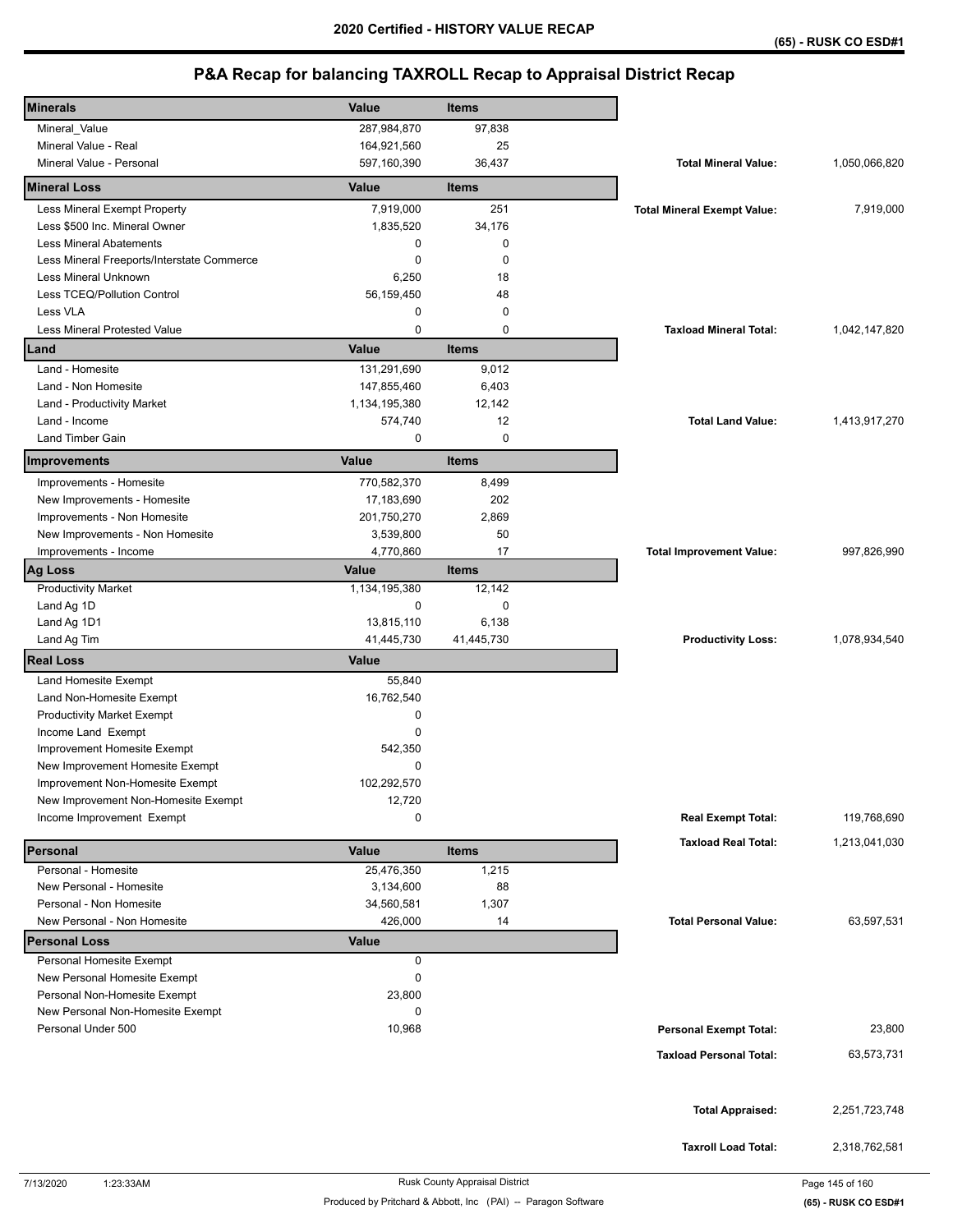# **(65) - RUSK CO ESD#1**

| <b>Category Code Breakdown</b> |                |              |                  |            |                                      |                        |                     |              |                |                                    |                                    |
|--------------------------------|----------------|--------------|------------------|------------|--------------------------------------|------------------------|---------------------|--------------|----------------|------------------------------------|------------------------------------|
| Cat<br>Code                    | <b>Items</b>   | <b>Acres</b> | Land             | Ag/Timber  | <b>Productivity</b><br><b>Market</b> | <b>Taxable</b><br>Land | <b>Improvements</b> | Personal     | <b>Mineral</b> | <b>Total Mkt</b><br><b>Taxable</b> | <b>Total Net</b><br><b>Taxable</b> |
| A1                             | 5,257          | 13,344.284   | 90,187,200       | 0          | 0                                    | 90,187,200             | 483,856,020         | $\mathbf 0$  | 0              | 574,043,220                        | 560,629,540                        |
| A2                             | 1,630          | 3,585.016    | 22,047,020       | 0          | 0                                    | 22,047,020             | 25,863,900          | 59,590       | 0              | 47,970,510                         | 45,869,370                         |
| A <sub>3</sub>                 | 437            | 64.728       | 415,920          | 0          | 0                                    | 415,920                | 19,860,590          | 315,490      | 0              | 20,592,000                         | 20,402,190                         |
| A4                             | 110            | 240.186      | 1,181,450        | 0          | 0                                    | 1,181,450              | 2,235,290           | 0            | 0              | 3,416,740                          | 3,395,580                          |
| A <sub>5</sub>                 | 127            | 0.000        | 1,816,000        | 0          | 0                                    | 1,816,000              | 7,193,900           | 0            | 0              | 9,009,900                          | 8,864,510                          |
| A*                             | 7,561          | 17,234.214   | 115,647,590      | 0          | 0                                    | 115,647,590            | 539,009,700         | 375,080      | 0              | 655,032,370                        | 639,161,190                        |
| <b>B1</b>                      | 5              | 6.384        | 201,370          | 0          | 0                                    | 201,370                | 968,590             | 0            | 0              | 1,169,960                          | 1,169,960                          |
| B <sub>2</sub>                 | 13             | 19.164       | 260,590          | 0          | 0                                    | 260,590                | 1,884,100           | 0            | 0              | 2,144,690                          | 2,144,690                          |
| B*                             | 18             | 25.548       | 461,960          | 0          | 0                                    | 461,960                | 2,852,690           | 0            | 0              | 3,314,650                          | 3,314,650                          |
| C <sub>1</sub>                 | 426            | 475.220      | 4,060,270        | 0          | 0                                    | 4,060,270              | 243,270             | 0            | 0              | 4,303,540                          | 4,300,110                          |
| C <sub>1</sub> B               | 30             | 287.162      | 741,160          | 0          | 0                                    | 741,160                | 0                   | 0            | 0              | 741,160                            | 741,160                            |
| C <sub>1</sub> R               | 2,431          | 5,580.604    | 23,999,670       | 0          | 0                                    | 23,999,670             | 1,625,910           | 0            | 0              | 25,625,580                         | 25,428,880                         |
| C <sub>1</sub> S               | 32             | 0.000        | 166,350          | 0          | 0                                    | 166,350                | 3,350               | 0            | 0              | 169,700                            | 169,700                            |
| <b>CIR</b>                     | $\mathbf{1}$   | 1.000        | 7,500            | 0          | 0                                    | 7,500                  | $\pmb{0}$           | 0            | 0              | 7,500                              | 7,500                              |
| C*                             | 2,920          | 6,343.986    | 28,974,950       | 0          | 0                                    | 28,974,950             | 1,872,530           | 0            | 0              | 30,847,480                         | 30,647,350                         |
|                                |                |              |                  |            |                                      |                        |                     |              |                |                                    |                                    |
| D <sub>1</sub>                 | 12,142         | 475,778.044  | 0                | 55,260,840 | 1,134,195,380                        | 55,260,840             | 0                   | 0            | 0              | 55,260,840                         | 55, 157, 720                       |
| D <sub>2</sub>                 | 1,080          | 0.000        | 0                | 0          | 0                                    | 0                      | 31,164,740          | 0            | 0              | 31,164,740                         | 31,146,630                         |
| D*                             | 13,222         | 475,778.044  | 0                | 55,260,840 | 1,134,195,380                        | 55,260,840             | 31,164,740          | 0            | 0              | 86,425,580                         | 86,304,350                         |
| Е                              | 575            | 894.066      | 4,911,220        | 0          | 0                                    | 4,911,220              | 38,979,830          | 0            | 0              | 43,891,050                         | 43,229,160                         |
| E <sub>1</sub>                 | 2,547          | 10,541.025   | 37,535,910       | 0          | 0                                    | 37,535,910             | 233,049,130         | 0            | 0              | 270,585,040                        | 264,410,390                        |
| E <sub>2</sub>                 | 209            | 415.582      | 2,008,910        | 0          | 0                                    | 2,008,910              | 4,219,910           | 0            | 0              | 6,228,820                          | 5,981,420                          |
| E <sub>4</sub>                 | $\mathbf{1}$   | 5.000        | 21,000           | 0          | 0                                    | 21,000                 | $\pmb{0}$           | 0            | 0              | 21,000                             | 21,000                             |
| <b>ENQ</b>                     | 633            | 12,681.949   | 33,311,350       | 0          | 0                                    | 33,311,350             | 3,522,160           | 0            | 0              | 36,833,510                         | 36,722,690                         |
| E*                             | 3,965          | 24,537.622   | 77,788,390       | 0          | 0                                    | 77,788,390             | 279,771,030         | 0            | 0              | 357,559,420                        | 350,364,660                        |
| F1                             | 258            | 510.085      | 4,624,160        | 0          | 0                                    | 4,624,160              | 22,763,230          | 0            | 0              | 27,387,390                         | 27,387,390                         |
| F <sub>1</sub>                 | 258            | 510.085      | 4,624,160        | $\pmb{0}$  | 0                                    | 4,624,160              | 22,763,230          | $\pmb{0}$    | 0              | 27,387,390                         | 27,387,390                         |
| F2                             | 379            | 14,059.079   | 31,052,260       | 0          | 0                                    | 31,052,260             | 12,821,620          | 0            | 162,419,720    | 206,293,600                        | 159,290,640                        |
| F <sub>2</sub>                 | 379            | 14,059.079   | 31,052,260       | $\bf{0}$   | 0                                    | 31,052,260             | 12,821,620          | $\bf{0}$     | 162,419,720    | 206,293,600                        | 159,290,640                        |
| F*                             | 637            | 14,569.164   | 35,676,420       | 0          | 0                                    | 35,676,420             | 35,584,850          | 0            | 162,419,720    | 233,680,990                        | 186,678,030                        |
| G1                             | 97,837         | 0.000        | 0                | 0          | 0                                    | 0                      | 0                   | $\Omega$     | 286,372,590    | 286,372,590                        | 286,366,340                        |
| G <sub>2</sub> A               | 1              | 0.000        | 0                | 0          | 0                                    | 0                      | 0                   | 0            | 1,612,280      | 1,612,280                          | 1,612,280                          |
| G*                             | 97,838         | 0.000        | 0                | 0          | 0                                    | 0                      | 0                   | 0            | 287,984,870    | 287,984,870                        | 287,978,620                        |
| J1                             | 56             | 0.000        | 0                | 0          | 0                                    | 0                      | $\pmb{0}$           | 0            | 3,048,010      | 3,048,010                          | 111,620                            |
| J2                             | 23             | 60.683       | 212,050          | 0          | 0                                    | 212,050                | 840                 | 0            | 621,060        | 833,950                            | 833,950                            |
| J3                             | 73             | 387.697      | 1,006,810        | 0          | 0                                    | 1,006,810              | 2,051,460           | 0            | 75,785,090     | 78,843,360                         | 78,843,360                         |
| J3A                            | 5              | 0.000        | $\mathbf 0$      | 0          | 0                                    |                        | $\pmb{0}$           | 0            | 4,429,160      | 4,429,160                          | 4,429,160                          |
| J4                             |                |              |                  | $\pmb{0}$  |                                      | 0                      |                     |              | 13,537,400     |                                    |                                    |
| J4A                            | 70             | 84.637       | 464,590          |            | 0                                    | 464,590                | 2,637,560           | 0            |                | 16,639,550                         | 16,639,550                         |
|                                | 4              | 0.000        | $\boldsymbol{0}$ | 0          | 0                                    | 0                      | 0                   | 0            | 2,821,900      | 2,821,900                          | 2,821,900                          |
| J5                             | 35             | 959.146      | 1,911,290        | 0          | 0                                    | 1,911,290              | 0                   | 0            | 14,924,740     | 16,836,030                         | 12,646,280                         |
| J5A                            | $\overline{2}$ | 0.000        | 0                | 0          | 0                                    | 0                      | $\pmb{0}$           | 0            | 36,000         | 36,000                             | 36,000                             |
| J6                             | 1,152          | 88.393       | 295,200          | 0          | 0                                    | 295,200                | 20,840              | 0            | 245,342,750    | 245,658,790                        | 238,617,940                        |
| J6A                            | 210            | 4.390        | 19,760           | 0          | 0                                    | 19,760                 | $\pmb{0}$           | 0            | 56,318,860     | 56,338,620                         | 56,338,620                         |
| J7                             | $\overline{7}$ | 0.000        | $\pmb{0}$        | 0          | 0                                    | $\pmb{0}$              | 0                   | 0            | 792,200        | 792,200                            | 792,200                            |
| J8                             | $\mathbf{1}$   | 0.230        | 1,730            | 0          | 0                                    | 1,730                  | 0                   | 0            | 0              | 1,730                              | 1,730                              |
| J*                             | 1,638          | 1,585.176    | 3,911,430        | 0          | 0                                    | 3,911,430              | 4,710,700           | 0            | 417,657,170    | 426,279,300                        | 412,112,310                        |
| L1                             | 629            | 0.000        | 0                | 0          | 0                                    | 0                      |                     | 0 25,077,691 | 0              | 25,077,691                         | 24,312,961                         |
| L1                             | 629            | 0.000        | $\pmb{0}$        | $\pmb{0}$  | 0                                    | 0                      |                     | 0 25,077,691 | 0              | 25,077,691                         | 24,312,961                         |
| L <sub>2</sub> A               | 43             | 0.000        | 0                | 0          | 0                                    | 0                      | 0                   | 0            | 7,397,090      | 7,397,090                          | 7,397,090                          |
| L2B                            | $\overline{2}$ | 0.000        | 0                | 0          | 0                                    | 0                      | 0                   | 0            | 185,730        | 185,730                            | 185,730                            |
| L2C                            | 48             | 0.000        | 0                | 0          | 0                                    | 0                      | $\pmb{0}$           | 0            | 26,838,900     | 26,838,900                         | 26,838,900                         |
| L <sub>2</sub> D               | 54             | 0.000        | 0                | 0          | 0                                    | 0                      | 0                   | 0            | 4,363,880      | 4,363,880                          | 4,363,880                          |

Page 146 of 123:33AM Rusk County Appraisal District Page 146 of 160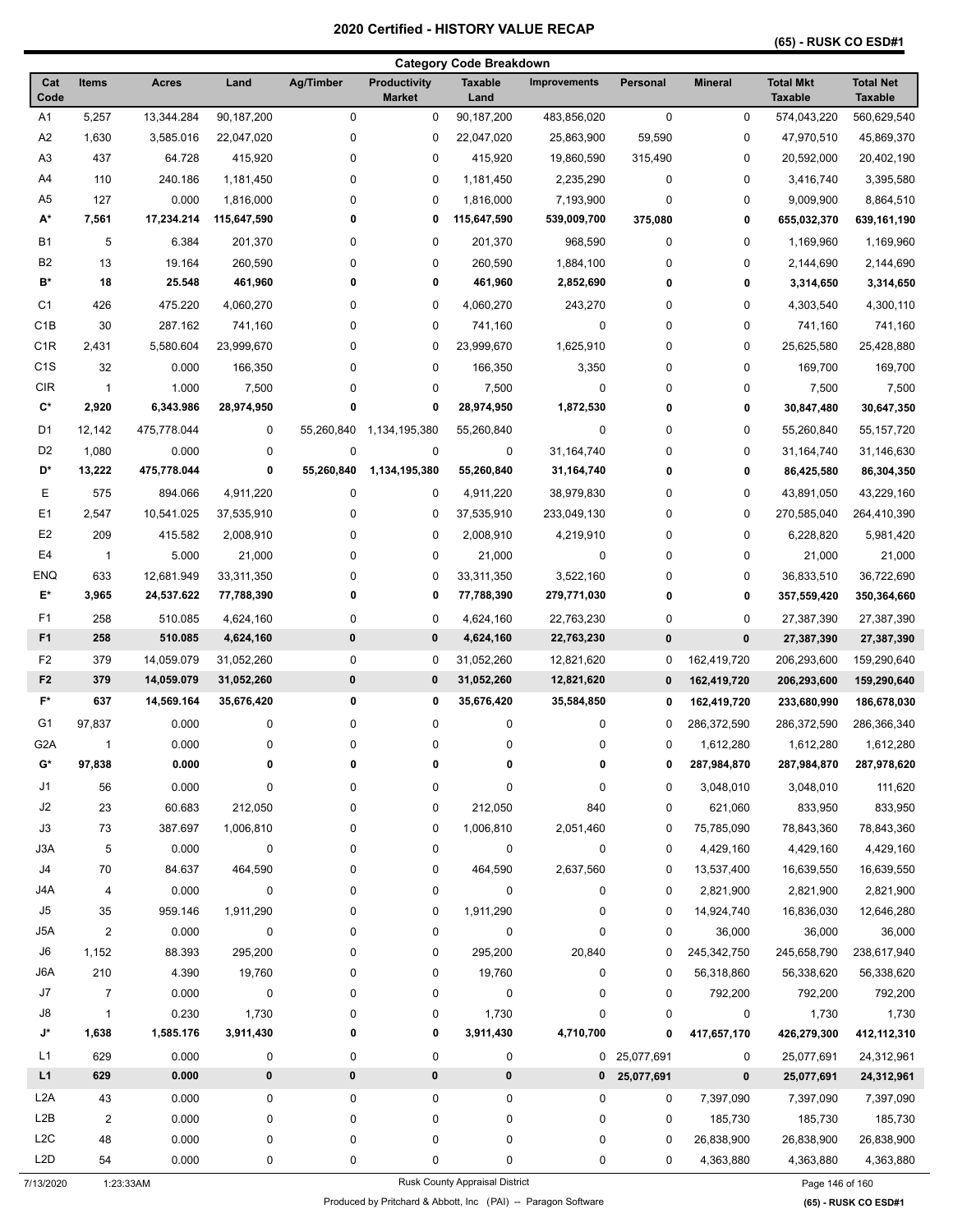| <b>Category Code Breakdown</b> |                |              |                         |             |                                      |                        |              |             |                                      |                                    |                                    |
|--------------------------------|----------------|--------------|-------------------------|-------------|--------------------------------------|------------------------|--------------|-------------|--------------------------------------|------------------------------------|------------------------------------|
| Cat<br>Code                    | <b>Items</b>   | <b>Acres</b> | Land                    | Ag/Timber   | <b>Productivity</b><br><b>Market</b> | <b>Taxable</b><br>Land | Improvements | Personal    | <b>Mineral</b>                       | <b>Total Mkt</b><br><b>Taxable</b> | <b>Total Net</b><br><b>Taxable</b> |
| L2G                            | 105            | 0.000        | 0                       | $\mathbf 0$ | 0                                    | 0                      | 0            | 0           | 108,023,470                          | 108,023,470                        | 105,933,330                        |
| L <sub>2</sub> H               | 37             | 0.000        | $\mathbf 0$             | $\mathbf 0$ | 0                                    | 0                      | 0            | 0           | 4,644,750                            | 4,644,750                          | 4,644,750                          |
| L <sub>2</sub>                 | 4              | 0.000        | 0                       | 0           | 0                                    | 0                      | 0            | 0           | 37,750                               | 37,750                             | 12,250                             |
| L <sub>2</sub> J               | 43             | 0.000        | 0                       | 0           | 0                                    | 0                      | 0            | 0           | 139,840                              | 139,840                            | 139,840                            |
| L <sub>2</sub> L               | 4              | 0.000        | 0                       | 0           | 0                                    | 0                      | 0            | 0           | 11,633,150                           | 11,633,150                         | 11,633,150                         |
| L <sub>2</sub> M               | 36             | 0.000        | $\pmb{0}$               | 0           | 0                                    | 0                      | 0            | $\mathbf 0$ | 3,308,480                            | 3,308,480                          | 3,308,480                          |
| L <sub>20</sub>                | 23             | 0.000        | $\mathbf 0$             | 0           | 0                                    | 0                      | 0            | 0           | 143,650                              | 143,650                            | 143,650                            |
| L <sub>2</sub> P               | 45             | 0.000        | 0                       | 0           | 0                                    | 0                      | 0            | 0           | 4,025,880                            | 4,025,880                          | 4,025,880                          |
| L2Q                            | 87             | 0.000        | 0                       | 0           | 0                                    | 0                      | 0            | 0           | 6,142,080                            | 6,142,080                          | 6,131,280                          |
| L2T                            | 14             | 0.000        | 0                       | 0           | 0                                    | 0                      | 0            | 0           | 2,501,840                            | 2,501,840                          | 2,501,840                          |
| L2                             | 545            | 0.000        | $\pmb{0}$               | $\pmb{0}$   | $\pmb{0}$                            | 0                      | 0            | $\mathbf 0$ | 179,386,490                          | 179,386,490                        | 177,260,050                        |
| L*                             | 1,174          | 0.000        | 0                       | 0           | 0                                    | 0                      | 0            | 25,077,691  | 179,386,490                          | 204,464,181                        | 201,573,011                        |
| M1                             | 1,869          | 0.000        | 0                       | 0           | 0                                    | 0                      | 13,110       | 36,061,500  | 0                                    | 36,074,610                         | 35,543,440                         |
| M*                             | 1,869          | 0.000        | 0                       | 0           | 0                                    | 0                      | 13,110       | 36,061,500  | 0                                    | 36,074,610                         | 35,543,440                         |
| O                              | 17             | 13.848       | 340,000                 | $\mathbf 0$ | 0                                    | 340,000                | 0            | 0           | 0                                    | 340,000                            | 340,000                            |
| 0*                             | 17             | 13.848       | 340,000                 | 0           | 0                                    | 340,000                | 0            | 0           | 0                                    | 340,000                            | 340,000                            |
| S                              | $\overline{7}$ | 0.000        | $\mathbf 0$             | 0           | 0                                    | 0                      | 0            | 97,927      | 0                                    | 97,927                             | 97,927                             |
| S*                             | $\overline{7}$ | 0.000        | 0                       | 0           | 0                                    | 0                      | 0            | 97,927      | 0                                    | 97,927                             | 97,927                             |
| XB                             | 57             | 0.019        | 100                     | 0           | 0                                    | 100                    | 0            | 9,878       | 990                                  | 10,968                             | $\mathbf 0$                        |
| XC                             | 34,176         | 0.000        | $\pmb{0}$               | 0           | 0                                    | 0                      | 0            | $\mathbf 0$ | 1,835,520                            | 1,835,520                          | $\Omega$                           |
| XJ                             | $\mathbf{1}$   | 31.100       | 105,740                 | 0           | 0                                    | 105,740                | 938,220      | 0           | 0                                    | 1,043,960                          | 0                                  |
| XO                             | 44             | 0.000        | $\pmb{0}$               | 0           | 0                                    | 0                      | 0            | 1,951,655   | 0                                    | 1,951,655                          | 0                                  |
| XV                             | 195            | 0.000        | $\pmb{0}$               | 0           | 0                                    | 0                      | 0            | 0           | 782,060                              | 782,060                            | 0                                  |
| <b>XVA</b>                     | 218            | 470.772      | 2,846,230               | 0           | 0                                    | 2,846,230              | 18,353,410   | 0           | 0                                    | 21,199,640                         | $\Omega$                           |
| <b>XVB</b>                     | 45             | 529.945      | 1,679,930               | 0           | 0                                    | 1,679,930              | 2,971,250    | 0           | 0                                    | 4,651,180                          | $\Omega$                           |
| <b>XVC</b>                     | 53             | 450.701      | 1,564,330               | 0           | 0                                    | 1,564,330              | 28,518,660   | 0           | 0                                    | 30,082,990                         | $\Omega$                           |
| <b>XVD</b>                     | 49             | 577.914      | 2,380,450               | 0           | 0                                    | 2,380,450              | 4,627,380    | 0           | 0                                    | 7,007,830                          | $\Omega$                           |
| <b>XVE</b>                     | 89             | 1,128.227    | 2,581,180               | 0           | 0                                    | 2,581,180              | 282,460      | 0           | 0                                    | 2,863,640                          | 0                                  |
| <b>XVF</b>                     | 88             | 347.377      | 1,446,380               | 0           | 0                                    | 1,446,380              | 1,122,700    | 0           | 0                                    | 2,569,080                          | 0                                  |
| <b>XVG</b>                     | 17             | 152.655      | 510,550                 | 0           | 0                                    | 510,550                | 805,660      | 23,800      | 0                                    | 1,340,010                          | 0                                  |
| <b>XVH</b>                     | 37             | 1,245.157    | 3,573,850               | 0           | 0                                    | 3,573,850              | 43,771,830   | 0           | 0                                    | 47,345,680                         | 0                                  |
| XVJ                            | 8              | 11.138       | 81,760                  | 0           | 0                                    | 81,760                 | 230,650      | 0           | 0                                    | 312,410                            | 0                                  |
| <b>XVK</b>                     | 5              | 4.373        | 53,930                  | 0           | 0                                    | 53,930                 | 741,720      | 0           | 0                                    | 795,650                            | 0                                  |
| <b>XVL</b>                     | $\overline{c}$ | 14.000       | 50,800                  | 0           | 0                                    | 50,800                 | 306,370      | 0           | 0                                    | 357,170                            | 0                                  |
| <b>XVM</b>                     | 1              | 0.000        | $\mathbf 0$             | 0           | 0                                    | 0                      | 490          | 0           | 0                                    | 490                                | 0                                  |
| <b>XVO</b>                     | 3              | 0.000        | $\mathbf 0$             | 0           | 0                                    | 0                      | 0            | 0           | 0                                    | 0                                  | 0                                  |
| <b>XVP</b>                     | 1              | 1.283        | 8,330                   | 0           | 0                                    | 8,330                  | 176,840      | 0           | 0                                    | 185,170                            | 0                                  |
| <b>XVQ</b>                     | 2              | 9.397        | 37,590                  | 0           | 0                                    | 37,590                 | 0            | 0           | 0                                    | 37,590                             | 0                                  |
| X*                             | 35,091         | 4,974.059    | 16,921,150              | 0           | 0                                    | 16,921,150             | 102,847,640  | 1,985,333   | 2,618,570                            | 124,372,693                        | 0                                  |
|                                | 165,957        |              | 545,061.660 279,721,890 |             | 55,260,840 1,134,195,380 334,982,730 |                        |              |             | 997,826,990 63,597,531 1,050,066,820 | 2,446,474,071 2,234,115,538        |                                    |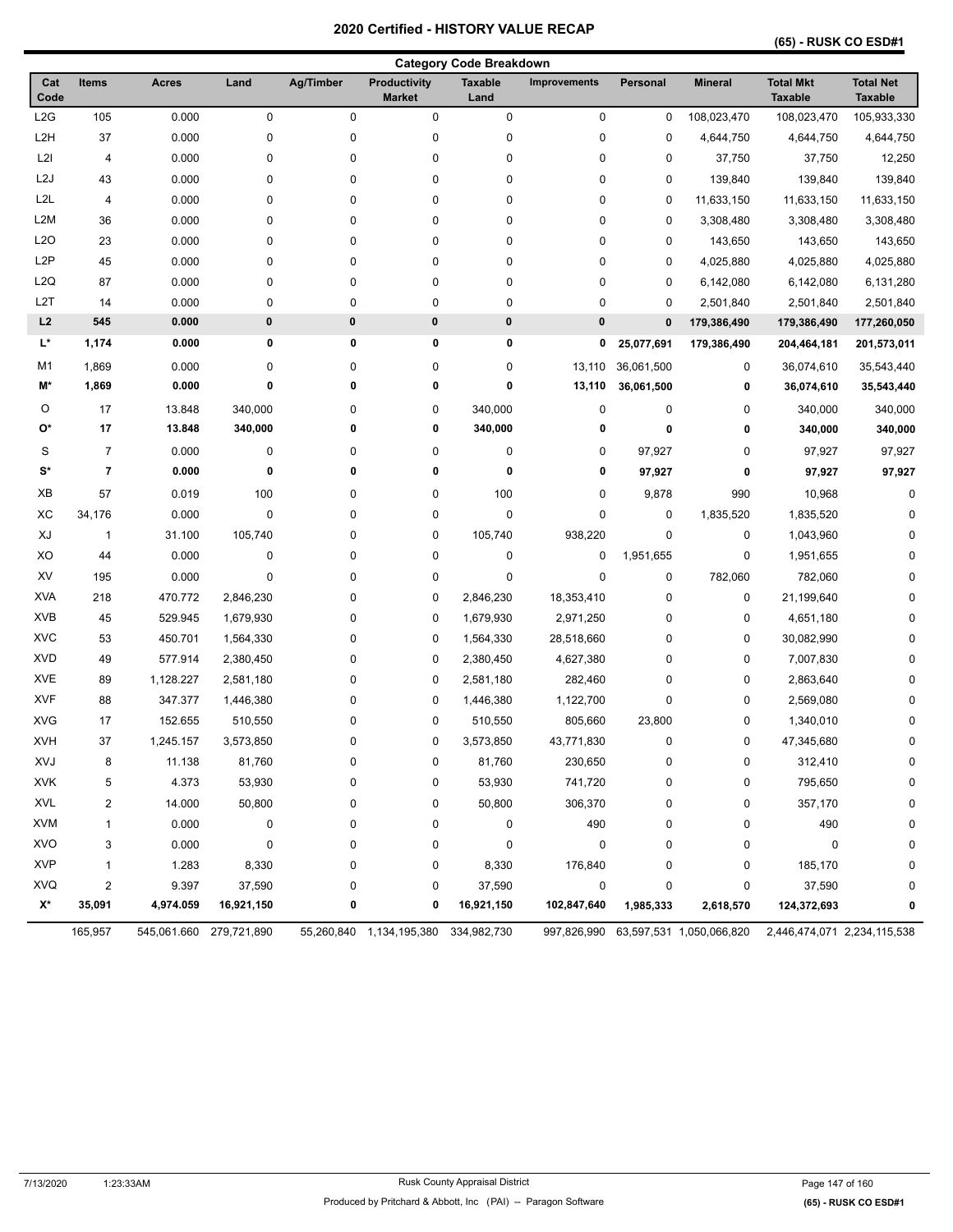**(66) - RUSK CO GROUNDWATER CONSV DIST** 

| Land                                       |                    | Value         | <b>Items</b>   | <b>Exempt</b>                              |                                     |          |               |
|--------------------------------------------|--------------------|---------------|----------------|--------------------------------------------|-------------------------------------|----------|---------------|
| Land - Homesite                            | $^{(+)}$           | 206,241,290   | 15,783         | 74,080                                     |                                     |          |               |
| Land - Non Homesite                        | $^{(+)}$           | 251,345,950   | 10,618         | 31,595,850                                 |                                     |          |               |
| Land - Productivity Market                 | $^{(+)}$           | 1,202,727,860 | 13,143         | 0                                          |                                     |          |               |
| Land - Income                              | $^{(+)}$           | 6,409,180     | 58             | $\mathbf 0$                                |                                     |          |               |
| <b>Total Land Market Value</b>             | $(=)$              | 1,666,724,280 | 39,633         |                                            | <b>Total Land Value:</b>            | $^{(+)}$ | 1,666,724,280 |
| <b>Improvements</b>                        |                    | Value         | <b>Items</b>   | <b>Exempt</b>                              |                                     |          |               |
| Improvements - Homesite                    | $^{(+)}$           | 1,526,091,080 | 15,782         | 1,863,590                                  |                                     |          |               |
| New Improvements - Homesite                | $^{(+)}$           | 22,241,160    | 385            | 0                                          |                                     |          |               |
| Improvements - Non Homesite                | $^{(+)}$           | 609,852,090   | 4,932          | 272,096,980                                |                                     |          |               |
| New Improvements - Non Homesite            | $^{(+)}$           | 4,958,110     | 70             | 12,720                                     |                                     |          |               |
| Improvements - Income                      | $^{(+)}$           | 38,450,260    | 91             | 0                                          |                                     |          |               |
| Total Improvement Value                    | $(=)$              | 2,201,592,700 | 21,260         |                                            | <b>Total Imp Value:</b>             | $^{(+)}$ | 2,201,592,700 |
| Personal                                   |                    | Value         | <b>Items</b>   | <b>Exempt</b>                              |                                     |          |               |
| Personal - Homesite                        | $^{(+)}$           | 29,294,030    | 1,405          | 0                                          |                                     |          |               |
| New Personal - Homesite                    | $^{(+)}$           | 3,360,450     | 96             | 0                                          |                                     |          |               |
| Personal - Non Homesite                    | $^{(+)}$           | 112,859,864   | 2,503          | 221,571                                    |                                     |          |               |
| New Personal - Non Homesite                | $^{(+)}$           | 455,580       | 15             | 0                                          |                                     |          |               |
| <b>Total Personal Value</b>                | $(=)$              | 145,969,924   | 4,019          |                                            | <b>Total Personal Value:</b>        | $(+)$    | 145,969,924   |
| Total Real Estate & Personal Mkt Value (=) |                    | 4,014,286,904 | 64,912         |                                            |                                     |          |               |
| <b>Minerals</b>                            |                    | Value         | <b>Items</b>   |                                            |                                     |          |               |
| <b>Mineral Value</b>                       | $^{(+)}$           | 314,506,340   | 110,542        |                                            |                                     |          |               |
| Mineral Value - Real                       | $^{(+)}$           | 626,858,040   | 28             |                                            |                                     |          |               |
| Mineral Value - Personal                   | $^{(+)}$           | 799,887,960   | 40,462         |                                            |                                     |          |               |
| <b>Total Mineral Market Value</b>          | $(=)$              | 1,741,252,340 | 151,032        |                                            | <b>Total Min Mkt Value:</b>         | $^{(+)}$ | 1,741,252,340 |
| <b>Total Market Value</b>                  | $(=)$              | 5,755,539,244 |                |                                            | <b>Total Market Value:</b>          | $(=/+)$  | 5,755,539,244 |
| Ag/Timber *does not include protested      |                    | Value         | <b>Items</b>   |                                            |                                     |          |               |
| Land Timber Gain                           | $^{(+)}$           | 0             | 0              |                                            | <b>Land Timber Gain:</b>            | $(+)$    |               |
| <b>Productivity Market</b>                 | $^{(+)}$           | 1,202,727,860 | 13,143         |                                            |                                     |          |               |
| Land Ag 1D                                 | $(-)$              | 0             | 0              |                                            |                                     |          |               |
| Land Ag 1D1                                | $(-)$              | 14,430,530    | 6,642          |                                            |                                     |          |               |
| Land Ag Tim                                | $(-)$              | 43,427,560    | 8,814          |                                            |                                     |          |               |
| Productivity Loss: (=)                     |                    | 1,144,869,770 | 13,141         |                                            | <b>Productivity Loss:</b>           | $(-)$    | 1,144,869,770 |
| Losses                                     |                    | Value         | <b>Items</b>   |                                            |                                     |          |               |
| Less Real Exempt Property                  | $(-)$              | 306,066,561   |                | 1,153 (includes Prorated Exempt of 33,130) |                                     |          |               |
| Less \$500 Inc. Real Personal              | $(-)$              | 24,068        | 102            |                                            | <b>Total Market Taxable:</b>        | $(=)$    | 4,610,669,474 |
| Less Disaster Exemption                    | $(-)$              | 0             | 0              |                                            |                                     |          |               |
| Less Real/Personal Abatements              | $(-)$              | 0             | 0              |                                            |                                     |          |               |
| Less Community Housing                     | $(\textnormal{-})$ | 0             | 0              |                                            |                                     |          |               |
| Less Freeport                              | $(-)$              | 9,160         | 1              |                                            |                                     |          |               |
| <b>Less Allocation</b>                     | $(-)$              | 130,970       | 10             |                                            |                                     |          |               |
| Less MultiUse                              | $(-)$              | 1,020,000     | 45             |                                            |                                     |          |               |
| Less Goods In Transit (Real & Industrial)  | $(-)$              | 0             | 0              |                                            |                                     |          |               |
| Less Historical                            | $(-)$              | 0             | 0              |                                            |                                     |          |               |
| <b>Less Solar/Wind Power</b>               | $(-)$              | 0             | 0              |                                            | <b>Total Protested Value:</b>       |          | 130,070       |
| Less Vehicle Leased for Personal Use       | $(-)$              | 4,755,574     | 87             |                                            | <b>Protested % of Total Market:</b> |          | 0.00%         |
| Less Real Protested Value                  | $(-)$              | 130,070       | $\overline{4}$ |                                            |                                     |          |               |
| Less 10% Cap Loss                          | $(-)$              | 8,001,580     | 1,131          |                                            |                                     |          |               |
| Less TCEQ/Pollution Control                | $(-)$              | 161,172,650   | 55             |                                            |                                     |          |               |
| Less VLA Loss                              | $(-)$              | 0             | 0              |                                            |                                     |          |               |
| Less Mineral Exempt Property               | $(-)$              | 11,084,020    | 288            |                                            |                                     |          |               |
| Less \$500 Inc. Mineral Owner              | $(-)$              | 1,980,860     | 37,721         |                                            |                                     |          |               |
| <b>Less Mineral Abatements</b>             | $(-)$              | 0             | 0              |                                            |                                     |          |               |
| <b>Less Mineral Freeports</b>              | $(-)$              | 0             | 0              |                                            |                                     |          |               |
| Less Interstate Commerce                   | $(-)$              | 0             | 0              |                                            |                                     |          |               |
| Less Foreign Trade                         | $(-)$              | 0             | $\mathbf 0$    |                                            | <b>Total Losses:</b>                | $(-)$    | 489,629,179   |
| Less Mineral Unknown                       | $(-)$              | 9,240         | 24             |                                            | <b>Total Appraised Value:</b>       | $(=/+)$  | 4,116,284,721 |
| <b>Less Mineral Protested Value</b>        | $(-)$              | 0             | $\mathbf 0$    |                                            | <b>Total Exemptions*:</b>           | $(-)$    | 387,058,280   |
| Total Losses (includes Prod. Loss)         | $(=)$              | 1,639,254,523 |                |                                            | * See breakdown on following page   |          |               |
| <b>Total Appraised Value</b>               | $(=)$              | 4,116,284,721 |                |                                            | <b>Net Taxable Value:</b>           |          | 3,729,226,441 |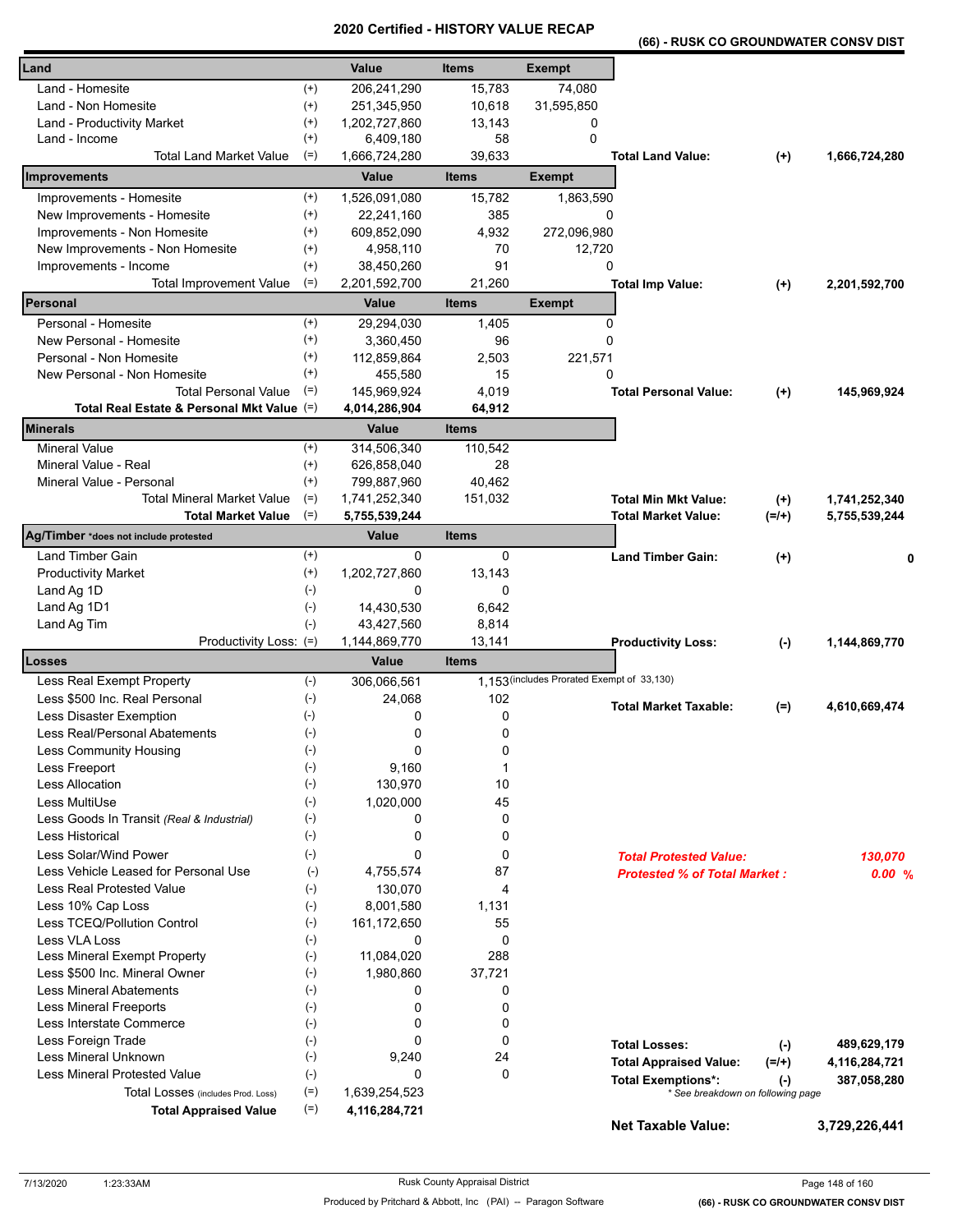**(66) - RUSK CO GROUNDWATER CONSV DIST** 

| <b>Count of Homesteads</b>                                         |       |                |                        |                   |       |                        |     |                                                                     |                      |                                         |                      |                                                         |
|--------------------------------------------------------------------|-------|----------------|------------------------|-------------------|-------|------------------------|-----|---------------------------------------------------------------------|----------------------|-----------------------------------------|----------------------|---------------------------------------------------------|
| н                                                                  | s     | F              | в                      | D                 | W     | O                      | DV  | <b>DV100</b>                                                        | <b>SS First Resp</b> |                                         | <b>SS Svc Member</b> |                                                         |
| 6,127                                                              | 5,540 | $\overline{4}$ | 386                    | 0                 | 3     | $\overline{2}$         | 475 | 209                                                                 | 0                    |                                         | 4                    |                                                         |
| <b>Owner and Parcel Counts</b>                                     |       |                |                        |                   |       |                        |     |                                                                     |                      |                                         |                      |                                                         |
| <b>Total Parcels*:</b>                                             |       |                |                        |                   |       |                        |     | 192,832* Parcel count is figured by parcel per ownership sequences. |                      |                                         |                      |                                                         |
| <b>Total Owners:</b>                                               |       |                |                        | 54,372            |       |                        |     |                                                                     |                      |                                         |                      |                                                         |
| <b>Ported Homestead/Charity Amounts</b>                            |       |                |                        |                   | Value |                        |     | <b>Items</b>                                                        |                      |                                         |                      |                                                         |
| DV Donated Home (Charity)                                          |       |                |                        | $^{(+)}$          |       | $\mathbf 0$            |     | 0                                                                   |                      |                                         |                      |                                                         |
| SS of a Service Member Ported Amount                               |       |                |                        | $^{(+)}$          |       | 0                      |     | 0                                                                   |                      |                                         |                      |                                                         |
| SS of a First Responder Ported Amount                              |       |                |                        | $^{(+)}$          |       | 0                      |     | 0                                                                   |                      |                                         |                      |                                                         |
| SS of DV Donated Home Ported Amount<br>SS of 100% DV Ported Amount |       |                |                        | $^{(+)}$<br>$(+)$ |       | $\mathbf 0$<br>280,020 |     | 0<br>4                                                              |                      |                                         |                      |                                                         |
| <b>Homestead Exemptions</b>                                        |       |                |                        |                   | Value |                        |     | <b>Items</b>                                                        |                      |                                         |                      |                                                         |
| Homestead H,S                                                      |       |                |                        | $^{(+)}$          |       | 0                      |     | 0                                                                   |                      |                                         |                      |                                                         |
| Senior S                                                           |       |                |                        | $^{(+)}$          |       | 0                      |     | 0                                                                   |                      | H - Homestead                           |                      | D - Disabled Only                                       |
| Disabled B                                                         |       |                |                        | $^{(+)}$          |       | $\mathbf 0$            |     | 0                                                                   |                      | S - Over 65                             |                      | W - Widow                                               |
| DV 100%                                                            |       |                |                        | $^{(+)}$          |       | 25,559,170             |     | 209                                                                 |                      | F - Disabled Widow<br>B - Disabled      |                      | O - Over 65 (No HS)<br>DV - Disabled Veteran            |
| Surviving Spouse of a Service Member                               |       |                |                        | $^{(+)}$          |       | 203,660                |     | 4                                                                   |                      | DV100 (1, 2, 3) - 100% Disabled Veteran |                      |                                                         |
| Survivng Spouse of a First Responder                               |       |                |                        | $^{(+)}$          |       | 0                      |     | 0                                                                   |                      |                                         |                      | 4 (4B, 4H, 4S) - Surviving Spouse of a Service Member   |
|                                                                    |       |                | Total Reimbursable (=) |                   |       | 25,762,830             |     | 213                                                                 |                      |                                         |                      | 5* (5B, 5H, 5S) - Surviving Spouse of a First Responder |
| Local Discount                                                     |       |                |                        | $^{(+)}$          |       | 278,800,200            |     | 12,059                                                              |                      |                                         |                      |                                                         |
| Disabled Veteran                                                   |       |                |                        | $^{(+)}$          |       | 3,752,010              |     | 361                                                                 |                      |                                         |                      |                                                         |
| Optional 65                                                        |       |                |                        | $^{(+)}$          |       | 78,463,220             |     | 5,500                                                               |                      |                                         |                      |                                                         |
| Local Disabled                                                     |       |                |                        | $^{(+)}$          |       | 0                      |     | 0                                                                   |                      |                                         |                      |                                                         |
| State Homestead                                                    |       |                |                        | $^{(+)}$          |       | 0                      |     | 0                                                                   |                      |                                         |                      |                                                         |
| <b>Total Exemptions</b>                                            |       |                |                        | $(=)$             |       |                        |     | 387,058,280 (includes Ported/Charity Amounts)                       |                      |                                         |                      |                                                         |
| <b>Special Certified Totals</b>                                    |       |                |                        |                   |       |                        |     |                                                                     |                      |                                         |                      |                                                         |
| <b>Exempt Value of First Time Absolute Exemption</b>               |       |                |                        |                   |       |                        |     | \$1,278,060                                                         |                      |                                         |                      |                                                         |
|                                                                    |       |                |                        |                   |       |                        |     |                                                                     |                      |                                         |                      |                                                         |
| <b>Exempt Value of First Time Partial Exemption</b>                |       |                |                        |                   |       |                        |     | \$6,685,630                                                         |                      |                                         |                      |                                                         |
| <b>New AG/Timber</b>                                               |       |                |                        |                   |       |                        |     |                                                                     |                      |                                         |                      |                                                         |
| Market                                                             |       |                |                        |                   |       |                        |     | \$0                                                                 |                      |                                         |                      |                                                         |
| Taxable                                                            |       |                |                        |                   |       |                        |     | \$0                                                                 |                      |                                         |                      |                                                         |
| Value Loss                                                         |       |                |                        |                   |       |                        |     | \$0                                                                 |                      |                                         |                      |                                                         |
|                                                                    |       |                |                        |                   |       |                        |     |                                                                     |                      |                                         |                      |                                                         |
| <b>New Improvement/Personal</b><br>Market                          |       |                |                        |                   |       |                        |     | \$31,002,580                                                        |                      |                                         |                      |                                                         |
| Taxable                                                            |       |                |                        |                   |       |                        |     | \$28,068,460                                                        |                      |                                         |                      |                                                         |
|                                                                    |       |                |                        |                   |       |                        |     |                                                                     |                      |                                         |                      |                                                         |
| Average Values* (includes protested & exempt value)                |       |                |                        |                   |       |                        |     |                                                                     |                      |                                         |                      |                                                         |
| Average Homestead Value A*                                         |       |                |                        |                   |       | <b>Parcels</b>         |     |                                                                     |                      | Total Homestead Value A*                |                      |                                                         |
| Market                                                             |       | \$102,837      |                        |                   |       | 13,722                 |     |                                                                     |                      | Market                                  | \$1,411,130,210      |                                                         |
| <b>Taxable</b>                                                     |       | \$81,933       |                        |                   |       |                        |     |                                                                     |                      | Taxable                                 | \$1,115,393,420      |                                                         |
| Average Homestead Value A* and E*                                  |       |                |                        |                   |       | <b>Parcels</b>         |     |                                                                     |                      | Total Homestead Value A* and E*         |                      |                                                         |
| <b>Market</b>                                                      |       | \$103,258      |                        |                   |       | 14,103                 |     |                                                                     |                      | Market                                  | \$1,456,250,440      |                                                         |
| Taxable                                                            |       | \$82,255       |                        |                   |       |                        |     |                                                                     |                      | Taxable                                 | \$1,157,180,490      |                                                         |
| Average Homestead Value A* and E* and M1                           |       |                |                        |                   |       | <b>Parcels</b>         |     |                                                                     |                      | Total Homestead Value A* and E* and M1  |                      |                                                         |
| <b>Market</b>                                                      |       | \$95,471       |                        |                   |       | 15,592                 |     |                                                                     |                      | Market                                  | \$1,488,586,470      |                                                         |
| Taxable                                                            |       | \$76,055       |                        |                   |       |                        |     |                                                                     |                      | Taxable                                 | \$1,181,475,120      |                                                         |
|                                                                    |       |                |                        |                   |       |                        |     |                                                                     |                      |                                         |                      |                                                         |
| <b>Average Homestead Value M1</b>                                  |       |                |                        |                   |       | <b>Parcels</b>         |     |                                                                     |                      | <b>Total Homestead Value M1</b>         |                      |                                                         |
| <b>Market</b>                                                      |       | \$21,716       |                        |                   |       | 1,489                  |     |                                                                     |                      | Market                                  | \$32,336,030         |                                                         |
| <b>Taxable</b>                                                     |       | \$16,663       |                        |                   |       |                        |     |                                                                     |                      | <b>Taxable</b>                          | \$24,294,630         |                                                         |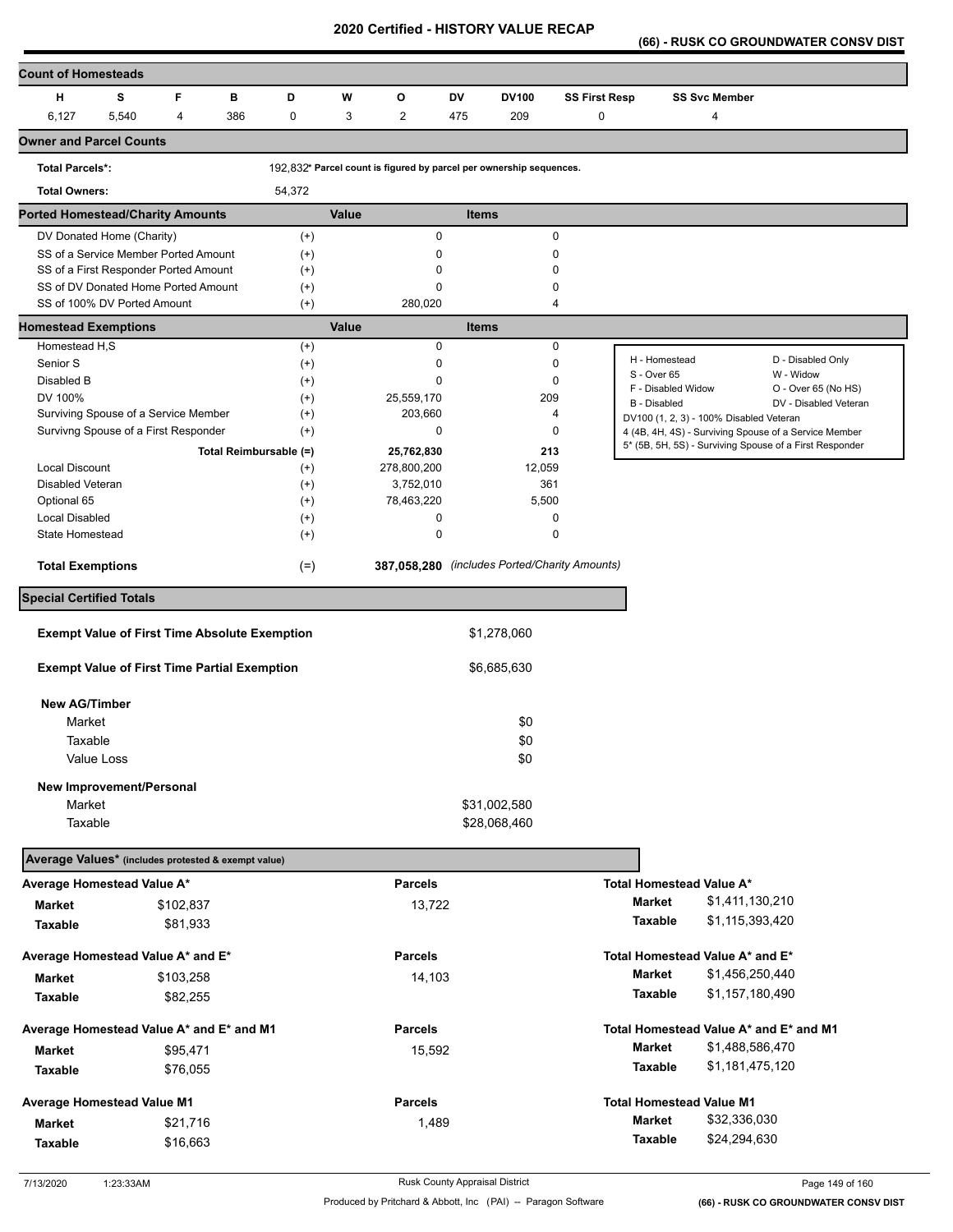# **P&A Recap for balancing TAXROLL Recap to Appraisal District Recap**

| <b>Minerals</b>                            | Value         | <b>Items</b> |                                    |               |
|--------------------------------------------|---------------|--------------|------------------------------------|---------------|
| Mineral_Value                              | 314,506,340   | 110,542      |                                    |               |
| Mineral Value - Real                       | 626,858,040   | 28           |                                    |               |
| Mineral Value - Personal                   | 799,887,960   | 40,462       | <b>Total Mineral Value:</b>        | 1,741,252,340 |
| <b>Mineral Loss</b>                        | <b>Value</b>  | <b>Items</b> |                                    |               |
| Less Mineral Exempt Property               | 11,084,020    | 288          | <b>Total Mineral Exempt Value:</b> | 11,084,020    |
| Less \$500 Inc. Mineral Owner              | 1,980,860     | 37,721       |                                    |               |
| <b>Less Mineral Abatements</b>             | 0             | $\mathbf 0$  |                                    |               |
| Less Mineral Freeports/Interstate Commerce | 0             | $\mathbf 0$  |                                    |               |
| Less Mineral Unknown                       | 9,240         | 24           |                                    |               |
| Less TCEQ/Pollution Control                | 161,172,650   | 55           |                                    |               |
| Less VLA                                   | 0             | 0            |                                    |               |
| <b>Less Mineral Protested Value</b>        | 0             | $\mathbf 0$  | <b>Taxload Mineral Total:</b>      | 1,730,168,320 |
| Land                                       | Value         | <b>Items</b> |                                    |               |
| Land - Homesite                            | 206,241,290   | 15,783       |                                    |               |
| Land - Non Homesite                        | 251,345,950   | 10,618       |                                    |               |
| Land - Productivity Market                 | 1,202,727,860 | 13,143       |                                    |               |
| Land - Income                              | 6,409,180     | 58           | <b>Total Land Value:</b>           | 1,666,724,280 |
| Land Timber Gain                           | 0             | 0            |                                    |               |
| <b>Improvements</b>                        | Value         | <b>Items</b> |                                    |               |
| Improvements - Homesite                    | 1,526,091,080 | 15,782       |                                    |               |
| New Improvements - Homesite                | 22,241,160    | 385          |                                    |               |
| Improvements - Non Homesite                | 609,852,090   | 4,932        |                                    |               |
| New Improvements - Non Homesite            | 4,958,110     | 70           |                                    |               |
| Improvements - Income                      | 38,450,260    | 91           | <b>Total Improvement Value:</b>    | 2,201,592,700 |
| <b>Ag Loss</b>                             | Value         | <b>Items</b> |                                    |               |
| <b>Productivity Market</b>                 | 1,202,727,860 | 13,143       |                                    |               |
| Land Ag 1D                                 | 0             | $\mathbf 0$  |                                    |               |
| Land Ag 1D1                                | 14,430,530    | 6,642        |                                    |               |
| Land Ag Tim                                | 43,427,560    | 43,427,560   | <b>Productivity Loss:</b>          | 1,144,869,770 |
| <b>Real Loss</b>                           | Value         |              |                                    |               |
| Land Homesite Exempt                       | 74,080        |              |                                    |               |
| Land Non-Homesite Exempt                   | 31,595,850    |              |                                    |               |
| <b>Productivity Market Exempt</b>          | 0             |              |                                    |               |
| Income Land Exempt                         | 0             |              |                                    |               |
| Improvement Homesite Exempt                | 1,863,590     |              |                                    |               |
| New Improvement Homesite Exempt            | 0             |              |                                    |               |
| Improvement Non-Homesite Exempt            | 272,096,980   |              |                                    |               |
| New Improvement Non-Homesite Exempt        | 12,720        |              |                                    |               |
| Income Improvement Exempt                  | 0             |              | <b>Real Exempt Total:</b>          | 305,811,860   |
| Personal                                   | Value         | <b>Items</b> | <b>Taxload Real Total:</b>         | 2,417,635,350 |
| Personal - Homesite                        | 29,294,030    | 1,405        |                                    |               |
| New Personal - Homesite                    | 3,360,450     | 96           |                                    |               |
| Personal - Non Homesite                    | 112,859,864   | 2,503        |                                    |               |
| New Personal - Non Homesite                | 455,580       | 15           | <b>Total Personal Value:</b>       | 145,969,924   |
| <b>Personal Loss</b>                       | <b>Value</b>  |              |                                    |               |
| Personal Homesite Exempt                   | 0             |              |                                    |               |
| New Personal Homesite Exempt               | 0             |              |                                    |               |
| Personal Non-Homesite Exempt               | 221,571       |              |                                    |               |
| New Personal Non-Homesite Exempt           | 0             |              |                                    |               |
| Personal Under 500                         | 24,068        |              | <b>Personal Exempt Total:</b>      | 221,571       |
|                                            |               |              | <b>Taxload Personal Total:</b>     | 145,748,353   |
|                                            |               |              |                                    |               |
|                                            |               |              |                                    |               |
|                                            |               |              | <b>Total Appraised:</b>            | 4,116,284,721 |
|                                            |               |              |                                    |               |
|                                            |               |              |                                    |               |
|                                            |               |              | <b>Taxroll Load Total:</b>         | 4,293,552,023 |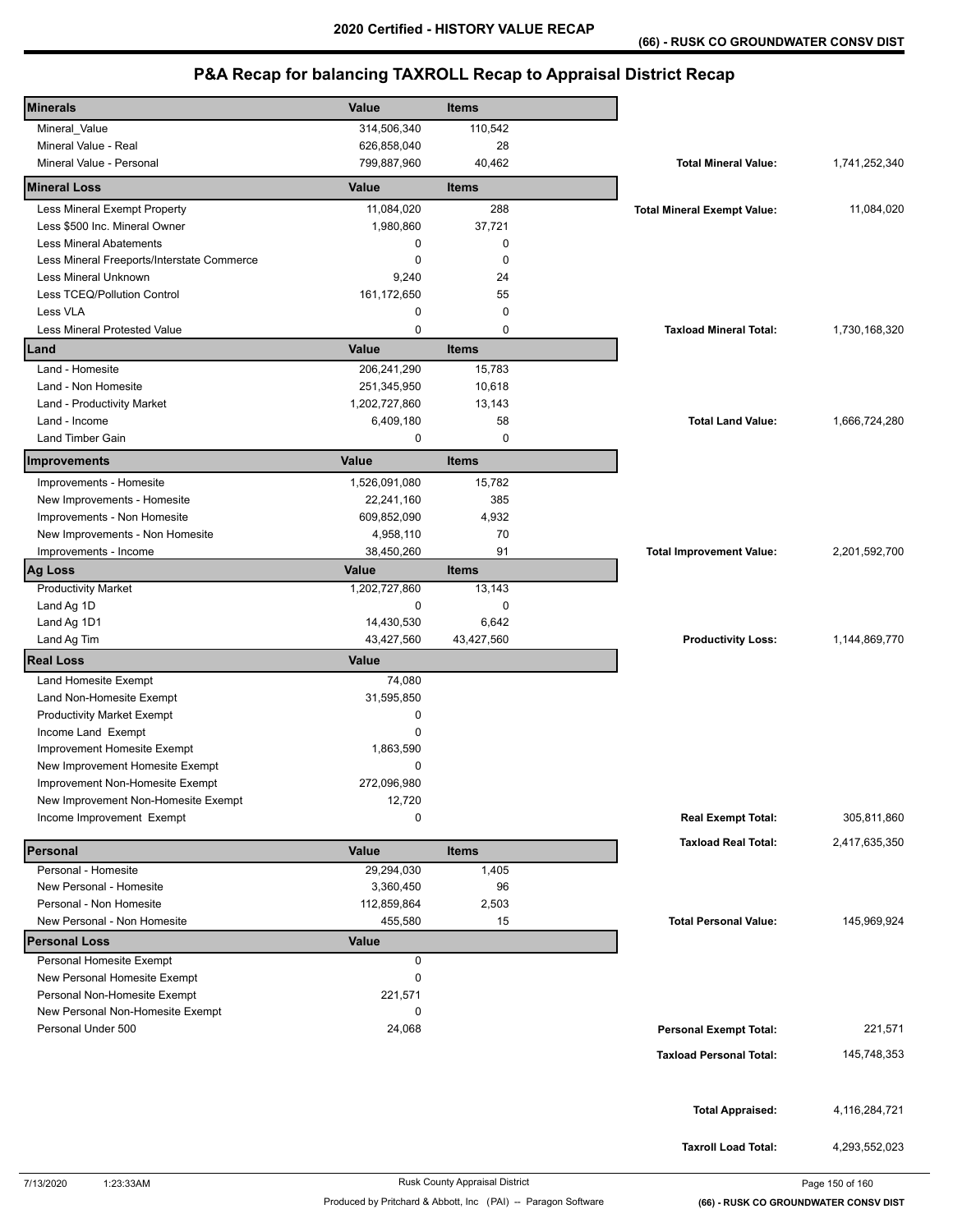### **(66) - RUSK CO GROUNDWATER CONSV DIST**

|                  |                |              |             |            |                                      | <b>Category Code Breakdown</b> |                     |              |                |                                    |                                    |
|------------------|----------------|--------------|-------------|------------|--------------------------------------|--------------------------------|---------------------|--------------|----------------|------------------------------------|------------------------------------|
| Cat<br>Code      | <b>Items</b>   | <b>Acres</b> | Land        | Ag/Timber  | <b>Productivity</b><br><b>Market</b> | <b>Taxable</b><br>Land         | <b>Improvements</b> | Personal     | <b>Mineral</b> | <b>Total Mkt</b><br><b>Taxable</b> | <b>Total Net</b><br><b>Taxable</b> |
| A1               | 11,966         | 17,911.951   | 160,784,890 | 0          | 0                                    | 160,784,890                    | 1,099,192,530       | 0            | 0              | 1,259,977,420                      | 994,875,640                        |
| A2               | 2,033          | 4,184.085    | 27,034,750  | 0          | 0                                    | 27,034,750                     | 33,773,010          | 59,590       | 0              | 60,867,350                         | 46,339,830                         |
| A3               | 1,353          | 82.503       | 534,120     | 0          | 0                                    | 534,120                        | 165,207,240         | 315,490      | 0              | 166,056,850                        | 138,585,100                        |
| A4               | 164            | 299.833      | 1,571,760   | 0          | 0                                    | 1,571,760                      | 4,891,130           | 0            | 0              | 6,462,890                          | 6,012,320                          |
| A <sub>5</sub>   | 128            | 0.000        | 1,816,000   | 0          | 0                                    | 1,816,000                      | 7,194,720           | 0            | 0              | 9,010,720                          | 7,537,930                          |
| A*               | 15,644         | 22,478.372   | 191,741,520 | 0          | 0                                    | 191,741,520                    | 1,310,258,630       | 375,080      | 0              | 1,502,375,230 1,193,350,820        |                                    |
| <b>B1</b>        | 37             | 65.574       | 1,639,880   | 0          | 0                                    | 1,639,880                      | 16,975,860          | $\mathbf 0$  | 0              | 18,615,740                         | 18,549,900                         |
| B <sub>2</sub>   | 88             | 50.577       | 1,074,580   | 0          | 0                                    | 1,074,580                      | 8,553,290           | $\mathbf 0$  | 0              | 9,627,870                          | 9,604,640                          |
| B*               | 125            | 116.151      | 2,714,460   | 0          | 0                                    | 2,714,460                      | 25,529,150          | 0            | 0              | 28,243,610                         | 28,154,540                         |
| C1               | 1,979          | 1,267.515    | 10,809,190  | 0          | 0                                    | 10,809,190                     | 500,850             | 0            | 0              | 11,310,040                         | 11,269,190                         |
| C <sub>10</sub>  | 13             | 812.347      | 16,018,460  | 0          | 0                                    | 16,018,460                     | 0                   | $\mathbf 0$  | 0              | 16,018,460                         | 16,018,460                         |
| C <sub>1</sub> B | 132            | 424.424      | 2,919,850   | 0          | 0                                    | 2,919,850                      | 97,280              | 0            | 0              | 3,017,130                          | 3,017,130                          |
| C <sub>1</sub> R | 2,887          | 9,058.486    | 28,536,560  | 0          | 0                                    | 28,536,560                     | 1,765,230           | 0            | 0              | 30,301,790                         | 29,991,510                         |
| C <sub>1</sub> S | 32             | 0.000        | 166,350     | 0          | 0                                    | 166,350                        | 3,350               | 0            | 0              | 169,700                            | 166,090                            |
| C <sub>1</sub> V | $\overline{7}$ | 0.000        | 0           | 0          | 0                                    | 0                              | 183,270             | 0            | 0              | 183,270                            | 183,270                            |
| C <sub>4</sub>   | $\mathbf{1}$   | 0.000        | 0           | 0          | 0                                    | 0                              | 0                   | $\mathbf 0$  | 0              | 0                                  | 0                                  |
| <b>CIR</b>       | $\mathbf{1}$   | 1.000        | 7,500       | 0          | 0                                    | 7,500                          | 0                   | $\mathbf 0$  | 0              | 7,500                              | 7,500                              |
| C*               | 5,052          | 11,563.772   | 58,457,910  | $\bf{0}$   | 0                                    | 58,457,910                     | 2,549,980           | 0            | 0              | 61,007,890                         | 60,653,150                         |
| D1               | 13,143         | 499,144.576  | 0           | 57,858,090 | 1,202,727,860                        | 57,858,090                     | 0                   | 0            | 0              | 57,858,090                         | 57,753,210                         |
| D <sub>2</sub>   | 1,174          | 0.000        | 0           | 0          | 0                                    | 0                              | 35,053,880          | $\mathbf 0$  | 0              | 35,053,880                         | 35,030,850                         |
| D*               | 14,317         | 499,144.576  | 0           | 57,858,090 | 1,202,727,860                        | 57,858,090                     | 35,053,880          | $\bf{0}$     | 0              | 92,911,970                         | 92,784,060                         |
| Ε                | 634            | 990.915      | 5,613,250   | 0          | 0                                    | 5,613,250                      | 42,549,760          | 0            | 0              | 48,163,010                         | 39,057,570                         |
| E <sub>1</sub>   | 2,781          | 11,373.143   | 40,370,810  | 0          | 0                                    | 40,370,810                     | 259,299,380         | $\mathbf 0$  | 0              | 299,670,190                        | 233,404,310                        |
| E <sub>2</sub>   | 231            | 452.907      | 2,242,240   | 0          | 0                                    | 2,242,240                      | 4,672,090           | $\mathbf 0$  | 0              | 6,914,330                          | 5,105,090                          |
| E <sub>4</sub>   | $\overline{c}$ | 6.000        | 29,000      | 0          | 0                                    | 29,000                         | 36,850              | 0            | 0              | 65,850                             | 56,880                             |
| ENQ              | 707            | 13,696.251   | 36,885,630  | 0          | 0                                    | 36,885,630                     | 3,614,420           | 0            | 0              | 40,500,050                         | 40,293,540                         |
| E*               | 4,355          | 26,519.216   | 85,140,930  | 0          | 0                                    | 85,140,930                     | 310,172,500         | 0            | 0              | 395,313,430                        | 317,917,390                        |
| F <sub>1</sub>   | 903            | 1,295.254    | 37,329,610  | 0          | 0                                    | 37,329,610                     | 187,648,160         | 0            | 0              | 224,977,770                        | 224,964,410                        |
| F <sub>1</sub>   | 903            | 1,295.254    | 37,329,610  | 0          | 0                                    | 37,329,610                     | 187,648,160         | $\bf{0}$     | $\bf{0}$       | 224,977,770                        | 224,964,410                        |
| F <sub>2</sub>   | 511            | 14,724.065   | 36,874,660  | 0          | 0                                    | 36,874,660                     | 51,203,540          | $\mathbf 0$  | 624,356,200    | 712,434,400                        | 561,495,960                        |
| F <sub>2</sub>   | 511            | 14,724.065   | 36,874,660  | 0          | 0                                    | 36,874,660                     | 51,203,540          | 0            | 624,356,200    | 712,434,400                        | 561,495,960                        |
| F*               | 1,414          | 16,019.319   | 74,204,270  | 0          | 0                                    | 74,204,270                     | 238,851,700         | 0            | 624,356,200    | 937,412,170                        | 786,460,370                        |
| G <sub>1</sub>   | 110,541        | 0.000        | 0           | 0          | 0                                    | 0                              | 0                   | 0            | 312,894,060    | 312,894,060                        | 312,884,820                        |
| G <sub>2</sub> A | $\mathbf{1}$   | 0.000        | 0           | 0          | 0                                    | 0                              | 0                   | 0            | 1,612,280      | 1,612,280                          | 1,612,280                          |
| G*               | 110,542        | 0.000        | 0           | 0          | 0                                    | 0                              | 0                   | 0            | 314,506,340    | 314,506,340                        | 314,497,100                        |
| J1               | 63             | 0.000        | 0           | 0          | 0                                    | 0                              | 0                   | 0            | 3,539,100      | 3,539,100                          | 111,620                            |
| J2               | 31             | 61.228       | 215,530     | 0          | 0                                    | 215,530                        | 840                 | 0            | 3,181,820      | 3,398,190                          | 3,398,190                          |
| J2A              | 3              | 0.000        | 0           | 0          | 0                                    | 0                              | 0                   | 0            | 248,170        | 248,170                            | 248,170                            |
| J3               | 131            | 8,108.848    | 16,516,410  | 0          | 0                                    | 16,516,410                     | 2,160,160           | 0            | 93,571,200     | 112,247,770                        | 112,247,770                        |
| J3A              | 9              | 0.000        | 0           | 0          | 0                                    | 0                              | 0                   | $\pmb{0}$    | 4,820,980      | 4,820,980                          | 4,820,980                          |
| J <sub>4</sub>   | 96             | 93.518       | 536,180     | 0          | 0                                    | 536,180                        | 2,918,190           | 0            | 15,033,710     | 18,488,080                         | 18,488,080                         |
| J4A              | 4              | 0.000        | 0           | 0          | 0                                    | 0                              | 0                   | 0            | 2,821,900      | 2,821,900                          | 2,821,900                          |
| J5               | 45             | 964.986      | 1,964,410   | 0          | 0                                    | 1,964,410                      | 3,420               | 0            | 19,988,740     | 21,956,570                         | 15, 131, 470                       |
| J5A              | $\overline{2}$ | 0.000        | 0           | 0          | 0                                    | 0                              | 0                   | 0            | 36,000         | 36,000                             | 36,000                             |
| J6               | 1,196          | 88.393       | 295,200     | 0          | 0                                    | 295,200                        | 20,840              | 0            | 246,716,630    | 247,032,670                        | 239,991,740                        |
| J6A              | 227            | 4.390        | 19,760      | 0          | 0                                    | 19,760                         | 0                   | 0            | 58,052,170     | 58,071,930                         | 58,071,930                         |
| J7               | 19             | 0.000        | 0           | 0          | 0                                    | $\boldsymbol{0}$               | 0                   | 0            | 10,624,030     | 10,624,030                         | 10,624,030                         |
| J8               | $\overline{2}$ | 1.697        | 11,270      | 0          | 0                                    | 11,270                         | 0                   | 0            | 0              | 11,270                             | 11,270                             |
| J*               | 1,828          | 9,323.061    | 19,558,760  | 0          | 0                                    | 19,558,760                     | 5,103,450           | $\mathbf 0$  | 458,634,450    | 483,296,660                        | 466,003,150                        |
| L1               | 1,629          | 0.000        | 0           | 0          | 0                                    | 0                              |                     | 0 92,219,344 | 0              | 92,219,344                         | 90,859,894                         |
| L1               | 1,629          | 0.000        | 0           | 0          | 0                                    | 0                              |                     | 0 92,219,344 | $\pmb{0}$      | 92,219,344                         | 90,859,894                         |

Produced by Pritchard & Abbott, Inc (PAI) -- Paragon Software **(66) - RUSK CO GROUNDWATER CONSV DIST**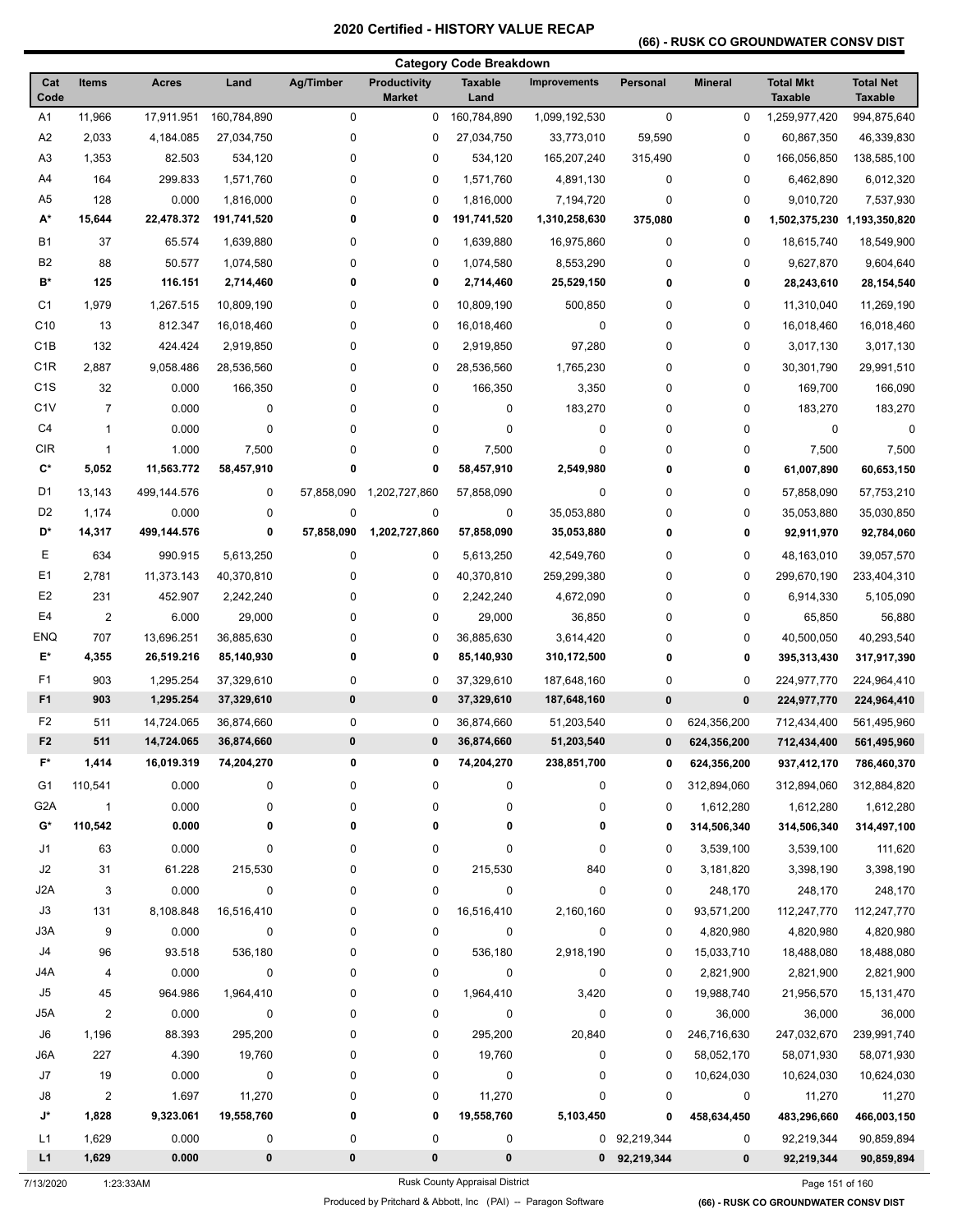### **(66) - RUSK CO GROUNDWATER CONSV DIST**

| <b>Category Code Breakdown</b> |                         |              |                         |             |                                      |                        |                                                                                                          |             |                |                                    |                                    |
|--------------------------------|-------------------------|--------------|-------------------------|-------------|--------------------------------------|------------------------|----------------------------------------------------------------------------------------------------------|-------------|----------------|------------------------------------|------------------------------------|
| Cat<br>Code                    | <b>Items</b>            | <b>Acres</b> | Land                    | Ag/Timber   | <b>Productivity</b><br><b>Market</b> | <b>Taxable</b><br>Land | <b>Improvements</b>                                                                                      | Personal    | <b>Mineral</b> | <b>Total Mkt</b><br><b>Taxable</b> | <b>Total Net</b><br><b>Taxable</b> |
| L <sub>2</sub> A               | 70                      | 0.000        | $\pmb{0}$               | $\pmb{0}$   | 0                                    | 0                      | $\pmb{0}$                                                                                                | $\mathbf 0$ | 11,814,240     | 11,814,240                         | 11,814,240                         |
| L2B                            | 4                       | 0.000        | $\pmb{0}$               | 0           | 0                                    | 0                      | 0                                                                                                        | 0           | 639,200        | 639,200                            | 639,200                            |
| L <sub>2</sub> C               | 102                     | 0.000        | $\pmb{0}$               | $\mathbf 0$ | 0                                    | 0                      | 0                                                                                                        | $\mathbf 0$ | 95,183,230     | 95,183,230                         | 95,183,230                         |
| L <sub>2</sub> D               | 84                      | 0.000        | $\pmb{0}$               | $\pmb{0}$   | 0                                    | 0                      | 0                                                                                                        | $\mathbf 0$ | 5,745,120      | 5,745,120                          | 5,745,120                          |
| L2G                            | 178                     | 0.000        | 0                       | 0           | 0                                    | 0                      | 0                                                                                                        | $\mathbf 0$ | 185,816,210    | 185,816,210                        | 182,648,430                        |
| L <sub>2</sub> H               | 57                      | 0.000        | 0                       | 0           | 0                                    | 0                      | 0                                                                                                        | $\mathbf 0$ | 5,490,190      | 5,490,190                          | 5,490,190                          |
| L <sub>2</sub>                 | 6                       | 0.000        | 0                       | 0           | 0                                    | 0                      | 0                                                                                                        | $\mathbf 0$ | 125,960        | 125,960                            | 100,460                            |
| L <sub>2</sub> J               | 83                      | 0.000        | 0                       | 0           | 0                                    | 0                      | 0                                                                                                        | $\mathbf 0$ | 1,018,170      | 1,018,170                          | 1,018,170                          |
| L <sub>2</sub> L               | 5                       | 0.000        | 0                       | $\pmb{0}$   | 0                                    | 0                      | 0                                                                                                        | $\mathbf 0$ | 11,648,200     | 11,648,200                         | 11,648,200                         |
| L <sub>2</sub> M               | 74                      | 0.000        | $\pmb{0}$               | $\pmb{0}$   | 0                                    | 0                      | 0                                                                                                        | 0           | 8,666,280      | 8,666,280                          | 8,666,280                          |
| L <sub>20</sub>                | 38                      | 0.000        | 0                       | 0           | 0                                    | 0                      | 0                                                                                                        | 0           | 458,770        | 458,770                            | 458,770                            |
| L <sub>2</sub> P               | 51                      | 0.000        | $\pmb{0}$               | $\pmb{0}$   | 0                                    | 0                      | 0                                                                                                        | 0           | 4,531,670      | 4,531,670                          | 4,531,670                          |
| L2Q                            | 99                      | 0.000        | 0                       | 0           | 0                                    | 0                      | 0                                                                                                        | $\mathbf 0$ | 7,313,660      | 7,313,660                          | 7,302,860                          |
| L2T                            | 14                      | 0.000        | $\pmb{0}$               | $\pmb{0}$   | 0                                    | 0                      | 0                                                                                                        | $\mathbf 0$ | 2,501,840      | 2,501,840                          | 2,501,840                          |
| L2                             | 865                     | 0.000        | 0                       | 0           | $\pmb{0}$                            | 0                      | $\pmb{0}$                                                                                                | $\bf{0}$    | 340,952,740    | 340,952,740                        | 337,748,660                        |
| L*                             | 2,494                   | 0.000        | 0                       | 0           | 0                                    | 0                      | 0                                                                                                        | 92,219,344  | 340,952,740    | 433, 172, 084                      | 428,608,554                        |
| M <sub>1</sub>                 | 2,164                   | 0.000        | $\pmb{0}$               | $\pmb{0}$   | 0                                    | 0                      | 100,120                                                                                                  | 41,154,090  | 0              | 41,254,210                         | 33,036,680                         |
| M*                             | 2,164                   | 0.000        | 0                       | 0           | 0                                    | 0                      | 100,120                                                                                                  | 41,154,090  | 0              | 41,254,210                         | 33,036,680                         |
| O                              | 17                      | 13.848       | 340,000                 | $\mathbf 0$ | 0                                    | 340,000                | 0                                                                                                        | 0           | 0              | 340,000                            | 340,000                            |
| О*                             | 17                      | 13.848       | 340,000                 | 0           | 0                                    | 340,000                | 0                                                                                                        | $\mathbf 0$ | 0              | 340,000                            | 340,000                            |
| S                              | 20                      | 0.000        | 0                       | $\pmb{0}$   | 0                                    | 0                      | 0                                                                                                        | 7,243,617   | 0              | 7,243,617                          | 7,243,617                          |
| $S^*$                          | 20                      | 0.000        | 0                       | 0           | 0                                    | 0                      | 0                                                                                                        | 7,243,617   | 0              | 7,243,617                          | 7,243,617                          |
| XB                             | 102                     | 0.000        | 0                       | 0           | 0                                    | 0                      | 0                                                                                                        | 22,958      | 1,110          | 24,068                             | 0                                  |
| XC                             | 37,721                  | 0.000        | $\pmb{0}$               | $\mathbf 0$ | 0                                    | 0                      | 0                                                                                                        | 0           | 1,980,860      | 1,980,860                          | 0                                  |
| XD                             | $\mathbf{1}$            | 0.205        | 2,000                   | $\pmb{0}$   | 0                                    | 2,000                  | 0                                                                                                        | $\mathbf 0$ | 0              | 2,000                              | O                                  |
| XJ                             | $\mathbf{1}$            | 31.100       | 105,740                 | 0           | 0                                    | 105,740                | 938,220                                                                                                  | 0           | 0              | 1,043,960                          | 0                                  |
| XO                             | 88                      | 0.000        | $\pmb{0}$               | 0           | 0                                    | 0                      | 0                                                                                                        | 4,733,264   | 0              | 4,733,264                          | 177,010                            |
| XV                             | 223                     | 0.107        | 13,750                  | 0           | 0                                    | 13,750                 | 81,150                                                                                                   | 3,500       | 820,640        | 919,040                            | 0                                  |
| <b>XVA</b>                     | 411                     | 732.184      | 6,905,060               | 0           | 0                                    | 6,905,060              | 46,434,490                                                                                               | $\mathbf 0$ | 0              | 53,339,550                         | 0                                  |
| <b>XVB</b>                     | 217                     | 971.754      | 5,955,190               | 0           | 0                                    | 5,955,190              | 19,625,070                                                                                               | 1,390       | 0              | 25,581,650                         | O                                  |
| <b>XVC</b>                     | 127                     | 803.334      | 4,802,590               | 0           | 0                                    | 4,802,590              | 136,065,160                                                                                              | 0           | 0              | 140,867,750                        | 0                                  |
| <b>XVD</b>                     | 81                      | 642.659      | 4,340,180               | 0           | 0                                    | 4,340,180              | 16,828,320                                                                                               | 0           | 0              | 21,168,500                         | 0                                  |
| <b>XVE</b>                     | 101                     | 1,172.216    | 2,793,310               | 0           | 0                                    | 2,793,310              | 282,460                                                                                                  | 0           | 0              | 3,075,770                          | 0                                  |
| <b>XVF</b>                     | 92                      | 366.488      | 1,648,290               | 0           | 0                                    | 1,648,290              | 1,122,700                                                                                                | $\mathbf 0$ | 0              | 2,770,990                          | 0                                  |
| <b>XVG</b>                     | 35                      | 161.065      | 898,540                 | 0           | 0                                    | 898,540                | 4,148,540                                                                                                | 216,681     | 0              | 5,263,761                          | 0                                  |
| <b>XVH</b>                     | 47                      | 1,305.772    | 3,965,100               | 0           | 0                                    | 3,965,100              | 45,530,450                                                                                               | $\pmb{0}$   | 0              | 49,495,550                         | 0                                  |
| XVJ                            | 9                       | 18.710       | 112,050                 | 0           | 0                                    | 112,050                | 559,170                                                                                                  | 0           | 0              | 671,220                            |                                    |
| <b>XVK</b>                     | 6                       | 4.439        | 56,090                  | 0           | 0                                    | 56,090                 | 772,390                                                                                                  | 0           | 0              | 828,480                            | 0                                  |
| <b>XVL</b>                     | 4                       | 15.315       | 83,750                  | 0           | 0                                    | 83,750                 | 633,740                                                                                                  | 0           | 0              | 717,490                            | 0                                  |
| <b>XVM</b>                     | 4                       | 0.189        | 40,830                  | 0           | 0                                    | 40,830                 | 545,680                                                                                                  | 0           | 0              | 586,510                            | 0                                  |
| <b>XVO</b>                     | 3                       | 0.000        | 0                       | 0           | 0                                    | 0                      | 0                                                                                                        | 0           | 0              | $\mathbf 0$                        | 0                                  |
| <b>XVP</b>                     | $\overline{\mathbf{c}}$ | 1.324        | 33,330                  | 0           |                                      |                        | 382,310                                                                                                  | 0           | 0              | 415,640                            | 0                                  |
| <b>XVQ</b>                     | $\overline{\mathbf{c}}$ | 9.397        | 37,590                  | 0           | 0<br>0                               | 33,330<br>37,590       | 0                                                                                                        | 0           | 0              | 37,590                             |                                    |
| <b>XVR</b>                     | $\overline{\mathbf{c}}$ | 4.190        | 45,180                  | 0           | 0                                    | 45,180                 | 23,440                                                                                                   | 0           | 0              | 68,620                             | 0                                  |
| X*                             | 39,279                  | 6,240.447    | 31,838,570              | 0           | 0                                    | 31,838,570             | 273,973,290                                                                                              | 4,977,793   | 2,802,610      | 313,592,263                        | 177,010                            |
|                                | 197,251                 |              | 591,418.761 463,996,420 |             |                                      |                        | 57,858,090 1,202,727,860 521,854,510 2,201,592,700 145,969,924 1,741,252,340 4,610,669,474 3,729,226,441 |             |                |                                    |                                    |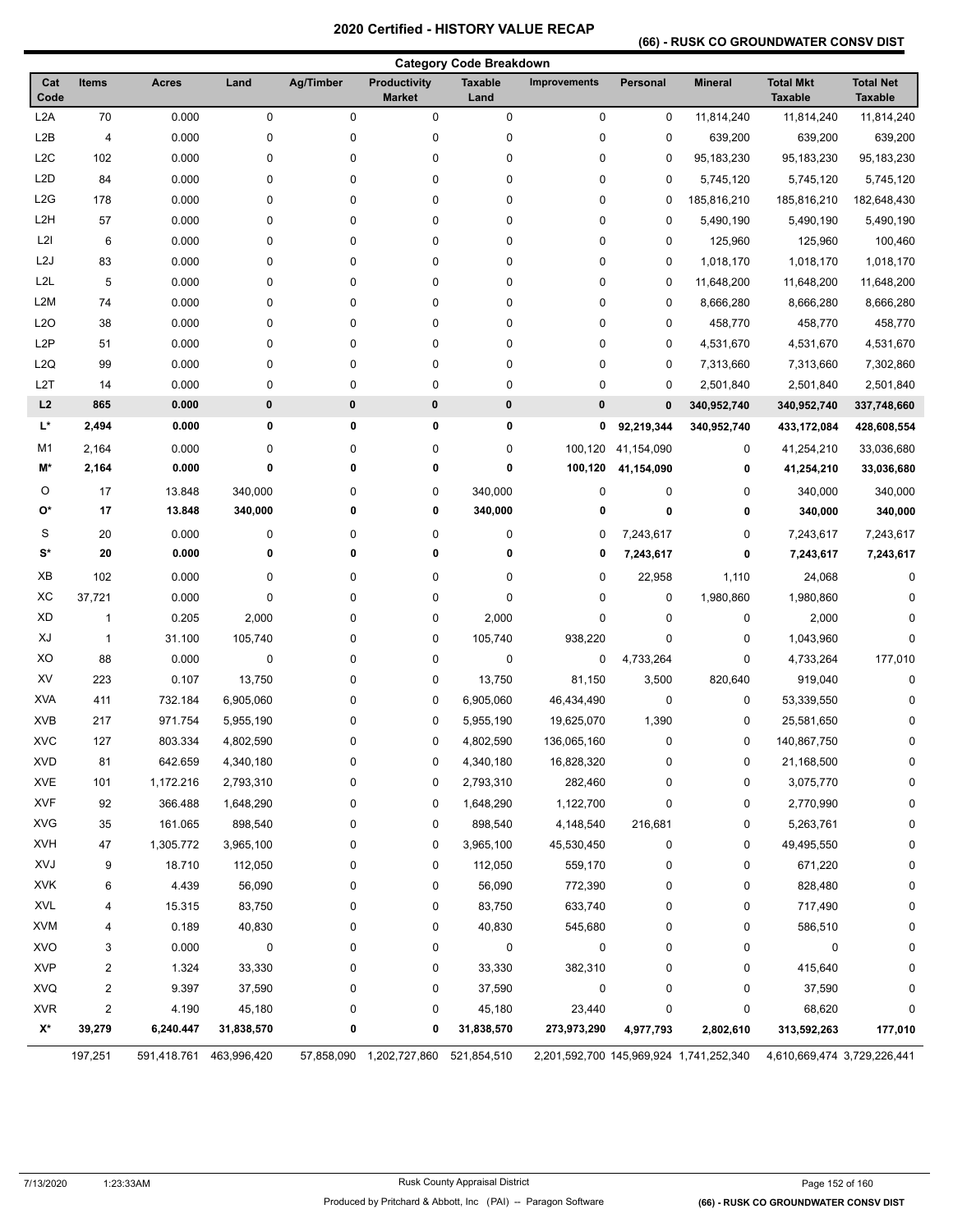| (78) - CITY OF TATUM - PANOLA CO |
|----------------------------------|
|----------------------------------|

| Land                                                          |                    | Value      | <b>Items</b> |             | <b>Exempt</b> |                                                |           |
|---------------------------------------------------------------|--------------------|------------|--------------|-------------|---------------|------------------------------------------------|-----------|
| Land - Homesite                                               | $^{(+)}$           | 0          |              | 0           | $\Omega$      |                                                |           |
| Land - Non Homesite                                           | $^{(+)}$           | 0          |              | $\mathbf 0$ | 0             |                                                |           |
| Land - Productivity Market                                    | $^{(+)}$           | 0          |              | 0           | 0             |                                                |           |
| Land - Income                                                 | $^{(+)}$           | 0          |              | 0           | $\Omega$      |                                                |           |
| <b>Total Land Market Value</b>                                | $(=)$              | 0          |              | 0           |               | <b>Total Land Value:</b><br>$(+)$              | 0         |
| Improvements                                                  |                    | Value      | <b>Items</b> |             | <b>Exempt</b> |                                                |           |
| Improvements - Homesite                                       | $^{(+)}$           | 0          |              | 0           |               | 0                                              |           |
| New Improvements - Homesite                                   | $^{(+)}$           | 0          |              | 0           |               | 0                                              |           |
| Improvements - Non Homesite                                   | $^{(+)}$           | 0          |              | 0           |               | 0                                              |           |
| New Improvements - Non Homesite                               | $^{(+)}$           | 0          |              | 0           |               | 0                                              |           |
| Improvements - Income                                         | $^{(+)}$           | 0          |              | $\Omega$    |               | 0                                              |           |
| <b>Total Improvement Value</b>                                | $(=)$              | 0          |              | 0           |               | <b>Total Imp Value:</b><br>$(+)$               | 0         |
| Personal                                                      |                    | Value      | <b>Items</b> |             | <b>Exempt</b> |                                                |           |
| Personal - Homesite                                           | $^{(+)}$           | 0          |              | 0           |               | 0                                              |           |
| New Personal - Homesite                                       | $^{(+)}$           | 0          |              | $\Omega$    |               | 0                                              |           |
| Personal - Non Homesite                                       | $^{(+)}$           | 0          |              | 0           |               | 0                                              |           |
| New Personal - Non Homesite                                   | $^{(+)}$           | 0          |              | 0           |               | 0                                              |           |
| <b>Total Personal Value</b>                                   | $(=)$              | 0          |              | 0           |               | <b>Total Personal Value:</b><br>$(+)$          | 0         |
| Total Real Estate & Personal Mkt Value (=)<br><b>Minerals</b> |                    | 0<br>Value | <b>Items</b> | 0           |               |                                                |           |
| <b>Mineral Value</b>                                          | $(+)$              | 0          |              | 0           |               |                                                |           |
| Mineral Value - Real                                          | $^{(+)}$           | 0          |              | $\mathbf 0$ |               |                                                |           |
| Mineral Value - Personal                                      | $^{(+)}$           | 1,089,830  |              | 14          |               |                                                |           |
| <b>Total Mineral Market Value</b>                             | $(=)$              | 1,089,830  |              | 14          |               | <b>Total Min Mkt Value:</b><br>$(+)$           | 1,089,830 |
| <b>Total Market Value</b>                                     | $(=)$              | 1,089,830  |              |             |               | Total Market Value:<br>$(=/+)$                 | 1,089,830 |
| Ag/Timber *does not include protested                         |                    | Value      | <b>Items</b> |             |               |                                                |           |
| <b>Land Timber Gain</b>                                       | $^{(+)}$           | 0          |              | 0           |               | <b>Land Timber Gain:</b><br>$^{(+)}$           |           |
| <b>Productivity Market</b>                                    | $^{(+)}$           | 0          |              | 0           |               |                                                |           |
| Land Ag 1D                                                    | $(-)$              | 0          |              | 0           |               |                                                |           |
| Land Ag 1D1                                                   | $(-)$              | 0          |              | 0           |               |                                                |           |
| Land Ag Tim                                                   | $(-)$              | 0          |              | 0           |               |                                                |           |
| Productivity Loss: (=)                                        |                    | 0          |              | 0           |               | <b>Productivity Loss:</b><br>$(\cdot)$         | 0         |
| <b>Losses</b>                                                 |                    | Value      | <b>Items</b> |             |               |                                                |           |
| Less Real Exempt Property                                     | $(-)$              | 0          |              | 0           |               |                                                |           |
| Less \$500 Inc. Real Personal                                 | $(-)$              | 180        |              | 1           |               | <b>Total Market Taxable:</b><br>$(=)$          | 1,089,830 |
| Less Disaster Exemption                                       | $(-)$              | 0          |              | 0           |               |                                                |           |
| Less Real/Personal Abatements                                 | $(-)$              | 0          |              | $\mathbf 0$ |               |                                                |           |
| Less Community Housing                                        | $(\textnormal{-})$ | 0          |              | 0           |               |                                                |           |
| Less Freeport                                                 | $(-)$              | 0          |              | 0           |               |                                                |           |
| Less Allocation                                               | $(-)$              | 0          |              | 0           |               |                                                |           |
| Less MultiUse                                                 | $(-)$              | 0          |              | 0           |               |                                                |           |
| Less Goods In Transit (Real & Industrial)                     | $(-)$              | 0          |              | 0           |               |                                                |           |
| Less Historical                                               | $(-)$              | 0          |              | $\Omega$    |               |                                                |           |
| Less Solar/Wind Power                                         | $(-)$              | 0          |              | $\Omega$    |               | <b>Total Protested Value:</b>                  | 0         |
| Less Vehicle Leased for Personal Use                          | $(-)$              | 0          |              | 0           |               | <b>Protested % of Total Market:</b>            | 0.00%     |
| Less Real Protested Value<br>Less 10% Cap Loss                | $(-)$              | 0          |              | 0<br>0      |               |                                                |           |
| Less TCEQ/Pollution Control                                   | $(-)$<br>$(-)$     | 0<br>0     |              | 0           |               |                                                |           |
| Less VLA Loss                                                 | $(-)$              | 0          |              | 0           |               |                                                |           |
| Less Mineral Exempt Property                                  | $(-)$              | 0          |              | $\Omega$    |               |                                                |           |
| Less \$500 Inc. Mineral Owner                                 | $(-)$              | 520        |              | 2           |               |                                                |           |
| <b>Less Mineral Abatements</b>                                | $(-)$              | 0          |              | 0           |               |                                                |           |
| Less Mineral Freeports                                        | $(-)$              | 0          |              | $\mathbf 0$ |               |                                                |           |
| Less Interstate Commerce                                      | $(-)$              | 0          |              | 0           |               |                                                |           |
| Less Foreign Trade                                            | $(-)$              | 0          |              | $\Omega$    |               | <b>Total Losses:</b><br>$(-)$                  | 700       |
| Less Mineral Unknown                                          | $(-)$              | 0          |              | 0           |               | <b>Total Appraised Value:</b><br>$(=/+)$       | 1,089,130 |
| Less Mineral Protested Value                                  | $(-)$              | 0          |              | $\mathbf 0$ |               | <b>Total Exemptions*:</b>                      | 0         |
| Total Losses (includes Prod. Loss)                            | $(=)$              | 700        |              |             |               | $(\cdot)$<br>* See breakdown on following page |           |
| <b>Total Appraised Value</b>                                  | $(=)$              | 1,089,130  |              |             |               | <b>Net Taxable Value:</b>                      | 1,089,130 |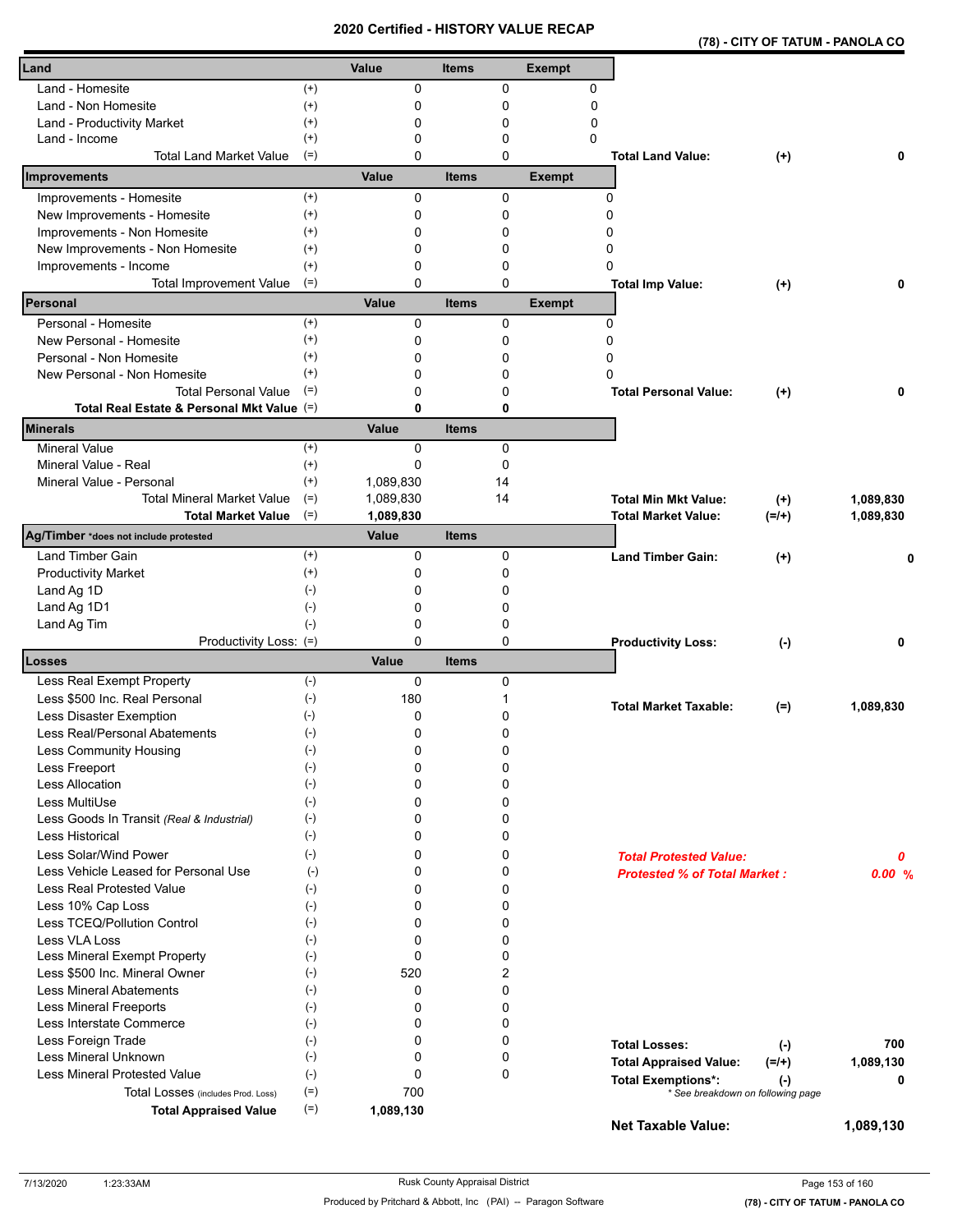|                                                                                            |            |   |                                                                                                             |                                                                   |       |   |                  |                                                                |                      |                                                                                                                                     |                                         | (78) - CITY OF TATUM - PANOLA CO                                                       |
|--------------------------------------------------------------------------------------------|------------|---|-------------------------------------------------------------------------------------------------------------|-------------------------------------------------------------------|-------|---|------------------|----------------------------------------------------------------|----------------------|-------------------------------------------------------------------------------------------------------------------------------------|-----------------------------------------|----------------------------------------------------------------------------------------|
| *** Freeze Totals: (This is only for Effective Tax Rate Calculation)                       |            |   |                                                                                                             |                                                                   |       |   |                  |                                                                |                      |                                                                                                                                     |                                         |                                                                                        |
| <b>Total Ceiling Tax:</b>                                                                  |            |   |                                                                                                             |                                                                   |       |   | 0.00             |                                                                |                      |                                                                                                                                     |                                         |                                                                                        |
| <b>Total Freeze Taxable:</b>                                                               |            |   |                                                                                                             |                                                                   |       |   | $\mathbf 0$      |                                                                |                      |                                                                                                                                     |                                         |                                                                                        |
| New Imp/Pers with Ceiling: +                                                               |            |   |                                                                                                             |                                                                   |       |   | $\mathbf 0$      |                                                                |                      |                                                                                                                                     |                                         |                                                                                        |
| **Freeze Adjusted Taxable:                                                                 |            |   |                                                                                                             |                                                                   |       |   |                  |                                                                |                      |                                                                                                                                     |                                         | 1,089,130**This number DOES NOT represent any Jurisdiction's Certified Taxable Value** |
|                                                                                            |            |   |                                                                                                             |                                                                   |       |   |                  |                                                                |                      |                                                                                                                                     |                                         |                                                                                        |
|                                                                                            |            |   |                                                                                                             | or (Freeze Adjusted Taxable * Tax Rate / 100) + Total Ceiling Tax |       |   |                  |                                                                |                      | Estimated Total Levy: ((Net Taxable Value - Total Freeze Taxable + New Imp/Pers with Ceiling) * Tax Rate / 100) + Total Ceiling Tax |                                         |                                                                                        |
| <b>Count of Homesteads</b>                                                                 |            |   |                                                                                                             |                                                                   |       |   |                  |                                                                |                      |                                                                                                                                     |                                         |                                                                                        |
| н                                                                                          | s          | F | в                                                                                                           | D                                                                 | W     | O | DV               | <b>DV100</b>                                                   | <b>SS First Resp</b> |                                                                                                                                     | <b>SS Svc Member</b>                    |                                                                                        |
| 0                                                                                          | 0          | 0 | 0                                                                                                           | 0                                                                 | 0     | 0 | 0                | 0                                                              | 0                    |                                                                                                                                     | 0                                       |                                                                                        |
| <b>Owner and Parcel Counts</b>                                                             |            |   |                                                                                                             |                                                                   |       |   |                  |                                                                |                      |                                                                                                                                     |                                         |                                                                                        |
| <b>Total Parcels*:</b>                                                                     |            |   |                                                                                                             |                                                                   |       |   |                  | 14* Parcel count is figured by parcel per ownership sequences. |                      |                                                                                                                                     |                                         |                                                                                        |
| <b>Total Owners:</b>                                                                       |            |   |                                                                                                             | 11                                                                |       |   |                  |                                                                |                      |                                                                                                                                     |                                         |                                                                                        |
| <b>Ported Homestead/Charity Amounts</b>                                                    |            |   |                                                                                                             |                                                                   | Value |   |                  | <b>Items</b>                                                   |                      |                                                                                                                                     |                                         |                                                                                        |
| DV Donated Home (Charity)                                                                  |            |   |                                                                                                             | $^{(+)}$                                                          |       |   | 0                |                                                                | $\pmb{0}$            |                                                                                                                                     |                                         |                                                                                        |
| SS of a Service Member Ported Amount                                                       |            |   |                                                                                                             | $^{(+)}$                                                          |       |   | 0                |                                                                | 0                    |                                                                                                                                     |                                         |                                                                                        |
| SS of a First Responder Ported Amount                                                      |            |   |                                                                                                             | $^{(+)}$                                                          |       |   | 0                |                                                                | 0                    |                                                                                                                                     |                                         |                                                                                        |
| SS of DV Donated Home Ported Amount<br>SS of 100% DV Ported Amount                         |            |   |                                                                                                             | $^{(+)}$<br>$^{(+)}$                                              |       |   | 0<br>$\mathbf 0$ |                                                                | 0<br>$\mathbf 0$     |                                                                                                                                     |                                         |                                                                                        |
| <b>Homestead Exemptions</b>                                                                |            |   |                                                                                                             |                                                                   | Value |   |                  | <b>Items</b>                                                   |                      |                                                                                                                                     |                                         |                                                                                        |
| Homestead H,S                                                                              |            |   |                                                                                                             | $^{(+)}$                                                          |       |   | $\pmb{0}$        |                                                                | 0                    |                                                                                                                                     |                                         |                                                                                        |
| Senior S                                                                                   |            |   |                                                                                                             | $^{(+)}$                                                          |       |   | 0                |                                                                | $\mathbf 0$          | H - Homestead                                                                                                                       |                                         | D - Disabled Only                                                                      |
| Disabled B                                                                                 |            |   |                                                                                                             | $^{(+)}$                                                          |       |   | 0                |                                                                | $\mathbf 0$          | S - Over 65                                                                                                                         |                                         | W - Widow                                                                              |
| DV 100%                                                                                    |            |   |                                                                                                             | $^{(+)}$                                                          |       |   | 0                |                                                                | 0                    | F - Disabled Widow<br>B - Disabled                                                                                                  |                                         | O - Over 65 (No HS)<br>DV - Disabled Veteran                                           |
| Surviving Spouse of a Service Member                                                       |            |   |                                                                                                             | $^{(+)}$                                                          |       |   | 0                |                                                                | 0                    |                                                                                                                                     | DV100 (1, 2, 3) - 100% Disabled Veteran |                                                                                        |
| Survivng Spouse of a First Responder                                                       |            |   |                                                                                                             | $^{(+)}$                                                          |       |   | 0                |                                                                | 0                    |                                                                                                                                     |                                         | 4 (4B, 4H, 4S) - Surviving Spouse of a Service Member                                  |
|                                                                                            |            |   | Total Reimbursable (=)                                                                                      |                                                                   |       |   | 0                |                                                                | 0                    |                                                                                                                                     |                                         | 5* (5B, 5H, 5S) - Surviving Spouse of a First Responder                                |
| <b>Local Discount</b>                                                                      |            |   |                                                                                                             | $^{(+)}$                                                          |       |   | 0                |                                                                | $\Omega$             |                                                                                                                                     |                                         |                                                                                        |
| Disabled Veteran                                                                           |            |   |                                                                                                             | $^{(+)}$                                                          |       |   | 0                |                                                                | $\Omega$             |                                                                                                                                     |                                         |                                                                                        |
| Optional 65                                                                                |            |   |                                                                                                             | $^{(+)}$                                                          |       |   | 0                |                                                                | 0                    |                                                                                                                                     |                                         |                                                                                        |
| Local Disabled<br>State Homestead                                                          |            |   |                                                                                                             | $^{(+)}$                                                          |       |   | 0<br>0           |                                                                | 0<br>$\mathbf 0$     |                                                                                                                                     |                                         |                                                                                        |
|                                                                                            |            |   |                                                                                                             | $^{(+)}$                                                          |       |   |                  |                                                                |                      |                                                                                                                                     |                                         |                                                                                        |
| <b>Total Exemptions</b>                                                                    |            |   |                                                                                                             | $(=)$                                                             |       |   |                  | 0 (includes Ported/Charity Amounts)                            |                      |                                                                                                                                     |                                         |                                                                                        |
| <b>Special Certified Totals</b>                                                            |            |   |                                                                                                             |                                                                   |       |   |                  |                                                                |                      |                                                                                                                                     |                                         |                                                                                        |
| <b>New AG/Timber</b><br>Market<br>Taxable<br>New Improvement/Personal<br>Market<br>Taxable | Value Loss |   | <b>Exempt Value of First Time Absolute Exemption</b><br><b>Exempt Value of First Time Partial Exemption</b> |                                                                   |       |   |                  |                                                                |                      |                                                                                                                                     |                                         |                                                                                        |
| Average Values* (includes protested & exempt value)                                        |            |   |                                                                                                             |                                                                   |       |   |                  |                                                                |                      |                                                                                                                                     |                                         |                                                                                        |

**Market**

**Taxable** 

**Parcels**

**Market Taxable**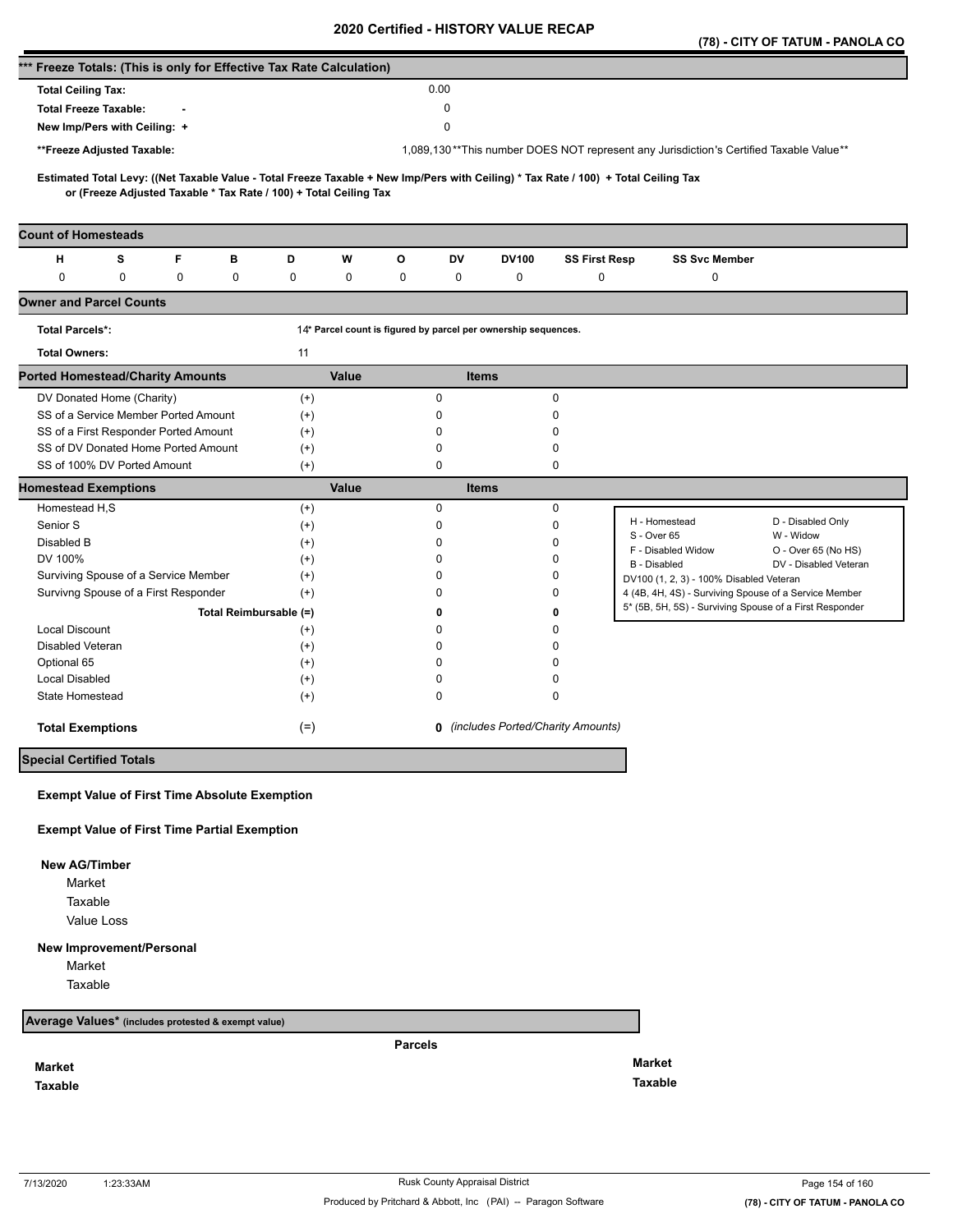# **P&A Recap for balancing TAXROLL Recap to Appraisal District Recap**

| <b>Minerals</b>                                  | Value          |                   |                                    |           |
|--------------------------------------------------|----------------|-------------------|------------------------------------|-----------|
|                                                  |                | <b>Items</b>      |                                    |           |
| Mineral_Value                                    | 0              | 0                 |                                    |           |
| Mineral Value - Real<br>Mineral Value - Personal | 0<br>1,089,830 | $\mathbf 0$<br>14 |                                    |           |
|                                                  |                |                   | <b>Total Mineral Value:</b>        | 1,089,830 |
| <b>Mineral Loss</b>                              | Value          | <b>Items</b>      |                                    |           |
| Less Mineral Exempt Property                     | 0              | 0                 | <b>Total Mineral Exempt Value:</b> | 0         |
| Less \$500 Inc. Mineral Owner                    | 520            | $\boldsymbol{2}$  |                                    |           |
| <b>Less Mineral Abatements</b>                   | 0              | $\Omega$          |                                    |           |
| Less Mineral Freeports/Interstate Commerce       | 0              | $\Omega$          |                                    |           |
| Less Mineral Unknown                             | 0              | 0                 |                                    |           |
| Less TCEQ/Pollution Control                      | 0              | 0                 |                                    |           |
| Less VLA                                         | 0              | 0                 |                                    |           |
| <b>Less Mineral Protested Value</b>              | $\mathbf 0$    | $\mathbf 0$       | <b>Taxload Mineral Total:</b>      | 1,089,830 |
| Land                                             | Value          | Items             |                                    |           |
| Land - Homesite                                  | 0              | 0                 |                                    |           |
| Land - Non Homesite                              | 0              | $\mathbf 0$       |                                    |           |
| Land - Productivity Market                       | 0              | 0                 |                                    |           |
| Land - Income                                    | 0              | 0                 | <b>Total Land Value:</b>           | 0         |
| <b>Land Timber Gain</b>                          | 0              | 0                 |                                    |           |
| Improvements                                     | Value          | <b>Items</b>      |                                    |           |
| Improvements - Homesite                          | 0              | 0                 |                                    |           |
| New Improvements - Homesite                      | 0              | 0                 |                                    |           |
| Improvements - Non Homesite                      | 0              | 0                 |                                    |           |
| New Improvements - Non Homesite                  | 0              | 0                 |                                    |           |
| Improvements - Income                            | $\mathbf 0$    | 0                 | <b>Total Improvement Value:</b>    | 0         |
| <b>Ag Loss</b>                                   | Value          | <b>Items</b>      |                                    |           |
| <b>Productivity Market</b>                       | 0              | 0                 |                                    |           |
| Land Ag 1D                                       | 0              | $\mathbf 0$       |                                    |           |
| Land Ag 1D1                                      | 0              | 0                 |                                    |           |
| Land Ag Tim                                      | $\mathbf 0$    | 0                 | <b>Productivity Loss:</b>          | 0         |
| <b>Real Loss</b>                                 | Value          |                   |                                    |           |
| Land Homesite Exempt                             | $\mathbf 0$    |                   |                                    |           |
| Land Non-Homesite Exempt                         | 0              |                   |                                    |           |
| <b>Productivity Market Exempt</b>                | 0              |                   |                                    |           |
| Income Land Exempt                               | 0              |                   |                                    |           |
| Improvement Homesite Exempt                      | ი              |                   |                                    |           |
| New Improvement Homesite Exempt                  | 0              |                   |                                    |           |
| Improvement Non-Homesite Exempt                  | 0              |                   |                                    |           |
| New Improvement Non-Homesite Exempt              | 0              |                   |                                    |           |
| Income Improvement Exempt                        | 0              |                   | <b>Real Exempt Total:</b>          | 0         |
|                                                  |                |                   | <b>Taxload Real Total:</b>         | 0         |
| Personal<br>Personal - Homesite                  | Value<br>0     | <b>Items</b><br>0 |                                    |           |
| New Personal - Homesite                          | 0              | 0                 |                                    |           |
| Personal - Non Homesite                          | 0              | 0                 |                                    |           |
| New Personal - Non Homesite                      | 0              | 0                 | <b>Total Personal Value:</b>       | 0         |
| <b>Personal Loss</b>                             | Value          |                   |                                    |           |
| Personal Homesite Exempt                         | 0              |                   |                                    |           |
| New Personal Homesite Exempt                     | 0              |                   |                                    |           |
| Personal Non-Homesite Exempt                     | 0              |                   |                                    |           |
| New Personal Non-Homesite Exempt                 | 0              |                   |                                    |           |
| Personal Under 500                               | 180            |                   | <b>Personal Exempt Total:</b>      | 0         |
|                                                  |                |                   |                                    |           |
|                                                  |                |                   | <b>Taxload Personal Total:</b>     | 0         |
|                                                  |                |                   | <b>Total Appraised:</b>            | 1,089,130 |
|                                                  |                |                   |                                    |           |
|                                                  |                |                   | <b>Taxroll Load Total:</b>         | 1,089,830 |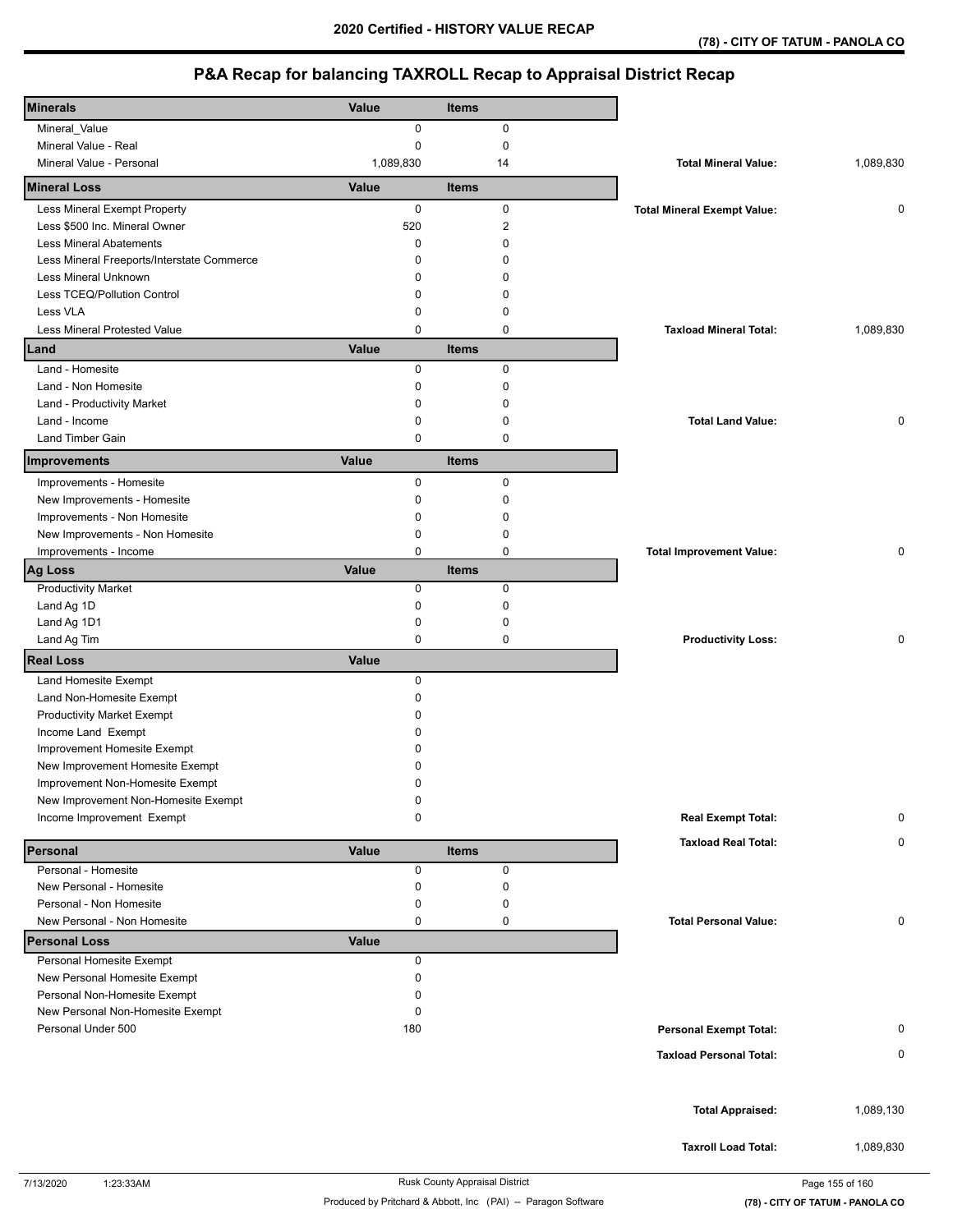# **(78) - CITY OF TATUM - PANOLA CO**

|                  | <b>Category Code Breakdown</b> |              |          |             |                                      |                        |              |              |                |                                    |                             |  |
|------------------|--------------------------------|--------------|----------|-------------|--------------------------------------|------------------------|--------------|--------------|----------------|------------------------------------|-----------------------------|--|
| Cat<br>Code      | <b>Items</b>                   | <b>Acres</b> | Land     | Ag/Timber   | <b>Productivity</b><br><b>Market</b> | <b>Taxable</b><br>Land | Improvements | Personal     | <b>Mineral</b> | <b>Total Mkt</b><br><b>Taxable</b> | <b>Total Net</b><br>Taxable |  |
| J3               |                                | 0.000        | 0        | $\Omega$    | 0                                    | 0                      | 0            | 0            | 158,360        | 158,360                            | 158,360                     |  |
| J <sub>4</sub>   | 2                              | 0.000        | 0        | 0           | 0                                    | 0                      | 0            | 0            | 24,810         | 24,810                             | 24,810                      |  |
| J4A              |                                | 0.000        | 0        | 0           | 0                                    | 0                      | 0            | 0            | 14,390         | 14,390                             | 14,390                      |  |
| J5               | $\overline{2}$                 | 0.000        | 0        | $\Omega$    | 0                                    | 0                      | $\mathbf 0$  | 0            | 454,450        | 454,450                            | 454,450                     |  |
| J7               |                                | 0.000        | 0        | $\Omega$    | 0                                    | 0                      | $\mathbf 0$  | 0            | 18,840         | 18,840                             | 18,840                      |  |
| J*               | 7                              | 0.000        | 0        | 0           | 0                                    | 0                      | 0            | 0            | 670,850        | 670,850                            | 670,850                     |  |
| L <sub>2</sub> P |                                | 0.000        | 0        | $\Omega$    | 0                                    | 0                      | $\mathbf 0$  | 0            | 54,000         | 54,000                             | 54,000                      |  |
| L2Q              | 3                              | 0.000        | 0        | 0           | 0                                    | 0                      | 0            | 0            | 364,280        | 364,280                            | 364,280                     |  |
| L2               | $\overline{\mathbf{4}}$        | 0.000        | $\bf{0}$ | $\mathbf 0$ | $\bf{0}$                             | 0                      | 0            | $\mathbf{0}$ | 418,280        | 418,280                            | 418,280                     |  |
| L*               | 4                              | 0.000        | 0        | 0           | 0                                    | 0                      | 0            | 0            | 418,280        | 418,280                            | 418,280                     |  |
| ХB               |                                | 0.000        | 0        | $\Omega$    | 0                                    | 0                      | $\mathbf 0$  | 0            | 180            | 180                                | 0                           |  |
| XC               | $\overline{2}$                 | 0.000        | 0        | $\Omega$    | $\Omega$                             | 0                      | $\mathbf 0$  | 0            | 520            | 520                                | 0                           |  |
| $X^*$            | 3                              | 0.000        | 0        | 0           | 0                                    | 0                      | 0            | 0            | 700            | 700                                | 0                           |  |
|                  | 14                             | .000         | 0        | 0           | 0                                    | 0                      | 0            | 0            | 1,089,830      | 1,089,830                          | 1,089,130                   |  |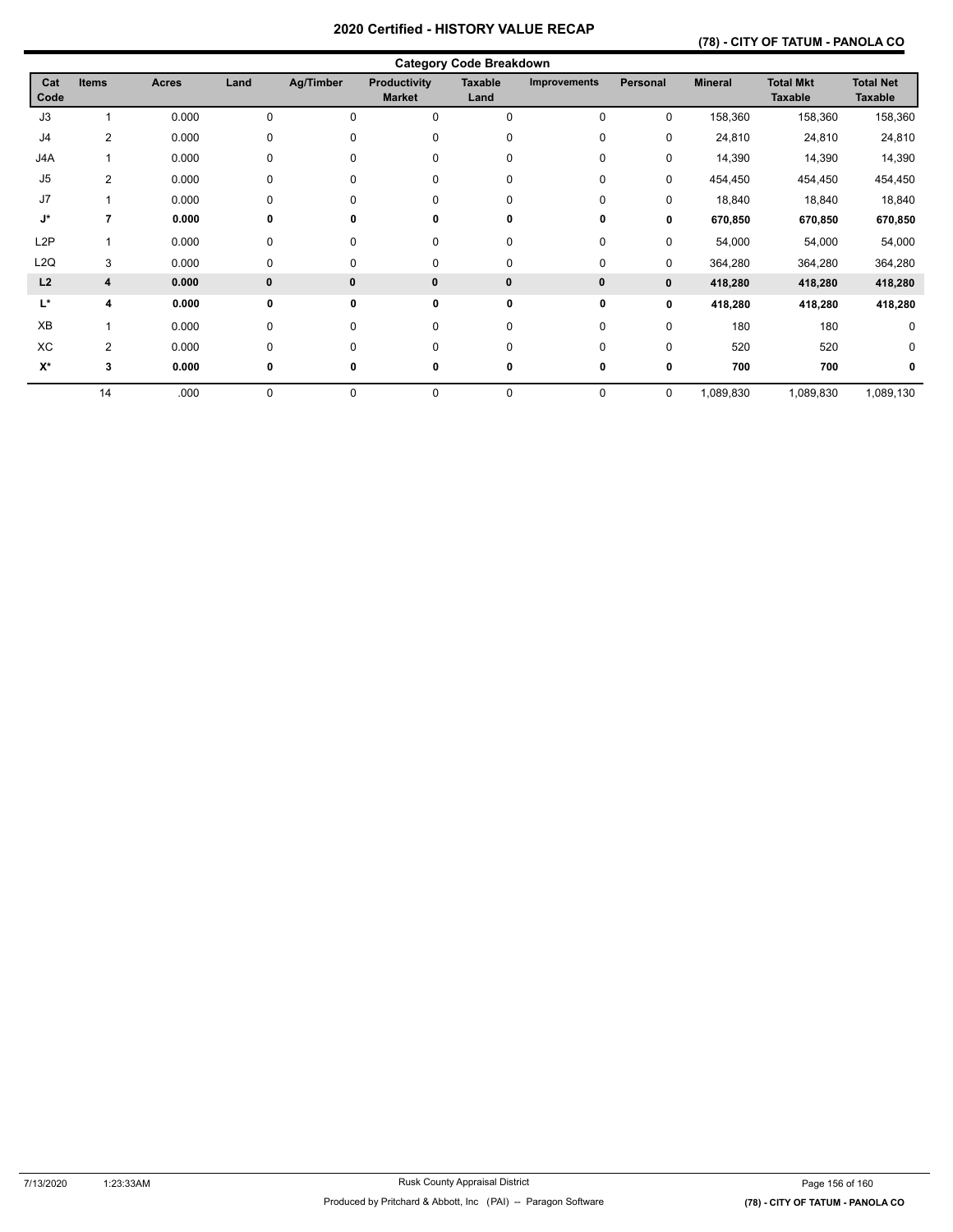|                                            |                    | cerunea   |              |             | <u>- NISIURI VALUE REUAR</u> |                                     | (27) - CITY OF REKLAW |           |  |
|--------------------------------------------|--------------------|-----------|--------------|-------------|------------------------------|-------------------------------------|-----------------------|-----------|--|
| Land                                       |                    | Value     | <b>Items</b> |             | <b>Exempt</b>                |                                     |                       |           |  |
| Land - Homesite                            | $^{(+)}$           | 796,800   |              | 62          | 0                            |                                     |                       |           |  |
| Land - Non Homesite                        | $^{(+)}$           | 103,890   |              | 18          | 0                            |                                     |                       |           |  |
| Land - Productivity Market                 | $^{(+)}$           | 1,663,910 |              | 42          | 0                            |                                     |                       |           |  |
| Land - Income                              | $^{(+)}$           | 0         |              | 0           | $\Omega$                     |                                     |                       |           |  |
| <b>Total Land Market Value</b>             | $(=)$              | 2,564,600 |              | 122         |                              | <b>Total Land Value:</b>            | $^{(+)}$              | 2,564,600 |  |
| Improvements                               |                    | Value     | <b>Items</b> |             | <b>Exempt</b>                |                                     |                       |           |  |
| Improvements - Homesite                    | $^{(+)}$           | 3,596,610 |              | 59          |                              | 0                                   |                       |           |  |
| New Improvements - Homesite                | $^{(+)}$           | 5,040     |              | 1           |                              | 0                                   |                       |           |  |
| Improvements - Non Homesite                | $^{(+)}$           | 129,490   |              | 10          |                              | 0                                   |                       |           |  |
| New Improvements - Non Homesite            | $^{(+)}$           | 0         |              | 0           |                              | 0                                   |                       |           |  |
| Improvements - Income                      | $^{(+)}$           | 0         |              | $\mathbf 0$ |                              | 0                                   |                       |           |  |
| <b>Total Improvement Value</b>             | $(=)$              | 3,731,140 |              | 70          |                              | <b>Total Imp Value:</b>             | $^{(+)}$              | 3,731,140 |  |
| Personal                                   |                    | Value     | <b>Items</b> |             | <b>Exempt</b>                |                                     |                       |           |  |
| Personal - Homesite                        | $^{(+)}$           | 102,960   |              | 6           |                              | 0                                   |                       |           |  |
| New Personal - Homesite                    | $^{(+)}$           | 510       |              | 1           |                              | 0                                   |                       |           |  |
| Personal - Non Homesite                    | $^{(+)}$           | 10,439    |              | 4           |                              | 0                                   |                       |           |  |
| New Personal - Non Homesite                | $^{(+)}$           | 0         |              | 0           |                              | 0                                   |                       |           |  |
| <b>Total Personal Value</b>                | $(=)$              | 113,909   |              | 11          |                              | <b>Total Personal Value:</b>        | $^{(+)}$              | 113,909   |  |
| Total Real Estate & Personal Mkt Value (=) |                    | 6,409,649 |              | 203         |                              |                                     |                       |           |  |
| Minerals                                   |                    | Value     | <b>Items</b> |             |                              |                                     |                       |           |  |
| <b>Mineral Value</b>                       | $^{(+)}$           | 0         |              | 0           |                              |                                     |                       |           |  |
| Mineral Value - Real                       | $^{(+)}$           | 0         |              | 0           |                              |                                     |                       |           |  |
| Mineral Value - Personal                   | $^{(+)}$           | 0         |              | 0           |                              |                                     |                       |           |  |
| <b>Total Mineral Market Value</b>          | $(=)$              | 0         |              | 0           |                              | <b>Total Min Mkt Value:</b>         | $^{(+)}$              | 0         |  |
| <b>Total Market Value</b>                  | $(=)$              | 6,409,649 |              |             |                              | <b>Total Market Value:</b>          | $(=/+)$               | 6,409,649 |  |
| Ag/Timber *does not include protested      |                    | Value     | <b>Items</b> |             |                              |                                     |                       |           |  |
| Land Timber Gain                           | $^{(+)}$           | 0         |              | 0           |                              | <b>Land Timber Gain:</b>            | $(+)$                 | 0         |  |
| <b>Productivity Market</b>                 | $^{(+)}$           | 1,663,910 |              | 42          |                              |                                     |                       |           |  |
| Land Ag 1D                                 | $(-)$              | 0         |              | 0           |                              |                                     |                       |           |  |
| Land Ag 1D1                                | $(-)$              | 24,670    |              | 29          |                              |                                     |                       |           |  |
| Land Ag Tim                                | $(-)$              | 31,030    |              | 18          |                              |                                     |                       |           |  |
| Productivity Loss: (=)                     |                    | 1,608,210 |              | 42          |                              | <b>Productivity Loss:</b>           | $(-)$                 | 1,608,210 |  |
| Losses                                     |                    | Value     | <b>Items</b> |             |                              |                                     |                       |           |  |
| Less Real Exempt Property                  | $(-)$              | 0         |              | 0           |                              |                                     |                       |           |  |
| Less \$500 Inc. Real Personal              | $(-)$              | 189       |              | 2           |                              | <b>Total Market Taxable:</b>        | $(=)$                 | 4,801,439 |  |
| Less Disaster Exemption                    | $(-)$              | 0         |              | 0           |                              |                                     |                       |           |  |
| Less Real/Personal Abatements              | $(\textnormal{-})$ | 0         |              | 0           |                              |                                     |                       |           |  |
| Less Community Housing                     | $(-)$              | 0         |              | 0           |                              |                                     |                       |           |  |
| Less Freeport                              | $(-)$              | 0         |              | 0           |                              |                                     |                       |           |  |
| Less Allocation                            | $(-)$              | 0         |              | 0           |                              |                                     |                       |           |  |
| Less MultiUse                              | $(-)$              | 0         |              | 0           |                              |                                     |                       |           |  |
| Less Goods In Transit (Real & Industrial)  | $(-)$              | 0         |              | 0           |                              |                                     |                       |           |  |
| <b>Less Historical</b>                     | $(-)$              | 0         |              | 0           |                              |                                     |                       |           |  |
| Less Solar/Wind Power                      | $(-)$              | 0         |              | 0           |                              | <b>Total Protested Value:</b>       |                       | 0         |  |
| Less Vehicle Leased for Personal Use       | $(-)$              | 0         |              | 0           |                              | <b>Protested % of Total Market:</b> |                       | 0.00%     |  |
| <b>Less Real Protested Value</b>           | $(-)$              | 0         |              | 0           |                              |                                     |                       |           |  |
| Less 10% Cap Loss                          | $(-)$              | 58.070    |              | 8           |                              |                                     |                       |           |  |
| Less TCEQ/Pollution Control                | $(-)$              | 0         |              | 0           |                              |                                     |                       |           |  |
| Less VLA Loss                              | $(\cdot)$          | 0         |              | 0           |                              |                                     |                       |           |  |
| Less Mineral Exempt Property               | $(-)$              | 0         |              | 0           |                              |                                     |                       |           |  |
| Less \$500 Inc. Mineral Owner              | $(-)$              | 0         |              | 0           |                              |                                     |                       |           |  |
| <b>Less Mineral Abatements</b>             | $(-)$              | 0         |              | 0           |                              |                                     |                       |           |  |
| <b>Less Mineral Freeports</b>              | $(-)$              | 0         |              | 0           |                              |                                     |                       |           |  |
| Less Interstate Commerce                   | $(\cdot)$          | 0         |              | 0           |                              |                                     |                       |           |  |
| Less Foreign Trade                         | $(-)$              | 0         |              | 0           |                              | <b>Total Losses:</b>                | $(-)$                 | 58,259    |  |
| Less Mineral Unknown                       | $(-)$              | 0         |              | 0           |                              | <b>Total Appraised Value:</b>       | $(=/+)$               | 4,743,180 |  |
| Less Mineral Protested Value               | $(-)$              | 0         |              | 0           |                              | <b>Total Exemptions*:</b>           | $(-)$                 | 12,000    |  |
| Total Losses (includes Prod. Loss)         | $(=)$              | 1,666,469 |              |             |                              | * See breakdown on following page   |                       |           |  |
| <b>Total Appraised Value</b>               | $(=)$              | 4,743,180 |              |             |                              | <b>Net Taxable Value:</b>           |                       | 4,731,180 |  |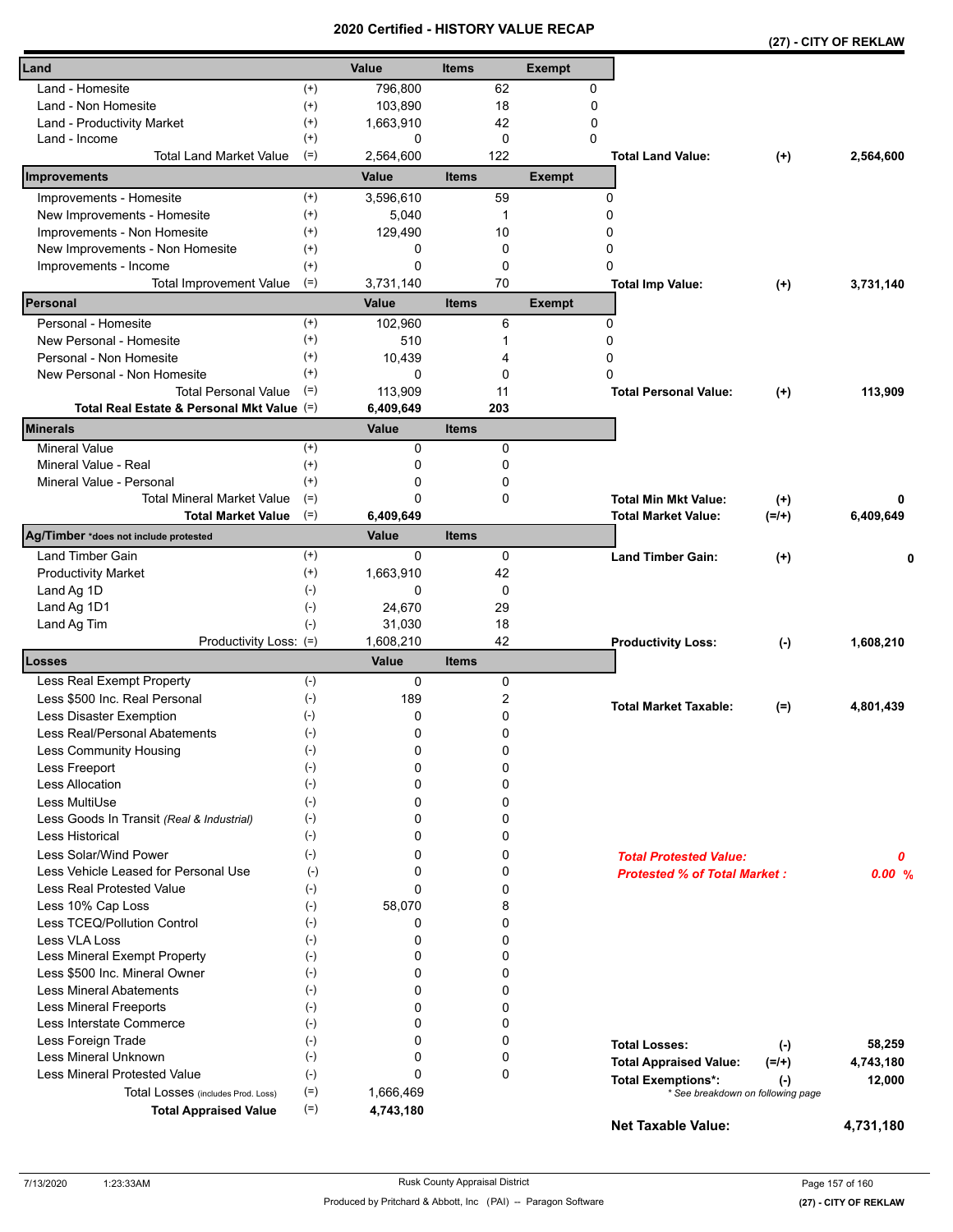**(27) - CITY OF REKLAW** 

| <b>Count of Homesteads</b>                                                                |             |                        |                   |             |                            |              |                    |                                          |               |                                         |                                                         |
|-------------------------------------------------------------------------------------------|-------------|------------------------|-------------------|-------------|----------------------------|--------------|--------------------|------------------------------------------|---------------|-----------------------------------------|---------------------------------------------------------|
| н<br>s                                                                                    | F           | в                      | D                 | W           | O                          | <b>DV</b>    | <b>DV100</b>       | <b>SS First Resp</b>                     |               | <b>SS Svc Member</b>                    |                                                         |
| 18<br>27                                                                                  | $\mathbf 0$ | 3                      | 0                 | $\mathbf 0$ | 0                          | 1            | 0                  | 0                                        |               | 0                                       |                                                         |
| <b>Owner and Parcel Counts</b>                                                            |             |                        |                   |             |                            |              |                    |                                          |               |                                         |                                                         |
| 116* Parcel count is figured by parcel per ownership sequences.<br><b>Total Parcels*:</b> |             |                        |                   |             |                            |              |                    |                                          |               |                                         |                                                         |
| <b>Total Owners:</b>                                                                      |             |                        | 99                |             |                            |              |                    |                                          |               |                                         |                                                         |
| <b>Ported Homestead/Charity Amounts</b>                                                   |             |                        |                   | Value       |                            | <b>Items</b> |                    |                                          |               |                                         |                                                         |
| DV Donated Home (Charity)                                                                 |             |                        | $^{(+)}$          |             | 0                          |              |                    | $\pmb{0}$                                |               |                                         |                                                         |
| SS of a Service Member Ported Amount                                                      |             |                        | $^{(+)}$          |             | 0                          |              |                    | $\mathbf 0$                              |               |                                         |                                                         |
| SS of a First Responder Ported Amount                                                     |             |                        | $^{(+)}$          |             | 0                          |              |                    | 0                                        |               |                                         |                                                         |
| SS of DV Donated Home Ported Amount<br>SS of 100% DV Ported Amount                        |             |                        | $^{(+)}$<br>$(+)$ |             | $\mathbf 0$<br>$\mathbf 0$ |              |                    | 0<br>0                                   |               |                                         |                                                         |
| <b>Homestead Exemptions</b>                                                               |             |                        |                   | Value       |                            | <b>Items</b> |                    |                                          |               |                                         |                                                         |
| Homestead H,S                                                                             |             |                        | $^{(+)}$          |             | 0                          |              |                    | 0                                        |               |                                         |                                                         |
| Senior S                                                                                  |             |                        | $^{(+)}$          |             | 0                          |              |                    | $\mathbf 0$                              | H - Homestead |                                         | D - Disabled Only                                       |
| Disabled B                                                                                |             |                        | $^{(+)}$          |             | 0                          |              |                    | 0                                        | S - Over 65   |                                         | W - Widow                                               |
| DV 100%                                                                                   |             |                        | $^{(+)}$          |             | $\mathbf 0$                |              |                    | 0                                        | B - Disabled  | F - Disabled Widow                      | O - Over 65 (No HS)<br>DV - Disabled Veteran            |
| Surviving Spouse of a Service Member                                                      |             |                        | $^{(+)}$          |             | $\Omega$                   |              |                    | 0                                        |               | DV100 (1, 2, 3) - 100% Disabled Veteran |                                                         |
| Survivng Spouse of a First Responder                                                      |             |                        | $^{(+)}$          |             | 0                          |              |                    | 0                                        |               |                                         | 4 (4B, 4H, 4S) - Surviving Spouse of a Service Member   |
|                                                                                           |             | Total Reimbursable (=) |                   |             | 0                          |              |                    | 0                                        |               |                                         | 5* (5B, 5H, 5S) - Surviving Spouse of a First Responder |
| Local Discount                                                                            |             |                        | $^{(+)}$          |             | 0                          |              |                    | 0                                        |               |                                         |                                                         |
| <b>Disabled Veteran</b>                                                                   |             |                        | $^{(+)}$          |             | 12,000                     |              |                    |                                          |               |                                         |                                                         |
| Optional 65                                                                               |             |                        | $^{(+)}$          |             | 0                          |              |                    | 0                                        |               |                                         |                                                         |
| <b>Local Disabled</b>                                                                     |             |                        | $^{(+)}$          |             | 0                          |              |                    | 0                                        |               |                                         |                                                         |
| State Homestead                                                                           |             |                        | $^{(+)}$          |             | 0                          |              |                    | 0                                        |               |                                         |                                                         |
| <b>Total Exemptions</b>                                                                   |             |                        | $(=)$             |             |                            |              |                    | 12,000 (includes Ported/Charity Amounts) |               |                                         |                                                         |
| <b>Special Certified Totals</b>                                                           |             |                        |                   |             |                            |              |                    |                                          |               |                                         |                                                         |
| <b>Exempt Value of First Time Absolute Exemption</b>                                      |             |                        |                   |             |                            |              | \$0                |                                          |               |                                         |                                                         |
|                                                                                           |             |                        |                   |             |                            |              |                    |                                          |               |                                         |                                                         |
| <b>Exempt Value of First Time Partial Exemption</b>                                       |             |                        |                   |             |                            |              | \$0                |                                          |               |                                         |                                                         |
| <b>New AG/Timber</b>                                                                      |             |                        |                   |             |                            |              |                    |                                          |               |                                         |                                                         |
| Market                                                                                    |             |                        |                   |             |                            |              | \$0                |                                          |               |                                         |                                                         |
| Taxable                                                                                   |             |                        |                   |             |                            |              | \$0                |                                          |               |                                         |                                                         |
| Value Loss                                                                                |             |                        |                   |             |                            |              | \$0                |                                          |               |                                         |                                                         |
|                                                                                           |             |                        |                   |             |                            |              |                    |                                          |               |                                         |                                                         |
| New Improvement/Personal                                                                  |             |                        |                   |             |                            |              |                    |                                          |               |                                         |                                                         |
| Market<br>Taxable                                                                         |             |                        |                   |             |                            |              | \$5,550<br>\$5,550 |                                          |               |                                         |                                                         |
|                                                                                           |             |                        |                   |             |                            |              |                    |                                          |               |                                         |                                                         |
| Average Values* (includes protested & exempt value)                                       |             |                        |                   |             |                            |              |                    |                                          |               |                                         |                                                         |
| Average Homestead Value A*                                                                |             |                        |                   |             | <b>Parcels</b>             |              |                    |                                          |               | Total Homestead Value A*                |                                                         |
| <b>Market</b>                                                                             | \$64,917    |                        |                   |             | 45                         |              |                    |                                          | Market        | \$2,921,280                             |                                                         |
| Taxable                                                                                   | \$63,642    |                        |                   |             |                            |              |                    |                                          | Taxable       | \$2,858,070                             |                                                         |
| Average Homestead Value A* and E*                                                         |             |                        |                   |             | <b>Parcels</b>             |              |                    |                                          |               | Total Homestead Value A* and E*         |                                                         |
| Market                                                                                    | \$64,917    |                        |                   |             | 45                         |              |                    |                                          | <b>Market</b> | \$2,921,280                             |                                                         |
| Taxable                                                                                   | \$63,642    |                        |                   |             |                            |              |                    |                                          | Taxable       | \$2,858,070                             |                                                         |
| Average Homestead Value A* and E* and M1                                                  |             |                        |                   |             | <b>Parcels</b>             |              |                    |                                          |               | Total Homestead Value A* and E* and M1  |                                                         |
|                                                                                           | \$59,308    |                        |                   |             | 51                         |              |                    |                                          | <b>Market</b> | \$3,024,750                             |                                                         |
| Market<br>Taxable                                                                         | \$58,183    |                        |                   |             |                            |              |                    |                                          | Taxable       | \$2,961,540                             |                                                         |
|                                                                                           |             |                        |                   |             |                            |              |                    |                                          |               |                                         |                                                         |
| Average Homestead Value M1                                                                |             |                        |                   |             | <b>Parcels</b>             |              |                    |                                          |               | <b>Total Homestead Value M1</b>         |                                                         |
| <b>Market</b>                                                                             | \$17,245    |                        |                   |             |                            | 6            |                    |                                          | <b>Market</b> | \$103,470                               |                                                         |
| Taxable                                                                                   | \$17,245    |                        |                   |             |                            |              |                    |                                          | Taxable       | \$103,470                               |                                                         |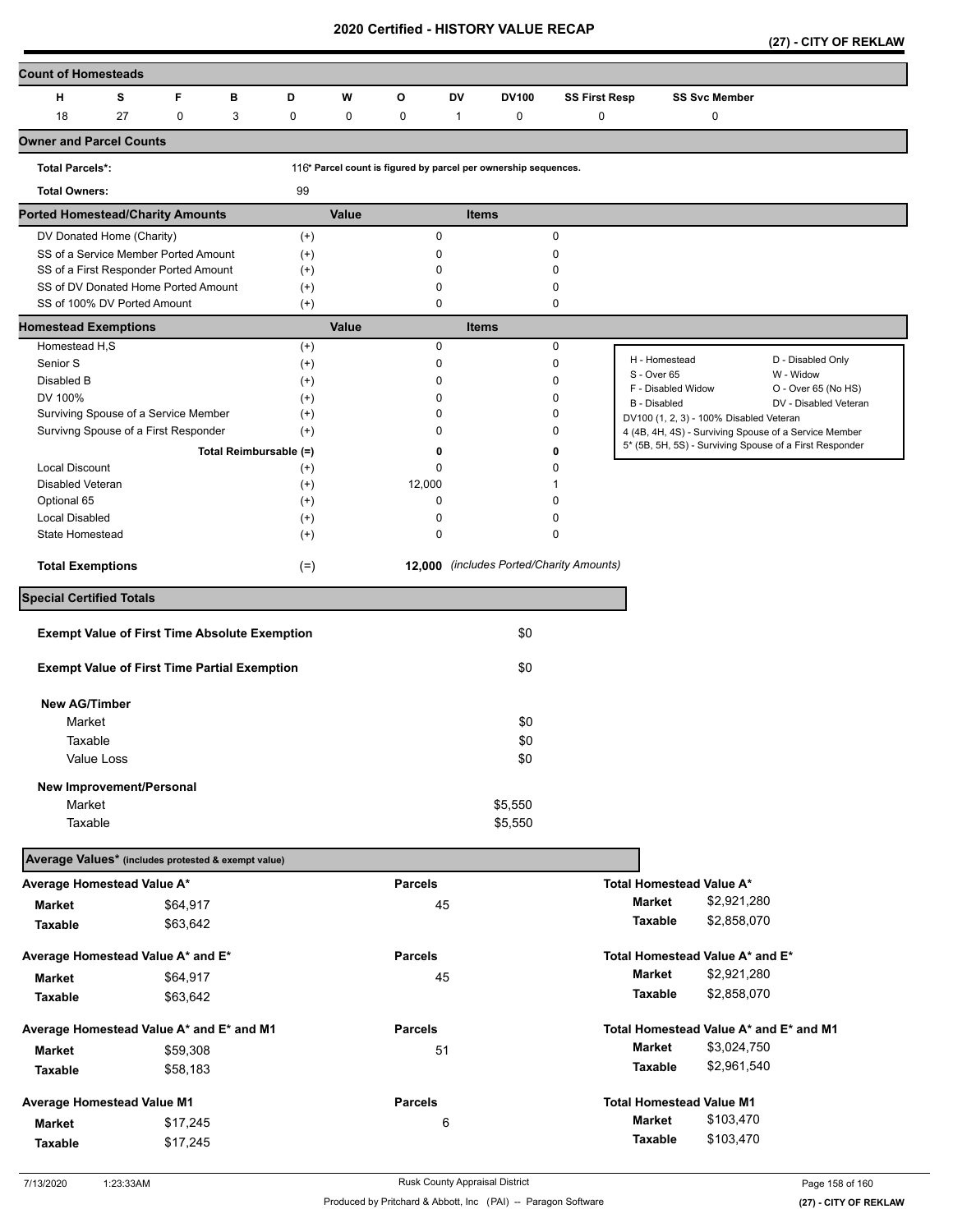# **P&A Recap for balancing TAXROLL Recap to Appraisal District Recap**

| <b>Minerals</b>                                        | <b>Value</b> | Items        |                                    |           |
|--------------------------------------------------------|--------------|--------------|------------------------------------|-----------|
| Mineral_Value                                          | 0            | $\pmb{0}$    |                                    |           |
| Mineral Value - Real                                   | 0            | 0            |                                    |           |
| Mineral Value - Personal                               | 0            | $\pmb{0}$    | <b>Total Mineral Value:</b>        | 0         |
| <b>Mineral Loss</b>                                    | Value        | <b>Items</b> |                                    |           |
| Less Mineral Exempt Property                           | 0            | $\pmb{0}$    | <b>Total Mineral Exempt Value:</b> | 0         |
| Less \$500 Inc. Mineral Owner                          | $\mathbf 0$  | $\mathbf 0$  |                                    |           |
| <b>Less Mineral Abatements</b>                         | 0            | 0            |                                    |           |
| Less Mineral Freeports/Interstate Commerce             | 0            | 0            |                                    |           |
| Less Mineral Unknown                                   | 0            | 0            |                                    |           |
| Less TCEQ/Pollution Control                            | 0            | 0            |                                    |           |
| Less VLA                                               | 0            | $\mathbf 0$  |                                    |           |
| <b>Less Mineral Protested Value</b>                    | $\mathbf 0$  | $\mathbf 0$  | <b>Taxload Mineral Total:</b>      | 0         |
| Land                                                   | Value        | <b>Items</b> |                                    |           |
| Land - Homesite                                        | 796,800      | 62           |                                    |           |
| Land - Non Homesite                                    | 103,890      | 18           |                                    |           |
| Land - Productivity Market                             | 1,663,910    | 42           |                                    |           |
| Land - Income                                          | 0            | 0            | <b>Total Land Value:</b>           | 2,564,600 |
| Land Timber Gain                                       | 0            | $\mathbf 0$  |                                    |           |
| Improvements                                           | Value        | <b>Items</b> |                                    |           |
| Improvements - Homesite                                | 3,596,610    | 59           |                                    |           |
| New Improvements - Homesite                            | 5,040        | $\mathbf 1$  |                                    |           |
| Improvements - Non Homesite                            | 129,490      | 10           |                                    |           |
| New Improvements - Non Homesite                        | 0            | $\mathbf 0$  |                                    |           |
| Improvements - Income                                  | 0            | 0            | <b>Total Improvement Value:</b>    | 3,731,140 |
| Ag Loss                                                | Value        | <b>Items</b> |                                    |           |
| <b>Productivity Market</b>                             | 1,663,910    | 42           |                                    |           |
| Land Ag 1D                                             | 0            | $\pmb{0}$    |                                    |           |
| Land Ag 1D1                                            | 24,670       | 29           |                                    |           |
| Land Ag Tim                                            | 31,030       | 31,030       | <b>Productivity Loss:</b>          | 1,608,210 |
| <b>Real Loss</b>                                       | Value        |              |                                    |           |
| Land Homesite Exempt                                   | 0            |              |                                    |           |
| Land Non-Homesite Exempt                               | 0            |              |                                    |           |
| <b>Productivity Market Exempt</b>                      | 0            |              |                                    |           |
| Income Land Exempt                                     | 0            |              |                                    |           |
| Improvement Homesite Exempt                            | 0            |              |                                    |           |
| New Improvement Homesite Exempt                        | 0            |              |                                    |           |
| Improvement Non-Homesite Exempt                        | $\Omega$     |              |                                    |           |
| New Improvement Non-Homesite Exempt                    | 0            |              |                                    |           |
| Income Improvement Exempt                              | 0            |              | <b>Real Exempt Total:</b>          | 0         |
|                                                        |              |              | <b>Taxload Real Total:</b>         | 4,687,530 |
| Personal                                               | Value        | <b>Items</b> |                                    |           |
| Personal - Homesite                                    | 102,960      | 6            |                                    |           |
| New Personal - Homesite                                | 510          | $\mathbf 1$  |                                    |           |
| Personal - Non Homesite<br>New Personal - Non Homesite | 10,439<br>0  | 4<br>0       | <b>Total Personal Value:</b>       | 113,909   |
| <b>Personal Loss</b>                                   | <b>Value</b> |              |                                    |           |
| Personal Homesite Exempt                               | $\pmb{0}$    |              |                                    |           |
| New Personal Homesite Exempt                           | 0            |              |                                    |           |
| Personal Non-Homesite Exempt                           | 0            |              |                                    |           |
| New Personal Non-Homesite Exempt                       | 0            |              |                                    |           |
| Personal Under 500                                     | 189          |              | <b>Personal Exempt Total:</b>      | 0         |
|                                                        |              |              |                                    |           |
|                                                        |              |              | <b>Taxload Personal Total:</b>     | 113,909   |
|                                                        |              |              |                                    |           |
|                                                        |              |              | <b>Total Appraised:</b>            | 4,743,180 |
|                                                        |              |              | <b>Taxroll Load Total:</b>         | 4,801,439 |